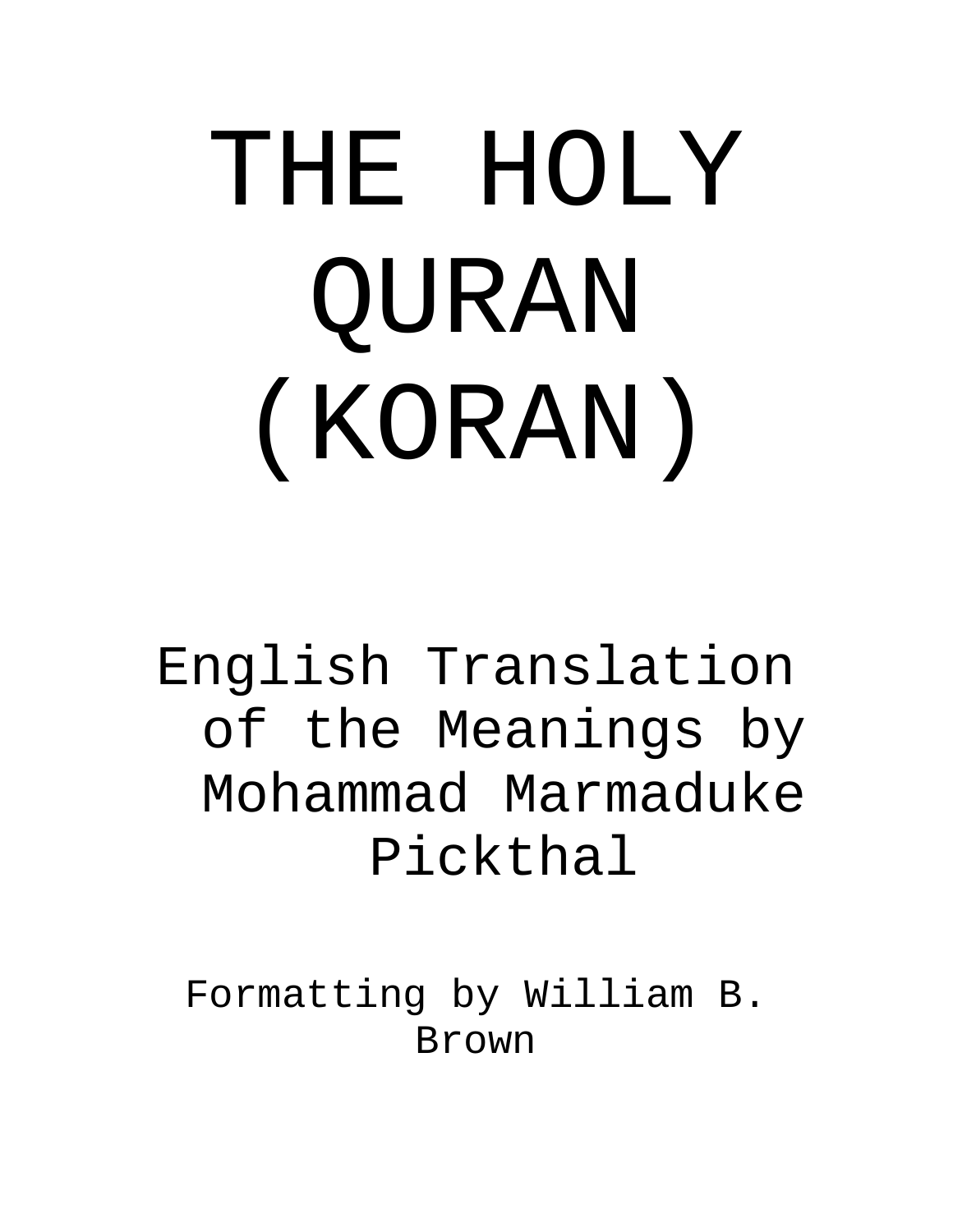### <span id="page-1-0"></span>**Table Of Contents**

|  | SURA 3. AL-E-IMRAN (THE FAMILY OF 'IMRAN, THE HOUSE OF 'IMRAN)  21     |     |
|--|------------------------------------------------------------------------|-----|
|  |                                                                        |     |
|  | SURA 5. AL-MAEDA (THE TABLE, THE TABLE SPREAD)  46                     |     |
|  |                                                                        |     |
|  |                                                                        |     |
|  |                                                                        |     |
|  | SURA 9. AT-TAWBA (REPENTANCE, DISPENSATION)  82                        |     |
|  |                                                                        |     |
|  |                                                                        |     |
|  |                                                                        |     |
|  |                                                                        |     |
|  |                                                                        |     |
|  | SURA 15. AL-HIJR (AL-HIJR, STONELAND, ROCK CITY)  116                  |     |
|  |                                                                        |     |
|  | SURA 17. AL-ISRA (ISRA', THE NIGHT JOURNEY, CHILDREN OF ISRAEL)  126   |     |
|  |                                                                        |     |
|  |                                                                        |     |
|  |                                                                        |     |
|  |                                                                        |     |
|  |                                                                        |     |
|  |                                                                        |     |
|  |                                                                        |     |
|  | SURA 25. AL-FURQAN (THE CRITERION, THE STANDARD)  167                  |     |
|  |                                                                        |     |
|  |                                                                        |     |
|  |                                                                        |     |
|  |                                                                        |     |
|  | SURA 30. AR-ROOM (THE ROMANS, THE BYZANTINES)  191                     |     |
|  |                                                                        |     |
|  | SURA 32. AS-SAJDA (THE PROSTRATION, WORSHIP, ADORATION)  196           |     |
|  | SURA 33. AL-AHZAB (THE CLANS, THE COALITION, THE COMBINED FORCES)  197 |     |
|  |                                                                        |     |
|  | SURA 35. FATIR (THE ANGELS, ORIGNATOR)  205                            |     |
|  |                                                                        | 208 |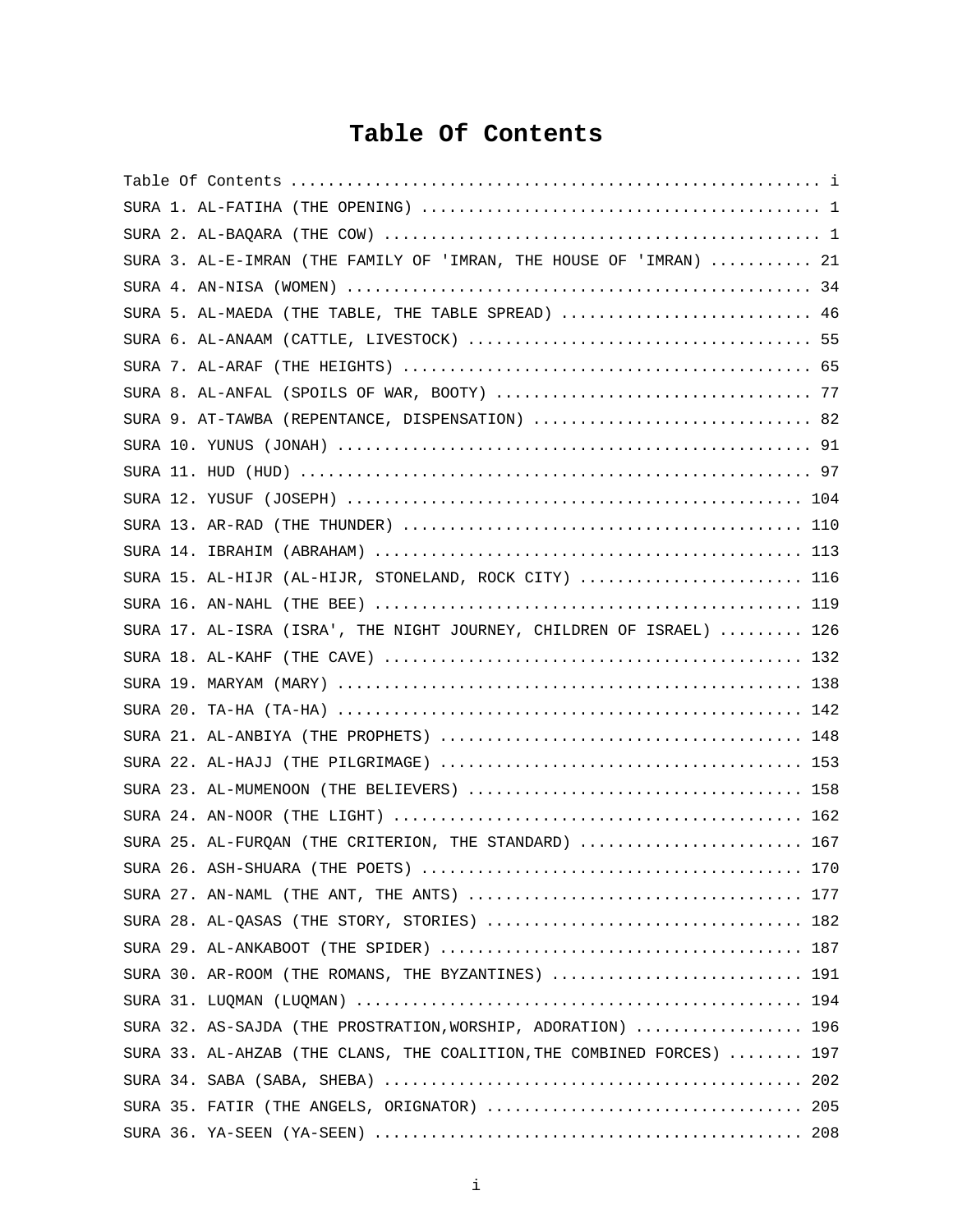|  | SURA 37. AS-SAAFFAT (THOSE WHO SET THE RANKS, DRAWN UP IN RANKS)  211   |  |
|--|-------------------------------------------------------------------------|--|
|  |                                                                         |  |
|  | SURA 39. AZ-ZUMAR (THE TROOPS, THRONGS)  220                            |  |
|  | SURA 40. AL-GHAFIR (THE FORGIVER (GOD) )  224                           |  |
|  | SURA 41. FUSSILAT (EXPLAINED IN DETAIL)  228                            |  |
|  | SURA 42. ASH-SHURA (COUNCIL, CONSULTATION)  231                         |  |
|  | SURA 43. AZ-ZUKHRUF (ORNAMENTS OF GOLD, LUXURY)  234                    |  |
|  |                                                                         |  |
|  |                                                                         |  |
|  | SURA 46. AL-AHQAF (THE WIND-CURVED SANDHILLS, THE DUNES)  242           |  |
|  |                                                                         |  |
|  |                                                                         |  |
|  | SURA 49. AL-HUJRAAT (THE PRIVATE APARTMENTS, THE INNER APARTMENTS)  249 |  |
|  |                                                                         |  |
|  | SURA 51. ADH-DHARIYAT (THE WINNOWING WINDS)  252                        |  |
|  |                                                                         |  |
|  |                                                                         |  |
|  |                                                                         |  |
|  | SURA 55. AR-RAHMAN (THE BENEFICENT, THE MERCY GIVING)  259              |  |
|  | SURA 56. AL-WAQIA (THE EVENT, THE INEVITABLE)  262                      |  |
|  |                                                                         |  |
|  | SURA 58. AL-MUJADILA (SHE THAT DISPUTETH, THE PLEADING WOMAN)  266      |  |
|  |                                                                         |  |
|  | SURA 60. AL-MUMTAHINA (SHE THAT IS TO BE EXAMINED, EXAMINING HER)  270  |  |
|  | SURA 61. AS-SAFF (THE RANKS, BATTLE ARRAY)  271                         |  |
|  | SURA 62. AL-JUMUA (THE CONGREGATION, FRIDAY)  272                       |  |
|  | SURA 63. AL-MUNAFIQOON (THE HYPOCRITES)  272                            |  |
|  | SURA 64. AT-TAGHABUN (MUTUAL DISILLUSION, HAGGLING)  273                |  |
|  |                                                                         |  |
|  | SURA 66. AT-TAHRIM (BANNING, PROHIBITION)  275                          |  |
|  | SURA 67. AL-MULK (THE SOVEREIGNTY, CONTROL)  276                        |  |
|  |                                                                         |  |
|  |                                                                         |  |
|  | SURA 70. AL-MAARIJ (THE ASCENDING STAIRWAYS)  281                       |  |
|  |                                                                         |  |
|  |                                                                         |  |
|  | SURA 73. AL-MUZZAMMIL (THE ENSHROUDED ONE, BUNDLED UP)  285             |  |
|  | SURA 74. AL-MUDDATHTHIR (THE CLOAKED ONE, THE MAN WEARING A CLOAK)  286 |  |
|  | SURA 75. AL-QIYAMA (THE RISING OF THE DEAD, RESURRECTION)  287          |  |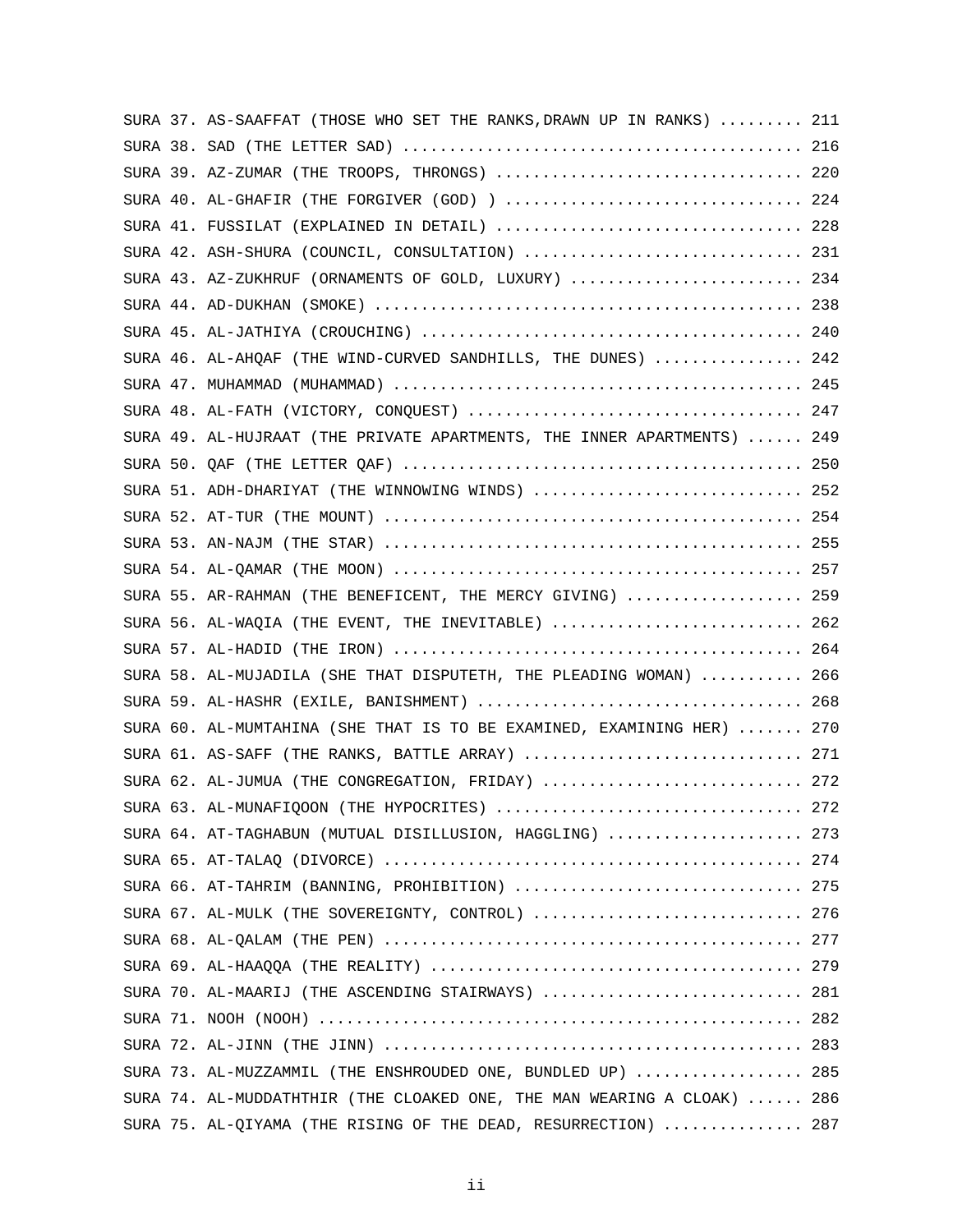|  | SURA 77. AL-MURSALAT (THE EMISSARIES, WINDS SENT FORTH)  290            |     |
|--|-------------------------------------------------------------------------|-----|
|  | SURA 78. AN-NABA (THE TIDINGS, THE ANNOUNCEMENT)  291                   |     |
|  | SURA 79. AN-NAZIAT (THOSE WHO DRAG FORTH, SOUL-SNATCHERS)  293          |     |
|  |                                                                         |     |
|  |                                                                         |     |
|  | SURA 82. AL-INFITAR (THE CLEAVING, BURSTING APART)  296                 |     |
|  | SURA 83. AL-MUTAFFIFIN (DEFRAUDING, THE CHEATS, CHEATING)  297          |     |
|  | SURA 84. AL-INSHIQAQ (THE SUNDERING, SPLITTING OPEN)  298               |     |
|  | SURA 85. AL-BUROOJ (THE MANSIONS OF THE STARS, CONSTELLATIONS)  299     |     |
|  | SURA 86. AT-TARIQ (THE MORNING STAR, THE NIGHTCOMER)  299               |     |
|  | SURA 87. AL-ALA (THE MOST HIGH, GLORY TO YOUR LORD IN THE HIGHEST)  300 |     |
|  | SURA 88. AL-GHASHIYA (THE OVERWHELMING, THE PALL)  301                  |     |
|  |                                                                         |     |
|  | SURA 90. AL-BALAD (THE CITY, THIS COUNTRYSIDE)  302                     |     |
|  |                                                                         |     |
|  |                                                                         |     |
|  | SURA 93. AD-DHUHA (THE MORNING HOURS, MORNING BRIGHT)  304              |     |
|  | SURA 94. AL-INSHIRAH (SOLACE, CONSOLATION, RELIEF)  304                 |     |
|  |                                                                         |     |
|  |                                                                         |     |
|  |                                                                         |     |
|  | SURA 98. AL-BAYYINA (THE CLEAR PROOF, EVIDENCE)  306                    |     |
|  |                                                                         |     |
|  | SURA 100. AL-ADIYAT (THE COURSER, THE CHARGERS)  306                    |     |
|  | SURA 101. AL-QARIA (THE CALAMITY, THE STUNNING BLOW, THE DISASTER  307  |     |
|  | SURA 102. AT-TAKATHUR (RIVALRY IN WORLD INCREASE, COMPETITION           | 307 |
|  | SURA 103. AL-ASR (THE DECLINING DAY, EVENTIDE, THE EPOCH)  308          |     |
|  | SURA 104. AL-HUMAZA (THE TRADUCER, THE GOSSIPMONGER)  308               |     |
|  |                                                                         |     |
|  |                                                                         |     |
|  | SURA 107. AL-MAUN (SMALL KINDNESSES, ALMSGIVING, HAVE YOU SEEN)  309    |     |
|  | SURA 108. AL-KAUTHER (ABUNDANCE, PLENTY)  309                           |     |
|  | SURA 109. AL-KAFIROON (THE DISBELIEVERS, ATHEISTS)  309                 |     |
|  | SURA 110. AN-NASR (SUCCOUR, DIVINE SUPPORT)  309                        |     |
|  | SURA 111. AL-MASADD (PALM FIBRE, THE FLAME)  309                        |     |
|  |                                                                         |     |
|  |                                                                         |     |
|  |                                                                         |     |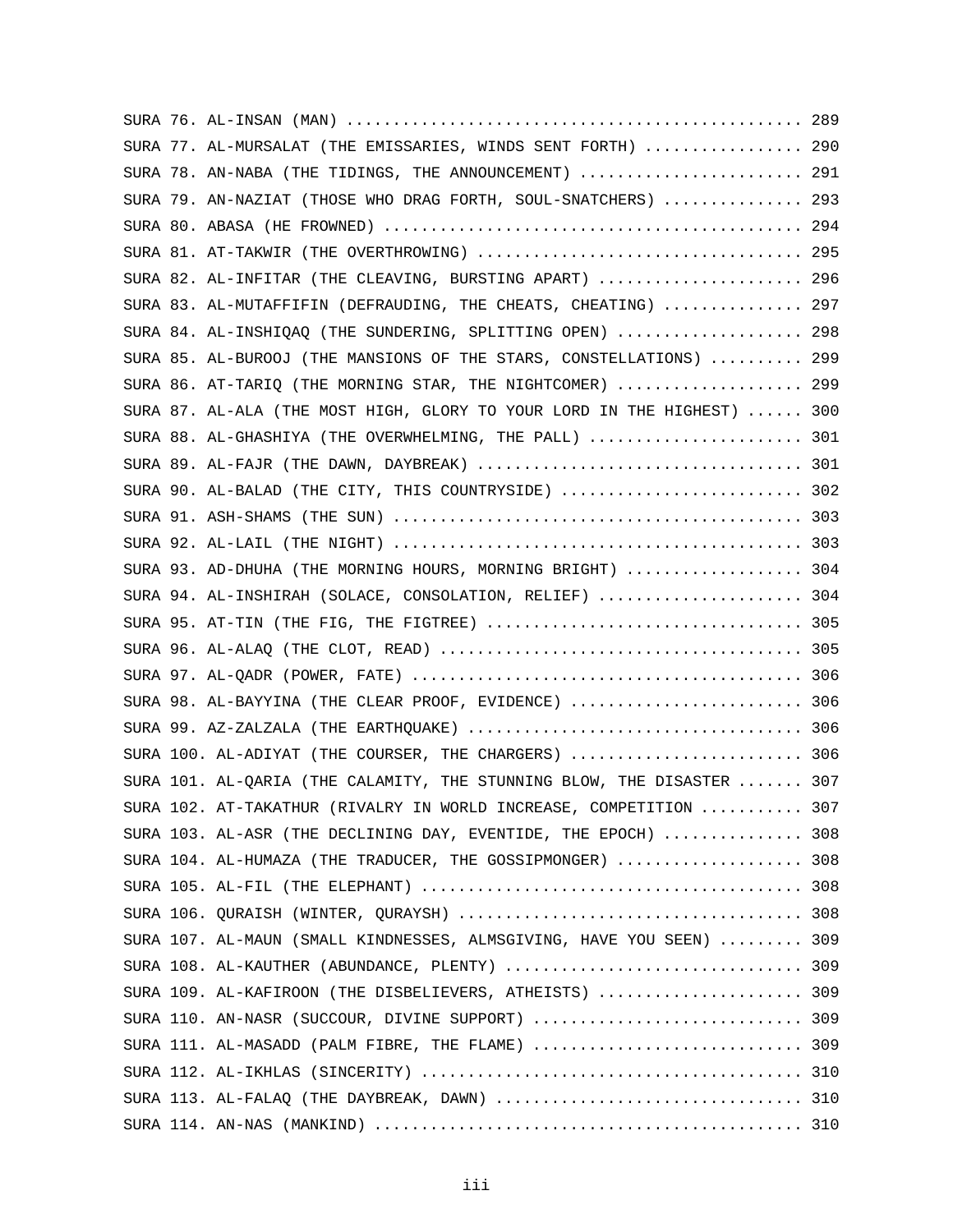#### <span id="page-4-0"></span>**SURA 1. AL-FATIHA (THE OPENING)**

1. In the name of Allah, the Beneficent, the Merciful.

2. Praise be to Allah, Lord of the Worlds,

3. The Beneficent, the Merciful.

4. Master of the Day of Judgment,

5. Thee [alone] we worship; Thee [alone] we ask for help.

6. Show us the straight path,

7. The path of those whom Thou hast favoured; Not the [path] of those who earn Thine anger nor of those who go astray.

#### <span id="page-4-1"></span>**SURA 2. AL-BAQARA (THE COW)**

1. Alif. Lam. Mim.

2. This is the Scripture whereof there is no doubt, a guidance unto those who ward off [evil].

3. Who believe in the Unseen, and establish worship, and spend of that We have bestowed upon them;

4. And who believe in that which is revealed unto thee [Muhammad] and that which was revealed before thee, and are certain of the Hereafter.

5. These depend on guidance from their Lord. These are the successful.

6. As for the Disbelievers, Whether thou warn them or thou warn them not it is all one for them; they believe not.

7. Allah hath sealed their hearing and their hearts, and on their eyes there is a covering. Theirs will be an awful doom.

8. And of mankind are some who say: We believe in Allah and the Last Day, when they believe not.

9. They think to beguile Allah and those who believe, and they beguile none save themselves; but they perceive not.

10. In their hearts is a disease, and Allah increaseth their disease. A painful doom is theirs because they lie.

11. And when it is said unto them: Make not mischief in the earth, they say: We are peacemakers only.

12. Are not they indeed the mischief-makers? But they perceive not.

13. And when it is said unto them: believe as the people believe, they say: shall we believe as the foolish believe? are not they indeed the foolish? But they know not.

14. And when they fall in with those who believe, they say: We believe; but when they go apart to their devils they declare: Lo! we are with you; verily we did but mock.

15. Allah [Himself] doth mock them, leaving them to wander blindly on in their contumacy.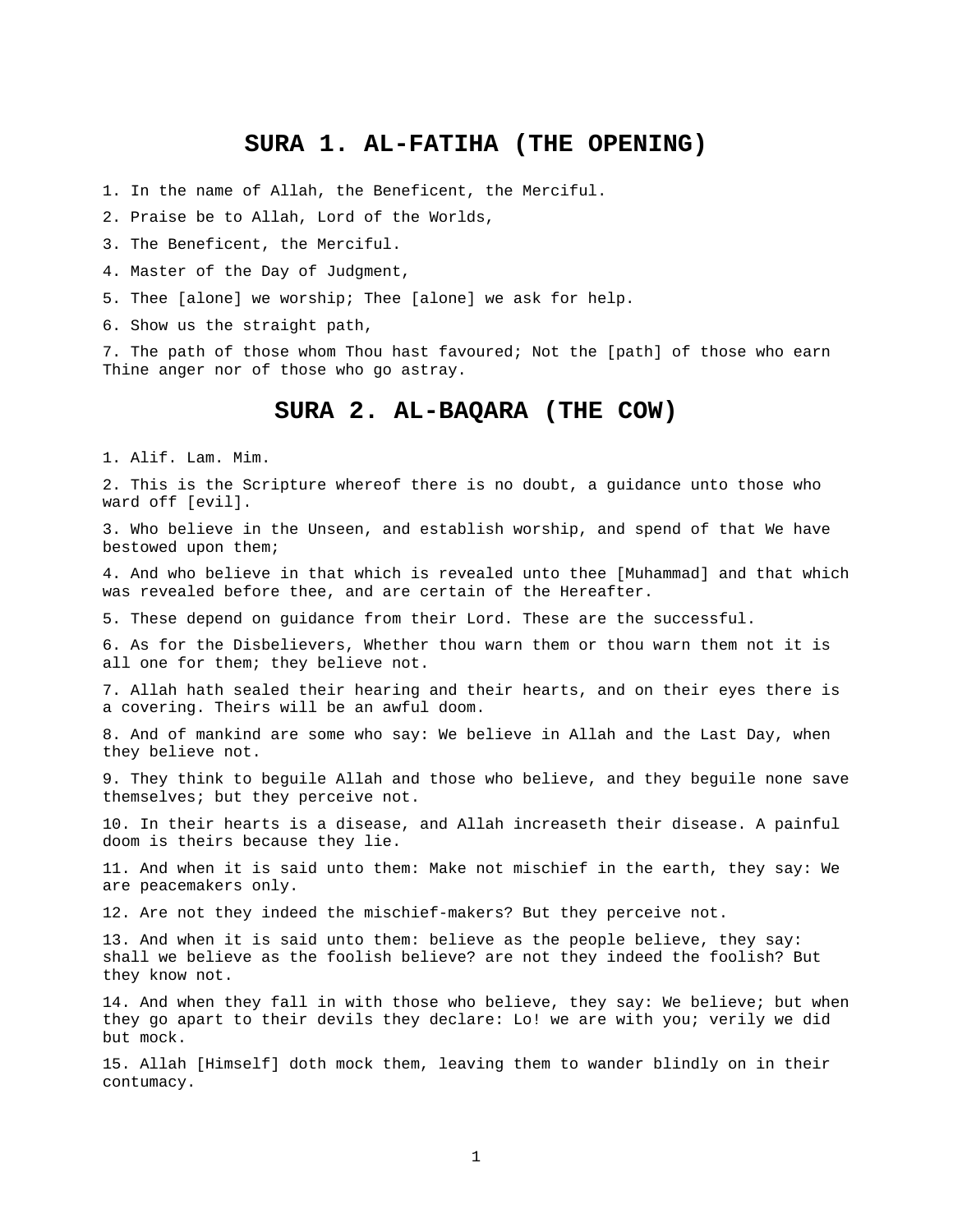16. These are they who purchase error at the price of guidance, so their commerce doth not prosper, neither are they guided.

17. Their likeness is as the likeness of one who kindleth fire, and when it sheddeth its light around him Allah taketh away their light and leaveth them in darkness, where they cannot see,

18. Deaf, dumb and blind; and they return not.

19. Or like a rainstorm from the sky, wherein is darkness, thunder and the flash of lightning. They thrust their fingers in their ears by reason of the thunderclaps, for fear of death, Allah encompasseth the disbelievers [in His guidance, His omniscience and His omnipotence].

20. The lightning almost snatcheth away their sight from them. As often as it flasheth forth for them they walk therein, and when it darkeneth against them they stand still. If Allah willed, He could destroy their hearing and their sight. Lo! Allah is able to do all things.

21. O mankind! worship your Lord, Who hath created you and those before you, so that ye may ward off [evil].

22. Who hath appointed the earth a resting-place for you, and the sky a canopy; and causeth water to pour down from the sky, thereby producing fruits as food for you. And do not set up rivals to Allah when ye know [better].

23. And if ye are in doubt concerning that which We reveal unto Our slave [Muhammad], then produce a surah of the like thereof, and call your witness beside Allah if ye are truthful.

24. And if ye do it not - and ye can never do it - then guard yourselves against the Fire prepared for disbelievers, whose fuel is of men and stones.

25. And give glad tidings [O Muhammad] unto those who believe and do good works; that theirs are Gardens underneath which rivers flow; as often as they are regaled with food of the fruit thereof, they say: this is what was given us aforetime; and it is given to them in resemblance. There for them are pure companions; there for ever they abide.

26. Lo! Allah disdaineth not to coin the similitude even of a gnat. Those who believe know that it is the truth from their Lord; but those who disbelieve say: What doth Allah wish [to teach] by such a similitude? He misleadeth many thereby, and He guideth many thereby; and He misleadeth thereby only miscreants;

27. Those who break the covenant of Allah after ratifying it, and sever that which Allah ordered to be joined, and [who] make mischief in the earth: Those are they who are the losers.

28. How disbelieve ye in Allah when ye were dead and He gave life to you! Then He will give you death, then life again, and then unto Him ye will return.

29. He it is Who created for you all that is in the earth. Then turned He to the heaven, and fashioned it as seven heavens. And He is knower of all things.

30. And when thy Lord said unto the angels: Lo! I am about to place a viceroy in the earth, they said: Wilt thou place therein one who will do harm therein and will shed blood, while we, we hymn Thy praise and sanctify Thee? He said: Surely I know that which ye know not.

31. And He taught Adam all the names, then showed them to the angels, saying: Inform Me of the names of these, if ye are truthful.

32. They said: Be glorified! We have no knowledge saving that which Thou hast taught us. Lo! Thou, only Thou, art the Knower, the Wise.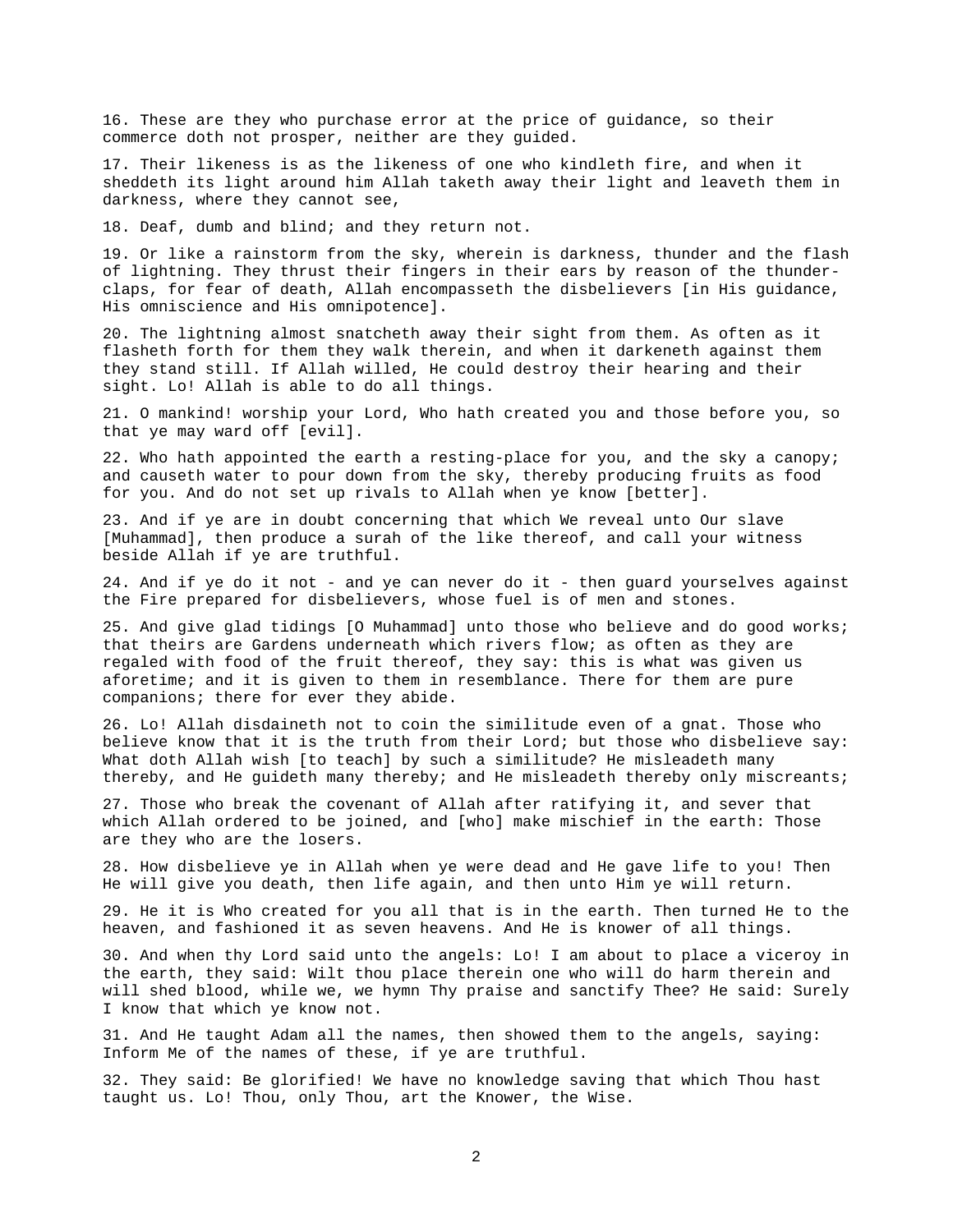33. He said: O Adam! Inform them of their names, and when he had informed them of their names, He said: Did I not tell you that I know the secret of the heavens and the earth? And I know that which ye disclose and which ye hide.

34. And when We said unto the angels: Prostrate yourselves before Adam, they fell prostrate, all save Iblis. He demurred through pride, and so became a disbeliever.

35. And We said: O Adam! Dwell thou and thy wife in the Garden, and eat ye freely [of the fruits] thereof where ye will; but come not nigh this tree lest ye become wrong-doers.

36. But Satan caused them to deflect therefrom and expelled them from the [happy] state in which they were; and We said: Fall down, one of you a foe unto the other! There shall be for you on earth a habitation and provision for a time.

37. Then Adam received from his Lord words [of revelation], and He relented toward him. Lo! He is the relenting, the Merciful.

38. We said: Go down, all of you, from hence; but verily there cometh unto you from Me a guidance; and whoso followeth My guidance, there shall no fear come upon them neither shall they grieve.

39. But they who disbelieve, and deny Our revelations, such are rightful Peoples of the Fire. They will abide therein.

40. O Children of Israel! Remember My favour wherewith I favoured you, and fulfil your [part of the] covenant, I shall fulfil My [part of the] covenant, and fear Me.

41. And believe in that which I reveal, confirming that which ye possess already [of the Scripture], and be not first to disbelieve therein, and part not with My revelations for a trifling price, and keep your duty unto Me.

42. Confound not truth with falsehood, nor knowingly conceal the truth.

43. Establish worship, pay the poor-due, and bow your heads with those who bow [in worship].

44. Enjoin ye righteousness upon mankind while ye yourselves forget [to practise it]? And ye are readers of the Scripture! Have ye then no sense?

45. Seek help in patience and prayer; and truly it is hard save for the humbleminded,

46. Who know that they will have to meet their Lord, and that unto Him they are returning.

47. O Children of Israel! Remember My favour wherewith I favoured you and how I preferred you to [all] creatures.

48. And guard yourselves against a day when no soul will in aught avail another, nor will intercession be accepted from it, nor will compensation be received from it, nor will they be helped.

49. And [remember] when We did deliver you from Pharaoh's folk, who were afflicting you with dreadful torment, slaying your sons and sparing your women: that was a tremendous trial from your Lord.

50. And when We brought you through the sea and rescued you, and drowned the folk of Pharaoh in your sight.

51. And when We did appoint for Moses forty nights [of solitude], and then ye chose the calf, when he had gone from you, and were wrong-doers.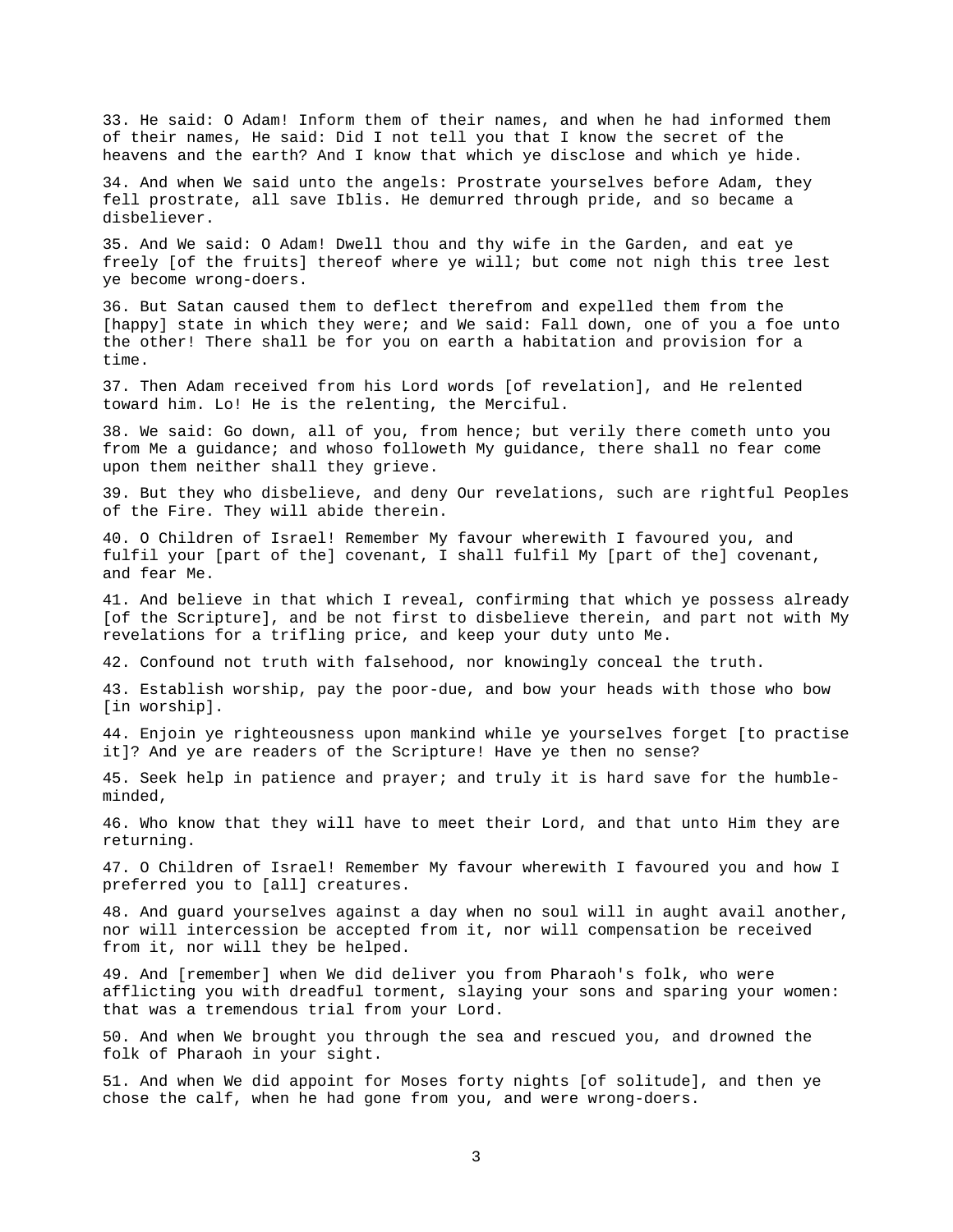52. Then, even after that, We pardoned you in order that ye might give thanks. 53. And when We gave unto Moses the Scripture and the criterion [of right and wrong], that ye might be led aright.

54. And when Moses said unto his people: O my people! Ye have wronged yourselves by your choosing of the calf [for worship] so turn in penitence to your Creator, and kill [the guilty] yourselves. That will be best for you with your Creator and He will relent toward you. Lo! He is the Relenting, the Merciful.

55. And when ye said: O Moses! We will not believe in thee till we see Allah plainly; and even while ye gazed the lightning seized you.

56. Then We revived you after your extinction, that ye might give thanks.

57. And We caused the white cloud to overshadow you and sent down on you the manna and the quails, [saying]: Eat of the good things wherewith We have provided you - they wronged Us not, but they did wrong themselves.

58. And when We said: Go into this township and eat freely of that which is therein, and enter the gate prostrate, and say: "Repentance." We will forgive you your sins and will increase [reward] for the right-doers.

59. But those who did wrong changed the word which had been told them for another saying, and We sent down upon the evil-doers wrath from heaven for their evil-doing.

60. And when Moses asked for water for his people, We said: Smite with thy staff the rock. And there gushed out therefrom twelve springs [so that] each tribe knew their drinking-place. Eat and drink of that which Allah hath provided, and do not act corruptly, making mischief in the earth.

61. And when ye said: O Moses! We are weary of one kind of food; so call upon thy Lord for us that He bring forth for us of that which the earth groweth - of its herbs and its cucumbers and its corn and its lentils and its onions. He said: Would ye exchange that which is higher for that which is lower? Go down to settled country, thus ye shall get that which ye demand. And humiliation and wretchedness were stamped upon them and they were visited with wrath from Allah. That was because they disbelieved in Allah's revelations and slew the prophets wrongfully. That was for their disobedience and transgression.

62. Lo! Those who believe [in that which is revealed unto thee, Muhammad], and those who are Jews, and Christians, and Sabaeans - whoever believeth in Allah and the Last Day and doeth right - surely their reward is with their Lord, and there shall no fear come upon them neither shall they grieve.

63. And [remember, O Children of Israel] when We made a covenant with you and caused the mount to tower above you, [saying]: Hold fast that which We have given you, and remember that which is therein, that ye may ward off [evil].

64. Then, even after that, ye turned away, and if it had not been for the grace of Allah and His mercy ye had been among the losers.

65. And ye know of those of you who broke the Sabbath, how We said unto them: Be ye apes, despised and hated!

66. And We made it an example to their own and to succeeding generations, and an admonition to the Allah-fearing.

67. And when Moses said unto his people: Lo! Allah commandeth you that ye sacrifice a cow, they said: Dost thou make game of us? He answered: Allah forbid that I should be among the foolish!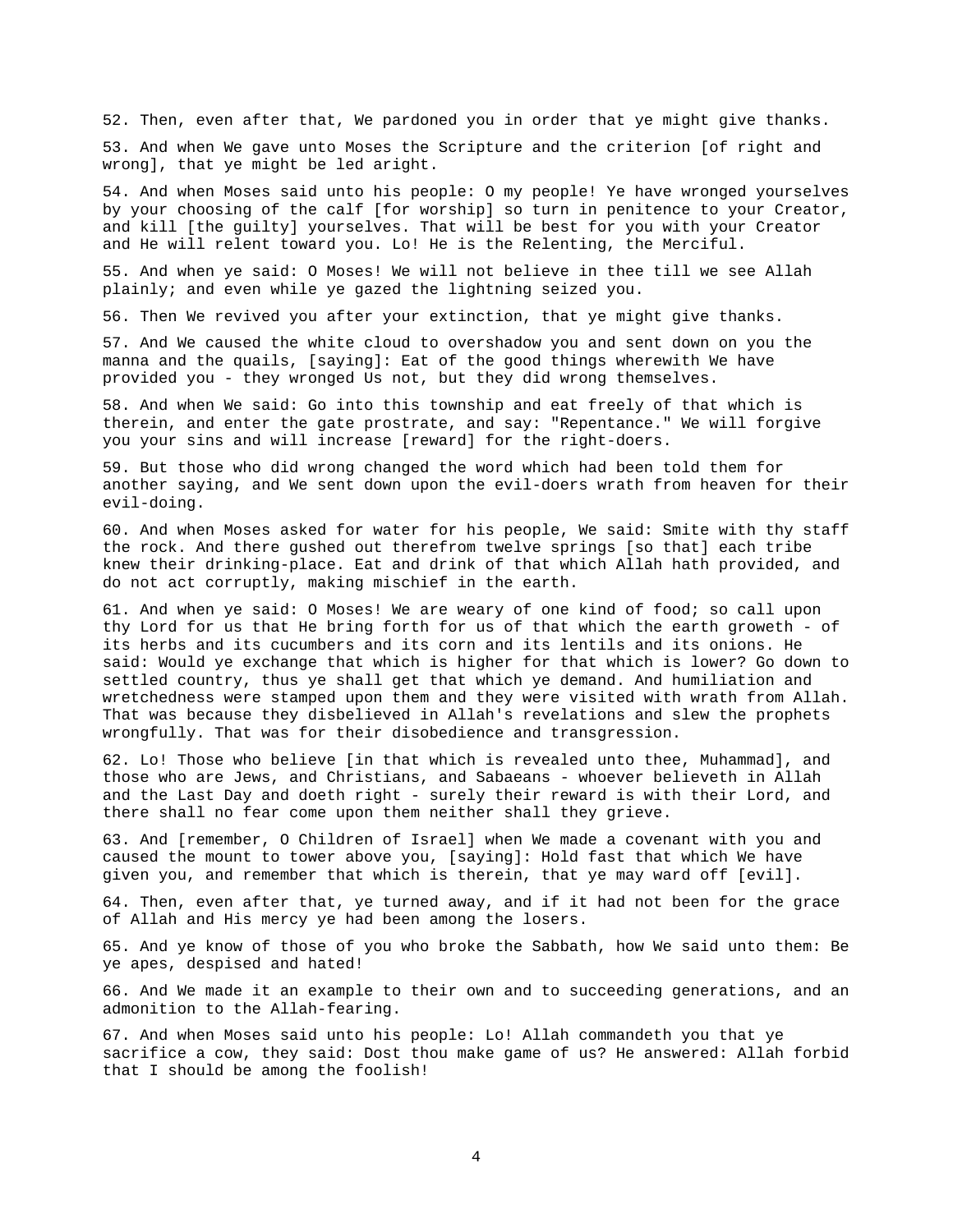68. They said: Pray for us unto thy Lord that He make clear to us what [cow] she is. [Moses] answered: Lo! He saith, Verily she is a cow neither with calf nor immature; [she is] between the two conditions; so do that which ye are commanded.

69. They said: Pray for us unto thy Lord that He make clear to us of what colour she is. [Moses] answered: Lo! He saith: Verily she is a yellow cow. Bright is her colour, gladdening beholders.

70. They said: Pray for us unto thy Lord that He make clear to us what [cow] she is. Lo! cows are much alike to us; and Lo! if Allah wills, we may be led aright.

71. [Moses] answered: Lo! He saith: Verily she is a cow unyoked; she plougheth not the soil nor watereth the tilth; whole and without mark. They said: Now thou bringest the truth. So they sacrificed her, though almost they did not.

72. And [remember] when ye slew a man and disagreed concerning it and Allah brought forth that which ye were hiding.

73. And We said: Smite him with some of it. Thus Allah bringeth the dead to life and showeth you His portents so that ye may understand.

74. Then, even after that, your hearts were hardened and became as rocks, or worse than rocks, for hardness. For indeed there are rocks from out which rivers gush, and indeed there are rocks which split asunder so that water floweth from them. And indeed there are rocks which fall down for the fear of Allah. Allah is not unaware of what ye do.

75. Have ye any hope that they will be true to you when a party of them used to listen to the word of Allah, then used to change it, after they had understood it, knowingly?

76. And when they fall in with those who believe, they say: We believe. But when they go apart one with another they say: Prate ye to them of that which Allah hath disclosed to you that they may contend with you before your Lord concerning it? Have ye then no sense?

77. Are they then unaware that Allah knoweth that which they keep hidden and that which they proclaim?

78. Among them are unlettered folk who know the Scripture not except from hearsay. They but guess.

79. Therefore woe be unto those who write the Scripture with their hands and then say, "This is from Allah," that they may purchase a small gain therewith. Woe unto them for that their hands have written, and woe unto them for that they earn thereby.

80. And they say: The Fire [of punishment] will not touch us save for a certain number of days. Say: Have ye received a covenant from Allah - truly Allah will not break His covenant - or tell ye concerning Allah that which ye know not?

81. Nay, but whosoever hath done evil and his sin surroundeth him; such are rightful owners of the Fire; they will abide therein.

82. And those who believe and do good works: such are rightful owners of the Garden. They will abide therein.

83. And [remember] when We made a covenant with the Children of Israel, [saying]: Worship none save Allah [only], and be good to parents and to kindred and to orphans and the needy, and speak kindly to mankind; and establish worship and pay the poor-due. Then, after that, ye slid back, save a few of you, being averse.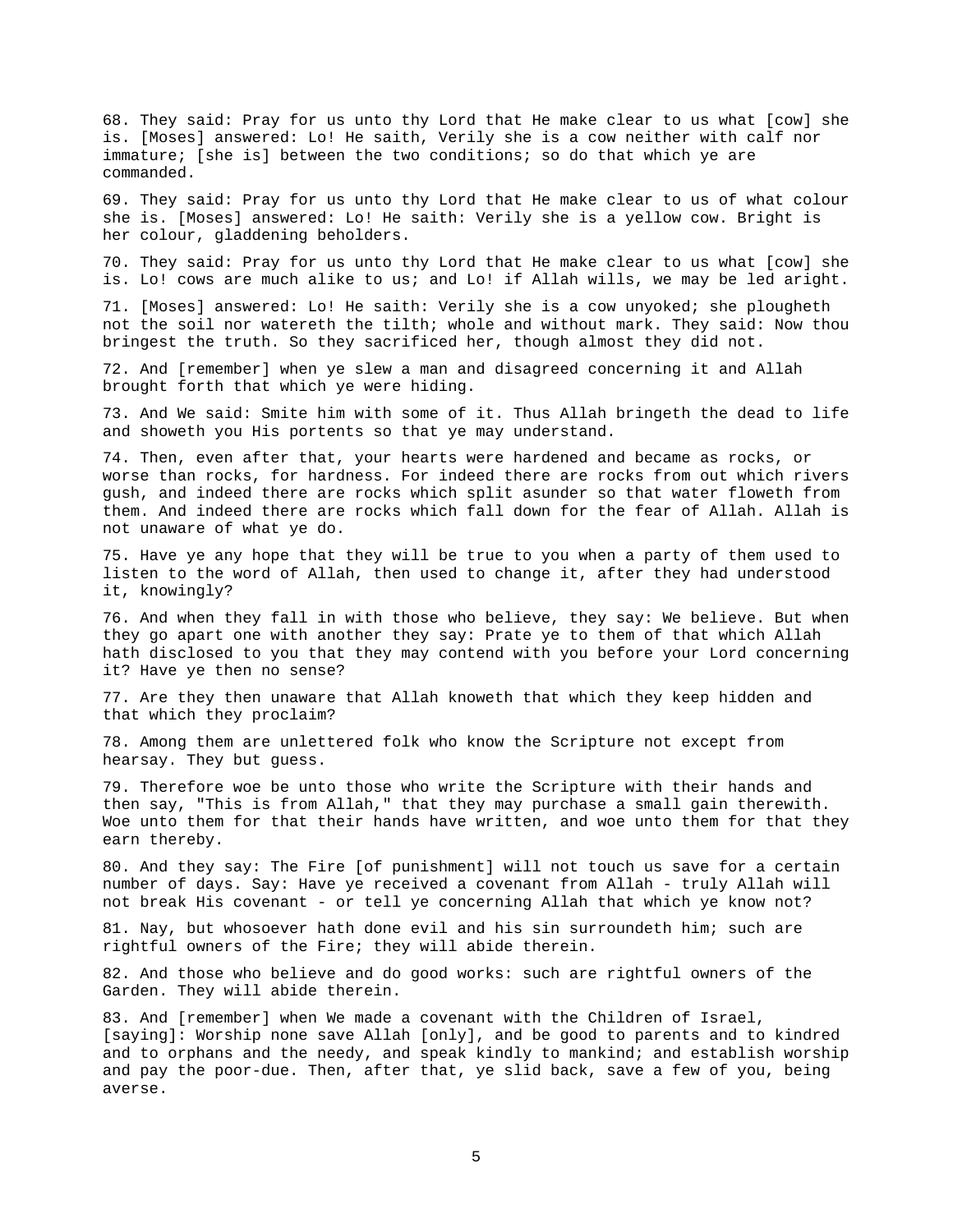84. And when We made with you a covenant [saying]: Shed not the blood of your people nor turn [a party of] your people out of your dwellings. Then ye ratified [Our covenant] and ye were witnesses [thereto].

85. Yet ye it is who slay each other and drive out a party of your people from their homes, supporting one another against them by sin and transgression? - and if they came to you as captives ye would ransom them, whereas their expulsion was itself unlawful for you - Believe ye in part of the Scripture and disbelieve ye in part thereof? And what is the reward of those who do so save ignominy in the life of the world, and on the Day of Resurrection they will be consigned to the most grievous doom. For Allah is not unaware of what ye do.

86. Such are those who buy the life of the world at the price of the Hereafter. Their punishment will not be lightened, neither will they have support.

87. And verily We gave unto Moses the Scripture and We caused a train of messengers to follow after him, and We gave unto Jesus, son of Mary, clear proofs [of Allah's sovereignty], and We supported him with the Holy spirit. Is it ever so, that, when there cometh unto you a messenger [from Allah] with that which ye yourselves desire not, ye grow arrogant, and some ye disbelieve and some ye slay?

88. And they say: Our hearts are hardened. Nay, but Allah hath cursed them for their unbelief. Little is that which they believe.

89. And when there cometh unto them a scripture from Allah, confirming that in their possession - though before that they were asking for a signal triumph over those who disbelieved - and when there cometh unto them that which they know [to be the truth] they disbelieve therein. The curse of Allah is on disbelievers.

90. Evil is that for which they sell their souls: that they should disbelieve in that which Allah hath revealed, grudging that Allah should reveal of His bounty unto whom He will of His slaves. They have incurred anger upon anger. For disbelievers is a shameful doom.

91. And when it is said unto them: Believe in that which Allah hath revealed, they say: We believe in that which was revealed unto us. And they disbelieve in that which cometh after it, though it is the truth confirming that which they possess. Say [unto them, O Muhammad]: Why then slew ye the prophets of Allah aforetime, if ye are [indeed] believers?

92. And Moses came unto you with clear proofs [of Allah's Sovereignty], yet, while he was away, ye chose the calf [for worship] and ye were wrong-doers.

93. And when We made with you a covenant and caused the Mount to tower above you, [saying]: Hold fast by that which We have given you, and hear [Our Word], they said: We hear and we rebel. And [worship of] the calf was made to sink into their hearts because of their rejection [of the covenant]. Say [unto them]: Evil is that which your belief enjoineth on you, if ye are believers.

94. Say [unto them]: If the abode of the Hereafter in the providence of Allah is indeed for you alone and not for others of mankind [as ye pretend], then long for death [for ye must long for death] if ye are truthful.

95. But they will never long for it, because of that which their own hands have sent before them. Allah is aware of evil-doers.

96. And thou wilt find them greediest of mankind for life and [greedier] than the idolaters. [Each] one of them would like to be allowed to live a thousand years. And to live [a thousand years] would be no means remove him from the doom. Allah is Seer of what they do.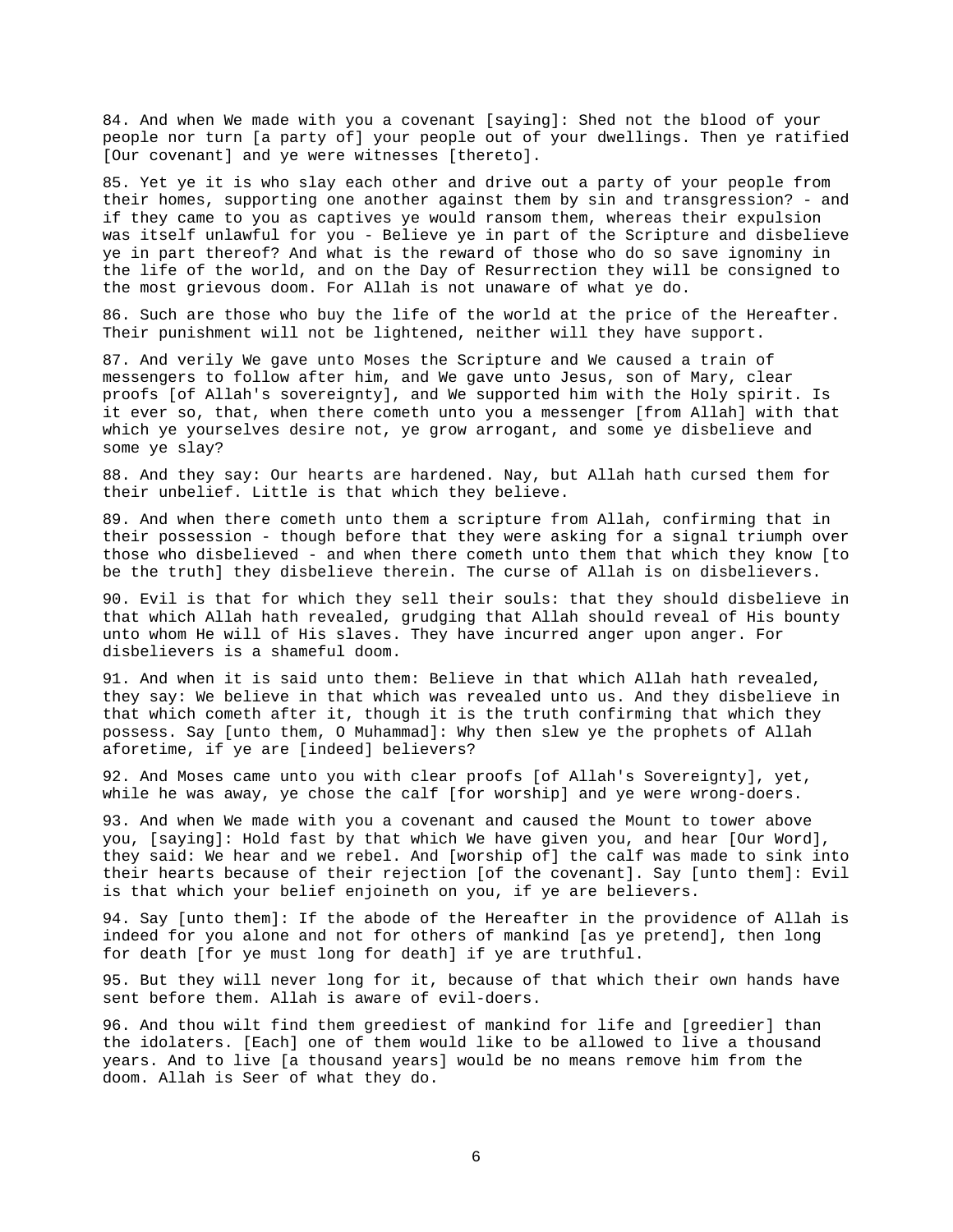97. Say [O Muhammad, to mankind]: Who is an enemy to Gabriel! For he it is who hath revealed [this Scripture] to thy heart by Allah's leave, confirming that which was [revealed] before it, and a guidance and glad tidings to believers;

98. Who is an enemy to Allah, and His angels and His messengers, and Gabriel and Michael! Then, lo! Allah [Himself] is an enemy to the disbelievers.

99. Verily We have revealed unto thee clear tokens, and only miscreants will disbelieve in them.

100. Is it ever so that when they make a covenant a party of them set it aside? The truth is, most of them believe not.

101. And when there cometh unto them a messenger from Allah, confirming that which they possess, a party of those who have received the Scripture fling the Scripture of Allah behind their backs as if they knew not,

102. And follow that which the devils falsely related against the kingdom of Solomon. Solomon disbelieved not; but the devils disbelieved, teaching mankind magic and that which was revealed to the two angels in Babel, Harut and Marut. Nor did they [the two angels] teach it to anyone till they had said: We are only a temptation, therefore disbelieve not [in the guidance of Allah]. And from these two [angles] people learn that by which they cause division between man and wife; but they injure thereby no-one save by Allah's leave. And they learn that which harmeth them and profiteth them not. And surely they do know that he who trafficketh therein will have no [happy] portion in the Hereafter; and surely evil is the price for which they sell their souls, if they but knew.

103. And if they had believed and kept from evil, a recompense from Allah would be better, if they only knew.

104. O ye who believe, say not [unto the Prophet]: "Listen to us" but say "Look upon us," and be ye listeners. For disbelievers is a painful doom.

105. Neither those who disbelieve among the people of the Scripture nor the idolaters love that there should be sent down unto you any good thing from your Lord. But Allah chooseth for His mercy whom He will, and Allah is of Infinite Bounty.

106. Nothing of our revelation [even a single verse] do we abrogate or cause be forgotten, but we bring [in place] one better or the like thereof. Knowest thou not that Allah is Able to do all things?

107. Knowest thou not that it is Allah unto Whom belongeth the Sovereignty of the heavens and the earth; and ye have not, beside Allah, any guardian or helper?

108. Or would ye question your messenger as Moses was questioned aforetime? He who chooseth disbelief instead of faith, verily he hath gone astray from a plain road.

109. Many of the people of the Scripture long to make you disbelievers after your belief, through envy on their own account, after the truth hath become manifest unto them. Forgive and be indulgent [toward them] until Allah give command. Lo! Allah is Able to do all things.

110. Establish worship, and pay the poor-due; and whatever of good ye send before [you] for your souls, ye will find it with Allah. Lo! Allah is Seer of what ye do.

111. And they say: None entereth paradise unless he be a Jew or a Christian. These are their own desires. Say: Bring your proof [of what ye state] if ye are truthful.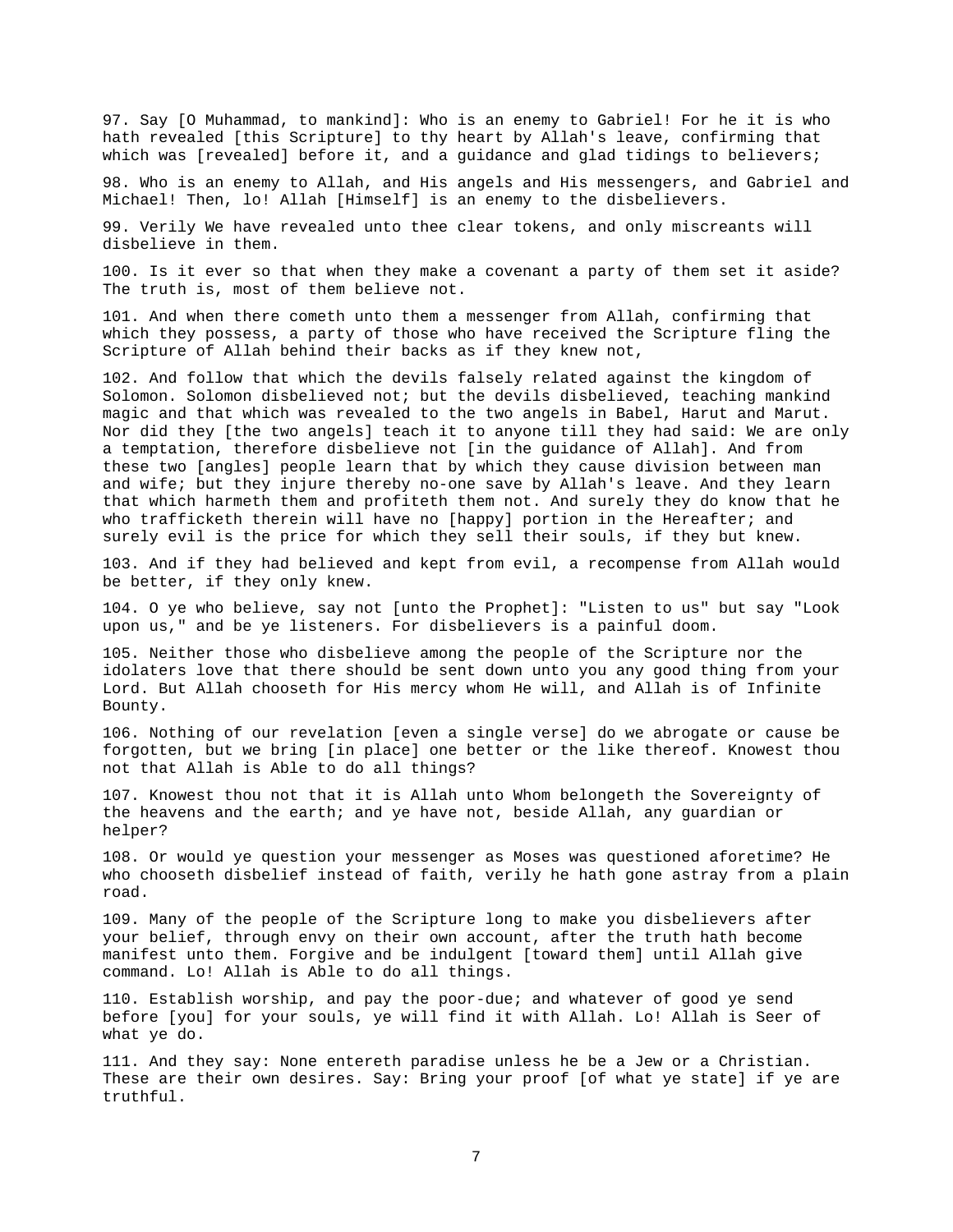112. Nay, but whosoever surrendereth his purpose to Allah while doing good, his reward is with his Lord; and there shall no fear come upon them neither shall they grieve.

113. And the Jews say the Christians follow nothing [true], and the Christians say the Jews follow nothing [true]; yet both are readers of the Scripture. Even thus speak those who know not. Allah will judge between them on the Day of Resurrection concerning that wherein they differ.

114. And who doth greater wrong than he who forbiddeth the approach to the sanctuaries of Allah lest His name should be mentioned therein, and striveth for their ruin. As for such, it was never meant that they should enter them except in fear. Theirs in the world is ignominy and theirs in the Hereafter is an awful doom.

115. Unto Allah belong the East and the West, and whithersoever ye turn, there is Allah's Countenance. Lo! Allah is All-Embracing, All-Knowing.

116. And they say: Allah hath taken unto Himself a son. Be He glorified! Nay, but whatsoever is in the heavens and the earth is His. All are subservient unto Him.

117. The Originator of the heavens and the earth! When He decreeth a thing, He saith unto it only: Be! and it is.

118. And those who have no knowledge say: Why doth not Allah speak unto us, or some sign come unto us? Even thus, as they now speak, spake those [who were] before them. Their hearts are all alike. We have made clear the revelations for people who are sure.

119. Lo! We have sent thee [O Muhammad] with the truth, a bringer of glad tidings and a warner. And thou wilt not be asked about the owners of hell-fire.

120. And the Jews will not be pleased with thee, nor will the Christians, till thou follow their creed. Say: Lo! the guidance of Allah [Himself] is Guidance. And if thou shouldst follow their desires after the knowledge which hath come unto thee, then wouldst thou have from Allah no protecting guardian nor helper.

121. Those unto whom We have given the Scripture, who read it with the right reading, those believe in it. And whoso disbelieveth in it, those are they who are the losers.

122. O Children of Israel! Remember My favour wherewith I favoured you and how I preferred you to [all] creatures.

123. And guard [yourselves] against a day when no soul will in aught avail another, nor will compensation be accepted from it, nor will intercession be of use to it; nor will they be helped.

124. And [remember] when his Lord tried Abraham with [His] commands, and he fulfilled them, He said: Lo! I have appointed thee a leader for mankind. [Abraham] said: And of my offspring [will there be leaders]? He said: My covenant includeth not wrong-doers.

125. And when We made the House [at Makka] a resort for mankind and sanctuary, [saying]: Take as your place of worship the place where Abraham stood [to pray]. And We imposed a duty upon Abraham and Ishmael, [saying]: Purify My house for those who go around and those who meditate therein and those who bow down and prostrate themselves [in worship].

126. And when Abraham prayed: My Lord! Make this a region of security and bestow upon its people fruits, such of them as believe in Allah and the Last Day, He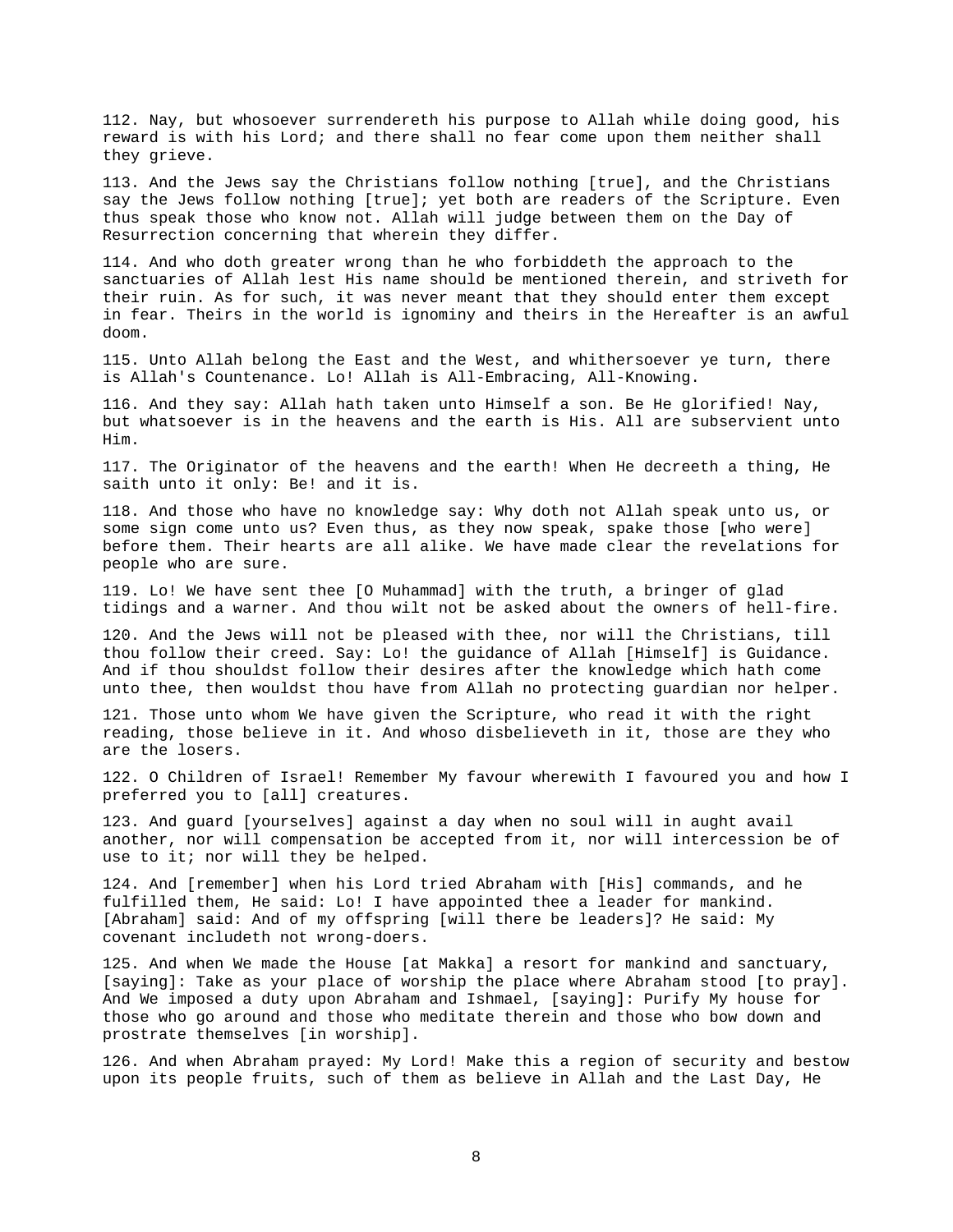answered: As for him who disbelieveth, I shall leave him in contentment for a while, then I shall compel him to the doom of Fire - a hapless journey's end!

127. And when Abraham and Ishmael were raising the foundations of the House, [Abraham prayed]: Our Lord! Accept from us [this duty]. Lo! Thou, only Thou, art the Hearer, the Knower.

128. Our Lord! And make us submissive unto Thee and of our seed a nation submissive unto Thee, and show us our ways of worship, and relent toward us. Lo! Thou, only Thou, art the Relenting, the Merciful.

129. Our Lord! And raise up in their midst a messenger from among them who shall recite unto them Thy revelations, and shall instruct them in the Scripture and in wisdom and shall make them grow. Lo! Thou, only Thou, art the Mighty, Wise.

130. And who forsaketh the religion of Abraham save him who befooleth himself? Verily We chose him in the world, and lo! in the Hereafter he is among the righteous.

131. When his Lord said unto him: Surrender! he said: I have surrendered to the Lord of the Worlds.

132. The same did Abraham enjoin upon his sons, and also Jacob, [saying]: O my sons! Lo! Allah hath chosen for you the [true] religion; therefore die not save as men who have surrendered [unto Him].

133. Or were ye present when death came to Jacob, when he said unto his sons: What will ye worship after me? They said: We shall worship thy god, the god of thy fathers, Abraham and Ishmael and Isaac, One Allah, and unto Him we have surrendered.

134. Those are a people who have passed away. Theirs is that which they earned, and yours is that which ye earn. And ye will not be asked of what they used to do.

135. And they say: Be Jews or Christians, then ye will be rightly guided. Say [unto them, O Muhammad]: Nay, but [we follow] the religion of Abraham, the upright, and he was not of the idolaters.

136. Say [O Muslims]: We believe in Allah and that which is revealed unto us and that which was revealed unto Abraham, and Ishmael, and Isaac, and Jacob, and the tribes, and that which Moses and Jesus received, and that which the prophets received from their Lord. We make no distinction between any of them, and unto Him we have surrendered.

137. And if they believe in the like of that which ye believe, then are they rightly guided. But if they turn away, then are they in schism, and Allah will suffice thee [for defence] against them. He is the Hearer, the Knower.

138. [We take our] colour from Allah, and who is better than Allah at colouring. We are His worshippers.

139. Say [unto the People of the Scripture]: Dispute ye with us concerning Allah when He is our Lord and your Lord? Ours are our works and yours your works. We look to Him alone.

140. Or say ye that Abraham, and Ishmael, and Isaac, and Jacob, and the tribes were Jews or Christians? Say: Do ye know best, or doth Allah? And who is more unjust than he who hideth a testimony which he hath received from Allah? Allah is not unaware of what ye do.

141. Those are a people who have passed away; theirs is that which they earned and yours that which ye earn. And ye will not be asked of what they used to do.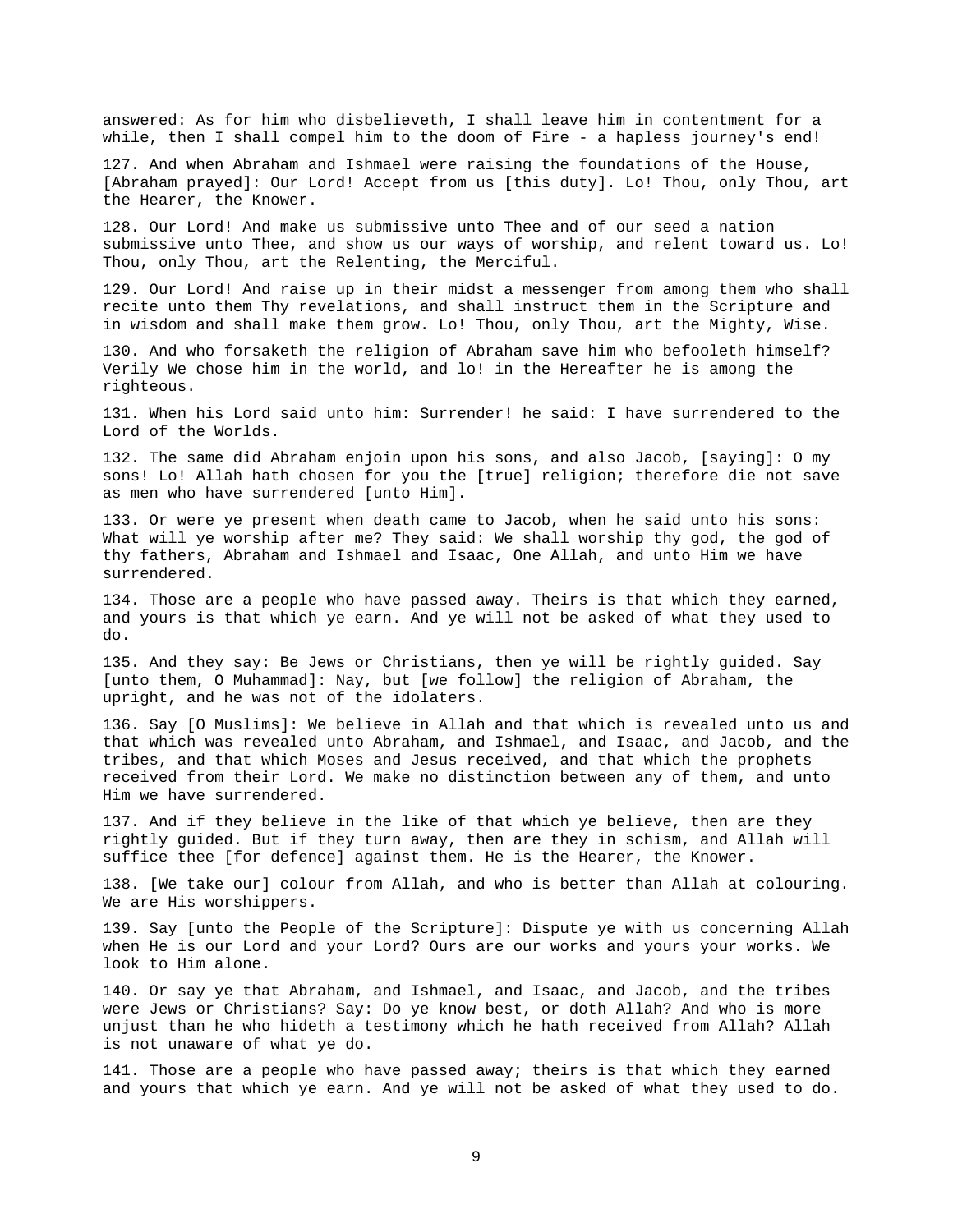142. The foolish of the people will say: What hath turned them from the qiblah which they formerly observed? Say: Unto Allah belong the East and the West. He guideth whom He will unto a straight path.

143. Thus We have appointed you a middle nation, that ye may be witnesses against mankind, and that the messenger may be a witness against you. And We appointed the qiblah which ye formerly observed only that We might know him who followeth the messenger, from him who turneth on his heels. In truth it was a hard [test] save for those whom Allah guided. But it was not Allah's purpose that your faith should be in vain, for Allah is Full of Pity, Merciful toward mankind.

144. We have seen the turning of thy face to heaven [for guidance, O Muhammad]. And now verily We shall make thee turn [in prayer] toward a qiblah which is dear to thee. So turn thy face toward the Inviolable Place of Worship, and ye [O Muslims], wheresoever ye may be, turn your faces [when ye pray] toward it. Lo! Those who have received the Scripture know that [this revelation] is the Truth from their Lord. And Allah is not unaware of what they do.

145. And even if thou broughtest unto those who have received the Scripture all kinds of portents, they would not follow thy qiblah, nor canst thou be a follower of their qiblah; nor are some of them followers of the qiblah of others. And if thou shouldst follow their desires after the knowledge which hath come unto thee, then surely wert thou of the evil-doers.

146. Those unto whom We gave the Scripture recognise [this revelation] as they recognise their sons. But lo! a party of them knowingly conceal the truth.

147. It is the Truth from thy Lord [O Muhammad], so be not thou of those who waver.

148. And each one hath a goal toward which he turneth; so vie with one another in good works. Wheresoever ye may be, Allah will bring you all together. Lo! Allah is Able to do all things.

149. And whencesoever thou comest forth [for prayer, O Muhammad] turn thy face toward the Inviolable Place of Worship. Lo! it is the Truth from thy Lord. Allah is not unaware of what ye do.

150. Whencesoever thou comest forth turn thy face toward the Inviolable Place of Worship; and wheresoever ye may be [O Muslims] turn your faces toward it [when ye pray] so that men may have no argument against you, save such of them as do injustice - Fear them not, but fear Me! - and so that I may complete My grace upon you, and that ye may be guided.

151. Even as We have sent unto you a messenger from among you, who reciteth unto you Our revelations and causeth you to grow, and teacheth you the Scripture and wisdom, and teacheth you that which ye knew not.

152. Therefore remember Me, I will remember you. Give thanks to Me, and reject not Me.

153. O ye who believe! Seek help in steadfastness and prayer. Lo! Allah is with the steadfast.

154. And call not those who are slain in the way of Allah "dead." Nay, they are living, only ye perceive not.

155. And surely We shall try you with something of fear and hunger, and loss of wealth and lives and crops; but give glad tidings to the steadfast,

156. Who say, when a misfortune striketh them: Lo! we are Allah's and lo! unto Him we are returning.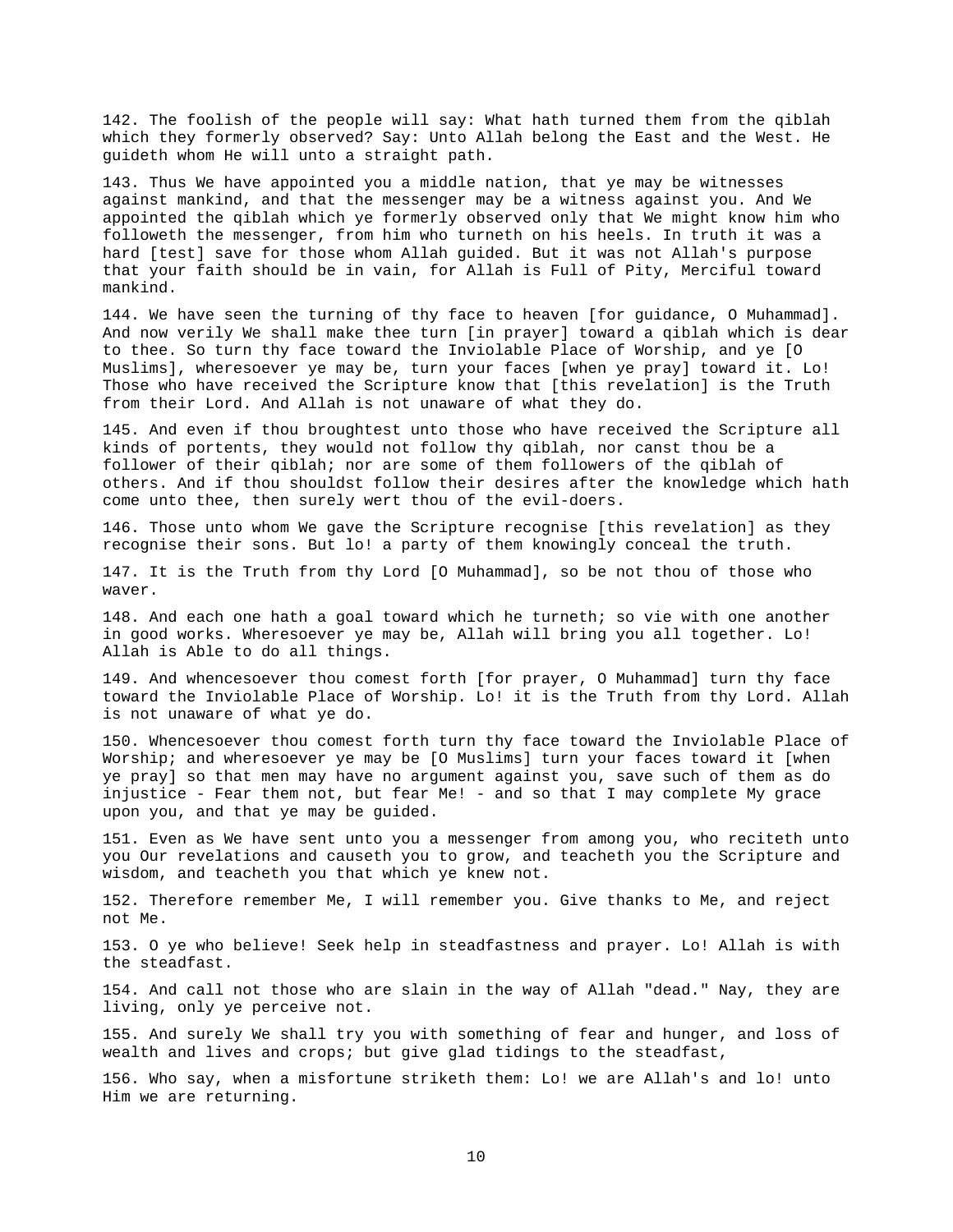157. Such are they on whom are blessings from their Lord, and mercy. Such are the rightly guided.

158. Lo! [the mountains] As-Safa and Al-Marwah are among the indications of Allah. It is therefore no sin for him who is on pilgrimage to the House [of Allah] or visiteth it, to go around them [as the pagan custom is]. And he who doeth good of his own accord, [for him] lo! Allah is Responsive, Aware.

159. Lo! Those who hide the proofs and the guidance which We revealed, after We had made it clear to mankind in the Scripture: such are accursed of Allah and accursed of those who have the power to curse.

160. Except those who repent and amend and make manifest [the truth]. These it is toward whom I relent. I am the Relenting, the Merciful.

161. Lo! Those who disbelieve, and die while they are disbelievers; on them is the curse of Allah and of angels and of men combined.

162. They ever dwell therein. The doom will not be lightened for them, neither will they be reprieved.

163. Your Allah is One Allah; there is no Allah save Him, the Beneficent, the Merciful.

164. Lo! In the creation of the heavens and the earth, and the difference of night and day, and the ships which run upon the sea with that which is of use to men, and the water which Allah sendeth down from the sky, thereby reviving the earth after its death, and dispersing all kinds of beasts therein, and [in] the ordinance of the winds, and the clouds obedient between heaven and earth: are signs [of Allah's Sovereignty] for people who have sense.

165. Yet of mankind are some who take unto themselves [objects of worship which they set as] rivals to Allah, loving them with a love like [that which is the due] of Allah [only] - those who believe are stauncher in their love for Allah - Oh, that those who do evil had but known, [on the day] when they behold the doom, that power belongeth wholly to Allah, and that Allah is severe in punishment!

166. [On the day] when those who were followed disown those who followed [them], and they behold the doom, and all their aims collapse with them.

167. And those who were but followers will say: If a return were possible for us, we would disown them even as they have disowned us. Thus will Allah show them their own deeds as anguish for them, and they will not emerge from the Fire.

168. O mankind! Eat of that which is lawful and wholesome in the earth, and follow not the footsteps of the devil. Lo! he is an open enemy for you.

169. He enjoineth upon you only the evil and the foul, and that ye should tell concerning Allah that which ye know not.

170. And when it is said unto them: Follow that which Allah hath revealed, they say: We follow that wherein we found our fathers. What! Even though their fathers were wholly unintelligent and had no guidance?

171. The likeness of those who disbelieve [in relation to the messenger] is as the likeness of one who calleth unto that which heareth naught except a shout and cry. Deaf, dumb, blind, therefore they have no sense.

172. O ye who believe! Eat of the good things wherewith We have provided you, and render thanks to Allah if it is [indeed] He Whom ye worship.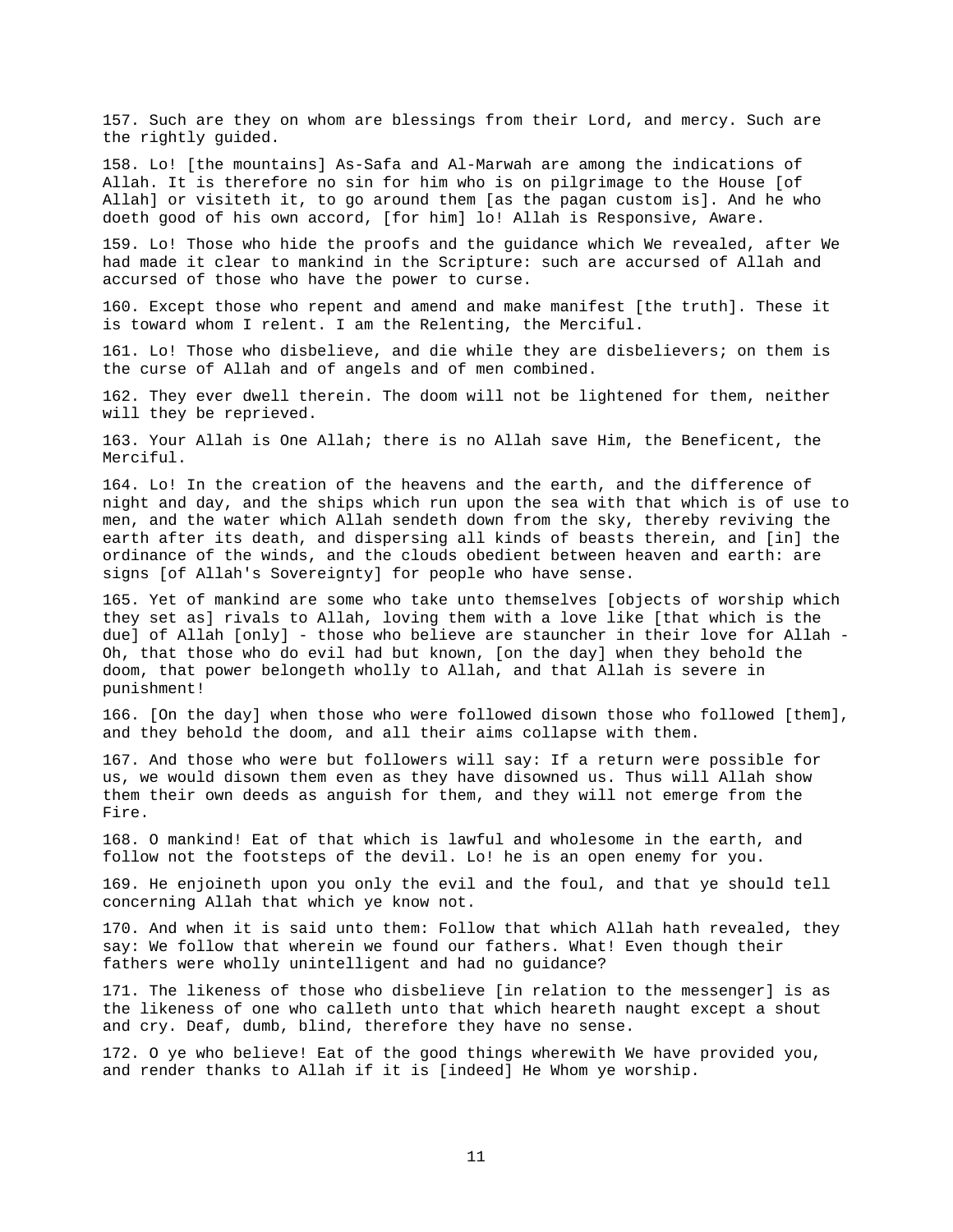173. He hath forbidden you only carrion, and blood, and swineflesh, and that which hath been immolated to [the name of] any other than Allah. But he who is driven by necessity, neither craving nor transgressing, it is no sin for him. Lo! Allah is Forgiving, Merciful.

174. Lo! those who hide aught of the Scripture which Allah hath revealed and purchase a small gain therewith, they eat into their bellies nothing else than fire. Allah will not speak to them on the Day of Resurrection, nor will He make them grow. Theirs will be a painful doom.

175. Those are they who purchase error at the price of guidance, and torment at the price of pardon. How constant are they in their strife to reach the Fire!

176. That is because Allah hath revealed the Scripture with the truth. Lo! those who find [a cause of] disagreement in the Scripture are in open schism.

177. It is not righteousness that ye turn your faces to the East and the West; but righteous is he who believeth in Allah and the Last Day and the angels and the Scripture and the prophets; and giveth wealth, for love of Him, to kinsfolk and to orphans and the needy and the wayfarer and to those who ask, and to set slaves free; and observeth proper worship and payeth the poor-due. And those who keep their treaty when they make one, and the patient in tribulation and adversity and time of stress. Such are they who are sincere. Such are the Allahfearing.

178. O ye who believe! Retaliation is prescribed for you in the matter of the murdered; the freeman for the freeman, and the slave for the slave, and the female for the female. And for him who is forgiven somewhat by his [injured] brother, prosecution according to usage and payment unto him in kindness. This is an alleviation and a mercy from your Lord. He who transgresseth after this will have a painful doom.

179. And there is life for you in retaliation, O men of understanding, that ye may ward off [evil].

180. It is prescribed for you, when death approacheth one of you, if he leave wealth, that he bequeath unto parents and near relatives in kindness. [This is] a duty for all those who ward off [evil].

181. And whoso changeth [the will] after he hath heard it - the sin thereof is only upon those who change it. Lo! Allah is Hearer, Knower.

182. But he who feareth from a testator some unjust or sinful clause, and maketh peace between the parties, [it shall be] no sin for him. Lo! Allah is Forgiving, Merciful.

183. O ye who believe! Fasting is prescribed for you, even as it was prescribed for those before you, that ye may ward off [evil];

184. [Fast] a certain number of days; and [for] him who is sick among you, or on a journey, [the same] number of other days; and for those who can afford it there is a ransom: the feeding of a man in need - but whoso doeth good of his own accord, it is better for him: and that ye fast is better for you if ye did but know -

185. The month of Ramadan in which was revealed the Qur'an, a guidance for mankind, and clear proofs of the guidance, and the Criterion [of right and wrong]. And whosoever of you is present, let him fast the month, and whosoever of you is sick or on a journey, [let him fast the same] number of other days. Allah desireth for you ease; He desireth not hardship for you; and [He desireth] that ye should complete the period, and that ye should magnify Allah for having guided you, and that peradventure ye may be thankful.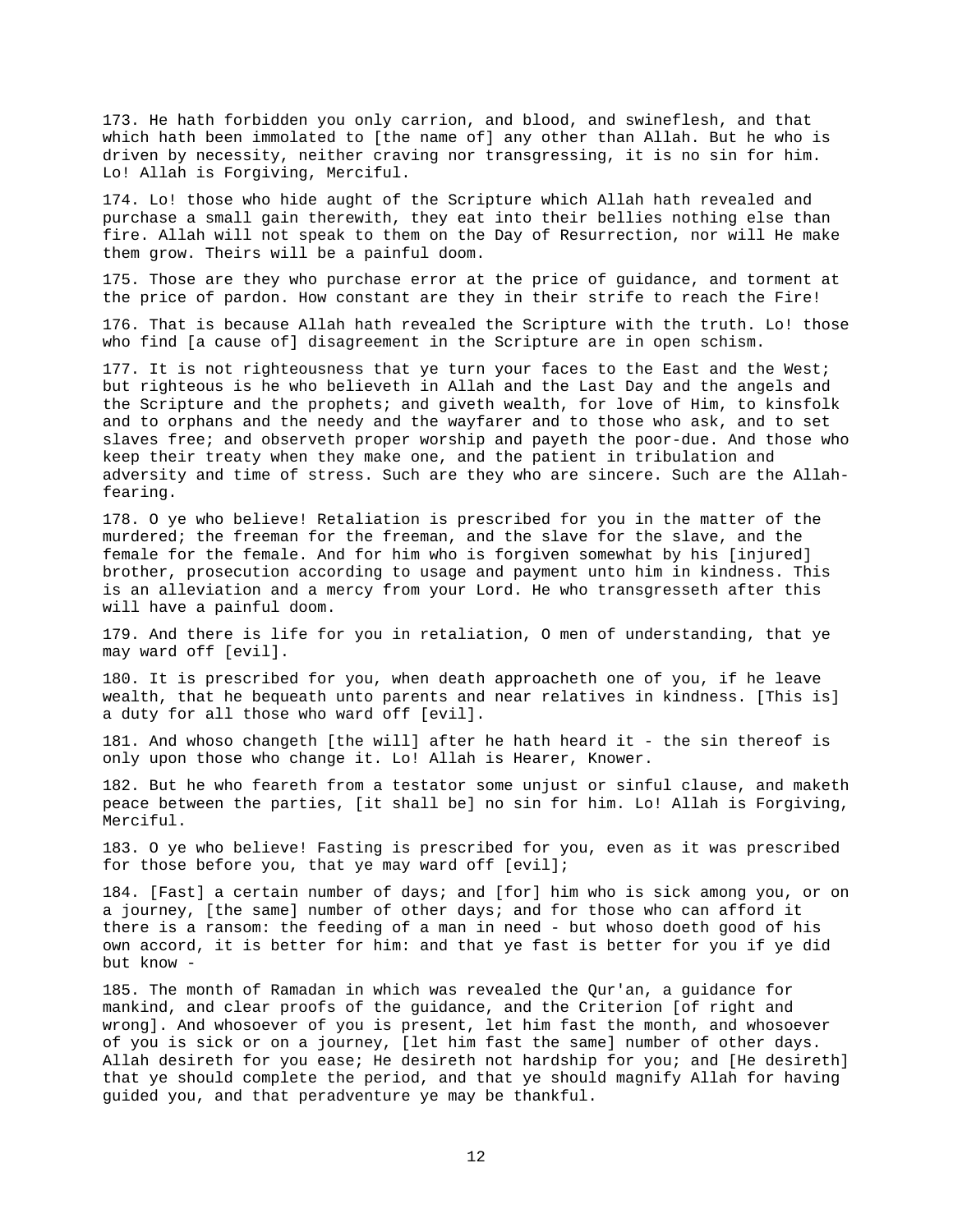186. And when My servants question thee concerning Me, then surely I am nigh. I answer the prayer of the suppliant when he crieth unto Me. So let them hear My call and let them trust in Me, in order that they may be led aright.

187. It is made lawful for you to go in unto your wives on the night of the fast. They are raiment for you and ye are raiment for them. Allah is Aware that ye were deceiving yourselves in this respect and He hath turned in mercy toward you and relieved you. So hold intercourse with them and seek that which Allah hath ordained for you, and eat and drink until the white thread becometh distinct to you from the black thread of the dawn. Then strictly observe the fast till nightfall and touch them not, but be at your devotions in the mosques. These are the limits imposed by Allah, so approach them not. Thus Allah expoundeth His revelation to mankind that they may ward off [evil].

188. And eat not up your property among yourselves in vanity, nor seek by it to gain the hearing of the judges that ye may knowingly devour a portion of the property of others wrongfully.

189. They ask thee, [O Muhammad], of new moons, say: They are fixed seasons for mankind and for the pilgrimage. It is not righteousness that ye go to houses by the backs thereof [as do the idolaters at certain seasons], but the righteous man is he who wardeth off [evil]. So go to houses by the gates thereof, and observe your duty to Allah, that ye may be successful.

190. Fight in the way of Allah against those who fight against you, but begin not hostilities. Lo! Allah loveth not aggressors.

191. And slay them wherever ye find them, and drive them out of the places whence they drove you out, for persecution is worse than slaughter. And fight not with them at the Inviolable Place of Worship until they first attack you there, but if they attack you [there] then slay them. Such is the reward of disbelievers.

192. But if they desist, then lo! Allah is Forgiving, Merciful.

193. And fight them until persecution is no more, and religion is for Allah. But if they desist, then let there be no hostility except against wrong-doers.

194. The forbidden month for the forbidden month, and forbidden things in retaliation. And one who attacketh you, attack him in like manner as he attacked you. Observe your duty to Allah, and know that Allah is with those who ward off [evil].

195. Spend your wealth for the cause of Allah, and be not cast by your own hands to ruin; and do good. Lo! Allah loveth the beneficent.

196. Perform the pilgrimage and the visit [to Makka] for Allah. And if ye are prevented, then send such gifts as can be obtained with ease, and shave not your heads until the gifts have reached their destination. And whoever among you is sick or hath an ailment of the head must pay a ransom of fasting or almsgiving or offering. And if ye are in safety, then whosoever contenteth himself with the visit for the pilgrimage [shall give] such gifts as can be had with ease. And whosoever cannot find [such gifts], then a fast of three days while on the pilgrimage, and of seven when ye have returned; that is, ten in all. That is for him whoso folk are not present at the Inviolable Place of Worship. Observe your duty to Allah, and know that Allah is severe in punishment.

197. The pilgrimage is [in] the well-known months, and whoever is minded to perform the pilgrimage therein [let him remember that] there is [to be] no lewdness nor abuse nor angry conversation on the pilgrimage. And whatsoever good ye do Allah knoweth it. So make provision for yourselves [Hereafter]; for the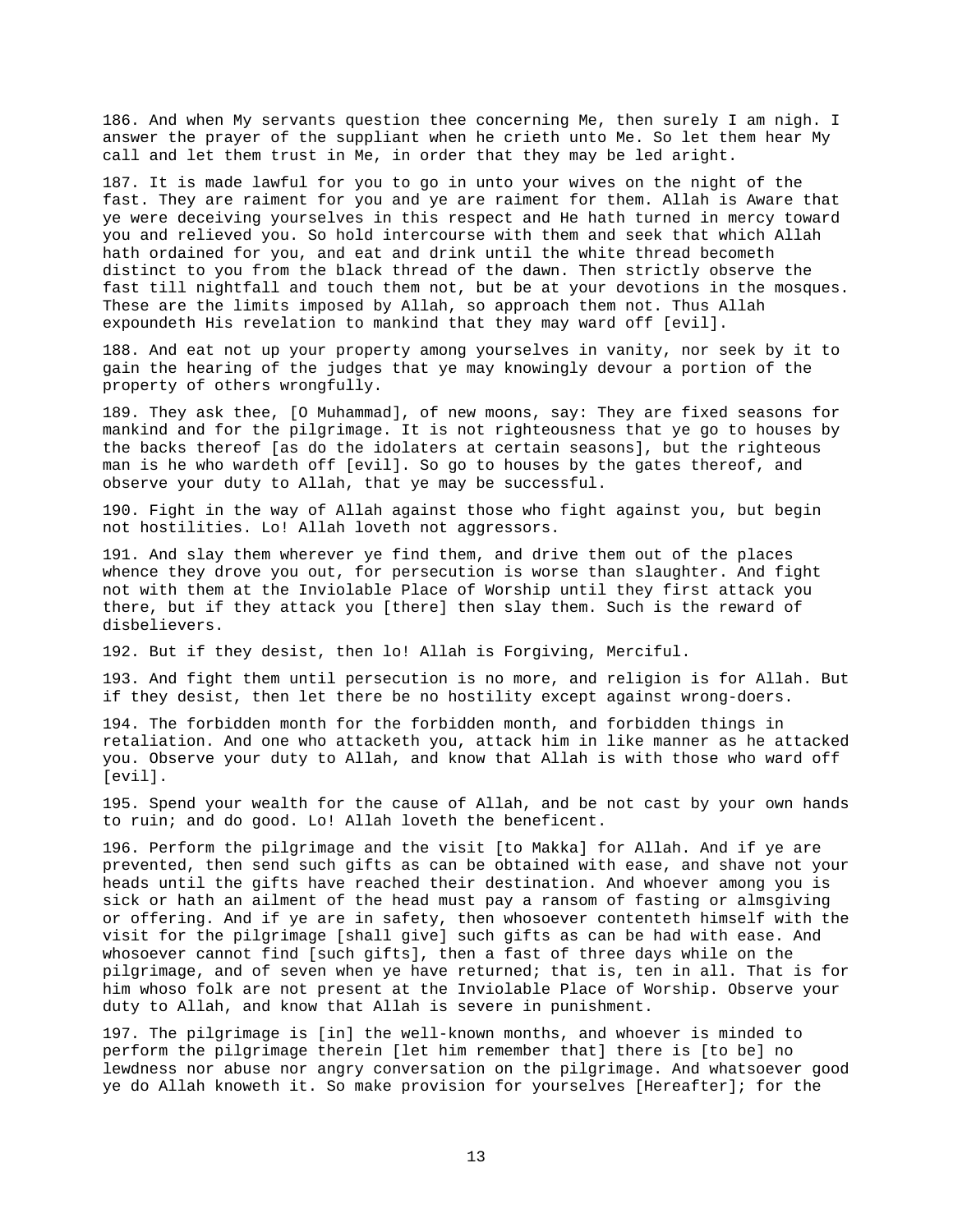best provision is to ward off evil. Therefore keep your duty unto Me, O men of understanding.

198. It is no sin for you that ye seek the bounty of your Lord [by trading]. But, when ye press on in the multitude from 'Arafat, remember Allah by the sacred monument. Remember Him as He hath guided you, although before ye were of those astray.

199. Then hasten onward from the place whence the multitude hasteneth onward, and ask forgiveness of Allah. Lo! Allah is Forgiving, Merciful.

200. And when ye have completed your devotions, then remember Allah as ye remember your fathers or with a more lively remembrance. But of mankind is he who saith: "Our Lord! Give unto us in the world," and he hath no portion in the Hereafter.

201. And of them [also] is he who saith: "Our Lord! Give unto us in the world that which is good and in the Hereafter that which is good, and guard us from the doom of Fire."

202. For them there is in store a goodly portion out of that which they have earned. Allah is swift at reckoning.

203. Remember Allah through the appointed days. Then whoso hasteneth [his departure] by two days, it is no sin for him, and whoso delayeth, it is no sin for him; that is for him who wardeth off [evil]. Be careful of your duty to Allah, and know that unto Him ye will be gathered.

204. And of mankind there is he whoso conversation on the life of this world pleaseth thee [Muhammad], and he calleth Allah to witness as to that which is in his heart; yet he is the most rigid of opponents.

205. And when he turneth away [from thee] his effort in the land is to make mischief therein and to destroy the crops and the cattle; and Allah loveth not mischief.

206. And when it is said unto him: Be careful of thy duty to Allah, pride taketh him to sin. Hell will settle his account, an evil resting-place.

207. And of mankind is he who would sell himself, seeking the pleasure of Allah; and Allah hath compassion on [His] bondmen.

208. O ye who believe! Come, all of you, into submission [unto Him]; and follow not the footsteps of the devil. Lo! he is an open enemy for you.

209. And if ye slide back after the clear proofs have come unto you, then know that Allah is Mighty, Wise.

210. Wait they for naught else than that Allah should come unto them in the shadows of the clouds with the angels? Then the case would be already judged. All cases go back to Allah [for judgment].

211. Ask of the Children of Israel how many a clear revelation We gave them! He who altereth the grace of Allah after it hath come unto him [for him], lo! Allah is severe in punishment.

212. Beautified is the life of the world for those who disbelieve; they make a jest of the believers. But those who keep their duty to Allah will be above them on the Day of Resurrection. Allah giveth without stint to whom He will.

213. Mankind were one community, and Allah sent [unto them] prophets as bearers of good tidings and as warners, and revealed therewith the Scripture with the truth that it might judge between mankind concerning that wherein they differed. And only those unto whom [the Scripture] was given differed concerning it, after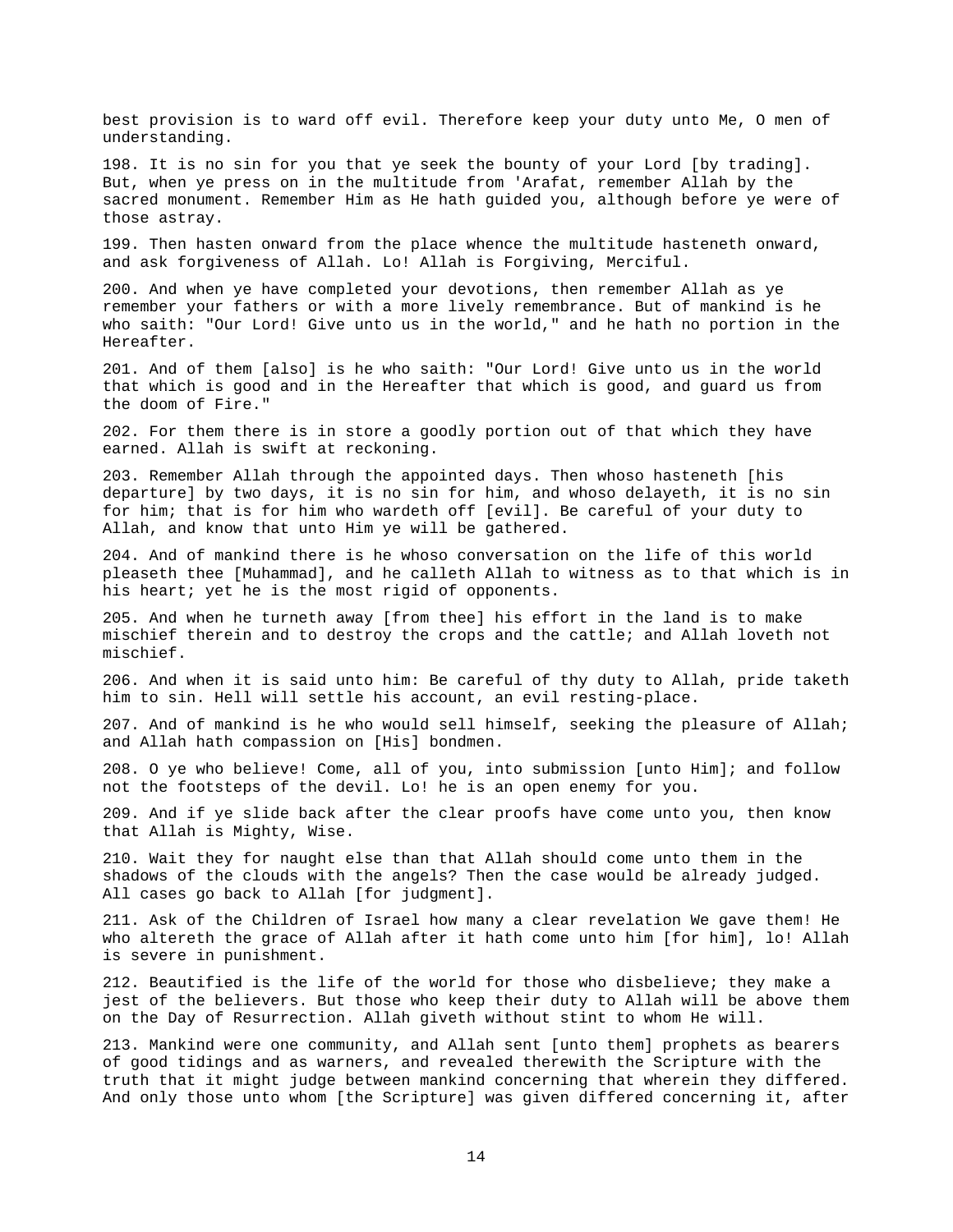clear proofs had come unto them, through hatred one of another. And Allah by His Will guided those who believe unto the truth of that concerning which they differed. Allah guideth whom He will unto a straight path.

214. Or think ye that ye will enter paradise while yet there hath not come unto you the like of [that which came to] those who passed away before you? Affliction and adversity befell them, they were shaken as with earthquake, till the messenger [of Allah] and those who believed along with him said: When cometh Allah's help? Now surely Allah's help is nigh.

215. They ask thee, [O Muhammad], what they shall spend. Say: that which ye spend for good [must go] to parents and near kindred and orphans and the needy and the wayfarer. And whatsoever good ye do, lo! Allah is Aware of it.

216. Warfare is ordained for you, though it is hateful unto you; but it may happen that ye hate a thing which is good for you, and it may happen that ye love a thing which is bad for you. Allah knoweth, ye know not.

217. They question thee [O Muhammad] with regard to warfare in the sacred month. Say: Warfare therein is a great [transgression], but to turn [men] from the way of Allah, and to disbelieve in Him and in the Inviolable Place of Worship, and to expel His people thence, is a greater with Allah; for persecution is worse than killing. And they will not cease from fighting against you till they have made you renegades from your religion, if they can. And whoso becometh a renegade and dieth in his disbelief: such are they whose works have fallen both in the world and the Hereafter. Such are rightful owners of the Fire: they will abide therein.

218. Lo! those who believe, and those who emigrate [to escape the persecution] and strive in the way of Allah, these have hope of Allah's mercy. Allah is Forgiving, Merciful.

219. They question thee about strong drink and games of chance. Say: In both is great sin, and [some] utility for men; but the sin of them is greater than their usefulness. And they ask thee what they ought to spend. Say: that which is superfluous. Thus Allah maketh plain to you [His] revelations, that haply ye may reflect.

220. Upon the world and the Hereafter. And they question thee concerning orphans. Say: To improve their lot is best. And if ye mingle your affairs with theirs, then [they are] your brothers. Allah knoweth him who spoileth from him who improveth. Had Allah willed He could have overburdened you. Allah is Mighty, Wise.

221. Wed not idolatresses till they believe; for lo! a believing bondwoman is better than an idolatress though she please you; and give not your daughters in marriage to idolaters till they believe, for lo! a believing slave is better than an idolater though he please you. These invite unto the Fire, and Allah inviteth unto the Garden, and unto forgiveness by His grace, and expoundeth His revelations to mankind that haply they may remember.

222. They question thee [O Muhammad] concerning menstruation. Say: It is an illness, so let women alone at such times and go not in unto them till they are cleansed. And when they have purified themselves, then go in unto them as Allah hath enjoined upon you. Truly Allah loveth those who turn unto Him, and loveth those who have a care for cleanness.

223. Your women are a tilth for you [to cultivate] so go to your tilth as ye will, and send [good deeds] before you for your souls, and fear Allah, and know that ye will [one day] meet Him. Give glad tidings to believers, [O Muhammad].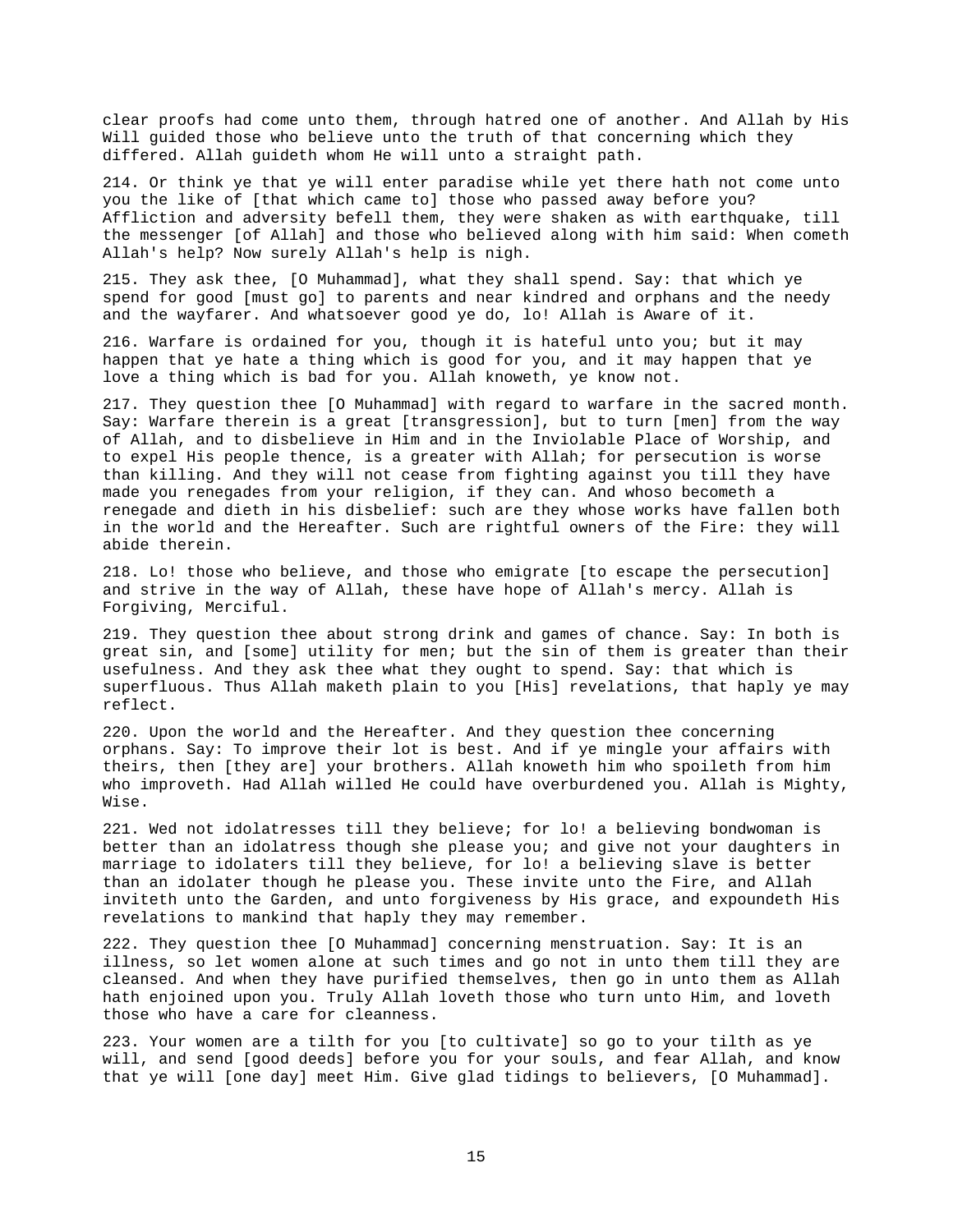224. And make not Allah, by your oaths, a hindrance to your being righteous and observing your duty unto Him and making peace among mankind. Allah is Hearer, Knower.

225. Allah will not take you to task for that which is unintentional in your oaths. But He will take you to task for that which your hearts have garnered. Allah is Forgiving, Clement.

226. Those who forswear their wives must wait four months; then, if they change their mind, lo! Allah is Forgiving, Merciful.

227. And if they decide upon divorce [let them remember that] Allah is Hearer, Knower.

228. Women who are divorced shall wait, keeping themselves apart, three [monthly] courses. And it is not lawful for them that they should conceal that which Allah hath created in their wombs if they are believers in Allah and the Last Day. And their husbands would do better to take them back in that case if they desire a reconciliation. And they [women] have rights similar to those [of men] over them in kindness, and men are a degree above them. Allah is Mighty, Wise.

229. Divorce must be pronounced twice and then [a woman] must be retained in honour or released in kindness. And it is not lawful for you that ye take from women aught of that which ye have given them; except [in the case] when both fear that they may not be able to keep within the limits [imposed by] Allah. And if ye fear that they may not be able to keep the limits of Allah, in that case it is no sin for either of them if the woman ransom herself. These are the limits [imposed by] Allah. Transgress them not. For whoso transgresseth Allah's limits: such are wrong-doers.

230. And if he hath divorced her [the third time], then she is not lawful unto him thereafter until she hath wedded another husband. Then if he [the other husband] divorce her it is no sin for both of them that they come together again if they consider that they are able to observe the limits of Allah. These are the limits of Allah. He manifesteth them for people who have knowledge.

231. When ye have divorced women, and they have reached their term, then retain them in kindness or release them in kindness. Retain them not to their hurt so that ye transgress [the limits]. He who doeth that hath wronged his soul. Make not the revelations of Allah a laughing-stock [by your behaviour], but remember Allah's grace upon you and that which He hath revealed unto you of the Scripture and of wisdom, whereby He doth exhort you. Observe your duty to Allah and know that Allah is Aware of all things.

232. And when ye have divorced women and they reach their term, place not difficulties in the way of their marrying their husbands if it is agreed between them in kindness. This is an admonition for him among you who believeth in Allah and the Last Day. That is more virtuous for you, and cleaner. Allah knoweth; ye know not.

233. Mothers shall suckle their children for two whole years; [that is] for those who wish to complete the suckling. The duty of feeding and clothing nursing mothers in a seemly manner is upon the father of the child. No-one should be charged beyond his capacity. A mother should not be made to suffer because of her child, nor should he to whom the child is born [be made to suffer] because of his child. And on the [father's] heir is incumbent the like of that [which was incumbent on the father]. If they desire to wean the child by mutual consent and [after] consultation, it is no sin for them; and if ye wish to give your children out to nurse, it is no sin for you, provide that ye pay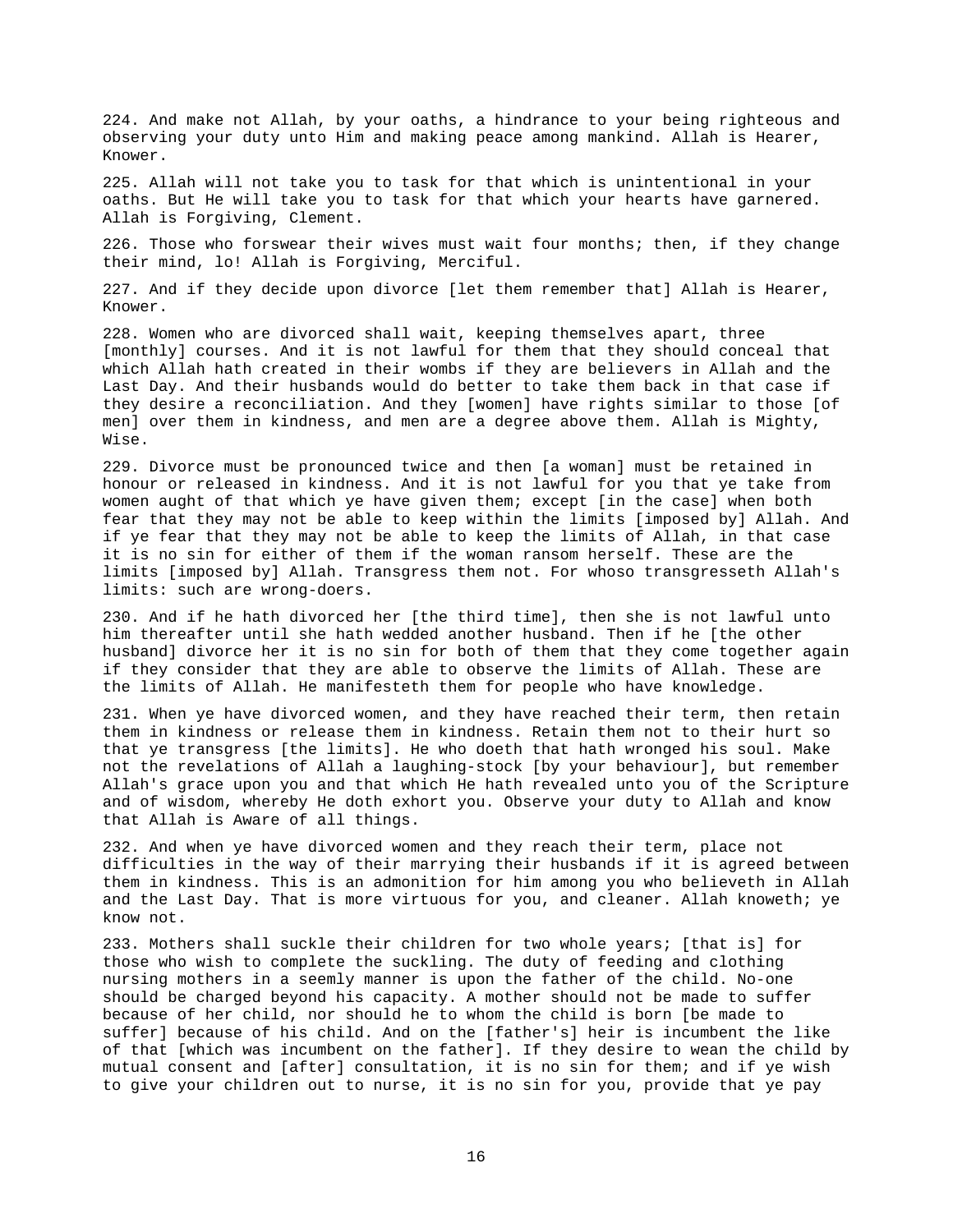what is due from you in kindness. Observe your duty to Allah, and know that Allah is Seer of what ye do.

234. Such of you as die and leave behind them wives, they [the wives] shall wait, keeping themselves apart, four months and ten days. And when they reach the term [prescribed for them] then there is no sin for you in aught that they may do with themselves in decency. Allah is informed of what ye do.

235. There is no sin for you in that which ye proclaim or hide in your minds concerning your troth with women. Allah knoweth that ye will remember them. But plight not your troth with women except by uttering a recognised form of words. And do not consummate the marriage until [the term] prescribed is run. Know that Allah knoweth what is in your minds, so beware of Him; and know that Allah is Forgiving, Clement.

236. It is no sin for you if ye divorce women while yet ye have not touched them, nor appointed unto them a portion. Provide for them, the rich according to his means, and the straitened according to his means, a fair provision. [This is] a bounden duty for those who do good.

237. If ye divorce them before ye have touched them and ye have appointed unto them a portion, then [pay the] half of that which ye appointed, unless they [the women] agree to forgo it, or he agreeth to forgo it in whose hand is the marriage tie. To forgo is nearer to piety. And forget not kindness among yourselves. Allah is Seer of what ye do.

238. Be guardians of your prayers, and of the midmost prayer, and stand up with devotion to Allah.

239. And if ye go in fear, then [pray] standing or on horseback. And when ye are again in safety, remember Allah, as He hath taught you that which [heretofore] ye knew not.

240. [In the case of] those of you who are about to die and leave behind them wives, they should bequeath unto their wives a provision for the year without turning them out, but if they go out [of their own accord] there is no sin for you in that which they do of themselves within their rights. Allah is Mighty, Wise.

241. For divorced women a provision in kindness: a duty for those who ward off [evil].

242. Thus Allah expoundeth unto you His revelations so that ye may understand.

243. Bethink thee [O Muhammad] of those of old, who went forth from their habitations in their thousands, fearing death, and Allah said unto them: Die; and then He brought them back to life. Lo! Allah is a Lord of Kindness to mankind, but most of mankind give not thanks.

244. Fight in the way of Allah, and know that Allah is Hearer, Knower.

245. Who is it that will lend unto Allah a goodly loan, so that He may give it increase manifold? Allah straiteneth and enlargeth. Unto Him ye will return.

246. Bethink thee of the leaders of the Children of Israel after Moses, how they said unto a prophet whom they had: Set up for us a king and we will fight in Allah's way. He said: Would ye then refrain from fighting if fighting were prescribed for you? They said: Why should we not fight in Allah's way when we have been driven from our dwellings with our children? Yet, when fighting was prescribed for them, they turned away, all save a few of them. Allah is aware of evil-doers.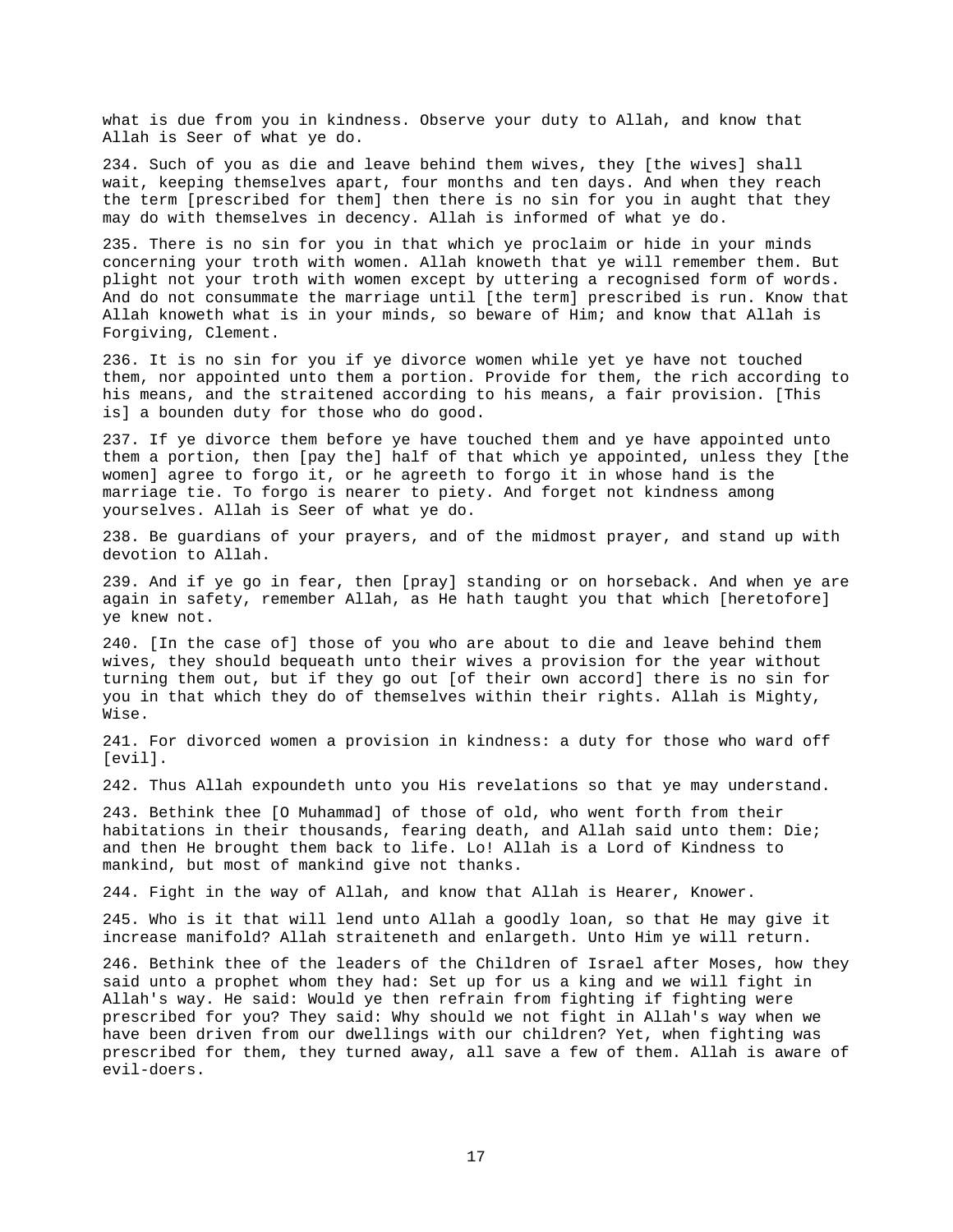247. Their Prophet said unto them: Lo! Allah hath raised up Saul to be a king for you. They said: How can he have kingdom over us when we are more deserving of the kingdom than he is, since he hath not been given wealth enough? He said: Lo! Allah hath chosen him above you, and hath increased him abundantly in wisdom and stature. Allah bestoweth His Sovereignty on whom He will. Allah is All-Embracing, All-Knowing.

248. And their Prophet said unto them: Lo! the token of his kingdom is that there shall come unto you the ark wherein is peace of reassurance from your Lord, and a remnant of that which the house of Moses and the house of Aaron left behind, the angels bearing it. Lo! herein shall be a token for you if [in truth] ye are believers.

249. And when Saul set out with the army, he said: Lo! Allah will try you by [the ordeal of] a river. Whosoever therefore drinketh thereof he is not of me, and whosoever tasteth it not he is of me, save him who taketh [thereof] in the hollow of his hand. But they drank thereof, all save a few of them. And after he had crossed [the river], he and those who believed with him, they said: We have no power this day against Goliath and his hosts. But those who knew that they would meet Allah exclaimed: How many a little company hath overcome a mighty host by Allah's leave! Allah is with the steadfast.

250. And when they went into the field against Goliath and his hosts they said: Our Lord! Bestow on us endurance, make our foothold sure, and give us help against the disbelieving folk.

251. So they routed them by Allah's leave and David slew Goliath; and Allah gave him the kingdom and wisdom, and taught him of that which He willeth. And if Allah had not repelled some men by others the earth would have been corrupted. But Allah is a Lord of Kindness to [His] creatures.

252. These are the portents of Allah which We recite unto thee [Muhammad] with truth, and lo! thou art of the number of [Our] messengers;

253. Of those messengers, some of whom We have caused to excel others, and of whom there are some unto whom Allah spake, while some of them He exalted [above others] in degree; and We gave Jesus, son of Mary, clear proofs [of Allah's Sovereignty] and We supported him with the holy Spirit. And if Allah had so wiled it, those who followed after them would not have fought one with another after the clear proofs had come unto them. But they differed, some of them believing and some disbelieving. And if Allah had so willed it, they would not have fought one with another; but Allah doeth what He will.

254. O ye who believe! spend of that wherewith We have provided you ere a day come when there will be no trafficking, nor friendship, nor intercession. The disbelievers, they are the wrong-doers.

255. Allah! There is no deity save Him, the Alive, the Eternal. Neither slumber nor sleep overtaketh Him. Unto Him belongeth whatsoever is in the heavens and whatsoever is in the earth. Who is he that intercedeth with Him save by His leave? He knoweth that which is in front of them and that which is behind them, while they encompass nothing of His knowledge save what He will. His throne includeth the heavens and the earth, and He is never weary of preserving them. He is the Sublime, the Tremendous.

256. There is no compulsion in religion. The right direction is henceforth distinct from error. And he who rejecteth false deities and believeth in Allah hath grasped a firm handhold which will never break. Allah is Hearer, Knower.

257. Allah is the Protecting Guardian of those who believe. He bringeth them out of darkness into light. As for those who disbelieve, their patrons are false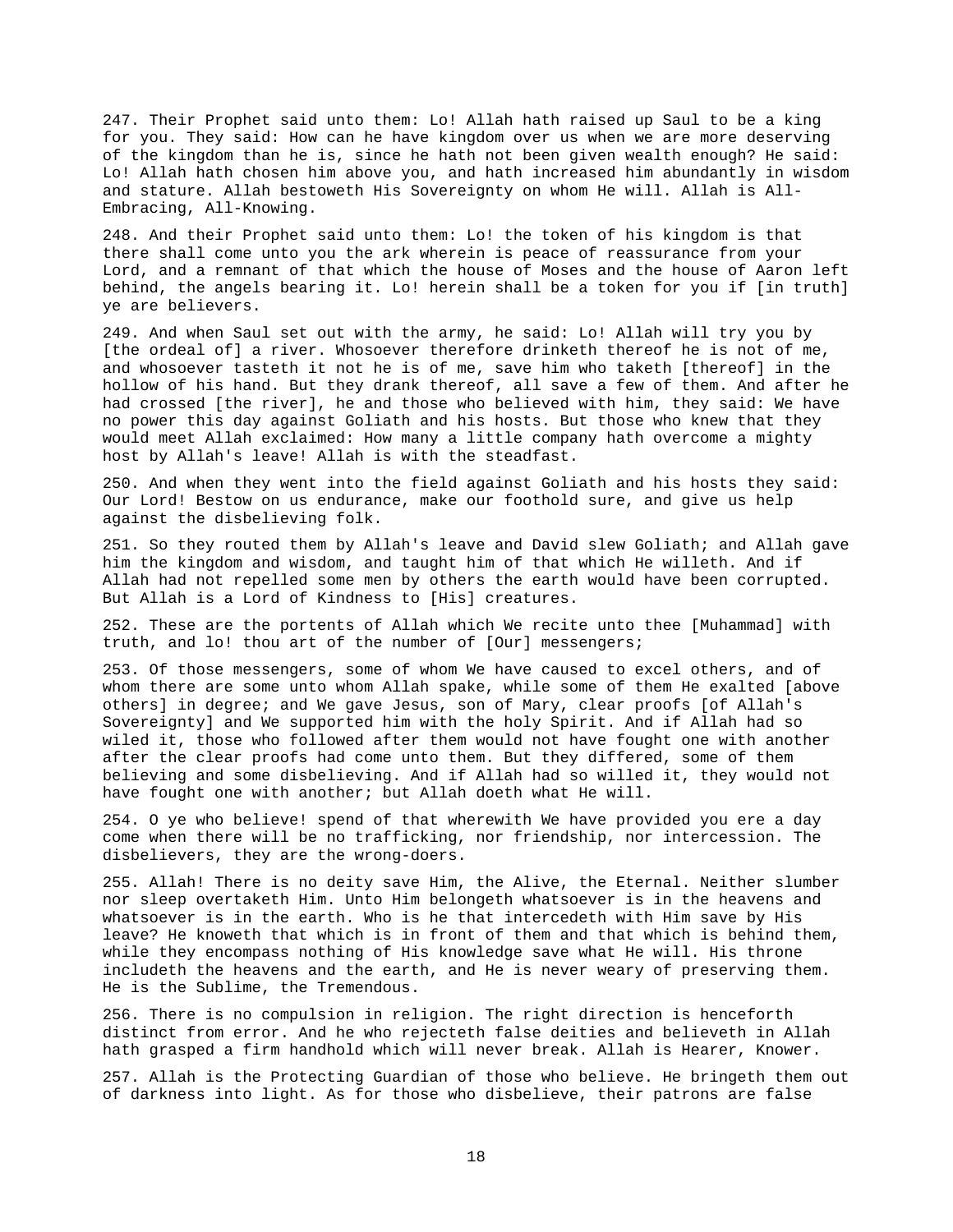deities. They bring them out of light into darkness. Such are rightful owners of the Fire. They will abide therein.

258. Bethink thee of him who had an argument with Abraham about his Lord, because Allah had given him the kingdom; how, when Abraham said: My Lord is He Who giveth life and causeth death, he answered: I give life and cause death. Abraham said: Lo! Allah causeth the sun to rise in the East, so do thou cause it to come up from the West. Thus was the disbeliever abashed. And Allah guideth not wrongdoing folk.

259. Or [bethink thee of] the like of him who, passing by a township which had fallen into utter ruin, exclaimed: How shall Allah give this township life after its death? And Allah made him die a hundred years, then brought him back to life. He said: How long hast thou tarried? [The man] said: I have tarried a day or part of a day. [He] said: Nay, but thou hast tarried for a hundred years. Just look at thy food and drink which have not rotted! Look at thine ass! And, that We may make thee a token unto mankind, look at the bones, how We adjust them and then cover them with flesh! And when [the matter] became clear unto him, he said: I know now that Allah is Able to do all things.

260. And when Abraham said [unto his Lord]: My Lord! Show me how Thou givest life to the dead, He said: Dost thou not believe? Abraham said: Yea, but [I ask] in order that my heart may be at ease. [His Lord] said: Take four of the birds and cause them to incline unto thee, then place a part of them on each hill, then call them, they will come to thee in haste, and know that Allah is Mighty, Wise.

261. The likeness of those who spend their wealth in Allah's way is as the likeness of a grain which groweth seven ears, in every ear a hundred grains. Allah giveth increase manifold to whom He will. Allah is All-Embracing, All-Knowing.

262. Those who spend their wealth for the cause of Allah and afterward make not reproach and injury to follow that which they have spent; their reward is with their Lord, and there shall no fear come upon them, neither shall they grieve.

263. A kind word with forgiveness is better than almsgiving followed by injury. Allah is Absolute, Clement.

264. O ye who believe! Render not vain your almsgiving by reproach and injury, like him who spendeth his wealth only to be seen of men and believeth not in Allah and the Last Day. His likeness is as the likeness of a rock whereon is dust of earth; a rainstorm smiteth it, leaving it smooth and bare. They have no control of aught of that which they have gained. Allah guideth not the disbelieving folk.

265. And the likeness of those who spend their wealth in search of Allah's pleasure, and for the strengthening of their souls, is as the likeness of a garden on a height. The rainstorm smiteth it and it bringeth forth its fruit twofold. And if the rainstorm smite it not, then the shower. Allah is Seer of what ye do.

266. Would any of you like to have a garden of palm-trees and vines, with rivers flowing underneath it, with all kinds of fruit for him therein; and old age hath stricken him and he hath feeble offspring; and a fiery whirlwind striketh it and it is [all] consumed by fire. Thus Allah maketh plain His revelations unto you, in order that ye may give thought.

267. O ye who believe! Spend of the good things which ye have earned, and of that which We bring forth from the earth for you, and seek not the bad [with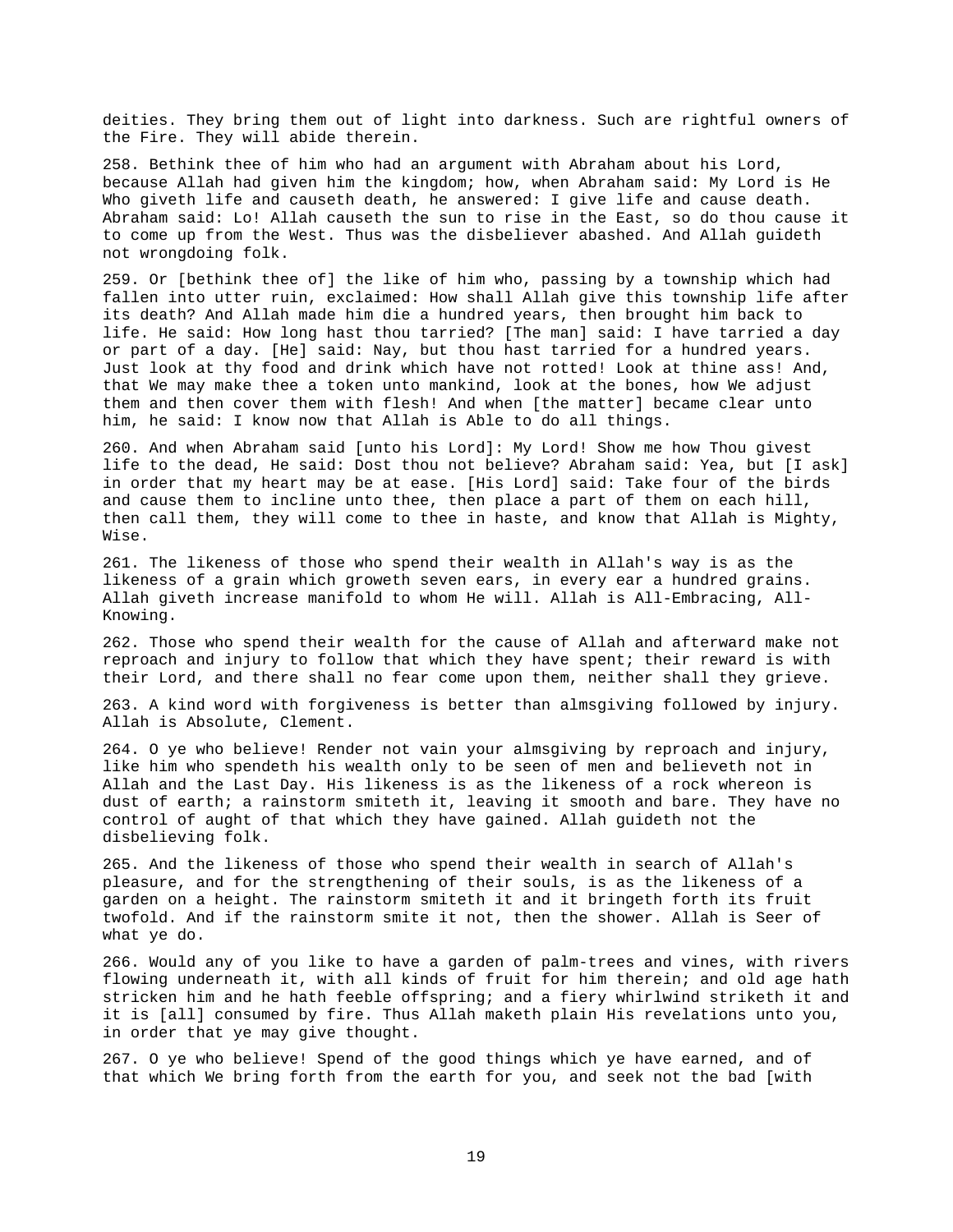intent] to spend thereof [in charity] when ye would not take it for yourselves save with disdain; and know that Allah is Absolute, Owner of Praise.

268. The devil promiseth you destitution and enjoineth on you lewdness. But Allah promiseth you forgiveness from Himself with bounty. Allah is All-Embracing, All-knowing.

269. He giveth wisdom unto whom He will, and he unto whom wisdom is given, he truly hath received abundant good. But none remember except men of understanding.

270. Whatever alms ye spend or vow ye vow, lo! Allah knoweth it. Wrong-doers have no helpers.

271. If ye publish your almsgiving, it is well, but if ye hide it and give it to the poor, it will be better for you, and will atone for some of your ill-deeds. Allah is Informed of what ye do.

272. The guiding of them is not thy duty [O Muhammad], but Allah guideth whom He will. And whatsoever good thing ye spend, it is for yourselves, when ye spend not save in search of Allah's Countenance; and whatsoever good thing ye spend, it will be repaid to you in full, and ye will not be wronged.

273. [Alms are] for the poor who are straitened for the cause of Allah, who cannot travel in the land [for trade]. The unthinking man accounteth them wealthy because of their restraint. Thou shalt know them by their mark: They do not beg of men with importunity. And whatsoever good thing ye spend, lo! Allah knoweth it.

274. Those who spend their wealth by night and day, by stealth and openly, verily their reward is with their Lord, and their shall no fear come upon them neither shall they grieve.

275. Those who swallow usury cannot rise up save as he ariseth whom the devil hath prostrated by [his] touch. That is because they say: Trade is just like usury; whereas Allah permitteth trading and forbiddeth usury. He unto whom an admonition from his Lord cometh, and [he] refraineth [in obedience thereto], he shall keep [the profits of] that which is past, and his affair [henceforth] is with Allah. As for him who returneth [to usury] - Such are rightful owners of the Fire. They will abide therein.

276. Allah hath blighted usury and made almsgiving fruitful. Allah loveth not the impious and guilty.

277. Lo! those who believe and do good works and establish worship and pay the poor-due, their reward is with their Lord and there shall no fear come upon them neither shall they grieve.

278. O ye who believe! Observe your duty to Allah, and give up what remaineth [due to you] from usury, if ye are [in truth] believers.

279. And if ye do not, then be warned of war [against you] from Allah and His messenger. And if ye repent, then ye have your principal [without interest]. Wrong not, and ye shall not be wronged.

280. And if the debtor is in straitened circumstances, then [let there be] postponement to [the time of] ease; and that ye remit the debt as almsgiving would be better for you if ye did but know.

281. And guard yourselves against a day in which ye will be brought back to Allah. Then every soul will be paid in full that which it hath earned, and they will not be wronged.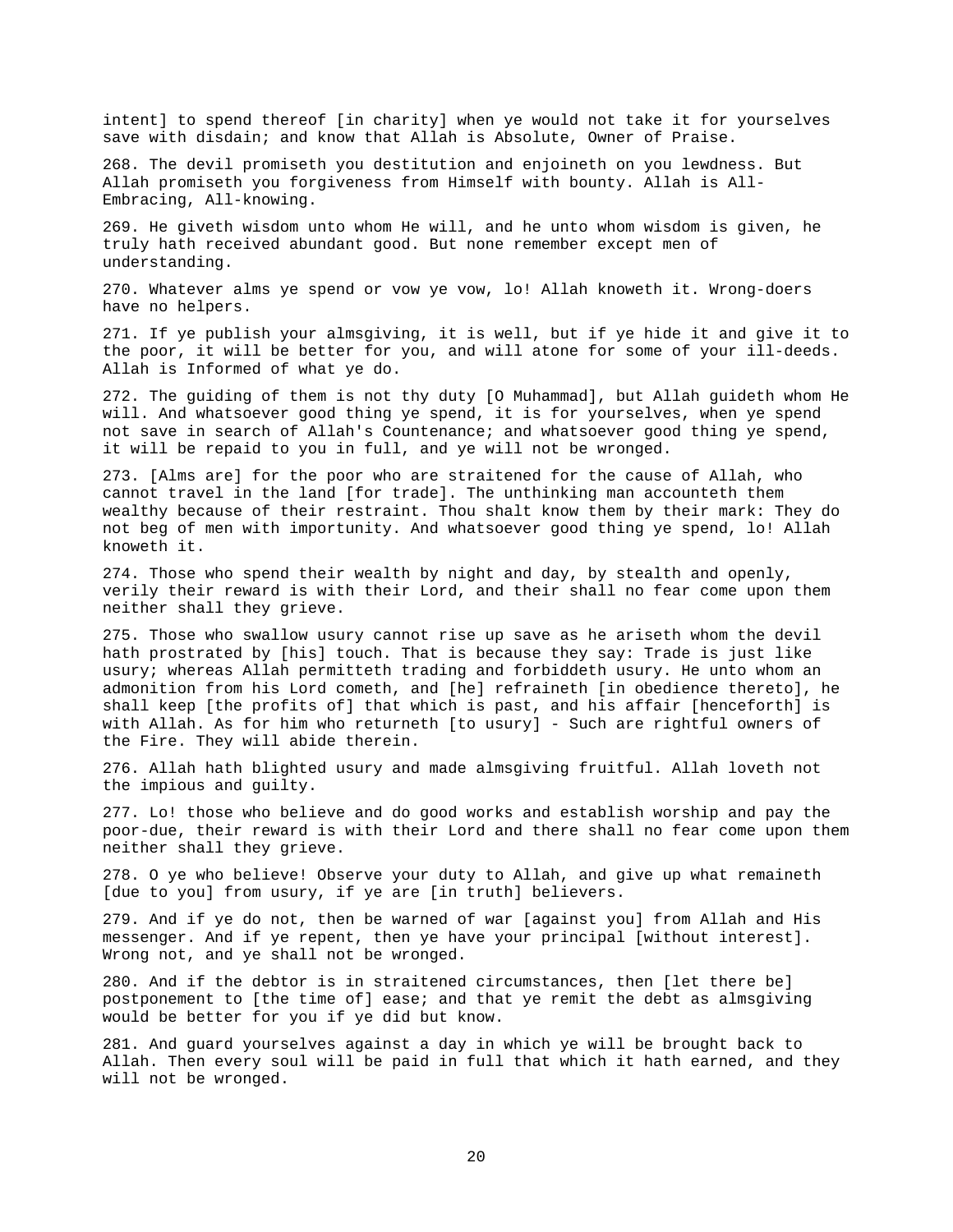282. O ye who believe! When ye contract a debt for a fixed term, record it in writing. Let a scribe record it in writing between you in [terms of] equity. No scribe should refuse to write as Allah hath taught him, so let him write, and let him who incurreth the debt dictate, and let him observe his duty to Allah his Lord, and diminish naught thereof. But if he who oweth the debt is of low understanding, or weak, or unable himself to dictate, then let the guardian of his interests dictate in [terms of] equity. And call to witness, from among your men, two witnesses. And if two men be not [at hand] then a man and two women, of such as ye approve as witnesses, so that if the one erreth [through forgetfulness] the other will remember. And the witnesses must not refuse when they are summoned. Be not averse to writing down [the contract] whether it be small or great, with [record of] the term thereof. That is more equitable in the sight of Allah and more sure for testimony, and the best way of avoiding doubt between you; save only in the case when it is actual merchandise which ye transfer among yourselves from hand to hand. In that case it is no sin for you if ye write it not. And have witnesses when ye sell one to another, and let no harm be done to scribe or witness. If ye do [harm to them] lo! it is a sin in you. Observe your duty to Allah. Allah is teaching you. And Allah is knower of all things.

283. If ye be on a journey and cannot find a scribe, then a pledge in hand [shall suffice]. And if one of you entrusteth to another let him who is trusted deliver up that which is entrusted to him [according to the pact between them] and let him observe his duty to Allah his Lord. Hide not testimony. He who hideth it, verily his heart is sinful. Allah is Aware of what ye do.

284. Unto Allah [belongeth] whatsoever is in the heavens and whatsoever is in the earth; and whether ye make known what is in your minds or hide it, Allah will bring you to account for it. He will forgive whom He will and He will punish whom He will. Allah is Able to do all things.

285. The messenger believeth in that which hath been revealed unto him from his Lord and [so do] believers. Each one believeth in Allah and His angels and His scriptures and His messengers - We make no distinction between any of His messengers - and they say: We hear, and we obey. [Grant us] Thy forgiveness, our Lord. Unto Thee is the journeying.

286. Allah tasketh not a soul beyond its scope. For it [is only] that which it hath earned, and against it [only] that which it hath deserved. Our Lord! Condemn us not if we forget, or miss the mark! Our Lord! Lay not on us such a burden as thou didst lay on those before us! Our Lord! Impose not on us that which we have not the strength to bear! Pardon us, absolve us and have mercy on us, Thou, our Protector, and give us victory over the disbelieving folk.

## <span id="page-24-0"></span>**SURA 3. AL-E-IMRAN (THE FAMILY OF 'IMRAN, THE**

#### **HOUSE OF 'IMRAN)**

1. Alim. Lam. Mim.

2. Allah! There is no Allah save Him, the Alive, the Eternal.

3. He hath revealed unto thee [Muhammad] the Scripture with truth, confirming that which was [revealed] before it, even as He revealed the Torah and the Gospel.

4. Aforetime, for a guidance to mankind; and hath revealed the Criterion [of right and wrong]. Lo! those who disbelieve the revelations of Allah, theirs will be a heavy doom. Allah is Mighty, Able to Requite [the wrong].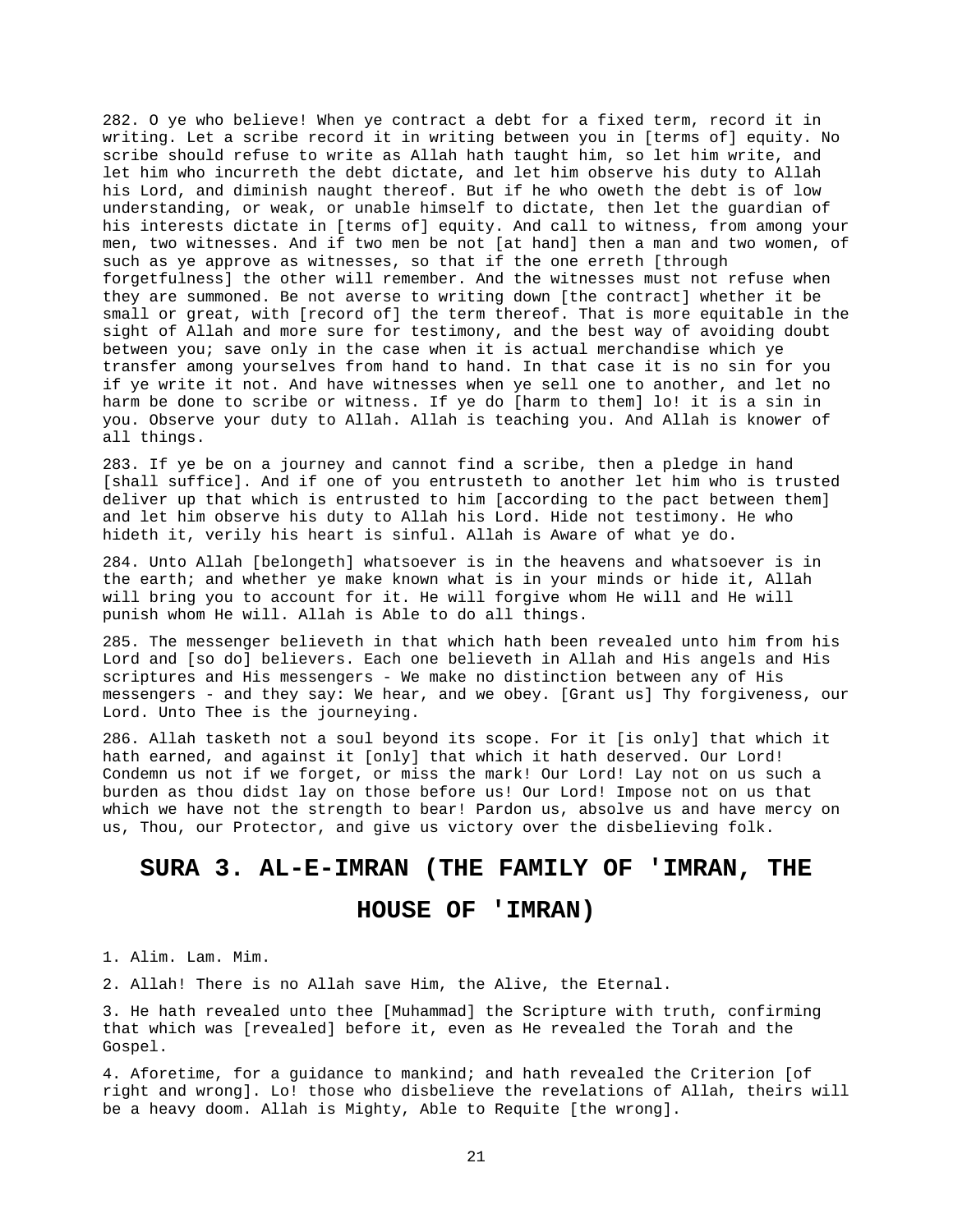5. Lo! nothing in the earth or in the heavens is hidden from Allah.

6. He it is Who fashioneth you in the wombs as pleaseth Him. There is no Allah save Him, the Almighty, the Wise.

7. He it is Who hath revealed unto thee [Muhammad] the Scripture wherein are clear revelations - they are the substance of the Book - and others [which are] allegorical. But those in whose hearts is doubt pursue, forsooth, that which is allegorical seeking [to cause] dissension by seeking to explain it. None knoweth its explanation save Allah. And those who are of sound instruction say: We believe therein; the whole is from our Lord; but only men of understanding really heed.

8. Our Lord! Cause not our hearts to stray after Thou hast guided us, and bestow upon us mercy from Thy Presence. Lo! Thou, only Thou, art the Bestower.

9. Our Lord! Lo! it is Thou Who gatherest mankind together to a Day of which there is no doubt. Lo! Allah faileth not to keep the tryst.

10. [On that Day] neither the riches nor the progeny of those who disbelieve will aught avail them with Allah. They will be fuel for Fire.

11. Like Pharaoh's folk and those who were before them, they disbelieved Our revelations and so Allah seized them for their sins. And Allah is severe in punishment.

12. Say [O Muhammad] unto those who disbelieve: Ye shall be overcome and gathered unto Hell, an evil resting-place.

13. There was a token for you in two hosts which met: one army fighting in the way of Allah, and another disbelieving, whom they saw as twice their number, clearly, with their very eyes. Thus Allah strengtheneth with His succour whom He will. Lo! herein verily is a lesson for those who have eyes.

14. Beautified for mankind is love of the joys [that come] from women and offspring; and stored-up heaps of gold and silver, and horses branded [with their mark], and cattle and land. That is comfort of the life of the world. Allah! With Him is a more excellent abode.

15. Say: Shall I inform you of something better than that? For those who keep from evil, with their Lord, are Gardens underneath which rivers flow wherein they will abide, and pure companions, and contentment from Allah. Allah is Seer of His bondmen,

16. Those who say: Our Lord! Lo! we believe. So forgive us our sins and guard us from the punishment of Fire;

17. The steadfast, and the truthful, and the obedient, those who spend [and hoard not], those who pray for pardon in the watches of the night.

18. Allah [Himself] is Witness that there is no Allah save Him. And the angels and the men of learning [too are witness]. Maintaining His creation in justice, there is no Allah save Him the Almighty, the Wise.

19. Lo! religion with Allah [is] the Surrender [to His Will and Guidance]. Those who [formerly] received the Scripture differed only after knowledge came unto them, through transgression among themselves. Whoso disbelieveth the revelations of Allah [will find that] lo! Allah is swift at reckoning.

20. And if they argue with thee, [O Muhammad], say: I have surrendered my purpose to Allah and [so have] those who follow me. And say unto those who have received the Scripture and those who read not: Have ye [too] surrendered? If they surrender, then truly they are rightly guided, and if they turn away, then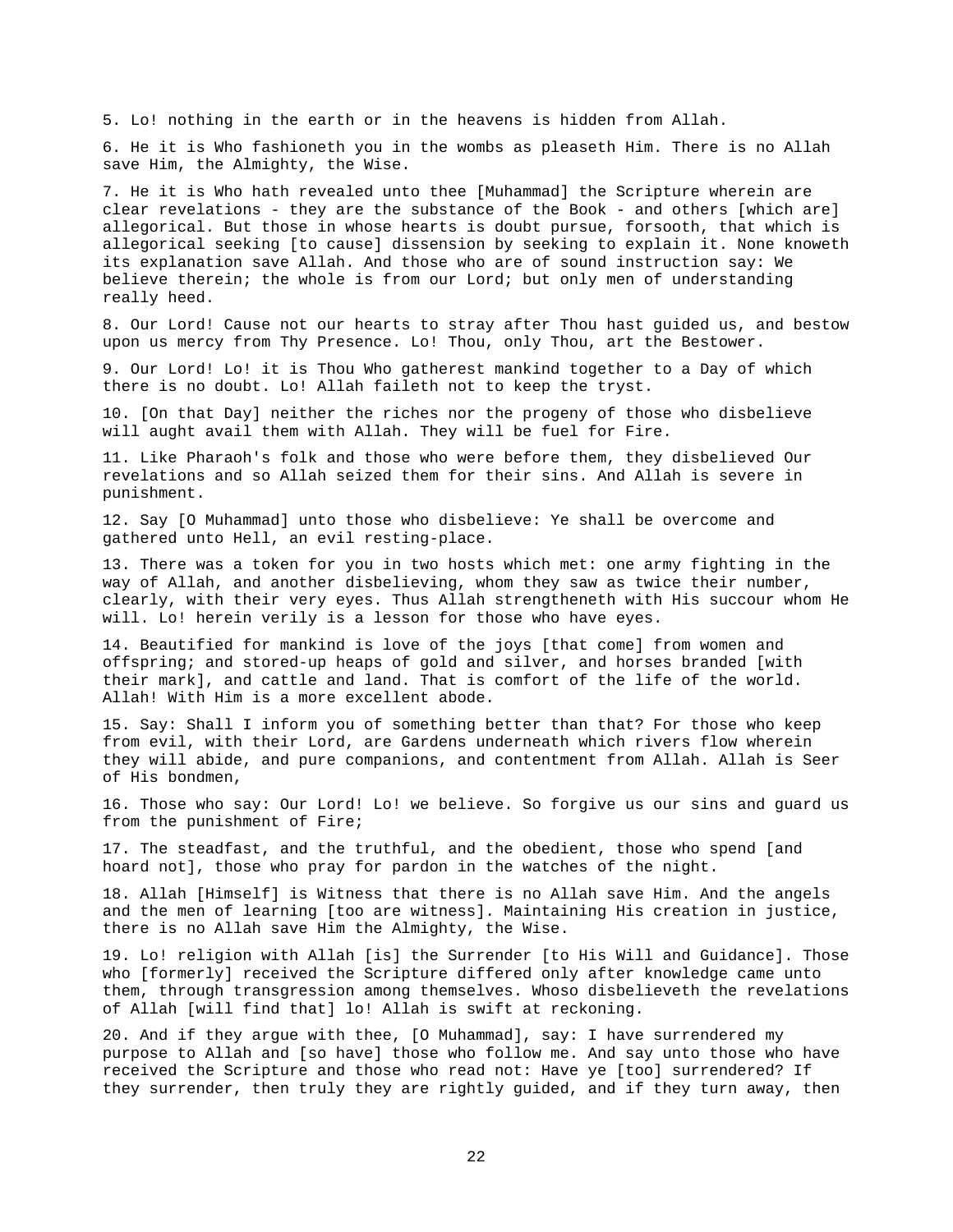it is thy duty only to convey the message [unto them]. Allah is Seer of [His] bondmen.

21. Lo! those who disbelieve the revelations of Allah, and slay the prophets wrongfully, and slay those of mankind who enjoin equity: promise them a painful doom.

22. Those are they whose works have failed in the world and the Hereafter; and they have no helpers.

23. Hast thou not seen how those who have received a portion of the Scripture invoke the Scripture of Allah [in their disputes] that it may judge between them; then a faction of them turn away, being opposed [to it]?

24. That is because they say: The Fire will not touch us save for a certain number of days. That which they used to invent hath deceived them regarding their religion.

25. How [will it be with them] when We have brought them all together to a Day of which there is no doubt, when every soul will be paid in full what it hath earned, and they will not be wronged.

26. Say: O Allah! Owner of Sovereignty! Thou givest sovereignty unto whom Thou wilt, and Thou withdrawest sovereignty from whom Thou wilt. Thou exaltest whom Thou wilt, and Thou abasest whom Thou wilt. In Thy hand is the good. Lo! Thou art Able to do all things.

27. Thou causest the night to pass into the day, and Thou causest the day to pass into the night. And Thou bringest forth the living from the dead, and Thou bringest forth the dead from the living. And Thou givest sustenance to whom Thou choosest, without stint.

28. Let not the believers take disbelievers for their friends in preference to believers. Whoso doeth that hath no connection with Allah unless [it be] that ye but guard yourselves against them, taking [as it were] security. Allah biddeth you beware [only] of Himself. Unto Allah is the journeying.

29. Say, [O Muhammad]: Whether ye hide that which is in your breasts or reveal it, Allah knoweth it. He knoweth that which is in the heavens and that which is in the earth, and Allah is Able to do all things.

30. On the Day when every soul will find itself confronted with all that it hath done of good and all that it hath done of evil [every soul] will long that there might be a mighty space of distance between it and that [evil]. Allah biddeth you beware of Him. And Allah is Full of Pity for [His] bondmen.

31. Say, [O Muhammad, to mankind]: If ye love Allah, follow me; Allah will love you and forgive you your sins. Allah is Forgiving, Merciful.

32. Say: Obey Allah and the messenger. But if they turn away, lo! Allah loveth not the disbelievers [in His guidance].

33. Lo! Allah preferred Adam and Noah and the Family of Abraham and the Family of 'Imran above [all His] creatures.

34. They were descendants one of another. Allah is Hearer, Knower.

35. [Remember] when the wife of 'Imran said: My Lord! I have vowed unto Thee that which is in my belly as a consecrated [offering]. Accept it from me. Lo! Thou, only Thou, art the Hearer, the Knower!

36. And when she was delivered she said: My Lord! Lo! I am delivered of a female - Allah knew best of what she was delivered - the male is not as the female; and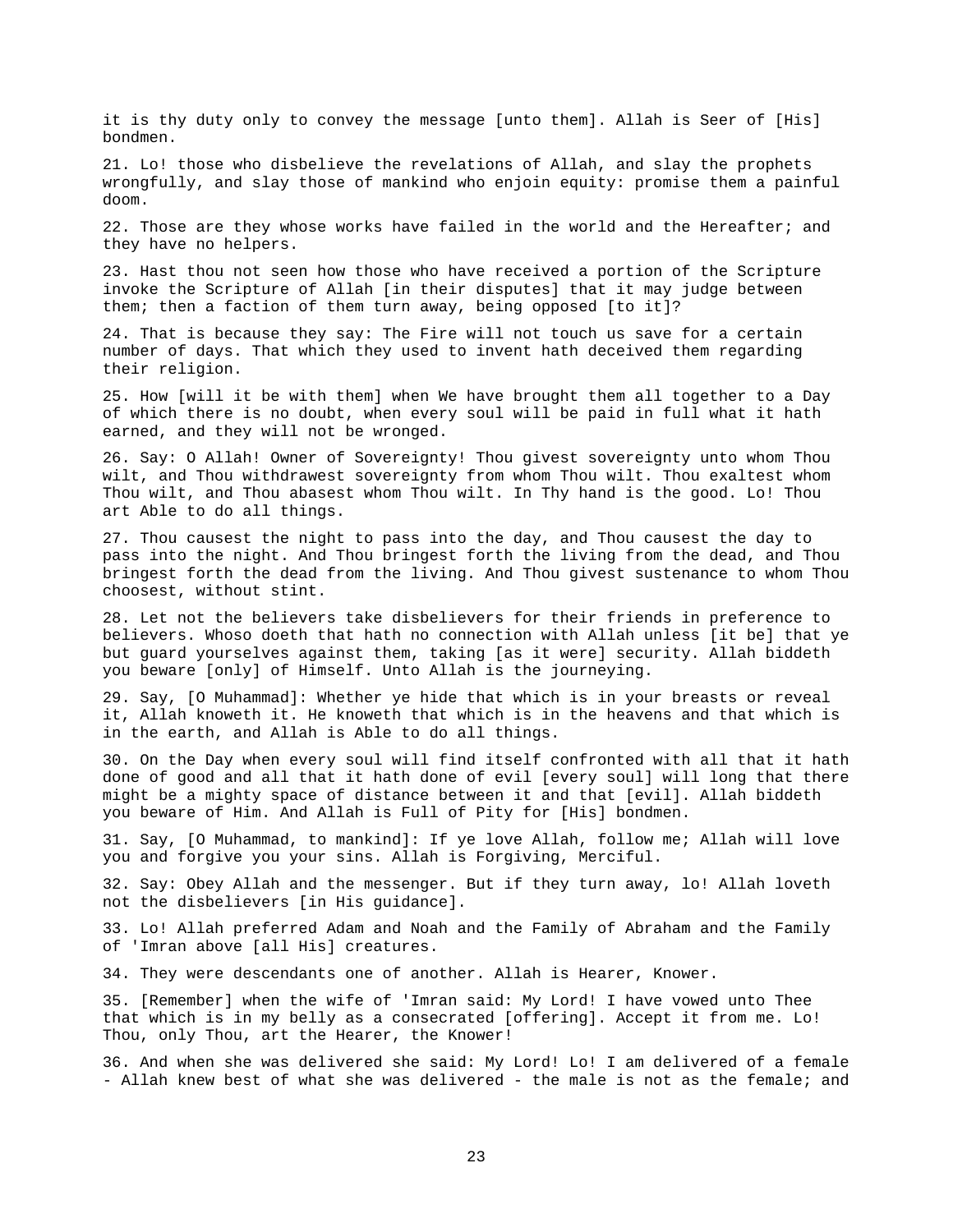lo! I have named her Mary, and lo! I crave Thy protection for her and for her offspring from Satan the outcast.

37. And her Lord accepted her with full acceptance and vouchsafed to her a goodly growth; and made Zachariah her guardian. Whenever Zachariah went into the sanctuary where she was, he found that she had food. He said: O Mary! Whence cometh unto thee this [food]? She answered: It is from Allah. Allah giveth without stint to whom He will.

38. Then Zachariah prayed unto his Lord and said: My Lord! Bestow upon me of Thy bounty goodly offspring. Lo! Thou art the Hearer of Prayer.

39. And the angels called to him as he stood praying in the sanctuary: Allah giveth thee glad tidings of [a son whose name is] John, [who cometh] to confirm a word from Allah lordly, chaste, a prophet of the righteous.

40. He said: My Lord! How can I have a son when age hath overtaken me already and my wife is barren? [The angel] answered: So [it will be]. Allah doeth what He will.

41. He said: My Lord! Appoint a token for me. [The angel] said: The token unto thee [shall be] that thou shalt not speak unto mankind three days except by signs. Remember thy Lord much, and praise [Him] in the early hours of night and morning.

42. And when the angels said: O Mary! Lo! Allah hath chosen thee and made thee pure, and hath preferred thee above [all] the women of creation.

43. O Mary! Be obedient to thy Lord, prostrate thyself and bow with those who bow [in worship].

44. This is of the tidings of things hidden. We reveal it unto thee [Muhammad]. Thou wast not present with them when they threw their pens [to know] which of them should be the guardian of Mary, nor wast thou present with them when they quarrelled [thereupon].

45. [And remember] when the angels said: O Mary! Lo! Allah giveth thee glad tidings of a word from him, whose name is the Messiah, Jesus, son of Mary, illustrious in the world and the Hereafter, and one of those brought near [unto Allah].

46. He will speak unto mankind in his cradle and in his manhood, and he is of the righteous.

47. She said: My Lord! How can I have a child when no mortal hath touched me? He said: So [it will be]. Allah createth what He will. If He decreeth a thing, He saith unto it only: Be! and it is.

48. And He will teach him the Scripture and wisdom, and the Torah and the Gospel,

49. And will make him a messenger unto the Children of Israel, [saying]: Lo! I come unto you with a sign from your Lord. Lo! I fashion for you out of clay the likeness of a bird, and I breathe into it and it is a bird, by Allah's leave. I heal him who was born blind, and the leper, and I raise the dead, by Allah's leave. And I announce unto you what ye eat and what ye store up in your houses. Lo! herein verily is a portent for you, if ye are to be believers.

50. And [I come] confirming that which was before me of the Torah, and to make lawful some of that which was forbidden unto you. I come unto you with a sign from your Lord, so keep your duty to Allah and obey me.

51. Lo! Allah is my Lord and your Lord, so worship Him. That is a straight path.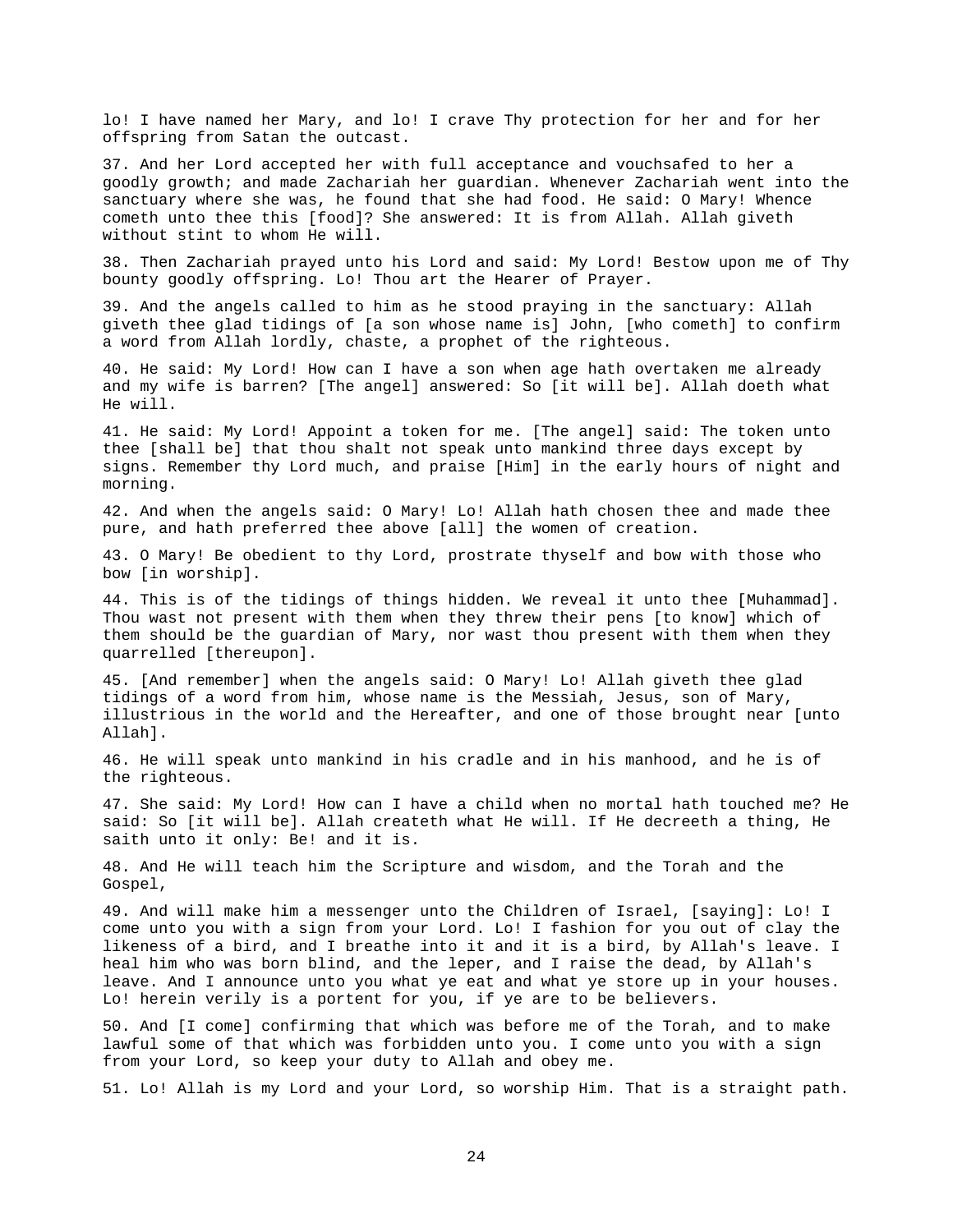52. But when Jesus became conscious of their disbelief, he cried: Who will be my helpers in the cause of Allah? The disciples said: We will be Allah's helpers. We believe in Allah, and bear thou witness that we have surrendered [unto Him].

53. Our Lord! We believe in that which Thou hast revealed and we follow him whom Thou hast sent. Enrol us among those who witness [to the truth].

54. And they [the disbelievers] schemed, and Allah schemed [against them]: and Allah is the best of schemers.

55. [And remember] when Allah said: O Jesus! Lo! I am gathering thee and causing thee to ascend unto Me, and am cleansing thee of those who disbelieve and am setting those who follow thee above those who disbelieve until the Day of Resurrection. Then unto Me ye will [all] return, and I shall judge between you as to that wherein ye used to differ.

56. As for those who disbelieve I shall chastise them with a heavy chastisement in the world and the Hereafter; and they will have no helpers.

57. And as for those who believe and do good works, He will pay them their wages in full. Allah loveth not wrong-doers.

58. This [which] We recite unto thee is a revelation and a wise reminder.

59. Lo! the likeness of Jesus with Allah is as the likeness of Adam. He created him of dust, then He said unto him: Be! and he is.

60. [This is] the truth from thy Lord [O Muhammad], so be not thou of those who waver.

61. And whoso disputeth with thee concerning him, after the knowledge which hath come unto thee, say [unto him]: Come! We will summon our sons and your sons, and our women and your women, and ourselves and yourselves, then we will pray humbly [to our Lord] and [solemnly] invoke the curse of Allah upon those who lie.

62. Lo! This verily is the true narrative. There is no Allah save Allah, and lo! Allah, He verily is, is the Mighty, the Wise.

63. And if they turn away, then lo! Allah is Aware of [who are] the corrupters.

64. Say: O People of the Scripture! Come to an agreement between us and you: that we shall worship none but Allah, and that we shall ascribe no partner unto Him, and that none of us shall take others for lords beside Allah. And if they turn away, then say: Bear witness that we are they who have surrendered [unto Him].

65. O People of the Scripture! Why will ye argue about Abraham, when the Torah and the Gospel were not revealed till after him? Have ye then no sense?

66. Lo! ye are those who argue about that whereof ye have some knowledge: Why then argue ye concerning that whereof ye have no knowledge? Allah knoweth. Ye know not.

67. Abraham was not a Jew, nor yet a Christian; but he was an upright man who had surrendered [to Allah], and he was not of the idolaters.

68. Lo! those of mankind who have the best claim to Abraham are those who followed him, and this Prophet and those who believe [with him]; and Allah is the Protecting Guardian of the believers.

69. A party of the People of the Scripture long to make you go astray; and they make none to go astray except themselves, but they perceive not.

70. O People of the Scripture! Why disbelieve ye in the revelations of Allah, when ye [yourselves] bear witness [to their truth]?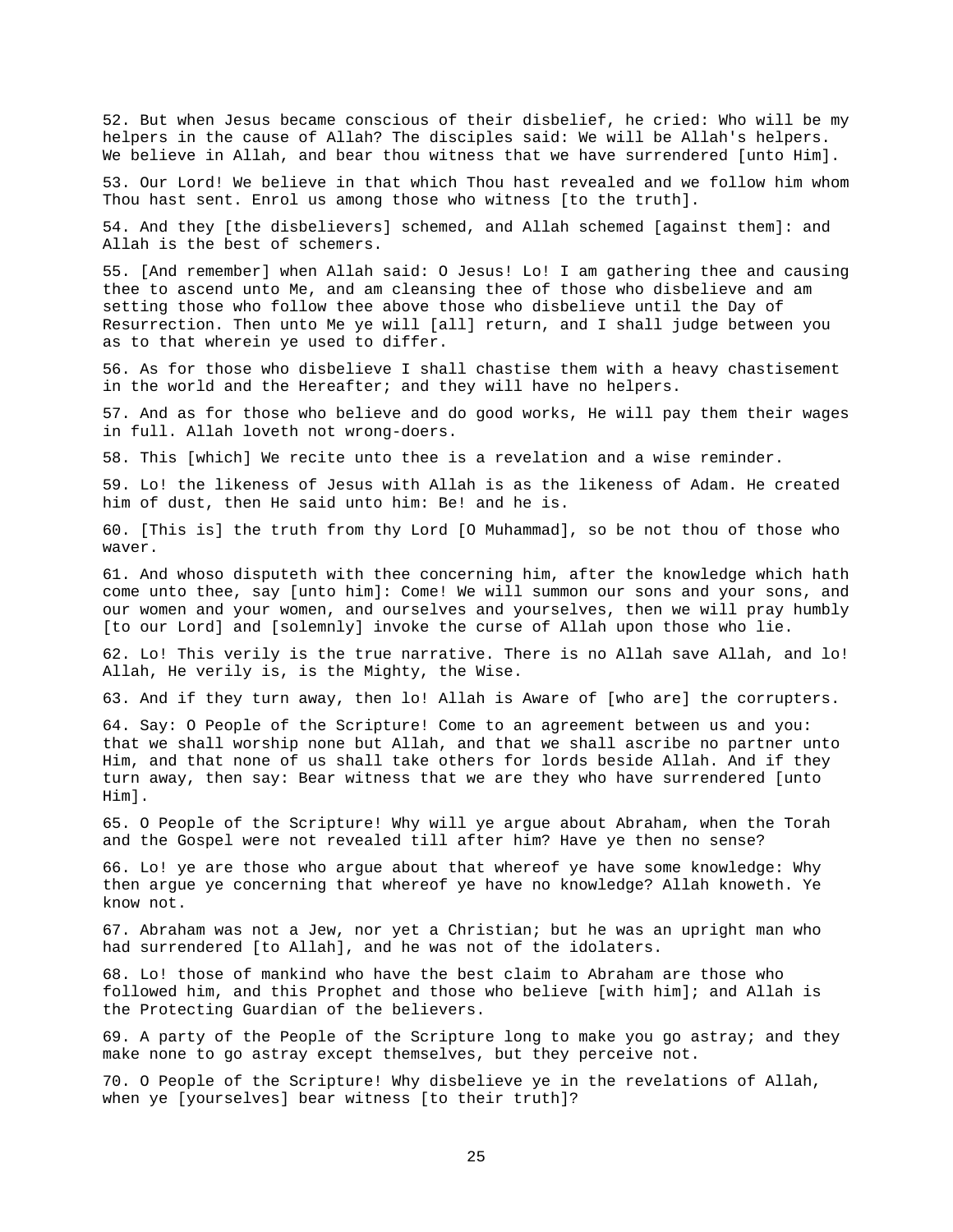71. O People of the Scripture! Why confound ye truth with falsehood and knowingly conceal the truth?

72. And a party of the People of the Scripture say: Believe in that which hath been revealed unto those who believe at the opening of the day, and disbelieve at the end thereof, in order that they may return;

73. And believe not save in one who followeth your religion - Say [O Muhammad]: Lo! the guidance is Allah's Guidance - that anyone is given the like of that which was given unto you or that they may argue with you in the presence of their Lord. Say [O Muhammad]: Lo! the bounty is in Allah's hand. He bestoweth it on whom He will. Allah is All-Embracing, All-Knowing.

74. He selecteth for His mercy whom He will. Allah is of Infinite Bounty.

75. Among the People of the Scripture there is he who, if thou trust him with a weight of treasure, will return it to thee. And among them there is he who, if thou trust him with a piece of gold, will not return it to thee unless thou keep standing over him. That is because they say: We have no duty to the Gentiles. They speak a lie concerning Allah knowingly.

76. Nay, but [the chosen of Allah is] he who fulfilleth his pledge and wardeth off [evil]; for lo! Allah loveth those who ward off [evil].

77. Lo! those who purchase a small gain at the cost of Allah's covenant and their oaths, they have no portion in the Hereafter. Allah will neither speak to them nor look upon them on the Day of Resurrection, nor will He make them grow. Theirs will be a painful doom.

78. And lo! there is a party of them who distort the Scripture with their tongues, that ye may think that what they say is from the Scripture, when it is not from the Scripture. And they say: It is from Allah, when it is not from Allah; and they speak a lie concerning Allah knowingly.

79. It is not [possible] for any human being unto whom Allah had given the Scripture and wisdom and the prophethood that he should afterwards have said unto mankind: Be slaves of me instead of Allah; but [what he said was]: Be ye faithful servants of the Lord by virtue of your constant teaching of the Scripture and of your constant study thereof.

80. And he commanded you not that ye should take the angels and the prophets for lords. Would he command you to disbelieve after ye had surrendered [to Allah]?

81. When Allah made [His] covenant with the prophets, [He said]: Behold that which I have given you of the Scripture and knowledge. And afterward there will come unto you a messenger, confirming that which ye possess. Ye shall believe in him and ye shall help him. He said: Do ye agree, and will ye take up My burden [which I lay upon you] in this [matter]? They answered: We agree. He said: Then bear ye witness. I will be a witness with you.

82. Then whosoever after this shall turn away: they will be miscreants.

83. Seek they other than the religion of Allah, when unto Him submitteth whosoever is in the heavens and the earth, willingly or unwillingly, and unto Him they will be returned.

84. Say [O Muhammad]: We believe in Allah and that which is revealed unto us and that which was revealed unto Abraham and Ishmael and Isaac and Jacob and the tribes, and that which was vouchsafed unto Moses and Jesus and the prophets from their Lord. We make no distinction between any of them, and unto Him we have surrendered.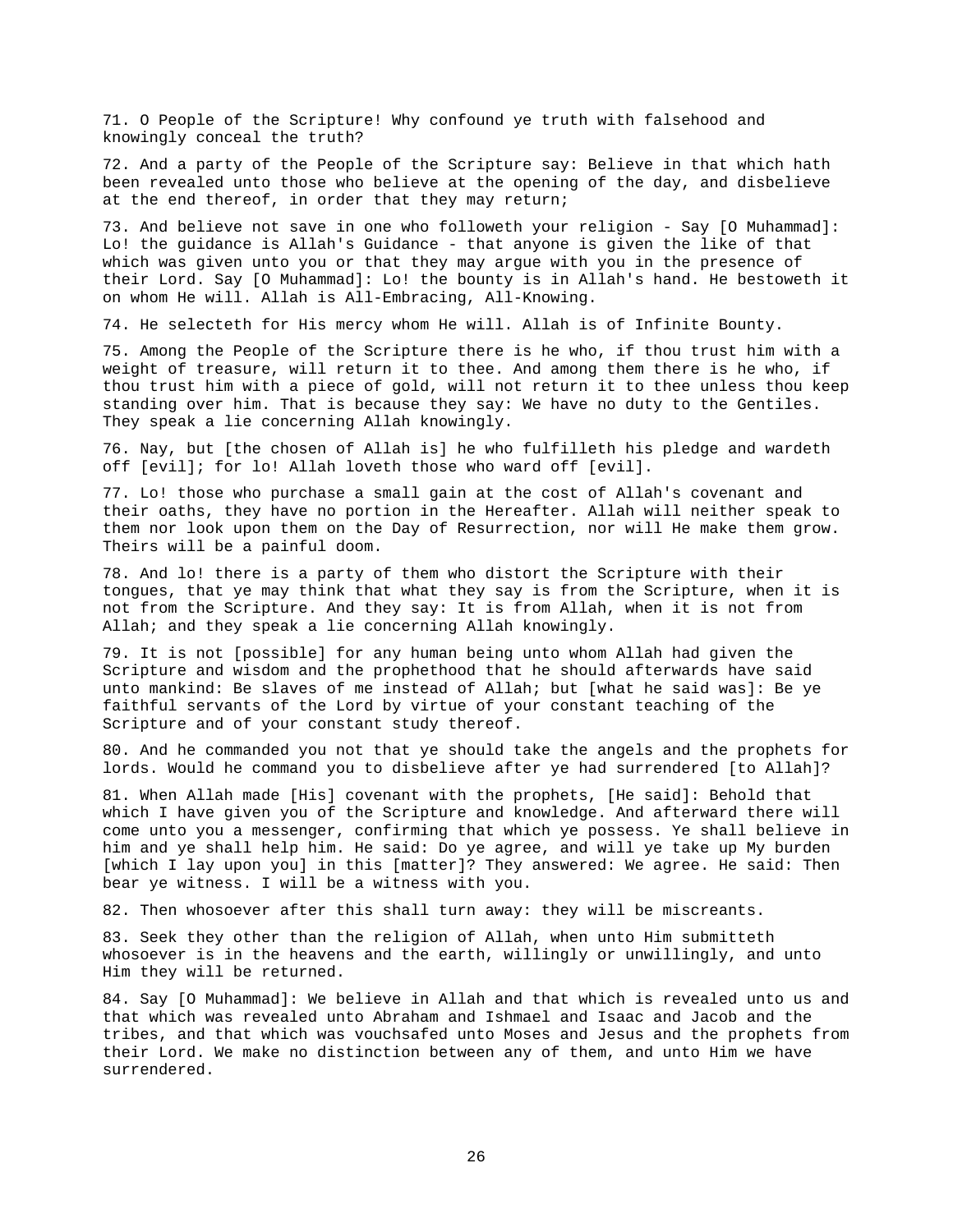85. And whoso seeketh as religion other than the Surrender [to Allah] it will not be accepted from him, and he will be a loser in the Hereafter.

86. How shall Allah guide a people who disbelieved after their belief and [after] they bore witness that the messenger is true and after clear proofs [of Allah's Sovereignty] had come unto them. And Allah guideth not wrongdoing folk.

87. As for such, their guerdon is that on them rests the curse of Allah and of angels and of men combined.

88. They will abide therein. Their doom will not be lightened, neither will they be reprieved;

89. Save those who afterward repent and do right. Lo! Allah is Forgiving, Merciful.

90. Lo! those who disbelieve after their [profession of] belief, and afterward grow violent in disbelief: their repentance will not be accepted. And such are those who are astray.

91. Lo! those who disbelieve, and die in disbelief, the [whole] earth full of gold would not be accepted from such an one if it were offered as a ransom [for his soul]. Theirs will be a painful doom and they will have no helpers.

92. Ye will not attain unto piety until ye spend of that which ye love. And whatsoever ye spend, Allah is Aware thereof.

93. All food was lawful unto the Children of Israel, save that which Israel forbade himself, [in days] before the Torah was revealed. Say: Produce the Torah and read it [unto us] if ye are truthful.

94. And whoever shall invent a falsehood after that concerning Allah, such will be wrong-doers.

95. Say: Allah speaketh truth. So follow the religion of Abraham, the upright. He was not of the idolaters.

96. Lo! the first Sanctuary appointed for mankind was that at Becca, a blessed place, a guidance to the peoples;

97. Wherein are plain memorials [of Allah's guidance]; the place where Abraham stood up to pray; and whosoever entereth it is safe. And pilgrimage to the House is a duty unto Allah for mankind, for him who can find a way thither. As for him who disbelieveth, [let him know that] lo! Allah is Independent of [all] creatures.

98. Say: O People of the Scripture! Why disbelieve ye in the revelations of Allah, when Allah [Himself] is Witness of what ye do?

99. Say: O People of the Scripture! Why drive ye back believers from the way of Allah, seeking to make it crooked, when ye are witnesses [to Allah's guidance]? Allah is not unaware of what ye do.

100. O ye who believe! If ye obey a party of those who have received the Scripture they will make you disbelievers after your belief.

101. How can ye disbelieve, when it is ye unto whom Allah's revelations are recited, and His messenger is in your midst? He who holdeth fast to Allah, he indeed is guided unto a right path.

102. O ye who believe! Observe your duty to Allah with right observance, and die not save as those who have surrendered [unto Him]

103. And hold fast, all of you together, to the cable of Allah, and do not separate. And remember Allah's favour unto you: How ye were enemies and He made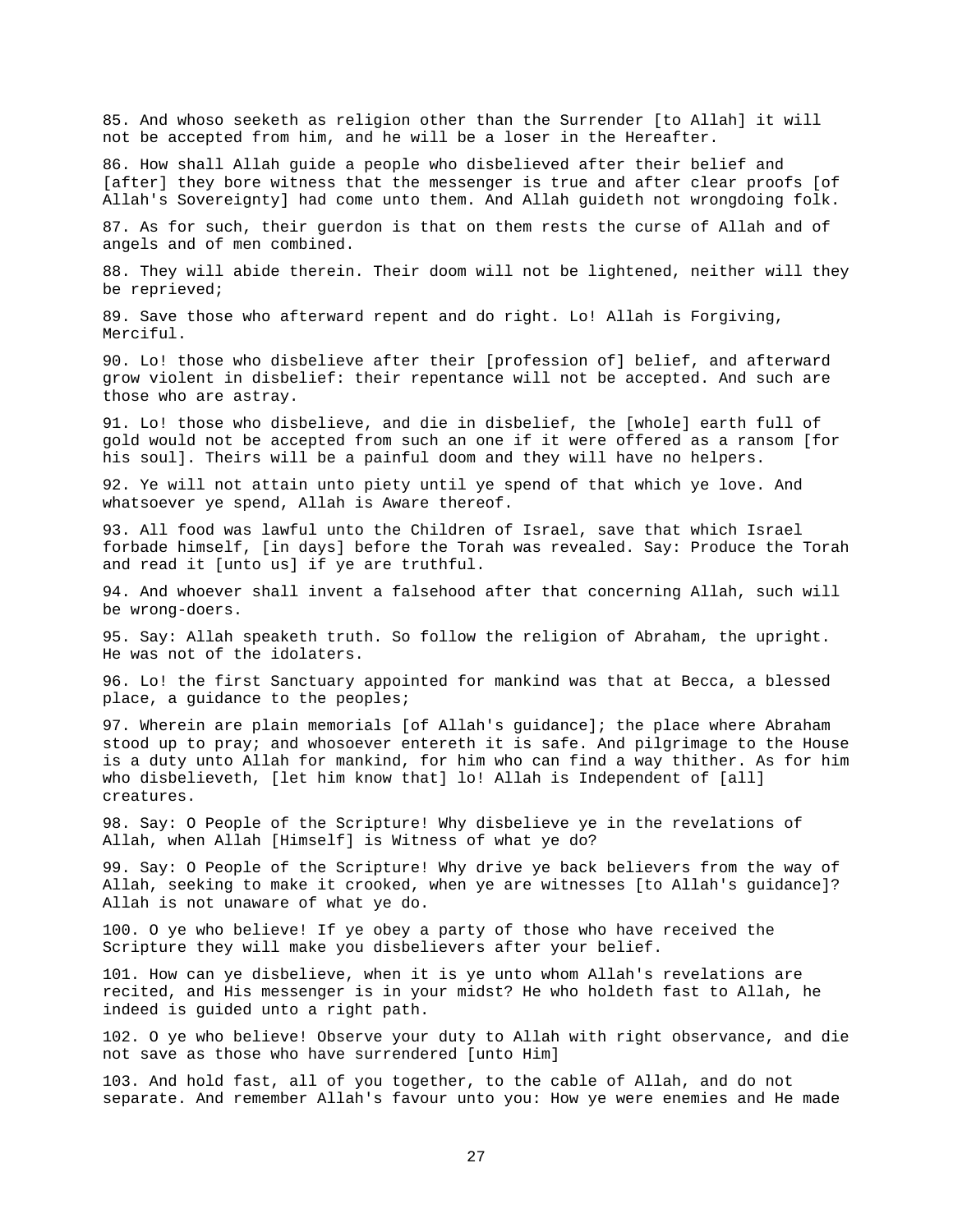friendship between your hearts so that ye became as brothers by His grace; and [how] ye were upon the brink of an abyss of fire, and He did save you from it. Thus Allah maketh clear His revelations unto you, that haply ye may be guided,

104. And there may spring from you a nation who invite to goodness, and enjoin right conduct and forbid indecency. Such are they who are successful.

105. And be ye not as those who separated and disputed after the clear proofs had come unto them. For such there is an awful doom,

106. On the Day when [some] faces will be whitened and [some] faces will be blackened; and as for those whose faces have been blackened, it will be said unto them: Disbelieved ye after your [profession of] belief? Then taste the punishment for that ye disbelieved.

107. And as for those whose faces have been whitened, in the mercy of Allah they dwell for ever.

108. These are revelations of Allah. We recite them unto thee in truth. Allah willeth no injustice to [His] creatures.

109. Unto Allah belongeth whatsoever is in the heavens and whatsoever is in the earth; and unto Allah all things are returned.

110. Ye are the best community that hath been raised up for mankind. Ye enjoin right conduct and forbid indecency; and ye believe in Allah. And if the People of the Scripture had believed it had been better for them. Some of them are believers; but most of them are evil-livers.

111. They will not harm you save a trifling hurt, and if they fight against you they will turn and flee. And afterward they will not be helped.

112. Ignominy shall be their portion wheresoever they are found save [where they grasp] a rope from Allah and a rope from men. They have incurred anger from their Lord, and wretchedness is laid upon them. That is because they used to disbelieve the revelations of Allah, and slew the prophets wrongfully. That is because they were rebellious and used to transgress.

113. They are not all alike. Of the People of the Scripture there is a staunch community who recite the revelations of Allah in the night season, falling prostrate [before Him].

114. They believe in Allah and the Last Day, and enjoin right conduct and forbid indecency, and vie one with another in good works. These are of the righteous.

115. And whatever good they do, they will not be denied the meed thereof. Allah is Aware of those who ward off [evil].

116. Lo! the riches and the progeny of those who disbelieve will not avail them aught against Allah; and such are rightful owners of the Fire. They will abide therein.

117. The likeness of that which they spend in this life of the world is as the likeness of a biting, icy wind which smiteth the harvest of a people who have wronged themselves, and devastateth it. Allah wronged them not, but they do wrong themselves.

118. O ye who believe! Take not for intimates others than your own folk, who would spare no pains to ruin you; they love to hamper you. Hatred is revealed by [the utterance of] their mouths, but that which their breasts hide is greater. We have made plain for you the revelations if ye will understand.

119. Lo! ye are those who love them though they love you not, and ye believe in all the Scripture. When they fall in with you they say: We believe; but when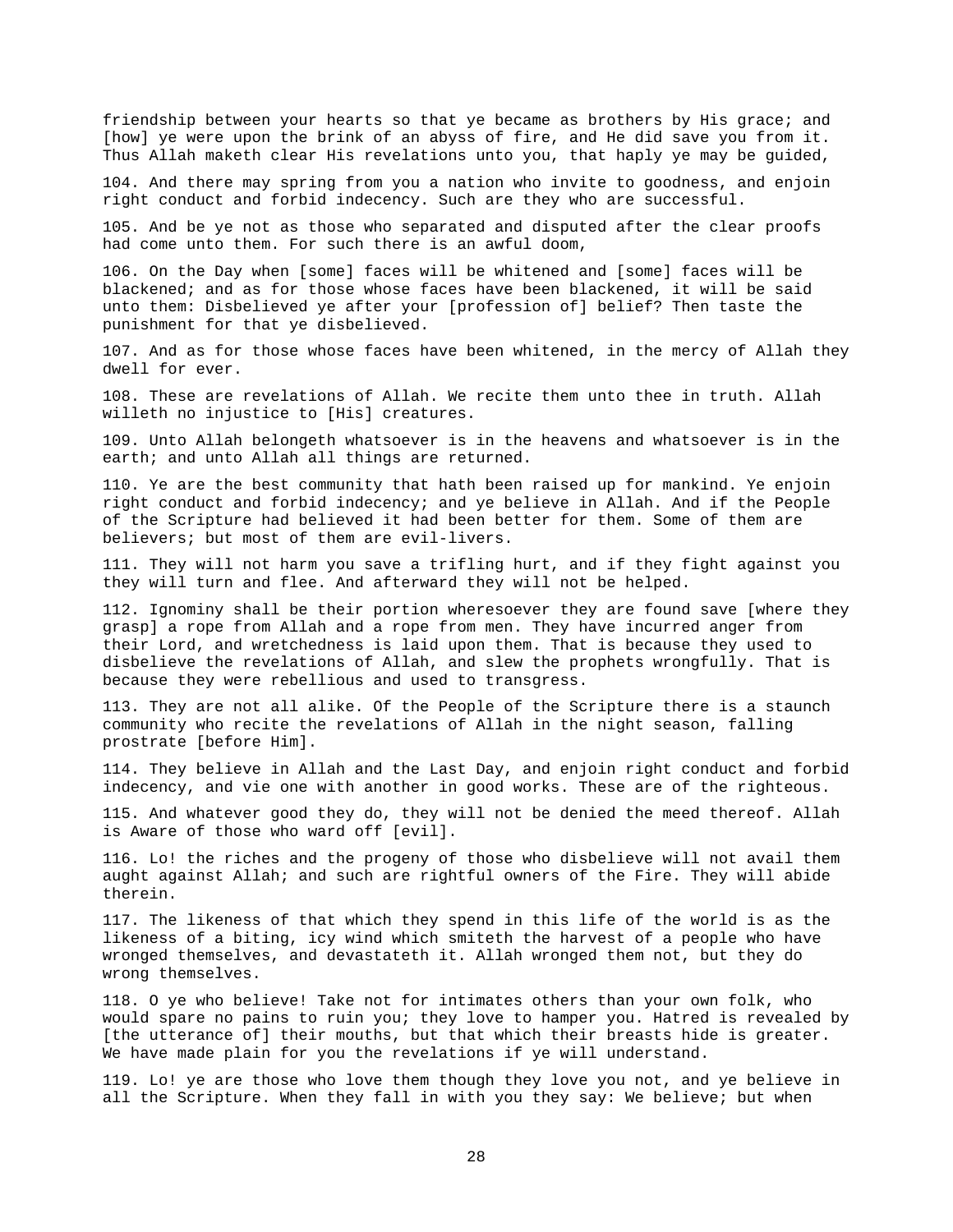they go apart they bite their finger-tips at you, for rage. Say: Perish in your rage! Lo! Allah is Aware of what is hidden in [your] breasts.

120. If a lucky chance befall you, it is evil unto them, and if disaster strike you they rejoice thereat. But if ye persevere and keep from evil their guile will never harm you. Lo! Allah is Surrounding what they do.

121. And when thou settedst forth at daybreak from thy housefolk to assign to the believers their positions for the battle, Allah was Hearer, Knower.

122. When two parties of you almost fell away, and Allah was their Protecting Friend. In Allah let believers put their trust.

123. Allah had already given you the victory at Badr, when ye were contemptible. So observe your duty to Allah in order that ye may be thankful.

124. When thou didst say unto the believers: Is it not sufficient for you that your Lord should support you with three thousand angels sent down [to your help]?

125. Nay, but if ye persevere, and keep from evil, and [the enemy] attack you suddenly, your Lord will help you with five thousand angels sweeping on.

126. Allah ordained this only as a message of good cheer for you, and that thereby your hearts might be at rest - Victory cometh only from Allah, the Mighty, the Wise -

127. That He may cut off a part of those who disbelieve, or overwhelm them so that they retire, frustrated.

128. It is no concern at all of thee [Muhammad] whether He relent toward them or punish them; for they are evil-doers.

129. Unto Allah belongeth whatsoever is in the heavens and whatsoever is in the earth. He forgiveth whom He will, and punisheth whom He will. Allah is Forgiving, Merciful.

130. O ye who believe! Devour not usury, doubling and quadrupling [the sum lent]. Observe your duty to Allah, that ye may be successful.

131. And ward off [from yourselves] the Fire prepared for disbelievers.

132. And obey Allah and the messenger, that ye may find mercy.

133. And vie one with another for forgiveness from your Lord, and for a paradise as wide as are the heavens and the earth, prepared for those who ward off [evil];

134. Those who spend [of that which Allah hath given them] in ease and in adversity, those who control their wrath and are forgiving toward mankind; Allah loveth the good;

135. And those who, when they do an evil thing or wrong themselves, remember Allah and implore forgiveness for their sins - Who forgiveth sins save Allah only? - and will not knowingly repeat [the wrong] they did.

136. The reward of such will be forgiveness from their Lord, and Gardens underneath which rivers flow, wherein they will abide for ever - a bountiful reward for workers!

137. Systems have passed away before you. Do but travel in the land and see the nature of the consequence for those who did deny [the messengers].

138. This is a declaration for mankind, a guidance and an admonition unto those who ward off [evil]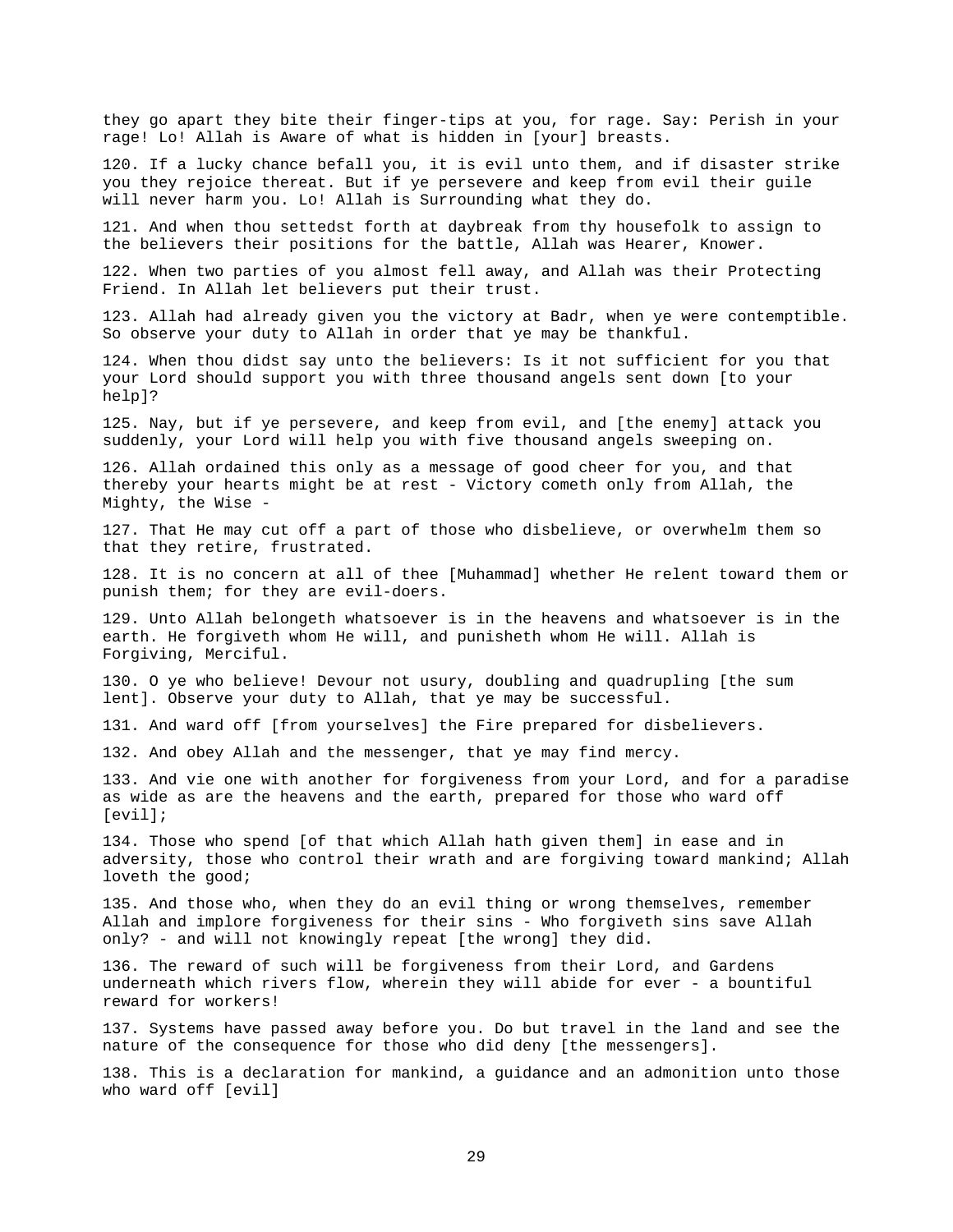139. Faint not nor grieve, for ye will overcome them if ye are [indeed] believers.

140. If ye have received a blow, the [disbelieving] people have received a blow the like thereof. These are [only] the vicissitudes which We cause to follow one another for mankind, to the end that Allah may know those who believe and may choose witnesses from among you; and Allah loveth not wrong-doers.

141. And that Allah may prove those who believe, and may blight the disbelievers.

142. Or deemed ye that ye would enter paradise while yet Allah knoweth not those of you who really strive, nor knoweth those [of you] who are steadfast?

143. And verily ye used to wish for death before ye met it [in the field]. Now ye have seen it with your eyes!

144. Muhammad is but a messenger, messengers [the like of whom] have passed away before him. Will it be that, when he dieth or is slain, ye will turn back on your heels? He who turneth back on his heels doth no hurt to Allah, and Allah will reward the thankful.

145. No soul can ever die except by Allah's leave and at a term appointed. Whoso desireth the reward of the world, We bestow on him thereof; and whoso desireth the reward of the Hereafter, We bestow on him thereof. We shall reward the thankful.

146. And with how many a prophet have there been a number of devoted men who fought [beside him]. They quailed not for aught that befell them in the way of Allah, nor did they weaken, nor were they brought low. Allah loveth the steadfast.

147. Their cry was only that they said: Our Lord! forgive us for our sins and wasted efforts, make our foothold sure, and give us victory over the disbelieving folk.

148. So Allah gave them the reward of the world and the good reward of the Hereafter. Allah loveth those whose deeds are good.

149. O ye who believe! if ye obey those who disbelieve, they will make you turn back on your heels, and ye turn back as losers.

150. But Allah is your Protector, and He is the Best of Helpers.

151. We shall cast terror into the hearts of those who disbelieve because they ascribe unto Allah partners, for which no warrant hath been revealed. Their habitation is the Fire, and hapless the abode of the wrong-doers.

152. Allah verily made good His promise unto you when ye routed them by His leave, until [the moment] when your courage failed you, and ye disagreed about the order and ye disobeyed, after He had shown you that for which ye long. Some of you desired the world, and some of you desired the Hereafter. Therefore He made you flee from them, that He might try you. Yet now He hath forgiven you. Allah is a Lord of Kindness to believers.

153. When ye climbed [the hill] and paid no heed to anyone, while the messenger, in your rear, was calling you [to fight]. Therefor He rewarded you grief for [his] grief, that [He might teach] you not to sorrow either for that which ye missed or for that which befell you. Allah is Informed of what ye do.

154. Then, after grief, He sent down security for you. As slumber did it overcome a party of you, while [the other] party, who were anxious on their own account, thought wrongly of Allah, the thought of ignorance. They said: Have we any part in the cause? Say [O Muhammad]: The cause belongeth wholly to Allah.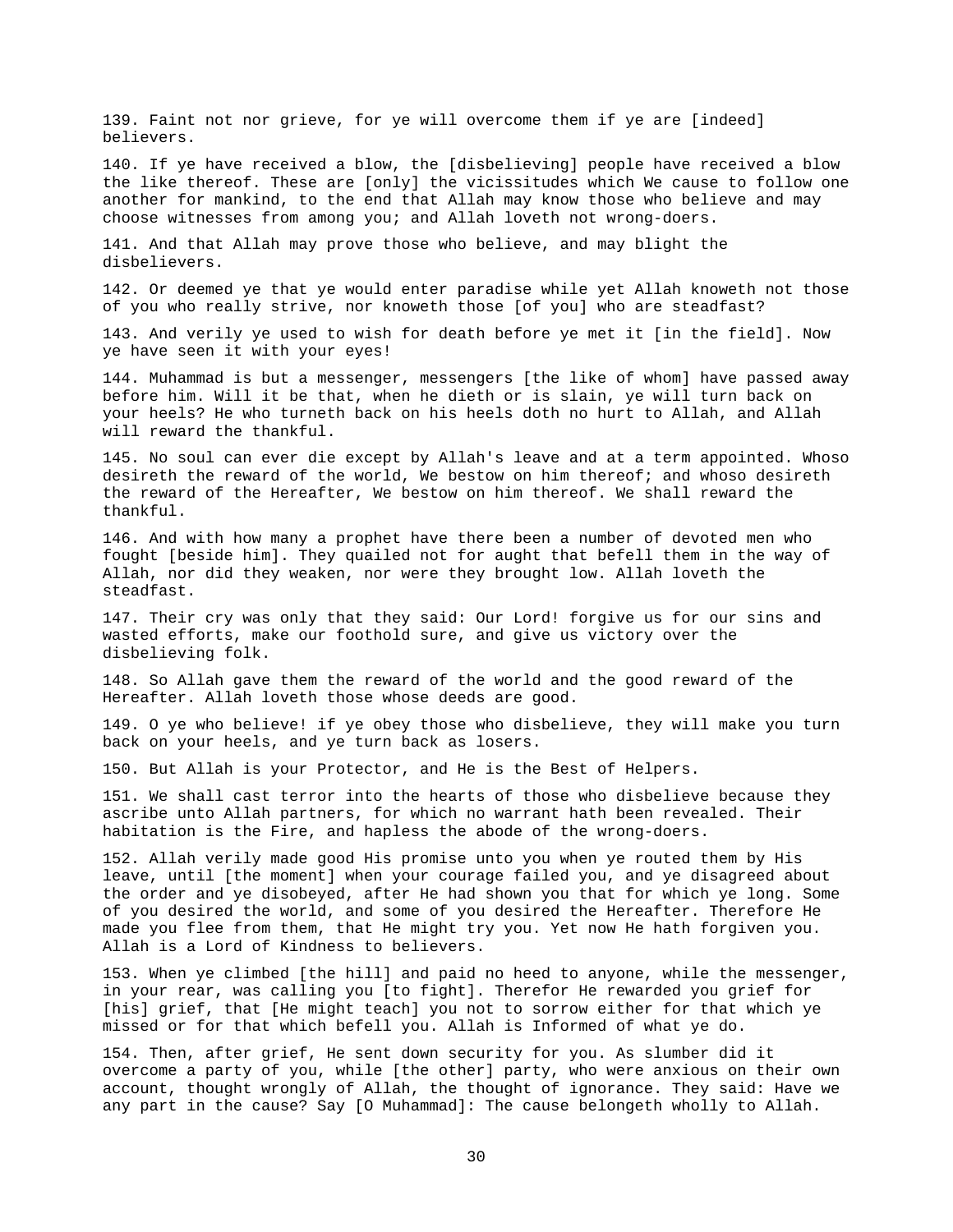They hide within themselves [a thought] which they reveal not unto thee, saying: Had we had any part in the cause we should not have been slain here. Say: Even though ye had been in your houses, those appointed to be slain would have gone forth to the places where they were to lie. [All this hath been] in order that Allah might try what is in your breasts and prove what is in your hearts. Allah is Aware of what is hidden in the breasts [of men].

155. Lo! those of you who turned back on the day when the two hosts met, Satan alone it was who caused them to backslide, because of some of that which they have earned. Now Allah hath forgiven them. Lo! Allah is Forgiving, Clement.

156. O ye who believe! Be not as those who disbelieved and said of their brethren who went abroad in the land or were fighting in the field: If they had been [here] with us they would not have died or been killed: that Allah may make it anguish in their hearts. Allah giveth life and causeth death; and Allah is Seer of what ye do.

157. And what though ye be slain in Allah's way or die therein? Surely pardon from Allah and mercy are better than all that they amass.

158. What though ye be slain or die, when unto Allah ye are gathered?

159. It was by the mercy of Allah that thou wast lenient with them [O Muhammad], for if thou hadst been stern and fierce of heart they would have dispersed from round about thee. So pardon them and ask forgiveness for them and consult with them upon the conduct of affairs. And when thou art resolved, then put thy trust in Allah. Lo! Allah loveth those who put their trust [in Him].

160. If Allah is your helper none can overcome you, and if He withdraw His help from you, who is there who can help you after Him? In Allah let believers put their trust.

161. It is not for any prophet to embezzle. Whoso embezzleth will bring what he embezzled with him on the Day of Resurrection. Then every soul will be paid in full what it hath earned; and they will not be wronged.

162. Is one who followeth the pleasure of Allah as one who hath earned condemnation from Allah, whose habitation is the Fire, a hapless journey's end?

163. There are degrees [of grace and reprobation] with Allah, and Allah is Seer of what they do.

164. Allah verily hath shown grace to the believers by sending unto them a messenger of their own who reciteth unto them His revelations, and causeth them to grow, and teacheth them the Scripture and wisdom; although before [he came to them] they were in flagrant error.

165. And was it so, when a disaster smote you, though ye had smitten [them with a disaster] twice [as great], that ye said: How is this? Say [unto them, O Muhammad]: It is from yourselves. Lo! Allah is Able to do all things.

166. That which befell you, on the day when the two armies met, was by permission of Allah; that He might know the true believers;

167. And that He might know the hypocrites, unto whom it was said: Come, fight in the way of Allah, or defend yourselves. They answered: If we knew aught of fighting we would follow you. On that day they were nearer disbelief than faith. They utter with their mouths a thing which is not in their hearts. Allah is Best Aware of what they hide.

168. Those who, while they sat at home, said of their brethren [who were fighting for the cause of Allah]: If they had been guided by us they would not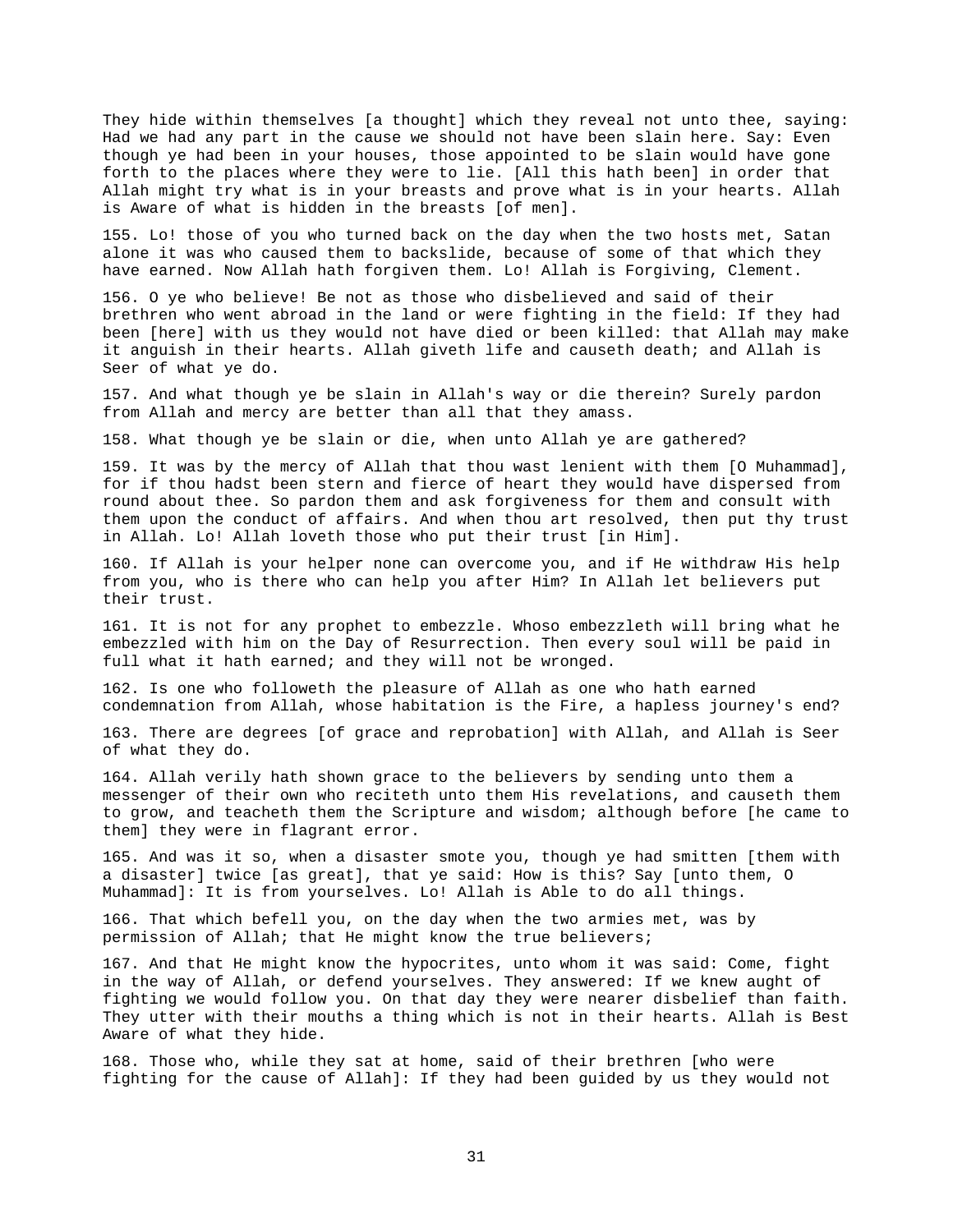have been slain. Say [unto them, O Muhammad]: Then avert death from yourselves if ye are truthful.

169. Think not of those, who are slain in the way of Allah, as dead. Nay, they are living. With their Lord they have provision.

170. Jubilant [are they] because of that which Allah hath bestowed upon them of His bounty, rejoicing for the sake of those who have not joined them but are left behind: That there shall no fear come upon them neither shall they grieve.

171. They rejoice because of favour from Allah and kindness, and that Allah wasteth not the wage of the believers.

172. As for those who heard the call of Allah and His messenger after the harm befell them [in the fight]; for such of them as do right and ward off [evil], there is great reward.

173. Those unto whom men said: Lo! the people have gathered against you, therefor fear them. [The threat of danger] but increased the faith of them and they cried: Allah is Sufficient for us! Most Excellent is He in Whom we trust!

174. So they returned with grace and favour from Allah, and no harm touched them. They followed the good pleasure of Allah, and Allah is of Infinite Bounty.

175. It is only the devil who would make [men] fear his partisans. Fear them not; fear Me, if ye are true believers.

176. Let not their conduct grieve thee, who run easily to disbelief, for lo! they injure Allah not at all. It is Allah's Will to assign them no portion in the Hereafter, and theirs will be an awful doom.

177. Those who purchase disbelief at the price of faith harm Allah not at all, but theirs will be a painful doom.

178. And let not those who disbelieve imagine that the rein We give them bodeth good unto their souls. We only give them rein that they may grow in sinfulness. And theirs will be a shameful doom.

179. It is not [the purpose] of Allah to leave you in your present state till He shall separate the wicked from the good. And it is not [the purpose of] Allah to let you know the Unseen. But Allah chooseth of His messengers whom He will, [to receive knowledge thereof]. So believe in Allah and His messengers. If ye believe and ward off [evil], yours will be a vast reward.

180. And let not those who hoard up that which Allah hath bestowed upon them of His bounty think that it is better for them. Nay, it is worse for them. That which they hoard will be their collar on the Day of Resurrection. Allah's is the heritage of the heavens and the earth, and Allah is Informed of what ye do.

181. Verily Allah heard the saying of those who said, [when asked for contributions to the war]: "Allah, forsooth, is poor, and we are rich!" We shall record their saying with their slaying of the prophets wrongfully and We shall say: Taste ye the punishment of burning!

182. This is on account of that which your own hands have sent before [you to the judgment]. Allah is no oppressor of [His] bondmen.

183. [The same are] those who say: Lo! Allah hath charged us that we believe not in any messenger until he bring us an offering which fire [from heaven] shall devour. Say [unto them, O Muhammad]: Messengers came unto you before me with miracles, and with that [very miracle] which ye describe. Why then did ye slay them? [Answer that] if ye are truthful!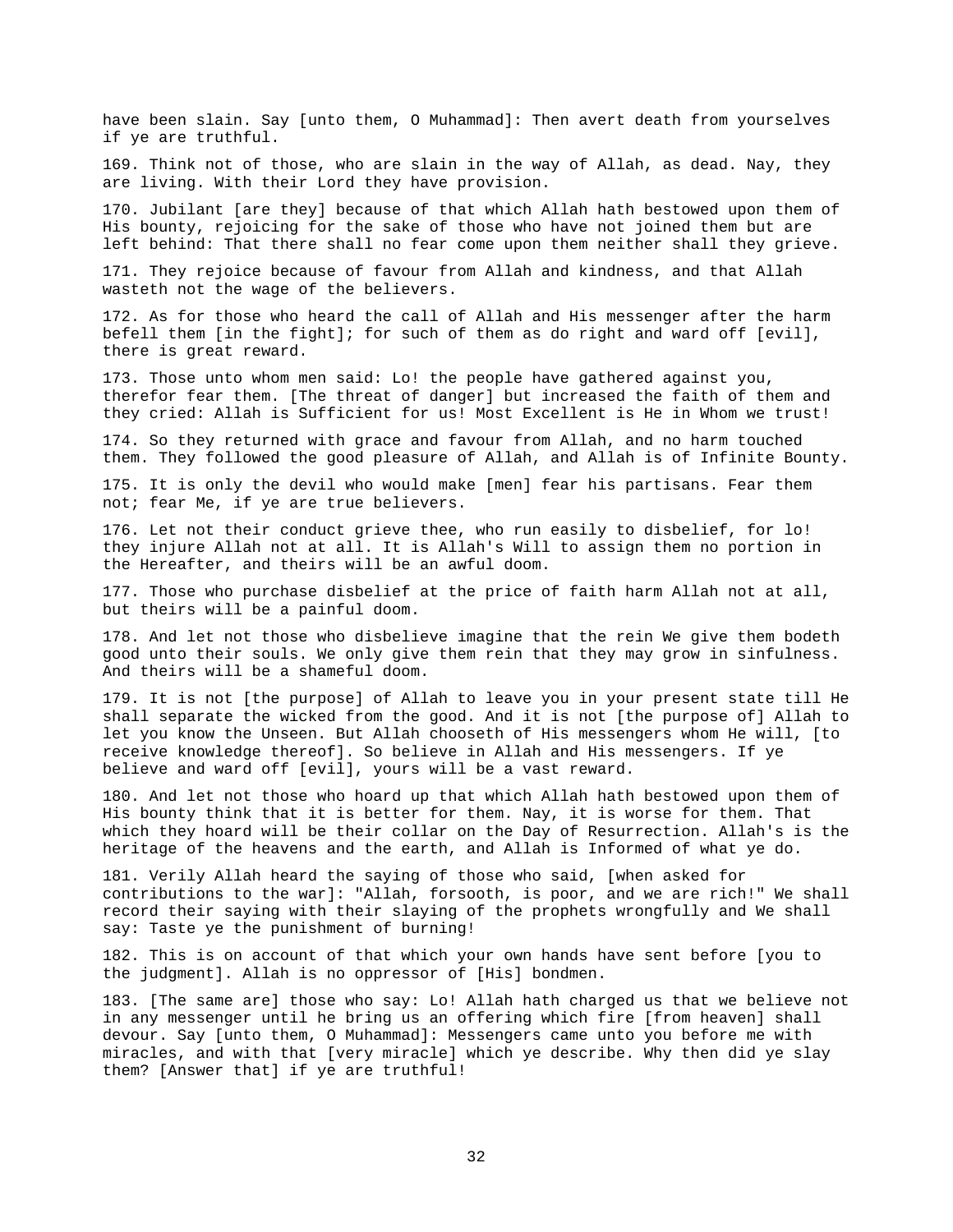184. And if they deny thee, even so did they deny messengers who were before thee, who came with miracles and with the Psalms and with the Scripture giving light.

185. Every soul will taste of death. And ye will be paid on the Day of Resurrection only that which ye have fairly earned. Whoso is removed from the Fire and is made to enter paradise, he indeed is triumphant. The life of this world is but comfort of illusion.

186. Assuredly ye will be tried in your property and in your persons, and ye will hear much wrong from those who were given the Scripture before you, and from the idolaters. But if ye persevere and ward off [evil], then that is of the steadfast heart of things.

187. And [remember] when Allah laid a charge on those who had received the Scripture [He said]: Ye are to expound it to mankind and not to hide it. But they flung it behind their backs and bought thereby a little gain. Verily evil is that which they have gained thereby.

188. Think not that those who exult in what they have given, and love to be praised for what they have not done - Think not, they are in safety from the doom. A painful doom is theirs.

189. Unto Allah belongeth the Sovereignty of the heavens and the earth. Allah is Able to do all things.

190. Lo! In the creation of the heavens and the earth and [in] the difference of night and day are tokens [of His Sovereignty] for men of understanding,

191. Such as remember Allah, standing, sitting, and reclining, and consider the creation of the heavens and the earth, [and say]: Our Lord! Thou createdst not this in vain. Glory be to Thee! Preserve us from the doom of Fire.

192. Our Lord! Whom Thou causest to enter the Fire: him indeed Thou hast confounded. For evil-doers there will be no helpers.

193. Our Lord! Lo! we have heard a crier calling unto Faith: "Believe ye in your Lord!" So we believed. Our Lord! Therefor forgive us our sins, and remit from us our evil deeds, and make us die the death of the righteous.

194. Our Lord! And give us that which Thou hast promised to us by Thy messengers. Confound us not upon the Day of Resurrection. Lo! Thou breakest not the tryst.

195. And their Lord hath heard them [and He saith]: Lo! I suffer not the work of any worker, male or female, to be lost. Ye proceed one from another. So those who fled and were driven forth from their homes and suffered damage for My cause, and fought and were slain, verily I shall remit their evil deeds from them and verily I shall bring them into Gardens underneath which rivers flow - A reward from Allah. And with Allah is the fairest of rewards.

196. Let not the vicissitude [of the success] of those who disbelieve, in the land, deceive thee [O Muhammad].

197. It is but a brief comfort. And afterward their habitation will be hell, an ill abode.

198. But those who keep their duty to their Lord, for them are Gardens underneath which rivers flow, wherein they will be safe for ever. A gift of welcome from their Lord. That which Allah hath in store is better for the righteous.

199. And lo! of the People of the Scripture there are some who believe in Allah and that which is revealed unto you and that which was revealed unto them,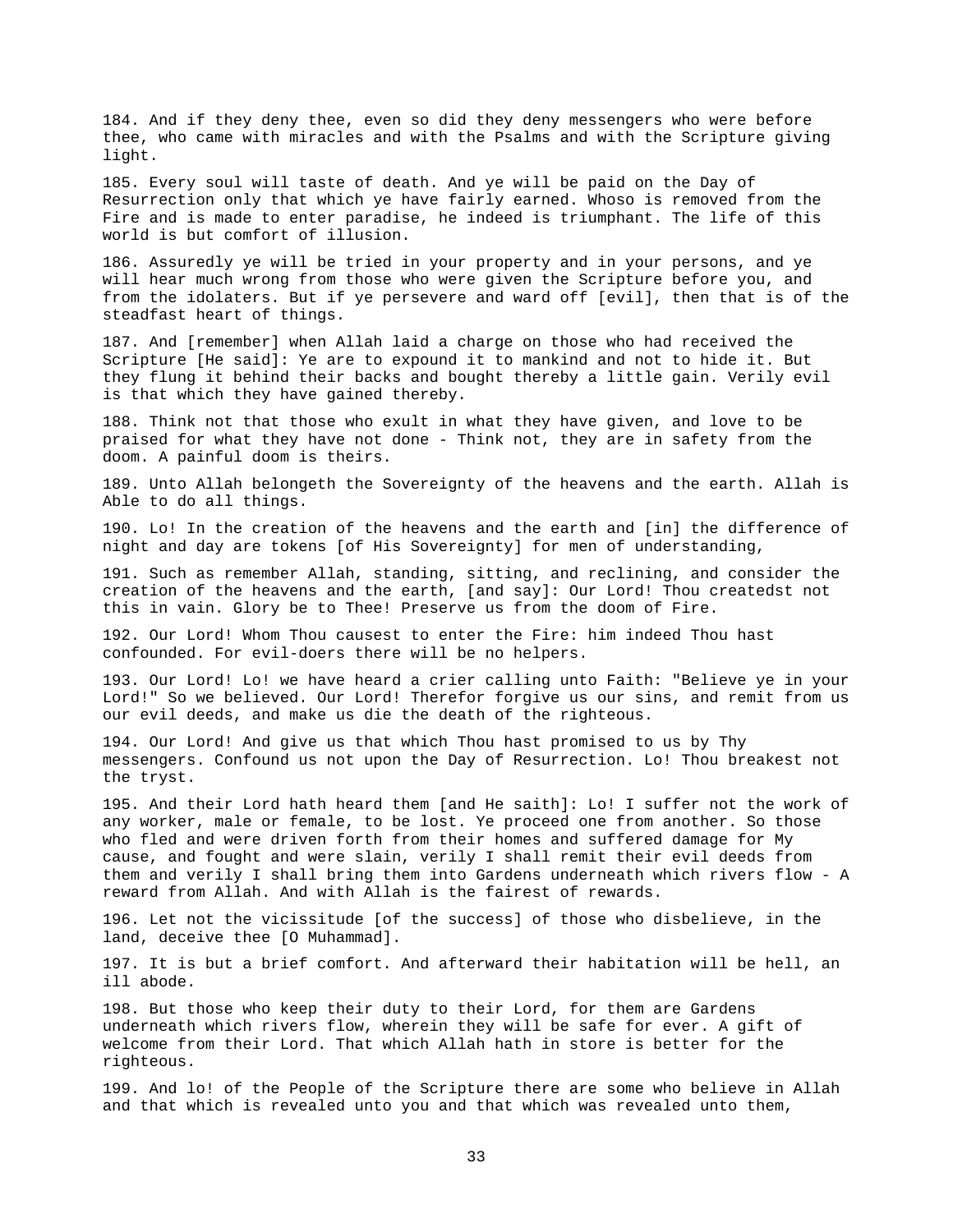humbling themselves before Allah. They purchase not a trifling gain at the price of the revelations of Allah. Verily their reward is with their Lord. Lo! Allah is swift to take account.

200. O ye who believe! Endure, outdo all others in endurance, be ready, and observe your duty to Allah, in order that ye may succeed.

## **SURA 4. AN-NISA (WOMEN)**

1. O mankind! Be careful of your duty to your Lord Who created you from a single soul and from it created its mate and from them twain hath spread abroad a multitude of men and women. Be careful of your duty toward Allah in Whom ye claim [your rights] of one another, and toward the wombs [that bare you]. Lo! Allah hath been a watcher over you.

2. Give unto orphans their wealth. Exchange not the good for the bad [in your management thereof] nor absorb their wealth into your own wealth. Lo! that would be a great sin.

3. And if ye fear that ye will not deal fairly by the orphans, marry of the women, who seem good to you, two or three or four; and if ye fear that ye cannot do justice [to so many] then one [only] or [the captives] that your right hands possess. Thus it is more likely that ye will not do injustice.

4. And give unto the women [whom ye marry] free gift of their marriage portions; but if they of their own accord remit unto you a part thereof, then ye are welcome to absorb it [in your wealth].

5. Give not unto the foolish [what is in] your [keeping of their] wealth, which Allah hath given you to maintain; but feed and clothe them from it, and speak kindly unto them.

6. Prove orphans till they reach the marriageable age; then, if ye find them of sound judgment, deliver over unto them their fortune; and devour it not by squandering and in haste lest they should grow up Whoso [of the guardians] is rich, let him abstain generously [from taking of the property of orphans]; and whoso is poor let him take thereof in reason [for his guardianship]. And when ye deliver up their fortune unto orphans, have [the transaction] witnessed in their presence. Allah sufficeth as a Reckoner.

7. Unto the men [of a family] belongeth a share of that which parents and near kindred leave, and unto the women a share of that which parents and near kindred leave, whether it be little or much - a legal share.

8. And when kinsfolk and orphans and the needy are present at the division [of the heritage], bestow on them therefrom and speak kindly unto them.

9. And let those fear [in their behaviour toward orphans] who if they left behind them weak offspring would be afraid for them. So let them mind their duty to Allah, and speak justly.

10. Lo! Those who devour the wealth of orphans wrongfully, they do but swallow fire into their bellies, and they will be exposed to burning flame.

11. Allah chargeth you concerning [the provision for] your children: to the male the equivalent of the portion of two females, and if there be women more than two, then theirs is two-thirds of the inheritance, and if there be one [only] then the half. And to each of his parents a sixth of the inheritance, if he have a son; and if he have no son and his parents are his heirs, then to his mother appertaineth the third; and if he have brethren, then to his mother appertaineth the sixth, after any legacy he may have bequeathed, or debt [hath been paid].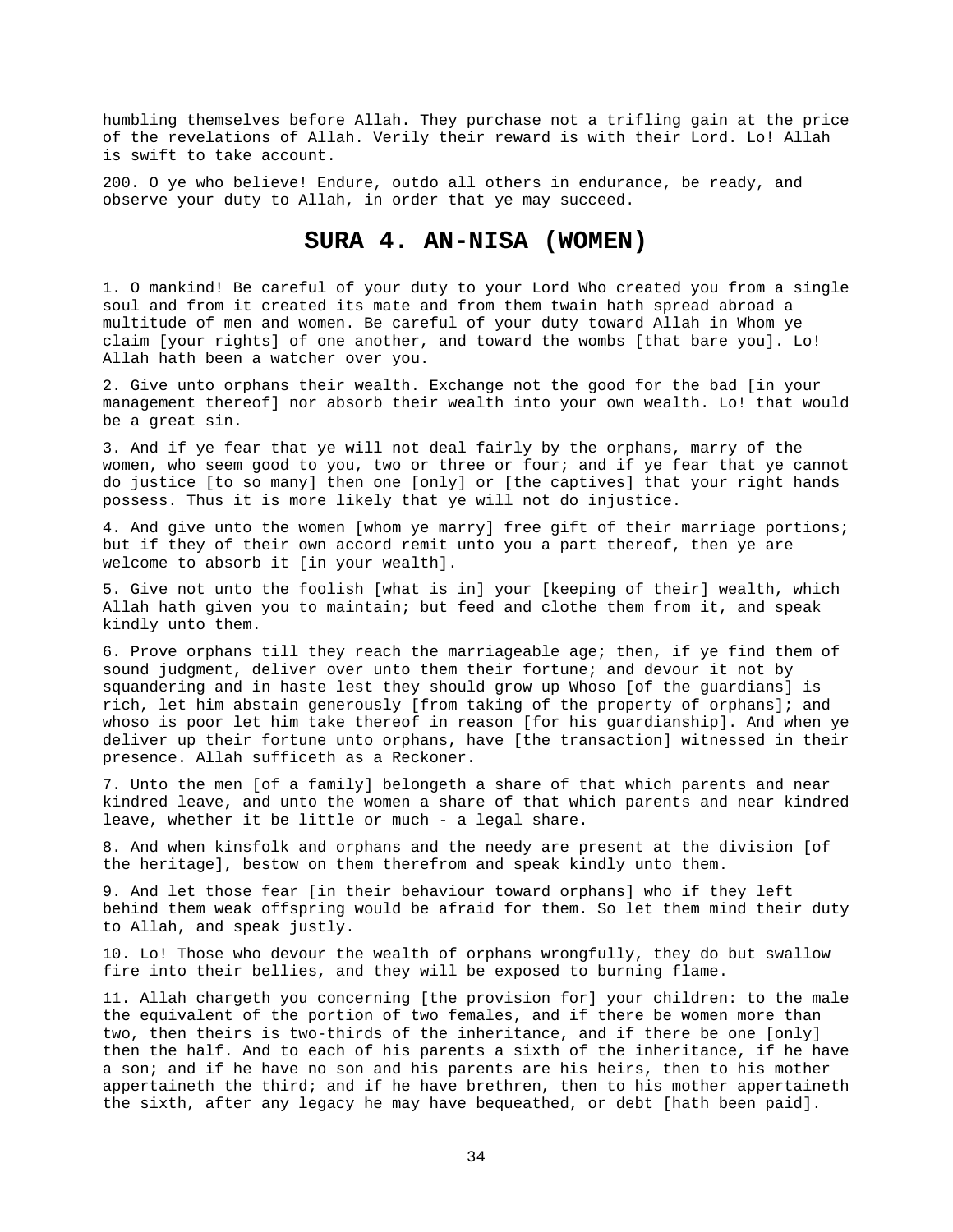Your parents and your children: Ye know not which of them is nearer unto you in usefulness. It is an injunction from Allah. Lo! Allah is Knower, Wise.

12. And unto you belongeth a half of that which your wives leave, if they have no child; but if they have a child then unto you the fourth of that which they leave, after any legacy they may have bequeathed, or debt [they may have contracted, hath been paid]. And unto them belongeth the fourth of that which ye leave if ye have no child, but if ye have a child then the eighth of that which ye leave, after any legacy ye may have bequeathed, or debt [ye may have contracted, hath been paid]. And if a man or a woman have a distant heir [having left neither parent nor child], and he [or she] have a brother or a sister [only on the mother's side] then to each of them twain [the brother and the sister] the sixth, and if they be more than two, then they shall be sharers in the third, after any legacy that may have been bequeathed or debt [contracted] not injuring [the heirs by willing away more than a third of the heritage] hath been paid. A commandment from Allah. Allah is Knower, Indulgent.

13. These are the limits [imposed by] Allah. Whoso obeyeth Allah and His messenger, He will make him enter Gardens underneath which rivers flow, where such will dwell for ever. That will be the great success.

14. And whoso disobeyeth Allah and His messenger and transgresseth His limits, He will make him enter Fire, where he will dwell for ever; his will be a shameful doom.

15. As for those of your women who are guilty of lewdness, call to witness four of you against them. And if they testify [to the truth of the allegation] then confine them to the houses until death take them or [until] Allah appoint for them a way [through new legislation].

16. And as for the two of you who are guilty thereof, punish them both. And if they repent and improve, then let them be. Lo! Allah is ever relenting, Merciful.

17. Forgiveness is only incumbent on Allah toward those who do evil in ignorance [and] then turn quickly [in repentance] to Allah. These are they toward whom Allah relenteth. Allah is ever Knower, Wise.

18. The forgiveness is not for those who do ill-deeds until, when death attendeth upon one of them, he saith: Lo! I repent now; nor yet for those who die while they are disbelievers. For such We have prepared a painful doom.

19. O ye who believe! It is not lawful for you forcibly to inherit the women [of your deceased kinsmen], nor [that] ye should put constraint upon them that ye may take away a part of that which ye have given them, unless they be guilty of flagrant lewdness. But consort with them in kindness, for if ye hate them it may happen that ye hate a thing wherein Allah hath placed much good.

20. And if ye wish to exchange one wife for another and ye have given unto one of them a sum of money [however great], take nothing from it. Would ye take it by the way of calumny and open wrong?

21. How can ye take it [back] after one of you hath gone in unto the other, and they have taken a strong pledge from you?

22. And marry not those women whom your fathers married, except what hath already happened [of that nature] in the past. Lo! it was ever lewdness and abomination, and an evil way.

23. Forbidden unto you are your mothers, and your daughters, and your sisters, and your father's sisters, and your mother's sisters, and your brother's daughters and your sister's daughters, and your foster-mothers, and your foster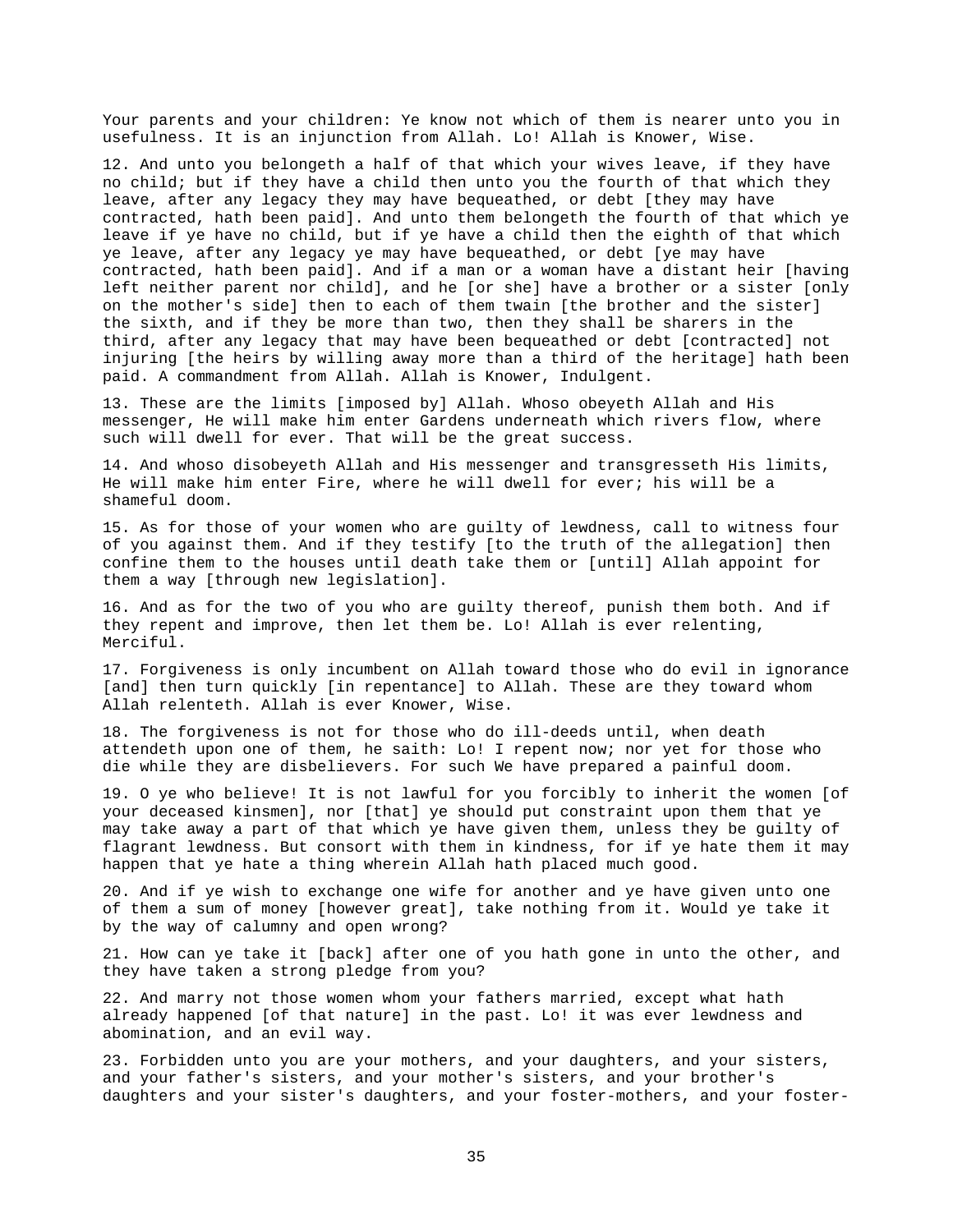sisters, and your mothers-in-law, and your step-daughters who are under your protection [born] of your women unto whom ye have gone in - but if ye have not gone in unto them, then it is no sin for you [to marry their daughters] - and the wives of your sons who [spring] from your own loins. And [it is forbidden unto you] that ye should have two sisters together, except what hath already happened [of that nature] in the past. Lo! Allah is ever Forgiving, Merciful.

24. And all married women [are forbidden unto you] save those [captives] whom your right hands possess. It is a decree of Allah for you. Lawful unto you are all beyond those mentioned, so that ye seek them with your wealth in honest wedlock, not debauchery. And those of whom ye seek content [by marrying them], give unto them their portions as a duty. And there is no sin for you in what ye do by mutual agreement after the duty [hath been done]. Lo! Allah is ever Knower, Wise.

25. And whoso is not able to afford to marry free, believing women, let them marry from the believing maids whom your right hands possess. Allah knoweth best [concerning] your faith. Ye [proceed] one from another; so wed them by permission of their folk, and give unto them their portions in kindness, they being honest, not debauched nor of loose conduct. And if when they are honourably married they commit lewdness they shall incur the half of the punishment [prescribed] for free women [in that case]. This is for him among you who feareth to commit sin. But to have patience would be better for you. Allah is Forgiving, Merciful.

26. Allah would explain to you and guide you by the examples of those who were before you, and would turn to you in mercy. Allah is Knower, Wise.

27. And Allah would turn to you in mercy; but those who follow vain desires would have you go tremendously astray.

28. Allah would make the burden light for you, for man was created weak.

29. O ye who believe! Squander not your wealth among yourselves in vanity, except it be a trade by mutual consent, and kill not one another. Lo! Allah is ever Merciful unto you.

30. Whoso doeth that through aggression and injustice, we shall cast him into Fire, and that is ever easy for Allah.

31. If ye avoid the great [things] which ye are forbidden, We will remit from you your evil deeds and make you enter at a noble gate.

32. And covet not the thing in which Allah hath made some of you excel others. Unto men a fortune from that which they have earned, and unto women a fortune from that which they have earned. [Envy not one another] but ask Allah of His bounty. Lo! Allah is ever Knower of all things.

33. And unto each We have appointed heirs of that which parents and near kindred leave; and as for those with whom your right hands have made a covenant, give them their due. Lo! Allah is ever Witness over all things.

34. Men are in charge of women, because Allah hath made the one of them to excel the other, and because they spend of their property [for the support of women]. So good women are the obedient, guarding in secret that which Allah hath guarded. As for those from whom ye fear rebellion, admonish them and banish them to beds apart, and scourge them. Then if they obey you, seek not a way against them. Lo! Allah is ever High, Exalted, Great.

35. And if ye fear a breach between them twain [the man and wife], appoint an arbiter from his folk and an arbiter from her folk. If they desire amendment Allah will make them of one mind. Lo! Allah is ever Knower, Aware.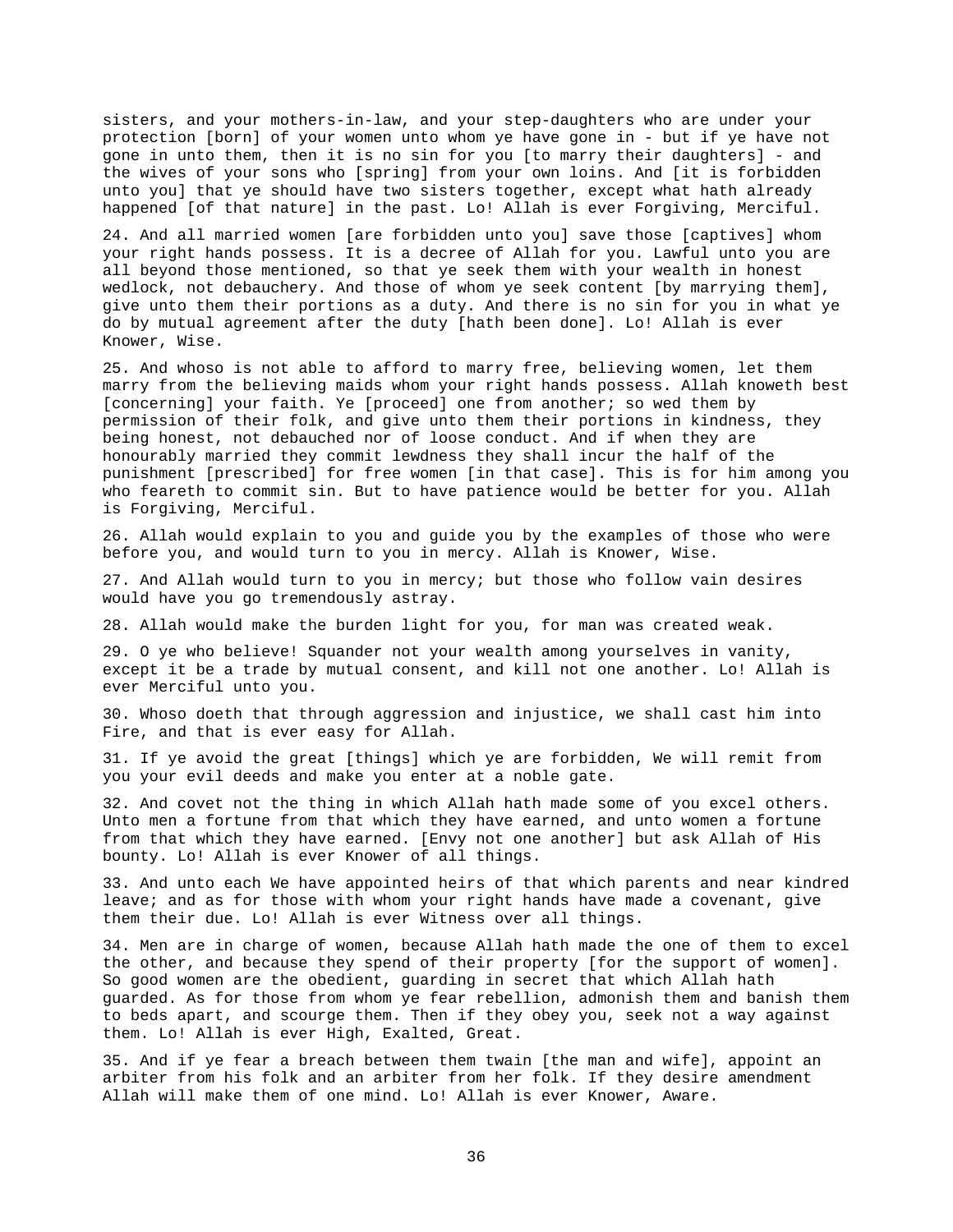36. And serve Allah. Ascribe no thing as partner unto Him. [Show] kindness unto parents, and unto near kindred, and orphans, and the needy, and unto the neighbour who is of kin [unto you] and the neighbour who is not of kin, and the fellow-traveller and the wayfarer and [the slaves] whom your right hands possess. Lo! Allah loveth not such as are proud and boastful,

37. Who hoard their wealth and enjoin avarice on others, and hide that which Allah hath bestowed upon them of His bounty. For disbelievers We prepare a shameful doom;

38. And [also] those who spend their wealth in order to be seen of men, and believe not in Allah nor the Last Day. Whoso taketh Satan for a comrade, a bad comrade hath he.

39. What have they [to fear] if they believe in Allah and the Last Day and spend [aright] of that which Allah hath bestowed upon them, when Allah is ever Aware of them [and all they do]?

40. Lo! Allah wrongeth not even of the weight of an ant; and if there is a good deed, He will double it and will give [the doer] from His presence an immense reward.

41. But how [will it be with them] when We bring of every people a witness, and We bring thee [O Muhammad] a witness against these?

42. On that day those who disbelieved and disobeyed the messenger will wish that they were level with the ground, and they can hide no fact from Allah.

43. O ye who believe! Draw not near unto prayer when ye are drunken, till ye know that which ye utter, nor when ye are polluted, save when journeying upon the road, till ye have bathed. And if ye be ill, or on a journey, or one of you cometh from the closet, or ye have touched women, and ye find not water, then go to high clean soil and rub your faces and your hands [therewith]. Lo! Allah is Benign, Forgiving.

44. Seest thou not those unto whom a portion of the Scripture hath been given, how they purchase error, and seek to make you [Muslims] err from the right way?

45. Allah knoweth best [who are] your enemies. Allah is sufficient as a Guardian, and Allah is sufficient as a Supporter.

46. Some of those who are Jews change words from their context and say: "We hear and disobey; hear thou as one who heareth not" and "Listen to us!" distorting with their tongues and slandering religion. If they had said: "We hear and we obey: hear thou, and look at us" it had been better for them, and more upright. But Allah hath cursed them for their disbelief, so they believe not, save a few.

47. O ye unto whom the Scripture hath been given! Believe in what We have revealed confirming that which ye possess, before We destroy countenances so as to confound them, or curse them as We cursed the Sabbath-breakers [of old time]. The commandment of Allah is always executed.

48. Lo! Allah forgiveth not that a partner should be ascribed unto Him. He forgiveth [all] save that to whom He will. Whoso ascribeth partners to Allah, he hath indeed invented a tremendous sin.

49. Hast thou not seen those who praise themselves for purity? Nay, Allah purifieth whom He will, and they will not be wronged even the hair upon a datestone.

50. See, how they invent lies about Allah! That of itself is flagrant sin.

51. Hast thou not seen those unto whom a portion of the Scripture hath been given, how they believe in idols and false deities, and how they say of those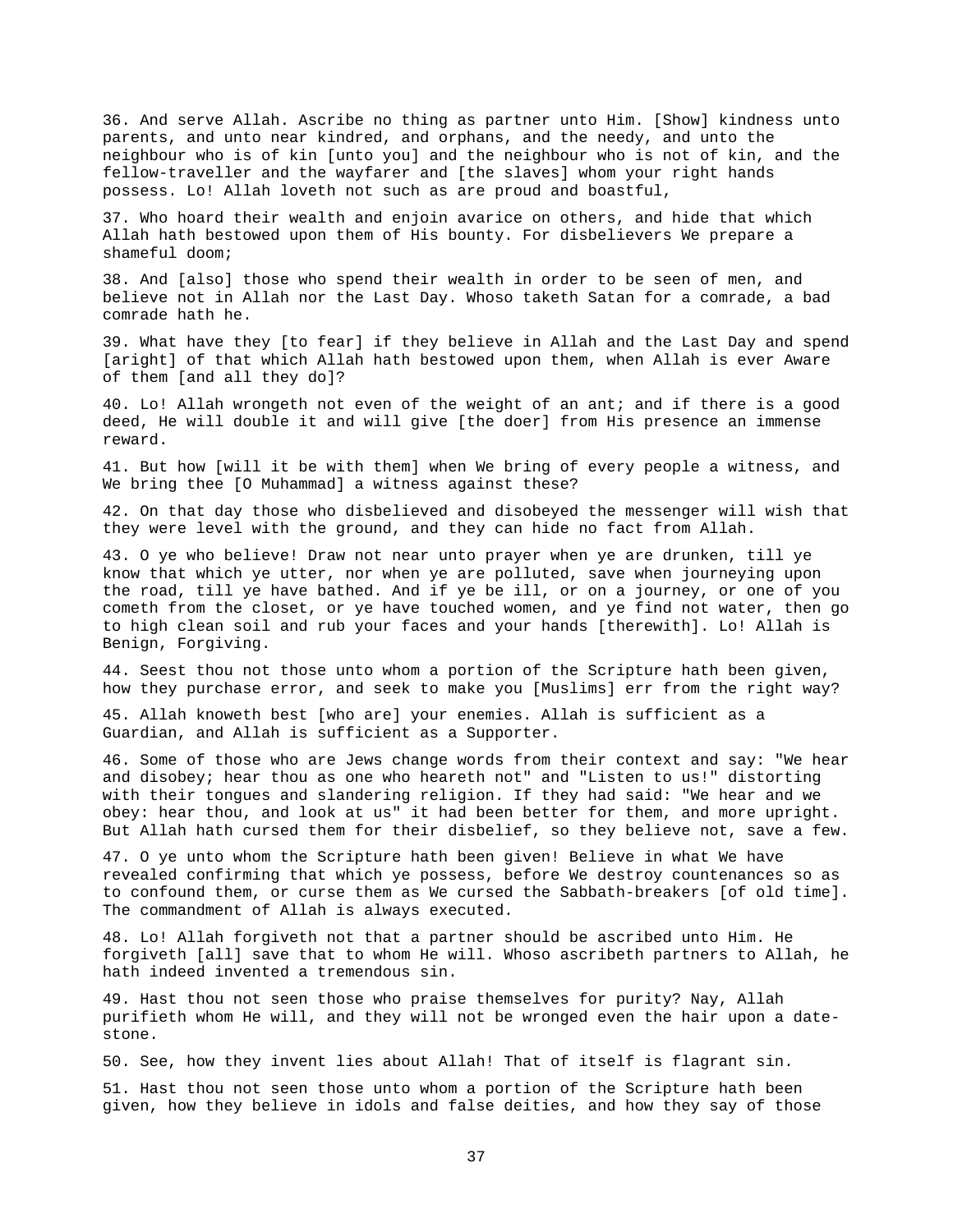[idolaters] who disbelieve: "These are more rightly guided than those who believe"?

52. Those are they whom Allah hath cursed, and he whom Allah hath cursed, thou [O Muhammad] wilt find for him no helper.

53. Or have they even a share in the Sovereignty? Then in that case, they would not give mankind even the speck on a date-stone.

54. Or are they jealous of mankind because of that which Allah of His bounty hath bestowed upon them? For We bestowed upon the house of Abraham [of old] the Scripture and wisdom, and We bestowed on them a mighty kingdom.

55. And of them were [some] who believed therein and of them were [some] who turned away from it. Hell is sufficient for [their] burning.

56. Lo! Those who disbelieve Our revelations, We shall expose them to the Fire. As often as their skins are consumed We shall exchange them for fresh skins that they may taste the torment. Lo! Allah is ever Mighty, Wise.

57. And as for those who believe and do good works, We shall make them enter Gardens underneath which rivers flow - to dwell therein for ever; there for them are pure companions - and We shall make them enter plenteous shade.

58. Lo! Allah commandeth you that ye restore deposits to their owners, and, if ye judge between mankind, that ye judge justly. Lo! comely is this which Allah admonisheth you. Lo! Allah is ever Hearer, Seer.

59. O ye who believe! Obey Allah, and obey the messenger and those of you who are in authority; and if ye have a dispute concerning any matter, refer it to Allah and the messenger if ye are [in truth] believers in Allah and the Last Day. That is better and more seemly in the end.

60. Hast thou not seen those who pretend that they believe in that which is revealed unto thee and that which was revealed before thee, how they would go for judgment [in their disputes] to false deities when they have been ordered to abjure them? Satan would mislead them far astray.

61. And when it is said unto them: Come unto that which Allah hath revealed and unto the messenger, thou seest the hypocrites turn from thee with aversion.

62. How would it be if a misfortune smote them because of that which their own hands have sent before [them]? Then would they come unto thee, swearing by Allah that they were seeking naught but harmony and kindness.

63. Those are they, the secrets of whose hearts Allah knoweth. So oppose them and admonish them, and address them in plain terms about their souls.

64. We sent no messenger save that he should be obeyed by Allah's leave. And if, when they had wronged themselves, they had but come unto thee and asked forgiveness of Allah, and asked forgiveness of the messenger, they would have found Allah Forgiving, Merciful.

65. But nay, by thy Lord, they will not believe [in truth] until they make thee judge of what is in dispute between them and find within themselves no dislike of that which thou decidest, and submit with full submission.

66. And if We had decreed for them: Lay down your lives or go forth from your dwellings, but few of them would have done it; though if they did what they are exhorted to do it would be better for them, and more strengthening;

67. And then We should bestow upon them from Our presence an immense reward,

68. And should guide them unto a straight path.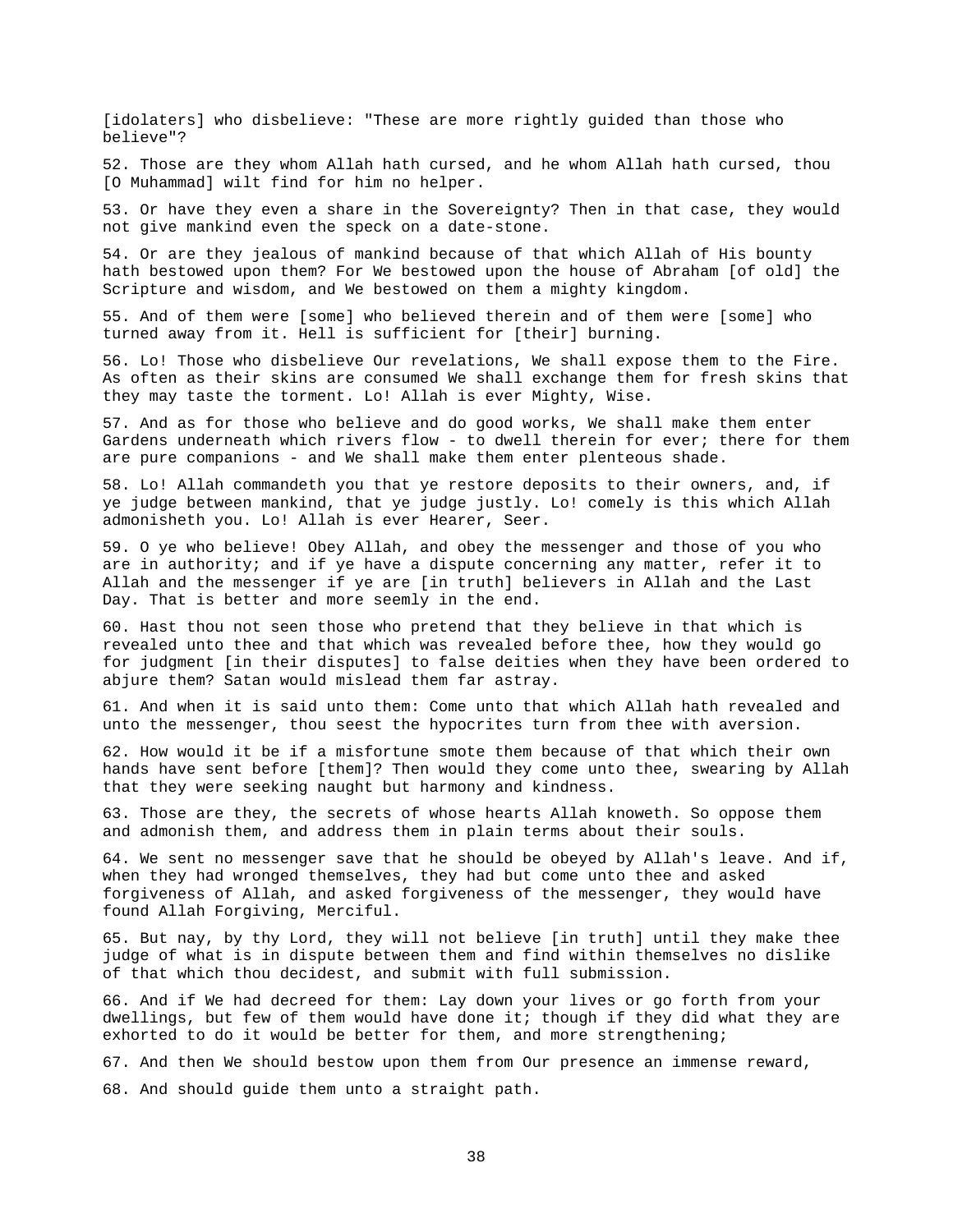69. Whoso obeyeth Allah and the messenger, they are with those unto whom Allah hath shown favour, of the prophets and the saints and the martyrs and the righteous. The best of company are they!

70. That is bounty from Allah, and Allah sufficeth as Knower.

71. O ye who believe! Take your precautions, then advance the proven ones, or advance all together.

72. Lo! among you there is he who loitereth; and if disaster overtook you, he would say: Allah hath been gracious unto me since I was not present with them.

73. And if a bounty from Allah befell you, he would surely cry, as if there had been no love between you and him: Oh, would that I had been with them, then should I have achieved a great success!

74. Let those fight in the way of Allah who sell the life of this world for the other. Whoso fighteth in the way of Allah, be he slain or be he victorious, on him We shall bestow a vast reward.

75. How should ye not fight for the cause of Allah and of the feeble among men and of the women and the children who are crying: Our Lord! Bring us forth from out this town of which the people are oppressors! Oh, give us from thy presence some protecting friend! Oh, give us from Thy presence some defender!

76. Those who believe do battle for the cause of Allah; and those who disbelieve do battle for the cause of idols. So fight the minions of the devil. Lo! the devil's strategy is ever weak.

77. Hast thou not seen those unto whom it was said: Withhold your hands, establish worship and pay the poordue, but when fighting was prescribed for them behold! a party of them fear mankind even as their fear of Allah or with greater fear, and say: Our Lord! Why hast Thou ordained fighting for us? If only Thou wouldst give us respite yet a while! Say [unto them, O Muhammad]: The comfort of this world is scant; the Hereafter will be better for him who wardeth off [evil]; and ye will not be wronged the down upon a date-stone.

78. Wheresoever ye may be, death will overtake you, even though ye were in lofty towers. Yet if a happy thing befalleth them they say: This is from Allah; and if an evil thing befalleth them they say: This is of thy doing [O Muhammad]. Say [unto them]: All is from Allah. What is amiss with these people that they come not nigh to understand a happening?

79. Whatever of good befalleth thee [O man] it is from Allah, and whatever of ill befalleth thee it is from thyself. We have sent thee [Muhammad] as a messenger unto mankind and Allah is sufficient as Witness.

80. Whoso obeyeth the messenger hath obeyed Allah, and whoso turneth away: We have not sent thee as a warder over them.

81. And they say: [It is] obedience; but when they have gone forth from thee a party of them spend the night in planning other than what thou sayest. Allah recordeth what they plan by night. So oppose them and put thy trust in Allah. Allah is sufficient as Trustee.

82. Will they not then ponder on the Qur'an? If it had been from other than Allah they would have found therein much incongruity.

83. And if any tidings, whether of safety or fear, come unto them, they noise it abroad, whereas if they had referred it to the messenger and to such of them as are in authority, those among them who are able to think out the matter would have known it. If it had not been for the grace of Allah upon you and His mercy ye would have followed Satan, save a few [of you].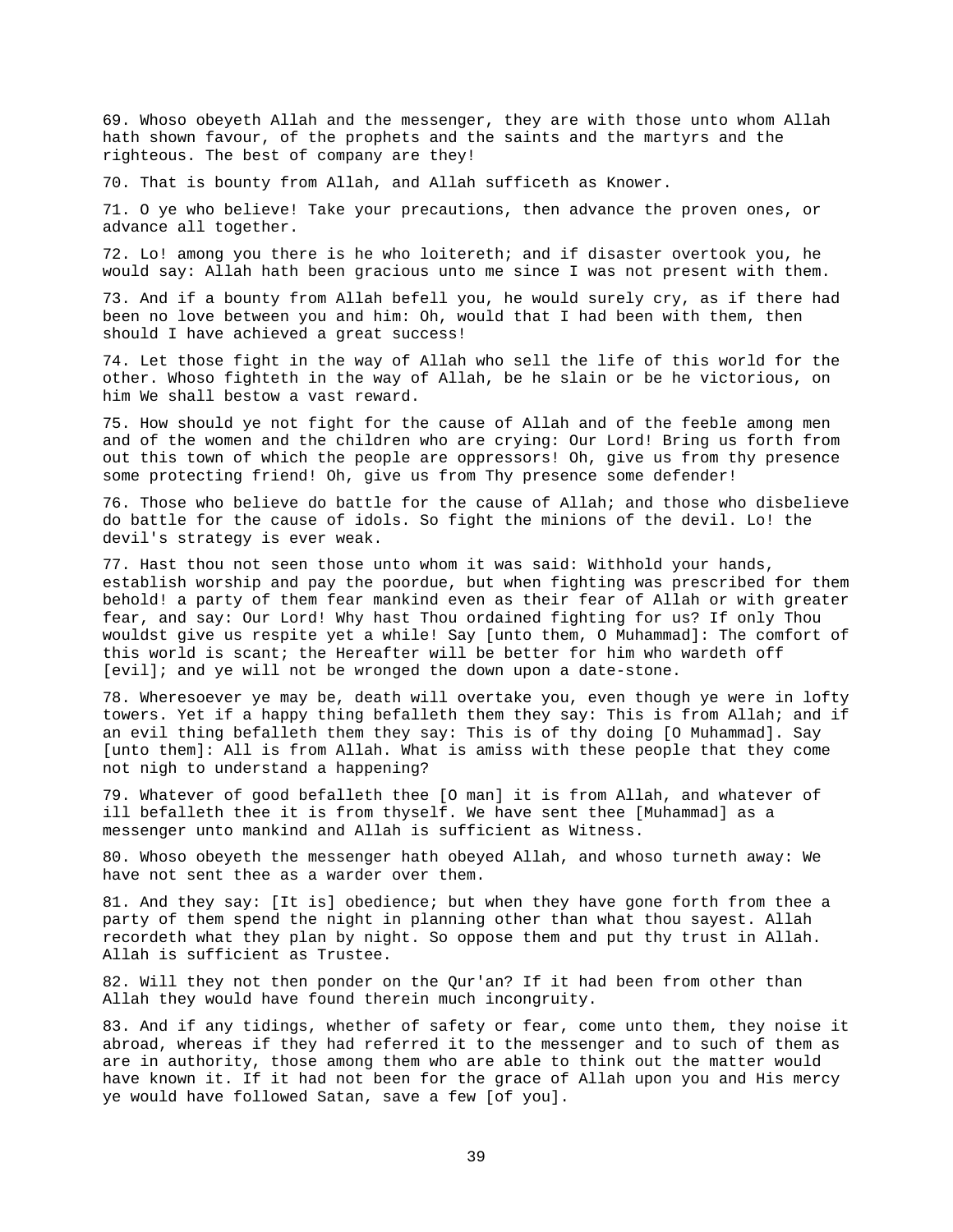84. So fight [O Muhammad] in the way of Allah Thou art not taxed [with the responsibility for anyone] except thyself - and urge on the believers. Peradventure Allah will restrain the might of those who disbelieve. Allah is stronger in might and stronger in inflicting punishment.

85. Whoso interveneth in a good cause will have the reward thereof, and whoso interveneth in an evil cause will bear the consequence thereof. Allah overseeth all things.

86. When ye are greeted with a greeting, greet ye with a better than it or return it. Lo! Allah taketh count of all things.

87. Allah! There is no Allah save Him. He gathereth you all unto a Day of Resurrection whereof there is no doubt. Who is more true in statement than Allah?

88. What aileth you that ye are become two parties regarding the hypocrites, when Allah cast them back [to disbelief] because of what they earned? Seek ye to guide him whom Allah hath sent astray? He whom Allah sendeth astray, for him thou [O Muhammad] canst not find a road.

89. They long that ye should disbelieve even as they disbelieve, that ye may be upon a level [with them]. So choose not friends from them till they forsake their homes in the way of Allah; if they turn back [to enmity] then take them and kill them wherever ye find them, and choose no friend nor helper from among them,

90. Except those who seek refuge with a people between whom and you there is a covenant, or [those who] come unto you because their hearts forbid them to make war on you or make war on their own folk. Had Allah willed He could have given them power over you so that assuredly they would have fought you. So, if they hold aloof from you and wage not war against you and offer you peace, Allah alloweth you no way against them.

91. Ye will find others who desire that they should have security from you, and security from their own folk. So often as they are returned to hostility they are plunged therein. If they keep not aloof from you nor offer you peace nor hold their hands, then take them and kill them wherever ye find them. Against such We have given you clear warrant.

92. It is not for a believer to kill a believer unless [it be] by mistake. He who hath killed a believer by mistake must set free a believing slave, and pay the blood-money to the family of the slain, unless they remit it as a charity. If he [the victim] be of a people hostile unto you, and he is a believer, then [the penance is] to set free a believing slave. And if he cometh of a folk between whom and you there is a covenant, then the blood-money must be paid unto his folk and [also] a believing slave must be set free. And whoso hath not the wherewithal must fast two consecutive months. A penance from Allah. Allah is Knower, Wise.

93. Whoso slayeth a believer of set purpose, his reward is hell for ever. Allah is wroth against him and He hath cursed him and prepared for him an awful doom.

94. O ye who believe! When ye go forth [to fight] in the way of Allah, be careful to discriminate, and say not unto one who offereth you peace: "Thou art not a believer," seeking the chance profits of this life [so that ye may despoil him]. With Allah are plenteous spoils. Even thus [as he now is] were ye before; but Allah hath since then been gracious unto you. Therefore take care to discriminate. Allah is ever Informed of what ye do.

95. Those of the believers who sit still, other than those who have a [disabling] hurt, are not on an equality with those who strive in the way of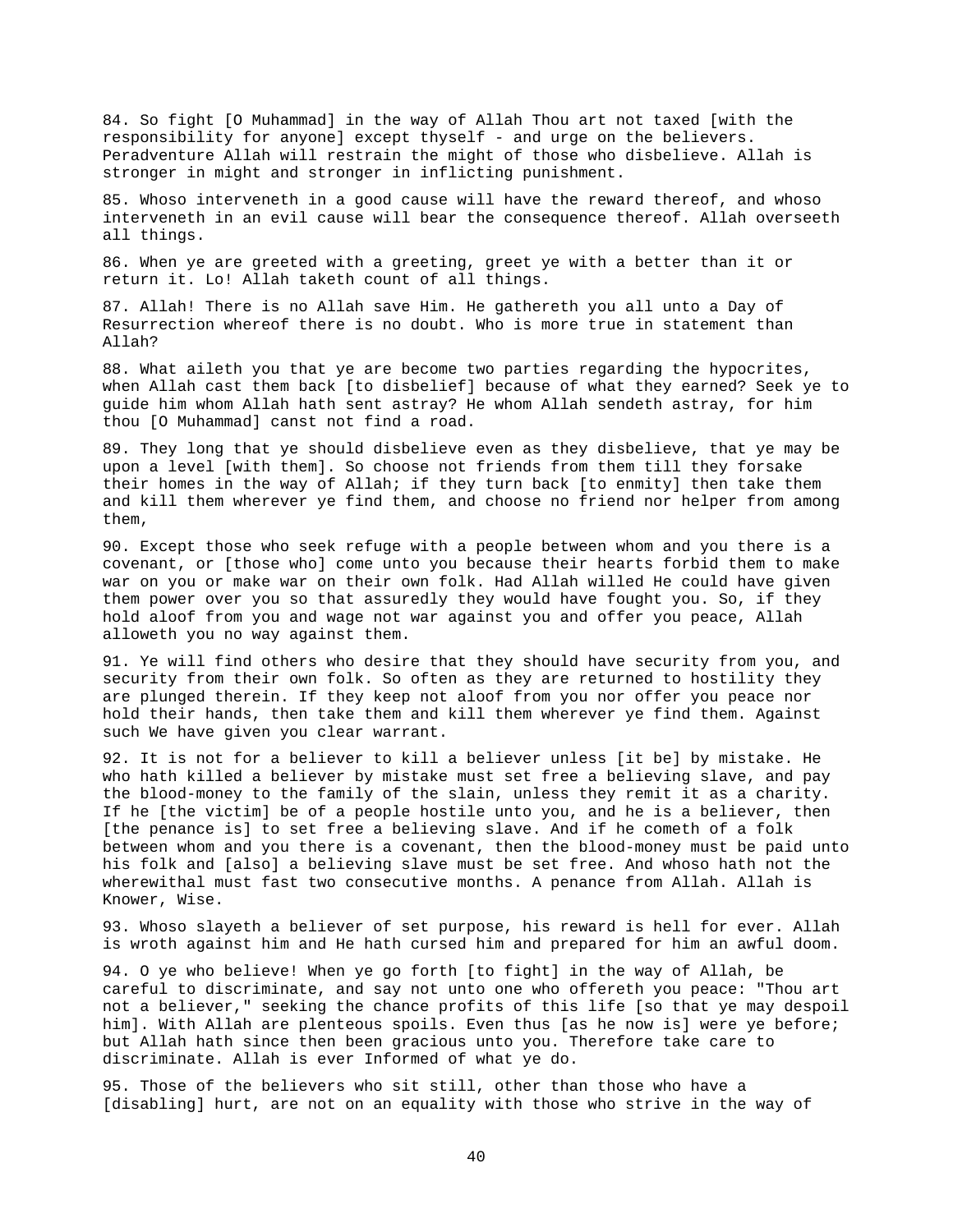Allah with their wealth and lives. Allah hath conferred on those who strive with their wealth and lives a rank above the sedentary. Unto each Allah hath promised good, but He hath bestowed on those who strive a great reward above the sedentary;

96. Degrees of rank from Him, and forgiveness and mercy. Allah is ever Forgiving, Merciful.

97. Lo! as for those whom the angels take [in death] while they wrong themselves, [the angels] will ask: In what were ye engaged? They will say: We were oppressed in the land. [The angels] will say: Was not Allah's earth spacious that ye could have migrated therein? As for such, their habitation will be hell, an evil journey's end;

98. Except the feeble among men, and the women, and the children, who are unable to devise a plan and are not shown a way.

99. As for such, it may be that Allah will pardon them. Allah is ever Clement, Forgiving.

100. Whoso migrateth for the cause of Allah will find much refuge and abundance in the earth, and whoso forsaketh his home, a fugitive unto Allah and His messenger, and death overtaketh him, his reward is then incumbent on Allah. Allah is ever Forgiving, Merciful.

101. And when ye go forth in the land, it is no sin for you to curtail [your] worship if ye fear that those who disbelieve may attack you. In truth the disbelievers are an open enemy to you.

102. And when thou [O Muhammad] art among them and arrangest [their] worship for them, let only a party of them stand with thee [to worship] and let them take their arms. Then when they have performed their prostrations let them fall to the rear and let another party come that hath not worshipped and let them worship with thee, and let them take their precaution and their arms. Those who disbelieve long for you to neglect your arms and your baggage that they may attack you once for all. It is no sin for you to lay aside your arms, if rain impedeth you or ye are sick. But take your precaution. Lo! Allah prepareth for the disbelievers shameful punishment.

103. When ye have performed the act of worship, remember Allah, standing, sitting and reclining. And when ye are in safety, observe proper worship. Worship at fixed times hath been enjoined on the believers.

104. Relent not in pursuit of the enemy. If ye are suffering, lo! they suffer even as ye suffer and ye hope from Allah that for which they cannot hope. Allah is ever Knower, Wise.

105. Lo! We reveal unto thee the Scripture with the truth, that thou mayst judge between mankind by that which Allah showeth thee. And be not thou a pleader for the treacherous;

106. And seek forgiveness of Allah. Lo! Allah is ever Forgiving, Merciful.

107. And plead not on behalf of [people] who deceive themselves. Lo! Allah loveth not one who is treacherous and sinful.

108. They seek to hide from men and seek not to hide from Allah. He is with them when by night they hold discourse displeasing unto Him. Allah ever surroundeth what they do.

109. Ho! ye are they who pleaded for them in the life of the world. But who will plead with Allah for them on the Day of Resurrection, or who will then be their defender?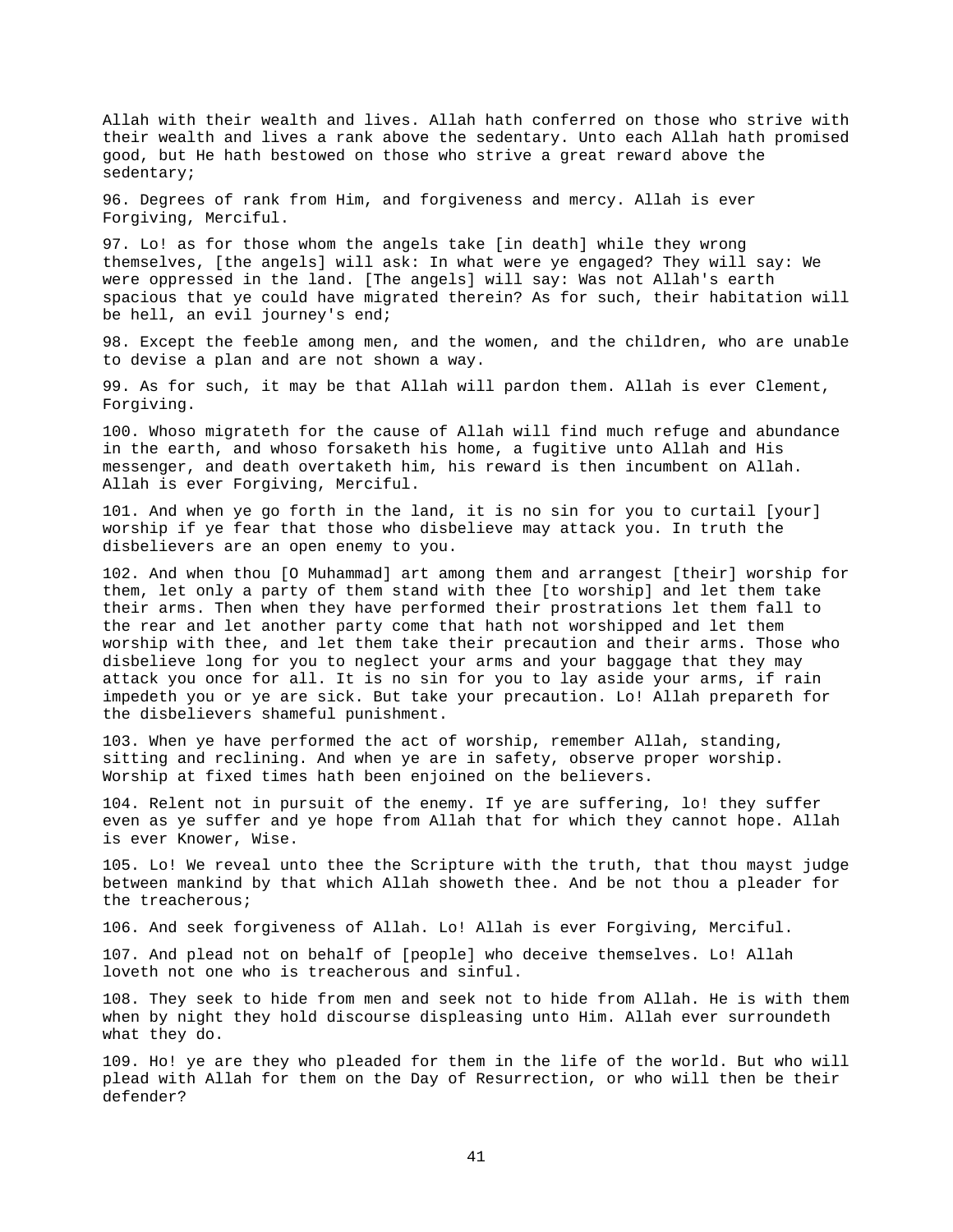110. Yet whoso doeth evil or wrongeth his own soul, then seeketh pardon of Allah, will find Allah Forgiving, Merciful.

111. Whoso committeth sin committeth it only against himself. Allah is ever Knower, Wise.

112. And whoso committeth a delinquency or crime, then throweth [the blame] thereof upon the innocent, hath burdened himself with falsehood and a flagrant crime.

113. But for the grace of Allah upon thee [Muhammad], and His mercy, a party of them had resolved to mislead thee, but they will mislead only themselves and they will hurt thee not at all. Allah revealeth unto thee the Scripture and wisdom, and teacheth thee that which thou knewest not. The grace of Allah toward thee hath been infinite.

114. There is no good in much of their secret conferences save [in] him who enjoineth almsgiving and kindness and peace-making among the people. Whoso doeth that, seeking the good pleasure of Allah, We shall bestow on him a vast reward.

115. And whoso opposeth the messenger after the guidance [of Allah] hath been manifested unto him, and followeth other than the believer's way, We appoint for him that unto which he himself hath turned, and expose him unto hell - a hapless journey's end!

116. Lo! Allah pardoneth not that partners should be ascribed unto Him. He pardoneth all save that to whom He will. Whoso ascribeth partners unto Allah hath wandered far astray.

117. They invoke in His stead only females; they pray to none else than Satan, a rebel

118. Whom Allah cursed, and he said: Surely I will take of Thy bondmen an appointed portion,

119. And surely I will lead them astray, and surely I will arouse desires in them, and surely I will command them and they will cut the cattle' ears, and surely I will command them and they will change Allah's creation. Whoso chooseth Satan for a patron instead of Allah is verily a loser and his loss is manifest.

120. He promiseth them and stirreth up desires in them, and Satan promiseth them only to beguile.

121. For such, their habitation will be hell, and they will find no refuge therefrom.

122. But as for those who believe and do good works We shall bring them into Gardens underneath which rivers flow, wherein they will abide for ever. It is a promise from Allah in truth; and who can be more truthful than Allah in utterance?

123. It will not be in accordance with your desires, nor the desires of the People of the Scripture. He who doeth wrong will have the recompense thereof, and will not find against Allah any protecting friend or helper.

124. And whoso doeth good works, whether of male or female, and he [or she] is a believer, such will enter paradise and they will not be wronged the dint in a date-stone.

125. Who is better in religion than he who surrendereth his purpose to Allah while doing good [to men] and followeth the tradition of Abraham, the upright? Allah [Himself] chose Abraham for friend.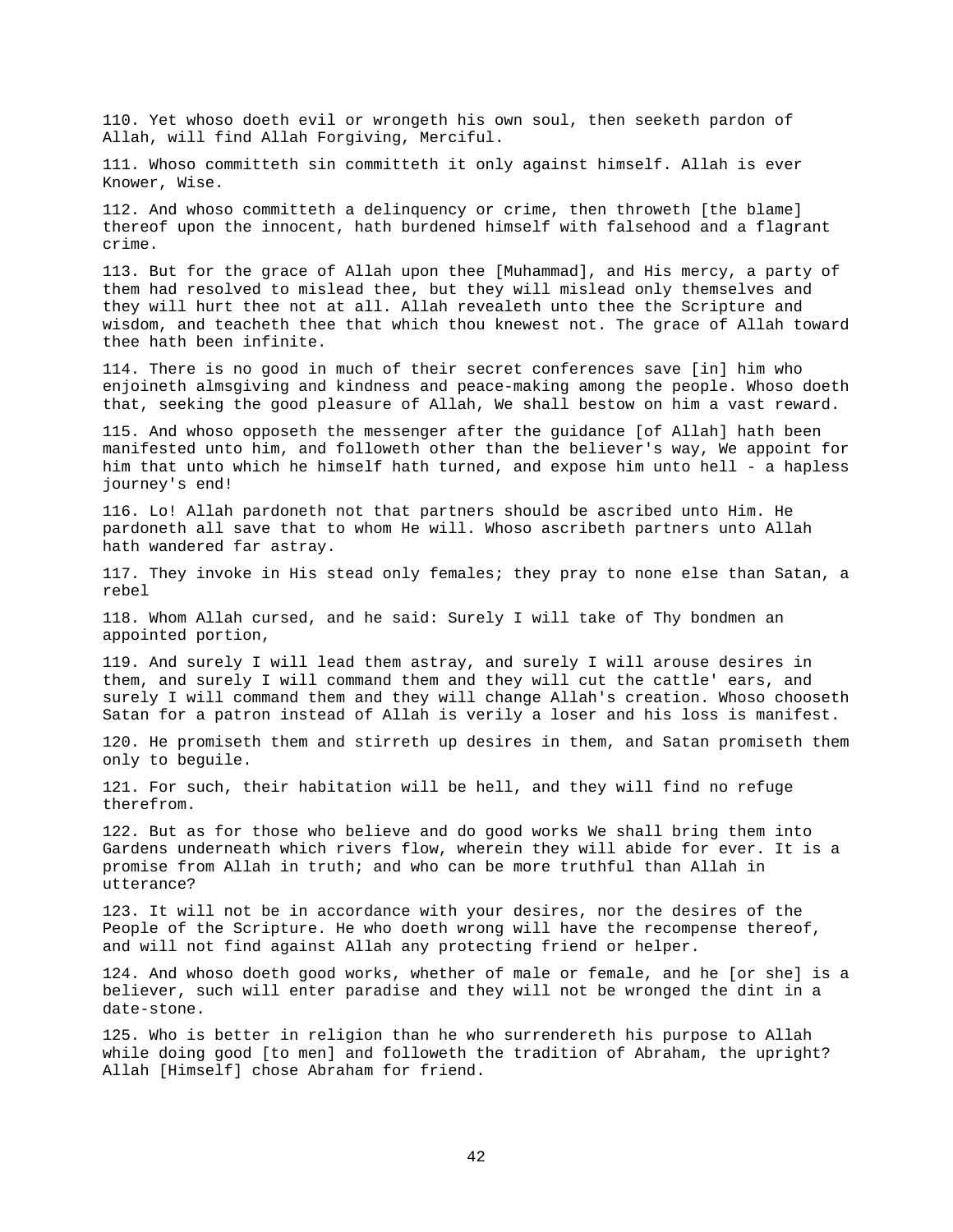126. Unto Allah belongeth whatsoever is in the heavens and whatsoever is in the earth. Allah ever surroundeth all things.

127. They consult thee concerning women. Say: Allah giveth you decree concerning them, and the Scripture which hath been recited unto you [giveth decree], concerning female orphans and those unto whom ye give not that which is ordained for them though ye desire to marry them, and [concerning] the weak among children, and that ye should deal justly with orphans. Whatever good ye do, lo! Allah is ever Aware of it.

128. If a woman feareth ill treatment from her husband, or desertion, it is no sin for them twain if they make terms of peace between themselves. Peace is better. But greed hath been made present in the minds [of men]. If ye do good and keep from evil, lo! Allah is ever Informed of what ye do.

129. Ye will not be able to deal equally between [your] wives, however much ye wish [to do so]. But turn not altogether away [from one], leaving her as in suspense. If ye do good and keep from evil, lo! Allah is ever Forgiving, Merciful.

130. But if they separate, Allah will compensate each out of His abundance. Allah is ever All-Embracing, All-Knowing.

131. Unto Allah belongeth whatsoever is in the heavens and whatsoever is in the earth. And We charged those who received the Scripture before you, and [We charge] you, that ye keep your duty toward Allah. And if ye disbelieve, lo! unto Allah belongeth whatsoever is in the heavens and whatsoever is in the earth, and Allah is ever Absolute, Owner of Praise.

132. Unto Allah belongeth whatsoever is in the heavens and whatsoever is in the earth. And Allah is sufficient as Defender.

133. If He will, He can remove you, O people, and produce others [in your stead]. Allah is Able to do that.

134. Whoso desireth the reward of the world, [let him know that] with Allah is the reward of the world and the Hereafter. Allah is ever Hearer, Seer.

135. O ye who believe! Be ye staunch in justice, witnesses for Allah, even though it be against yourselves or [your] parents or [your] kindred, whether [the case be of] a rich man or a poor man, for Allah is nearer unto both [them ye are]. So follow not passion lest ye lapse [from truth] and if ye lapse or fall away, then lo! Allah is ever Informed of what ye do.

136. O ye who believe! Believe in Allah and His messenger and the Scripture which He hath revealed unto His messenger, and the Scripture which He revealed aforetime. Whoso disbelieveth in Allah and His angels and His scriptures and His messengers and the Last Day, he verily hath wandered far astray.

137. Lo! those who believe, then disbelieve and then [again] believe, then disbelieve, and then increase in disbelief, Allah will never pardon them, nor will He guide them unto a way.

138. Bear unto the hypocrites the tidings that for them there is a painful doom;

139. Those who chose disbelievers for their friends instead of believers! Do they look for power at their hands? Lo! all power appertaineth to Allah.

140. He hath already revealed unto you in the Scripture that, when ye hear the revelations of Allah rejected and derided, [ye] sit not with them [who disbelieve and mock] until they engage in some other conversation. Lo! in that case [if ye stayed] ye would be like unto them. Lo! Allah will gather hypocrites and disbelievers, all together, into hell;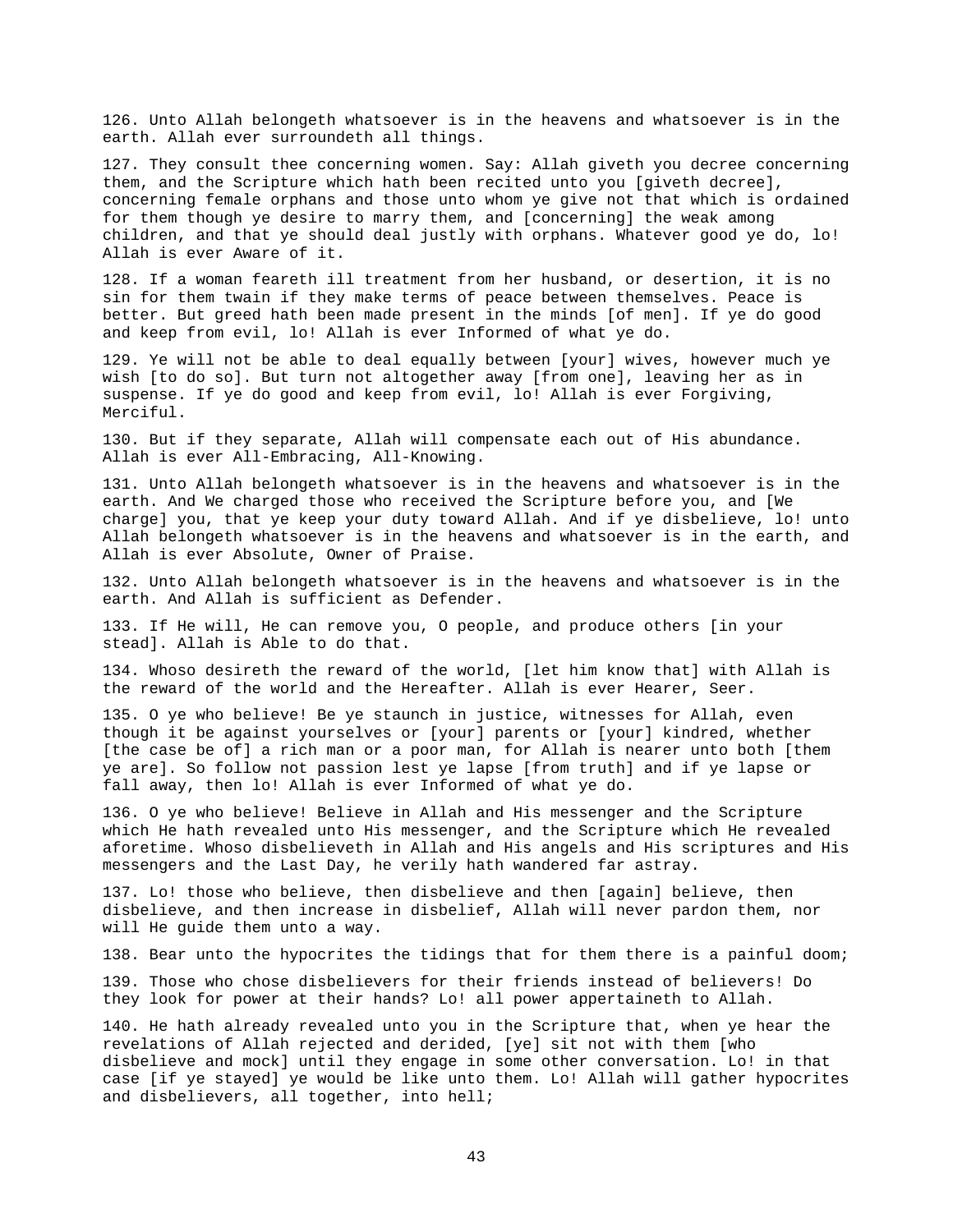141. Those who wait upon occasion in regard to you and, if a victory cometh unto you from Allah, say: Are we not with you? and if the disbelievers meet with a success say: Had we not the mastery of you, and did we not protect you from the believers? - Allah will judge between you at the Day of Resurrection, and Allah will not give the disbelievers any way [of success] against the believers.

142. Lo! the hypocrites seek to beguile Allah, but it is He Who beguileth them. When they stand up to worship they perform it languidly and to be seen of men, and are mindful of Allah but little;

143. Swaying between this [and that], [belonging] neither to these nor to those. He whom Allah causeth to go astray, thou [O Muhammad] wilt not find a way for him:

144. O ye who believe! Choose not disbelievers for [your] friends in place of believers. Would ye give Allah a clear warrant against you?

145. Lo! the hypocrites [will be] in the lowest deep of the Fire, and thou wilt find no helper for them;

146. Save those who repent and amend and hold fast to Allah and make their religion pure for Allah [only]. Those are with the believers. And Allah will bestow on the believers an immense reward.

147. What concern hath Allah for your punishment if ye are thankful [for His mercies] and believe [in Him]? Allah was ever Responsive, Aware.

148. Allah loveth not the utterance of harsh speech save by one who hath been wronged. Allah is ever Hearer, Knower.

149. If ye do good openly or keep it secret, or forgive evil, lo! Allah is ever Forgiving, Powerful.

150. Lo! those who disbelieve in Allah and His messengers, and seek to make distinction between Allah and His messengers, and say: We believe in some and disbelieve in others, and seek to choose a way in between;

151. Such are disbelievers in truth; and for disbelievers We prepare a shameful doom.

152. But those who believe in Allah and His messengers and make no distinction between any of them, unto them Allah will give their wages; and Allah was ever Forgiving, Merciful.

153. The people of the Scripture ask of thee that thou shouldst cause an [actual] Book to descend upon them from heaven. They asked a greater thing of Moses aforetime, for they said: Show us Allah plainly. The storm of lightning seized them for their wickedness. Then [even] after that] they chose the calf [for worship] after clear proofs [of Allah's Sovereignty] had come unto them. And We forgave them that! And We bestowed on Moses evident authority.

154. And We caused the Mount to tower above them at [the taking of] their covenant: and We bade them: Enter the gate, prostrate! and We bode them: Transgress not the Sabbath! and We took from them a firm covenant.

155. Then because of their breaking of their covenant, and their disbelieving in the revelations of Allah, and their slaying of the prophets wrongfully, and their saying: Our hearts are hardened - Nay, but Allah set a seal upon them for their disbelief, so that they believe not save a few -

156. And because of their disbelief and of their speaking against Mary a tremendous calumny;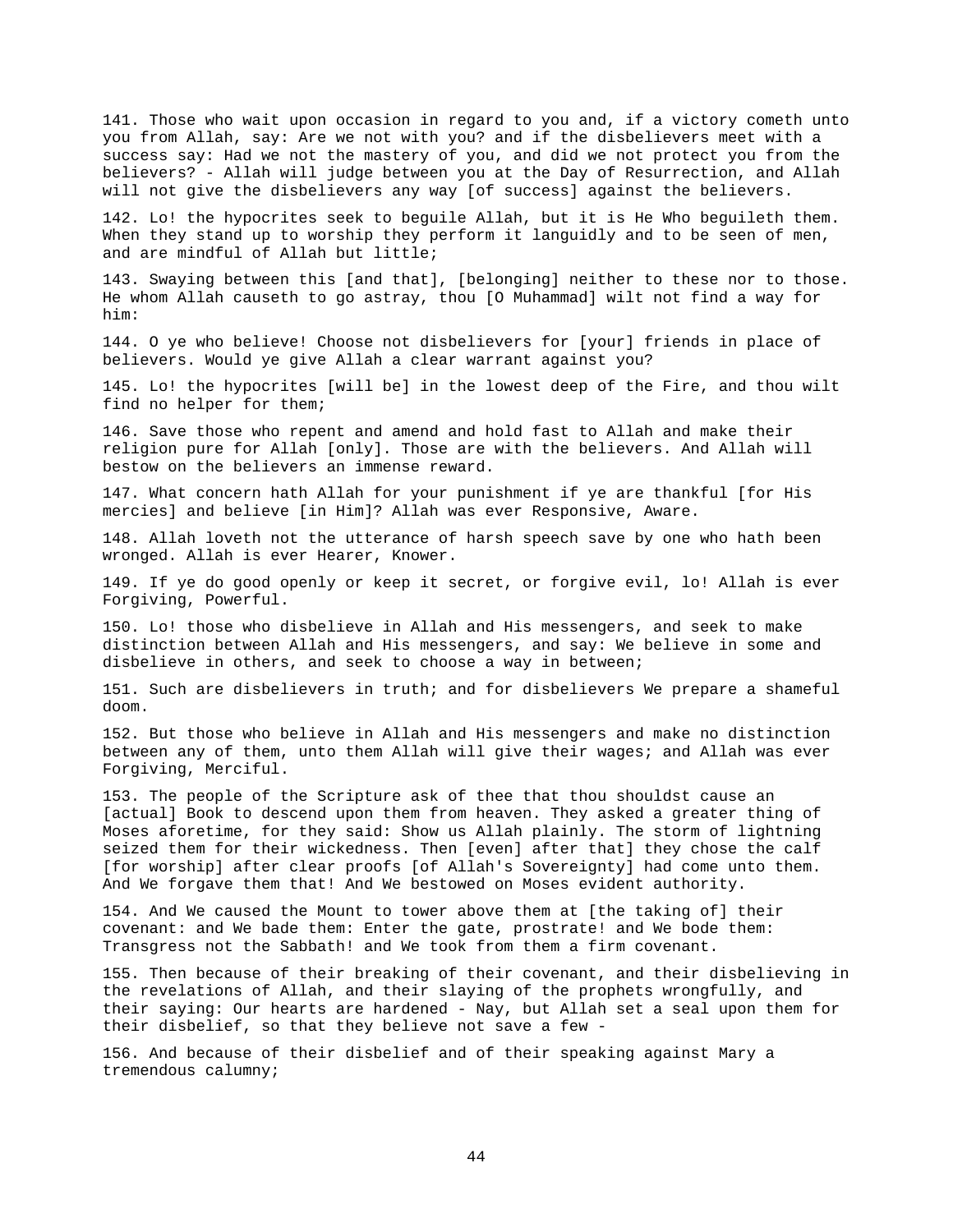157. And because of their saying: We slew the Messiah, Jesus son of Mary, Allah's messenger - they slew him not nor crucified him, but it appeared so unto them; and lo! those who disagree concerning it are in doubt thereof; they have no knowledge thereof save pursuit of a conjecture; they slew him not for certain.

158. But Allah took him up unto Himself. Allah was ever Mighty, Wise.

159. There is not one of the People of the Scripture but will believe in him before his death, and on the Day of Resurrection he will be a witness against them -

160. Because of the wrongdoing of the Jews We forbade them good things which were [before] made lawful unto them, and because of their much hindering from Allah's way,

161. And of their taking usury when they were forbidden it, and of their devouring people's wealth by false pretences, We have prepared for those of them who disbelieve a painful doom.

162. But those of them who are firm in knowledge and the believers believe in that which is revealed unto thee, and that which was revealed before thee, especially the diligent in prayer and those who pay the poor-due, the believers in Allah and the Last Day. Upon these We shall bestow immense reward.

163. Lo! We inspire thee as We inspired Noah and the prophets after him, as We inspired Abraham and Ishmael and Isaac and Jacob and the tribes, and Jesus and Job and Jonah and Aaron and Solomon, and as We imparted unto David the Psalms;

164. And messengers We have mentioned unto thee before and messengers We have not mentioned unto thee; and Allah spake directly unto Moses;

165. Messengers of good cheer and of warning, in order that mankind might have no argument against Allah after the messengers. Allah was ever Mighty, Wise.

166. But Allah [Himself] testifieth concerning that which He hath revealeth unto thee; in His knowledge hath He revealed it; and the angels also testify. And Allah is sufficient Witness.

167. Lo! those who disbelieve and hinder [others] from the way of Allah, they verily have wandered far astray.

168. Lo! those who disbelieve and deal in wrong, Allah will never forgive them, neither will He guide them unto a road,

169. Except the road of hell, wherein they will abide for ever. And that is ever easy for Allah.

170. O mankind! The messenger hath come unto you with the Truth from your Lord. Therefor believe; [it is] better for you. But if ye disbelieve, still, lo! unto Allah belongeth whatsoever is in the heavens and the earth. Allah is ever Knower, Wise.

171. O People of the Scripture! Do not exaggerate in your religion nor utter aught concerning Allah save the truth. The Messiah, Jesus son of Mary, was only a messenger of Allah, and His word which He conveyed unto Mary, and a spirit from Him. So believe in Allah and His messengers, and say not "Three" - Cease! [it is] better for you! - Allah is only One Allah. Far is it removed from His Transcendent Majesty that He should have a son. His is all that is in the heavens and all that is in the earth. And Allah is sufficient as Defender.

172. The Messiah will never scorn to be a slave unto Allah, nor will the favoured angels. Whoso scorneth His service and is proud, all such will He assemble unto Him;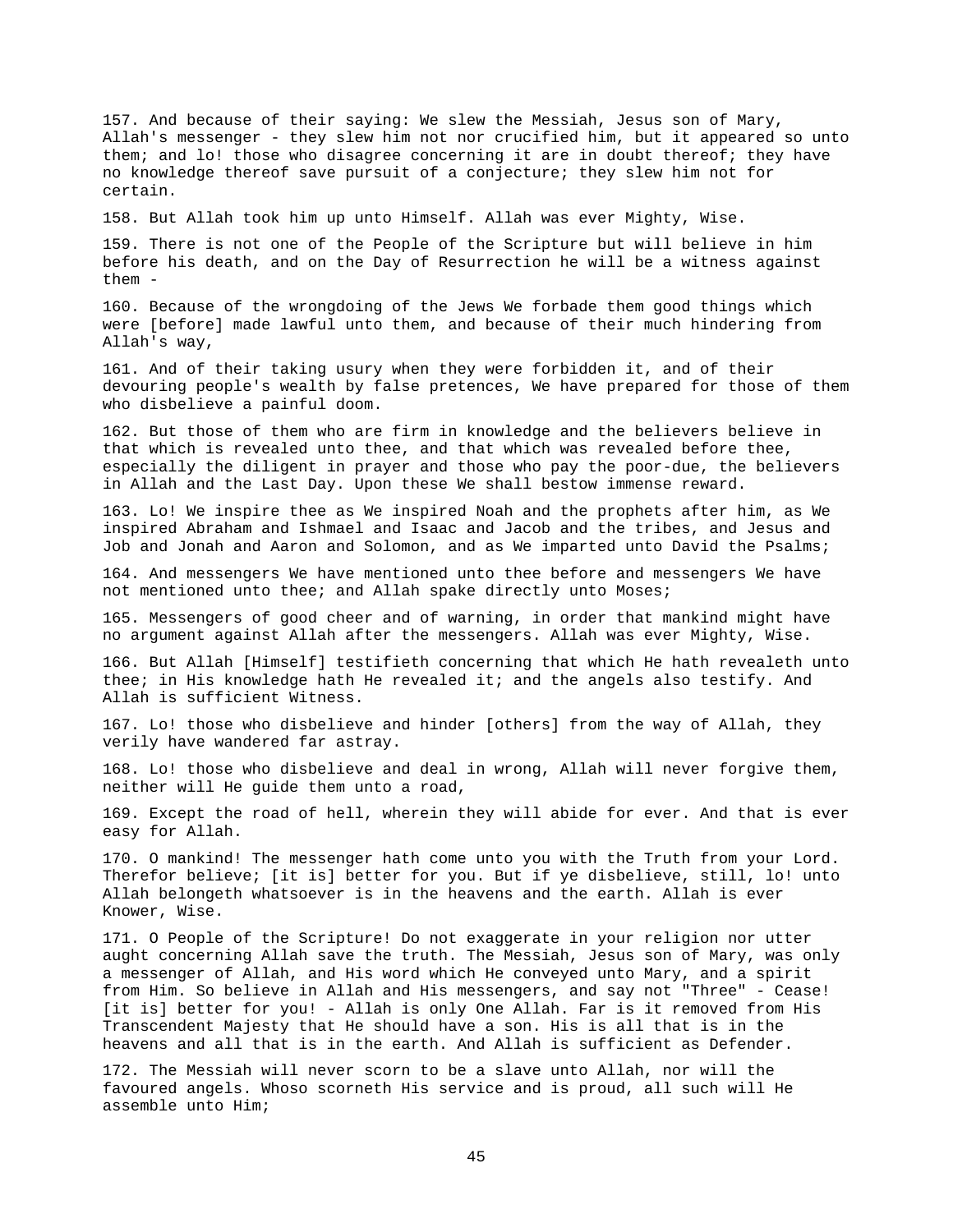173. Then, as for those who believed and did good works, unto them will He pay their wages in full, adding unto them of His bounty; and as for those who were scornful and proud, them will He punish with a painful doom. And they will not find for them, against Allah, any protecting friend or helper.

174. O mankind! Now hath a proof from your Lord come unto you, and We have sent down unto you a clear light;

175. As for those who believe in Allah, and hold fast unto Him, them He will cause to enter into His mercy and grace, and will guide them unto Him by a straight road.

176. They ask thee for a pronouncement. Say: Allah hath pronounced for you concerning distant kindred. If a man die childless and he have a sister, hers is half the heritage, and he would have inherited from her had she died childless. And if there be two sisters, then theirs are two-thirds of the heritage, and if they be brethren, men and women, unto the male is the equivalent of the share of two females. Allah expoundeth unto you, so that ye err not. Allah is Knower of all things.

## **SURA 5. AL-MAEDA (THE TABLE, THE TABLE SPREAD)**

1. O ye who believe! Fulfil your indentures.

2. The beast of cattle is made lawful unto you [for food] except that which is announced unto you [herein], game being unlawful when ye are on the pilgrimage. Lo! Allah ordaineth that which pleaseth Him.

3. O ye who believe! Profane not Allah's monuments nor the Sacred Month nor the offerings nor the garlands, nor those repairing to the Sacred House, seeking the grace and pleasure of their Lord. But when ye have left the sacred territory, then go hunting [if ye will]. And let not your hatred of a folk who [once] stopped your going to the inviolable place of worship seduce you to transgress; but help ye one another unto righteousness and pious duty. Help not one another unto sin and transgression, but keep your duty to Allah. Lo! Allah is severe in punishment.

4. Forbidden unto you [for food] are carrion and blood and swineflesh, and that which hath been dedicated unto any other than Allah, and the strangled, and the dead through beating, and the dead through falling from a height, and that which hath been killed by [the goring of] horns, and the devoured of wild beasts, saving that which ye make lawful [by the death-stroke], and that which hath been immolated unto idols. And [forbidden is it] that ye swear by the divining arrows. This is an abomination. This day are those who disbelieve in despair of [ever harming] your religion; so fear them not, fear Me! This day have I perfected your religion for you and completed My favour unto you, and have chosen for you as religion al-Islam. Whoso is forced by hunger, not by will, to sin: [for him] lo! Allah is Forgiving, Merciful.

5. They ask thee [O Muhammad] what is made lawful for them. Say: [all] good things are made lawful for you. And those beasts and birds of prey which ye have trained as hounds are trained, ye teach them that which Allah taught you; so eat of that which they catch for you and mention Allah's name upon it, and observe your duty to Allah. Lo! Allah is swift to take account.

6. This day are [all] good things made lawful for you. The food of those who have received the Scripture is lawful for you, and your food is lawful for them. And so are the virtuous women of the believers and the virtuous women of those who received the Scripture before you [lawful for you] when ye give them their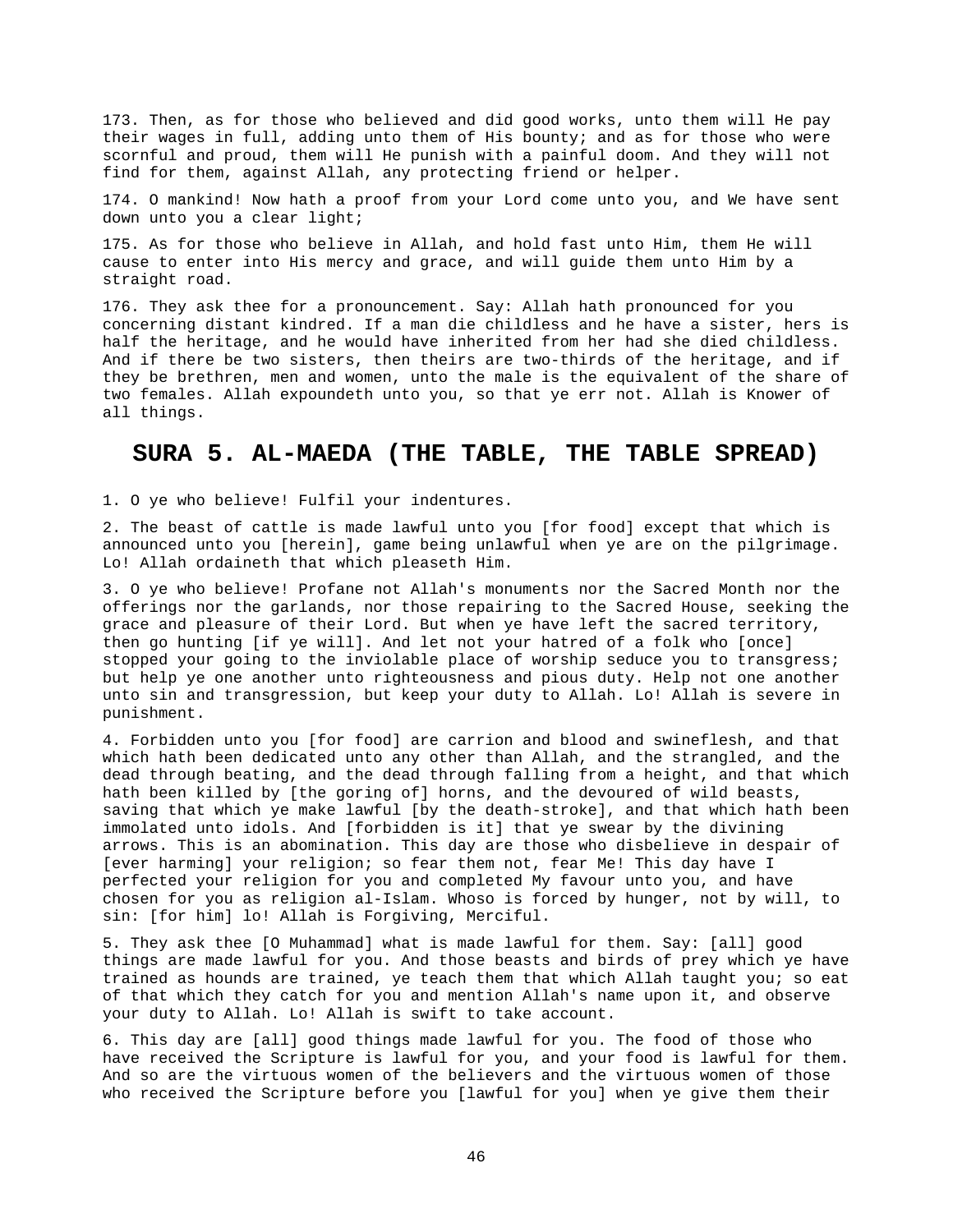marriage portions and live with them in honour, not in fornication, nor taking them as secret concubines. Whoso denieth the faith, his work is vain and he will be among the losers in the Hereafter.

7. O ye who believe! When ye rise up for prayer, wash you faces, and your hands up to the elbows, and lightly rub your heads and [wash] your feet up to the ankles. And if ye are unclean, purify yourselves. And if ye are sick or on a journey, or one of you cometh from the closet, or ye have had contact with women, and ye find not water, then go to clean, high ground and rub your faces and your hands with some of it. Allah would not place a burden on you, but He would purify you and would perfect His grace upon you, that ye may give thanks.

8. Remember Allah's grace upon you and His covenant by which He bound you when ye said: We hear and we obey; And keep your duty to Allah. Lo! He knoweth what is in the breasts [of men].

9. O ye who believe! Be steadfast witnesses for Allah in equity, and let not hatred of any people seduce you that ye deal not justly. Deal justly, that is nearer to your duty. Observe your duty to Allah. Lo! Allah is Informed of what ye do.

10. Allah hath promised those who believe and do good works: Theirs will be forgiveness and immense reward.

11. And they who disbelieve and deny Our revelations, such are rightful owners of hell.

12. O ye who believe! Remember Allah's favour unto you, how a people were minded to stretch out their hands against you but He withheld their hands from you; and keep your duty to Allah. In Allah let believers put their trust.

13. Allah made a covenant of old with the Children of Israel and We raised among them twelve chieftains, and Allah said: Lo! I am with you. If ye establish worship and pay the poor-due, and believe in My messengers and support them, and lend unto Allah a kindly loan, surely I shall remit your sins, and surely I shall bring you into Gardens underneath which rivers flow. Whoso among you disbelieveth after this will go astray from a plain road.

14. And because of their breaking their covenant, We have cursed them and made hard their hearts. They change words from their context and forget a part of that whereof they were admonished. Thou wilt not cease to discover treachery from all save a few of them. But bear with them and pardon them. Lo! Allah loveth the kindly.

15. And with those who say: "Lo! we are Christians," We made a covenant, but they forgot a part of that whereof they were admonished. Therefor We have stirred up enmity and hatred among them till the Day of Resurrection, when Allah will inform them of their handiwork.

16. O People of the Scripture! Now hath Our messenger come unto you, expounding unto you much of that which ye used to hide in the Scripture, and forgiving much.

17. Now hath come unto you light from Allah and plain Scripture,

18. Whereby Allah guideth him who seeketh His good pleasure unto paths of peace. He bringeth them out of darkness unto light by His decree, and guideth them unto a straight path.

19. They indeed have disbelieved who say: Lo! Allah is the Messiah, son of Mary. Say: Who then can do aught against Allah, if He had willed to destroy the Messiah son of Mary, and his mother and everyone on earth? Allah's is the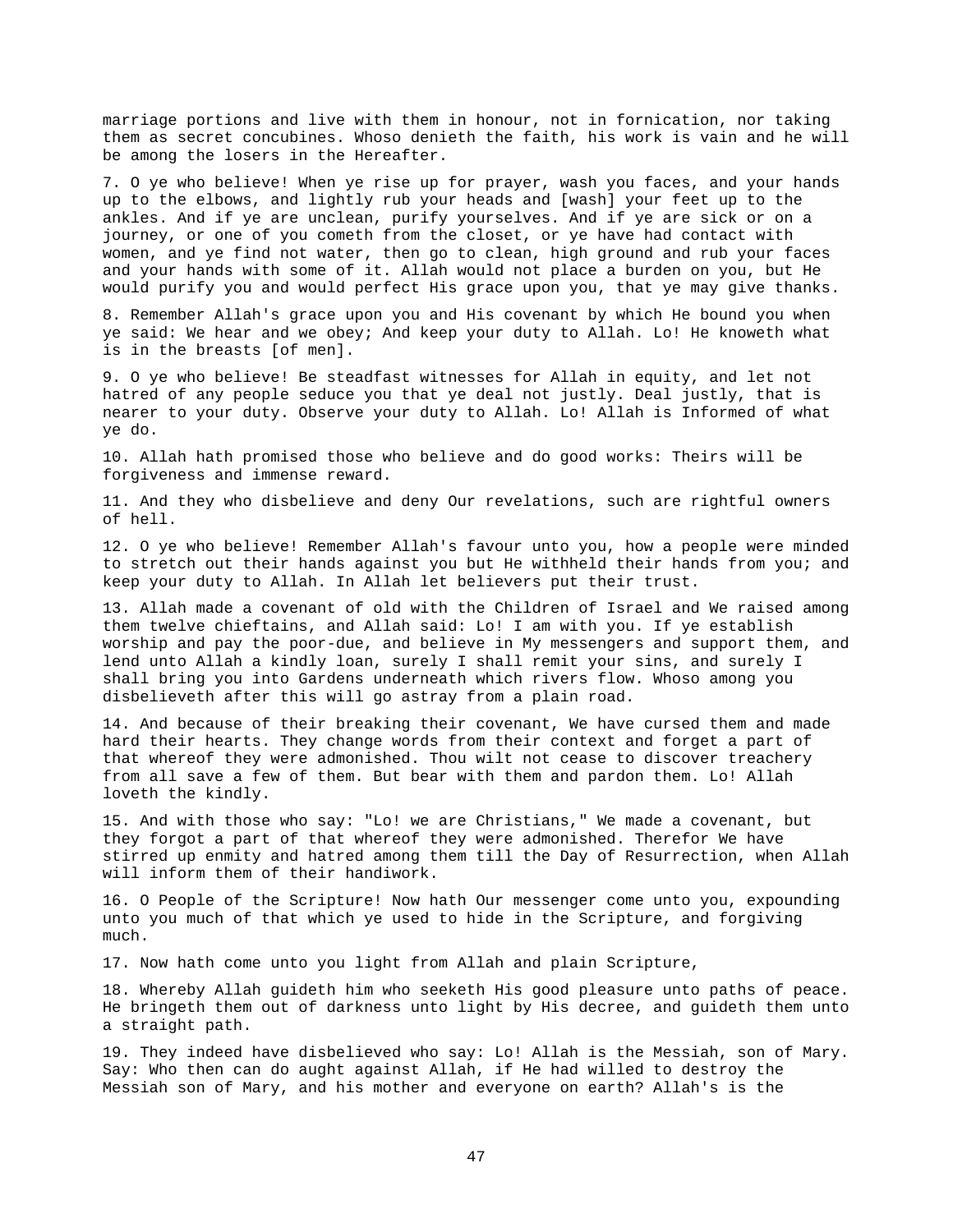Sovereignty of the heavens and the earth and all that is between them. He createth what He will. And Allah is Able to do all things.

20. The Jews and Christians say: We are sons of Allah and His loved ones. Say: Why then doth He chastise you for your sins? Nay, ye are but mortals of His creating. He forgiveth whom He will, and chastiseth whom He will. Allah's is the Sovereignty of the heavens and the earth and all that is between them, and unto Him is the journeying.

21. O People of the Scripture! Now hath Our messenger come unto you to make things plain unto you after an interval [of cessation] of the messengers, lest ye should say: There came not unto us a messenger of cheer nor any warner. Now hath a messenger of cheer and a warner come unto you. Allah is Able to do all things.

22. And [remember] when Moses said unto his people: O my people! Remember Allah's favour unto you, how He placed among you prophets, and He made you kings, and gave you that [which] He gave not to any [other] of [His] creatures.

23. O my people! Go into the holy land which Allah hath ordained for you. Turn not in flight, for surely ye turn back as losers:

24. They said: O Moses! Lo! a giant people [dwell] therein and lo! we go not in till they go forth from thence. When they go forth from thence, then we will enter [not till then].

25. Then out spake two of those who feared [their Lord, men] unto whom Allah had been gracious: Enter in upon them by the gate, for if ye enter by it, lo! ye will be victorious.

26. So put your trust [in Allah] if ye are indeed believers.

27. They said: O Moses! We will never enter [the land] while they are in it. So go thou and thy Lord and fight! We will sit here.

28. He said: My Lord! I have control of none but myself and my brother, so distinguish between us and the wrong-doing folk.

29. [Their Lord] said: For this the land will surely be forbidden them for forty years that they will wander in the earth, bewildered. So grieve not over the wrongdoing folk.

30. But recite unto them with truth the tale of the two sons of Adam, how they offered each a sacrifice, and it was accepted from the one of them and it was not accepted from the other. [The one] said: I will surely kill thee. [The other] answered: Allah accepteth only from those who ward off [evil].

31. Even if thou stretch out thy hand against me to kill me, I shall not stretch out my hand against thee to kill thee, lo! I fear Allah, the Lord of the Worlds.

32. Lo! I would rather thou shouldst bear the punishment of the sin against me and thine own sin and become one of the owners of the fire. That is the reward of evil-doers.

33. But [the other's] mind imposed on him the killing of his brother, so he slew him and became one of the losers.

34. Then Allah sent a raven scratching up the ground, to show him how to hide his brother's naked corpse. He said: Woe unto me! Am I not able to be as this raven and so hide my brother's naked corpse? And he became repentant.

35. For that cause We decreed for the Children of Israel that whosoever killeth a human being for other than manslaughter or corruption in the earth, it shall be as if he had killed all mankind, and whoso saveth the life of one, it shall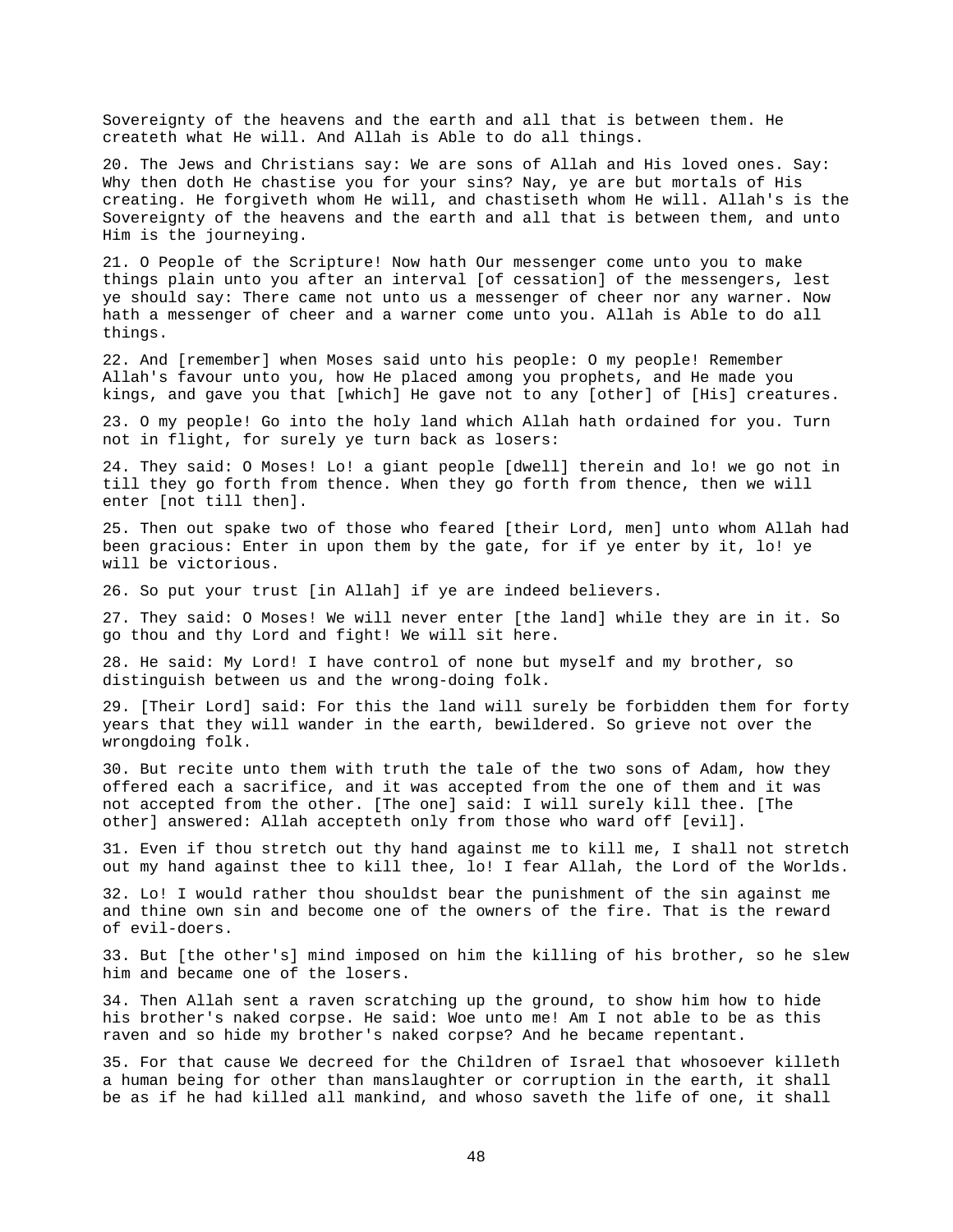be as if he had saved the life of all mankind. Our messengers came unto them of old with clear proofs [of Allah's Sovereignty], but afterwards lo! many of them became prodigals in the earth.

36. The only reward of those who make war upon Allah and His messenger and strive after corruption in the land will be that they will be killed or crucified, or have their hands and feet on alternate sides cut off, or will be expelled out of the land. Such will be their degradation in the world, and in the Hereafter theirs will be an awful doom;

37. Save those who repent before ye overpower them. For know that Allah is Forgiving, Merciful.

38. O ye who believe! Be mindful of your duty to Allah, and seek the way of approach unto Him, and strive in His way in order that ye may succeed.

39. As for those who disbelieve, lo! if all that is in the earth were theirs, and as much again therewith, to ransom them from the doom on the Day of Resurrection, it would not be accepted from them. Theirs will be a painful doom.

40. They will wish to come forth from the Fire, but they will not come forth from it. Theirs will be a lasting doom.

41. As for the thief, both male and female, cut off their hands. It is the reward of their own deeds, an exemplary punishment from Allah. Allah is Mighty, Wise.

42. But whoso repenteth after his wrongdoing and amendeth, lo! Allah will relent toward him. Lo! Allah is Forgiving, Merciful.

43. Knowest thou not that unto Allah belongeth the Sovereignty of the heavens and the earth? He punisheth whom He will, and forgiveth whom He will. Allah is Able to do all things.

44. O Messenger! Let not them grieve thee who vie one with another in the race to disbelief, of such as say with their mouths: "We believe," but their hearts believe not, and of the Jews: listeners for the sake of falsehood, listeners on behalf of other folk who come not unto thee, changing words from their context and saying: If this be given unto you, receive it, but if this be not given unto you, then beware! He whom Allah doometh unto sin, thou [by thine efforts] wilt avail him naught against Allah. Those are they for whom the Will of Allah is that He cleanse not their hearts. Theirs in the world will be ignominy, and in the Hereafter an awful doom;

45. Listeners for the sake of falsehood! Greedy for illicit gain! If then they have recourse unto thee [Muhammad] judge between them or disclaim jurisdiction. If thou disclaimest jurisdiction, then they cannot harm thee at all. But if thou judgest, judge between them with equity. Lo! Allah loveth the equitable.

46. How come they unto thee for judgment when they have the Torah, wherein Allah hath delivered judgment [for them]? Yet even after that they turn away. Such [folk] are not believers.

47. Lo! We did reveal the Torah, wherein is guidance and a light, by which the prophets who surrendered [unto Allah] judged the Jews, and the rabbis and the priests [judged] by such of Allah's Scripture as they were bidden to observe, and thereunto were they witnesses. So fear not mankind, but fear Me. And My revelations for a little gain. Whoso judgeth not by that which Allah hath revealed: such are disbelievers.

48. And We prescribed for them therein: The life for the life, and the eye for the eye, and the nose for the nose, and the ear for the ear, and the tooth for the tooth, and for wounds retaliation. But whoso forgoeth it [in the way of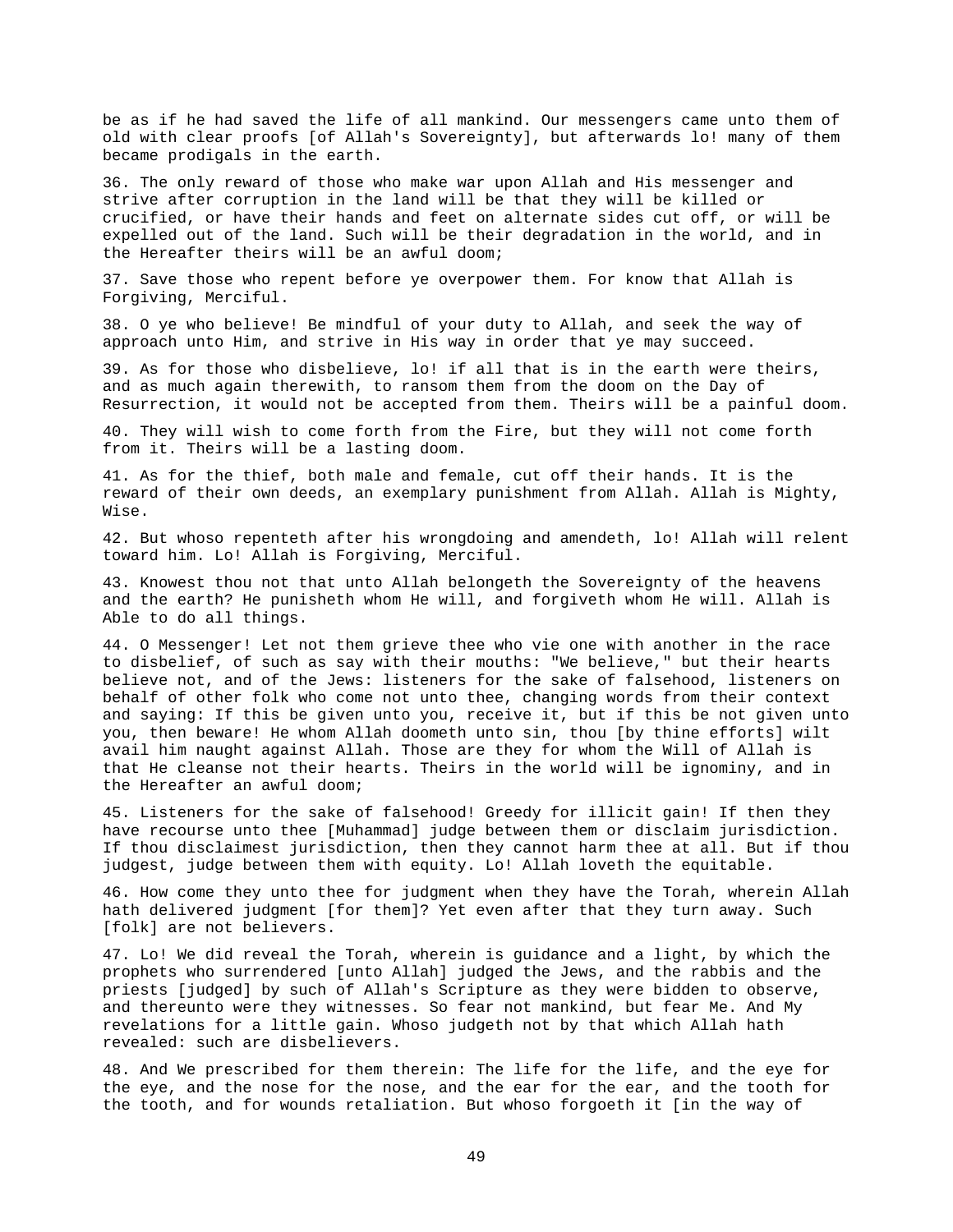charity] it shall be expiation for him. Whoso judgeth not by that which Allah hath revealed: such are wrong-doers.

49. And We caused Jesus, son of Mary, to follow in their footsteps, confirming that which was [revealed] before him in the Torah, and We bestowed on him the Gospel wherein is guidance and a light, confirming that which was [revealed] before it in the Torah - a guidance and an admonition unto those who ward off [evil].

50. Let the People of the Gospel judge by that which Allah hath revealed therein. Whoso judgeth not by that which Allah hath revealed: such are evillivers.

51. And unto thee have We revealed the Scripture with the truth, confirming whatever Scripture was before it, and a watcher over it. So judge between them by that which Allah hath revealed, and follow not their desires away from the truth which hath come unto thee. For each We have appointed a divine law and a traced-out way. Had Allah willed He could have made you one community. But that He may try you by that which He hath given you [He hath made you as ye are]. So vie one with another in good works. Unto Allah ye will all return, and He will then inform you of that wherein ye differ.

52. So judge between them by that which Allah hath revealed, and follow not their desires, but beware of them lest they seduce thee from some part of that which Allah hath revealed unto thee. And if they turn away, then know that Allah's Will is to smite them for some sin of theirs. Lo! many of mankind are evil-livers.

53. Is it a judgment of the time of [pagan] ignorance that they are seeking? Who is better than Allah for judgment to a people who have certainty [in their belief]?

54. O ye who believe! Take not the Jews and the Christians for friends. They are friends one to another. He among you who taketh them for friends is [one] of them. Lo! Allah guideth not wrongdoing folk.

55. And thou seest those in whose heart is a disease race toward them, saying: We fear lest a change of fortune befall us. And it may happen that Allah will vouchsafe [unto thee] the victory, or a commandment from His presence. Then will they repent them of their secret thoughts.

56. Then will the believers say [unto the people of the Scripture]: are these they who swore by Allah their most binding oaths that they were surely with you? Their works have failed, and they have become the losers.

57. O ye who believe! Whoso of you becometh a renegade from his religion, [know that in his stead] Allah will bring a people whom He loveth and who love Him, humble toward believers, stern toward disbelievers, striving in the way of Allah, and fearing not the blame of any blamer. Such is the grace of Allah which He giveth unto whom He will. Allah is All-Embracing, All-Knowing.

58. Your guardian can be only Allah; and His messenger and those who believe, who establish worship and pay the poordue, and bow down [in prayer].

59. And whoso taketh Allah and His messenger and those who believe for guardian [will know that], lo! the party of Allah, they are the victorious.

60. O Ye who believe! Choose not for guardians such of those who received the Scripture before you, and of the disbelievers, as make a jest and sport of your religion. But keep your duty to Allah if ye are true believers.

61. And when ye call to prayer they take it for a jest and sport. That is because they are a folk who understand not.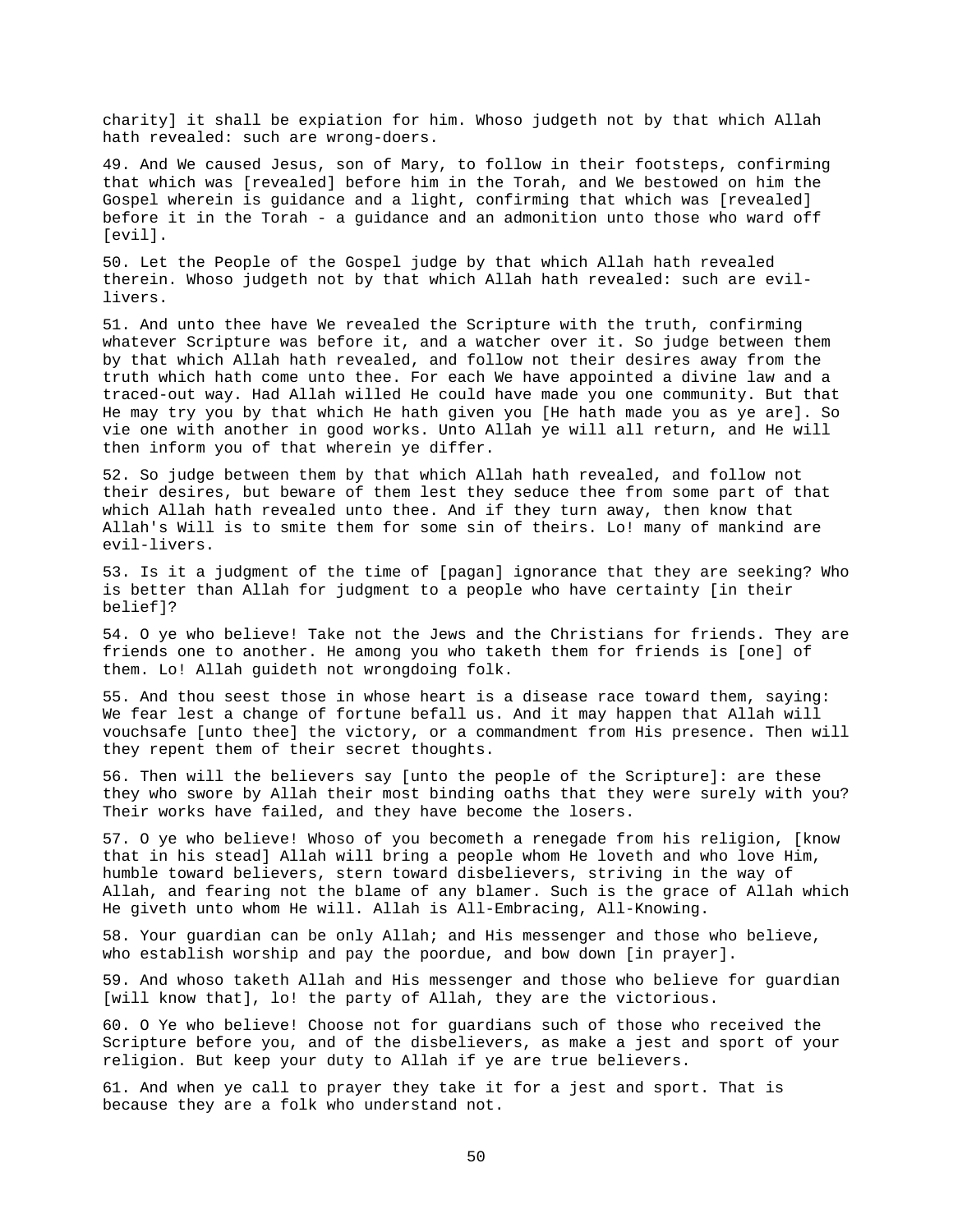62. Say: O People of the Scripture! Do ye blame us for aught else than that we believe in Allah and that which is revealed unto us and that which was revealed aforetime, and because most of you are evil-livers?

63. Shall I tell thee of a worse [case] than theirs for retribution with Allah? [Worse is the case of him] whom Allah hath cursed, him on whom His wrath hath fallen and of whose sort Allah hath turned some to apes and swine, and who serveth idols. Such are in worse plight and further astray from the plain road.

64. When they come unto you [Muslims], they say: We believe; but they came in unbelief and they went out in the same; and Allah knoweth best what they were hiding.

65. And thou seest many of them vying one with another in sin and transgression and their devouring of illicit gain. Verily evil is what they do.

66. Why do not the rabbis and the priests forbid their evil-speaking and their devouring of illicit gain? Verily evil is their handiwork.

67. The Jews say: Allah's hand is fettered. Their hands are fettered and they are accursed for saying so. Nay, but both His hands are spread out wide in bounty. He bestoweth as He will. That which hath been revealed unto thee from thy Lord is certain to increase the contumacy and disbelief of many of them, and We have cast among them enmity and hatred till the Day of Resurrection. As often as they light a fire for war, Allah extinguisheth it. Their effort is for corruption in the land, and Allah loveth not corrupters.

68. If only the People of the Scripture would believe and ward off [evil], surely We should remit their sins from them and surely We should bring them into Gardens of Delight.

69. If they had observed the Torah and the Gospel and that which was revealed unto them from their Lord, they would surely have been nourished from above them and from beneath their feet. Among them there are people who are moderate, but many of them are of evil conduct.

70. O Messenger! Make known that which hath been revealed unto thee from thy Lord, for if thou do it not, thou wilt not have conveyed His message. Allah will protect thee from mankind. Lo! Allah guideth not the disbelieving folk.

71. Say O People of the Scripture! Ye have naught [of guidance] till ye observe the Torah and the Gospel and that which was revealed unto you from your Lord. That which is revealed unto thee [Muhammad] from thy Lord is certain to increase the contumacy and disbelief of many of them. But grieve not for the disbelieving folk.

72. Lo! those who believe, and those who are Jews, and Sabaeans, and Christians - Whosoever believeth in Allah and the Last Day and doeth right - there shall no fear come upon them neither shall they grieve.

73. We made a covenant of old with the Children of Israel and We sent unto them messengers. As often as a messenger came unto them with that which their souls desired not [they became rebellious]. Some [of them] they denied and some they slew.

74. They thought no harm would come of it, so they were wilfully blind and deaf. And afterward Allah turned [in mercy] toward them. Now [even after that] are many of them wilfully blind and deaf. Allah is Seer of what they do.

75. They surely disbelieve who say: Lo! Allah is the Messiah, son of Mary. The Messiah [himself] said: O Children of Israel, worship Allah, my Lord and your Lord. Lo! whoso ascribeth partners unto Allah, for him Allah hath forbidden paradise. His abode is the Fire. For evil-doers there will be no helpers.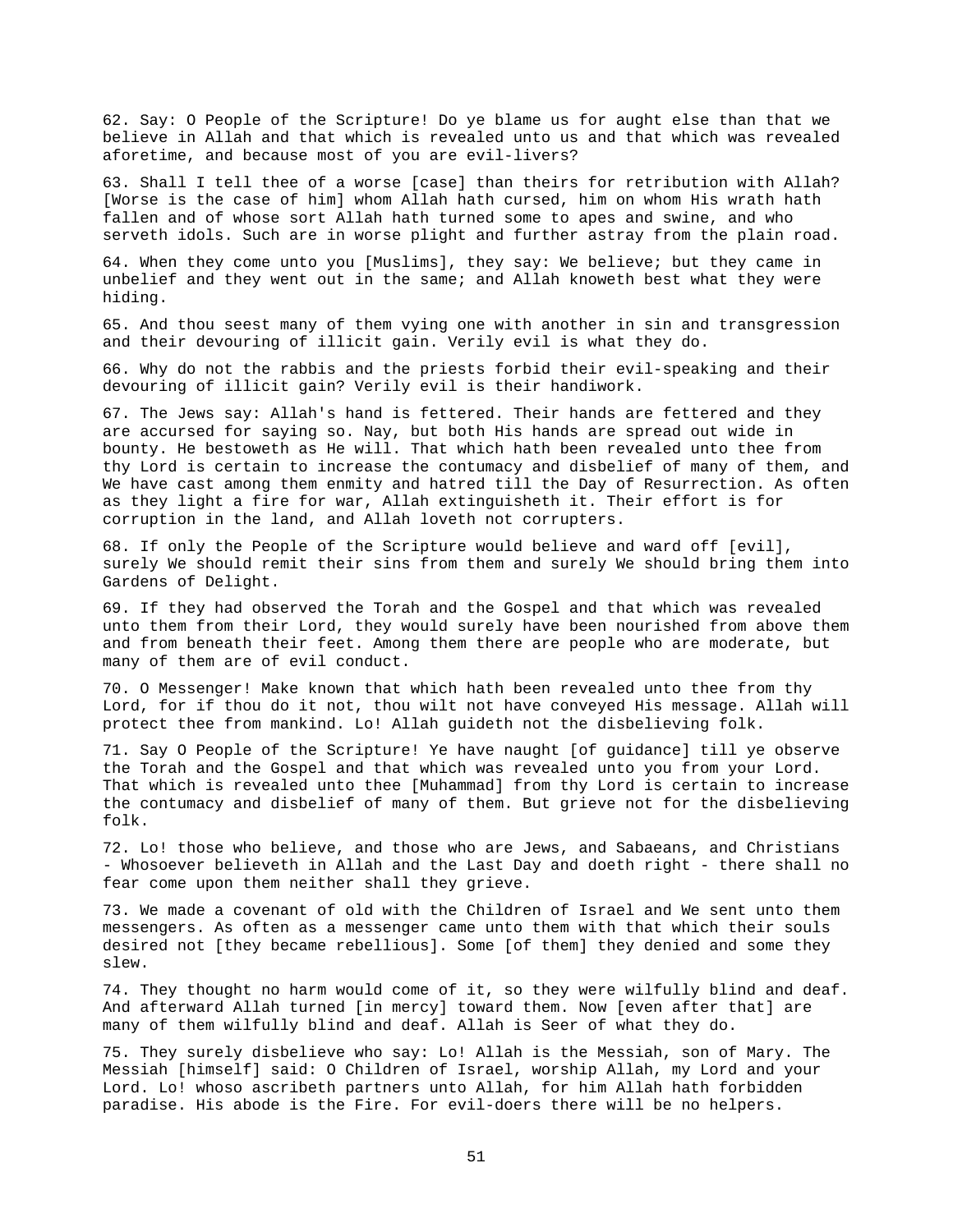76. They surely disbelieve who say: Lo! Allah is the third of three; when there is no Allah save the One Allah. If they desist not from so saying a painful doom will fall on those of them who disbelieve.

77. Will they not rather turn unto Allah and seek forgiveness of Him? For Allah is Forgiving, Merciful.

78. The Messiah, son of Mary, was no other than a messenger, messengers [the like of whom] had passed away before him. And his mother was a saintly woman. And they both used to eat [earthly] food. See how We make the revelations clear for them, and see how they are turned away!

79. Say: Serve ye in place of Allah that which possesseth for you neither hurt nor use? Allah it is Who is the Hearer, the Knower.

80. Say: O People of the Scripture! Stress not in your religion other than the truth, and follow not the vain desires of folk who erred of old and led many astray, and erred from a plain road.

81. Those of the Children of Israel who went astray were cursed by the tongue of David, and of Jesus, son of Mary. That was because they rebelled and used to transgress.

82. They restrained not one another from the wickedness they did. Verily evil was that they used to do!

83. Thou seest many of them making friends with those who disbelieve. Surely ill for them is that which they themselves send on before them: that Allah will be wroth with them and in the doom they will abide.

84. If they believed in Allah and the Prophet and that which is revealed unto him, they would not choose them for their friends. But many of them are of evil conduct.

85. Thou wilt find the most vehement of mankind in hostility to those who believe [to be] the Jews and the idolaters. And thou wilt find the nearest of them in affection to those who believe [to be] those who say: Lo! We are Christians. That is because there are among them priests and monks, and because they are not proud.

86. When they listen to that which hath been revealed unto the messengers, thou seest their eyes overflow with tears because of their recognition of the Truth. They say: Our Lord, we believe. Inscribe us as among the witnesses.

87. How should we not believe in Allah and that which hath come unto us of the Truth. And [how should we not] hope that our Lord will bring us in along with righteous folk?

88. Allah hath rewarded them for that their saying - Gardens underneath which rivers flow, wherein they will abide for ever. That is the reward of the good.

89. But those who disbelieve and deny Our revelations, they are owners of hellfire.

90. O ye who believe! Forbid not the good things which Allah hath made lawful for you, and transgress not, Lo! Allah loveth not transgressors.

91. Eat of that which Allah hath bestowed on you as food lawful and good, and keep your duty to Allah in Whom ye are believers.

92. Allah will not take you to task for that which is unintentional in your oaths, but He will take you to task for the oaths which ye swear in earnest. The expiation thereof is the feeding of ten of the needy with the average of that wherewith ye feed your own folk, or the clothing of them, or the liberation of a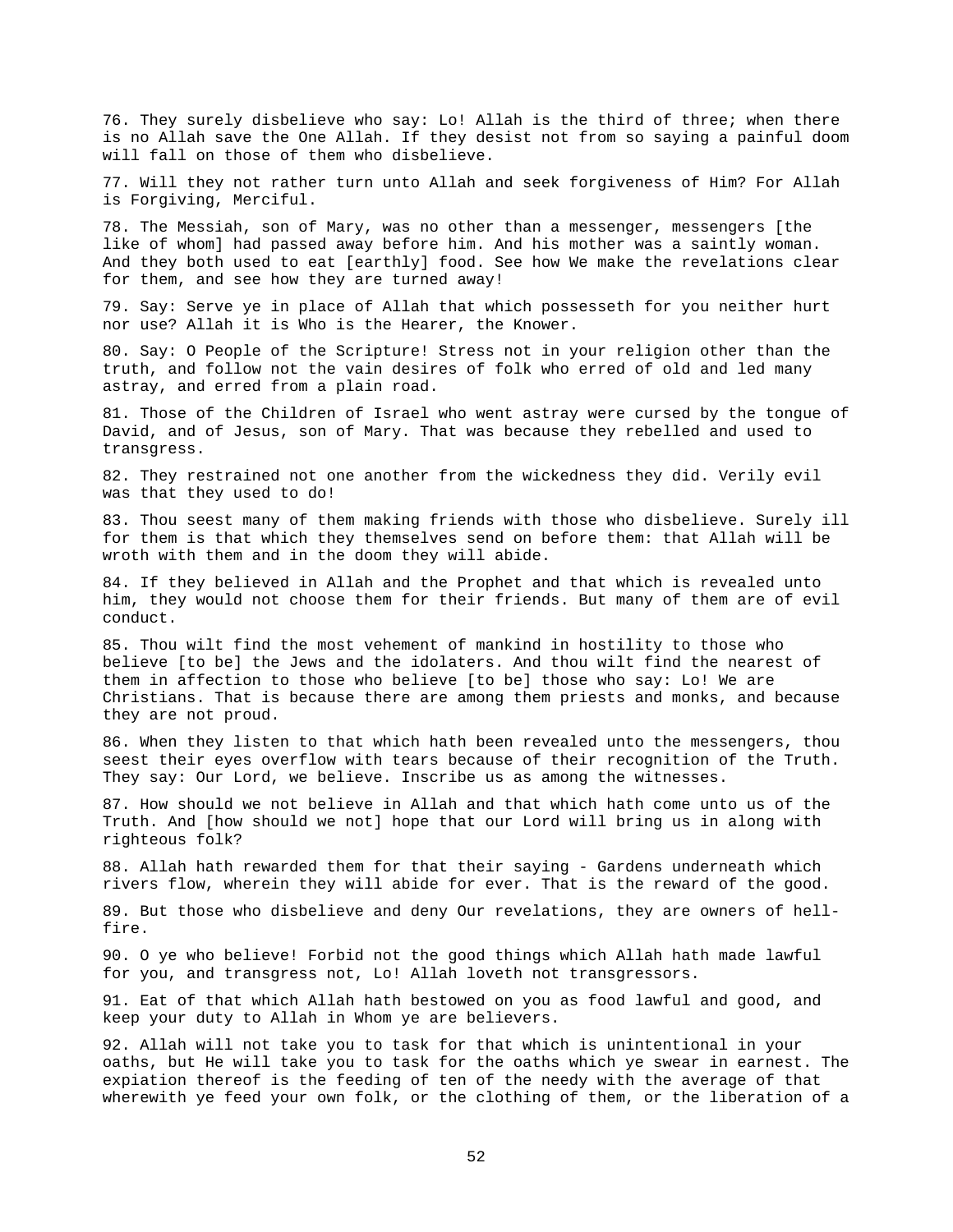slave, and for him who findeth not [the wherewithal to do so] then a three days' fast. This is the expiation of your oaths when ye have sworn; and keep your oaths. Thus Allah expoundeth unto you His revelations in order that ye may give thanks.

93. O ye who believe! Strong drink and games of chance and idols and divining arrows are only an infamy of Satan's handiwork. Leave it aside in order that ye may succeed.

94. Satan seeketh only to cast among you enmity and hatred by means of strong drink and games of chance, and to turn you from remembrance of Allah and from [His] worship. Will ye then have done?

95. Obey Allah and obey the messenger, and beware! But if ye turn away, then know that the duty of Our messenger is only plain conveyance [of the message].

96. There shall be no sin [imputed] unto those who believe and do good works for what they may have eaten [in the past]. So be mindful of your duty [to Allah], and believe, and do good works; and again: be mindful of your duty, and believe; and once again: be mindful of your duty, and do right. Allah loveth the good.

97. O ye who believe! Allah will surely try you somewhat [in the matter] of the game which ye take with your hands and your spears, that Allah may know him who feareth Him in secret. Whoso transgresseth after this, for him there is a painful doom.

98. O ye who believe! Kill no wild game while ye are on the pilgrimage. Whoso of you killeth it of set purpose he shall pay its forfeit in the equivalent of that which he hath killed, of domestic animals, the judge to be two men among you known for justice, [the forfeit] to be brought as an offering to the Ka'bah; or, for expiation, he shall feed poor persons, or the equivalent thereof in fasting, that he may taste the evil consequences of his deed. Allah forgiveth whatever [of this kind] may have happened in the past, but whoso relapseth, Allah will take retribution from him. Allah is Mighty, Able to Requite [the wrong].

99. To hunt and to eat the fish of the sea is made lawful for you, a provision for you and for seafarers; but to hunt on land is forbidden you so long as ye are on the pilgrimage. Be mindful of your duty to Allah, unto Whom ye will be gathered.

100. Allah hath appointed the Ka'bah, the Sacred House, a standard for mankind, and the Sacred Month and the offerings and the garlands. That is so that ye may know that Allah knoweth whatsoever is in the heavens and whatsoever is in the earth, and that Allah is Knower of all things.

101. Know that Allah is severe in punishment, but that Allah [also] is Forgiving, Merciful.

102. The duty of the messenger is only to convey [the message]. Allah knoweth what ye proclaim and what ye hide.

103. Say: The evil and the good are not alike even though the plenty of the evil attract thee. So be mindful of your duty to Allah, O men of understanding, that ye may succeed.

104. O ye who believe! Ask not of things which, if they were made unto you, would trouble you; but if ye ask of them when the Qur'an is being revealed, they will be made known unto you. Allah pardoneth this, for Allah is Forgiving, Clement.

105. A folk before you asked [for such disclosures] and then disbelieved therein.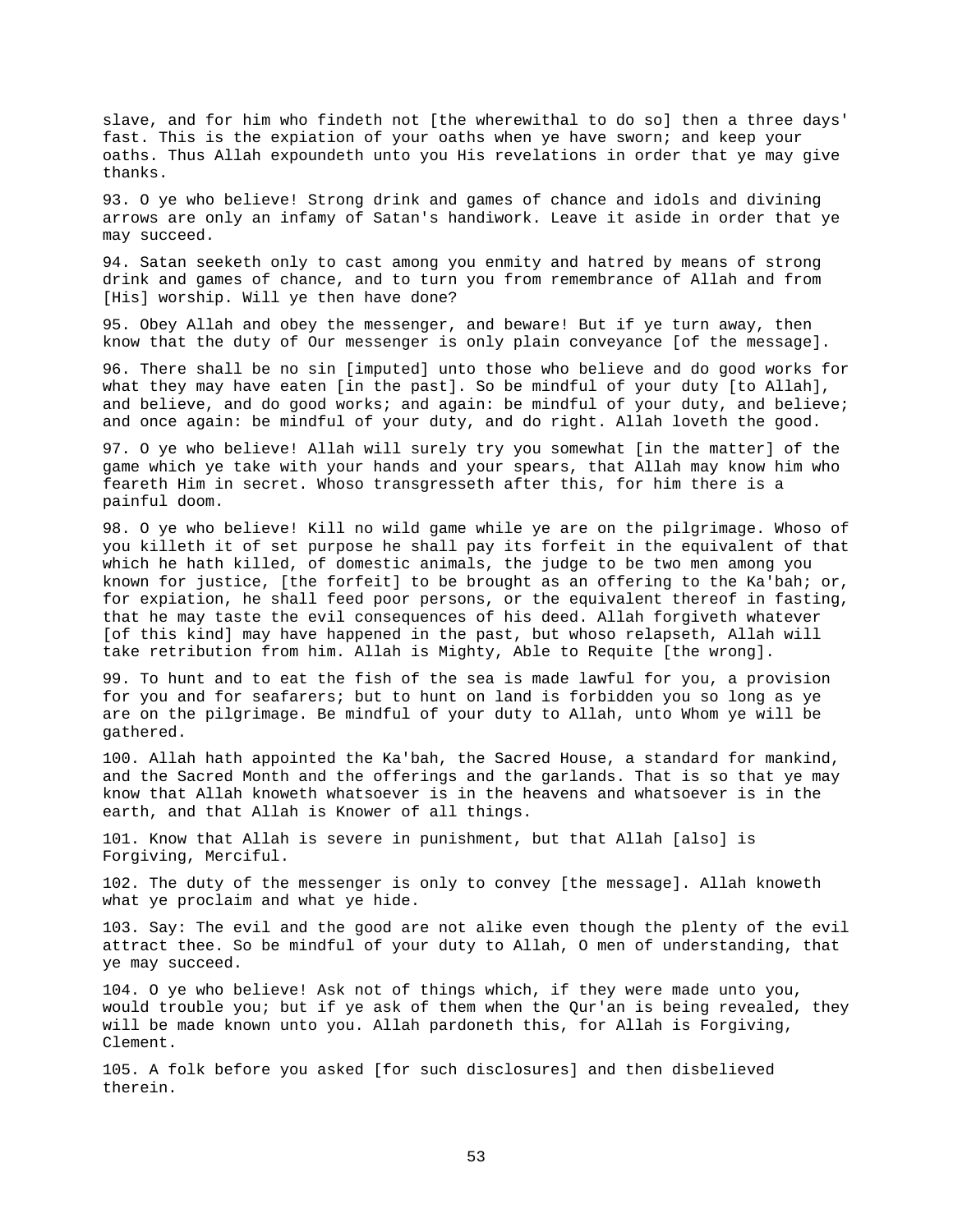106. Allah hath not appointed anything in the nature of a Bahirah or a Sa'ibah or a Wasilah or a Hami, but those who disbelieve invent a lie against Allah. Most of them have no sense.

107. And when it is said unto them: Come unto that which Allah hath revealed and unto the messenger, they say: Enough for us is that wherein we found our fathers. What! Even though their fathers had no knowledge whatsoever, and no guidance?

108. O ye who believe! Ye have charge of your own souls. He who erreth cannot injure you if ye are rightly guided. Unto Allah ye will all return; and then He will inform you of what ye used to do.

109. O ye who believe! Let there be witnesses between you when death draweth nigh unto one of you, at the time of bequest - two witnesses, just men from among you, or two others from another tribe, in case ye are campaigning in the land and the calamity of death befall you. Ye shall empanel them both after the prayer, and, if ye doubt, they shall be made to swear by Allah [saying]: We will not take a bribe, even though it were [on behalf of] a near kinsman nor will we hide the testimony of Allah, for then indeed we should be of the sinful.

110. But then, if it is afterwards ascertained that both of them merit [the suspicion of] sin, let two others take their place of those nearly concerned, and let them swear by Allah, [saying]: Verily our testimony is truer than their testimony and we have not transgressed [the bounds of duty], for them indeed we should be of the evil-doers.

111. Thus it is more likely that they will bear true witness or fear that after their oaths the oaths [of others] will be taken. So be mindful of your duty [to Allah] and hearken. Allah guideth not the froward folk.

112. In the day when Allah gathereth together the messengers, and saith: What was your response [from mankind]? they say: We have no knowledge. Lo! Thou, only Thou art the Knower of Things Hidden,

113. When Allah saith: O Jesus, son of Mary! Remember My favour unto thee and unto thy mother; how I strengthened thee with the holy Spirit, so that thou spakest unto mankind in the cradle as in maturity; and how I taught thee the Scripture and Wisdom and the Torah and the Gospel; and how thou didst shape of clay as it were the likeness of a bird by My permission, and didst blow upon it and it was a bird by My permission, and thou didst heal him who was born blind and the leper by My permission; and how thou didst raise the dead by My permission; and how I restrained the Children of Israel from [harming] thee when thou camest unto them with clear proofs, and those of them who disbelieved exclaimed: This is naught else than mere magic;

114. And when I inspired the disciples, [saying]: Believe in Me and in My messenger, they said: We believe. Bear witness that we have surrendered [unto Thee] "we are muslims".

115. When the disciples said: O Jesus, son of Mary! Is thy Lord able to send down for us a table spread with food from heaven? He said: Observe your duty to Allah, if ye are true believers.

116. [They said:] We wish to eat thereof, that we may satisfy our hearts and know that thou hast spoken truth to us, and that thereof we may be witnesses.

117. Jesus, son of Mary, said: O Allah, Lord of us! Send down for us a table spread with food from heaven, that it may be a feast for us, for the first of us and for the last of us, and a sign from Thee. Give us sustenance, for Thou art the Best of Sustainers.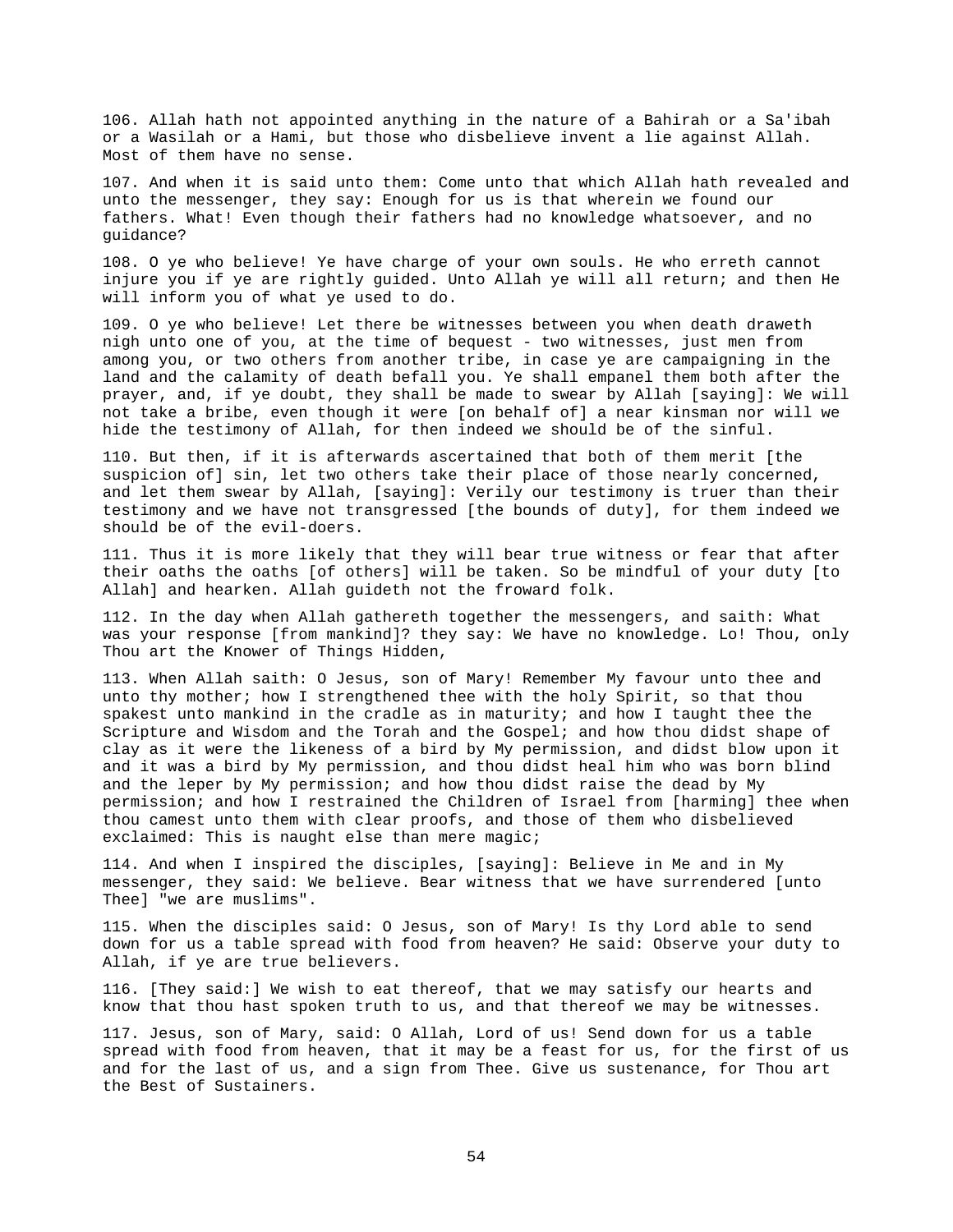118. Allah said: Lo! I send it down for you. And whoso disbelieveth of you afterward, him surely will I punish with a punishment wherewith I have not punished any of [My] creatures.

119. And when Allah saith: O Jesus, son of Mary! Didst thou say unto mankind: Take me and my mother for two gods beside Allah? he saith: Be glorified! It was not mine to utter that to which I had no right. If I used to say it, then Thou knewest it. Thou knowest what is in my mind, and I know not what is in Thy Mind. Lo! Thou, only Thou, art the Knower of Things Hidden?

120. I spake unto them only that which Thou commandedst me, [saying]: Worship Allah, my Lord and your Lord. I was a witness of them while I dwelt among them, and when Thou tookest me Thou wast the Watcher over them. Thou art Witness over all things.

121. If Thou punish them, lo! they are Thy slaves, and if Thou forgive them [lo! they are Thy slaves]. Lo! Thou, only Thou, art the Mighty, the Wise.

122. Allah saith: This is a day in which their truthfulness profiteth the truthful, for theirs are Gardens underneath which rivers flow, wherein they are secure for ever, Allah taking pleasure in them and they in Him. That is the great triumph.

123. Unto Allah belongeth the Sovereignty of the heavens and the earth and whatsoever is therein, and He is Able to do all things.

## **SURA 6. AL-ANAAM (CATTLE, LIVESTOCK)**

1. Praise be to Allah, Who hath created the heavens and the earth, and hath appointed darkness and light. Yet those who disbelieve ascribe rivals unto their Lord.

2. He it is Who hath created you from clay, and hath decreed a term for you. A term is fixed with Him. Yet still ye doubt!

3. He is Allah in the heavens and in the earth. He knoweth both your secret and your utterance, and He knoweth what ye earn.

4. Never came there unto them a revelation of the revelations of Allah but they did turn away from it.

5. And they denied the truth when it came unto them. But there will come unto them the tidings of that which they used to deride.

6. See they not how many a generation We destroyed before them, whom We had established in the earth more firmly than We have established you, and We shed on them abundant showers from the sky, and made the rivers flow beneath them. Yet we destroyed them for their sins, and created after them another generation.

7. Had we sent down unto thee [Muhammad] [actual] writing upon parchment, so that they could feel it with their hands, those who disbelieve would have said: This is naught else than mere magic.

8. They say: Why hath not an angel been sent down unto him? If We sent down an angel, then the matter would be judged; no further time would be allowed them [for reflection].

9. Had we appointed him [Our messenger] an angel, We assuredly had made him [as] a man [that he might speak to men]; and [thus] obscured for them [the truth] they [now] obscure.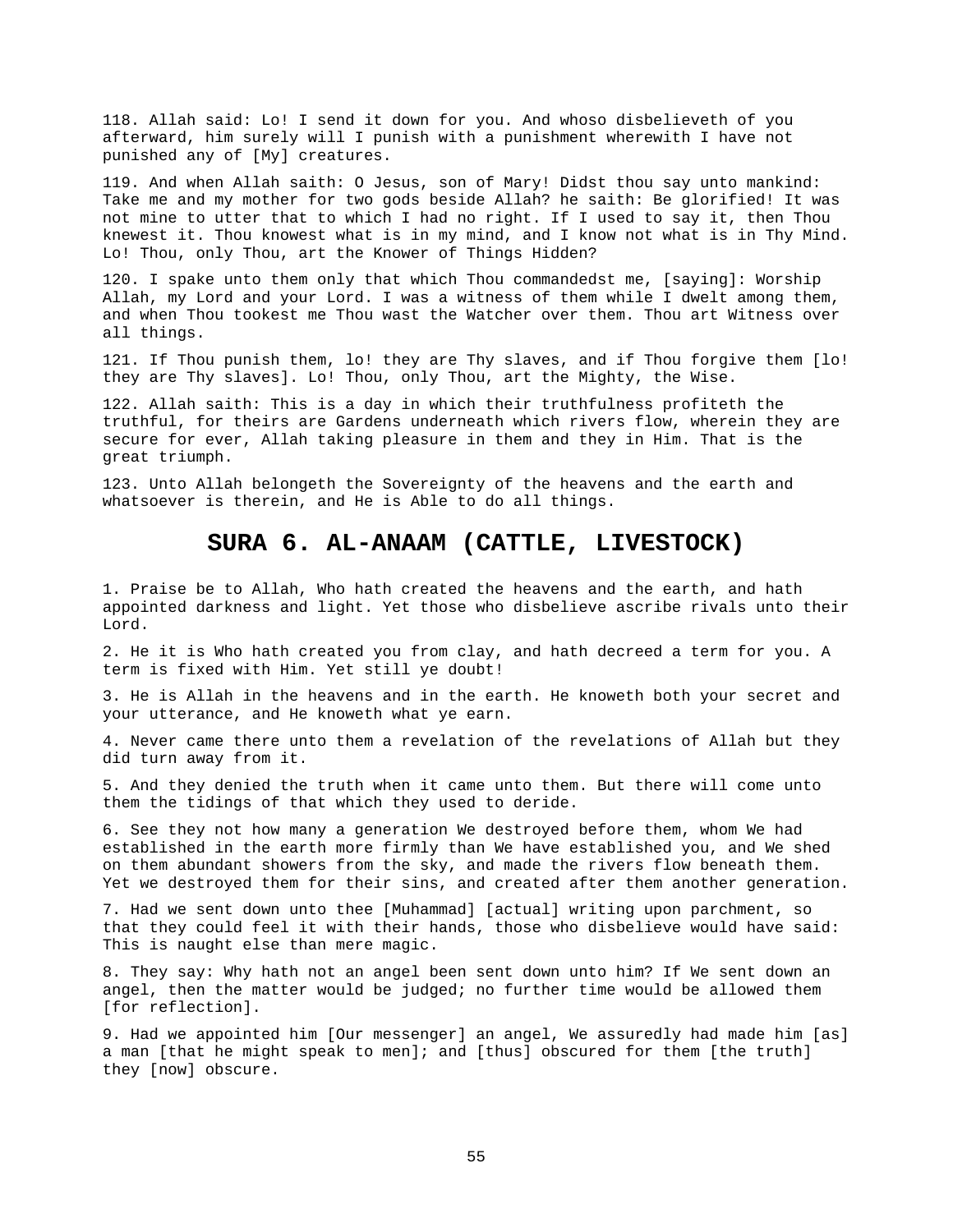10. Messengers [of Allah] have been derided before thee, but that whereat they scoffed surrounded such of them as did deride.

11. Say [unto the disbelievers]: Travel in the land, and see the nature of the consequence for the rejecters!

12. Say: Unto whom belongeth whatsoever is in the heavens and the earth? Say: Unto Allah. He hath prescribed for Himself mercy, that He may bring you all together to the Day of Resurrection whereof there is no doubt. Those who ruin their souls will not believe.

13. Unto Him belongeth whatsoever resteth in the night and the day. He is the Hearer, the Knower.

14. Say: Shall I choose for a protecting friend other than Allah, the Originator of the heavens and the earth, Who feedeth and is never fed? Say: I am ordered to be the first to surrender [unto Him]. And be not thou [O Muhammad] of the idolaters.

15. Say: I fear, if I rebel against my Lord, the retribution of an Awful Day.

16. He from whom [such retribution] is averted on that day, [Allah] hath in truth had mercy on him. That will be the signal triumph.

17. If Allah touch thee with affliction, there is none that can relieve therefrom save Him, and if He touch thee with good fortune [there is none that can impair it]; for He is Able to do all things.

18. He is the Omnipotent over His slaves, and He is the Wise, the Knower.

19. Say [O Muhammad]: What thing is of most weight in testimony? Say: Allah is Witness between me and you. And this Qur'an hath been inspired in me, that I may warn therewith you and whomsoever it may reach. Do ye in sooth bear witness that there are gods beside Allah? Say: I bear no such witness. Say: He is only One Allah. Lo! I am innocent of that which ye associate [with Him].

20. Those unto whom We gave the Scripture recognise [this revelation] as they recognise their sons. Those who ruin their own souls will not believe.

21. Who doth greater wrong than he who inventeth a lie against Allah or denieth His revelations? Lo! the wrongdoers will not be successful.

22. And on the day We gather them together We shall say unto those who ascribed partners [unto Allah]: Where are [now] those partners of your make-believe?

23. Then will they have no contention save that they will say: By Allah, our Lord, we never were idolaters.

24. See how they lie against themselves, and [how] the thing which they devised hath failed them!

25. Of them are some who listen unto thee, but We have placed upon their hearts veils, lest they should understand, and in their ears a deafness. If they saw every token they would not believe therein; to the point that, when they come unto thee to argue with thee, the disbelievers say: This is naught else than fables of the men of old.

26. And they forbid [men] from it and avoid it, and they ruin none save themselves, though they perceive not.

27. If thou couldst see when they are set before the Fire and say: Oh, would that we might return! Then would we not deny the revelations of our Lord but we would be of the believers!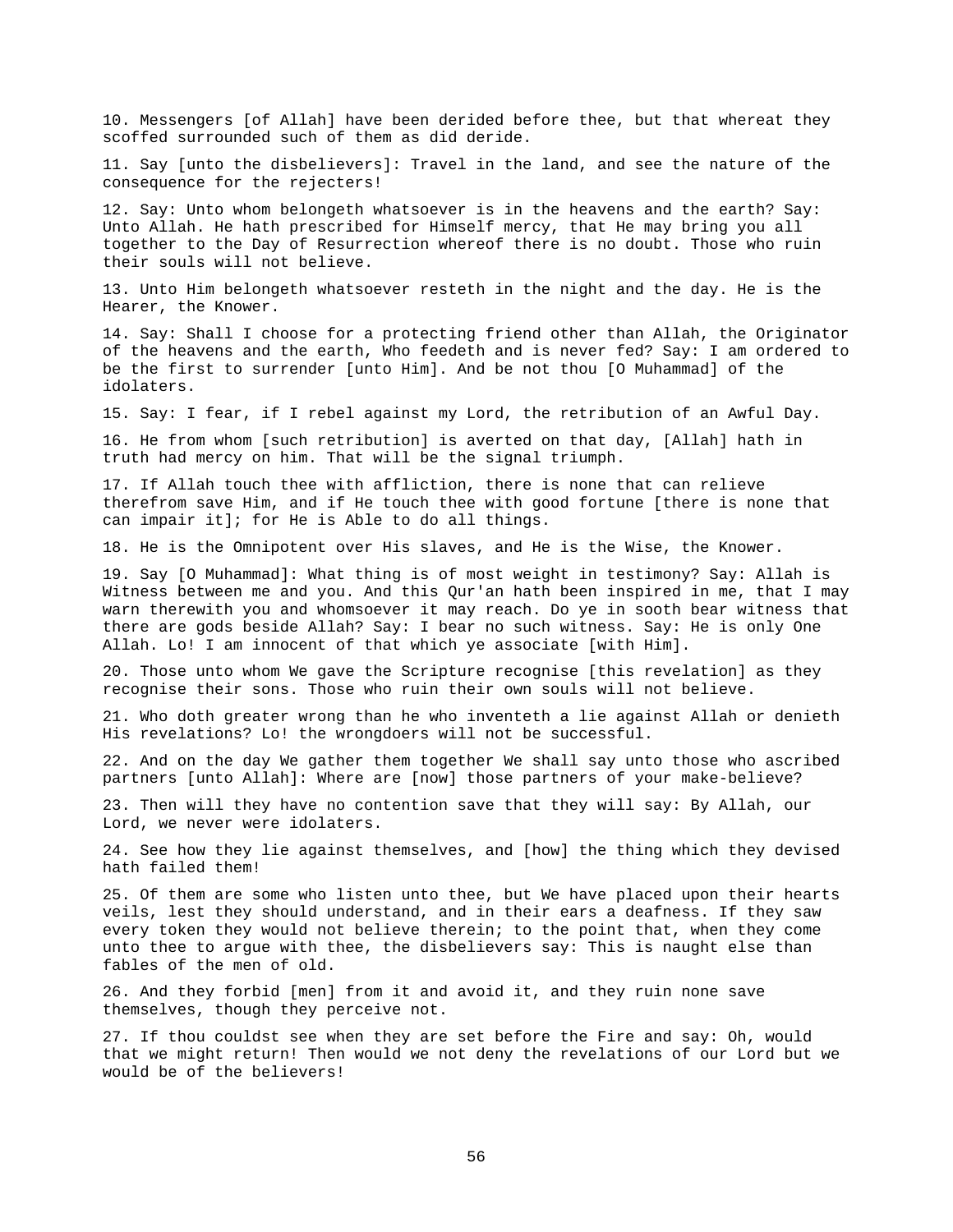28. Nay, but that hath become clear unto them which before they used to hide. And if they were sent back they would return unto that which they are forbidden. Lo! they are liars.

29. And they say: There is naught save our life of the world, and we shall not be raised [again].

30. If thou couldst see when they are set before their Lord! He will say: Is not this real? They will say: Yea, verily, by our Lord! He will say: Taste now the retribution for that ye used to disbelieve.

31. They indeed are losers who deny their meeting with Allah until, when the Hour cometh on them suddenly, they cry: Alas for us, that we neglected it! They bear upon their backs their burdens. Ah, evil is that which they bear!

32. Naught is the life of the world save a pastime and a spot. Better far is the abode of the Hereafter for those who keep their duty [to Allah]. Have ye then no sense?

33. We know well how their talk grieveth thee, though in truth they deny not thee [Muhammad] but evil-doers flout the revelations of Allah.

34. Messengers indeed have been denied before thee, and they were patient under the denial and the persecution till Our succour reached them. There is none to alter the decisions of Allah. Already there hath reached thee [somewhat] of the tidings of the messengers [We sent before].

35. And if their aversion is grievous unto thee, then, if thou canst, seek a way down into the earth or a ladder unto the sky that thou mayst bring unto them a portent [to convince them all]! - If Allah willed, He could have brought them all together to the guidance - So be not thou among the foolish ones.

36. Only those can accept who hear. As for the dead, Allah will raise them up; then unto Him they will be returned.

37. They say: Why hath no portent been sent down upon him from his Lord? Say: Lo! Allah is Able to send down a portent. But most of them know not.

38. There is not an animal in the earth, nor a flying creature flying on two wings, but they are peoples like unto you. We have neglected nothing in the Book [of Our decrees]. Then unto their Lord they will be gathered.

39. Those who deny Our revelations are deaf and dumb in darkness. Whom Allah will sendeth astray, and whom He will He placeth on a straight path.

40. Say: Can ye see yourselves, if the punishment of Allah come upon you or the Hour come upon you, [calling upon other than Allah]? Do ye then call [for help] to any other than Allah? [Answer that] if ye are truthful.

41. Nay, but unto Him ye call, and He removeth that because of which ye call unto Him, if He will, and ye forget whatever partners ye ascribed unto Him.

42. We have sent already unto peoples that were before thee, and We visited them with tribulation and adversity, in order that they might grow humble.

43. If only, when Our disaster came on them, they had been humble! But their hearts were hardened and the devil made all that they used to do seem fair unto them!

44. Then, when they forgot that whereof they had been reminded, We opened unto them the gates of all things till, even as they were rejoicing in that which they were given, We seized them unawares, and lo! they were dumbfounded.

45. So of the people who did wrong the last remnant was cut off. Praise be to Allah, Lord of the Worlds!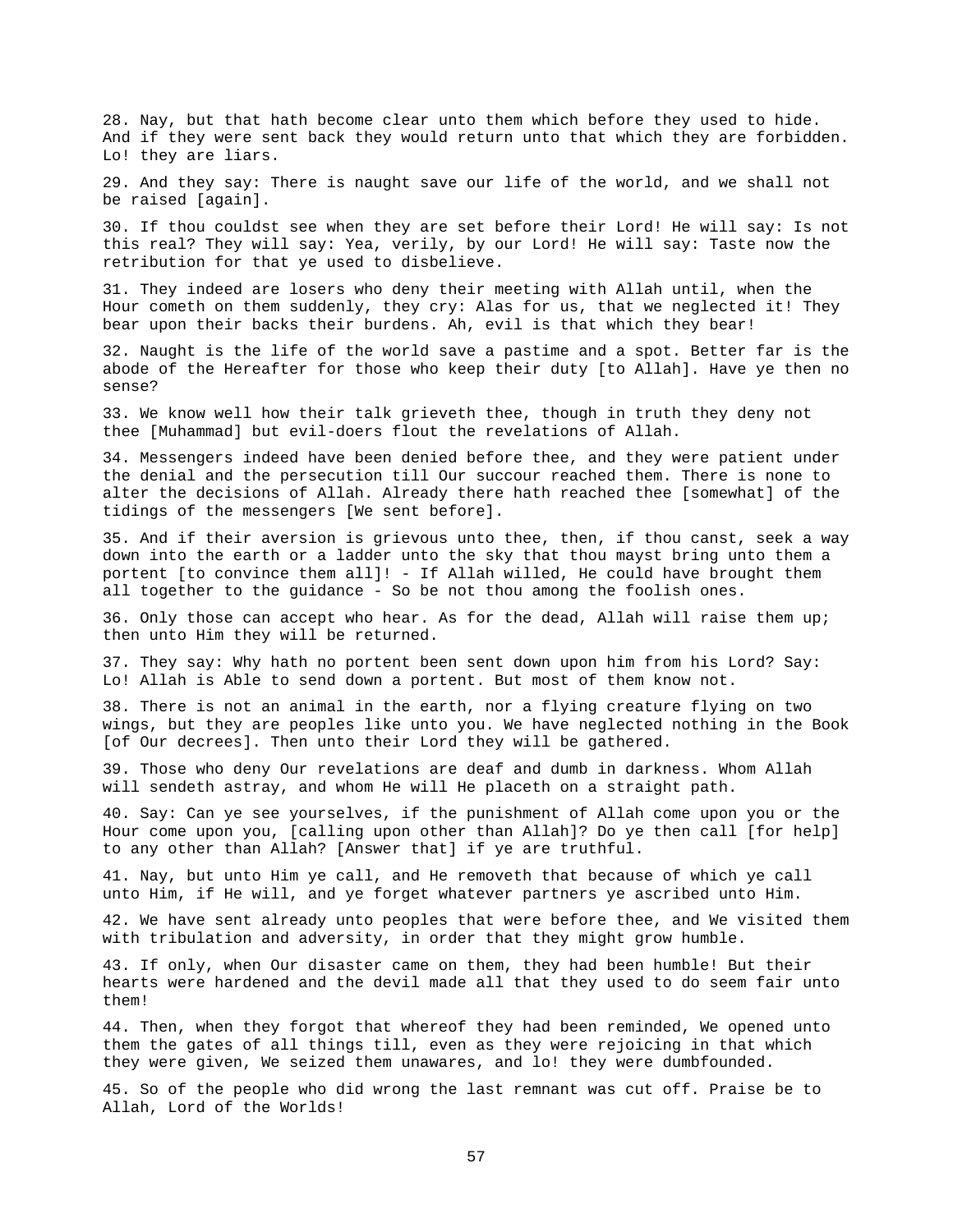46. Say: Have ye imagined, if Allah should take away your hearing and your sight and seal your hearts, Who is the Allah Who could restore it to you save Allah? See how We display the revelations unto them! Yet still they turn away.

47. Say: Can ye see yourselves, if the punishment of Allah come upon you unawares or openly? Would any perish save wrongdoing folk?

48. We send not the messengers save as bearers of good news and warners. Whoso believeth and doeth right, there shall no fear come upon them neither shall they grieve.

49. But as for those who deny Our revelations, torment will afflict them for that they used to disobey.

50. Say [O Muhammad, to the disbelievers]: I say not unto you [that] I possess the treasures of Allah, nor that I have knowledge of the Unseen; and I say not unto you: Lo! I am an angel. I follow only that which is inspired in me. Say: Are the blind man and the seer equal? Will ye not then take thought?

51. Warn hereby those who fear [because they know] that they will be gathered unto their Lord, for whom there is no protecting ally nor intercessor beside Him, that they may ward off [evil].

52. Repel not those who call upon their Lord at morn and evening, seeking His Countenance. Thou art not accountable for them in aught, nor are they accountable for thee in aught, that thou shouldst repel them and be of the wrong-doers.

53. And even so do We try some of them by others, that they say: Are these they whom Allah favoureth among us? Is not Allah best Aware of the thanksgivers?

54. And when those who believe in Our revelations come unto thee, say: Peace be unto you! Your Lord hath prescribed for Himself mercy, that whoso of you doeth evil through ignorance and repenteth afterward thereof and doeth right, [for him] lo! He is Forgiving, Merciful.

55. Thus do We expound the revelations that the way of the unrighteous may be manifest.

56. Say: I am forbidden to worship those on whom ye call instead of Allah. Say: I will not follow your desires, for then should I go astray and I should not be of the rightly guided.

57. Say: I am [relying] on clear proof from my Lord, while ye deny Him. I have not that for which ye are impatient. The decision is for Allah only. He telleth the truth and He is the Best of Deciders.

58. Say: If I had that for which ye are impatient, then would the case [ere this] have been decided between me and you. Allah is Best Aware of the wrongdoers.

59. And with Him are the keys of the Invisible. None but He knoweth them. And He knoweth what is in the land and the sea. Not a leaf falleth but He knoweth it, not a grain amid the darkness of the earth, naught of wet or dry but [it is noted] in a clear record.

60. He it is Who gathereth you at night and knoweth that which ye commit by day. Then He raiseth you again to life therein, that the term appointed [for you] may be accomplished. And afterward unto Him is your return. Then He will proclaim unto you what ye used to do.

61. He is the Omnipotent over His slaves. He sendeth guardians over you until, when death cometh unto one of you, Our messengers receive him, and they neglect not.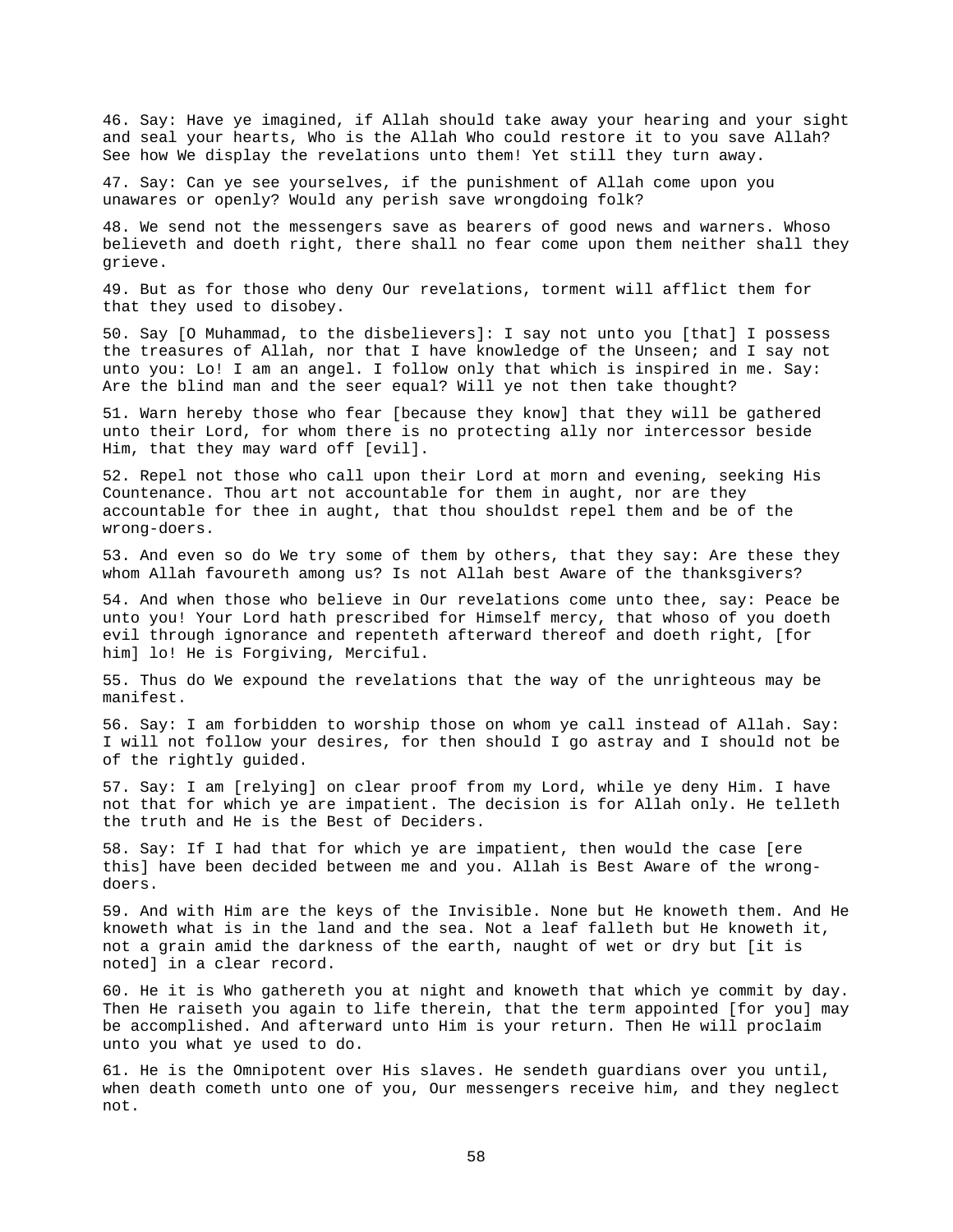62. Then are they restored unto Allah, their Lord, the Just. Surely His is the judgment. And He is the most swift of reckoners.

63. Say: Who delivereth you from the darkness of the land and the sea? Ye call upon Him humbly and in secret, [saying]: If we are delivered from this [fear] we truly will be of the thankful.

64. Say: Allah delivereth you from this and from all affliction. Yet ye attribute partners unto Him.

65. Say: He is able to send punishment upon you from above you or from beneath your feet, or to bewilder you with dissension and make you taste the tyranny one of another. See how We display the revelations so that they may understand.

66. Thy people [O Muhammad] have denied it, though it is the Truth. Say: I am not put in charge of you.

67. For every announcement there is a term, and ye will come to know.

68. And when thou seest those who meddle with Our revelations, withdraw from them until they meddle with another topic. And if the devil cause thee to forget, sit not, after the remembrance, with the congregation of wrong-doers.

69. Those who ward off [evil] are not accountable for them in aught, but the Reminder [must be given them] that haply they [too] may ward off [evil].

70. And forsake those who take their religion for a pastime and a jest, and whom the life of the world beguileth. Remind [mankind] hereby lest a soul be destroyed by what it earneth. It hath beside Allah no protecting ally nor intercessor, and though it offer every compensation it will not be accepted from it. Those are they who perish by their own deserts. For them is drink of boiling water and a painful doom, because they disbelieved.

71. Say: Shall we cry, instead of unto Allah, unto that which neither profiteth us nor hurteth us, and shall we turn back after Allah hath guided us, like one bewildered whom the devils have infatuated in the earth, who hath companions who invite him to the guidance [saying]: Come unto us? Say: Lo! the guidance of Allah is Guidance, and we are ordered to surrender to the Lord of the Worlds,

72. And to establish worship and be dutiful to Him, and He it is unto Whom ye will be gathered.

73. He it is Who created the heavens and the earth in truth. In the day when He saith: Be! it is. His Word is the Truth, and His will be the Sovereignty on the day when the trumpet is blown. Knower of the Invisible and the Visible, He is the Wise, the Aware.

74. [Remember] when Abraham said unto his father Azar: Takest thou idols for gods? Lo! I see thee and thy folk in error manifest.

75. Thus did We show Abraham the kingdom of the heavens and the earth that he might be of those possessing certainty:

76. When the night grew dark upon him he beheld a star. He said: This is my Lord. But when it set, he said: I love not things that set.

77. And when he saw the moon uprising, he exclaimed: This is my Lord. But when it set, he said: Unless my Lord guide me, I surely shall become one of the folk who are astray.

78. And when he saw the sun uprising, he cried: This is my Lord! This is greater! And when it set he exclaimed: O my people! Lo! I am free from all that ye associate [with Him].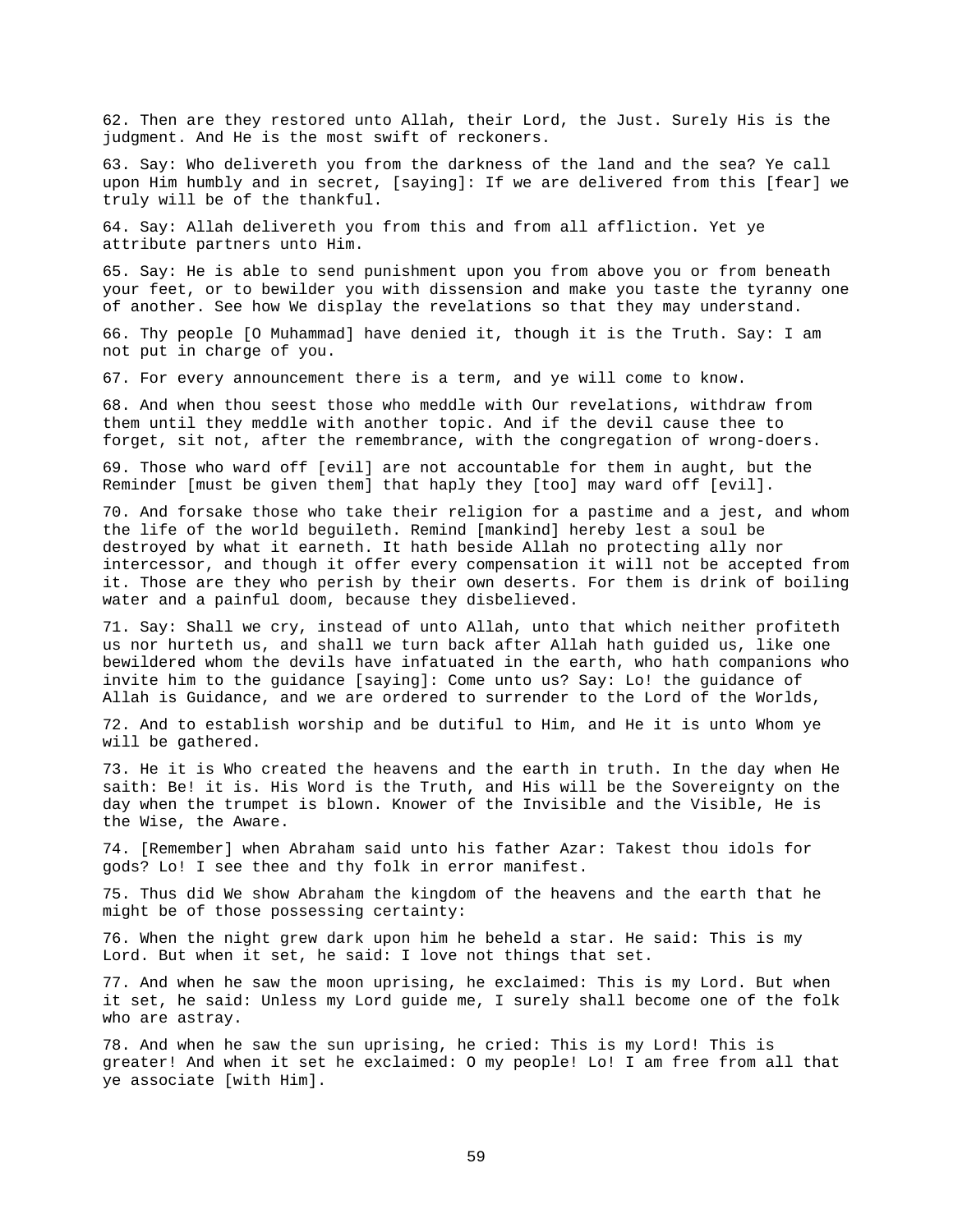79. Lo! I have turned my face toward Him Who created the heavens and the earth, as one by nature upright, and I am not of the idolaters.

80. His people argued with him. He said: Dispute ye with me concerning Allah when He hath guided me? I fear not at all that which ye set up beside Him unless my Lord willeth aught. My Lord includeth all things in His knowledge. Will ye not then remember?

81. How should I fear that which ye set up beside Him, when ye fear not to set up beside Allah that for which He hath revealed unto you no warrant? Which of the two factions hath more right to safety? [Answer me that] if ye have knowledge.

82. Those who believe and obscure not their belief by wrongdoing, theirs is safety; and they are rightly guided.

83. That is Our argument. We gave it unto Abraham against his folk. We raise unto degrees of wisdom whom We will. Lo! thy Lord is Wise, Aware.

84. And We bestowed upon him Isaac and Jacob; each of them We guided; and Noah did We guide aforetime; and of his seed [We guided] David and Solomon and Job and Joseph and Moses and Aaron. Thus do We reward the good.

85. And Zachariah and John and Jesus and Elias. Each one [of them] was of the righteous.

86. And Ishmael and Elisha and Jonah and Lot. Each one [of them] did We prefer above [Our] creatures,

87. With some of their forefathers and their offspring and their brethren; and We chose them and guided them unto a straight path.

88. Such is the guidance of Allah wherewith He guideth whom He will of His bondmen. But if they had set up [for worship] aught beside Him, [all] that they did would have been vain.

89. Those are they unto whom We gave the Scripture and command and prophethood. But if these disbelieve therein, then indeed We shall entrust it to a people who will not be disbelievers therein.

90. Those are they whom Allah guideth, so follow their guidance. Say [O Muhammad, unto mankind]: I ask of you no fee for it. Lo! it is naught but a Reminder to [His] creatures.

91. And they measure not the power of Allah its true measure when they say: Allah hath naught revealed unto a human being. Say [unto the Jews who speak thus]: Who revealed the Book which Moses brought, a light and guidance for mankind, which ye have put on parchments which ye show, but ye hide much [thereof], and [by which] ye were taught that which ye knew not yourselves nor [did] your fathers [know it]? Say: Allah. Then leave them to their play of cavilling.

92. And this is a blessed Scripture which We have revealed, confirming that which [was revealed] before it, that thou mayst warn the Mother of Villages and those around her. Those who believe in the Hereafter believe herein, and they are careful of their worship.

93. Who is guilty of more wrong than he who forgeth a lie against Allah, or saith: I am inspired, when he is not inspired in aught; and who saith: I will reveal the like of that which Allah hath revealed? If thou couldst see, when the wrong-doers reach the pangs of death and the angels stretch their hands out [saying]: Deliver up your souls. This day ye are awarded doom of degradation for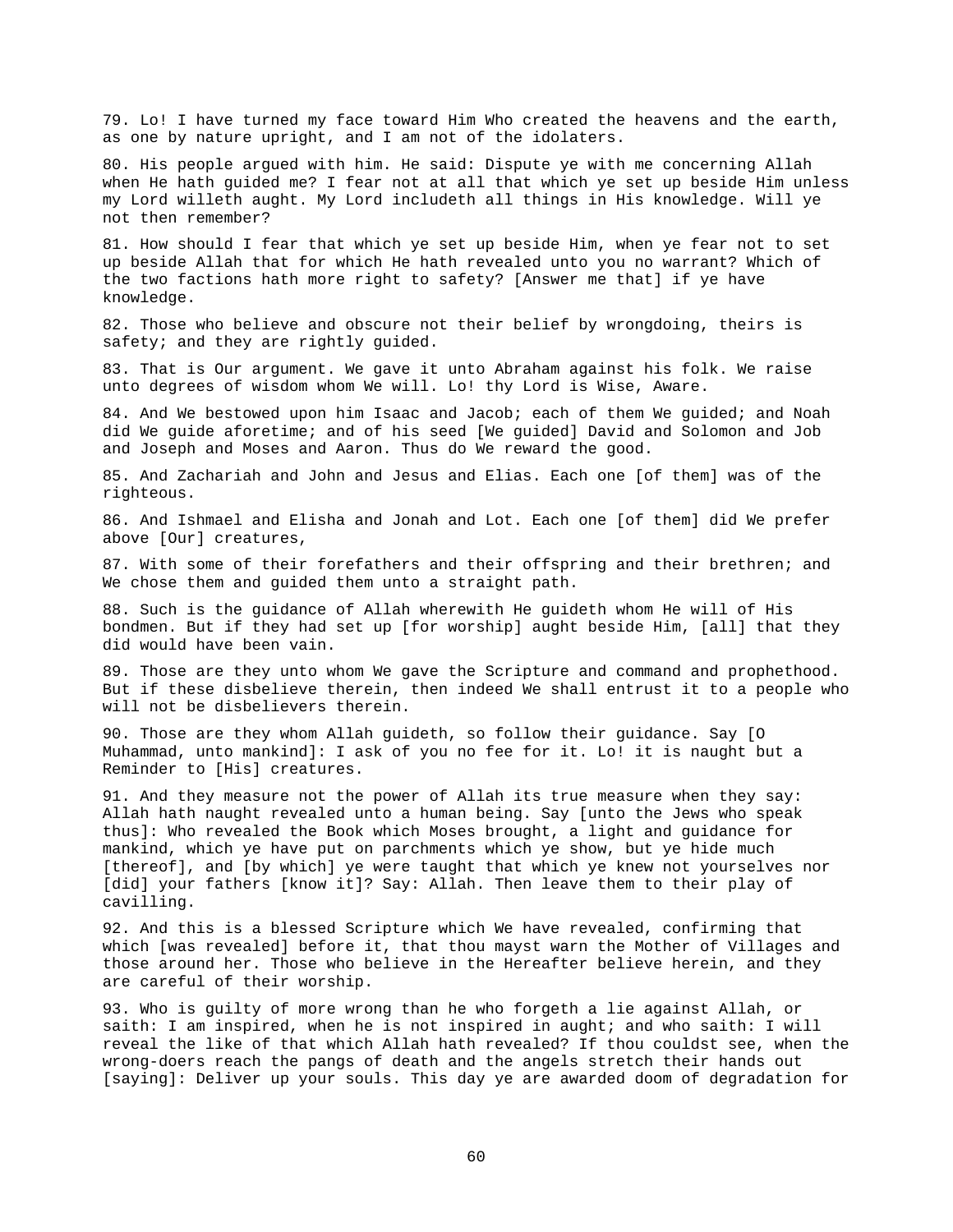that ye spake concerning Allah other than the truth, and used to scorn His portents.

94. Now have ye come unto Us solitary as We did create you at the first, and ye have left behind you all that We bestowed upon you, and We behold not with you those your intercessors, of whom ye claimed that they possessed a share in you. Now is the bond between you severed, and that which ye presumed hath failed you.

95. Lo! Allah [it is] Who splitteth the grain of corn and the date-stone [for sprouting]. He bringeth forth the living from the dead, and is the bringer-forth of the dead from the living. Such is Allah. How then are ye perverted?

96. He is the Cleaver of the Daybreak, and He hath appointed the night for stillness, and the sun and the moon for reckoning. That is the measuring of the Mighty, the Wise.

97. And He it is Who hath set for you the stars that ye may guide your course by them amid the darkness of the land and the sea. We have detailed Our revelations for a people who have knowledge.

98. And He it is Who hath produced you from a single being, and [hath given you] a habitation and a repository. We have detailed Our revelations for a people who have understanding.

99. He it is Who sendeth down water from the sky, and therewith We bring forth buds of every kind; We bring forth the green blade from which We bring forth the thick-clustered grain; and from the date-palm, from the pollen thereof, spring pendant bunches; and [We bring forth] gardens of grapes, and the olive and the pomegranate, alike and unlike. Look upon the fruit thereof, when they bear fruit, and upon its ripening. Lo! herein verily are portents for a people who believe.

100. Yet they ascribe as partners unto Him the jinn, although He did create them, and impute falsely, without knowledge, sons and daughters unto Him. Glorified be He and High Exalted above [all] that they ascribe [unto Him].

101. The Originator of the heavens and the earth! How can He have a child, when there is for Him no consort, when He created all things and is Aware of all things?

102. Such is Allah, your Lord. There is no Allah save Him, the Creator of all things, so worship Him. And He taketh care of all things.

103. Vision comprehendeth Him not, but He comprehendeth [all] vision. He is the Subtile, the Aware.

104. Proofs have come unto you from your Lord, so whoso seeth, it is for his own good, and whoso is blind is blind to his own hurt. And I am not a keeper over you.

105. Thus do We display Our revelations that they may say [unto thee, Muhammad]: "Thou hast studied," and that We may make [it] clear for people who have knowledge.

106. Follow that which is inspired in thee from thy Lord; there is no Allah save Him; and turn away from the idolaters.

107. Had Allah willed, they had not been idolatrous. We have not set thee as a keeper over them, nor art thou responsible for them.

108. Revile not those unto whom they pray beside Allah lest they wrongfully revile Allah through ignorance. Thus unto every nation have We made their deed seem fair. Then unto their Lord is their return, and He will tell them what they used to do.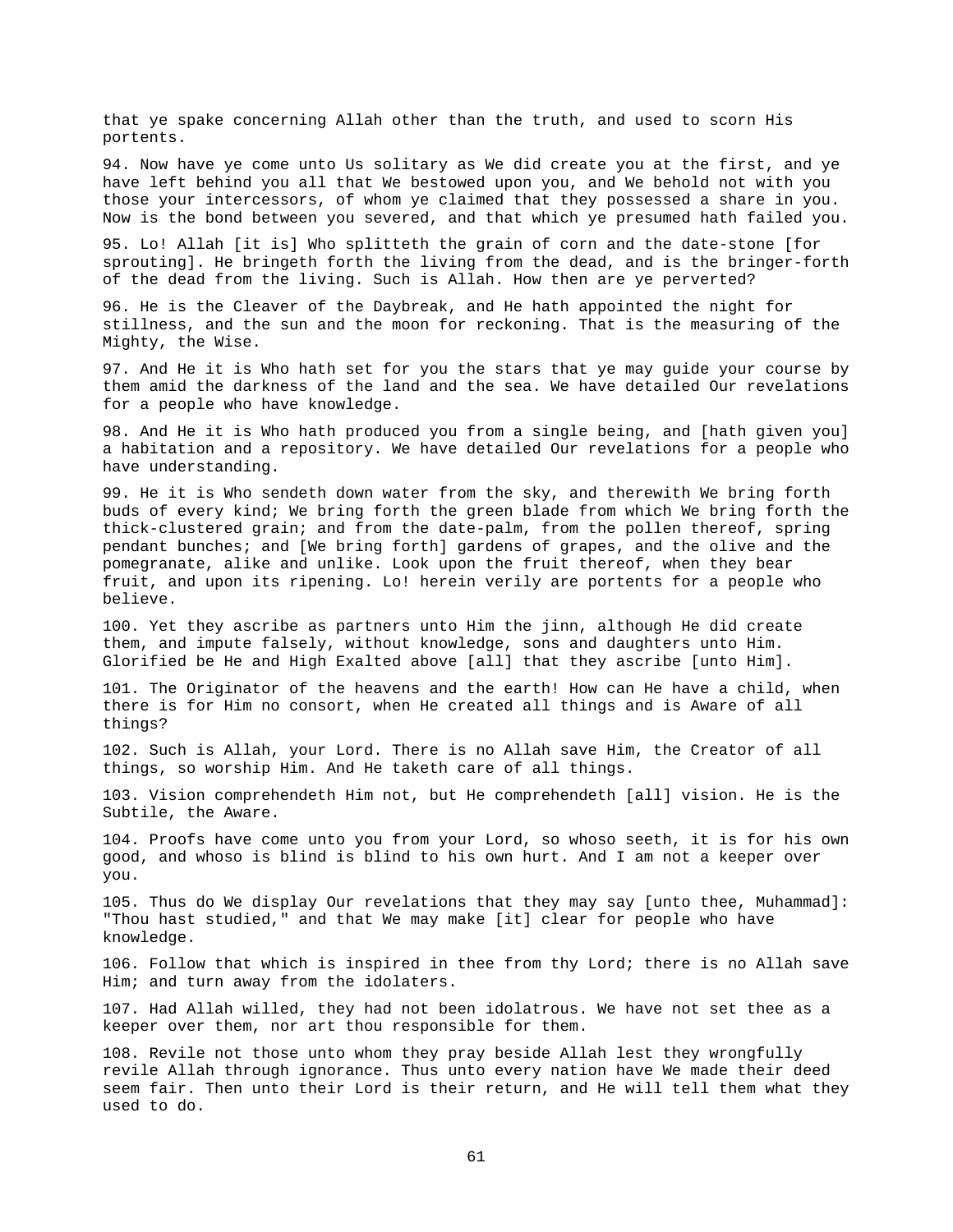109. And they swear a solemn oath by Allah that if there come unto them a portent they will believe therein. Say; Portents are with Allah and [so is] that which telleth you that if such came unto them they would not believe.

110. We confound their hearts and their eyes. As they believed not therein at the first, We let them wander blindly on in their contumacy.

111. And though We should send down the angels unto them, and the dead should speak unto them, and We should gather against them all things in array, they would not believe unless Allah so willed. Howbeit, most of them are ignorant.

112. Thus have We appointed unto every prophet an adversary - devils of humankind and jinn who inspire in one another plausible discourse through guile. If thy Lord willed, they would not do so; so leave them alone with their devising;

113. That the hearts of those who believe not in the Hereafter may incline thereto, and that they may take pleasure therein, and that they may earn what they are earning.

114. Shall I seek other than Allah for judge, when He it is Who hath revealed unto you [this] Scripture, fully explained? Those unto whom We gave the Scripture [aforetime] know that it is revealed from thy Lord in truth. So be not thou [O Muhammad] of the waverers.

115. Perfected is the Word of thy Lord in truth and justice. There is naught that can change His words. He is the Hearer, the Knower.

116. If thou obeyedst most of those on earth they would mislead thee far from Allah's way. They follow naught but an opinion, and they do but guess.

117. Lo! thy Lord, He knoweth best who erreth from His way; and He knoweth best [who are] the rightly guided.

118. Eat of that over which the name of Allah hath been mentioned, if ye are believers in His revelations.

119. How should ye not eat of that over which the name of Allah hath been mentioned, when He hath explained unto you that which is forbidden unto you unless ye are compelled thereto. But lo! many are led astray by their own lusts through ignorance. Lo! thy Lord, He is Best Aware of the transgressors.

120. Forsake the outwardness of sin and the inwardness thereof. Lo! those who garner sin will be awarded that which they have earned.

121. And eat not of that whereon Allah's name hath not been mentioned, for lo! it is abomination. Lo! the devils do inspire their minions to dispute with you. But if ye obey them, ye will be in truth idolaters.

122. Is he who was dead and We have raised him unto life, and set for him a light wherein he walketh among men, as him whose similitude is in utter darkness whence he cannot emerge? Thus is their conduct made fairseeming for the disbelievers.

123. And thus have We made in every city great ones of its wicked ones, that they should plot therein. They do but plot against themselves, though they perceive not.

124. And when a token cometh unto them, they say: We will not believe till we are given that which Allah's messengers are given. Allah knoweth best with whom to place His message. Humiliation from Allah and heavy punishment will smite the guilty for their scheming.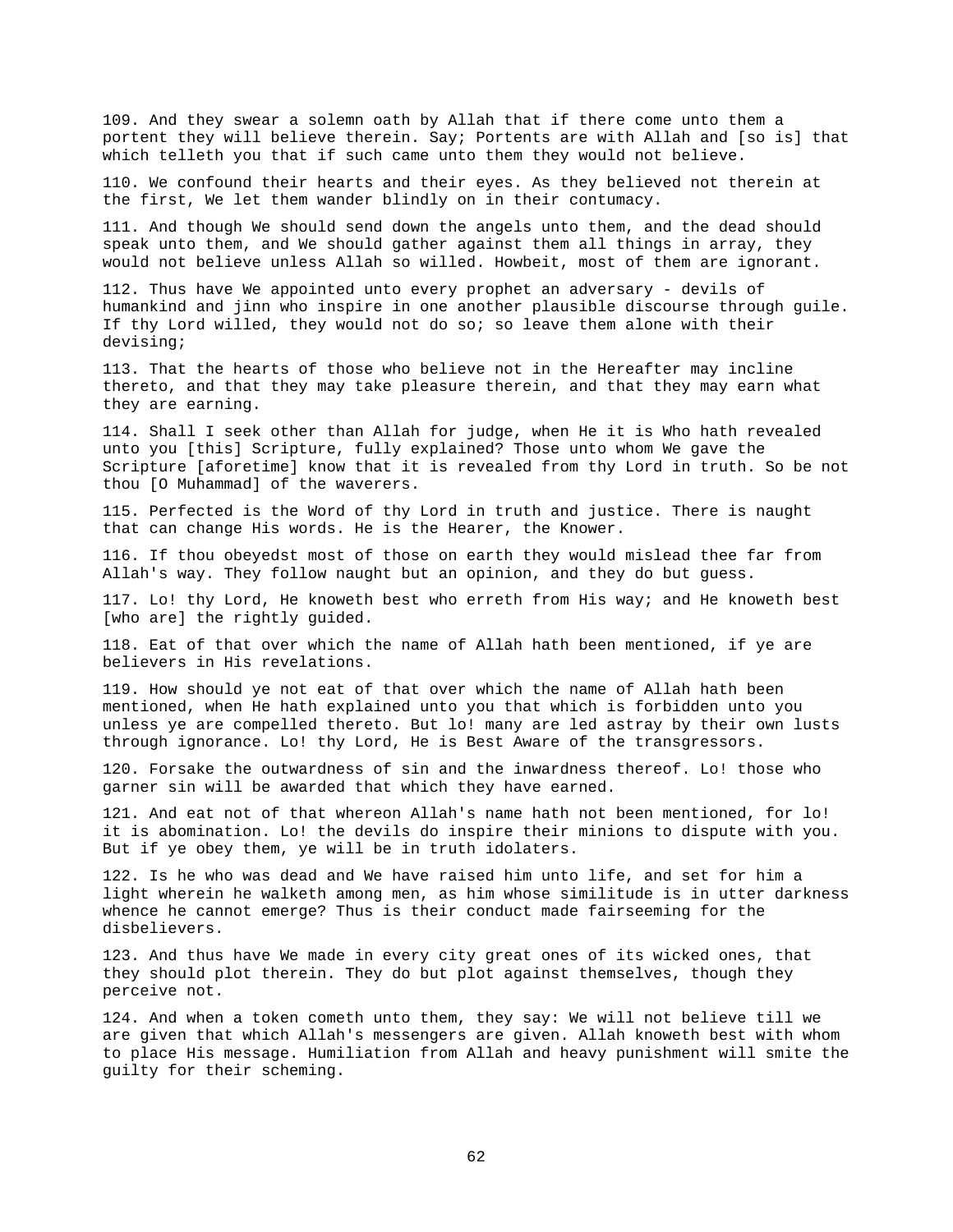125. And whomsoever it is Allah's will to guide, He expandeth his bosom unto the Surrender, and whomsoever it is His Will to send astray, He maketh his bosom close and narrow as if he were engaged in sheer ascent. Thus Allah layeth ignominy upon those who believe not.

126. This is the path of thy Lord, a straight path. We have detailed Our revelations for a people who take heed.

127. For them is the abode of peace with their Lord. He will be their Protecting Friend because of what they used to do.

128. In the day when He will gather them together [He will say]: O ye assembly of the jinn! Many of humankind did ye seduce. And their adherents among humankind will say: Our Lord! We enjoyed one another, but now we have arrived at the appointed term which Thou appointedst for us. He will say: Fire is your home. Abide therein for ever, save him whom Allah willeth [to deliver]. Lo! thy Lord is Wise, Aware.

129. Thus We let some of the wrong-doers have power over others because of what they are wont to earn.

130. O ye assembly of the jinn and humankind! Came there not unto you messengers of your own who recounted unto you My tokens and warned you of the meeting of this your Day? They will say: We testify against ourselves. And the life of the world beguiled them. And they testify against themselves that they were disbelievers.

131. This is because thy Lord destroyeth not the townships arbitrarily while their people are unconscious [of the wrong they do].

132. For all there will be ranks from what they did. Thy Lord is not unaware of what they do.

133. Thy Lord is the Absolute, the Lord of Mercy. If He will, He can remove you and can cause what He will to follow after you, even as He raised you from the seed of other folk.

134. Lo! that which ye are promised will surely come to pass, and ye cannot escape.

135. Say [O Muhammad]: O my people! Work according to your power. Lo! I too am working. Thus ye will come to know for which of us will be the happy sequel. Lo! the wrong-doers will not be successful.

136. They assign unto Allah, of the crops and cattle which He created, a portion, and they say: "This is Allah's" - in their make-believe - "and this is for [His] partners in regard to us." Thus that which [they assign] unto His partners in them reacheth not Allah and that which [they assign] unto Allah goeth to their [so-called] partners. Evil is their ordinance.

137. Thus have their [so-called] partners [of Allah] made the killing of their children to seem fair unto many of the idolaters, that they may ruin them and make their faith obscure for them. Had Allah willed [it otherwise], they had not done so. So leave them alone with their devices.

138. And they say: Such cattle and crops are forbidden. No-one is to eat of them save whom we will - in their make-believe - cattle whose backs are forbidden, cattle over which they mention not the name of Allah. [All that is] a lie against Him. He will repay them for that which they invent.

139. And they say: That which is in the bellies of such cattle is reserved for our males and is forbidden to our wives; but if it be born dead, then they [all]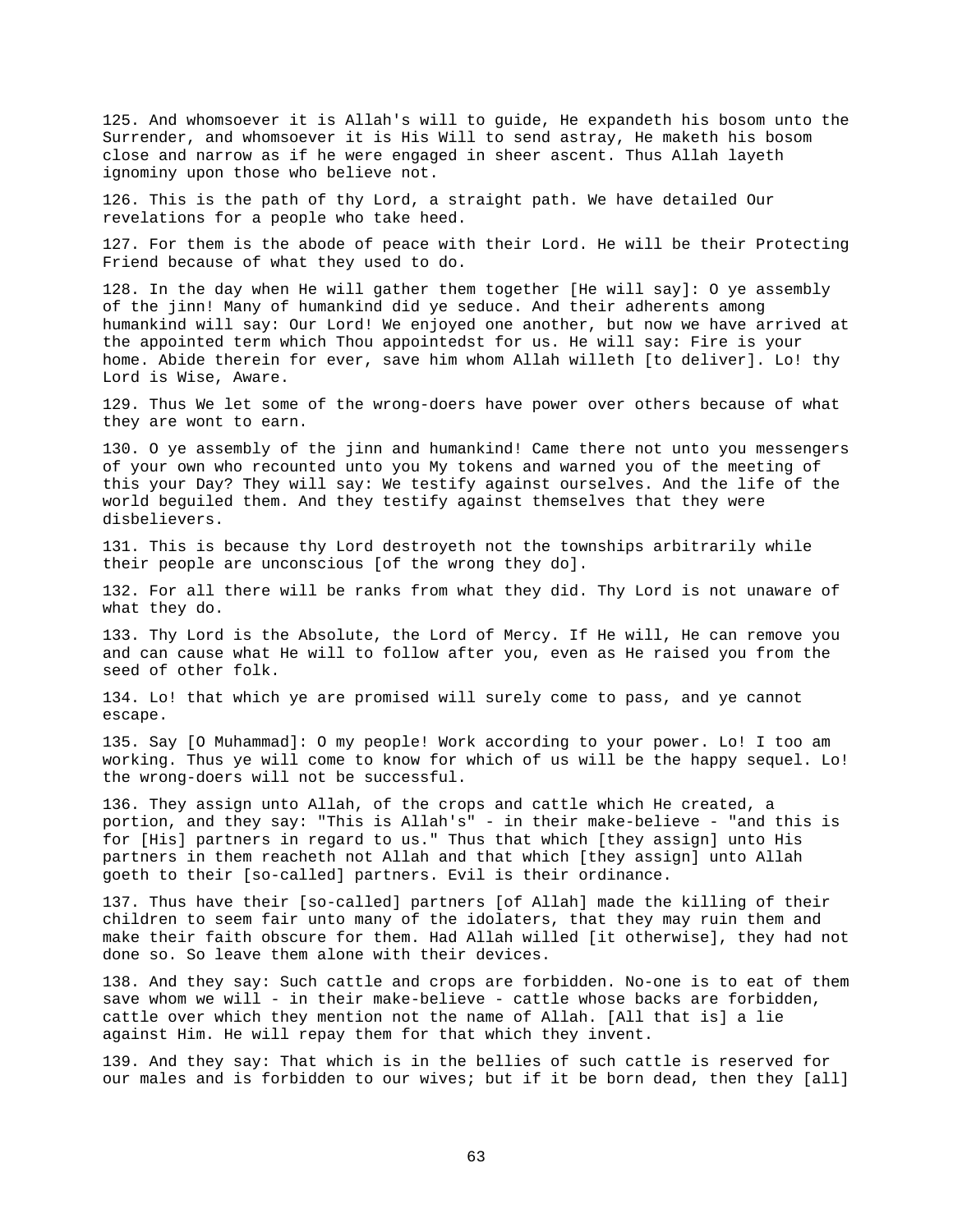may be partakers thereof. He will reward them for their attribution [of such ordinances unto Him]. Lo, He is Wise, Aware.

140. They are losers who besottedly have slain their children without knowledge, and have forbidden that which Allah bestowed upon them, inventing a lie against Allah. They indeed have gone astray and are not guided.

141. He it is Who produceth gardens trellised and untrellised, and the datepalm, and crops of divers flavour, and the olive and the pomegranate, like and unlike. Eat ye of the fruit thereof when it fruiteth, and pay the due thereof upon the harvest day, and be not prodigal. Lo! Allah loveth not the prodigals.

142. And of the cattle [He produceth] some for burdens, some for food. Eat of that which Allah hath bestowed upon you, and follow not the footsteps of the devil, for lo! he is an open foe to you.

143. Eight pairs: Of the sheep twain, and of the goats twain. Say: Hath He forbidden the two males or the two females, or that which the wombs of the two females contain? Expound to me [the case] with knowledge, if ye are truthful.

144. And of the camels twain and of the oxen twain. Say: Hath He forbidden the two males or the two females, or that which the wombs of the two females contain; or were ye by to witness when Allah commanded you [all] this? Then who doth greater wrong than he who deviseth a lie concerning Allah, that he may lead mankind astray without knowledge. Lo! Allah guideth not wrongdoing folk.

145. Say: I find not in that which is revealed unto me aught prohibited to an eater that he eat thereof, except it be carrion, or blood poured forth, or swineflesh - for that verily is foul - or the abomination which was immolated to the name of other than Allah. But whoso is compelled [thereto], neither craving nor transgressing, [for him] lo! thy Lord is Forgiving, Merciful.

146. Unto those who are Jews We forbade every animal with claws. And of the oxen and the sheep forbade We unto them the fat thereof save that upon the backs or the entrails, or that which is mixed with the bone. That we awarded them for their rebellion. And lo! we verily are truthful.

147. So if they give the lie to thee [Muhammad], say: Your Lord is a Lord of All-Embracing Mercy, and His wrath will never be withdrawn from guilty folk.

148. They who are idolaters will say: Had Allah willed, we had not ascribed [unto Him] partners neither had our fathers, nor had we forbidden aught. Thus did those who were before them give the lie [to Allah's messengers] till they tasted of the fear of Us. Say: Have ye any knowledge that ye can adduce for Us? Lo! ye follow naught but an opinion, Lo! ye do but guess.

149. Say - For Allah's is the final argument - Had He willed He could indeed have guided all of you.

150. Say: Come, bring your witnesses who can bear witness that Allah forbade [all] this. And if they bear witness, do not thou bear witness with them. Follow thou not the whims of those who deny Our revelations, those who believe not in the Hereafter and deem [others] equal with their Lord.

151. Say: Come, I will recite unto you that which your Lord hath made a sacred duty for you: That ye ascribe no thing as partner unto Him and that ye do good to parents, and that ye slay not your children because of penury - We provide for you and for them - and that ye draw not nigh to lewd things whether open or concealed. And that ye slay not the life which Allah hath made sacred, save in the course of justice. This He hath command you, in order that ye may discern.

152. And approach not the wealth of the orphan save with that which is better, till he reach maturity. Give full measure and full weight, in justice. We task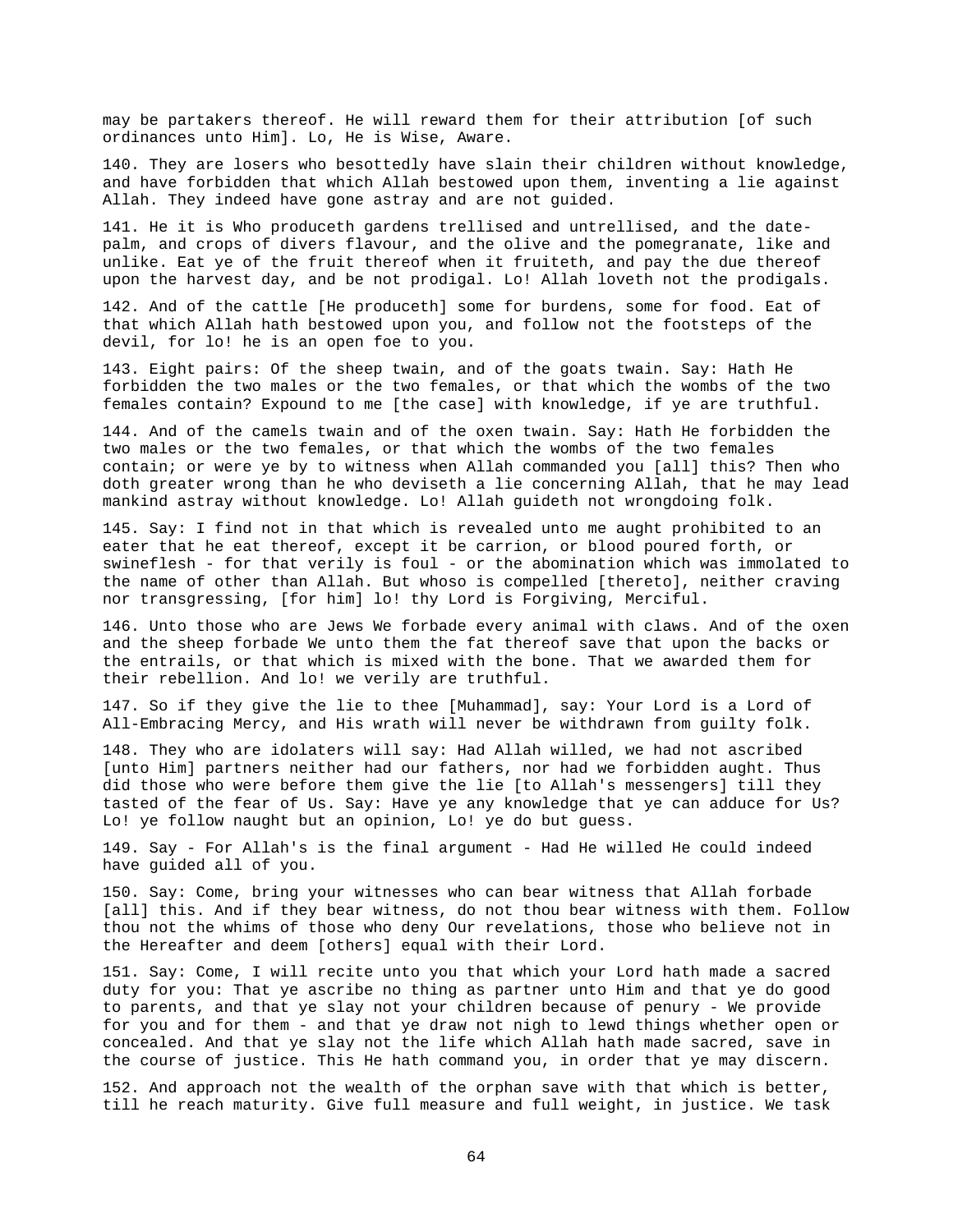not any soul beyond its scope. And if ye give your word, do justice thereunto, even though it be [against] a kinsman; and fulfil the covenant of Allah. This He commandeth you that haply ye may remember.

153. And [He commandeth you, saying]: This is My straight path, so follow it. Follow not other ways, lest ye be parted from His way. This hath He ordained for you, that ye may ward off [evil].

154. Again, We gave the Scripture unto Moses, complete for him who would do good, an explanation of all things, a guidance and a mercy, that they might believe in the meeting with their Lord.

155. And this is a blessed Scripture which We have revealed. So follow it and ward off [evil], that ye may find mercy.

156. Lest ye should say: The Scripture was revealed only to two sects before us, and we in sooth were unaware of what they read;

157. Or lest ye should say: If the Scripture had been revealed unto us, we surely had been better guided than are they. Now hath there come unto you a clear proof from your Lord, a guidance and mercy; and who doeth greater wrong than he who denieth the revelations of Allah, and turneth away from them? We award unto those who turn away from Our revelations an evil doom because of their aversion.

158. Wait they, indeed, for nothing less than that the angels should come unto them, or thy Lord should come, or there should come one of the portents from thy Lord? In the day when one of the portents from thy Lord cometh, its belief availeth naught a soul which theretofore believed not, nor in its belief earned good [by works]. Say: Wait ye! Lo! We [too] are waiting.

159. Lo! As for those who sunder their religion and become schismatics, no concern at all hast thou with them. Their case will go to Allah, Who then will tell them what they used to do.

160. Whoso bringeth a good deed will receive tenfold the like thereof, while whoso bringeth an ill-deed will be awarded but the like thereof; and they will not be wronged.

161. Say: Lo! As for me, my Lord hath guided me unto a straight path, a right religion, the community of Abraham, the upright, who was no idolater.

162. Say: Lo! my worship and my sacrifice and my living and my dying are for Allah, Lord of the Worlds.

163. He hath no partner. This am I commanded, and I am first of those who surrender [unto Him].

164. Say: Shall I seek another than Allah for Lord, when He is Lord of all things? Each soul earneth only on its own account, nor doth any laden bear another's load. Then unto your Lord is your return and He will tell you that wherein ye differed.

165. He it is Who hath placed you as viceroys of the earth and hath exalted some of you in rank above others, that He may try you by [the test of] that which He hath given you. Lo! Thy Lord is swift in prosecution, and Lo! He verily is Forgiving, Merciful.

## **SURA 7. AL-ARAF (THE HEIGHTS)**

1. Alif. Lam. Mim. Sad.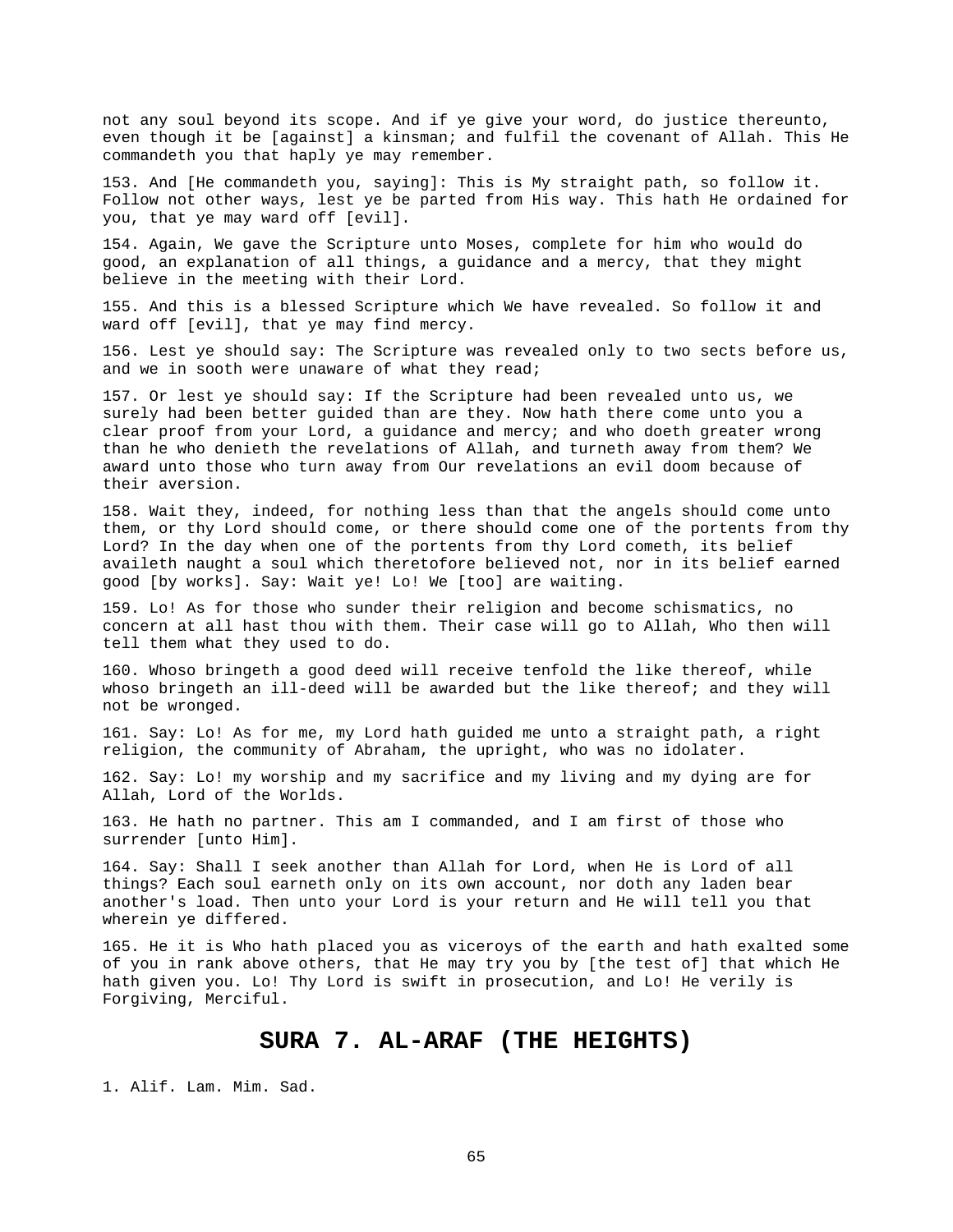2. [It is] a Scripture that is revealed unto thee [Muhammad] - so let there be no heaviness in thy heart therefrom - that thou mayst warn thereby, and [it is] a Reminder unto believers.

3. [Saying]: Follow that which is sent down unto you from your Lord, and follow no protecting friends beside Him. Little do ye recollect!

4. How many a township have We destroyed! As a raid by night, or while they slept at noon, Our terror came unto them.

5. No plea had they, when Our terror came unto them, save that they said: Lo! We were wrong-doers.

6. Then verily We shall question those unto whom [Our message] hath been sent, and verily We shall question the messengers.

7. Then verily We shall narrate unto them [the event] with knowledge, for We were not absent [when it came to pass].

8. The weighing on that day is the true [weighing]. As for those whose scale is heavy, they are the successful.

9. And as for those whose scale is light: those are they who lose their souls because they used to wrong Our revelations.

10. And We have given you [mankind] power in the earth, and appointed for you therein livelihoods. Little give ye thanks!

11. And We created you, then fashioned you, then told the angels: Fall ye prostrate before Adam! And they fell prostrate, all save Iblis, who was not of those who make prostration.

12. He said: What hindered thee that thou didst not fall prostrate when I bade thee? [Iblis] said: I am better than him. Thou createdst me of fire while him Thou didst create of mud.

13. He said: Then go down hence! It is not for thee to show pride here, so go forth! Lo! thou art of those degraded.

14. He said: Reprieve me till the day when they are raised [from the dead].

15. He said: Lo! thou art of those reprieved.

16. He said: Now, because Thou hast sent me astray, verily I shall lurk in ambush for them on Thy Right Path.

17. Then I shall come upon them from before them and from behind them and from their right hands and from their left hands, and Thou wilt not find most of them beholden [unto Thee].

18. He said: Go forth from hence, degraded, banished. As for such of them as follow thee, surely I will fill hell with all of you.

19. And [unto man]: O Adam! Dwell thou and thy wife in the Garden and eat from whence ye will, but come not nigh this tree lest ye become wrong-doers.

20. Then Satan whispered to them that he might manifest unto them that which was hidden from them of their shame, and he said: Your Lord forbade you from this tree only lest ye should become angels or become of the immortals.

21. And he swore unto them [saying]: Lo! I am a sincere adviser unto you.

22. Thus did he lead them on with guile. And when they tasted of the tree their shame was manifest to them and they began to hide [by heaping] on themselves some of the leaves of the Garden. And their Lord called them, [saying]: Did I not forbid you from that tree and tell you: Lo! Satan is an open enemy to you?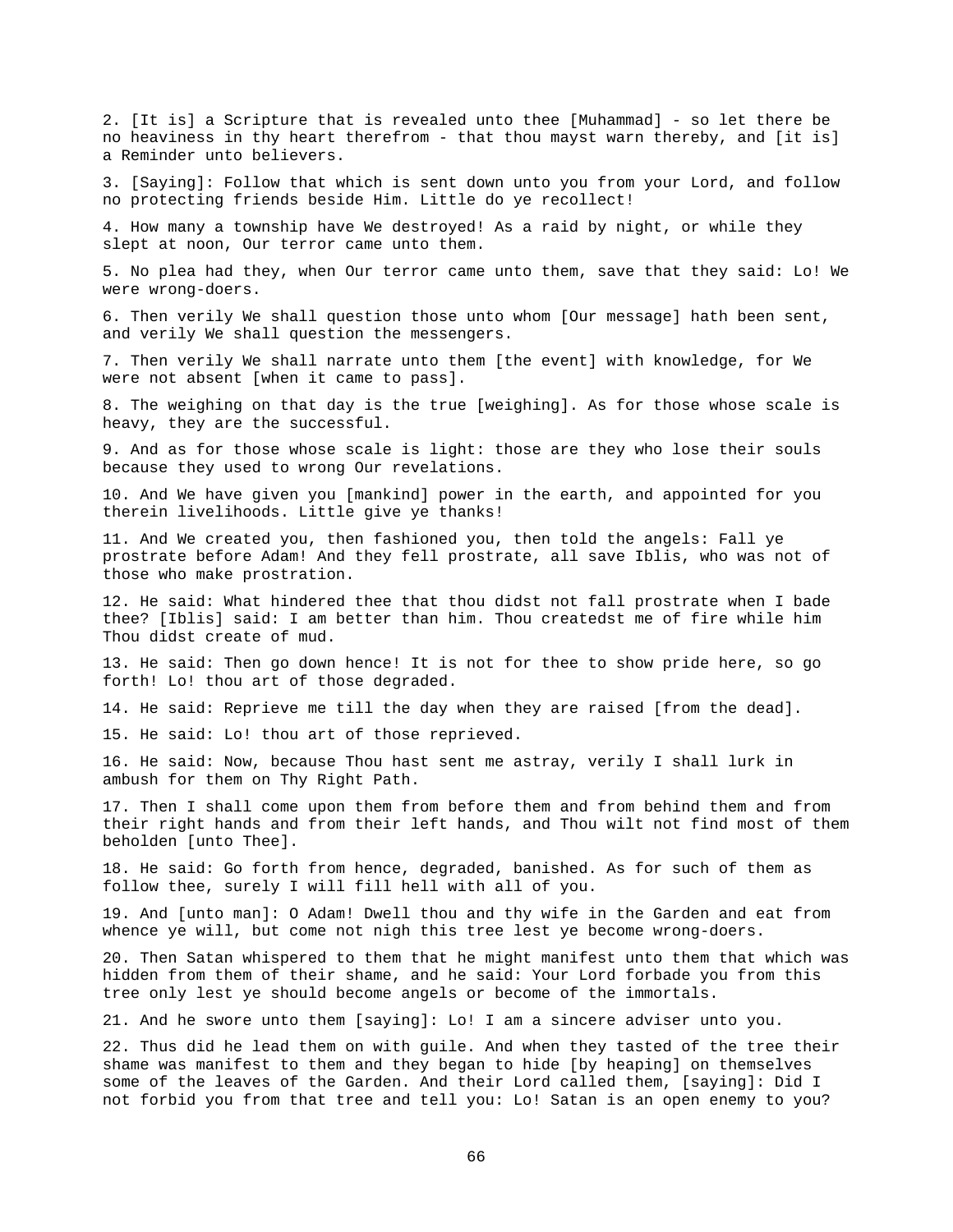23. They said: Our Lord! We have wronged ourselves. If thou forgive us not and have not mercy on us, surely we are of the lost!

24. He said: Go down [from hence], one of you a foe unto the other. There will be for you on earth a habitation and provision for a while.

25. He said: There shall ye live, and there shall ye die, and thence shall ye be brought forth.

26. O Children of Adam! We have revealed unto you raiment to conceal your shame, and splendid vesture, but the raiment of restraint from evil, that is best. This is of the revelations of Allah, that they may remember.

27. O Children of Adam! Let not Satan seduce you as he caused your [first] parents to go forth from the Garden and tore off from them their robe [of innocence] that he might manifest their shame to them. Lo! he seeth you, he and his tribe, from whence ye see him not. Lo! We have made the devils protecting friends for those who believe not.

28. And when they do some lewdness they say: We found our fathers doing it and Allah hath enjoined it on us. Say: Allah, verily, enjoineth not lewdness. Tell ye concerning Allah that which ye know not?

29. Say: My Lord enjoineth justice. And set your faces upright [toward Him] at every place of worship and call upon Him, making religion pure for Him [only]. As He brought you into being, so return ye [unto Him].

30. A party hath He led aright, while error hath just hold over [another] party, for lo! they choose the devils for protecting supporters instead of Allah and deem that they are rightly guided.

31. O Children of Adam! Look to your adornment at every place of worship, and eat and drink, but be not prodigal. Lo! He loveth not the prodigals.

32. Say: Who hath forbidden the adornment of Allah which He hath brought forth for His bondmen, and the good things of His providing? Say: Such, on the Day of Resurrection, will be only for those who believed during the life of the world. Thus do we detail Our revelations for people who have knowledge.

33. Say: My Lord forbiddeth only indecencies, such of them as are apparent and such as are within, and sin and wrongful oppression, and that ye associate with Allah that for which no warrant hath been revealed, and that ye tell concerning Allah that which ye know not.

34. And every nation hath its term, and when its term cometh, they cannot put it off an hour nor yet advance [it].

35. O Children of Adam! When messengers of your own come unto you who narrate unto you My revelations, then whosoever refraineth from evil and amendeth there shall no fear come upon them neither shall they grieve.

36. But they who deny Our revelations and scorn them - each are rightful owners of the Fire; they will abide therein.

37. Who doeth greater wrong than he who inventeth a lie concerning Allah or denieth Our tokens. [For such] their appointed portion of the Book [of destiny] reacheth them till, when Our messengers come to gather them, they say: Where [now] is that to which ye cried beside Allah? They say: They have departed from us. And they testify against themselves that they were disbelievers.

38. He saith: Enter into the Fire among nations of the jinn and humankind who passed away before you. Every time a nation entereth, it curseth its sister [nation] till, when they have all been made to follow one another thither, the last of them saith unto the first of them: Our Lord! These led us astray, so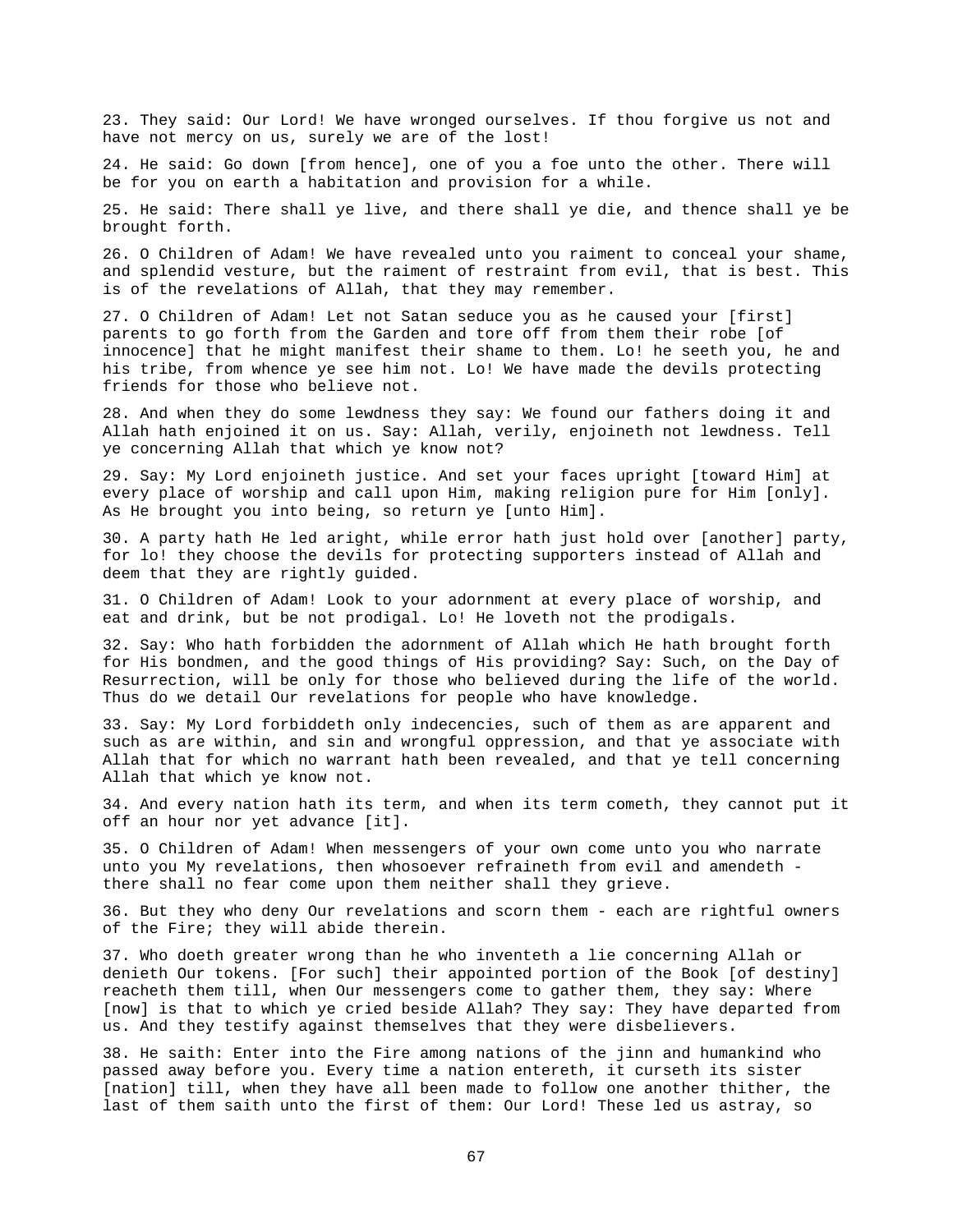give them double torment of the Fire. He saith: For each one there is double [torment], but ye know not.

39. And the first of them saith unto the last of them: Ye were no whit better than us, so taste the doom for what ye used to earn.

40. Lo! they who deny Our revelations and scorn them, for them the gates of heaven will nor be opened not will they enter the Garden until the camel goeth through the needle's eye. Thus do We requite the guilty.

41. Theirs will be a bed of hell, and over them coverings [of hell]. Thus do We requite wrong-doers.

42. But [as for] those who believe and do good works - We tax not any soul beyond its scope - Such are rightful owners of the Garden. They abide therein.

43. And We remove whatever rancour may be in their hearts. Rivers flow beneath them. And they say: The praise to Allah, Who hath guided us to this. We could not truly have been led aright if Allah had not guided us. Verily the messengers of our Lord did bring the Truth. And it is cried unto them: This is the Garden. Ye inherit it for what ye used to do.

44. And the dwellers of the Garden cry unto the dwellers of the Fire: We have found that which our Lord promised us [to be] the Truth. Have ye [too] found that which your Lord promised the Truth? They say: Yea, verily. And a crier in between them crieth: The curse of Allah is on evil-doers,

45. Who debar [men] from the path of Allah and would have it crooked, and who are disbelievers in the Last Day.

46. Between them is a veil. And on the Heights are men who know them all by their marks. And they call unto the dwellers of the Garden: Peace be unto you! They enter it not although they hope [to enter].

47. And when their eyes are turned toward the dwellers of the Fire, they say: Our Lord! Place us not with the wrong-doing folk.

48. And the dwellers on the Heights call unto men whom they know by their marks, [saying]: What did your multitude and that in which ye took your pride avail you?

49. Are these they of whom ye swore that Allah would not show them mercy? [Unto them it hath been said]: Enter the Garden. No fear shall come upon you nor is it ye who will grieve.

50. And the dwellers of the Fire cry out unto the dwellers of the Garden: Pour on us some water or some wherewith Allah hath provided you. They say: Lo! Allah hath forbidden both to disbelievers [in His guidance],

51. Who took their religion for a sport and pastime, and whom the life of the world beguiled. So this day We have forgotten them even as they forgot the meeting of this their Day and as they used to deny Our tokens.

52. Verily We have brought them a Scripture which We expounded with knowledge, a guidance and a mercy for a people who believe.

53. Await they aught save the fulfilment thereof? On the day when the fulfilment thereof cometh, those who were before forgetful thereof will say: The messengers of our Lord did bring the Truth! Have we any intercessors, that they may intercede for us? Or can we be returned [to life on earth], that we may act otherwise than we used to act? They have lost their souls, and that which they devised hath failed them.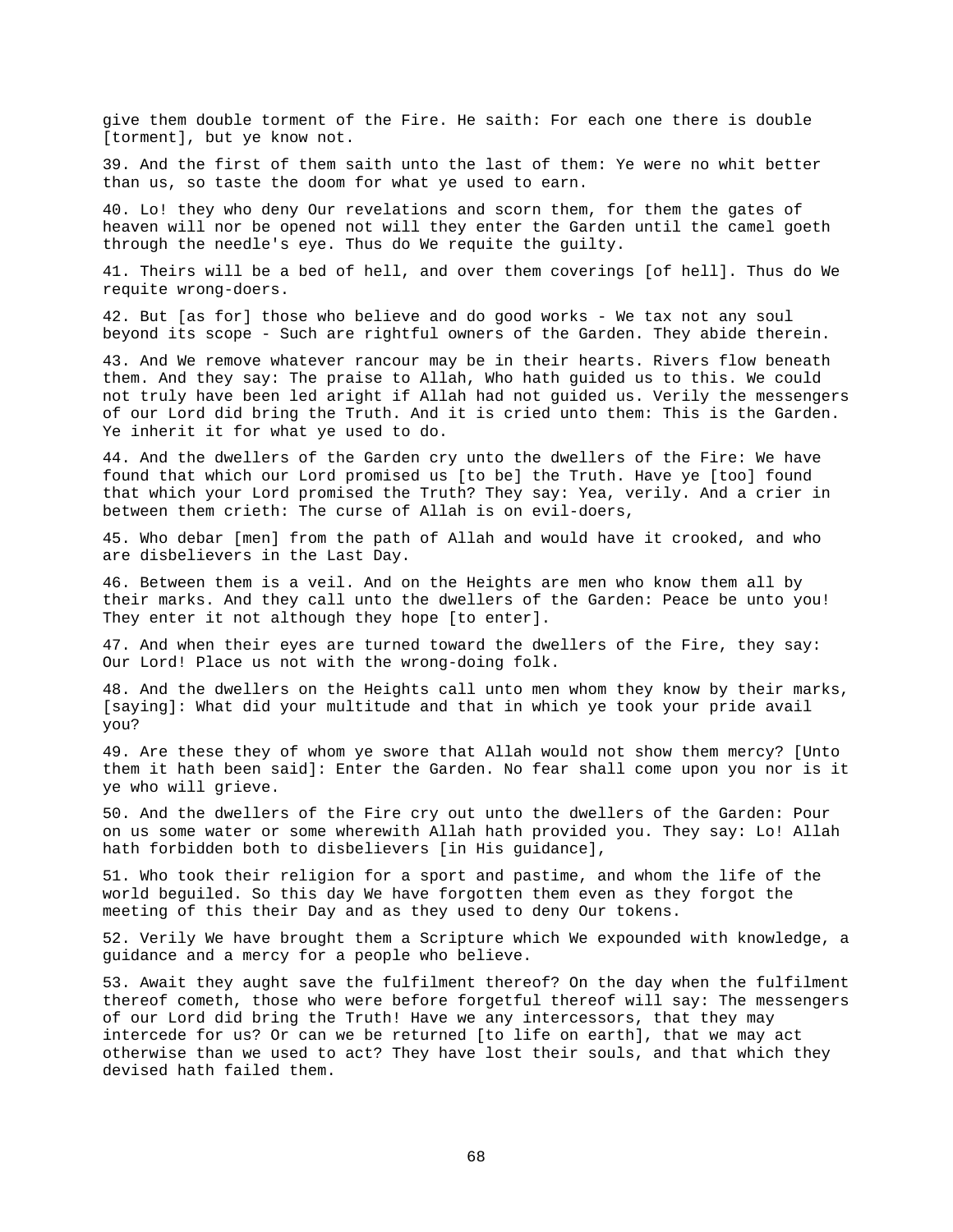54. Lo! your Lord is Allah Who created the heavens and the earth in six Days, then mounted He the Throne. He covereth the night with the day, which is in haste to follow it, and hath made the sun and the moon and the stars subservient by His command. His verily is all creation and commandment. Blessed be Allah, the Lord of the Worlds!

55. [O mankind!] Call upon your Lord humbly and in secret. Lo! He loveth not aggressors.

56. Work not confusion in the earth after the fair ordering [thereof]. and call on Him in fear and hope. Lo! the mercy of Allah is nigh unto the good.

57. And He it is Who sendeth the winds as tidings heralding His mercy, till, when they bear a cloud heavy [with rain], We lead it to a dead land, and then cause water to descend thereon and thereby bring forth fruits of every kind. Thus bring We forth the dead. Haply ye may remember.

58. As for the good land, its vegetation cometh forth by permission of its Lord; while as for that which is bad, only the useless cometh forth [from it]. Thus do We recount the tokens for people who give thanks.

59. We sent Noah [of old] unto his people, and he said: O my people! Serve Allah. Ye have no other Allah save Him. Lo! I fear for you the retribution of an Awful Day.

60. The chieftains of his people said: Lo! we see thee surely in plain error.

61. He said: O my people! There is no error in me, but I am a messenger from the Lord of the Worlds.

62. I convey unto you the messages of my Lord and give good counsel unto you, and know from Allah that which ye know not.

63. Marvel ye that there should come unto you a Reminder from your Lord by means of a man among you, that he may warn you, and that ye may keep from evil, and that haply ye may find mercy.

64. But they denied him, so We saved him and those with him in the ship, and We drowned those who denied Our tokens. Lo! they were blind folk.

65. And unto [the tribe of] A'ad [We sent] their brother, Hud. He said: O my people! Serve Allah. Ye have no other Allah save Him. Will ye not ward off [evil]?

66. The chieftains of his people, who were disbelieving, said: Lo! we surely see thee in foolishness, and lo! we deem thee of the liars.

67. He said: O my people! There is no foolishness in me, but I am a messenger from the Lord of the Worlds.

68. I convey unto you the messages of my Lord and am for you a true adviser.

69. Marvel ye that there should come unto you a Reminder from your Lord by means of a man among you, that he may warn you? Remember how He made you viceroys after Noah's folk, and gave you growth of stature. Remember [all] the bounties of your Lord, that haply ye may be successful.

70. They said: Hast come unto us that we should serve Allah alone, and forsake what our fathers worshipped? Then bring upon us that wherewith thou threatenest us if thou art of the truthful!

71. He said: Terror and wrath from your Lord have already fallen on you. Would ye wrangle with me over names which ye have named, ye and your fathers, for which no warrant from Allah hath been revealed? Then await [the consequence], lo! I [also] am of those awaiting [it].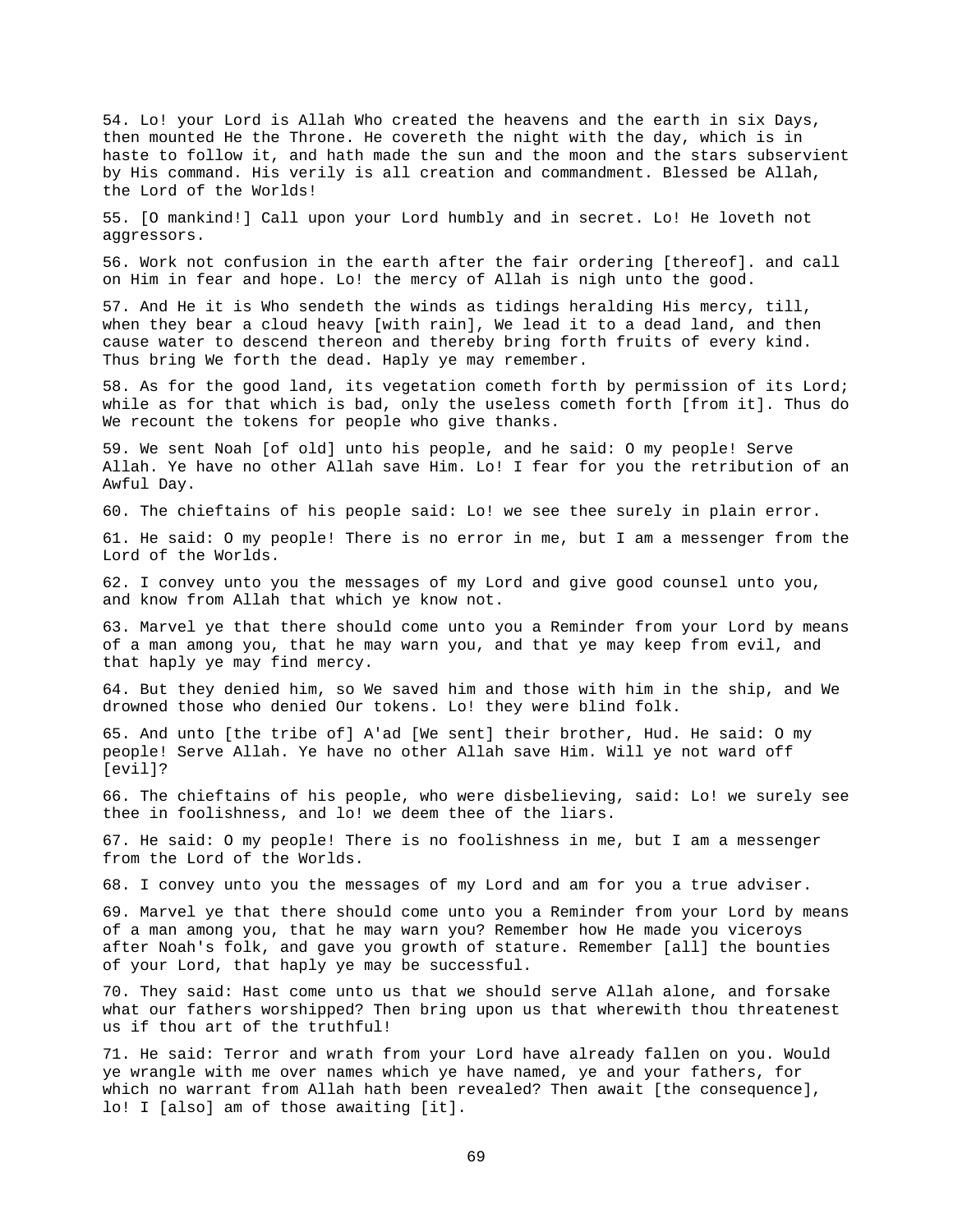72. And We saved him and those with him by a mercy from Us, and We cut the root of those who denied Our revelations and were not believers.

73. And to [the tribe of] Thamud [We sent] their brother Salih. He said: O my people! Serve Allah. Ye have no other Allah save Him. A wonder from your Lord hath come unto you. Lo! this is the camel of Allah, a token unto you; so let her feed in Allah's earth, and touch her not with hurt lest painful torment seize you.

74. And remember how He made you viceroys after A'ad and gave you station in the earth. Ye choose castles in the plains and hew the mountains into dwellings. So remember [all] the bounties of Allah and do not evil, making mischief in the earth.

75. The chieftains of his people, who were scornful, said unto those whom they despised, unto such of them as believed: Know ye that Salih is one sent from his Lord? They said: Lo! In that wherewith he hath been sent we are believers.

76. Those who were scornful said: Lo! in that which ye believe we are disbelievers.

77. So they hamstrung the she-camel, and they flouted the commandment of their Lord, and they said: O Salih! Bring upon us that thou threatenest if thou art indeed of those sent [from Allah].

78. So the earthquake seized them, and morning found them prostrate in their dwelling-place.

79. And [Salih] turned from them and said: O my people! I delivered my Lord's message unto you and gave you good advice, but ye love not good advisers.

80. And Lot! [Remember] when he said unto his folk: Will ye commit abomination such as no creature ever did before you?

81. Lo! ye come with lust unto men instead of women. Nay, but ye are wanton folk.

82. And the answer of his people was only that they said [one to another]: Turn them out of your township. They are folk, forsooth, who keep pure.

83. And We rescued him and his household, save his wife, who was of those who stayed behind.

84. And We rained a rain upon them. See now the nature of the consequence of evil-doers!

85. And unto Midian [We sent] their brother, Shu'eyb. He said: O my people! Serve Allah. Ye have no other Allah save Him. Lo! a clear proof hath come unto you from your Lord; so give full measure and full weight and wrong not mankind in their goods, and work not confusion in the earth after the fair ordering thereof. That will be better for you, if ye are believers.

86. Lurk not on every road to threaten [wayfarers], and to turn away from Allah's path him who believeth in Him, and to seek to make it crooked. And remember, when ye were but few, how He did multiply you. And see the nature of the consequence for the corrupters!

87. And if there is a party of you which believeth in that wherewith I have been sent, and there is a party which believeth not, then have patience until Allah judge between us. He is the Best of all who deal in judgment.

88. The chieftains of his people, who were scornful, said: Surely we will drive thee out, O Shu'eyb, and those who believe with thee, from our township, unless ye return to our religion. He said: Even though we hate it?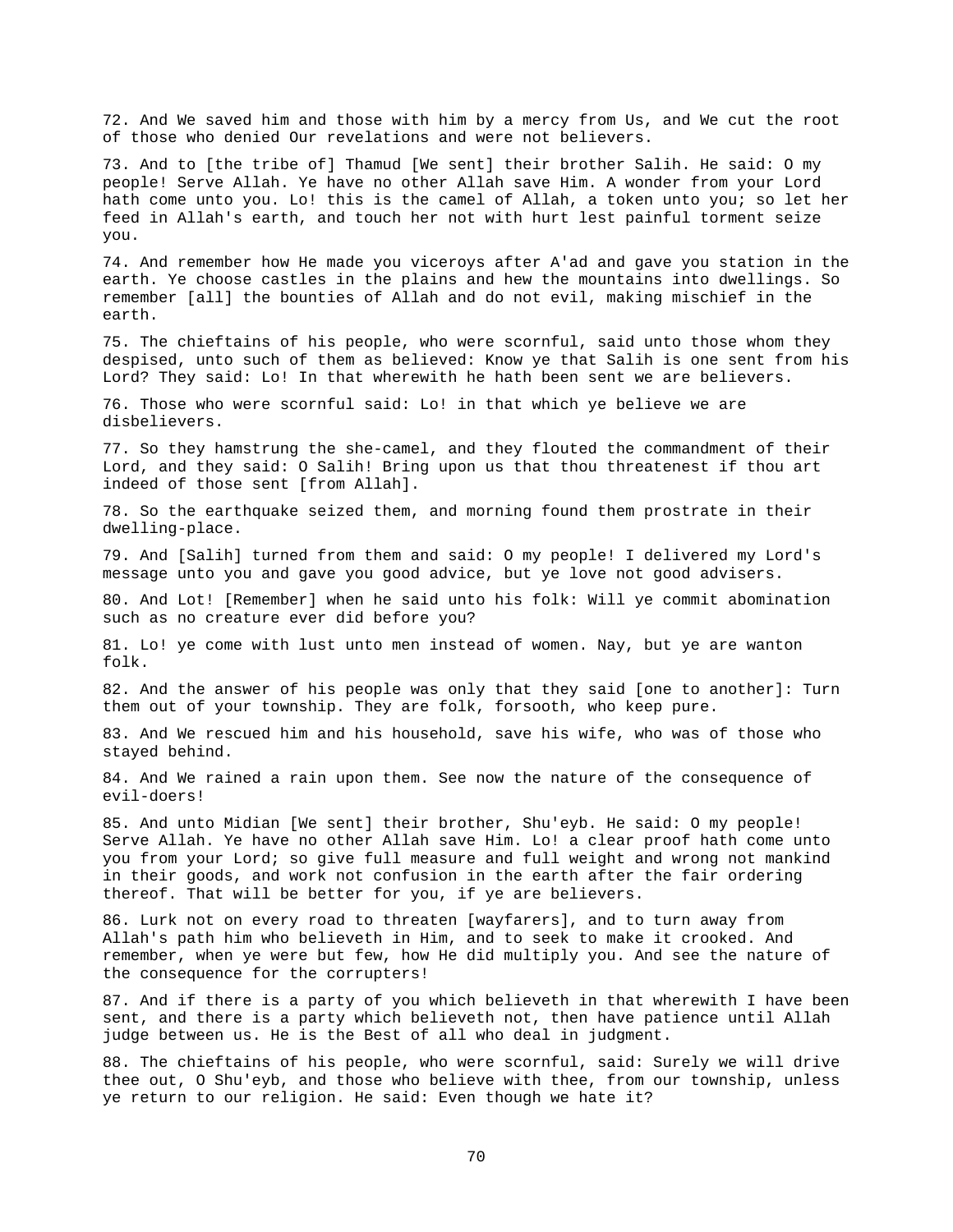89. We should have invented a lie against Allah if we returned to your religion after Allah hath rescued us from it. It is not for us to return to it unless Allah our Lord should [so] will. Our Lord comprehendeth all things in knowledge. In Allah do we put our trust. Our Lord! Decide with truth between us and our folk, for Thou art the best of those who make decision.

90. But the chieftains of his people, who were disbelieving, said: If ye follow Shu'eyb, then truly ye shall be the losers.

91. So the earthquake seized them and morning found them prostrate in their dwelling-place.

92. Those who denied Shu'eyb became as though they had not dwelt there. Those who denied Shu'eyb, they were the losers.

93. So he turned from them and said: O my people! I delivered my Lord's messages unto you and gave you good advice; then how can I sorrow for a people that rejected [truth]?

94. And We sent no prophet unto any township but We did afflict its folk with tribulation and adversity that haply they might grow humble.

95. Then changed We the evil plight for good till they grew affluent and said: Tribulation and distress did touch our fathers. Then We seized them unawares, when they perceived not.

96. And if the people of the townships had believed and kept from evil, surely We should have opened for them blessings from the sky and from the earth. But [unto every messenger] they gave the lie, and so We seized them on account of what they used to earn.

97. Are the people of the townships then secure from the coming of Our wrath upon them as a night-raid while they sleep?

98. Or are the people of the townships then secure from the coming of Our wrath upon them in the daytime while they play?

99. Are they then secure from Allah's scheme? None deemeth himself secure from Allah's scheme save folk that perish.

100. Is it not an indication to those who inherit the land after its people [who thus reaped the consequence of evil-doing] that, if We will, We can smite them for their sins and print upon their hearts so that they hear not?

101. Such were the townships. We relate some tidings of them unto thee [Muhammad]. Their messengers verily came unto them with clear proofs [of Allah's Sovereignty], but they could not believe because they had before denied. Thus doth Allah print upon the hearts of disbelievers [that they hear not].

102. We found no [loyalty to any] covenant in most of them. Nay, most of them We found wrong-doers.

103. Then, after them, We sent Moses with our tokens unto Pharaoh and his chiefs, but they repelled them. Now, see the nature of the consequence for the corrupters!

104. Moses said: O Pharaoh! Lo! I am a messenger from the Lord of the Worlds,

105. Approved upon condition that I speak concerning Allah nothing but the truth. I come unto you [lords of Egypt] with a clear proof from your Lord. So let the Children of Israel go with me.

106. [Pharaoh] said: If thou comest with a token, then produce it, if thou art of those who speak the truth.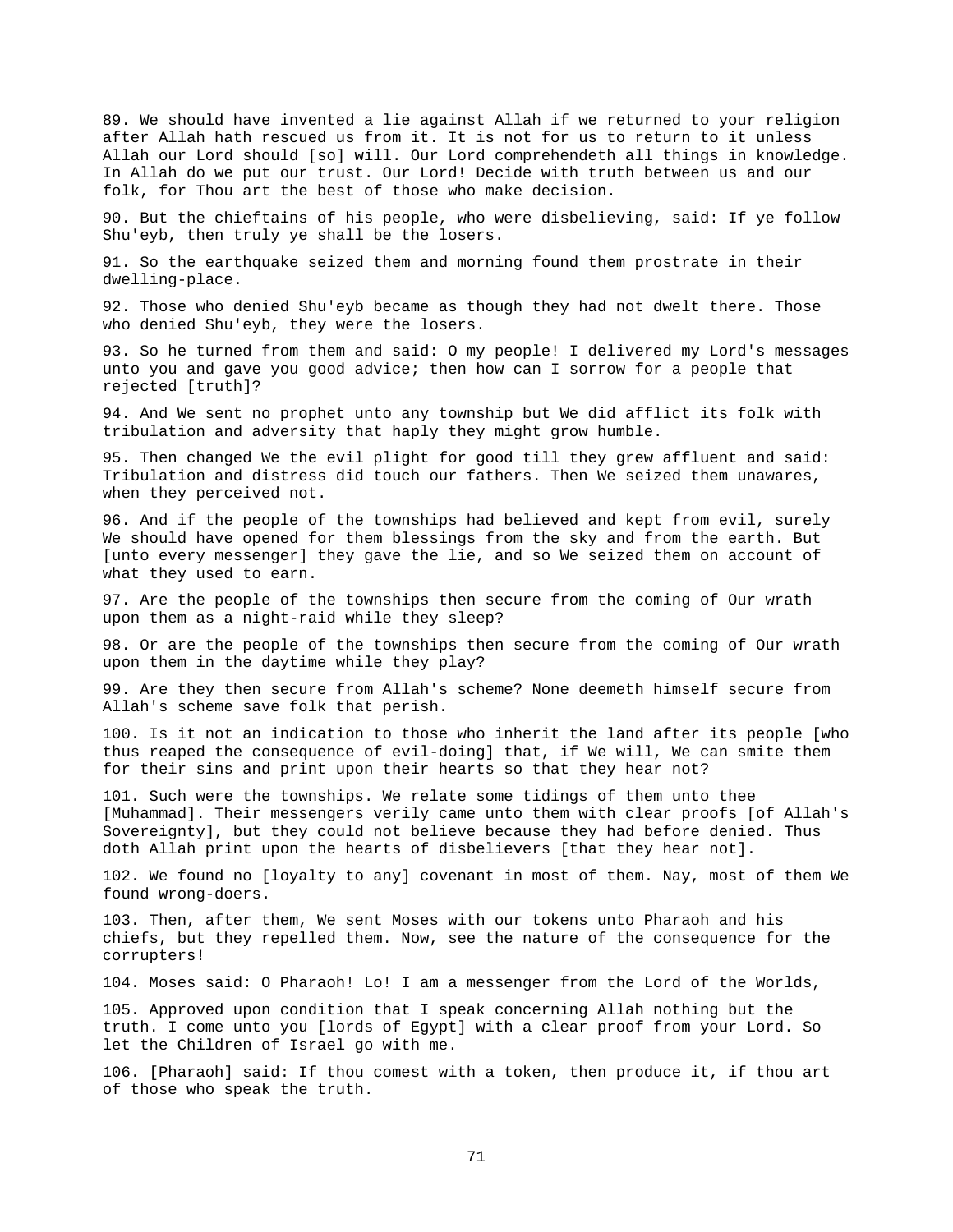107. Then he flung down his staff and lo! it was a serpent manifest; 108. And he drew forth his hand [from his bosom], and lo! it was white for the beholders. 109. The chiefs of Pharaoh's people said: Lo! this is some knowing wizard, 110. Who would expel you from your land. Now what do ye advise? 111. They said [unto Pharaoh]: Put him off [a while] - him and his brother - and send into the cities summoners, 112. To bring each knowing wizard unto thee. 113. And the wizards came to Pharaoh, saying: Surely there will be a reward for us if we are victors. 114. He answered: Yes, and surely ye shall be of those brought near [to me]. 115. They said: O Moses! Either throw [first] or let us be the first throwers? 116. He said: Throw! And when they threw they cast a spell upon the people's eyes, and overawed them, and produced a mighty spell. 117. And We inspired Moses [saying]: Throw thy staff! And lo! it swallowed up their lying show. 118. Thus was the Truth vindicated and that which they were doing was made vain. 119. Thus were they there defeated and brought low. 120. And the wizards fell down prostrate, 121. Crying: We believe in the Lord of the Worlds, 122. The Lord of Moses and Aaron. 123. Pharaoh said: Ye believe in Him before I give you leave! Lo! this is the plot that ye have plotted in the city that ye may drive its people hence. But ye shall come to know! 124. Surely I shall have your hands and feet cut off upon alternate sides. Then I shall crucify you every one. 125. They said: Lo! We are about to return unto our Lord! 126. Thou takest vengeance on us only forasmuch as we believed the tokens of our Lord when they came unto us. Our Lord! Vouchsafe unto us steadfastness and make us die as men who have surrendered [unto Thee]. 127. The chiefs of Pharaoh's people said: [O King], wilt thou suffer Moses and his people to make mischief in the land, and flout thee and thy gods? He said: We will slay their sons and spare their women, for lo! we are in power over them. 128. And Moses said unto his people: Seek help in Allah and endure. Lo! the earth is Allah's. He giveth it for an inheritance to whom He will. And lo! the sequel is for those who keep their duty [unto Him]. 129. They said: We suffered hurt before thou camest unto us, and since thou hast come unto us. He said: It may be that your Lord is going to destroy your adversary and make you viceroys in the earth, that He may see how ye behave. 130. And we straitened Pharaoh's folk with famine and dearth of fruits, that peradventure they might heed.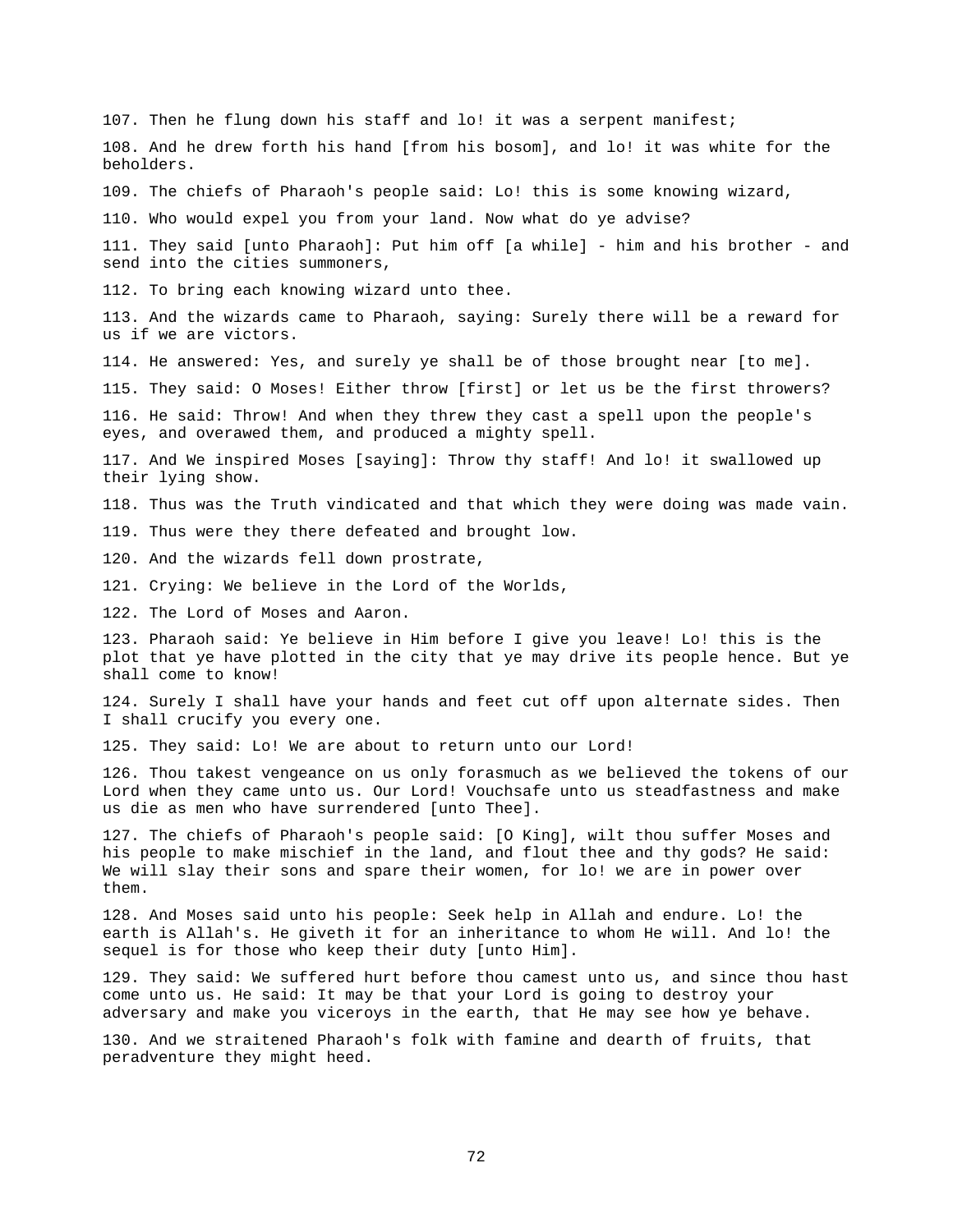131. But whenever good befell them, they said: This is ours; and whenever evil smote them they ascribed it to the evil auspices of Moses and those with him. Surely their evil auspice was only with Allah. But most of them knew not.

132. And they said: Whatever portent thou bringest wherewith to bewitch us, we shall not put faith in thee.

133. So We sent against them the flood and the locusts and the vermin and the frogs and the blood - a succession of clear signs. But they were arrogant and became a guilty folk.

134. And when the terror fell on them they cried: O Moses! Pray for us unto thy Lord, because He hath a covenant with thee. If thou removest the terror from us we verily will trust thee and will let the Children of Israel go with thee.

135. But when We did remove from them the terror for a term which they must reach, behold! they broke their covenant.

136. Therefore We took retribution from them; therefore We drowned them in the sea: because they denied Our revelations and were heedless of them.

137. And We caused the folk who were despised to inherit the eastern parts of the land and the western parts thereof which We had blessed. And the fair word of thy Lord was fulfilled for the Children of Israel because of their endurance; and We annihilated [all] that Pharaoh and his folk had done and that they had contrived.

138. And We brought the Children of Israel across the sea, and they came unto a people who were given up to idols which they had. They said: O Moses! Make for us a god even as they have gods. He said: Lo! ye are a folk who know not.

139. Lo! as for these, their way will be destroyed and all that they are doing is in vain.

140. He said: Shall I seek for you a god other than Allah when He hath favoured you above [all] creatures?

141. And [remember] when We did deliver you from Pharaoh's folk who were afflicting you with dreadful torment, slaughtering your sons and sparing your women. That was a tremendous trial from your Lord.

142. And when We did appoint for Moses thirty nights [of solitude], and added to them ten, and he completed the whole time appointed by his Lord of forty nights; and Moses said unto his brother, Aaron: Take my place among the people. Do right, and follow not the way of mischief-makers.

143. And when Moses came to Our appointed tryst and his Lord had spoken unto him, he said: My Lord! Show me [Thy Self], that I may gaze upon Thee. He said: Thou wilt not see Me, but gaze upon the mountain! If it stand still in its place, then thou wilt see Me. And when his Lord revealed [His] glory to the mountain He sent it crashing down. And Moses fell down senseless. And when he woke he said: Glory unto Thee! I turn unto Thee repentant, and I am the first of [true] believers.

144. He said: O Moses! I have preferred thee above mankind by My messages and by My speaking [unto thee]. So hold that which I have given thee, and be among the thankful.

145. And We wrote for him, upon the tablets, the lesson to be drawn from all things and the explanation of all things, then [bade him]: Hold it fast; and command thy people [saying]: Take the better [course made clear] therein. I shall show thee the abode of evil-livers.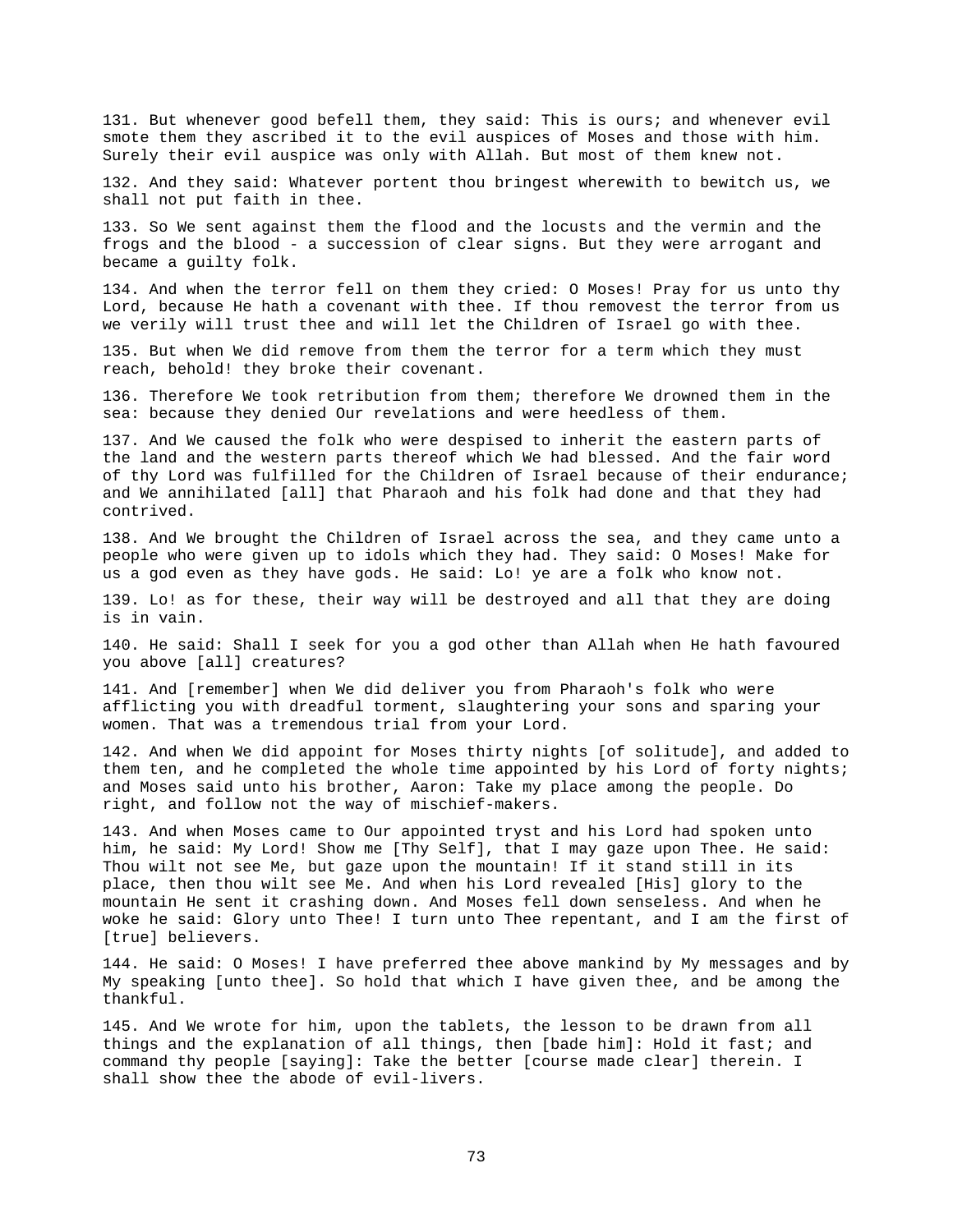146. I shall turn away from My revelations those who magnify themselves wrongfully in the earth, and if they see each token believe it not, and if they see the way of righteousness choose it nor for [their] way, and if they see the way of error choose if for [their] way. That is because they deny Our revelations and are used to disregard them.

147. Those who deny Our revelations and the meeting of the Hereafter, their works are fruitless. Are they requited aught save what they used to do?

148. And the folk of Moses, after [he left them], chose a calf [for worship], [made] out of their ornaments, of saffron hue, which gave a lowing sound. Saw they not that it spake not unto them nor guided them to any way? They chose it, and became wrong-doers.

149. And when they feared the consequences thereof and saw that they had gone astray, they said: Unless our Lord have mercy on us and forgive us, we verily are of the lost.

150. And when Moses returned unto his people, angry and grieved, he said: Evil is that [course] which ye took after I had left you. Would ye hasten on the judgment of your Lord? And he cast down the tablets, and he seized his brother by the head, dragging him toward him. He said: Son of my mother! Lo! the folk did judge me weak and almost killed me. Oh, make not mine enemies to triumph over me and place me not among the evil-doers.

151. He said: My Lord! Have mercy on me and on my brother; bring us into Thy mercy, Thou the Most Merciful of all who show mercy.

152. Lo! Those who chose the calf [for worship], terror from their Lord and humiliation will come upon them in the life of the world. Thus do We requite those who invent a lie.

153. But those who do ill-deeds and afterward repent and believe - lo! for them, afterward, Allah is Forgiving, Merciful.

154. Then, when the anger of Moses abated, he took up the tablets, and in their inscription there was guidance and mercy for all those who fear their Lord.

155. And Moses chose of his people seventy men for Our appointed tryst and, when the trembling came on them, he said: My Lord! If Thou hadst willed Thou hadst destroyed them long before, and me with them. Wilt thou destroy us for that which the ignorant among us did? It is but Thy trial [of us]. Thou sendest whom Thou wilt astray and guidest whom Thou wilt: Thou art our Protecting Friend, therefore forgive us and have mercy on us, Thou, the Best of all who show forgiveness.

156. And ordain for us in this world that which is good, and in the Hereafter [that which is good], Lo! We have turned unto Thee. He said: I smite with My punishment whom I will, and My mercy embraceth all things, therefore I shall ordain it for those who ward off [evil] and pay the poor-due, and those who believe Our revelations;

157. Those who follow the messenger, the Prophet who can neither read nor write, whom they will find described in the Torah and the Gospel [which are] with them. He will enjoin on them that which is right and forbid them that which is wrong. He will make lawful for them all good things and prohibit for them only the foul; and he will relieve them of their burden and the fetters that they used to wear. Then those who believe in him, and honour him, and help him, and follow the light which is sent down with him: they are the successful.

158. Say [O Muhammad]: O mankind! Lo! I am the messenger of Allah to you all - [the messenger of] Him unto Whom belongeth the Sovereignty of the heavens and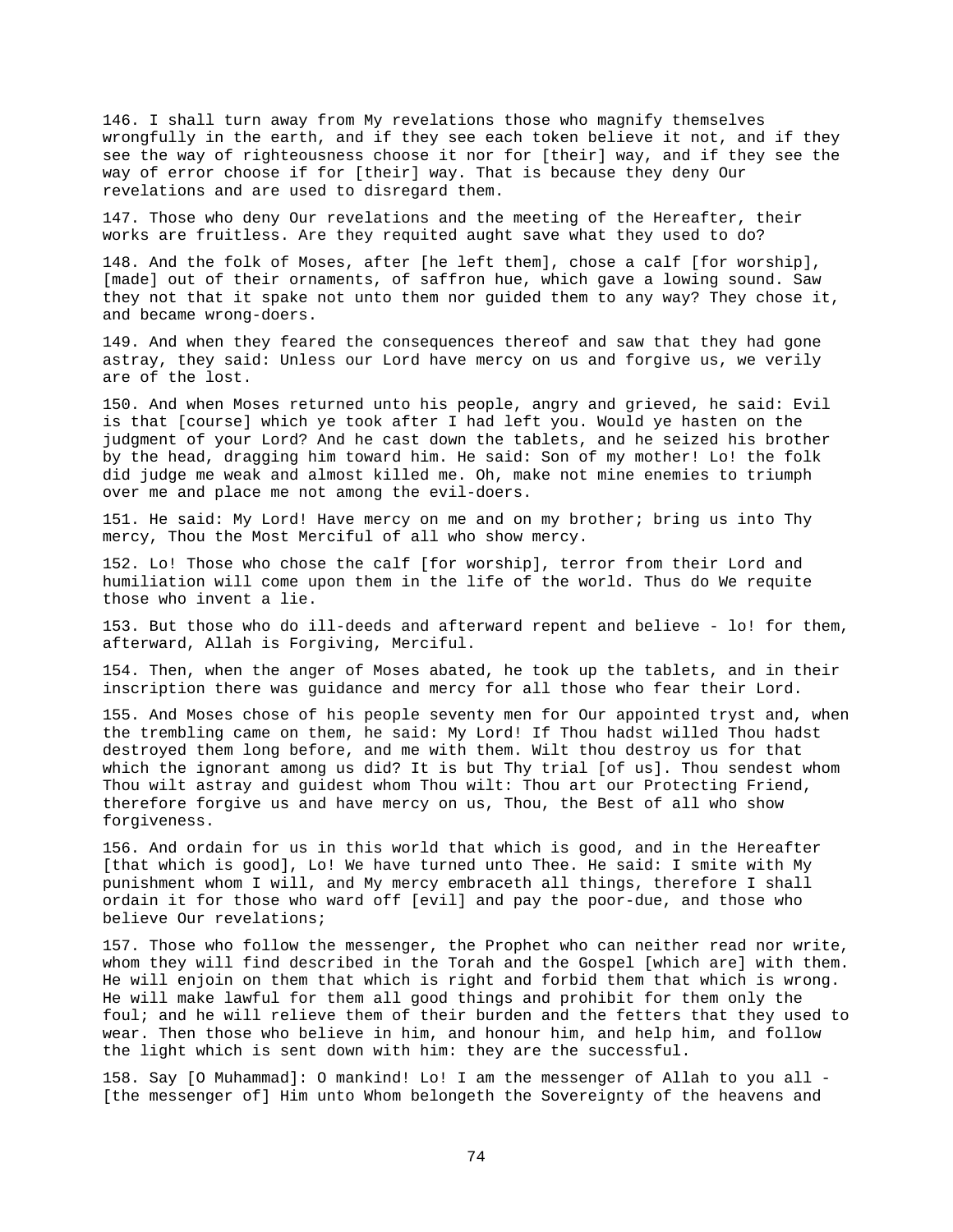the earth. There is no Allah save Him. He quickeneth and He giveth death. So believe in Allah and His messenger, the Prophet who can neither read nor write, who believeth in Allah and in His Words, and follow him that haply ye may be led aright.

159. And of Moses' folk there is a community who lead with truth and establish justice therewith.

160. We divided them into twelve tribes, nations; and We inspired Moses, when his people asked him for water, saying: Smite with thy staff the rock! And there gushed forth therefrom twelve springs, so that each tribe knew their drinkingplace. And we caused the white cloud to overshadow them and sent down for them the manna and the quails [saying]: Eat of the good things wherewith we have provided you. They wronged Us not, but they were wont to wrong themselves.

161. And when it was said unto them: Dwell in this township and eat therefrom whence ye will, and say "Repentance," and enter the gate prostrate; We shall forgive you your sins; We shall increase [reward] for the right-doers.

162. But those of them who did wrong changed the word which had been told them for another saying, and We sent down upon them wrath from heaven for their wrongdoing.

163. Ask them [O Muhammad] of the township that was by the sea, how they did break the Sabbath, how their big fish came unto them visibly upon their Sabbath day and on a day when they did not keep Sabbath came they not unto them. Thus did We try them for that they were evil-livers.

164. And when a community among them said: Why preach ye to a folk whom Allah is about to destroy or punish with an awful doom, they said: In order to be free from guilt before your Lord, and that haply they may ward off [evil].

165. And when they forgot that whereof they had been reminded, We rescued those who forbade wrong, and visited those who did wrong with dreadful punishment because they were evil-livers.

166. So when they took pride in that which they had been forbidden, We said unto them: Be ye apes despised and loathed!

167. And [remember] when thy Lord proclaimed that He would raise against them till the Day of Resurrection those who would lay on them a cruel torment. Lo! verily thy Lord is swift in prosecution and lo! verily He is Forgiving, Merciful.

168. And We have sundered them in the earth as [separate] nations. Some of them are righteous, and some far from that. And We have tried them with good things and evil things that haply they might return.

169. And a generation hath succeeded them who inherited the scriptures. They grasp the goods of this low life [as the price of evil-doing] and say: It will be forgiven us. And if there came to them [again] the offer of the like, they would accept it [and would sin again]. Hath not the covenant of the Scripture been taken on their behalf that they should not speak aught concerning Allah save the truth? And they have studied that which is therein. And the abode of the Hereafter is better, for those who ward off [evil]. Have ye then no sense?

170. And as for those who make [men] keep the Scripture, and establish worship lo! We squander not the wages of reformers.

171. And when We shook the Mount above them as it were a covering, and they supposed that it was going to fall upon them [and We said]: Hold fast that which We have given you, and remember that which is therein, that ye may ward off [evil].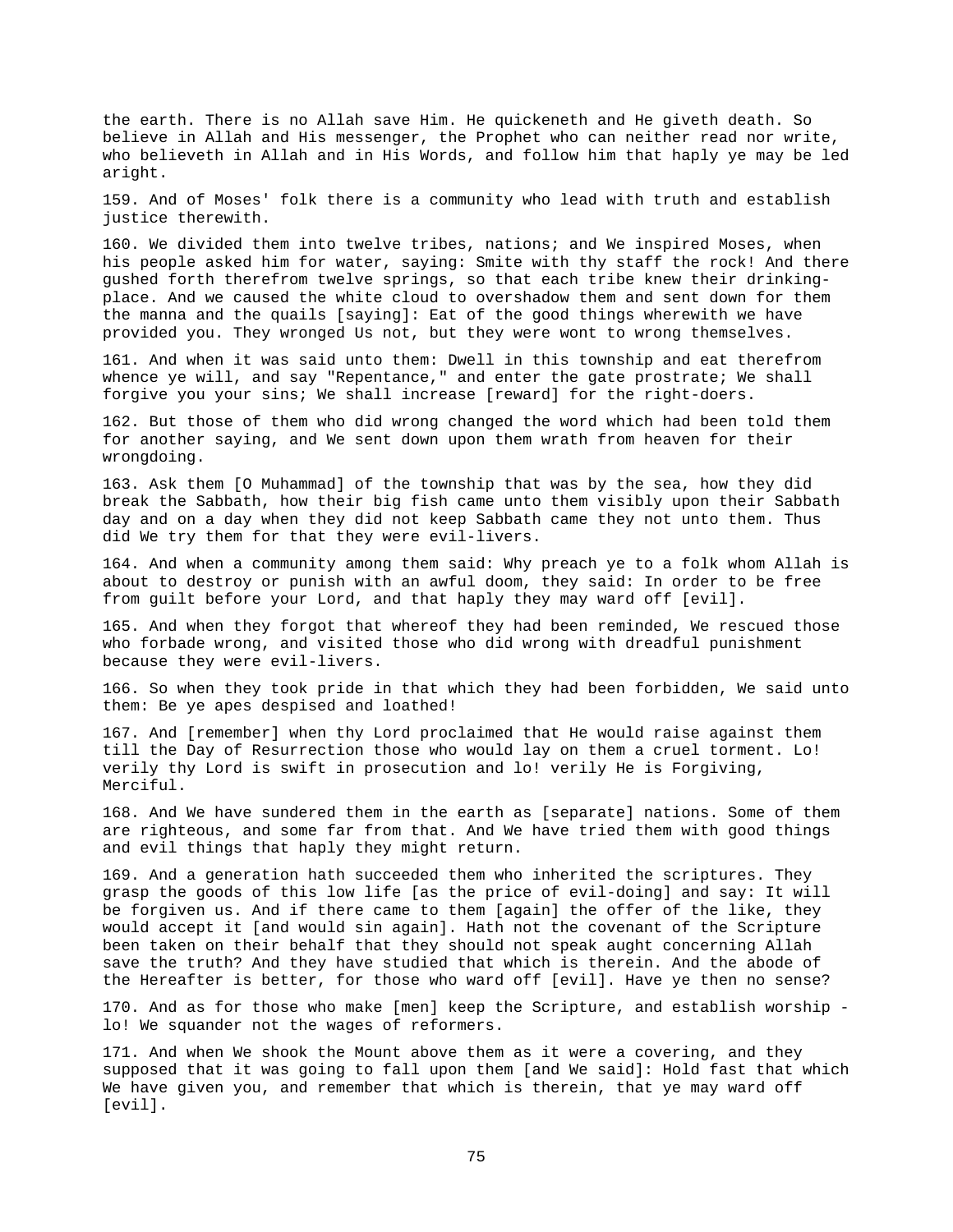172. And [remember] when thy Lord brought forth from the Children of Adam, from their reins, their seed, and made them testify of themselves, [saying]: Am I not your Lord? They said: Yea, verily. We testify. [That was] lest ye should say at the Day of Resurrection: Lo! of this we were unaware;

173. Or lest ye should say: [It is] only [that] our fathers ascribed partners to Allah of old and we were [their] seed after them. Wilt Thou destroy us on account of that which those who follow falsehood did?

174. Thus we detail the revelations, that haply they may return.

175. Recite unto them the tale of him to whom We gave Our revelations, but he sloughed them off, so Satan overtook him and he became of those who lead astray.

176. And had We willed We could have raised him by their means, but he clung to the earth and followed his own lust. Therefor his likeness is as the likeness of a dog: if thou attackest him he panteth with his tongue out, and if thou leavest him he panteth with his tongue out. Such is the likeness of the people who deny Our revelations. Narrate unto them the history [of the men of old], that haply they may take thought.

177. Evil as an example are the folk who denied Our revelations, and were wont to wrong themselves.

178. He whom Allah leadeth, he indeed is led aright, while he whom Allah sendeth astray - they indeed are losers.

179. Already have We urged unto hell many of the jinn and humankind, having hearts wherewith they understand not, and having eyes wherewith they see not, and having ears wherewith they hear not. These are as the cattle - nay, but they are worse! These are the neglectful.

180. Allah's are the fairest names. Invoke Him by them. And leave the company of those who blaspheme His names. They will be requited what they do.

181. And of those whom We created there is a nation who guide with the Truth and establish justice therewith.

182. And those who deny Our revelations - step by step We lead them on from whence they know not.

183. I give them rein [for] lo! My scheme is strong.

184. Have they not bethought them [that] there is no madness in their comrade? He is but a plain warner.

185. Have they not considered the dominion of the heavens and the earth, and what things Allah hath created, and that it may be that their own term draweth nigh? In what fact after this will they believe?

186. Those whom Allah sendeth astray, there is no guide for them. He leaveth them to wander blindly on in their contumacy.

187. They ask thee of the [destined] Hour, when will it come to port. Say: Knowledge thereof is with my Lord only. He alone will manifest it at its proper time. It is heavy in the heavens and the earth. It cometh not to you save unawares. They question thee as if thou couldst be well informed thereof. Say: Knowledge thereof is with Allah only, but most of mankind know not.

188. Say: For myself I have no power to benefit, nor power to hurt, save that which Allah willeth. Had I knowledge of the Unseen, I should have abundance of wealth, and adversity would not touch me. I am but a warner, and a bearer of good tidings unto folk who believe.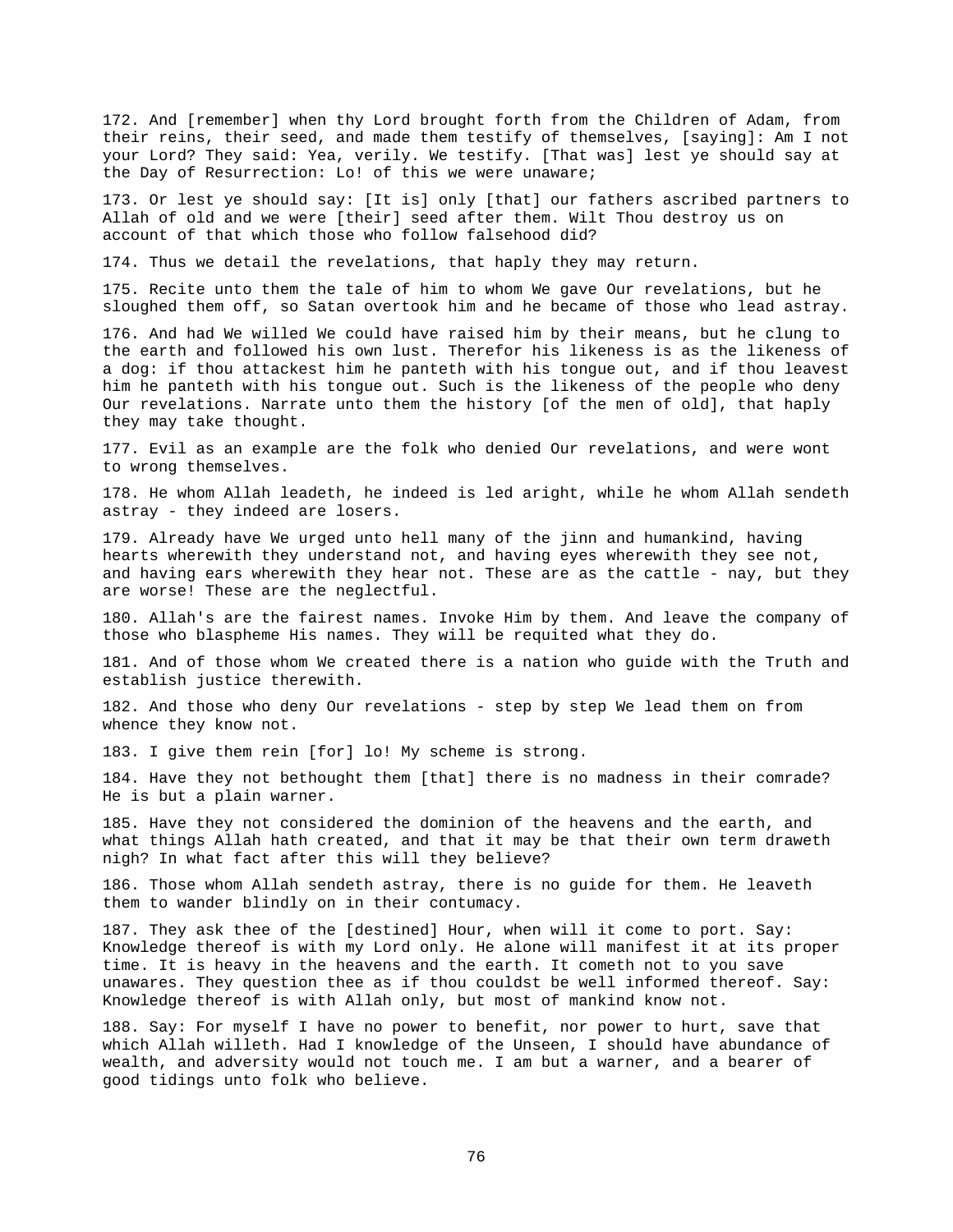189. He it is Who did create you from a single soul, and therefrom did make his mate that he might take rest in her. And when he covered her she bore a light burden, and she passed [unnoticed] with it, but when it became heavy they cried unto Allah, their Lord, saying: If thou givest unto us aright we shall be of the thankful. 190. But when He gave unto them aright, they ascribed unto Him partners in respect of that which He had given them. High is He Exalted above all that they associate [with Him]. 191. Attribute they as partners to Allah those who created naught, but are themselves created, 192. And cannot give them help, nor can they help themselves? 193. And if ye call them to the Guidance, they follow you not. Whether ye call them or are silent is all one for you. 194. Lo! those on whom ye call beside Allah are slaves like unto you. Call on them now, and let them answer you, if ye are truthful! 195. Have they feet wherewith they walk, or have they hands wherewith they hold, or have they eyes wherewith they see, or have they ears wherewith they hear? Say: Call upon your [so-called] partners [of Allah], and then contrive against me, spare me not! 196. Lo! my Protecting Friend is Allah Who revealeth the Scripture. He befriendeth the righteous. 197. They on whom ye call beside Him have no power to help you, nor can they help you, nor can they help themselves. 198. And if ye [Muslims] call them to the guidance they hear not; and thou [Muhammad] seest them looking toward thee, but they see not. 199. Keep to forgiveness [O Muhammad], and enjoin kindness, and turn away from the ignorant. 200. And if a slander from the devil wound thee, then seek refuge in Allah. Lo! He is Hearer, Knower. 201. Lo! those who ward off [evil], when a glamour from the devil troubleth them, they do but remember [Allah's Guidance] and behold them seers! 202. Their brethren plunge them further into error and cease not. 203. And when thou bringest not a verse for them they say: Why hast thou not chosen it? Say: I follow only that which is inspired in me from my Lord. This [Qur'an] is insight from your Lord, and a guidance and a mercy for a people that believe. 204. And when the Qur'an is recited, give ear to it and pay heed, that ye may obtain mercy. 205. And do thou [O Muhammad] remember thy Lord within thyself humbly and with awe, below thy breath, at morn and evening. And be not thou of the neglectful. 206. Lo! those who are with thy Lord are not too proud to do Him service, but they praise Him and prostrate before Him. **SURA 8. AL-ANFAL (SPOILS OF WAR, BOOTY)** 

1. They ask thee [O Muhammad] of the spoils of war. Say: The spoils of war belong to Allah and the messenger, so keep your duty to Allah, and adjust the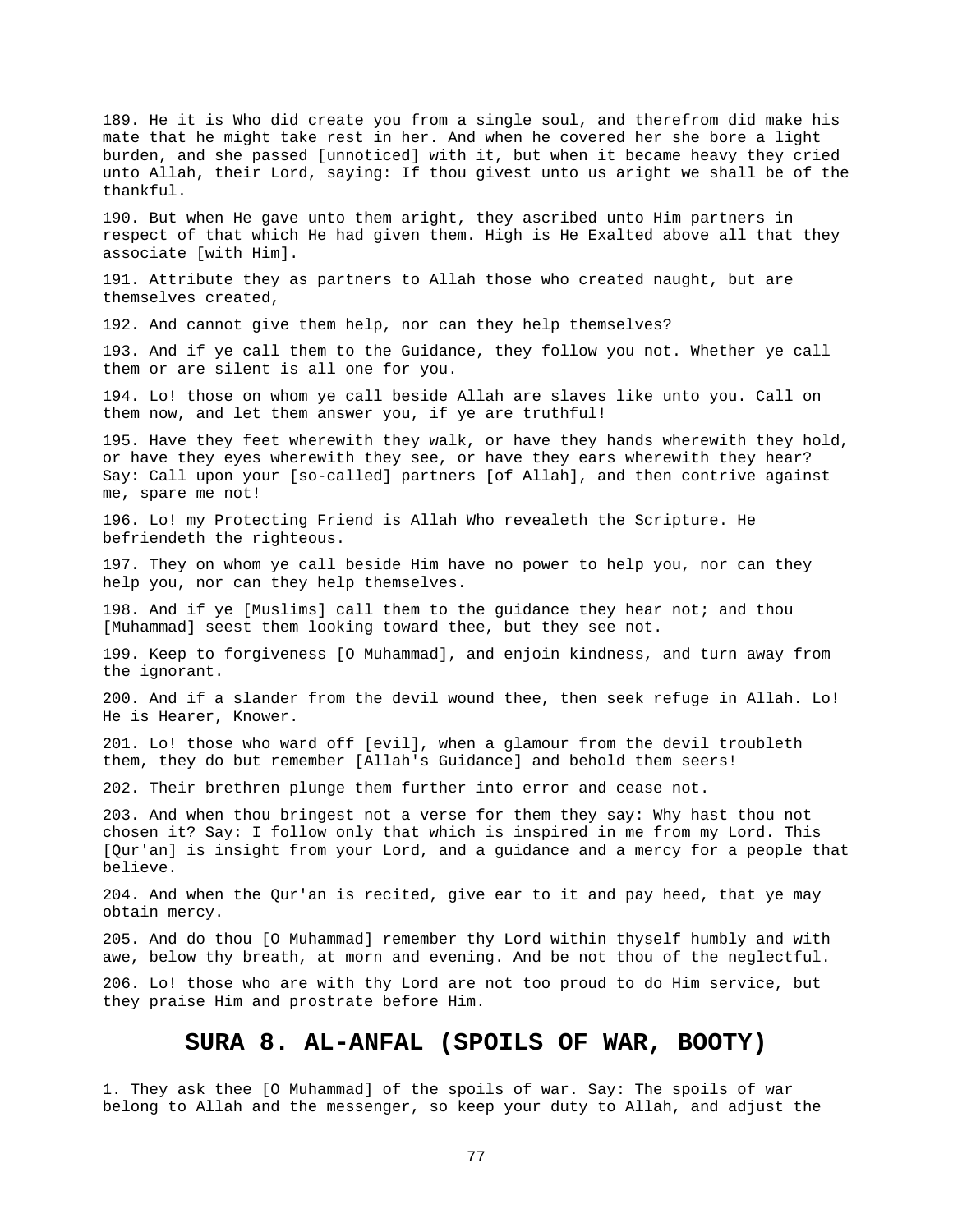matter of your difference, and obey Allah and His messenger, if ye are [true] believers.

2. They only are the [true] believers whose hearts feel fear when Allah is mentioned, and when His revelations are recited unto them they increase their faith, and who trust in their Lord;

3. Who establish worship and spend of that We have bestowed on them.

4. Those are they who are in truth believers. For them are grades [of honour] with their Lord, and pardon, and a bountiful provision.

5. Even as thy Lord caused thee [Muhammad] to go forth from thy home with the Truth, and lo! a party of the believers were averse [to it].

6. Disputing with thee of the Truth after it had been made manifest, as if they were being driven to death visible.

7. And when Allah promised you one of the two bands [of the enemy] that it should be yours, and ye longed that other than the armed one might be yours. And Allah willed that He should cause the Truth to triumph by His words, and cut the root of the disbelievers;

8. That He might cause the Truth to triumph and bring vanity to naught, however much the guilty might oppose;

9. When ye sought help of your Lord and He answered you [saying]: I will help you with a thousand of the angels, rank on rank.

10. Allah appointed it only as good tidings, and that your hearts thereby might be at rest. Victory cometh only by the help of Allah. Lo! Allah is Mighty, Wise.

11. When He made the slumber fall upon you as a reassurance from him and sent down water from the sky upon you, that thereby He might purify you, and remove from you the fear of Satan, and make strong your hearts and firm [your] feet thereby.

12. When thy Lord inspired the angels, [saying]: I am with you. So make those who believe stand firm. I will throw fear into the hearts of those who disbelieve. Then smite the necks and smite of them each finger.

13. That is because they opposed Allah and His messenger. Whoso opposeth Allah and His messenger, [for him] lo! Allah is severe in punishment.

14. That [is the award], so taste it, and [know] that for disbelievers is the torment of the Fire.

15. O ye who believe! When ye meet those who disbelieve in battle, turn not your backs to them.

16. Whoso on that day turneth his back to them, unless manoeuvring for battle or intent to join a company, he truly hath incurred wrath from Allah, and his habitation will be hell, a hapless journey's end.

17. Ye [Muslims] slew them not, but Allah slew them. And thou [Muhammad] threwest not when thou didst throw, but Allah threw, that He might test the believers by a fair test from Him. Lo! Allah is Hearer, Knower.

18. That [is the case]; and [know] that Allah [it is] Who maketh weak the plan of disbelievers.

19. [O Qureysh!] If ye sought a judgment, now hath the judgment come unto you. And if ye cease [from persecuting the believers] it will be better for you, but if ye return [to the attack] We also shall return. And your host will avail you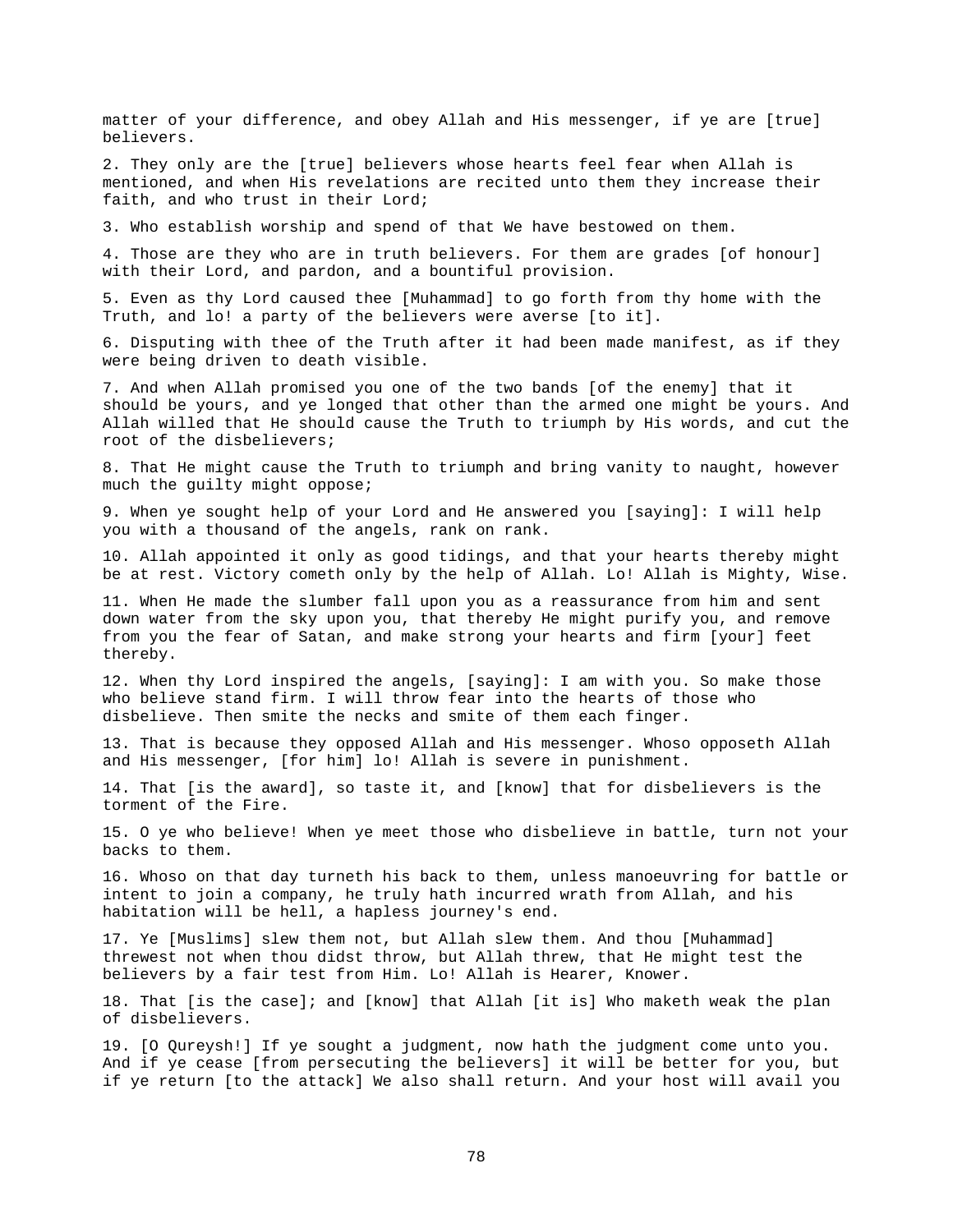naught, however numerous it be, and [know] that Allah is with the believers [in His Guidance].

20. O ye who believe! Obey Allah and His messenger, and turn not away from him when ye hear [him speak].

21. Be not as those who say, we hear, and they hear not.

22. Lo! the worst of beasts in Allah's sight are the deaf, the dumb, who have no sense.

23. Had Allah known of any good in them He would have made them hear, but had He made them hear they would have turned away, averse.

24. O ye who believe! Obey Allah, and the messenger when He calleth you to that which quickeneth you, and know that Allah cometh in between the man and his own heart, and that He it is unto Whom ye will be gathered.

25. And guard yourselves against a chastisement which cannot fall exclusively on those of you who are wrong-doers, and know that Allah is severe in punishment.

26. And remember, when ye were few and reckoned feeble in the land, and were in fear lest men should extirpate you, how He gave you refuge, and strengthened you with His help, and made provision of good things for you, that haply ye might be thankful.

27. O ye who believe! Betray not Allah and His messenger, nor knowingly betray your trusts.

28. And know that your possessions and your children are a test, and that with Allah is immense reward.

29. O ye who believe! If ye keep your duty to Allah, He will give you discrimination [between right and wrong] and will rid you of your evil thoughts and deeds, and will forgive you. Allah is of Infinite Bounty.

30. And when those who disbelieve plot against thee [O Muhammad] to wound thee fatally, or to kill thee or to drive thee forth; they plot, but Allah [also] plotteth; and Allah is the best of plotters.

31. And when Our revelations are recited unto them they say: We have heard. If we wish we can speak the like of this. Lo! this is naught but fables of the men of old.

32. And when they said: O Allah! If this be indeed the truth from Thee, then rain down stones on us or bring on us some painful doom!

33. But Allah would not punish them while thou wast with them, nor will He punish them while they seek forgiveness.

34. What [plea] have they that Allah should not punish them, when they debar [His servants] from the Inviolable Place of Worship, though they are not its fitting guardians. Its fitting guardians are those only who keep their duty to Allah. But most of them know not.

35. And their worship at the [holy] House is naught but whistling and handclapping. Therefore [it is said unto them]: Taste of the doom because ye disbelieve.

36. Lo! those who disbelieve spend their wealth in order that they may debar [men] from the way of Allah. They will spend it, then it will become an anguish for them, then they will be conquered. And those who disbelieve will be gathered unto hell,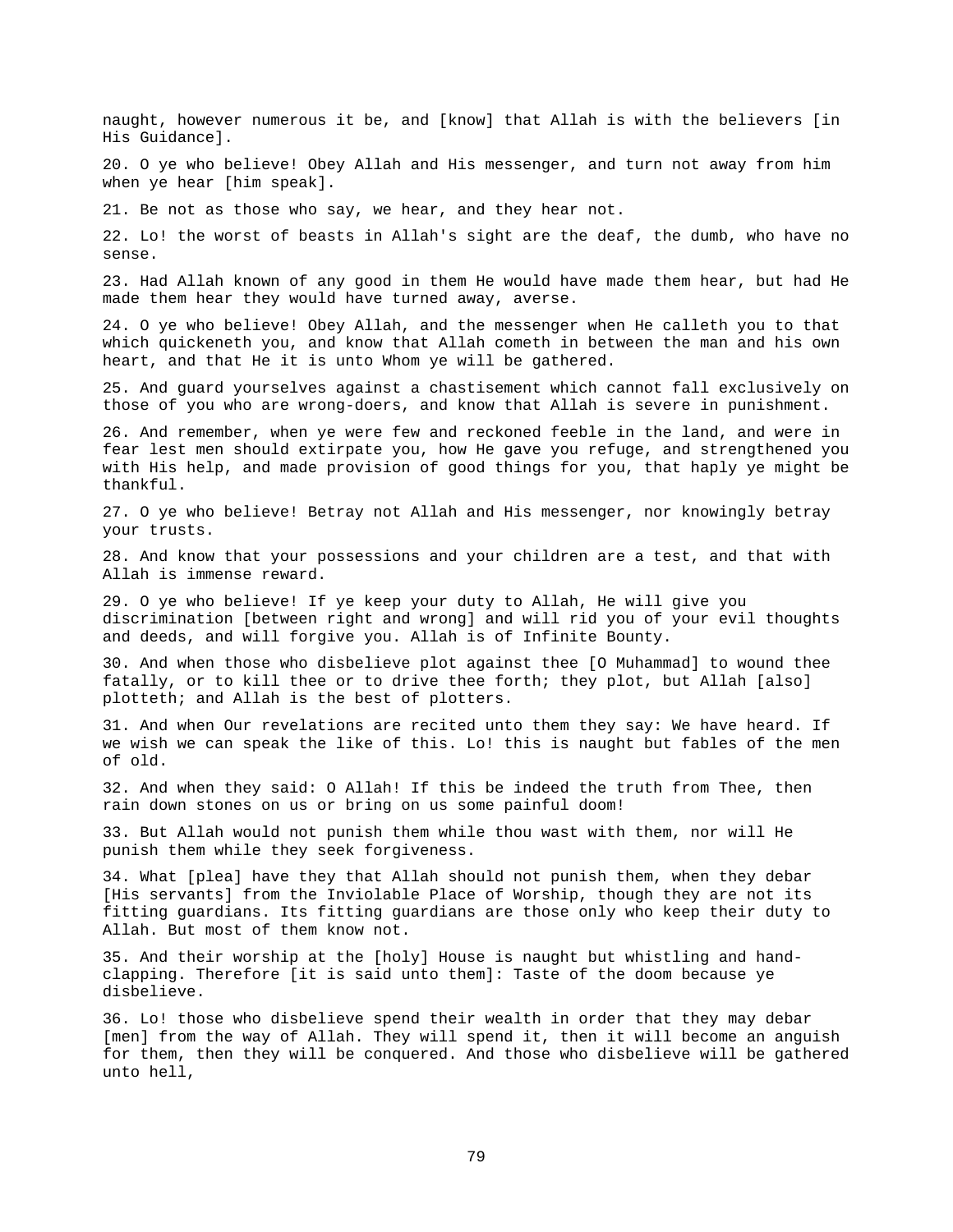37. That Allah may separate the wicked from the good, The wicked will He place piece upon piece, and heap them all together, and consign them unto hell. Such verily are the losers.

38. Tell those who disbelieve that if they cease [from persecution of believers] that which is past will be forgiven them; but if they return [thereto] then the example of the men of old hath already gone [before them, for a warning].

39. And fight them until persecution is no more, and religion is all for Allah. But if they cease, then lo! Allah is Seer of what they do.

40. And if they turn away, then know that Allah is your Befriender - a Transcendent Patron, a Transcendent Helper!

41. And know that whatever ye take as spoils of war, lo! a fifth thereof is for Allah, and for the messenger and for the kinsman [who hath need] and orphans and the needy and the wayfarer, if ye believe in Allah and that which We revealed unto Our slave on the Day of Discrimination, the day when the two armies met. And Allah is Able to do all things.

42. When ye were on the near bank [of the valley] and they were on the yonder bank, and the caravan was below you [on the coast plain]. And had ye trysted to meet one another ye surely would have failed to keep the tryst, but [it happened, as it did, without the forethought of either of you] that Allah might conclude a thing that must be done; that he who perished [on that day] might perish by a clear proof [of His Sovereignty] and he who survived might survive by a clear proof [of His Sovereignty]. Lo! Allah in truth is Hearer, Knower.

43. When Allah showed them unto thee [O Muhammad] in thy dream as few in number, and if He had shown them to thee as many, ye [Muslims] would have faltered and would have quarrelled over the affair. But Allah saved [you]. Lo! He knoweth what is in the breasts [of men].

44. And when He made you [Muslims], when ye met [them], see them with your eyes as few, and lessened you in their eyes, [it was] that Allah might conclude a thing that must be done. Unto Allah all things are brought back.

45. O ye who believe! When ye meet an army, hold firm and think of Allah much, that ye may be successful.

46. And obey Allah and His messenger, and dispute not one with another lest ye falter and your strength depart from you; but be steadfast! Lo! Allah is with the steadfast.

47. Be not as those who came forth from their dwellings boastfully and to be seen of men, and debar [men] from the way of Allah, while Allah is surrounding all they do.

48. And when Satan made their deeds seem fair to them and said: No-one of mankind can conquer you this day, for I am your protector. But when the armies came in sight of one another, he took flight, saying: Lo! I am guiltless of you. Lo! I see that which ye see not. Lo! I fear Allah. And Allah is severe in punishment.

49. When the hypocrites and those in whose hearts is a disease said: Their religion hath deluded these. Whoso putteth his trust in Allah [will find that] lo! Allah is Mighty, Wise.

50. If thou couldst see how the angels receive those who disbelieve, smiting faces and their backs and [saying]: Taste the punishment of burning!

51. This is for that which your own hands have sent before [to the Judgment], and [know] that Allah is not a tyrant to His slaves.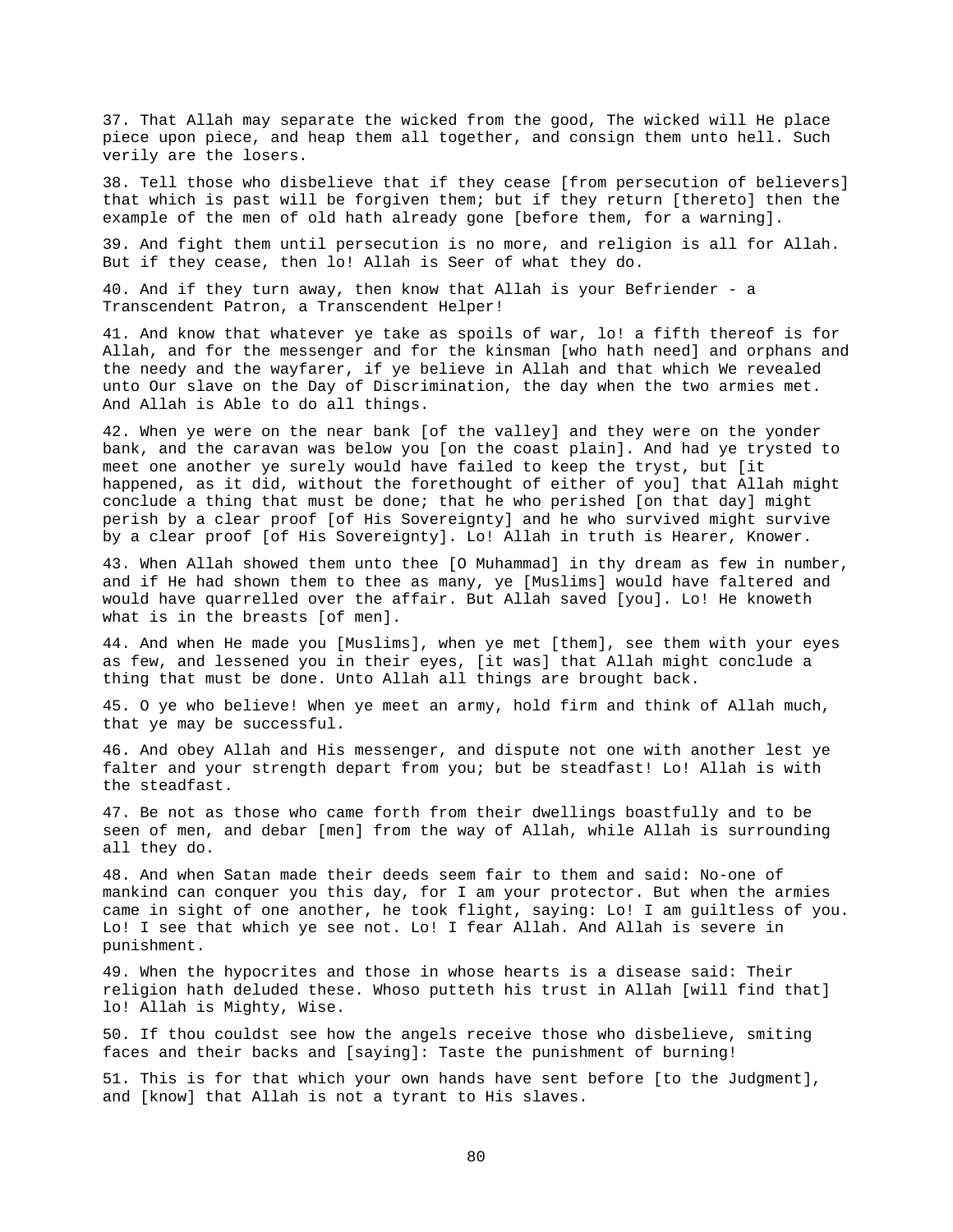52. [Their way is] as the way of Pharaoh's folk and those before them; they disbelieved the revelations of Allah, and Allah took them in their sins. Lo! Allah is Strong, severe in punishment.

53. That is because Allah never changeth the grace He hath bestowed on any people until they first change that which is in their hearts, and [that is] because Allah is Hearer, Knower.

54. [Their way is] as the way of Pharaoh's folk and those before them; they denied the revelations of their Lord, so We destroyed them in their sins. And We drowned the folk of Pharaoh. All were evil-doers.

55. Lo! the worst of beasts in Allah's sight are the ungrateful who will not believe.

56. Those of them with whom thou madest a treaty, and then at every opportunity they break their treaty, and they keep not duty [to Allah].

57. If thou comest on them in the war, deal with them so as to strike fear in those who are behind them, that haply they may remember.

58. And if thou fearest treachery from any folk, then throw back to them [their treaty] fairly. Lo! Allah loveth not the treacherous.

59. And let not those who disbelieve suppose that they can outstrip [Allah's Purpose]. Lo! they cannot escape.

60. Make ready for them all thou canst of [armed] force and of horses tethered, that thereby ye may dismay the enemy of Allah and your enemy, and others beside them whom ye know not. Allah knoweth them. Whatsoever ye spend in the way of Allah it will be repaid to you in full, and ye will not be wronged.

61. And if they incline to peace, incline thou also to it, and trust in Allah. Lo! He, even He, is the Hearer, the Knower.

62. And if they would deceive thee, then lo! Allah is Sufficient for thee. He it is Who supporteth thee with His help and with the believers,

63. And [as for the believers] hath attuned their hearts. If thou hadst spent all that is in the earth thou couldst not have attuned their hearts, but Allah hath attuned them. Lo! He is Mighty, Wise.

64. O Prophet! Allah is Sufficient for thee and those who follow thee of the believers.

65. O Prophet! Exhort the believers to fight. If there be of you twenty steadfast they shall overcome two hundred, and if there be of you a hundred [steadfast] they shall overcome a thousand of those who disbelieve, because they [the disbelievers] are a folk without intelligence.

66. Now hath Allah lightened your burden, for He knoweth that there is weakness in you. So if there be of you a steadfast hundred they shall overcome two hundred, and if there be of you a thousand [steadfast] they shall overcome two thousand by permission of Allah. Allah is with the steadfast.

67. It is not for any prophet to have captives until he hath made slaughter in the land. Ye desire the lure of this world and Allah desireth [for you] the Hereafter, and Allah is Mighty, Wise.

68. Had it not been for an ordinance of Allah which had gone before, an awful doom had come upon you on account of what ye took.

69. Now enjoy what ye have won, as lawful and good, and keep your duty to Allah. Lo! Allah is Forgiving, Merciful.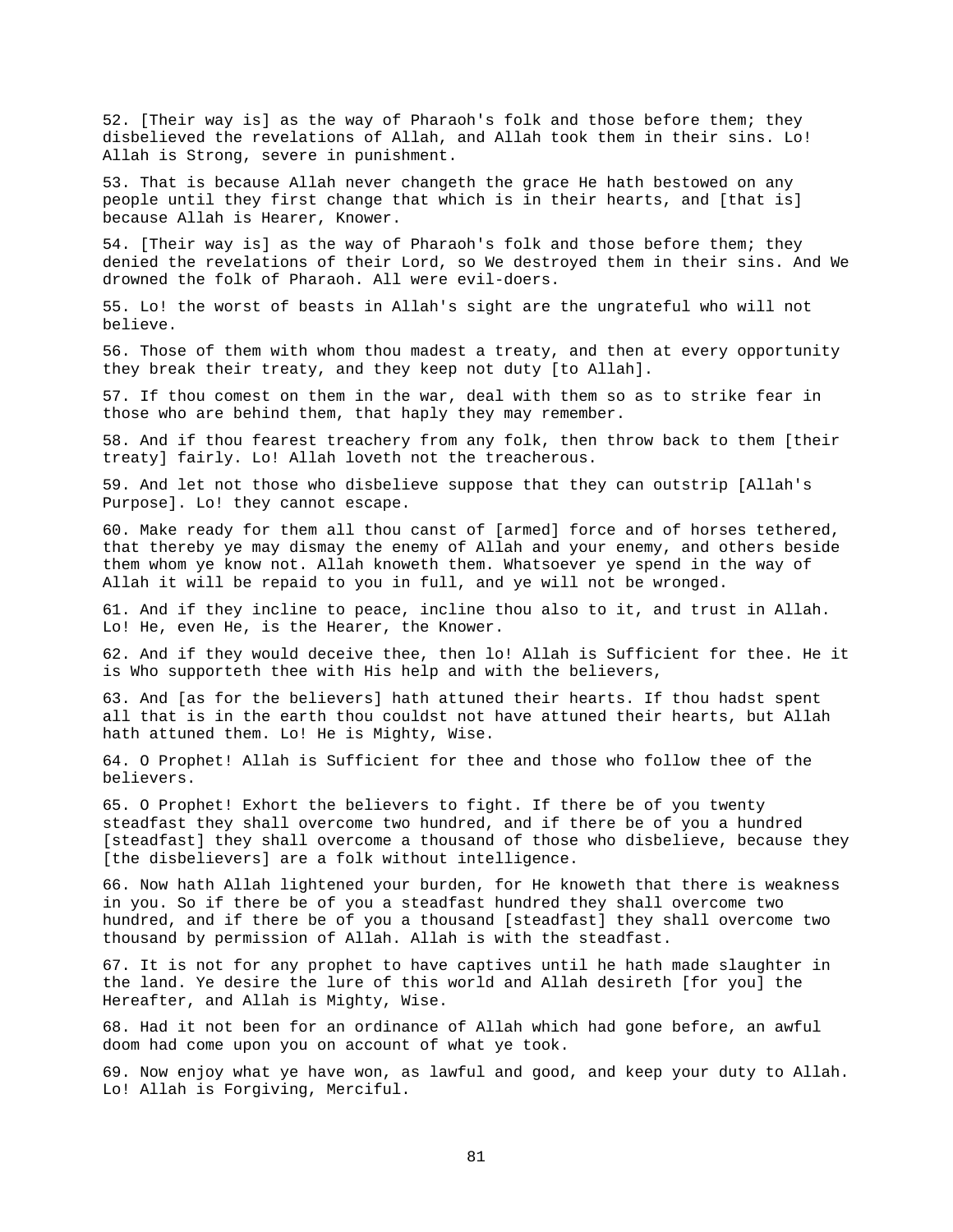70. O Prophet! Say unto those captives who are in your hands: If Allah knoweth any good in your hearts He will give you better than that which hath been taken from you, and will forgive you. Lo! Allah is Forgiving, Merciful.

71. And if they would betray thee, they betrayed Allah before, and He gave [thee] power over them. Allah is Knower, Wise.

72. Lo! those who believed and left their homes and strove with their wealth and their lives for the cause of Allah, and those who took them in and helped them: these are protecting friends one of another. And those who believed but did not leave their homes, ye have no duty to protect them till they leave their homes; but if they seek help from you in the matter of religion then it is your duty to help [them] except against a folk between whom and you there is a treaty. Allah is Seer of what ye do.

73. And those who disbelieve are protectors one of another - If ye do not so, there will be confusion in the land, and great corruption.

74. Those who believed and left their homes and strove for the cause of Allah, and those who took them in and helped them - these are the believers in truth. For them is pardon, and bountiful provision.

75. And those who afterwards believed and left their homes and strove along with you, they are of you; and those who are akin are nearer one to another in the ordinance of Allah. Lo! Allah is Knower of all things.

## **SURA 9. AT-TAWBA (REPENTANCE, DISPENSATION)**

1. Freedom from obligation [is proclaimed] from Allah and His messenger toward those of the idolaters with whom ye made a treaty.

2. Travel freely in the land four months, and know that ye cannot escape Allah and that Allah will confound the disbelievers [in His Guidance].

3. And a proclamation from Allah and His messenger to all men on the day of the Greater Pilgrimage that Allah is free from obligation to the idolaters, and [so is] His messenger. So, if ye repent, it will be better for you; but if ye are averse, then know that ye cannot escape Allah. Give tidings [O Muhammad] of a painful doom to those who disbelieve,

4. Excepting those of the idolaters with whom ye [Muslims] have a treaty, and who have since abated nothing of your right nor have supported anyone against you. [As for these], fulfil their treaty to them till their term. Lo! Allah loveth those who keep their duty [unto Him].

5. Then, when the sacred months have passed, slay the idolaters wherever ye find them, and take them [captive], and besiege them, and prepare for them each ambush. But if they repent and establish worship and pay the poor-due, then leave their way free. Lo! Allah is Forgiving, Merciful.

6. And if anyone of the idolaters seeketh thy protection [O Muhammad], then protect him so that he may hear the Word of Allah, and afterward convey him to his place of safety. That is because they are a folk who know not.

7. How can there be a treaty with Allah and with His messenger for the idolaters save those with whom ye made a treaty at the Inviolable Place of Worship? So long as they are true to you, be true to them. Lo! Allah loveth those who keep their duty.

8. How [can there be any treaty for the others] when, if they have the upper hand of you, they regard not pact nor honour in respect of you? They satisfy you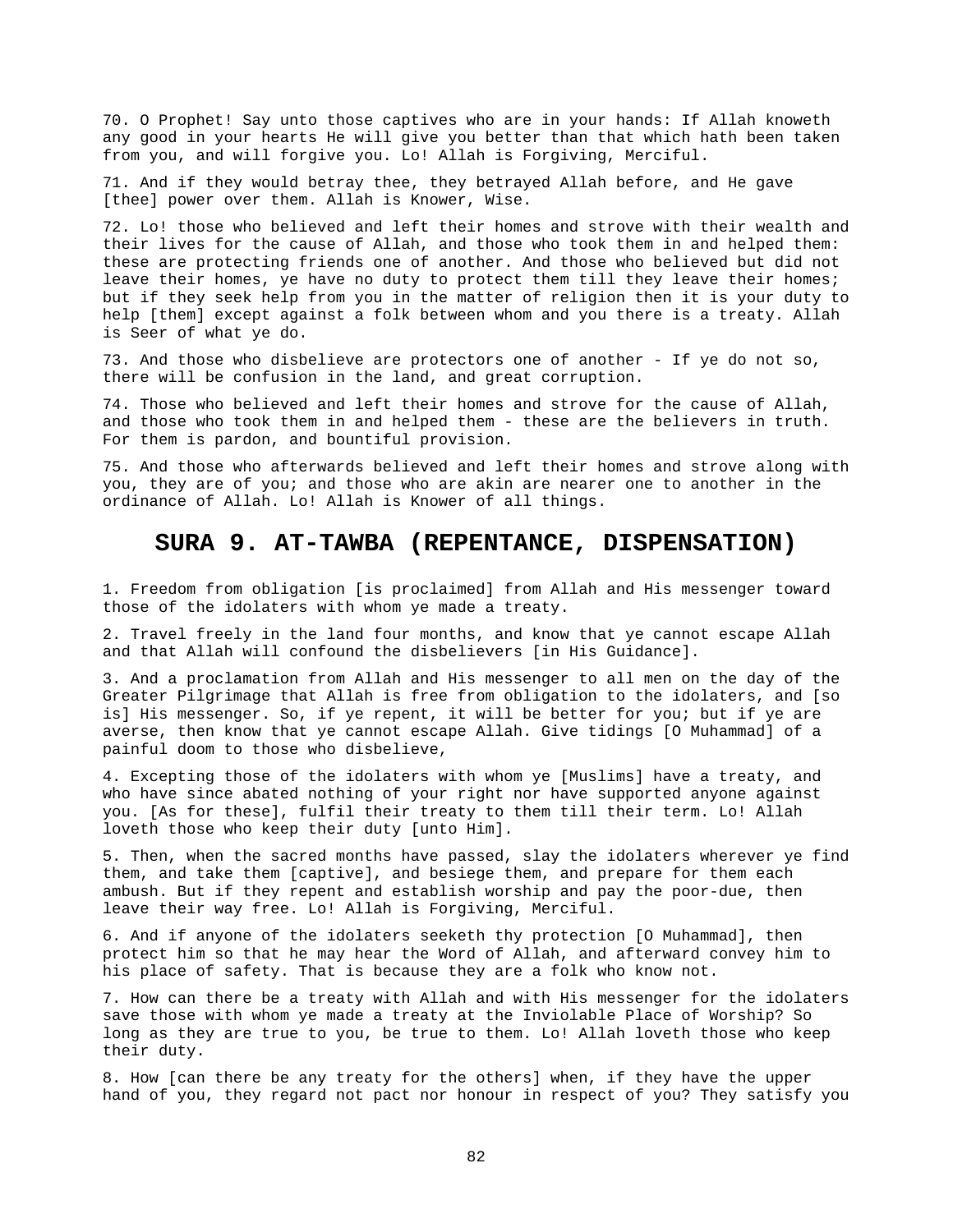with their mouths the while their hearts refuse. And most of them are wrongdoers.

9. They have purchased with the revelations of Allah a little gain, so they debar [men] from His way. Lo! evil is that which they are wont to do.

10. And they observe toward a believer neither pact nor honour. These are they who are transgressors.

11. But if they repent and establish worship and pay the poor-due, then are they your brethren in religion. We detail Our revelations for a people who have knowledge.

12. And if they break their pledges after their treaty [hath been made with you] and assail your religion, then fight the heads of disbelief - Lo! they have no binding oaths - in order that they may desist.

13. Will ye not fight a folk who broke their solemn pledges, and purposed to drive out the messenger and did attack you first? What! Fear ye them? Now Allah hath more right that ye should fear Him, if ye are believers

14. Fight them! Allah will chastise them at your hands, and He will lay them low and give you victory over them, and He will heal the breasts of folk who are believers.

15. And He will remove the anger of their hearts. Allah relenteth toward whom He will. Allah is Knower, Wise.

16. Or deemed ye that ye would be left [in peace] when Allah yet knoweth not those of you who strive, choosing for familiar none save Allah and His messenger and the believers? Allah is Informed of what ye do.

17. It is not for the idolaters to tend Allah's sanctuaries, bearing witness against themselves of disbelief. As for such, their works are vain and in the Fire they will abide.

18. He only shall tend Allah's sanctuaries who believeth in Allah and the Last Day and observeth proper worship and payeth the poor-due and feareth none save Allah. For such [only] is it possible that they can be of the rightly guided.

19. Count ye the slaking of a pilgrim's thirst and tendance of the Inviolable Place of Worship as [equal to the worth of] him who believeth in Allah and the Last Day, and striveth in the way of Allah? They are not equal in the sight of Allah. Allah guideth not wrongdoing folk.

20. Those who believe, and have left their homes and striven with their wealth and their lives in Allah's way are of much greater worth in Allah's sight. These are they who are triumphant.

21. Their Lord giveth them good tidings of mercy from Him, and acceptance, and Gardens where enduring pleasure will be theirs;

22. There they will abide for ever. Lo! with Allah there is immense reward.

23. O ye who believe! Choose not your fathers nor your brethren for friends if they take pleasure in disbelief rather than faith. Whoso of you taketh them for friends, such are wrong-doers.

24. Say: If your fathers, and your sons, and your brethren, and your wives, and your tribe, and the wealth ye have acquired, and merchandise for which ye fear that there will no sale, and dwellings ye desire are dearer to you than Allah and His messenger and striving in His way: then wait till Allah bringeth His command to pass. Allah guideth not wrongdoing folk.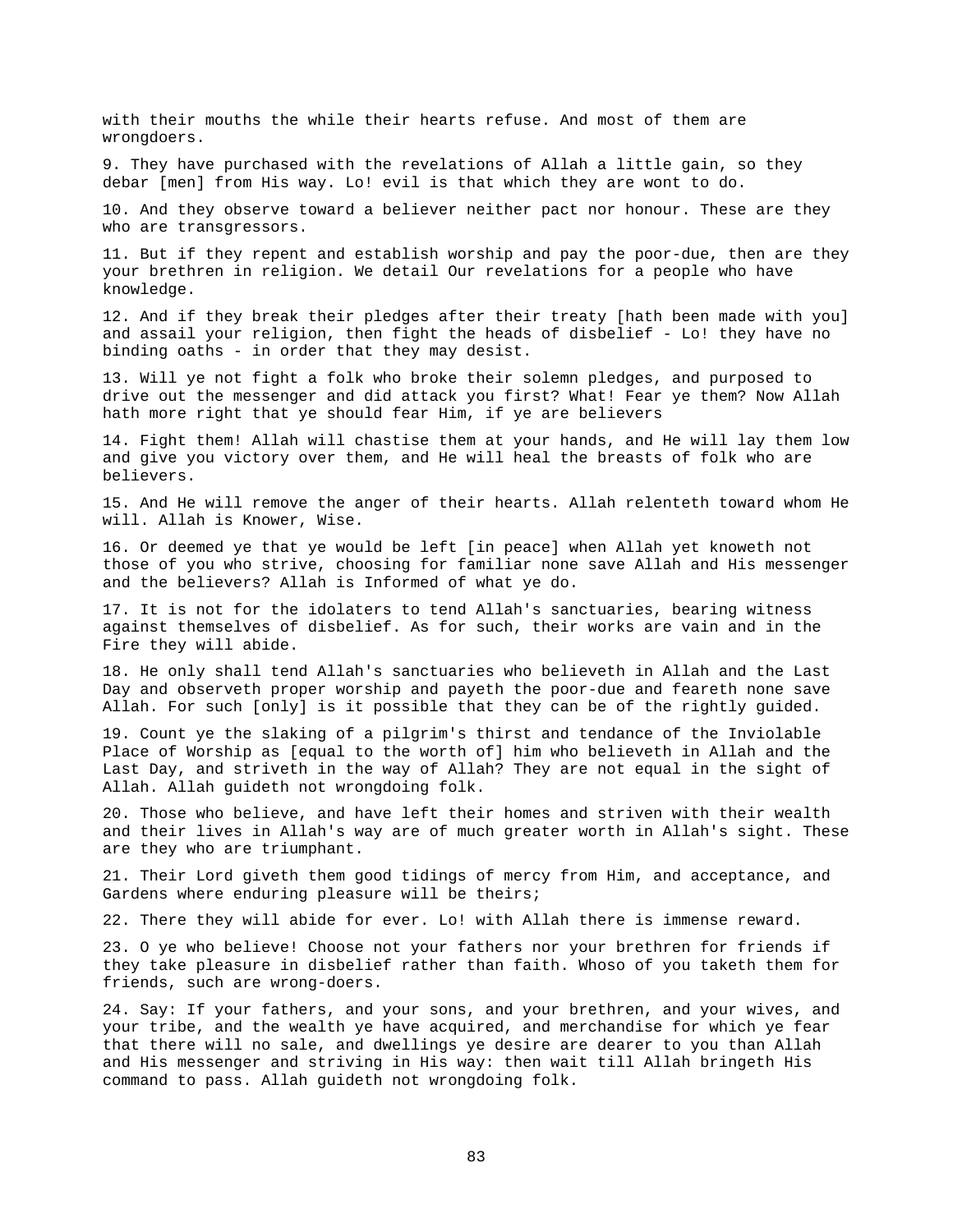25. Allah hath given you victory on many fields and on the day of Huneyn, when ye exulted in your multitude but it availed you naught, and the earth, vast as it is, was straitened for you; then ye turned back in flight;

26. Then Allah sent His peace of reassurance down upon His messenger and upon the believers, and sent down hosts ye could not see, and punished those who disbelieved. Such is the reward of disbelievers.

27. Then afterward Allah will relent toward whom He will; for Allah is Forgiving, Merciful.

28. O ye who believe! The idolaters only are unclean. So let them not come near the Inviolable Place of Worship after this their year. If ye fear poverty [from the loss of their merchandise] Allah shall preserve you of His bounty if He will. Lo! Allah is Knower, Wise.

29. Fight against such of those who have been given the Scripture as believe not in Allah nor the Last Day, and forbid not that which Allah hath forbidden by His messenger, and follow not the Religion of Truth, until they pay the tribute readily, being brought low.

30. And the Jews say: Ezra is the son of Allah, and the Christians say: The Messiah is the son of Allah. That is their saying with their mouths. They imitate the saying of those who disbelieved of old. Allah [Himself] fighteth against them. How perverse are they!

31. They have taken as lords beside Allah their rabbis and their monks and the Messiah son of Mary, when they were bidden to worship only One Allah. There is no Allah save Him. Be He Glorified from all that they ascribe as partner [unto Him]!

32. Fain would they put out the light of Allah with their mouths, but Allah disdaineth [aught] save that He shall perfect His light, however much the disbelievers are averse.

33. He it is Who hath sent His messenger with the guidance and the Religion of Truth, that He may cause it to prevail over all religion, however much the idolaters may be averse.

34. O ye who believe! Lo! many of the [Jewish] rabbis and the [Christian] monks devour the wealth of mankind wantonly and debar [men] from the way of Allah. They who hoard up gold and silver and spend it not in the way of Allah, unto them give tidings [O Muhammad] of a painful doom,

35. On the day when it will [all] be heated in the fire of hell, and their foreheads and their flanks and their backs will be branded therewith [and it will be said unto them]: Here is that which ye hoarded for yourselves. Now taste of what ye used to hoard.

36. Lo! the number of the months with Allah is twelve months by Allah's ordinance in the day that He created the heavens and the earth. Four of them are sacred: that is the right religion. So wrong not yourselves in them. And wage war on all of the idolaters as they are waging war on all of you. And know that Allah is with those who keep their duty [unto Him].

37. Postponement [of a sacred month] is only an excess of disbelief whereby those who disbelieve are misled; they allow it one year and forbid it [another] year, that they may make up the number of the months which Allah hath hallowed, so that they allow that which Allah hath forbidden. The evil of their deeds is made fairseeming unto them. Allah guideth not the disbelieving folk.

38. O ye who believe! What aileth you that when it is said unto you: Go forth in the way of Allah, ye are bowed down to the ground with heaviness. Take ye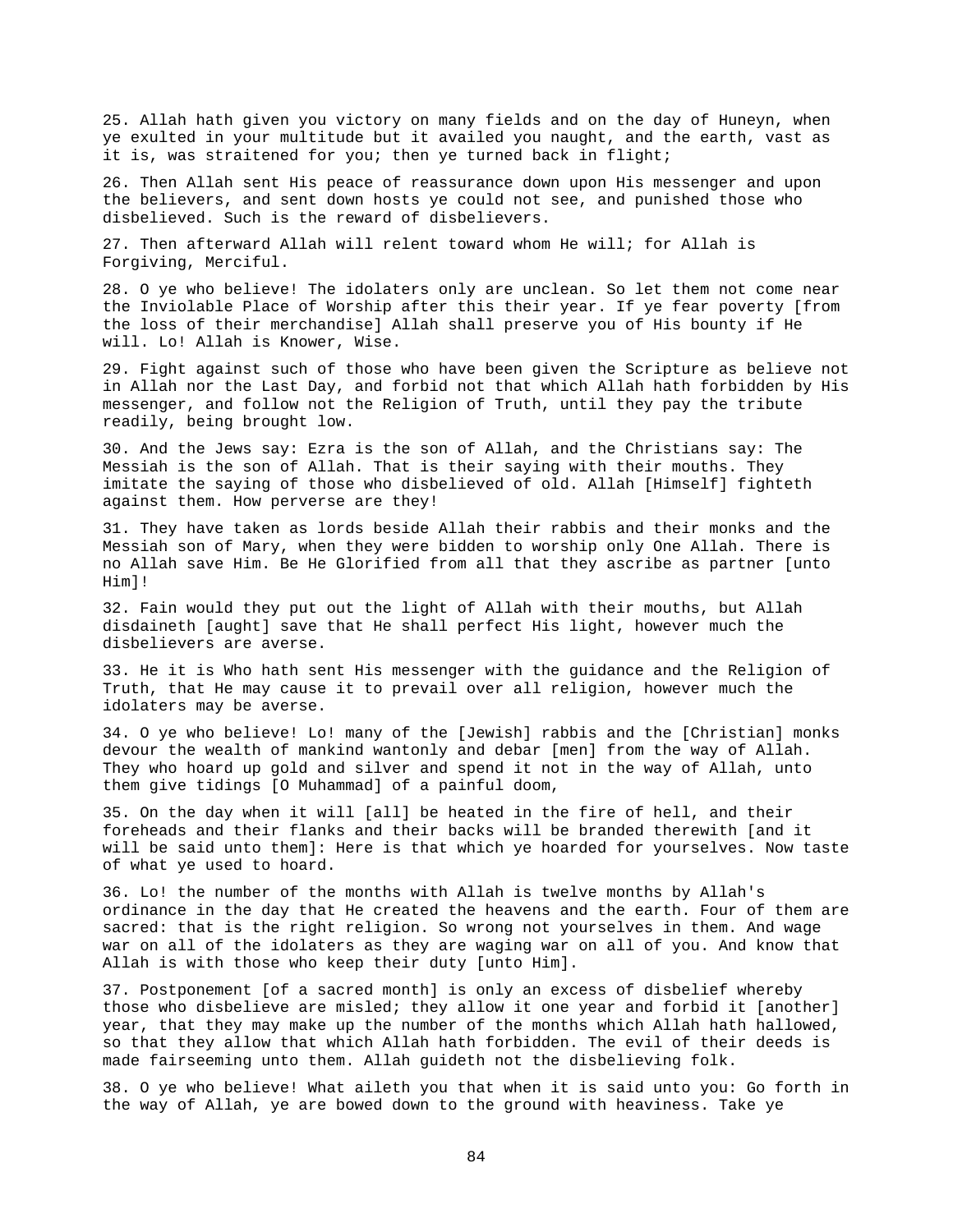pleasure in the life of the world rather than in the Hereafter? The comfort of the life of the world is but little in the Hereafter.

39. If ye go not forth He will afflict you with a painful doom, and will choose instead of you a folk other than you. Ye cannot harm Him at all. Allah is Able to do all things.

40. If ye help him not, still Allah helped him when those who disbelieve drove him forth, the second of two; when they two were in the cave, when he said unto his comrade: Grieve not. Lo! Allah is with us. Then Allah caused His peace of reassurance to descend upon him and supported him with hosts ye cannot see, and made the word of those who disbelieved the nethermost, while Allah's Word it was that became the uppermost. Allah is Mighty, Wise.

41. Go forth, light-armed and heavy-armed, and strive with your wealth and your lives in the way of Allah! That is best for you if ye but knew.

42. Had it been a near adventure and an easy journey they had followed thee, but the distance seemed too far for them. Yet will they swear by Allah [saying]: If we had been able we would surely have set out with you. They destroy their souls, and Allah knoweth that they verily are liars.

43. Allah forgive thee [O Muhammad]! Wherefor didst thou grant them leave ere those who told the truth were manifest to thee and thou didst know the liars?

44. Those who believe in Allah and the Last Day ask no leave of thee lest they should strive with their wealth and their lives. Allah is Aware of those who keep their duty [unto Him].

45. They alone ask leave of thee who believe not in Allah and the Last Day, and whose hearts feel doubt, so in their doubt they waver.

46. And if they had wished to go forth they would assuredly have made ready some equipment, but Allah was averse to their being sent forth and held them back and it was said [unto them]: Sit ye with the sedentary!

47. Had they gone forth among you they had added to you naught save trouble and had hurried to and fro among you, seeking to cause sedition among you; and among you there are some who would have listened to them. Allah is Aware of evildoers.

48. Aforetime they sought to cause sedition and raised difficulties for thee till the Truth came and the decree of Allah was made manifest, though they were loth.

49. Of them is he who saith: Grant me leave [to stay at home] and tempt me not. Surely it is into temptation that they [thus] have fallen. Lo! hell verily is all around the disbelievers.

50. If good befalleth thee [O Muhammad] it afflicteth them, and if calamity befalleth thee, they say: We took precaution, and they turn away well pleased.

51. Say: Naught befalleth us save that which Allah hath decreed for us. He is our Protecting Friend. In Allah let believers put their trust!

52. Say: Can ye await for us aught save one of two good things [death or victory in Allah's way]? while we await for you that Allah will afflict you with a doom from Him or at our hands. Await then! Lo! We are awaiting with you.

53. Say: Pay [your contribution], willingly or unwillingly, it will not be accepted from you. Lo! ye were ever froward folk.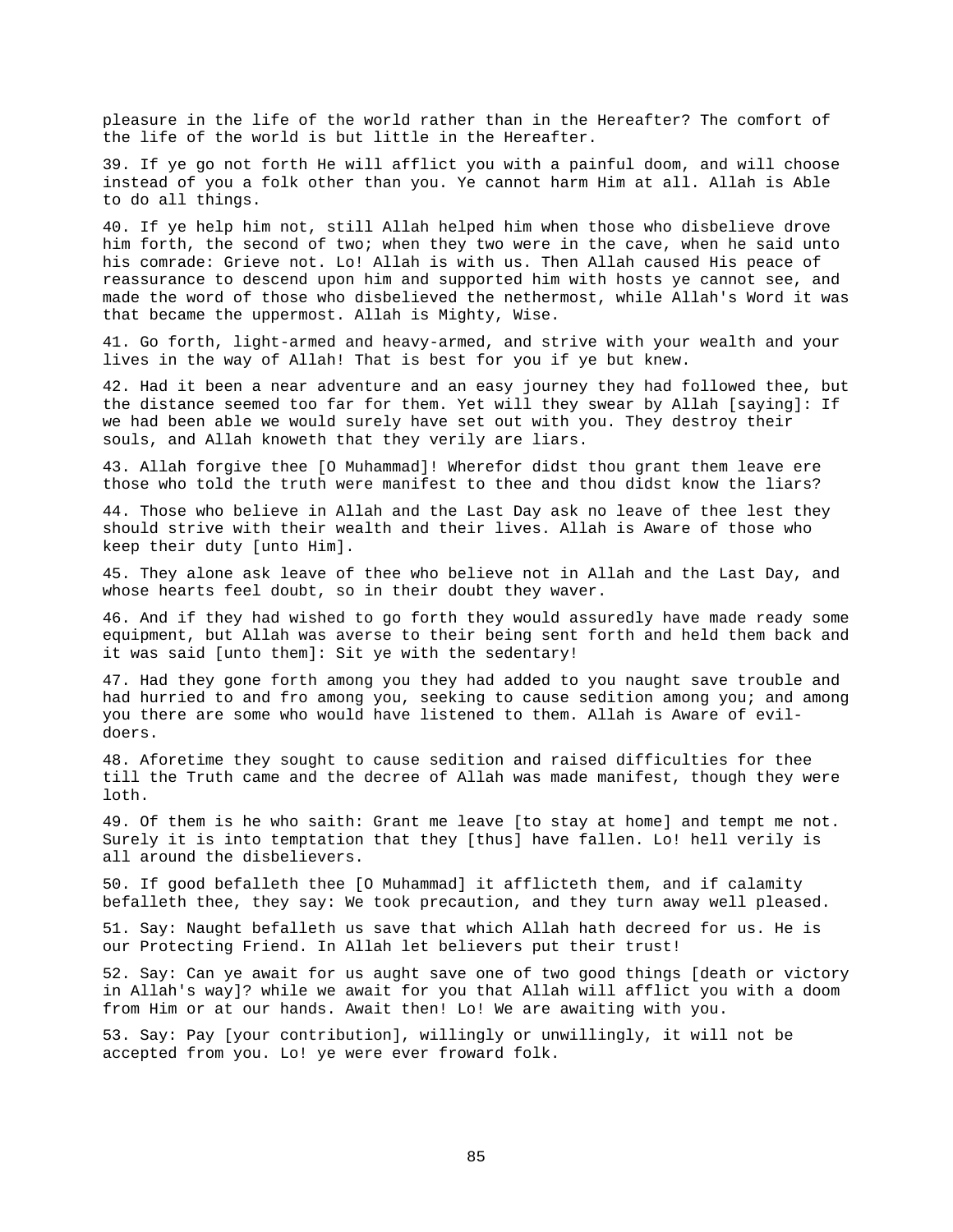54. And naught preventeth that their contributions should be accepted from them save that they have disbelieved in Allah and in His messenger, and they come not to worship save as idlers, and pay not [their contribution] save reluctantly.

55. So let not their riches nor their children please thee [O Muhammad]. Allah thereby intendeth but to punish them in the life of the world and that their souls shall pass away while they are disbelievers.

56. And they swear by Allah that they are in truth of you, when they are not of you, but they are folk who are afraid.

57. Had they but found a refuge, or caverns, or a place to enter, they surely had resorted thither swift as runaways.

58. And of them is he who defameth thee in the matter of the alms. If they are given thereof they are content, and if they are not given thereof, behold! they are enraged.

59. [How much more seemly] had they been content with that which Allah and His messenger had given them and had said: Allah sufficeth us. Allah will give us of His bounty, and [also] His messenger. Unto Allah we are suppliants.

60. The alms are only for the poor and the needy, and those who collect them, and those whose hearts are to be reconciled, and to free the captives and the debtors, and for the cause of Allah, and [for] the wayfarer; a duty imposed by Allah. Allah is Knower, Wise.

61. And of them are those who vex the Prophet and say: He is only a hearer. Say: A hearer of good for you, who believeth in Allah and is true to the believers, and a mercy for such of you as believe. Those who vex the messenger of Allah, for them there is a painful doom.

62. They swear by Allah to you [Muslims] to please you, but Allah, with His messenger, hath more right that they should please Him if they are believers.

63. Know they not that whoso opposeth Allah and His messenger, his verily is fire of hell, to abide therein? That is the extreme abasement.

64. The hypocrites fear lest a surah should be revealed concerning them, proclaiming what is in their hearts. Say: Scoff [your fill]! Lo! Allah is disclosing what ye fear.

65. And if thou ask them [O Muhammad] they will say: We did but talk and jest. Say: Was it at Allah and His revelations and His messenger that ye did scoff?

66. Make no excuse. Ye have disbelieved after your [confession of] belief. If We forgive a party of you, a party of you We shall punish because they have been guilty.

67. The hypocrites, both men and women, proceed one from another. They enjoin the wrong, and they forbid the right, and they withhold their hands [from spending for the cause of Allah]. They forget Allah, so He hath forgotten them. Lo! the hypocrites, they are the transgressors.

68. Allah promiseth the hypocrites, both men and women, and the disbelievers fire of hell for their abode. It will suffice them. Allah curseth them, and theirs is lasting torment.

69. Even as those before you who were mightier than you in strength, and more affluent than you in wealth and children. They enjoyed their lot awhile, so ye enjoy your lot awhile even as those before you did enjoy their lot awhile. And ye prate even as they prated. Such are they whose works have perished in the world and the Hereafter. Such are they who are the losers.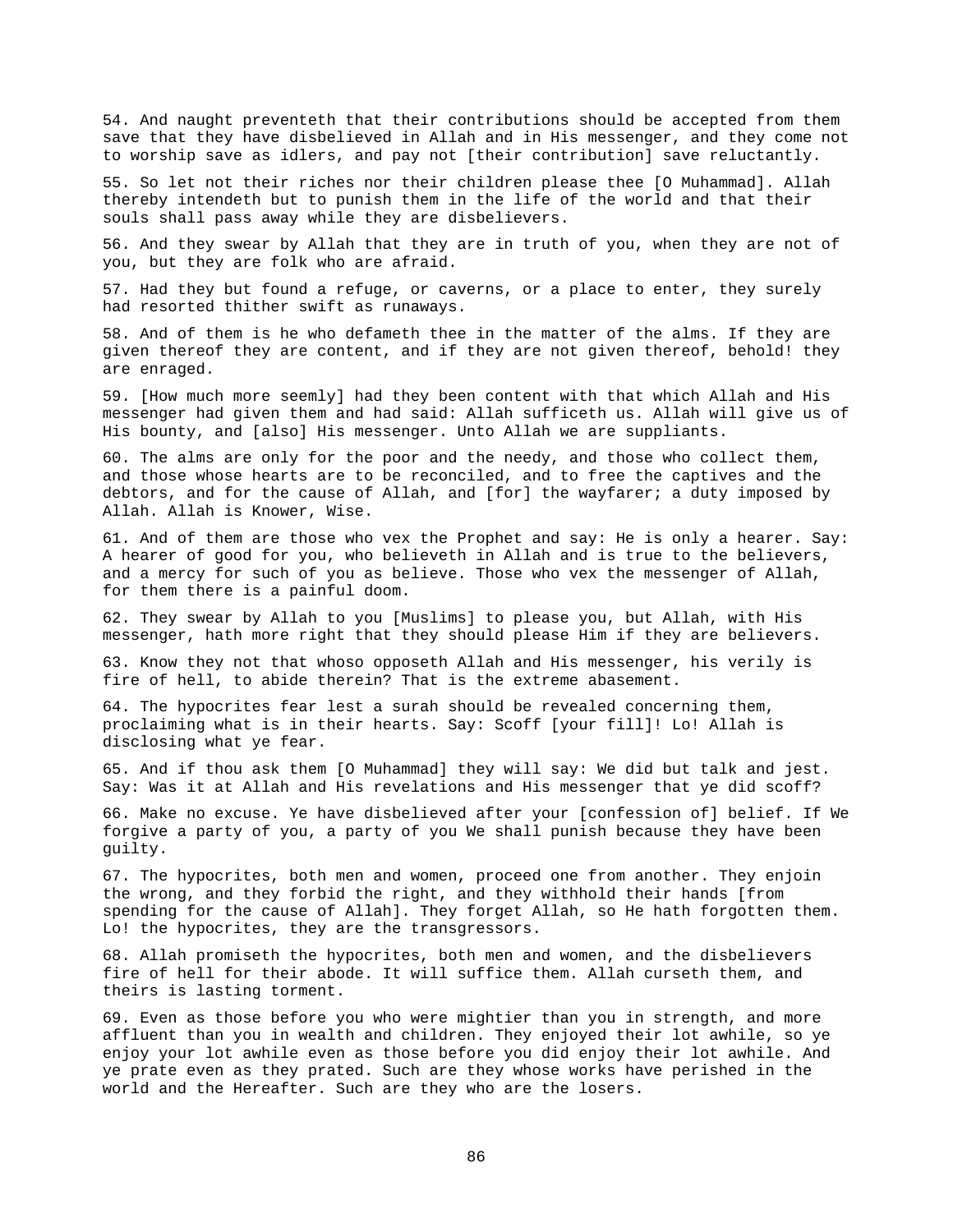70. Hath not the fame of those before them reached them - the folk of Noah, A'ad, Thamud, the folk of Abraham, the dwellers of Midian and the disasters [which befell them]? Their messengers [from Allah] came unto them with proofs [of Allah's Sovereignty]. So Allah surely wronged them not, but they did wrong themselves.

71. And the believers, men and women, are protecting friends one of another; they enjoin the right and forbid the wrong, and they establish worship and they pay the poor-due, and they obey Allah and His messenger. As for these, Allah will have mercy on them. Lo! Allah is Mighty, Wise.

72. Allah promiseth to the believers, men and women, Gardens underneath which rivers flow, wherein they will abide - blessed dwellings in Gardens of Eden. And - greater [far]! - acceptance from Allah. That is the supreme triumph.

73. O Prophet! Strive against the disbelievers and the hypocrites! Be harsh with them. Their ultimate abode is hell, a hapless journey's end.

74. They swear by Allah that they said nothing [wrong], yet they did say the word of disbelief, and did disbelieve after their Surrender [to Allah]. And they purposed that which they could not attain, and they sought revenge only that Allah by His messenger should enrich them of His bounty. If they repent it will be better for them; and if they turn away, Allah will afflict them with a painful doom in the world and the Hereafter, and they have no protecting friend nor helper in the earth.

75. And of them is he who made a covenant with Allah [saying]: If He give us of His bounty we will give alms and become of the righteous.

76. Yet when He gave them of His bounty, they hoarded it and turned away, averse;

77. So He hath made the consequence [to be] hypocrisy in their hearts until the day when they shall meet Him, because they broke their word to Allah that they promised Him, and because they lied.

78. Know they not that Allah knoweth both their secret and the thought that they confide, and that Allah is the Knower of Things Hidden?

79. Those who point at such of the believers as give the alms willingly and such as can find naught to give but their endeavours, and deride them - Allah [Himself] derideth them. Theirs will be a painful doom.

80. Ask forgiveness for them [O Muhammad], or ask not forgiveness for them; though thou ask forgiveness for them seventy times Allah will not forgive them. That is because they disbelieved in Allah and His messenger, and Allah guideth not wrongdoing folk.

81. Those who were left behind rejoiced at sitting still behind the messenger of Allah, and were averse to striving with their wealth and their lives in Allah's way. And they said: Go not forth in the heat! Say: The fire of hell is more intense of heat, if they but understood.

82. Then let them laugh a little: they will weep much, as the reward of what they used to earn.

83. If Allah bring thee back [from the campaign] unto a party of them and they ask of thee leave to go out [to fight], then say unto them: Ye shall never more go out with me nor fight with me against a foe. Ye were content with sitting still the first time. So sit still, with the useless.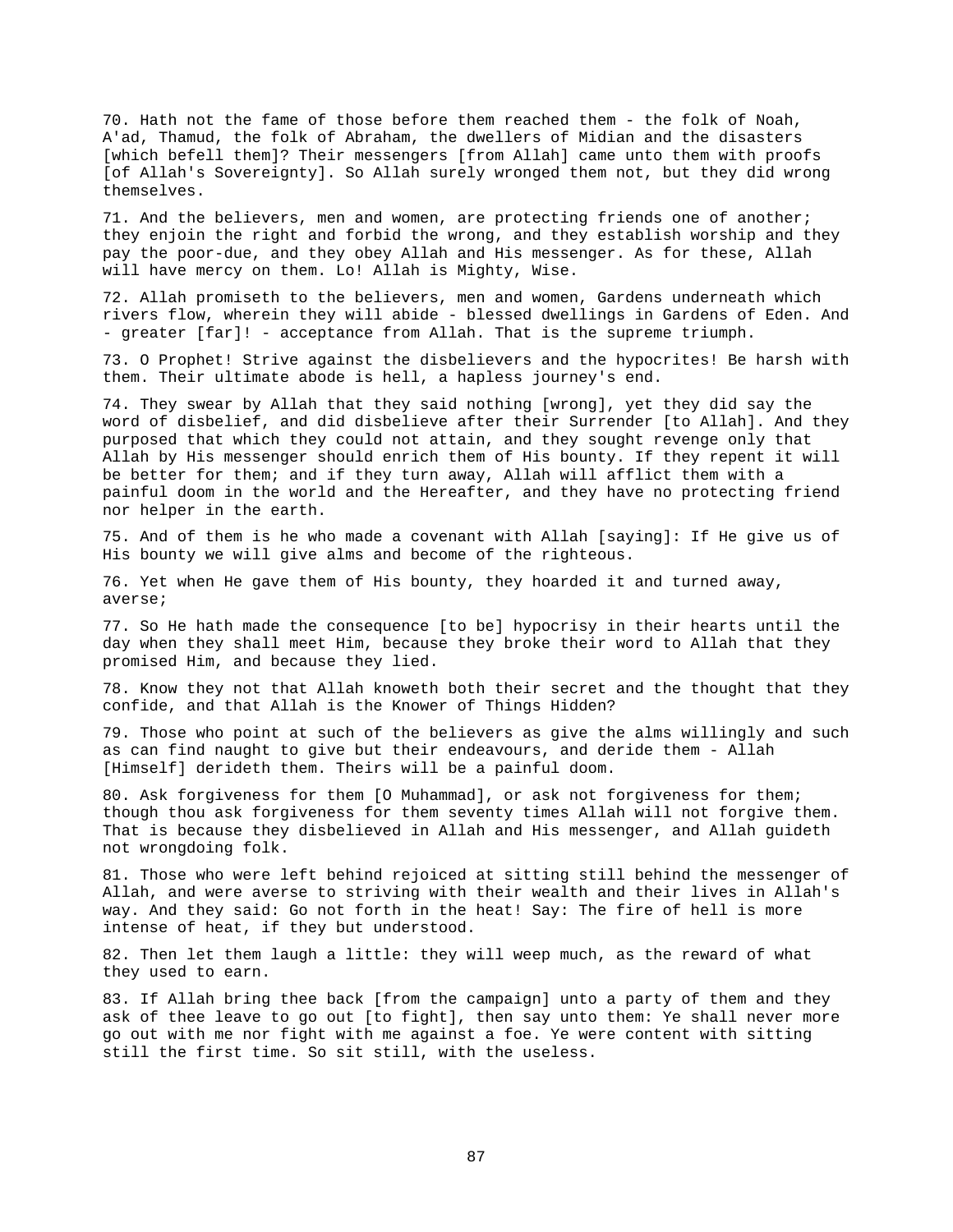84. And never [O Muhammad] pray for one of them who dieth, nor stand by his grave. Lo! they disbelieved in Allah and His messenger, and they died while they were evil-doers.

85. Let not their wealth nor their children please thee! Allah purposeth only to punish them thereby in the world, and that their souls shall pass away while they are disbelievers.

86. And when a surah is revealed [which saith]: Believe in Allah and strive along with His messenger, the men of wealth among them still ask leave of thee and say: Suffer us to be with those who sit [at home].

87. They are content that they should be with the useless and their hearts are sealed, so that they apprehend not.

88. But the messenger and those who believe with him strive with their wealth and their lives. Such are they for whom are the good things. Such are they who are the successful.

89. Allah hath made ready for them Gardens underneath which rivers flow, wherein they will abide. That is the supreme triumph.

90. And those among the wandering Arabs who had an excuse came in order that permission might be granted them. And those who lied to Allah and His messenger sat at home. A painful doom will fall on those of them who disbelieve.

91. Not unto the weak nor unto the sick nor unto those who can find naught to spend is any fault [to be imputed though they stay at home] if they are true to Allah and His messenger. Not unto the good is there any road [of blame]. Allah is Forgiving, Merciful.

92. Nor unto those whom, when they came to thee [asking] that thou shouldst mount them, thou didst tell: I cannot find whereon to mount you. They turned back with eyes flowing with tears, for sorrow that they could not find the means to spend.

93. The road [of blame] is only against those who ask for leave of thee [to stay at home] when they are rich. They are content to be with the useless. Allah hath sealed their hearts so that they know not.

94. They will make excuse to you [Muslims] when ye return unto them. Say: Make no excuse, for we shall not believe you. Allah hath told us tidings of you. Allah and His messenger will see your conduct, and then ye will be brought back unto Him Who knoweth the Invisible as well as the Visible, and He will tell you what ye used to do.

95. They will swear by Allah unto you, when ye return unto them, that ye may let them be. Let them be, for lo! they are unclean, and their abode is hell as the reward for what they used to earn.

96. They swear unto you, that ye may accept them. Though ye accept them. Allah verily accepteth not wrongdoing folk.

97. The wandering Arabs are more hard in disbelief and hypocrisy, and more likely to be ignorant of the limits which Allah hath revealed unto His messenger. And Allah is Knower, Wise.

98. And of the wandering Arabs there is he who taketh that which he expendeth [for the cause of Allah] as a loss, and awaiteth [evil] turns of fortune for you [that he may be rid of it]. The evil turn of fortune will be theirs. Allah is Hearer, Knower.

99. And of the wandering Arabs there is he who believeth in Allah and the Last Day, and taketh that which he expendeth and also the prayers of the messenger as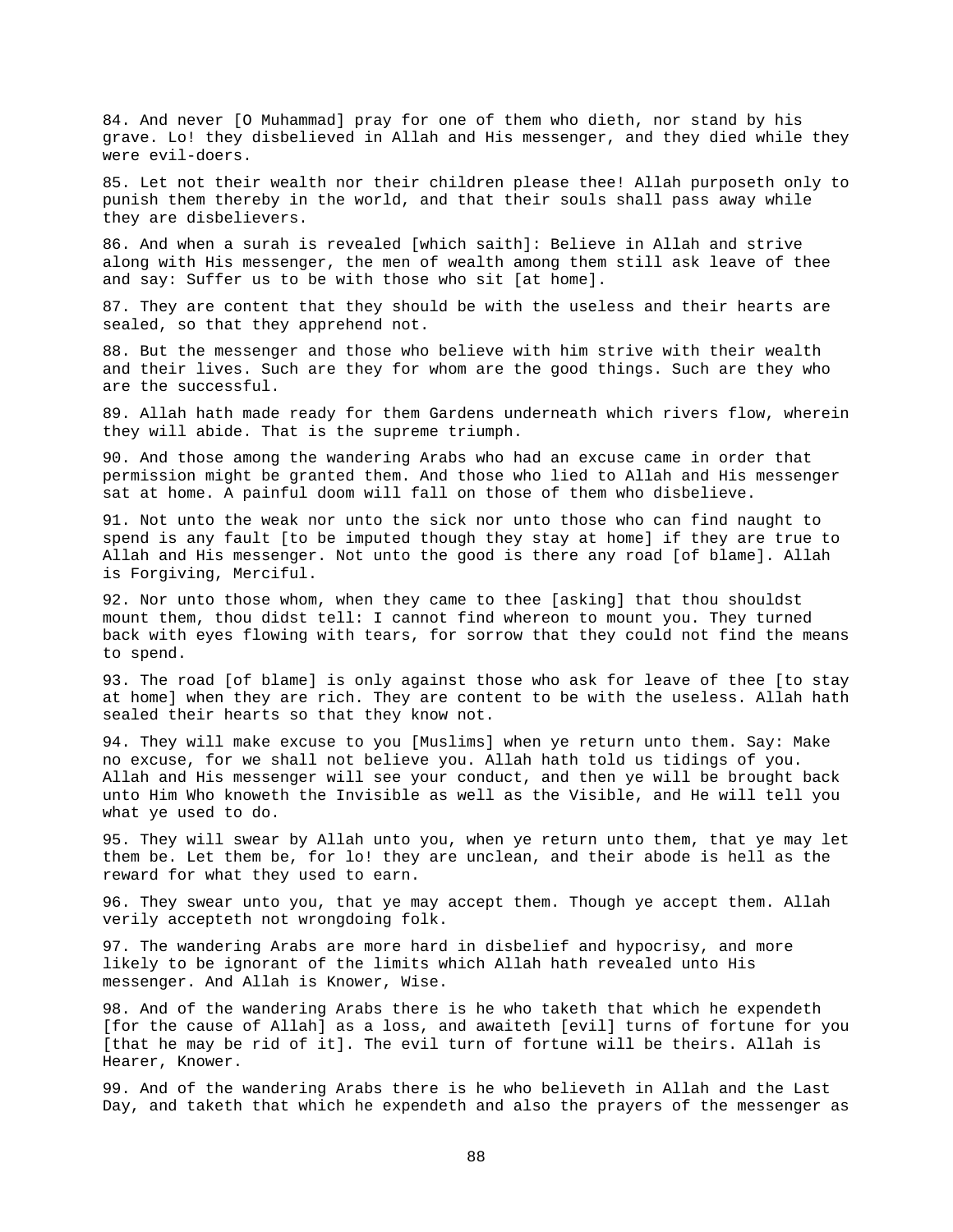acceptable offerings in the sight of Allah. Lo! verily it is an acceptable offering for them. Allah will bring them into His mercy. Lo! Allah is Forgiving, Merciful.

100. And the first to lead the way, of the Muhajirin and the Ansar, and those who followed them in goodness - Allah is well pleased with them and they are well pleased with Him, and He hath made ready for them Gardens underneath which rivers flow, wherein they will abide for ever. That is the supreme triumph.

101. And among those around you of the wandering Arabs there are hypocrites, and among the townspeople of Al-Madinah [there are some who] persist in hypocrisy whom thou [O Muhammad] knowest not. We, We know them, and We shall chastise them twice; then they will be relegated to a painful doom.

102. And [there are] others who have acknowledged their faults. They mixed a righteous action with another that was bad. It may be that Allah will relent toward them. Lo! Allah is Forgiving, Merciful.

103. Take alms of their wealth, wherewith thou mayst purify them and mayst make them grow, and pray for them. Lo! thy prayer is an assuagement for them. Allah is Hearer, Knower.

104. Know they not that Allah is He Who accepteth repentance from His bondmen and taketh the alms, and that Allah is He Who is the Relenting, the Merciful.

105. And say [unto them]: Act! Allah will behold your actions, and [so will] His messenger and the believers, and ye will be brought back to the Knower of the Invisible and the Visible, and He will tell you what ye used to do.

106. And [there are] others who await Allah's decree, whether He will punish them or will forgive them. Allah is Knower, Wise.

107. And as for those who chose a place of worship out of opposition and disbelief, and in order to cause dissent among the believers, and as an outpost for those who warred against Allah and His messenger aforetime, they will surely swear: We purposed naught save good. Allah beareth witness that they verily are liars.

108. Never stand [to pray] there. A place of worship which was found upon duty [to Allah] from the first day is more worthy that thou shouldst stand [to pray] therein, wherein are men who love to purify themselves. Allah loveth the purifiers.

109. Is he who founded his building upon duty to Allah and His good pleasure better; or he who founded his building on the brink of a crumbling, overhanging precipice so that it toppled with him into the fire of hell? Allah guideth not wrongdoing folk.

110. The building which they built will never cease to be a misgiving in their hearts unless their hearts be torn to pieces. Allah is Knower, Wise.

111. Lo! Allah hath bought from the believers their lives and their wealth because the Garden will be theirs: they shall fight in the way of Allah and shall slay and be slain. It is a promise which is binding on Him in the Torah and the Gospel and the Qur'an. Who fulfilleth His covenant better than Allah? Rejoice then in your bargain that ye have made, for that is the supreme triumph.

112. [Triumphant] are those who turn repentant [to Allah], those who serve [Him], those who praise [Him], those who fast, those who bow down, those who fall prostrate [in worship], those who enjoin the right and who forbid the wrong and those who keep the limits [ordained] of Allah - And give glad tidings to believers!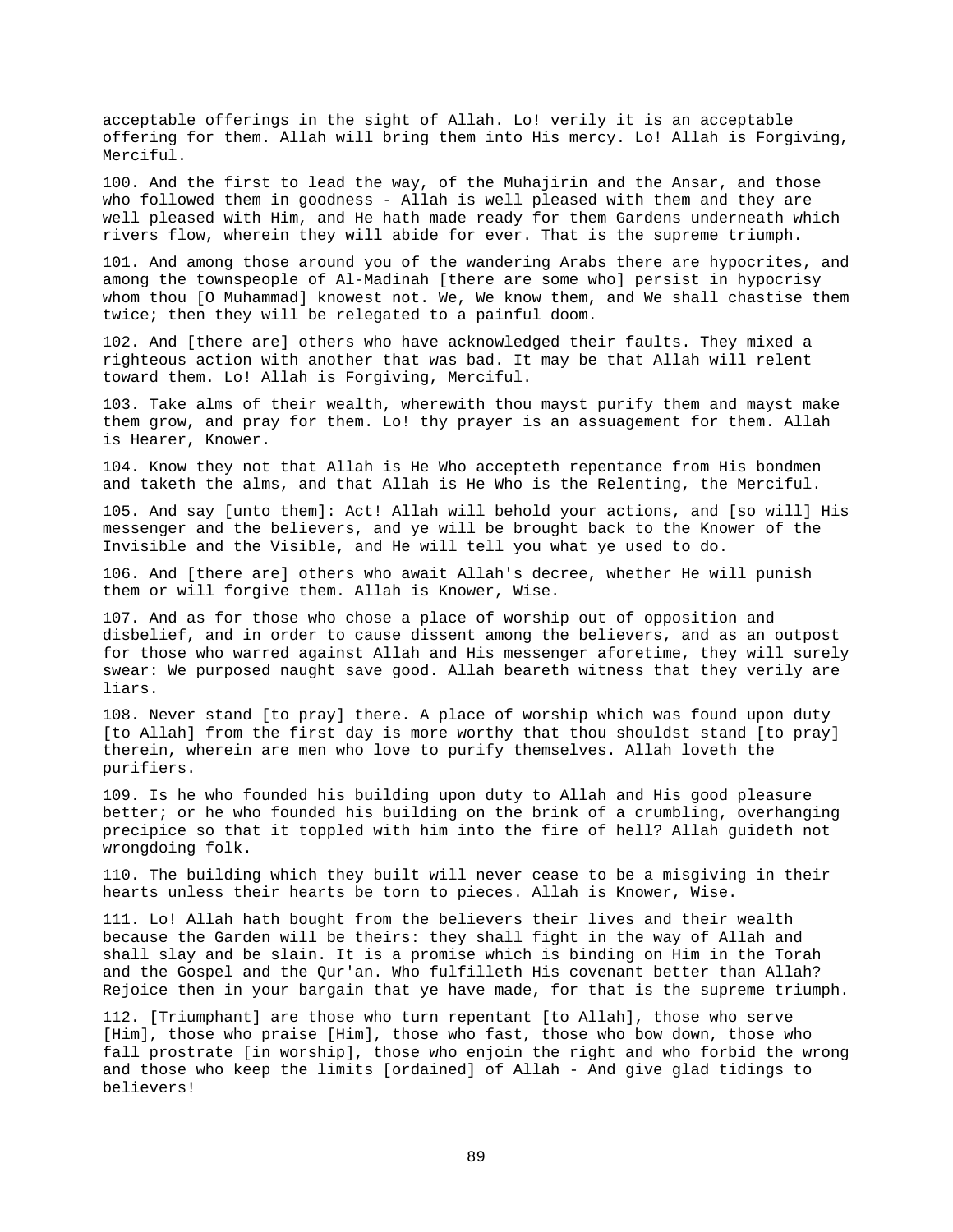113. It is not for the Prophet, and those who believe, to pray for the forgiveness of idolaters even though they may be near of kin [to them] after it hath become clear that they are people of hell-fire.

114. The prayer of Abraham for the forgiveness of his father was only because of a promise he had promised him, but when it had become clear unto him that he [his father] was an enemy to Allah he [Abraham] disowned him. Lo! Abraham was soft of heart, long-suffering.

115. It was never Allah's [part] that He should send a folk astray after He had guided them until He had made clear unto them what they should avoid. Lo! Allah is Aware of all things.

116. Lo! Allah! Unto Him belongeth the Sovereignty of the heavens and the earth. He quickeneth and He giveth death. And ye have, instead of Allah, no protecting friend nor helper.

117. Allah hath turned in mercy to the Prophet, and to the Muhajirin and the Ansar who followed him in the hour of hardship. After the hearts of a party of them had almost swerved aside, then turned He unto them in mercy. Lo! He is Full of Pity, Merciful for them.

118. And to the three also [did He turn in mercy] who were left behind, when the earth, vast as it is, was straitened for them, and their own souls were straitened for them till they bethought them that there is no refuge from Allah save toward Him. Then turned He unto them in mercy that they [too] might turn [repentant unto Him]. Lo! Allah! He is the Relenting, the Merciful.

119. O ye who believe! Be careful of your duty to Allah, and be with the truthful.

120. It is not for the townsfolk of Al-Madinah and for those around them of the wandering Arabs so stay behind the messenger of Allah and prefer their lives to his life. That is because neither thirst nor toil nor hunger afflicteth them in the way of Allah, nor step they any step that angereth the disbelievers, nor gain they from the enemy a gain, but a good deed is recorded for them therefor. Lo! Allah loseth not the wages of the good.

121. Nor spend they any spending, small or great, nor do they cross a valley, but it is recorded for them, that Allah may repay them the best of what they used to do.

122. And the believers should not all go out to fight. Of every troop of them, a party only should go forth, that they [who are left behind] may gain sound knowledge in religion, and that they may warn their folk when they return to them, so that they may beware.

123. O ye who believe! Fight those of the disbelievers who are near to you, and let them find harshness in you, and know that Allah is with those who keep their duty [unto Him].

124. And whenever a surah is revealed there are some of them who say: Which one of you hath thus increased in faith? As for those who believe, it hath increased them in faith and they rejoice [therefor].

125. But as for those in whose hearts is disease, it only addeth wickedness to their wickedness, and they die while they are disbelievers.

126. See they not that they are tested once or twice in every year? Still they turn not in repentance, neither pay they heed.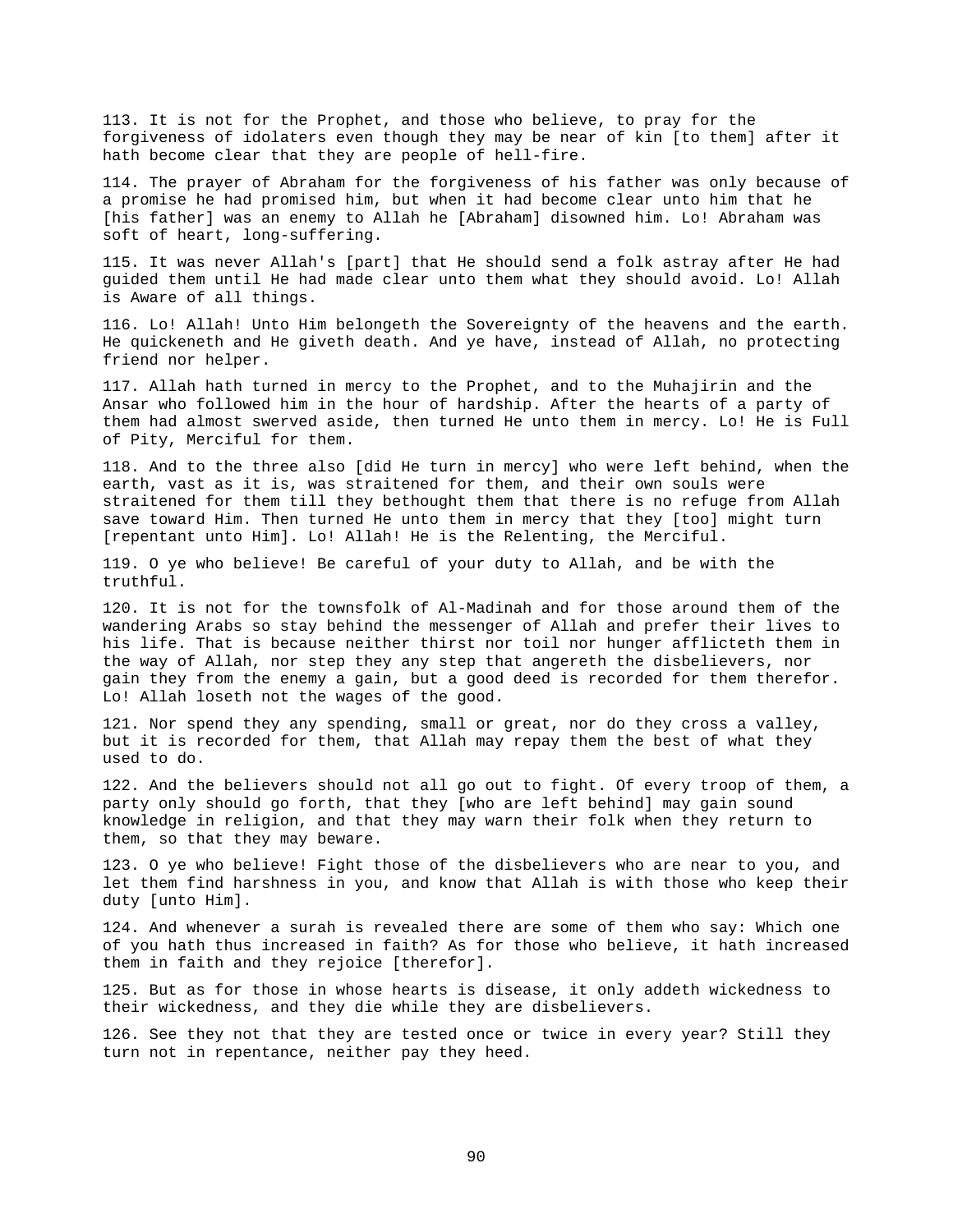127. And whenever a surah is revealed, they look one at another [as who should say]: Doth anybody see you? Then they turn away. Allah turneth away their hearts because they are a folk who understand not.

128. There hath come unto you a messenger, [one] of yourselves, unto whom aught that ye are overburdened is grievous, full of concern for you, for the believers full of pity, merciful.

129. Now, if they turn away [O Muhammad] say: Allah sufficeth me. There is no Allah save Him. In Him have I put my trust, and He is Lord of the Tremendous Throne.

## **SURA 10. YUNUS (JONAH)**

1. Alif. Lam. Ra. These are verses of the Wise Scripture.

2. Is it a wonder for mankind that We have inspired a man among them, saying: Warn mankind and bring unto those who believe the good tidings that they have a sure footing with their Lord? The disbelievers say: Lo! this is a mere wizard.

3. Lo! your Lord is Allah Who created the heavens and the earth in six Days, then He established Himself upon the Throne, directing all things. There is no intercessor [with Him] save after His permission. That is Allah, your Lord, so worship Him. Oh, will ye not remind?

4. Unto Him is the return of all of you; it is a promise of Allah in truth. Lo! He produceth creation, then reproduceth it, that He may reward those who believe and do good works with equity; while, as for those who disbelieve, theirs will be a boiling drink and painful doom because they disbelieved.

5. He it is Who appointed the sun a splendour and the moon a light, and measured for her stages, that ye might know the number of the years, and the reckoning. Allah created not [all] that save in truth. He detaileth the revelations for people who have knowledge.

6. Lo! in the difference of day and night and all that Allah hath created in the heavens and the earth are portents, verily, for folk who ward off [evil].

7. Lo! those who expect not the meeting with Us but desire the life of the world and feel secure therein, and those who are neglectful of Our revelations,

8. Their home will be the Fire because of what they used to earn.

9. Lo! those who believe and do good works, their Lord guideth them by their faith. Rivers will flow beneath them in the Gardens of Delight,

10. Their prayer therein will be: Glory be to Thee, O Allah! and their greeting therein will be: Peace. And the conclusion of their prayer will be: Praise be to Allah, Lord of the Worlds!

11. If Allah were to hasten on for men the ill [that they have earned] as they would hasten on the good, their respite would already have expired. But We suffer those who look not for the meeting with Us to wander blindly on in their contumacy.

12. And if misfortune touch a man he crieth unto Us, [while reclining] on his side, or sitting or standing, but when We have relieved him of the misfortune he goeth his way as though he had not cried unto Us because of a misfortune that afflicted him. Thus is what they do made [seeming] fair unto the prodigal.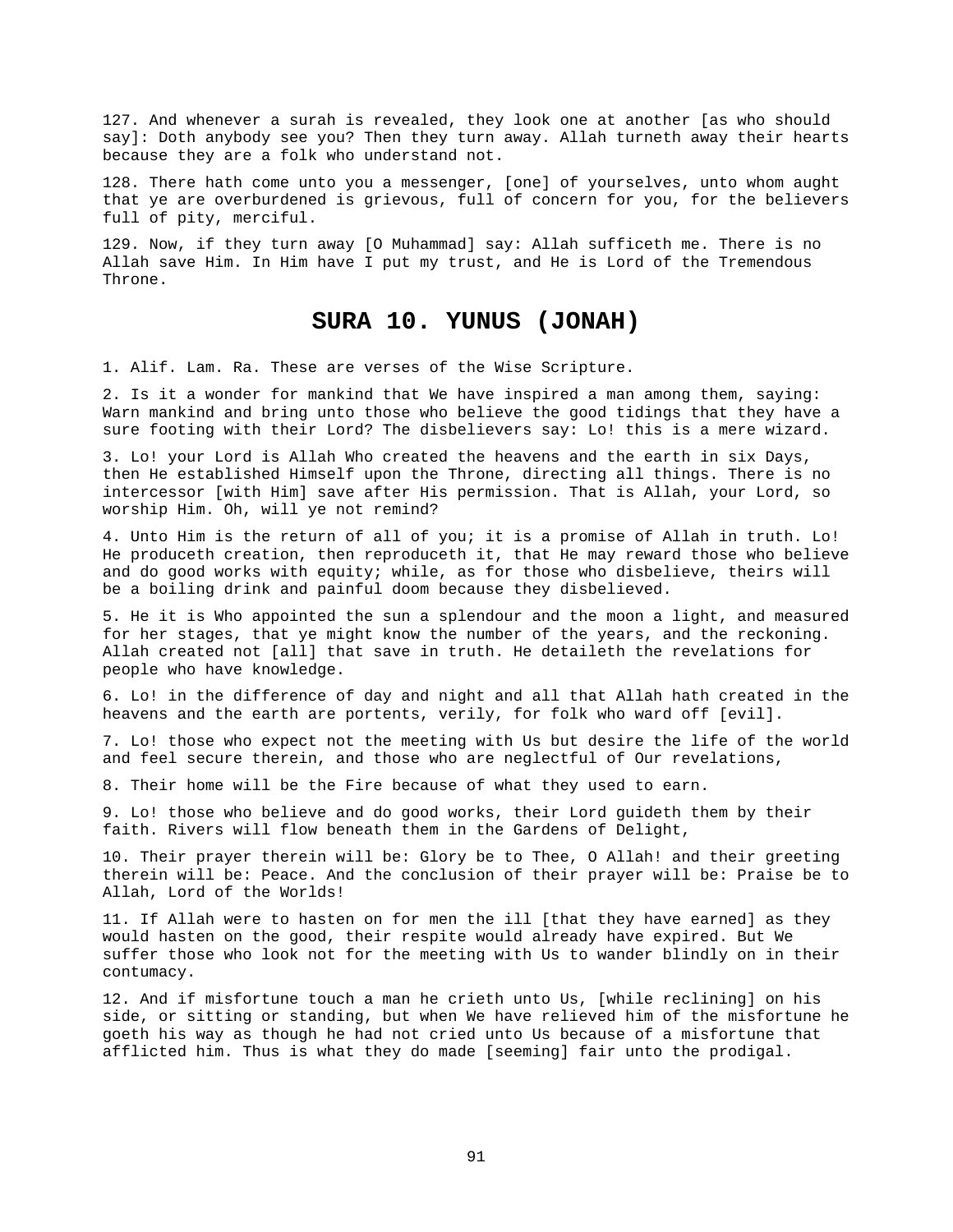13. We destroyed the generations before you when they did wrong; and their messengers [from Allah] came unto them with clear proofs [of His Sovereignty] but they would not believe. Thus do We reward the guilty folk.

14. Then We appointed you viceroys in the earth after them, that We might see how ye behave.

15. And when Our clear revelations are recited unto them, they who look not for the meeting with Us say: Bring a Lecture other than this, or change it. Say [O Muhammad]: It is not for me to change it of my accord. I only follow that which is inspired in me. Lo! if I disobey my Lord I fear the retribution of an awful Day.

16. Say: If Allah had so willed I should not have recited it to you nor would He have made it known to you. I dwelt among you a whole lifetime before it [came to me]. Have ye then no sense?

17. Who doeth greater wrong than he who inventeth a lie concerning Allah and denieth His revelations? Lo! the guilty never are successful.

18. They worship beside Allah that which neither hurteth them nor profiteth them, and they say: These are our intercessors with Allah. Say: Would ye inform Allah of [something] that He knoweth not in the heavens or in the earth? Praised be He and High Exalted above all that ye associate [with Him]!

19. Mankind were but one community; then they differed; and had it not been for a word that had already gone forth from thy Lord it had been judged between them in respect of that wherein they differ.

20. And they will say: If only a portent were sent down upon him from his Lord! Then say, [O Muhammad]: The Unseen belongeth to Allah. So wait! Lo! I am waiting with you.

21. And when We cause mankind to taste of mercy after some adversity which had afflicted them, behold! they have some plot against Our revelations. Say: Allah is more swift in plotting. Lo! Our messengers write down that which ye plot.

22. He it is Who maketh you to go on the land and the sea till, when ye are in the ships and they sail with them with a fair breeze and they are glad therein, a storm-wind reacheth them and the wave cometh unto them from every side and they deem that they are overwhelmed therein; [then] they cry unto Allah, making their faith pure for Him only: If Thou deliver us from this, we truly will be of the thankful.

23. Yet when He hath delivered them, behold! they rebel in the earth wrongfully. O mankind! Your rebellion is only against yourselves. [Ye have] enjoyment of the life of the world; then unto Us is your return and We shall proclaim unto you what ye used to do.

24. The similitude of the life of the world is only as water which We send down from the sky, then the earth's growth of that which men and cattle eat mingleth with it till, when the earth hath taken on her ornaments and is embellished, and her people deem that they are masters of her, Our commandment cometh by night or by day and We make it as reaped corn as if it had not flourished yesterday. Thus do we expound the revelations for people who reflect.

25. And Allah summoneth to the abode of peace, and leadeth whom He will to a straight path.

26. For those who do good is the best [reward] and more [thereto]. Neither dust nor ignominy cometh near their faces. Such are rightful owners of the Garden; they will abide therein.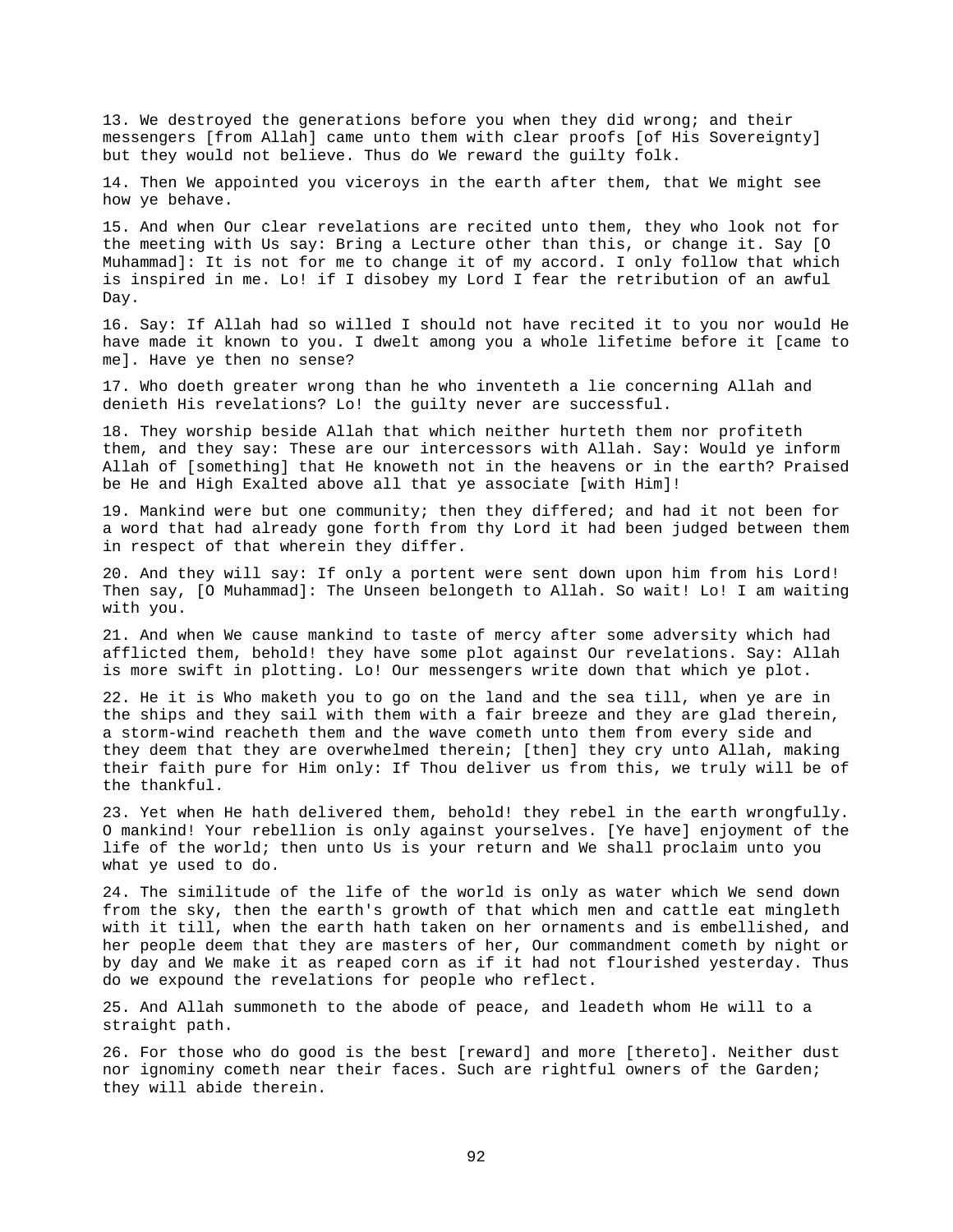27. And those who earn ill-deeds, [for them] requital of each ill-deed by the like thereof; and ignominy overtaketh them - They have no protector from Allah as if their faces had been covered with a cloak of darkest night. Such are rightful owners of the Fire; they will abide therein.

28. On the day when We gather them all together, then We say unto those who ascribed partners [unto Us]: Stand back, ye and your [pretended] partners [of Allah]! And We separate them, the one from the other, and their [pretended] partners say: It was not us ye worshipped.

29. Allah sufficeth as a witness between us and you, that we were unaware of your worship.

30. There doth every soul experience that which it did aforetime, and they are returned unto Allah, their rightful Lord, and that which they used to invent hath failed them.

31. Say [unto them, O Muhammad]: Who provideth for you from the sky and the earth, or Who owneth hearing and sight; and Who bringeth forth the living from the dead and bringeth forth the dead from the living; and Who directeth the course? They will say: Allah. Then say: Will ye not then keep your duty [unto Him]?

32. Such then is Allah, your rightful Lord. After the Truth what is there saving error? How then are ye turned away!

33. Thus is the Word of thy Lord justified concerning those who do wrong: that they believe not.

34. Say: Is there of your partners [whom ye ascribe unto Allah] one that produceth Creation and then reproduceth it? Say: Allah produceth Creation, then reproduceth it. How then, are ye misled!

35. Say: Is there of your partners [whom ye ascribe unto Allah] one that leadeth to the Truth? Say: Allah leadeth to the Truth. Is He Who leadeth to the Truth more deserving that He should be followed, or he who findeth not the way unless he [himself] be guided. What aileth you? How judge ye?

36. Most of them follow not but conjecture. Assuredly conjecture can by no means take the place of truth. Lo! Allah is Aware of what they do.

37. And this Qur'an is not such as could ever be invented in despite of Allah; but it is a confirmation of that which was before it and an exposition of that which is decreed for mankind - Therein is no doubt - from the Lord of the Worlds.

38. Or say they: He hath invented it? Say: Then bring a surah like unto it, and call [for help] on all ye can besides Allah, if ye are truthful.

39. Nay, but they denied that, the knowledge whereof they could not compass, and whereof the interpretation [in events] hath not yet come unto them. Even so did those before them deny. Then see what was the consequence for the wrong-doers!

40. And of them is he who believeth therein, and of them is he who believeth not therein, and thy Lord is Best Aware of the corrupters.

41. And if they deny thee, say: Unto me my work, and unto you your work. Ye are innocent of what I do, and I am innocent of what ye do.

42. And of them are some who listen unto thee. But canst thou make the deaf to hear even though they apprehend not?

43. And of them is he who looketh toward thee. But canst thou guide the blind even though they see not?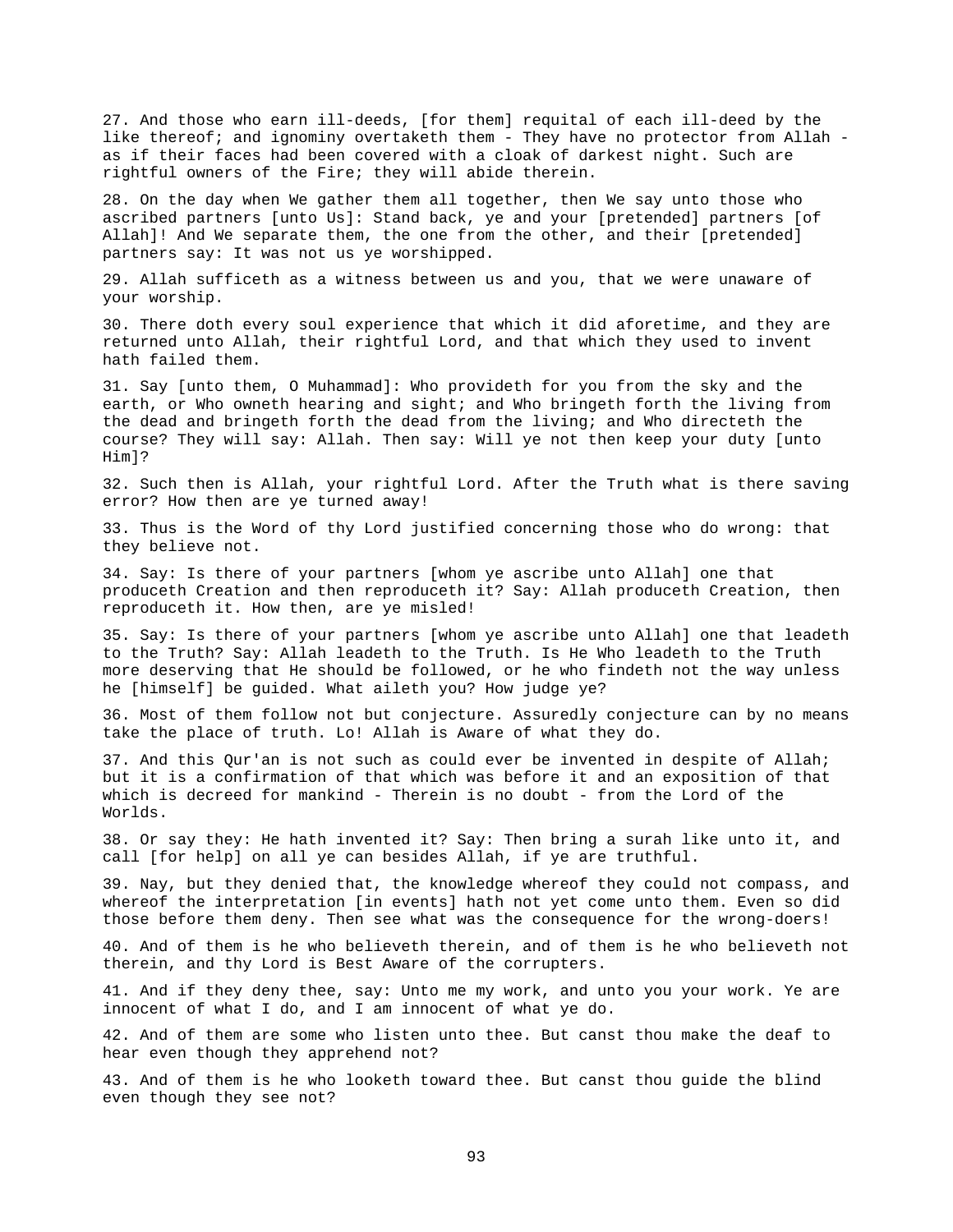44. Lo! Allah wrongeth not mankind in aught; but mankind wrong themselves.

45. And on the day when He shall gather them together, [when it will seem] as though they had tarried but an hour of the day, recognising one another, those will verily have perished who denied the meeting with Allah and were not guided.

46. Whether We let thee [O Muhammad] behold something of that which We promise them or [whether We] cause thee to die, still unto Us is their return, and Allah, moreover, is Witness over what they do.

47. And for every nation there is a messenger. And when their messenger cometh [on the Day of Judgment] it will be judged between them fairly, and they will not be wronged.

48. And they say: When will this promise be fulfilled, if ye are truthful?

49. Say: I have no power to hurt or benefit myself, save that which Allah willeth. For every nation there is an appointed time. When their time cometh, then they cannot put it off an hour, nor hasten [it].

50. Say: Have ye thought: When His doom cometh unto you as a raid by night, or in the [busy] day; what is there of it that the guilty ones desire to hasten?

51. Is it [only] then, when it hath befallen you, that ye will believe? What! [Believe] now, when [until now] ye have been hastening it on [through disbelief]?

52. Then will it be said unto those who dealt unjustly Taste the torment of eternity. Are ye requited aught save what ye used to earn?

53. And they ask thee to inform them [saying]: Is it true? Say: Yea, by my Lord, verily it is true, and ye cannot escape.

54. And if each soul that doeth wrong had all that is in the earth it would seek to ransom itself therewith; and they will feel remorse within them, when they see the doom. But it hath been judged between them fairly and they are not wronged.

55. Lo! verily all that is in the heavens and the earth is Allah's. Lo! verily Allah's promise is true. But most of them know not.

56. He quickeneth and giveth death, and unto Him ye will be returned.

57. O mankind! There hath come unto you an exhortation from your Lord, a balm for that which is in the breasts, a guidance and a mercy for believers.

58. Say: In the bounty of Allah and in His mercy: therein let them rejoice. It is better than what they hoard.

59. Say: Have ye considered what provision Allah hath sent down for you, how ye have made of it lawful and unlawful? Hath Allah permitted you, or do ye invent a lie concerning Allah?

60. And what think those who invent a lie concerning Allah [will be their plight] upon the Day of Resurrection? Lo! Allah truly is Bountiful toward mankind, but most of them give not thanks.

61. And thou [Muhammad] art not occupied with any business and thou recitest not a Lecture from this [Scripture], and ye [mankind] perform no act, but We are Witness of you when ye are engaged therein. And not an atom's weight in the earth or in the sky escapeth your Lord, nor what is less than that or greater than that, but it is [written] in a clear Book.

62. Lo! verily the friends of Allah are [those] on whom fear [cometh] not, nor do they grieve?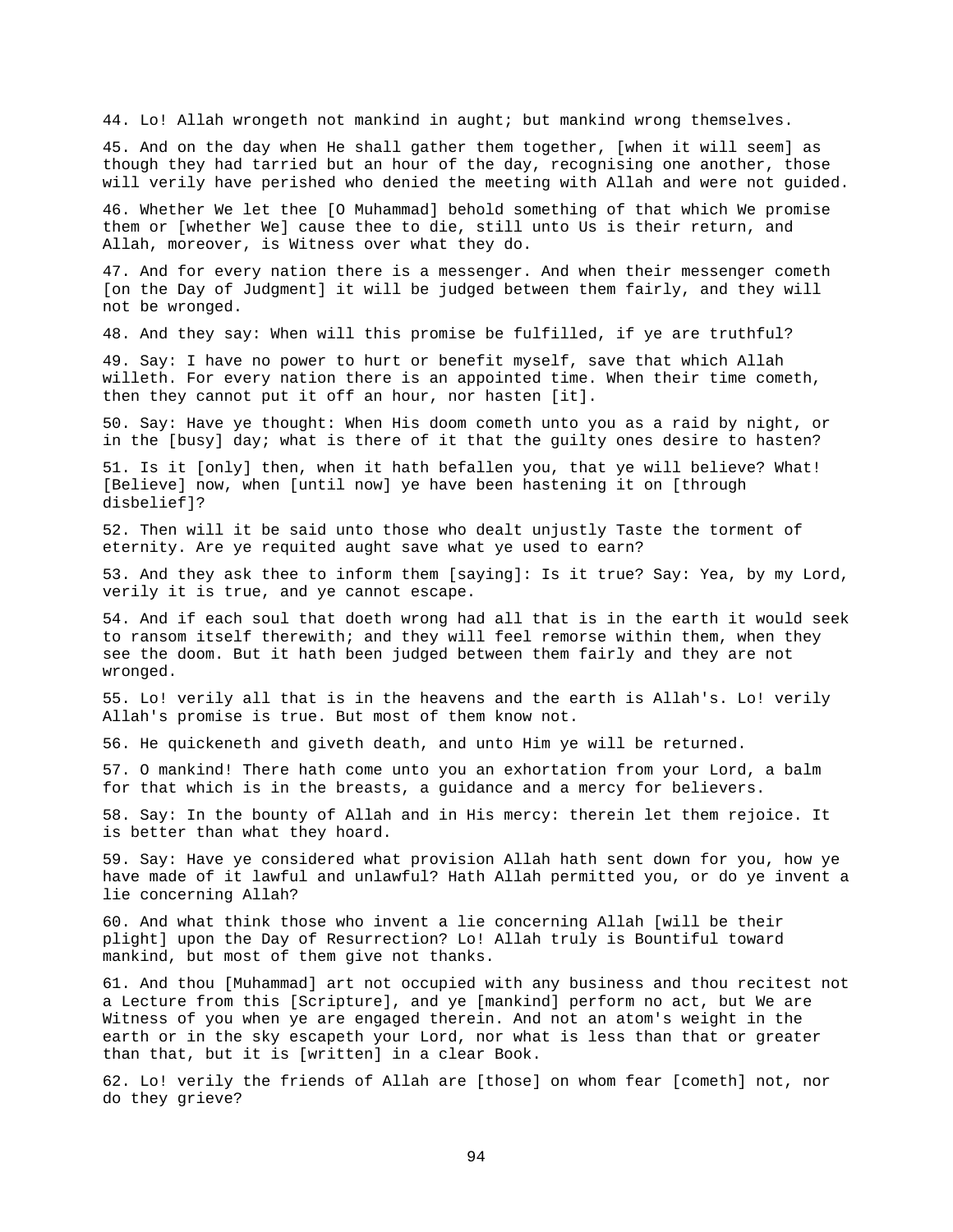63. Those who believe and keep their duty [to Allah].

64. Theirs are good tidings in the life of the world and in the Hereafter - There is no changing the Words of Allah - that is the Supreme Triumph.

65. And let not their speech grieve thee [O Muhammad]. Lo! power belongeth wholly to Allah. He is the Hearer, the Knower.

66. Lo! is it not unto Allah that belongeth whosoever is in the heavens and whosoever is in the earth? Those who follow aught instead of Allah follow not [His] partners. They follow only a conjecture, and they do but guess.

67. He it is Who hath appointed for you the night that ye should rest therein and the day giving sight. Lo! herein verily are portents for a folk that heed.

68. They say: Allah hath taken [unto Him] a son - Glorified be He! He hath no needs! His is all that is in the heavens and all that is in the earth. Ye have no warrant for this. Tell ye concerning Allah that which ye know not?

69. Say: Verily those who invent a lie concerning Allah will not succeed.

70. This world's portion [will be theirs], then unto Us is their return. Then We make them taste a dreadful doom because they used to disbelieve.

71. Recite unto them the story of Noah, when he told his people: O my people! If my sojourn [here] and my reminding you by Allah's revelations are an offence unto you, in Allah have I put my trust, so decide upon your course of action you and your partners. Let not your course of action be in doubt for you. Then have at me, give me no respite.

72. But if ye are averse I have asked of you no wage. My wage is the concern of Allah only, and I am commanded to be of those who surrender [unto Him].

73. But they denied him, so We saved him and those with him in the ship, and made them viceroys [in the earth], while We drowned those who denied Our revelations. See then the nature of the consequence for those who had been warned.

74. Then, after him, We sent messengers unto their folk, and they brought them clear proofs. But they were not ready to believe in that which they before denied. Thus print We on the hearts of the transgressors.

75. Then, after them, We sent Moses and Aaron unto Pharaoh and his chiefs with Our revelations, but they were arrogant and were a guilty folk.

76. And when the Truth from Our presence came unto them, they said: Lo! this is mere magic.

77. Moses said: Speak ye [so] of the Truth when it hath come unto you? Is this magic? Now magicians thrive not.

78. They said: Hast thou come unto us to pervert us from that [faith] in which we found our fathers, and that you two may own the place of greatness in the land? We will not believe you two.

79. And Pharaoh said: Bring every cunning wizard unto me.

80. And when the wizards came, Moses said unto them: Cast your cast!

81. And when they had cast, Moses said: That which ye have brought is magic. Lo! Allah will make it vain. Lo! Allah upholdeth not the work of mischief-makers.

82. And Allah will vindicate the Truth by His words, however much the guilty be averse.

95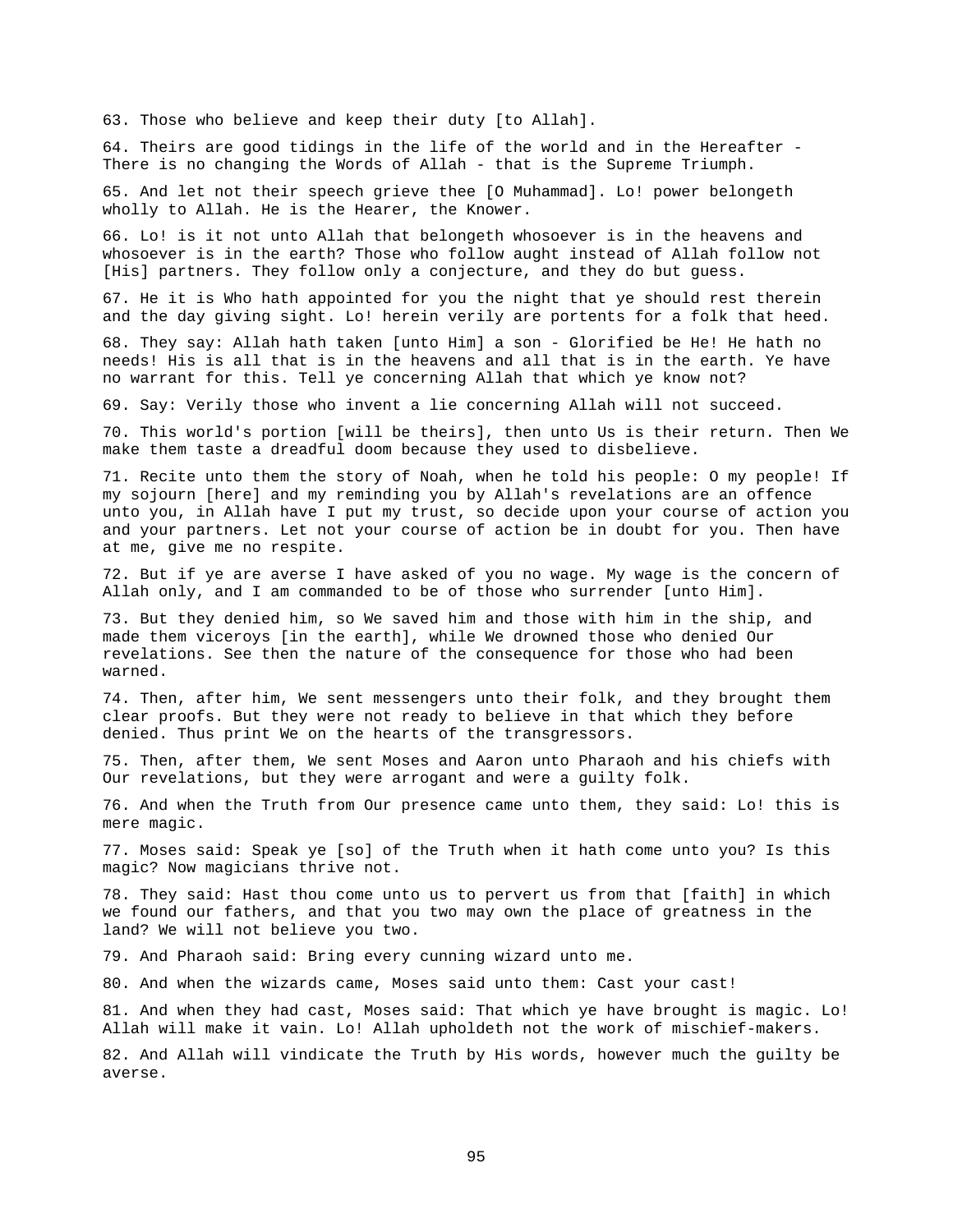83. But none trusted Moses, save some scions of his people, [and they were] in fear of Pharaoh and their chiefs, that he would persecute them. Lo! Pharaoh was verily a tyrant in the land, and lo! he verily was of the wanton.

84. And Moses said: O my people! If ye have believed in Allah then put trust in Him, if ye have indeed surrendered [unto Him]!

85. They said: In Allah we put trust. Our Lord! Oh, make us not a lure for the wrongdoing folk;

86. And, of Thy mercy, save us from the folk that disbelieve.

87. And We inspired Moses and his brother, [saying]: Appoint houses for your people in Egypt and make your houses oratories, and establish worship. And give good news to the believers.

88. And Moses said: Our Lord! Lo! Thou hast given Pharaoh and his chiefs splendour and riches in the life of the world, Our Lord! that they may lead men astray from Thy way. Our Lord! Destroy their riches and harden their hearts so that they believe not till they see the painful doom.

89. He said: Your prayer is heard. Do ye twain keep to the straight path, and follow not the road of those who have no knowledge.

90. And We brought the Children of Israel across the sea, and Pharaoh with his hosts pursued them in rebellion and transgression, till, when the [fate of] drowning overtook him, he exclaimed: I believe that there is no Allah save Him in Whom the Children of Israel believe, and I am of those who surrender [unto Him].

91. What! Now! When hitherto thou hast rebelled and been of the wrong-doers?

92. But this day We save thee in thy body that thou mayst be a portent for those after thee. Lo! most of mankind are heedless of Our portents.

93. And We verily did allot unto the Children of Israel a fixed abode, and did provide them with good things; and they differed not until the knowledge came unto them. Lo! thy Lord will judge between them on the Day of Resurrection concerning that wherein they used to differ.

94. And if thou [Muhammad] art in doubt concerning that which We reveal unto thee, then question those who read the Scripture [that was] before thee. Verily the Truth from thy Lord hath come unto thee. So be not thou of the waverers.

95. And be not thou of those who deny the revelations of Allah, for then wert thou of the losers.

96. Lo! those for whom the word of thy Lord [concerning sinners] hath effect will not believe,

97. Though every token come unto them, till they see the painful doom.

98. If only there had been a community [of all those that were destroyed of old] that believed and profited by its belief as did the folk of Jonah! When they believed We drew off from them the torment of disgrace in the life of the world and gave them comfort for a while.

99. And if thy Lord willed, all who are in the earth would have believed together. Wouldst thou [Muhammad] compel men until they are believers?

100. It is not for any soul to believe save by the permission of Allah. He hath set uncleanness upon those who have no sense.

101. Say: Behold what is in the heavens and the earth! But revelations and warnings avail not folk who will not believe.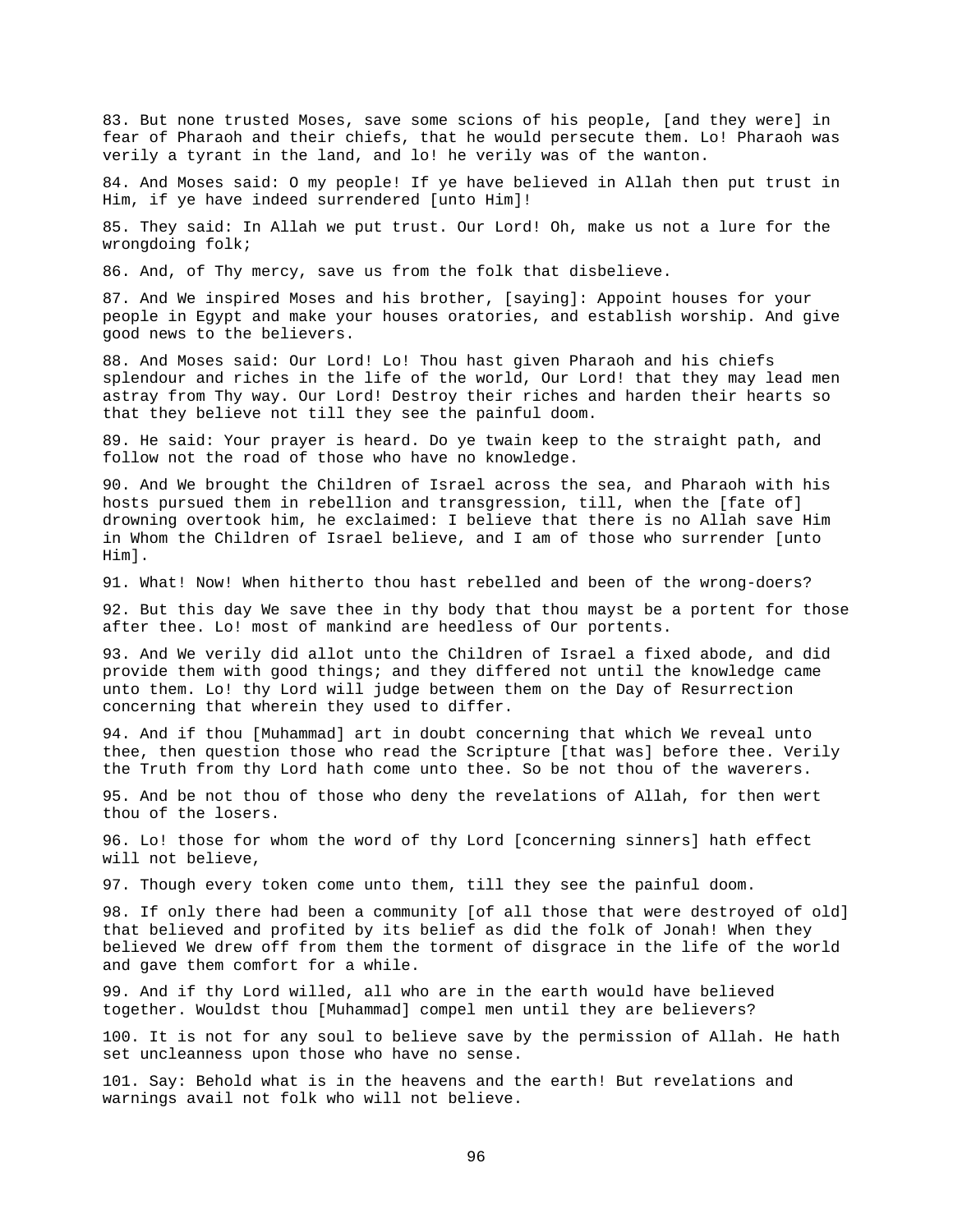102. What expect they save the like of the days of those who passed away before them? Say: Expect then! I am with you among the expectant.

103. Then shall We save Our messengers and the believers, in like manner [as of old]. It is incumbent upon Us to save believers.

104. Say [O Muhammad]: O mankind! If ye are in doubt of my religion, then [know that] I worship not those whom ye worship instead of Allah, but I worship Allah Who causeth you to die, and I have been commanded to be of the believers.

105. And, [O Muhammad] set thy purpose resolutely for religion, as a man by nature upright, and be not of those who ascribe partners [to Allah].

106. And cry not, beside Allah, unto that which cannot profit thee nor hurt thee, for if thou didst so then wert thou of the wrong-doers.

107. If Allah afflicteth thee with some hurt, there is none who can remove it save Him; and if He desireth good for thee, there is none who can repel His bounty. He striketh with it whom He will of his bondmen. He is the Forgiving, the Merciful.

108. Say: O mankind! Now hath the Truth from your Lord come unto you. So whosoever is guided, is guided only for [the good of] his soul, and whosoever erreth erreth only against it. And I am not a warder over you.

109. And [O Muhammad] follow that which is inspired in thee, and forbear until Allah give judgment. And He is the Best of Judges.

## **SURA 11. HUD (HUD)**

1. Alif. Lam. Ra. [This is] a Scripture the revelations whereof are perfected and then expounded. [It cometh] from One Wise, Informed,

2. [Saying]: Serve none but Allah. Lo! I am unto you from Him a warner and a bringer of good tidings.

3. And [bidding you]: Ask pardon of your Lord and turn to Him repentant. He will cause you to enjoy a fair estate until a time appointed. He giveth His bounty unto every bountiful one. But if ye turn away, lo! [then] I fear for you the retribution of an awful Day.

4. Unto Allah is your return, and He is Able to do all things.

5. Lo! now they fold up their breasts that they may hide [their thoughts] from Him. At the very moment when they cover themselves with their clothing, Allah knoweth that which they keep hidden and that which they proclaim. Lo! He is Aware of what is in the breasts [of men].

6. And there is not a beast in the earth but the sustenance thereof dependeth on Allah. He knoweth its habitation and its repository. All is in a clear Record.

7. And He it is Who created the heavens and the earth in six Days - and His Throne was upon the water - that He might try you, which of you is best in conduct. Yet if thou [O Muhammad] sayest: Lo! ye will be raised again after death! those who disbelieve will surely say: This is naught but mere magic.

8. And if We delay for them the doom until a reckoned time, they will surely say: What withholdeth it? Verily on the day when it cometh unto them, it cannot be averted from them, and that which they derided will surround them.

9. And if we cause man to taste some mercy from Us and afterward withdraw it from him, lo! he is despairing, thankless.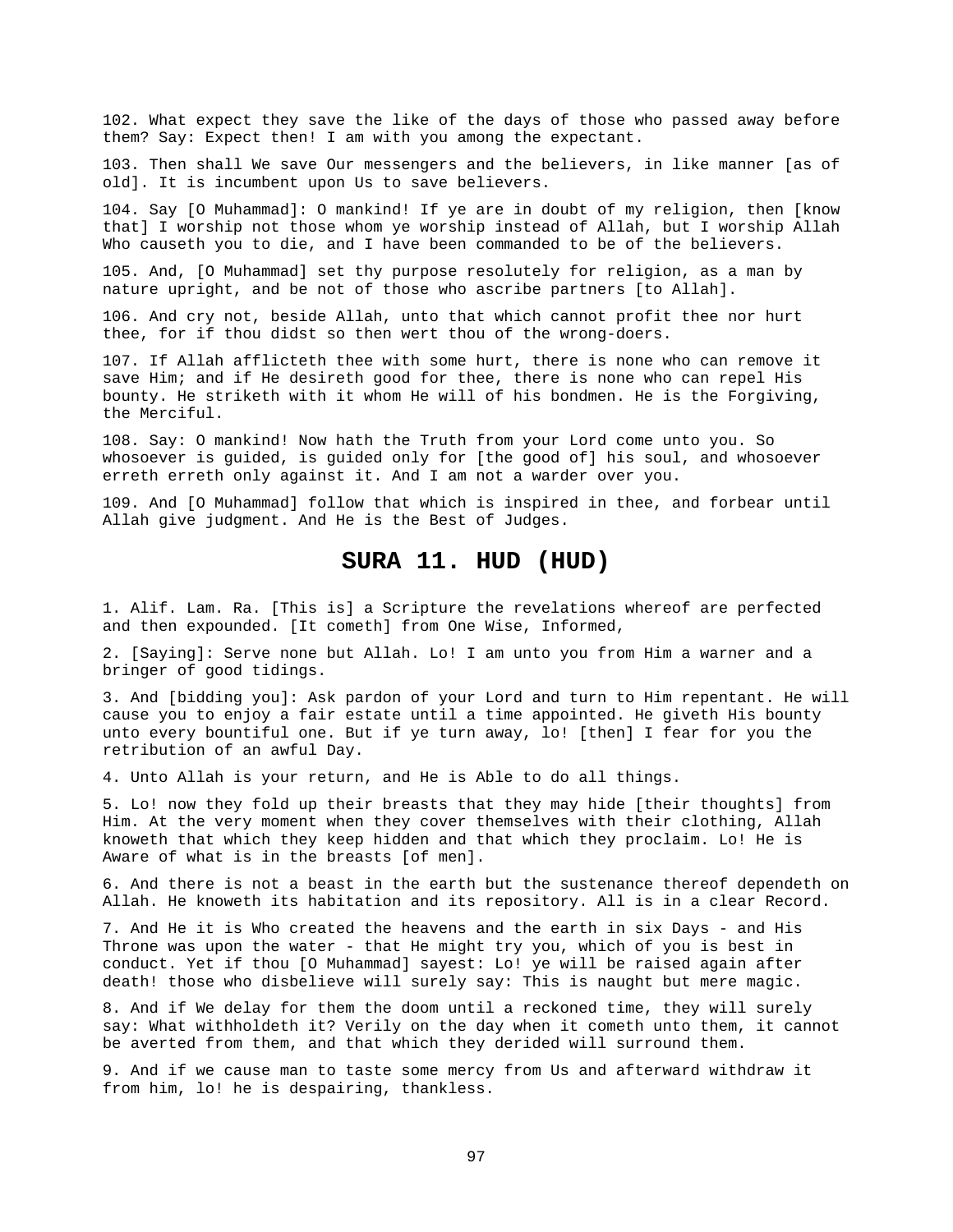10. And if We cause him to taste grace after some misfortune that had befallen him, he saith: The ills have gone from me. Lo! he is exultant, boastful;

11. Save those who persevere and do good works. Theirs will be forgiveness and a great reward.

12. A likely thing, that thou wouldst forsake aught of that which hath been revealed unto thee, and that thy breast should be straitened for it, because they say: Why hath not a treasure been sent down for him, or an angel come with him? Thou art but a warner, and Allah is in charge of all things.

13. Or they say: He hath invented it. Say: Then bring ten surahs, the like thereof, invented, and call on everyone ye can beside Allah, if ye are truthful!

14. And if they answer not your prayer, then know that it is revealed only in the knowledge of Allah; and that there is no Allah save Him. Will ye then be [of] those who surrender?

15. Whoso desireth the life of the world and its pomp, We shall repay them their deeds herein, and therein they will not be wronged.

16. Those are they for whom is naught in the Hereafter save the Fire. [All] that they contrive here is vain and [all] that they are wont to do is fruitless.

17. Is he [to be counted equal with them] who relieth on a clear proof from his Lord, and a witness from Him reciteth it, and before it was the Book of Moses, an example and a mercy? Such believe therein, and whoso disbelieveth therein of the clans, the Fire is his appointed place. So be not thou in doubt concerning it. Lo! it is the Truth from thy Lord; but most of mankind believe not.

18. Who doeth greater wrong than he who inventeth a lie concerning Allah? Such will be brought before their Lord, and the witnesses will say: These are they who lied concerning their Lord. Now the curse of Allah is upon wrong-doers,

19. Who debar [men] from the way of Allah and would have it crooked, and who are disbelievers in the Hereafter.

20. Such will not escape in the earth, nor have they any protecting friends beside Allah. For them the torment will be double. They could not bear to hear, and they used not to see.

21. Such are they who have lost their souls, and that which they used to invent hath failed them.

22. Assuredly in the Hereafter they will be the greatest losers.

23. Lo! those who believe and do good works and humble themselves before their Lord: such are rightful owners of the Garden; they will abide therein.

24. The similitude of the two parties is as the blind and the deaf and the seer and the hearer. Are they equal in similitude? Will ye not then be admonished?

25. And We sent Noah unto his folk [and he said]: Lo! I am a plain warner unto you.

26. That ye serve none, save Allah. Lo! I fear for you the retribution of a painful Day.

27. The chieftains of his folk, who disbelieved, said: We see thee but a mortal like us, and we see not that any follow thee save the most abject among us, without reflection. We behold in you no merit above us - nay, we deem you liars.

28. He said: O my people! Bethink you, if I rely on a clear proof from my Lord and there hath come unto me a mercy from His presence, and it hath been made obscure to you, can we compel you to accept it when ye are averse thereto?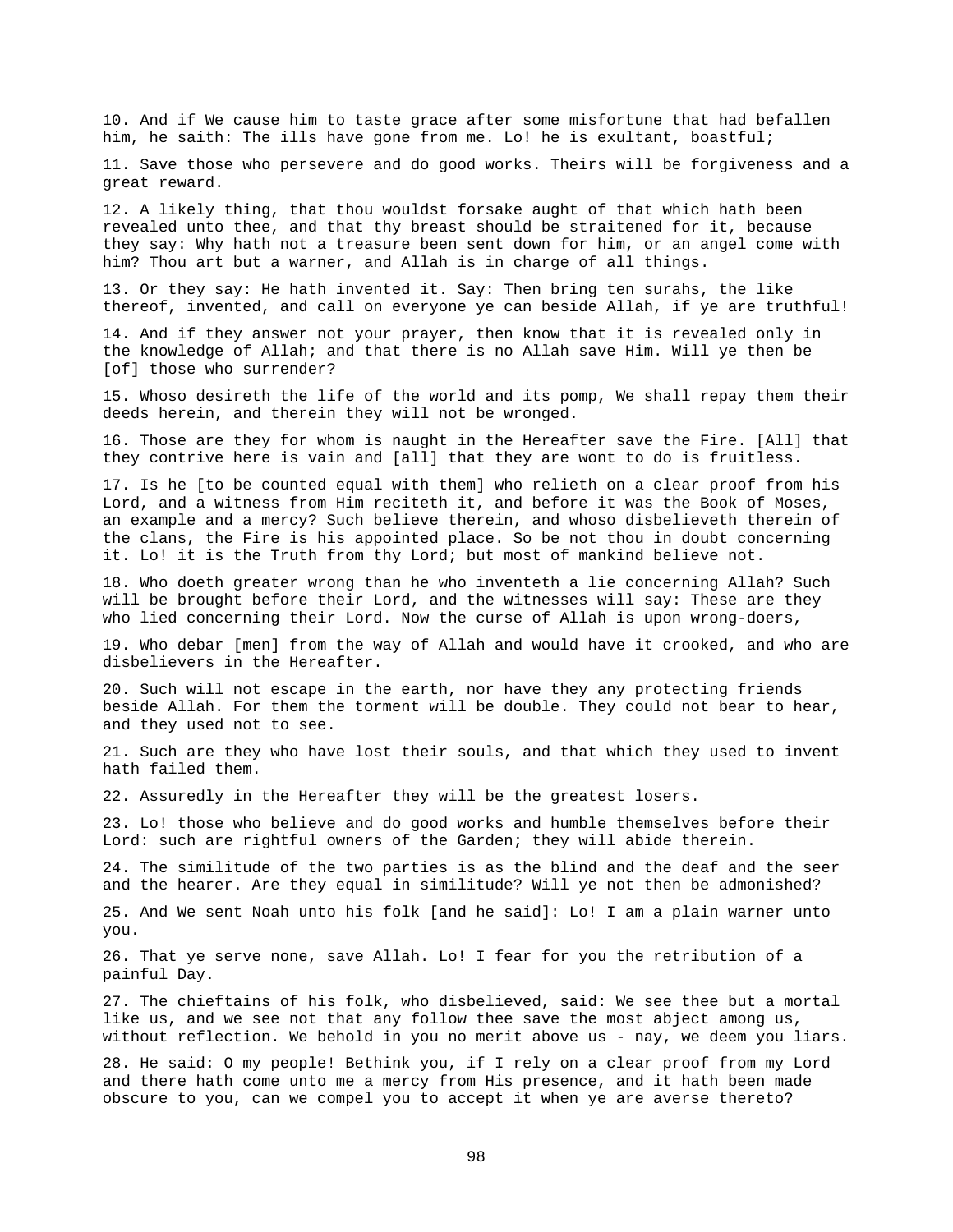29. And O my people! I ask of you no wealth therefor. My reward is the concern only of Allah, and I am not going to thrust away those who believe - Lo! they have to meet their Lord! - but I see you a folk that are ignorant. 30. And, O my people! who would deliver me from Allah if I thrust them away? Will ye not then reflect? 31. I say not unto you: "I have the treasures of Allah" nor "I have knowledge of the Unseen," nor say I: "Lo! I am an angel!" Nor say I unto those whom your eyes scorn that Allah will not give them good - Allah knoweth best what is in their hearts - Lo! then indeed I should be of the wrong-doers. 32. They said: O Noah! Thou hast disputed with us and multiplied disputation with us; now bring upon us that wherewith thou threatenest us, if thou art of the truthful. 33. He said: Only Allah will bring it upon you if He will, and ye can by no means escape. 34. My counsel will not profit you if I were minded to advise you, if Allah's will is to keep you astray. He is your Lord and unto Him ye will be brought back. 35. Or say they [again]: He hath invented it? Say: If I have invented it, upon me be my crimes, but I am innocent of [all] that ye commit. 36. And it was inspired in Noah, [saying]: No-one of thy folk will believe save him who hath believed already. Be not distressed because of what they do. 37. Build the ship under Our eyes and by Our inspiration, and speak not unto Me on behalf of those who do wrong. Lo! they will be drowned. 38. And he was building the ship, and every time that chieftains of his people passed him, they made mock of him. He said: Though ye make mock of Us, yet We mock at you even as ye mock; 39. And ye shall know to whom a punishment that will confound him cometh, and upon whom a lasting doom will fall. 40. [Thus it was] till, when Our commandment came to pass and the oven gushed forth water, We said: Load therein two of every kind, a pair [the male and female], and thy household, save him against whom the word hath gone forth already, and those who believe. And but a few were they who believed with him. 41. And he said: Embark therein! In the name of Allah be its course and its mooring. Lo! my Lord is Forgiving, Merciful. 42. And it sailed with them amid waves like mountains, and Noah cried unto his son - and he was standing aloof - O my son! Come ride with us, and be not with the disbelievers. 43. He said: I shall betake me to some mountain that will save me from the water. [Noah] said: This day there is none that saveth from the commandment of Allah save him on whom He hath had mercy. And the wave came in between them, so he was among the drowned. 44. And it was said: O earth! Swallow thy water and, O sky! be cleared of clouds! And the water was made to subside. And the commandment was fulfilled. And it [the ship] came to rest upon [the mount] Al-Judi and it was said: A far removal for wrongdoing folk! 45. And Noah cried unto his Lord and said: My Lord! Lo! my son is of my household! Surely Thy promise is the truth and Thou are the Most Just of Judges.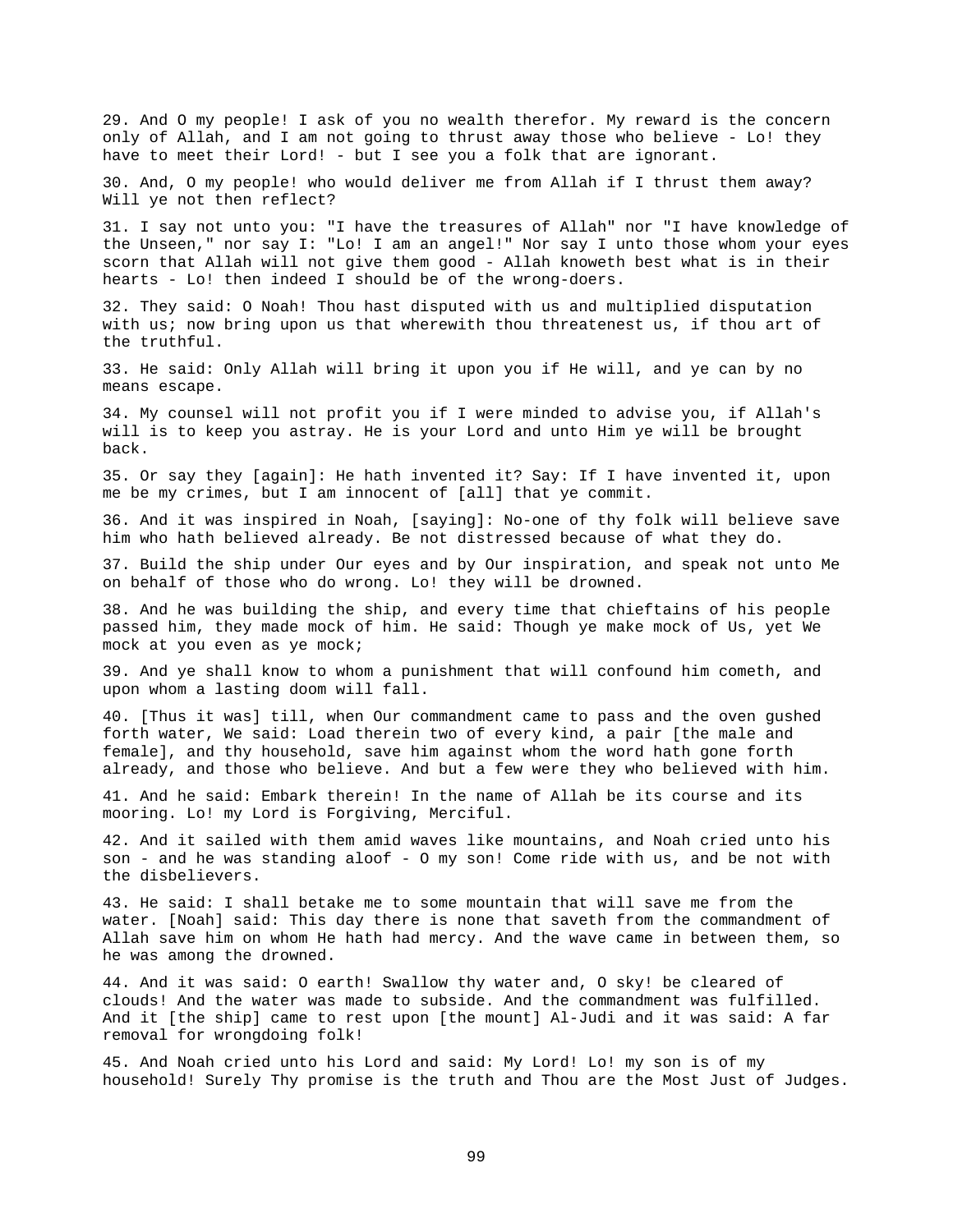46. He said: O Noah! Lo! he is not of thy household; lo! he is of evil conduct, so ask not of Me that whereof thou hast no knowledge. I admonish thee lest thou be among the ignorant.

47. He said: My Lord! Lo! in Thee do I seek refuge [from the sin] that I should ask of Thee that whereof I have no knowledge. Unless Thou forgive me and have mercy on me I shall be among the lost.

48. It was said [unto him]: O Noah! Go thou down [from the mountain] with peace from Us and blessings upon thee and some nations [that will spring] from those with thee. [There will be other] nations unto whom We shall give enjoyment a long while and then a painful doom from Us will overtake them.

49. This is of the tidings of the Unseen which We inspire in thee [Muhammad]. Thou thyself knewest it not, nor did thy folk [know it] before this. Then have patience. Lo! the sequel is for those who ward off [evil].

50. And unto [the tribe of] A'ad [We sent] their brother, Hud. He said: O my people! Serve Allah! Ye have no other Allah save Him. Lo! ye do but invent.

51. O my people! I ask of you no reward for it. Lo! my reward is the concern only of Him Who made me. Have ye then no sense?

52. And, O my people! Ask forgiveness of your Lord, then turn unto Him repentant; He will cause the sky to rain abundance on you and will add unto you strength to your strength. Turn not away, guilty!

53. They said: O Hud! Thou hast brought us no clear proof and we are not going to forsake our gods on thy [mere] saying, and we are not believers in thee.

54. We say naught save that one of our gods hath possessed thee in an evil way. He said: I call Allah to witness, and do ye [too] bear witness, that I am innocent of [all] that ye ascribe as partners [to Allah]

55. Beside Him. So [try to] circumvent me, all of you, give me no respite.

56. Lo! I have put my trust in Allah, my Lord and your Lord. Not an animal but He doth grasp it by the forelock! Lo! my Lord is on a straight path.

57. And if ye turn away, still I have conveyed unto you that wherewith I was sent unto you, and my Lord will set in place of you a folk other than you. Ye cannot injure Him at all. Lo! my Lord is Guardian over all things.

58. And when Our commandment came to pass We saved Hud and those who believed with him by a mercy from Us; We saved them from a harsh doom.

59. And such were A'ad. They denied the revelations of their Lord and flouted His messengers and followed the command of every froward potentate.

60. And a curse was made to follow them in the world and on the Day of Resurrection. Lo! A'ad disbelieved in their Lord. A far removal for A'ad, the folk of Hud!

61. And unto [the tribe of] Thamud [We sent] their brother Salih. He said: O my people! Serve Allah, Ye have no other Allah save Him. He brought you forth from the earth and hath made you husband it. So ask forgiveness of Him and turn unto Him repentant. Lo! my Lord is Nigh, Responsive.

62. They said: O Salih! Thou hast been among us hitherto as that wherein our hope was placed. Dost thou ask us not to worship what our fathers worshipped? Lo! we verily are in grave doubt concerning that to which thou callest us.

63. He said: O my people! Bethink you: if I am [acting] on clear proof from my Lord and there hath come unto me a mercy from Him, who will save me from Allah if I disobey Him? Ye would add to me naught save perdition.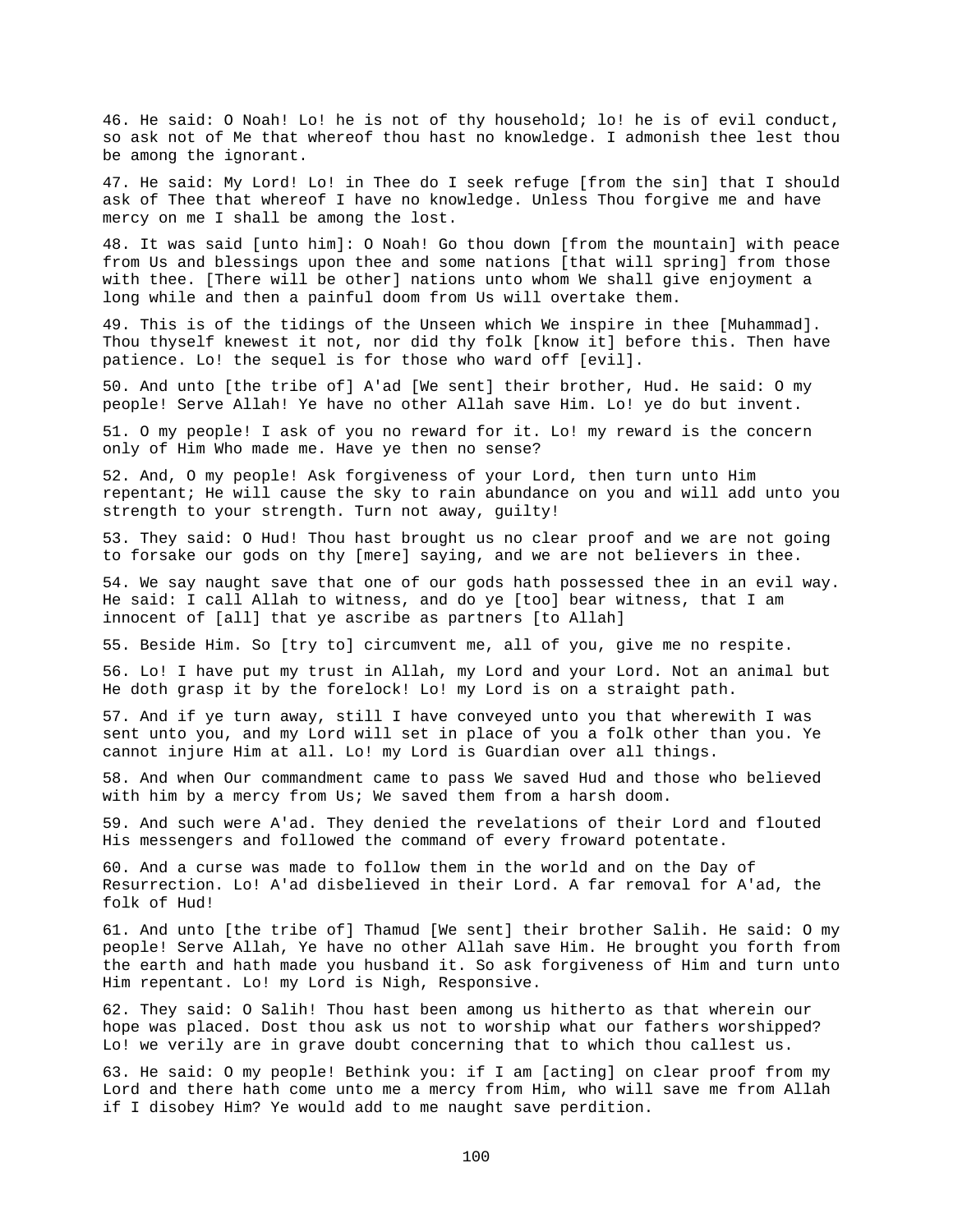64. O my people! This is the camel of Allah, a token unto you, so suffer her to feed in Allah's earth, and touch her not with harm lest a near torment seize you. 65. But they hamstrung her, and then he said: Enjoy life in your dwelling-place three days! This is a threat that will not be belied. 66. So, when Our commandment came to pass, We saved Salih, and those who believed with him, by a mercy from Us, from the ignominy of that day. Lo, thy Lord! He is the Strong, the Mighty. 67. And the [awful] Cry overtook those who did wrong, so that morning found them prostrate in their dwellings, 68. As though they had not dwelt there. Lo! Thamud disbelieved in their Lord. A far removal for Thamud! 69. And Our messengers cam unto Abraham with good news. They said: Peace! He answered: Peace! and delayed not to bring a roasted calf. 70. And when he saw their hands reached not to it, he mistrusted them and conceived a fear of them. They said: Fear not! Lo! we are sent unto the folk of Lot. 71. And his wife, standing by laughed when We gave her good tidings [of the birth] of Isaac, and, after Isaac, of Jacob. 72. She said: Oh woe is me! Shall I bear a child when I am an old woman, and this my husband is an old man? Lo! this is a strange thing! 73. They said: Wonderest thou at the commandment of Allah? The mercy of Allah and His blessings be upon you, O people of the house! Lo! He is Owner of Praise, Owner of Glory! 74. And when the awe departed from Abraham, and the glad news reached him, he pleaded with Us on behalf of the folk of Lot. 75. Lo! Abraham was mild, imploring, penitent. 76. [It was said] O Abraham! Forsake this! Lo! thy Lord's commandment hath gone forth, and lo! there cometh unto them a doom which cannot be repelled. 77. And when Our messengers came unto Lot, he was distressed and knew not how to protect them. He said: This is a distressful day. 78. And his people came unto him, running towards him - and before then they used to commit abominations - He said: O my people! Here are my daughters! They are purer for you. Beware of Allah, and degrade me not in [the person of] my guests. Is there not among you any upright man? 79. They said: Well thou knowest that we have no right to thy daughters, and well thou knowest what we want. 80. He said: Would that I had strength to resist you or had some strong support [among you]! 81. [The messengers] said: O Lot! Lo! we are messengers of thy Lord; they shall not reach thee. So travel with thy people in a part of the night, and let not one of you turn round - [all] save thy wife. Lo! that which smiteth them will smite her [also]. Lo! their tryst is [for] the morning. Is not the morning nigh? 82. So when Our commandment came to pass We overthrew [that township] and rained upon it stones of clay, one after another, 83. Marked with fire in the providence of thy Lord [for the destruction of the wicked]. And they are never far from the wrong-doers.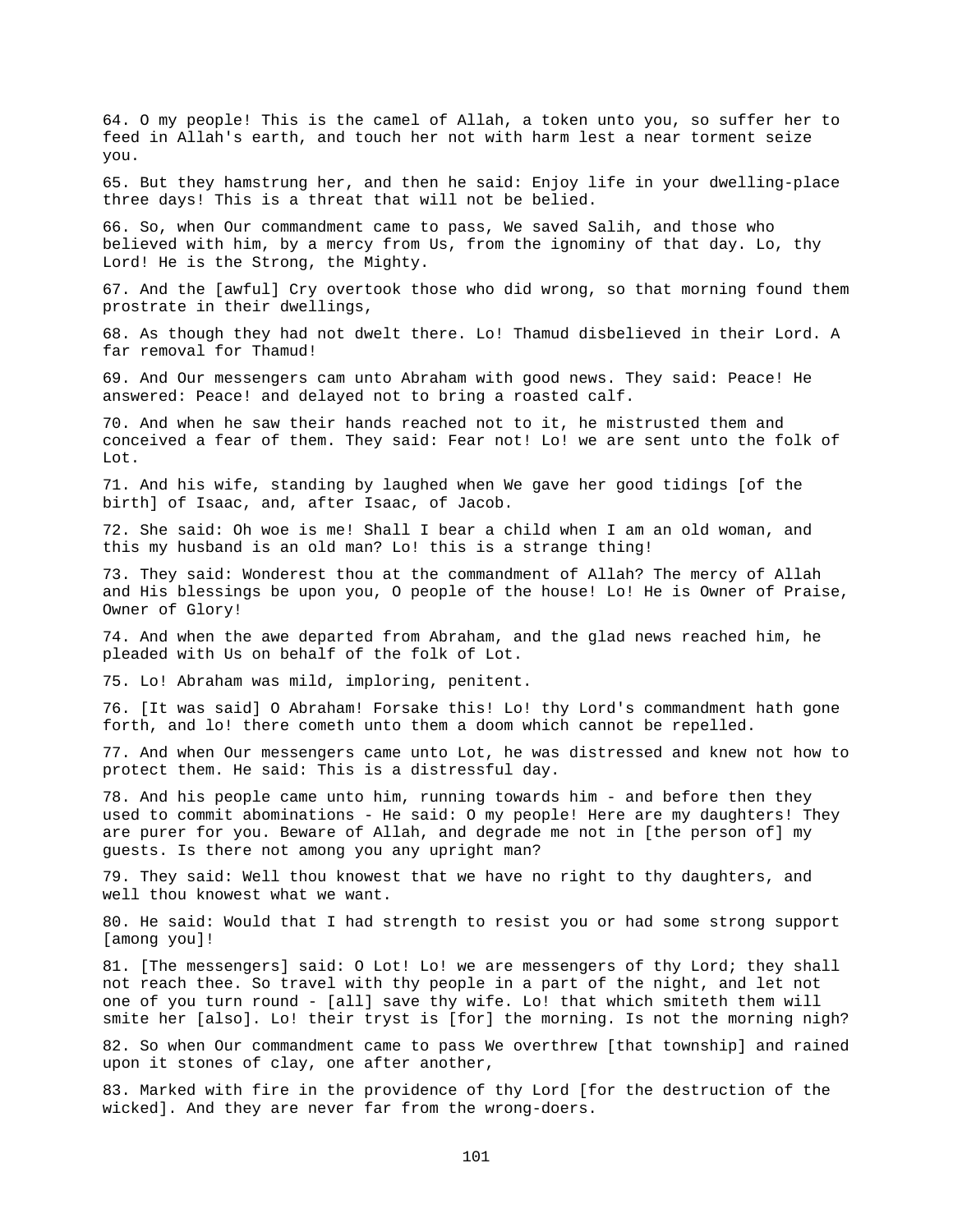84. And unto Midian [We sent] their brother Shu'eyb. He said: O my people! Serve Allah. Ye have no other Allah save Him! And give not short measure and short weight. Lo! I see you well-to-do, and lo! I fear for you the doom of a besetting Day.

85. O my people! Give full measure and full weight in justice, and wrong not people in respect of their goods. And do not evil in the earth, causing corruption.

86. That which Allah leaveth with you is better for you if ye are believers; and I am not a keeper over you.

87. They said: O Shu'eyb! Doth thy way of prayer command thee that we should forsake that which our fathers [used to] worship, or that we [should leave off] doing what we will with our own property. Lo! thou art the mild, the guide to right behaviour.

88. He said: O my people! Bethink you: if I am [acting] on a clear proof from my Lord and He sustaineth me with fair sustenance from Him [how can I concede aught to you]? I desire not to do behind your backs that which I ask you not to do. I desire naught save reform so far as I am able. My welfare is only in Allah. In Him I trust and unto Him I turn [repentant].

89. And, O my people! Let not the schism with me cause you to sin so that there befall you that which befell the folk of Noah and the folk of Hud, and the folk of Salih; and the folk of Lot are not far off from you.

90. Ask pardon of your Lord and then turn unto Him [repentant]. Lo! my Lord is Merciful, Loving.

91. They said: O Shu'eyb! We understand not much of that thou tellest, and lo! we do behold thee weak among us. But for thy family, we should have stoned thee, for thou art not strong against us.

92. He said: O my people! Is my family more to be honoured by you than Allah? and ye put Him behind you, neglected! Lo! my Lord surroundeth what ye do.

93. And, O my people! Act according to your power, lo! I [too] am acting. Ye will soon know on whom there cometh a doom that will abase him, and who it is that lieth. And watch! Lo! I am a watcher with you.

94. And when Our commandment came to pass We saved Shu'eyb and those who believed with him by a mercy from Us; and the [Awful] Cry seized those who did injustice, and morning found them prostrate in their dwellings,

95. As though they had not dwelt there. A far removal for Midian, even as Thamud had been removed afar!

96. And verily We sent Moses with Our revelations and a clear warrant

97. Unto Pharaoh and his chiefs, but they did follow the command of Pharaoh, and the command of Pharaoh was no right guide.

98. He will go before his people on the Day of Resurrection and will lead them to the Fire for watering-place. Ah, hapless is the watering-place [whither they are] led.

99. A curse is made to follow them in the world and on the Day of Resurrection. Hapless is the gift [that will be] given [them].

100. That is [something] of the tidings of the townships [which were destroyed of old]. We relate it unto thee [Muhammad]. Some of them are standing and some [already] reaped.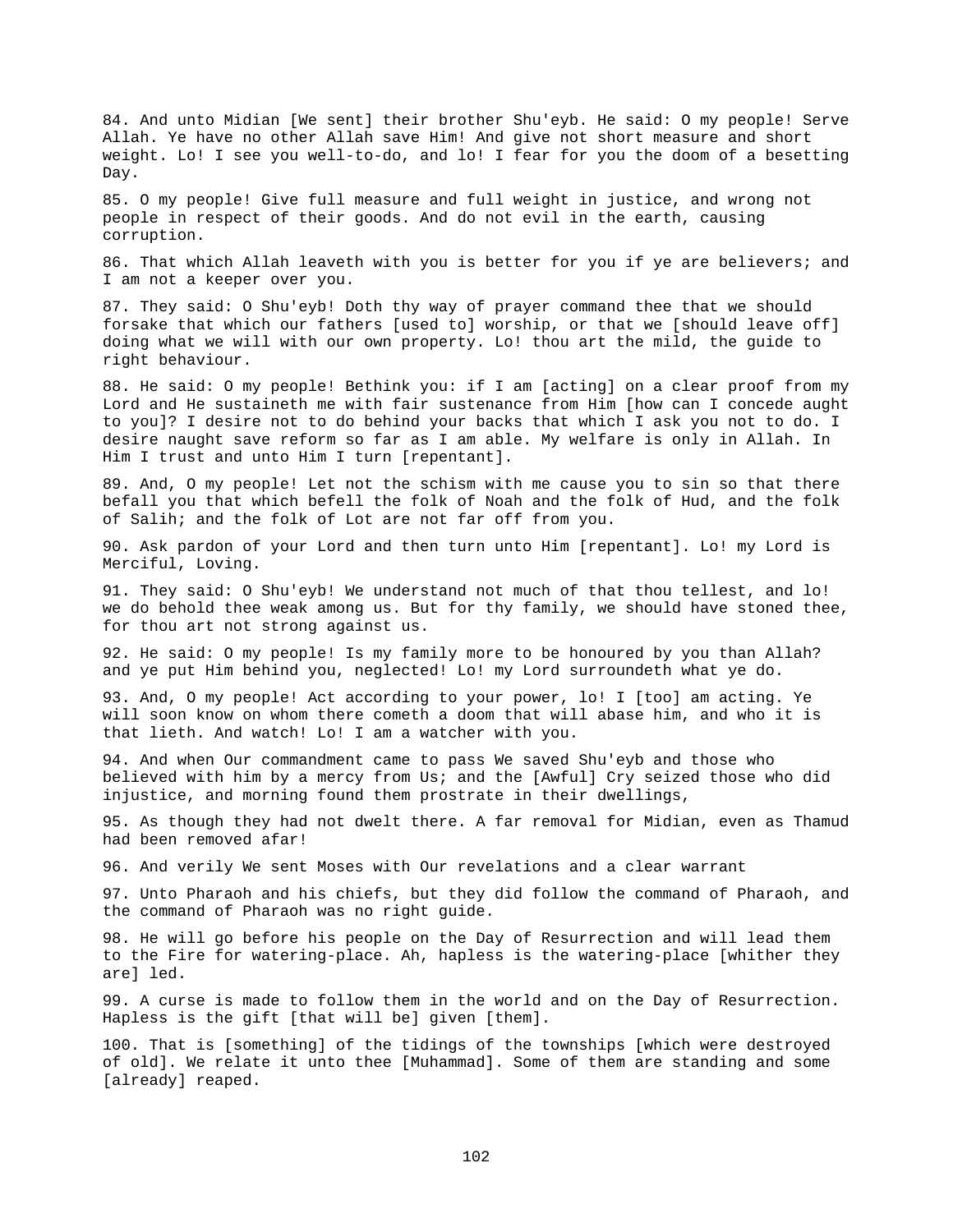101. We wronged them not, but they did wrong themselves; and their gods on whom they call beside Allah availed them naught when came thy Lord's command; they added to them naught save ruin.

102. Even thus is the grasp of thy Lord when He graspeth the townships while they are doing wrong. Lo! His grasp is painful, very strong.

103. Lo! herein verily there is a portent for those who fear the doom of the Hereafter. That is a day unto which mankind will be gathered, and that is a day that will be witnessed.

104. And We defer it only to a term already reckoned.

105. On the day when it cometh no soul will speak except by His permission; some among them will be wretched, [others] glad.

106. As for those who will be wretched [on that day] they will be in the Fire; sighing and wailing will be their portion therein,

107. Abiding there so long as the heavens and the earth endure save for that which thy Lord willeth. Lo! thy Lord is Doer of what He will.

108. And as for those who will be glad [that day] they will be in the Garden, abiding there so long as the heavens and the earth endure save for that which thy Lord willeth: a gift unfailing.

109. So be not thou in doubt concerning that which these [folk] worship. They worship only as their fathers worshipped aforetime. Lo! we shall pay them their whole due unabated.

110. And we verily gave unto Moses the Scripture, and there was strife thereupon; and had it not been for a Word that had already gone forth from thy Lord, the case would have been judged between them, and lo! they are in grave doubt concerning it.

111. And lo! unto each thy Lord will verily repay his works in full. Lo! He is Informed of what they do.

112. So tread thou the straight path as thou art commanded, and those who turn [unto Allah] with thee, and transgress not. Lo! He is Seer of what ye do.

113. And incline not toward those who do wrong lest the Fire touch you, and ye have no protecting friends against Allah, and afterward ye would not be helped.

114. Establish worship at the two ends of the day and in some watches of the night. Lo! good deeds annul ill-deeds. This is reminder for the mindful.

115. And have patience, [O Muhammad], for lo! Allah loseth not the wages of the good.

116. If only there had been among the generations before you men possessing a remnant [of good sense] to warn [their people] from corruption in the earth, as did a few of those whom We saved from them! The wrong-doers followed that by which they were made sapless, and were guilty.

117. In truth thy Lord destroyed not the townships tyrannously while their folk were doing right.

118. And if thy Lord had willed, He verily would have made mankind one nation, yet they cease not differing,

119. Save him on whom thy Lord hath mercy; and for that He did create them. And the Word of thy Lord hath been fulfilled: Verily I shall fill hell with the jinn and mankind together.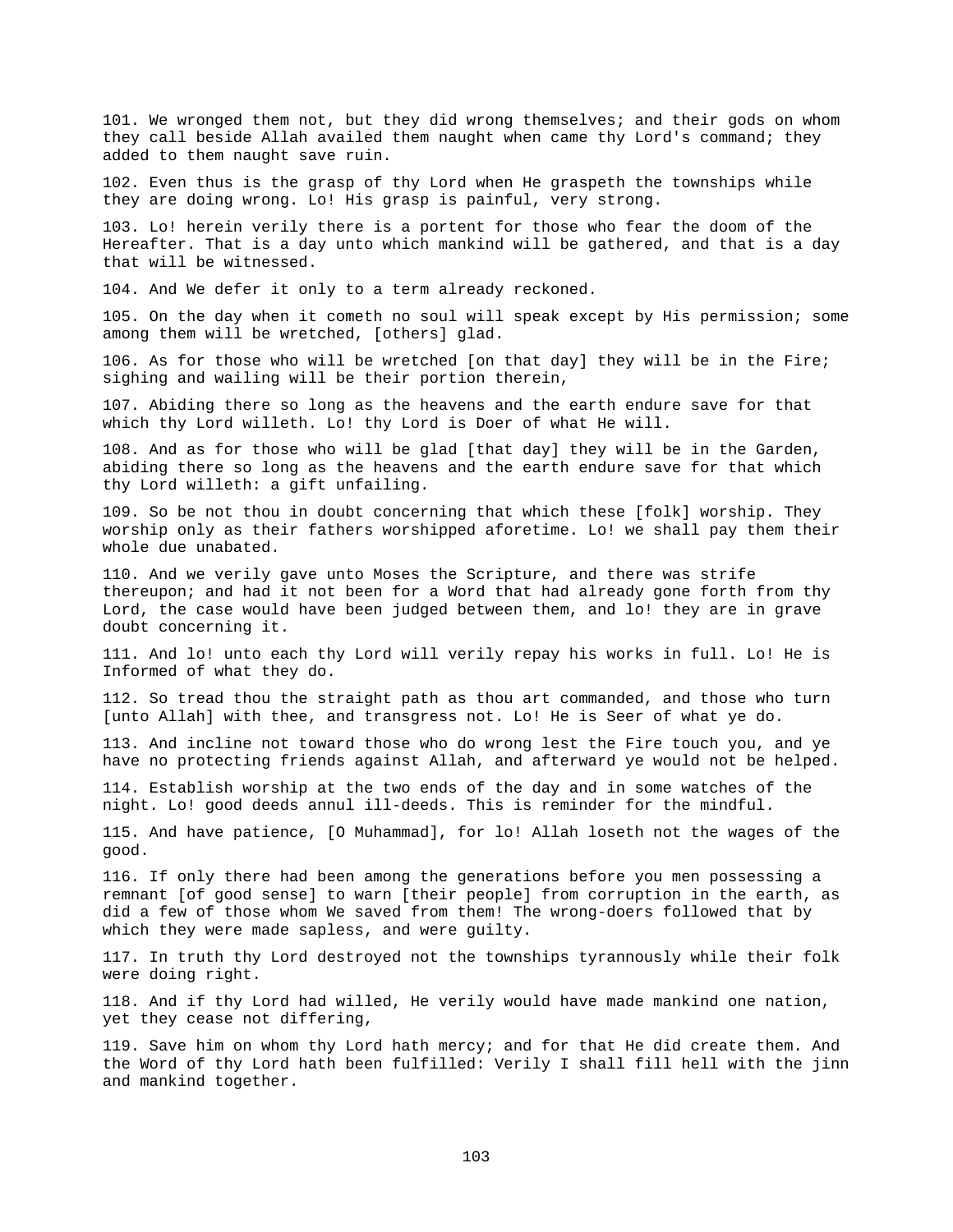120. And all that We relate unto thee of the story of the messengers is in order that thereby We may make firm thy heart. And herein hath come unto thee the Truth and an exhortation and a reminder for believers.

121. And say unto those who believe not: Act according to your power. Lo! We [too] are acting.

122. And wait! Lo! We [too] are waiting.

123. And Allah's is the Invisible of the heavens and the earth, and unto Him the whole matter will be returned. So worship Him and put thy trust in Him. Lo! thy Lord is not unaware of what ye [mortals] do.

## **SURA 12. YUSUF (JOSEPH)**

1. Alif. Lam. Ra. These are verse of the Scripture that maketh plain.

2. Lo! We have revealed it, a Lecture in Arabic, that ye may understand.

3. We narrate unto thee [Muhammad] the best of narratives in that We have inspired in thee this Qur'an, though aforetime thou wast of the heedless.

4. When Joseph said unto his father: O my father! Lo! I saw in a dream eleven planets and the sun and the moon, I saw them prostrating themselves unto me.

5. He said: O my dear son! Tell not thy brethren of thy vision, lest they plot a plot against thee. Lo! Satan is for man an open foe.

6. Thus thy Lord will prefer thee and will teach thee the interpretation of events, and will perfect His grace upon thee and upon the family of Jacob as He perfected it upon thy forefathers, Abraham and Isaac. Lo! thy Lord is Knower, Wise.

7. Verily in Joseph and his brethren are signs [of Allah's Sovereignty] for the inquiring.

8. When they said: Verily Joseph and his brother are dearer to our father than we are, many though we be. Lo! our father is in plain aberration.

9. [One said]: Kill Joseph or cast him to some [other] land, so that your father's favour may be all for you, and [that] ye may afterward be righteous folk.

10. One among them said: Kill not Joseph but, if ye must be doing, fling him into the depth of the pit; some caravan will find him.

11. They said: O our father! Why wilt thou not trust us with Joseph, when lo! we are good friends to him?

12. Send him with us to-morrow that he may enjoy himself and play. And lo! we shall take good care of him.

13. He said: Lo! in truth it saddens me that ye should take him with you, and I fear less the wolf devour him while ye are heedless of him.

14. They said: If the wolf should devour him when we are [so strong] a band, then surely we should have already perished.

15. Then, when they led him off, and were of one mind that they should place him in the depth of the pit, We inspired in him: Thou wilt tell them of this deed of theirs when they know [thee] not.

16. And they came weeping to their father in the evening.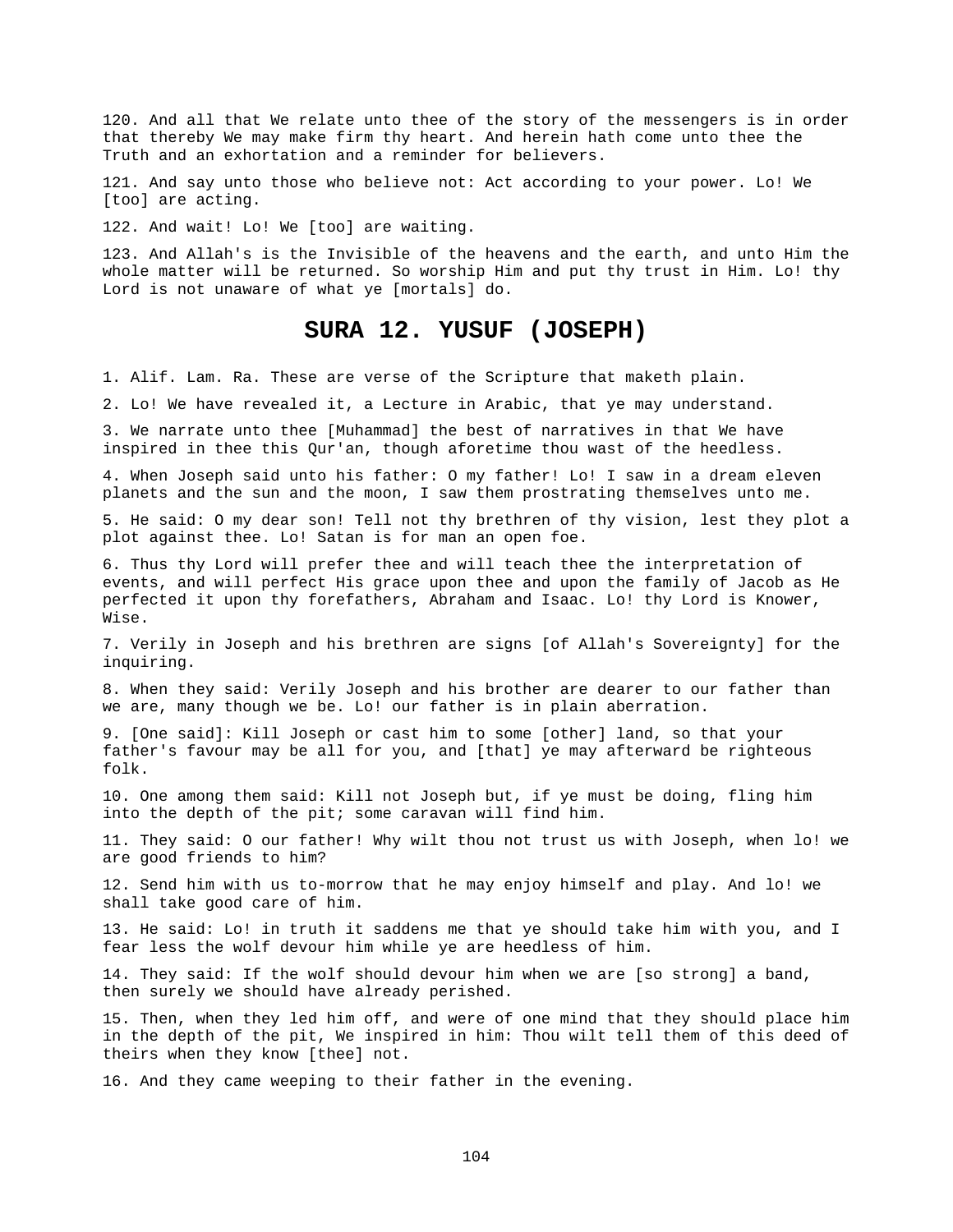17. Saying: O our father! We went racing one with another, and left Joseph by our things, and the wolf devoured him, and thou believest not our saying even when we speak the truth.

18. And they came with false blood on his shirt. He said: Nay, but your minds have beguiled you into something. [My course is] comely patience. And Allah it is Whose help is to be sought in that [predicament] which ye describe.

19. And there came a caravan, and they sent their waterdrawer. He let down his pail [into the pit]. He said: Good luck! Here is a youth. And they hid him as a treasure, and Allah was Aware of what they did.

20. And they sold him for a low price, a number of silver coins; and they attached no value to him.

21. And he of Egypt who purchased him said unto his wife: Receive him honourably. Perchance he may prove useful to us or we may adopt him as a son. Thus we established Joseph in the land that We might teach him the interpretation of events. And Allah was predominant in His career, but most of mankind know not.

22. And And when he reached his prime We gave him wisdom and knowledge. Thus We reward the good.

23. And she, in whose house he was, asked of him an evil act. She bolted the doors and said: Come! He said: I seek refuge in Allah! Lo! he is my lord, who hath treated me honourably. Lo! wrong-doers never prosper.

24. She verily desired him, and he would have desired her if it had not been that he saw the argument of his Lord. Thus it was, that We might ward off from him evil and lewdness. Lo! he was of Our chosen slaves.

25. And they raced with one another to the door, and she tore his shirt from behind, and they met her lord and master at the door. She said: What shall be his reward, who wisheth evil to thy folk, save prison or a painful doom?

26. [Joseph] said: She it was who asked of me an evil act. And a witness of her own folk testified: If his shirt is torn from before, then she speaketh truth and he is of the liars.

27. And if his shirt is torn from behind, then she hath lied and he is of the truthful.

28. So when he saw his shirt torn from behind, he said: Lo! this is of the guile of you women. Lo! the guile of you is very great.

29. O Joseph! Turn away from this, and thou, [O woman], ask forgiveness for thy sin. Lo! thou art of the faulty.

30. And women in the city said: The ruler's wife is asking of her slave-boy an ill-deed. Indeed he has smitten her to the heart with love. We behold her in plain aberration.

31. And when she heard of their sly talk, she sent to them and prepared for them a cushioned couch [to lie on at the feast] and gave to every one of them a knife and said [to Joseph]: Come out unto them! And when they saw him they exalted him and cut their hands, exclaiming: Allah Blameless! This is no a human being. This is not other than some gracious angel.

32. She said: This is he on whose account ye blamed me. I asked of him an evil act, but he proved continent, but if he do not my behest he verily shall be imprisoned, and verily shall be of those brought low.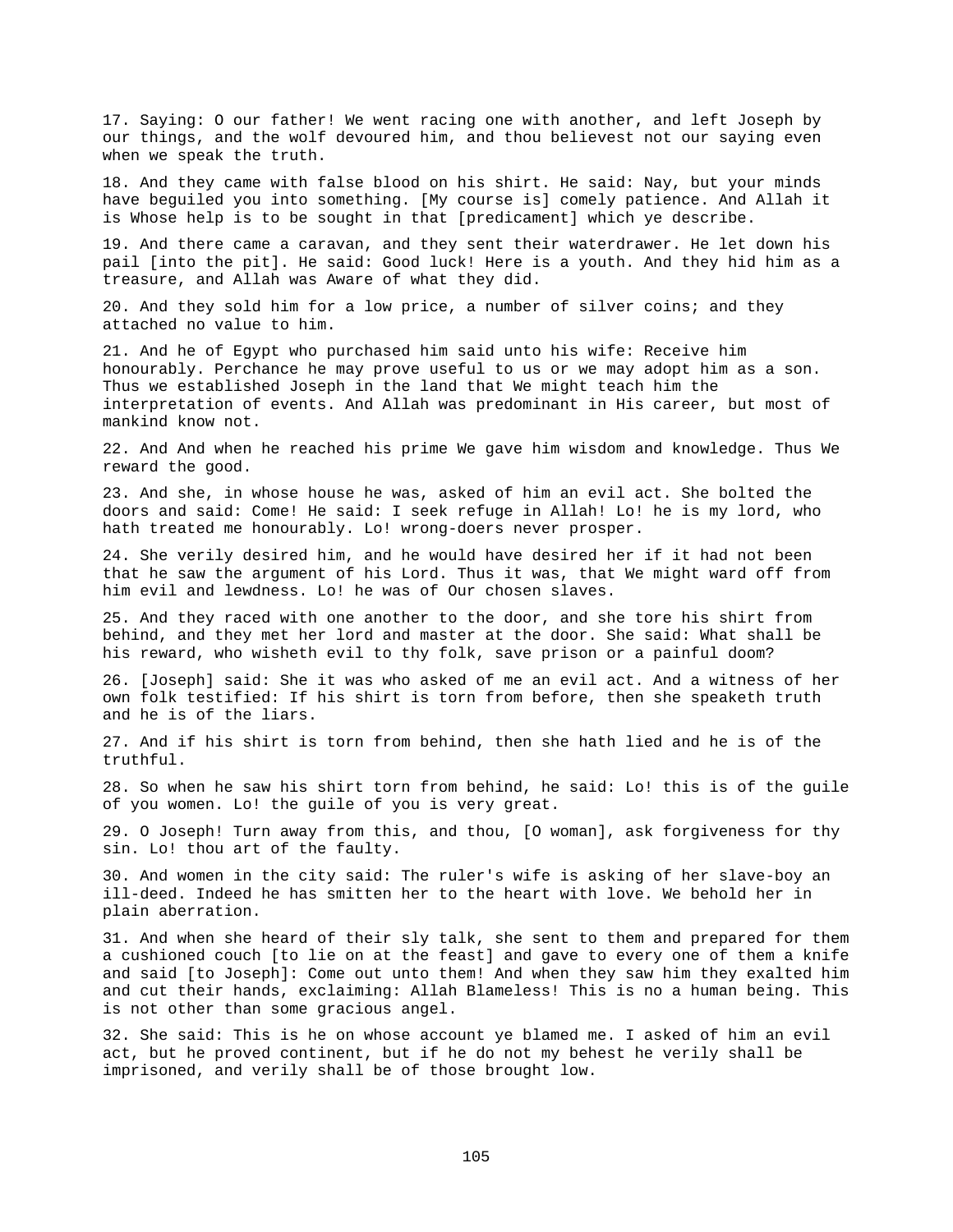33. He said: O my Lord! Prison is more dear than that unto which they urge me, and if Thou fend not off their wiles from me I shall incline unto them and become of the foolish.

34. So his Lord heard his prayer and fended off their wiles from him. Lo! He is Hearer, Knower.

35. And it seemed good to them [the men-folk] after they had seen the signs [of his innocence] to imprison him for a time.

36. And two young men went to prison with him. One of them said: I dreamed that I was pressing wine. The other said: I dreamed that I was carrying upon my head bread whereof the birds were eating. Announce unto us the interpretation, for we see thee of those good [at interpretation].

37. He said: The food which ye are given [daily] shall not come unto you but I shall tell you the interpretation ere it cometh unto you. This is of that which my Lord hath taught me. Lo! I have forsaken the religion of folk who believe not in Allah and are disbelievers in the Hereafter.

38. And I have followed the religion of my fathers, Abraham and Isaac and Jacob. It never was for us to attribute aught as partner to Allah. This is of the bounty of Allah unto us [the seed of Abraham] and unto mankind; but most men give not thanks.

39. O my fellow-prisoners! Are divers lords better, or Allah the One, Almighty?

40. Those whom ye worship beside Him are but names which ye have named, ye and your fathers. Allah hath revealed no sanction for them. The decision rests with Allah only, Who hath commanded you that ye worship none save Him. This is the right religion, but most men know not.

41. O my two fellow-prisoners! As for one of you, he will pour out wine for his lord to drink; and as for the other, he will be crucified so that the birds will eat from his head. Thus is the case judged concerning which ye did inquire.

42. And he said unto him of the twain who he knew would be released: Mention me in the presence of thy lord. But Satan caused him to forget to mention it to his lord, so he [Joseph] stayed in prison for some years.

43. And the king said: Lo! I saw in a dream seven fat kine which seven lean were eating, and seven green ears of corn and other [seven] dry. O notables! Expound for me my vision, if ye can interpret dreams.

44. They answered: Jumbled dreams! And we are not knowing in the interpretation of dreams.

45. And he of the two who was released, and [now] at length remembered, said: I am going to announce unto you the interpretation, therefore send me forth.

46. [And when he came to Joseph in the prison, he exclaimed]: Joseph! O thou truthful one! Expound for us the seven fat kine which seven lean were eating and the seven green ears of corn and other [seven] dry, that I may return unto the people, so that they may know.

47. He said: Ye shall sow seven years as usual, but that which ye reap, leave it in the ear, all save a little which ye eat.

48. Then after that will come seven hard years which will devour all that ye have prepared for them, save a little of that which ye have stored.

49. Then, after that, will come a year when the people will have plenteous crops and when they will press [wine and oil].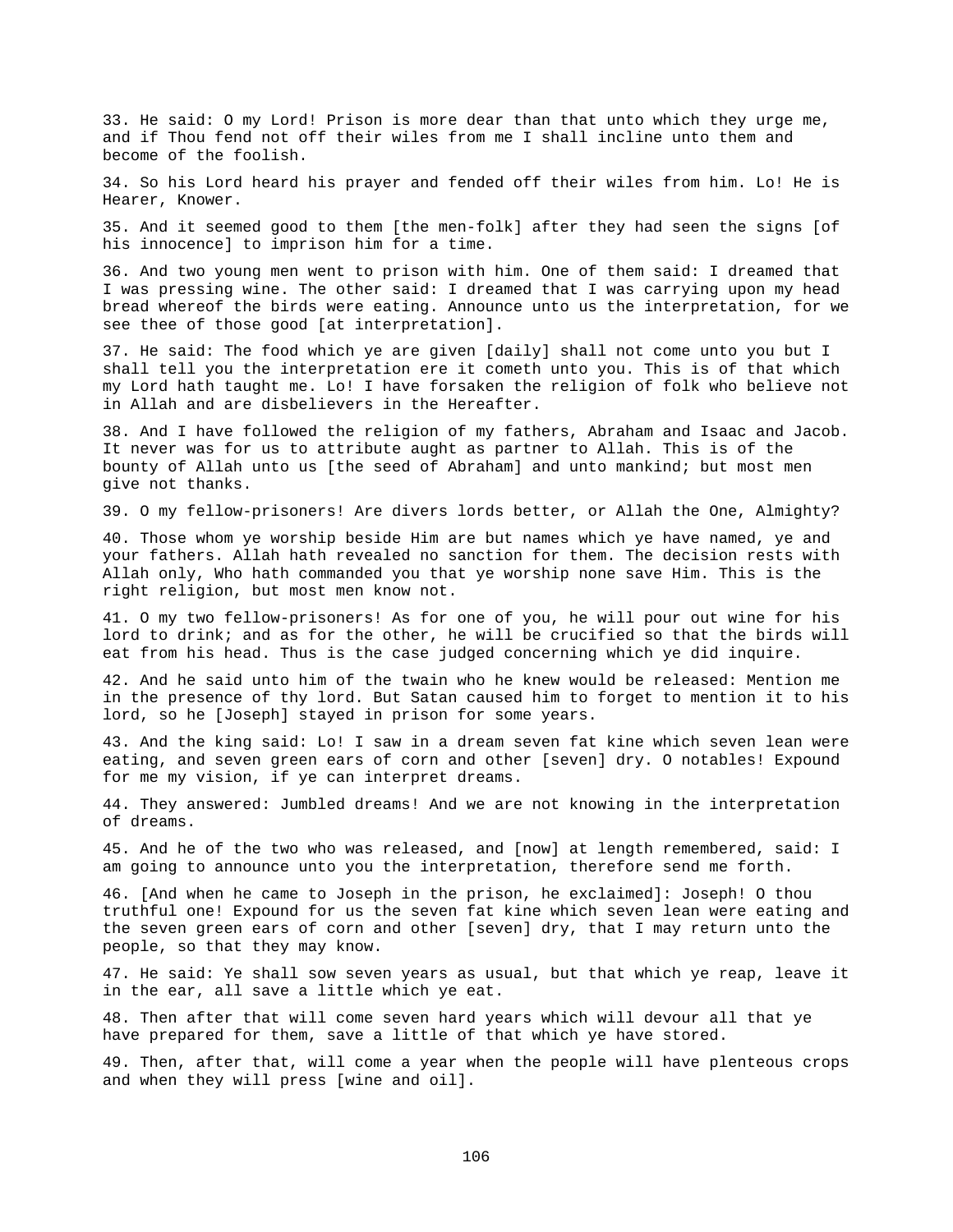50. And the king said: Bring him unto me. And when the messenger came unto him, he [Joseph] said: Return unto thy lord and ask him what was the case of the women who cut their hands. Lo! my Lord knoweth their guile.

51. He [the king] [then sent for those women and] said: What happened when ye asked an evil act of Joseph? They answered: Allah Blameless! We know no evil of him. Said the wife of the ruler: Now the truth is out. I asked of him an evil act, and he is surely of the truthful.

52. [Then Joseph said: I asked for] this, that he [my lord] may know that I betrayed him not in secret, and that surely Allah guideth not the snare of the betrayers.

53. I do not exculpate myself. Lo! the [human] soul enjoineth unto evil, save that whereon my Lord hath mercy. Lo! my Lord is Forgiving, Merciful.

54. And the king said: Bring him unto me that I may attach him to my person. And when he had talked with him he said: Lo! thou art to-day in our presence established and trusted.

55. He said: Set me over the storehouses of the land. Lo! I am a skilled custodian.

56. Thus gave We power to Joseph in the land. He was the owner of it where he pleased. We reach with Our mercy whom We will. We lose not the reward of the good.

57. And the reward of the Hereafter is better, for those who believe and ward off [evil].

58. And Joseph's brethren came and presented themselves before him, and he knew them but they knew him not.

59. And when he provided them with their provision he said: Bring unto me a brother of yours from your father. See ye not that I fill up the measure and I am the best of hosts?

60. And if ye bring him not unto me, then there shall be no measure for you with me, nor shall ye draw near.

61. They said: We will try to win him from his father: that we will surely do.

62. He said unto his young men: Place their merchandise in their saddlebags, so that they may know it when they go back to their folk, and so will come again.

63. So when they went back to their father they said: O our father! The measure is denied us, so send with us our brother that we may obtain the measure, surely we will guard him well.

64. He said: Can I entrust him to you save as I entrusted his brother to you aforetime? Allah is better at guarding, and He is the Most Merciful of those who show mercy.

65. And when they opened their belongings they discovered that their merchandise had been returned to them. They said: O our father! What [more] can we ask? Here is our merchandise returned to us. We shall get provision for our folk and guard our brother, and we shall have the extra measure of a camel [load]. This [that we bring now] is a light measure.

66. He said: I will not send him with you till ye give me an undertaking in the name of Allah that ye will bring him back to me, unless ye are surrounded. And when they gave him their undertaking he said: Allah is the Warden over what we say.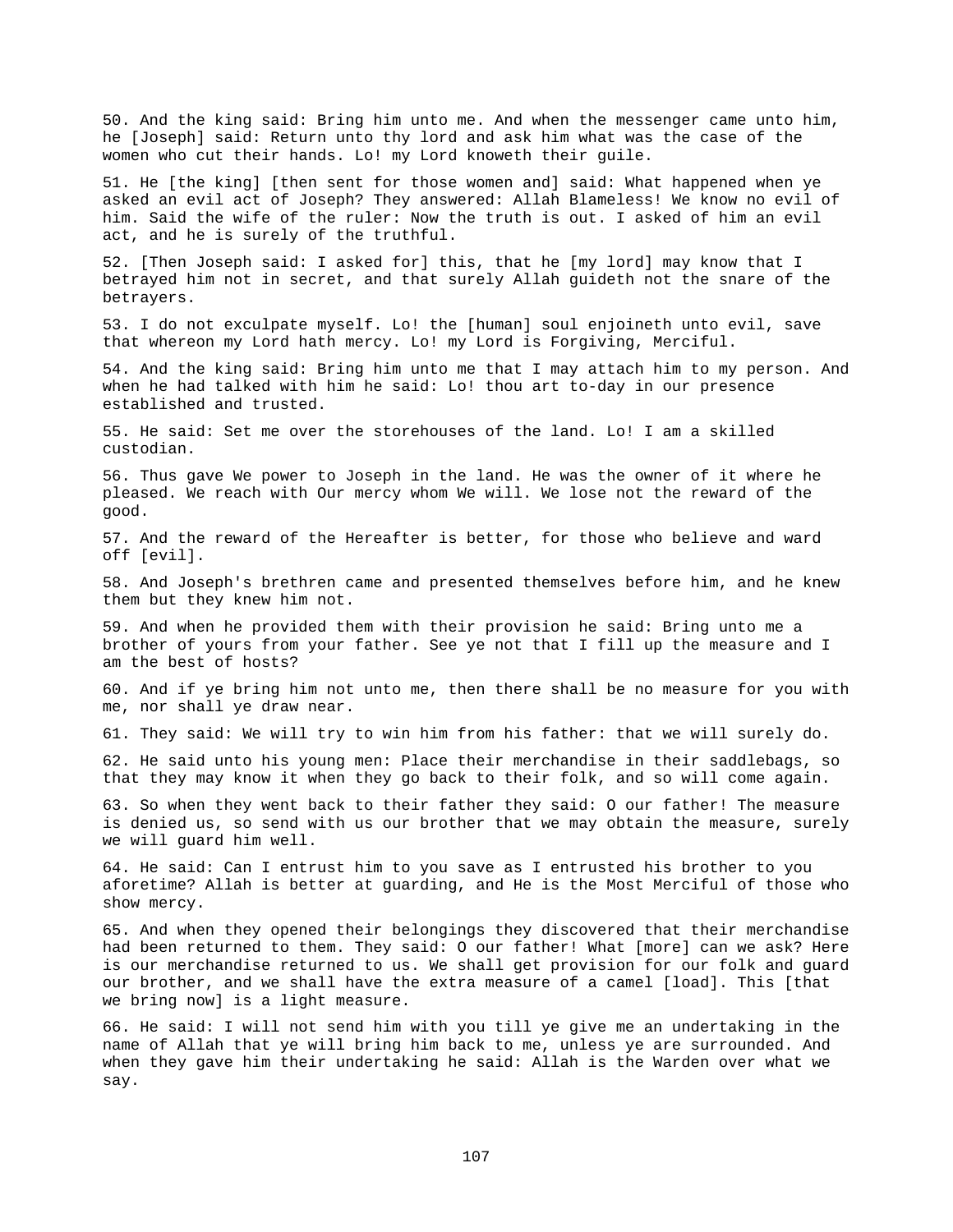67. And he said: O my sons! Go not in by one gate; go in by different gates. I can naught avail you as against Allah. Lo! the decision rests with Allah only. In Him do I put my trust, and in Him let all the trusting put their trust.

68. And when they entered in the manner which their father had enjoined, it would have naught availed them as against Allah; it was but a need of Jacob's soul which he thus satisfied; and lo! he was a lord of knowledge because We had taught him; but most of mankind know not.

69. And when they went in before Joseph, he took his brother unto him, saying: Lo! I, even I, am thy brother, therefore sorrow not for what they did.

70. And when he provided them with their provision, he put the drinking-cup in his brother's saddlebag, and then a crier cried: O camel-riders! Lo! ye are surely thieves!

71. They cried, coming toward them: What is it ye have lost?

72. They said: We have lost the king's cup, and he who bringeth it shall have a camel-load, and I [said Joseph] am answerable for it.

73. They said: By Allah, well ye know we came not to do evil in the land, and are no thieves.

74. They said: And what shall be the penalty for it, if ye prove liars?

75. They said: The penalty for it! He in whose bag [the cup] is found, he is the penalty for it. Thus we requite wrong-doers.

76. Then he [Joseph] began the search with their bags before his brother's bag, then he produced it from his brother's bag. Thus did We contrive for Joseph. He could not have taken his brother according to the king's law unless Allah willed. We raise by grades [of mercy] whom We will, and over every lord of knowledge there is one more knowing.

77. They said: If he stealeth, a brother of his stole before. But Joseph kept it secret in his soul and revealed it not unto them. He said [within himself]: Ye are in worse case, and Allah knoweth best [the truth of] that which ye allege.

78. They said: O ruler of the land! Lo! he hath a very aged father, so take one of us instead of him. Lo! we behold thee of those who do kindness.

79. He said: Allah forbid that we should seize save him with whom we found our property; then truly we should be wrong-doers.

80. So, When they despaired of [moving] him, they conferred together apart. The eldest of them said: Know ye not how your father took an undertaking from you in Allah's name and how ye failed in the case of Joseph aforetime? Therefore I shall not go forth from the land until my father giveth leave or Allah judgeth for me. He is the Best of Judges.

81. Return unto your father and say: O our father! Lo! thy son hath stolen. We testify only to that which we know; we are not guardians of the Unseen.

82. Ask the township where we were, and the caravan with which we travelled hither. Lo! we speak the truth.

83. [And when they came unto their father and had spoken thus to him] he said: Nay, but your minds have beguiled you into something. [My course is] comely patience! It may be that Allah will bring them all unto me. Lo! He, only He, is the Knower, the Wise.

84. And he turned away from them and said: Alas, my grief for Joseph! And his eyes were whitened with the sorrow that he was suppressing.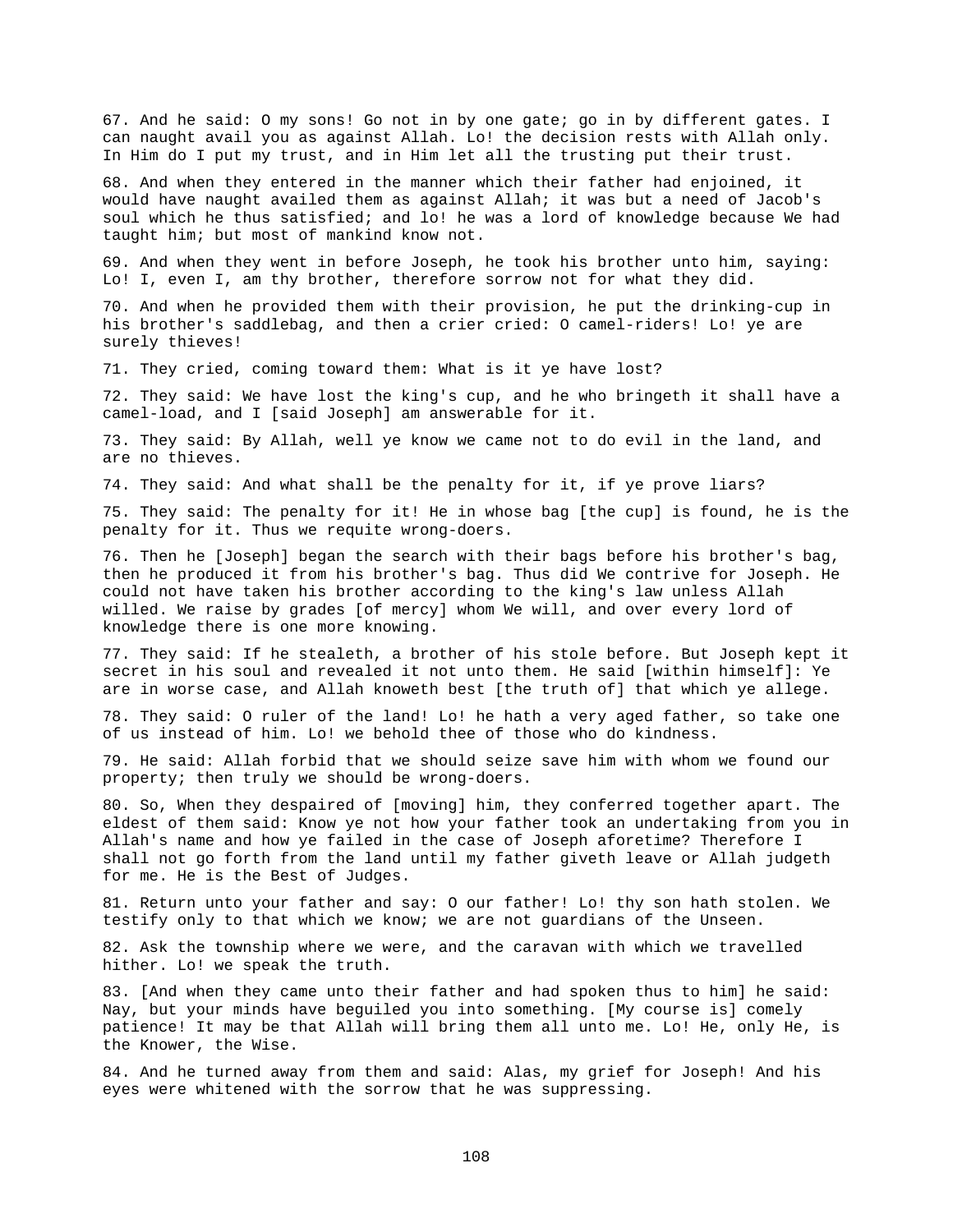85. They said: By Allah, thou wilt never cease remembering Joseph till thy health is ruined or thou art of those who perish! 86. He said: I expose my distress and anguish only unto Allah, and I know from Allah that which ye know not. 87. Go, O my sons, and ascertain concerning Joseph and his brother, and despair not of the Spirit of Allah. Lo! none despaireth of the Spirit of Allah save disbelieving folk. 88. And when they came [again] before him [Joseph] they said: O ruler! Misfortune hath touched us and our folk, and we bring but poor merchandise, so fill for us the measure and be charitable unto us. Lo! Allah will requite the charitable, 89. He said: Know ye what ye did unto Joseph and his brother in your ignorance? 90. They said: Is it indeed thou who art Joseph? He said: I am Joseph and this is my brother. Allah hath shown us favour. Lo! he who wardeth off [evil] and endureth [findeth favour]; for lo! Allah loseth not the wages of the kindly. 91. They said: By Allah, verily Allah hath preferred thee above us, and we were indeed sinful. 92. He said: Have no fear this day! May Allah forgive you, and He is the Most Merciful of those who show mercy. 93. Go with this shirt of mine and lay it on my father's face, he will become [again] a seer; and come to me with all your folk. 94. When the caravan departed their father had said: Truly I am conscious of the breath of Joseph, though ye call me dotard. 95. [Those around him] said: By Allah, lo! thou art in thine old aberration. 96. Then, when the bearer of glad tidings came, he laid it on his face and he became a seer once more. He said: Said I not unto you that I know from Allah that which ye know not? 97. They said: O our father! Ask forgiveness of our sins for us, for lo! we were sinful. 98. He said: I shall ask forgiveness for you of my Lord. Lo! He is the Forgiving, the Merciful. 99. And when they came in before Joseph, he took his parents unto him, and said: Come into Egypt safe, if Allah will! 100. And he placed his parents on the dais and they fell down before him prostrate, and he said: O my father! This is the interpretation of my dream of old. My Lord hath made it true, and He hath shown me kindness, since He took me out of the prison and hath brought you from the desert after Satan had made strife between me and my brethren. Lo! my Lord is tender unto whom He will. He is the Knower, the Wise. 101. O my Lord! Thou hast given me [something] of sovereignty and hast taught me [something] of the interpretation of events - Creator of the heavens and the earth! Thou art my Protecting Guardian in the world and the Hereafter. Make me to die muslim [unto Thee], and join me to the righteous. 102. This is of the tidings of the Unseen which We inspire in thee [Muhammad]. Thou wast not present with them when they fixed their plan and they were scheming. 103. And though thou try much, most men will not believe.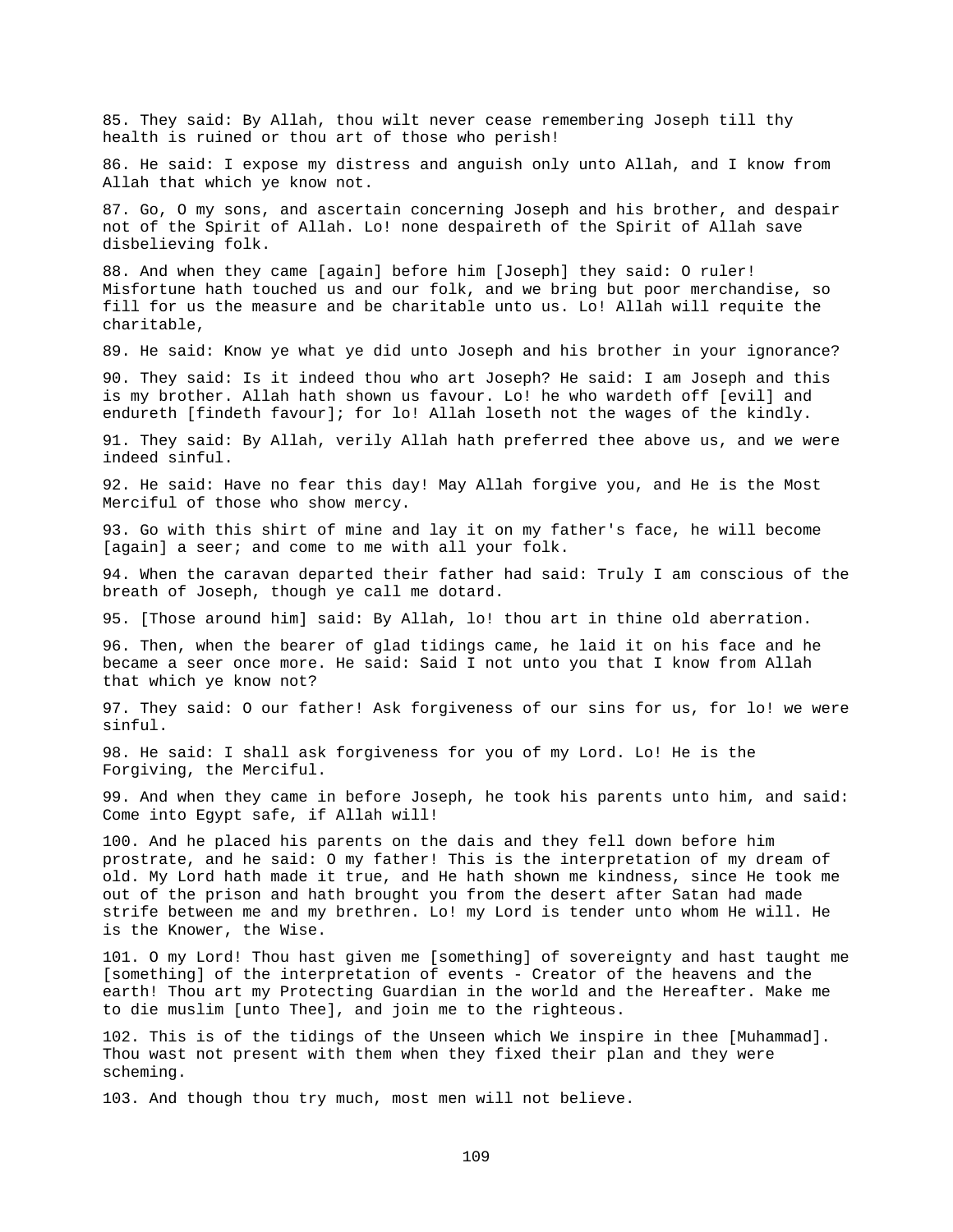104. Thou askest them no fee for it. It is naught else than a reminder unto the peoples. 105. How many a portent is there in the heavens and the earth which they pass by with face averted! 106. And most of them believe not in Allah except that they attribute partners [unto Him]. 107. Deem they themselves secure from the coming on them of a pall of Allah's punishment, or the coming of the Hour suddenly while they are unaware? 108. Say: This is my Way: I call on Allah with sure knowledge. I and whosoever followeth me - Glory be to Allah! - and I am not of the idolaters. 109. We sent not before thee [any messengers] save men whom We inspired from among the folk of the townships - Have they not travelled in the land and seen the nature of the consequence for those who were before them? And verily the abode of the Hereafter, for those who ward off [evil], is best. Have ye then no sense? - 110. Till, when the messengers despaired and thought that they were denied, then came unto them Our help, and whom We would was saved. And Our wrath cannot be warded from the guilty.

111. In their history verily there is a lesson for men of understanding. It is no invented story but a confirmation of the existing [Scripture] and a detailed explanation of everything, and a guidance and a mercy for folk who believe.

#### **SURA 13. AR-RAD (THE THUNDER)**

1. Alif. Lam. Mim. Ra. These are verses of the Scripture. That which is revealed unto thee from thy Lord is the Truth, but most of mankind believe not.

2. Allah it is Who raised up the heavens without visible supports, then mounted the Throne, and compelled the sun and the moon to be of service, each runneth unto an appointed term; He ordereth the course; He detaileth the revelations, that haply ye may be certain of the meeting with your Lord.

3. And He it is Who spread out the earth and placed therein firm hills and flowing streams, and of all fruits He placed therein two spouses [male and female]. He covereth the night with the day. Lo! herein verily are portents for people who take thought.

4. And in the Earth are neighbouring tracts, vineyards and ploughed lands, and date-palms, like and unlike, which are watered with one water. And we have made some of them to excel others in fruit. Lo! herein verily are portents for people who have sense.

5. And if thou wonderest, then wondrous is their saying: When we are dust, are we then forsooth [to be raised] in a new creation? Such are they who disbelieve in their Lord; such have carcans on their necks; such are rightful owners of the Fire, they will abide therein.

6. And they bid thee hasten on the evil rather than the good, when exemplary punishments have indeed occurred before them. But lo! thy Lord is rich in pardon for mankind despite their wrong, and lo! thy Lord is strong in punishment.

7. Those who disbelieve say: If only some portent were sent down upon him from his Lord! Thou art a warner only, and for every folk a guide.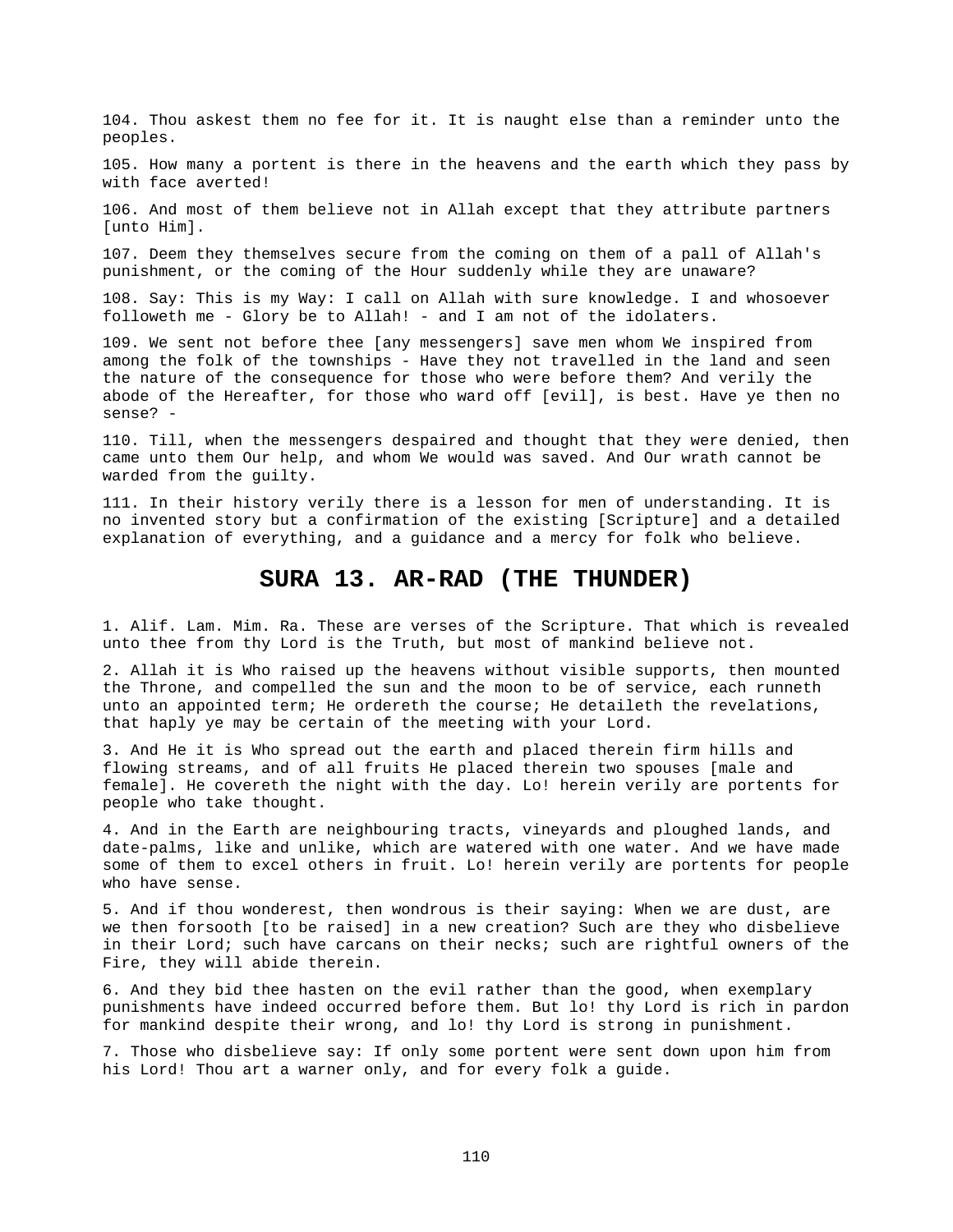8. Allah knoweth that which every female beareth and that which the wombs absorb and that which they grow. And everything with Him is measured. 9. He is the Knower of the Invisible and the Visible, the Great, the High Exalted. 10. Alike of you is he who hideth the saying and he who noiseth it abroad, he who lurketh in the night and he who goeth freely in the daytime. 11. For him are angels ranged before him and behind him, who guard him by Allah's command. Lo! Allah changeth not the condition of a folk until they [first] change that which is in their hearts; and if Allah willeth misfortune for a folk there is none that can repel it, nor have they a defender beside Him. 12. He it is Who showeth you the lightning, a fear and a hope, and raiseth the heavy clouds. 13. The thunder hymneth His praise and [so do] the angels for awe of Him. He launcheth the thunderbolts and smiteth with them whom He will while they dispute [in doubt] concerning Allah, and He is mighty in wrath. 14. Unto Him is the real prayer. Those unto whom they pray beside Allah respond to them not at all, save as [is the response to] one who stretcheth forth his hands toward water [asking] that it may come unto his mouth, and it will never reach it. The prayer of disbelievers goeth [far] astray. 15. And unto Allah falleth prostrate whosoever is in the heavens and the earth, willingly or unwillingly, as do their shadows in the morning and the evening hours. 16. Say [O Muhammad]: Who is Lord of the heavens and the earth? Say: Allah. Say: Take ye then [others] beside Him for protectors, which, even for themselves, have neither benefit nor hurt? Say: Is the blind man equal to the seer, or is darkness equal to light? Or assign they unto Allah partners who created the like of His creation so that the creation [which they made and His creation] seemed alike to them? Say: Allah is the Creator of all things, and He is the One, the Almighty. 17. He sendeth down water from the sky, so that valleys flow according to their measure, and the flood beareth [on its surface] swelling foam - from that which they smelt in the fire in order to make ornaments and tools riseth a foam like unto it - thus Allah coineth [the similitude of] the true and the false. Then, as for the foam, it passeth away as scum upon the banks, while, as for that which is of use to mankind, it remaineth in the earth. Thus Allah coineth the similitudes. 18. For those who answered Allah's call is bliss; and for those who answered not His call, if they had all that is in the earth, and therewith the like thereof, they would proffer it as ransom. Such will have a woeful reckoning, and their habitation will be hell, a dire abode. 19. Is he who knoweth that what is revealed unto thee from thy Lord is the truth like him who is blind? But only men of understanding heed; 20. Such as keep the pact of Allah, and break not the covenant; 21. Such as unite that which Allah hath commandeth should be joined, and fear

their Lord, and dread a woeful reckoning; 22. Such as persevere in seeking their Lord's Countenance and are regular in

prayer and spend of that which We bestow upon them secretly and openly, and overcome evil with good. Theirs will be the sequel of the [heavenly] Home,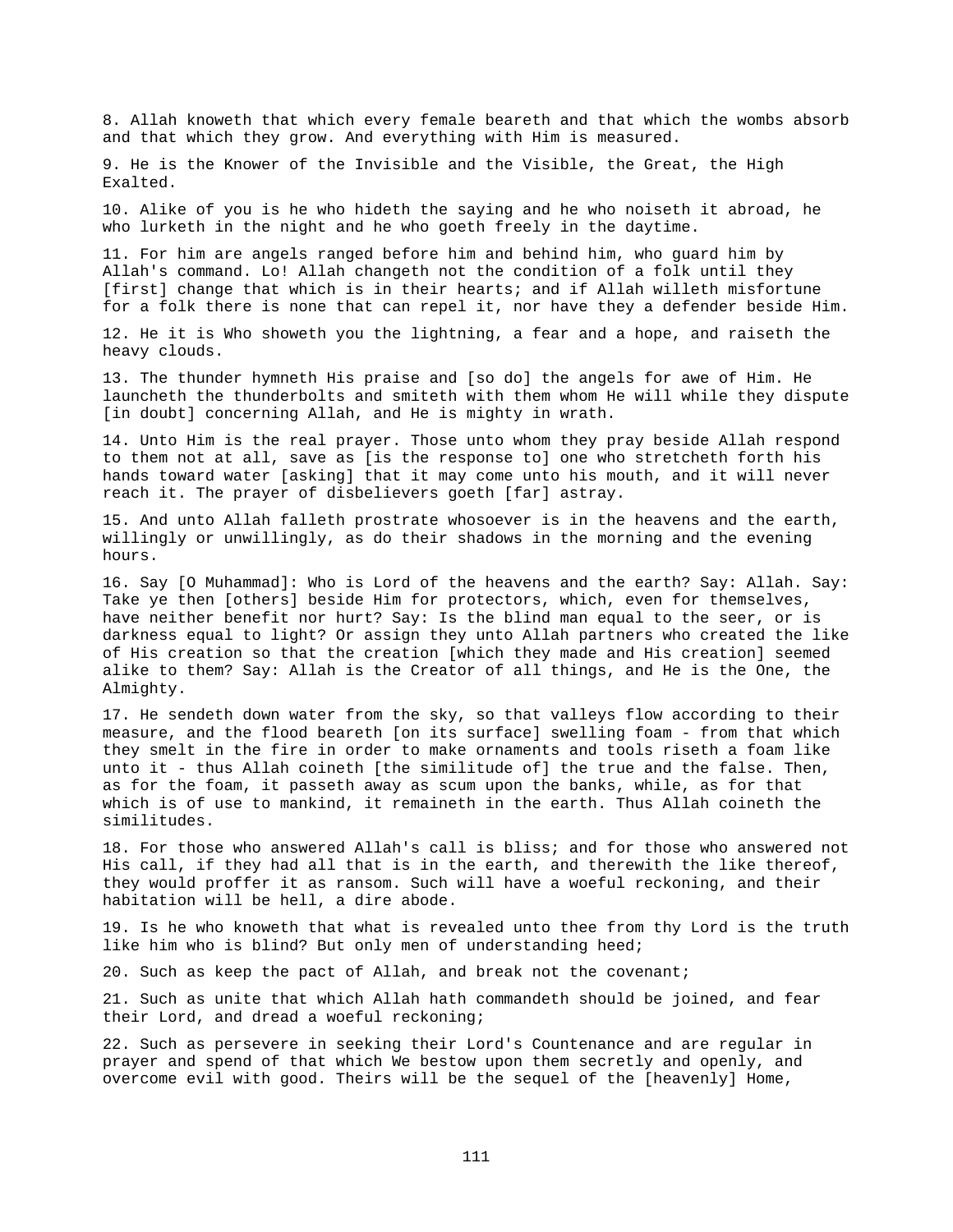23. Gardens of Eden which they enter, along with all who do right of their fathers and their helpmeets and their seed. The angels enter unto them from every gate,

24. [Saying]: Peace be unto you because ye persevered. Ah, passing sweet will be the sequel of the [heavenly] Home.

25. And those who break the covenant of Allah after ratifying it, and sever that which Allah hath commanded should be joined, and make mischief in the earth: theirs is the curse and theirs the ill abode.

26. Allah enlargeth livelihood for whom He will, and straiteneth [it for whom He will]; and they rejoice in the life of the world, whereas the life of the world is but brief comfort as compared with the Hereafter.

27. Those who disbelieve say: If only a portent were sent down upon him from his Lord! Say: Lo! Allah sendeth whom He will astray, and guideth unto Himself all who turn [unto Him],

28. Who have believed and whose hearts have rest in the remembrance of Allah. Verily in the remembrance of Allah do hearts find rest!

29. Those who believe and do right: Joy is for them, and bliss [their] journey's end.

30. Thus We send thee [O Muhammad] unto a nation, before whom other nations have passed away, that thou mayst recite unto them that which We have inspired in thee, while they are disbelievers in the Beneficent. Say: He is my Lord; there is no Allah save Him. In Him do I put my trust and unto Him is my recourse.

31. Had it been possible for a Lecture to cause the mountains to move, or the earth to be torn asunder, or the dead to speak, [this Qur'an would have done so]. Nay, but Allah's is the whole command. Do not those who believe know that, had Allah willed, He could have guided all mankind? As for those who disbelieve, disaster ceaseth not to strike them because of what they do, or it dwelleth near their home until the threat of Allah come to pass. Lo! Allah faileth not to keep the tryst.

32. And verily messengers [of Allah] were mocked before thee, but long I bore with those who disbelieved. At length I seized them, and how [awful] was My punishment!

33. Is He Who is aware of the deserts of every soul [as he who is aware of nothing]? Yet they ascribe unto Allah partners. Say: Name them. Is it that ye would inform Him of something which He knoweth not in the earth? Or is it but a way of speaking? Nay but their contrivance is made seeming fair for those who disbelieve and they are kept from the right road. He whom Allah sendeth astray, for him there is no guide.

34. For them is torment in the life of the world, and verily the doom of the Hereafter is more painful, and they have no defender from Allah.

35. A similitude of the Garden which is promised unto those who keep their duty [to Allah]: Underneath it rivers flow; its food is everlasting, and its shade; this is the reward of those who keep their duty, while the reward of disbelievers is the Fire.

36. Those unto whom We gave the Scripture rejoice in that which is revealed unto thee. And of the clans there are who deny some of it. Say: I am commanded only that I serve Allah and ascribe unto Him no partner. Unto Him I cry, and unto Him is my return.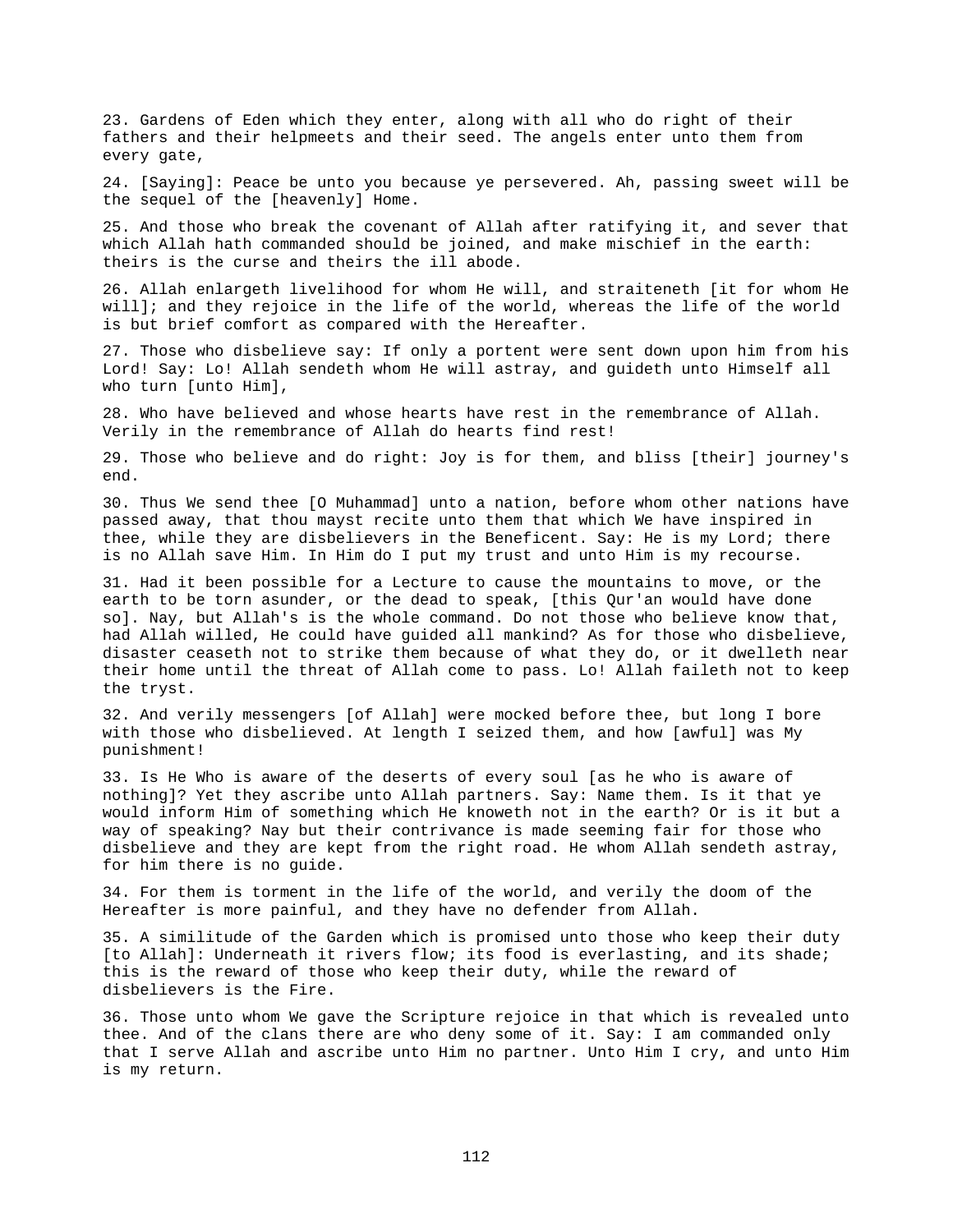37. Thus have We revealed it, a decisive utterance in Arabic; and if thou shouldst follow their desires after that which hath come unto thee of knowledge, then truly wouldst thou have from Allah no protecting friend nor defender.

38. And verily We sent messengers [to mankind] before thee, and We appointed for them wives and offspring, and it was not [given] to any messenger that he should bring a portent save by Allah's leave. For everything there is a time prescribed.

39. Allah effaceth what He will, and establisheth [what He will], and with Him is the source of ordinance.

40. Whether We let thee see something of that which We have promised them, or make thee die [before its happening], thine is but conveyance [of the message]. Ours the reckoning.

41. See they not how we aim to the land, reducing it of its outlying parts? [When] Allah doometh there is none that can postpone His doom, and He is swift at reckoning.

42. Those who were before them plotted; but all plotting is Allah's. He knoweth that which each soul earneth. The disbelievers will come to know for whom will be the sequel of the [heavenly] Home.

43. They who disbelieve say: Thou art no messenger [of Allah]. Say: Allah, and whosoever hath knowledge of the Scripture, is sufficient witness between me and you.

### **SURA 14. IBRAHIM (ABRAHAM)**

1. Alif. Lam. Ra. [This is] a Scripture which We have revealed unto thee [Muhammad] that thereby thou mayst bring forth mankind from darkness unto light, by the permission of their Lord, unto the path of the Mighty, the Owner of Praise,

2. Allah, unto Whom belongeth whatsoever is in the heavens and whatsoever is in the earth. and woe unto the disbelievers from an awful doom;

3. Those who love the life of the world more than the Hereafter, and debar [men] from the way of Allah and would have it crooked: such are far astray.

4. And We never sent a messenger save with the language of his folk, that he might make [the message] clear for them. Then Allah sendeth whom He will astray, and guideth whom He will. He is the Mighty, the Wise.

5. We verily sent Moses with Our revelations, saying: Bring thy people forth from darkness unto light. And remind them of the days of Allah. Lo! therein are revelations for each steadfast, thankful [heart].

6. And [remind them] how Moses said unto his people: Remember Allah's favour unto you when He delivered you from Pharaoh's folk who were afflicting you with dreadful torment, and were slaying your sons and sparing your women; that was a tremendous trial from your Lord.

7. And when your Lord proclaimed: If ye give thanks, I will give you more; but if ye are thankless, lo! My punishment is dire.

8. And Moses said: Though ye and all who are in the earth prove thankless, lo! Allah verily is Absolute, Owner of Praise.

9. Hath not the history of those before you reached you: the folk of Noah, and [the tribes of] A'ad and Thamud, and those after them? None save Allah knoweth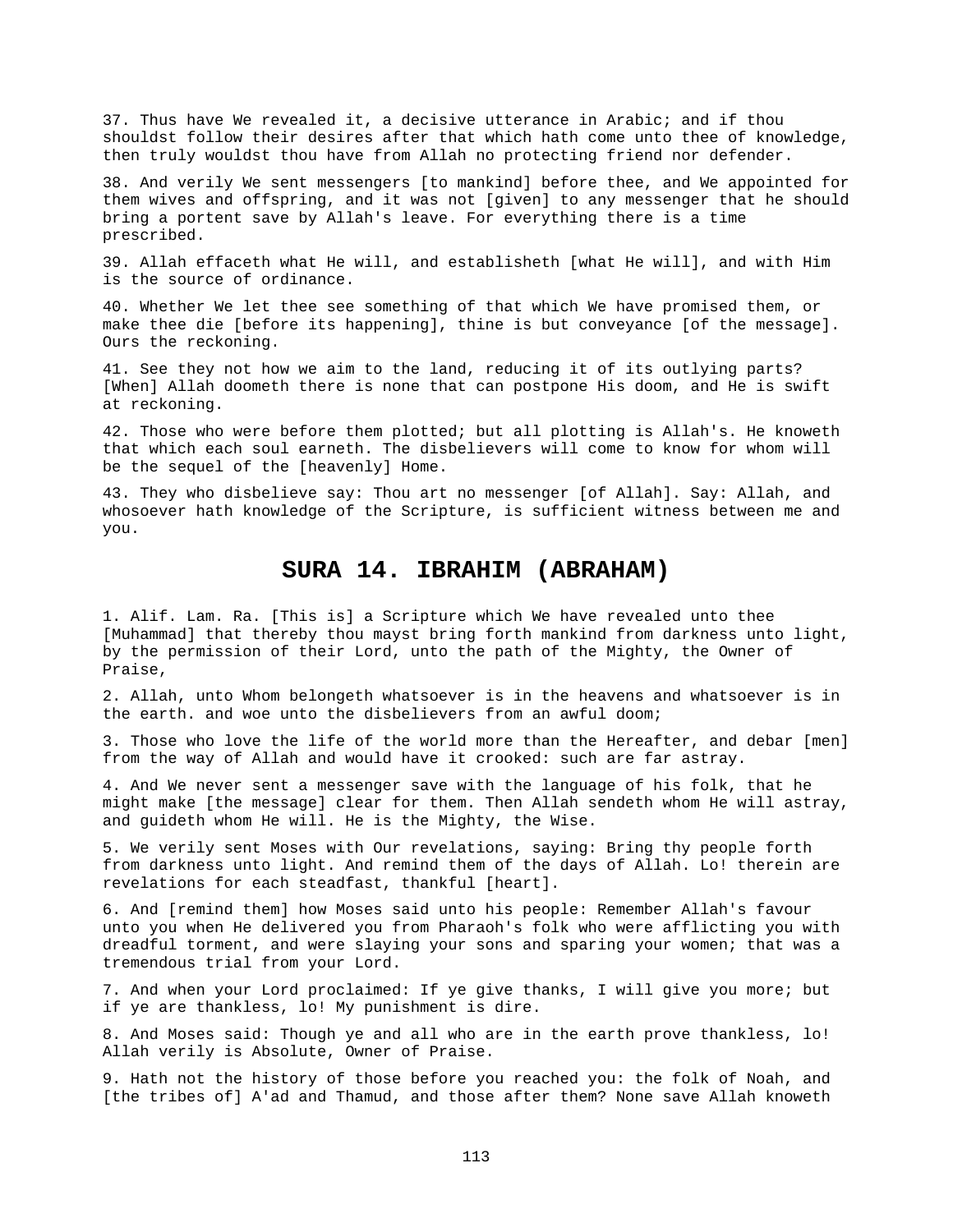them. Their messengers came unto them with clear proofs, but they thrust their hands into their mouths, and said: Lo! we disbelieve in that wherewith ye have been sent, and lo! we are in grave doubt concerning that to which ye call us.

10. Their messengers said: Can there be doubt concerning Allah, the Creator of the heavens and the earth? He calleth you that He may forgive you your sins and reprieve you unto an appointed term. They said: Ye are but mortals like us, who would fain turn us away from what our fathers used to worship. Then bring some clear warrant.

11. Their messengers said unto them: We are but mortals like you, but Allah giveth grace unto whom He will of His slaves. It is not ours to bring you a warrant unless by the permission of Allah. In Allah let believers put their trust!

12. How should we not put our trust in Allah when He hath shown us our ways? We surely will endure the hurt ye do us. In Allah let the trusting put their trust.

13. And those who disbelieved said unto their messengers: Verily we will drive you out from our land, unless ye return to our religion. Then their Lord inspired them, [saying]: Verily we shall destroy the wrong-doers,

14. And verily We shall make you to dwell in the land after them. This is for him who feareth My Majesty and feareth My threats.

15. And they sought help [from their Lord] and every froward potentate was bought to naught;

16. Hell is before him, and he is made to drink a festering water,

17. Which he sippeth but can hardly swallow, and death cometh unto him from every side while yet he cannot die, and before him is a harsh doom.

18. A similitude of those who disbelieve in their Lord: Their works are as ashes which the wind bloweth hard upon a stormy day. They have no control of aught that they have earned. That is the extreme failure.

19. Hast thou not seen that Allah hath created the heavens and the earth with truth? If He will, He can remove you and bring [in] some new creation;

20. And that is no great matter for Allah.

21. They all come forth unto their Lord. Then those who were despised say unto those who were scornful: We were unto you a following, can ye then avert from us aught of Allah's doom? They say: Had Allah guided us, we should have guided you. Whether we rage or patiently endure is [now] all one for us; we have no place of refuge.

22. And Satan saith, when the matter hath been decided: Lo! Allah promised you a promise of truth; and I promised you, then failed you. And I had no power over you save that I called unto you and ye obeyed me. So blame not, but blame yourselves. I cannot help you, nor can ye help me, Lo! I disbelieved in that which ye before ascribed to me. Lo! for wrong-doers is a painful doom.

23. And those who believed and did good works are made to enter Gardens underneath which rivers flow, therein abiding by permission of their Lord, their greeting therein: Peace!

24. Seest thou not how Allah coineth a similitude: A goodly saying, as a goodly tree, its root set firm, its branches reaching into heaven,

25. Giving its fruit at every season by permission of its Lord? Allah coineth the similitudes for mankind in order that they may reflect.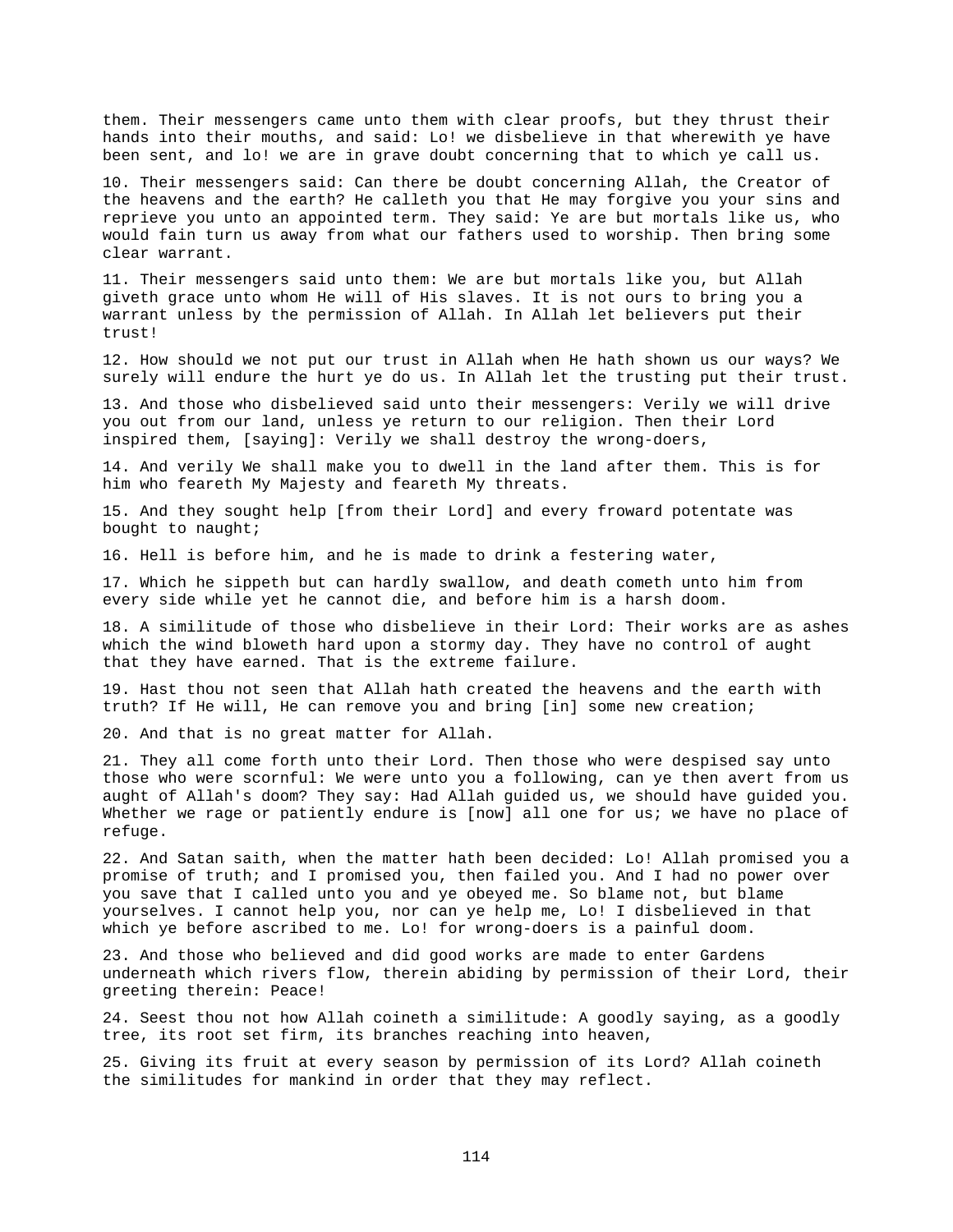26. And the similitude of a bad saying is as a bad tree, uprooted from upon the earth, possessing no stability.

27. Allah confirmeth those who believe by a firm saying in the life of the world and in the Hereafter, and Allah sendeth wrong-doers astray. And Allah doeth what He will.

28. Hast thou not seen those who gave the grace of Allah in exchange for thanklessness and led their people down to the Abode of Loss,

29. [Even to] hell? They are exposed thereto. A hapless end!

30. And they set up rivals to Allah that they may mislead [men] from His way. Say: Enjoy life [while ye may] for lo! your journey's end will be the Fire.

31. Tell My bondmen who believe to establish worship and spend of that which We have given them, secretly and publicly, before a day cometh wherein there will be neither traffick nor befriending.

32. Allah is He Who created the heavens and the earth, and causeth water to descend from the sky, thereby producing fruits as food for you, and maketh the ships to be of service unto you, that they may run upon the sea at His command, and hath made of service unto you the rivers;

33. And maketh the sun and the moon, constant in their courses, to be of service unto you, and hath made of service unto you the night and the day.

34. And He giveth you of all ye ask of Him, and if ye would count the bounty of Allah ye cannot reckon it. Lo! man is verily a wrong-doer, an ingrate.

35. And when Abraham said: My Lord! Make safe this territory, and preserve me and my sons from serving idols.

36. My Lord! Lo! they have led many of mankind astray. But whoso followeth me, he verily is of me. And whoso disobeyeth me - Still Thou art Forgiving, Merciful.

37. Our Lord! Lo! I have settled some of my posterity in an uncultivable valley near unto Thy holy House, our Lord! that they may establish proper worship; so incline some hearts of men that they may yearn toward them, and provide Thou them with fruits in order that they may be thankful.

38. Our Lord! Lo! Thou knowest that which we hide and that which we proclaim. Nothing in the earth or in the heaven is hidden from Allah.

39. Praise be to Allah Who hath given me, in my old age, Ishmael and Isaac! Lo! my Lord is indeed the Hearer of Prayer.

40. My Lord! Make me to establish proper worship, and some of my posterity [also]; our Lord! and accept my prayer.

41. Our Lord! Forgive me and my parents and believers on the day when the account is cast.

42. Deem not that Allah is unaware of what the wicked do. He but giveth them a respite till a day when eyes will stare [in terror],

43. As they come hurrying on in fear, their heads upraised, their gaze returning not to them, and their hearts as air.

44. And warn mankind of a day when the doom will come upon them, and those who did wrong will say: Our Lord! Reprieve us for a little while. We will obey Thy call and will follow the messengers. [It will be answered]: Did ye not swear before that there would be no end for you?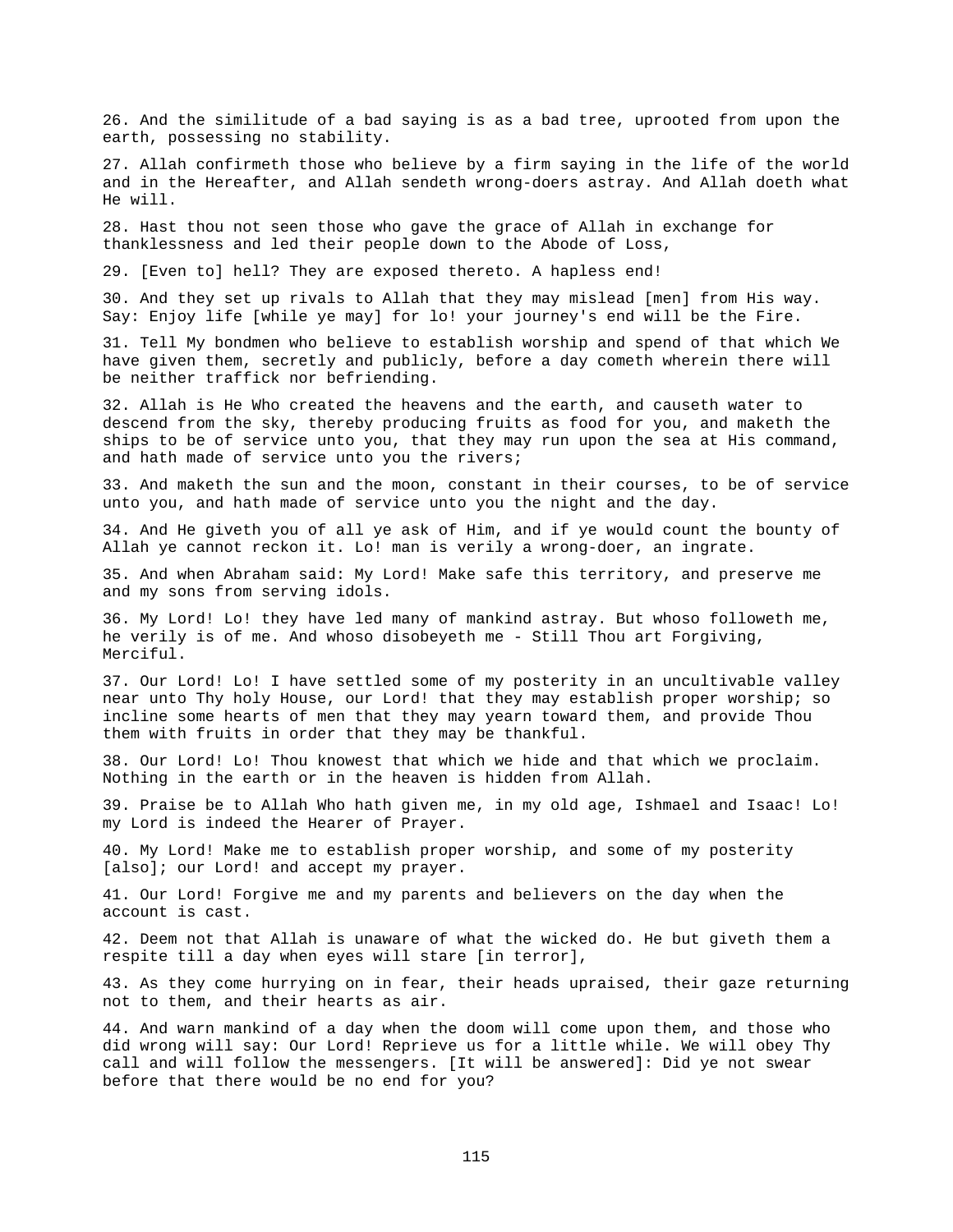45. And [have ye not] dwelt in the dwellings of those who wronged themselves [of old] and [hath it not] become plain to you how We dealt with them and made examples for you?

46. Verily they have plotted their plot, and their plot is with Allah, though their plot were one whereby the mountains should be moved.

47. So think not that Allah will fail to keep His promise to His messengers. Lo! Allah is Mighty, Able to Requite [the wrong].

48. On the day when the earth will be changed to other than the earth, and the heavens [also will be changed] and they will come forth unto Allah, the One, the Almighty,

49. Thou wilt see the guilty on that day linked together in chains,

50. Their raiment of pitch, and the Fire covering their faces,

51. That Allah may repay each soul what it hath earned. Lo! Allah is swift at reckoning.

52. This is a clear message for mankind in order that they may be warned thereby, and that they may know that He is only One Allah, and that men of understanding may take heed.

#### **SURA 15. AL-HIJR (AL-HIJR, STONELAND, ROCK CITY)**

1. Alif. Lam. Ra. These are verses of the Scripture and a plain Reading.

2. It may be that those who disbelieve wish ardently that they were Muslims.

3. Let them eat and enjoy life, and let [false] hope beguile them. They will come to know!

4. And We destroyed no township but there was a known decree for it.

5. No nation can outstrip its term nor can they lag behind.

6. And they say: O thou unto whom the Reminder is revealed, lo! thou art indeed a madman!

7. Why bringest thou not angels unto us, if thou art of the truthful?

8. We send not down the angels save with the Fact, and in that case [the disbelievers] would not be tolerated.

9. Lo! We, even We, reveal the Reminder, and lo! We verily are its Guardian. 10. We verily sent [messengers] before thee among the factions of the men of old.

11. And never came there unto them a messenger but they did mock him.

12. Thus do We make it traverse the hearts of the guilty:

13. They believe not therein, though the example of the men of old hath gone before.

14. And even if We opened unto them a gate of heaven and they kept mounting through it,

15. They would say: Our sight is wrong - nay, but we are folk bewitched.

16. And verily in the heaven we have set mansions of the stars, and We have beautified it for beholders.

17. And We have guarded it from every outcast devil,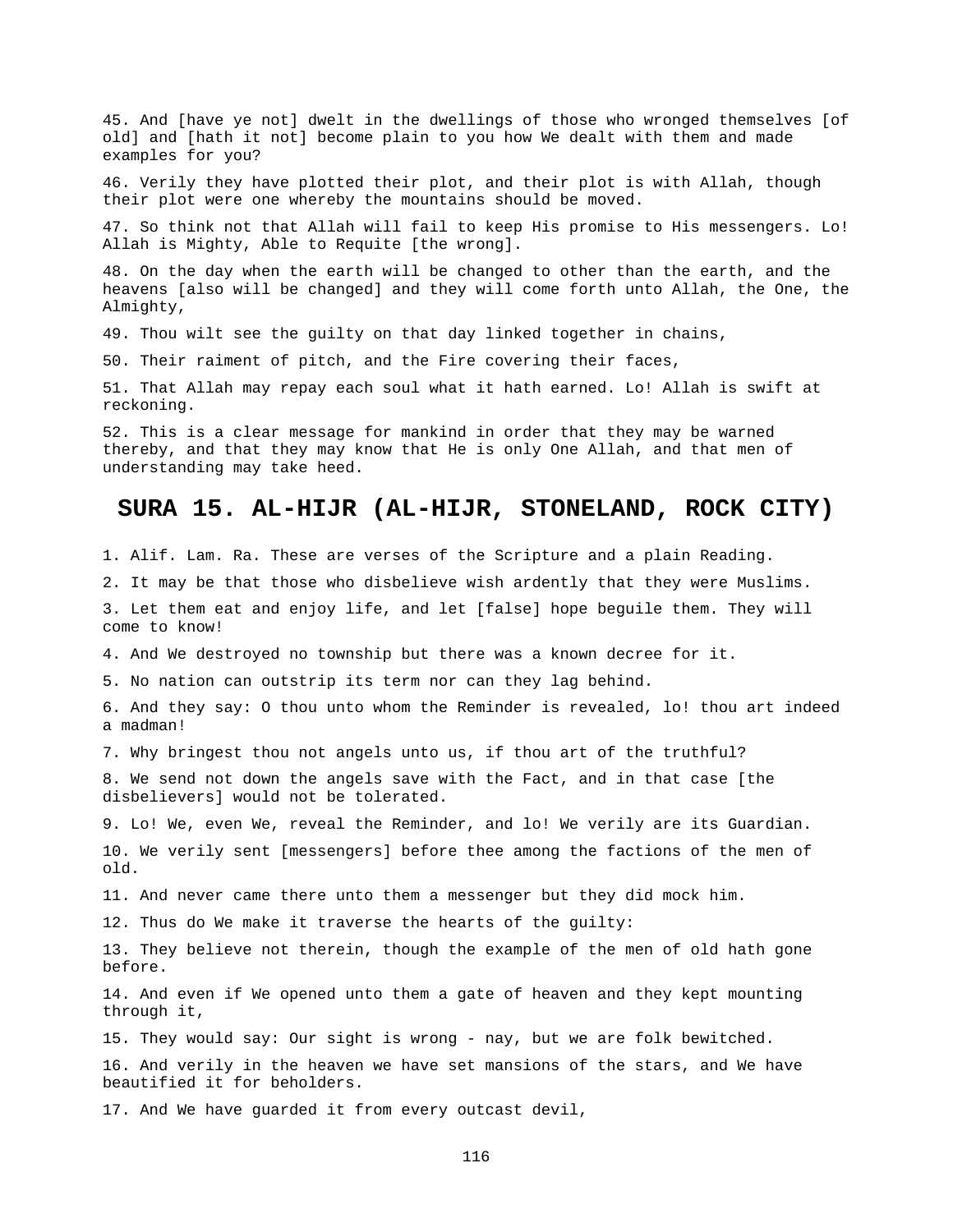18. Save him who stealeth the hearing, and them doth a clear flame pursue. 19. And the earth have We spread out, and placed therein firm hills, and caused each seemly thing to grow therein. 20. And we have given unto you livelihoods therein, and unto those for whom ye provide not. 21. And there is not a thing but with Us are the stores thereof. And we send it not down save in appointed measure. 22. And We send the winds fertilising, and cause water to descend from the sky, and give it you to drink. It is not ye who are the holders of the store thereof. 23. Lo! and it is We, even We, Who quicken and give death, and We are the Inheritor. 24. And verily We know the eager among you and verily We know the laggards. 25. Lo! thy Lord will gather them together. Lo! He is Wise, Aware. 26. Verily We created man of potter's clay of black mud altered, 27. And the jinn did We create aforetime of essential fire. 28. And [remember] when thy Lord said unto the angels: Lo! I am creating a mortal out of potter's clay of black mud altered, 29. So, when I have made him and have breathed into him of My Spirit, do ye fall down, prostrating yourselves unto him. 30. So the angels fell prostrate, all of them together 31. Save Iblis. He refused to be among the prostrate. 32. He said: O Iblis! What aileth thee that thou art not among the prostrate? 33. He said: I am not one to prostrate myself unto a mortal whom Thou hast created out of potter's clay of black mud altered! 34. He said: Then go thou forth from hence, for lo! thou art outcast. 35. And lo! the curse shall be upon thee till the Day of Judgment. 36. He said: My Lord! Reprieve me till the day when they are raised. 37. He said: Then lo! thou art of those reprieved 38. Till the Day of appointed time. 39. He said: My Lord! Because Thou hast sent me astray, I verily shall adorn the path of error for them in the earth, and shall mislead them every one, 40. Save such of them as are Thy perfectly devoted slaves. 41. He said: This is a right course incumbent upon Me: 42. Lo! as for My slaves, thou hast no power over any of them save such of the froward as follow thee, 43. And lo! for all such, hell will be the promised place. 44. It hath seven gates, and each gate hath an appointed portion. 45. Lo! those who ward off [evil] are among gardens and watersprings. 46. [And it is said unto them]: Enter them in peace, secure. 47. And We remove whatever rancour may be in their breasts. As brethren, face to face, [they rest] on couches raised.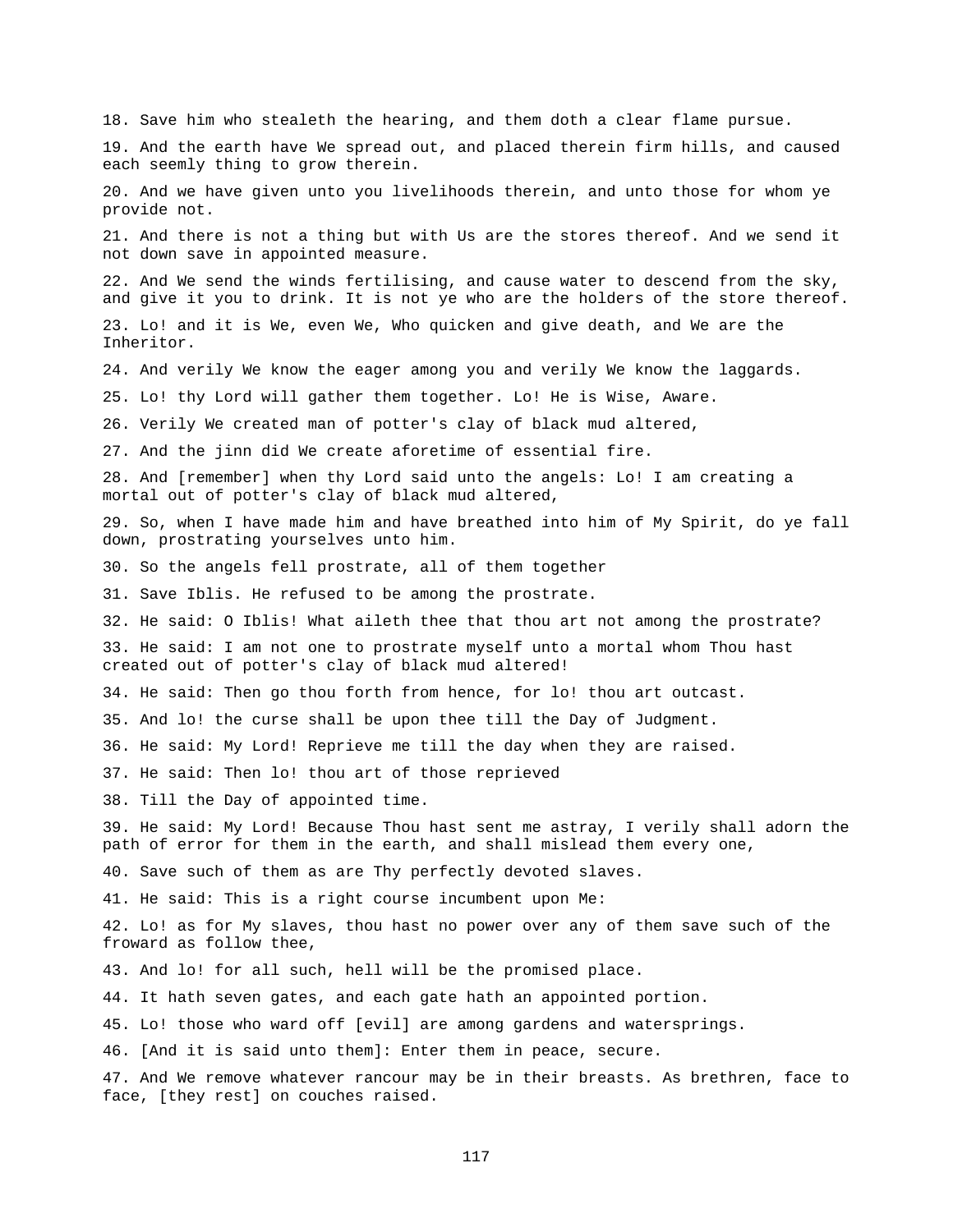48. Toil cometh not unto them there, nor will they be expelled from thence. 49. Announce, [O Muhammad] unto My slaves that verily I am the Forgiving, the Merciful, 50. And that My doom is the dolorous doom. 51. And tell them of Abraham's guests, 52. [How] when they came in unto him, and said: Peace. He said: Lo! we are afraid of you. 53. They said: Be not afraid! Lo! we bring thee good tidings of a boy possessing wisdom. 54. He said: Bring ye me good tidings [of a son] when old age hath overtaken me? Of what then can ye bring good tidings? 55. They said: We bring thee good tidings in truth. So be not thou of the despairing. 56. He said: And who despaireth of the mercy of his Lord save those who are astray? 57. He said: And afterward what is your business, O ye messengers [of Allah]? 58. They said: We have been sent unto a guilty folk, 59. [All] save the family of Lot. Them we shall deliver every one, 60. Except his wife, of whom We had decreed that she should be of those who stay behind. 61. And when the messengers came unto the family of Lot, 62. He said: Lo! ye are folk unknown [to me]. 63. They said: Nay, but we bring thee that concerning which they keep disputing, 64. And bring thee the Truth, and lo! we are truth-tellers. 65. So travel with thy household in a portion of the night, and follow thou their backs. Let none of you turn round, but go whither ye are commanded. 66. And We made plain the case to him, that the root of them [who did wrong] was to be cut at early morn. 67. And the people of the city came, rejoicing at the news [of new arrivals]. 68. He said: Lo! they are my guests. Affront me not! 69. And keep your duty to Allah, and shame me not! 70. They said; Have we not forbidden you from [entertaining] anyone? 71. He said: Here are my daughters, if ye must be doing [so]. 72. By thy life [O Muhammad] they moved blindly in the frenzy of approaching death. 73. Then the [Awful] Cry overtook them at the sunrise. 74. And We utterly confounded them, and We rained upon them stones of heated clay. 75. Lo! therein verily are portents for those who read the signs. 76. And lo! it is upon a road still uneffaced. 77. Lo! therein is indeed a portent for believers.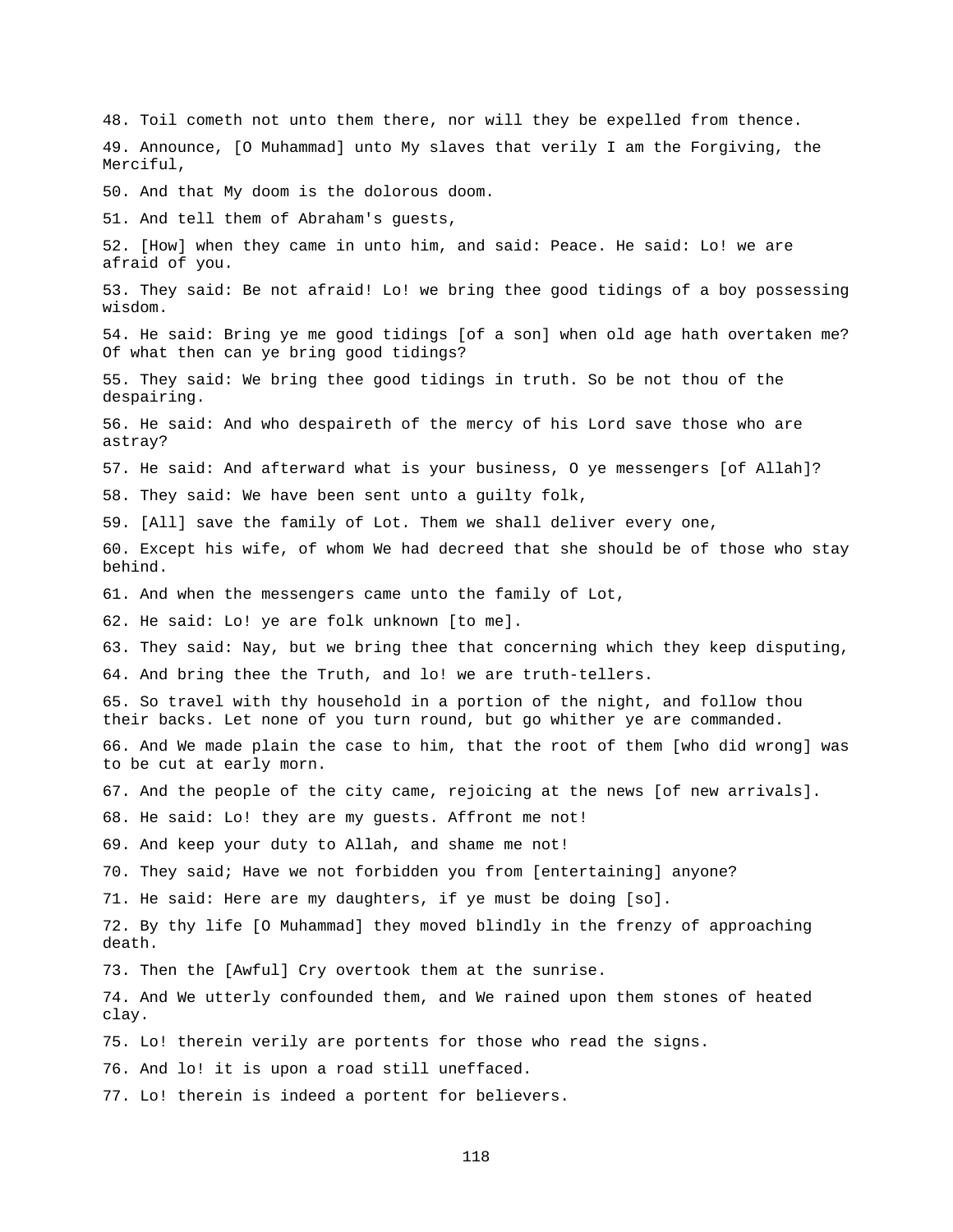78. And the dwellers in the wood indeed were evil-doers. 79. So we took vengeance on them; and lo! they both are on a high-road plain to see. 80. And the dwellers in Al-Hijr denied [Our] messengers. 81. And we gave them Our revelations, but they were averse to them. 82. And they used to hew out dwellings from the hills, [wherein they dwelt] secure. 83. But the [Awful] Cry overtook them at the morning hour, 84. And that which they were wont to count as gain availed them not. 85. We created not the heavens and the earth and all that is between them save with truth, and lo! the Hour is surely coming. So forgive, [O Muhammad], with a gracious forgiveness. 86. Lo! Thy Lord! He is the All-Wise Creator. 87. We have given thee seven of the oft-repeated [verses] and the great Qur'an. 88. Strain not thine eyes toward that which We cause some wedded pairs among them to enjoin, and be not grieved on their account, and lower thy wing [in tenderness] for the believers. 89. And say: Lo! I, even I, am a plain warner, 90. Such as We send down for those who make division, 91. Those who break the Qur'an into parts. 92. Them, by thy Lord, We shall question, every one, 93. Of what they used to do. 94. So proclaim that which thou art commanded, and withdraw from the idolaters. 95. Lo! We defend thee from the scoffers, 96. Who set some other god along with Allah. But they will come to know. 97. Well know We that thy bosom is oppressed by what they say, 98. But hymn the praise of thy Lord, and be of those who make prostration [unto Him]. 99. And serve thy Lord till the Inevitable cometh unto thee. **SURA 16. AN-NAHL (THE BEE)**  1. The commandment of Allah will come to pass, so seek not ye to hasten it. Glorified and Exalted be He above all that they associate [with Him]. 2. He sendeth down the angels with the Spirit of His command unto whom He will

of His bondmen, [saying]: Warn mankind that there is no Allah save Me, so keep your duty unto Me. 3. He hath created the heavens and the earth with truth. High be He Exalted

above all that they associate [with Him].

4. He hath created man from a drop of fluid, yet behold! he is an open opponent.

5. And the cattle hath He created, whence ye have warm clothing and uses, and whereof ye eat;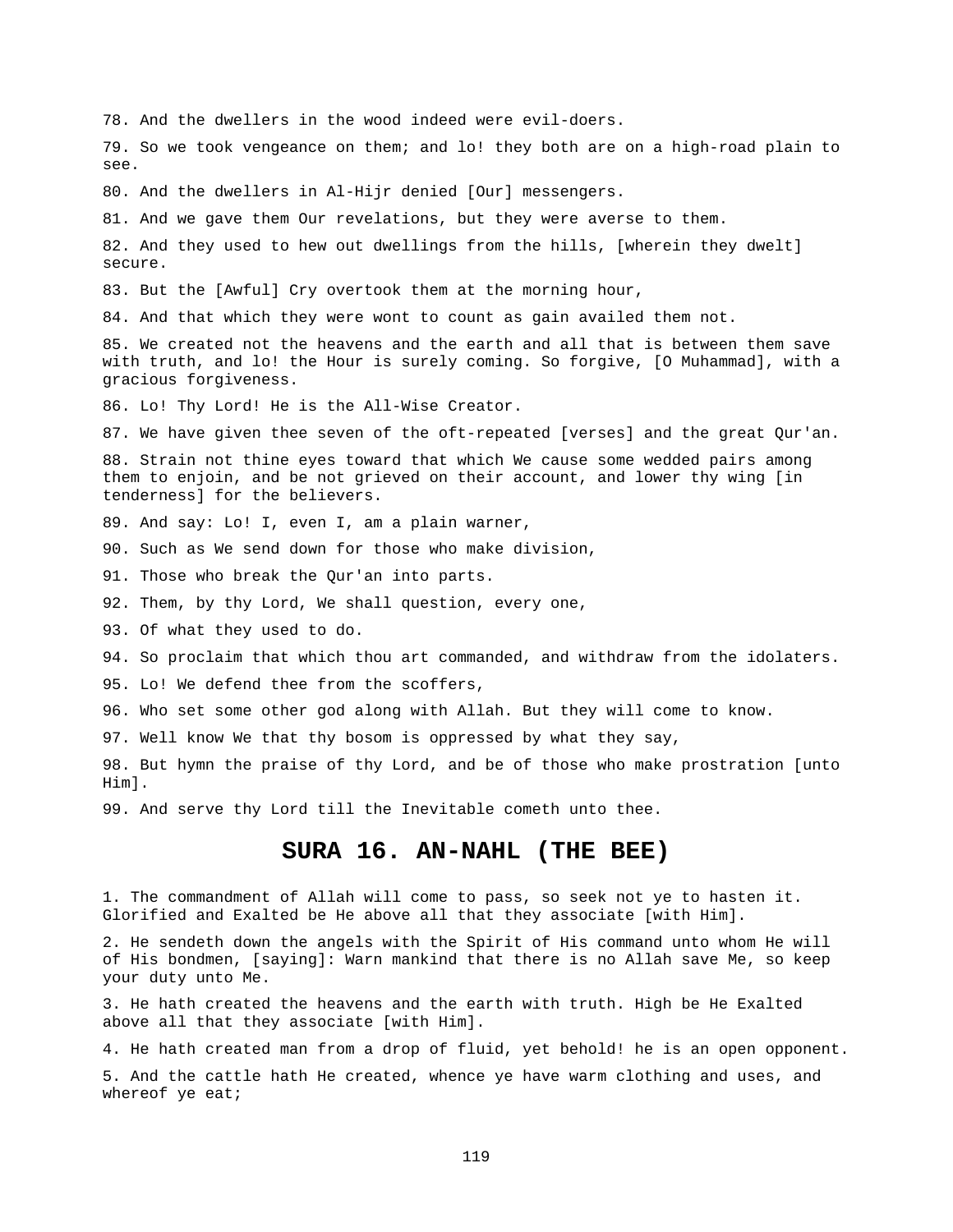6. And wherein is beauty for you, when ye bring them home, and when ye take them out to pasture.

7. And they bear your loads for you unto a land ye could not reach save with great trouble to yourselves. Lo! your Lord is Full of Pity, Merciful.

8. And horses and mules and asses [hath He created] that ye may ride them, and for ornament. And He createth that which ye know not.

9. And Allah's is the direction of the way, and some [roads] go not straight. And had He willed He would have led you all aright.

10. He it is Who sendeth down water from the sky, whence ye have drink, and whence are trees on which ye send your beasts to pasture.

11. Therewith He causeth crops to grow for you, and the olive and the date-palm and grapes and all kinds of fruit. Lo! herein is indeed a portent for people who reflect.

12. And He hath constrained the night and the day and the sun and the moon to be of service unto you, and the stars are made subservient by His command. Lo! herein indeed are portents for people who have sense.

13. And whatsoever He hath created for you in the earth of divers hues, lo! therein is indeed a portent for people who take heed.

14. And He it is Who hath constrained the sea to be of service that ye eat fresh meat from thence, and bring forth from thence ornaments which ye wear. And thou seest the ships ploughing it that ye [mankind] may seek of His bounty and that haply ye may give thanks.

15. And He hath cast into the earth firm hills that it quake not with you, and streams and roads that ye may find a way.

16. And landmarks [too], and by the star they find a way.

17. Is He then Who createth as him who createth not? Will ye not then remember?

18. And if ye would count the favour of Allah ye cannot reckon it. Lo! Allah is indeed Forgiving, Merciful.

19. And Allah knoweth that which ye keep hidden and that which ye proclaim.

20. Those unto whom they cry beside Allah created naught, but are themselves created.

21. [They are] dead, not living. And they know not when they will be raised.

22. Your Allah is One Allah. But as for those who believe not in the Hereafter their hearts refuse to know, for they are proud.

23. Assuredly Allah knoweth that which they keep hidden and that which they proclaim. Lo! He loveth not the proud.

24. And when it is said unto them: What hath your Lord revealed? they say: [Mere] fables of the men of old,

25. That they may bear their burdens undiminished on the Day of Resurrection, with somewhat of the burdens of those whom they mislead without knowledge. Ah! evil is that which they bear!

26. Those before them plotted, so Allah struck at the foundations of their building, and then the roof fell down upon them from above them, and the doom came on them whence they knew not;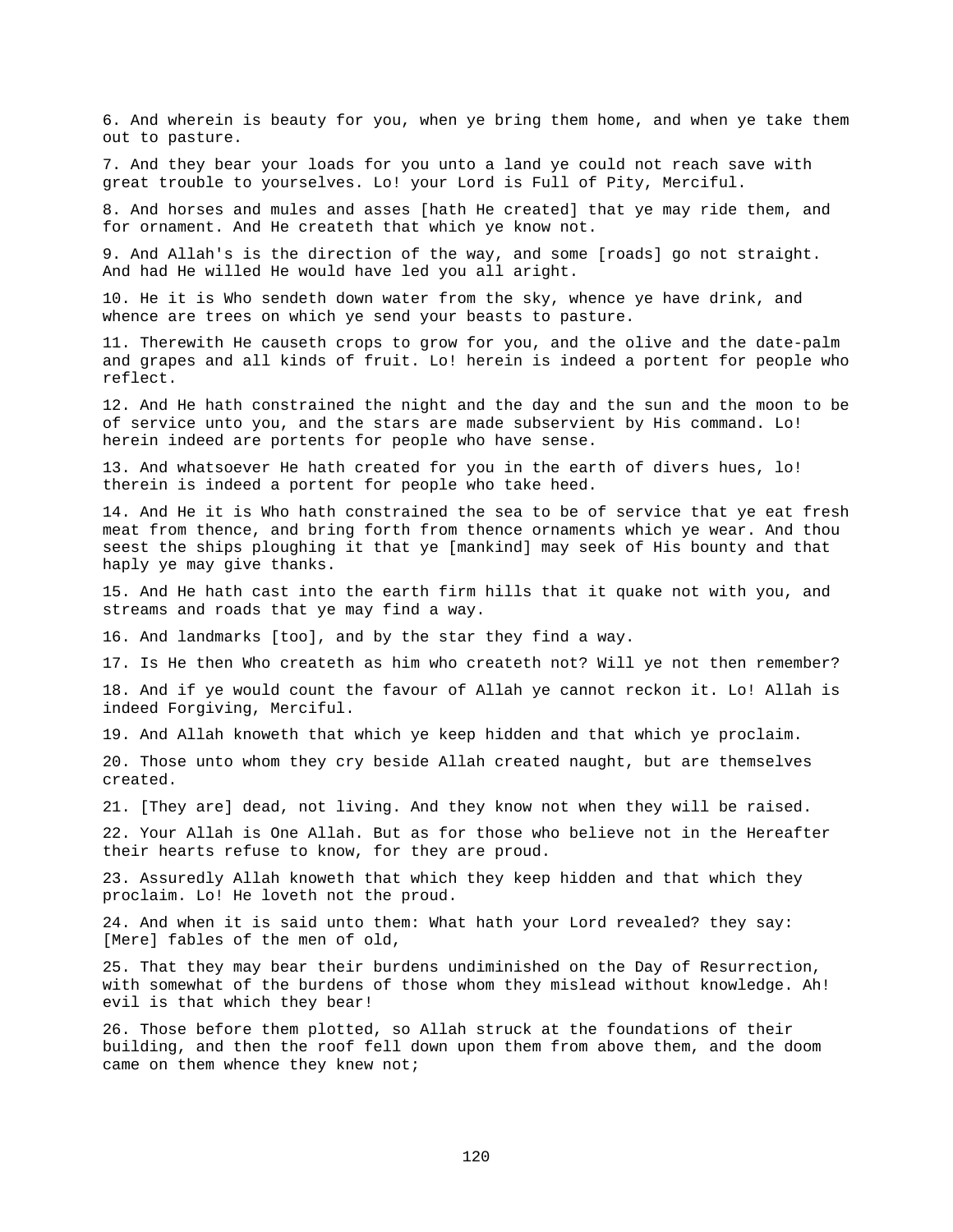27. Then on the Day of Resurrection He will disgrace them and will say: Where are My partners, for whose sake ye opposed [My guidance]? Those who have been given knowledge will say: Disgrace this day and evil are upon the disbelievers,

28. Whom the angels cause to die while they are wronging themselves. Then will they make full submission [saying]: We used not to do any wrong. Nay! Surely Allah is Knower of what ye used to do.

29. So enter the gates of hell, to dwell therein for ever. Woeful indeed will be the lodging of the arrogant.

30. And it is said unto those who ward off [evil]: What hath your Lord revealed? They say: Good. For those who do good in this world there is a good [reward] and the home of the Hereafter will be better. Pleasant indeed will be the home of those who ward off [evil] -

31. Gardens of Eden which they enter, underneath which rivers flow, wherein they have what they will. Thus Allah repayeth those who ward off [evil],

32. Those whom the angels cause to die [when they are] good. They say: Peace be unto you! Enter the Garden because of what ye used to do.

33. Await they aught say that the angels should come unto them or thy Lord's command should come to pass? Even so did those before them. Allah wronged them not, but they did wrong themselves,

34. So that the evils of what they did smote them, and that which they used to mock surrounded them.

35. And the idolaters say: Had Allah willed, we had not worshipped aught beside Him, we and our fathers, nor had we forbidden aught without [command from] Him. Even so did those before them. Are the messengers charged with aught save plain conveyance [of the message]?

36. And verily We have raised in every nation a messenger, [proclaiming]: Serve Allah and shun false gods. Then some of them [there were] whom Allah guided, and some of them [there were] upon whom error had just hold. Do but travel in the land and see the nature of the consequence for the deniers!

37. Even if thou [O Muhammad] desirest their right guidance, still Allah assuredly will not guide him who misleadeth. Such have no helpers.

38. And they swear by Allah their most binding oaths [that] Allah will not raise up him who dieth. Nay, but it is a promise [binding] upon Him in truth, but most of mankind know not,

39. That He may explain unto them that wherein they differ, and that those who disbelieved may know that they were liars.

40. And Our word unto a thing, when We intend it, is only that We say unto it: Be! and it is.

41. And those who became fugitives for the cause of Allah after they had been oppressed, We verily shall give them goodly lodging in the world, and surely the reward of the Hereafter is greater, if they but knew;

42. Such as are steadfast and put their trust in Allah.

43. And We sent not [as Our messengers] before thee other than men whom We inspired - Ask the followers of the Remembrance if ye know not! -

44. With clear proofs and writings; and We have revealed unto thee the Remembrance that thou mayst explain to mankind that which hath been revealed for them, and that haply they may reflect.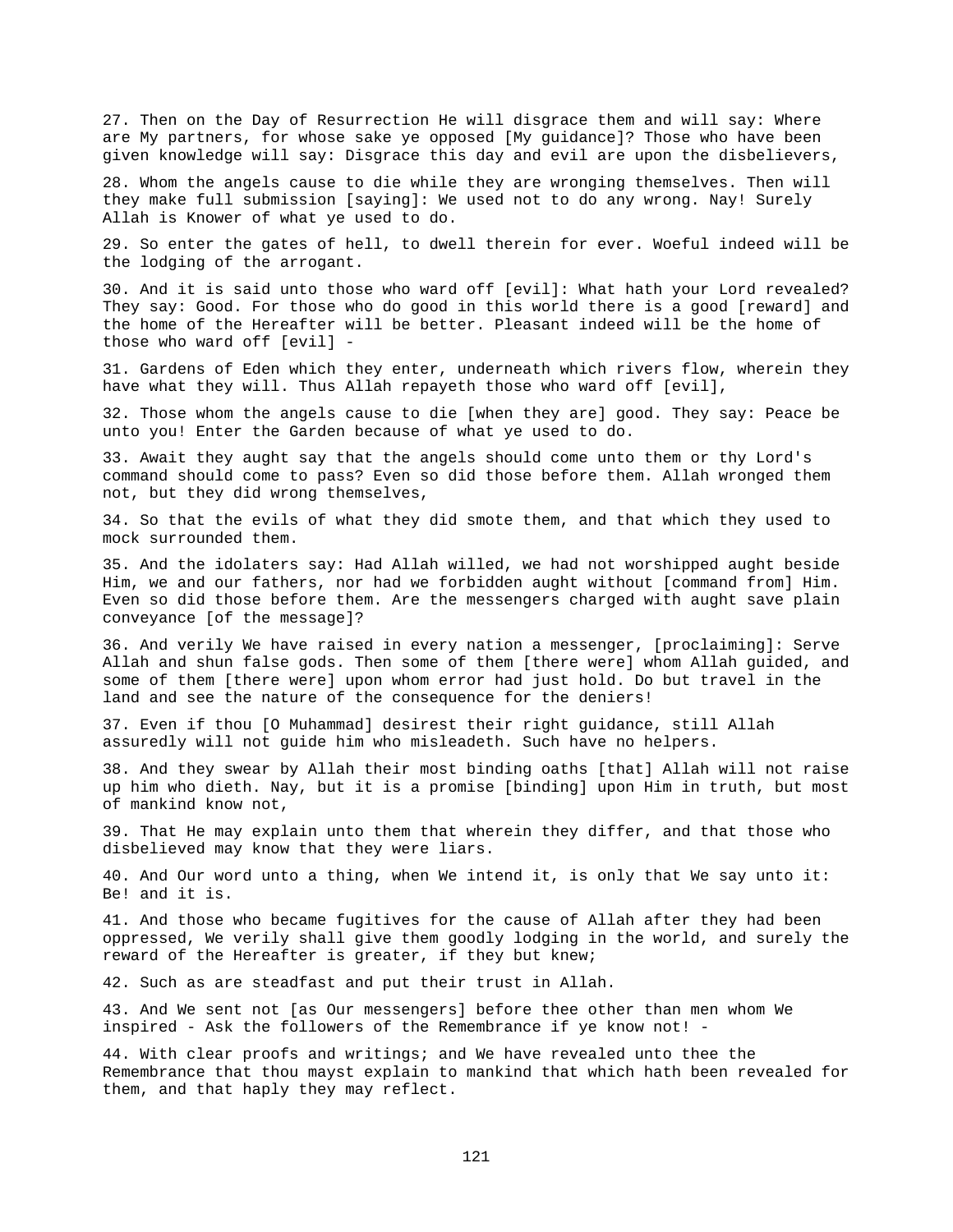45. Are they who plan ill-deeds then secure that Allah will not cause the earth to swallow them, or that the doom will not come on them whence they know not? 46. Or that He will not seize them in their going to and fro so that there be no escape for them? 47. Or that He will not seize them with a gradual wasting? Lo! thy Lord is indeed Full of Pity, Merciful. 48. Have they not observed all things that Allah hath created, how their shadows incline to the right and to the left, making prostration unto Allah, and they are lowly? 49. And unto Allah maketh prostration whatsoever is in the heavens and whatsoever is in the earth of living creatures, and the angels [also] and they are not proud. 50. They fear their Lord above them, and do what they are bidden. 51. Allah hath said: Choose not two gods. There is only One Allah. So of Me, Me only, be in awe. 52. Unto Him belongeth whatsoever is in the heavens and the earth, and religion is His for ever. Will ye then fear any other than Allah? 53. And whatever of comfort ye enjoy, it is from Allah. Then, when misfortune reacheth you, unto Him ye cry for help. 54. And afterward, when He hath rid you of the misfortune, behold! a set of you attribute partners to their Lord, 55. So as to deny that which We have given them. Then enjoy life [while ye may], for ye will come to know. 56. And they assign a portion of that which We have given them unto what they know not. By Allah! but ye will indeed be asked concerning [all] that ye used to invent. 57. And they assign unto Allah daughters - Be He Glorified! - and unto themselves what they desire; 58. When if one of them receiveth tidings of the birth of a female, his face remaineth darkened, and he is wroth inwardly. 59. He hideth himself from the folk because of the evil of that whereof he hath had tidings, [asking himself]: Shall he keep it in contempt, or bury it beneath the dust. Verily evil is their judgment. 60. For those who believe not in the Hereafter is an evil similitude, and Allah's is the Sublime Similitude. He is the Mighty, the Wise. 61. If Allah were to take mankind to task for their wrong-doing, he would not leave hereon a living creature, but He reprieveth them to an appointed term, and when their term cometh they cannot put [it] off an hour nor [yet] advance [it]. 62. And they assign unto Allah that which they [themselves] dislike, and their tongues expound the lie that the better portion will be theirs. Assuredly theirs will be the Fire, and they will be abandoned. 63. By Allah, We verily sent messengers unto the nations before thee, but the devil made their deeds fairseeming unto them. So he is their patron this day, and theirs will be a painful doom. 64. And We have revealed the Scripture unto thee only that thou mayst explain unto them that wherein they differ, and [as] a guidance and a mercy for a people who believe.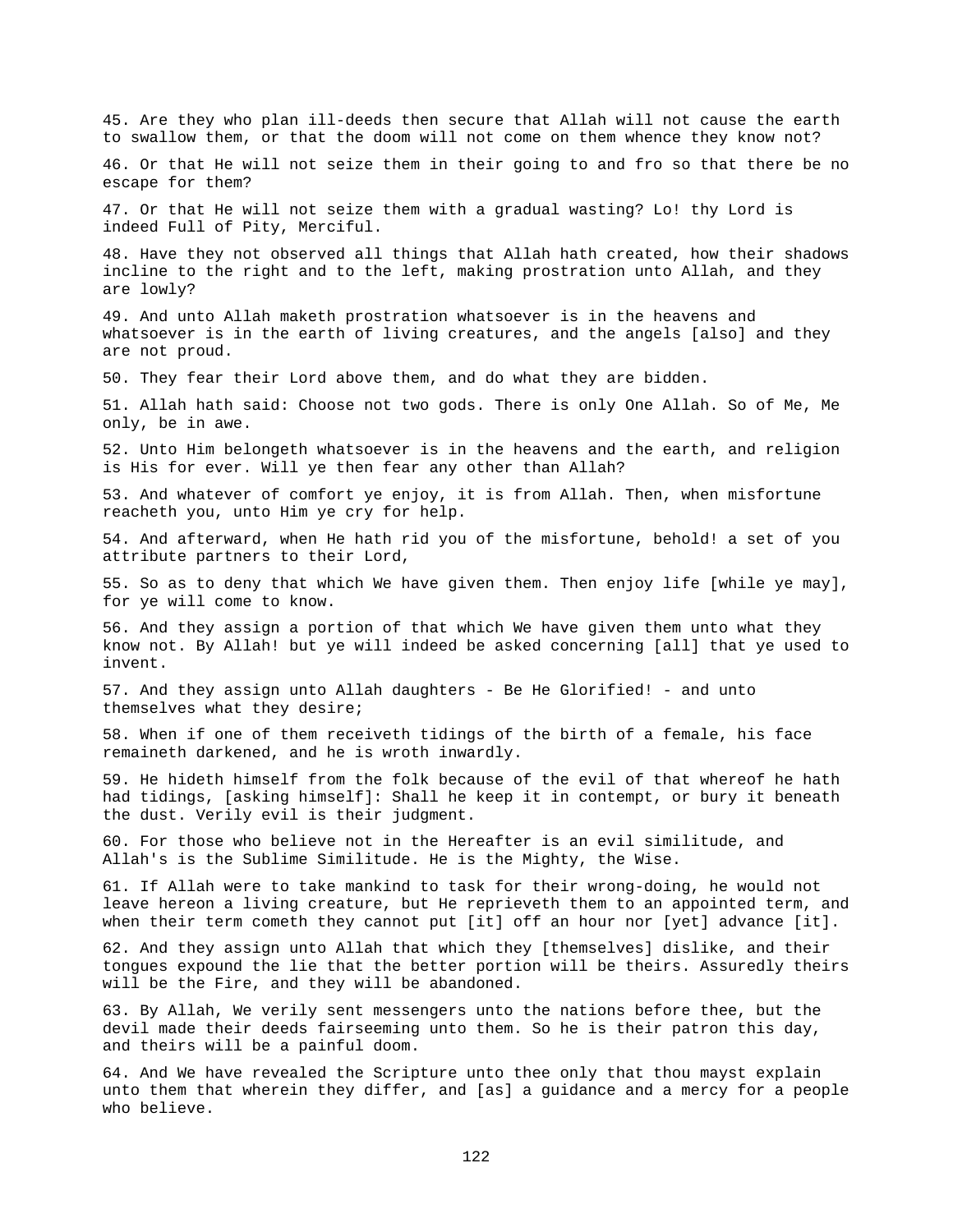65. Allah sendeth down water from the sky and therewith reviveth the earth after her death. Lo! herein is indeed a portent for a folk who hear.

66. And lo! in the cattle there is a lesson for you. We give you to drink of that which is in their bellies, from betwixt the refuse and the blood, pure milk palatable to the drinkers.

67. And of the fruits of the date-palm, and grapes, whence ye derive strong drink and [also] good nourishment. Lo! therein is indeed a portent for people who have sense.

68. And thy Lord inspired the bee, saying: Choose thou habitations in the hills and in the trees and in that which they thatch;

69. Then eat of all fruits, and follow the ways of thy Lord, made smooth [for thee]. There cometh forth from their bellies a drink divers of hues, wherein is healing for mankind. Lo! herein is indeed a portent for people who reflect.

70. And Allah createth you, then causeth you to die, and among you is he who is brought back to the most abject stage of life, so that he knoweth nothing after [having had] knowledge. Lo! Allah is Knower, Powerful.

71. And Allah hath favoured some of you above others in provision. Now those who are more favoured will by no means hand over their provision to those [slaves] whom their right hands possess, so that they may be equal with them in respect thereof. Is it then the grace of Allah that they deny?

72. And Allah hath given you wives of your own kind, and hath given you, from your wives, sons and grandsons, and hath made provision of good things for you. Is it then in vanity that they believe and in the grace of Allah that they disbelieve?

73. And they worship beside Allah that which owneth no provision whatsoever for them from the heavens or the earth, nor have they [whom they worship] any power.

74. So coin not similitudes for Allah. Lo! Allah knoweth; ye know not.

75. Allah coineth a similitude: [on the one hand] a [mere] chattel slave, who hath control of nothing, and [on the other hand] one on whom we have bestowed a fair provision from Us, and he spendeth thereof secretly and openly. Are they equal? Praise be to Allah! But most of them know not.

76. And Allah coineth a similitude: Two men, one of them dumb, having control of nothing, and he is a burden on his owner; whithersoever he directeth him to go, he bringeth no good. Is he equal with one who enjoineth justice and followeth a straight path [of conduct]?

77. And unto Allah belongeth the Unseen of the heavens and the earth, and the matter of the Hour [of Doom] is but as a twinkling of the eye, or it is nearer still. Lo! Allah is Able to do all things.

78. And Allah brought you forth from the wombs of your mothers knowing nothing, and gave you hearing and sight and hearts that haply ye might give thanks.

79. Have they not seen the birds obedient in mid-air? None holdeth them save Allah. Lo! herein, verily, are portents for a people who believe.

80. And Allah hath given you in your houses an abode, and hath given you [also], of the hides of cattle, houses which ye find light [to carry] on the day of migration and on the day of pitching camp; and of their wool and their fur and their hair, caparison and comfort for a while.

81. And Allah hath given you, of that which He hath created, shelter from the sun; and hath given you places of refuge in the mountains, and hath given you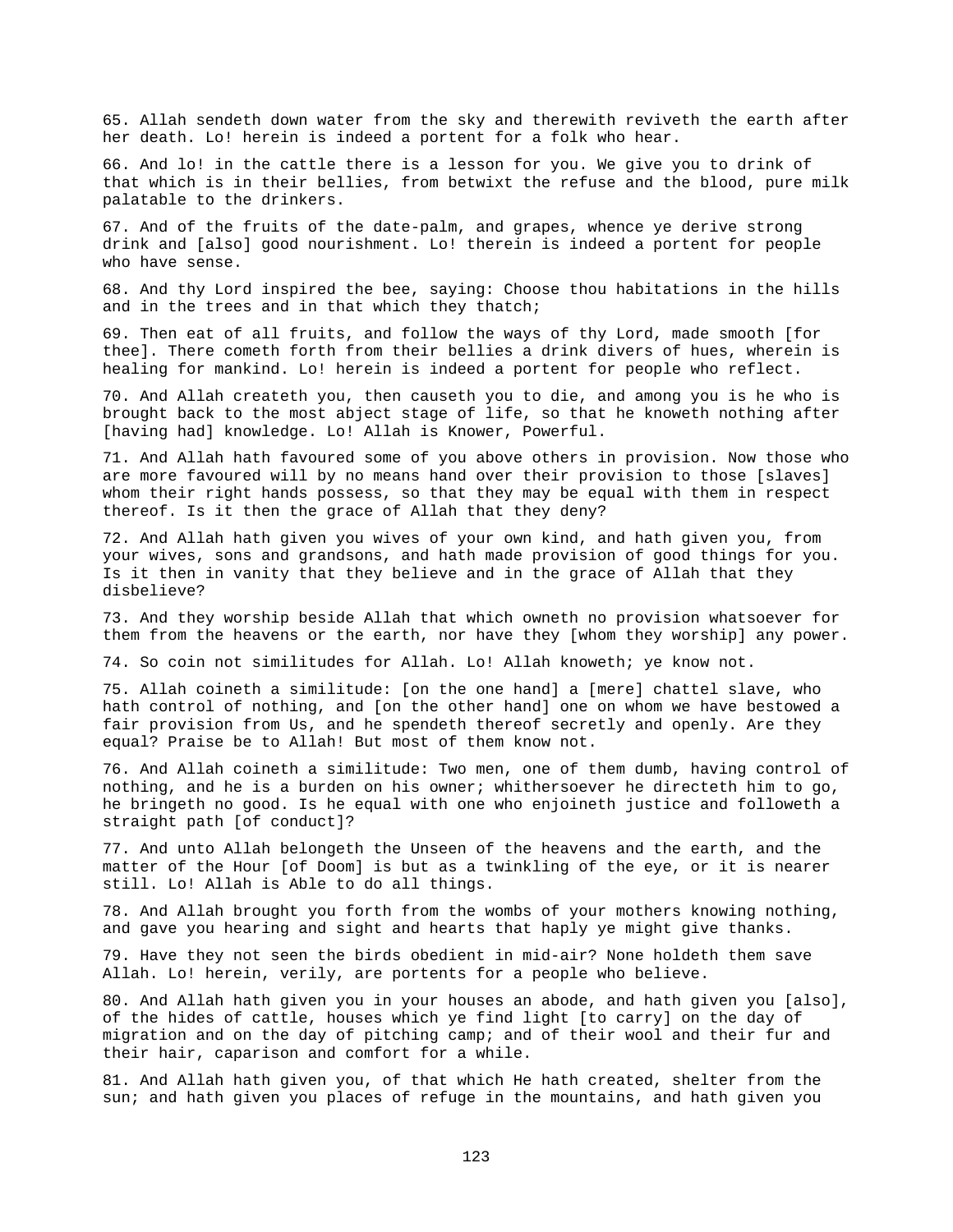coats to ward off the heat from you, and coats [of armour] to save you from your own foolhardiness. Thus doth He perfect His favour unto you, in order that ye may surrender [unto Him].

82. Then, if they turn away, thy duty [O Muhammad] is but plain conveyance [of the message].

83. They know the favour of Allah and then deny it. Most of them are ingrates.

84. And [bethink you of] the day when we raise up of every nation a witness, then there is no leave for disbelievers, nor are they allowed to make amends.

85. And when those who did wrong behold the doom, it will not be made light for them, nor will they be reprieved.

86. And when those who ascribed partners to Allah behold those partners of theirs, they will say: Our Lord! these are our partners unto whom we used to cry instead of Thee. But they will fling to them the saying: Lo! ye verily are liars!

87. And they proffer unto Allah submission on that day, and all that they used to invent hath failed them.

88. For those who disbelieve and debar [men] from the way of Allah, We add doom to doom because they wrought corruption,

89. And [bethink you of] the day when We raise in every nation a witness against them of their own folk, and We bring thee [Muhammad] as a witness against these. And We reveal the Scripture unto thee as an exposition of all things, and a guidance and a mercy and good tidings for those who have surrendered [to Allah].

90. Lo! Allah enjoineth justice and kindness, and giving to kinsfolk, and forbiddeth lewdness and abomination and wickedness. He exhorteth you in order that ye may take heed.

91. Fulfil the covenant of Allah when ye have covenanted, and break not your oaths after the asseveration of them, and after ye have made Allah surety over you. Lo! Allah knoweth what ye do.

92. And be not like unto her who unravelleth the thread, after she hath made it strong, to thin filaments, making your oaths a deceit between you because of a nation being more numerous than [another] nation. Allah only trieth you thereby, and He verily will explain to you on the Day of Resurrection that wherein ye differed.

93. Had Allah willed He could have made you [all] one nation, but He sendeth whom He will astray and guideth whom He will, and ye will indeed be asked of what ye used to do.

94. Make not your oaths a deceit between you, lest a foot should slip after being firmly planted and ye should taste evil forasmuch as ye debarred [men] from the way of Allah, and yours should be an awful doom.

95. And purchase not a small gain at the price of Allah's covenant. Lo! that which Allah hath is better for you, if ye did but know.

96. That which ye have wasteth away, and that which Allah hath remaineth. And verily We shall pay those who are steadfast a recompense in proportion to the best of what they used to do.

97. Whosoever doeth right, whether male or female, and is a believer, him verily we shall quicken with good life, and We shall pay them a recompense in proportion to the best of what they used to do.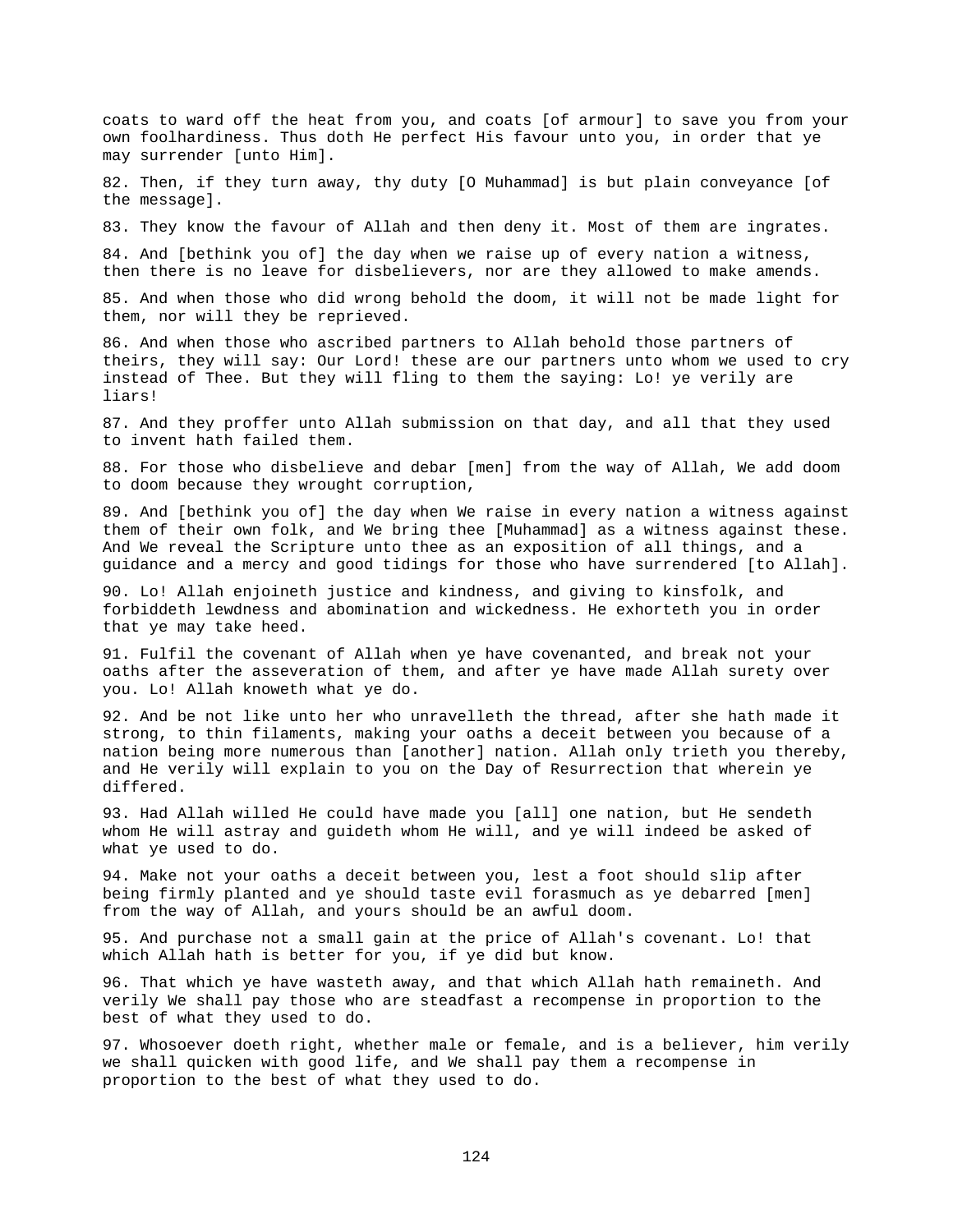98. And when thou recitest the Qur'an, seek refuge in Allah from Satan the outcast.

99. Lo! he hath no power over those who believe and put trust in their Lord.

100. His power is only over those who make a friend of him, and those who ascribe partners unto Him [Allah].

101. And when We put a revelation in place of [another] revelation, - and Allah knoweth best what He revealeth - they say: Lo! thou art but inventing. Most of them know not.

102. Say: The holy Spirit hath delivered it from thy Lord with truth, that it may confirm [the faith of] those who believe, and as guidance and good tidings for those who have surrendered [to Allah].

103. And We know well that they say: Only a man teacheth him. The speech of him at whom they falsely hint is outlandish, and this is clear Arabic speech.

104. Lo! those who disbelieve the revelations of Allah, Allah guideth them not and theirs will be a painful doom.

105. Only they invent falsehood who believe not Allah's revelations, and [only] they are the liars.

106. Whoso disbelieveth in Allah after his belief - save him who is forced thereto and whose heart is still content with the Faith - but whoso findeth ease in disbelief: On them is wrath from Allah. Theirs will be an awful doom.

107. That is because they have chosen the life of the world rather than the Hereafter, and because Allah guideth not the disbelieving folk.

108. Such are they whose hearts and ears and eyes Allah hath sealed. And such are the heedless.

109. Assuredly in the Hereafter they are the losers.

110. Then lo! thy Lord - for those who became fugitives after they had been persecuted, and then fought and were steadfast - lo! thy Lord afterward is [for them] indeed Forgiving, Merciful.

111. On the Day when every soul will come pleading for itself, and every soul will be repaid what it did, and they will not be wronged.

112. Allah coineth a similitude: a township that dwelt secure and well content, its provision coming to it in abundance from every side, but it disbelieved in Allah's favours, so Allah made it experience the garb of dearth and fear because of what they used to do.

113. And verily there had come unto them a messenger from among them, but they had denied him, and so the torment seized them while they were wrong-doers.

114. So eat of the lawful and good food which Allah hath provided for you, and thank the bounty of your Lord if it is Him ye serve.

115. He hath forbidden for you only carrion and blood and swineflesh and that which hath been immolated in the name of any other than Allah; but he who is driven thereto, neither craving nor transgressing, lo! then Allah is Forgiving, Merciful.

116. And speak not, concerning that which your own tongues qualify [as clean or unclean], the falsehood: "This is lawful, and this is forbidden," so that ye invent a lie against Allah. Lo! those who invent a lie against Allah will not succeed.

117. A brief enjoyment [will be theirs]; and theirs a painful doom.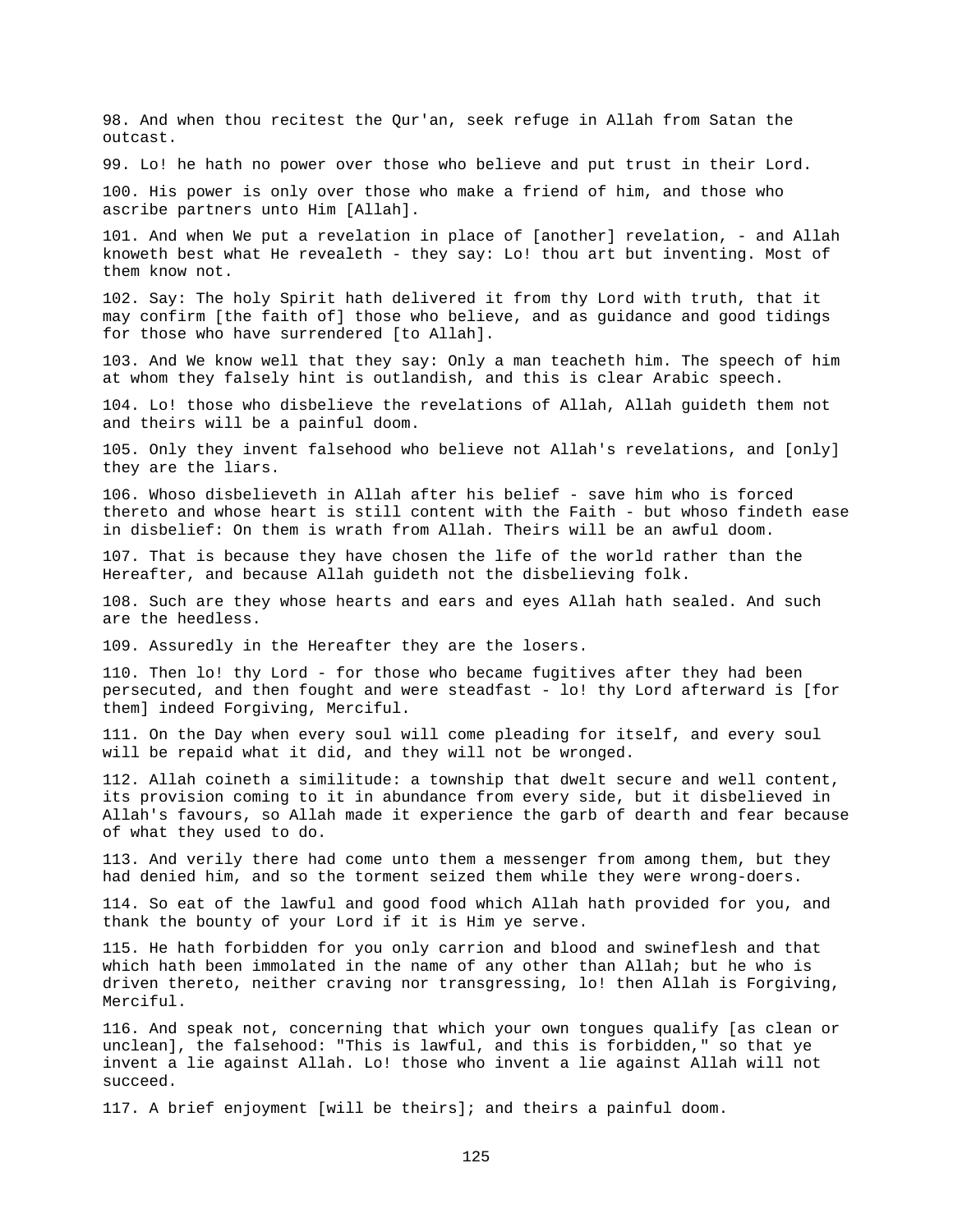118. And unto those who are Jews We have forbidden that which We have already related unto thee. And We wronged them not, but they were wont to wrong themselves. 119. Then lo! thy Lord - for those who do evil in ignorance and afterward repent and amend - lo! [for them] thy Lord is afterward indeed Forgiving, Merciful. 120. Lo! Abraham was a nation obedient to Allah, by nature upright, and he was not of the idolaters; 121. Thankful for His bounties; He chose him and He guided him unto a straight path. 122. And We gave him good in the world, and in the Hereafter he is among the righteous. 123. And afterward We inspired thee [Muhammad, saying]: Follow the religion of Abraham, as one by nature upright. He was not of the idolaters. 124. The Sabbath was appointed only for those who differed concerning it, and lo! thy Lord will judge between them on the Day of Resurrection concerning that wherein they used to differ. 125. Call unto the way of thy Lord with wisdom and fair exhortation, and reason with them in the better way. Lo! thy Lord is Best Aware of him who strayeth from His way, and He is Best Aware of those who go aright. 126. If ye punish, then punish with the like of that wherewith ye were afflicted. But if ye endure patiently, verily it is better for the patient. 127. Endure thou patiently [O Muhammad]. Thine endurance is only by [the help of] Allah. Grieve not for them, and be not in distress because of that which they devise. 128. Lo! Allah is with those who keep their duty unto Him and those who are doers of good. **SURA 17. AL-ISRA (ISRA', THE NIGHT JOURNEY,** 

## **CHILDREN OF ISRAEL)**

1. Glorified be He Who carried His servant by night from the Inviolable Place of Worship to the Far distant place of worship the neighbourhood whereof We have blessed, that We might show him of Our tokens! Lo! He, only He, is the Hearer, the Seer.

2. We gave unto Moses the Scripture, and We appointed it a guidance for the children of Israel, saying: Choose no guardian beside Me.

3. [They were] the seed of those whom We carried [in the ship] along with Noah. Lo! he was a grateful slave.

4. And We decreed for the Children of Israel in the Scripture: Ye verily will work corruption in the earth twice, and ye will become great tyrants.

5. So when the time for the first of the two came, We roused against you slaves of Ours of great might who ravaged [your] country, and it was a threat performed.

6. Then we gave you once again your turn against them, and We aided you with wealth and children and made you more in soldiery.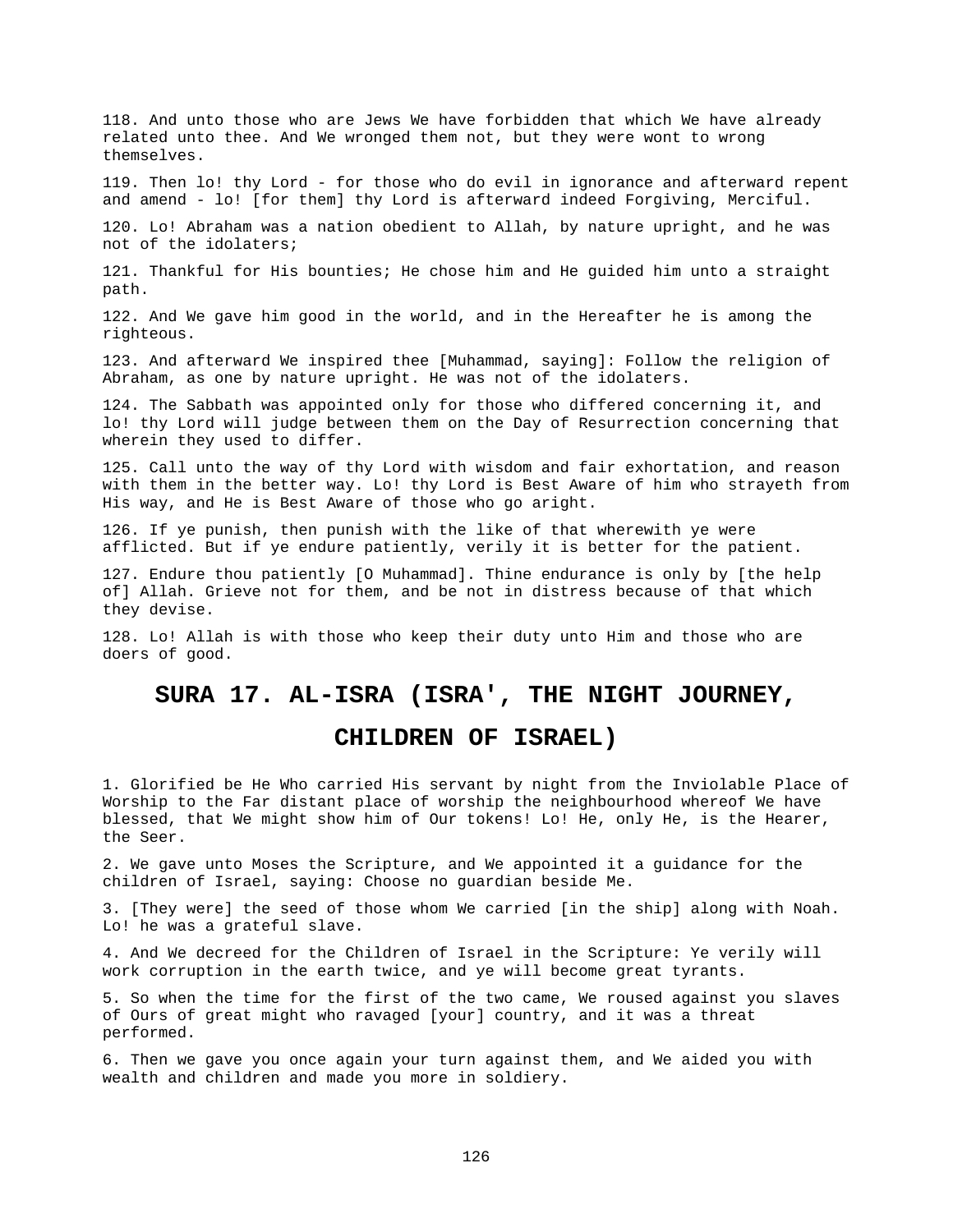7. [Saying]: If ye do good, ye do good for your own souls, and if ye do evil, it is for them [in like manner]. So, when the time for the second [of the judgments] came [We roused against you others of Our slaves] to ravage you, and to enter the Temple even as they entered it the first time, and to lay waste all that they conquered with an utter wasting.

8. It may be that your Lord will have mercy on you, but if ye repeat [the crime] We shall repeat [the punishment], and We have appointed hell a dungeon for the disbelievers.

9. Lo! this Qur'an guideth unto that which is straightest, and giveth tidings unto the believers who do good works that theirs will be a great reward.

10. And that those who believe not in the Hereafter, for them We have prepared a painful doom.

11. Man prayeth for evil as he prayeth for good; for man was ever hasty.

12. And We appoint the night and the day two portents. Then We make dark the portent of the night, and We make the portent of the day sight-giving, that ye may seek bounty from your Lord, and that ye may know the computation of the years, and the reckoning; and everything have We expounded with a clear expounding.

13. And every man's augury have We fastened to his own neck, and We shall bring forth for him on the Day of Resurrection a book which he will find wide open.

14. [And it will be said unto him]: Read thy Book. Thy soul sufficeth as reckoner against thee this day.

15. Whosoever goeth right, it is only for [the good of] his own soul that he goeth right, and whosoever erreth, erreth only to its hurt. No laden soul can bear another's load, We never punish until we have sent a messenger.

16. And when We would destroy a township We send commandment to its folk who live at ease, and afterward they commit abomination therein, and so the Word [of doom] hath effect for it, and we annihilate it with complete annihilation.

17. How many generations have We destroyed since Noah! And Allah sufficeth as Knower and Beholder of the sins of His slaves.

18. Whoso desireth that [life] which hasteneth away, We hasten for him therein what We will for whom We please. And afterward We have appointed for him hell; he will endure the heat thereof, condemned, rejected.

19. And whoso desireth the Hereafter and striveth for it with the effort necessary, being a believer; for such, their effort findeth favour [with their Lord].

20. Each do We supply, both these and those, from the bounty of thy Lord. And the bounty of thy Lord can never be walled up.

21. See how We prefer one of them above another, and verily the Hereafter will be greater in degrees and greater in preferment.

22. Set not up with Allah any other god [O man] lest thou sit down reproved, forsaken.

23. Thy Lord hath decreed, that ye worship none save Him, and [that ye show] kindness to parents. If one of them or both of them attain old age with thee, say not "Fie" unto them nor repulse them, but speak unto them a gracious word.

24. And lower unto them the wing of submission through mercy, and say: My Lord! Have mercy on them both as they did care for me when I was little.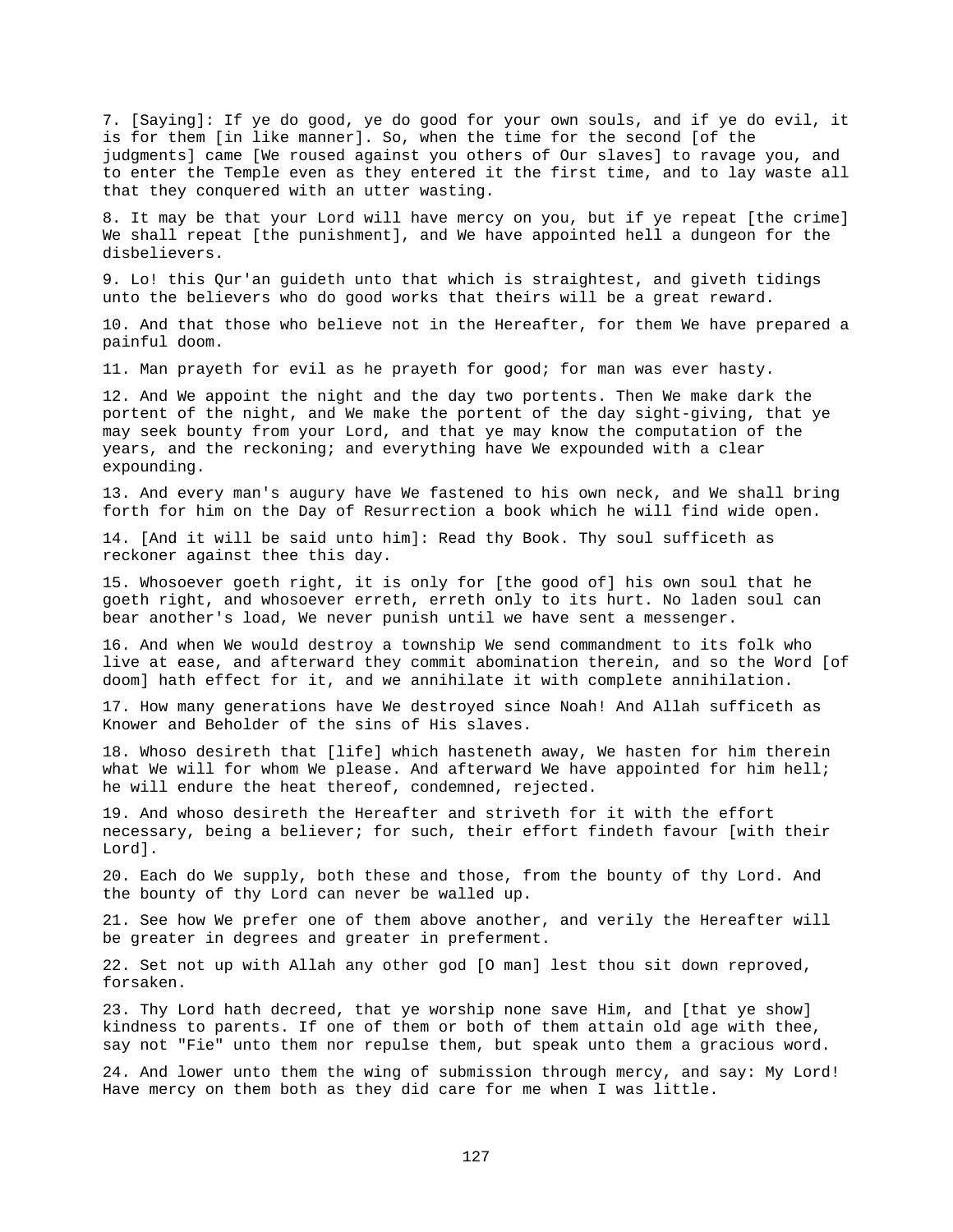25. Your Lord is Best Aware of what is in your minds. If ye are righteous, then lo! He was ever Forgiving unto those who turn [unto Him].

26. Give the kinsman his due, and the needy, and the wayfarer, and squander not [thy wealth] in wantonness.

27. Lo! the squanderers were ever brothers of the devils, and the devil was ever an ingrate to his Lord.

28. But if thou turn away from them, seeking mercy from thy Lord, for which thou hopest, then speak unto them a reasonable word.

29. And let not thy hand be chained to thy neck nor open it with a complete opening, lest thou sit down rebuked, denuded.

30. Lo! thy Lord enlargeth the provision for whom He will, and straiteneth [it for whom He will]. Lo, He was ever Knower, Seer of His slaves.

31. Slay not your children, fearing a fall to poverty, We shall provide for them and for you. Lo! the slaying of them is great sin.

32. And come not near unto adultery. Lo! it is an abomination and an evil way.

33. And slay not the life which Allah hath forbidden save with right. Whoso is slain wrongfully, We have given power unto his heir, but let him not commit excess in slaying. Lo! he will be helped.

34. Come not near the wealth of the orphan save with that which is better till he come to strength; and keep the covenant. Lo! of the covenant it will be asked.

35. Fill the measure when ye measure, and weigh with a right balance; that is meet, and better in the end.

36. [O man], follow not that whereof thou hast no knowledge. Lo! the hearing and the sight and the heart - of each of these it will be asked.

37. And walk not in the earth exultant. Lo! thou canst not rend the earth, nor canst thou stretch to the height of the hills.

38. The evil of all that is hateful in the sight of thy Lord.

39. This is [part] of that wisdom wherewith thy Lord hath inspired thee [O Muhammad]. And set not up with Allah any other god, lest thou be cast into hell, reproved, abandoned.

40. Hath your Lord then distinguished you [O men of Makka] by giving you sons, and hath chosen for Himself females from among the angels? Lo! verily ye speak an awful word!

41. We verily have displayed [Our warnings] in this Qur'an that they may take heed, but it increaseth them in naught save aversion.

42. Say [O Muhammad, to the disbelievers]: If there were other gods along with Him, as they say, then had they sought a way against the Lord of the Throne.

43. Glorified is He, and High Exalted above what they say!

44. The seven heavens and the earth and all that is therein praise Him, and there is not a thing but hymneth His praise; but ye understand not their praise. Lo! He is ever Clement, Forgiving.

45. And when thou recitest the Qur'an we place between thee and those who believe not in the Hereafter a hidden barrier;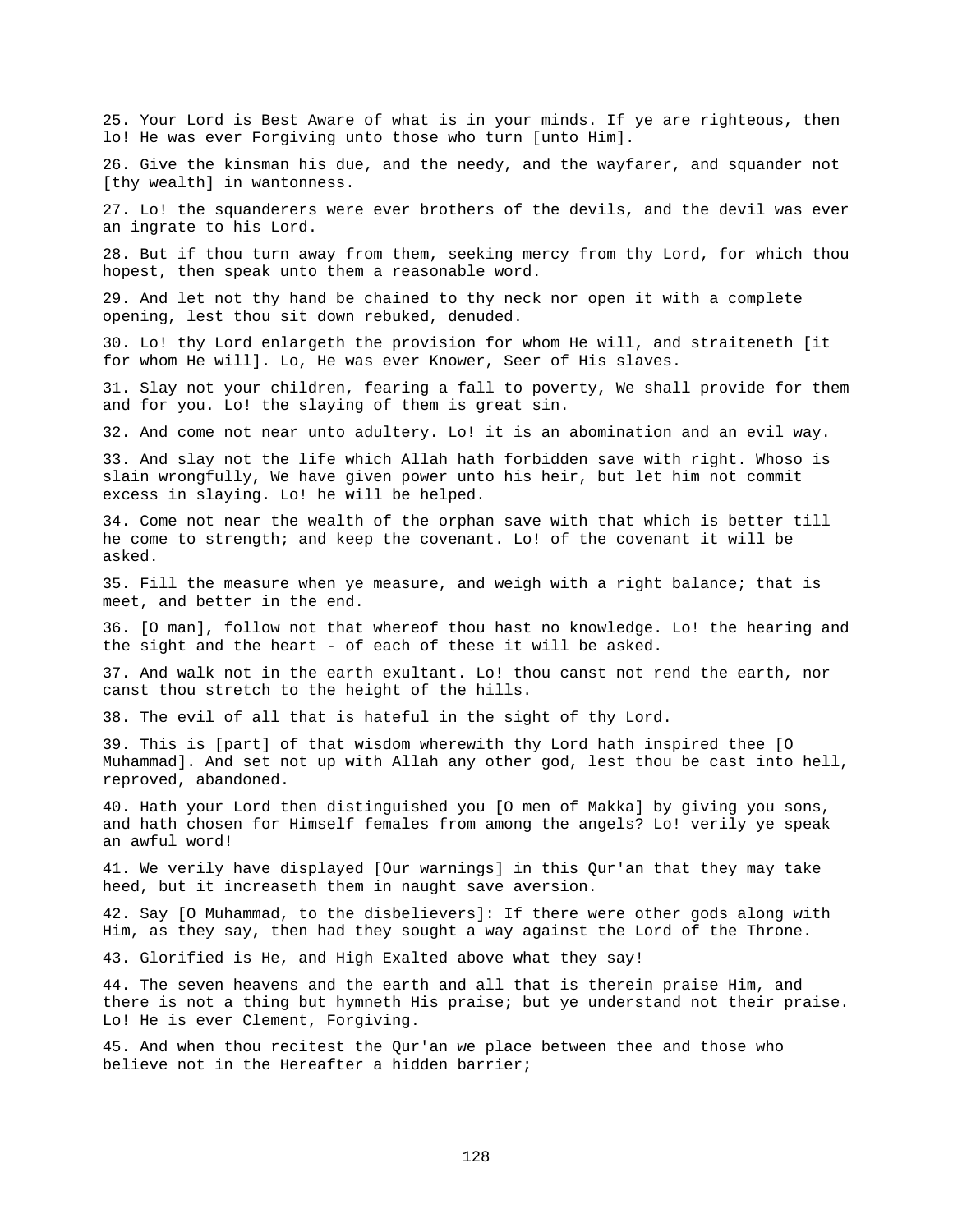46. And We place upon their hearts veils lest they should understand it, and in their ears a deafness; and when thou makest mention of thy Lord alone in the Qur'an, they turn their backs in aversion. 47. We are Best Aware of what they wish to hear when they give ear to thee and when they take secret counsel, when the evil-doers say: Ye follow but a man bewitched. 48. See what similitudes they coin for thee, and thus are all astray, and cannot find a road! 49. And they say: When we are bones and fragments, shall we forsooth, be raised up as a new creation? 50. Say: Be ye stones or iron 51. Or some created thing that is yet greater in your thoughts! Then they will say: Who shall bring us back [to life]. Say: He Who created you at the first. Then will they shake their heads at thee, and say: When will it be? Say: It will perhaps be soon; 52. A day when He will call you and ye will answer with His praise, and ye will think that ye have tarried but a little while. 53. Tell My bondmen to speak that which is kindlier. Lo! the devil soweth discord among them. Lo! the devil is for man an open foe. 54. Your Lord is Best Aware of you. If He will, He will have mercy on you, or if He will, He will punish you. We have not sent thee [O Muhammad] as a warden over them. 55. And thy Lord is Best Aware of all who are in the heavens and the earth. And we preferred some of the prophets above others, and unto David We gave the Psalms. 56. Say: Cry unto those [saints and angels] whom ye assume [to be gods] beside Him, yet they have no power to rid you of misfortune nor to change. 57. Those unto whom they cry seek the way of approach to their Lord, which of them shall be the nearest; they hope for His mercy and they fear His doom. Lo! the doom of thy Lord is to be shunned. 58. There is not a township but We shall destroy it ere the Day of Resurrection, or punish it with dire punishment. That is set forth in the Book [of Our decrees]. 59. Naught hindereth Us from sending portents save that the folk of old denied them. And We gave Thamud the she-camel - a clear portent save to warn. 60. And [it was a warning] when we told thee: Lo! thy Lord encompasseth mankind, and We appointed the sight which We showed thee as an ordeal for mankind, and [likewise] the Accursed Tree in the Qur'an. We warn them, but it increaseth them in naught save gross impiety. 61. And when We said unto the angels: Fall down prostrate before Adam and they fell prostrate all save Iblis, he said: Shall I fall prostrate before that which Thou hast created of clay? 62. He said: Seest Thou this [creature] whom Thou hast honoured above me, if Thou give me grace until the Day of Resurrection I verily will seize his seed, save but a few. 63. He said: Go, and whosoever of them followeth thee - lo! hell will be your payment, ample payment.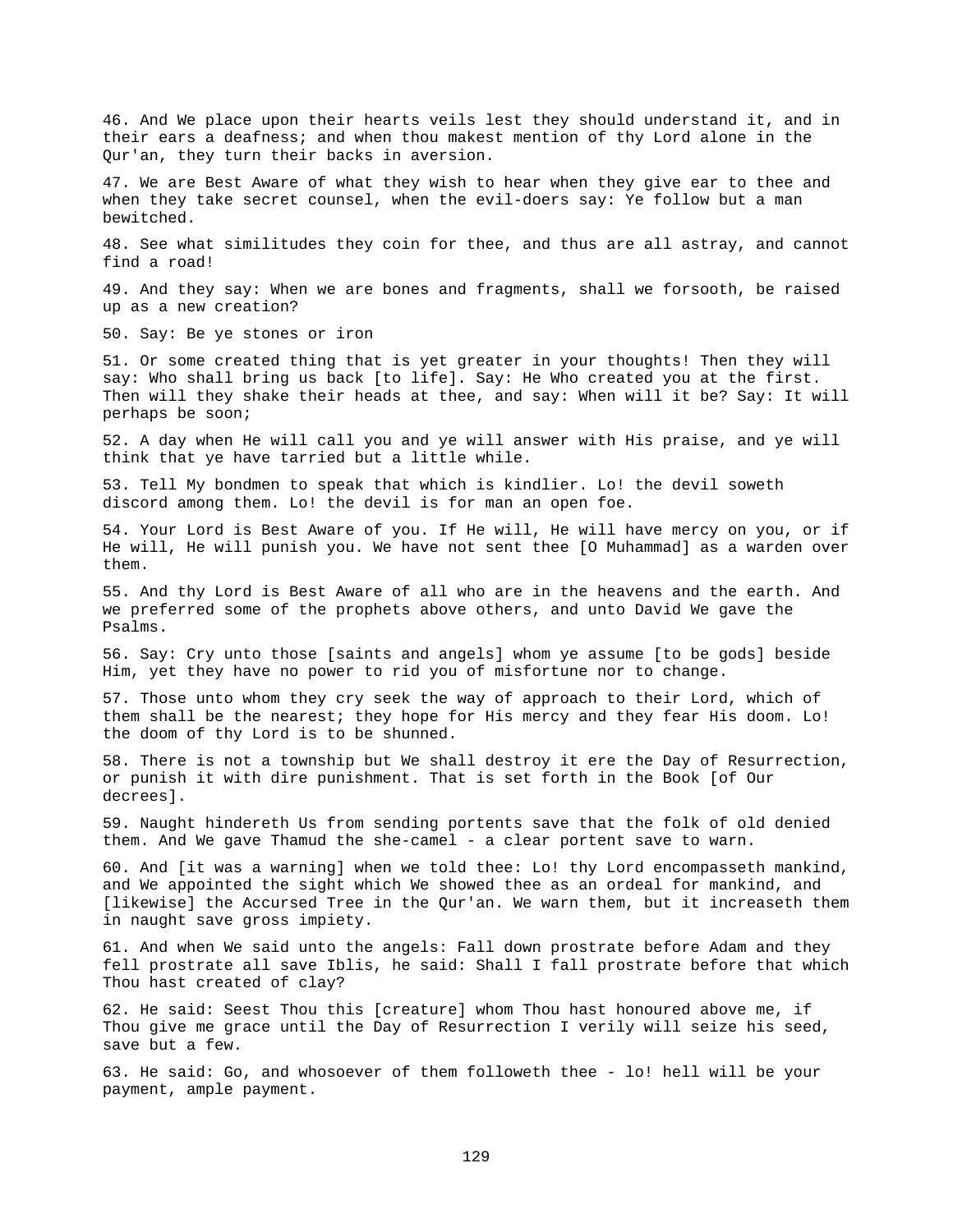64. And excite any of them whom thou canst with thy voice, and urge thy horse and foot against them, and be a partner in their wealth and children, and promise them. Satan promiseth them only to deceive. 65. Lo! My [faithful] bondmen - over them thou hast no power, and thy Lord sufficeth as [their] guardian. 66. [O mankind], your Lord is He Who driveth for you the ship upon the sea that ye may seek of His bounty. Lo! He was ever Merciful toward you. 67. And when harm toucheth you upon the sea, all unto whom ye cry [for succour] fail save Him [alone], but when He bringeth you safe to land, ye turn away, for man was ever thankless. 68. Feel ye then secure that He will not cause a slope of the land to engulf you, or send a sand-storm upon you, and then ye will find that ye have no protector? 69. Or feel ye secure that He will not return you to that [plight] a second time, and send against you a hurricane of wind and drown you for your thanklessness, and then ye will not find therein that ye have any avenger against Us? 70. Verily we have honoured the Children of Adam. We carry them on the land and the sea, and have made provision of good things for them, and have preferred them above many of those whom We created with a marked preferment. 71. On the day when We shall summon all men with their record, whoso is given his book in his right hand - such will read their book and they will not be wronged a shred. 72. Whoso is blind here will be blind in the Hereafter, and yet further from the road. 73. And they indeed strove hard to beguile thee [Muhammad] away from that wherewith We have inspired thee, that thou shouldst invent other than it against Us; and then would they have accepted thee as a friend. 74. And if We had not made thee wholly firm thou mightest almost have inclined unto them a little. 75. Then had we made thee taste a double [punishment] of living and a double [punishment] of dying, then hadst thou found no helper against Us. 76. And they indeed wished to scare thee from the land that they might drive thee forth from thence, and then they would have stayed [there] but a little after thee. 77. [Such was Our] method in the case of those whom We sent before thee [to mankind], and thou wilt not find for Our method aught of power to change. 78. Establish worship at the going down of the sun until the dark of night, and [the recital of] the Qur'an at dawn. Lo! [the recital of] the Qur'an at dawn is ever witnessed. 79. And some part of the night awake for it, a largess for thee. It may be that thy Lord will raise thee to a praised estate. 80. And say: My Lord! Cause me to come in with a firm incoming and to go out with a firm outgoing. And give me from Thy presence a sustaining Power. 81. And say: Truth hath come and falsehood hath vanished away. Lo! falsehood is ever bound to vanish.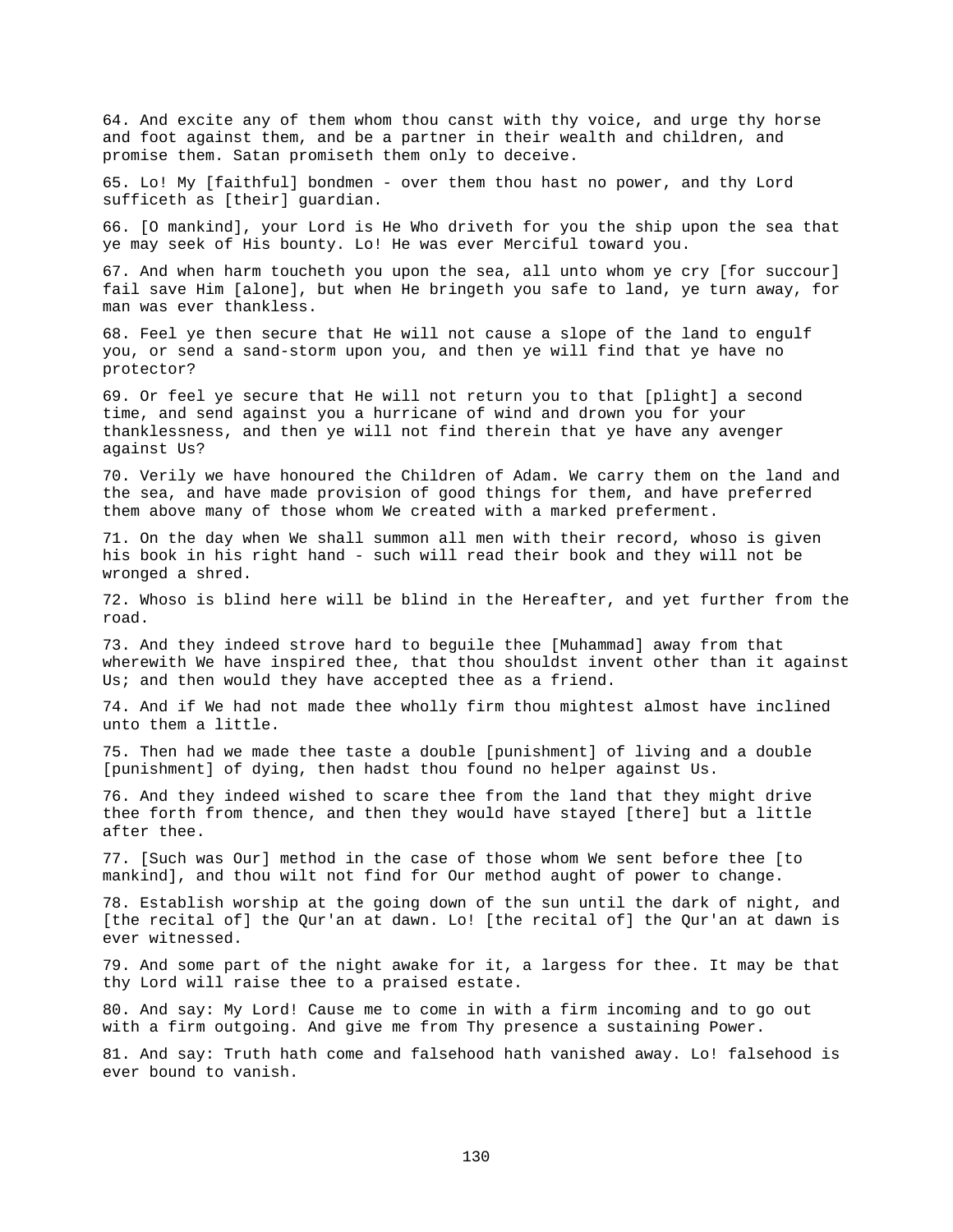82. And We reveal of the Qur'an that which is a healing and a mercy for believers though it increase the evil-doers in naught save ruin. 83. And when We make life pleasant unto man, he turneth away and is averse; and when ill toucheth him he is in despair. 84. Say: Each one doth according to his rule of conduct, and thy Lord is Best Aware of him whose way is right. 85. They are asking thee concerning the Spirit. Say: The Spirit is by command of my Lord, and of knowledge ye have been vouchsafed but little. 86. And if We willed We could withdraw that which We have revealed unto thee, then wouldst thou find no guardian for thee against Us in respect thereof. 87. [It is naught] save mercy from thy Lord. Lo! His kindness unto thee was ever great. 88. Say: Verily, though mankind and the jinn should assemble to produce the like of this Qur'an, they could not produce the like thereof though they were helpers one of another. 89. And verily We have displayed for mankind in this Qur'an all kind of similitudes, but most of mankind refuse aught save disbelief. 90. And they say: We will not put faith in thee till thou cause a spring to gush forth from the earth for us; 91. Or thou have a garden of date-palms and grapes, and cause rivers to gush forth therein abundantly; 92. Or thou cause the heaven to fall upon us piecemeal, as thou hast pretended, or bring Allah and the angels as a warrant; 93. Or thou have a house of gold; or thou ascend up into heaven, and even then we will put no faith in thine ascension till thou bring down for us a book that we can read. Say [O Muhammad]: My Lord be Glorified! Am I aught save a mortal messenger? 94. And naught prevented mankind from believing when the guidance came unto them save that they said: Hath Allah sent a mortal as [His] messenger? 95. Say: If there were in the earth angels walking secure, We had sent down for them from heaven an angel as messenger. 96. Say: Allah sufficeth for a witness between me and you. Lo! He is Knower, Seer of His slaves. 97. And he whom Allah guideth, he is led aright; while, as for him whom He sendeth astray, for them thou wilt find no protecting friends beside Him, and We shall assemble them on the Day of Resurrection on their faces, blind, dumb and deaf; their habitation will be hell; whenever it abateth, We increase the flame for them. 98. That is their reward because they disbelieved Our revelations and said: When we are bones and fragments shall we, forsooth, be raised up as a new creation? 99. Have they not seen that Allah Who created the heavens and the earth is Able to create the like of them, and hath appointed for them an end whereof there is no doubt? But the wrong-doers refuse aught save disbelief. 100. Say [unto them]: If ye possessed the treasures of the mercy of my Lord, ye would surely hold them back for fear of spending, for man was ever grudging.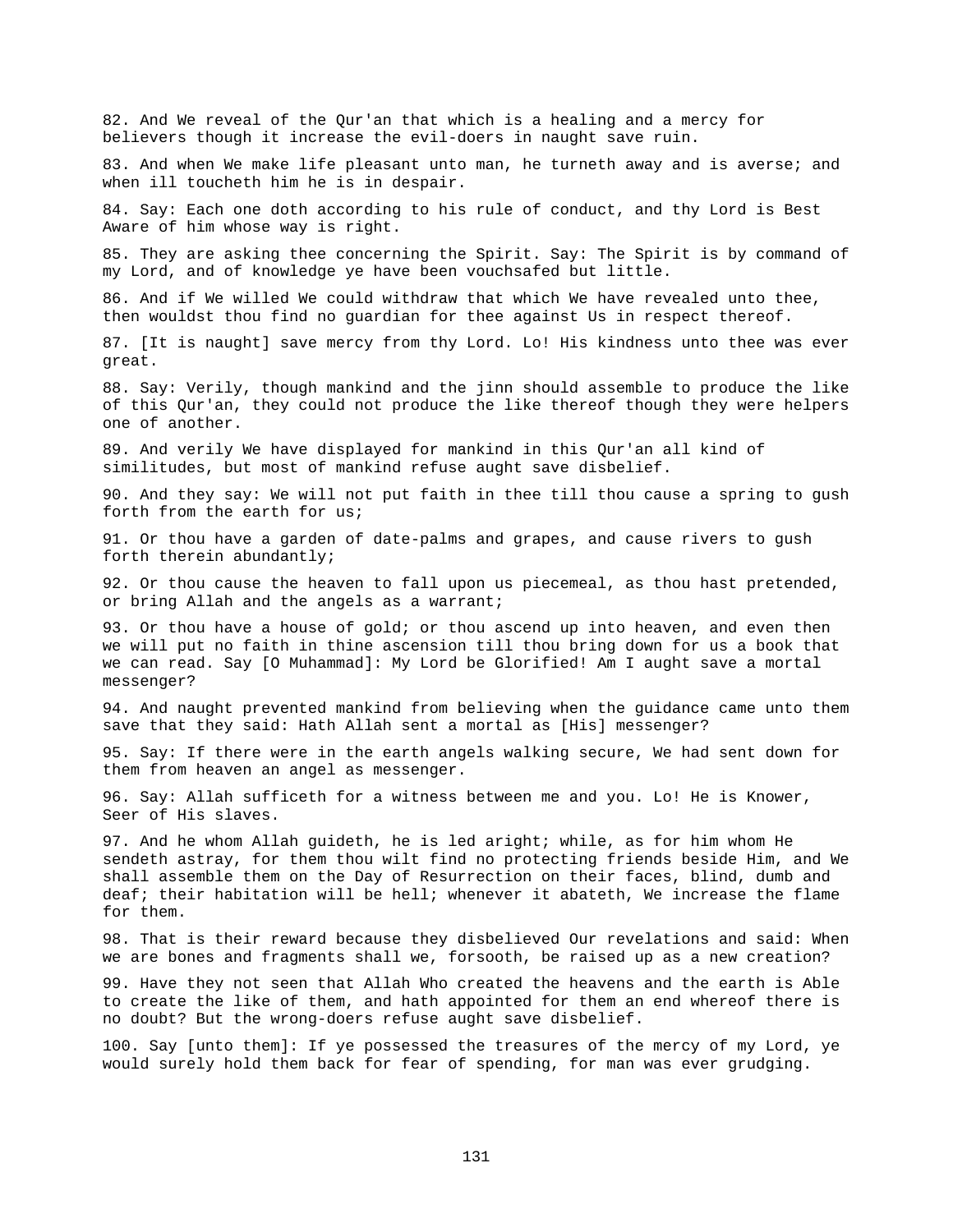101. And verily We gave unto Moses nine tokens, clear proofs [of Allah's Sovereignty]. Do but ask the Children of Israel how he came unto them, then Pharaoh said unto him: Lo! I deem thee one bewitched, O Moses.

102. He said: In truth thou knowest that none sent down these [portents] save the Lord of the heavens and the earth as proofs, and lo! [for my part] I deem thee lost, O Pharaoh.

103. And he wished to scare them from the land, but We drowned him and those with him, all together.

104. And We said unto the Children of Israel after him: Dwell in the land; but when the promise of the Hereafter cometh to pass We shall bring you as a crowd gathered out of various nations.

105. With truth have We sent it down, and with truth hath it descended. And We have sent thee as naught else save a bearer of good tidings and a warner.

106. And [it is] a Qur'an that We have divided, that thou mayst recite it unto mankind at intervals, and We have revealed it by [successive] revelation.

107. Say: Believe therein or believe not, lo! those who were given knowledge before it, when it is read unto them, fall down prostrate on their faces, adoring,

108. Saying: Glory to our Lord! Verily the promise of our Lord must be fulfilled.

109. They fall down on their faces, weeping, and it increaseth humility in them.

110. Say [unto mankind]: Cry unto Allah, or cry unto the Beneficent, unto whichsoever ye cry [it is the same]. His are the most beautiful names. And thou [Muhammad], be not loud-voiced in thy worship nor yet silent therein, but follow a way between.

111. And say: Praise be to Allah, Who hath not taken unto Himself a son, and Who hath no partner in the Sovereignty, nor hath He any protecting friend through dependence. And magnify Him with all magnificence.

## **SURA 18. AL-KAHF (THE CAVE)**

1. Praise be to Allah Who hath revealed the Scripture unto His slave, and hath not placed therein any crookedness,

2. [But hath made it] straight, to give warning of stern punishment from Him, and to bring unto the believers who do good works the news that theirs will be a fair reward,

3. Wherein they will abide for ever;

4. And to warn those who say: Allah hath chosen a son,

5. [A thing] whereof they have no knowledge, nor [had] their fathers, Dreadful is the word that cometh out of their mouths. They speak naught but a lie.

6. Yet it may be, if they believe not in this statement, that thou [Muhammad] wilt torment thy soul with grief over their footsteps.

7. Lo! We have placed all that is on the earth as an ornament thereof that We may try them: which of them is best in conduct.

8. And lo! We shall make all that is thereon a barren mound.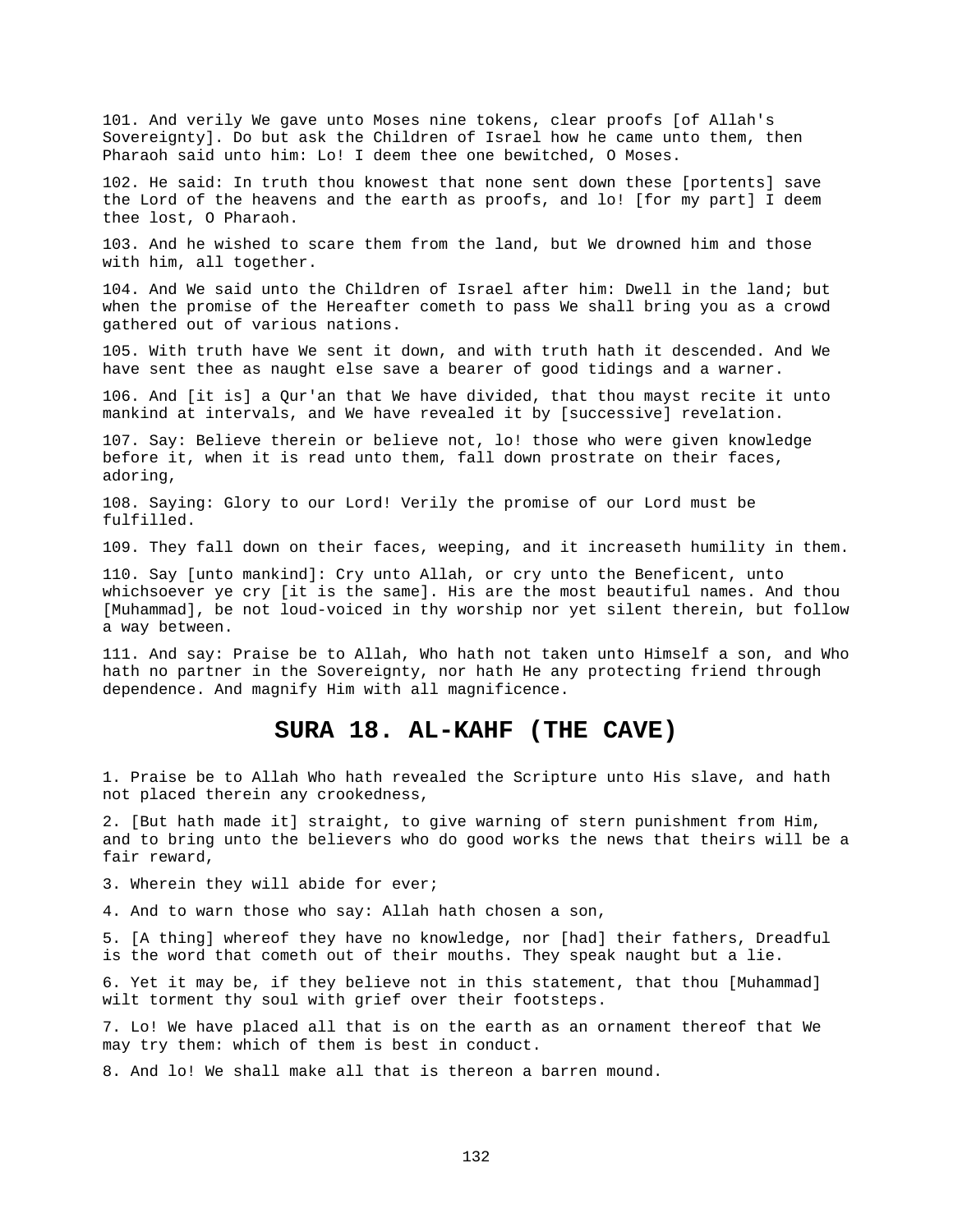9. Or deemest thou that the People of the Cave and the Inscription are a wonder among Our portents?

10. When the young men fled for refuge to the Cave and said: Our Lord! Give us mercy from Thy presence, and shape for us right conduct in our plight.

11. Then We sealed up their hearing in the Cave for a number of years.

12. And afterward We raised them up that We might know which of the two parties would best calculate the time that they had tarried.

13. We narrate unto thee their story with truth. Lo! they were young men who believed in their Lord, and We increased them in guidance.

14. And We made firm their hearts when they stood forth and said: Our Lord is the Lord of the heavens and the earth. We cry unto no Allah beside Him, for then should we utter an enormity.

15. These, our people, have chosen [other] gods beside Him though they bring no clear warrant [vouchsafed] to them. And who doth greater wrong than he who inventeth a lie concerning Allah?

16. And when ye withdraw from them and that which they worship except Allah, then seek refuge in the Cave; your Lord will spread for you of His mercy and will prepare for you a pillow in your plight.

17. And thou mightest have seen the sun when it rose move away from their cave to the right, and when it set go past them on the left, and they were in the cleft thereof. That was [one] of the portents of Allah. He whom Allah guideth, he indeed is led aright, and he whom He sendeth astray, for him thou wilt not find a guiding friend.

18. And thou wouldst have deemed them waking though they were asleep, and We caused them to turn over to the right and the left, and their dog stretching out his paws on the threshold. If thou hadst observed them closely thou hadst assuredly turned away from them in flight, and hadst been filled with awe of them.

19. And in like manner We awakened them that they might question one another. A speaker from among them said: How long have ye tarried? They said: We have tarried a day or some part of a day, [Others] said: Your Lord best knoweth what ye have tarried. Now send one of you with this your silver coin unto the city, and let him see what food is purest there and bring you a supply thereof. Let him be courteous and let no man know of you.

20. For they, if they should come to know of you, will stone you or turn you back to their religion; then ye will never prosper.

21. And in like manner We disclosed them [to the people of the city] that they might know that the promise of Allah is true, and that, as for the Hour, there is no doubt concerning it. When [the people of the city] disputed of their case among themselves, they said: Build over them a building; their Lord knoweth best concerning them. Those who won their point said: We verily shall build a place of worship over them.

22. [Some] will say: They were three, their dog the fourth, and [some] say: Five, their dog the sixth, guessing at random; and [some] say: Seven, and their dog the eighth. Say [O Muhammad]: My Lord is Best Aware of their number. None knoweth them save a few. So contend not concerning them except with an outward contending, and ask not any of them to pronounce concerning them.

23. And say not of anything: Lo! I shall do that tomorrow,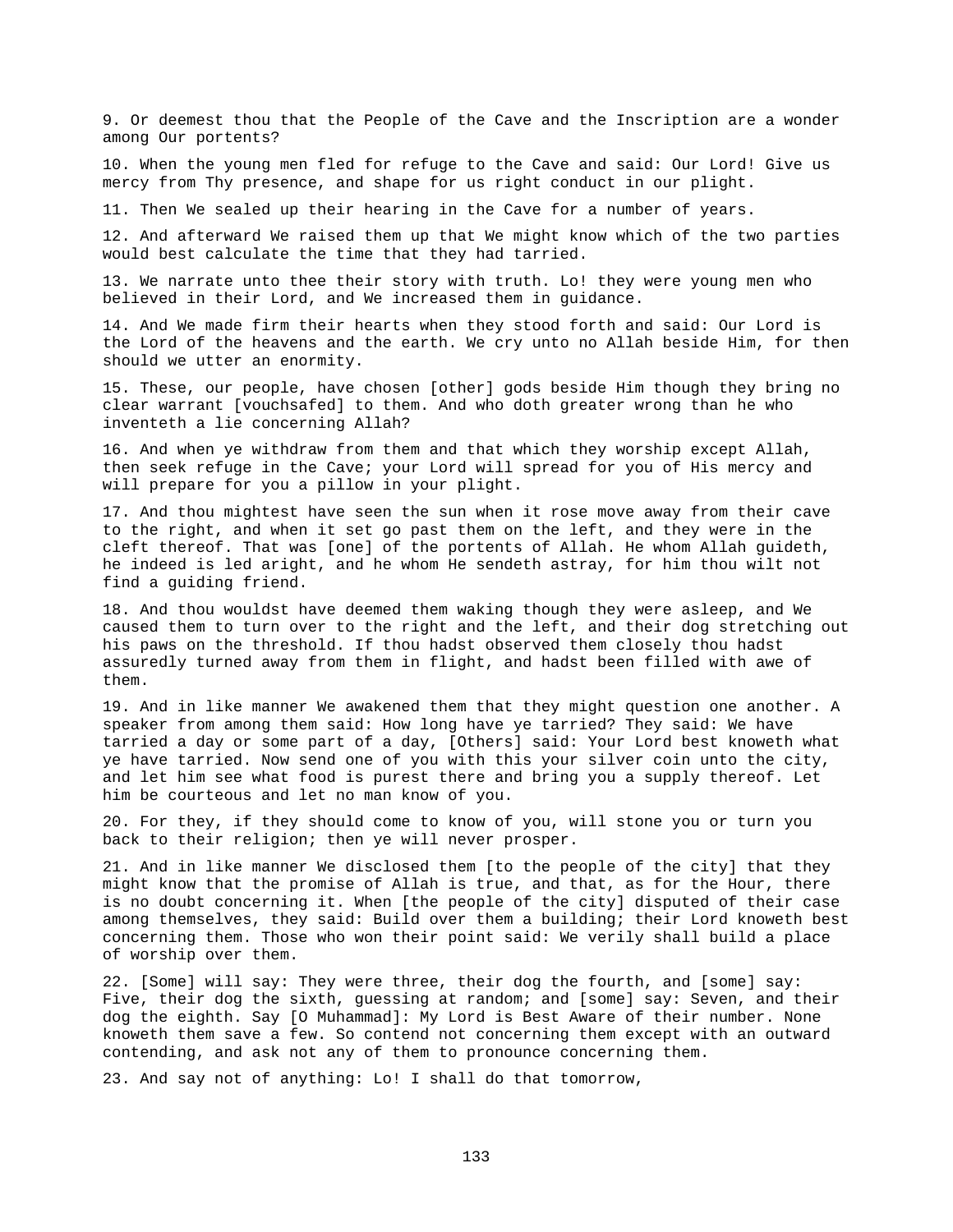24. Except if Allah will. And remember thy Lord when thou forgettest, and say: It may be that my Lord guideth me unto a nearer way of truth than this.

25. And [it is said] they tarried in their Cave three hundred years and add nine.

26. Say: Allah is Best Aware how long they tarried. His is the Invisible of the heavens and the earth. How clear of sight is He and keen of hearing! They have no protecting friend beside Him, and He maketh none to share in His government.

27. And recite that which hath been revealed unto thee of the Scripture of thy Lord. There is none who can change His words, and thou wilt find no refuge beside Him.

28. Restrain thyself along with those who cry unto their Lord at morn and evening, seeking His Countenance; and let not thine eyes overlook them, desiring the pomp of the life of the world; and obey not him whose heart We have made heedless of Our remembrance, who followeth his own lust and whose case hath been abandoned.

29. Say: [It is] the truth from the Lord of you [all]. Then whosoever will, let him believe, and whosoever will, let him disbelieve. Lo! We have prepared for disbelievers Fire. Its tent encloseth them. If they ask for showers, they will be showered with water like to molten lead which burneth the faces. Calamitous the drink and ill the resting-place!

30. Lo! as for those who believe and do good works - Lo! We suffer not the reward of one whose work is goodly to be lost.

31. As for such, theirs will be Gardens of Eden, wherein rivers flow beneath them; therein they will be given armlets of gold and will wear green robes of finest silk and gold embroidery, reclining upon throne therein. Blest the reward, and fair the resting-place!

32. Coin for them a similitude: Two men, unto one of whom We had assigned two gardens of grapes, and We had surrounded both with date-palms and had put between them tillage.

33. Each of the gardens gave its fruit and withheld naught thereof. And We caused a river to gush forth therein.

34. And he had fruit. And he said unto his comrade, when he spake with him: I am more than thee in wealth, and stronger in respect of men.

35. And he went into his garden, while he [thus] wronged himself. He said: I think not that all this will ever perish.

36. I think not that the Hour will ever come, and if indeed I am brought back unto my Lord I surely shall find better than this as a resort.

37. His comrade, when he [thus] spake with him, exclaimed: Disbelievest thou in Him Who created thee of dust, then of a drop [of seed], and then fashioned thee a man?

38. But He is Allah, my Lord, and I ascribe unto my Lord no partner.

39. If only, when thou enteredst thy garden, thou hadst said: That which Allah willeth [will come to pass]! There is no strength save in Allah! Though thou seest me as less than thee in wealth and children,

40. Yet it may be that my Lord will give me better than thy garden, and will send on it a bolt from heaven, and some morning it will be a smooth hillside,

41. Or some morning the water thereof will be lost in the earth so that thou canst not make search for it.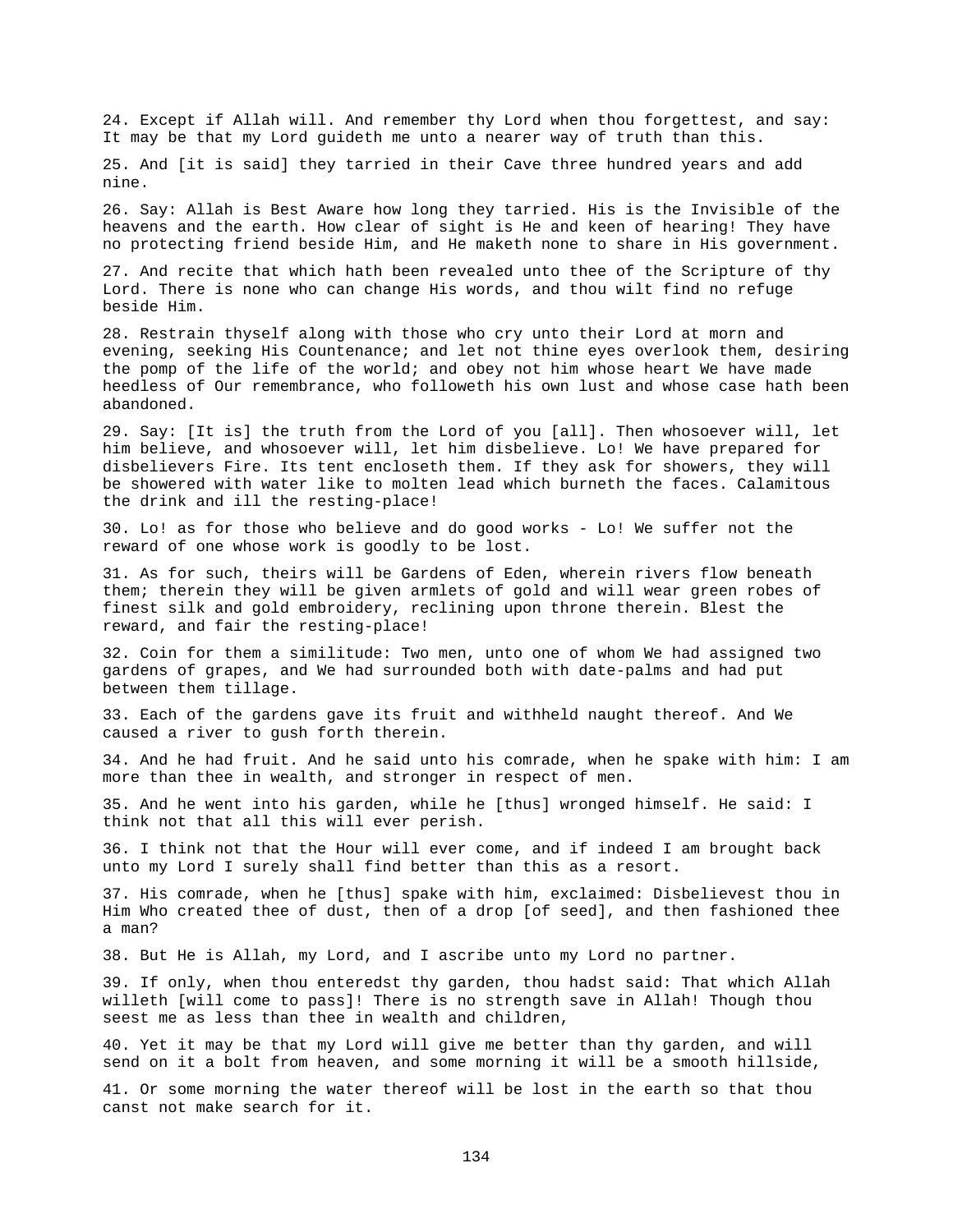42. And his fruit was beset [with destruction]. Then began he to wring his hands for all that he had spent upon it, when [now] it was all ruined on its trellises, and to say: Would that I had ascribed no partner to my Lord! 43. And he had no troop of men to help him as against Allah, nor could he save himself. 44. In this case is protection only from Allah, the True, He is Best for reward, and best for consequence. 45. And coin for them the similitude of the life of the world as water which We send down from the sky, and the vegetation of the earth mingleth with it and then becometh dry twigs that the winds scatter. Allah is able to do all things. 46. Wealth and children are an ornament of the life of the world. But the good deeds which endure are better in thy Lord's sight for reward, and better in respect of hope. 47. And [bethink you of] the Day when we remove the hills and ye see the earth emerging, and We gather them together so as to leave not one of them behind. 48. And they are set before thy Lord in ranks [and it is said unto them]: Now verily have ye come unto Us as We created you at the first. But ye thought that We had set no tryst for you. 49. And the Book is placed, and thou seest the guilty fearful of that which is therein, and they say: What kind of a Book is this that leaveth not a small thing nor a great thing but hath counted it! And they find all that they did confronting them, and thy Lord wrongeth no-one. 50. And [remember] when We said unto the angels: Fall prostrate before Adam, and they fell prostrate, all save Iblis. He was of the jinn, so he rebelled against his Lord's command. Will ye choose him and his seed for your protecting friends instead of Me, when they are an enemy unto you? Calamitous is the exchange for evil-doers. 51. I made them not to witness the creation of the heavens and the earth, nor their own creation; nor choose I misleaders for [My] helpers. 52. And [be mindful of] the Day when He will say: Call those partners of Mine whom ye pretended. Then they will cry unto them, but they will not hear their prayer, and We shall set a gulf of doom between them. 53. And the guilty behold the Fire and know that they are about to fall therein, and they find no way of escape thence. 54. And verily We have displayed for mankind in this Qur'an all manner of similitudes, but man is more than anything contentious. 55. And naught hindereth mankind from believing when the guidance cometh unto them, and from asking forgiveness of their Lord unless [it be that they wish] that the judgment of the men of old should come upon them or [that] they should be confronted with the Doom. 56. We send not the messengers save as bearers of good news and warners. Those who disbelieve contend with falsehood in order to refute the Truth thereby. And they take Our revelations and that wherewith they are threatened as a jest. 57. And who doth greater wrong than he who hath been reminded of the revelations of his Lord, yet turneth away from them and forgetteth what his hands send forward [to the Judgment]? Lo! on their hearts We have placed coverings so that they understand not, and in their ears a deafness. And though thou call them to

the guidance, in that case they can never be led aright.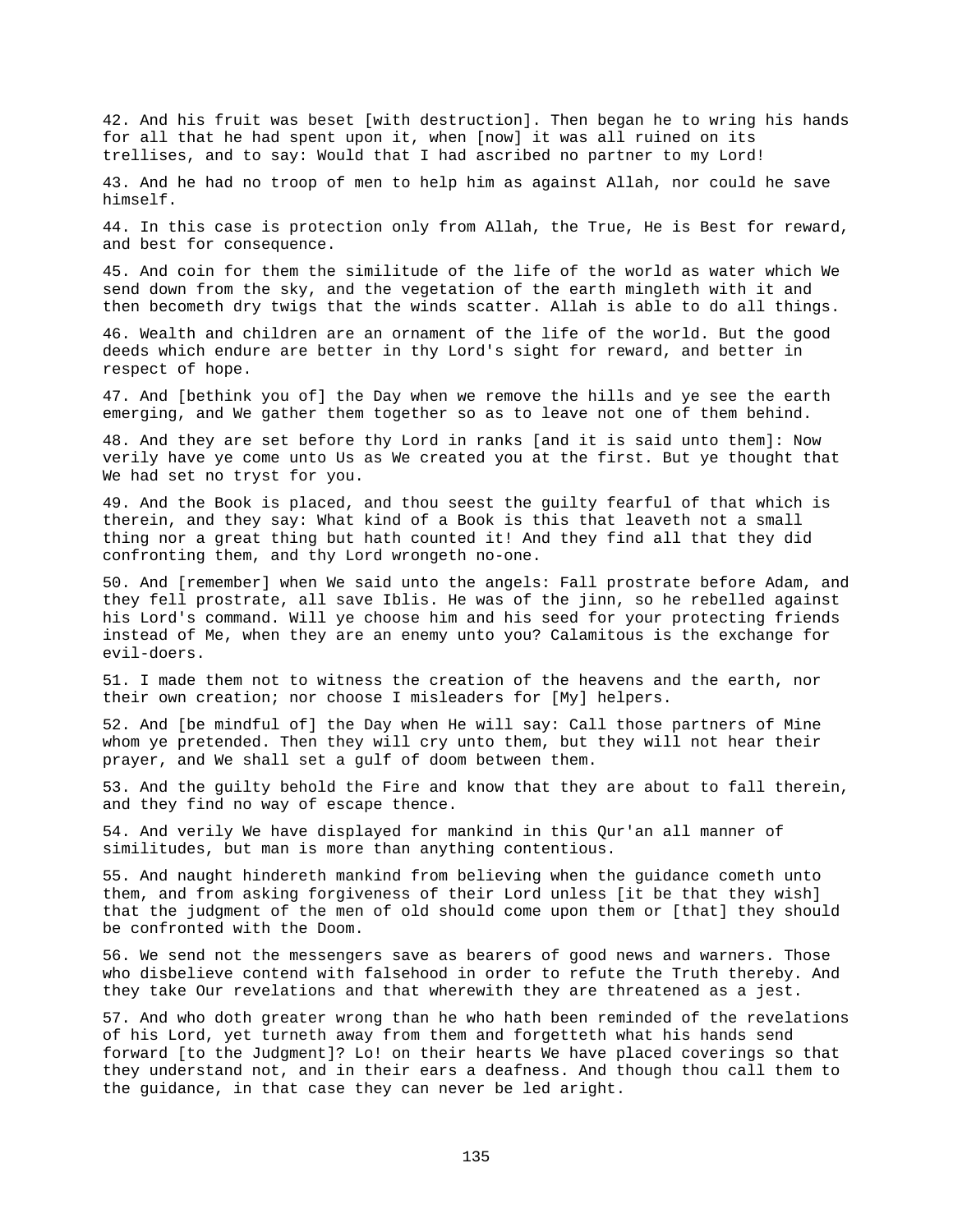58. Thy Lord is the Forgiver, Full of Mercy. If He took them to task [now] for what they earn, He would hasten on the doom for them; but theirs is an appointed term from which they will find no escape.

59. And [all] those townships! We destroyed them when they did wrong, and We appointed a fixed time for their destruction.

60. And when Moses said unto his servant: I will not give up until I reach the point where the two rivers meet, though I march on for ages.

61. And when they reached the point where the two met, they forgot their fish, and it took its way into the waters, being free.

62. And when they had gone further, he said unto his servant: Bring us our breakfast. Verily we have found fatigue in this our journey.

63. He said: Didst thou see, when we took refuge on the rock, and I forgot the fish - and none but Satan caused me to forget to mention it - it took its way into the waters by a marvel.

64. He said: This is that which we have been seeking. So they retraced their steps again.

65. Then found they one of Our slaves, unto whom We had given mercy from Us, and had taught him knowledge from Our presence.

66. Moses said unto him: May I follow thee, to the end that thou mayst teach me right conduct of that which thou hast been taught?

67. He said: Lo! thou canst not bear with me.

68. How canst thou bear with that whereof thou canst not compass any knowledge?

69. He said: Allah willing, thou shalt find me patient and I shall not in aught gainsay thee.

70. He said: Well, if thou go with me, ask me not concerning aught till I myself make mention of it unto thee.

71. So they twain set out till, when they were in the ship, he made a hole therein. [Moses] said: Hast thou made a hole therein to drown the folk thereof? Thou verily hast done a dreadful thing.

72. He said: Did I not tell thee that thou couldst not bear with me?

73. [Moses] said: Be not wroth with me that I forgot, and be not hard upon me for my fault.

74. So they twain journeyed on till, when they met a lad, he slew him. [Moses] said: What! Hast thou slain an innocent soul who hath slain no man? Verily thou hast done a horrid thing.

75. He said: Did I not tell thee that thou couldst not bear with me?

76. [Moses] said: If I ask thee after this concerning aught, keep not company with me. Thou hast received an excuse from me.

77. So they twain journeyed on till, when they came unto the folk of a certain township, they asked its folk for food, but they refused to make them guests. And they found therein a wall upon the point of falling into ruin, and he repaired it. [Moses] said: If thou hadst wished, thou couldst have taken payment for it.

78. He said: This is the parting between thee and me! I will announce unto thee the interpretation of that thou couldst not bear with patience.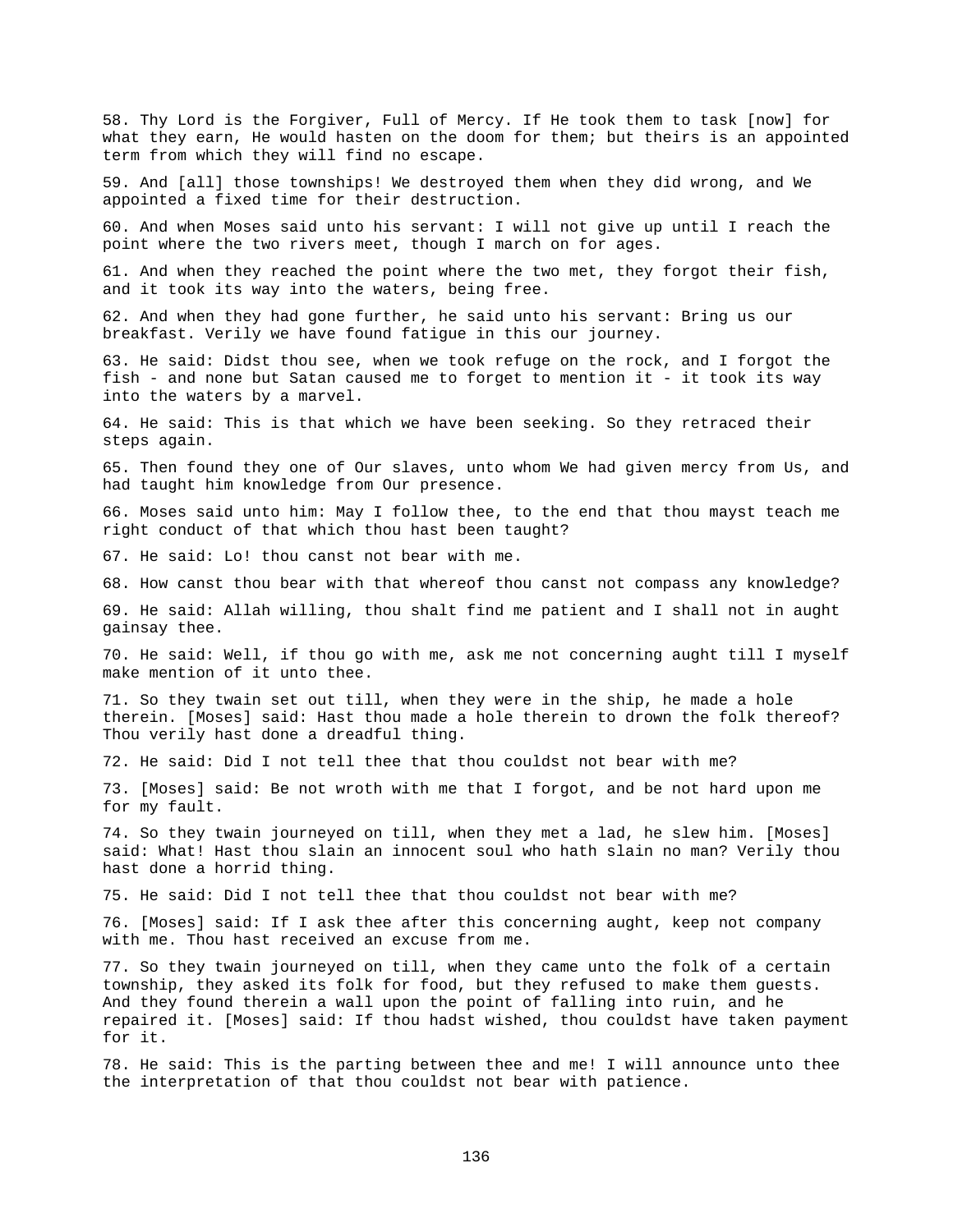79. As for the ship, it belonged to poor people working on the river, and I wished to mar it, for there was a king behind them who is taking every ship by force.

80. And as for the lad, his parents were believers and we feared lest he should oppress them by rebellion and disbelief.

81. And we intended that their Lord should change him for them for one better in purity and nearer to mercy.

82. And as for the wall, it belonged to two orphan boys in the city, and there was beneath it a treasure belonging to them, and their father had been righteous, and thy Lord intended that they should come to their full strength and should bring forth their treasure as a mercy from their Lord; and I did it not upon my own command. Such is the interpretation of that wherewith thou couldst not bear.

83. They will ask thee of Dhu'l-Qarneyn. Say: I shall recite unto you a remembrance of him.

84. Lo! We made him strong in the land and gave him unto every thing a road.

85. And he followed a road

86. Till, when he reached the setting-place of the sun, he found it setting in a muddy spring, and found a people thereabout. We said: O Dhu'l-Qarneyn! Either punish or show them kindness.

87. He said: As for him who doeth wrong, we shall punish him, and then he will be brought back unto his Lord, Who will punish him with awful punishment!

88. But as for him who believeth and doeth right, good will be his reward, and We shall speak unto him a mild command.

89. Then he followed a road

90. Till, when he reached the rising-place of the sun, he found it rising on a people for whom We had appointed no shelter therefrom.

91. So [it was]. And We knew all concerning him.

92. Then he followed a road

93. Till, when he came between the two mountains, he found upon their hither side a folk that scarce could understand a saying.

94. They said: O Dhu'l-Qarneyn! Lo! Gog and Magog are spoiling the land. So may we pay thee tribute on condition that thou set a barrier between us and them?

95. He said: That wherein my Lord hath established me is better [than your tribute]. Do but help me with strength [of men], I will set between you and them a bank.

96. Give me pieces of iron - till, when he had levelled up [the gap] between the cliffs, he said: Blow! - till, when he had made it a fire, he said: Bring me molten copper to pour thereon.

97. And [Gog and Magog] were not able to surmount, nor could they pierce [it].

98. He said: This is a mercy from my Lord; but when the promise of my Lord cometh to pass, He will lay it low, for the promise of my Lord is true.

99. And on that day we shall let some of them surge against others, and the Trumpet will be blown. Then We shall gather them together in one gathering.

100. On that day we shall present hell to the disbelievers, plain to view,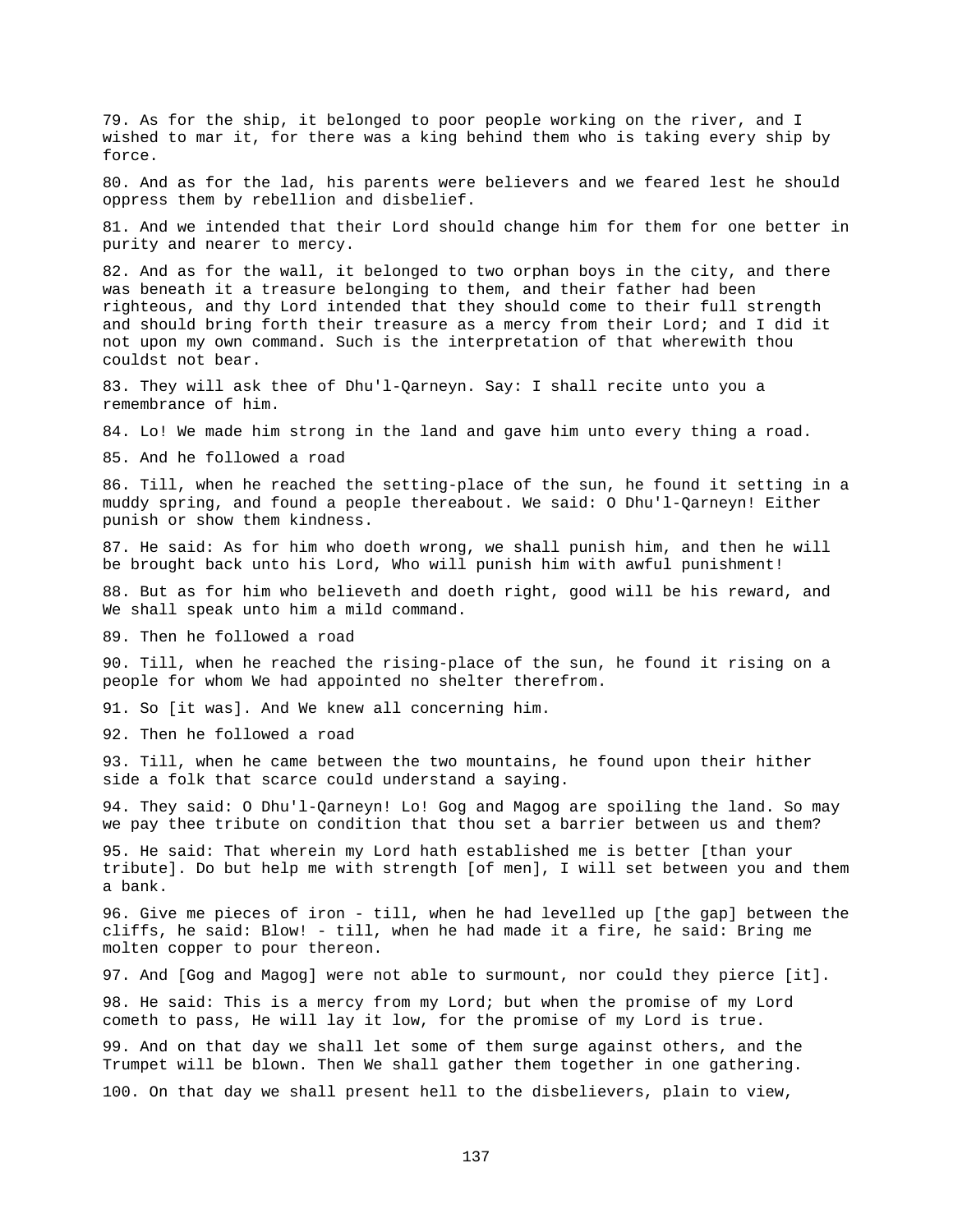101. Those whose eyes were hoodwinked from My reminder, and who could not bear to hear.

102. Do the disbelievers reckon that they can choose My bondmen as protecting friends beside Me? Lo! We have prepared hell as a welcome for the disbelievers.

103. Say: Shall We inform you who will be the greatest losers by their works?

104. Those whose effort goeth astray in the life of the world, and yet they reckon that they do good work.

105. Those are they who disbelieve in the revelations of their Lord and in the meeting with Him. Therefor their works are vain, and on the Day of Resurrection We assign no weight to them.

106. That is their reward: hell, because they disbelieved, and made a jest of Our revelations and Our messengers.

107. Lo! those who believe and do good works, theirs are the Gardens of Paradise for welcome,

108. Wherein they will abide, with no desire to be removed from thence.

109. Say: Though the sea became ink for the Words of my Lord, verily the sea would be used up before the words of my Lord were exhausted, even though We brought the like thereof to help.

110. Say: I am only a mortal like you. My Lord inspireth in me that your Allah is only One Allah. And whoever hopeth for the meeting with his Lord, let him do righteous work, and make none sharer of the worship due unto his Lord.

# **SURA 19. MARYAM (MARY)**

1. Kaf. Ha. Ya. A'in. Sad.

2. A mention of the mercy of thy Lord unto His servant Zachariah.

3. When he cried unto his Lord a cry in secret,

4. Saying: My Lord! Lo! the bones of me wax feeble and my head is shining with grey hair, and I have never been unblest in prayer to Thee, my Lord.

5. Lo! I fear my kinsfolk after me, since my wife is barren. Oh, give me from Thy presence a successor

6. Who shall inherit of me and inherit [also] of the house of Jacob. And make him, my Lord, acceptable [unto Thee].

7. [It was said unto him]: O Zachariah! Lo! We bring thee tidings of a son whose name is John; we have given the same name to none before [him].

8. He said: My Lord! How can I have a son when my wife is barren and I have reached infirm old age?

9. He said: So [it will be]. Thy Lord saith: It is easy for Me, even as I created thee before, when thou wast naught.

10. He said: My Lord! Appoint for me some token. He said: Thy token is that thou, with no bodily defect, shalt not speak unto mankind three nights.

11. Then he came forth unto his people from the sanctuary, and signified to them: Glorify your Lord at break of day and fall of night.

12. [And it was said unto his son]: O John! Hold fast the Scripture. And we gave him wisdom when a child,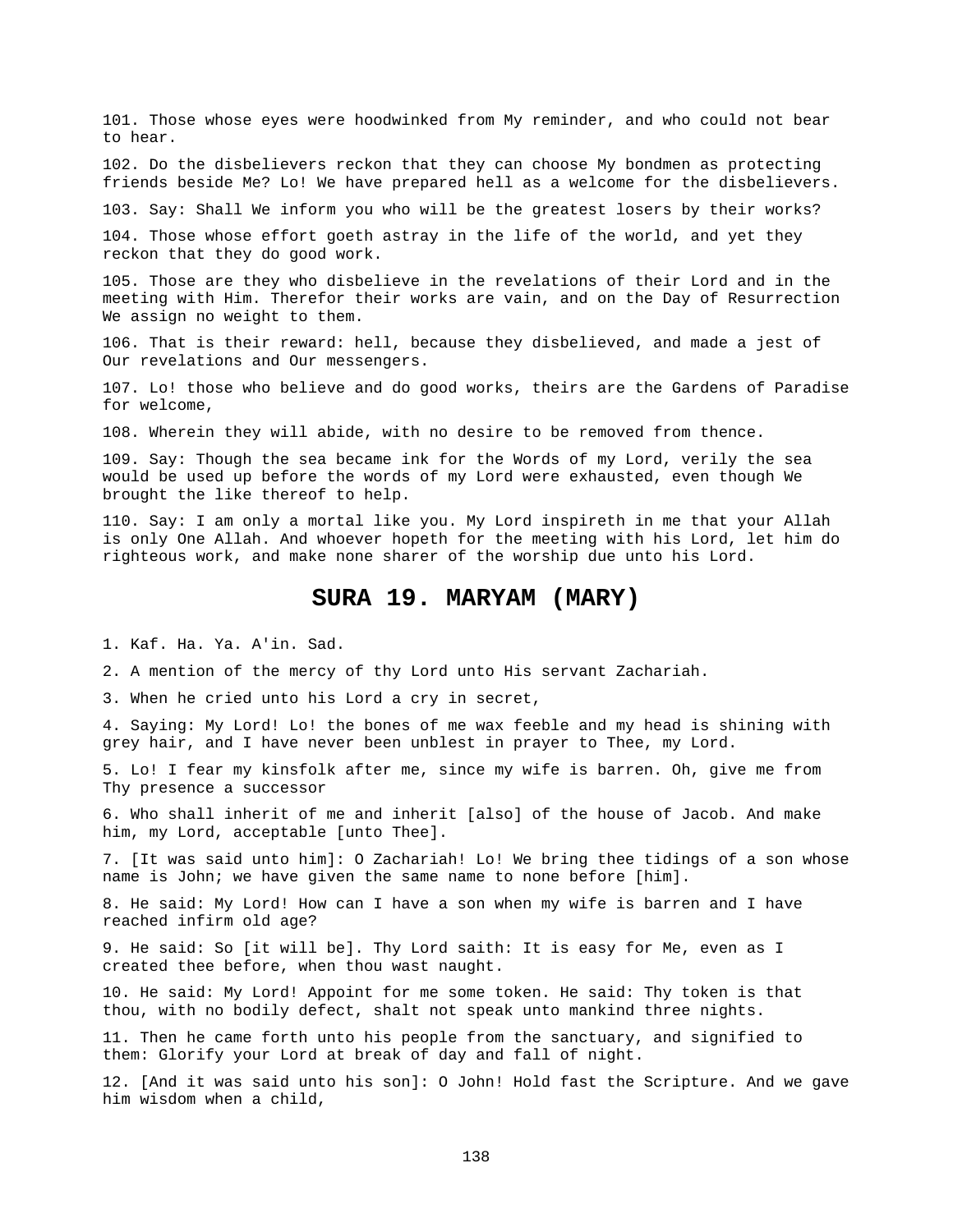13. And compassion from Our presence, and purity; and he was devout, 14. And dutiful toward his parents. And he was not arrogant, rebellious. 15. Peace on him the day he was born, and the day he dieth and the day he shall be raised alive! 16. And make mention of Mary in the Scripture, when she had withdrawn from her people to a chamber looking East, 17. And had chosen seclusion from them. Then We sent unto her Our Spirit and it assumed for her the likeness of a perfect man. 18. She said: Lo! I seek refuge in the Beneficent One from thee, if thou art Allah-fearing. 19. He said: I am only a messenger of thy Lord, that I may bestow on thee a faultless son. 20. She said: How can I have a son when no mortal hath touched me, neither have I been unchaste? 21. He said: So [it will be]. Thy Lord saith: It is easy for Me. And [it will be] that We may make of him a revelation for mankind and a mercy from Us, and it is a thing ordained. 22. And she conceived him, and she withdrew with him to a far place. 23. And the pangs of childbirth drove her unto the trunk of the palm-tree. She said: Oh, would that I had died ere this and had become a thing of naught, forgotten! 24. Then [one] cried unto her from below her, saying: Grieve not! Thy Lord hath placed a rivulet beneath thee, 25. And shake the trunk of the palm-tree toward thee, thou wilt cause ripe dates to fall upon thee. 26. So eat and drink and be consoled. And if thou meetest any mortal, say: Lo! I have vowed a fast unto the Beneficent, and may not speak this day to any mortal. 27. Then she brought him to her own folk, carrying him. They said: O Mary! Thou hast come with an amazing thing. 28. O sister of Aaron! Thy father was not a wicked man nor was thy mother a harlot. 29. Then she pointed to him. They said: How can we talk to one who is in the cradle, a young boy? 30. He spake: Lo! I am the slave of Allah. He hath given me the Scripture and hath appointed me a Prophet, 31. And hath made me blessed wheresoever I may be, and hath enjoined upon me prayer and almsgiving so long as I remain alive, 32. And [hath made me] dutiful toward her who bore me, and hath not made me arrogant, unblest. 33. Peace on me the day I was born, and the day I die, and the day I shall be raised alive! 34. Such was Jesus, son of Mary: [this is] a statement of the truth concerning which they doubt.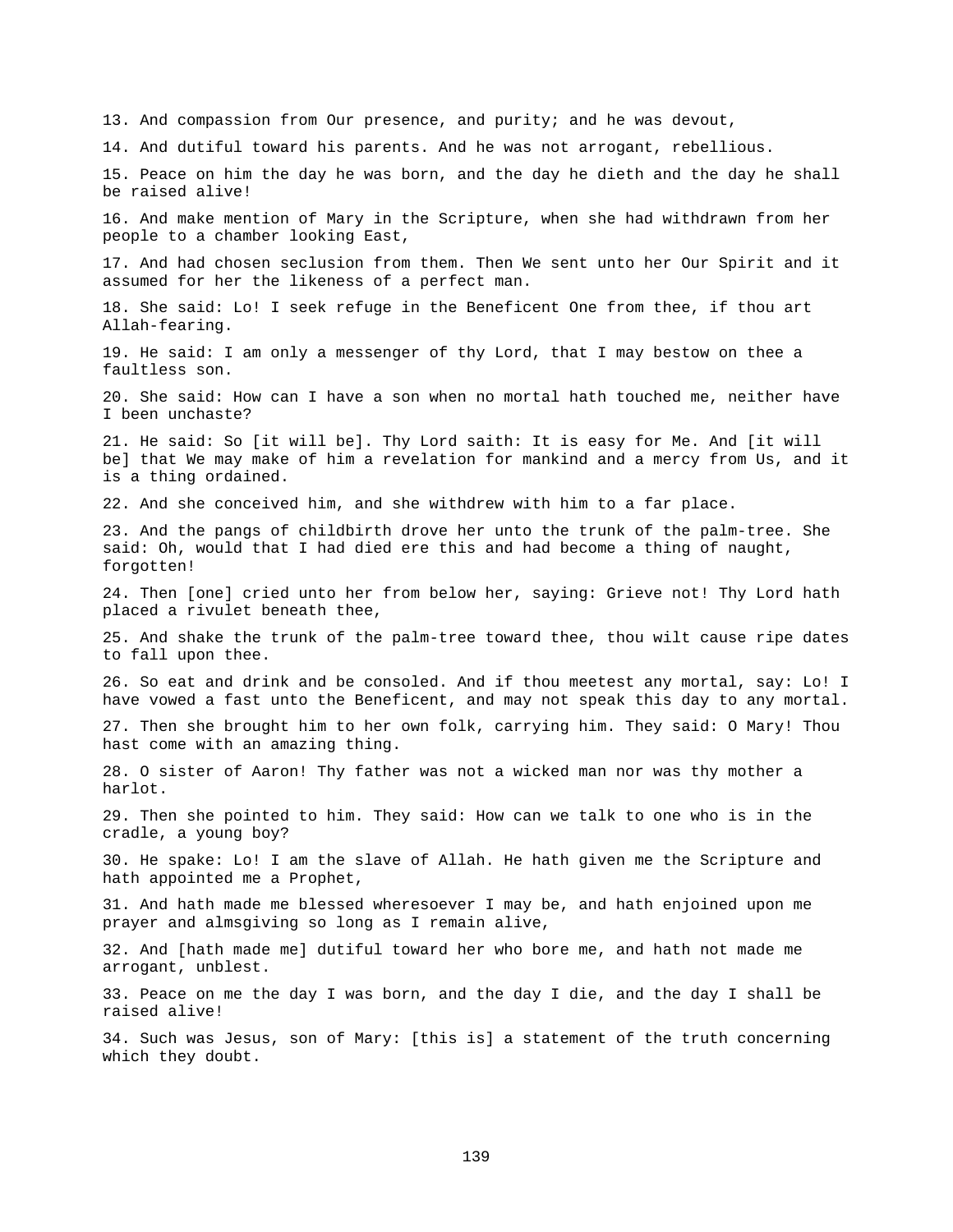35. It befitteth not [the Majesty of] Allah that He should take unto Himself a son. Glory be to Him! When He decreeth a thing, He saith unto it only: Be! and it is. 36. And lo! Allah is my Lord and your Lord. So serve Him. That is the right path. 37. The sects among them differ: but woe unto the disbelievers from the meeting of an awful Day. 38. See and hear them on the Day they come unto Us! yet the evil-doers are today in error manifest. 39. And warn them of the Day of anguish when the case hath been decided. Now they are in a state of carelessness, and they believe not. 40. Lo! We, only We, inherit the earth and all who are thereon, and unto Us they are returned. 41. And make mention [O Muhammad] in the Scripture of Abraham. Lo! he was a saint, a prophet. 42. When he said unto his father: O my father! Why worshippest thou that which heareth not nor seeth, nor can in aught avail thee? 43. O my father! Lo! there hath come unto me of knowledge that which came not unto thee. So follow me, and I will lead thee on a right path. 44. O my father! Serve not the devil. Lo! the devil is a rebel unto the Beneficent. 45. O my father! Lo! I fear lest a punishment from the Beneficent overtake thee so that thou become a comrade of the devil. 46. He said: Rejectest thou my gods, O Abraham? If thou cease not, I shall surely stone thee. Depart from me a long while! 47. He said: Peace be unto thee! I shall ask forgiveness of my Lord for thee. Lo! He was ever gracious unto me. 48. I shall withdraw from you and that unto which ye pray beside Allah, and I shall pray unto my Lord. It may be that, in prayer unto my Lord, I shall not be unblest. 49. So, when he had withdrawn from them and that which they were worshipping beside Allah, We gave him Isaac and Jacob. Each of them We made a prophet. 50. And we gave them of Our mercy, and assigned to them a high and true renown. 51. And make mention in the Scripture of Moses. Lo! he was chosen, and he was a messenger [of Allah], a prophet. 52. We called him from the right slope of the Mount, and brought him nigh in communion. 53. And We bestowed upon him of Our mercy his brother Aaron, a prophet [likewise]. 54. And make mention in the Scripture of Ishmael. Lo! he was a keeper of his promise, and he was a messenger [of Allah], a prophet. 55. He enjoined upon his people worship and almsgiving, and was acceptable in the sight of his Lord. 56. And make mention in the Scripture of Idris. Lo! he was a saint, a prophet; 57. And We raised him to high station.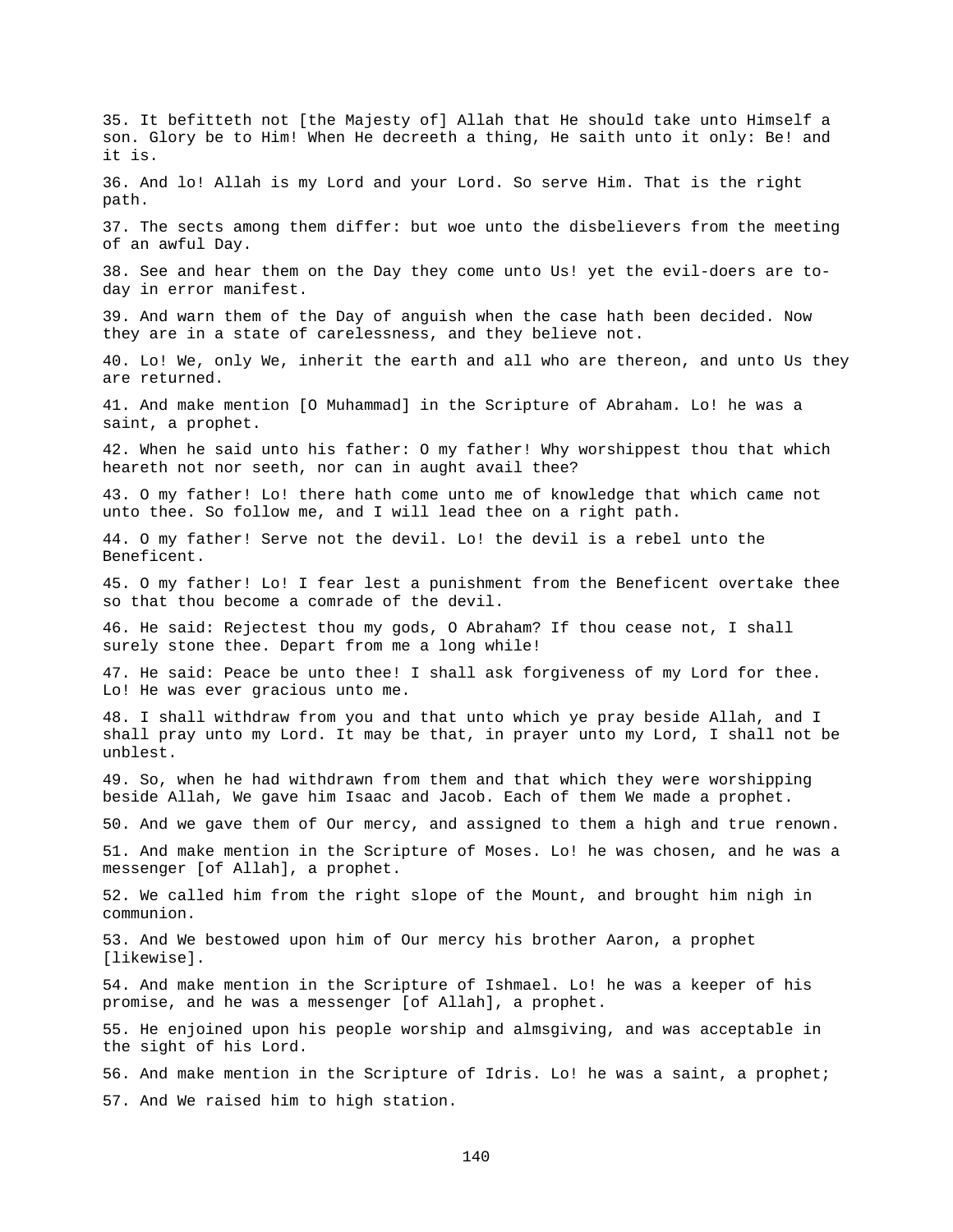58. These are they unto whom Allah showed favour from among the prophets, of the seed of Adam and of those whom We carried [in the ship] with Noah, and of the seed of Abraham and Israel, and from among those whom We guided and chose. When the revelations of the Beneficent were recited unto them, they fell down, adoring and weeping.

59. Now there hath succeeded them a later generation whom have ruined worship and have followed lusts. But they will meet deception.

60. Save him who shall repent and believe and do right. Such will enter the Garden, and they will not be wronged in aught -

61. Gardens of Eden, which the Beneficent hath promised to His slaves in the unseen. Lo! His promise is ever sure of fulfilment -

62. They hear therein no idle talk, but only Peace; and therein they have food for morn and evening.

63. Such is the Garden which We cause the devout among Our bondmen to inherit.

64. We [angels] come not down save by commandment of thy Lord. Unto Him belongeth all that is before us and all that is behind us and all that is between those two, and thy Lord was never forgetful -

65. Lord of the heavens and the earth and all that is between them! Therefor, worship thou Him and be thou steadfast in His service. Knowest thou one that can be named along with Him?

66. And man saith: When I am dead, shall I forsooth be brought forth alive?

67. Doth not man remember that We created him before, when he was naught?

68. And, by thy Lord, verily We shall assemble them and the devils, then We shall bring them, crouching, around hell.

69. Then We shall pluck out from every sect whichever of them was most stubborn in rebellion to the Beneficent.

70. And surely We are Best Aware of those most worthy to be burned therein.

71. There is not one of you but shall approach it. That is a fixed ordinance of thy Lord.

72. Then We shall rescue those who kept from evil, and leave the evil-doers crouching there.

73. And when Our clear revelations are recited unto them, those who disbelieve say unto those who believe: Which of the two parties [yours or ours] is better in position, and more imposing as an army?

74. How many a generation have We destroyed before them, who were more imposing in respect of gear and outward seeming!

75. Say: As for him who is in error, the Beneficent will verily prolong his span of life until, when they behold that which they were promised, whether it be punishment [in the world], or the Hour [of doom], they will know who is worse in position and who is weaker as an army.

76. Allah increaseth in right guidance those who walk aright, and the good deeds which endure are better in thy Lord's sight for reward, and better for resort.

77. Hast thou seen him who disbelieveth in Our revelations and saith: Assuredly I shall be given wealth and children?

78. Hath he perused the Unseen, or hath he made a pact with the Beneficent?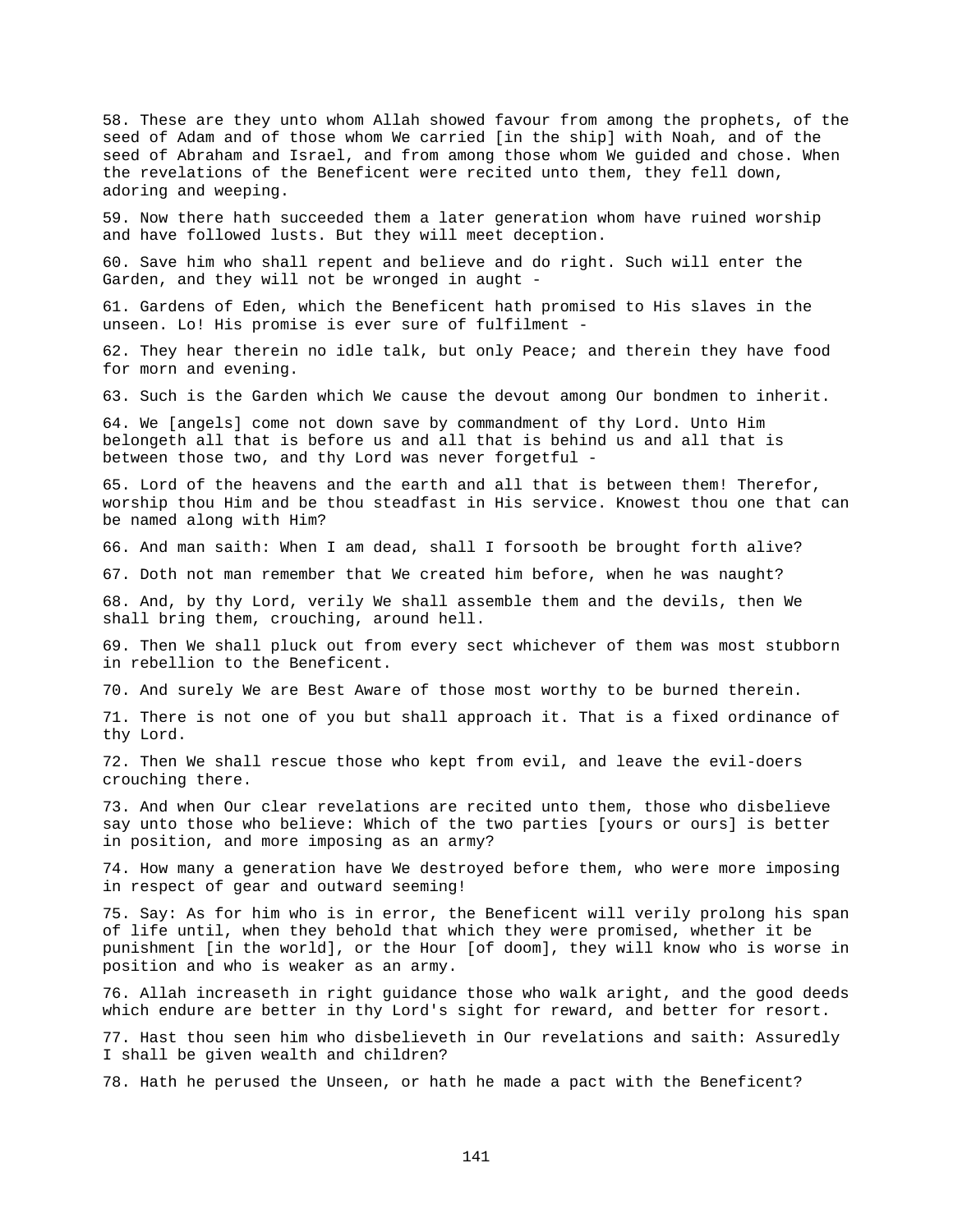79. Nay, but We shall record that which he saith and prolong for him a span of torment. 80. And We shall inherit from him that whereof he spake, and he will come unto Us, alone [without his wealth and children]. 81. And they have chosen [other] gods beside Allah that they may be a power for them. 82. Nay, but they will deny their worship of them, and become opponents unto them. 83. Seest thou not that We have set the devils on the disbelievers to confound them with confusion? 84. So make no haste against them [O Muhammad]. We do but number unto them a sum [of days]. 85. On the day when We shall gather the righteous unto the Beneficent, a goodly company. 86. And drive the guilty unto hell, a weary herd, 87. They will have no power of intercession, save him who hath made a covenant with his Lord. 88. And they say: The Beneficent hath taken unto Himself a son. 89. Assuredly ye utter a disastrous thing 90. Whereby almost the heavens are torn, and the earth is split asunder and the mountains fall in ruins, 91. That ye ascribe unto the Beneficent a son, 92. When it is not meet for [the Majesty of] the Beneficent that He should choose a son. 93. There is none in the heavens and the earth but cometh unto the Beneficent as a slave. 94. Verily He knoweth them and numbereth them with [right] numbering. 95. And each one of them will come unto Him on the Day of Resurrection, alone. 96. Lo! those who believe and do good works, the Beneficent will appoint for them love. 97. And We make [this Scripture] easy in thy tongue, [O Muhammad] only that thou mayst bear good tidings therewith unto those who ward off [evil], and warn therewith the froward folk. 98. And how many a generation before them have We destroyed! Canst thou [Muhammad] see a single man of them, or hear from them the slightest sound? **SURA 20. TA-HA (TA-HA)**  1. Ta. Ha. 2. We have not revealed unto thee [Muhammad] this Qur'an that thou shouldst be distressed,

3. But as a reminder unto him who feareth,

4. A revelation from Him Who created the earth and the high heavens,

5. The Beneficent One, Who is established on the Throne.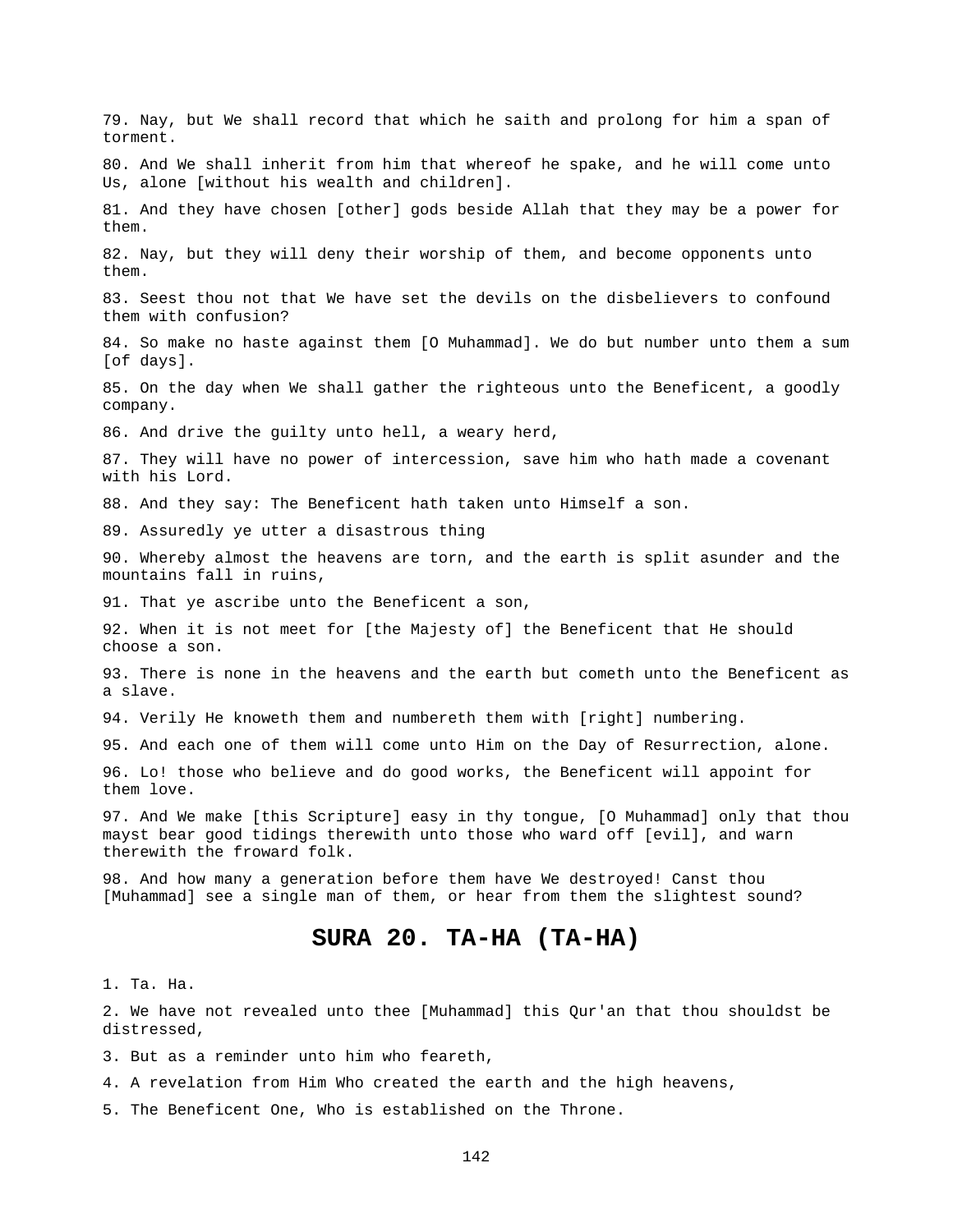6. Unto Him belongeth whatsoever is in the heavens and whatsoever is in the earth, and whatsoever is between them, and whatsoever is beneath the sod. 7. And if thou speakest aloud, then lo! He knoweth the secret [thought] and [that which is yet] more hidden. 8. Allah! There is no Allah save Him. His are the most beautiful names. 9. Hath there come unto thee the story of Moses? 10. When he saw a fire and said unto his folk: Lo! Wait! I see a fire afar off. Peradventure I may bring you a brand therefrom or may find guidance at the fire. 11. And when he reached it, he was called by name: O Moses! 12. Lo! I, even I, am thy Lord, So take off thy shoes, for lo! thou art in the holy valley of Tuwa. 13. And I have chosen thee, so hearken unto that which is inspired. 14. Lo! I, even I, am Allah, There is no Allah save Me. So serve Me and establish worship for My remembrance. 15. Lo! the Hour is surely coming. But I will to keep it hidden, that every soul may be rewarded for that which it striveth [to achieve]. 16. Therefor, let not him turn thee aside from [the thought of] it who believeth not therein but followeth his own desire, lest thou perish. 17. And what is that in thy right hand, O Moses? 18. He said: This is my staff whereon I lean, and wherewith I bear down branches for my sheep, and wherein I find other uses. 19. He said: Cast it down, O Moses! 20. So he cast it down, and lo! it was a serpent, gliding. 21. He said: Grasp it and fear not. We shall return it to its former state. 22. And thrust thy hand within thine armpit, it will come forth white without hurt. [That will be] another token. 23. That We may show thee [some] of Our greater portents, 24. Go thou unto Pharaoh! Lo! he hath transgressed [the bounds]. 25. [Moses] said: My Lord! relieve my mind 26. And ease my task for me; 27. And loose a knot from my tongue, 28. That they may understand my saying. 29. Appoint for me a henchman from my folk, 30. Aaron, my brother. 31. Confirm my strength with him 32. And let him share my task, 33. That we may glorify Thee much 34. And much remember Thee. 35. Lo! Thou art ever Seeing us. 36. He said: Thou art granted thy request, O Moses.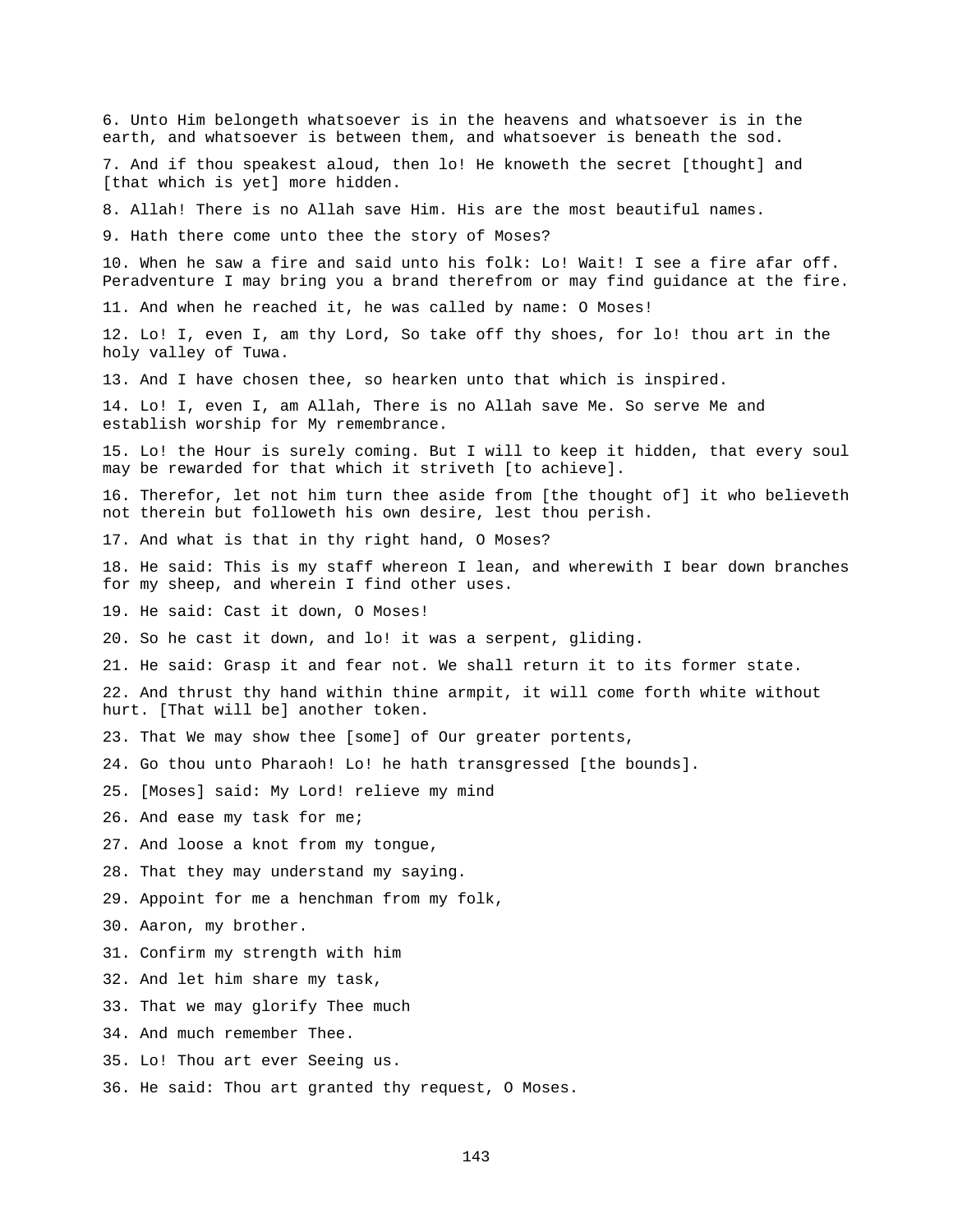37. And indeed, another time, already We have shown thee favour,

38. When we inspired in thy mother that which is inspired,

39. Saying: Throw him into the ark, and throw it into the river, then the river shall throw it on to the bank, and there an enemy to Me and an enemy to him shall take him. And I endued thee with love from Me that thou mightest be trained according to My will,

40. When thy sister went and said: Shall I show you one who will nurse him? and we restored thee to thy mother that her eyes might be refreshed and might not sorrow. And thou didst kill a man and We delivered thee from great distress, and tried thee with a heavy trial. And thou didst tarry years among the folk of Midian. Then camest thou [hither] by [My] providence, O Moses,

41. And I have attached thee to Myself.

42. Go, thou and thy brother, with My tokens, and be not faint in remembrance of Me.

43. Go, both of you, unto Pharaoh. Lo! he hath transgressed [the bounds].

44. And speak unto him a gentle word, that peradventure he may heed or fear.

45. They said: Our Lord! Lo! we fear that he may be beforehand with us or that he may play the tyrant.

46. He said: Fear not. Lo! I am with you twain, Hearing and Seeing.

47. So go ye unto him and say: Lo! we are two messengers of thy Lord. So let the children of Israel go with us, and torment them not. We bring thee a token from thy Lord. And peace will be for him who followeth right guidance.

48. Lo! it hath been revealed unto us that the doom will be for him who denieth and turneth away.

49. [Pharaoh] said: Who then is the Lord of you twain, O Moses?

50. He said: Our Lord is He Who gave unto everything its nature, then guided it aright.

51. He said: What then is the state of the generations of old?

52. He said: The knowledge thereof is with my Lord in a Record. My Lord neither erreth nor forgetteth,

53. Who hath appointed the earth as a bed and hath threaded roads for you therein and hath sent down water from the sky and thereby We have brought forth divers kinds of vegetation,

54. [Saying]: Eat ye and feed your cattle. Lo! herein verily are portents for men of thought.

55. Thereof We created you, and thereunto We return you, and thence We bring you forth a second time.

56. And We verily did show him all Our tokens, but he denied them and refused.

57. He said: Hast come to drive us out from our land by thy magic, O Moses?

58. But we surely can produce for thee magic the like thereof; so appoint a tryst between us and you, which neither we nor thou shall fail to keep, at a place convenient [to us both].

59. [Moses] said: Your tryst shall be the day of the feast, and let the people assemble when the sun hath risen high.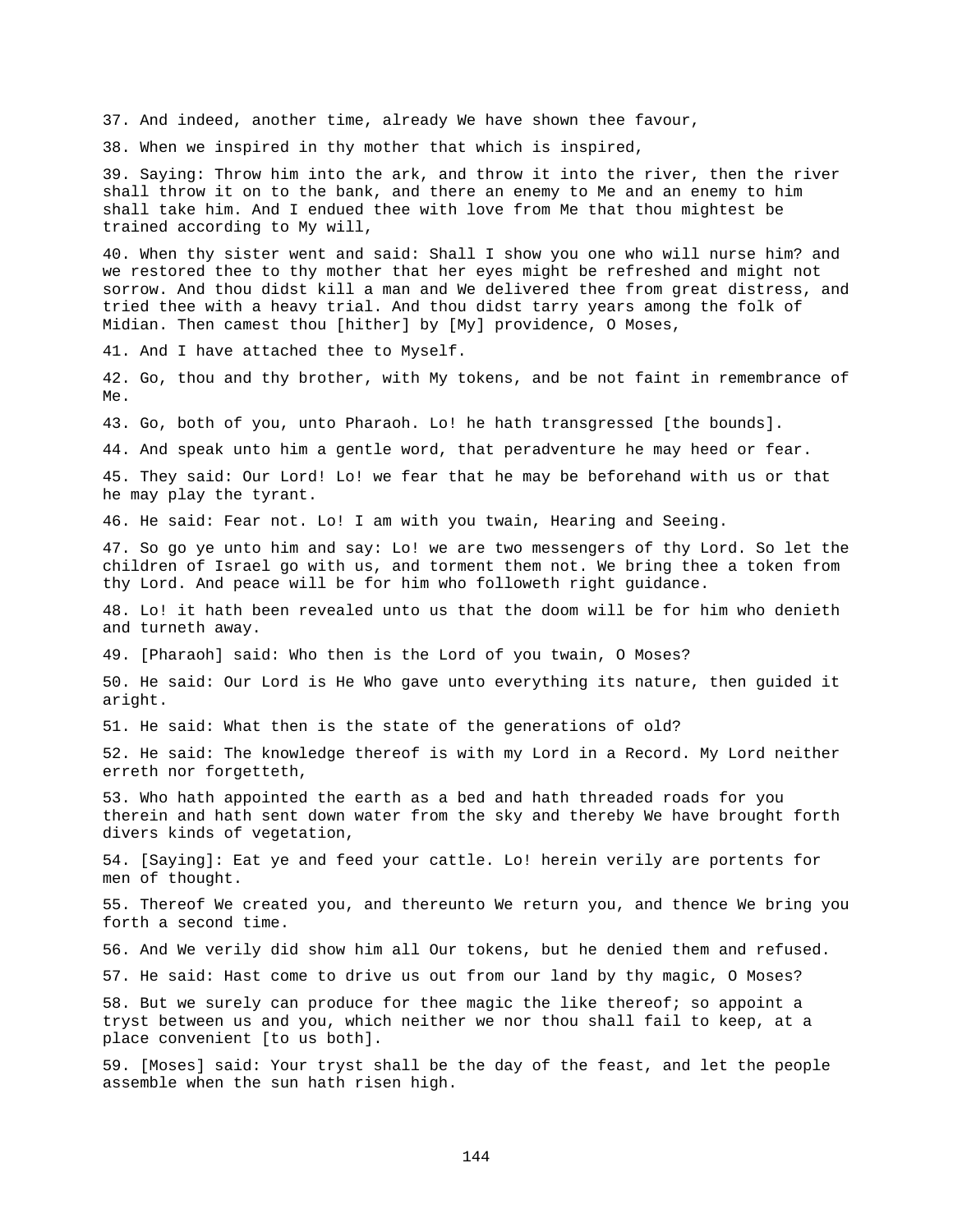tryst]. 61. Moses said unto them: Woe unto you! Invent not a lie against Allah, lest He extirpate you by some punishment. He who lieth faileth miserably. 62. Then they debated one with another what they must do, and they kept their counsel secret. 63. They said: Lo! these are two wizards who would drive you out from your country by their magic, and destroy your best traditions; 64. So arrange your plan, and come in battle line. Whoso is uppermost this day will be indeed successful. 65. They said: O Moses! Either throw first, or let us be the first to throw? 66. He said: Nay, do ye throw! Then lo! their cords and their staves, by their magic, appeared to him as though they ran. 67. And Moses conceived a fear in his mind. 68. We said: Fear not! Lo! thou art the higher. 69. Throw that which is in thy right hand! It will eat up that which they have made. Lo! that which they have made is but a wizard's artifice, and a wizard shall not be successful to whatever point [of skill] he may attain. 70. Then the wizards were [all] flung down prostrate, crying: We believe in the Lord of Aaron and Moses. 71. [Pharaoh] said: Ye put faith in him before I give you leave. Lo! he is your chief who taught you magic. Now surely I shall cut off your hands and your feet alternately, and I shall crucify you on the trunks of palm trees, and ye shall know for certain which of us hath sterner and more lasting punishment. 72. They said: We choose thee not above the clear proofs that have come unto us, and above Him Who created us. So decree what thou wilt decree. Thou wilt end for us only this life of the world. 73. Lo! we believe in our Lord, that He may forgive us our sins and the magic unto which thou didst force us. Allah is better and more lasting. 74. Lo! whoso cometh guilty unto his Lord, verily for him is hell. There he will neither die nor live. 75. But whoso cometh unto Him a believer, having done good works, for such are the high stations; 76. Gardens of Eden underneath which rivers flow, wherein they will abide for ever. That is the reward of him who groweth. 77. And verily We inspired Moses, saying: Take away My slaves by night and strike for them a dry path in the sea, fearing not to be overtaken, neither being afraid [of the sea]. 78. Then Pharaoh followed them with his hosts and there covered them that which did cover them of the sea. 79. And Pharaoh led his folk astray, he did not guide them. 80. O Children of Israel! We delivered you from your enemy, and we made a covenant with you on the holy mountain's side, and sent down on you the manna and the quails,

60. Then Pharaoh went and gathered his strength, then came [to the appointed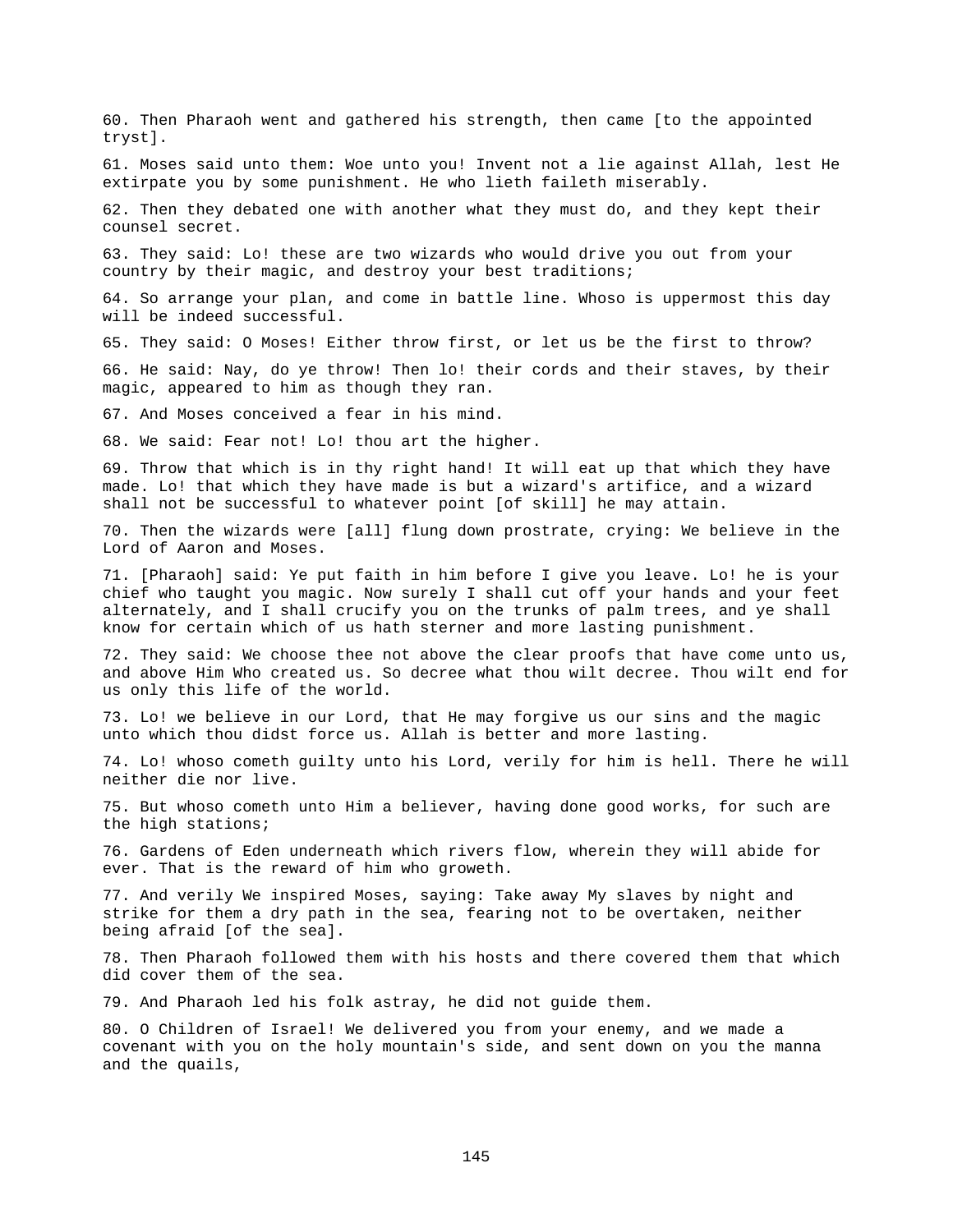81. [Saying]: Eat of the good things wherewith We have provided you, and transgress not in respect thereof lest My wrath come upon you: and he on whom My wrath cometh, he is lost indeed. 82. And lo! verily I am Forgiving toward him who repenteth and believeth and doeth good, and afterward walketh aright. 83. And [it was said]: What hath made thee hasten from thy folk, O Moses? 84. He said: They are close upon my track. I hastened unto Thee, my Lord, that Thou mightest be well pleased. 85. He said: Lo! We have tried thy folk in thine absence, and As-Samiri hath misled them. 86. Then Moses went back unto his folk, angry and sad. He said: O my people! Hath not your Lord promised you a fair promise? Did the time appointed then appear too long for you, or did ye wish that wrath from your Lord should come upon you, that ye broke tryst with me? 87. They said: We broke not tryst with thee of our own will, but we were laden with burdens of ornaments of the folk, then cast them [in the fire], for thus As-Samiri proposed. 88. Then he produced for them a calf, of saffron hue, which gave forth a lowing sound. And they cried: This is your god and the god of Moses, but he hath forgotten. 89. See they not, then, that it returneth no saying unto them and possesseth for them neither hurt nor use? 90. And Aaron indeed had told them beforehand: O my people! Ye are but being seduced therewith, for lo! your Lord is the Beneficent, so follow me and obey my order. 91. They said: We shall by no means cease to be its votaries till Moses return unto us. 92. He [Moses] said: O Aaron! What held thee back when thou didst see them gone astray, 93. That thou followedst me not? Hast thou then disobeyed my order? 94. He said: O son of my mother! Clutch not my beard nor my head! I feared lest thou shouldst say: Thou hast caused division among the Children of Israel, and hast not waited for my word. 95. [Moses] said: And what hast thou to say, O Samiri? 96. He said: I perceived what they perceive not, so I seized a handful from the footsteps of the messenger, and then threw it in. Thus my soul commended to me. 97. [Moses] said: Then go! and lo! in this life it is for thee to say: Touch me not! and lo! there is for thee a tryst thou canst not break. Now look upon thy god of which thou hast remained a votary. Verily we will burn it and will scatter its dust over the sea. 98. Your Allah is only Allah, than Whom there is no other Allah. He embraceth all things in His knowledge. 99. Thus relate We unto thee [Muhammad] some tidings of that which happened of old, and We have given thee from Our presence a reminder. 100. Whoso turneth away from it, he verily will bear a burden on the Day of Resurrection,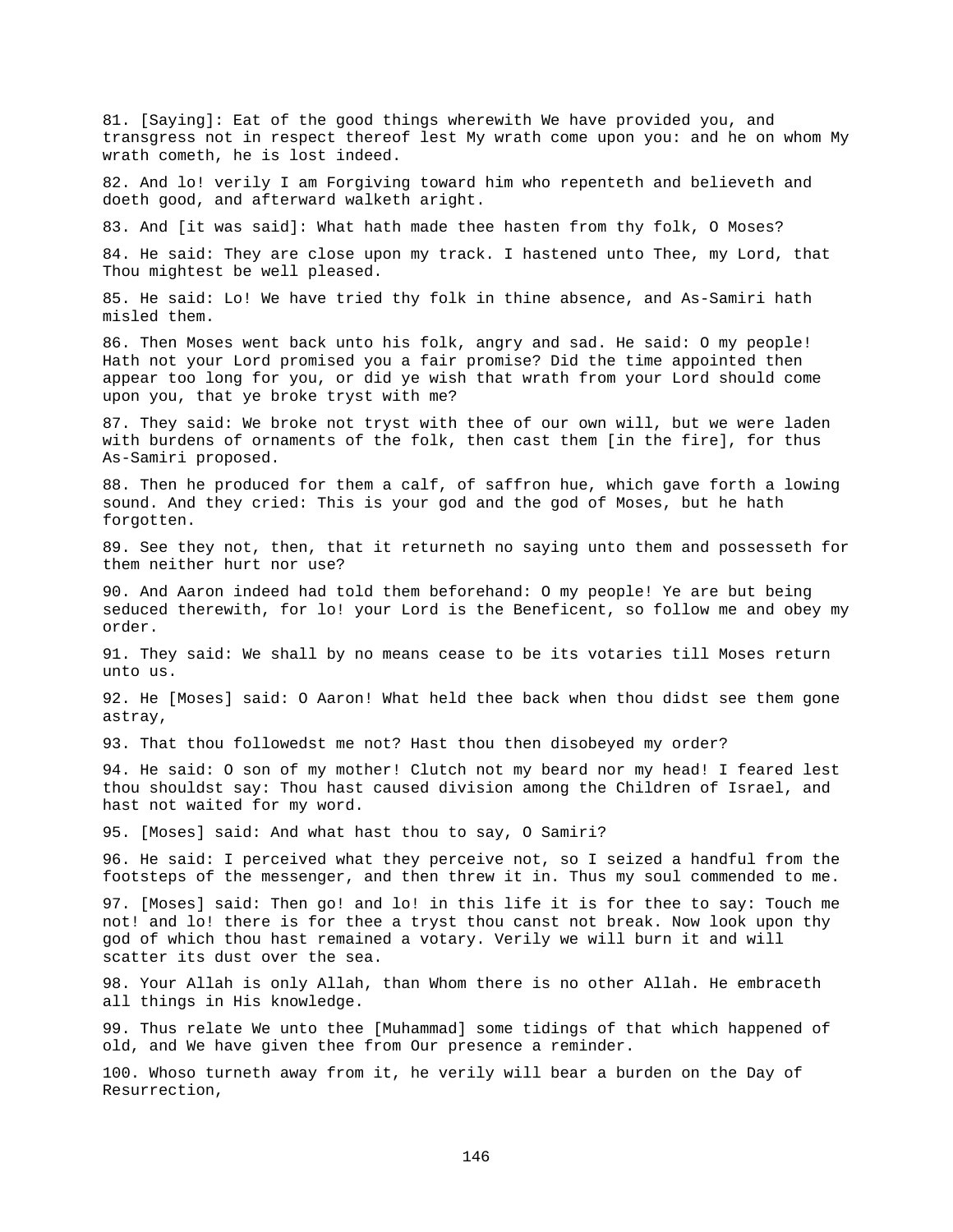101. Abiding under it - an evil burden for them on the Day of Resurrection, 102. The day when the Trumpet is blown. On that day we assemble the guilty white-eyed [with terror], 103. Murmuring among themselves: Ye have tarried but ten [days]. 104. We are Best Aware of what they utter when their best in conduct say: Ye

105. They will ask thee of the mountains [on that day]. Say: My Lord will break them into scattered dust.

106. And leave it as an empty plain,

have tarried but a day.

107. Wherein thou seest neither curve nor ruggedness.

108. On that day they follow the summoner who deceiveth not, and voices are hushed for the Beneficent, and thou hearest but a faint murmur.

109. On that day no intercession availeth save [that of] him unto whom the Beneficent hath given leave and whose word He accepteth.

110. He knoweth [all] that is before them and [all] that is behind them, while they cannot compass it in knowledge.

111. And faces humble themselves before the Living, the Eternal. And he who beareth [a burden of] wrongdoing is indeed a failure [on that day].

112. And he who hath done some good works, being a believer, he feareth not injustice nor begrudging [of his wage].

113. Thus we have revealed it as a Lecture in Arabic, and have displayed therein certain threats, that peradventure they may keep from evil or that it may cause them to take heed.

114. Then exalted be Allah, the True King! And hasten not [O Muhammad] with the Qur'an ere its revelation hath been perfected unto thee, and say: My Lord! Increase me in knowledge.

115. And verily We made a covenant of old with Adam, but he forgot, and We found no constancy in him.

116. And when We said unto the angels: Fall prostrate before Adam, they fell prostrate [all] save Iblis; he refused.

117. Therefor we said: O Adam! This is an enemy unto thee and unto thy wife, so let him not drive you both out of the Garden so that thou come to toil.

118. It is [vouchsafed] unto thee that thou hungerest not therein nor art naked,

119. And that thou thirstest not therein nor art exposed to the sun's heat.

120. But the devil whispered to him, saying: O Adam! Shall I show thee the tree of immortality and power that wasteth not away?

121. Then they twain ate thereof, so that their shame became apparent unto them, and they began to hide by heaping on themselves some of the leaves of the Garden. And Adam disobeyed his Lord, so went astray.

122. Then his Lord chose him, and relented toward him, and guided him.

123. He said: Go down hence, both of you, one of you a foe unto the other. But when there come unto you from Me a guidance, then whoso followeth My guidance, he will not go astray nor come to grief.

124. But he who turneth away from remembrance of Me, his will be a narrow life, and I shall bring him blind to the assembly on the Day of Resurrection.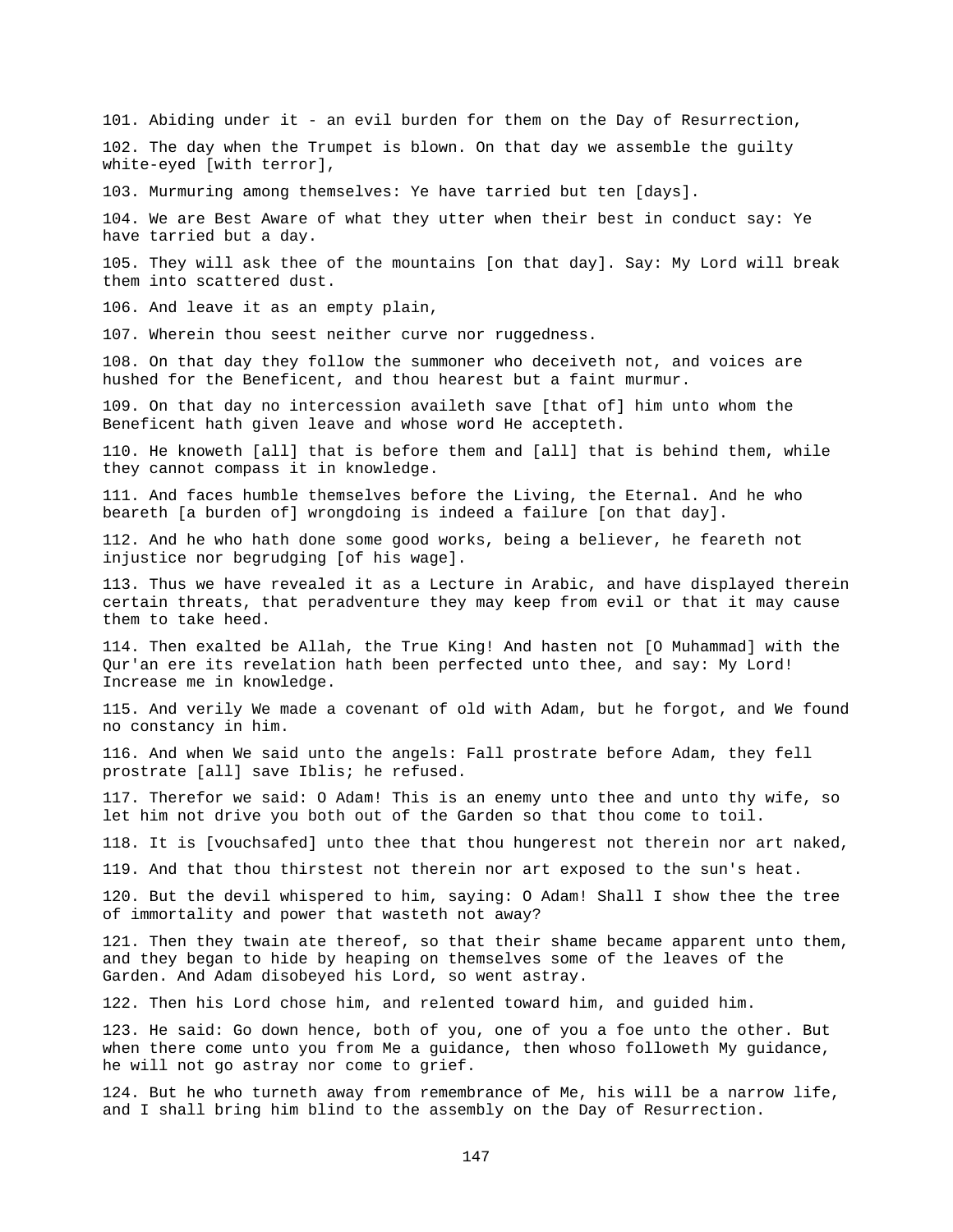125. He will say: My Lord! Wherefor hast Thou gathered me [hither] blind, when I was wont to see?

126. He will say: So [it must be]. Our revelations came unto thee but thou didst forget them. In like manner thou art forgotten this Day.

127. Thus do We reward him who is prodigal and believeth not the revelations of his Lord; and verily the doom of the Hereafter will be sterner and more lasting.

128. Is it not a guidance for them [to know] how many a generation We destroyed before them, amid whose dwellings they walk? Lo! therein verily are signs for men of thought.

129. And but for a decree that had already gone forth from thy Lord, and a term already fixed, the judgment would have been inevitable [in this world].

130. Therefor [O Muhammad], bear with what they say, and celebrate the praise of thy Lord ere the rising of the sun and ere the going down thereof. And glorify Him some hours of the night and at the two ends of the day, that thou mayst find acceptance.

131. And strain not thine eyes toward that which We cause some wedded pairs among them to enjoy, the flower of the life of the world, that We may try them thereby. The provision of thy Lord is better and more lasting.

132. And enjoin upon thy people worship, and be constant therein. We ask not of thee a provision: We provided for thee. And the sequel is for righteousness.

133. And they say: If only he would bring us a miracle from his Lord! Hath there not come unto them the proof of what is in the former scriptures?

134. And if we had destroyed them with some punishment before it, they would assuredly have said: Our Lord! If only Thou hadst sent unto us a messenger, so that we might have followed Thy revelations before we were [thus] humbled and disgraced!

135. Say: Each is awaiting; so await ye! Ye will come to know who are the owners of the path of equity, and who is right.

## **SURA 21. AL-ANBIYA (THE PROPHETS)**

1. Their reckoning draweth nigh for mankind, while they turn away in heedlessness.

2. Never cometh there unto them a new reminder from their Lord but they listen to it while they play,

3. With hearts preoccupied. And they confer in secret. The wrong-doers say: Is this other than a mortal like you? Will ye then succumb to magic when ye see  $[$ it $]$ ?

4. He saith: My Lord knoweth what is spoken in the heaven and the earth. He is the Hearer, the Knower.

5. Nay, say they, [these are but] muddled dreams; nay, he hath but invented it; nay, he is but a poet. Let him bring us a portent even as those of old [who were Allah's messengers] were sent [with portents].

6. Not a township believed of those which We destroyed before them [though We sent them portents]: would they then believe?

7. And We sent not [as Our messengers] before thee other than men, whom We inspired. Ask the followers of the Reminder if ye know not?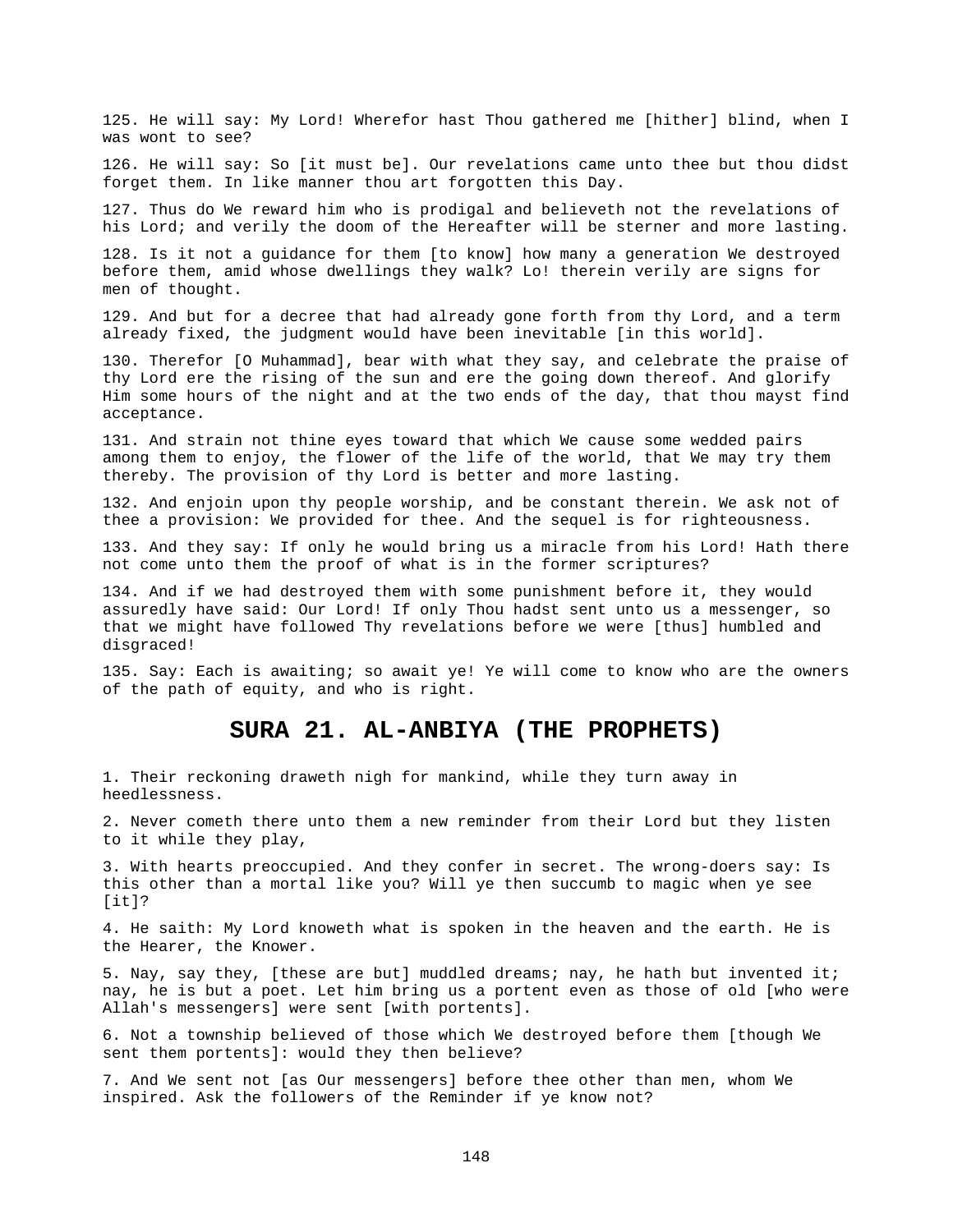8. We gave them not bodies that would not eat food, nor were they immortals. 9. Then we fulfilled the promise unto them. So we delivered them and whom We would, and We destroyed the prodigals. 10. Now We have revealed unto you a Scripture wherein is your Reminder. Have ye then no sense? 11. How many a community that dealt unjustly have We shattered, and raised up after them another folk! 12. And, when they felt Our might, behold them fleeing from it! 13. [But it was said unto them]: Flee not, but return to that [existence] which emasculated you and to your dwellings, that ye may be questioned. 14. They cried: Alas for us! we were wrong-doers. 15. And this their crying ceased not till We made them as reaped corn, extinct. 16. We created not the heaven and the earth and all that is between them in play. 17. If We had wished to find a pastime, We could have found it in Our presence if We ever did. 18. Nay, but We hurl the true against the false, and it doth break its head and lo! it vanisheth. And yours will be woe for that which ye ascribe [unto Him]. 19. Unto Him belongeth whosoever is in the heavens and the earth. And those who dwell in His presence are not too proud to worship Him, nor do they weary; 20. They glorify [Him] night and day; they flag not. 21. Or have they chosen gods from the earth who raise the dead? 22. If there were therein gods beside Allah, then verily both [the heavens and the earth] had been disordered. Glorified be Allah, the Lord of the Throne, from all that they ascribe [unto Him]. 23. He will not be questioned as to that which He doeth, but they will be questioned. 24. Or have they chosen other gods beside Him? say: Bring your proof [of their godhead]. This is the Reminder of those with me and those before me, but most of them know not the Truth and so they are averse. 25. And We sent no messenger before thee but We inspired him, [saying]: There is no Allah save Me [Allah], so worship Me. 26. And they say: The Beneficent hath taken unto Himself a son. Be He Glorified! Nay, but [those whom they call sons] are honoured slaves; 27. They speak not until He hath spoken, and they act by His command. 28. He knoweth what is before them and what is behind them, and they cannot intercede except for him whom He accepteth, and they quake for awe of Him. 29. And one of them who should say: Lo! I am a god beside Him, that one We should repay with hell. Thus We Repay wrong-doers. 30. Have not those who disbelieve known that the heavens and the earth were of one piece, then We parted them, and we made every living thing of water? Will they not then believe? 31. And We have placed in the earth firm hills lest it quake with them, and We have placed therein ravines as roads that haply they may find their way.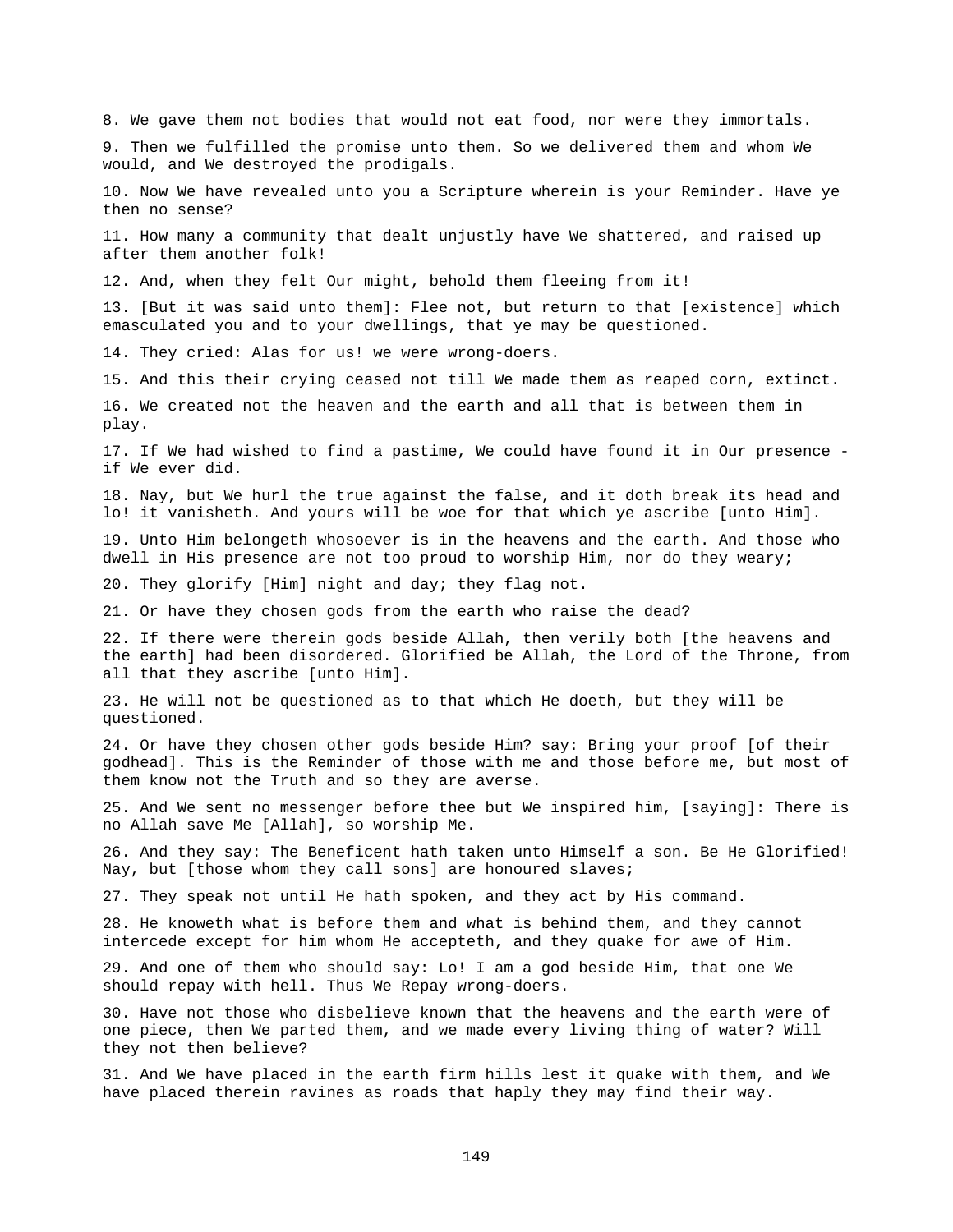32. And we have made the sky a roof withheld [from them]. Yet they turn away from its portents. 33. And He it is Who created the night and the day, and the sun and the moon. They float, each in an orbit. 34. We appointed immortality for no mortal before thee. What! if thou diest, can they be immortal! 35. Every soul must taste of death, and We try you with evil and with good, for ordeal. And unto Us ye will be returned. 36. And when those who disbelieve behold thee, they but choose thee out for mockery, [saying]: Is this he who maketh mention of your gods? And they would deny all mention of the Beneficent. 37. Man is made of haste. I shall show you My portents, but ask Me not to hasten. 38. And they say: When will this promise [be fulfilled], if ye are truthful? 39. If those who disbelieved but knew the time when they will not be able to drive off the fire from their faces and from their backs, and they will not be helped! 40. Nay, but it will come upon them unawares so that it will stupefy them, and they will be unable to repel it, neither will they be reprieved. 41. Messengers before thee, indeed, were mocked, but that whereat they mocked surrounded those who scoffed at them. 42. Say: Who guardeth you in the night or in the day from the Beneficent? Nay, but they turn away from mention of their Lord! 43. Or have they gods who can shield them from Us? They cannot help themselves nor can they be defended from Us. 44. Nay, but We gave these and their fathers ease until life grew long for them. See they not how we aim to the land, reducing it of its outlying parts? Can they then be the victors? 45. Say [O Muhammad, unto mankind]: I warn you only by the Inspiration. But the deaf hear not the call when they are warned. 46. And if a breath of thy Lord's punishment were to touch them, they assuredly would say: Alas for us! Lo! we were wrong-doers. 47. And We set a just balance for the Day of Resurrection so that no soul is wronged in aught. Though it be of the weight of a grain of mustard seed, We bring it. And We suffice for reckoners. 48. And We verily gave Moses and Aaron the Criterion [of right and wrong] and a light and a Reminder for those who keep from evil, 49. Those who fear their Lord in secret and who dread the Hour [of doom]. 50. This is a blessed Reminder that we have revealed: Will ye then reject it? 51. And We verily gave Abraham of old his proper course, and We were Aware of him, 52. When he said unto his father and his folk: What are these images unto which ye pay devotion? 53. They said: We found our fathers worshippers of them. 54. He said: Verily ye and your fathers were in plain error.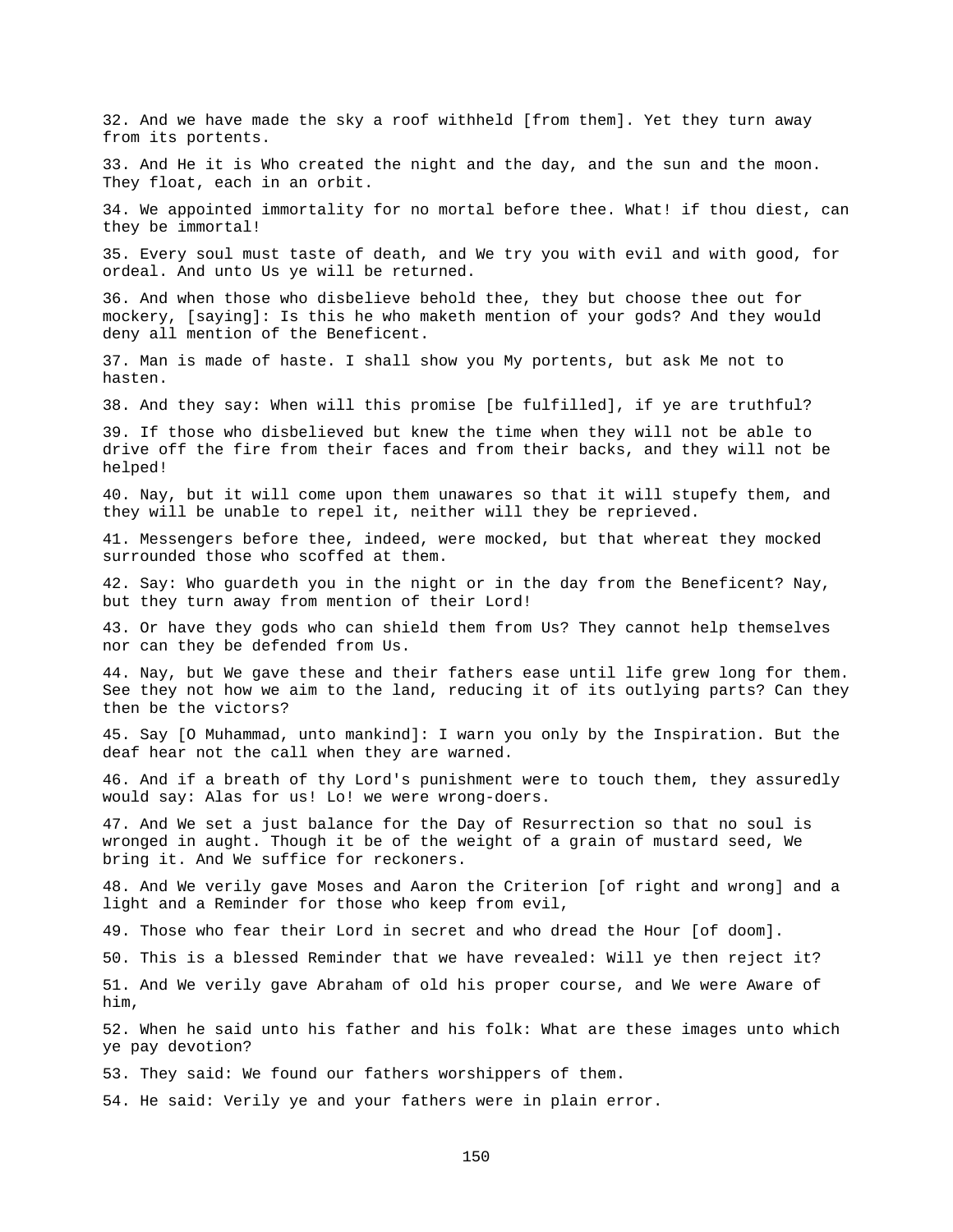55. They said: Bringest thou unto us the truth, or art thou some jester? 56. He said: Nay, but your Lord is the Lord of the heavens and the earth, Who created them; and I am of those who testify unto that. 57. And, by Allah, I shall circumvent your idols after ye have gone away and turned your backs. 58. Then he reduced them to fragments, all save the chief of them, that haply they might have recourse to it. 59. They said: Who hath done this to our gods? Surely it must be some evil-doer. 60. They said: We heard a youth make mention of them, who is called Abraham. 61. They said: Then bring him [hither] before the people's eyes that they may testify. 62. They said: Is it thou who hast done this to our gods, O Abraham? 63. He said: But this, their chief hath done it. So question them, if they can speak. 64. Then gathered they apart and said: Lo! ye yourselves are the wrong-doers. 65. And they were utterly confounded, and they said: Well thou knowest that these speak not. 66. He said: Worship ye then instead of Allah that which cannot profit you at all, nor harm you? 67. Fie on you and all that ye worship instead of Allah! Have ye then no sense? 68. They cried: Burn him and stand by your gods, if ye will be doing. 69. We said: O fire, be coolness and peace for Abraham, 70. And they wished to set a snare for him, but We made them the greater losers. 71. And We rescued him and Lot [and brought them] to the land which We have blessed for [all] peoples. 72. And We bestowed upon him Isaac, and Jacob as a grandson. Each of them We made righteous. 73. And We made them chiefs who guide by Our command, and We inspired in them the doing of good deeds and the right establishment of worship and the giving of alms, and they were worshippers of Us [alone]. 74. And unto Lot we gave judgment and knowledge, and We delivered him from the community that did abominations. Lo! they were folk of evil, lewd. 75. And We brought him in unto Our mercy. Lo! he was of the righteous. 76. And Noah, when he cried of old, We heard his prayer and saved him and his household from the great affliction. 77. And delivered him from the people who denied Our revelations. Lo! they were folk of evil, therefor did We drown them all. 78. And David and Solomon, when they gave judgment concerning the field, when people's sheep had strayed and browsed therein by night; and We were witnesses to their judgment. 79. And We made Solomon to understand [the case]; and unto each of them We gave judgment and knowledge. And we subdued the hills and the birds to hymn [His] praise along with David. We were the doers [thereof].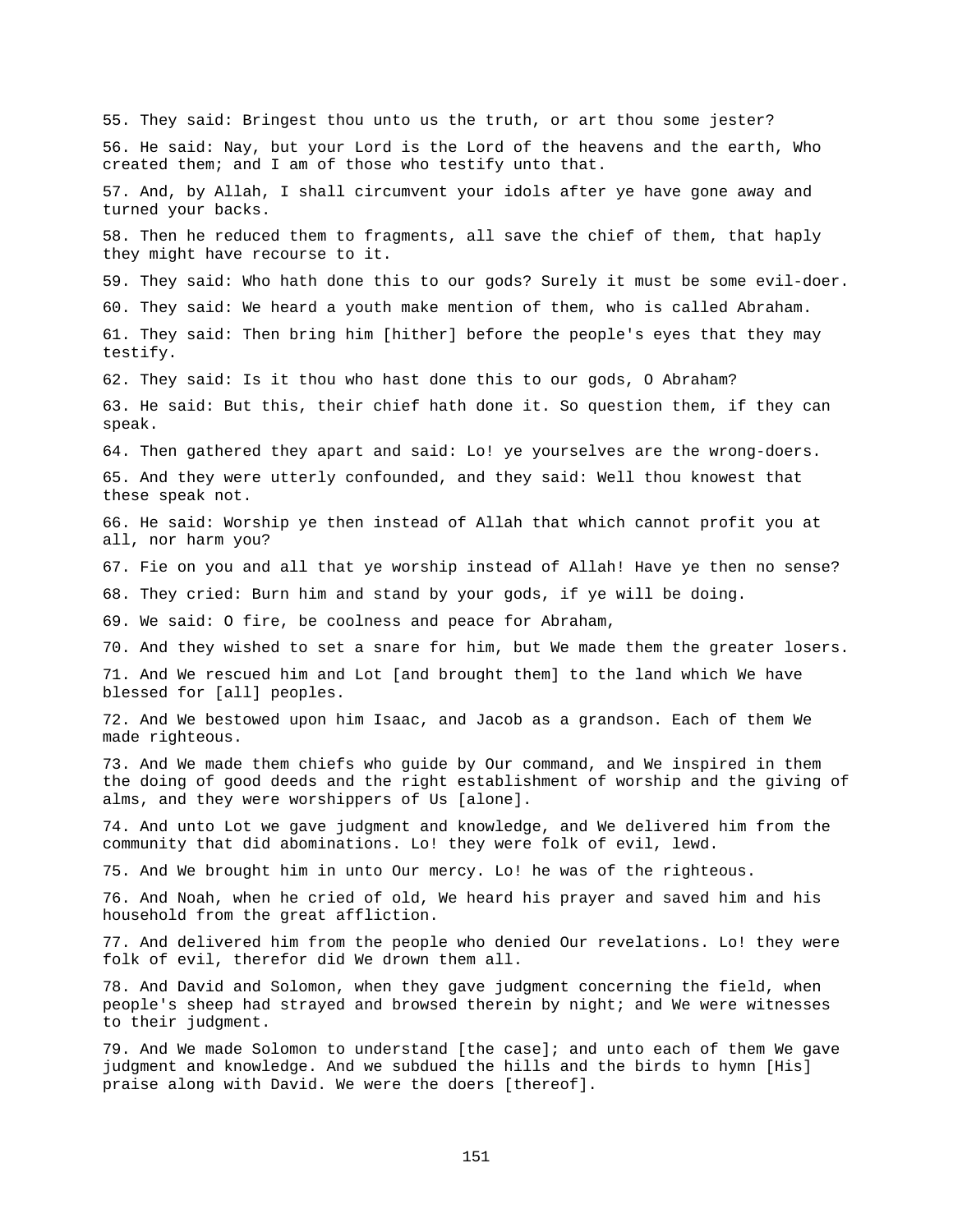80. And We taught him the art of making garments [of mail] to protect you in your daring. Are ye then thankful?

81. And unto Solomon [We subdued] the wind in its raging. It set by his command toward the land which We had blessed. And of everything We are Aware.

82. And of the evil ones [subdued We unto him] some who dived [for pearls] for him and did other work, and We were warders unto them.

83. And Job, when he cried unto his Lord, [saying]: Lo! adversity afflicteth me, and Thou art Most Merciful of all who show mercy.

84. Then We heard his prayer and removed that adversity from which he suffered, and We gave him his household [that he had lost] and the like thereof along with them, a mercy from Our store, and a remembrance for the worshippers;

85. And [mention] Ishmael, and Idris, and Dhu'l-Kifl. All were of the steadfast.

86. And We brought them in unto Our mercy. Lo! they are among the righteous.

87. And [mention] Dhu'n-Nun, when he went off in anger and deemed that We had no power over him, but he cried out in the darkness, saying: There is no Allah save Thee. Be Thou Glorified! Lo! I have been a wrong-doer.

88. Then we heard his prayer and saved him from the anguish. Thus we save believers.

89. And Zachariah, when he cried unto his Lord: My Lord! Leave me not childless, though Thou art the Best of inheritors.

90. Then We heard his prayer, and bestowed upon him John, and adjusted his wife [to bear a child] for him. Lo! they used to vie one with the other in good deeds, and they cried unto Us in longing and in fear, and were submissive unto Us.

91. And she who was chaste, therefor We breathed into her [something] of Our Spirit and made her and her son a token for [all] peoples.

92. Lo! this, your religion, is one religion, and I am your Lord, so worship Me.

93. And they have broken their religion [into fragments] among them, [yet] all are returning unto Us.

94. Then whoso doeth some good works and is a believer, there will be no rejection of his effort. Lo! We record [it] for him.

95. And there is a ban upon any community which We have destroyed: that they shall not return.

96. Until, when Gog and Magog are let loose, and they hasten out of every mound,

97. And the True Promise draweth nigh; then behold them, staring wide [in terror], the eyes of those who disbelieve! [They say]: Alas for us! We [lived] in forgetfulness of this. Ah, but we were wrong-doers!

98. Lo! ye [idolaters] and that which ye worship beside Allah are fuel of hell. Thereunto ye will come.

99. If these had been gods they would not have come thither, but all will abide therein.

100. Therein wailing is their portion, and therein they hear not.

101. Lo! those unto whom kindness hath gone forth before from Us, they will be far removed from thence.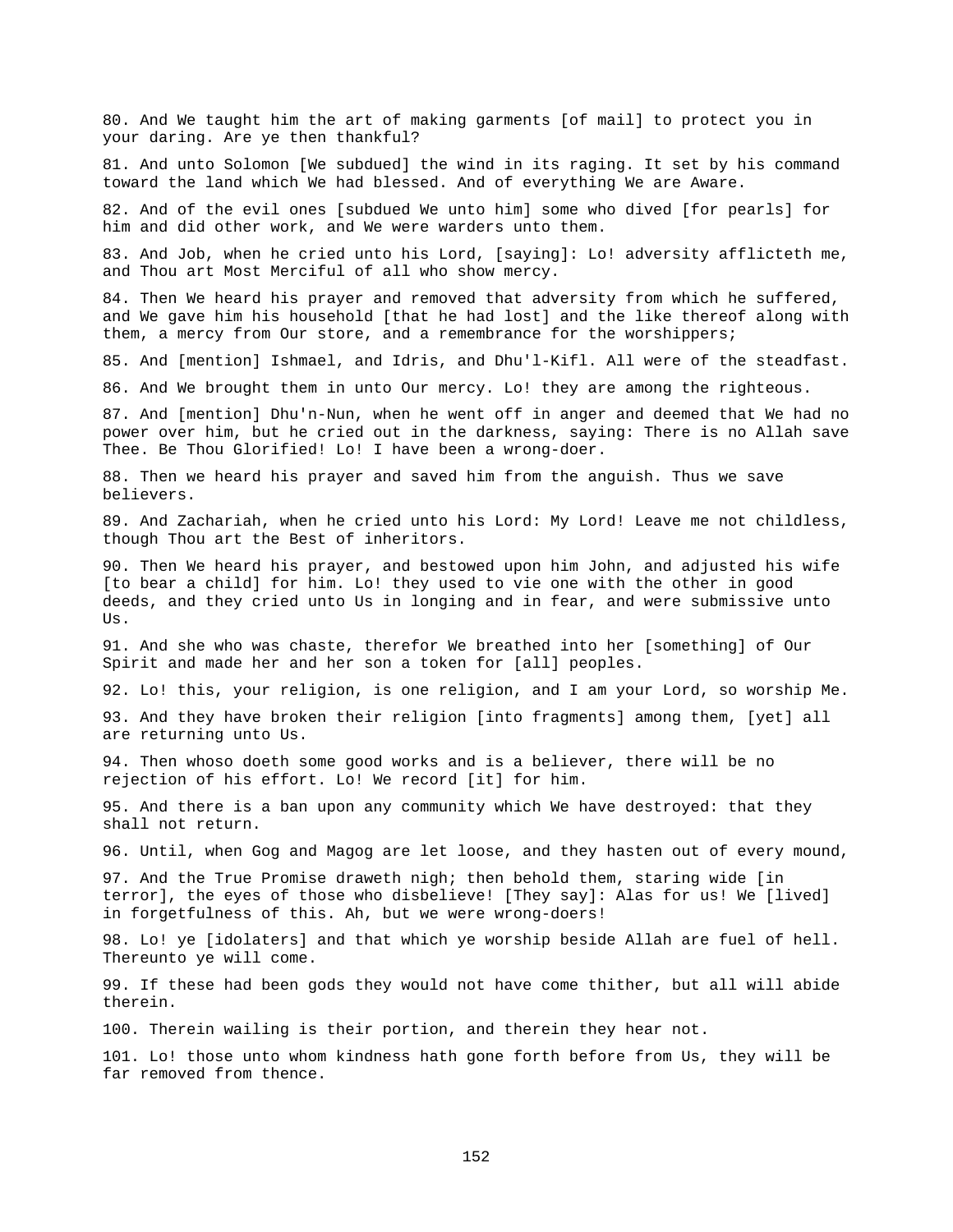102. They will not hear the slightest sound thereof, while they abide in that which their souls desire.

103. The Supreme Horror will not grieve them, and the angels will welcome them, [saying]: This is your Day which ye were promised;

104. The Day when We shall roll up the heavens as a recorder rolleth up a written scroll. As We began the first creation, We shall repeat it. [It is] a promise [binding] upon Us. Lo! We are to perform it.

105. And verily we have written in the Scripture, after the Reminder: My righteous slaves will inherit the earth:

106. Lo! there is a plain statement for folk who are devout.

107. We sent thee not save as a mercy for the peoples.

108. Say: It is only inspired in me that your Allah is One Allah. Will ye then surrender [unto Him]?

109. But if they are averse, then say: I have warned you all alike, although I know not whether nigh or far is that which ye are promised.

110. Lo! He knoweth that which is said openly, and that which ye conceal.

111. And I know not but that this may be a trial for you, and enjoyment for a while.

112. He saith: My Lord! Judge Thou with truth. Our Lord is the Beneficent, Whose help is to be implored against that which ye ascribe [unto Him].

## **SURA 22. AL-HAJJ (THE PILGRIMAGE)**

1. O mankind! Fear your Lord. Lo! the earthquake of the Hour [of Doom] is a tremendous thing.

2. On the day when ye behold it, every nursing mother will forget her nursling and every pregnant one will be delivered of her burden, and thou [Muhammad] wilt see mankind as drunken, yet they will not be drunken, but the Doom of Allah will be strong [upon them].

3. Among mankind is he who disputeth concerning Allah without knowledge, and followeth each froward devil;

4. For him it is decreed that whoso taketh him for friend, he verily will mislead him and will guide him to the punishment of the Flame.

5. O mankind! if ye are in doubt concerning the Resurrection, then lo! We have created you from dust, then from a drop of seed, then from a clot, then from a little lump of flesh shapely and shapeless, that We may make [it] clear for you. And We cause what We will to remain in the wombs for an appointed time, and afterward We bring you forth as infants, then [give you growth] that ye attain your full strength. And among you there is he who dieth [young], and among you there is he who is brought back to the most abject time of life, so that, after knowledge, he knoweth naught. And thou [Muhammad] seest the earth barren, but when We send down water thereon, it doth thrill and swell and put forth every lovely kind [of growth].

6. That is because Allah, He is the Truth and because He quickeneth the dead, and because He is Able to do all things;

7. And because the Hour will come, there is no doubt thereof; and because Allah will raise those who are in the graves.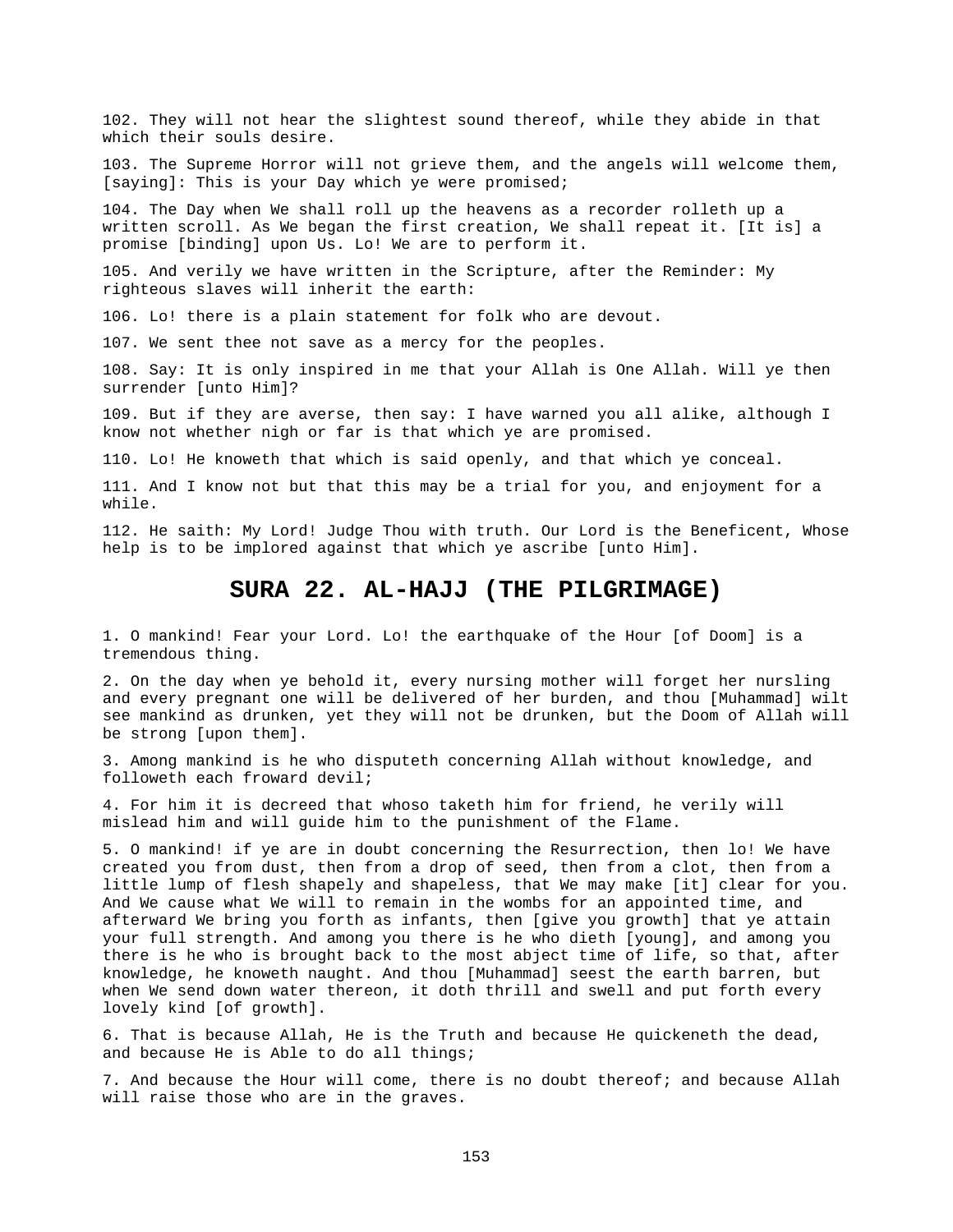8. And among mankind is he who disputeth concerning Allah without knowledge or guidance or a scripture giving light,

9. Turning away in pride to beguile [men] from the way of Allah. For him in this world is ignominy, and on the Day of Resurrection We make him taste the doom of burning.

10. [And unto him it will be said]: This is for that which thy two hands have sent before, and because Allah is no oppressor of His slaves.

11. And among mankind is he who worshippeth Allah upon a narrow marge so that if good befalleth him he is content therewith, but if a trial befalleth him, he falleth away utterly. He loseth both the world and the Hereafter. That is the sheer loss.

12. He calleth, beside Allah, unto that which hurteth him not nor benefiteth him. That is the far error.

13. He calleth unto him whose harm is nearer than his benefit; verily an evil patron and verily an evil friend!

14. Lo! Allah causeth those who believe and do good works to enter Gardens underneath which rivers flow. Lo! Allah doth what He intendeth.

15. Whoso is wont to think [through envy] that Allah will not give him [Muhammad] victory in the world and the Hereafter [and is enraged at the thought of his victory], let him stretch a rope up to the roof [of his dwelling], and let him hang himself. Then let him see whether his strategy dispelleth that whereat he rageth!.

16. Thus We reveal it as plain revelations, and verily Allah guideth whom He will.

17. Lo! those who believe [this revelation], and those who are Jews, and the Sabaeans and the Christians and the Magians and the idolaters - Lo! Allah will decide between them on the Day of Resurrection. Lo! Allah is Witness over all things.

18. Hast thou not seen that unto Allah payeth adoration whosoever is in the heavens and whosoever is in the earth, and the sun, and the moon, and the stars, and the hills, and the trees, and the beasts, and many of mankind, while there are many unto whom the doom is justly due. He whom Allah scorneth, there is none to give him honour. Lo! Allah doeth what He will.

19. These twain [the believers and the disbelievers] are two opponents who contend concerning their Lord. But as for those who disbelieve, garments of fire will be cut out for them; boiling fluid will be poured down on their heads,

20. Whereby that which is in their bellies, and their skins too, will be melted;

21. And for them are hooked rods of iron.

22. Whenever, in their anguish, they would go forth from thence they are driven back therein and [it is said unto them]: Taste the doom of burning.

23. Lo! Allah will cause those who believe and do good works to enter Gardens underneath which rivers flow, wherein they will be allowed armlets of gold, and pearls, and their raiment therein will be silk.

24. They are guided unto gentle speech; they are guided unto the path of the Glorious One.

25. Lo! those who disbelieve and bar [men] from the way of Allah and from the Inviolable Place of Worship, which We have appointed for mankind together, the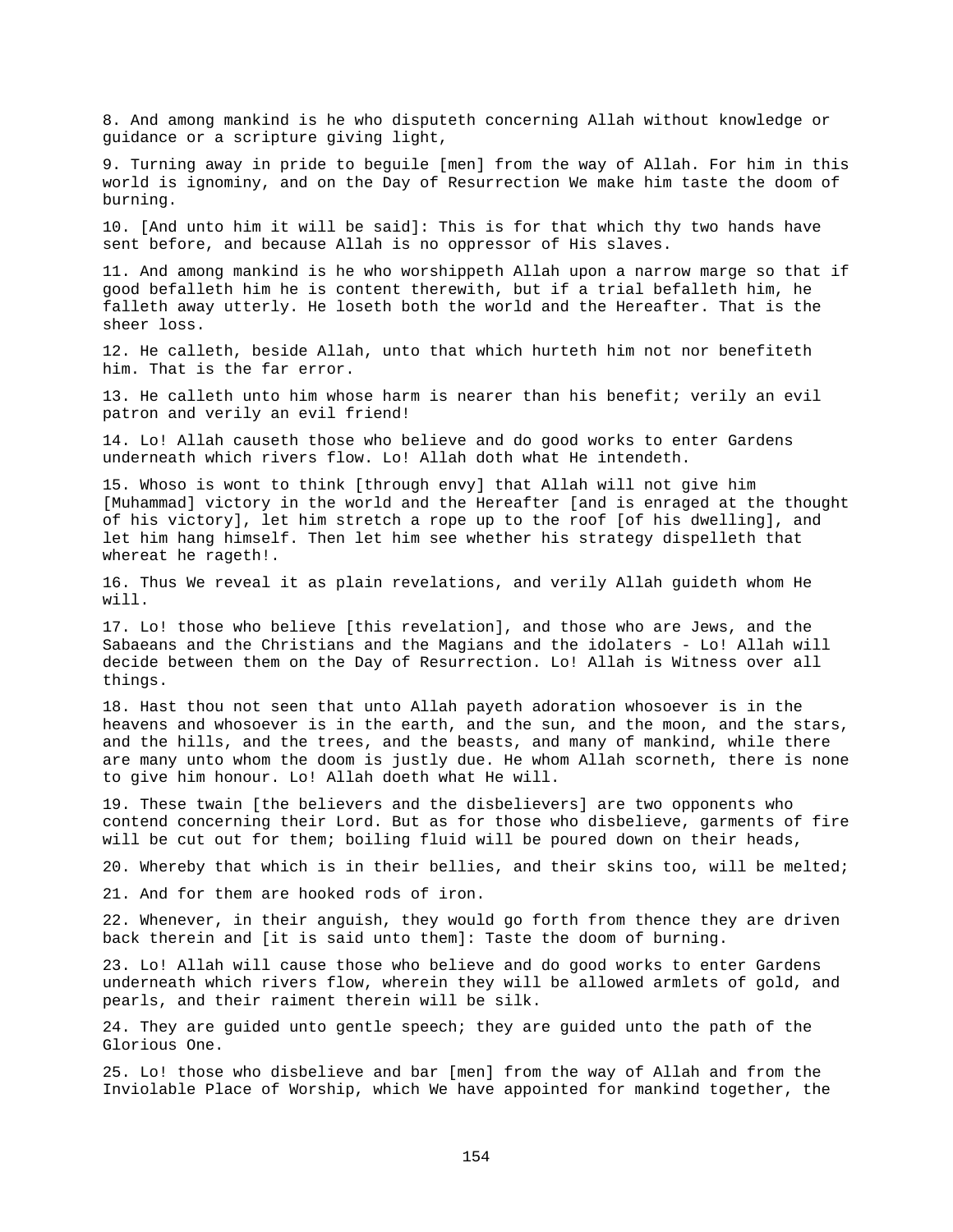dweller therein and the nomad: whosoever seeketh wrongful partiality therein, him We shall cause to taste a painful doom.

26. And [remember] when We prepared for Abraham the place of the [holy] House, saying: Ascribe thou no thing as partner unto Me, and purify My House for those who make the round [thereof] and those who stand and those who bow and make prostration.

27. And proclaim unto mankind the pilgrimage. They will come unto thee on foot and on every lean camel; they will come from every deep ravine,

28. That they may witness things that are of benefit to them, and mention the name of Allah on appointed days over the beast of cattle that He hath bestowed upon them. Then eat thereof and feed therewith the poor unfortunate.

29. Then let them make an end of their unkemptness and pay their vows and go around the ancient House.

30. That [is the command]. And whoso magnifieth the sacred things of Allah, it will be well for him in the sight of his Lord. The cattle are lawful unto you save that which hath been told you. So shun the filth of idols, and shun lying speech,

31. Turning unto Allah [only], not ascribing partners unto Him; for whoso ascribeth partners unto Allah, it is as if he had fallen from the sky and the birds had snatched him or the wind had blown him to a far-off place.

32. That [is the command]. And whoso magnifieth the offerings consecrated to Allah, it surely is from devotion of the hearts,

33. Therein are benefits for you for an appointed term; and afterward they are brought for sacrifice unto the ancient House.

34. And for every nation have We appointed a ritual, that they may mention the name of Allah over the beast of cattle that He hath given them for food; and your god is One God, therefor surrender unto Him. And give good tidings [O Muhammad] to the humble,

35. Whose hearts fear when Allah is mentioned, and the patient of whatever may befall them, and those who establish worship and who spend of that We have bestowed on them.

36. And the camels! We have appointed them among the ceremonies of Allah. Therein ye have much good. So mention the name of Allah over them when they are drawn up in lines. Then when their flanks fall [dead], eat thereof and feed the beggar and the suppliant. Thus have We made them subject unto you, that haply ye may give thanks.

37. Their flesh and their food reach not Allah, but the devotion from you reacheth Him. Thus have We made them subject unto you that ye may magnify Allah that He hath guided you. And give good tidings [O Muhammad] to the good.

38. Lo! Allah defendeth those who are true. Lo! Allah loveth not each treacherous ingrate.

39. Sanction is given unto those who fight because they have been wronged; and Allah is indeed Able to give them victory;

40. Those who have been driven from their homes unjustly only because they said: Our Lord is Allah - For had it not been for Allah's repelling some men by means of others, cloisters and churches and oratories and mosques, wherein the name of Allah is oft mentioned, would assuredly have been pulled down. Verily Allah helpeth one who helpeth Him. Lo! Allah is Strong, Almighty -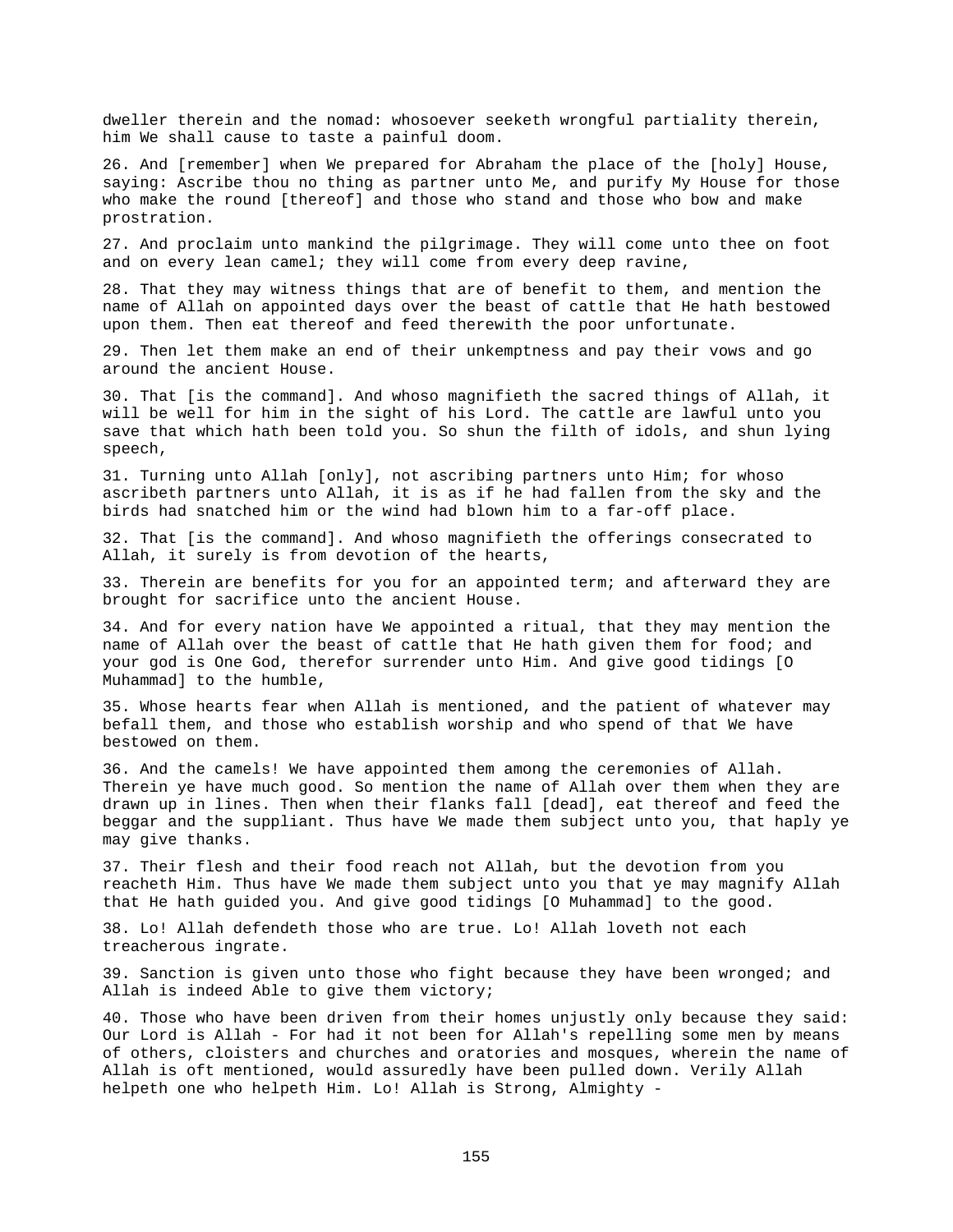41. Those who, if We give them power in the land, establish worship and pay the poor-due and enjoin kindness and forbid iniquity. And Allah's is the sequel of events.

42. If they deny thee [Muhammad], even so the folk of Noah, and [the tribes of] A'ad and Thamud, before thee, denied [Our messengers];

43. And the folk of Abraham and the folk of Lot;

44. [And] the dwellers in Midian. And Moses was denied; but I indulged the disbelievers a long while, then I seized them, and how [terrible] was My abhorrence!

45. How many a township have We destroyed while it was sinful, so that it lieth [to this day] in ruins, and [how many] a deserted well and lofty tower!

46. Have they not travelled in the land, and have they hearts wherewith to feel and ears wherewith to hear? For indeed it is not the eyes that grow blind, but it is the hearts, which are within the bosoms, that grow blind.

47. And they will bid thee hasten on the Doom, and Allah faileth not His promise, but lo! a Day with Allah is as a thousand years of what ye reckon.

48. And how many a township did I suffer long though it was sinful! Then I grasped it. Unto Me is the return.

49. Say: O mankind! I am only a plain warner unto you.

50. Those who believe and do good works, for them is pardon and a rich provision;

51. While those who strive to thwart Our revelations, such are rightful owners of the Fire.

52. Never sent We a messenger or a prophet before thee but when He recited [the message] Satan proposed [opposition] in respect of that which he recited thereof. But Allah abolisheth that which Satan proposeth. Then Allah establisheth His revelations. Allah is Knower, Wise;

53. That He may make that which the devil proposeth a temptation for those in whose hearts is a disease, and those whose hearts are hardened - Lo! the evildoers are in open schism -

54. And that those who have been given knowledge may know that it is the truth from thy Lord, so that they may believe therein and their hearts may submit humbly unto Him. Lo! Allah verily is guiding those who believe unto a right path.

55. And those who disbelieve will not cease to be in doubt thereof until the Hour come upon them unawares, or there come unto them the doom of a disastrous day.

56. The Sovereignty on that day will be Allah's, He will judge between them. Then those who believed and did good works will be in Gardens of Delight,

57. While those who disbelieved and denied Our revelations, for them will be a shameful doom.

58. Those who fled their homes for the cause of Allah and then were slain or died, Allah verily will provide for them a good provision. Lo! Allah, He verily is Best of all who make provision.

59. Assuredly He will cause them to enter by an entry that they will love. Lo! Allah verily is Knower, Indulgent.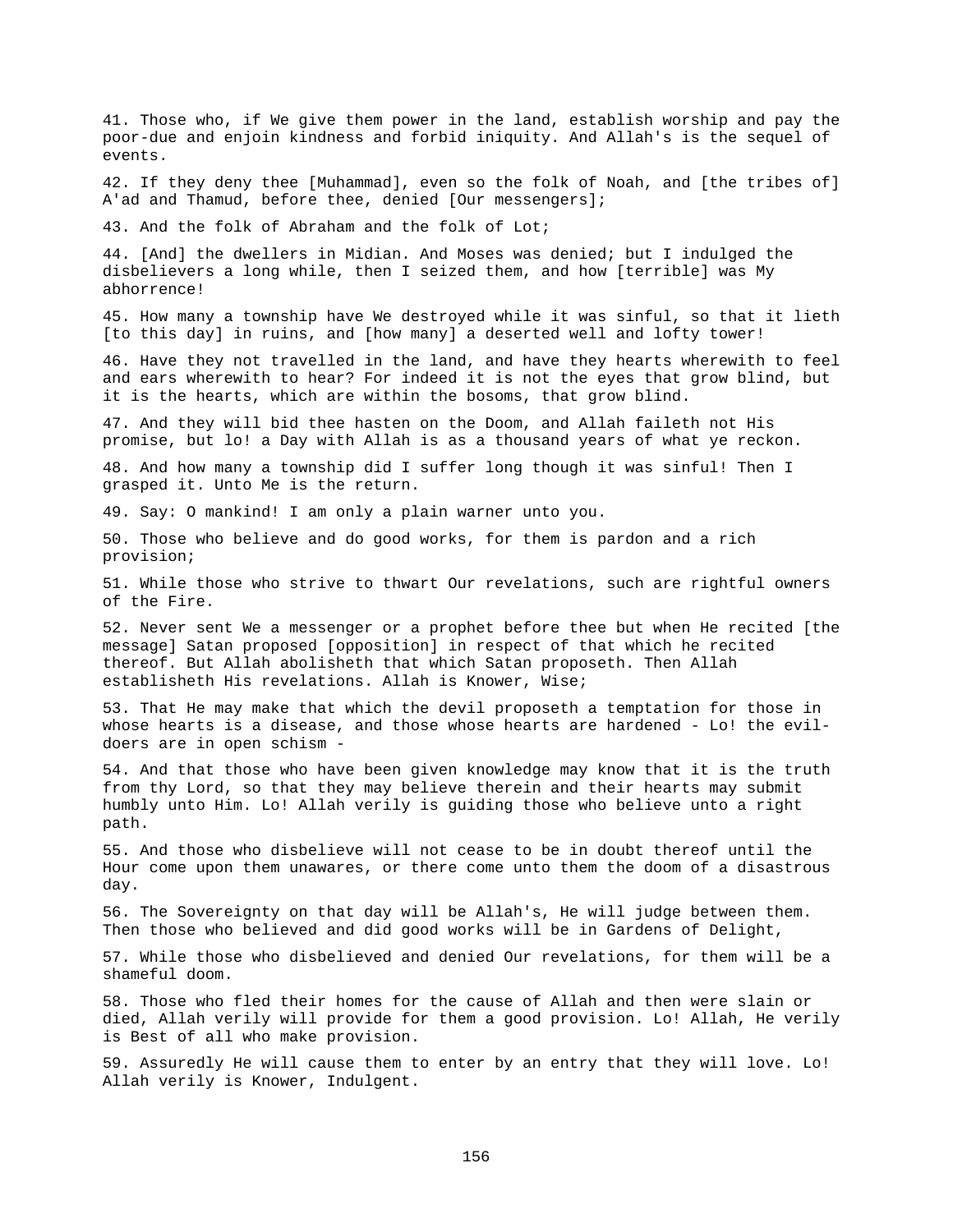60. That [is so]. And whoso hath retaliated with the like of that which he was made to suffer and then hath [again] been wronged, Allah will succour him. Lo! Allah verily is Mild, Forgiving.

61. That is because Allah maketh the night to pass into the day and maketh the day to pass into the night, and because Allah is Hearer, Seer.

62. That is because Allah, He is the True, and that whereon they call instead of Him, it is the false, and because Allah, He is the High, the Great.

63. Seest thou not how Allah sendeth down water from the sky and then the earth becometh green upon the morrow? Lo! Allah is Subtile, Aware.

64. Unto Him belongeth all that is in the heavens and all that is in the earth. Lo! Allah, He verily is the Absolute, the Owner of Praise.

65. Hast thou not seen how Allah hath made all that is in the earth subservient unto you? And the ship runneth upon the sea by His command, and He holdeth back the heaven from falling on the earth unless by His leave. Lo! Allah is, for mankind, Full of Pity, Merciful.

66. And He it is Who gave you life, then He will cause you to die, and then will give you life [again]. Lo! man is verily an ingrate.

67. Unto each nation have We given sacred rites which they are to perform; so let them not dispute with thee of the matter, but summon thou unto thy Lord. Lo! thou indeed followest right guidance.

68. And if they wrangle with thee, say: Allah is Best Aware of what ye do.

69. Allah will judge between you on the Day of Resurrection concerning that wherein ye used to differ.

70. Hast thou not known that Allah knoweth all that is in the heaven and the earth? Lo! it is in a record. Lo! that is easy for Allah.

71. And they worship instead of Allah that for which He hath sent down no warrant, and that whereof they have no knowledge. For evil-doers there is no helper.

72. And when Our revelations are recited unto them, thou knowest the denial in the faces of those who disbelieve; they all but attack those who recite Our revelations unto them. Say: Shall I proclaim unto you worse than that? The Fire! Allah hath promised it for those who disbelieve. A hapless journey's end!

73. O mankind! A similitude is coined, so pay ye heed to it: Lo! those on whom ye call beside Allah will never create a fly though they combine together for the purpose. And if the fly took something from them, they could not rescue it from it. So weak are [both] the seeker and the sought!

74. They measure not Allah His rightful measure. Lo! Allah is Strong, Almighty.

75. Allah chooseth from the angels messengers, and [also] from mankind. Lo! Allah is Hearer, Seer.

76. He knoweth all that is before them and all that is behind them, and unto Allah all things are returned. \$\$A

77. O ye who believe! Bow down and prostrate yourselves, and worship your Lord, and do good, that haply ye may prosper.

78. And strive for Allah with the endeavour which is His right. He hath chosen you and hath not laid upon you in religion any hardship; the faith of your father Abraham [is yours]. He hath named you Muslims of old time and in this [Scripture], that the messenger may be a witness against you, and that ye may be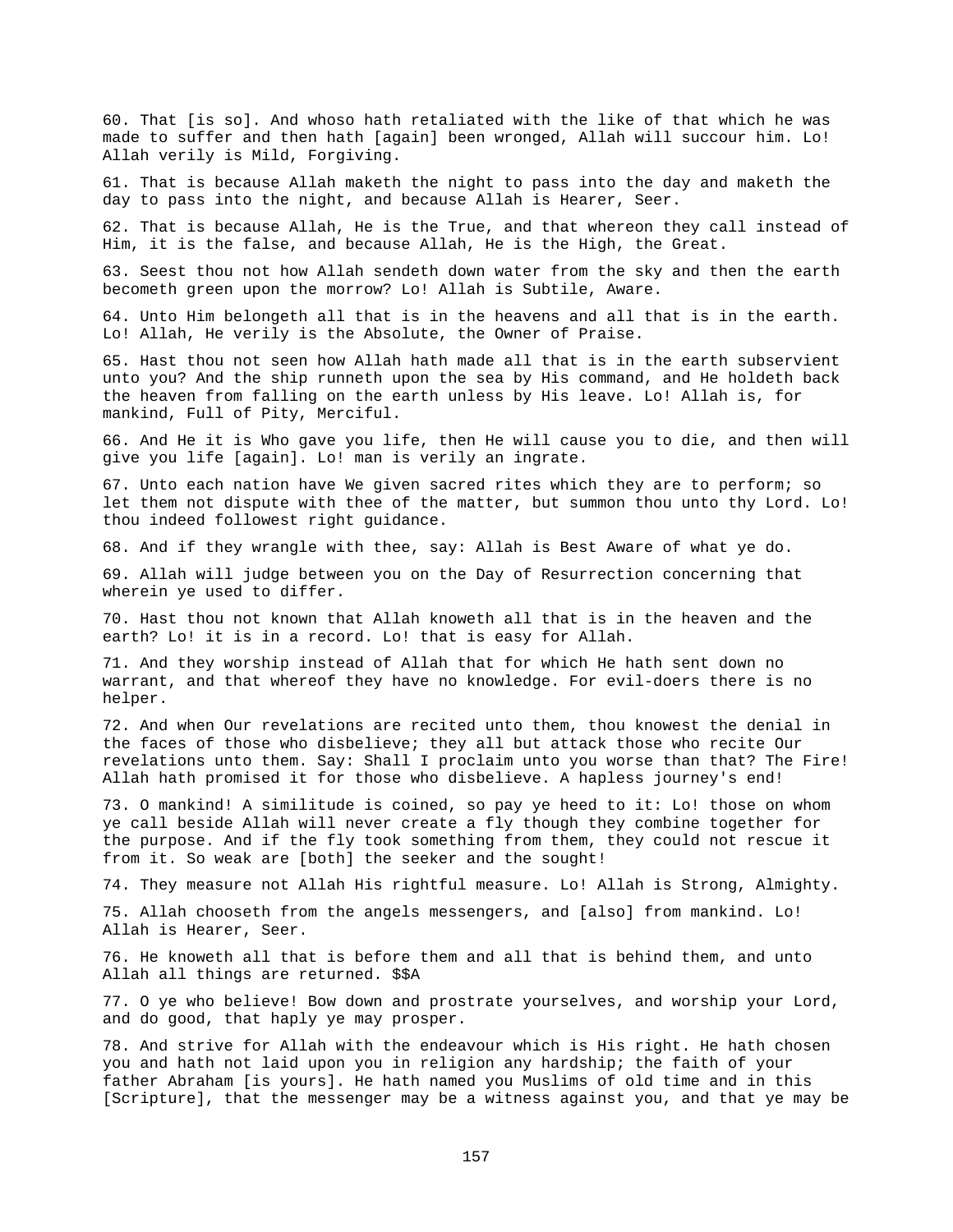witnesses against mankind. So establish worship, pay the poor-due, and hold fast to Allah. He is your Protecting friend. A blessed Patron and a blessed Helper!

#### **SURA 23. AL-MUMENOON (THE BELIEVERS)**

1. Successful indeed are the believers

2. Who are humble in their prayers,

3. And who shun vain conversation,

4. And who are payers of the poor-due;

5. And who guard their modesty -

6. Save from their wives or the [slaves] that their right hands possess, for then they are not blameworthy,

7. But whoso craveth beyond that, such are transgressors -

8. And who are shepherds of their pledge and their covenant,

9. And who pay heed to their prayers.

10. These are the heirs

11. Who will inherit paradise. There they will abide.

12. Verily We created man from a product of wet earth;

13. Then placed him as a drop [of seed] in a safe lodging;

14. Then fashioned We the drop a clot, then fashioned We the clot a little lump, then fashioned We the little lump bones, then clothed the bones with flesh, and then produced it as another creation. So blessed be Allah, the Best of creators!

15. Then lo! after that ye surely die.

16. Then lo! on the Day of Resurrection ye are raised [again].

17. And We have created above you seven paths, and We are never unmindful of creation.

18. And we send down from the sky water in measure, and We give it lodging in the earth, and lo! We are Able to withdraw it.

19. Then We produce for you therewith gardens of date-palms and grapes, wherein is much fruit for you and whereof ye eat;

20. And a tree that springeth forth from Mount Sinai that groweth oil and relish for the eaters.

21. And lo! in the cattle there is verily a lesson for you. We give you to drink of that which is in their bellies, and many uses have ye in them, and of them do ye eat;

22. And on them and on the ship ye are carried.

23. And We verily sent Noah unto his folk, and he said: O my people! Serve Allah. Ye have no other Allah save Him. Will ye not ward off [evil]?

24. But the chieftains of his folk, who disbelieved, said: This is only a mortal like you who would make himself superior to you. Had Allah willed, He surely could have sent down angels. We heard not of this in the case of our fathers of old.

25. He is only a man in whom is a madness, so watch him for a while.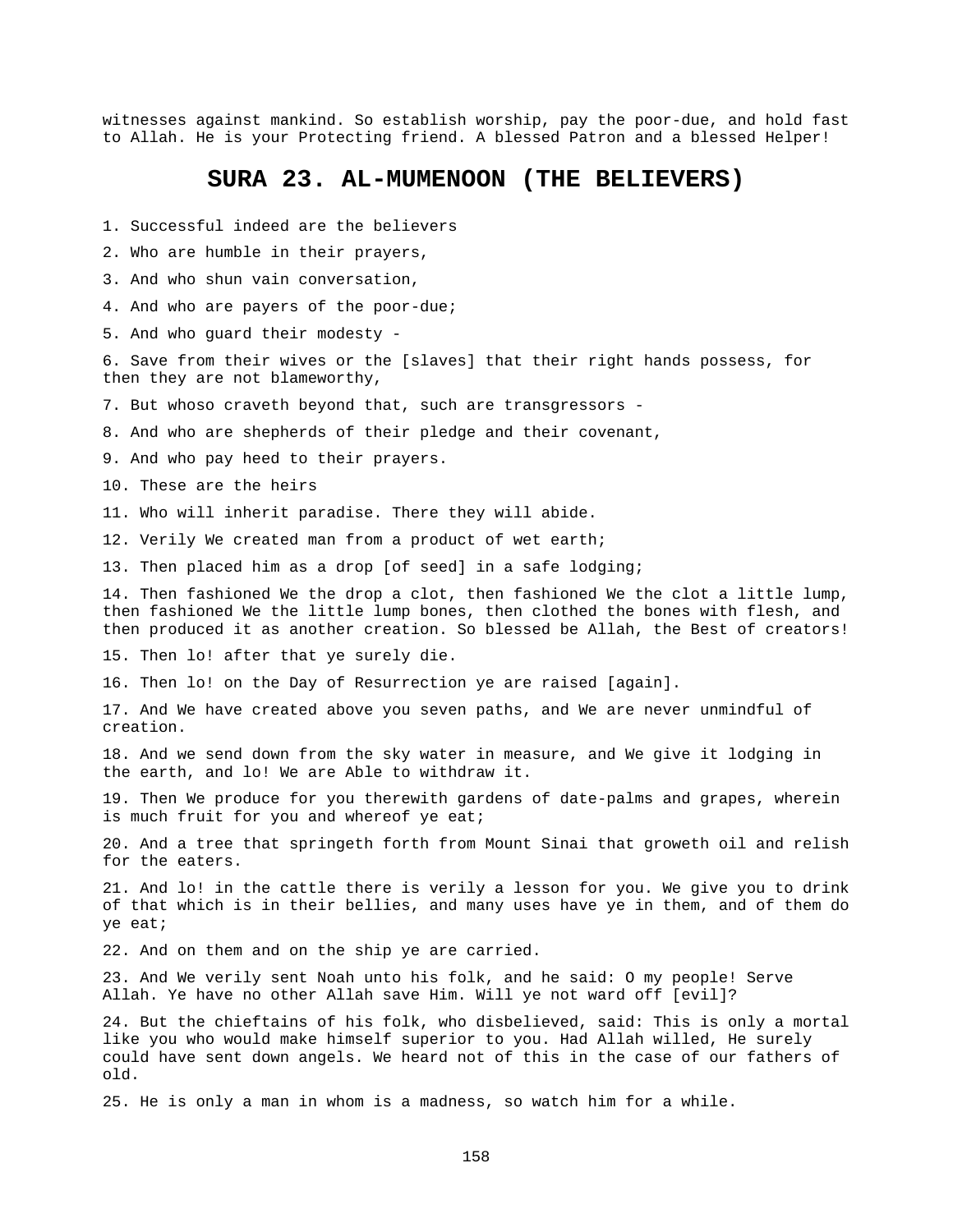26. He said: My Lord! Help me because they deny me.

27. Then We inspired in him, saying: Make the ship under Our eyes and Our inspiration. Then, when Our command cometh and the oven gusheth water, introduce therein of every [kind] two spouses, and thy household save him thereof against whom the Word hath already gone forth. And plead not with Me on behalf of those who have done wrong. Lo! they will be drowned.

28. And when thou art on board the ship, thou and whoso is with thee, then say: Praise be to Allah Who hath saved us from the wrongdoing folk!

29. And say: My Lord! Cause me to land at a blessed landing-place, for Thou art Best of all who bring to land.

30. Lo! herein verily are portents, for lo! We are ever putting [mankind] to the test.

31. Then, after them, We brought forth another generation;

32. And we sent among them a messenger of their own, saying: Serve Allah, Ye have no other Allah save Him. Will ye not ward off [evil]?

33. And the chieftains of his folk, who disbelieved and denied the meeting of the Hereafter, and whom We had made soft in the life of the world, said: This is only a mortal like you, who eateth of that whereof ye eat and drinketh of that ye drink.

34. If ye were to obey a mortal like yourselves, then, lo! ye surely would be losers.

35. Doth he promise you that you, when ye are dead and have become dust and bones, will [again] be brought forth?

36. Begone, begone, with that which ye are promised!

37. There is naught but our life of the world; we die and we live, and we shall not be raised [again].

38. He is only a man who hath invented a lie about Allah. We are not going to put faith in him.

39. He said: My Lord! Help me because they deny me.

40. He said: In a little while they surely will become repentant.

41. So the [Awful] Cry overtook them rightfully, and We made them like as wreckage [that a torrent hurleth]. A far removal for wrongdoing folk!

42. Then after them We brought forth other generations.

43. No nation can outstrip its term, nor yet postpone it.

44. Then We sent our messengers one after another. Whenever its messenger came unto a nation they denied him; so We caused them to follow one another [to disaster] and We made them bywords. A far removal for folk who believe not!

45. Then We sent Moses and his brother Aaron with Our tokens and a clear warrant 46. Unto Pharaoh and his chiefs, but they scorned [them] and they were despotic folk.

47. And they said: Shall we put faith in two mortals like ourselves, and whose folk are servile unto us?

48. So they denied them, and became of those who were destroyed.

49. And We verily gave Moses the Scripture, that haply they might go aright.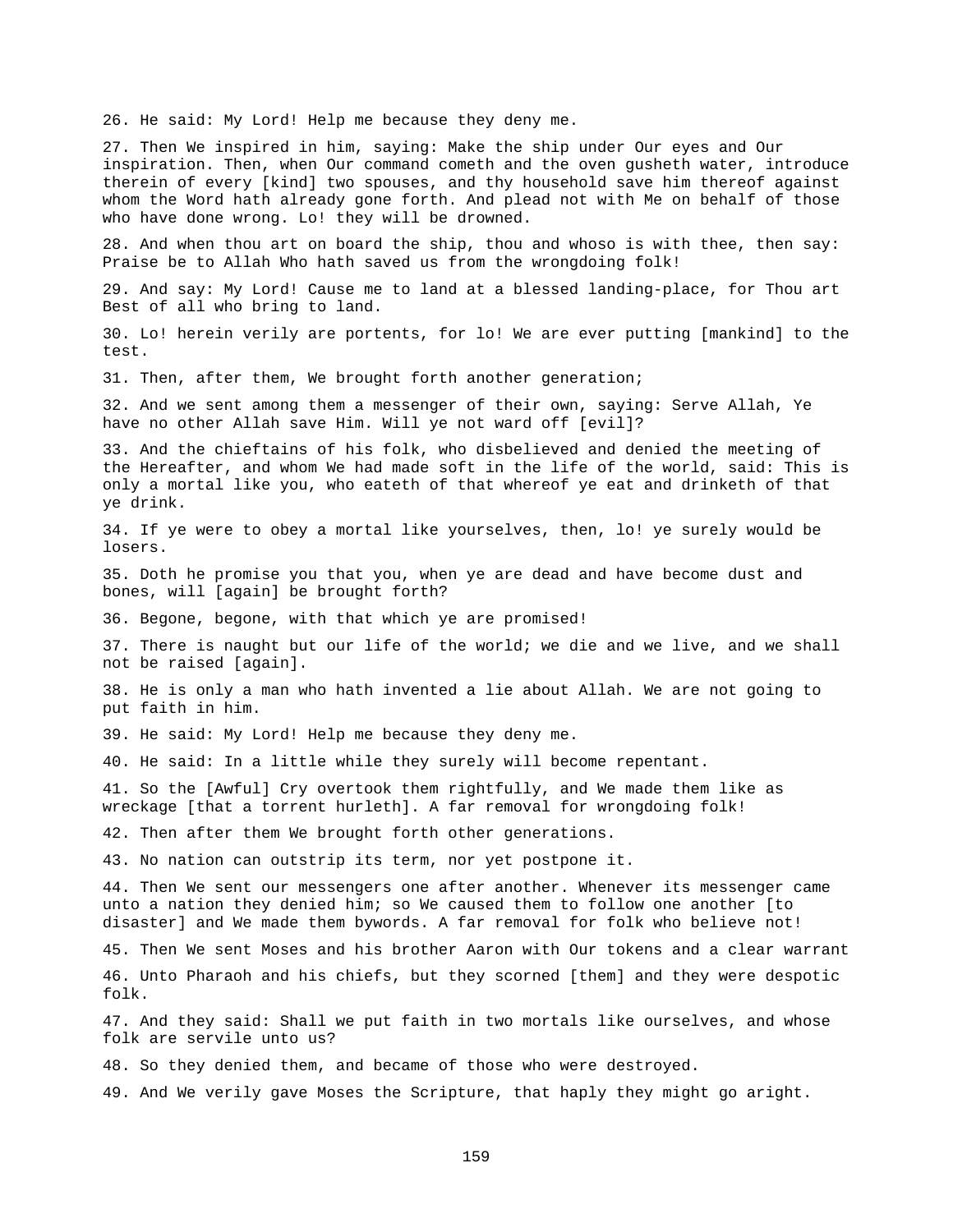50. And We made the son of Mary and his mother a portent, and We gave them refuge on a height, a place of flocks and watersprings. 51. O ye messengers! Eat of the good things, and do right. Lo! I am Aware of what ye do. 52. And lo! this your religion is one religion and I am your Lord, so keep your duty unto Me. 53. But they [mankind] have broken their religion among them into sects, each group rejoicing in its tenets. 54. So leave them in their error till a time. 55. Think they that in the wealth and sons wherewith We provide them 56. We hasten unto them with good things? Nay, but they perceive not. 57. Lo! those who go in awe for fear of their Lord. 58. And those who believe in the revelations of their Lord, 59. And those who ascribe not partners unto their Lord, 60. And those who give that which they give with hearts afraid because they are about to return unto their Lord, 61. These race for the good things, and they shall win them in the race. 62. And we task not any soul beyond its scope, and with Us is a Record which speaketh the truth, and they will not be wronged. 63. Nay, but their hearts are in ignorance of this [Qur'an], and they have other works, besides, which they are doing; 64. Till when We grasp their luxurious ones with the punishment, behold! they supplicate. 65. Supplicate not this day! Assuredly ye will not be helped by Us. 66. My revelations were recited unto you, but ye used to turn back on your heels, 67. In scorn thereof. Nightly did ye rave together. 68. Have they not pondered the Word, or hath that come unto them which came not unto their fathers of old? 69. Or know they not their messenger, and so reject him? 70. Or say they: There is a madness in him? Nay, but he bringeth them the Truth; and most of them are haters of the Truth. 71. And if the Truth had followed their desires, verily the heavens and the earth and whosoever is therein had been corrupted. Nay, We have brought them their Reminder, but from their Reminder they now turn away. 72. Or dost thou ask of them [O Muhammad] any tribute? But the bounty of thy Lord is better, for He is Best of all who make provision. 73. And lo! thou summonest them indeed unto a straight path. 74. And lo! those who believe not in the Hereafter are indeed astray from the path. 75. Though We had mercy on them and relieved them of the harm afflicting them, they still would wander blindly on in their contumacy.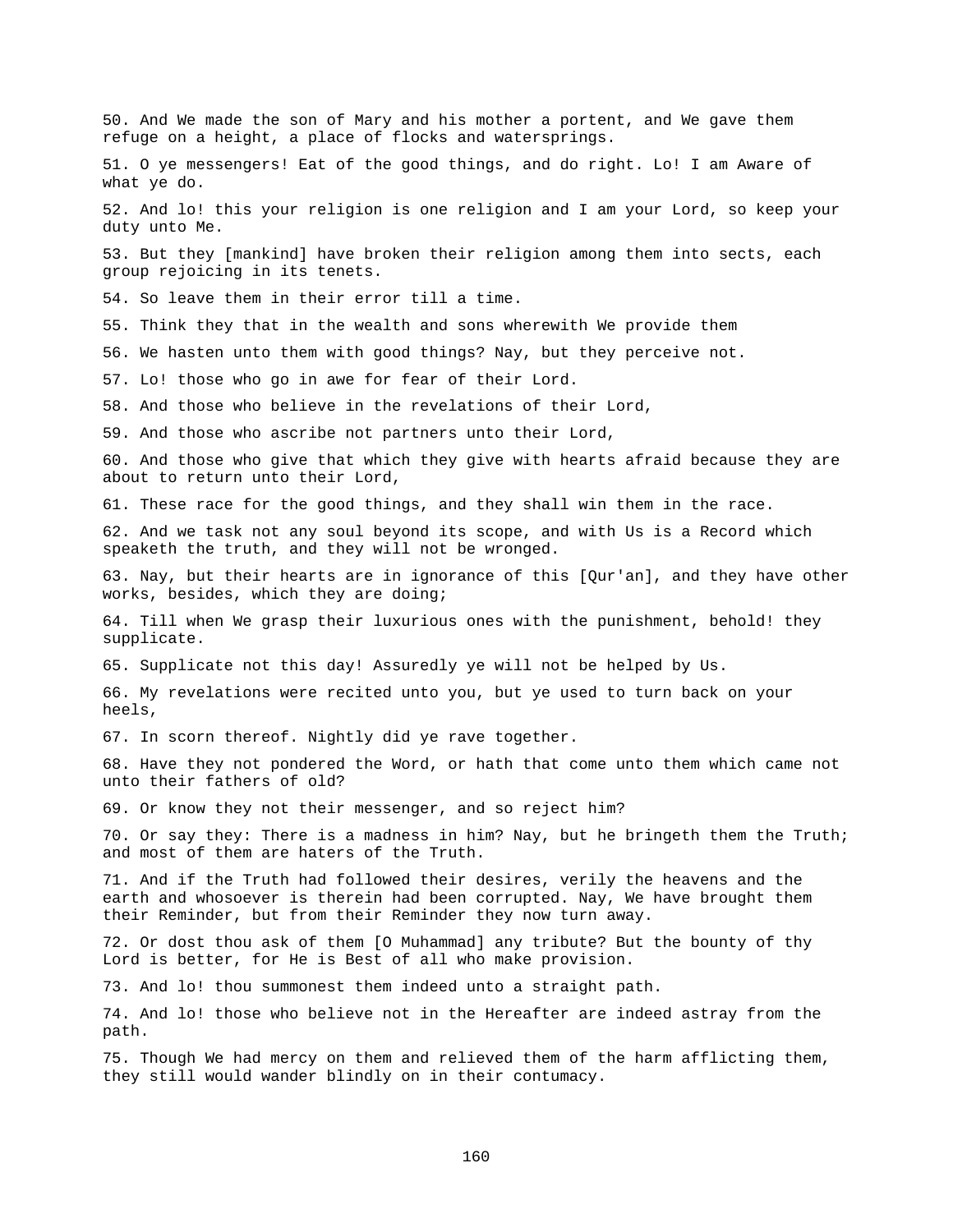76. Already have We grasped them with punishment, but they humble not themselves unto their Lord, nor do they pray, 77. Until, when We open for them the gate of extreme punishment, behold! they are aghast thereat. 78. He it is Who hath created for you ears and eyes and hearts. Small thanks give ye! 79. And He it is Who hath sown you broadcast in the earth, and unto Him ye will be gathered. 80. And He it is Who giveth life and causeth death, and His is the difference of night and day. Have ye then no sense? 81. Nay, but they say the like of that which said the men of old; 82. They say: When we are dead and have become [mere] dust and bones, shall we then, forsooth, be raised again? 83. We were already promised this, we and our forefathers. Lo! this is naught but fables of the men of old. 84. Say: Unto Whom [belongeth] the earth and whosoever is therein, if ye have knowledge? 85. They will say: Unto Allah. Say: Will ye not then remember? 86. Say: Who is Lord of the seven heavens, and Lord of the Tremendous Throne? 87. They will say: Unto Allah [all that belongeth]. Say: Will ye not then keep duty [unto Him]? 88. Say: In Whose hand is the dominion over all things and He protecteth, while against Him there is no protection, if ye have knowledge? 89. They will say: Unto Allah [all that belongeth]. Say: How then are ye bewitched? 90. Nay, but We have brought them the Truth, and lo! they are liars. 91. Allah hath not chosen any son, nor is there any god along with Him; else would each god have assuredly championed that which he created, and some of them would assuredly have overcome others. Glorified be Allah above all that they allege. 92. Knower of the Invisible and the Visible! and Exalted be He over all that they ascribe as partners [unto Him]! 93. Say: My Lord! If Thou shouldst show me that which they are promised. 94. My Lord! then set me not among the wrongdoing folk. 95. And verily We are Able to show thee that which We have promised them. 96. Repel evil with that which is better. We are Best Aware of that which they allege. 97. And say: My Lord! I seek refuge in Thee from suggestions of the evil ones, 98. And I seek refuge in Thee, my Lord, lest they be present with me, 99. Until, when death cometh unto one of them, he saith: My Lord! Send me back, 100. That I may do right in that which I have left behind! But nay! It is but a word that he speaketh; and behind them is a barrier until the day when they are raised.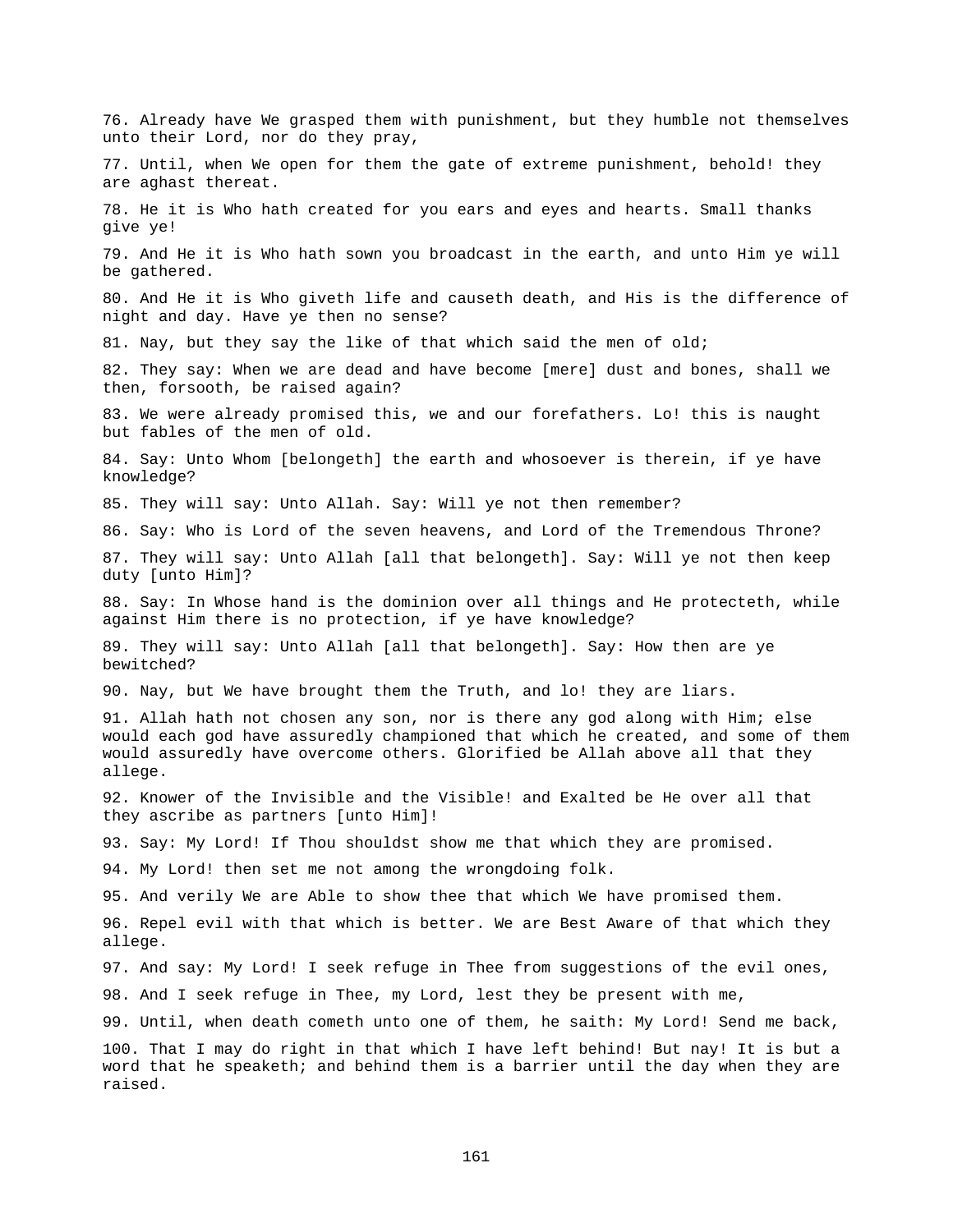101. And when the trumpet is blown there will be no kinship among them that day, nor will they ask of one another. 102. Then those whose scales are heavy, they are the successful. 103. And those whose scales are light are those who lose their souls, in hell abiding. 104. The fire burneth their faces, and they are glum therein. 105. [It will be said]: Were not My revelations recited unto you, and then ye used to deny them? 106. They will say: Our Lord! Our evil fortune conquered us, and we were erring folk. 107. Our Lord! Oh, bring us forth from hence! If we return [to evil] then indeed we shall be wrong-doers. 108. He saith: Begone therein, and speak not unto Me. 109. Lo! there was a party of My slaves who said: Our Lord! We believe, therefor forgive us and have mercy on us for Thou art Best of all who show mercy; 110. But ye chose them for a laughing-stock until they caused you to forget remembrance of Me, while ye laughed at them. 111. Lo! I have rewarded them this day forasmuch as they were steadfast in that they, even they, are the triumphant. 112. He will say: How long tarried ye in the earth, counting by years? 113. They will say: We tarried by a day or part of a day. Ask of those who keep count! 114. He will say: Ye tarried but a little if ye only knew. 115. Deemed ye then that We had created you for naught, and that ye would not be returned unto Us? 116. Now Allah be Exalted, the True King! There is no Allah save Him, the Lord of the Throne of Grace. 117. He who crieth unto any other god along with Allah hath no proof thereof. His reckoning is only with his Lord. Lo! disbelievers will not be successful. 118. And [O Muhammad] say: My Lord! Forgive and have mercy, for Thou art Best of all who show mercy. **SURA 24. AN-NOOR (THE LIGHT)**  1. [Here is] a surah which We have revealed and enjoined, and wherein We have revealed plain tokens, that haply ye may take heed.

2. The adulterer and the adulteress, scourge ye each one of them [with] a hundred stripes. And let not pity for the twain withhold you from obedience to Allah, if ye believe in Allah and the Last Day. And let a party of believers witness their punishment.

3. The adulterer shall not marry save an adulteress or an idolatress, and the adulteress none shall marry save an adulterer or an idolater. All that is forbidden unto believers.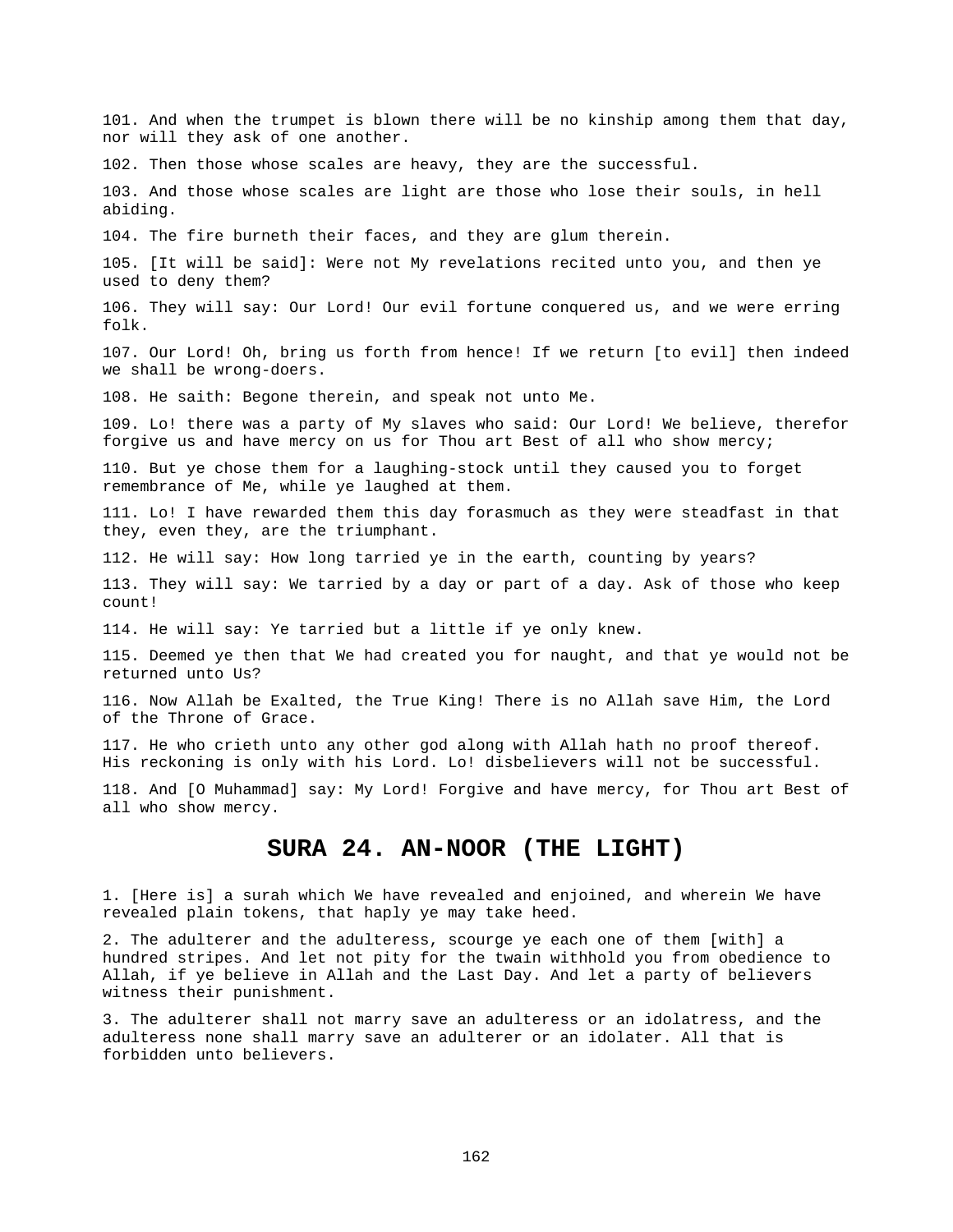4. And those who accuse honourable women but bring not four witnesses, scourge them [with] eighty stripes and never [afterward] accept their testimony - They indeed are evil-doers - 5. Save those who afterward repent and make amends. [For such] lo! Allah is Forgiving, Merciful. 6. As for those who accuse their wives but have no witnesses except themselves; let the testimony of one of them be four testimonies, [swearing] by Allah that he is of those who speak the truth; 7. And yet a fifth, invoking the curse of Allah on him if he is of those who lie. 8. And it shall avert the punishment from her if she bear witness before Allah four times that the thing he saith is indeed false, 9. And a fifth [time] that the wrath of Allah be upon her if he speaketh truth. 10. And had it not been for the grace of Allah and His mercy unto you, and that Allah is Clement, Wise, [ye had been undone]. 11. Lo! they who spread the slander are a gang among you. Deem it not a bad thing for you; nay, it is good for you. Unto every man of them [will be paid] that which he hath earned of the sin; and as for him among them who had the greater share therein, his will be an awful doom. 12. Why did not the believers, men and women, when ye heard it, think good of their own own folk, and say: It is a manifest untruth? 13. Why did they not produce four witnesses? Since they produce not witnesses, they verily are liars in the sight of Allah. 14. Had it not been for the grace of Allah and His mercy unto you in the world and the Hereafter an awful doom had overtaken you for that whereof ye murmured. 15. When ye welcomed it with your tongues, and uttered with your mouths that whereof ye had no knowledge, ye counted it a trifle. In the sight of Allah it is very great. 16. Wherefor, when ye heard it, said ye not: It is not for us to speak of this. Glory be to Thee [O Allah]! This is awful calumny. 17. Allah admonisheth you that ye repeat not the like thereof ever, if ye are [in truth] believers. 18. And He expoundeth unto you the revelations. Allah is Knower, Wise. 19. Lo! those who love that slander should be spread concerning those who believe, theirs will be a painful punishment in the world and the Hereafter. Allah knoweth. Ye know not. 20. Had it not been for the grace of Allah and His mercy unto you, and that Allah is Clement, Merciful, [ye had been undone]. 21. O ye who believe! Follow not the footsteps of the devil. Unto whomsoever followeth the footsteps of the devil, lo! he commandeth filthiness and wrong. Had it not been for the grace of Allah and His mercy unto you, not one of you would ever have grown pure. But Allah causeth whom He will to grow. And Allah is Hearer, Knower. 22. And let not those who possess dignity and ease among you swear not to give to the near of kin and to the needy, and to fugitives for the cause of Allah.

Let them forgive and show indulgence. Yearn ye not that Allah may forgive you? Allah is Forgiving, Merciful.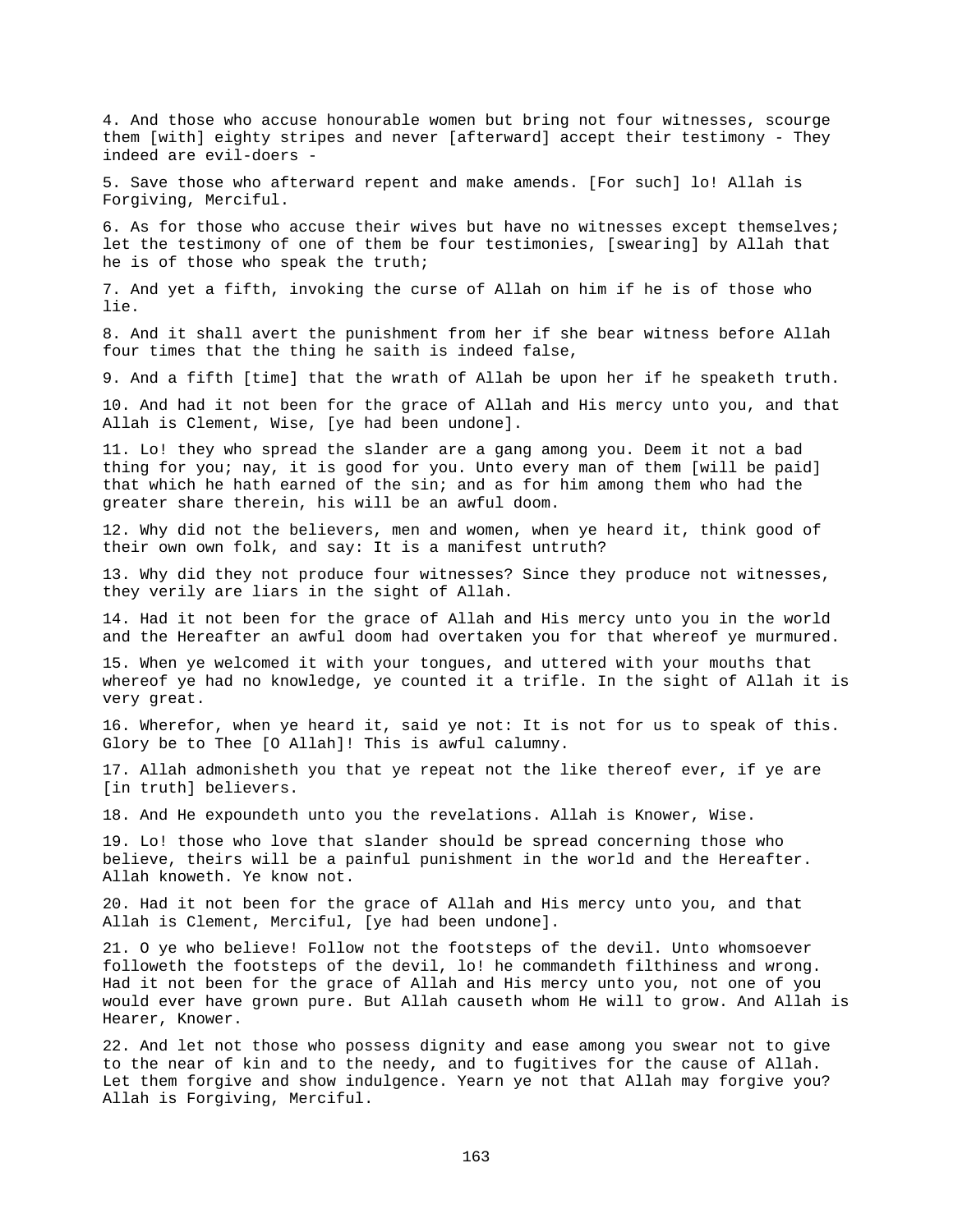23. Lo! as for those who traduce virtuous, believing women [who are] careless, cursed are they in the world and the Hereafter. Theirs will be an awful doom

24. On the day when their tongues and their hands and their feet testify against them as to what they used to do,

25. On that day Allah will pay them their just due, and they will know that Allah, He is the Manifest Truth.

26. Vile women are for vile men, and vile men for vile women. Good women are for good men, and good men for good women; such are innocent of that which people say: For them is pardon and a bountiful provision.

27. O ye who believe! Enter not houses other than your own without first announcing your presence and invoking peace upon the folk thereof. That is better for you, that ye may be heedful.

28. And if ye find no-one therein, still enter not until permission hath been given. And if it be said unto you: Go away again, then go away, for it is purer for you. Allah knoweth what ye do.

29. [It is] no sin for you to enter uninhabited houses wherein is comfort for you. Allah knoweth what ye proclaim and what ye hide.

30. Tell the believing men to lower their gaze and be modest. That is purer for them. Lo! Allah is aware of what they do.

31. And tell the believing women to lower their gaze and be modest, and to display of their adornment only that which is apparent, and to draw their veils over their bosoms, and not to reveal their adornment save to their own husbands or fathers or husbands' fathers, or their sons or their husbands' sons, or their brothers or their brothers' sons or sisters' sons, or their women, or their slaves, or male attendants who lack vigour, or children who know naught of women's nakedness. And let them not stamp their feet so as to reveal what they hide of their adornment. And turn unto Allah together, O believers, in order that ye may succeed.

32. And marry such of you as are solitary and the pious of your slaves and maidservants. If they be poor, Allah will enrich them of His bounty. Allah is of ample means, Aware.

33. And let those who cannot find a match keep chaste till Allah give them independence by His grace. And such of your slaves as seek a writing [of emancipation], write it for them if ye are aware of aught of good in them, and bestow upon them of the wealth of Allah which He hath bestowed upon you. Force not your slave-girls to whoredom that ye may seek enjoyment of the life of the world, if they would preserve their chastity. And if one force them, then [unto them], after their compulsion, lo! Allah will be Forgiving, Merciful.

34. And verily We have sent down for you revelations that make plain, and the example of those who passed away before you. An admonition unto those who ward off [evil].

35. Allah is the Light of the heavens and the earth. The similitude of His light is as a niche wherein is a lamp. The lamp is in a glass. The glass is as it were a shining star. [This lamp is] kindled from a blessed tree, an olive neither of the East nor of the West, whose oil would almost glow forth [of itself] though no fire touched it. Light upon light. Allah guideth unto His light whom He will. And Allah speaketh to mankind in allegories, for Allah is Knower of all things.

36. [This lamp is found] in houses which Allah hath allowed to be exalted and that His name shall be remembered therein. Therein do offer praise to Him at morn and evening.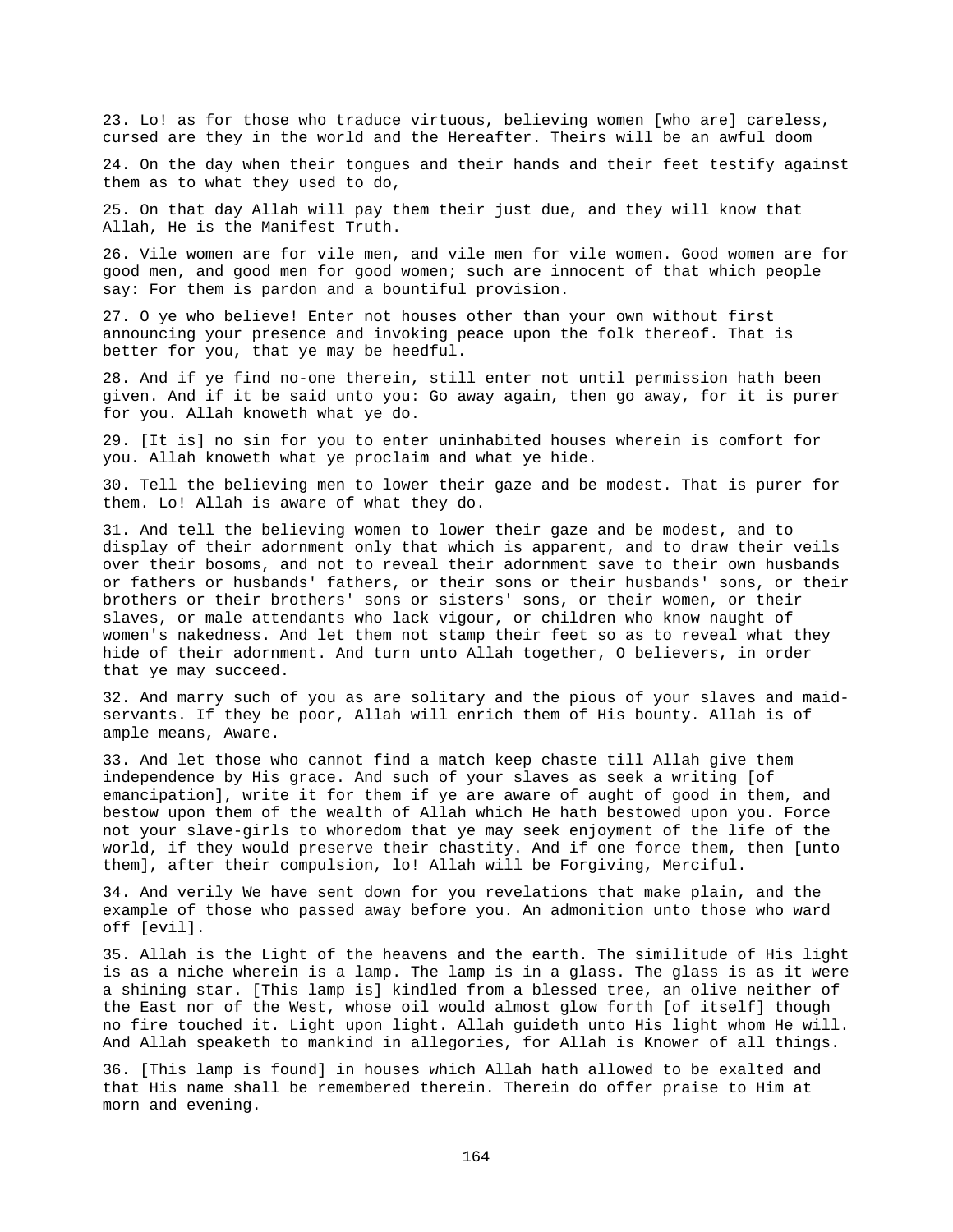37. Men whom neither merchandise nor sale beguileth from remembrance of Allah and constancy in prayer and paying to the poor their due; who fear a day when hearts and eyeballs will be overturned;

38. That Allah may reward them with the best of what they did, and increase reward for them of His bounty. Allah giveth blessings without stint to whom He will.

39. As for those who disbelieve, their deeds are as a mirage in a desert. The thirsty one supposeth it to be water till he cometh unto it and findeth it naught, and findeth, in the place thereof, Allah Who payeth him his due; and Allah is swift at reckoning.

40. Or as darkness on a vast, abysmal sea. There covereth him a wave, above which is a wave, above which is a cloud. Layer upon layer of darkness. When he holdeth out his hand he scarce can see it. And he for whom Allah hath not appointed light, for him there is no light.

41. Hast thou not seen that Allah, He it is Whom all who are in the heavens and the earth praise, and the birds in their flight? Of each He knoweth verily the worship and the praise; and Allah is Aware of what they do.

42. And unto Allah belongeth the Sovereignty of the heavens and the earth, and unto Allah is the journeying.

43. Hast thou not seen how Allah wafteth the clouds, then gathereth them, then maketh them layers, and thou seest the rain come forth from between them; He sendeth down from the heaven mountains wherein is hail, and smiteth therewith whom He will, and averteth it from whom He will. The flashing of His lightning all but snatcheth away the sight.

44. Allah causeth the revolution of the day and the night. Lo! herein is indeed a lesson for those who see.

45. Allah hath created every animal of water. Of them is [a kind] that goeth upon its belly and [a kind] that goeth upon two legs and [a kind] that goeth upon four. Allah createth what He will. Lo! Allah is Able to do all things.

46. Verily We have sent down revelations and explained them. Allah guideth whom He will unto a straight path.

47. And they say: We believe in Allah and the messenger, and we obey; then after that a faction of them turn away. Such are not believers.

48. And when they appeal unto Allah and His messenger to judge between them, lo! a faction of them are averse;

49. But if right had been with them they would have come unto him willingly.

50. Is there in their hearts a disease, or have they doubts, or fear they lest Allah and His messenger should wrong them in judgment? Nay, but such are evildoers.

51. The saying of [all true] believers when they appeal unto Allah and His messenger to judge between them is only that they say: We hear and we obey. And such are the successful.

52. He who obeyeth Allah and His messenger, and feareth Allah, and keepeth duty [unto Him]: such indeed are the victorious.

53. They swear by Allah solemnly that, if thou order them, they will go forth. Say: Swear not; known obedience [is better]. Lo! Allah is Informed of what ye do.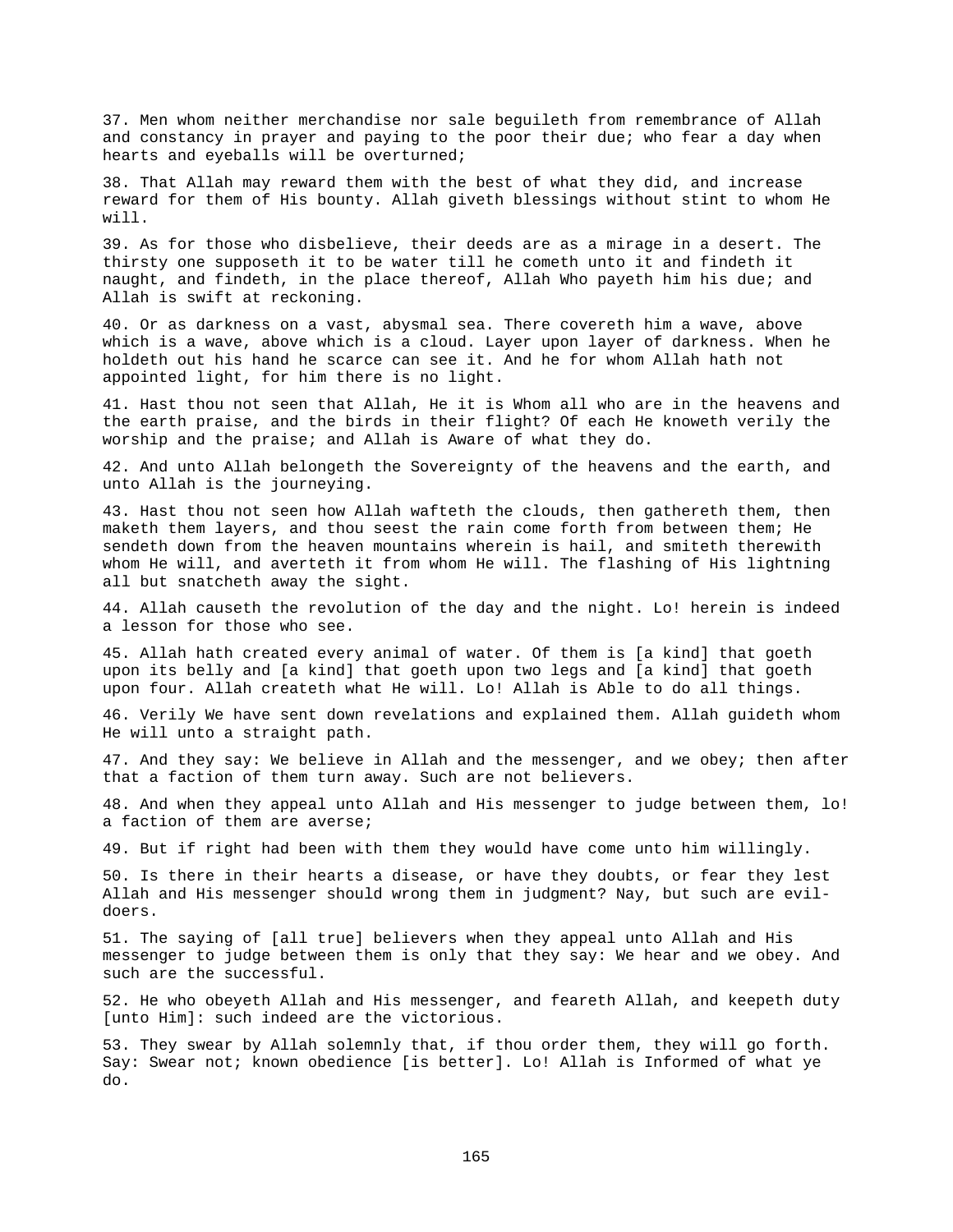54. Say: Obey Allah and obey the messenger. But if ye turn away, then [it is] for him [to do] only that wherewith he hath been charged, and for you [to do] only that wherewith ye have been charged. If ye obey him, ye will go aright. But the messenger hath no other charge than to convey [the message] plainly.

55. Allah hath promised such of you as believe and do good work that He will surely make them to succeed [the present rulers] in the earth even as He caused those who were before them to succeed [others]; and that He will surely establish for them their religion which He hath approved for them, and will give them in exchange safety after their fear. They serve Me. They ascribe no thing as partner unto Me. Those who disbelieve henceforth, they are the miscreants.

56. Establish worship and pay the poor-due and obey the messenger, that haply ye may find mercy.

57. Think not that the disbelievers can escape in the land. Fire will be their home - a hapless journey's end!

58. O ye who believe! Let your slaves, and those of you who have not come to puberty, ask leave of you at three times [before they come into your presence]: Before the prayer of dawn, and when ye lay aside your raiment for the heat of noon, and after the prayer of night. Three times of privacy for you. It is no sin for them or for you at other times, when some of you go round attendant upon others [if they come into your presence without leave]. Thus Allah maketh clear the revelations for you. Allah is Knower, Wise.

59. And when the children among you come to puberty then let them ask leave even as those before them used to ask it. Thus Allah maketh clear His revelations for you. Allah is Knower, Wise.

60. As for women past child-bearing, who have no hope of marriage, it is no sin for them if they discard their [outer] clothing in such a way as not to show adornment. But to refrain is better for them. Allah is Hearer, Knower.

61. No blame is there upon the blind nor any blame upon the lame nor any blame upon the sick nor on yourselves if ye eat from your houses, or the houses of your fathers, or the houses of your mothers, or the houses of your brothers, or the houses of your sisters, or the houses of your fathers' brothers, or the houses of your fathers' sisters, or the houses of your mothers' brothers, or the houses of your mothers' sisters, or [from that] whereof ye hold the keys, or [from the house] of a friend. No sin shall it be for you whether ye eat together or apart. But when ye enter houses, salute one another with a greeting from Allah, blessed and sweet. Thus Allah maketh clear His revelations for you, that haply ye may understand.

62. They only are the true believers who believe in Allah and His messenger and, when they are with him on some common errand, go not away until they have asked leave of him. Lo! those who ask leave of thee, those are they who believe in Allah and His messenger. So, if they ask thy leave for some affair of theirs, give leave to whom thou wilt of them, and ask for them forgiveness of Allah. Lo! Allah is Forgiving, Merciful.

63. Make not the calling of the messenger among you as your calling one of another. Allah knoweth those of you who steal away, hiding themselves. And let those who conspire to evade orders beware lest grief or painful punishment befall them.

64. Lo! verily unto Allah belongeth whatsoever is in the heavens and the earth. He knoweth your condition. And [He knoweth] the Day when they are returned unto Him so that He may inform them of what they did. Allah is Knower of all things.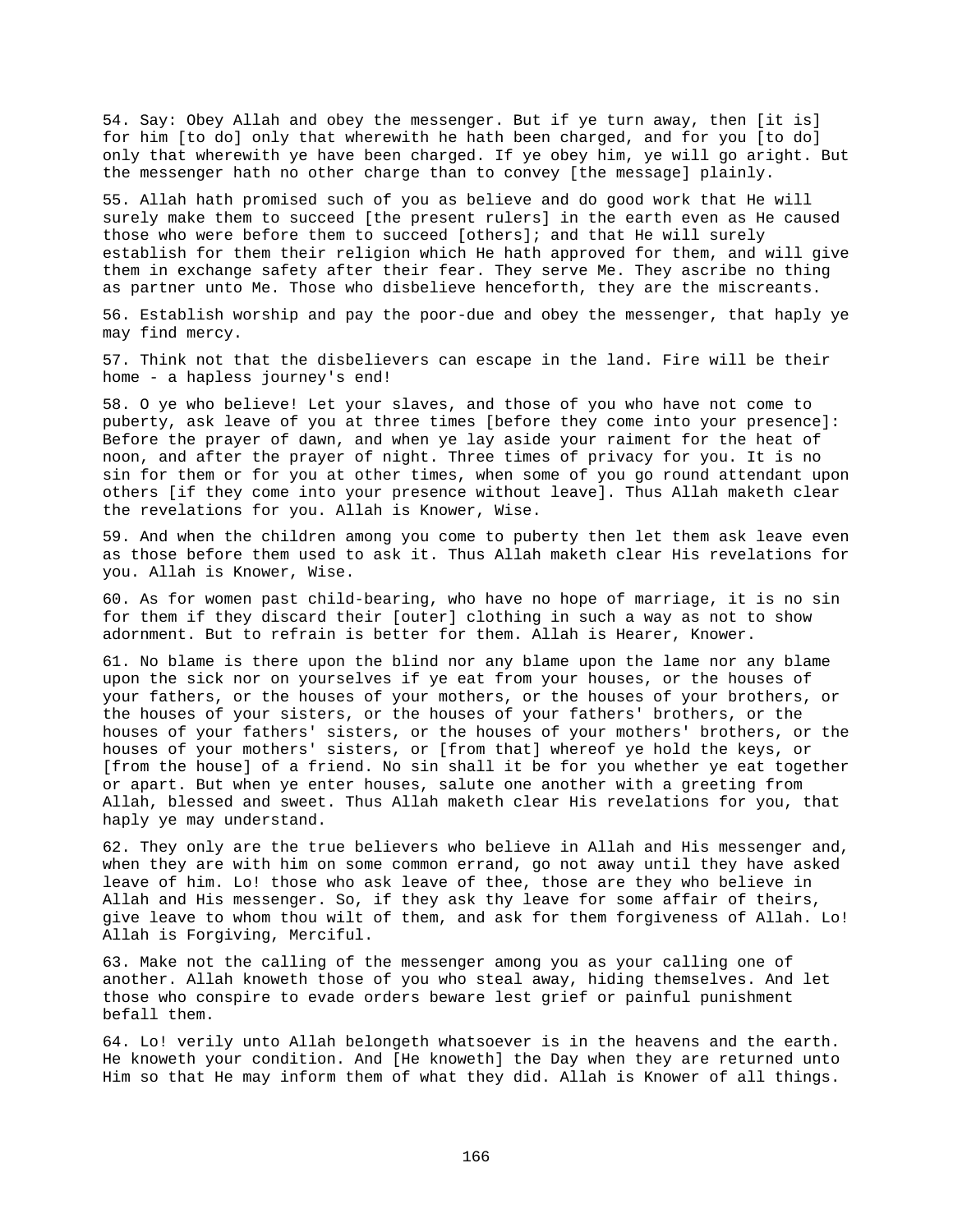### **SURA 25. AL-FURQAN (THE CRITERION, THE STANDARD)**

1. Blessed is He Who hath revealed unto His slave the Criterion [of right and wrong], that he may be a warner to the peoples.

2. He unto Whom belongeth the Sovereignty of the heavens and the earth, He hath chosen no son nor hath He any partner in the Sovereignty. He hath created everything and hath meted out for it a measure.

3. Yet they choose beside Him other gods who create naught but are themselves created, and possess not hurt nor profit for themselves, and possess not death nor life, nor power to raise the dead.

4. Those who disbelieve say: This is naught but a lie that he hath invented, and other folk have helped him with it, so that they have produced a slander and a lie.

5. And they say: Fables of the men of old which he hath had written down so that they are dictated to him morn and evening.

6. Say [unto them, O Muhammad]: He who knoweth the secret of the heavens and the earth hath revealed it. Lo! He ever is Forgiving, Merciful.

7. And they say: What aileth this messenger [of Allah] that he eateth food and walketh in the markets? Why is not an angel sent down unto him, to be a warner with him.

8. Or [why is not] treasure thrown down unto him, or why hath he not a paradise from whence to eat? And the evil-doers say: Ye are but following a man bewitched.

9. See how they coin similitudes for thee, so that they are all astray and cannot find a road!

10. Blessed is He Who, if He will, will assign thee better than [all] that - Gardens underneath which rivers flow - and will assign thee mansions.

11. Nay, but they deny [the coming of] the Hour, and for those who deny [the coming of] the Hour We have prepared a flame.

12. When it seeth them from afar, they hear the crackling and the roar thereof.

13. And when they are flung into a narrow place thereof, chained together, they pray for destruction there.

14. Pray not that day for one destruction, but pray for many destructions!

15. Say: Is that [doom] better or the Garden of Immortality which is promised unto those who ward off [evil]? It will be their reward and journey's end.

16. Therein abiding, they have all that they desire. It is for thy Lord a promise that must be fulfilled.

17. And on the day when He will assemble them and that which they worship instead of Allah and will say: Was it ye who misled these my slaves or did they [themselves] wander from the way?

18. They will say: Be Thou Glorified! it was not for us to choose any protecting friends beside thee; but Thou didst give them and their fathers ease till they forgot the warning and became lost folk.

19. Thus they will give you the lie regarding what ye say, then ye can neither avert [the doom] nor obtain help. And whoso among you doeth wrong, We shall make him taste great torment.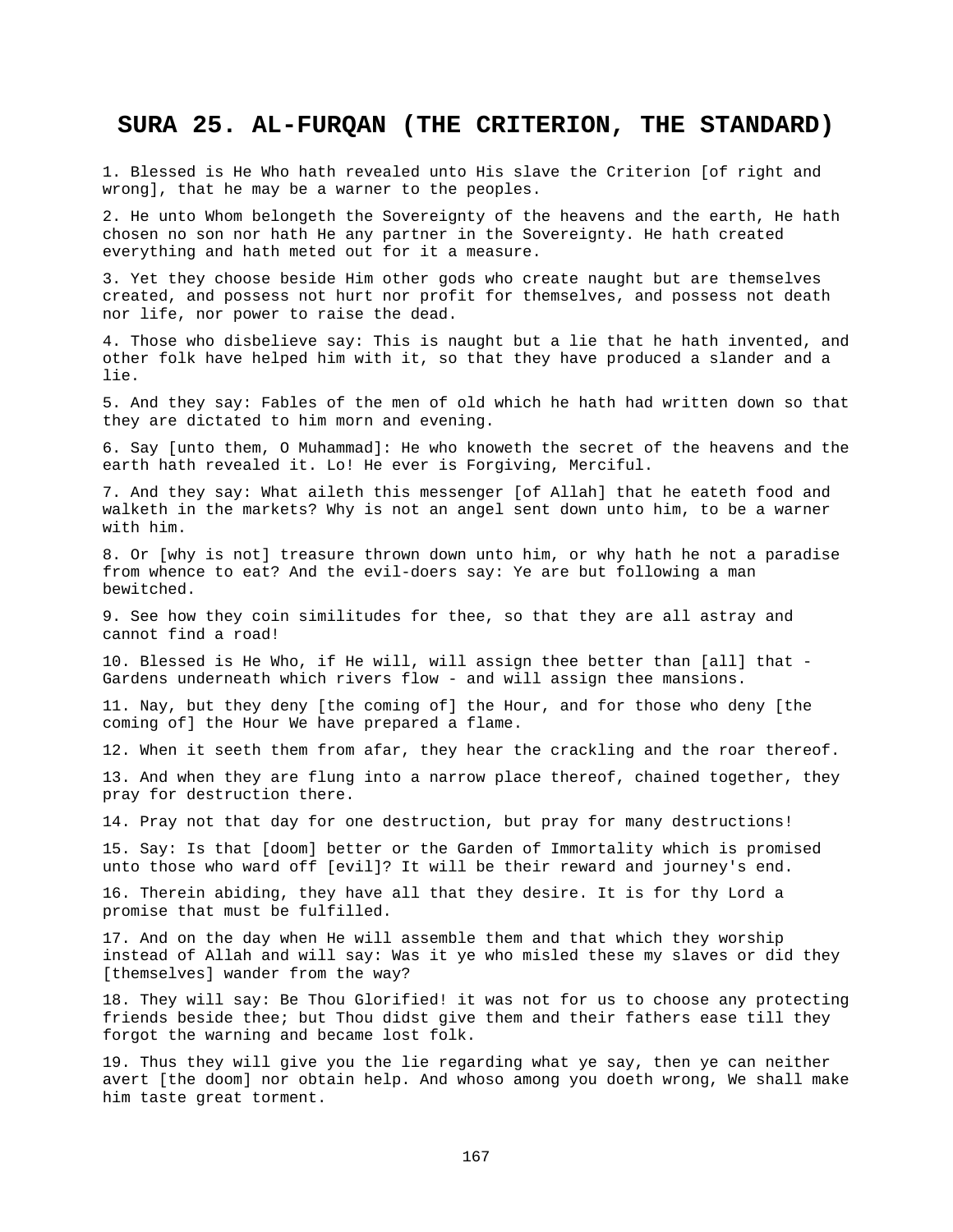20. We never sent before thee any messengers but lo! they verily ate food and walked in the markets. And We have appointed some of you a test for others: Will ye be steadfast? And thy Lord is ever Seer.

21. And those who look not for a meeting with Us say: Why are angels not sent down unto us and [Why] do we not see our Lord! Assuredly they think too highly of themselves and are scornful with great pride.

22. On the day when they behold the angels, on that day there will be no good tidings for the guilty; and they will cry: A forbidding ban!

23. And We shall turn unto the work they did and make it scattered motes.

24. Those who have earned the Garden on that day will be better in their home and happier in their place of noonday rest;

25. A day when the heaven with the clouds will be rent asunder and the angels will be sent down, a grand descent.

26. The Sovereignty on that day will be the True [Sovereignty] belonging to the Beneficent One, and it will be a hard day for disbelievers.

27. On the day when the wrong-doer gnaweth his hands, he will say: Ah, would that I had chosen a way together with the messenger [of Allah]!

28. Alas for me! Ah, would that I had never taken such an one for friend!

29. He verily led me astray from the Reminder after it had reached me. Satan was ever man's deserter in the hour of need.

30. And the messenger saith: O my Lord! Lo! mine own folk make this Qur'an of no account.

31. Even so have We appointed unto every prophet an opponent from among the guilty; but Allah sufficeth for a Guide and Helper.

32. And those who disbelieve say: Why is the Qur'an not revealed unto him all at once? [It is revealed] thus that We may strengthen thy heart therewith; and We have arranged it in right order.

33. And they bring thee no similitude but We bring thee the Truth [as against it], and better [than their similitude] as argument.

34. Those who will be gathered on their faces unto hell: such are worse in plight and further from the right road.

35. We verily gave Moses the Scripture and placed with him his brother Aaron as henchman.

36. Then We said: Go together unto the folk who have denied Our revelations. Then We destroyed them, a complete destruction.

37. And Noah's folk, when they denied the messengers, We drowned them and made of them a portent for mankind. We have prepared a painful doom for evil-doers.

38. And [the tribes of] A'ad and Thamud, and the dwellers in Ar-Rass, and many generations in between.

39. Each [of them] We warned by examples, and each [of them] We brought to utter ruin.

40. And indeed they have passed by the township whereon was rained the fatal rain. Can it be that they have not seen it? Nay, but they hope for no resurrection.

41. And when they see thee [O Muhammad] they treat thee only as a jest [saying]: Is this he whom Allah sendeth as a messenger?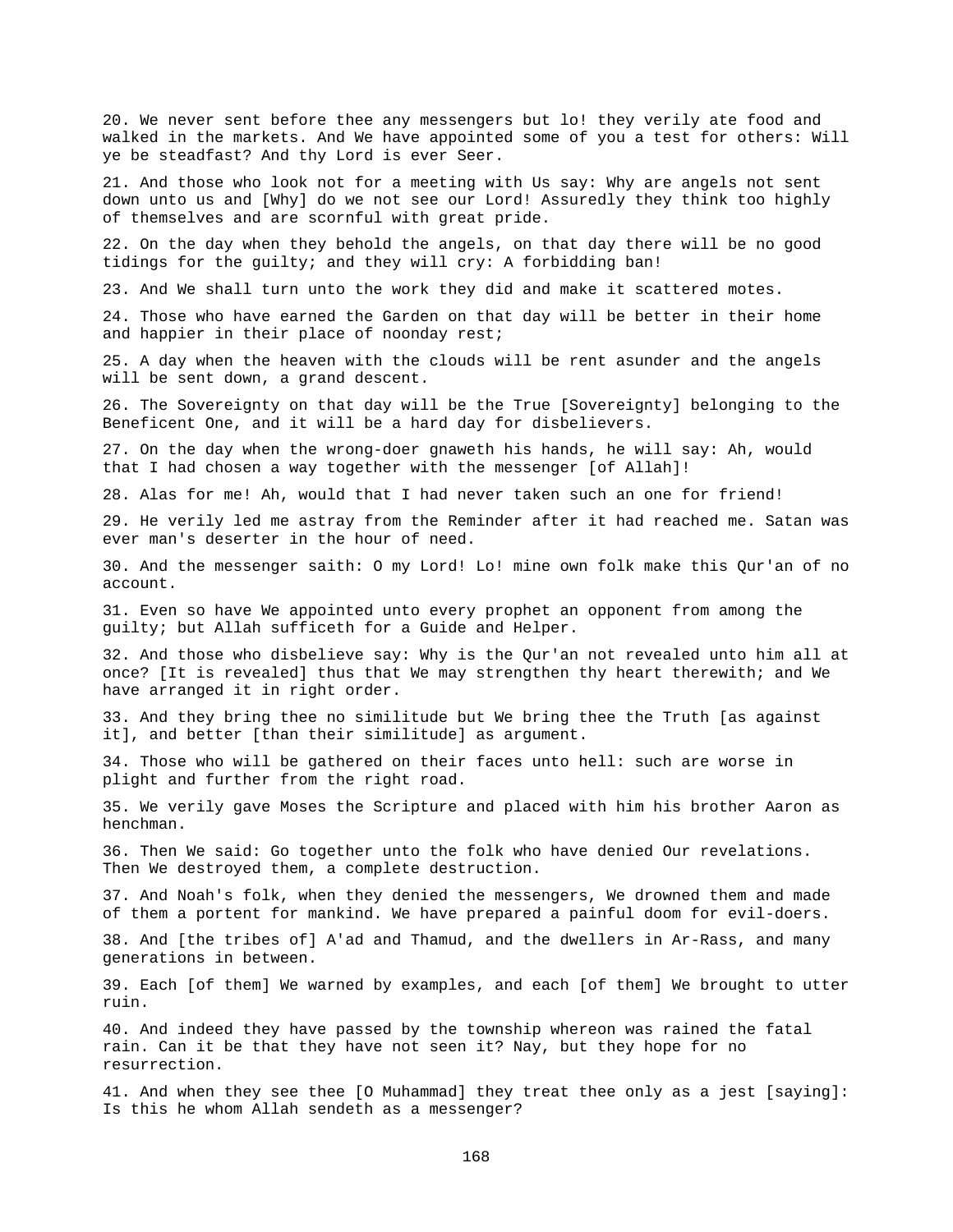42. He would have led us far away from our gods if we had not been staunch to them. They will know, when they behold the doom, who is more astray as to the road. 43. Hast thou seen him who chooseth for his god his own lust? Wouldst thou then be guardian over him? 44. Or deemest thou that most of them hear or understand? They are but as the cattle - nay, but they are farther astray? 45. Hast thou not seen how thy Lord hath spread the shade - And if He willed He could have made it still - then We have made the sun its pilot; 46. Then We withdraw it unto Us, a gradual withdrawal? 47. And He it is Who maketh night a covering for you, and sleep repose, and maketh day a resurrection. 48. And He it is Who sendeth the winds, glad tidings heralding His mercy, and We send down purifying water from the sky, 49. That We may give life thereby to a dead land, and We give many beasts and men that We have created to drink thereof. 50. And verily We have repeated it among them that they may remember, but most of mankind begrudge aught save ingratitude. 51. If We willed, We could raise up a warner in every village. 52. So obey not the disbelievers, but strive against them herewith with a great endeavour. 53. And He it is Who hath given independence to the two seas [though they meet]; one palatable, sweet, and the other saltish, bitter; and hath set a bar and a forbidding ban between them. 54. And He it is Who hath created man from water, and hath appointed for him kindred by blood and kindred by marriage; for thy Lord is ever Powerful. 55. Yet they worship instead of Allah that which can neither benefit them nor hurt them. The disbeliever was ever a partisan against his Lord. 56. And We have sent thee [O Muhammad] only as a bearer of good tidings and a warner. 57. Say: I ask of you no reward for this, save that whoso will may choose a way unto his Lord. 58. And trust thou in the Living One Who dieth not, and hymn His praise. He sufficeth as the Knower of His bondmen's sins, 59. Who created the heavens and the earth and all that is between them in six Days, then He mounted the Throne. The Beneficent! Ask anyone informed concerning Him! 60. And when it is said unto them: Prostrate to the Beneficent! they say: And what is the Beneficent? Are we to prostrate to whatever thou [Muhammad] biddest us? And it increaseth aversion in them. 61. Blessed be He Who hath placed in the heaven mansions of the stars, and hath placed therein a great lamp and a moon giving light! 62. And He it is Who hath appointed night and day in succession, for him who desireth to remember, or desireth thankfulness. 63. The [faithful] slaves of the Beneficent are they who walk upon the earth modestly, and when the foolish ones address them answer: Peace;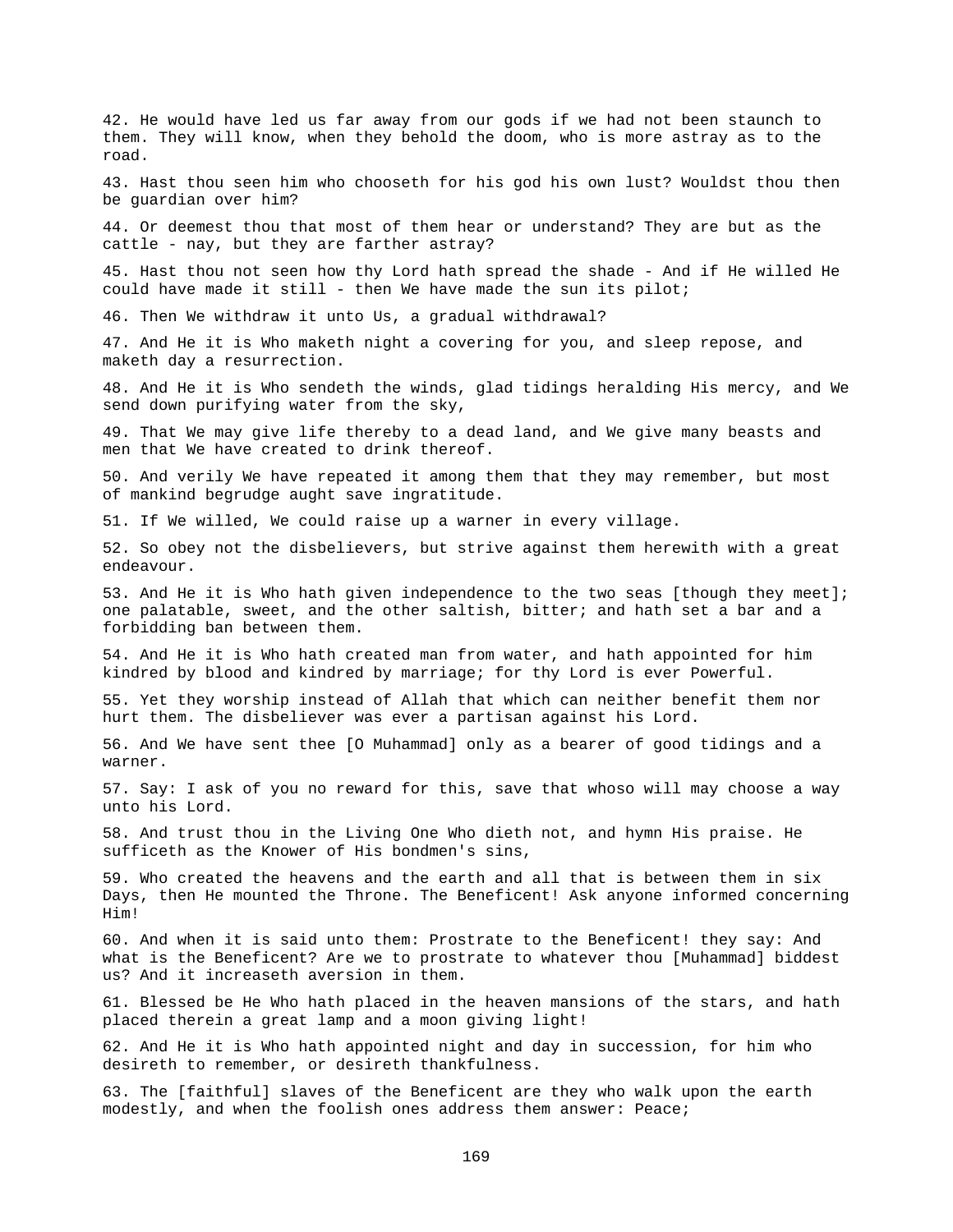64. And who spend the night before their Lord, prostrate and standing,

65. And who say: Our Lord! Avert from us the doom of hell; lo! the doom thereof is anguish;

66. Lo! it is wretched as abode and station;

67. And those who, when they spend, are neither prodigal nor grudging; and there is ever a firm station between the two;

68. And those who cry not unto any other god along with Allah, nor take the life which Allah hath forbidden save in [course of] justice, nor commit adultery and whoso doeth this shall pay the penalty;

69. The doom will be doubled for him on the Day of Resurrection, and he will abide therein disdained for ever;

70. Save him who repenteth and believeth and doth righteous work; as for such, Allah will change their evil deeds to good deeds. Allah is ever Forgiving, Merciful.

71. And whosoever repenteth and doeth good, he verily repenteth toward Allah with true repentance -

72. And those who will not witness vanity, but when they pass near senseless play, pass by with dignity.

73. And those who, when they are reminded of the revelations of their Lord, fall not deaf and blind thereat.

74. And who say: Our Lord! Vouchsafe us comfort of our wives and of our offspring, and make us patterns for [all] those who ward off [evil].

75. They will be awarded the high place forasmuch as they were steadfast, and they will meet therein with welcome and the ward of peace,

76. Abiding there for ever. Happy is it as abode and station!

77. Say [O Muhammad, unto the disbelievers]: My Lord would not concern Himself with you but for your prayer. But now ye have denied [the Truth], therefor there will be judgment.

# **SURA 26. ASH-SHUARA (THE POETS)**

1. Ta. Sin. Mim.

2. These are revelations of the Scripture that maketh plain.

3. It may be that thou tormentest thyself [O Muhammad] because they believe not.

4. If We will, We can send down on them from the sky a portent so that their necks would remain bowed before it.

5. Never cometh there unto them a fresh reminder from the Beneficent One, but they turn away from it.

6. Now they have denied [the Truth]; but there will come unto them tidings of that whereat they used to scoff.

7. Have they not seen the earth, how much of every fruitful kind We make to grow therein?

8. Lo! herein is indeed a portent; yet most of them are not believers.

9. And lo! thy Lord! He is indeed the Mighty, the Merciful.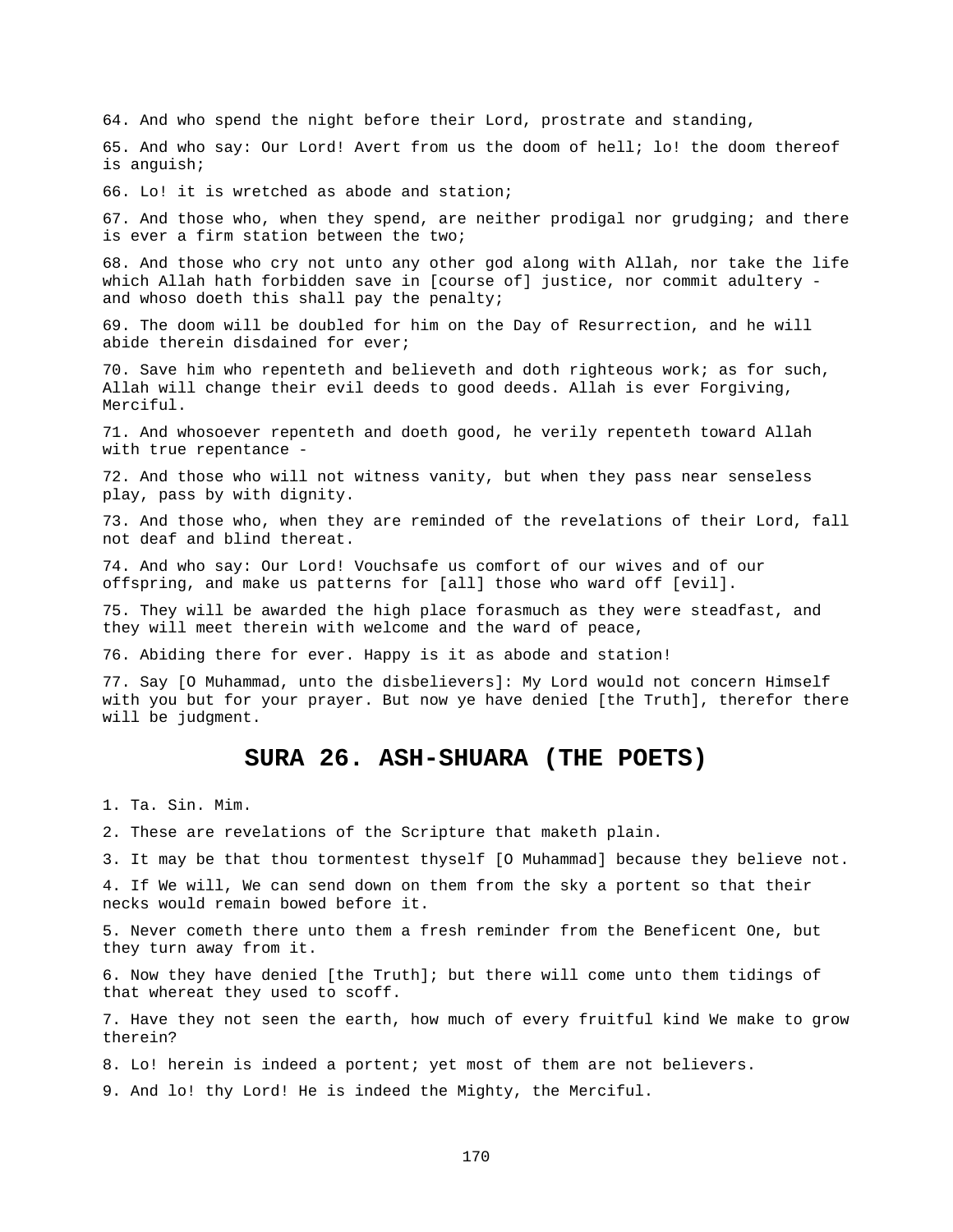10. And when thy Lord called Moses, saying: Go unto the wrongdoing folk, 11. The folk of Pharaoh. Will they not ward off [evil]? 12. He said: My Lord! Lo! I fear that they will deny me, 13. And I shall be embarrassed, and my tongue will not speak plainly, therefor send for Aaron [to help me]. 14. And they have a crime against me, so I fear that they will kill me. 15. He said: Nay, verily. So go ye twain with Our tokens. Lo! We shall be with you, Hearing. 16. And come together unto Pharaoh and say: Lo! we bear a message of the Lord of the Worlds, 17. [Saying]: Let the Children of Israel go with us. 18. [Pharaoh] said [unto Moses]: Did we not rear thee among us as a child? And thou didst dwell many years of thy life among us, 19. And thou didst that thy deed which thou didst, and thou wast one of the ingrates. 20. He said: I did it then, when I was of those who are astray. 21. Then I fled from you when I feared you, and my Lord vouchsafed me a command and appointed me [of the number] of those sent [by Him]. 22. And this is the past favour wherewith thou reproachest me: that thou hast enslaved the Children of Israel. 23. Pharaoh said: And what is the Lord of the Worlds? 24. [Moses] said: Lord of the heavens and the earth and all that is between them, if ye had but sure belief. 25. [Pharaoh] said unto those around him: Hear ye not? 26. He said: Your Lord and the Lord of your fathers. 27. [Pharaoh] said: Lo! your messenger who hath been sent unto you is indeed a madman! 28. He said: Lord of the East and the West and all that is between them, if ye did but understand. 29. [Pharaoh] said: If thou choosest a god other than me, I assuredly shall place thee among the prisoners. 30. He said: Even though I show thee something plain? 31. [Pharaoh] said: Produce it then, if thou art of the truthful! 32. Then he flung down his staff and it became a serpent manifest, 33. And he drew forth his hand and lo! it was white to the beholders. 34. [Pharaoh] said unto the chiefs about him: Lo! this is verily a knowing wizard, 35. Who would drive you out of your land by his magic. Now what counsel ye? 36. They said: Put him off, [him] and his brother, and send into the cities summoners 37. Who shall bring unto thee every knowing wizard. 38. So the wizards were gathered together at a set time on a day appointed.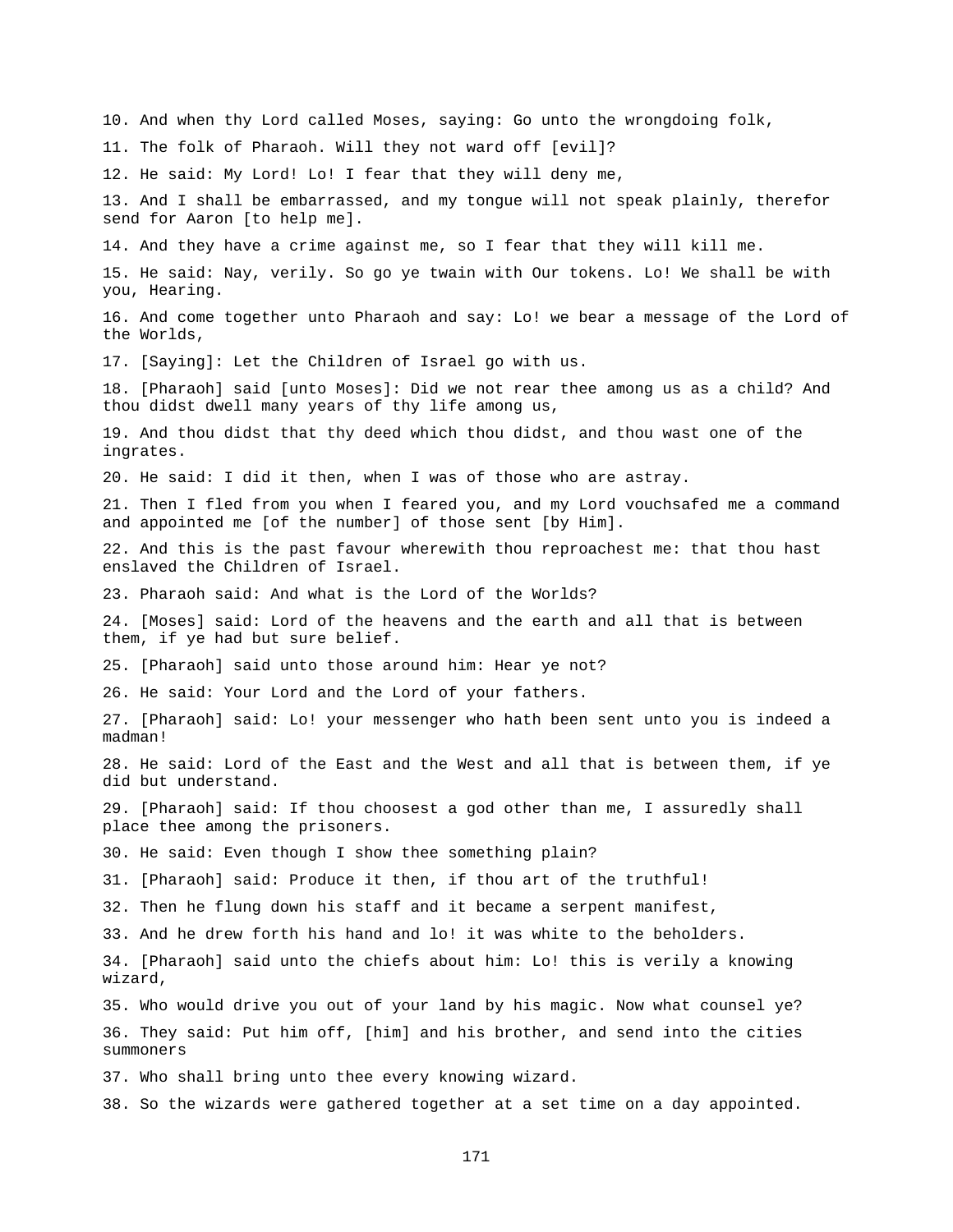39. And it was said unto the people: Are ye [also] gathering? 40. [They said]: Aye, so that we may follow the wizards if they are the winners. 41. And when the wizards came they said unto Pharaoh: Will there surely be a reward for us if we are the winners? 42. He said: Aye, and ye will then surely be of those brought near [to me]. 43. Moses said unto them: Throw what ye are going to throw! 44. Then they threw down their cords and their staves and said: By Pharaoh's might, lo! we verily are the winners. 45. Then Moses threw his staff and lo! it swallowed that which they did falsely show. 46. And the wizards were flung prostrate, 47. Crying: We believe in the Lord of the Worlds, 48. The Lord of Moses and Aaron. 49. [Pharaoh] said: Ye put your faith in him before I give you leave. Lo! he doubtless is your chief who taught you magic! But verily ye shall come to know. Verily I will cut off your hands and your feet alternately, and verily I will crucify you every one. 50. They said: It is no hurt, for lo! unto our Lord we shall return. 51. Lo! we ardently hope that our Lord will forgive us our sins because we are the first of the believers. 52. And We inspired Moses, saying: Take away My slaves by night, for ye will be pursued. 53. Then Pharaoh sent into the cities summoners, 54. [Who said]: Lo! these indeed are but a little troop, 55. And lo! they are offenders against us. 56. And lo! we are a ready host. 57. Thus did We take them away from gardens and watersprings, 58. And treasures and a fair estate. 59. Thus [were those things taken from them] and We caused the Children of Israel to inherit them. 60. And they overtook them at sunrise. 61. And when the two hosts saw each other, those with Moses said: Lo! we are indeed caught. 62. He said: Nay, verily! for lo! my Lord is with me. He will guide me. 63. Then We inspired Moses, saying: Smite the sea with thy staff. And it parted, and each part was as a mountain vast. 64. Then brought We near the others to that place. 65. And We saved Moses and those with him, every one; 66. And We drowned the others. 67. Lo! herein is indeed a portent, yet most of them are not believers. 68. And lo, thy Lord! He is indeed the Mighty, the Merciful.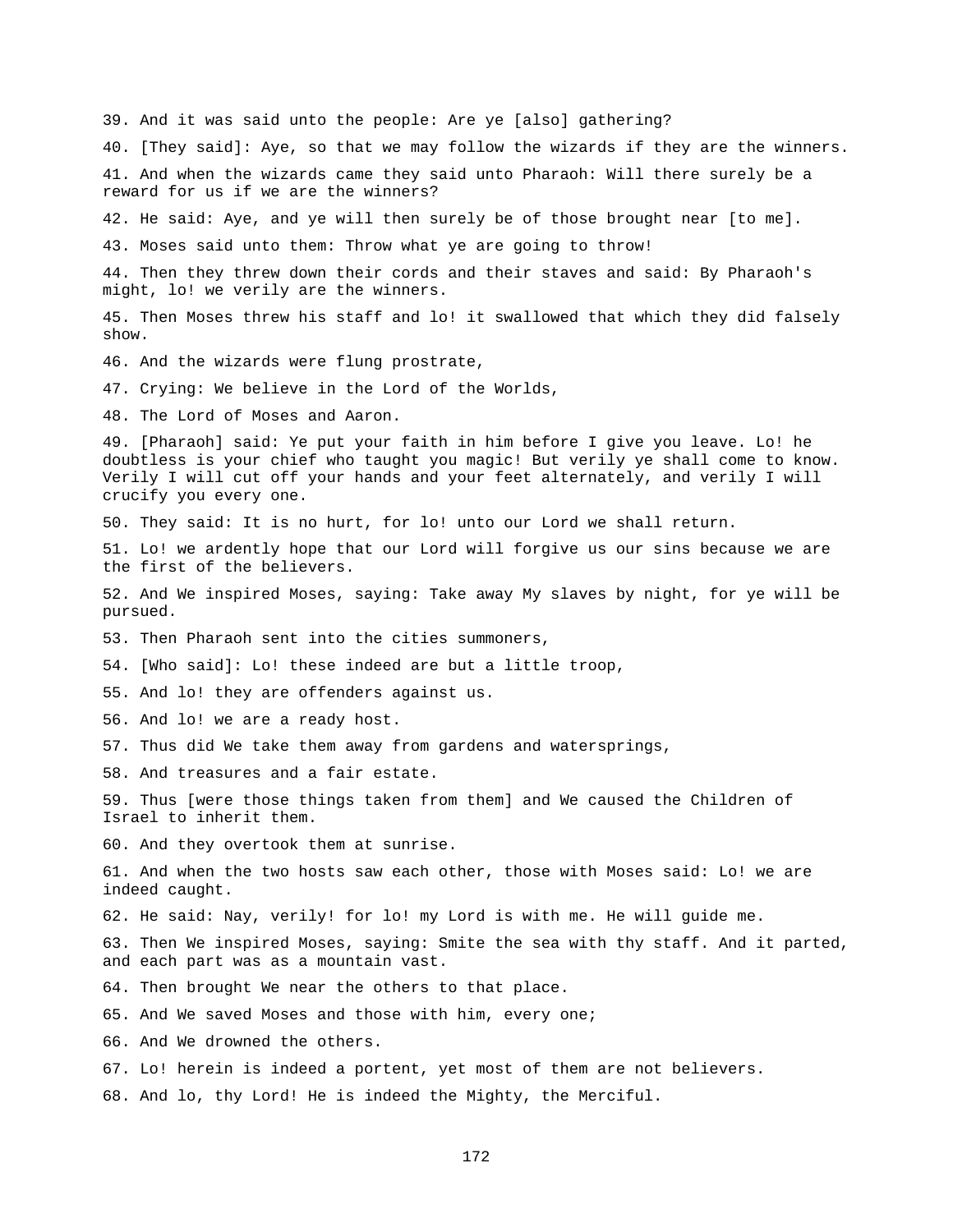- 69. Recite unto them the story of Abraham:
- 70. When he said unto his father and his folk: What worship ye?
- 71. They said: We worship idols, and are ever devoted unto them.
- 72. He said: Do they hear you when ye cry?
- 73. Or do they benefit or harm you?
- 74. They said: Nay, but we found our fathers acting on this wise.
- 75. He said: See now that which ye worship,
- 76. Ye and your forefathers!
- 77. Lo! they are [all] an enemy unto me, save the Lord of the Worlds,
- 78. Who created me, and He doth guide me,
- 79. And Who feedeth me and watereth me.
- 80. And when I sicken, then He healeth me,
- 81. And Who causeth me to die, then giveth me life [again],
- 82. And Who, I ardently hope, will forgive me my sin on the Day of Judgment.
- 83. My Lord! Vouchsafe me wisdom and unite me to the righteous.
- 84. And give unto me a good report in later generations.
- 85. And place me among the inheritors of the Garden of Delight,
- 86. And forgive my father. Lo! he is of those who err.
- 87. And abase me not on the day when they are raised,
- 88. The day when wealth and sons avail not [any man]
- 89. Save him who bringeth unto Allah a whole heart.
- 90. And the Garden will be brought nigh for those who ward off [evil].
- 91. And hell will appear plainly to the erring.
- 92. And it will be said unto them: Where is [all] that ye used to worship
- 93. Instead of Allah? Can they help you or help themselves?
- 94. Then will they be hurled therein, they and the seducers
- 95. And the hosts of Iblis, together.
- 96. And they will say, when they are quarrelling therein:
- 97. By Allah, of a truth we were in error manifest
- 98. When we made you equal with the Lord of the Worlds.
- 99. It was but the guilty who misled us.
- 100. Now we have no intercessors
- 101. Nor any loving friend.
- 102. Oh, that we had another turn [on earth], that we might be of the believers! 103. Lo! herein is indeed a portent, yet most of them are not believers!
- 104. And lo, thy Lord! He is indeed the Mighty, the Merciful.
- 105. Noah's folk denied the messengers [of Allah],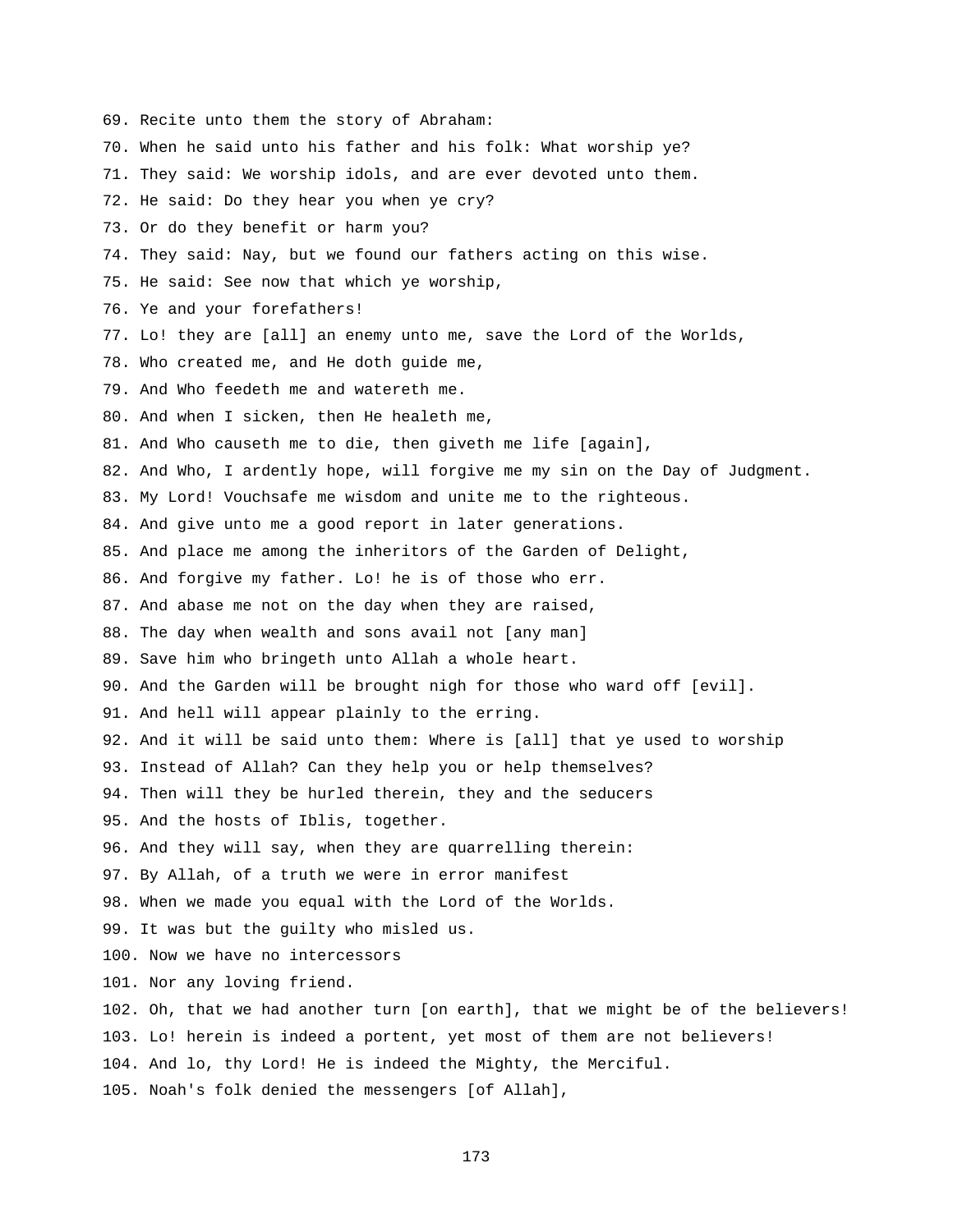106. When their brother Noah said unto them: Will ye not ward off [evil]? 107. Lo! I am a faithful messenger unto you, 108. So keep your duty to Allah, and obey me. 109. And I ask of you no wage therefor; my wage is the concern only of the Lord of the Worlds. 110. So keep your duty to Allah, and obey me. 111. They said: Shall we put faith in thee, when the lowest [of the people] follow thee? 112. He said: And what knowledge have I of what they may have been doing [in the past]? 113. Lo! their reckoning is my Lord's concern, if ye but knew; 114. And I am not [here] to repulse believers. 115. I am only a plain warner. 116. They said: If thou cease not, O Noah, thou wilt surely be among those stoned [to death]. 117. He said: My Lord! Lo! my own folk deny me. 118. Therefor judge Thou between us, a [conclusive] judgment, and save me and those believers who are with me. 119. And We saved him and those with him in the laden ship. 120. Then afterward We drowned the others. 121. Lo! herein is indeed a portent, yet most of them are not believers. 122. And lo, thy Lord, He is indeed the Mighty, the Merciful. 123. [The tribe of] A'ad denied the messengers [of Allah]. 124. When their brother Hud said unto them: Will ye not ward off [evil]? 125. Lo! I am a faithful messenger unto you, 126. So keep your duty to Allah and obey me. 127. And I ask of you no wage therefor; my wage is the concern only of the Lord of the Worlds. 128. Build ye on every high place a monument for vain delight? 129. And seek ye out strongholds, that haply ye may last for ever? 130. And if ye seize by force, seize ye as tyrants? 131. Rather keep your duty to Allah, and obey me. 132. Keep your duty toward Him Who hath aided you with [the good things] that ye know, 133. Hath aided you with cattle and sons. 134. And gardens and watersprings. 135. Lo! I fear for you the retribution of an awful day. 136. They said: It is all one to us whether thou preachest or art not of those who preach; 137. This is but a fable of the men of old,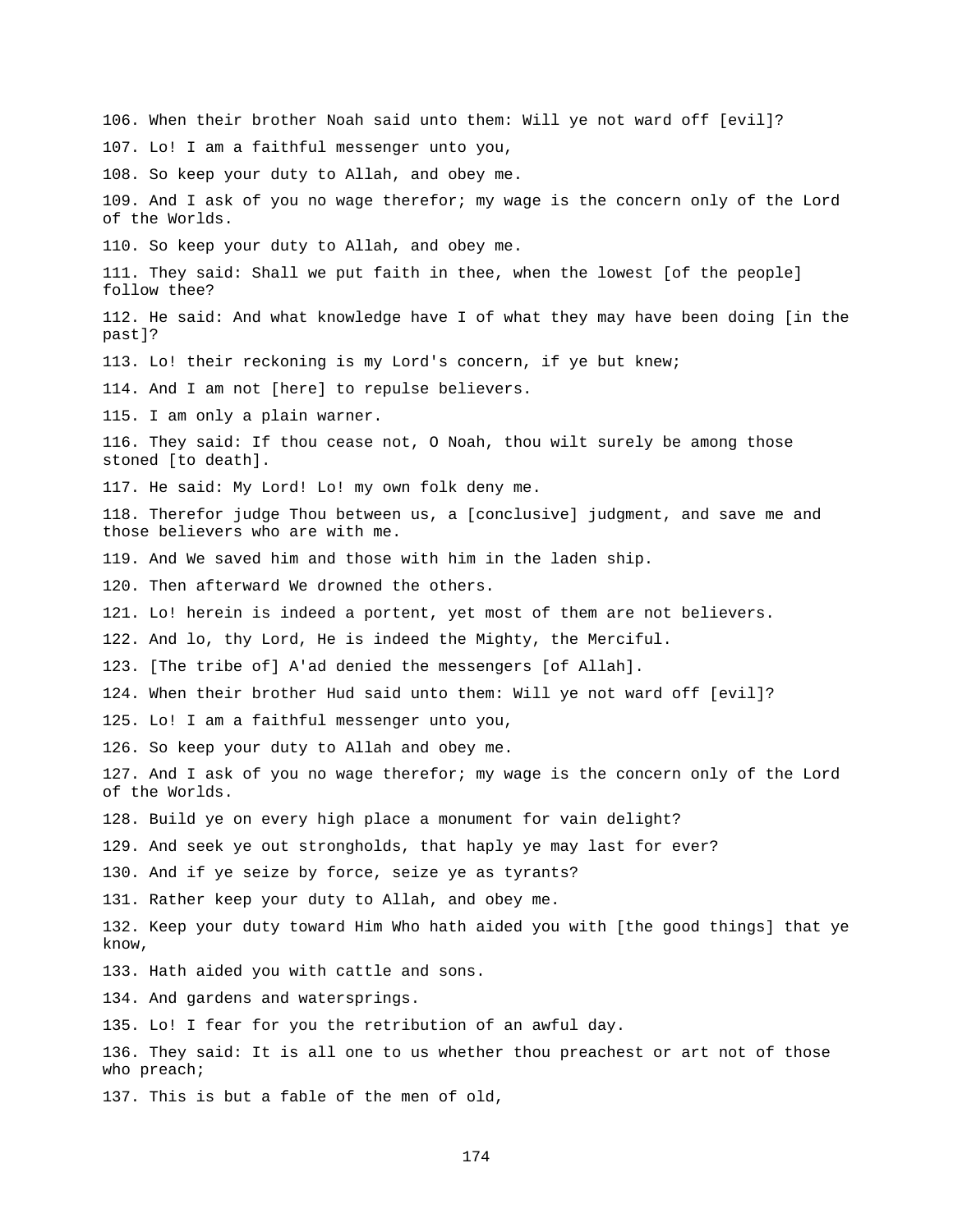138. And we shall not be doomed. 139. And they denied him; therefor We destroyed them. Lo! herein is indeed a portent, yet most of them are not believers. 140. And lo! thy Lord, He is indeed the Mighty, the Merciful. 141. [The tribe of] Thamud denied the messengers [of Allah] 142. When their brother Salih said unto them: Will ye not ward off [evil]? 143. Lo! I am a faithful messenger unto you, 144. So keep your duty to Allah and obey me. 145. And I ask of you no wage therefor; my wage is the concern only of the Lord of the Worlds. 146. Will ye be left secure in that which is here before us, 147. In gardens and watersprings. 148. And tilled fields and heavy-sheathed palm-trees, 149. Though ye hew out dwellings in the mountain, being skilful? 150. Therefor keep your duty to Allah and obey me, 151. And obey not the command of the prodigal, 152. Who spread corruption in the earth, and reform not. 153. They said: Thou art but one of the bewitched; 154. Thou art but a mortal like us. So bring some token if thou art of the truthful. 155. He said: [Behold] this she-camel. She hath the right to drink [at the well], and ye have the right to drink, [each] on an appointed day. 156. And touch her not with ill lest there come on you the retribution of an awful day. 157. But they hamstrung her, and then were penitent. 158. So the retribution came on them. Lo! herein is indeed a portent, yet most of them are not believers. 159. And lo! thy Lord! He is indeed the Mighty, the Merciful. 160. The folk of Lot denied the messengers [of Allah], 161. When their brother Lot said unto them: Will ye not ward off [evil]? 162. Lo! I am a faithful messenger unto you, 163. So keep your duty to Allah and obey me. 164. And I ask of you no wage therefor; my wage is the concern only of the Lord of the Worlds. 165. What! Of all creatures do ye come unto the males, 166. And leave the wives your Lord created for you? Nay, but ye are froward folk. 167. They said: If thou cease not, O Lot, thou wilt soon be of the outcast. 168. He said: I am in truth of those who hate your conduct. 169. My Lord! Save me and my household from what they do.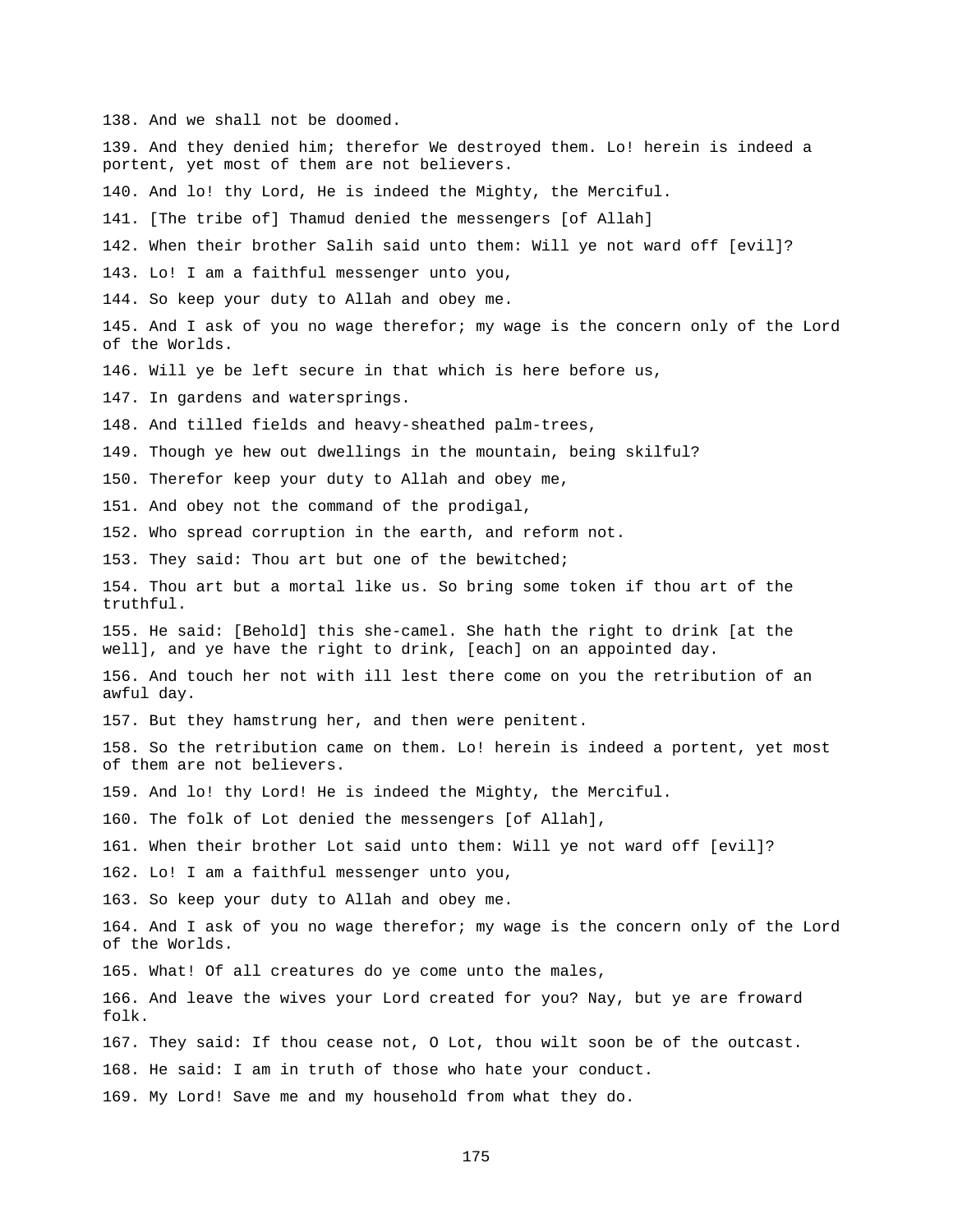170. So We saved him and his household, every one, 171. Save an old woman among those who stayed behind. 172. Then afterward We destroyed the others. 173. And We rained on them a rain. And dreadful is the rain of those who have been warned. 174. Lo! herein is indeed a portent, yet most of them are not believers. 175. And lo! thy Lord, He is indeed the Mighty, the Merciful. 176. The dwellers in the wood [of Midian] denied the messengers [of Allah], 177. When Shu'eyb said unto them: Will ye not ward off [evil]? 178. Lo! I am a faithful messenger unto you, 179. So keep your duty to Allah and obey me. 180. And I ask of you no wage for it; my wage is the concern only of the Lord of the Worlds. 181. Give full measure, and be not of those who give less [than the due]. 182. And weigh with the true balance. 183. Wrong not mankind in their goods, and do not evil, making mischief, in the earth. 184. And keep your duty unto Him Who created you and the generations of the men of old. 185. They said: Thou art but one of the bewitched; 186. Thou art but a mortal like us, and lo! we deem thee of the liars. 187. Then make fragments of the heaven fall upon us, if thou art of the truthful. 188. He said: My Lord is Best Aware of what ye do. 189. But they denied him, so there came on them the retribution of the day of gloom. Lo! it was the retribution of an awful day. 190. Lo! herein is indeed a portent; yet most of them are not believers. 191. And lo! thy Lord! He is indeed the Mighty, the Merciful. 192. And lo! it is a revelation of the Lord of the Worlds, 193. Which the True Spirit hath brought down 194. Upon thy heart, that thou mayst be [one] of the warners, 195. In plain Arabic speech. 196. And lo! it is in the Scriptures of the men of old. 197. Is it not a token for them that the doctors of the Children of Israel know it? 198. And if We had revealed it unto one of any other nation than the Arabs, 199. And he had read it unto them, they would not have believed in it. 200. Thus do We make it traverse the hearts of the guilty. 201. They will not believe in it till they behold the painful doom, 202. So that it will come upon them suddenly, when they perceive not.

176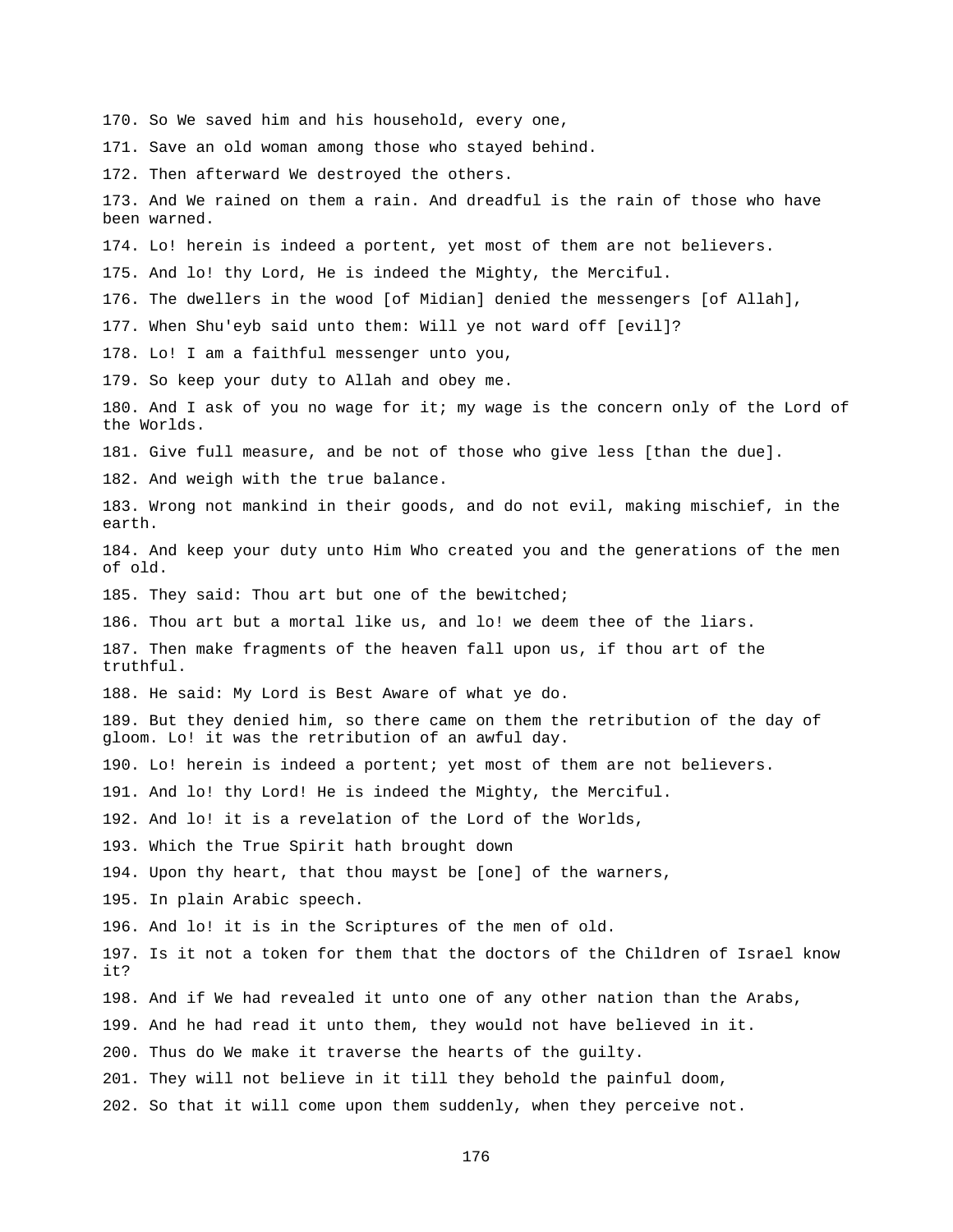203. Then they will say: Are we to be reprieved? 204. Would they [now] hasten on Our doom? 205. Hast thou then seen, if We content them for [long] years, 206. And then cometh that which they were promised, 207. [How] that wherewith they were contented naught availeth them? 208. And We destroyed no township but it had its warners 209. For reminder, for We never were oppressors. 210. The devils did not bring it down. 211. It is not meet for them, nor is it in their power, 212. Lo! verily they are banished from the hearing. 213. Therefor invoke not with Allah another god, lest thou be one of the doomed. 214. And warn thy tribe of near kindred, 215. And lower thy wing [in kindness] unto those believers who follow thee. 216. And if they [thy kinsfolk] disobey thee, say: Lo! I am innocent of what they do. 217. And put thy trust in the Mighty, the Merciful. 218. Who seeth thee when thou standest up [to pray] 219. And [seeth] thine abasement among those who fall prostrate [in worship]. 220. Lo! He, only He, is the Hearer, the Knower. 221. Shall I inform you upon whom the devils descend? 222. They descend on every sinful, false one. 223. They listen eagerly, but most of them are liars. 224. As for poets, the erring follow them. 225. Hast thou not seen how they stray in every valley, 226. And how they say that which they do not? 227. Save those who believe and do good works, and remember Allah much, and vindicate themselves after they have been wronged. Those who do wrong will come to know by what a [great] reverse they will be overturned! **SURA 27. AN-NAML (THE ANT, THE ANTS)** 

1. Ta. Sin. These are revelations of the Qur'an and a Scripture that maketh plain;

2. A guidance and good tidings for believers

3. Who establish worship and pay the poor-due and are sure of the Hereafter.

4. Lo! as for those who believe not in the Hereafter, We have made their works fairseeming unto them so that they are all astray.

5. Those are they for whom is the worst of punishment, and in the Hereafter they will be the greatest losers.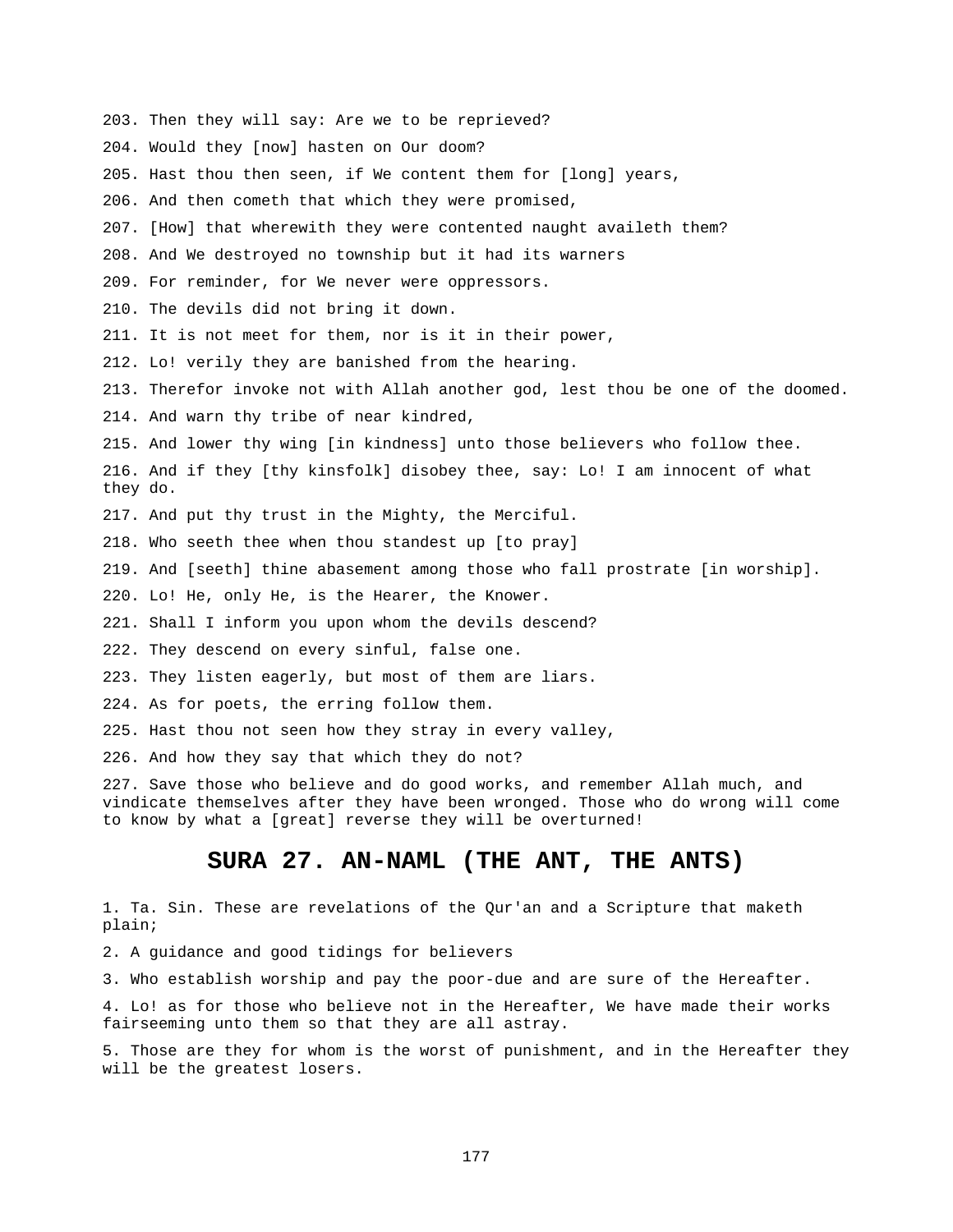6. Lo! as for thee [Muhammad], thou verily receivest the Qur'an from the presence of One Wise, Aware.

7. [Remember] when Moses said unto his household: Lo! I spy afar off a fire; I will bring you tidings thence, or bring to you a borrowed flame that ye may warm yourselves.

8. But when he reached it, he was called, saying: Blessed is Whosoever is in the fire and Whosoever is round about it! And Glorified be Allah, the Lord of the Worlds!

9. O Moses! Lo! it is I, Allah, the Mighty, the Wise.

10. And throw down thy staff! But when he saw it writhing as it were a demon, he turned to flee headlong; [but it was said unto him]: O Moses! Fear not! the emissaries fear not in My presence,

11. Save him who hath done wrong and afterward hath changed evil for good. And lo! I am Forgiving, Merciful.

12. And put thy hand into the bosom of thy robe, it will come forth white but unhurt. [This will be one] among nine tokens unto Pharaoh and his people Lo! they were ever evil-living folk.

13. But when Our tokens came unto them, plain to see, they said: This is mere magic,

14. And they denied them, though their souls acknowledged them, for spite and arrogance. Then see the nature of the consequence for the wrong-doers!

15. And We verily gave knowledge unto David and Solomon, and they said: Praise be to Allah, Who hath preferred us above many of His believing slaves!

16. And Solomon was David's heir. And he said: O mankind! Lo! we have been taught the language of birds, and have been given [abundance] of all things. This surely is evident favour.

17. And there were gathered together unto Solomon his armies of the jinn and humankind, and of the birds, and they were set in battle order;

18. Till, when they reached the Valley of the Ants, an ant exclaimed: O ants! Enter your dwellings lest Solomon and his armies crush you, unperceiving.

19. And [Solomon] smiled, laughing at her speech, and said: My Lord, arouse me to be thankful for Thy favour wherewith Thou hast favoured me and my parents, and to do good that shall be pleasing unto Thee, and include me in [the number of] Thy righteous slaves.

20. And he sought among the birds and said: How is it that I see not the hoopoe, or is he among the absent?

21. I verily will punish him with hard punishment or I verily will slay him, or he verily shall bring me a plain excuse.

22. But he was not long in coming, and he said: I have found out [a thing] that thou apprehendest not, and I come unto thee from Sheba with sure tidings.

23. Lo! I found a woman ruling over them, and she hath been given [abundance] of all things, and hers is a mighty throne.

24. I found her and her people worshipping the sun instead of Allah; and Satan maketh their works fairseeming unto them, and debarreth them from the way [of Truth], so that they go not aright;

25. So that they worship not Allah, Who bringeth forth the hidden in the heavens and the earth, and knoweth what ye hide and what ye proclaim,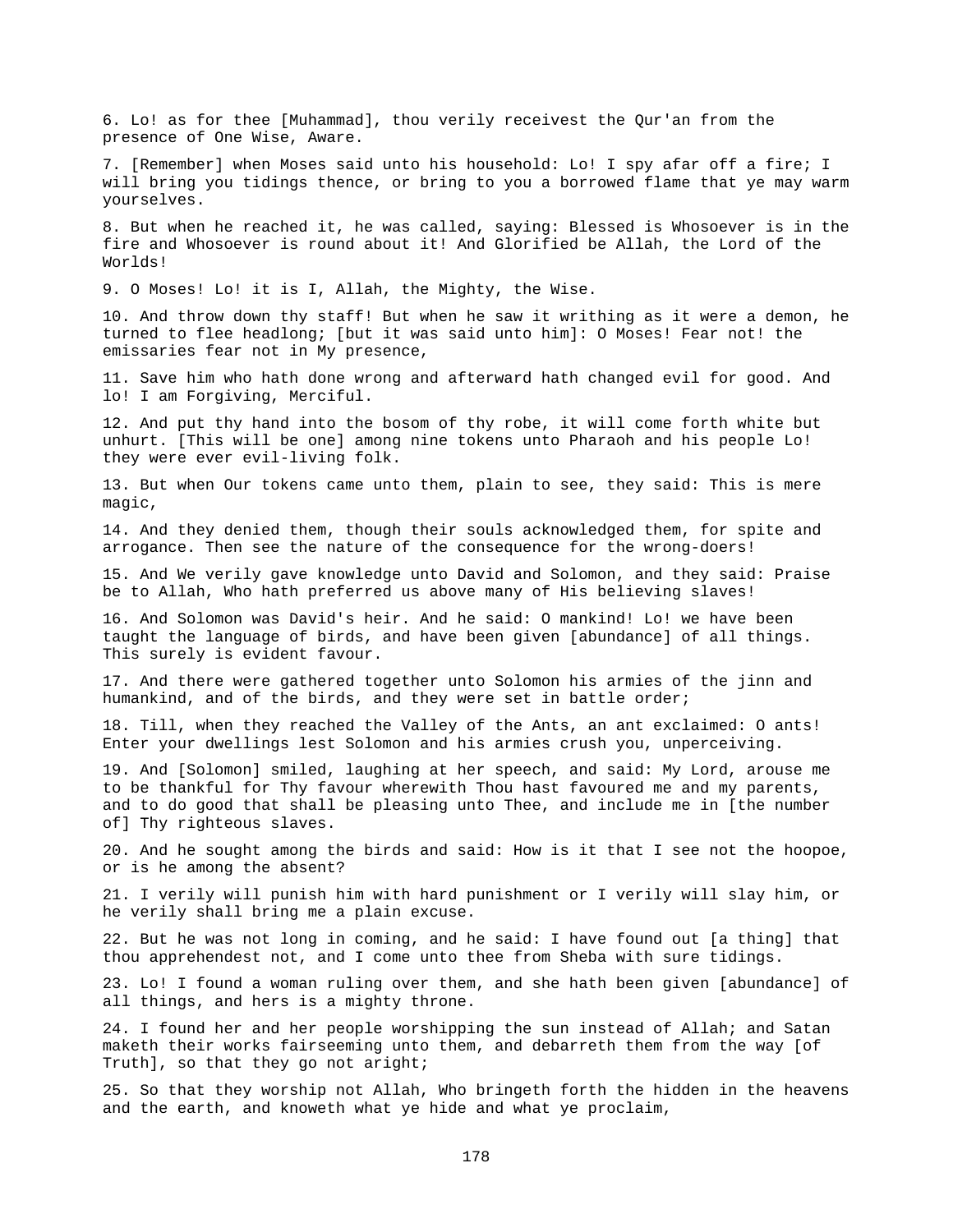26. Allah; there is no Allah save Him, the Lord of the Tremendous Throne. 27. [Solomon] said: We shall see whether thou speakest truth or whether thou art of the liars. 28. Go with this my letter and throw it down unto them; then turn away and see what [answer] they return, 29. [The Queen of Sheba] said [when she received the letter]: O chieftains! Lo! there hath been thrown unto me a noble letter. 30. Lo! it is from Solomon, and lo! it is: In the name of Allah, the Beneficent, the Merciful; 31. Exalt not yourselves against me, but come unto me as those who surrender. 32. She said: O chieftains! Pronounce for me in my case. I decide no case till ye are present with me. 33. They said: We are lords of might and lords of great prowess, but it is for thee to command; so consider what thou wilt command. 34. She said: Lo! kings, when they enter a township, ruin it and make the honour of its people shame. Thus will they do. 35. But lo! I am going to send a present unto them, and to see with what [answer] the messengers return. 36. So when [the envoy] came unto Solomon, [the King] said: What! Would ye help me with wealth? But that which Allah hath given me is better than that which He hath given you. Nay it is ye [and not I] who exult in your gift. 37. Return unto them. We verily shall come unto them with hosts that they cannot resist, and we shall drive them out from thence with shame, and they will be abased. 38. He said: O chiefs! Which of you will bring me her throne before they come unto me, surrendering? 39. A stalwart of the jinn said: I will bring it thee before thou canst rise from thy place. Lo! I verily am strong and trusty for such work. 40. One with whom was knowledge of the Scripture said: I will bring it thee before thy gaze returneth unto thee. And when he saw it set in his presence, [Solomon] said: This is of the bounty of my Lord, that He may try me whether I give thanks or am ungrateful. Whosoever giveth thanks he only giveth thanks for [the good of] his own soul; and whosoever is ungrateful [is ungrateful only to his own soul's hurt]. For lo! my Lord is Absolute in independence, Bountiful. 41. He said: Disguise her throne for her that we may see whether she will go aright or be of those not rightly guided. 42. So, when she came, it was said [unto her]: Is thy throne like this? She said: [It is] as though it were the very one. And [Solomon said]: We were given the knowledge before her and we had surrendered [to Allah]. 43. And [all] that she was wont to worship instead of Allah hindered her, for she came of disbelieving folk. 44. It was said unto her: Enter the hall. And when she saw it she deemed it a pool and bared her legs. [Solomon] said: Lo! it is a hall, made smooth, of glass. She said: My Lord! Lo! I have wronged myself, and I surrender with Solomon unto Allah, the Lord of the Worlds.

45. And We verily sent unto Thamud their brother Salih, saying: Worship Allah. And lo! they [then became two parties quarrelling.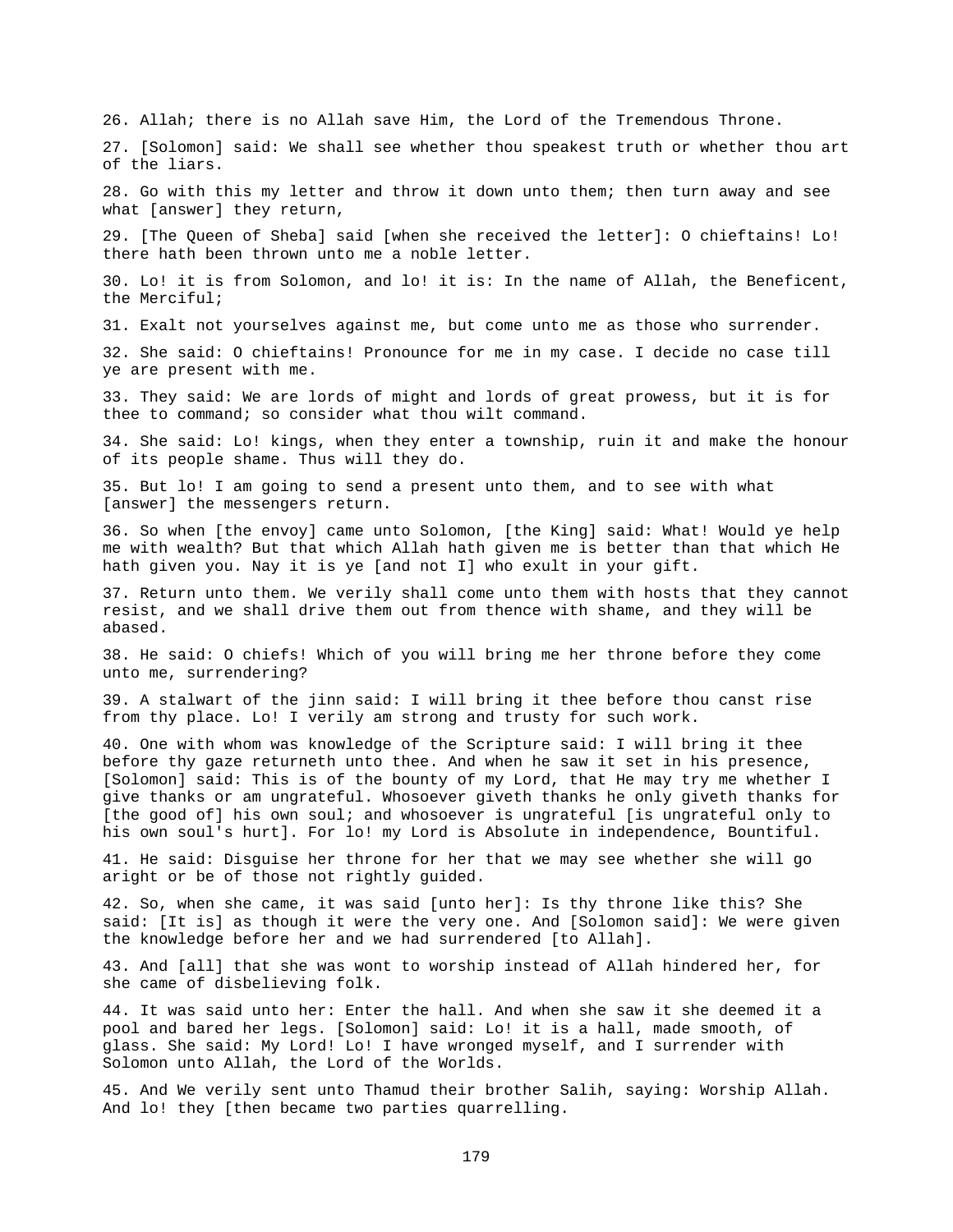46. He said: O my people! Why will ye hasten on the evil rather than the good? Why will ye not ask pardon of Allah, that ye may receive mercy.

47. They said: We augur evil of thee and those with thee. He said: Your evil augury is with Allah. Nay, but ye are folk that are being tested.

48. And there were in the city nine persons who made mischief in the land and reformed not.

49. They said: Swear one to another by Allah that we verily will attack him and his household by night, and afterward we will surely say unto his friend: We witnessed not the destruction of his household. And lo! we are truthtellers.

50. So they plotted a plot: and We plotted a plot, while they perceived not.

51. Then see the nature of the consequence of their plotting, for lo! We destroyed them and their people, every one.

52. See, yonder are their dwellings empty and in ruins because they did wrong. Lo! herein is indeed a portent for a people who have knowledge.

53. And we saved those who believed and used to ward off [evil].

54. And Lot! when he said unto his folk: Will ye commit abomination knowingly?

55. Must ye needs lust after men instead of women? Nay, but ye are folk who act senselessly.

56. But the answer of his folk was naught save that they said: Expel the household of Lot from your township, for they [forsooth] are folk who would keep clean!

57. Then We saved him and his household save his wife; We destined her to be of those who stayed behind.

58. And We rained a rain upon them. Dreadful is the rain of those who have been warned.

59. Say [O Muhammad]: Praise be to Allah, and peace be on His slaves whom He hath chosen! Is Allah best, or [all] that ye ascribe as partners [unto Him]?

60. Is not He [best] Who created the heavens and the earth, and sendeth down for you water from the sky wherewith We cause to spring forth joyous orchards, whose trees it never hath been yours to cause to grow. Is there any Allah beside Allah? Nay, but they are folk who ascribe equals [unto Him]!

61. Is not He [best] Who made the earth a fixed abode, and placed rivers in the folds thereof, and placed firm hills therein, and hath set a barrier between the two seas? Is there any Allah beside Allah? Nay, but most of them know not!

62. Is not He [best] Who answereth the wronged one when he crieth unto Him and removeth the evil, and hath made you viceroys of the earth? Is there any Allah beside Allah? Little do they reflect!

63. Is not He [best] Who guideth you in the darkness of the land and the sea, He Who sendeth the winds as heralds of His mercy? Is there any Allah beside Allah? High Exalted be Allah from all that they ascribe as partner [unto Him]!

64. Is not He [best] Who produceth creation, then reproduceth it, and Who provideth for you from the heaven and the earth? Is there any Allah beside Allah? Say: Bring your proof, if ye are truthful!

65. Say [O Muhammad]: None in the heavens and the earth knoweth the Unseen save Allah; and they know not when they will be raised [again].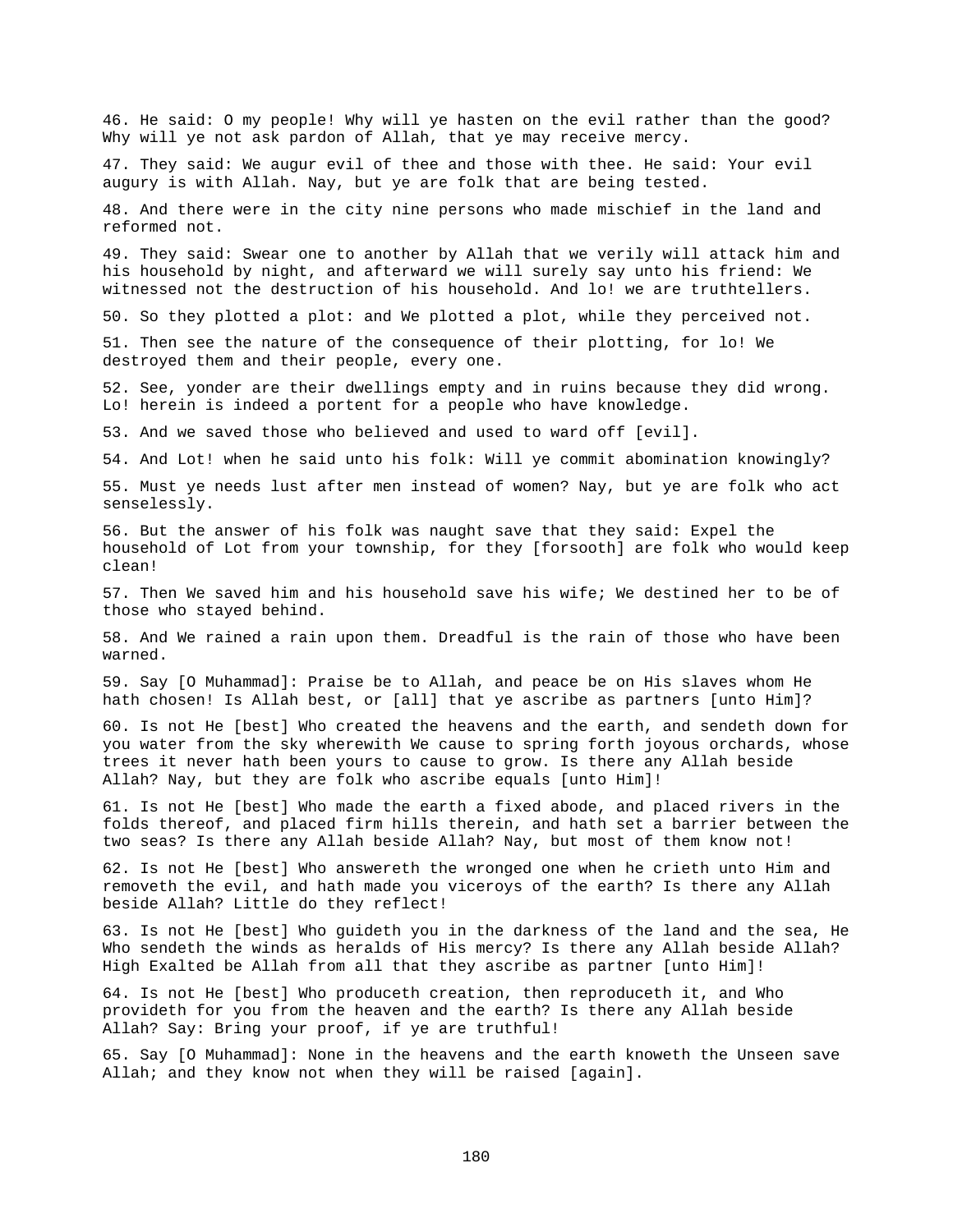66. Nay, but doth their knowledge reach to the Hereafter? Nay, for they are in doubt concerning it. Nay, for they cannot see it. 67. Yet those who disbelieve say: When we have become dust like our fathers, shall we verily be brought forth [again]? 68. We were promised this, forsooth, we and our fathers. [All] this is naught but fables of the men of old. 69. Say [unto them, O Muhammad]: Travel in the land and see the nature of the sequel for the guilty! 70. And grieve thou not for them, nor be in distress because of what they plot [against thee]. 71. And they say: When [will] this promise [be fulfilled], if ye are truthful? 72. Say: It may be that a part of that which ye would hasten on is close behind you. 73. Lo! thy Lord is full of bounty for mankind, but most of them do not give thanks. 74. Lo! thy Lord knoweth surely all that their bosoms hide, and all that they proclaim. 75. And there is nothing hidden in the heaven or the earth but it is in a clear Record. 76. Lo! this Qur'an narrateth unto the Children of Israel most of that concerning which they differ. 77. And lo! it is a guidance and a mercy for believers. 78. Lo! thy Lord will judge between them of His wisdom, and He is the Mighty, the Wise. 79. Therefor [O Muhammad] put thy trust in Allah, for thou [standest] on the plain Truth. 80. Lo! thou canst not make the dead to hear, nor canst thou make the deaf to hear the call when they have turned to flee; 81. Nor canst thou lead the blind out of their error. Thou canst make none to hear, save those who believe Our revelations and who have surrendered. 82. And when the word is fulfilled concerning them, We shall bring forth a beast of the earth to speak unto them because mankind had not faith in Our revelations. 83. And [remind them of] the Day when We shall gather out of every nation a host of those who denied Our revelations, and they will be set in array; 84. Till, when they come [before their Lord], He will say: Did ye deny My revelations when ye could not compass them in knowledge, or what was it that ye did? 85. And the Word will be fulfilled concerning them because they have done wrong, and they will not speak. 86. Have they not seen how We have appointed the night that they may rest therein, and the day sight-giving? Lo! therein verily are portents for a people who believe. 87. And [remind them of] the Day when the Trumpet will be blown, and all who are in the heavens and the earth will start in fear, save him whom Allah willeth. And all come unto Him, humbled.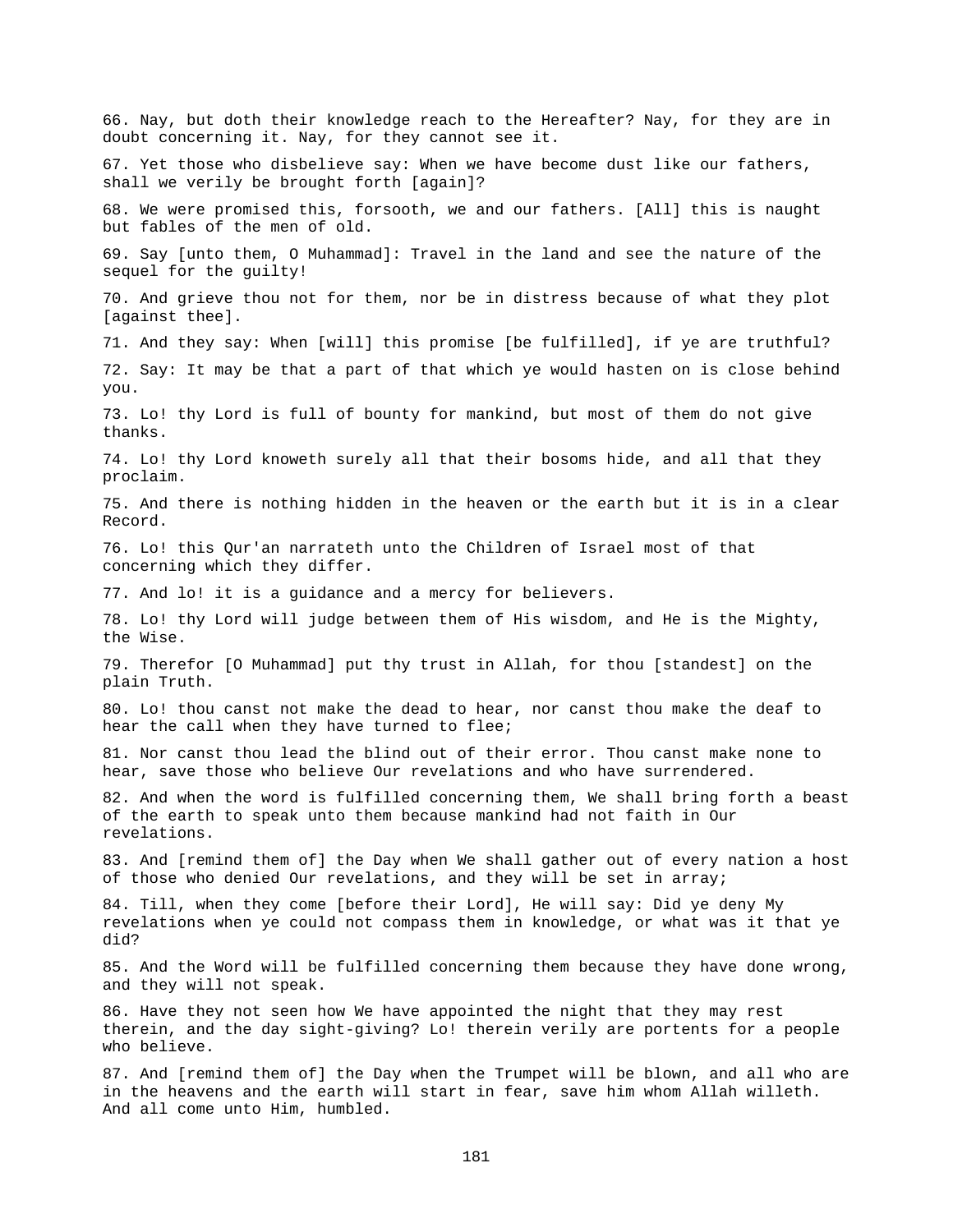88. And thou seest the hills thou deemest solid flying with the flight of clouds: the doing of Allah Who perfecteth all things. Lo! He is Informed of what ye do.

89. Whoso bringeth a good deed will have better than its worth; and such are safe from fear that Day.

90. And whoso bringeth an ill-deed, such will be flung down on their faces in the Fire. Are ye rewarded aught save what ye did?

91. [Say]: I [Muhammad] am commanded only to serve the Lord of this land which He hath hallowed, and unto Whom all things belong. And I am commanded to be of those who surrender [unto Him],

92. And to recite the Qur'an. And whoso goeth right, goeth right only for [the good of] his own soul; and as for him who goeth astray - [Unto him] say: Lo! I am only a warner.

93. And say: Praise be to Allah Who will show you His portents so that ye shall know them. And thy Lord is not unaware of what ye [mortals] do.

# **SURA 28. AL-QASAS (THE STORY, STORIES)**

1. Ta. Sin. Mim.

2. These are revelations of the Scripture that maketh plain.

3. We narrate unto thee [somewhat] of the story of Moses and Pharaoh with truth, for folk who believe.

4. Lo! Pharaoh exalted himself in the earth and made its people castes. A tribe among them he oppressed, killing their sons and sparing their women. Lo! he was of those who work corruption.

5. And We desired to show favour unto those who were oppressed in the earth, and to make them examples and to make them the inheritors,

6. And to establish them in the earth, and to show Pharaoh and Haman and their hosts that which they feared from them.

7. And We inspired the mother of Moses, saying: Suckle him and, when thou fearest for him, then cast him into the river and fear not nor grieve. Lo! We shall bring him back unto thee and shall make him [one] of Our messengers.

8. And the family of Pharaoh took him up, that he might become for them an enemy and a sorrow, Lo! Pharaoh and Haman and their hosts were ever sinning.

9. And the wife of Pharaoh said: [He will be] a consolation for me and for thee. Kill him not. Peradventure he may be of use to us, or we may choose him for a son. And they perceived not.

10. And the heart of the mother of Moses became void, and she would have betrayed him if We had not fortified her heart, that she might be of the believers.

11. And she said unto his sister: Trace him. So she observed him from afar, and they perceived not.

12. And We had before forbidden foster-mothers for him, so she said: Shall I show you a household who will rear him for you and take care of him?

13. So We restored him to his mother that she might be comforted and not grieve, and that she might know that the promise of Allah is true. But most of them know not.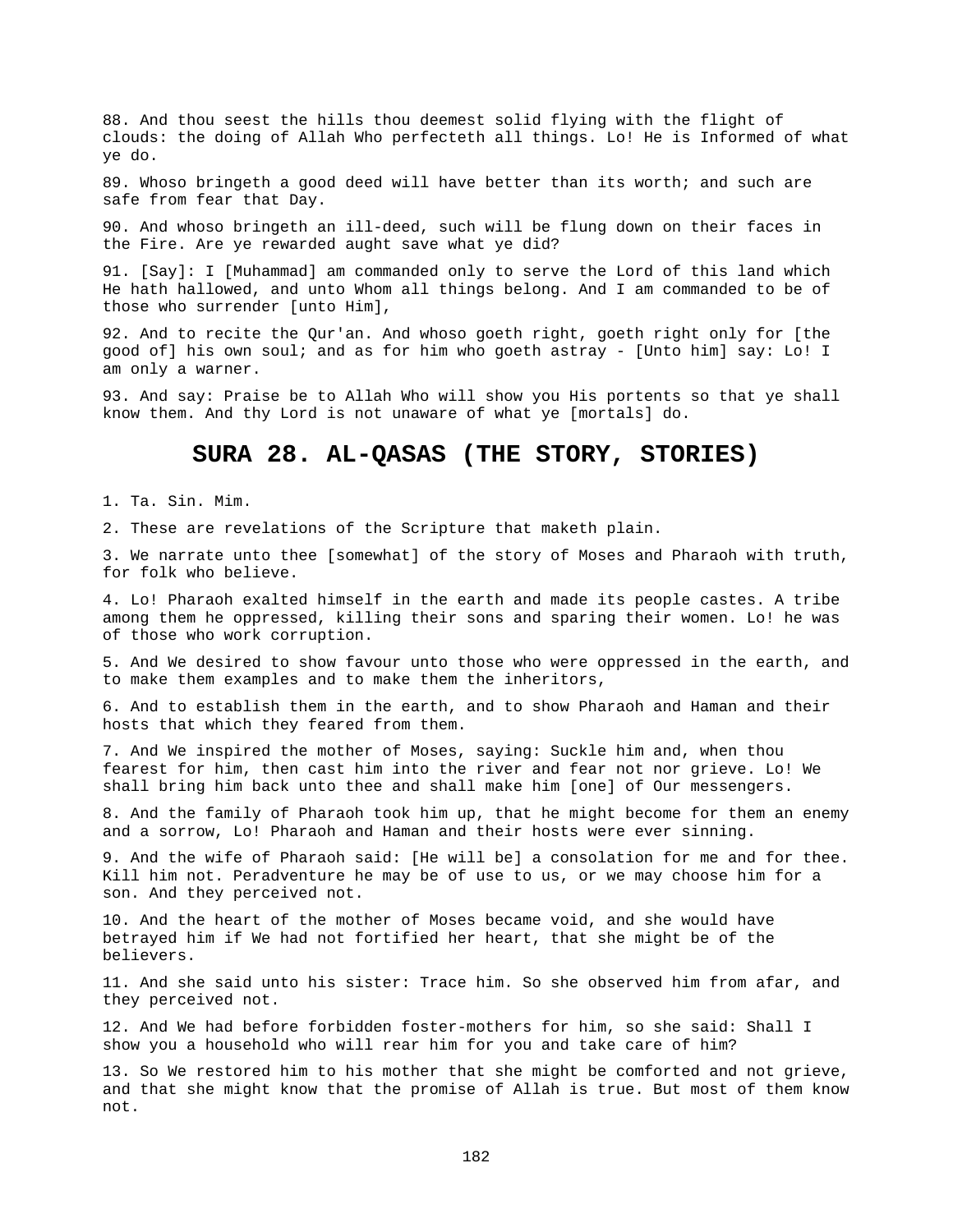14. And when he reached his full strength and was ripe, We gave him wisdom and knowledge. Thus do We reward the good.

15. And he entered the city at a time of carelessness of its folk, and he found therein two men fighting, one of his own caste, and the other of his enemies; and he who was of his caste asked him for help against him who was of his enemies. So Moses struck him with his fist and killed him. He said: This is of the devil's doing. Lo! he is an enemy, a mere misleader.

16. He said: My Lord! Lo! I have wronged my soul, so forgive me. Then He forgave him. Lo! He is the Forgiving, the Merciful.

17. He said: My Lord! Forasmuch as Thou hast favoured me, I will nevermore be a supporter of the guilty.

18. And morning found him in the city, fearing, vigilant, when behold! he who had appealed to him the day before cried out to him for help. Moses said unto him: Lo! thou art indeed a mere hothead.

19. And when he would have fallen upon the man who was an enemy unto them both, he said: O Moses! Wouldst thou kill me as thou didst kill a person yesterday. Thou wouldst be nothing but a tyrant in the land, thou wouldst not be of the reformers.

20. And a man came from the uttermost part of the city, running. He said: O Moses! Lo! the chiefs take counsel against thee to slay thee; therefor escape. Lo! I am of those who give thee good advice.

21. So he escaped from thence, fearing, vigilant. He said: My Lord! Deliver me from the wrongdoing folk.

22. And when he turned his face toward Midian, he said: Peradventure my Lord will guide me in the right road.

23. And when he came unto the water of Midian he found there a whole tribe of men, watering. And he found apart from them two women keeping back [their flocks]. He said: What aileth you? The two said: We cannot give [our flocks] to drink till the shepherds return from the water; and our father is a very old man.

24. So he watered [their flock] for them. Then he turned aside into the shade, and said: My Lord! I am needy of whatever good Thou sendest down for me.

25. Then there came unto him one of the two women, walking shyly. She said: Lo! my father biddeth thee, that he may reward thee with a payment for that thou didst water [the flock] for us. Then, when he came unto him and told him the [whole] story, he said: Fear not! Thou hast escaped from the wrongdoing folk.

26. One of the two women said: O my father! Hire him! For the best [man] that thou canst hire in the strong, the trustworthy.

27. He said: Lo! I fain would marry thee to one of these two daughters of mine on condition that thou hirest thyself to me for [the term of] eight pilgrimages. Then if thou completest ten it will be of thine own accord, for I would not make it hard for thee. Allah willing, thou wilt find me of the righteous.

28. He said: That [is settled] between thee and me. Whichever of the two terms I fulfil, there will be no injustice to me, and Allah is Surety over what we say.

29. Then, when Moses had fulfilled the term, and was travelling with his housefolk, he saw in the distance a fire and said unto his housefolk: Bide ye [here]. Lo! I see in the distance a fire; peradventure I shall bring you tidings thence, or a brand from the fire that ye may warm yourselves.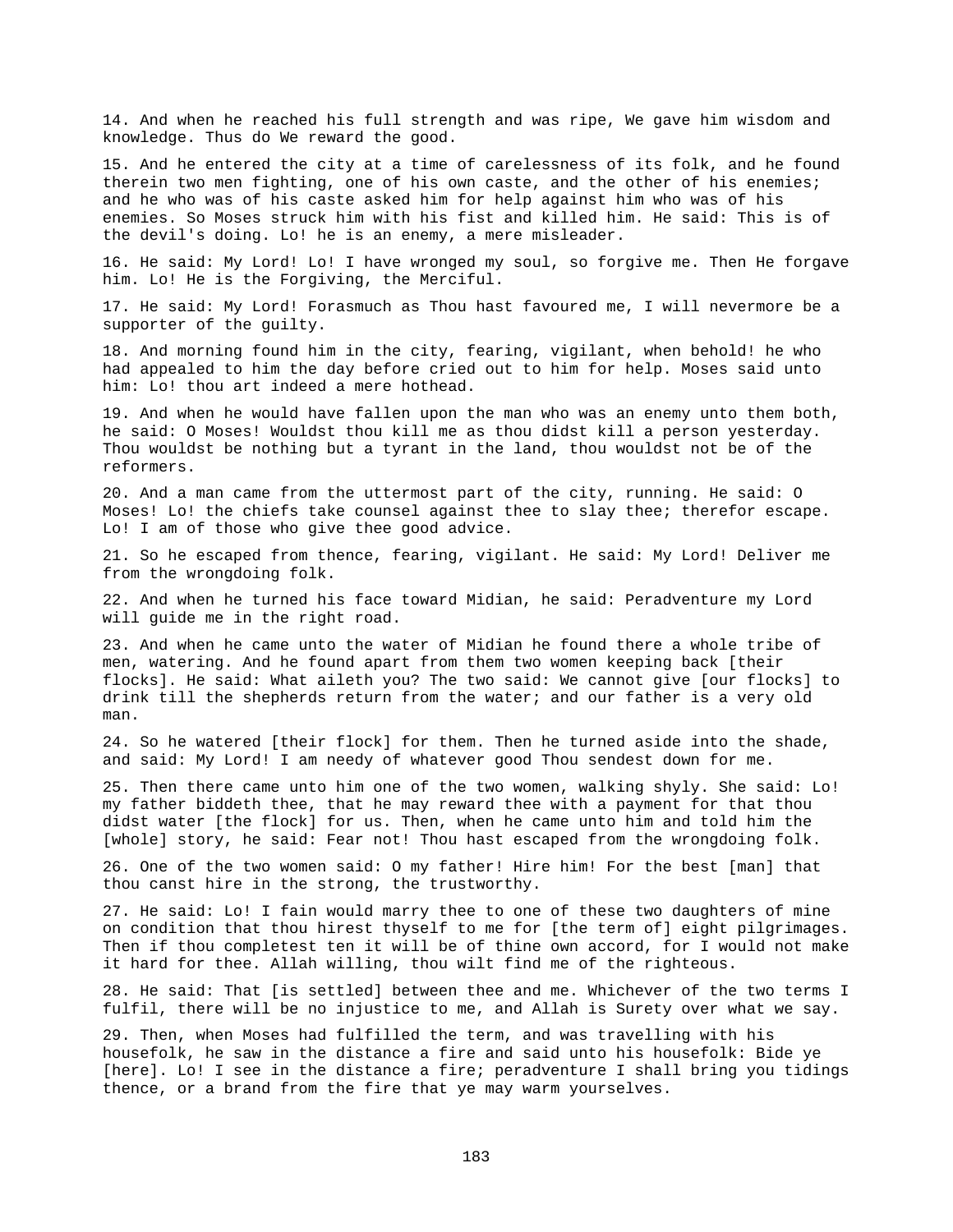30. And when he reached it, he was called from the right side of the valley in the blessed field, from the tree: O Moses! Lo! I, even I, am Allah, the Lord of the Worlds;

31. Throw down thy staff. And when he saw it writhing as it had been a demon, he turned to flee headlong, [and it was said unto him]: O Moses! Draw nigh and fear not. Lo! thou art of those who are secure.

32. Thrust thy hand into the bosom of thy robe it will come forth white without hurt. And guard thy heart from fear. Then these shall be two proofs from your Lord unto Pharaoh and his chiefs. Lo! they are evil-living folk.

33. He said: My Lord! Lo! I killed a man among them and I fear that they will kill me.

34. My brother Aaron is more eloquent than me in speech. Therefor send him with me as a helper to confirm me. Lo! I fear that they will give the lie to me.

35. He said: We will strengthen thine arm with thy brother, and We will give unto you both power so that they cannot reach you for Our portents. Ye twain, and those who follow you, will be the winners.

36. But when Moses came unto them with Our clear tokens, they said: This is naught but invented magic. We never heard of this among our fathers of old.

37. And Moses said: My Lord is Best Aware of him who bringeth guidance from His presence, and whose will be the sequel of the Home [of bliss]. Lo! wrong-doers will not be successful.

38. And Pharaoh said: O chiefs! I know not that ye have a god other than me, so kindle for me [a fire], O Haman, to bake the mud; and set up for me a lofty tower in order that I may survey the god of Moses; and lo! I deem him of the liars.

39. And he and his hosts were haughty in the land without right, and deemed that they would never be brought back to Us.

40. Therefor We seized him and his hosts, and abandoned them unto the sea. Behold the nature of the consequence for evil-doers!

41. And We made them patterns that invite unto the Fire, and on the Day of Resurrection they will not be helped.

42. And We made a curse to follow them in this world, and on the Day of Resurrection they will be among the hateful.

43. And We verily gave the Scripture unto Moses after We had destroyed the generations of old: clear testimonies for mankind, and a guidance and a mercy, that haply they might reflect.

44. And thou [Muhammad] wast not on the western side [of the Mount] when We expounded unto Moses the commandment, and thou wast not among those present;

45. But We brought forth generations, and their lives dragged on for them. And thou wast not a dweller in Midian, reciting unto them Our revelations, but We kept sending [messengers to men].

46. And thou was not beside the Mount when We did call; but [the knowledge of it is] a mercy from thy Lord that thou mayst warn a folk unto whom no warner came before thee, that haply they may give heed.

47. Otherwise, if disaster should afflict them because of that which their own hands have sent before [them], they might say: Our Lord! Why sentest Thou no messenger unto us, that we might have followed Thy revelations and been of the believers?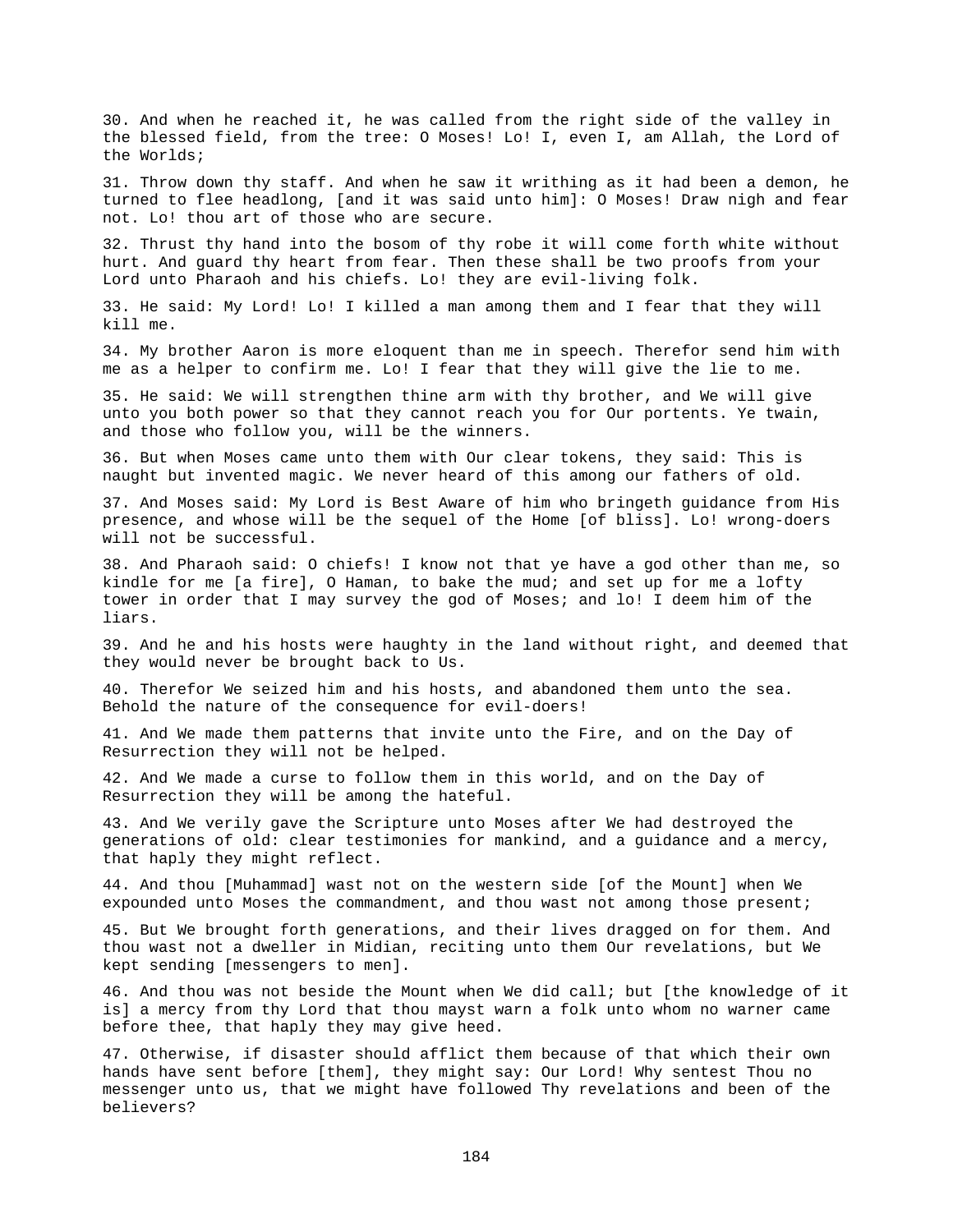48. But when there came unto them the Truth from Our presence, they said: Why is he not given the like of what was given unto Moses? Did they not disbelieve in that which was given unto Moses of old? They say: Two magics that support each other; and they say: Lo! in both we are disbelievers.

49. Say [unto them, O Muhammad]: Then bring a scripture from the presence of Allah that giveth clearer guidance than these two [that] I may follow it, if ye are truthful.

50. And if they answer thee not, then know that what they follow is their lusts. And who goeth farther astray than he who followeth his lust without guidance from Allah. Lo! Allah guideth not wrongdoing folk.

51. And now verily We have caused the Word to reach them, that haply they may give heed.

52. Those unto whom We gave the Scripture before it, they believe in it,

53. And when it is recited unto them, they say: We believe in it. Lo! it is the Truth from our Lord. Lo! even before it we were of those who surrender [unto Him].

54. These will be given their reward twice over, because they are steadfast and repel evil with good, and spend of that wherewith We have provided them,

55. And when they hear vanity they withdraw from it and say: Unto us our works and unto you your works. Peace be unto you! We desire not the ignorant.

56. Lo! thou [O Muhammad] guidest not whom thou lovest, but Allah guideth whom He will. And He is Best Aware of those who walk aright.

57. And they say: If we were to follow the Guidance with thee we should be torn out of our land. Have We not established for them a sure sanctuary, whereunto the produce of all things is brought [in trade], a provision from Our presence? But most of them know not.

58. And how many a community have We destroyed that was thankless for its means of livelihood! And yonder are their dwellings, which have not been inhabited after them save a little. And We, even We, were the inheritors.

59. And never did thy Lord destroy the townships, till He had raised up in their mother[-town] a messenger reciting unto them Our revelations. And never did We destroy the townships unless the folk thereof were evil-doers.

60. And whatsoever ye have been given is a comfort of the life of the world and an ornament thereof; and that which Allah hath is better and more lasting. Have ye then no sense?

61. Is he whom We have promised a fair promise which he will find [true] like him whom We suffer to enjoy awhile the comfort of the life of the world, then on the Day of Resurrection he will be of those arraigned?

62. On the day when He will call unto them and say: Where are My partners whom ye imagined?

63. Those concerning whom the Word will have come true will say: Our Lord! These are they whom we led astray. We led them astray even as we ourselves were astray. We declare our innocence before Thee: us they never worshipped.

64. And it will be said: Cry unto your [so-called] partners [of Allah]. And they will cry unto them, and they will give no answer unto them, and they will see the Doom. Ah, if they had but been guided!

65. And on the Day when He will call unto them and say: What answer gave ye to the messengers?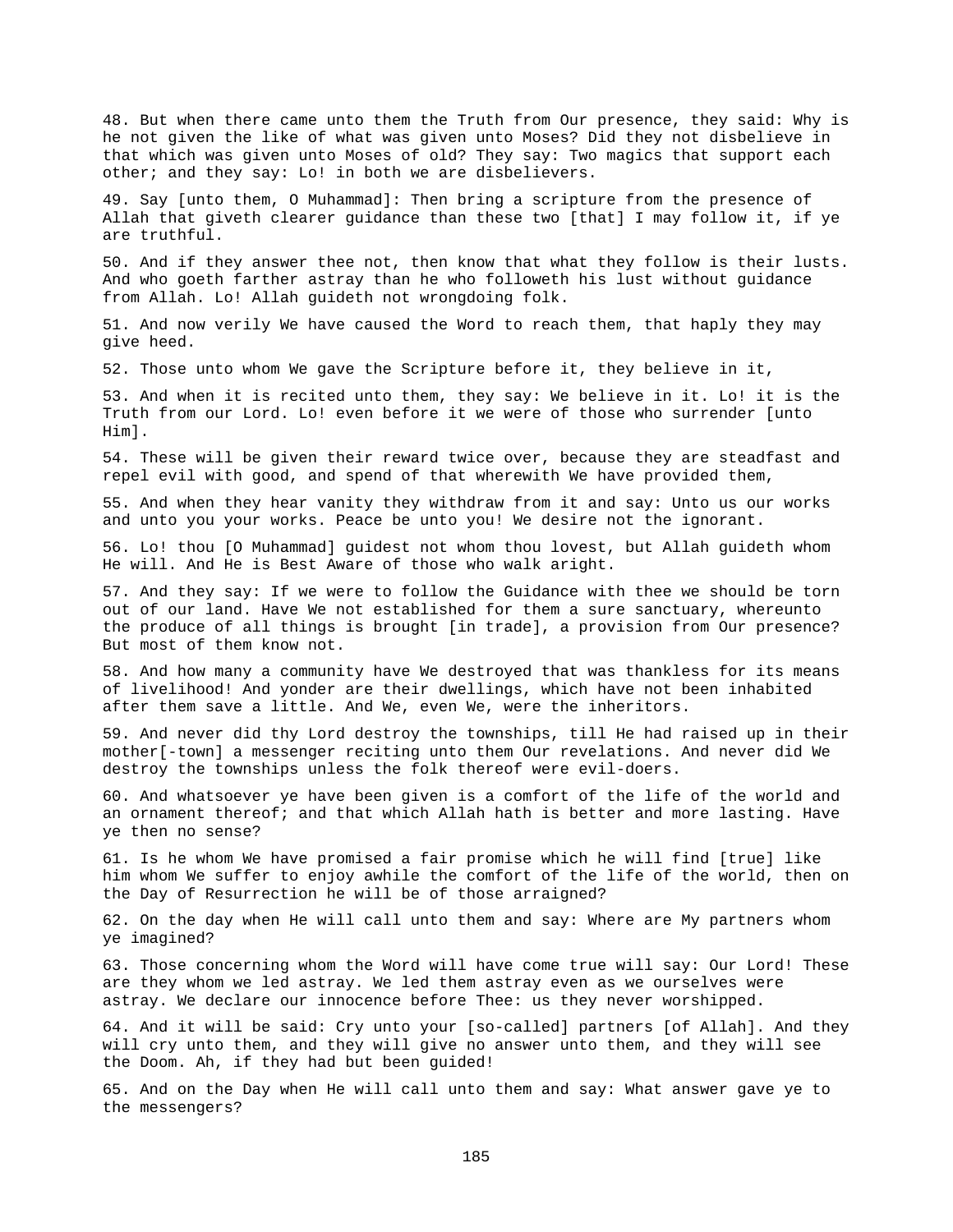66. On that day [all] tidings will be dimmed for them, nor will they ask one of another, 67. But as for him who shall repent and believe and do right, he haply may be one of the successful. 68. Thy Lord bringeth to pass what He willeth and chooseth. They have never any choice. Glorified be Allah and Exalted above all that they associate [with Him]! 69. And thy Lord knoweth what their breasts conceal, and what they publish. 70. And He is Allah; there is no Allah save Him. His is all praise in the former and the latter [state], and His is the command, and unto Him ye will be brought back. 71. Say: Have ye thought, if Allah made night everlasting for you till the Day of Resurrection, who is a god beside Allah who could bring you light? Will ye not then hear? 72. Say: Have ye thought, if Allah made day everlasting for you till the Day of Resurrection, who is a god beside Allah who could bring you night wherein ye rest? Will ye not then see? 73. Of His mercy hath He appointed for you night and day, that therein ye may rest, and that ye may seek His bounty, and that haply ye may be thankful. 74. And on the Day when He shall call unto them and say: Where are My partners whom ye pretended? 75. And We shall take out from every nation a witness and We shall say: Bring your proof. Then they will know that Allah hath the Truth, and all that they invented will have failed them. 76. Now Korah was of Moses' folk, but he oppressed them; and We gave him so much treasure that the stores thereof would verily have been a burden for a troop of mighty men. When his own folk said unto him: Exult not; lo! Allah loveth not the exultant; 77. But seek the abode of the Hereafter in that which Allah hath given thee and neglect not thy portion of the world, and be thou kind even as Allah hath been kind to thee, and seek not corruption in the earth; lo! Allah loveth not corrupters, 78. He said: I have been given it only on account of knowledge I possess. Knew he not that Allah had destroyed already of the generations before him men who were mightier than him in strength and greater in respect of following? The guilty are not questioned of their sins. 79. Then went he forth before his people in his pomp. Those who were desirous of the life of the world said: Ah, would that we had the like of what hath been given unto Korah! Lo! he is lord of rare good fortune. 80. But those who had been given knowledge said: Woe unto you! The reward of Allah for him who believeth and doeth right is better, and only the steadfast will obtain it. 81. So We caused the earth to swallow him and his dwelling-place. Then he had no host to help him against Allah, nor was he of those who can save themselves. 82. And morning found those who had coveted his place but yesterday crying: Ah, welladay! Allah enlargeth the provision for whom He will of His slaves and straiteneth it [for whom He will]. If Allah had not been gracious unto us He would have caused it to swallow us [also]. Ah, welladay! the disbelievers never

prosper.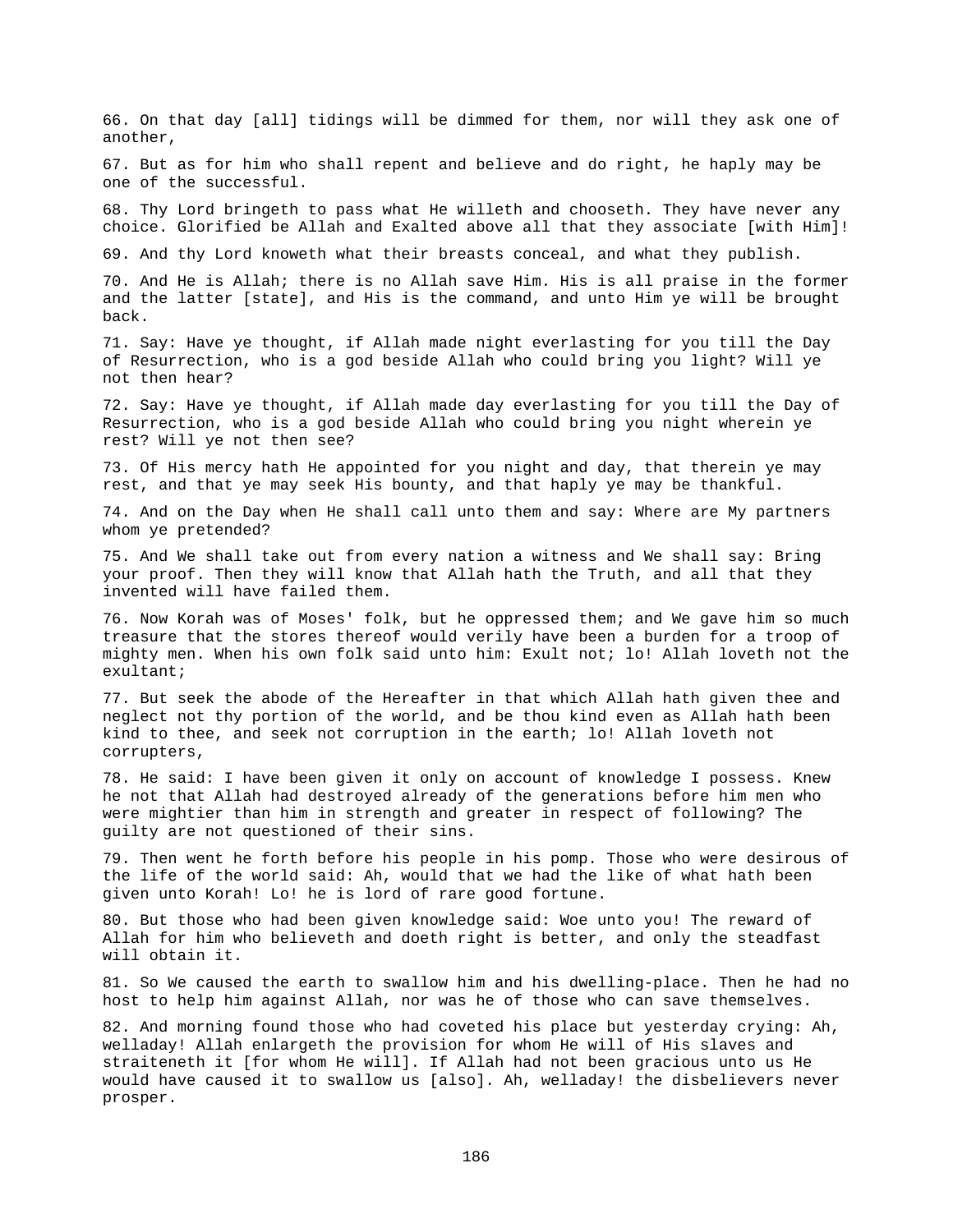83. As for that Abode of the Hereafter We assign it unto those who seek not oppression in the earth, nor yet corruption. The sequel is for those who ward off [evil].

84. Whoso bringeth a good deed, he will have better than the same; while as for him who bringeth an ill-deed, those who do ill-deeds will be requited only what they did.

85. Lo! He Who hath given thee the Qur'an for a law will surely bring thee home again. Say: My Lord is Best Aware of him who bringeth guidance and him who is in error manifest.

86. Thou hadst no hope that the Scripture would be inspired in thee; but it is a mercy from thy Lord, so never be a helper to the disbelievers.

87. And let them not divert thee from the revelations of Allah after they have been sent down unto thee; but call [mankind] unto thy Lord, and be not of those who ascribe partners [unto Him].

88. And cry not unto any other god along with Allah. There is no Allah save Him. Everything will perish save His countenance. His is the command, and unto Him ye will be brought back.

#### **SURA 29. AL-ANKABOOT (THE SPIDER)**

1. Alif. Lam. Mim.

2. Do men imagine that they will be left [at ease] because they say, We believe, and will not be tested with affliction?

3. Lo! We tested those who were before you. Thus Allah knoweth those who are sincere, and knoweth those who feign.

4. Or do those who do ill-deeds imagine that they can outstrip Us? Evil [for them] is that which they decide.

5. Whoso looketh forward to the meeting with Allah [let him know that] Allah's reckoning is surely nigh, and He is the Hearer, the Knower.

6. And whosoever striveth, striveth only for himself, for lo! Allah is altogether Independent of [His] creatures.

7. And as for those who believe and do good works, We shall remit from them their evil deeds and shall repay them the best that they did.

8. We have enjoined on man kindness to parents; but if they strive to make thee join with Me that of which thou hast no knowledge, then obey them not. Unto Me is your return and I shall tell you what ye used to do.

9. And as for those who believe and do good works, We verily shall make them enter in among the righteous.

10. Of mankind is he who saith: We believe in Allah, but, if he be made to suffer for the sake of Allah, he mistaketh the persecution of mankind for Allah's punishment; and then, if victory cometh from thy Lord, will say: Lo! we were with you [all the while]. Is not Allah Best Aware of what is in the bosoms of [His] creatures?

11. Verily Allah knoweth those who believe, and verily He knoweth the hypocrites.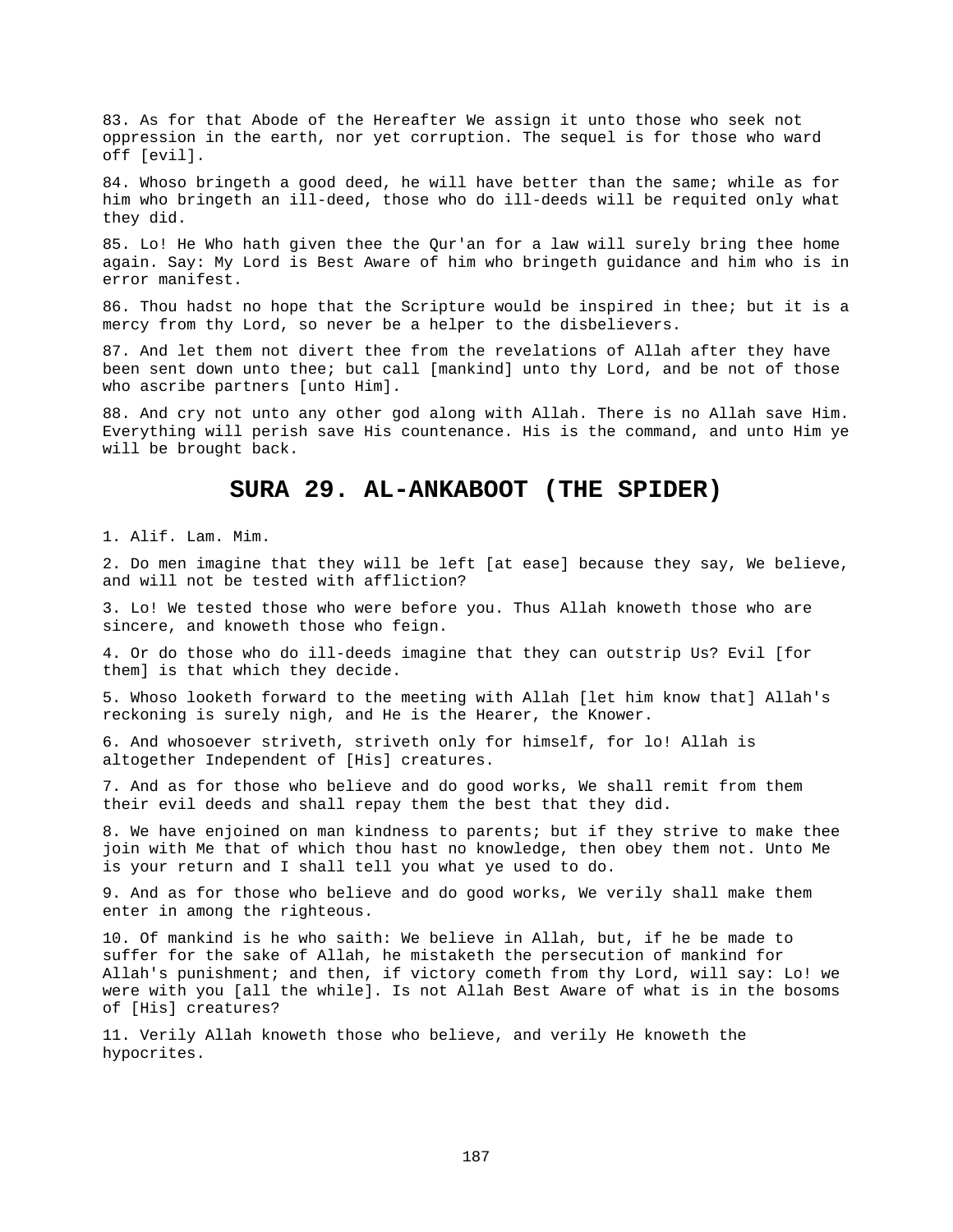12. Those who disbelieve say unto those who believe: Follow our way [of religion] and we verily will bear your sins [for you]. They cannot bear aught of their sins. Lo! they verily are liars.

13. But they verily will bear their own loads and other loads beside their own, and they verily will be questioned on the Day of Resurrection concerning that which they invented.

14. And verily we sent Noah [as Our messenger] unto his folk, and he continued with them for a thousand years save fifty years; and the flood engulfed them, for they were wrong-doers.

15. And We rescued him and those with him in the ship, and made of it a portent for the peoples.

16. And Abraham! [Remember] when he said unto his folk: Serve Allah, and keep your duty unto Him; that is better for you if ye did but know.

17. Ye serve instead of Allah only idols, and ye only invent a lie. Lo! those whom ye serve instead of Allah own no provision for you. So seek your provision from Allah, and serve Him, and give thanks unto Him, [for] unto Him ye will be brought back.

18. But if ye deny, then nations have denied before you. The messenger is only to convey [the message] plainly.

19. See they not how Allah produceth creation, then reproduceth it? Lo! for Allah that is easy.

20. Say [O Muhammad]: Travel in the land and see how He originated creation, then Allah bringeth forth the later growth. Lo! Allah is Able to do all things.

21. He punisheth whom He will and showeth mercy unto whom He will, and unto Him ye will be turned.

22. Ye cannot escape [from Him] in the earth or in the sky, and beside Allah there is for you no friend or helper.

23. Those who disbelieve in the revelations of Allah and in [their] Meeting with Him, such have no hope of My mercy. For such there is a painful doom.

24. But the answer of his folk was only that they said: "Kill him" or "Burn him." Then Allah saved him from the Fire. Lo! herein verily are portents for folk who believe.

25. He said: Ye have chosen only idols instead of Allah. The love between you is only in the life of the world. Then on the Day of Resurrection ye will deny each other and curse each other, and your abode will be the Fire, and ye will have no helpers.

26. And Lot believed him, and said: Lo! I am a fugitive unto my Lord. Lo! He, only He, is the Mighty, the Wise.

27. And We bestowed on him Isaac and Jacob, and We established the prophethood and the Scripture among his seed, and We gave him his reward in the world, and lo! in the Hereafter he verily is among the righteous.

28. And Lot! [Remember] when he said unto his folk: Lo! ye commit lewdness such as no creature did before you.

29. For come ye not in unto males, and cut ye not the road [for travellers], and commit ye not abomination in your meetings? But the answer of his folk was only that they said: Bring Allah's doom upon us if thou art a truthteller!

30. He said: My Lord! Give me victory over folk who work corruption.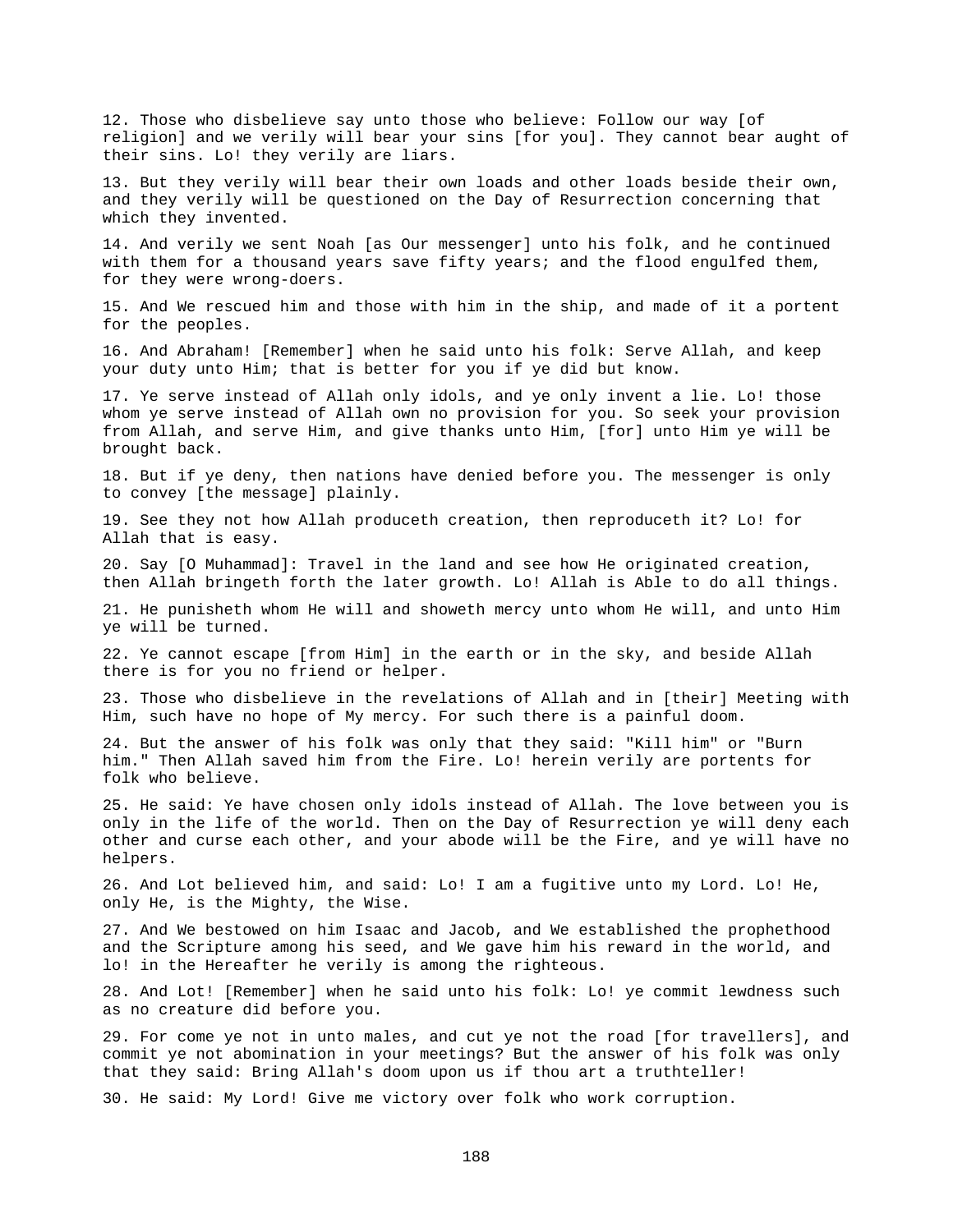31. And when Our messengers brought Abraham the good news, they said: Lo! we are about to destroy the people of that township, for its people are wrong-doers.

32. He said: Lo! Lot is there. They said: We are best aware of who is there. We are to deliver him and his household, all save his wife, who is of those who stay behind.

33. And when Our messengers came unto Lot, he was troubled upon their account, for he could not protect them; but they said: Fear not, nor grieve! Lo! we are to deliver thee and thy household, [all] save thy wife, who is of those who stay behind.

34. Lo! We are about to bring down upon the folk of this township a fury from the sky because they are evil-livers.

35. And verily of that We have left a clear sign for people who have sense.

36. And unto Midian We sent Shu'eyb, their brother. He said: O my people! Serve Allah, and look forward to the Last Day, and do not evil, making mischief, in the earth.

37. But they denied him, and the dreadful earthquake took them, and morning found them prostrate in their dwelling place.

38. And [the tribes of] A'ad and Thamud! [Their fate] is manifest unto you from their [ruined and deserted] dwellings. Satan made their deeds seem fair unto them and so debarred them from the Way, though they were keen observers.

39. And Korah, Pharaoh and Haman! Moses came unto them with clear proofs [of Allah's Sovereignty], but they were boastful in the land. And they were not winners [in the race].

40. So We took each one in his sin; of them was he on whom We sent a hurricane, and of them was he who was overtaken by the [Awful] Cry, and of them was he whom We caused the earth to swallow, and of them was he whom We drowned. It was not for Allah to wrong them, but they wronged themselves.

41. The likeness of those who choose other patrons than Allah is as the likeness of the spider when she taketh unto herself a house, and lo! the frailest of all houses is the spider's house, if they but knew.

42. Lo! Allah knoweth what thing they invoke instead of Him. He is the Mighty, the Wise.

43. As for these similitudes, We coin them for mankind, but none will grasp their meaning save the wise.

44. Allah created the heavens and the earth with truth. Lo! therein is indeed a portent for believers.

45. Recite that which hath been inspired in thee of the Scripture, and establish worship. Lo! worship preserveth from lewdness and iniquity, but verily remembrance of Allah is more important. And Allah knoweth what ye do.

46. And argue not with the People of the Scripture unless it be in [a way] that is better, save with such of them as do wrong; and say: We believe in that which hath been revealed unto us and revealed unto you; our Allah and your Allah is One, and unto Him we surrender.

47. In like manner We have revealed unto thee the Scripture, and those unto whom We gave the Scripture aforetime will believe therein; and of these [also] there are some who believe therein. And none deny Our revelations save the disbelievers.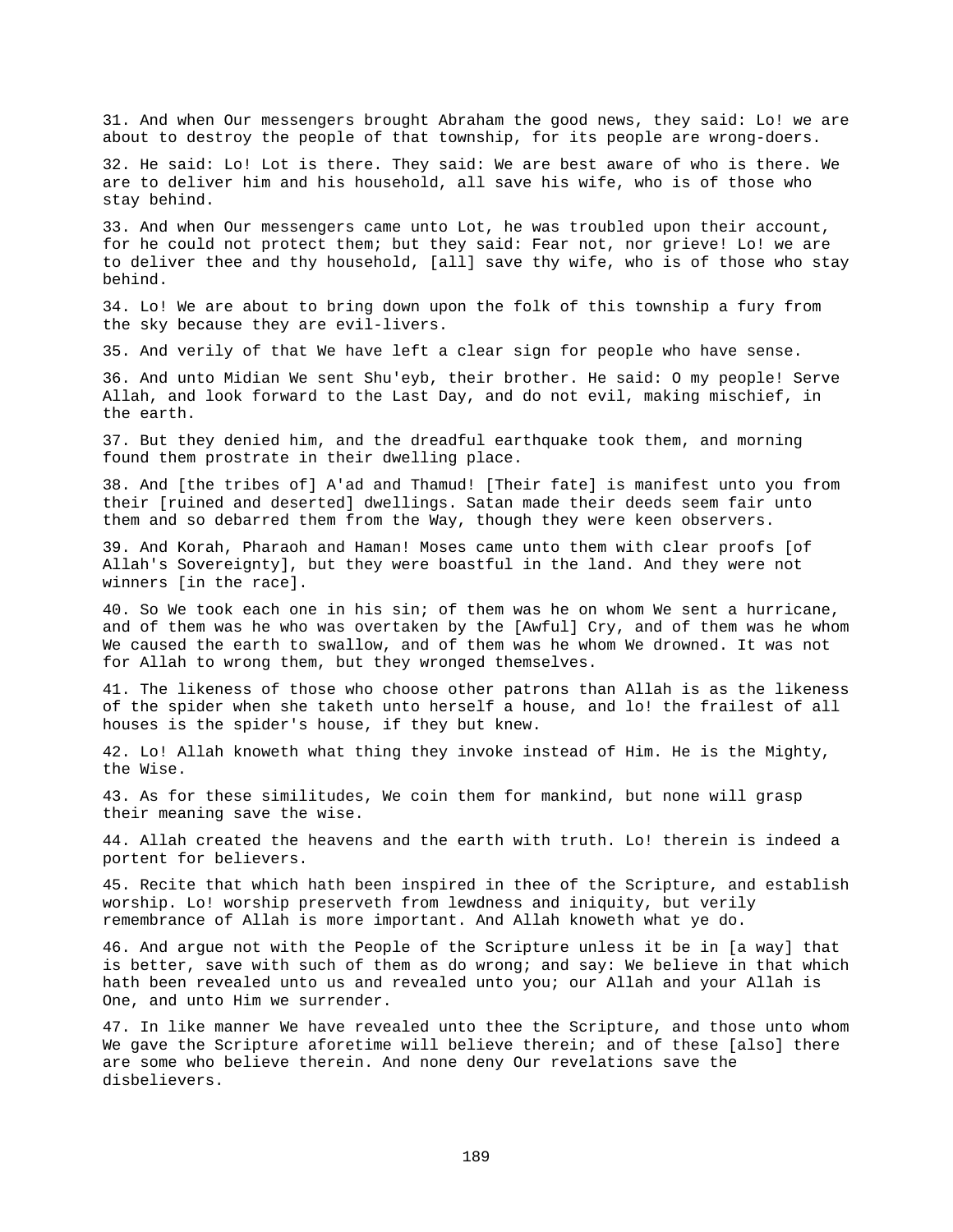48. And thou [O Muhammad] wast not a reader of any scripture before it, nor didst thou write it with thy right hand, for then might those have doubted, who follow falsehood.

49. But it is clear revelations in the hearts of those who have been given knowledge, and none deny Our revelations save wrong-doers.

50. And they say: Why are not portents sent down upon him from his Lord? Say: Portents are with Allah only, and I am but a plain warner.

51. Is it not enough for them that We have sent down unto thee the Scripture which is read unto them? Lo! herein verily is mercy, and a reminder for folk who believe.

52. Say [unto them, O Muhammad]: Allah sufficeth for witness between me and you. He knoweth whatsoever is in the heavens and the earth. And those who believe in vanity and disbelieve in Allah, they it is who are the losers.

53. They bid thee hasten on the doom [of Allah]. And if a term had not been appointed, the doom would assuredly have come unto them [ere now]. And verily it will come upon them suddenly when they perceive not.

54. They bid thee hasten on the doom, when lo! hell verily will encompass the disbelievers

55. On the day when the doom will overwhelm them from above them and from underneath their feet, and He will say: Taste what ye used to do!

56. O my bondmen who believe! Lo! My earth is spacious. Therefor serve Me only.

57. Every soul will taste of death. Then unto Us ye will be returned.

58. Those who believe and do good works, them verily We shall house in lofty dwellings of the Garden underneath which rivers flow. There they will dwell secure. How sweet the guerdon of the toilers,

59. Who persevere, and put their trust in their Lord!

60. And how many an animal there is that beareth not its own provision! Allah provideth for it and for you. He is the Hearer, the Knower.

61. And if thou wert to ask them: Who created the heavens and the earth, and constrained the sun and the moon [to their appointed work]? they would say: Allah. How then are they turned away?

62. Allah maketh the provision wide for whom He will of His bondmen, and straiteneth it for whom [He will]. Lo! Allah is Aware of all things.

63. And if thou wert to ask them: Who causeth water to come down from the sky, and therewith reviveth the earth after its death? they verily would say: Allah. Say: Praise be to Allah! But most of them have no sense.

64. This life of the world is but a pastime and a game. Lo! the home of the Hereafter - that is Life, if they but knew.

65. And when they mount upon the ships they pray to Allah, making their faith pure for Him only, but when He bringeth them safe to land, behold! they ascribe partners [unto Him],

66. That they may disbelieve in that which We have given them, and that they may take their ease. But they will come to know.

67. Have they not seen that We have appointed a sanctuary immune [from violence], while mankind are ravaged all around them? Do they then believe in falsehood and disbelieve in the bounty of Allah?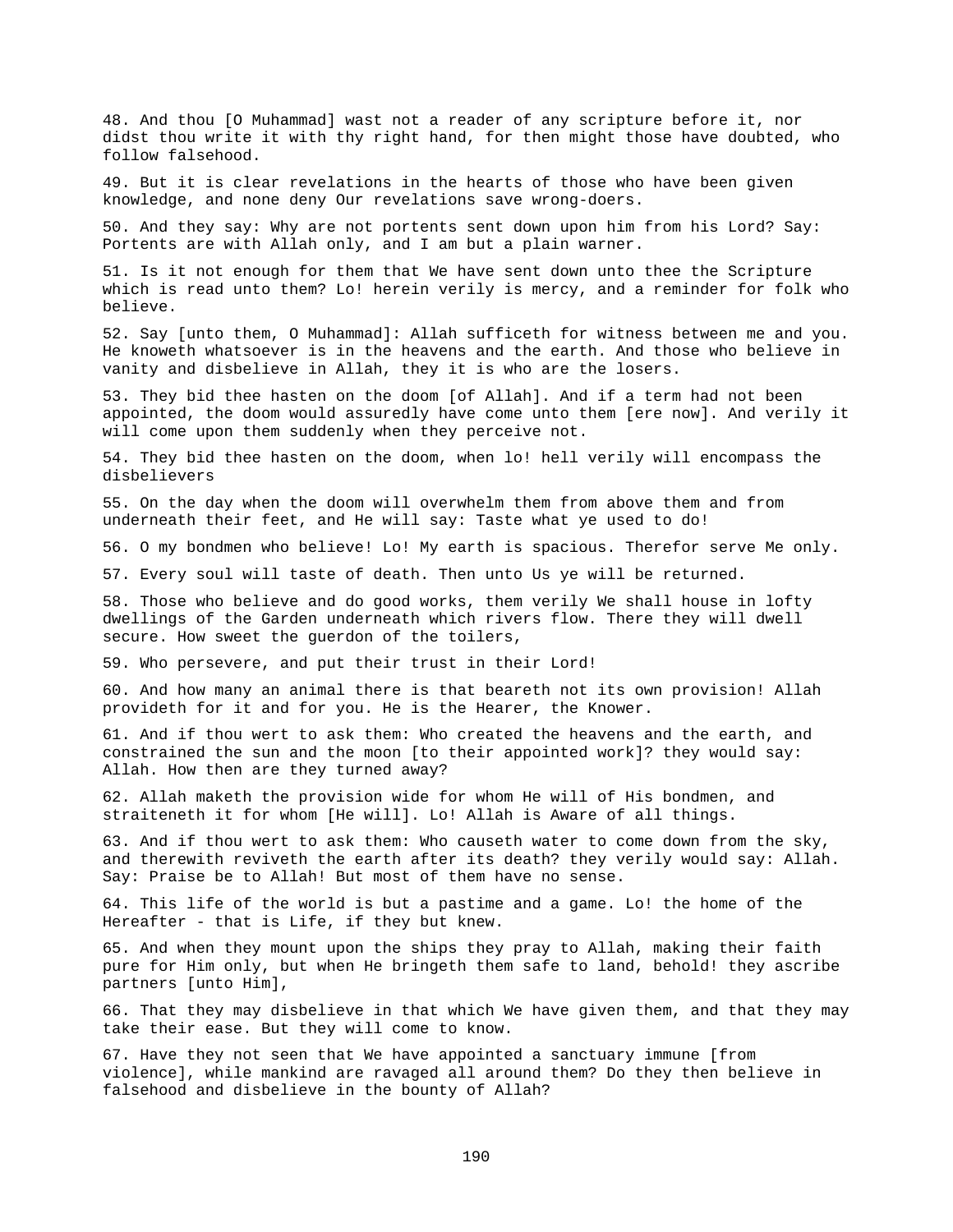68. Who doeth greater wrong than he who inventeth a lie concerning Allah, or denieth the truth when it cometh unto him? Is not there a home in hell for disbelievers?

69. As for those who strive in Us, We surely guide them to Our paths, and lo! Allah is with the good.

# **SURA 30. AR-ROOM (THE ROMANS, THE BYZANTINES)**

1. Alif. Lam. Mim.

2. The Romans have been defeated

3. In the nearer land, and they, after their defeat will be victorious

4. Within ten years - Allah's is the command in the former case and in the latter - and in that day believers will rejoice

5. In Allah's help to victory. He helpeth to victory whom He will. He is the Mighty, the Merciful.

6. It is a promise of Allah. Allah faileth not His promise, but most of mankind know not.

7. They know only some appearance of the life of the world, and are heedless of the Hereafter.

8. Have they not pondered upon themselves? Allah created not the heavens and the earth, and that which is between them, save with truth and for a destined end. But truly many of mankind are disbelievers in the meeting with their Lord.

9. Have they not travelled in the land and seen the nature of the consequence for those who were before them? They were stronger than these in power, and they dug the earth and built upon it more than these have built. Messengers of their own came unto them with clear proofs [of Allah's Sovereignty]. Surely Allah wronged them not, but they did wrong themselves.

10. Then evil was the consequence to those who dealt in evil, because they denied the revelations of Allah and made a mock of them.

11. Allah produceth creation, then He reproduceth it, then unto Him ye will be returned.

12. And in the day when the Hour riseth the unrighteous will despair.

13. There will be none to intercede for them of those whom they made equal with Allah. And they will reject their partners [whom they ascribed unto Him].

14. In the day when the Hour cometh, in that day they will be sundered.

15. As for those who believed and did good works, they will be made happy in a Garden.

16. But as for those who disbelieved and denied Our revelations, and denied the meeting of the Hereafter, such will be brought to doom.

17. So glory be to Allah when ye enter the night and when ye enter the morning -

18. Unto Him be praise in the heavens and the earth! - and at the sun's decline and in the noonday.

19. He bringeth forth the living from the dead, and He bringeth forth the dead from the living, and He reviveth the earth after her death. And even so will ye be brought forth.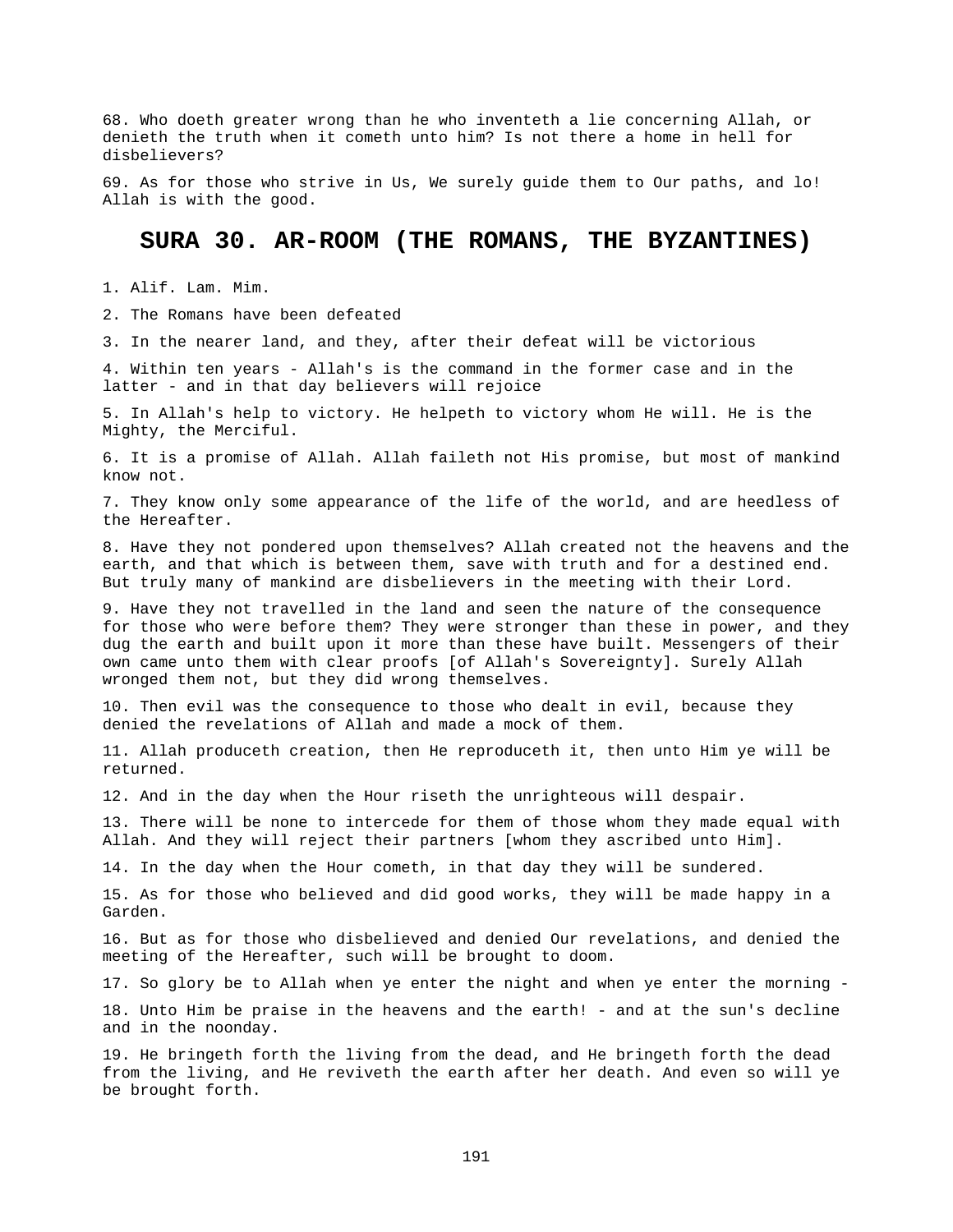20. And of His signs is this: He created you of dust, and behold you human beings, ranging widely!

21. And of His signs is this: He created for you helpmeets from yourselves that ye might find rest in them, and He ordained between you love and mercy. Lo! herein indeed are portents for folk who reflect.

22. And of His signs is the creation of the heavens and the earth, and the difference of your languages and colours. Lo! herein indeed are portents for men of knowledge.

23. And of His signs is your slumber by night and by day, and your seeking of His bounty. Lo! herein indeed are portents for folk who heed.

24. And of His signs is this: He showeth you the lightning for a fear and for a hope, and sendeth down water from the sky, and thereby quickeneth the earth after her death. Lo! herein indeed are portents for folk who understand.

25. And of His signs is this: The heavens and the earth stand fast by His command, and afterward, when He calleth you, lo! from the earth ye will emerge.

26. Unto Him belongeth whosoever is in the heavens and the earth. All are obedient unto Him.

27. He it is Who produceth creation, then reproduceth it, and it is easier for Him. His is the Sublime Similitude in the heavens and the earth. He is the Mighty, the Wise.

28. He coineth for you a similitude of yourselves. Have ye, from among those whom your right hands possess, partners in the wealth We have bestowed upon you, equal with you in respect thereof, so that ye fear them as ye fear each other [that ye ascribe unto Us partners out of that which We created]? Thus We display the revelations for people who have sense.

29. Nay, but those who do wrong follow their own lusts without knowledge. Who is able to guide him whom Allah hath sent astray? For such there are no helpers.

30. So set thy purpose [O Muhammad] for religion as a man by nature upright the nature [framed] of Allah, in which He hath created man. There is no altering [the laws of] Allah's creation. That is the right religion, but most men know  $not -$ 

31. Turning unto Him [only]; and be careful of your duty unto Him and establish worship, and be not of those who ascribe partners [unto Him];

32. Of those who split up their religion and became schismatics, each sect exulting in its tenets.

33. And when harm toucheth men they cry unto their Lord, turning to Him in repentance; then, when they have tasted of His mercy, behold! some of them attribute partners to their Lord

34. So as to disbelieve in that which We have given them. [Unto such it is said]: Enjoy yourselves awhile, but ye will come to know.

35. Or have We revealed unto them any warrant which speaketh of that which they associate with Him?

36. And when We cause mankind to taste of mercy they rejoice therein; but if an evil thing befall them as the consequence of their own deeds, lo! they are in despair!

37. See they not that Allah enlargeth the provision for whom He will, and straiteneth [it for whom He will]. Lo! herein indeed are portents for folk who believe.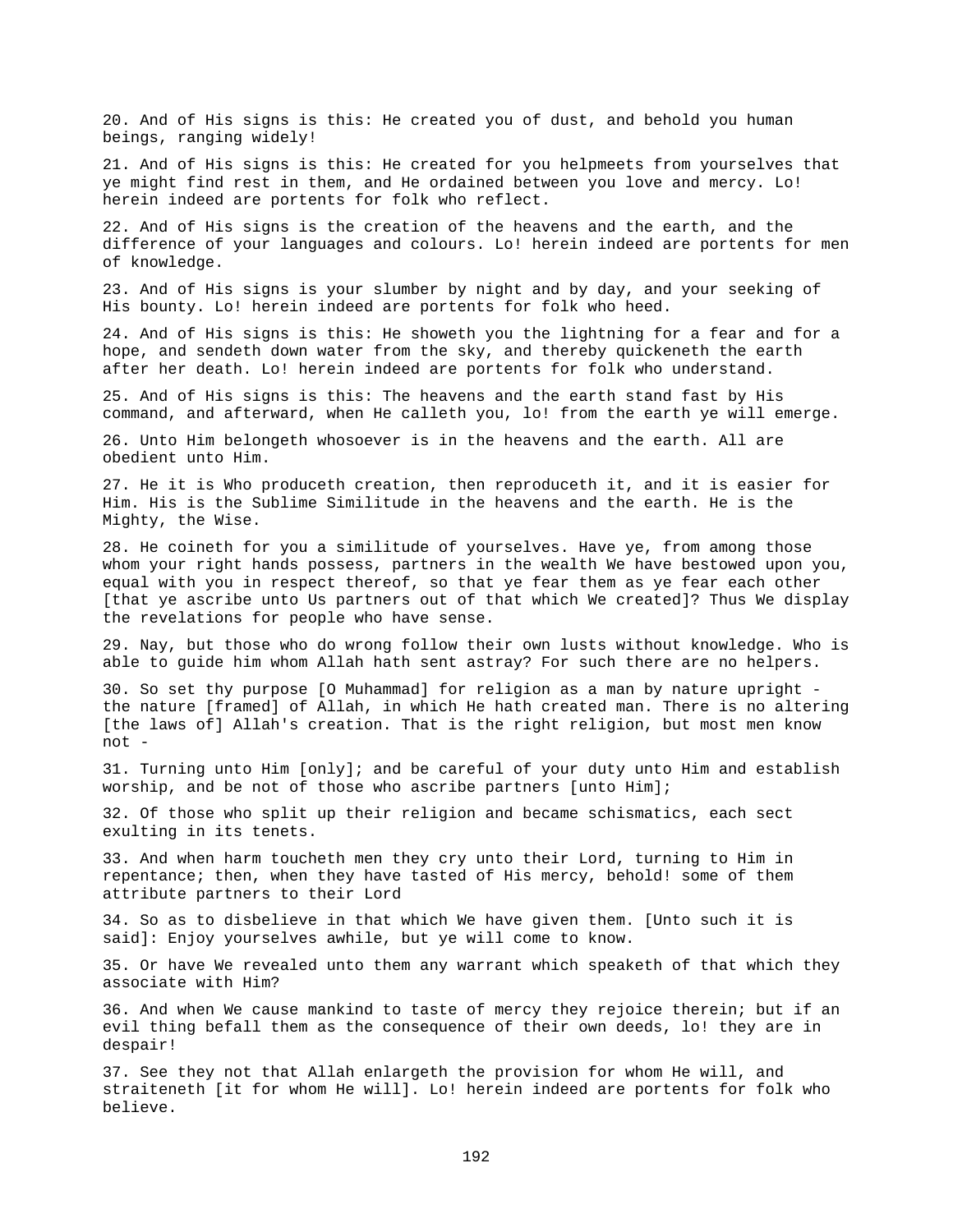38. So give to the kinsman his due, and to the needy, and to the wayfarer. That is best for those who seek Allah's Countenance. And such are they who are successful.

39. That which ye give in usury in order that it may increase on [other] people's property hath no increase with Allah; but that which ye give in charity, seeking Allah's Countenance, hath increase manifold.

40. Allah is He Who created you and then sustained you, then causeth you to die, then giveth life to you again. Is there any of your [so-called] partners [of Allah] that doeth aught of that? Praised and Exalted be He above what they associate [with Him]!

41. Corruption doth appear on land and sea because of [the evil] which men's hands have done, that He may make them taste a part of that which they have done, in order that they may return.

42. Say [O Muhammad, to the disbelievers]: Travel in the land, and see the nature of the consequence for those who were before you! Most of them were idolaters.

43. So set thy purpose resolutely for the right religion, before the inevitable day cometh from Allah. On that day mankind will be sundered-

44. Whoso disbelieveth must [then] bear the consequences of his disbelief, while those who do right make provision for themselves -

45. That He may reward out of His bounty those who believe and do good works. Lo! He loveth not the disbelievers [in His guidance].

46. And of His signs is this: He sendeth herald winds to make you taste His mercy, and that the ships may sail at His command, and that ye may seek his favour, and that haply ye may be thankful.

47. Verily We sent before thee [Muhammad] messengers to their own folk. Then we took vengeance upon those who were guilty [in regard to them]. To help believers is ever incumbent upon Us.

48. Allah is He Who sendeth the winds so that they raise clouds, and spreadeth them along the sky as pleaseth Him, and causeth them to break and thou seest the rain downpouring from within them. And when He maketh it to fall on whom He will of His bondmen, lo! they rejoice;

49. Though before that, even before it was sent down upon them, they were in despair.

50. Look, therefore, at the prints of Allah's mercy [in creation]: how He quickeneth the earth after her death. Lo! He verily is the Quickener of the Dead, and He is Able to do all things.

51. And if We sent a wind and they beheld it yellow, they verily would still continue in their disbelief.

52. For verily thou [Muhammad] canst not make the dead to hear, nor canst thou make the deaf to hear the call when they have turned to flee.

53. Nor canst thou guide the blind out of their error. Thou canst make none to hear save those who believe in Our revelations so that they surrender [unto Him].

54. Allah is He Who shaped you out of weakness, then appointed after weakness strength, then, after strength, appointed weakness and grey hair. He createth what He will. He is the Knower, the Mighty.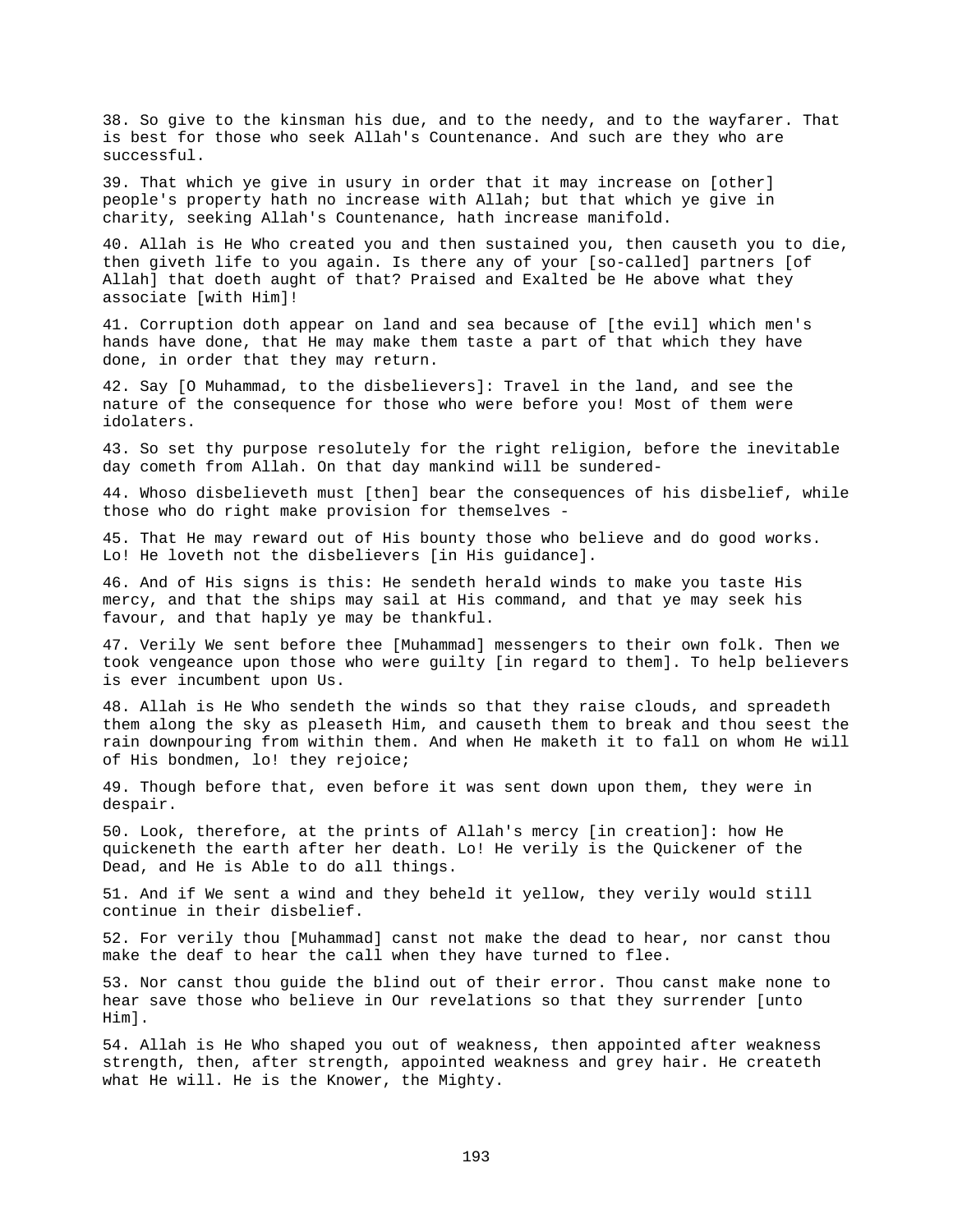55. And on the day when the Hour riseth the guilty will vow that they did tarry but an hour - thus were they ever deceived.

56. But those to whom knowledge and faith are given will say: The truth is, ye have tarried, by Allah's decree, until the Day of Resurrection. This is the Day of Resurrection, but ye used not to know.

57. In that day their excuses will not profit those who did injustice, nor will they be allowed to make amends.

58. Verily We have coined for mankind in this Qur'an all kinds of similitudes; and indeed if thou camest unto them with a miracle, those who disbelieve would verily exclaim: Ye are but tricksters!

59. Thus doth Allah seal the hearts of those who know not.

60. So have patience [O Muhammad]! Allah's promise is the very truth, and let not those who have no certainty make thee impatient.

# **SURA 31. LUQMAN (LUQMAN)**

1. Alif. Lam. Mim.

2. These are revelations of the wise Scripture,

3. A guidance and a mercy for the good,

4. Those who establish worship and pay the poor-due and have sure faith in the Hereafter.

5. Such have guidance from their Lord. Such are the successful.

6. And of mankind is he who payeth for mere pastime of discourse, that he may mislead from Allah's way without knowledge, and maketh it the butt of mockery. For such there is a shameful doom.

7. And when Our revelations are recited unto him he turneth away in pride as if he heard them not, as if there were a deafness in his ears. So give him tidings of a painful doom.

8. Lo! those who believe and do good works, for them are the gardens of delight,

9. Wherein they will abide. It is a promise of Allah in truth. He is the Mighty, the Wise.

10. He hath created the heavens without supports that ye can see, and hath cast into the earth firm hills, so that it quake not with you; and He hath dispersed therein all kinds of beasts. And We send down water from the sky and We cause [plants] of every goodly kind to grow therein.

11. This is the Creation of Allah. Now show me that which those [ye worship] beside Him have created. Nay, but the wrong-doers are in error manifest!

12. And verily We gave Luqman wisdom, saying: Give thanks unto Allah; and whosoever giveth thanks, he giveth thanks for [the good of] his soul. And whosoever refuseth - Lo! Allah is Absolute, Owner of Praise.

13. And [remember] when Luqman said unto his son, when he was exhorting him: O my dear son! Ascribe no partners unto Allah. Lo! to ascribe partners [unto Him] is a tremendous wrong -

14. And We have enjoined upon man concerning his partners - His mother beareth him in weakness upon weakness, and his weaning is in two years - Give thanks unto Me and unto thy parents. Unto Me is the journeying.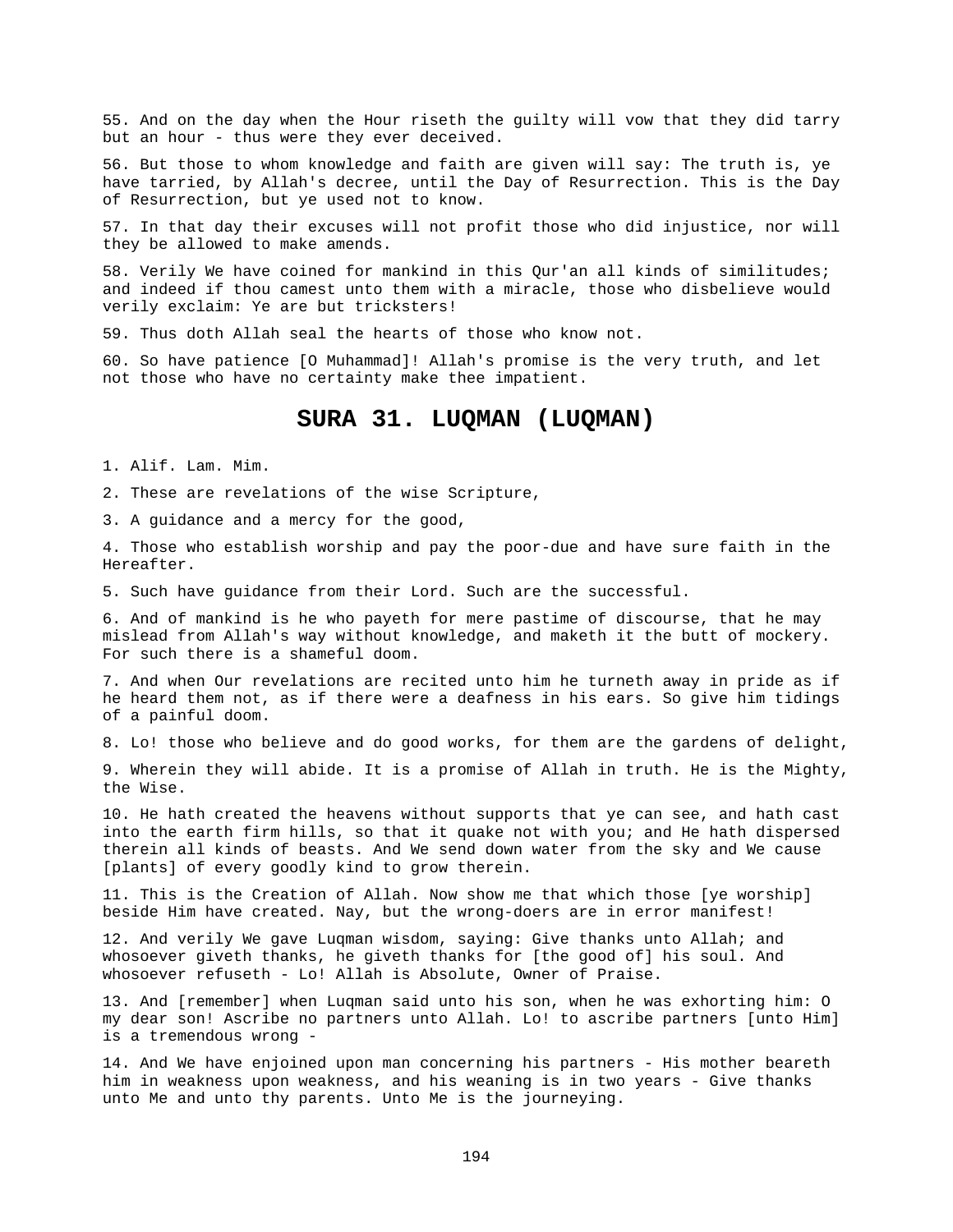15. But if they strive with thee to make thee ascribe unto Me as partner that of which thou hast no knowledge, then obey them not. Consort with them in the world kindly, and follow the path of him who repenteth unto Me. Then unto Me will be your return, and I shall tell you what ye used to do -

16. O my dear son! Lo! though it be but the weight of a grain of mustard-seed, and though it be in a rock, or in the heavens, or in the earth, Allah will bring it forth. Lo! Allah is Subtile, Aware.

17. O my dear son! Establish worship and enjoin kindness and forbid iniquity, and persevere whatever may befall thee. Lo! that is of the steadfast heart of things.

18. Turn not thy cheek in scorn toward folk, nor walk with pertness in the land. Lo! Allah loveth not each braggart boaster.

19. Be modest in thy bearing and subdue thy voice. Lo! the harshest of all voices is the voice of the ass.

20. See ye not how Allah hath made serviceable unto you whatsoever is in the skies and whatsoever is in the earth and hath loaded you with His favours both without and within? Yet of mankind is he who disputeth concerning Allah, without knowledge or guidance or a scripture giving light.

21. And if it be said unto them: Follow that which Allah hath revealed, they say: Nay, but we follow that wherein we found our fathers. What! Even though the devil were inviting them unto the doom of flame?

22. Whosoever surrendereth his purpose to Allah while doing good, he verily hath grasped the firm hand-hold. Unto Allah belongeth the sequel of all things.

23. And whosoever disbelieveth, let not his disbelief afflict thee [O Muhammad]. Unto Us is their return, and We shall tell them what they did. Lo! Allah is Aware of what is in the breasts [of men].

24. We give them comfort for a little, and then We drive them to a heavy doom.

25. If thou shouldst ask them: Who created the heavens and the earth? they would answer: Allah. Say: Praise be to Allah! But most of them know not.

26. Unto Allah belongeth whatsoever is in the heavens and the earth. Lo! Allah, He is the Absolute, the Owner of Praise.

27. And if all the trees in the earth were pens, and the sea, with seven more seas to help it, [were ink], the words of Allah could not be exhausted. Lo! Allah is Mighty, Wise.

28. Your creation and your raising [from the dead] are only as [the creation and the raising of] a single soul. Lo! Allah is Hearer, Knower.

29. Hast thou not seen how Allah causeth the night to pass into the day and causeth the day to pass into the night, and hath subdued the sun and the moon [to do their work], each running unto an appointed term; and that Allah is Informed of what ye do?

30. That [is so] because Allah, He is the True, and that which they invoke beside Him is the False, and because Allah, He is the Sublime, the Great.

31. Hast thou not seen how the ships glide on the sea by Allah's grace, that He may show you of His wonders? Lo! therein indeed are portents for every steadfast, grateful [heart].

32. And if a wave enshroudeth them like awnings, they cry unto Allah, making their faith pure for Him only. But when He bringeth them safe to land, some of them compromise. None denieth Our signs save every traitor ingrate.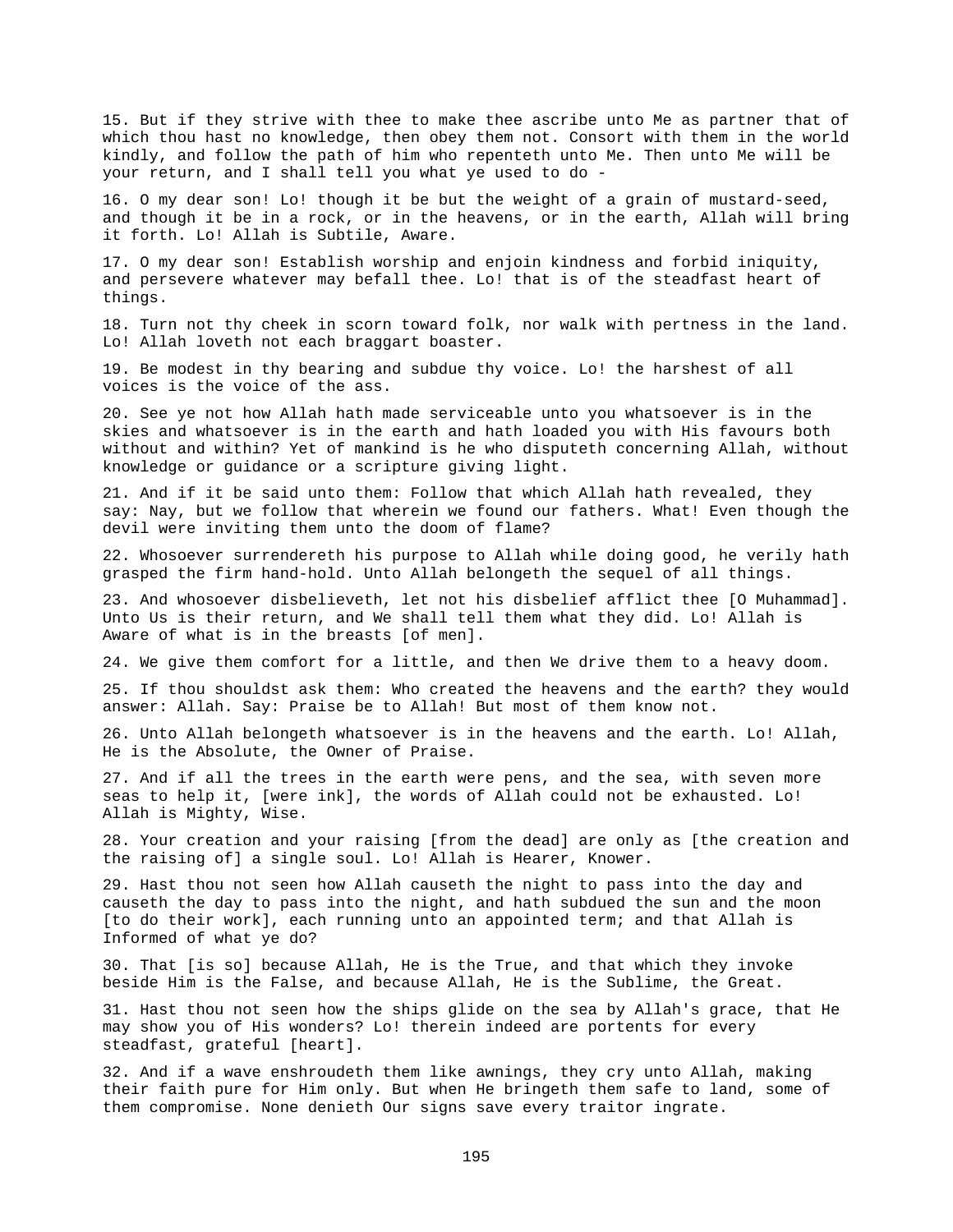33. O mankind! Keep your duty to your Lord and fear a Day when the parent will not be able to avail the child in aught, nor the child to avail the parent. Lo! Allah's promise is the very truth. Let not the life of the world beguile you, nor let the deceiver beguile you, in regard to Allah.

34. Lo! Allah! With Him is knowledge of the Hour. He sendeth down the rain, and knoweth that which is in the wombs. No soul knoweth what it will earn to-morrow, and no soul knoweth in what land it will die. Lo! Allah is Knower, Aware.

# **SURA 32. AS-SAJDA (THE PROSTRATION,WORSHIP,**

# **ADORATION)**

1. Alif. Lam. Mim

2. The revelation of the Scripture whereof there is no doubt is from the Lord of the Worlds.

3. Or say they: He hath invented it? Nay, but it is the Truth from thy Lord, that thou mayst warn a folk to whom no warner came before thee, that haply they may walk aright.

4. Allah it is Who created the heavens and the earth, and that which is between them, in six Days. Then He mounted the Throne. Ye have not, beside Him, a protecting friend or mediator. Will ye not then remember?

5. He directeth the ordinance from the heaven unto the earth; then it ascendeth unto Him in a Day, whereof the measure is a thousand years of that ye reckon.

6. Such is the Knower of the Invisible and the Visible, the Mighty, the Merciful,

7. Who made all things good which He created, and He began the creation of man from clay;

8. Then He made his seed from a draught of despised fluid;

9. Then He fashioned him and breathed into him of His Spirit; and appointed for you hearing and sight and hearts. Small thanks give ye!

10. And they say: When we are lost in the earth, how can we then be re-created? Nay but they are disbelievers in the meeting with their Lord.

11. Say: The angel of death, who hath charge concerning you, will gather you, and afterward unto your Lord ye will be returned.

12. Couldst thou but see when the guilty hang their heads before their Lord, [and say]: Our Lord! We have now seen and heard, so send us back; we will do right, now we are sure.

13. And if We had so willed, We could have given every soul its guidance, but the word from Me concerning evildoers took effect: that I will fill hell with the jinn and mankind together.

14. So taste [the evil of your deeds]. Forasmuch as ye forgot the meeting of this your day, lo! We forget you. Taste the doom of immortality because of what ye used to do.

15. Only those believe in Our revelations who, when they are reminded of them, fall down prostrate and hymn the praise of their Lord, and they are not scornful,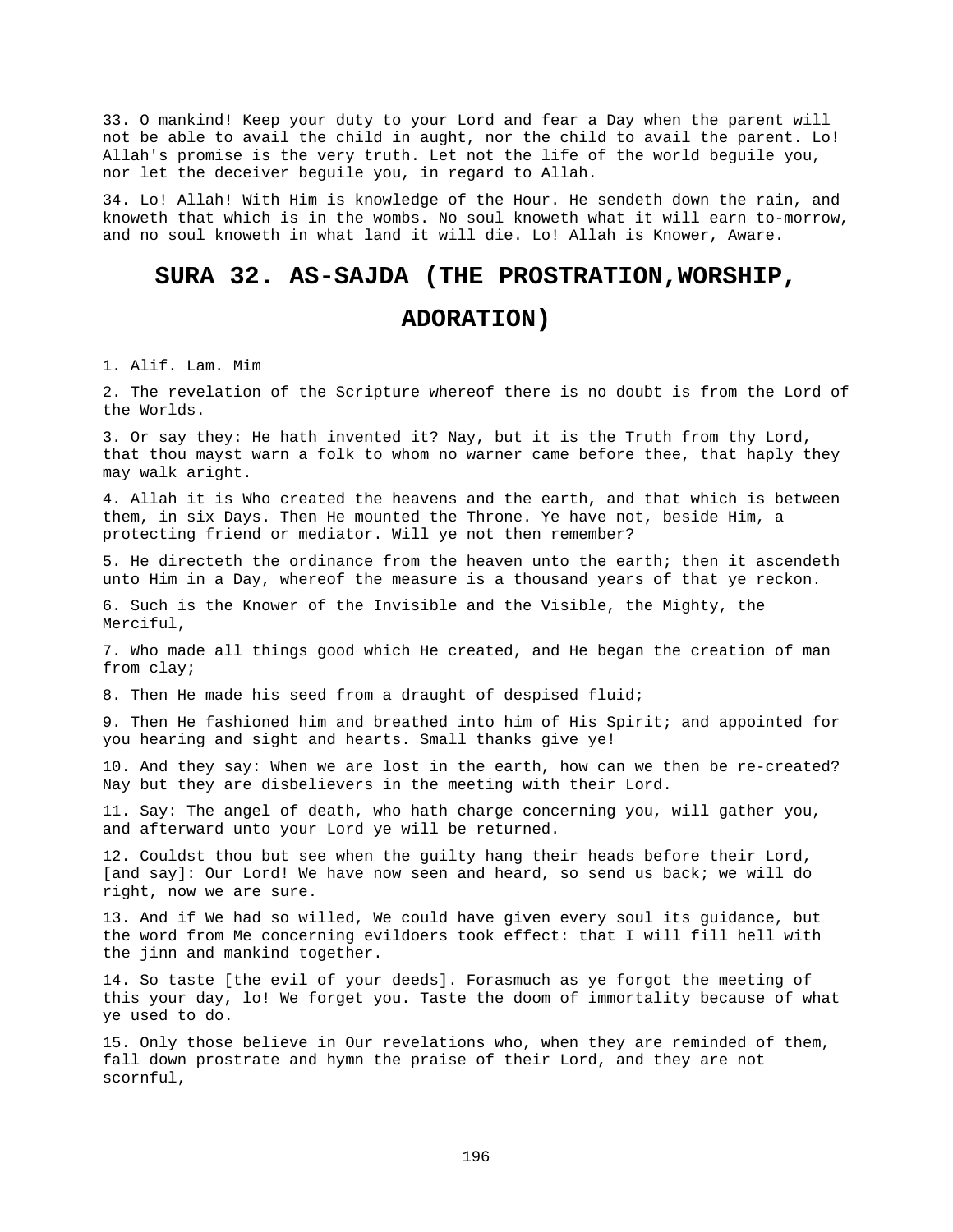16. Who forsake their beds to cry unto their Lord in fear and hope, and spend of that We have bestowed on them. 17. No soul knoweth what is kept hid for them of joy, as a reward for what they used to do. 18. Is he who is a believer like unto him who is an evil-liver? They are not alike. 19. But as for those who believe and do good works, for them are the Gardens of Retreat - a welcome [in reward] for what they used to do. 20. And as for those who do evil, their retreat is the Fire. Whenever they desire to issue forth from thence, they are brought back thither. Unto them it is said: Taste the torment of the Fire which ye used to deny. 21. And verily We make them taste the lower punishment before the greater, that haply they may return. 22. And who doth greater wrong than he who is reminded of the revelations of his Lord, then turneth from them. Lo! We shall requite the guilty. 23. We verily gave Moses the Scripture; so be not ye in doubt of his receiving it; and We appointed it a guidance for the Children of Israel. 24. And when they became steadfast and believed firmly in Our revelations, We appointed from among them leaders who guided by Our command. 25. Lo! thy Lord will judge between them on the Day of Resurrection concerning that wherein they used to differ. 26. Is it not a guidance for them [to observe] how many generations We destroyed before them, amid whose dwelling places they do walk? Lo! therein verily are portents! Will they not then heed? 27. Have they not seen how We lead the water to the barren land and therewith bring forth crops whereof their cattle eat, and they themselves? Will they not then see? 28. And they say: When cometh this victory [of yours] if ye are truthful? 29. Say [unto them]: On the day of the victory the faith of those who disbelieve [and who then will believe] will not avail them, neither will they be reprieved. 30. So withdraw from them [O Muhammad], and await [the event]. Lo! they [also] are awaiting [it]. **SURA 33. AL-AHZAB (THE CLANS, THE COALITION,THE COMBINED FORCES)** 

1. O Prophet! Keep thy duty to Allah and obey not the disbelievers and the hypocrites. Lo! Allah is Knower, Wise.

2. And follow that which is inspired in thee from thy Lord. Lo! Allah is Aware of what ye do.

3. And put thy trust in Allah, for Allah is sufficient as Trustee.

4. Allah hath not assigned unto any man two hearts within his body, nor hath He made your wives whom ye declare [to be your mothers] your mothers, nor hath He made those whom ye claim [to be your sons] your sons. This is but a saying of your mouths. But Allah saith the truth and He showeth the way.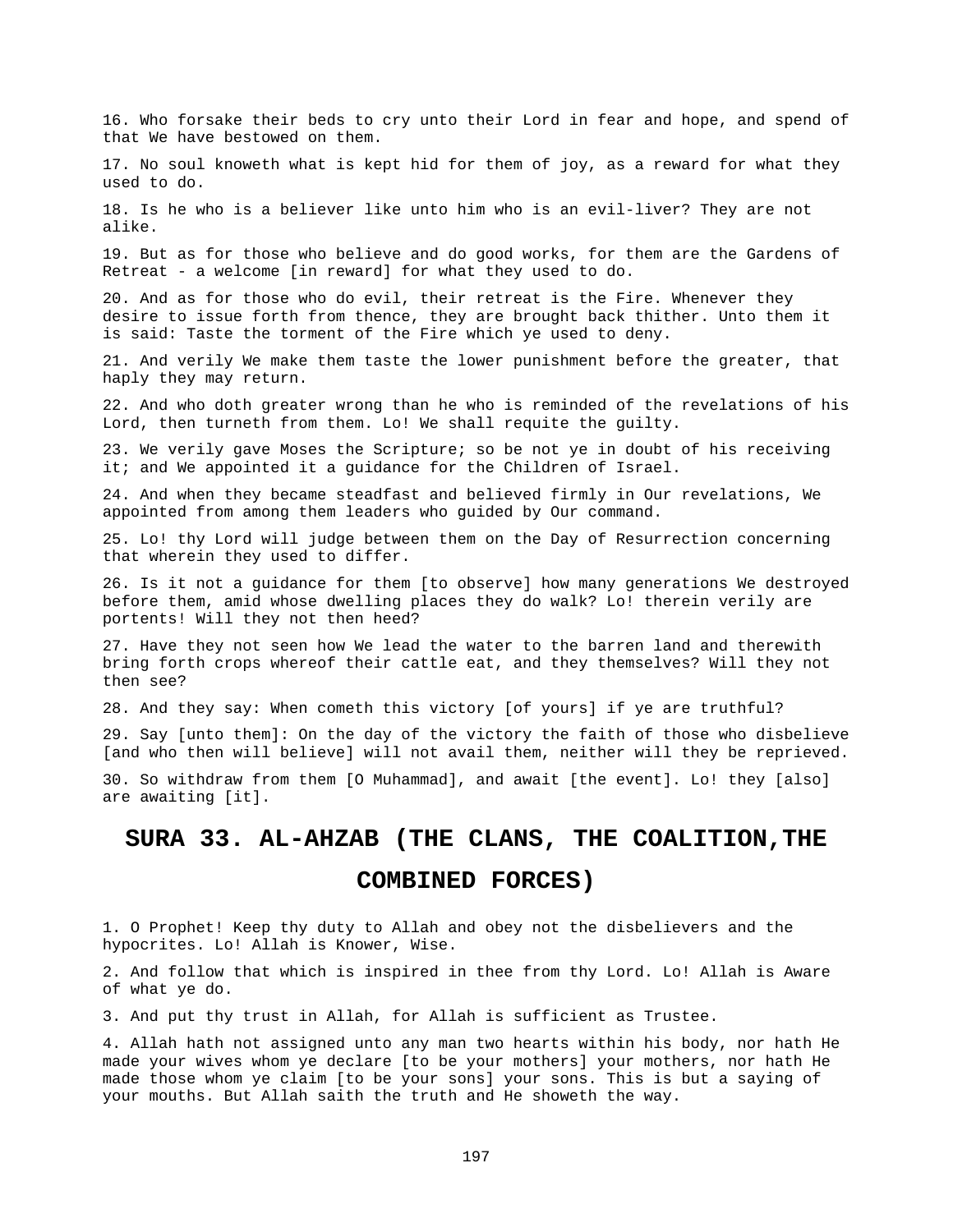5. Proclaim their real parentage. That will be more equitable in the sight of Allah. And if ye know not their fathers, then [they are] your brethren in the faith, and your clients. And there is no sin for you in the mistakes that ye make unintentionally, but what your hearts purpose [that will be a sin for you]. Allah is ever Forgiving, Merciful.

6. The Prophet is closer to the believers than their selves, and his wives are [as] their mothers. And the owners of kinship are closer one to another in the ordinance of Allah than [other] believers and the fugitives [who fled from Mecca], except that ye should do kindness to your friends. This is written in the Book [of nature].

7. And when We exacted a covenant from the prophets, and from thee [O Muhammad] and from Noah and Abraham and Moses and Jesus son of Mary. We took from them a solemn covenant;

8. That He may ask the loyal of their loyalty. And He hath prepared a painful doom for the unfaithful.

9. O ye who believe! Remember Allah's favour unto you when there came against you hosts, and We sent against them a great wind and hosts ye could not see. And Allah is ever Seer of what ye do.

10. When they came upon you from above you and from below you, and when eyes grew wild and hearts reached to the throats, and ye were imagining vain thoughts concerning Allah.

11. There were the believers sorely tried, and shaken with a mighty shock.

12. And when the hypocrites, and those in whose hearts is a disease, were saying: Allah and His messenger promised us naught but delusion.

13. And when a party of them said: O folk of Yathrib! There is no stand [possible] for you, therefor turn back. And certain of them [even] sought permission of the Prophet, saying: Our homes lie open [to the enemy]. And they lay not open. They but wished to flee.

14. If the enemy had entered from all sides and they had been exhorted to treachery, they would have committed it, and would have hesitated thereupon but little.

15. And verily they had already sworn unto Allah that they would not turn their backs [to the foe]. An oath to Allah must be answered for.

16. Say: Flight will not avail you if ye flee from death or killing, and then ye dwell in comfort but a little while.

17. Say: Who is he who can preserve you from Allah if He intendeth harm for you, or intendeth mercy for you. They will not find that they have any friend or helper other than Allah.

18. Allah already knoweth those of you who hinder, and those who say unto their brethren: "Come ye hither unto us!" and they come not to the stress of battle save a little,

19. Being sparing of their help to you [believers]. But when the fear cometh, then thou [Muhammad] seest them regarding thee with rolling eyes like one who fainteth unto death. Then, when the fear departeth, they scald you with sharp tongues in their greed for wealth [from the spoil]. Such have not believed. Therefor Allah maketh their deeds fruitless. And that is easy for Allah.

20. They hold that the clans have not retired [for good]; and if the clans should advance [again], they would fain be in the desert with the wandering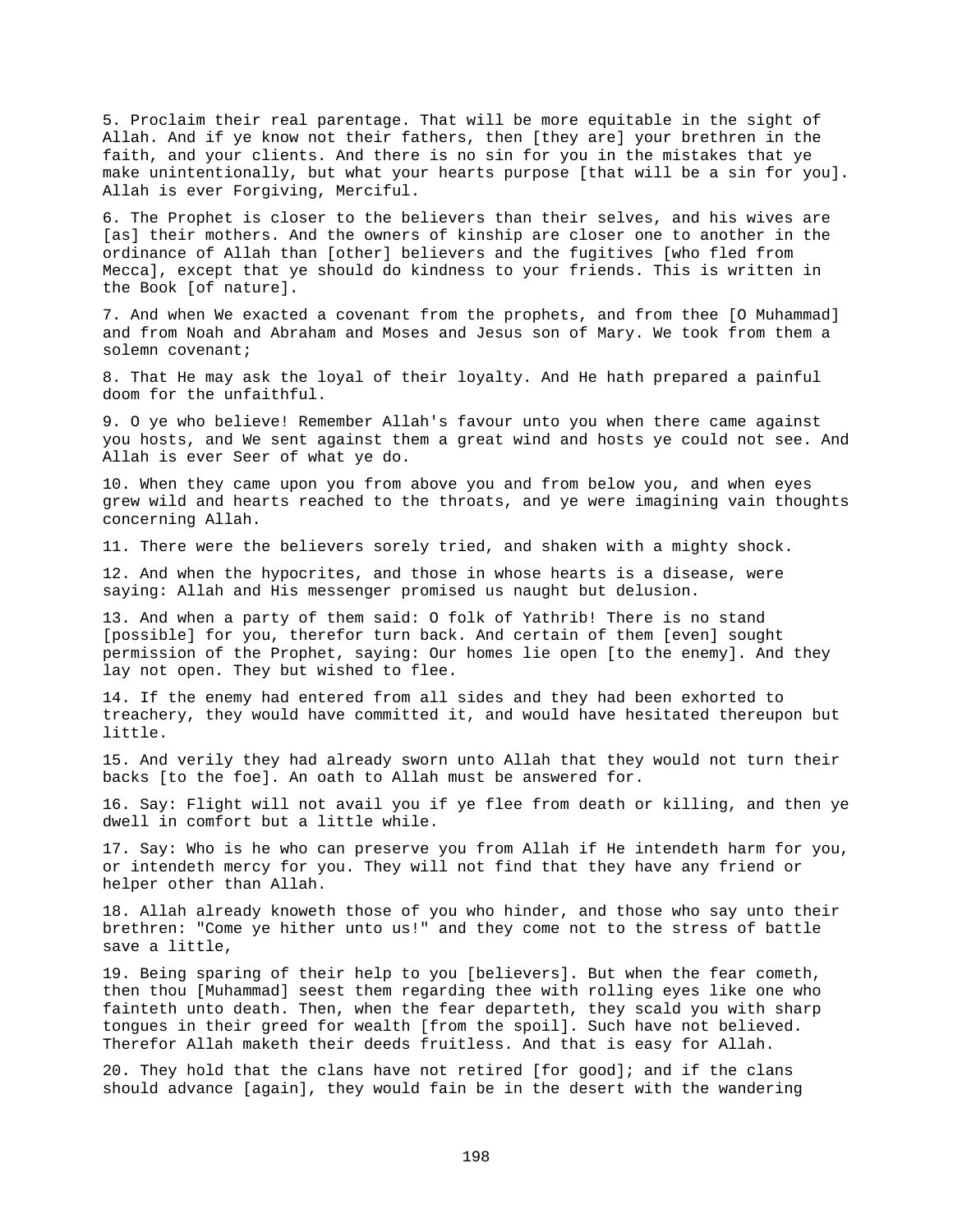Arabs, asking for the news of you; and if they were among you, they would not give battle, save a little.

21. Verily in the messenger of Allah ye have a good example for him who looketh unto Allah and the Last Day, and remembereth Allah much.

22. And when the true believers saw the clans, they said: This is that which Allah and His messenger promised us. Allah and His messenger are true. It did but confirm them in their faith and resignation.

23. Of the believers are men who are true to that which they covenanted with Allah. Some of them have paid their vow by death [in battle], and some of them still are waiting; and they have not altered in the least;

24. That Allah may reward the true men for their truth, and punish the hypocrites if He will, or relent toward them [if He will]. Lo! Allah is Forgiving, Merciful.

25. And Allah repulsed the disbelievers in their wrath; they gained no good. Allah averted their attack from the believers. Allah is ever Strong, Mighty.

26. And He brought those of the People of the Scripture who supported them down from their strongholds, and cast panic into their hearts. Some ye slew, and ye made captive some.

27. And He caused you to inherit their land and their houses and their wealth, and land ye have not trodden. Allah is ever Able to do all things.

28. O Prophet! Say unto thy wives: If ye desire the world's life and its adornment, come! I will content you and will release you with a fair release.

29. But if ye desire Allah and His messenger and the abode of the Hereafter, then lo! Allah hath prepared for the good among you an immense reward.

30. O ye wives of the Prophet! Whosoever of you committeth manifest lewdness, the punishment for her will be doubled, and that is easy for Allah.

31. And whosoever of you is submissive unto Allah and His messenger and doeth right, We shall give her her reward twice over, and We have prepared for her a rich provision.

32. O ye wives of the Prophet! Ye are not like any other women. If ye keep your duty [to Allah], then be not soft of speech, lest he in whose heart is a disease aspire [to you], but utter customary speech.

33. And stay in your houses. Bedizen not yourselves with the bedizenment of the Time of Ignorance. Be regular in prayer, and pay the poor-due, and obey Allah and His messenger. Allah's wish is but to remove uncleanness far from you, O Folk of the Household, and cleanse you with a thorough cleansing.

34. And bear in mind that which is recited in your houses of the revelations of Allah and wisdom. Lo! Allah is Subtile, Aware.

35. Lo! men who surrender unto Allah, and women who surrender, and men who believe and women who believe, and men who obey and women who obey, and men who speak the truth and women who speak the truth, and men who persevere [in righteousness] and women who persevere, and men who are humble and women who are humble, and men who give alms and women who give alms, and men who fast and women who fast, and men who guard their modesty and women who guard [their modesty], and men who remember Allah much and women who remember - Allah hath prepared for them forgiveness and a vast reward.

36. And it becometh not a believing man or a believing woman, when Allah and His messenger have decided an affair [for them], that they should [after that] claim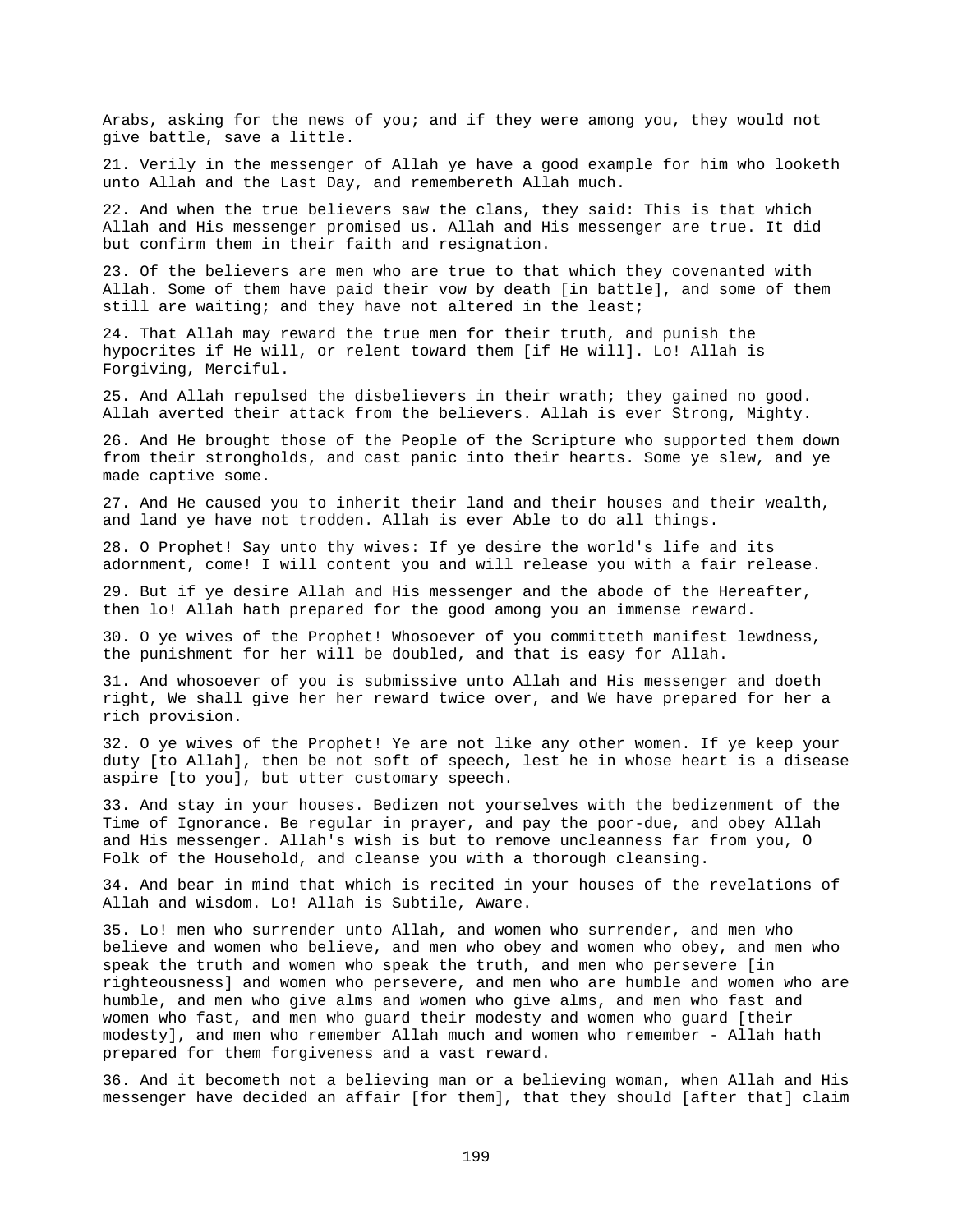any say in their affair; and whoso is rebellious to Allah and His messenger, he verily goeth astray in error manifest.

37. And when thou saidst unto him on whom Allah hath conferred favour and thou hast conferred favour: Keep thy wife to thyself, and fear Allah. And thou didst hide in thy mind that which Allah was to bring to light, and thou didst fear mankind whereas Allah hath a better right that thou shouldst fear Him. So when Zeyd had performed that necessary formality [of divorce] from her, We gave her unto thee in marriage, so that [henceforth] there may be no sin for believers in respect of wives of their adopted sons, when the latter have performed the necessary formality [of release] from them. The commandment of Allah must be fulfilled.

38. There is no reproach for the Prophet in that which Allah maketh his due. That was Allah's way with those who passed away of old - and the commandment of Allah is certain destiny -

39. Who delivered the messages of Allah and feared Him, and feared none save Allah. Allah keepeth good account.

40. Muhammad is not the father of any man among you, but he is the messenger of Allah and the Seal of the Prophets; and Allah is ever Aware of all things.

41. O ye who believe! Remember Allah with much remembrance.

42. And glorify Him early and late.

43. He it is Who blesseth you, and His angels [bless you], that He may bring you forth from darkness unto light; and He is ever Merciful to the believers.

44. Their salutation on the day when they shall meet Him will be: Peace. And He hath prepared for them a goodly recompense.

45. O Prophet! Lo! We have sent thee as a witness and a bringer of good tidings and a warner.

46. And as a summoner unto Allah by His permission, and as a lamp that giveth light.

47. And announce unto the believers the good tidings that they will have great bounty from Allah.

48. And incline not to the disbelievers and the hypocrites. Disregard their noxious talk, and put thy trust in Allah. Allah is sufficient as Trustee.

49. O ye who believe! If ye wed believing women and divorce them before ye have touched them, then there is no period that ye should reckon. But content them and release them handsomely.

50. O Prophet! Lo! We have made lawful unto thee thy wives unto whom thou hast paid their dowries, and those whom thy right hand possesseth of those whom Allah hath given thee as spoils of war, and the daughters of thine uncle on the father's side and the daughters of thine aunts on the father's side, and the daughters of thine uncle on the mother's side and the daughters of thine aunts on the mother's side who emigrated with thee, and a believing woman if she give herself unto the Prophet and the Prophet desire to ask her in marriage - a privilege for thee only, not for the [rest of] believers - We are Aware of that which We enjoined upon them concerning their wives and those whom their right hands possess - that thou mayst be free from blame, for Allah is ever Forgiving, Merciful.

51. Thou canst defer whom thou wilt of them and receive unto thee whom thou wilt, and whomsoever thou desirest of those whom thou hast set aside [temporarily], it is no sin for thee [to receive her again]; that is better;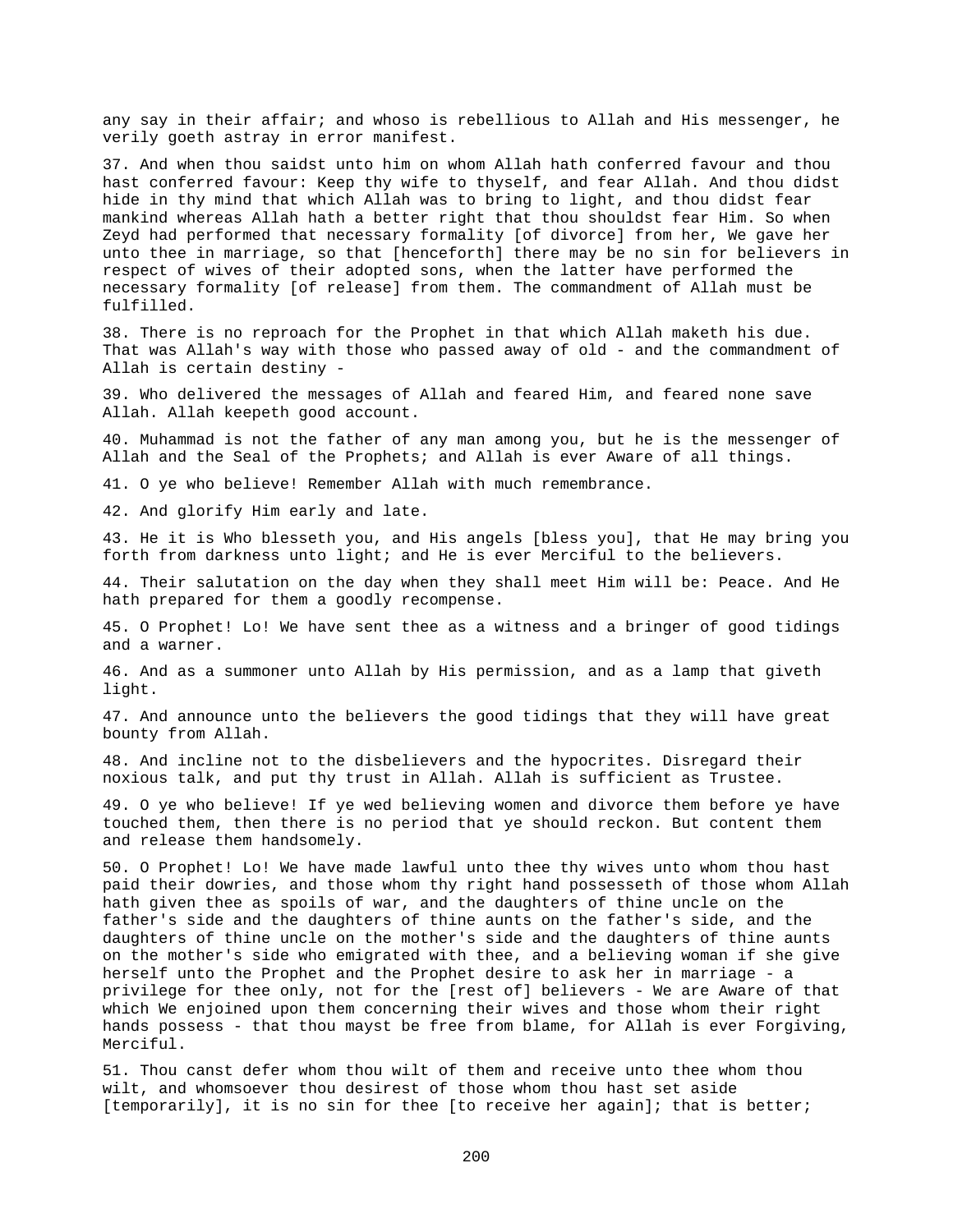that they may be comforted and not grieve, and may all be pleased with what thou givest them. Allah knoweth what is in your hearts [O men], and Allah is ever Forgiving, Clement.

52. It is not allowed thee to take [other] women henceforth, nor that thou shouldst change them for other wives even though their beauty pleased thee, save those whom thy right hand possesseth. And Allah is ever Watcher over all things.

53. O Ye who believe! Enter not the dwellings of the Prophet for a meal without waiting for the proper time, unless permission be granted you. But if ye are invited, enter, and, when your meal is ended, then disperse. Linger not for conversation. Lo! that would cause annoyance to the Prophet, and he would be shy of [asking] you [to go]; but Allah is not shy of the truth. And when ye ask of them [the wives of the Prophet] anything, ask it of them from behind a curtain. That is purer for your hearts and for their hearts. And it is not for you to cause annoyance to the messenger of Allah, nor that ye should ever marry his wives after him. Lo! that in Allah's sight would be an enormity.

54. Whether ye divulge a thing or keep it hidden, lo! Allah is ever Knower of all things.

55. It is no sin for them [thy wives] to converse freely] with their fathers, or their sons, or their brothers, or their brothers' sons, or the sons of their sisters or of their own women, or their slaves. O women! Keep your duty to Allah. Lo! Allah is ever Witness over all things.

56. Lo! Allah and His angels shower blessings on the Prophet. O ye who believe! Ask blessings on him and salute him with a worthy salutation.

57. Lo! those who malign Allah and His messenger, Allah hath cursed them in the world and the Hereafter, and hath prepared for them the doom of the disdained.

58. And those who malign believing men and believing women undeservedly, they bear the guilt of slander and manifest sin.

59. O Prophet! Tell thy wives and thy daughters and the women of the believers to draw their cloaks close round them [when they go abroad]. That will be better, so that they may be recognised and not annoyed. Allah is ever Forgiving, Merciful.

60. If the hypocrites, and those in whose hearts is a disease, and the alarmists in the city do not cease, We verily shall urge thee on against them, then they will be your neighbours in it but a little while.

61. Accursed, they will be seized wherever found and slain with a [fierce] slaughter.

62. That was the way of Allah in the case of those who passed away of old; thou wilt not find for the way of Allah aught of power to change.

63. Men ask thee of the Hour. Say: The knowledge of it is with Allah only. What can convey [the knowledge] unto thee? It may be that the Hour is nigh.

64. Lo! Allah hath cursed the disbelievers, and hath prepared for them a flaming fire,

65. Wherein they will abide for ever. They will find [then] no protecting friend nor helper.

66. On the day when their faces are turned over in the Fire, they say: Oh, would that we had obeyed Allah and had obeyed His messenger!

67. And they say: Our Lord! Lo! we obeyed our princes and great men, and they misled us from the Way.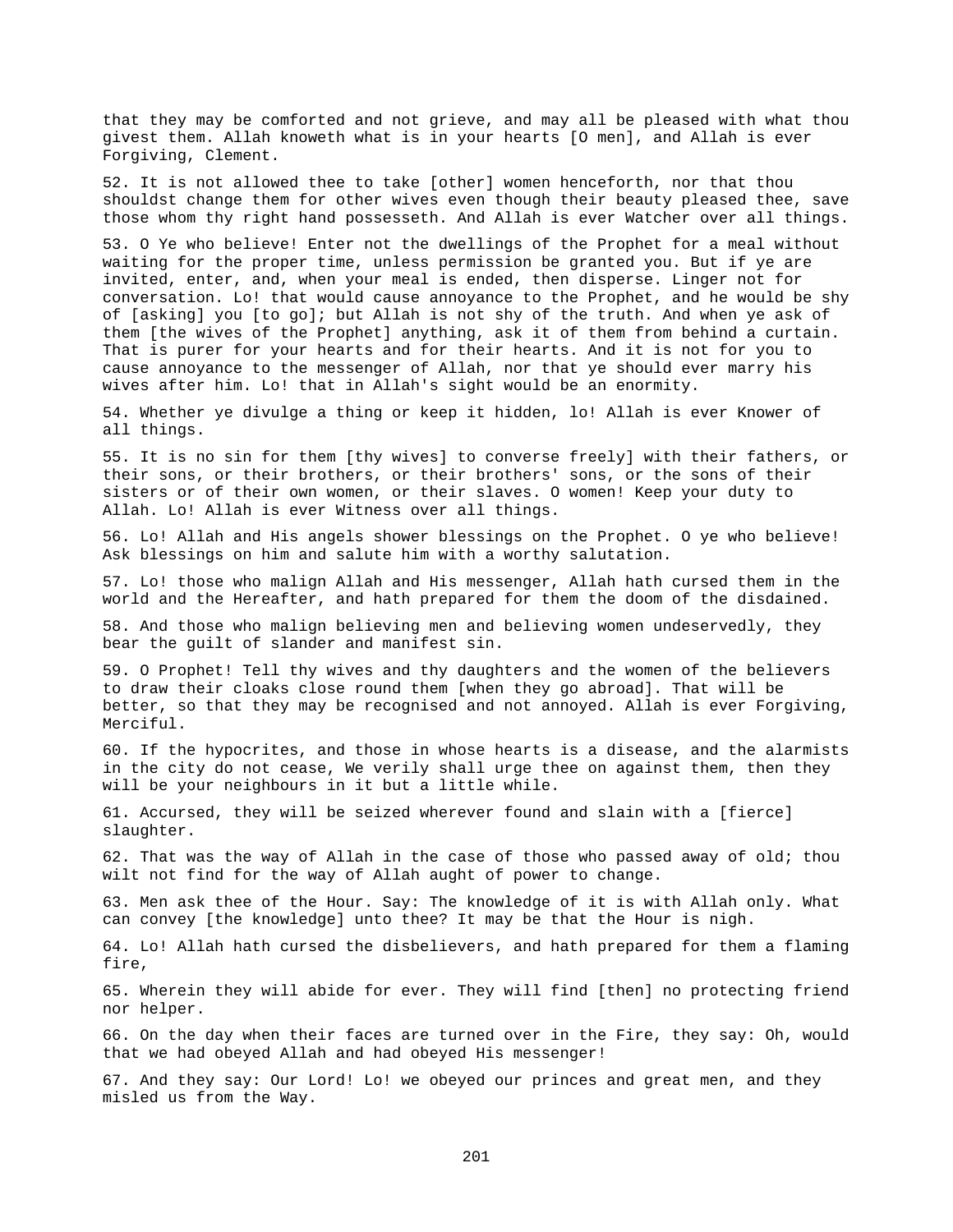68. Our Lord! Oh, give them double torment and curse them with a mighty curse.

69. O ye who believe! Be not as those who slandered Moses, but Allah proved his innocence of that which they alleged, and he was well esteemed in Allah's sight.

70. O ye who believe! Guard your duty to Allah, and speak words straight to the point;

71. He will adjust your works for you and will forgive you your sins. Whosoever obeyeth Allah and His messenger, he verily hath gained a signal victory.

72. Lo! We offered the trust unto the heavens and the earth and the hills, but they shrank from bearing it and were afraid of it. And man assumed it. Lo! he hath proved a tyrant and a fool.

73. So Allah punisheth hypocritical men and hypocritical women, and idolatrous men and idolatrous women. But Allah pardoneth believing men and believing women, and Allah is ever Forgiving, Merciful.

## **SURA 34. SABA (SABA, SHEBA)**

1. Praise be to Allah, unto Whom belongeth whatsoever is in the heavens and whatsoever is in the earth. His is the praise in the Hereafter, and He is the Wise, the Aware.

2. He knoweth that which goeth into the earth and that which cometh forth from it, and that descendeth from the heaven and that which ascendeth into it. He is the Merciful, the Forgiving.

3. Those who disbelieve say: The Hour will never come unto us. Say: Nay, by my Lord, but it is coming unto you surely. [He is] the Knower of the Unseen. Not an atom's weight, or less than that or greater, escapeth Him in the heavens or in the earth, but it is in a clear Record,

4. That He may reward those who believe and do good works. For them is pardon and a rich provision.

5. But those who strive against Our revelations, challenging [Us], theirs will be a painful doom of wrath.

6. Those who have been given knowledge see that what is revealed unto thee from thy Lord is the truth and leadeth unto the path of the Mighty, the Owner of Praise.

7. Those who disbelieve say: Shall we show you a man who will tell you [that] when ye have become dispersed in dust with most complete dispersal still, even then, ye will be created anew?

8. Hath he invented a lie concerning Allah, or is there in him a madness? Nay, but those who disbelieve in the Hereafter are in torment and far error.

9. Have they not observed what is before them and what is behind them of the sky and the earth? If We will, We can make the earth swallow them, or cause obliteration from the sky to fall on them. Lo! herein surely is a portent for every slave who turneth [to Allah] repentant.

10. And assuredly We gave David grace from Us, [saying]: O ye hills and birds, echo his psalms of praise! And We made the iron supple unto him,

11. Saying: Make thou long coats of mail and measure the links [thereof]. And do ye right. Lo! I am Seer of what ye do.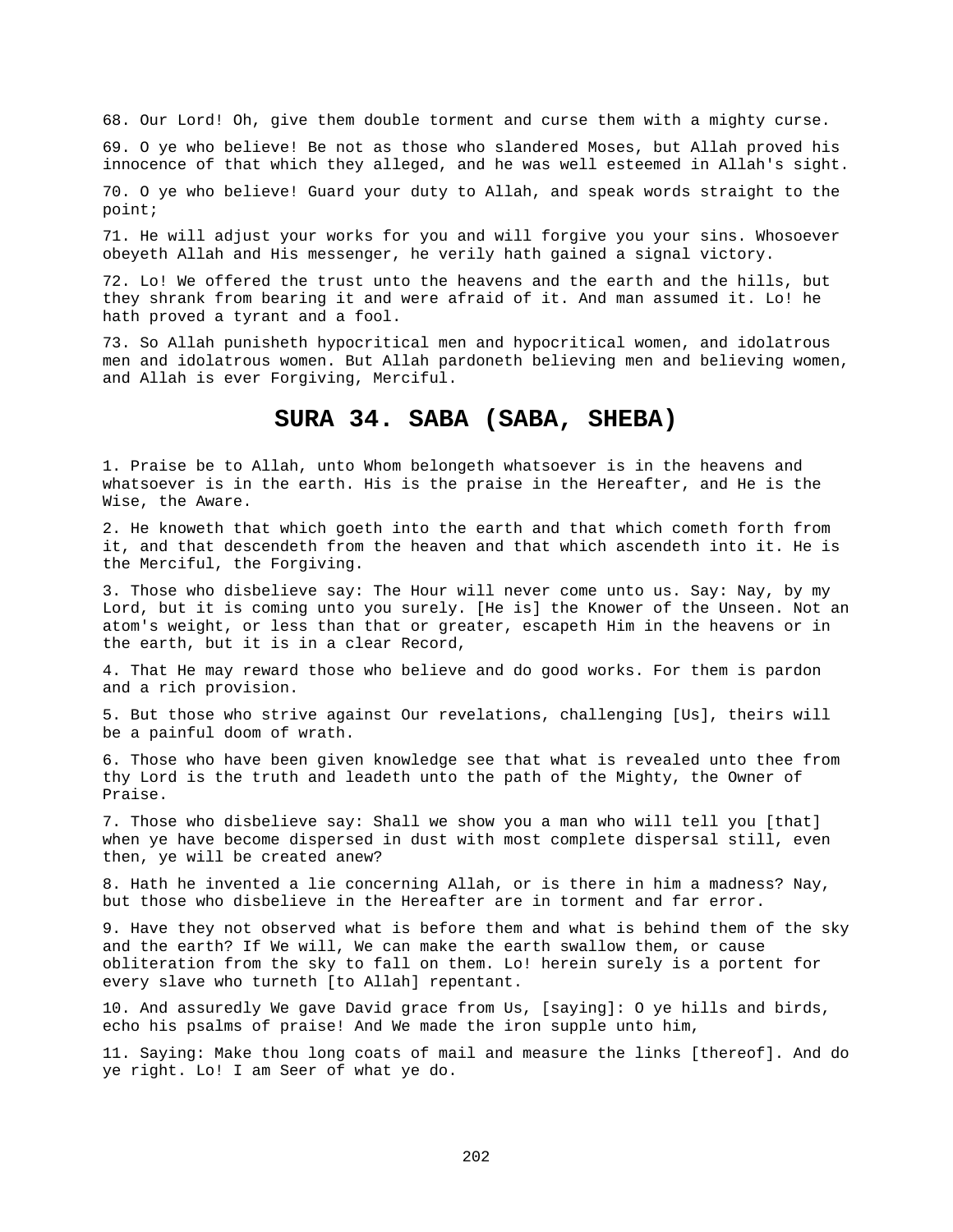12. And unto Solomon [We gave] the wind, whereof the morning course was a month's journey and the evening course a month's journey, and We caused the fount of copper to gush forth for him, and [We gave him] certain of the jinn who worked before him by permission of his Lord. And such of them as deviated from Our command, them We caused to taste the punishment of flaming Fire.

13. They made for him what he willed: synagogues and statues, basins like wells and boilers built into the ground. Give thanks, O House of David! Few of My bondmen are thankful.

14. And when We decreed death for him, nothing showed his death to them save a creeping creature of the earth which gnawed away his staff. And when he fell the jinn saw clearly how, if they had known the Unseen, they would not have continued in despised toil.

15. There was indeed a sign for Sheba in their dwelling-place: Two gardens on the right hand and the left [as who should say]: Eat of the provision of your Lord and render thanks to Him. A fair land and an indulgent Lord!

16. But they were froward, so We sent on them the flood of 'Iram, and in exchange for their two gardens gave them two gardens bearing bitter fruit, the tamarisk and here and there a lote-tree.

17. This We awarded them because of their ingratitude. Punish We ever any save the ingrates?

18. And We set, between them and the towns which We had blessed, towns easy to be seen, and We made the stage between them easy, [saying]: Travel in them safely both by night and day.

19. But they said: Our Lord! Make the stage between our journeys longer. And they wronged themselves, therefore We made them bywords [in the land] and scattered them abroad, a total scattering. Lo! herein verily are portents for each steadfast, grateful [heart].

20. And Satan indeed found his calculation true concerning them, for they follow him, all save a group of true believers.

21. And he had no warrant whatsoever against them, save that We would know him who believeth in the Hereafter from him who is in doubt thereof; and thy Lord [O Muhammad] taketh note of all things.

22. Say [O Muhammad]: Call upon those whom ye set up beside Allah! They possess not an atom's weight either in the heavens or in the earth, nor have they any share in either, nor hath He an auxiliary among them.

23. No intercession availeth with Him save for him whom He permitteth. Yet, when fear is banished from their hearts, they say: What was it that your Lord said? They say: The Truth. And He is the Sublime, the Great.

24. Say: Who giveth you provision from the sky and the earth? Say: Allah, Lo! we or you assuredly are rightly guided or in error manifest.

25. Say: Ye will not be asked of what we committed, nor shall we be asked of what ye do.

26. Say: Our Lord will bring us all together, then He will judge between us with truth. He is the All-knowing Judge.

27. Say: Show me those whom ye have joined unto Him as partners. Nay [ye dare not]! For He is Allah, the Mighty, the Wise.

28. And We have not sent thee [O Muhammad] save as a bringer of good tidings and a warner unto all mankind; but most of mankind know not.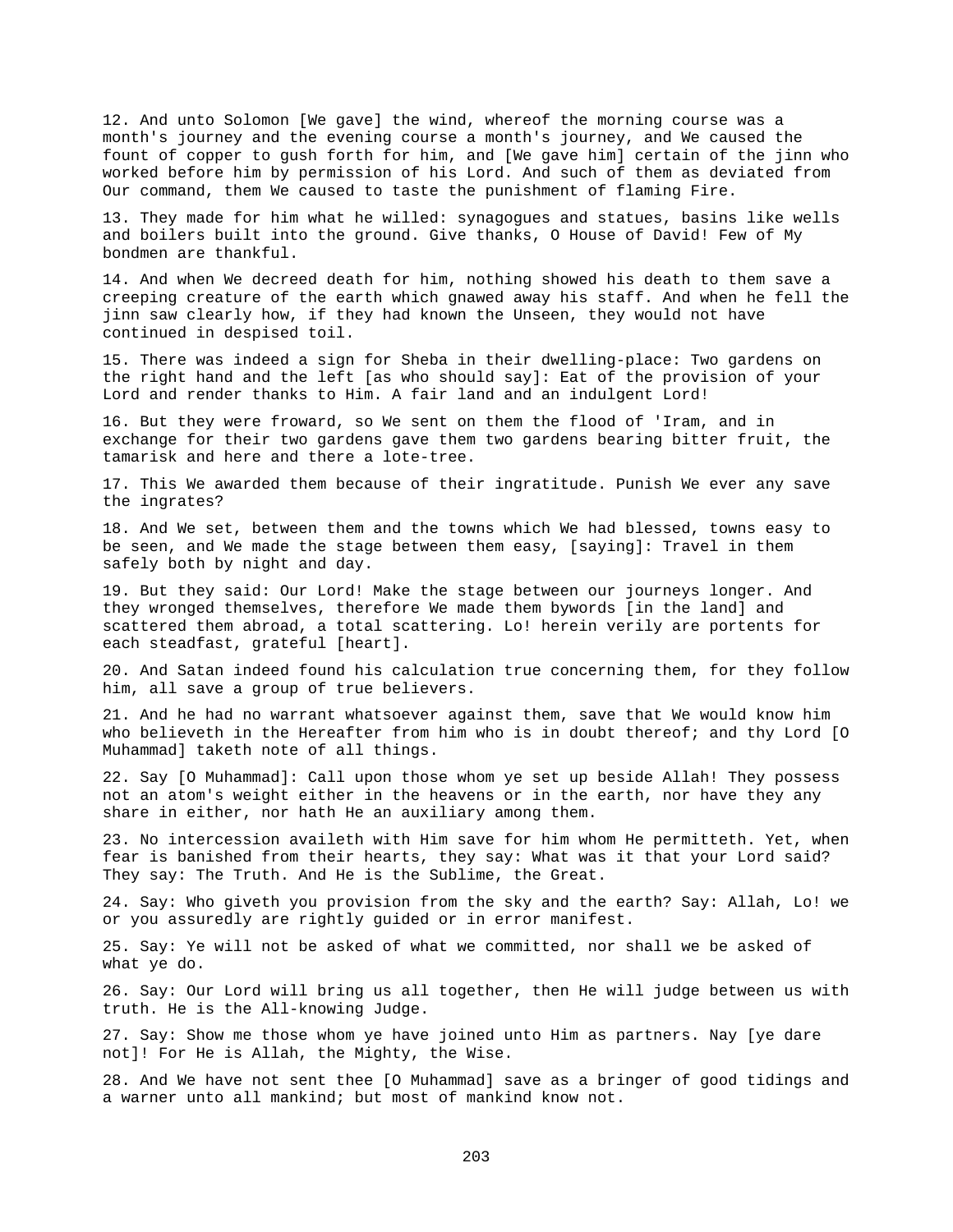29. And they say: When is this promise [to be fulfilled] if ye are truthful? 30. Say [O Muhammad]: Yours is the promise of a Day which ye cannot postpone nor hasten by an hour.

31. And those who disbelieve say: We believe not in this Qur'an nor in that which was before it; but oh, if thou couldst see, when the wrong-doers are brought up before their Lord, how they cast the blame one to another; how those who were despised [in the earth] say unto those who were proud: But for you, we should have been believers.

32. Those who were proud say unto those who were despised: Did we drive you away from the guidance after it had come unto you? Nay, but ye were guilty.

33. Those who were despised say unto those who were proud: Nay but [it was your] scheming night and day, when ye commanded us to disbelieve in Allah and set up rivals unto Him. And they are filled with remorse when they behold the doom; and We place carcans on the necks of those who disbelieved. Are they requited aught save what they used to do?

34. And We sent not unto any township a warner, but its pampered ones declared: Lo! we are disbelievers in that wherewith ye have been sent.

35. And they say: We are more [than you] in wealth and children. We are not the punished!

36. Say [O Muhammad]: Lo! my Lord enlargeth the provision for whom He will and narroweth it [for whom He will]. But most of mankind know not.

37. And it is not your wealth nor your children that will bring you near unto Us, but he who believeth and doeth good [he draweth near]. As for such, theirs will be twofold reward for what they did and they will dwell secure in lofty halls.

38. And as for those who strive against Our revelations, challenging, they will be brought to the doom.

39. Say: Lo! my Lord enlargeth the provision for whom He will of His bondmen, and narroweth [it] for him. And whatsoever ye spend [for good] He replaceth it. And He is the Best of Providers.

40. And on the day when He will gather them all together, He will say unto the angels: Did these worship you?

41. They will say: Be Thou Glorified. Thou [alone] art our Guardian, not them! Nay, but they worshipped the jinn; most of them were believers in them.

42. That day ye will possess no use nor hurt one for another. And We shall say unto those who did wrong: Taste the doom of the Fire which ye used to deny.

43. And if Our revelations are recited unto them in plain terms, they say: This is naught else than a man who would turn you away from what your fathers used to worship; and they say: This is naught else than an invented lie. Those who disbelieve say of the truth when it reacheth them: This is naught else than mere magic.

44. And We have given them no scriptures which they study, nor sent We unto them, before thee, any warner.

45. Those before them denied, and these have not attained a tithe of that which We bestowed on them [of old]; yet they denied My messengers. How intense then was My abhorrence [of them]!

46. Say [unto them, O Muhammad]: I exhort you unto one thing only: that ye awake, for Allah's sake, by twos and singly, and then reflect: There is no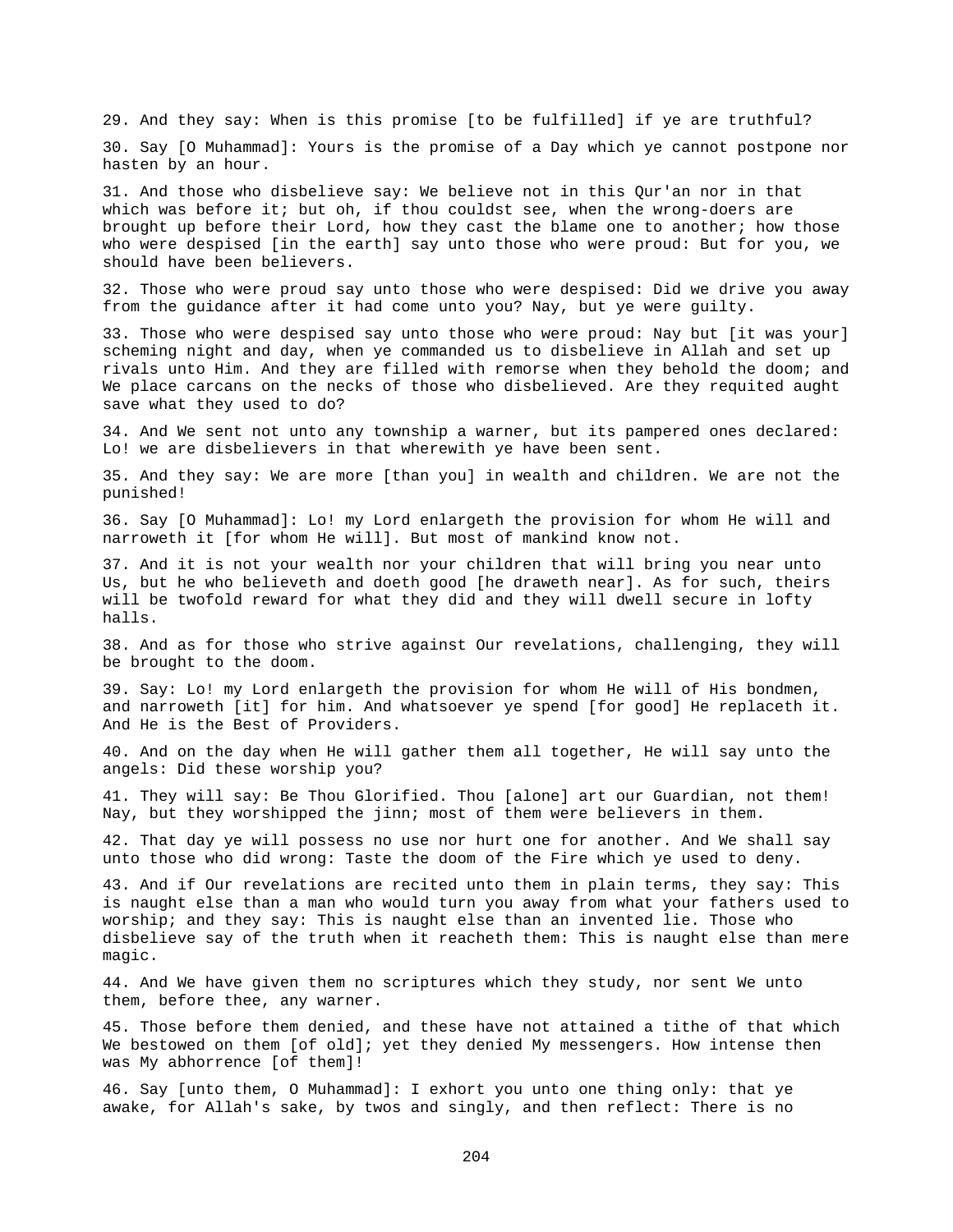madness in your comrade. He is naught else than a warner unto you in face of a terrific doom.

47. Say: Whatever reward I might have asked of you is yours. My reward is the affair of Allah only. He is Witness over all things.

48. Say: Lo! my Lord hurleth the truth. [He is] the Knower of Things Hidden.

49. Say: The Truth hath come, and falsehood showeth not its face and will not return.

50. Say: If I err, I err only to my own loss, and if I am rightly guided it is because of that which my Lord hath revealed unto me. Lo! He is Hearer, Nigh.

51. Couldst thou but see when they are terrified with no escape, and are seized from near at hand,

52. And say: We [now] believe therein. But how can they reach [faith] from afar off,

53. When they disbelieved in it of yore. They aim at the unseen from afar off.

54. And a gulf is set between them and that which they desire, as was done for people of their kind of old. Lo! they were in hopeless doubt.

# **SURA 35. FATIR (THE ANGELS, ORIGNATOR)**

1. Praise be to Allah, the Creator of the heavens and the earth, Who appointeth the angels messengers having wings two, three and four. He multiplieth in creation what He will. Lo! Allah is Able to do all things.

2. That which Allah openeth unto mankind of mercy none can withhold it; and that which He withholdeth none can release thereafter. He is the Mighty, the Wise.

3. O mankind! Remember Allah's grace toward you! Is there any creator other than Allah who provideth for you from the sky and the earth? There is no Allah save Him. Whither then are ye turned?

4. And if they deny thee, [O Muhammad], messengers [of Allah] were denied before thee. Unto Allah all things are brought back.

5. O mankind! Lo! the promise of Allah is true. So let not the life of the world beguile you, and let not the [avowed] beguiler beguile you with regard to Allah.

6. Lo! the devil is an enemy for you, so treat him as an enemy. He only summoneth his faction to be owners of the flaming Fire.

7. Those who disbelieve, theirs will be an awful doom; and those who believe and do good works, theirs will be forgiveness and a great reward.

8. Is he, the evil of whose deeds is made fairseeming unto him so that he deemeth it good, [other than Satan's dupe]? Allah verily sendeth whom He will astray, and guideth whom He will; so let not thy soul expire in sighings for them. Lo! Allah is Aware of what they do!

9. And Allah it is Who sendeth the winds and they raise a cloud; then We lead it unto a dead land and revive therewith the earth after its death. Such is the Resurrection.

10. Whoso desireth power [should know that] all power belongeth to Allah. Unto Him good words ascend, and the pious deed doth He exalt; but those who plot iniquities, theirs will be an awful doom; and the plotting of such [folk] will come to naught.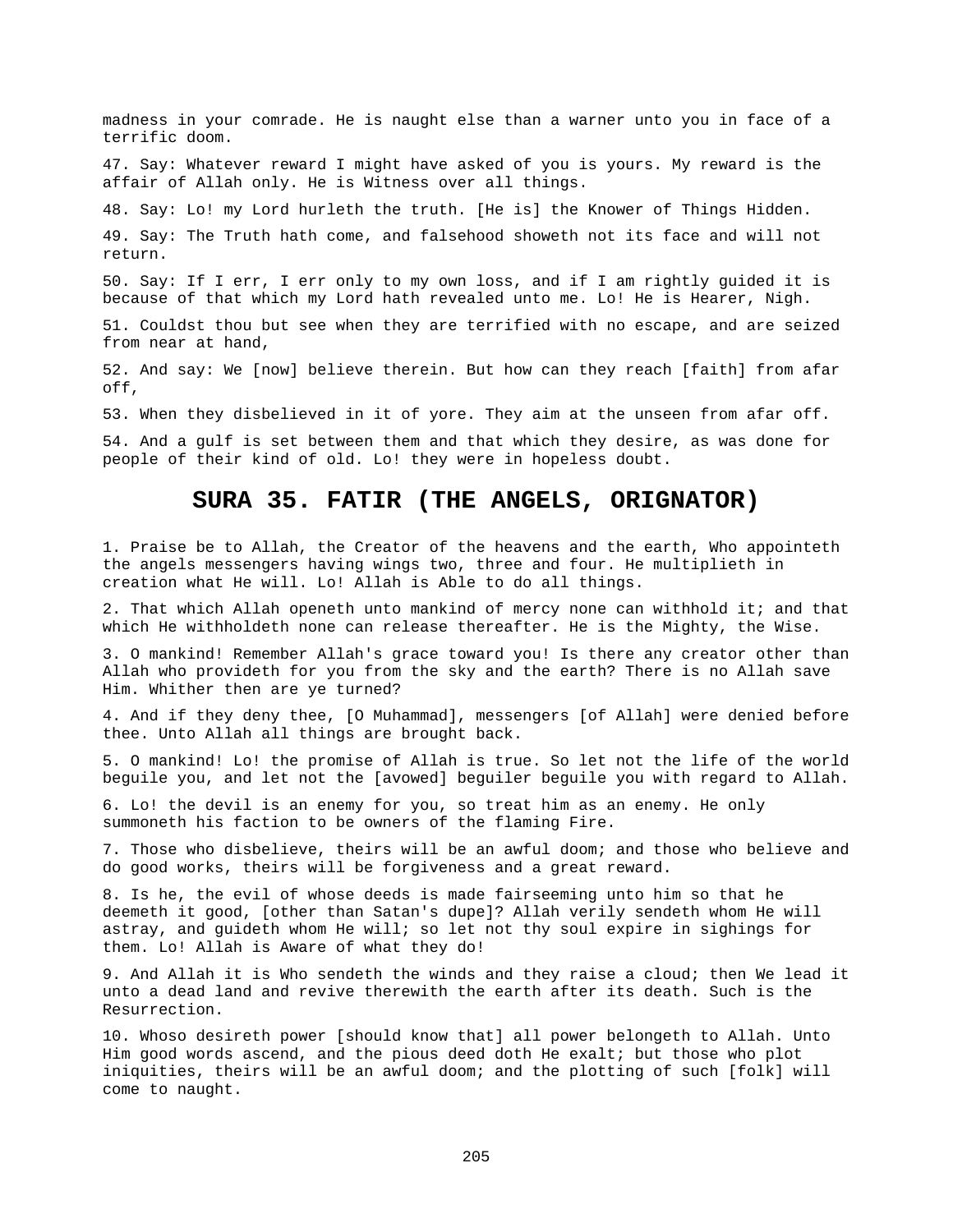11. Allah created you from dust, then from a little fluid, then He made you pairs [the male and female]. No female beareth or bringeth forth save with His knowledge. And no-one groweth old who groweth old, nor is aught lessened of his life, but it is recorded in a Book, Lo! that is easy for Allah.

12. And the two seas are not alike: this, fresh, sweet, good to drink, this [other] bitter, salt. And from them both ye eat fresh meat and derive the ornament that ye wear. And thou seest the ship cleaving them with its prow that ye may seek of His bounty, and that haply ye may give thanks.

13. He maketh the night to pass into the day and He maketh the day to pass into the night. He hath subdued the sun and moon to service. Each runneth unto an appointed term. Such is Allah, your Lord; His is the Sovereignty; and those unto whom ye pray instead of Him own not so much as the white spot on a date-stone.

14. If ye pray unto them they hear not your prayer, and if they heard they could not grant it you. On the Day of Resurrection they will disown association with you. None can inform you like Him Who is Aware.

15. O mankind! Ye are the poor in your relation to Allah. And Allah! He is the Absolute, the Owner of Praise.

16. If He will, He can be rid of you and bring [instead of you] some new creation.

17. That is not a hard thing for Allah.

18. And no burdened soul can bear another's burden, and if one heavy laden crieth for [help with] his load, naught of it will be lifted even though he [unto whom he crieth] be of kin. Thou warnest only those who fear their Lord in secret, and have established worship. He who groweth [in goodness], groweth only for himself, [he cannot by his merit redeem others]. Unto Allah is the journeying.

19. The blind man is not equal with the seer;

20. Nor is darkness [tantamount to] light;

21. Nor is the shadow equal with the sun's full heat;

22. Nor are the living equal with the dead. Lo! Allah maketh whom He will to hear. Thou canst not reach those who are in the graves.

23. Thou art but a warner.

24. Lo! We have sent thee with the Truth, a bearer of glad tidings and a warner; and there is not a nation but a warner hath passed among them.

25. And if they deny thee, those before them also denied. Their messengers came unto them with clear proofs [of Allah's Sovereignty], and with the Psalms and the Scripture giving light.

26. Then seized I those who disbelieved, and how intense was My abhorrence!

27. Hast thou not seen that Allah causeth water to fall from the sky, and We produce therewith fruit of divers hues; and among the hills are streaks white and red, of divers hues, and [others] raven-black;

28. And of men and beasts and cattle, in like manner, divers hues? The erudite among His bondmen fear Allah alone. Lo! Allah is Mighty, Forgiving.

29. Lo! those who read the Scripture of Allah, and establish worship, and spend of that which We have bestowed on them secretly and openly, they look forward to imperishable gain,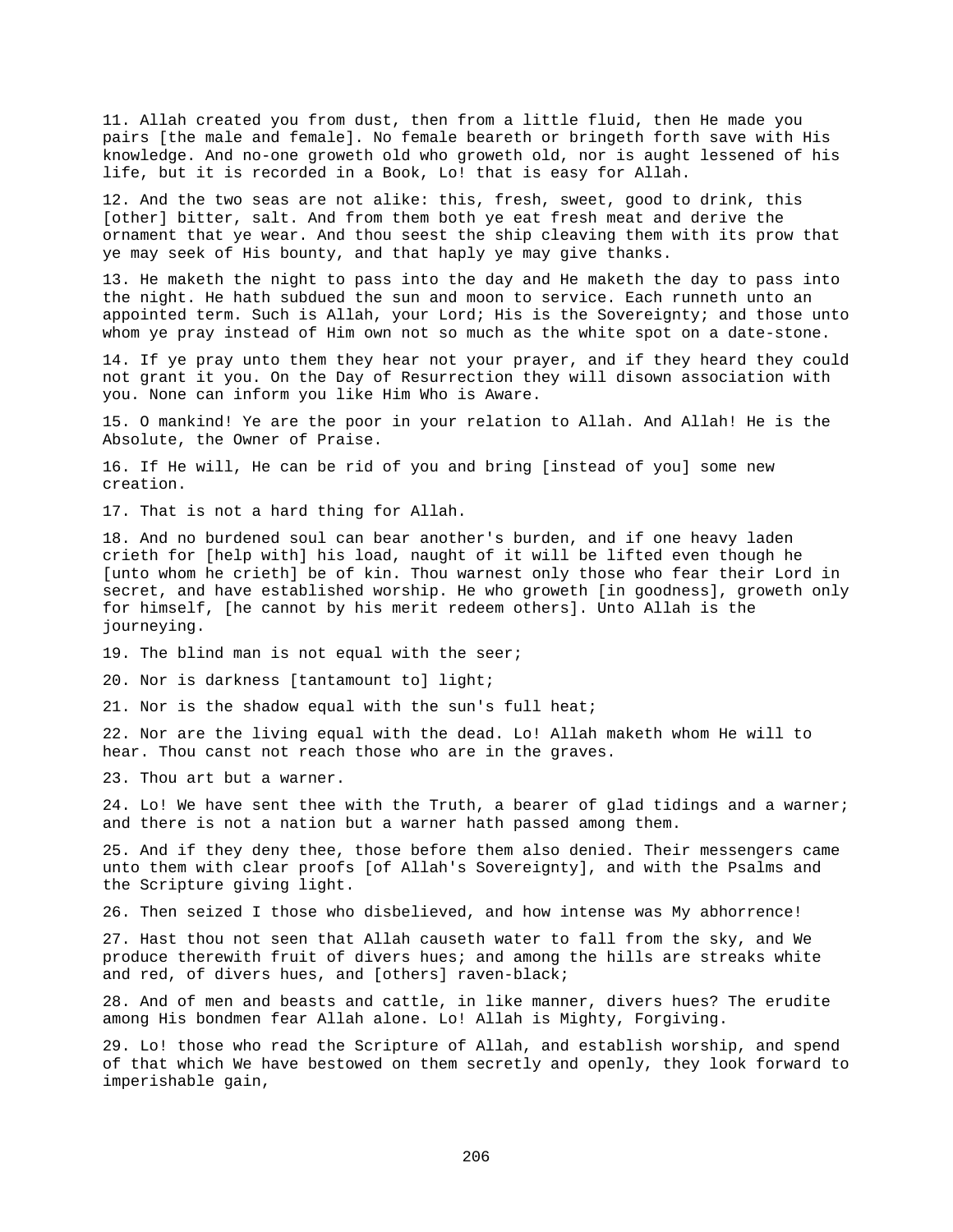30. That He will pay them their wages and increase them of His grace. Lo! He is Forgiving, Responsive.

31. As for that which We inspire in thee of the Scripture, it is the Truth confirming that which was [revealed] before it. Lo! Allah is indeed Observer, Seer of His slaves.

32. Then We gave the Scripture as inheritance unto those whom We elected of Our bondmen. But of them are some who wrong themselves and of them are some who are lukewarm, and of them are some who outstrip [others] through good deeds, by Allah's leave. That is the great favour!

33. Gardens of Eden! They enter them wearing armlets of gold and pearl and their raiment therein is silk.

34. And they say: Praise be to Allah Who hath put grief away from us. Lo! Our Lord is Forgiving, Bountiful,

35. Who, of His grace, hath installed us in the mansion of eternity, where toil toucheth us not nor can weariness affect us.

36. But as for those who disbelieve, for them is fire of hell; it taketh not complete effect upon them so that they can die, nor is its torment lightened for them. Thus We punish every ingrate.

37. And they cry for help there, [saying]: Our Lord! Release us; we will do right, not [the wrong] that we used to do. Did not We grant you a life long enough for him who reflected to reflect therein? And the warner came unto you. Now taste [the flavour of your deeds], for evil-doers have no helper.

38. Lo! Allah is the Knower of the Unseen of the heavens and the earth. Lo! He is Aware of the secret of [men's] breasts.

39. He it is Who hath made you regents in the earth; so he who disbelieveth, his disbelief be on his own head. Their disbelief increaseth for the disbelievers, in their Lord's sight, naught save abhorrence. Their disbelief increaseth for the disbelievers naught save loss.

40. Say: Have ye seen your partner-gods to whom ye pray beside Allah? Show me what they created of the earth! Or have they any portion in the heavens? Or have We given them a scripture so they act on clear proof therefrom? Nay, the evildoers promise one another only to deceive.

41. Lo! Allah graspeth the heavens and the earth that they deviate not, and if they were to deviate there is not one that could grasp them after Him. Lo! He is ever Clement, Forgiving.

42. And they swore by Allah, their most binding oath, that if a warner came unto them they would be more tractable than any of the nations; yet, when a warner came unto them it aroused in them naught save repugnance,

43. [Shown in their] behaving arrogantly in the land and plotting evil; and the evil plot encloseth but the men who make it. Then, can they expect aught save the treatment of the folk of old? Thou wilt not find for Allah's way of treatment any substitute, nor wilt thou find for Allah's way of treatment aught of power to change.

44. Have they not travelled in the land and seen the nature of the consequence for those who were before them, and they were mightier than these in power? Allah is not such that aught in the heavens or in the earth escapeth Him. Lo! He is the Wise, the Mighty.

45. If Allah took mankind to task by that which they deserve, He would not leave a living creature on the surface of the earth; but He reprieveth them unto an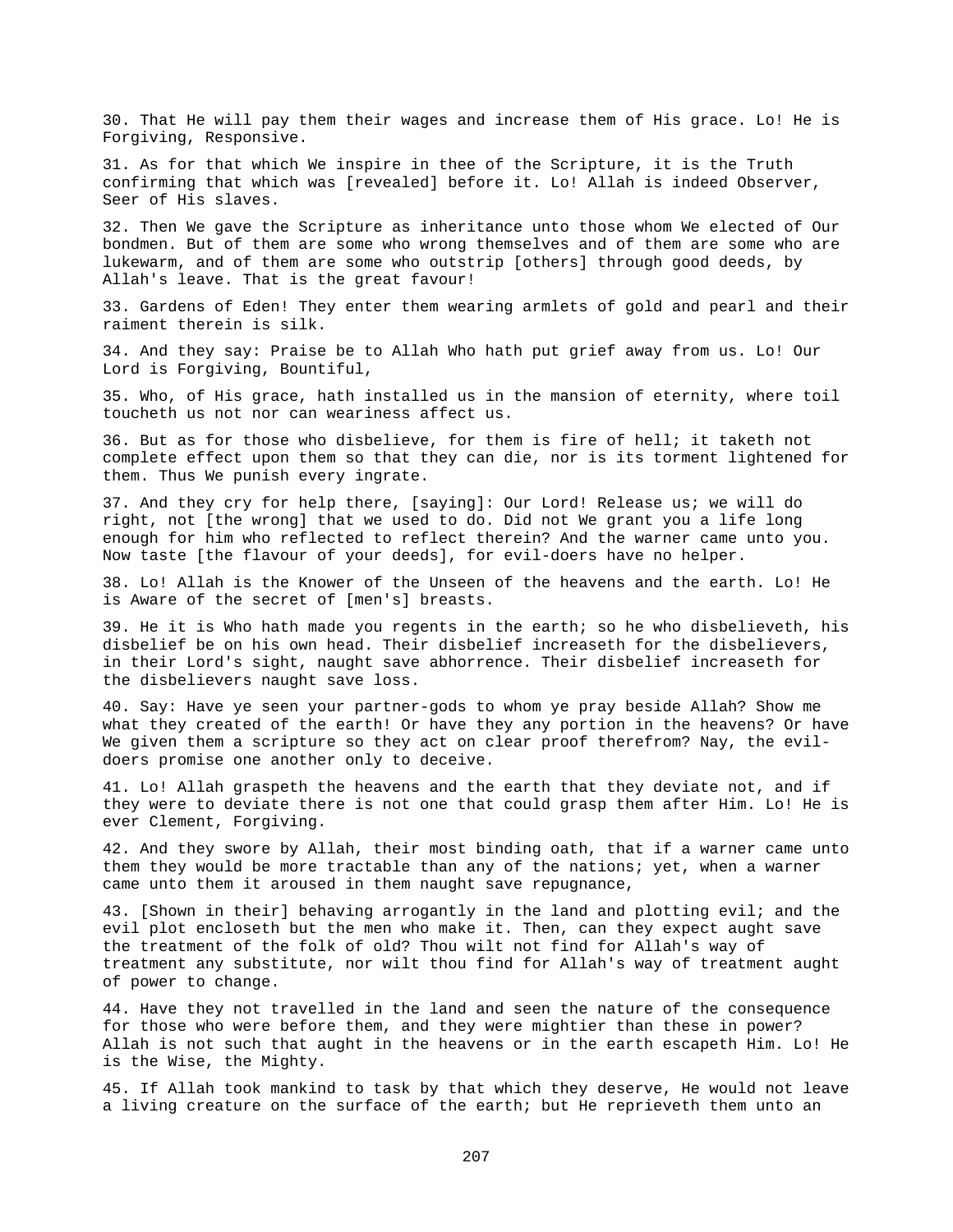appointed term, and when their term cometh - then verily [they will know that] Allah is ever Seer of His slaves.

# **SURA 36. YA-SEEN (YA-SEEN)**

1. Ya Sin.

2. By the wise Qur'an,

3. Lo! thou art of those sent

4. On a straight path,

5. A revelation of the Mighty, the Merciful,

6. That thou mayst warn a folk whose fathers were not warned, so they are heedless.

7. Already hath the judgment, [for their infidelity] proved true of most of them, for they believe not.

8. Lo! We have put on their necks carcans reaching unto the chins, so that they are made stiff-necked.

9. And We have set a bar before them and a bar behind them, and [thus] have covered them so that they see not.

10. Whether thou warn them or thou warn them not, it is alike for them, for they believe not.

11. Thou warnest only him who followeth the Reminder and feareth the Beneficent in secret. To him bear tidings of forgiveness and a rich reward.

12. Lo! We it is Who bring the dead to life. We record that which they send before [them, and their footprints. And all things We have kept in a clear Register.

13. Coin for them a similitude: The people of the city when those sent [from Allah] came unto them;

14. When We sent unto them twain, and they denied them both, so We reinforced them with a third, and they said: Lo! we have been sent unto you.

15. They said: Ye are but mortals like unto us. The Beneficent hath naught revealed. Ye do but lie!

16. They answered: Our Lord knoweth that we are indeed sent unto you,

17. And our duty is but plain conveyance [of the message].

18. [The people of the city] said: We augur ill of you. If ye desist not, we shall surely stone you, and grievous torture will befall you at our hands.

19. They said: Your evil augury be with you! Is it because ye are reminded [of the truth]? Nay, but ye are froward folk!

20. And there came from the uttermost part of the city a man running. He cried: O my people! Follow those who have been sent!

21. Follow those who ask of you no fee, and who are rightly guided.

22. For what cause should I not serve Him Who hath created me, and unto Whom ye will be brought back?

23. Shall I take [other] gods in place of Him when, if the Beneficent should wish me any harm, their intercession will avail me naught, nor can they save?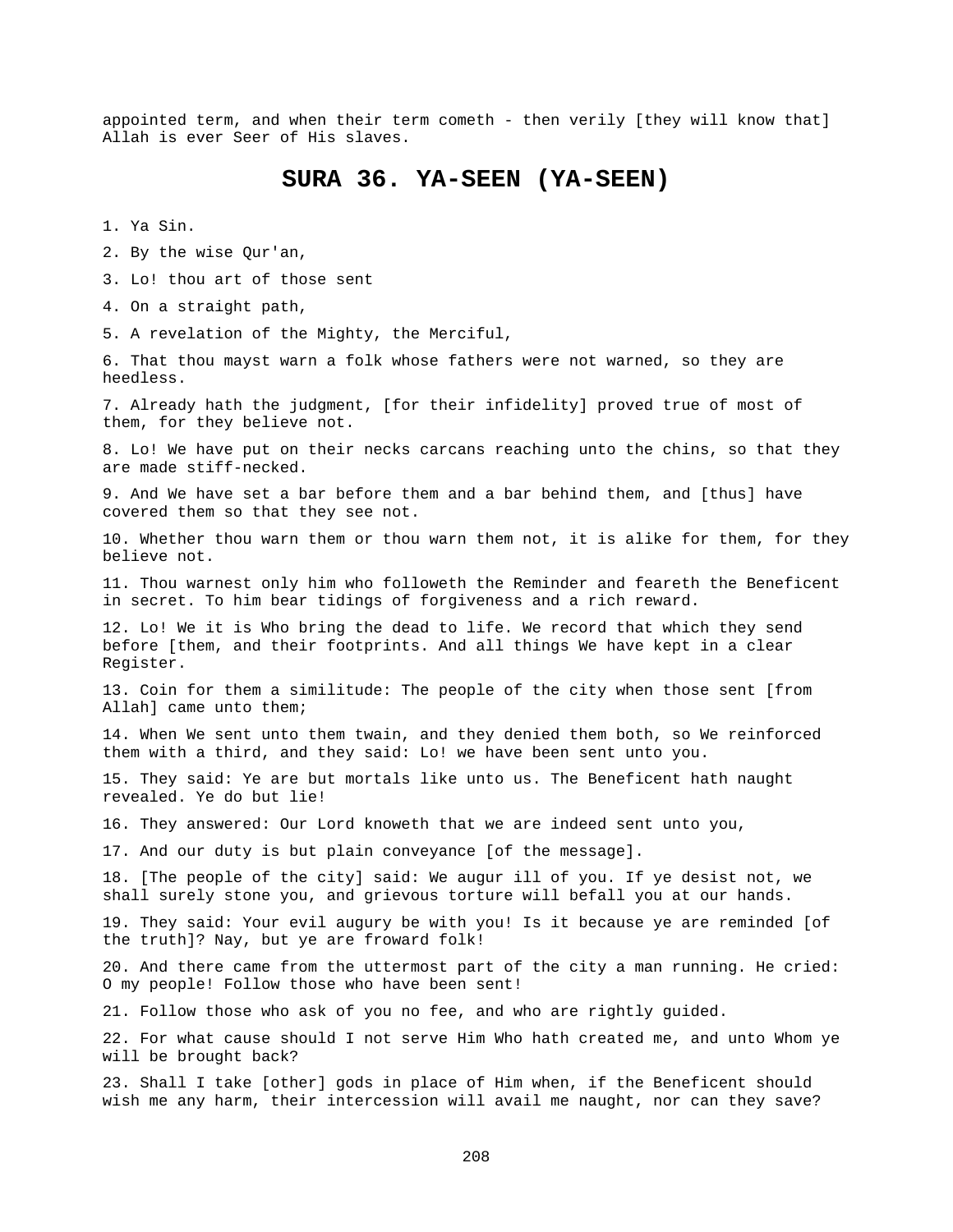24. Then truly I should be in error manifest.

25. Lo! I have believed in your Lord, so hear me!

26. It was said [unto him]: Enter paradise. He said: Would that my people knew 27. With what [munificence] my Lord hath pardoned me and made me of the honoured ones!

28. We sent not down against his people after him a host from heaven, nor do We ever send.

29. It was but one Shout, and lo! they were extinct.

30. Ah, the anguish for the bondmen! Never came there unto them a messenger but they did mock him!

31. Have they not seen how many generations We destroyed before them, which indeed returned not unto them;

32. But all, without exception, will be brought before Us.

33. A token unto them is the dead earth. We revive it, and We bring forth from it grain so that they eat thereof;

34. And We have placed therein gardens of the date-palm and grapes, and We have caused springs of water to gush forth therein,

35. That they may eat of the fruit thereof, and their hands made it not. Will they not, then, give thanks?

36. Glory be to Him Who created all the sexual pairs, of that which the earth groweth, and of themselves, and of that which they know not!

37. A token unto them is night. We strip it of the day, and lo! they are in darkness.

38. And the sun runneth on unto a resting-place for him. That is the measuring of the Mighty, the Wise.

39. And for the moon We have appointed mansions till she return like an old shrivelled palm-leaf.

40. It is not for the sun to overtake the moon, nor doth the night outstrip the day. They float each in an orbit.

41. And a token unto them is that We bear their offspring in the laden ship,

42. And have created for them of the like thereof whereon they ride.

43. And if We will, We drown them, and there is no help for them, neither can they be saved;

44. Unless by mercy from Us and as comfort for a while.

45. When it is said unto them: Beware of that which is before you and that which is behind you, that haply ye may find mercy [they are heedless].

46. Never came a token of the tokens of their Lord to them, but they did turn away from it!

47. And when it is said unto them: Spend of that wherewith Allah hath provided you, those who disbelieve say unto those who believe: Shall we feed those whom Allah, if He willed, would feed? Ye are in naught else than error manifest.

48. And they say: When will this promise be fulfilled, if ye are truthful?

49. They await but one Shout, which will surprise them while they are disputing.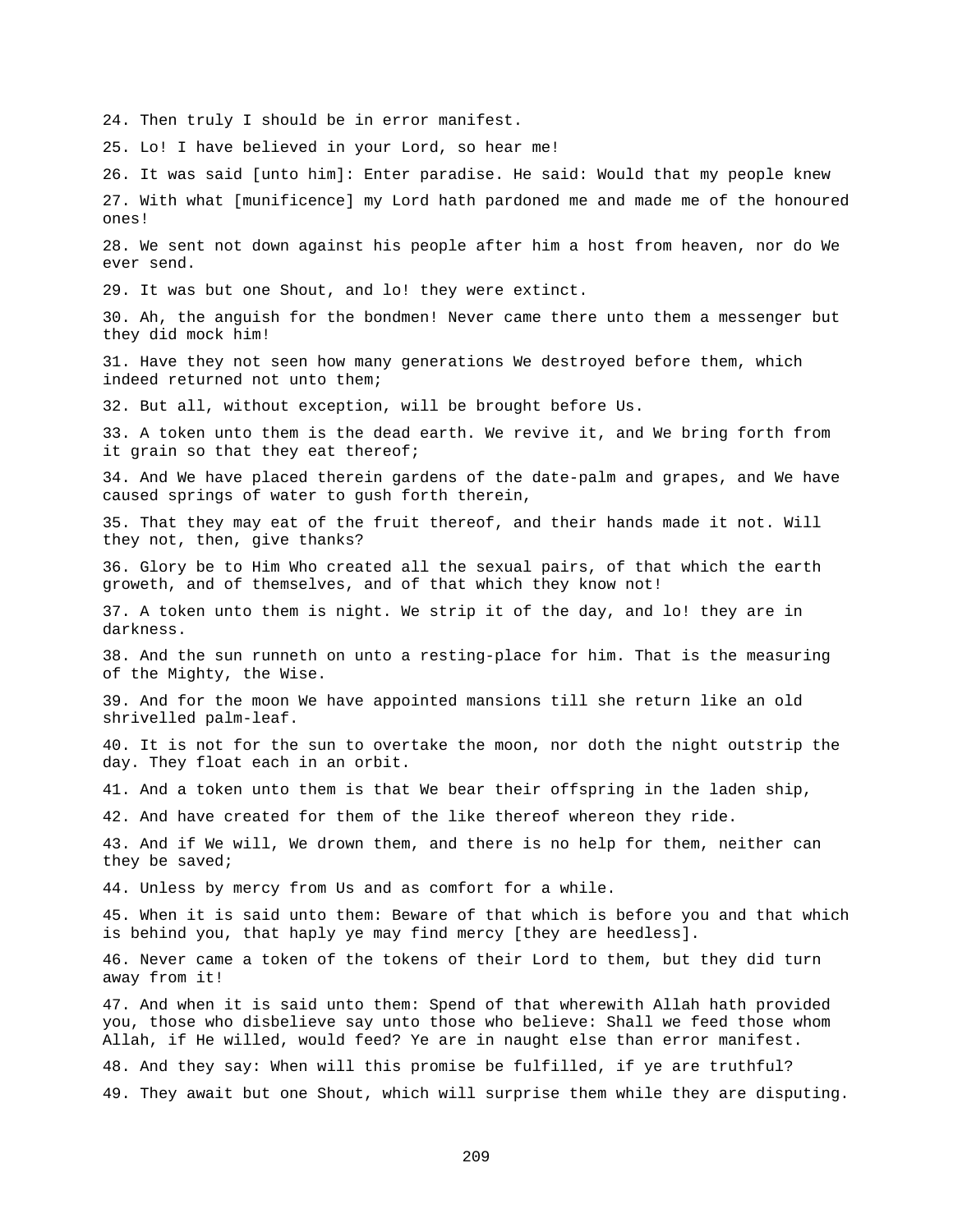50. Then they cannot make bequest, nor can they return to their own folk. 51. And the trumpet is blown and lo! from the graves they hie unto their Lord, 52. Crying: Woe upon us! Who hath raised us from our place of sleep? This is that which the Beneficent did promise, and the messengers spoke truth. 53. It is but one Shout, and behold them brought together before Us! 54. This day no soul is wronged in aught; nor are ye requited aught save what ye used to do. 55. Lo! those who merit paradise this day are happily employed, 56. They and their wives, in pleasant shade, on thrones reclining; 57. Theirs the fruit [of their good deeds] and theirs [all] that they ask; 58. The word from a Merciful Lord [for them] is: Peace! 59. But avaunt ye, O ye guilty, this day! 60. Did I not charge you, O ye sons of Adam, that ye worship not the devil - Lo! he is your open foe! - 61. But that ye worship Me? That was the right path. 62. Yet he hath led astray of you a great multitude. Had ye then no sense? 63. This is hell which ye were promised [if ye followed him]. 64. Burn therein this day for that ye disbelieved. 65. This day We seal up their mouths, and their hands speak out to Us and their feet bear witness as to what they used to earn. 66. And had We willed, We verily could have quenched their eyesight so that they should struggle for the way. Then how could they have seen? 67. And had We willed, We verily could have fixed them in their place, making them powerless to go forward or turn back. 68. He whom we bring unto old age, We reverse him in creation [making him go back to weakness after strength]. Have ye then no sense? 69. And We have not taught him [Muhammad] poetry, nor is it meet for him. This is naught else than a Reminder and a Lecture making plain, 70. To warn whosoever liveth, and that the word may be fulfilled against the disbelievers. 71. Have they not seen how We have created for them of Our handiwork the cattle, so that they are their owners, 72. And have subdued them unto them, so that some of them they have for riding, some for food? 73. Benefits and [divers] drinks have they from them. Will they not then give thanks? 74. And they have taken [other] gods beside Allah, in order that they may be helped. 75. It is not in their power to help them; but they [the worshippers] are unto them a host in arms. 76. So let not their speech grieve thee [O Muhammad]. Lo! We know what they conceal and what proclaim.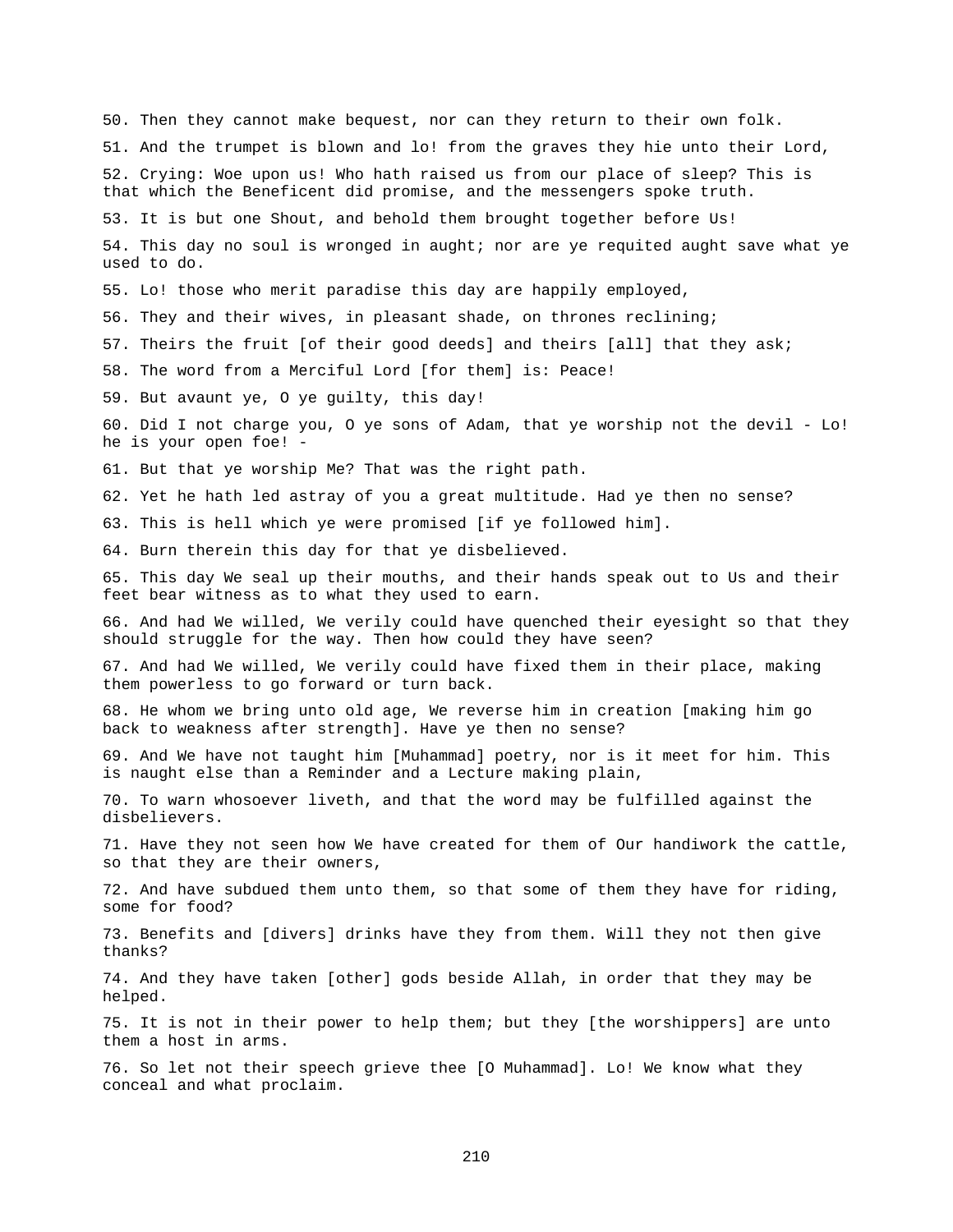77. Hath not man seen that We have created him from a drop of seed? Yet lo! he is an open opponent.

78. And he hath coined for Us a similitude, and hath forgotten the fact of his creation, saying: Who will revive these bones when they have rotted away?

79. Say: He will revive them Who produced them at the first, for He is Knower of every creation,

80. Who hath appointed for you fire from the green tree, and behold! ye kindle from it.

81. Is not He Who created the heavens and the earth Able to create the like of them? Aye, that He is! for He is the All-Wise Creator,

82. But His command, when He intendeth a thing, is only that He saith unto it: Be! and it is.

83. Therefor Glory be to Him in Whose hand is the dominion over all things! Unto Him ye will be brought back.

### **SURA 37. AS-SAAFFAT (THOSE WHO SET THE RANKS,DRAWN**

#### **UP IN RANKS)**

1. By those who set the ranks in battle order

2. And those who drive away [the wicked] with reproof

3. And those who read [the Word] for a reminder,

4. Lo! thy Lord is surely One;

5. Lord of the heavens and of the earth and all that is between them, and Lord of the sun's risings.

6. Lo! We have adorned the lowest heaven with an ornament, the planets;

7. With security from every froward devil.

8. They cannot listen to the Highest Chiefs for they are pelted from every side,

9. Outcast, and theirs is a perpetual torment;

10. Save him who snatcheth a fragment, and there pursueth him a piercing flame.

11. Then ask them [O Muhammad]: Are they stronger as a creation, or those [others] whom we have created? Lo! We created them of plastic clay.

12. Nay, but thou dost marvel when they mock

13. And heed not when they are reminded,

14. And seek to scoff when they behold a portent.

15. And they say: Lo! this is mere magic;

16. When we are dead and have become dust and bones, shall we then, forsooth, be raised [again]?

17. And our forefathers?

18. Say [O Muhammad]: Ye, in truth; and ye will be brought low.

19. There is but one Shout, and lo! they behold,

20. And say: Ah, woe for us! This is the Day of Judgment.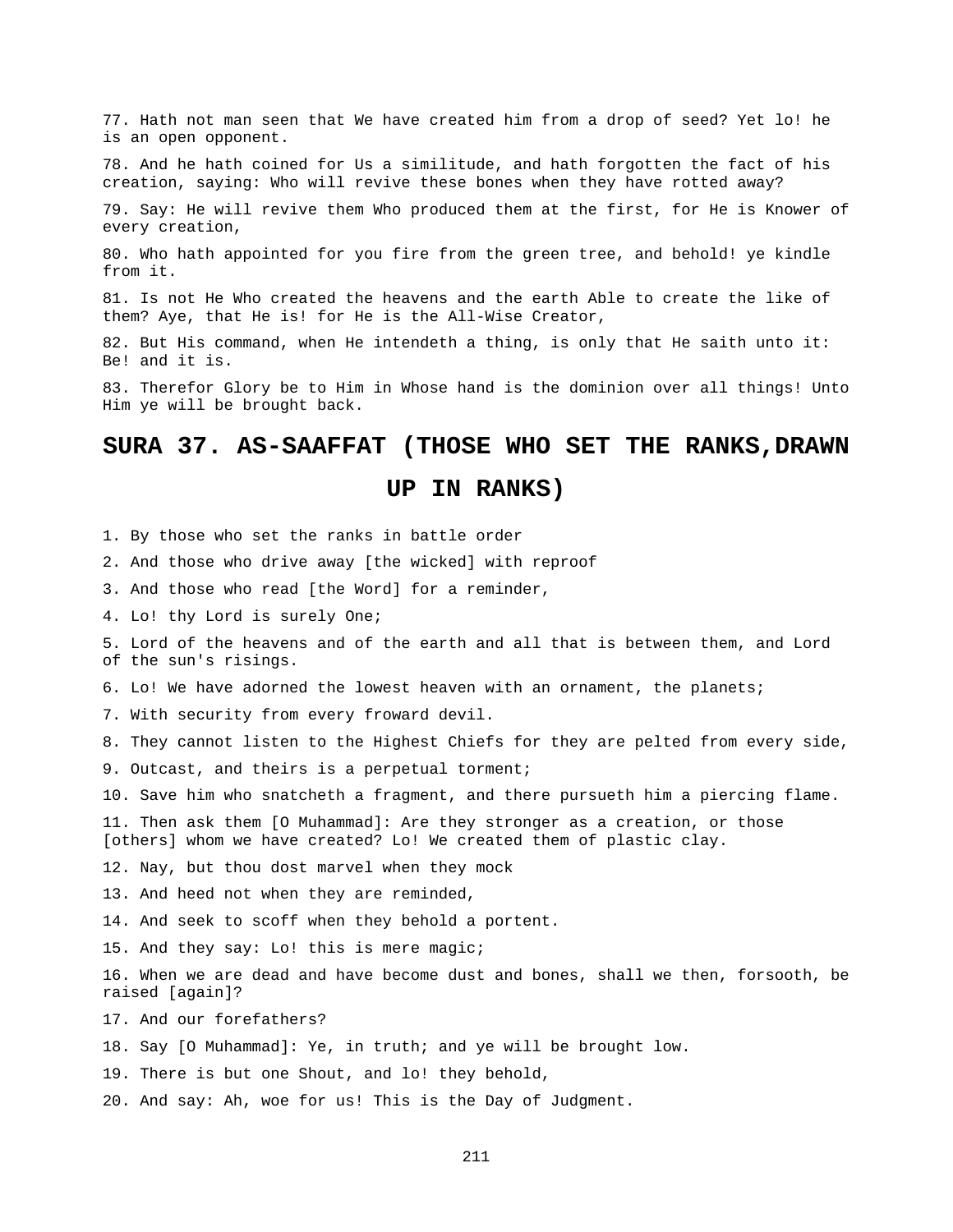21. This is the Day of Separation, which ye used to deny. 22. [And it is said unto the angels]: Assemble those who did wrong, together with their wives and what they used to worship 23. Instead of Allah, and lead them to the path to hell; 24. And stop them, for they must be questioned. 25. What aileth you that ye help not one another? 26. Nay, but this day they make full submission. 27. And some of them draw near unto others, mutually questioning. 28. They say: Lo! ye used to come unto us, imposing, [swearing that ye spoke the truth]. 29. They answer: Nay, but ye [yourselves] were not believers. 30. We had no power over you, but ye were wayward folk. 31. Now the Word of our Lord hath been fulfilled concerning us. Lo! we are about to taste [the doom]. 32. Thus we misled you. Lo! we were [ourselves] astray. 33. Then lo! this day they [both] are sharers in the doom. 34. Lo! thus deal We with the guilty. 35. For when it was said unto them, There is no Allah save Allah, they were scornful 36. And said: Shall we forsake our gods for a mad poet? 37. Nay, but he brought the Truth, and he confirmed those sent [before him]. 38. Lo! [now] verily ye taste the painful doom - 39. Ye are requited naught save what ye did - 40. Save single-minded slaves of Allah; 41. For them there is a known provision, 42. Fruits. And they will be honoured 43. In the Gardens of delight, 44. On couches facing one another; 45. A cup from a gushing spring is brought round for them, 46. White, delicious to the drinkers, 47. Wherein there is no headache nor are they made mad thereby. 48. And with them are those of modest gaze, with lovely eyes, 49. [Pure] as they were hidden eggs [of the ostrich]. 50. And some of them draw near unto others, mutually questioning. 51. A speaker of them saith: Lo! I had a comrade 52. Who used to say: Art thou in truth of those who put faith [in his words]? 53. Can we, when we are dead and have become mere dust and bones - can we [then] verily be brought to book? 54. He saith: Will ye look?

212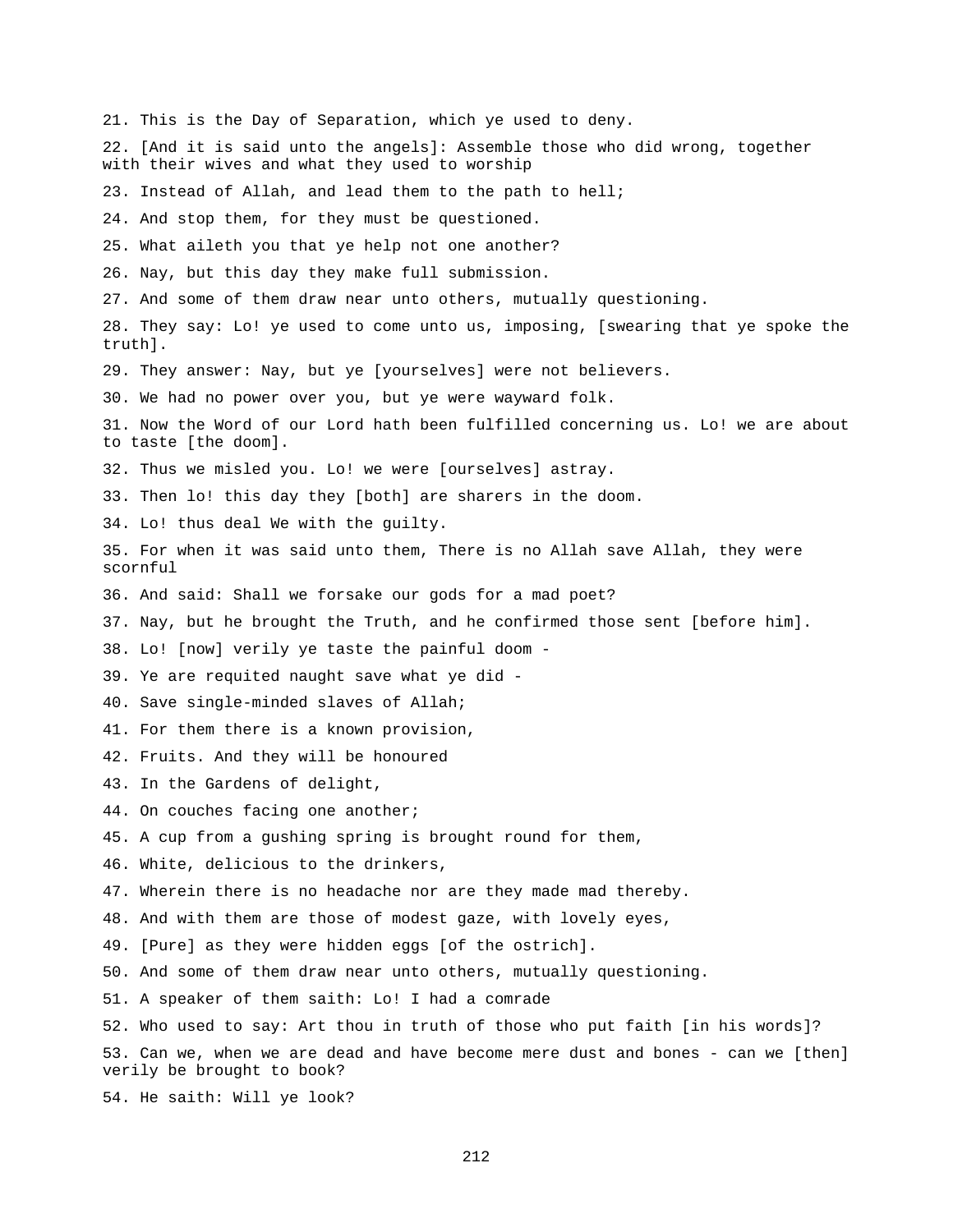55. Then looketh he and seeth him in the depth of hell. 56. He saith: By Allah, thou verily didst all but cause my ruin, 57. And had it not been for the favour of my Lord, I too had been of those haled forth [to doom]. 58. Are we then not to die 59. Saving our former death, and are we not to be punished? 60. Lo! this is the supreme triumph. 61. For the like of this, then, let the workers work. 62. Is this better as a welcome, or the tree of Zaqqum? 63. Lo! We have appointed it a torment for wrong-doers. 64. Lo! it is a tree that springeth in the heart of hell. 65. Its crop is as it were the heads of devils 66. And lo! they verily must eat thereof, and fill [their] bellies therewith. 67. And afterward, lo! thereupon they have a drink of boiling water 68. And afterward, lo! their return is surely unto hell. 69. They indeed found their fathers astray, 70. But they make haste [to follow] in their footsteps. 71. And verily most of the men of old went astray before them, 72. And verily We sent among them warners. 73. Then see the nature of the consequence for those warned, 74. Save single-minded slaves of Allah. 75. And Noah verily prayed unto Us, and gracious was the Hearer of his prayer 76. And We saved him and his household from the great distress, 77. And made his seed the survivors, 78. And left for him among the later folk [the salutation]: 79. Peace be unto Noah among the peoples! 80. Lo! thus do We reward the good. 81. Lo! he is one of Our believing slaves. 82. Then We did drown the others. 83. And lo! of his persuasion verily was Abraham 84. When he came unto his Lord with a whole heart; 85. When he said unto his father and his folk: What is it that ye worship? 86. Is it a falsehood - gods beside Allah - that ye desire? 87. What then is your opinion of the Lord of the Worlds? 88. And he glanced a glance at the stars 89. Then said: Lo! I feel sick! 90. And they turned their backs and went away from him. 91. Then turned he to their gods and said: Will ye not eat?

213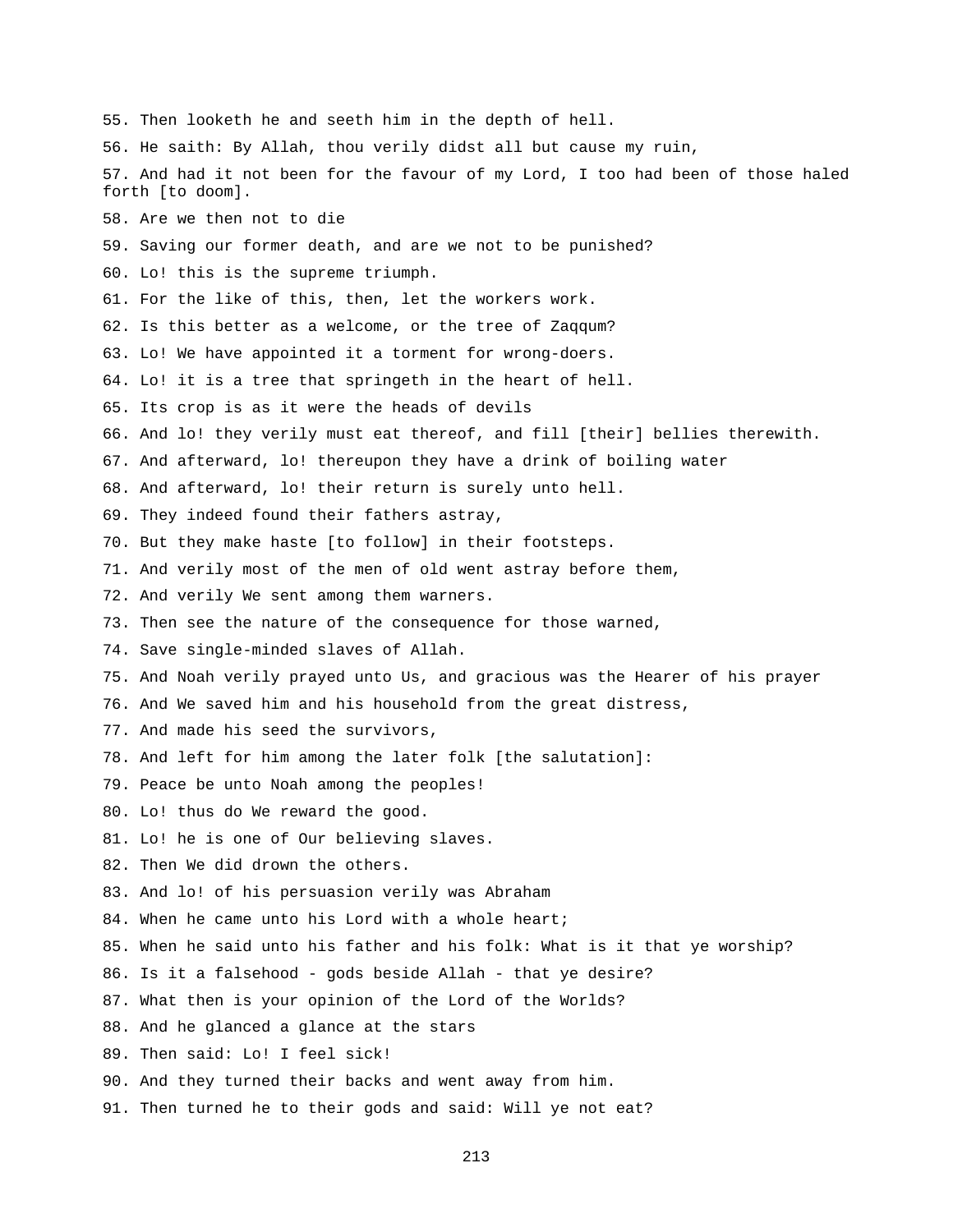- 92. What aileth you that ye speak not?
- 93. Then he attacked them, striking with his right hand.

94. And [his people] came toward him, hastening.

- 95. He said: Worship ye that which ye yourselves do carve
- 96. When Allah hath created you and what ye make?
- 97. They said: Build for him a building and fling him in the red-hotfire.
- 98. And they designed a snare for him, but We made them the undermost.
- 99. And he said: Lo! I am going unto my Lord Who will guide me.
- 100. My Lord! Vouchsafe me of the righteous.
- 101. So We gave him tidings of a gentle son.

102. And when [his son] was old enough to walk with him, [Abraham] said: O my dear son, I have seen in a dream that I must sacrifice thee. So look, what thinkest thou? He said: O my father! Do that which thou art commanded. Allah willing, thou shalt find me of the steadfast.

103. Then, when they had both surrendered [to Allah], and he had flung him down upon his face,

- 104. We called unto him: O Abraham!
- 105. Thou hast already fulfilled the vision. Lo! thus do We reward the good.
- 106. Lo! that verily was a clear test.
- 107. Then We ransomed him with a tremendous victim.
- 108. And We left for him among the later folk [the salutation]:
- 109. Peace be unto Abraham!
- 110. Thus do We reward the good.
- 111. Lo! he is one of Our believing slaves.
- 112. And we gave him tidings of the birth of Isaac, a prophet of the righteous.
- 113. And We blessed him and Isaac. And of their seed are some who do good, and some who plainly wrong themselves.
- 114. And We verily gave grace unto Moses and Aaron,
- 115. And saved them and their people from the great distress,
- 116. And helped them so that they became the victors.
- 117. And We gave them the clear Scripture
- 118. And showed them the right path.
- 119. And We left for them among the later folk [the salutation]:
- 120. Peace be unto Moses and Aaron!
- 121. Lo! thus do We reward the good.
- 122. Lo! they are two of Our believing slaves.
- 123. And lo! Elias was of those sent [to warn],
- 124. When he said unto his folk: Will ye not ward off [evil]?
- 125. Will ye cry unto Baal and forsake the Best of creators,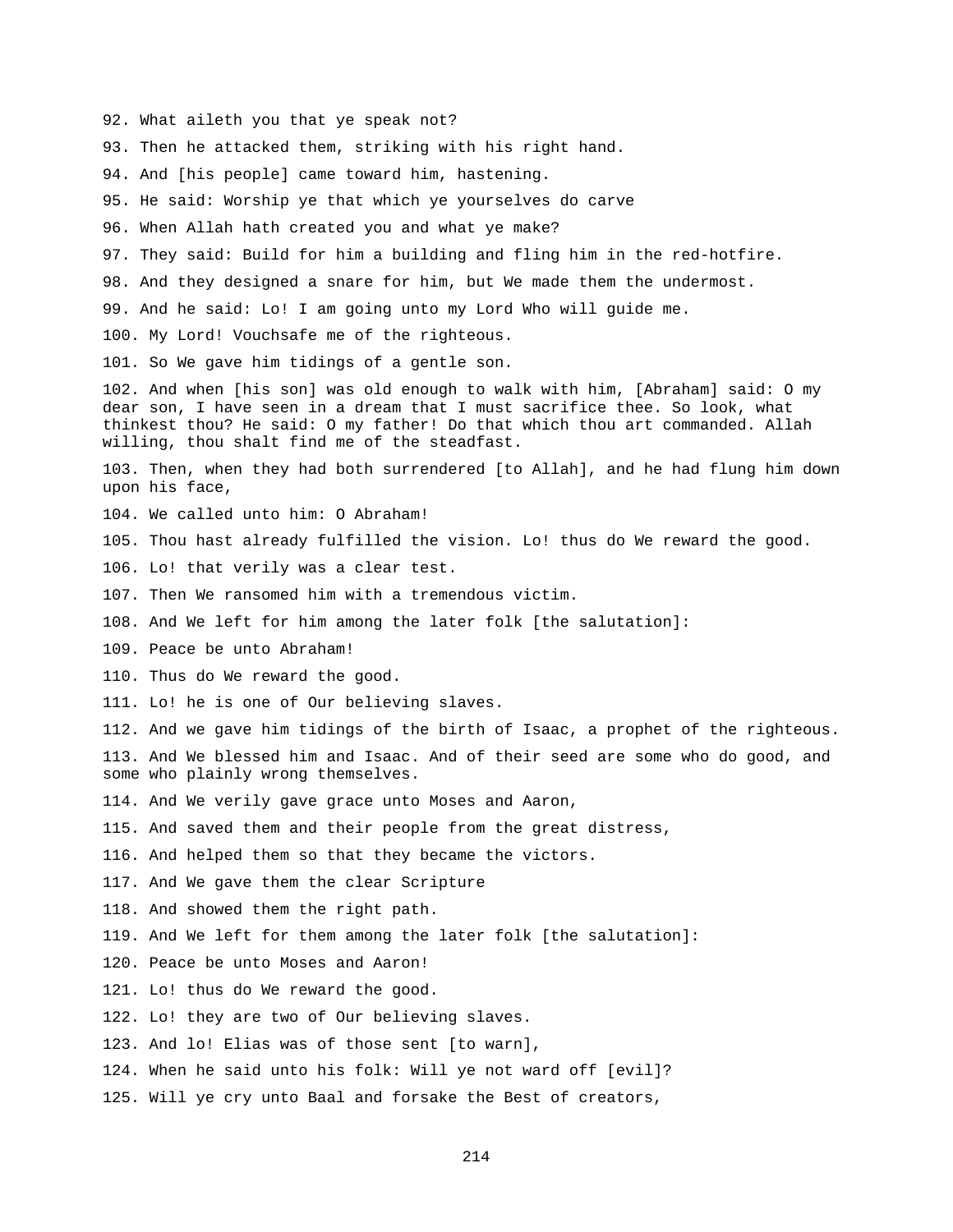126. Allah, your Lord and Lord of your forefathers? 127. But they denied him, so they surely will be haled forth [to the doom] 128. Save single-minded slaves of Allah. 129. And we left for him among the later folk [the salutation]: 130. Peace be unto Elias! 131. Lo! thus do We reward the good. 132. Lo! he is one of our believing slaves. 133. And lo! Lot verily was of those sent [to warn]. 134. When We saved him and his household, every one, 135. Save an old woman among those who stayed behind; 136. Then We destroyed the others. 137. And lo! ye verily pass by [the ruin of] them in the morning 138. And at night-time; have ye then no sense? 139. And lo! Jonah verily was of those sent [to warn] 140. When he fled unto the laden ship, 141. And then drew lots and was of those rejected; 142. And the fish swallowed him while he was blameworthy; 143. And had he not been one of those who glorify [Allah] 144. He would have tarried in its belly till the day when they are raised; 145. Then We cast him on a desert shore while he was sick; 146. And We caused a tree of gourd to grow above him; 147. And We sent him to a hundred thousand [folk] or more 148. And they believed, therefor We gave them comfort for a while. 149. Now ask them [O Muhammad]: Hath thy Lord daughters whereas they have sons? 150. Or created We the angels females while they were present? 151. Lo! it is of their falsehood that they say: 152. Allah hath begotten. Allah! verily they tell a lie. 153. [And again of their falsehood]: He hath preferred daughters to sons. 154. What aileth you? How judge ye? 155. Will ye not then reflect? 156. Or have ye a clear warrant? 157. Then produce your writ, if ye are truthful. 158. And they imagine kinship between him and the jinn, whereas the jinn know well that they will be brought before [Him]. 159. Glorified be Allah from that which they attribute [unto Him], 160. Save single-minded slaves of Allah. 161. Lo! verily, ye and that which ye worship, 162. Ye cannot excite [anyone] against Him.

215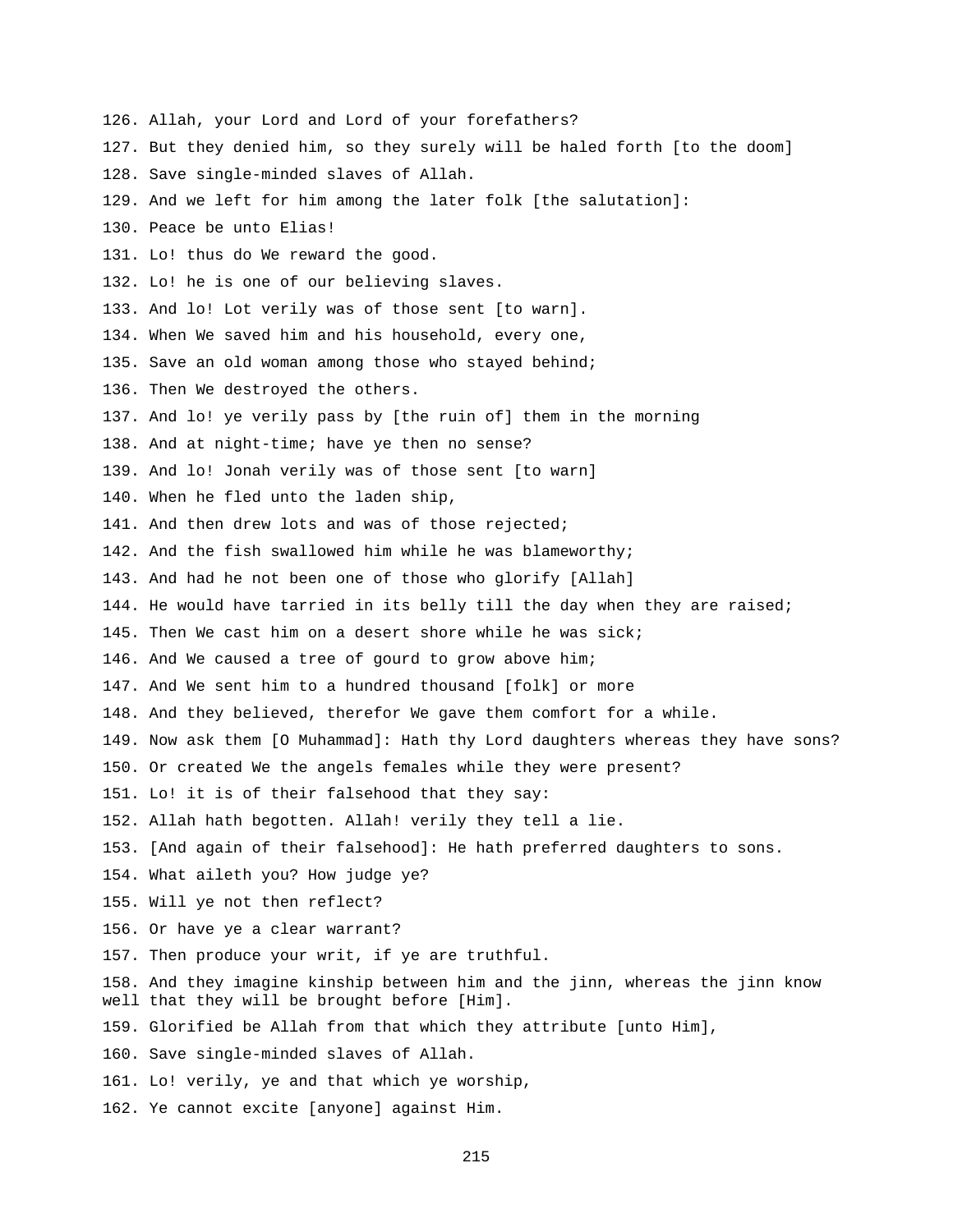163. Save him who is to burn in hell. 164. There is not one of us but hath his known position. 165. Lo! we, even we are they who set the ranks, 166. Lo! we, even we are they who hymn His praise 167. And indeed they used to say: 168. If we had but a reminder from the men of old 169. We would be single-minded slaves of Allah. 170. Yet [now that it is come] they disbelieve therein; but they will come to know. 171. And verily Our word went forth of old unto Our bondmen sent [to warn] 172. That they verily would be helped, 173. And that Our host, they verily would be the victors. 174. So withdraw from them [O Muhammad] awhile, 175. And watch, for they will [soon] see. 176. Would they hasten on Our doom? 177. But when it cometh home to them, then it will be a hapless morn for those who have been warned. 178. Withdraw from them awhile 179. And watch, for they will [soon] see. 180. Glorified be thy Lord, the Lord of Majesty, from that which they attribute [unto Him] 181. And peace be unto those sent [to warn]. 182. And praise be to Allah, Lord of the Worlds!

## **SURA 38. SAD (THE LETTER SAD)**

1. Sad. By the renowned Qur'an,

2. Nay, but those who disbelieve are in false pride and schism.

3. How many a generation We destroyed before them, and they cried out when it was no longer the time for escape!

4. And they marvel that a warner from among themselves hath come unto them, and the disbelievers say: This is a wizard, a charlatan.

5. Maketh he the gods One Allah? Lo! that is an astounding thing.

6. The chiefs among them go about, exhorting: Go and be staunch to your gods! Lo! this is a thing designed.

7. We have not heard of this in later religion. This is naught but an invention.

8. Hath the reminder been unto him [alone] among us? Nay, but they are in doubt concerning My reminder; nay but they have not yet tasted My doom.

9. Or are theirs the treasures of the mercy of thy Lord, the Mighty, the Bestower?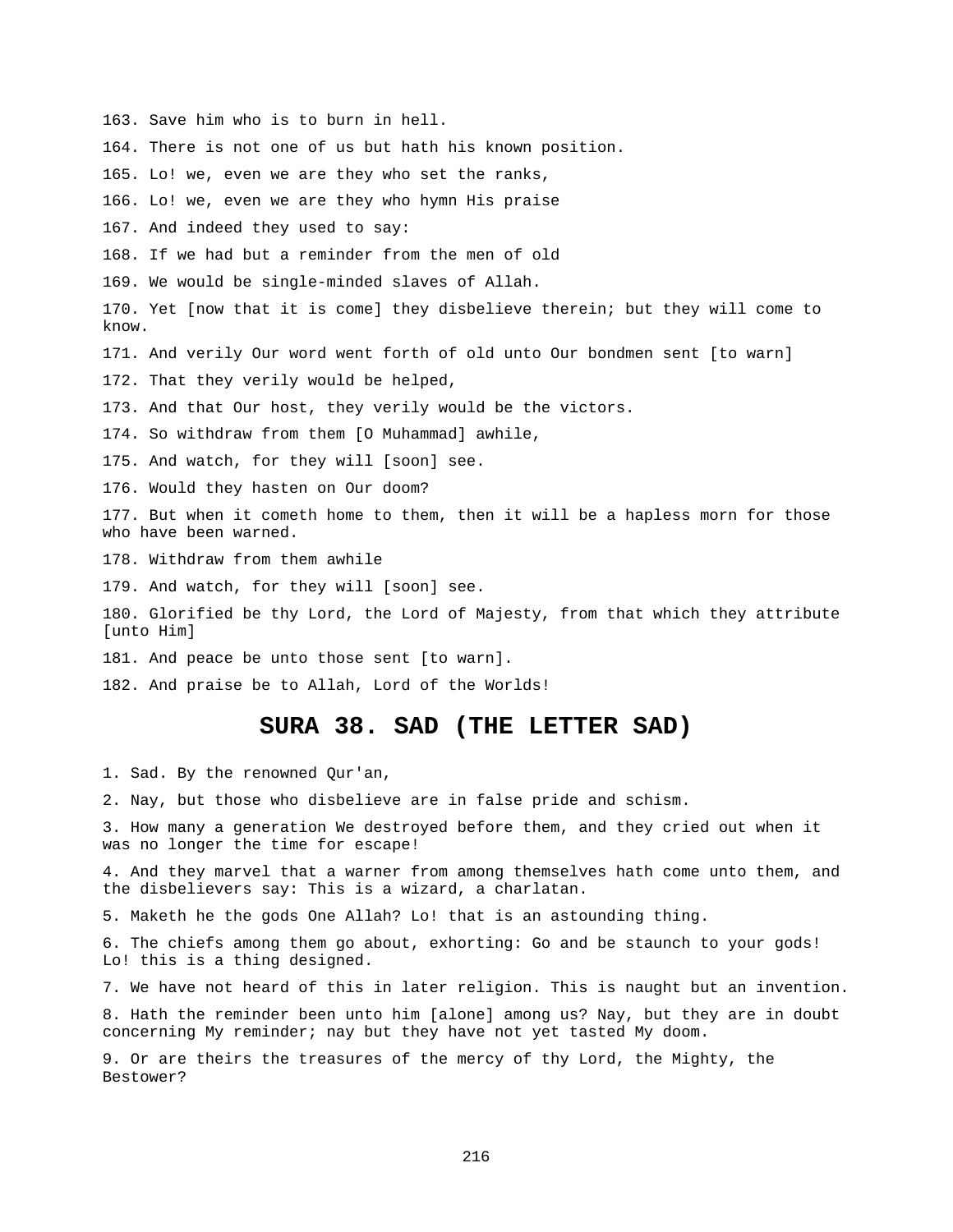10. Or is the kingdom of the heavens and the earth and all that is between them theirs? Then let them ascend by ropes!

11. A defeated host are [all] the factions that are there.

12. The folk of Noah before them denied [their messenger] and [so did the tribe of] A'ad, and Pharaoh firmly planted,

13. And [the tribe of] Thamud, and the folk of Lot, and the dwellers in the wood: these were the factions.

14. Not one of them but did deny the messengers, therefor My doom was justified,

15. These wait for but one Shout, there will be no second thereto.

16. They say: Our Lord! Hasten on for us our fate before the Day of Reckoning.

17. Bear with what they say, and remember Our bondman David, lord of might, Lo! he was ever turning in repentance [toward Allah].

18. Lo! We subdued the hills to hymn the praises [of their Lord] with him at nightfall and sunrise,

19. And the birds assembled; all were turning unto Him.

20. We made his kingdom strong and gave him wisdom and decisive speech.

21. And hath the story of the litigants come unto thee? How they climbed the wall into the royal chamber;

22. How they burst in upon David, and he was afraid of them. They said: Be not afraid! [We are] two litigants, one of whom hath wronged the other, therefor judge aright between us; be not unjust; and show us the fair way.

23. Lo! this my brother hath ninety and nine ewes while I had one ewe; and he said: Entrust it to me, and he conquered me in speech.

24. [David] said: He hath wronged thee in demanding thine ewe in addition to his ewes, and lo! many partners oppress one another, save such as believe and do good works, and they are few. And David guessed that We had tried him, and he sought forgiveness of his Lord, and he bowed himself and fell down prostrate and repented.

25. So We forgave him that; and lo! he had access to Our presence and a happy journey's end.

26. [And it was said unto him]: O David! Lo! We have set thee as a viceroy in the earth; therefor judge aright between mankind, and follow not desire that it beguile thee from the way of Allah. Lo! those who wander from the way of Allah have an awful doom, forasmuch as they forgot the Day of Reckoning.

27. And We created not the heaven and the earth and all that is between them in vain. That is the opinion of those who disbelieve. And woe unto those who disbelieve, from the Fire!

28. Shall We treat those who believe and do good works as those who spread corruption in the earth; or shall We treat the pious as the wicked?

29. [This is] a Scripture that We have revealed unto thee, full of blessing, that they may ponder its revelations, and that men of understanding may reflect.

30. And We bestowed on David, Solomon. How excellent a slave! Lo! he was ever turning in repentance [toward Allah].

31. When there were shown to him at eventide lightfooted coursers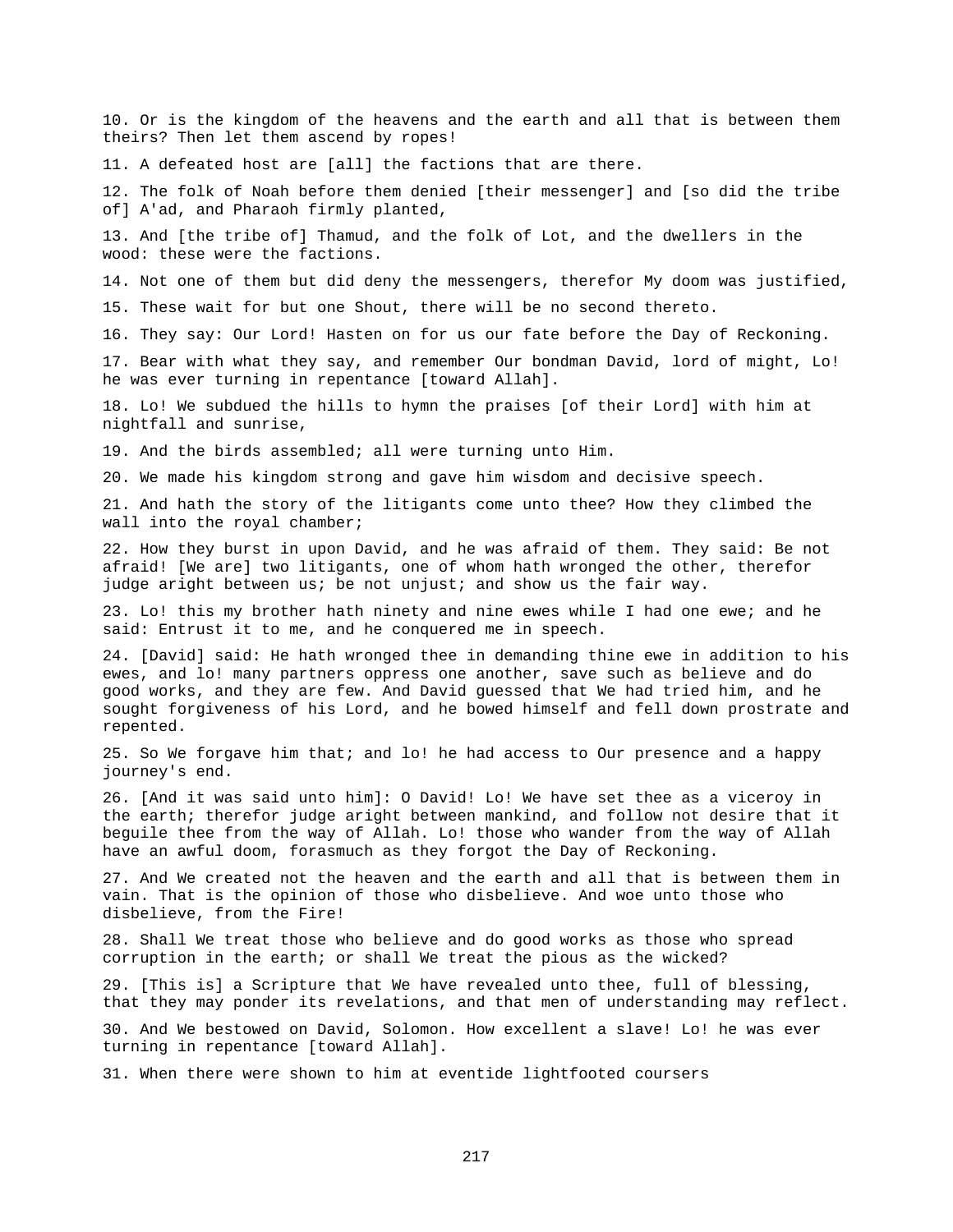32. And he said: Lo! I have preferred the good things [of the world] to the remembrance of my Lord; till they were taken out of sight behind the curtain. 33. [Then he said]: Bring them back to me, and fell to slashing [with his sword their] legs and necks. 34. And verily We tried Solomon, and set upon his throne a [mere] body. Then did he repent. 35. He said: My Lord! Forgive me and bestow on me sovereignty such as shall not belong to any after me. Lo! Thou art the Bestower. 36. So We made the wind subservient unto him, setting fair by his command whithersoever he intended. 37. And the unruly, every builder and diver [made We subservient], 38. And others linked together in chains, 39. [Saying]: This is Our gift, so bestow thou, or withhold, without reckoning. 40. And lo! he hath favour with Us, and a happy journey's end. 41. And make mention [O Muhammad] of Our bondman Job, when he cried unto his Lord [saying]: Lo! the devil doth afflict me with distress and torment. 42. [And it was said unto him]: Strike the ground with thy foot. This [spring] is a cool bath and a refreshing drink. 43. And We bestowed on him [again] his household and therewith the like thereof, a mercy from Us, and a memorial for men of understanding. 44. And [it was said unto him]: Take in thine hand a branch and smite therewith, and break not thine oath. Lo! We found him steadfast, how excellent a slave! Lo! he was ever turning in repentance [to his Lord]. 45. And make mention of Our bondmen, Abraham, Isaac and Jacob, men of parts and vision. 46. Lo! We purified them with a pure thought, remembrance of the Home [of the Hereafter]. 47. Lo! in Our sight they are verily of the elect, the excellent. 48. And make mention of Ishmael and Elisha and Dhu'l-Kifl. All are of the chosen. 49. This is a reminder. And lo! for those who ward off [evil] is a happy journey's end, 50. Gardens of Eden, whereof the gates are opened for them, 51. Wherein, reclining, they call for plenteous fruit and cool drink [that is] therein. 52. And with them are those of modest gaze, companions. 53. This it is that ye are promised for the Day of Reckoning. 54. Lo! this in truth is Our provision, which will never waste away. 55. This [is for the righteous]. And lo! for the transgressors there with be an evil journey's end, 56. Hell, where they will burn, an evil resting-place. 57. Here is a boiling and an ice-cold draught, so let them taste it, 58. And other [torment] of the kind in pairs [the two extremes]!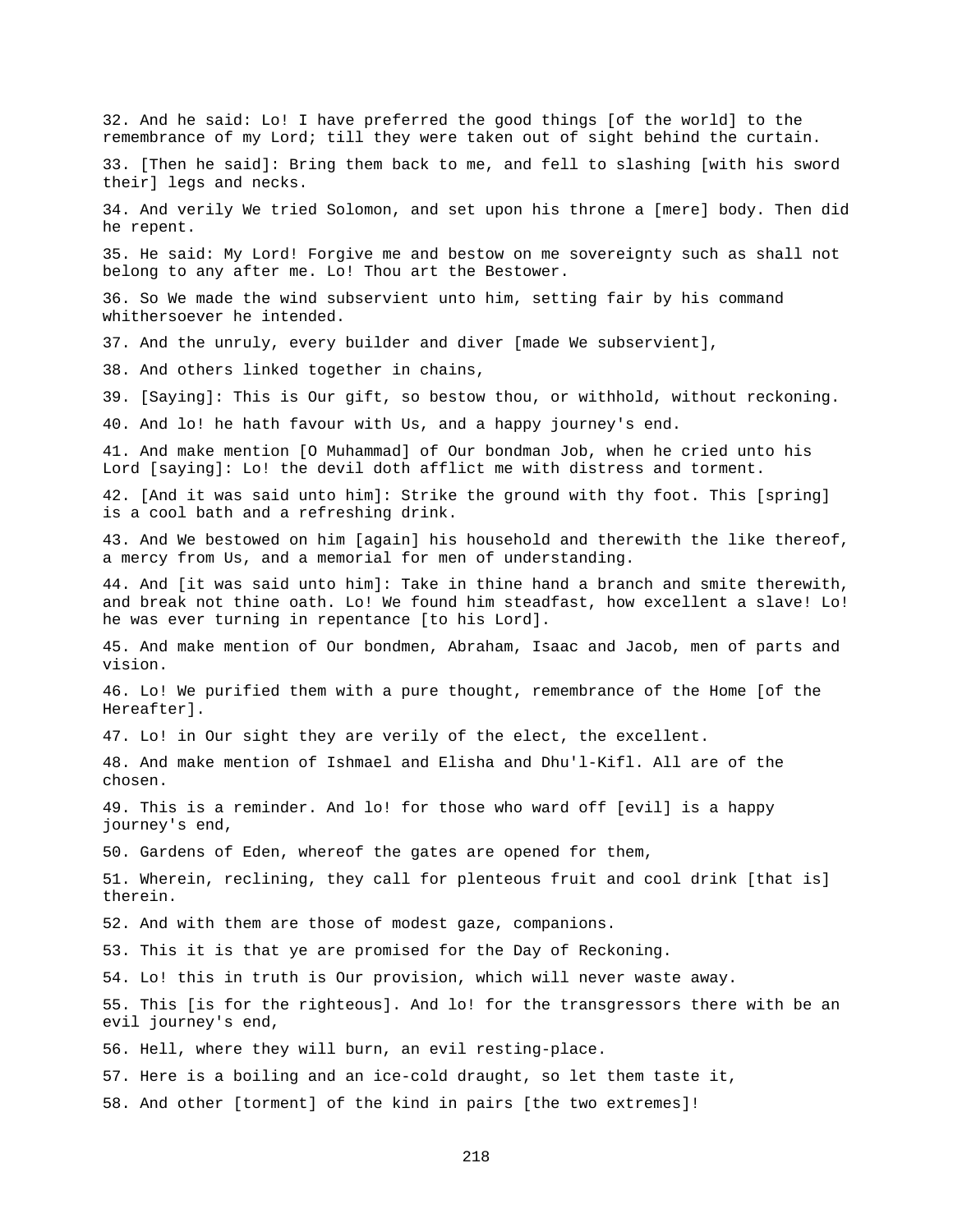59. Here is an army rushing blindly with you. [Those who are already in the Fire say]: No word of welcome for them. Lo! they will roast at the Fire. 60. They say: Nay, but you [misleaders], for you there is no word of welcome. Ye prepared this for us [by your misleading]. Now hapless is the plight. 61. They say: Our Lord! Whoever did prepare this for us, oh, give him double portion of the Fire! 62. And they say: What aileth us that we behold not men whom we were wont to count among the wicked? 63. Did we take them [wrongly] for a laughing-stock, or have our eyes missed them? 64. Lo! that is very truth: the wrangling of the dwellers in the Fire. 65. Say [unto them, O Muhammad]: I am only a warner, and there is no Allah save Allah, the One, the Absolute, 66. Lord of the heavens and the earth and all that is between them, the Mighty, the Pardoning. 67. Say: It is tremendous tidings 68. Whence ye turn away! 69. I had no knowledge of the Highest Chiefs when they disputed; 70. It is revealed unto me only that I may be a plain warner. 71. When thy Lord said unto the angels: Lo! I am about to create a mortal out of mire, 72. And when I have fashioned him and breathed into him of My Spirit, then fall down before him prostrate, 73. The angels fell down prostrate, every one, 74. Saving Iblis; he was scornful and became one of the disbelievers. 75. He said: O Iblis! What hindereth thee from falling prostrate before that which I have created with both My hands? Art thou too proud or art thou of the high exalted? 76. He said: I am better than him. Thou createdst me of fire, whilst him Thou didst create of clay. 77. He said: Go forth from hence, for lo! thou art outcast, 78. And lo! My curse is on thee till the Day of Judgment. 79. He said: My Lord! Reprieve me till the day when they are raised. 80. He said: Lo! thou art of those reprieved 81. Until the day of the time appointed. 82. He said: Then, by Thy might, I surely will beguile them every one, 83. Save Thy single-minded slaves among them. 84. He said: The Truth is, and the Truth I speak, 85. That I shall fill hell with thee and with such of them as follow thee, together. 86. Say [O Muhammad, unto mankind]: I ask of you no fee for this, and I am no simulating.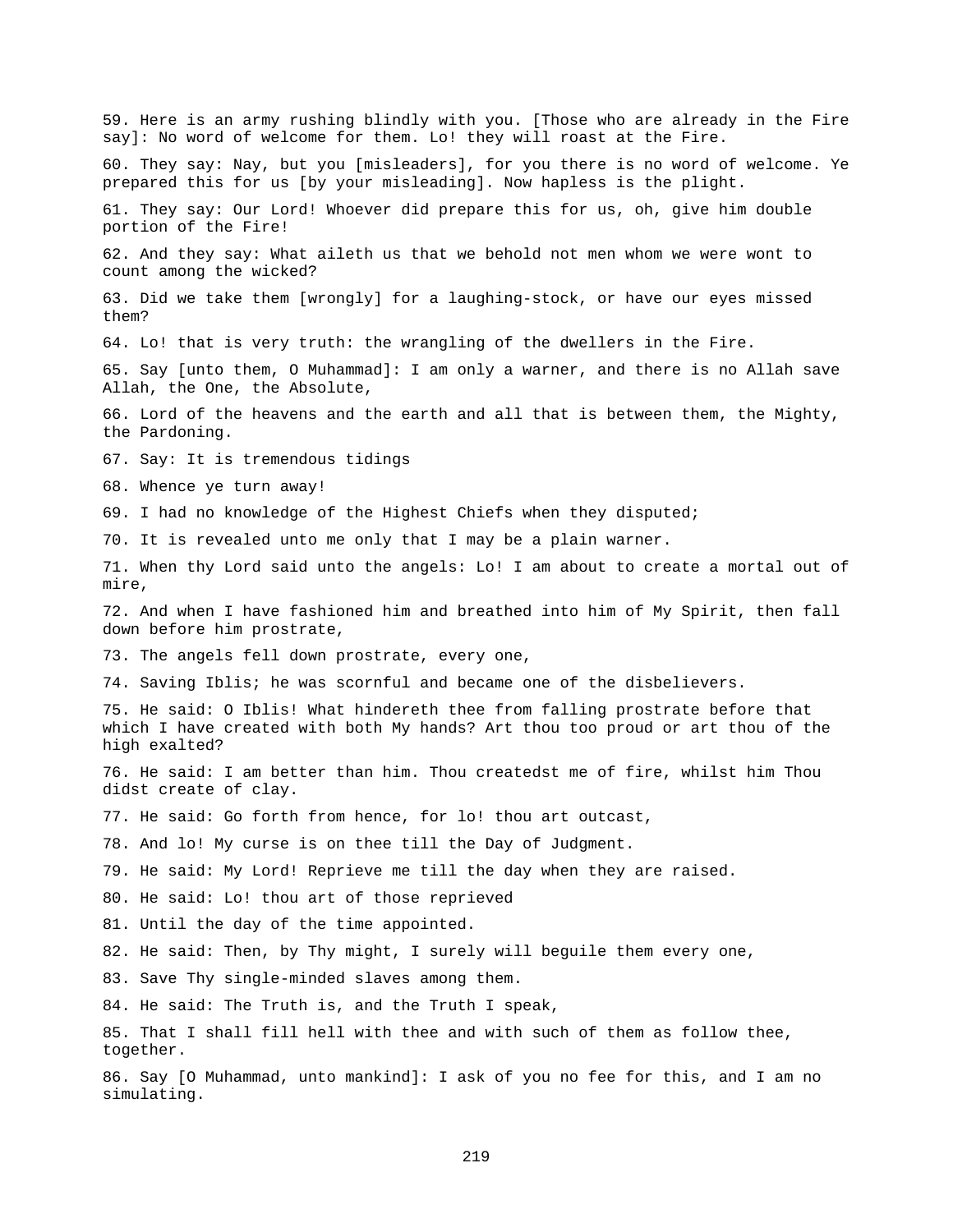87. Lo! it is naught else than a reminder for all peoples 88. And ye will come in time to know the truth thereof.

# **SURA 39. AZ-ZUMAR (THE TROOPS, THRONGS)**

1. The revelation of the Scripture is from Allah, the Mighty, the Wise.

2. Lo! We have revealed the Scripture unto thee [Muhammad] with truth; so worship Allah, making religion pure for Him [only].

3. Surely pure religion is for Allah only. And those who choose protecting friends beside Him [say]: We worship them only that they may bring us near unto Allah. Lo! Allah will judge between them concerning that wherein they differ. Lo! Allah guideth not him who is a liar, an ingrate.

4. If Allah had willed to choose a son, He could have chosen what He would of that which He hath created. Be He Glorified! He is Allah, the One, the Absolute.

5. He hath created the heavens and the earth with truth. He maketh night to succeed day, and He maketh day to succeed night, and He constraineth the sun and the moon to give service, each running on for an appointed term. Is not He the Mighty, the Forgiver?

6. He created you from one being, then from that [being] He made its mate; and He hath provided for you of cattle eight kinds. He created you in the wombs of your mothers, creation after creation, in a threefold gloom. Such is Allah, your Lord. His is the Sovereignty. There is no Allah save Him. How then are ye turned away?

7. If ye are thankless, yet Allah is Independent of you, though He is not pleased with thanklessness for His bondmen; and if ye are thankful He is pleased therewith for you. No laden soul will bear another's load. Then unto your Lord is your return; and He will tell you what ye used to do. Lo! He knoweth what is in the breasts [of men].

8. And when some hurt toucheth man, he crieth unto his Lord, turning unto Him [repentant]. Then, when He granteth him a boon from Him he forgetteth that for which he cried unto Him before, and setteth up rivals to Allah that he may beguile [men] from his way. Say [O Muhammad, unto such an one]: Take pleasure in thy disbelief a while. Lo! thou art of the owners of the Fire.

9. Is he who payeth adoration in the watches of the night, prostrate and standing, bewaring of the Hereafter and hoping for the mercy of his Lord, [to be accounted equal with a disbeliever]? Say [unto them, O Muhammad]: Are those who know equal with those who know not? But only men of understanding will pay heed.

10. Say: O My bondmen who believe! Observe your duty to your Lord. For those who do good in this world there is good, and Allah's earth is spacious. Verily the steadfast will be paid their wages without stint.

11. Say [O Muhammad]: Lo! I am commanded to worship Allah, making religion pure for Him [only].

12. And I am commanded to be the first of those who are muslims [surrender unto Him].

13. Say: Lo! if I should disobey my Lord, I fear the doom of a tremendous Day. 14. Say: Allah I worship, making my religion pure for Him [only].

220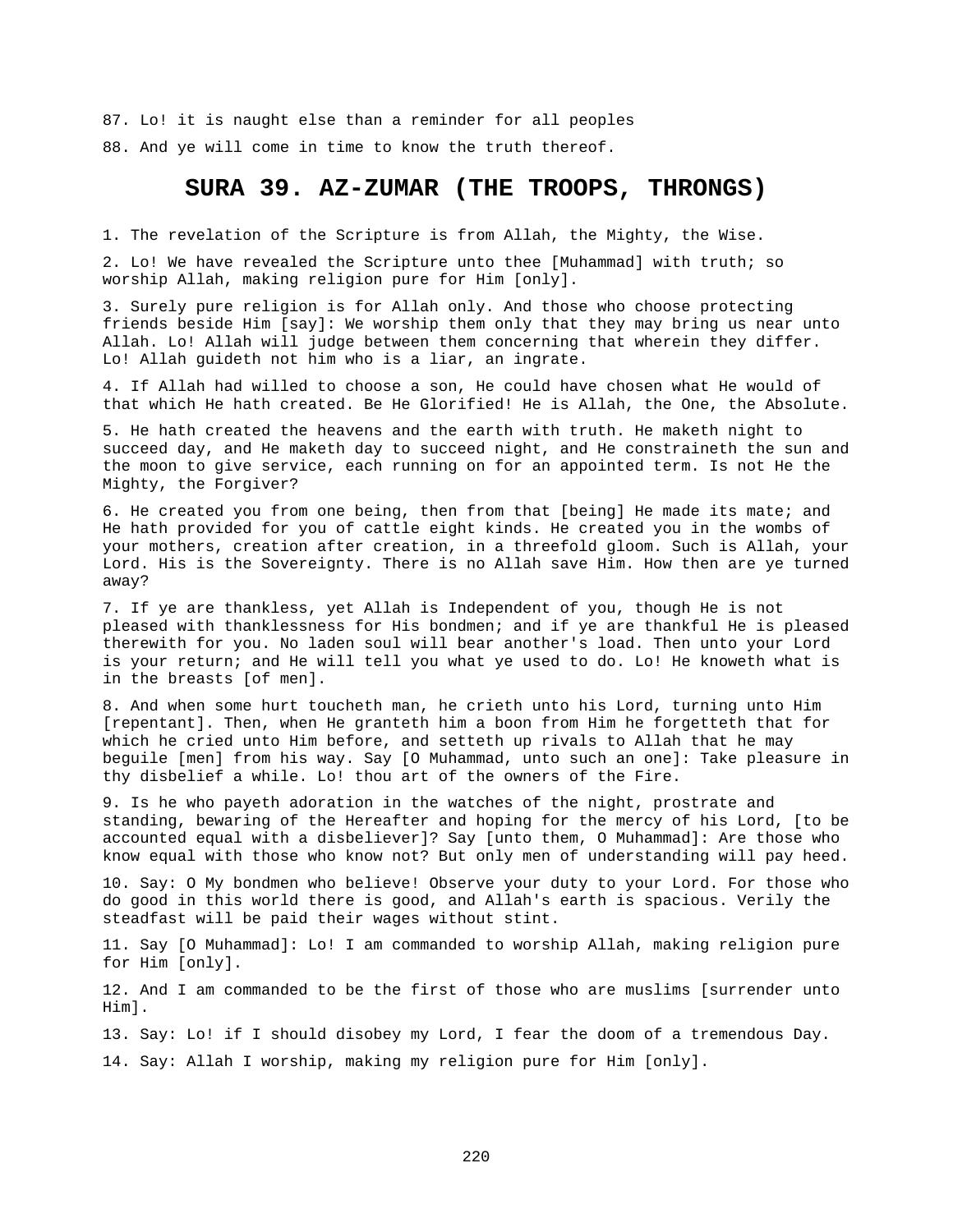15. Then worship what ye will beside Him. Say: The losers will be those who lose themselves and their housefolk on the Day of Resurrection. Ah, that will be the manifest loss!

16. They have an awning of fire above them and beneath them a dais [of fire]. With this doth Allah appal His bondmen. O My bondmen, therefor fear Me!

17. And those who put away false gods lest they should worship them and turn to Allah in repentance, for them there are glad tidings. Therefor give good tidings [O Muhammad] to My bondmen

18. Who hear advice and follow the best thereof. Such are those whom Allah guideth, and such are men of understanding.

19. Is he on whom the word of doom is fulfilled [to be helped], and canst thou [O Muhammad] rescue him who is in the Fire?

20. But those who keep their duty to their Lord, for them are lofty halls with lofty halls above them, built [for them], beneath which rivers flow. [It is] a promise of Allah. Allah faileth not His promise.

21. Hast thou not seen how Allah hath sent down water from the sky and hath caused it to penetrate the earth as watersprings, and afterward thereby produceth crops of divers hues; and afterward they wither and thou seest them turn yellow; then He maketh them chaff. Lo! herein verily is a reminder for men of understanding.

22. Is he whose bosom Allah hath expanded for Al-Islam, so that he followeth a light from his Lord, [as he who disbelieveth]? Then woe unto those whose hearts are hardened against remembrance of Allah. Such are in plain error.

23. Allah hath [now] revealed the fairest of statements, a Scripture consistent, [wherein promises of reward are] paired [with threats of punishment], whereat doth creep the flesh of those who fear their Lord, so that their flesh and their hearts soften to Allah's reminder. Such is Allah's guidance, wherewith He guideth whom He will. And him whom Allah sendeth astray, for him there is no guide.

24. Is he then, who will strike his face against the awful doom upon the Day of Resurrection [as he who doeth right]? And it will be said unto the wrong-doers: Taste what ye used to earn.

25. Those before them denied, and so the doom came on them whence they knew not.

26. Thus Allah made them taste humiliation in the life of the world, and verily the doom of the Hereafter will be greater if they did but know.

27. And verily We have coined for mankind in this Qur'an all kinds of similitudes, that haply they may reflect;

28. A Lecture in Arabic, containing no crookedness, that haply they may ward off [evil].

29. Allah coineth a similitude: A man in relation to whom are several partowners, quarrelling, and a man belonging wholly to one man. Are the two equal in similitude? Praise be to Allah! But most of them know not.

30. Lo! thou wilt die, and lo! they will die;

31. Then lo! on the Day of Resurrection, before your Lord ye will dispute.

32. And who doth greater wrong than he who telleth a lie against Allah, and denieth the truth when it reacheth him? Will not the home of disbelievers be in hell?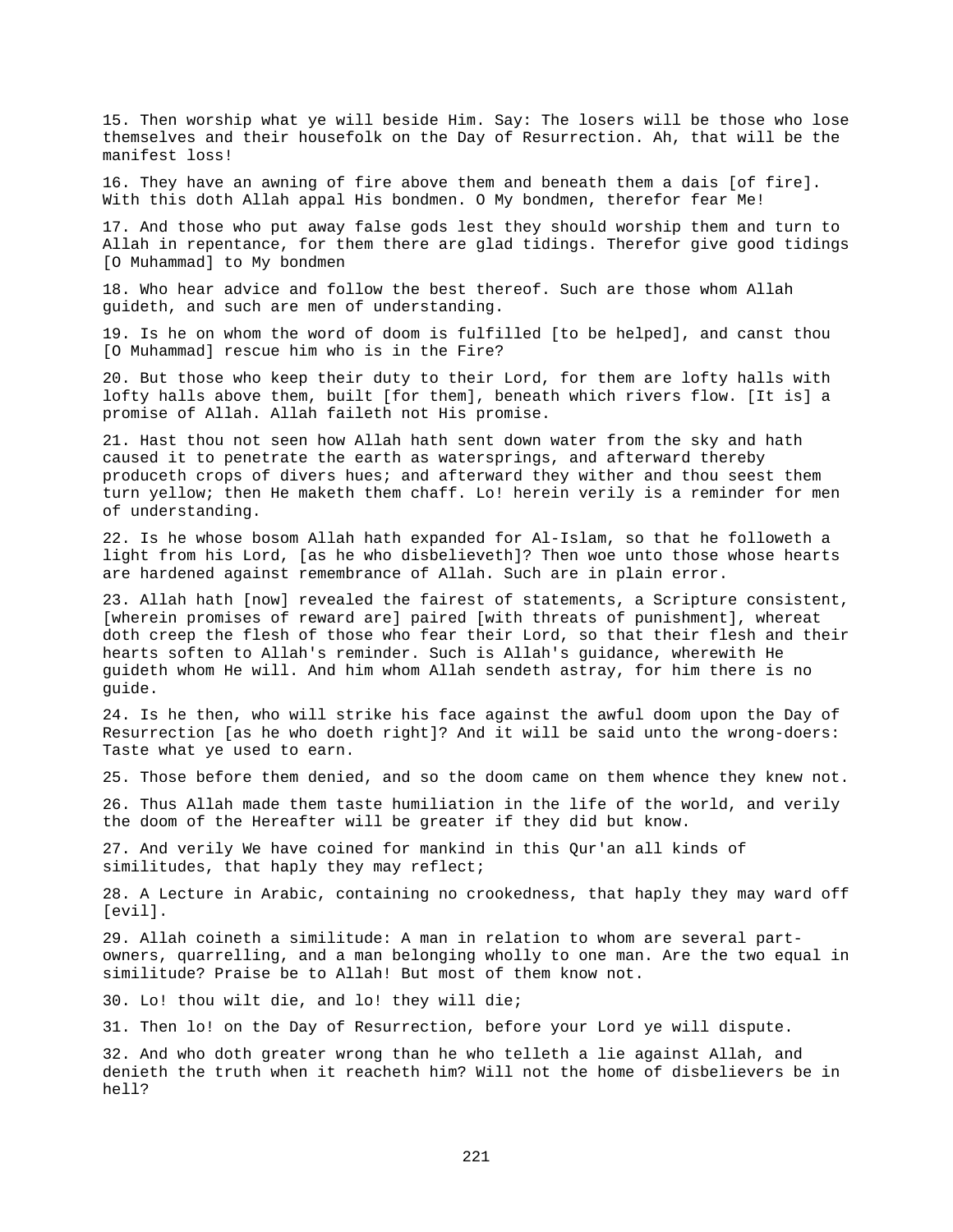33. And whoso bringeth the truth and believeth therein - Such are the dutiful.

34. They shall have what they will of their Lord's bounty. That is the reward of the good:

35. That Allah will remit from them the worst of what they did, and will pay them for reward the best they used to do.

36. Will not Allah defend His slave? Yet they would frighten thee with those beside Him. He whom Allah sendeth astray, for him there is no guide.

37. And he whom Allah guideth, for him there can be no misleader. Is not Allah Mighty, Able to Requite [the wrong]?

38. And verily, if thou shouldst ask them: Who created the heavens and the earth? they will say: Allah. Say: Bethink you then of those ye worship beside Allah, if Allah willed some hurt for me, could they remove from me His hurt; or if He willed some mercy for me, could they restrain His mercy? Say: Allah is my all. In Him do [all] the trusting put their trust.

39. Say: O my people! Act in your manner. Lo! I [too] am acting. Thus ye will come to know

40. Who it is unto whom cometh a doom that will abase him, and on whom there falleth everlasting doom.

41. Lo! We have revealed unto thee [Muhammad] the Scripture for mankind with truth. Then whosoever goeth right it is for his soul, and whosoever strayeth, strayeth only to its hurt. And thou art not a warder over them.

42. Allah receiveth [men's] souls at the time of their death, and that [soul] which dieth not [yet] in its sleep. He keepeth that [soul] for which He hath ordained death and dismisseth the rest till an appointed term. Lo! herein verily are portents for people who take thought.

43. Or choose they intercessors other than Allah? Say: What! Even though they have power over nothing and have no intelligence?

44. Say: Unto Allah belongeth all intercession. His is the Sovereignty of the heavens and the earth. And afterward unto Him ye will be brought back.

45. And when Allah alone is mentioned, the hearts of those who believe not in the Hereafter are repelled, and when those [whom they worship] beside Him are mentioned, behold! they are glad.

46. Say: O Allah! Creator of the heavens and the earth! Knower of the Invisible and the Visible! Thou wilt judge between Thy slaves concerning that wherein they used to differ.

47. And though those who do wrong possess all that is in the earth, and therewith as much again, they verily will seek to ransom themselves therewith on the Day of Resurrection from the awful doom; and there will appear unto them, from their Lord, that wherewith they never reckoned.

48. And the evils that they earned will appear unto them, and that whereat they used to scoff will surround them.

49. Now when hurt toucheth a man he crieth unto Us, and afterward when We have granted him a boon from Us, he saith: Only by force of knowledge I obtained it. Nay, but it is a test. But most of them know not.

50. Those before them said it, yet [all] that they had earned availed them not;

51. But the evils that they earned smote them; and such of these as do wrong, the evils that they earn will smite them; they cannot escape.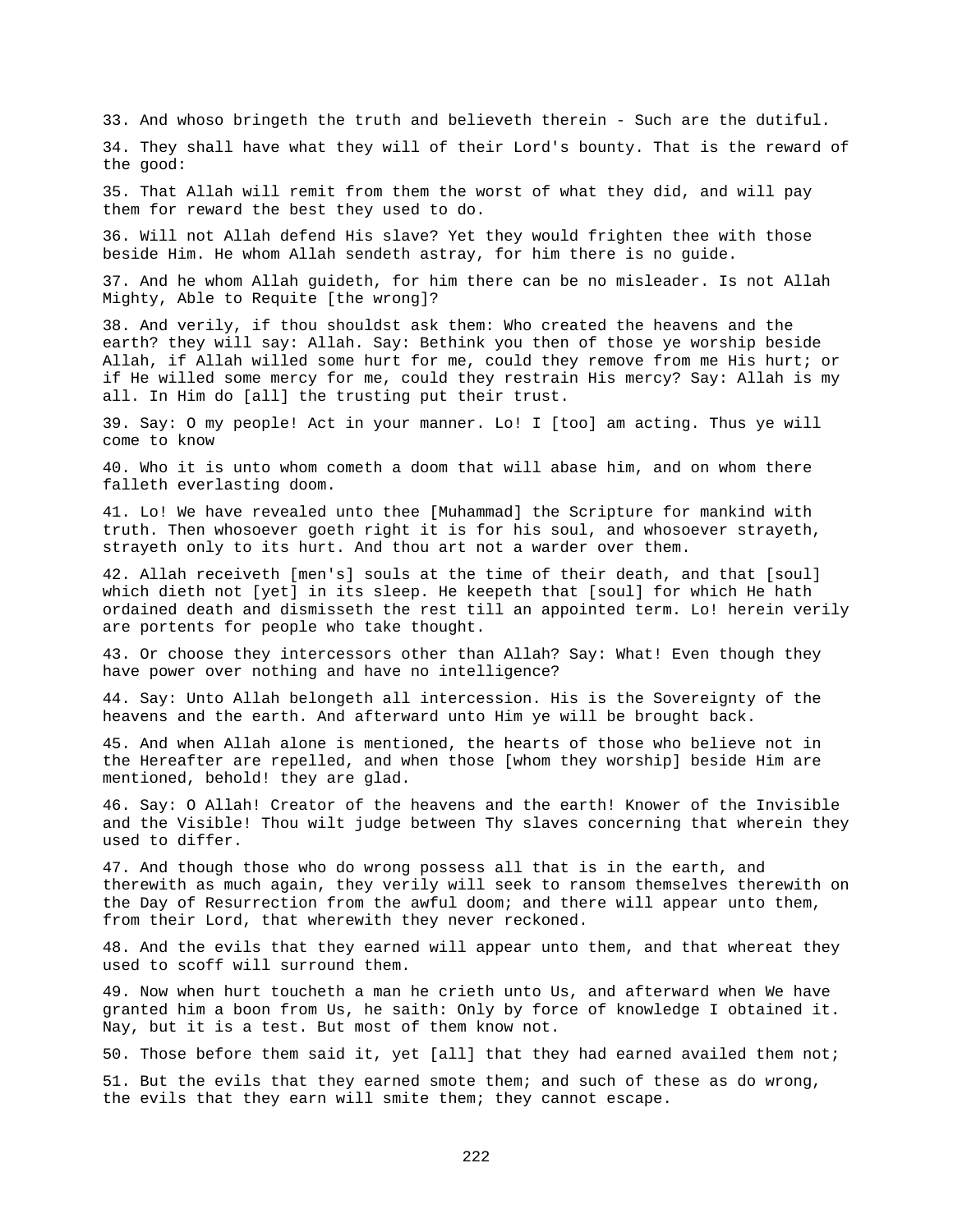52. Know they not that Allah enlargeth providence for whom He will, and straiteneth it [for whom He will]. Lo! herein verily are portents for people who believe. 53. Say: O My slaves who have been prodigal to their own hurt! Despair not of the mercy of Allah, Who forgiveth all sins. Lo! He is the Forgiving, the Merciful. 54. Turn unto your Lord repentant, and surrender unto Him, before there come unto you the doom, when ye cannot be helped. 55. And follow the better [guidance] of that which is revealed unto you from your Lord, before the doom cometh on you suddenly when ye know not, 56. Lest any soul should say: Alas, my grief that I was unmindful of Allah, and I was indeed among the scoffers! 57. Or should say: If Allah had but guided me I should have been among the dutiful! 58. Or should say, when it seeth the doom: Oh, that I had but a second chance that I might be among the righteous! 59. [But now the answer will be]: Nay, for My revelations came unto thee, but thou didst deny them and wast scornful and wast among the disbelievers. 60. And on the Day of Resurrection thou [Muhammad] seest those who lied concerning Allah with their faces blackened. Is not the home of the scorners in hell? 61. And Allah delivereth those who ward off [evil] because of their deserts. Evil toucheth them not, nor do they grieve. 62. Allah is Creator of all things, and He is Guardian over all things. 63. His are the keys of the heavens and the earth, and they who disbelieve the revelations of Allah - such are they who are the losers. 64. Say [O Muhammad, to the disbelievers]: Do ye bid me serve other than Allah? O ye fools! 65. And verily it hath been revealed unto thee as unto those before thee [saying]: If thou ascribe a partner to Allah thy work will fail and thou indeed wilt be among the losers. 66. Nay, but Allah must thou serve, and be among the thankful! 67. And they esteem not Allah as He hath the right to be esteemed, when the whole earth is His handful on the Day of Resurrection, and the heavens are rolled in His right hand. Glorified is He and High Exalted from all that they ascribe as partner [unto Him]. 68. And the trumpet is blown, and all who are in the heavens and all who are in the earth swoon away, save him whom Allah willeth. Then it is blown a second time, and behold them standing waiting! 69. And the earth shineth with the light of her Lord, and the Book is set up, and the prophets and the witnesses are brought, and it is judged between them with truth, and they are not wronged. 70. And each soul is paid in full for what it did. And He is Best Aware of what they do. 71. And those who disbelieve are driven unto hell in troops till, when they reach it and the gates thereof are opened, and the warders thereof say unto them: Came there not unto you messengers of your own, reciting unto you the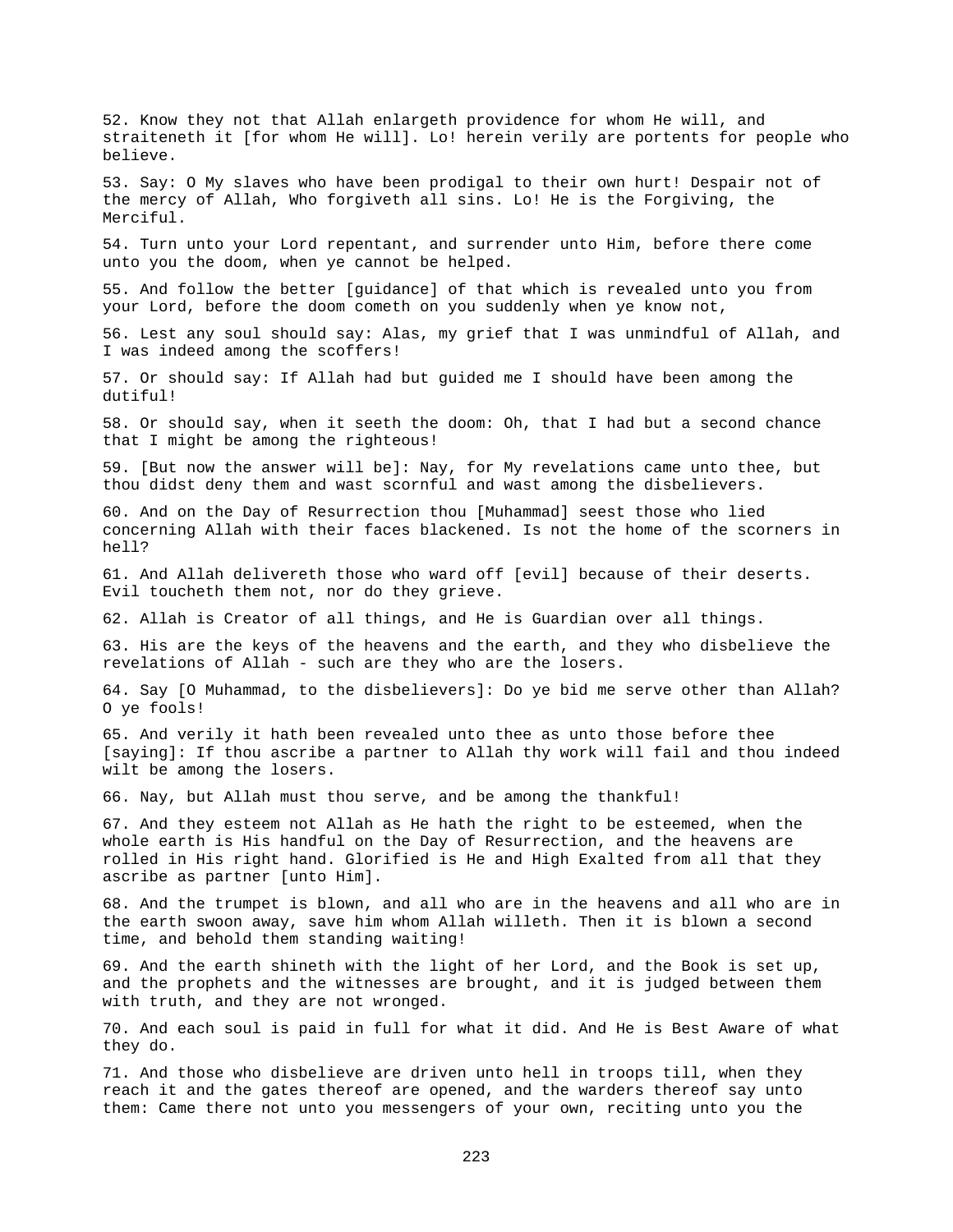revelations of your Lord and warning you of the meeting of this your Day? they say: Yea, verily. But the word of doom of disbelievers is fulfilled.

72. It is said [unto them]: Enter ye the gates of hell to dwell therein. Thus hapless is the journey's end of the scorners.

73. And those who keep their duty to their Lord are driven unto the Garden in troops till, when they reach it, and the gates thereof are opened, and the warders thereof say unto them: Peace be unto you! Ye are good, so enter ye [the Garden of delight], to dwell therein;

74. They say: Praise be to Allah, Who hath fulfilled His promise unto us and hath made us inherit the land, sojourning in the Garden where we will! So bounteous is the wage of workers.

75. And thou [O Muhammad] seest the angels thronging round the Throne, hymning the praises of their Lord. And they are judged aright. And it is said: Praise be to Allah, the Lord of the Worlds!

## **SURA 40. AL-GHAFIR (THE FORGIVER (GOD) )**

1. Ha. Mim.

2. The revelation of the Scripture is from Allah, the Mighty, the Knower,

3. The Forgiver of sin, the Accepter of repentance, the Stern in punishment, the Bountiful. There is no Allah save Him. Unto Him is the journeying.

4. None argue concerning the revelations of Allah save those who disbelieve, so let not their turn of fortune in the land deceive thee [O Muhammad].

5. The folk of Noah and the factions after them denied [their messengers] before these, and every nation purposed to seize their messenger and argued falsely, [thinking] thereby to refute the Truth. Then I seized them, and how [awful] was My punishment.

6. Thus was the word of thy Lord concerning those who disbelieve fulfilled: That they are owners of the Fire.

7. Those who bear the Throne, and all who are round about it, hymn the praises of their Lord and believe in Him and ask forgiveness for those who believe [saying]: Our Lord! Thou comprehendest all things in mercy and knowledge, therefor forgive those who repent and follow Thy way. Ward off from them the punishment of hell.

8. Our Lord! And make them enter the Gardens of Eden which thou hast promised them, with such of their fathers and their wives and their descendants as do right. Lo! Thou, only Thou, art the Mighty, the Wise.

9. And ward off from them ill-deeds; and he from whom Thou wardest off ill-deeds that day, him verily hast Thou taken into mercy. That is the supreme triumph.

10. Lo! [on that day] those who disbelieve are informed by proclamation: Verily Allah's abhorrence is more terrible than your abhorrence one of another, when ye were called unto the faith but did refuse.

11. They say: Our Lord! Twice hast Thou made us die, and twice hast Thou made us live. Now we confess our sins. Is there any way to go out?

12. [It is said unto them]: This is [your plight] because, when Allah only was invoked, ye disbelieved, but when some partner was ascribed to Him ye were believing. But the command belongeth only to Allah, the Sublime, the Majestic.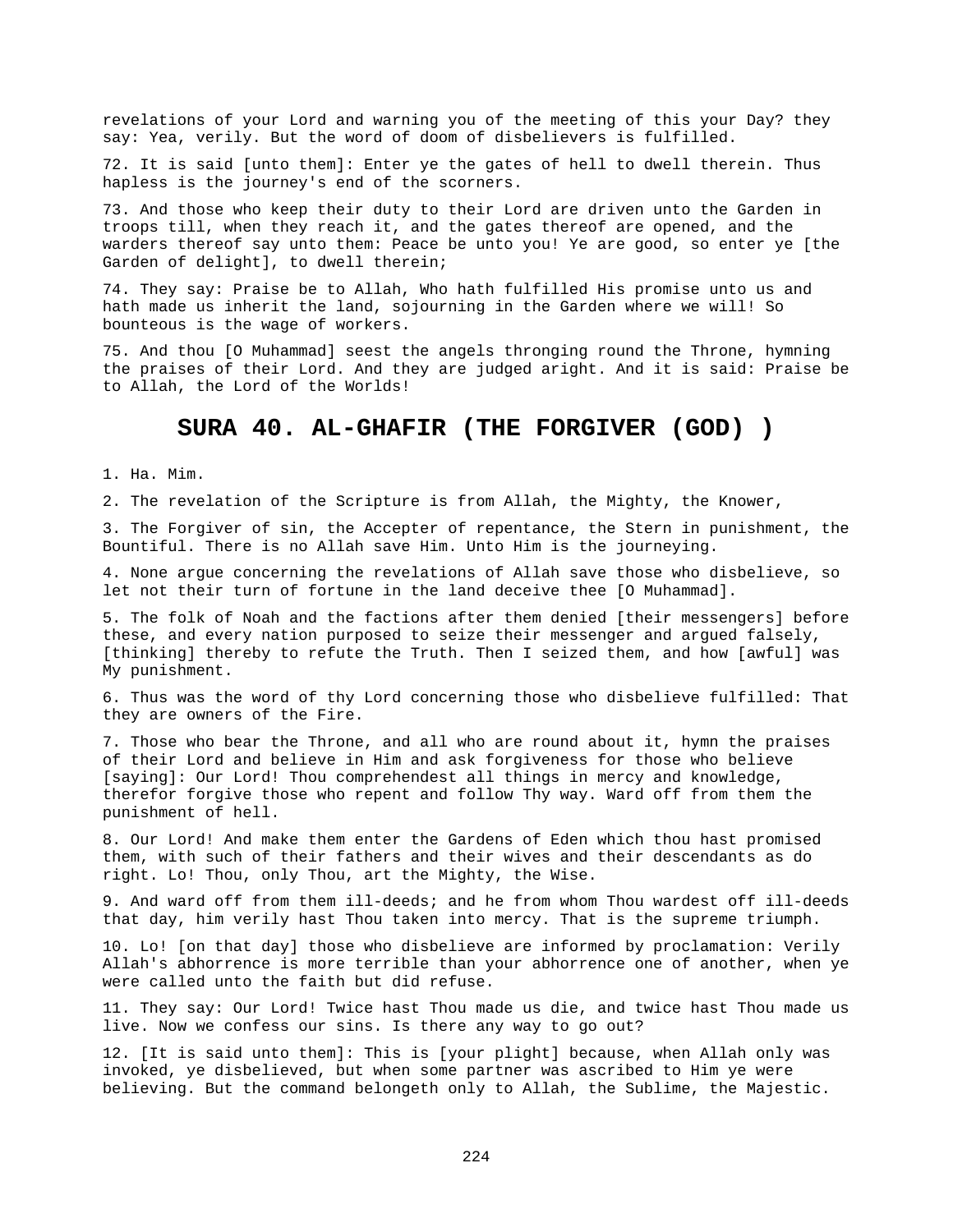13. He it is Who showeth you His portents, and sendeth down for you provision from the sky. None payeth heed save him who turneth [unto Him] repentant.

14. Therefor [O believers] pray unto Allah, making religion pure for Him [only], however much the disbelievers be averse -

15. The Exalter of Ranks, the Lord of the Throne. He causeth the Spirit of His command upon whom He will of His slaves, that He may warn of the Day of Meeting,

16. The day when they come forth, nothing of them being hidden from Allah. Whose is the Sovereignty this day? It is Allah's, the One, the Almighty.

17. This day is each soul requited that which it hath earned; no wrong [is done] this day. Lo! Allah is swift at reckoning.

18. Warn them [O Muhammad] of the Day of the approaching [doom], when the hearts will be choking the throats, [when] there will be no friend for the wrong-doers, nor any intercessor who will be heard.

19. He knoweth the traitor of the eyes, and that which the bosoms hide.

20. Allah judgeth with truth, while those to whom they cry instead of Him judge not at all. Lo! Allah, He is the Hearer, the Seer.

21. Have they not travelled in the land to see the nature of the consequence for those who disbelieved before them? They were mightier than these in power and [in the] traces [which they left behind them] in the earth. Yet Allah seized them for their sins, and they had no protector from Allah.

22. That was because their messengers kept bringing them clear proofs [of Allah's Sovereignty] but they disbelieved; so Allah seized them. Lo! He is Strong, severe in punishment.

23. And verily We sent Moses with Our revelations and a clear warrant

24. Unto Pharaoh and Haman and Korah, but they said: A lying sorcerer!

25. And when he brought them the Truth from Our presence, they said: Slay the sons of those who believe with him, and spare their women. But the plot of disbelievers is in naught but error.

26. And Pharaoh said: Suffer me to kill Moses, and let him cry unto his Lord. Lo! I fear that he will alter your religion or that he will cause confusion in the land.

27. Moses said: Lo! I seek refuge in my Lord and your Lord from every scorner who believeth not in a Day of Reckoning.

28. And a believing man of Pharaoh's family, who hid his faith, said: Would ye kill a man because he saith: My Lord is Allah, and hath brought you clear proofs from your Lord? If he is lying, then his lie is upon him; and if he is truthful, then some of that wherewith he threateneth you will strike you. Lo! Allah guideth not one who is a prodigal, a liar.

29. O my people! Yours is the kingdom to-day, ye being uppermost in the land. But who would save us from the wrath of Allah should it reach us? Pharaoh said: I do but show you what I think, and I do but guide you to wise policy.

30. And he who believed said: O my people! Lo! I fear for you a fate like that of the factions [of old];

31. A plight like that of Noah's folk, and A'ad and Thamud, and those after them, and Allah willeth no injustice for [His] slaves.

32. And, O my people! Lo! I fear for you a Day of Summoning,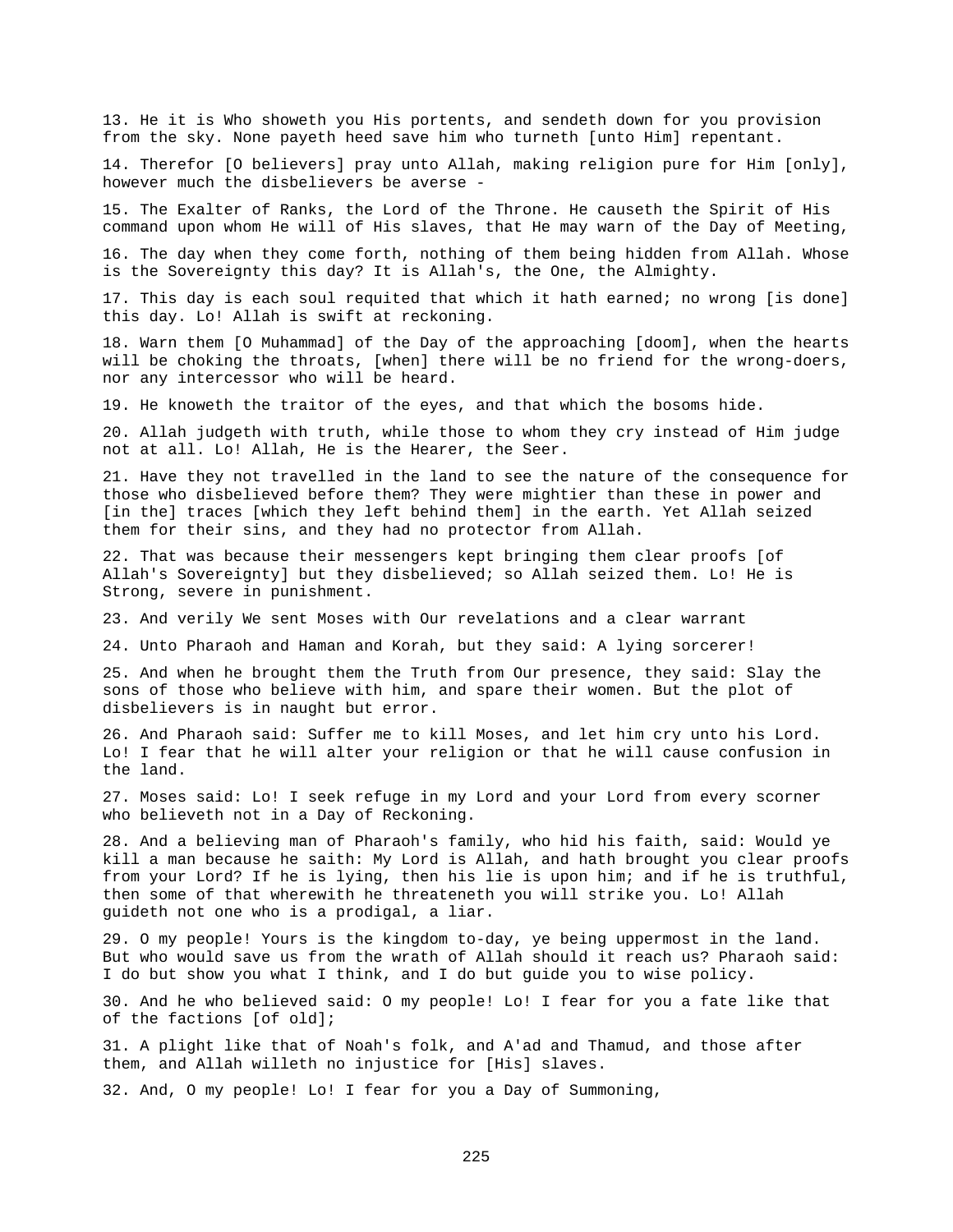33. A day when ye will turn to flee, having no preserver from Allah: and he whom Allah sendeth astray, for him there is no guide.

34. And verily Joseph brought you of old clear proofs, yet ye ceased not to be in doubt concerning what he brought you till, when he died, ye said: Allah will not send any messenger after him. Thus Allah deceiveth him who is a prodigal, a doubter.

35. Those who wrangle concerning the revelations of Allah without any warrant that hath come unto them, it is greatly hateful in the sight of Allah and in the sight of those who believe. Thus doth Allah print on every arrogant, disdainful heart.

36. And Pharaoh said: O Haman! Build for me a tower that haply I may reach the roads,

37. The roads of the heavens, and may look upon the god of Moses, though verily I think him a liar. Thus was the evil that he did made fairseeming unto Pharaoh, and he was debarred from the [right] way. The plot of Pharaoh ended but in ruin.

38. And he who believed said: O my people! Follow me. I will show you the way of right conduct.

39. O my people! Lo! this life of the world is but a passing comfort, and lo! the Hereafter, that is the enduring home.

40. Whoso doeth an ill-deed, he will be repaid the like thereof, while whoso doeth right, whether male or female, and is a believer, [all] such will enter the Garden, where they will be nourished without stint.

41. And, O my people! What aileth me that I call you unto deliverance when ye call me unto the Fire?

42. Ye call me to disbelieve in Allah and ascribe unto Him as partners that whereof I have no knowledge, while I call you unto the Mighty, the Forgiver.

43. Assuredly that whereunto ye call me hath no claim in the world or in the Hereafter, and our return will be unto Allah, and the prodigals will be owners of the Fire.

44. And ye will remember what I say unto you. I confide my cause unto Allah. Lo! Allah is Seer of [His] slaves.

45. So Allah warded off from him the evils which they plotted, while a dreadful doom encompassed Pharaoh's folk,

46. The Fire; they are exposed to it morning and evening; and on the day when the Hour upriseth [it is said]: Cause Pharaoh's folk to enter the most awful doom.

47. And when they wrangle in the Fire, the weak say unto those who were proud: Lo! we were a following unto you; will ye therefor rid us of a portion of the Fire?

48. Those who were proud say: Lo! we are all [together] herein. Lo! Allah hath judged between [His] slaves.

49. And those in the Fire say unto the guards of hell: Entreat your Lord that He relieve us of a day of the torment.

50. They say: Came not your messengers unto you with clear proofs? They say: Yea, verily. They say: Then do ye pray, although the prayer of disbelievers is in vain.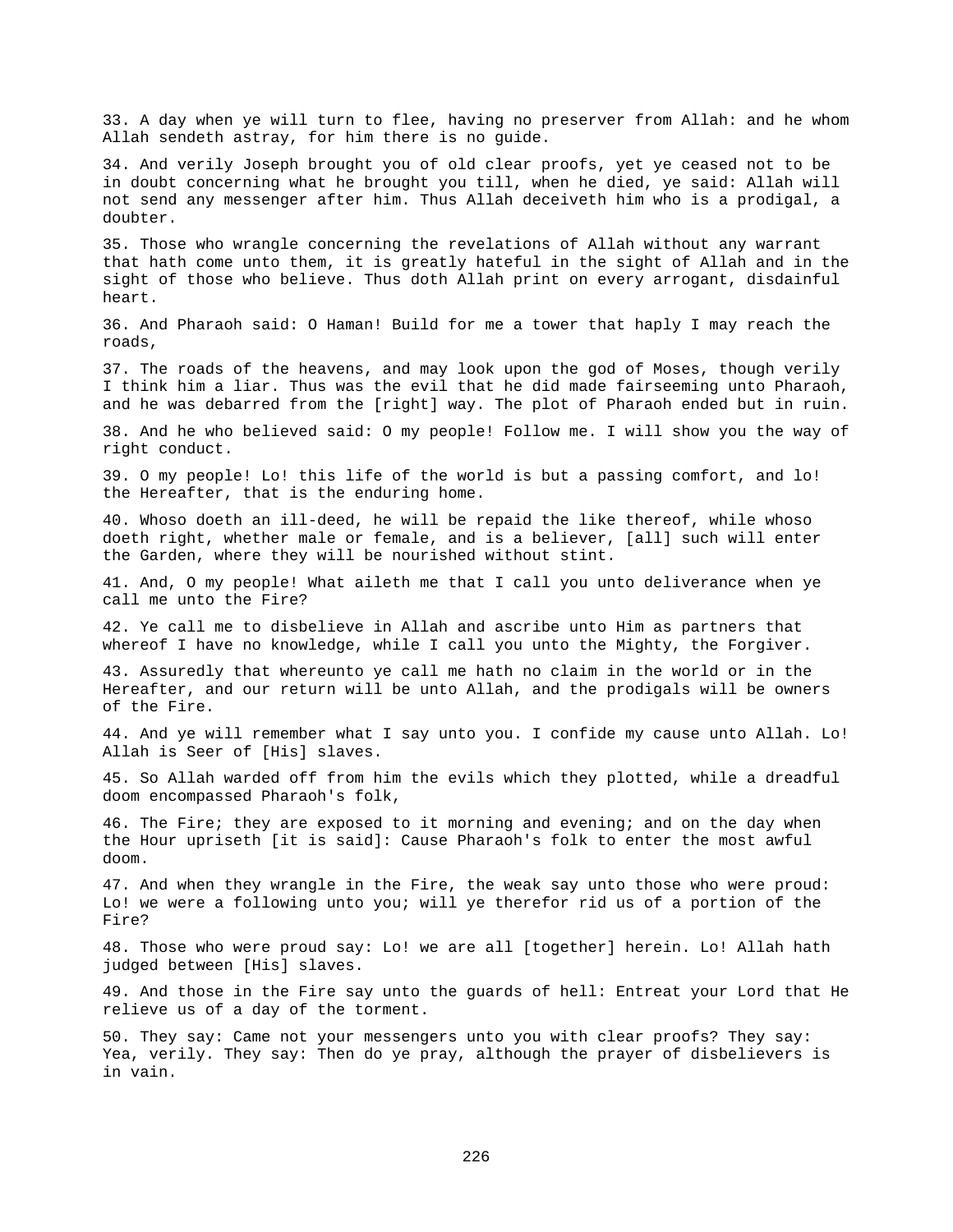51. Lo! We verily do help Our messengers, and those who believe, in the life of the world and on the day when the witnesses arise,

52. The day when their excuse availeth not the evil-doers, and theirs is the curse, and theirs the ill abode.

53. And We verily gave Moses the guidance, and We caused the Children of Israel to inherit the Scripture,

54. A guide and a reminder for men of understanding.

55. Then have patience [O Muhammad]. Lo! the promise of Allah is true. And ask forgiveness of thy sin, and hymn the praise of thy Lord at fall of night and in the early hours.

56. Lo! those who wrangle concerning the revelations of Allah without a warrant having come unto them, there is naught else in their breasts save pride which they will never attain. So take thou refuge in Allah. Lo! He, only He, is the Hearer, the Seer.

57. Assuredly the creation of the heavens and the earth is greater than the creation of mankind; but most of mankind know not.

58. And the blind man and the seer are not equal, neither are those who believe and do good works [equal with] the evil-doer. Little do ye reflect!

59. Lo! the Hour is surely coming, there is no doubt thereof; yet most of mankind believe not.

60. And your Lord hath said: Pray unto Me and I will hear your prayer. Lo! those who scorn My service, they will enter hell, disgraced.

61. Allah it is Who hath appointed for you night that ye may rest therein, and day for seeing. Lo! Allah is a Lord of bounty for mankind, yet most of mankind give not thanks.

62. Such is Allah, your Lord, the Creator of all things, There is no Allah save Him. How then are ye perverted?

63. Thus are they perverted who deny the revelations of Allah.

64. Allah it is Who appointed for you the earth for a dwelling-place and the sky for a canopy, and fashioned you and perfected your shapes, and hath provided you with good things. Such is Allah, your Lord. Then blessed be Allah, the Lord of the Worlds!

65. He is the Living One. There is no Allah save Him. So pray unto Him, making religion pure for Him [only]. Praise be to Allah, the Lord of the Worlds!

66. Say [O Muhammad]: I am forbidden to worship those unto whom ye cry beside Allah since there have come unto me clear proofs from my Lord, and I am commanded to surrender to the Lord of the Worlds.

67. He it is Who created you from dust, then from a drop [of seed] then from a clot, then bringeth you forth as a child, then [ordaineth] that ye attain full strength and afterward that ye become old men - though some among you die before - and that ye reach an appointed term, that haply ye may understand.

68. He it is Who quickeneth and giveth death. When He ordaineth a thing, He saith unto it only: Be! and it is.

69. Hast thou not seen those who wrangle concerning the revelations of Allah, how they are turned away? -

70. Those who deny the Scripture and that wherewith We send Our messengers. But they will come to know,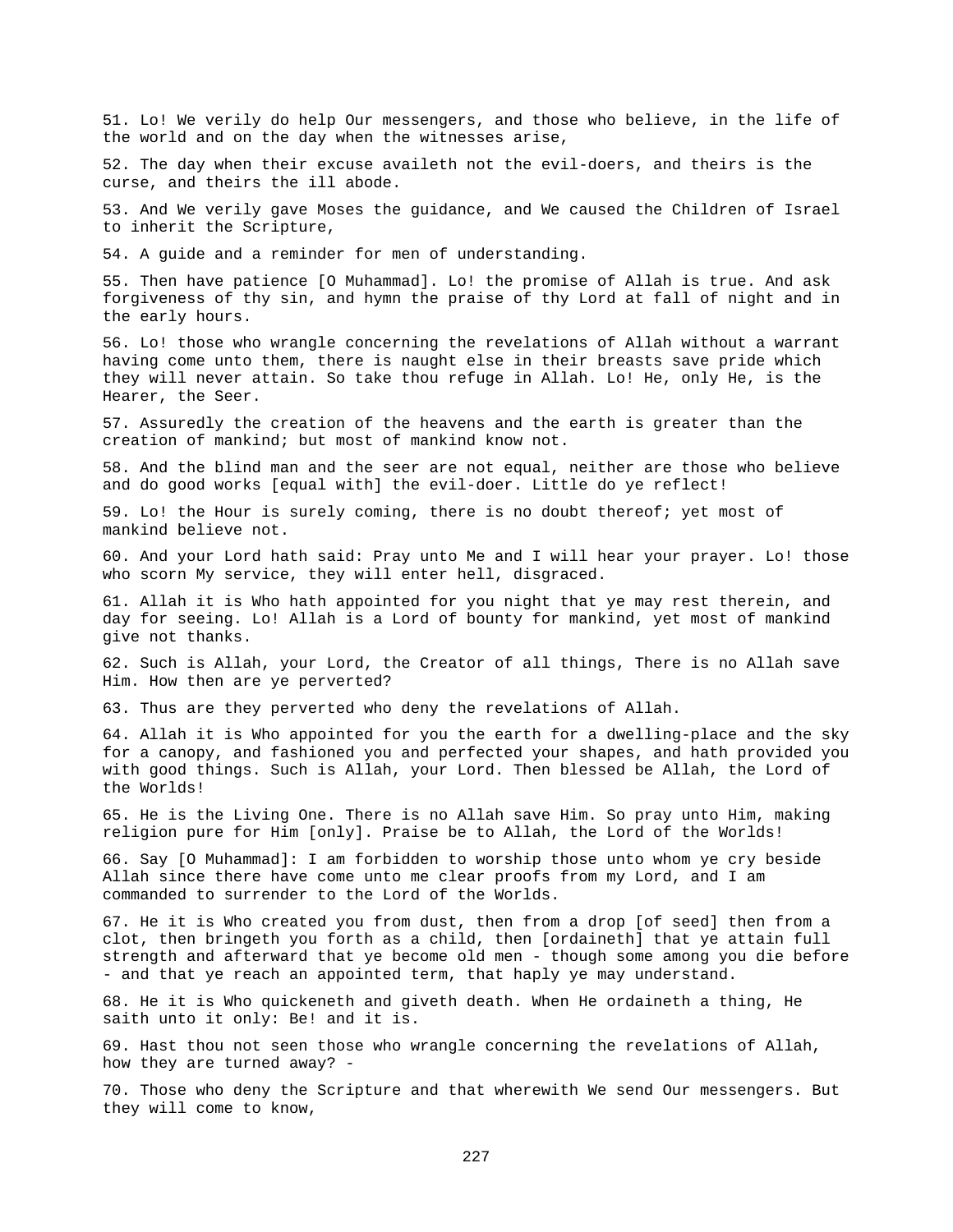71. When carcans are about their necks and chains. They are dragged

72. Through boiling waters; then they are thrust into the Fire.

73. Then it is said unto them: Where are [all] that ye used to make partners [in the Sovereignty]

74. Beside Allah? They say: They have failed us; but we used not to pray to anything before. Thus doth Allah send astray the disbelievers [in His guidance].

75. [And it is said unto them]: This is because ye exulted in the earth without right, and because ye were petulant.

76. Enter ye the gates of hell, to dwell therein. Evil is the habitation of the scornful.

77. Then have patience [O Muhammad]. Lo! the promise of Allah is true. And whether we let thee see a part of that which We promise them, or [whether] We cause thee to die, still unto Us they will be brought back.

78. Verily We sent messengers before thee, among them those of whom We have told thee, and some of whom We have not told thee; and it was not given to any messenger that he should bring a portent save by Allah's leave, but when Allah's commandment cometh [the cause] is judged aright, and the followers of vanity will then be lost.

79. Allah it is Who hath appointed for you cattle, that ye may ride on some of them, and eat of some -

80. [Many] benefits ye have from them - and that ye may satisfy by their means a need that is in your breasts, and may be borne upon them as upon the ship.

81. And He showeth you His tokens. Which, then, of the tokens of Allah do ye deny?

82. Have they not travelled in the land to see the nature of the consequence for those before them? They were more numerous than these, and mightier in power and [in the] traces [which they left behind them] in the earth. But all that they used to earn availed them not.

83. And when their messengers brought them clear proofs [of Allah's Sovereignty] they exulted in the knowledge they [themselves] possessed. And that which they were wont to mock befell them.

84. Then, when they saw Our doom, they said: We believe in Allah only and reject [all] that we used to associate [with Him].

85. But their faith could not avail them when they saw Our doom. This is Allah's law which hath ever taken course for His bondmen. And then the disbelievers will be ruined.

### **SURA 41. FUSSILAT (EXPLAINED IN DETAIL)**

1. Ha. Mim.

2. A revelation from the Beneficent, the Merciful,

3. A Scripture whereof the verses are expounded, a Lecture in Arabic for people who have knowledge,

4. Good tidings and a warning. But most of them turn away so that they hear not.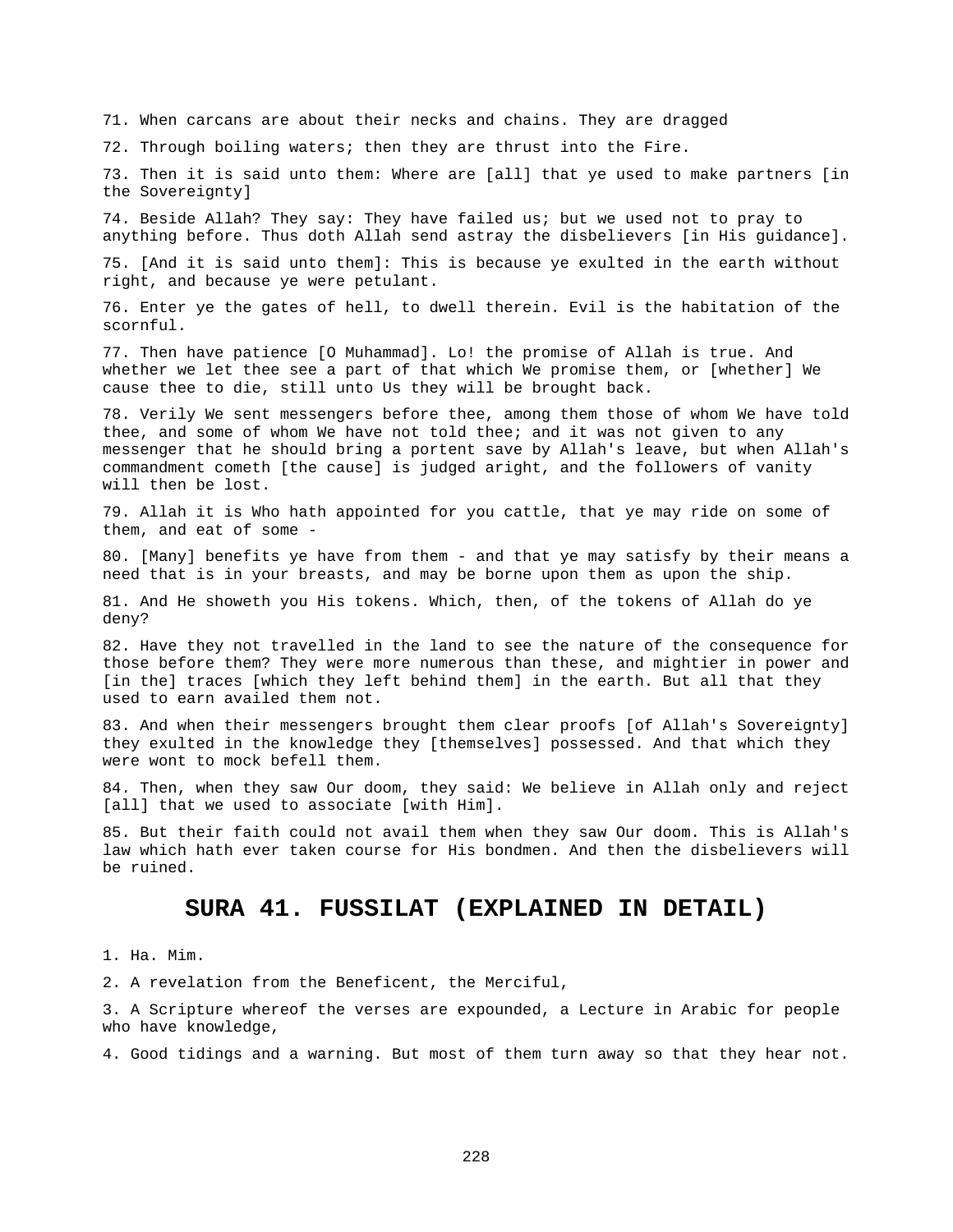5. And they say: Our hearts are protected from that unto which thou [O Muhammad] callest us, and in our ears there is a deafness, and between us and thee there is a veil. Act, then. Lo! we also shall be acting.

6. Say [unto them O Muhammad]: I am only a mortal like you. It is inspired in me that your Allah is One Allah, therefor take the straight path unto Him and seek forgiveness of Him. And woe unto the idolaters,

7. Who give not the poor-due, and who are disbelievers in the Hereafter.

8. Lo! as for those who believe and do good works, for them is a reward enduring.

9. Say [O Muhammad, unto the idolaters]: Disbelieve ye verily in Him Who created the earth in two Days, and ascribe ye unto Him rivals? He [and none else] is the Lord of the Worlds.

10. He placed therein firm hills rising above it, and blessed it and measured therein its sustenance in four Days, alike for [all] who ask;

11. Then turned He to the heaven when it was smoke, and said unto it and unto the earth: Come both of you, willingly or loth. They said: We come, obedient.

12. Then He ordained them seven heavens in two Days and inspired in each heaven its mandate; and We decked the nether heaven with lamps, and rendered it inviolable. That is the measuring of the Mighty, the Knower.

13. But if they turn away, then say: I warn you of a thunderbolt like the thunderbolt [which fell of old upon the tribes] of A'ad and Thamud;

14. When their messengers came unto them from before them and behind them, saying: Worship none but Allah! they said: If our Lord had willed, He surely would have sent down angels [unto us], so lo! we are disbelievers in that wherewith ye have been sent.

15. As for A'ad, they were arrogant in the land without right, and they said: Who is mightier than us in power? Could they not see that Allah Who created them, He was mightier than them in power? And they denied Our revelations.

16. Therefor We let loose on them a raging wind in evil days, that We might make them taste the torment of disgrace in the life of the world. And verily the doom of the Hereafter will be more shameful, and they will not be helped.

17. And as for Thamud, We gave them guidance, but they preferred blindness to the guidance, so the bolt of the doom of humiliation overtook them because of what they used to earn.

18. And We delivered those who believed and used to keep their duty to Allah.

19. And [make mention of] the day when the enemies of Allah are gathered unto the Fire, they are driven on

20. Till, when they reach it, their ears and their eyes and their skins testify against them as to what they used to do.

21. And they say unto their skins: Why testify ye against us? They say: Allah hath given us speech Who giveth speech to all things, and Who created you at the first, and unto Whom ye are returned.

22. Ye did not hide yourselves lest your ears and your eyes and your skins should testify against you, but ye deemed that Allah knew not much of what ye did.

23. That, your thought which ye did think about your Lord, hath ruined you; and ye find yourselves [this day] among the lost.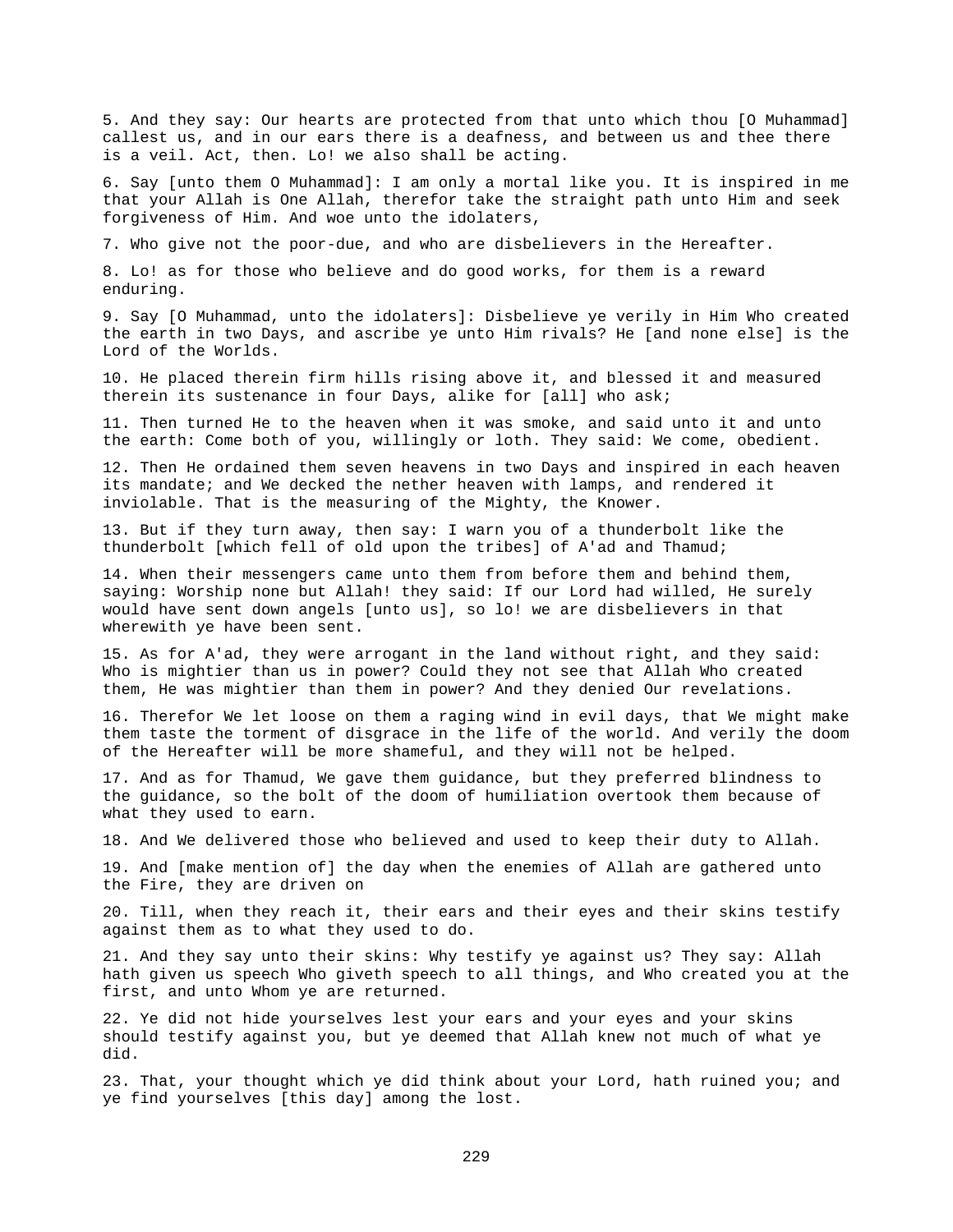24. And though they are resigned, yet the Fire is still their home; and if they ask for favour, yet they are not of those unto whom favour can be shown.

25. And We assigned them comrades [in the world], who made their present and their past fairseeming unto them. And the Word concerning nations of the jinn and humankind who passed away before them hath effect for them. Lo! they were ever losers.

26. Those who disbelieve say: Heed not this Qur'an, and drown the hearing of it; haply ye may conquer.

27. But verily We shall cause those who disbelieve to taste an awful doom, and verily We shall requite them the worst of what they used to do.

28. That is the reward of Allah's enemies: the Fire. Therein is their immortal home, payment forasmuch as they denied Our revelations.

29. And those who disbelieve will say: Our Lord! Show us those who beguiled us of the jinn and humankind. We will place them underneath our feet that they may be among the nethermost.

30. Lo! those who say: Our Lord is Allah, and afterward are upright, the angels descend upon them, saying: Fear not nor grieve, but hear good tidings of the paradise which ye are promised.

31. We are your protecting friends in the life of the world and in the Hereafter. There ye will have [all] that your souls desire, and there ye will have [all] for which ye pray.

32. A gift of welcome from One Forgiving, Merciful.

33. And who is better in speech than him who prayeth unto his Lord and doeth right, and saith: Lo! I am of those who are muslims [surrender unto Him].

34. The good deed and the evil deed are not alike. Repel the evil deed with one which is better, then lo! he, between whom and thee there was enmity [will become] as though he was a bosom friend.

35. But none is granted it save those who are steadfast, and none is granted it save the owner of great happiness.

36. And if a whisper from the devil reach thee [O Muhammad] then seek refuge in Allah. Lo! He is the Hearer, the Knower.

37. And of His portents are the night and the day and the sun and the moon. Do not prostrate to the sun or the moon; but prostrate to Allah Who created them, if it is in truth Him Whom ye worship.

38. But if they are too proud - still those who are with thy Lord glorify Him night and day, and tire not.

39. And of His portents [is this]: that thou seest the earth lowly, but when We send down water thereon it thrilleth and groweth. Lo! He Who quickeneth it is verily the Quickener of the Dead. Lo! He is Able to do all things.

40. Lo! those who distort Our revelations are not hid from Us. Is he who is hurled into the Fire better, or he who cometh secure on the Day of Resurrection? Do what ye will. Lo! He is Seer of what ye do.

41. Lo! those who disbelieve in the Reminder when it cometh unto them [are guilty], for lo! it is an unassailable Scripture.

42. Falsehood cannot come at it from before it or from behind it. [It is] a revelation from the Wise, the Owner of Praise.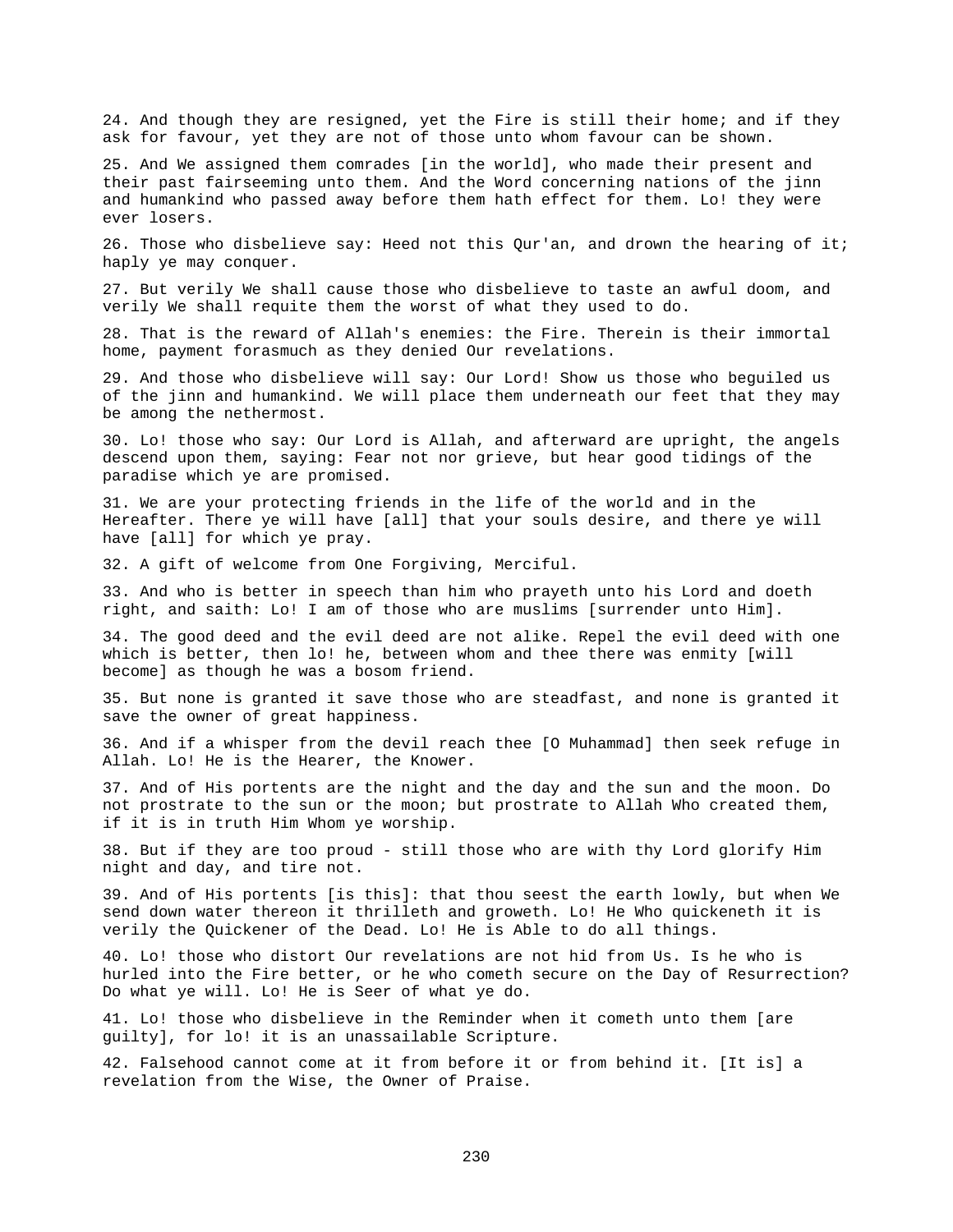43. Naught is said unto thee [Muhammad] save what was said unto the messengers before thee. Lo! thy Lord is owner of forgiveness, and owner [also] of dire punishment.

44. And if We had appointed it a Lecture in a foreign tongue they would assuredly have said: If only its verses were expounded [so that we might understand]? What! A foreign tongue and an Arab? - Say unto them [O Muhammad]: For those who believe it is a guidance and a healing; and as for those who disbelieve, there is a deafness in their ears, and it is blindness for them. Such are called to from afar.

45. And We verily gave Moses the Scripture, but there hath been dispute concerning it; and but for a Word that had already gone forth from thy Lord, it would ere now have been judged between them; but lo! they are in hopeless doubt concerning it.

46. Whoso doeth right it is for his soul, and whoso doeth wrong it is against it. And thy Lord is not at all a tyrant to His slaves.

47. Unto Him is referred [all] knowledge of the Hour. And no fruits burst forth from their sheaths, and no female carrieth or bringeth forth but with His knowledge. And on the day when He calleth unto them: Where are now My partners? they will say: We confess unto Thee, not one of us is a witness [for them].

48. And those to whom they used to cry of old have failed them, and they perceive they have no place of refuge.

49. Man tireth not of praying for good, and if ill toucheth him, then he is disheartened, desperate.

50. And verily, if We cause him to taste mercy after some hurt that hath touched him, he will say: This is my own; and I deem not that the Hour will ever rise, and if I am brought back to my Lord, I surely shall be better off with Him - But We verily shall tell those who disbelieve [all] that they did, and We verily shall make them taste hard punishment.

51. When We show favour unto man, he withdraweth and turneth aside, but when ill toucheth him then he aboundeth in prayer.

52. Bethink you: If it is from Allah and ye reject it - Who is further astray than one who is at open feud [with Allah]?

53. We shall show them Our portents on the horizons and within themselves until it will be manifest unto them that it is the Truth. Doth not thy Lord suffice, since He is Witness over all things?

54. How! Are they still in doubt about the meeting with their Lord? Lo! Is not He surrounding all things?

## **SURA 42. ASH-SHURA (COUNCIL, CONSULTATION)**

1. Ha. Mim.

2. A'in. Sin. Qaf.

3. Thus Allah the Mighty, the Knower inspireth thee [Muhammad] as [He inspired] those before thee.

4. Unto Him belongeth all that is in the heavens and all that is in the earth, and He is the Sublime, the Tremendous.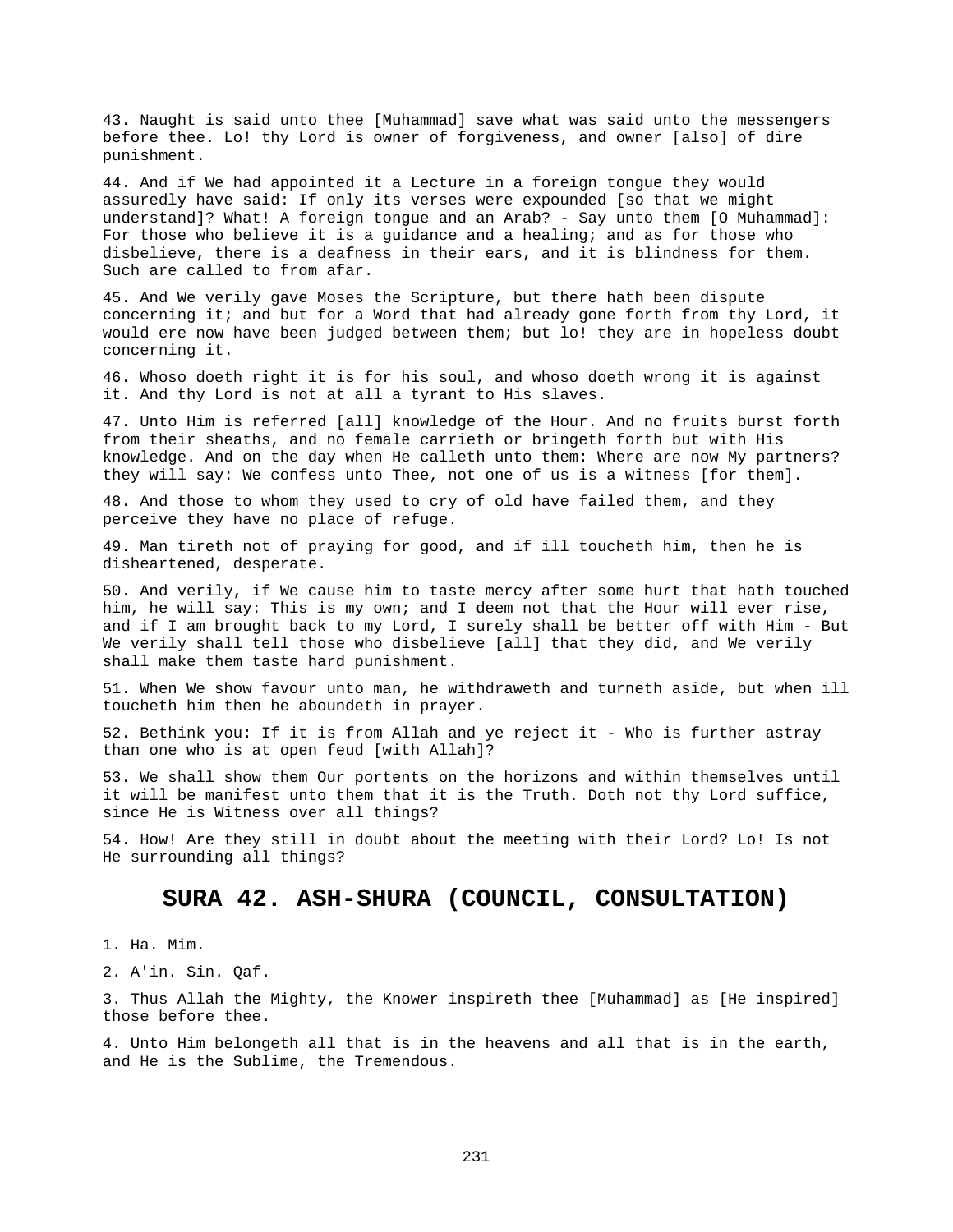5. Almost might the heavens above be rent asunder while the angels hymn the praise of their Lord and ask forgiveness for those on the earth. Lo! Allah, He is the Forgiver, the Merciful.

6. And as for those who choose protecting friends beside Him, Allah is Warden over them, and thou art in no wise a guardian over them.

7. And thus We have inspired in thee a Lecture in Arabic, that thou mayst warn the mother-town and those around it, and mayst warn of a day of assembling whereof there is no doubt. A host will be in the Garden, and a host of them in the Flame.

8. Had Allah willed, He could have made them one community, but Allah bringeth whom He will into His mercy. And the wrong-doers have no friend nor helper.

9. Or have they chosen protecting friends besides Him? But Allah, He [alone] is the Protecting Friend. He quickeneth the dead, and He is Able to do all things.

10. And in whatsoever ye differ, the verdict therein belongeth to Allah. Such is my Lord, in Whom I put my trust, and unto Whom I turn.

11. The Creator of the heavens and the earth. He hath made for you pairs of yourselves, and of the cattle also pairs, whereby He multiplieth you. Naught is as His likeness; and He is the Hearer, the Seer.

12. His are the keys of the heavens and the earth. He enlargeth providence for whom He will and straiteneth [it for whom He will]. Lo! He is Knower of all things.

13. He hath ordained for you that religion which He commended unto Noah, and that which We inspire in thee [Muhammad], and that which We commended unto Abraham and Moses and Jesus, saying: Establish the religion, and be not divided therein. Dreadful for the idolaters is that unto which thou callest them. Allah chooseth for Himself whom He will, and guideth unto Himself him who turneth [toward Him].

14. And they were not divided until after the knowledge came unto them, through rivalry among themselves; and had it not been for a Word that had already gone forth from thy Lord for an appointed term, it surely had been judged between them. And those who were made to inherit the Scripture after them are verily in hopeless doubt concerning it.

15. Unto this, then, summon [O Muhammad]. And be thou upright as thou art commanded, and follow not their lusts, but say: I believe in whatever scripture Allah hath sent down, and I am commanded to be just among you. Allah is our Lord and your Lord. Unto us our works and unto you your works; no argument between us and you. Allah will bring us together, and unto Him is the journeying.

16. And those who argue concerning Allah after He hath been acknowledged, their argument hath no weight with their Lord, and wrath is upon them and theirs will be an awful doom.

17. Allah it is Who hath revealed the Scripture with truth, and the Balance. How canst thou know? It may be that the Hour is nigh.

18. Those who believe not therein seek to hasten it, while those who believe are fearful of it and know that it is the Truth. Are not they who dispute, in doubt concerning the Hour, far astray?

19. Allah is gracious unto His slaves. He provideth for whom He will. And He is the Strong, the Mighty.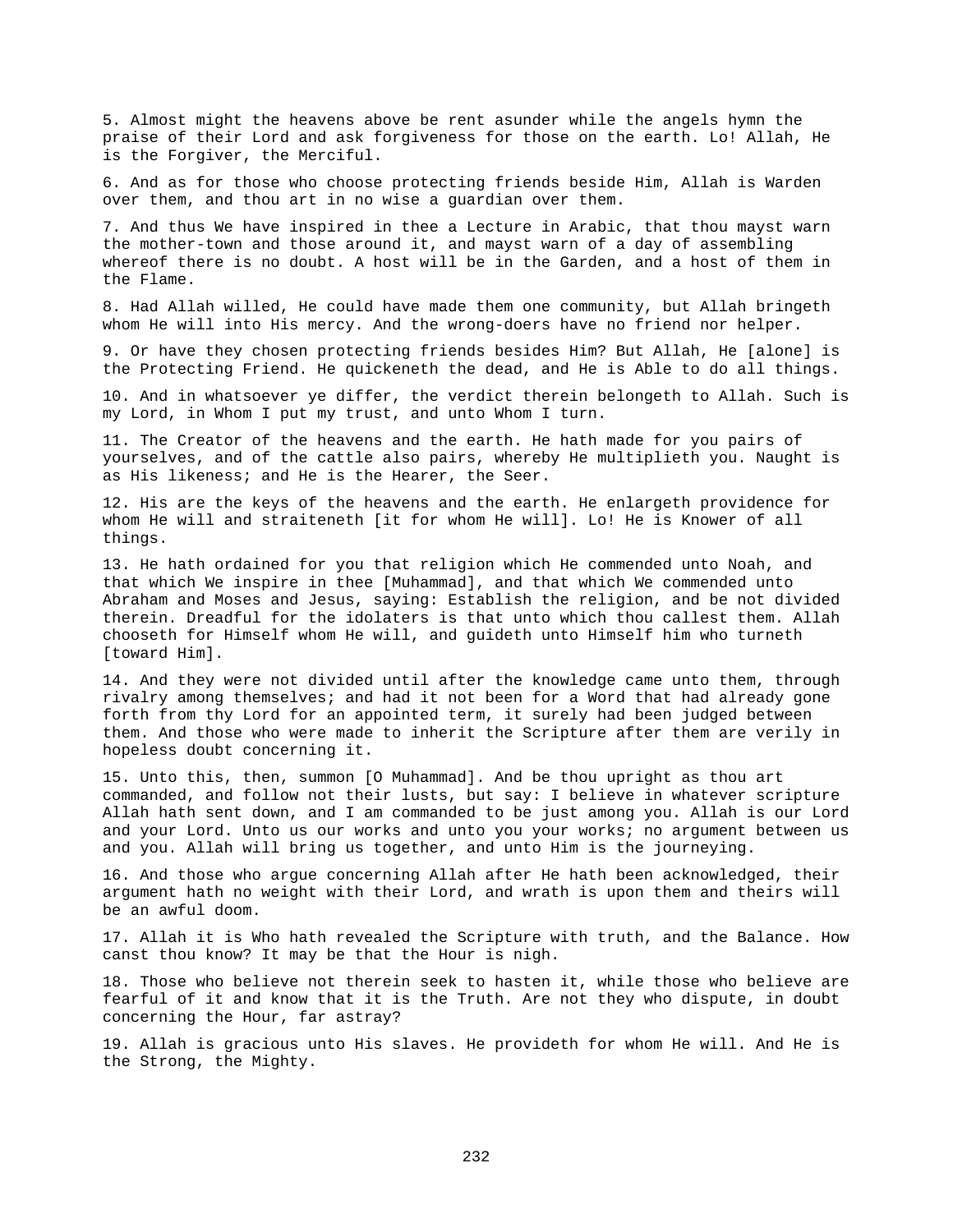20. Whoso desireth the harvest of the Hereafter, We give him increase in its harvest. And whoso desireth the harvest of the world, We give him thereof, and he hath no portion in the Hereafter.

21. Or have they partners [of Allah] who have made lawful for them in religion that which Allah allowed not? And but for a decisive word [gone forth already], it would have been judged between them. Lo! for wrong-doers is a painful doom.

22. Thou seest the wrong-doers fearful of that which they have earned, and it will surely befall them, while those who believe and do good works [will be] in flowering meadows of the Gardens, having what they wish from their Lord. This is the great preferment.

23. This it is which Allah announceth unto His bondmen who believe and do good works. Say [O Muhammad, unto mankind]: I ask of you no fee therefor, save lovingkindness among kinsfolk. And whoso scoreth a good deed We add unto its good for him. Lo! Allah is Forgiving, Responsive.

24. Or say they: He hath invented a lie concerning Allah? If Allah willed, He could have sealed thy heart [against them]. And Allah will wipe out the lie and will vindicate the truth by His words. Lo! He is Aware of what is hidden in the breasts [of men].

25. And He it is Who accepteth repentance from His bondmen, and pardoneth the evil deeds, and knoweth what ye do,

26. And accepteth those who do good works, and giveth increase unto them of His bounty. And as for disbelievers, theirs will be an awful doom.

27. And if Allah were to enlarge the provision for His slaves they would surely rebel in the earth, but He sendeth down by measure as He willeth. Lo! He is Informed, a Seer of His bondmen.

28. And He it is Who sendeth down the saving rain after they have despaired, and spreadeth out His mercy. He is the Protecting Friend, the Praiseworthy.

29. And of His portents is the creation of the heaven and the earth, and of whatever beasts He hath dispersed therein. And He is Able to gather them when He will.

30. Whatever of misfortune striketh you, it is what your right hands have earned. And He forgiveth much.

31. Ye cannot escape in the earth, for beside Allah ye have no protecting friend nor any helper.

32. And of His portents are the ships, like banners on the sea;

33. If He will He calmeth the wind so that they keep still upon its surface - Lo! herein verily are signs for every steadfast grateful [heart]. -

34. Or He causeth them to perish on account of that which they have earned - And He forgiveth much -

35. And that those who argue concerning Our revelations may know they have no refuge.

36. Now whatever ye have been given is but a passing comfort for the life of the world, and that which Allah hath is better and more lasting for those who believe and put their trust in their Lord,

37. And those who shun the worst of sins and indecencies and, when they are wroth, forgive,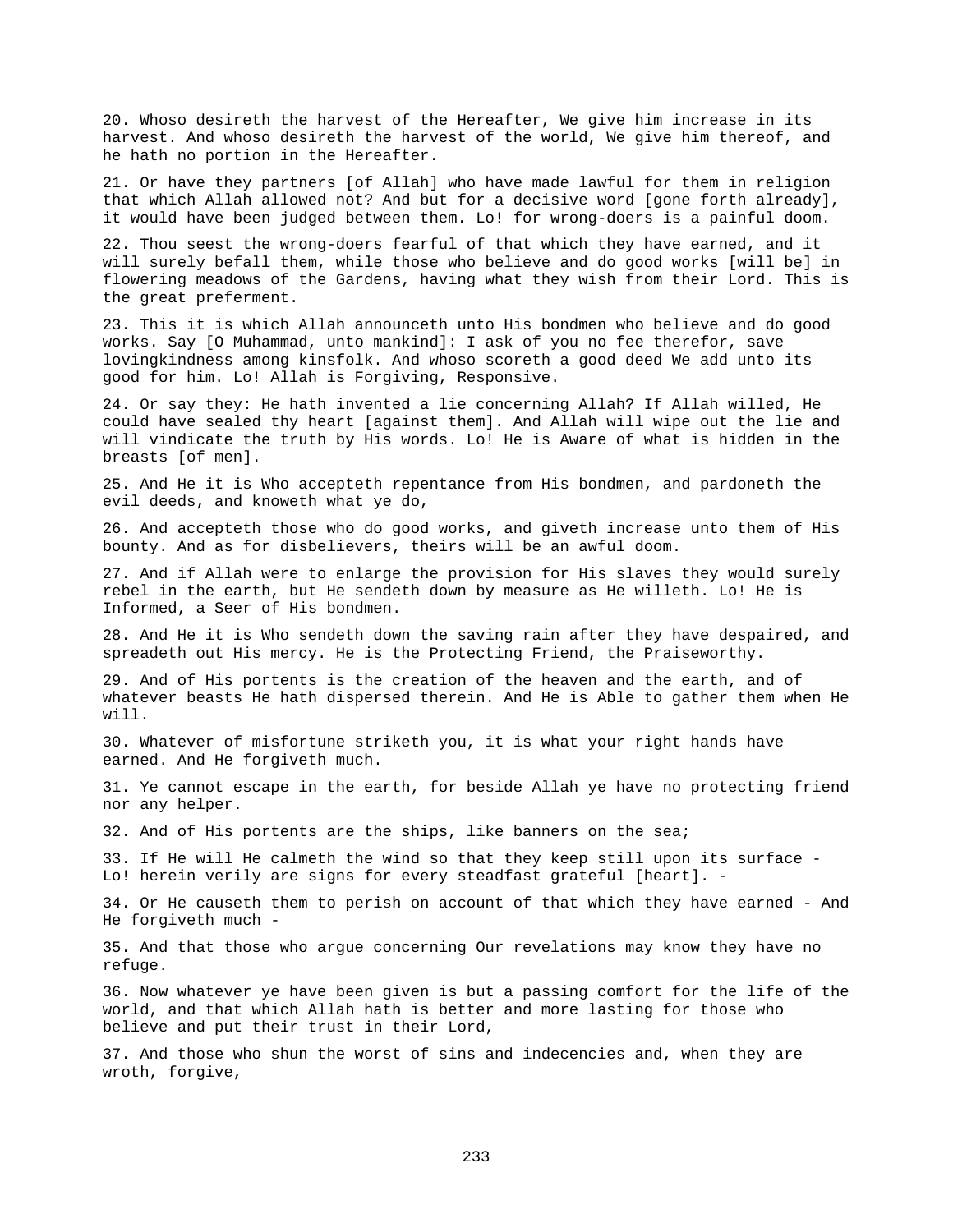38. And those who answer the call of their Lord and establish worship, and whose affairs are a matter of counsel, and who spend of what We have bestowed on them,

39. And those who, when great wrong is done to them, defend themselves,

40. The guerdon of an ill-deed is an ill the like thereof. But whosoever pardoneth and amendeth, his wage is the affair of Allah. Lo! He loveth not wrong-doers.

41. And whoso defendeth himself after he hath suffered wrong - for such, there is no way [of blame] against them.

42. The way [of blame] is only against those who oppress mankind, and wrongfully rebel in the earth. For such there is a painful doom.

43. And verily whoso is patient and forgiveth - lo! that, verily, is [of] the steadfast heart of things.

44. He whom Allah sendeth astray, for him there is no protecting friend after Him. And thou [Muhammad] wilt see the evil-doers when they see the doom, [how] they say: Is there any way of return?

45. And thou wilt see them exposed to [the Fire], made humble by disgrace, and looking with veiled eyes. And those who believe will say: Lo! the [eternal] losers are they who lose themselves and their housefolk on the Day of Resurrection. Lo! are not the wrong-doers in perpetual torment?

46. And they will have no protecting friends to help them instead of Allah. He whom Allah sendeth astray, for him there is no road.

47. Answer the call of your Lord before there cometh unto you from Allah a Day which there is no averting. Ye have no refuge on that Day, nor have a ye any [power of] refusal.

48. But if they are averse, We have not sent thee as a warder over them. Thine is only to convey [the message]. And lo! when We cause man to taste of mercy from Us he exulteth therefor. And if some evil striketh them because of that which their own hands have sent before, then lo! man is an ingrate.

49. Unto Allah belongeth the Sovereignty of the heavens and the earth. He createth what He will. He bestoweth female [offspring] upon whom He will, and bestoweth male [offspring] upon whom He will;

50. Or He mingleth them, males and females, and He maketh barren whom He will. Lo! He is Knower, Powerful.

51. And it was not [vouchsafed] to any mortal that Allah should speak to him unless [it be] by revelation or from behind a veil, or [that] He sendeth a messenger to reveal what He will by His leave. Lo! He is Exalted, Wise.

52. And thus have We inspired in thee [Muhammad] a Spirit of Our command. Thou knewest not what the Scripture was, nor what the Faith. But We have made it a light whereby We guide whom We will of Our bondmen. And lo! thou verily dost guide unto a right path,

53. The path of Allah, unto Whom belongeth whatsoever is in the heavens and whatsoever is in the earth. Do not all things reach Allah at last?

### **SURA 43. AZ-ZUKHRUF (ORNAMENTS OF GOLD, LUXURY)**

1. Ha. Mim.

2. By the Scripture which maketh plain,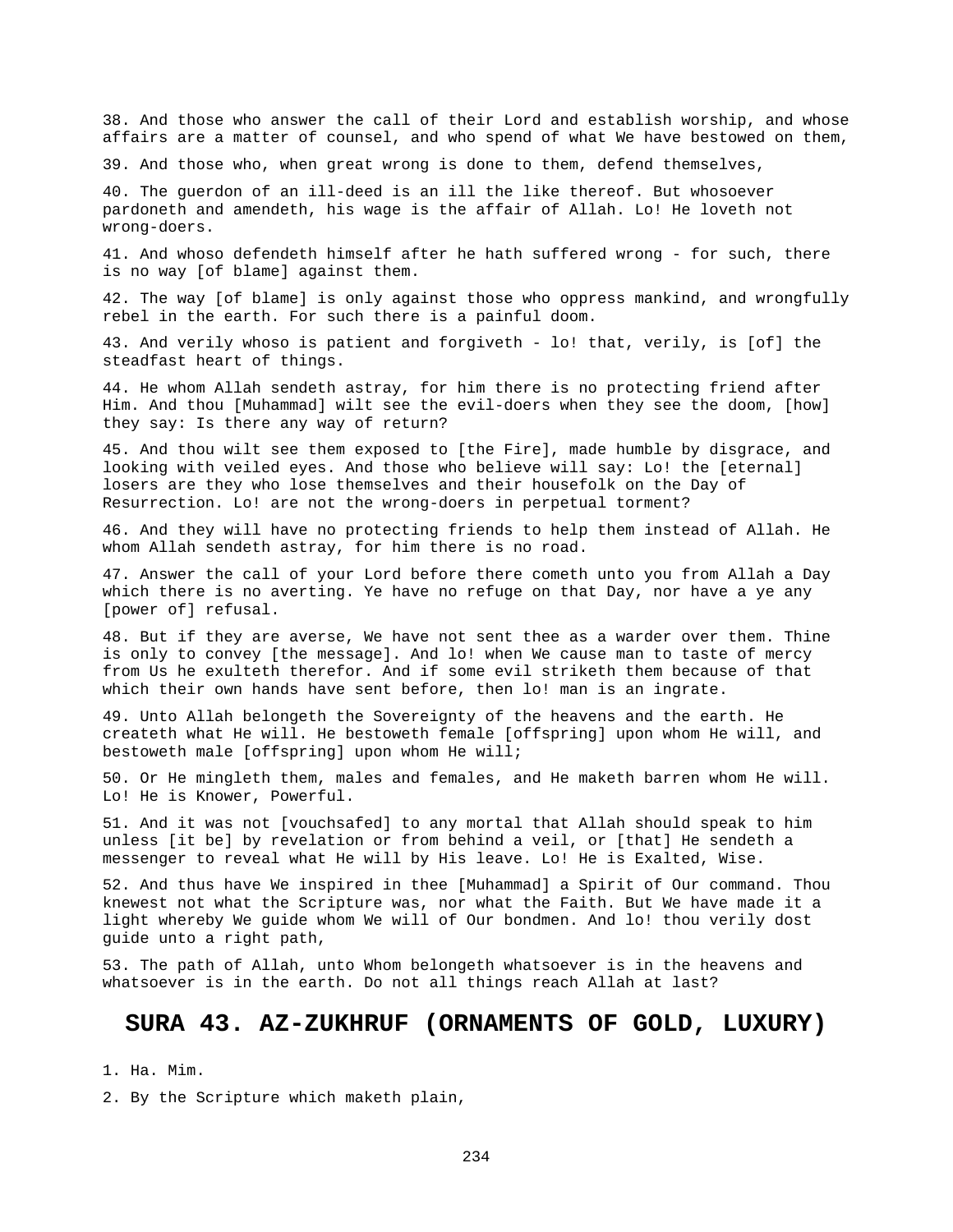3. Lo! We have appointed it a Lecture, in Arabic that haply ye may understand. 4. And Lo! in the Source of Decrees, which We possess, it is indeed sublime, decisive. 5. Shall We utterly ignore you because ye are a wanton folk? 6. How many a prophet did We send among the men of old! 7. And never came there unto them a prophet but they used to mock him. 8. Then We destroyed men mightier than these in prowess; and the example of the men of old hath gone [before them]. 9. And if thou [Muhammad] ask them: Who created the heavens and the earth, they will surely answer: The Mighty, the Knower created them; 10. Who made the earth a resting-place for you, and placed roads for you therein, that haply ye may find your way; 11. And Who sendeth down water from the sky in [due] measure, and We revive a dead land therewith. Even so will ye be brought forth; 12. He Who created all the pairs, and appointed for you ships and cattle whereupon ye ride. 13. That ye may mount upon their backs, and may remember your Lord's favour when ye mount thereon, and may say: Glorified be He Who hath subdued these unto us, and we were not capable [of subduing them]; 14. And lo! unto our Lord we surely are returning. 15. And they allot to Him a portion of His bondmen! Lo! man is verily a mere ingrate. 16. Or chooseth He daughters of all that He hath created, and honoureth He you with sons? 17. And if one of them hath tidings of that which he likeneth to the Beneficent One, his countenance becometh black and he is full of inward rage. 18. [Liken they then to Allah] that which is bred up in outward show, and in dispute cannot make itself plain? 19. And they make the angels, who are the slaves of the Beneficent, females. Did they witness their creation? Their testimony will be recorded and they will be questioned. 20. And they say: If the Beneficent One had [so] willed, we should not have worshipped them. They have no knowledge whatsoever of that. They do but guess. 21. Or have We given them any scripture before [this Qur'an] so that they are holding fast thereto? 22. Nay, for they say only: Lo! we found our fathers following a religion, and we are guided by their footprints. 23. And even so We sent not a warner before thee [Muhammad] into any township but its luxurious ones said: Lo! we found our fathers following a religion, and we are following their footprints. 24. [And the warner] said: What! Even though I bring you better guidance than that ye found your fathers following? They answered: Lo! in what ye bring we are disbelievers. 25. So We requited them. Then see the nature of the consequence for the rejecters!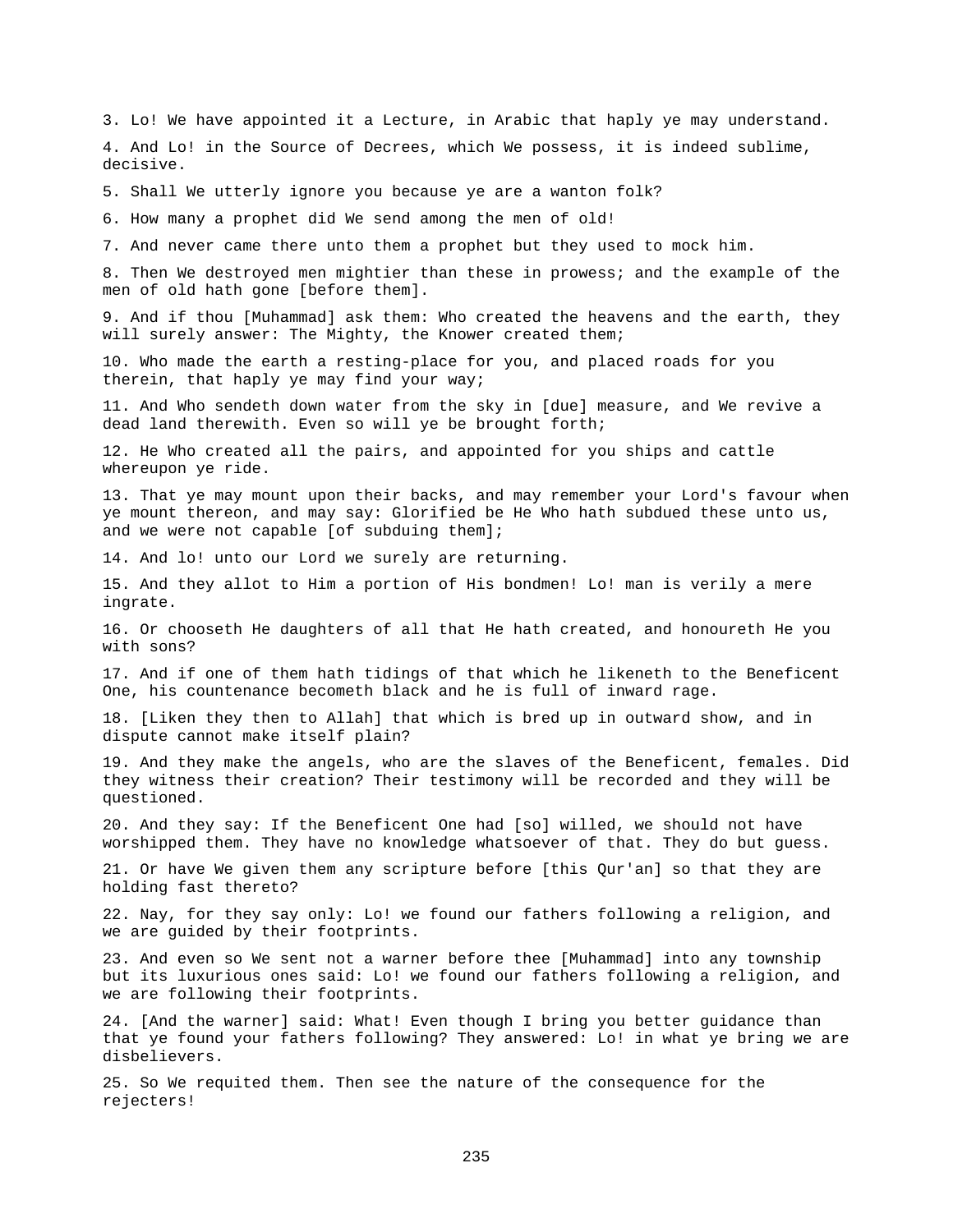26. And when Abraham said unto his father and his folk: Lo! I am innocent of what ye worship 27. Save Him Who did create me, for He will surely guide me. 28. And he made it a word enduring among his seed, that haply they might return. 29. Nay, but I let these and their fathers enjoy life [only] till there should come unto them the Truth and a messenger making plain. 30. And now that the Truth hath come unto them they say: This is mere magic, and lo! we are disbelievers therein. 31. And they say: If only this Qur'an had been revealed to some great man of the two towns? 32. Is it they who apportion thy Lord's mercy? We have apportioned among them their livelihood in the life of the world, and raised some of them above others in rank that some of them may take labour from others; and the mercy of thy Lord is better than [the wealth] that they amass. 33. And were it not that mankind would have become one community, We might well have appointed, for those who disbelieve in the Beneficent, roofs of silver for their houses and stairs [of silver] whereby to mount, 34. And for their houses doors [of silver] and couches of silver whereon to recline, 35. And ornaments of gold. Yet all that would have been but a provision of the life of the world. And the Hereafter with your Lord would have been for those who keep from evil. 36. And he whose sight is dim to the remembrance of the Beneficent, We assign unto him a devil who becometh his comrade; 37. And lo! they surely turn them from the way of Allah, and yet they deem that they are rightly guided; 38. Till, when he cometh unto Us, he saith [unto his comrade]: Ah, would that between me and thee there were the distance of the two horizons - an evil comrade! 39. And it profiteth you not this day, because ye did wrong, that ye will be sharers in the doom. 40. Canst thou [Muhammad] make the deaf to hear, or canst thou guide the blind or him who is in error manifest? 41. And if We take thee away, We surely shall take vengeance on them, 42. Or [if] We show thee that wherewith We threaten them; for lo! We have complete command of them. 43. So hold thou fast to that which is inspired in thee. Lo! thou art on a right path. 44. And lo! it is in truth a Reminder for thee and for thy folk; and ye will be questioned. 45. And ask those of Our messengers whom We sent before thee: Did We ever appoint gods to be worshipped beside the Beneficent? 46. And verily We sent Moses with Our revelations unto Pharaoh and his chiefs, and he said: I am a messenger of the Lord of the Worlds. 47. But when he brought them Our tokens, behold! they laughed at them.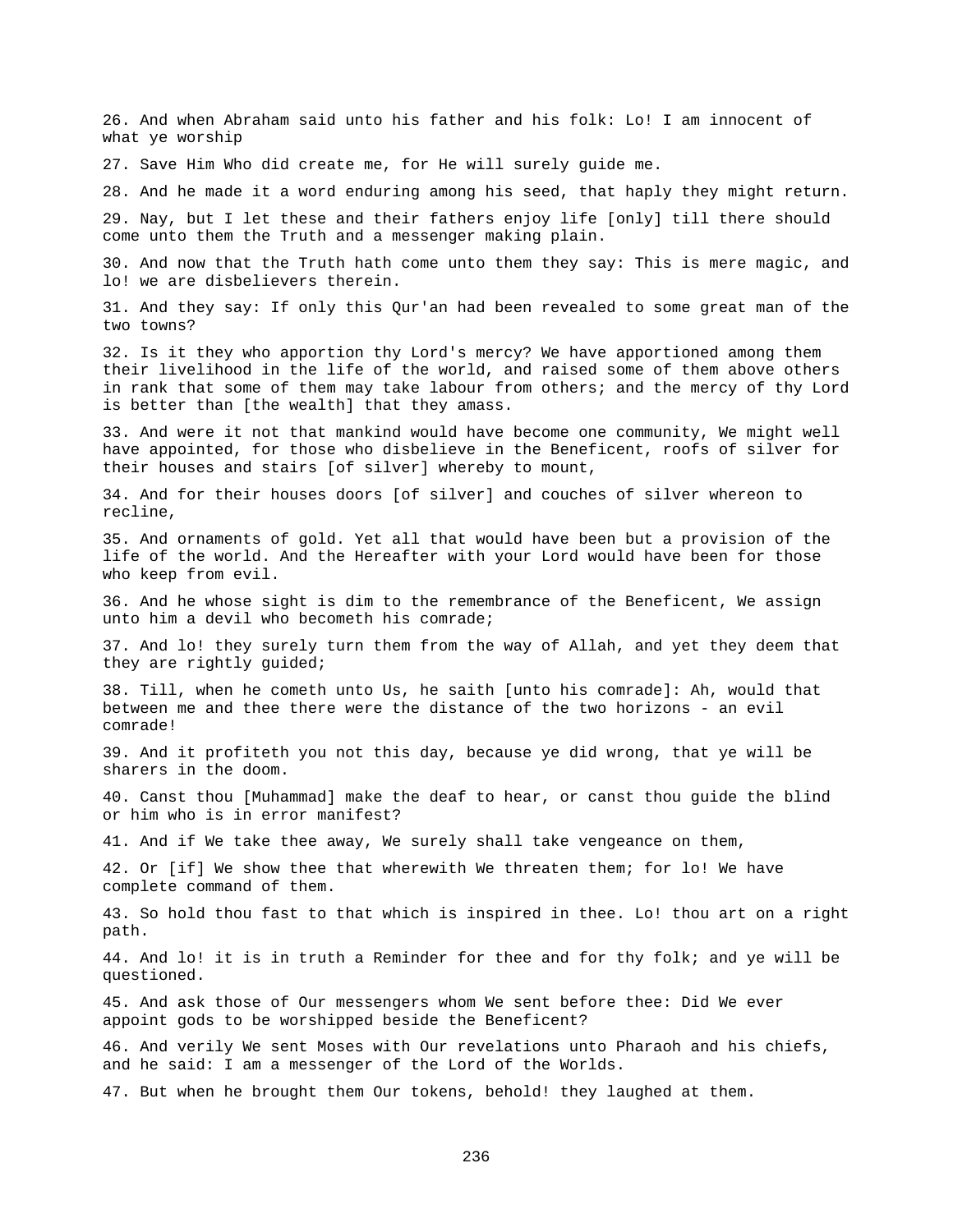48. And every token that We showed them was greater than its sister [token], and We grasped them with the torment, that haply they might turn again. 49. And they said: O wizard! Entreat thy Lord for us by the pact that He hath made with thee. Lo! we verily will walk aright. 50. But when We eased them of the torment, behold! they broke their word. 51. And Pharaoh caused a proclamation to be made among his people saying: O my people! Is not mine the sovereignty of Egypt and these rivers flowing under me? Can ye not then discern? 52. I am surely better than this fellow, who is despicable and can hardly make [his meaning] plain! 53. Why, then, have armlets of gold not been set upon him, or angels sent along with him? 54. Thus he persuaded his people to make light [of Moses], and they obeyed him. Lo! they were a wanton folk. 55. So, when they angered Us, We punished them and drowned them every one. 56. And We made them a thing past, and an example for those after [them]. 57. And when the son of Mary is quoted as an example, behold! the folk laugh out, 58. And say: Are our gods better, or is he? They raise not the objection save for argument. Nay! but they are a contentious folk. 59. He is nothing but a slave on whom We bestowed favour, and We made him a pattern for the Children of Israel. 60. And had We willed We could have set among you angels to be viceroys in the earth. 61. And lo! verily there is knowledge of the Hour. So doubt ye not concerning it, but follow Me. This is the right path. 62. And let not Satan turn you aside. Lo! he is an open enemy for you. 63. When Jesus came with clear proofs [of Allah's Sovereignty], he said: I have come unto you with wisdom, and to make plain some of that concerning which ye differ. So keep your duty to Allah, and obey me. 64. Lo! Allah, He is my Lord and your Lord. So worship Him. This is a right path. 65. But the factions among them differed. Then woe unto those who do wrong from the doom of a painful day. 66. Await they aught save the Hour, that it shall come upon them suddenly, when they know not? 67. Friends on that day will be foes one to another, save those who kept their duty [to Allah]. 68. O My slaves! For you there is no fear this day, nor is it ye who grieve; 69. [Ye] who believed Our revelations and were self-surrendered, 70. Enter the Garden, ye and your wives, to be made glad. 71. Therein are brought round for them trays of gold and goblets, and therein is all that souls desire and eyes find sweet. And ye are immortal therein.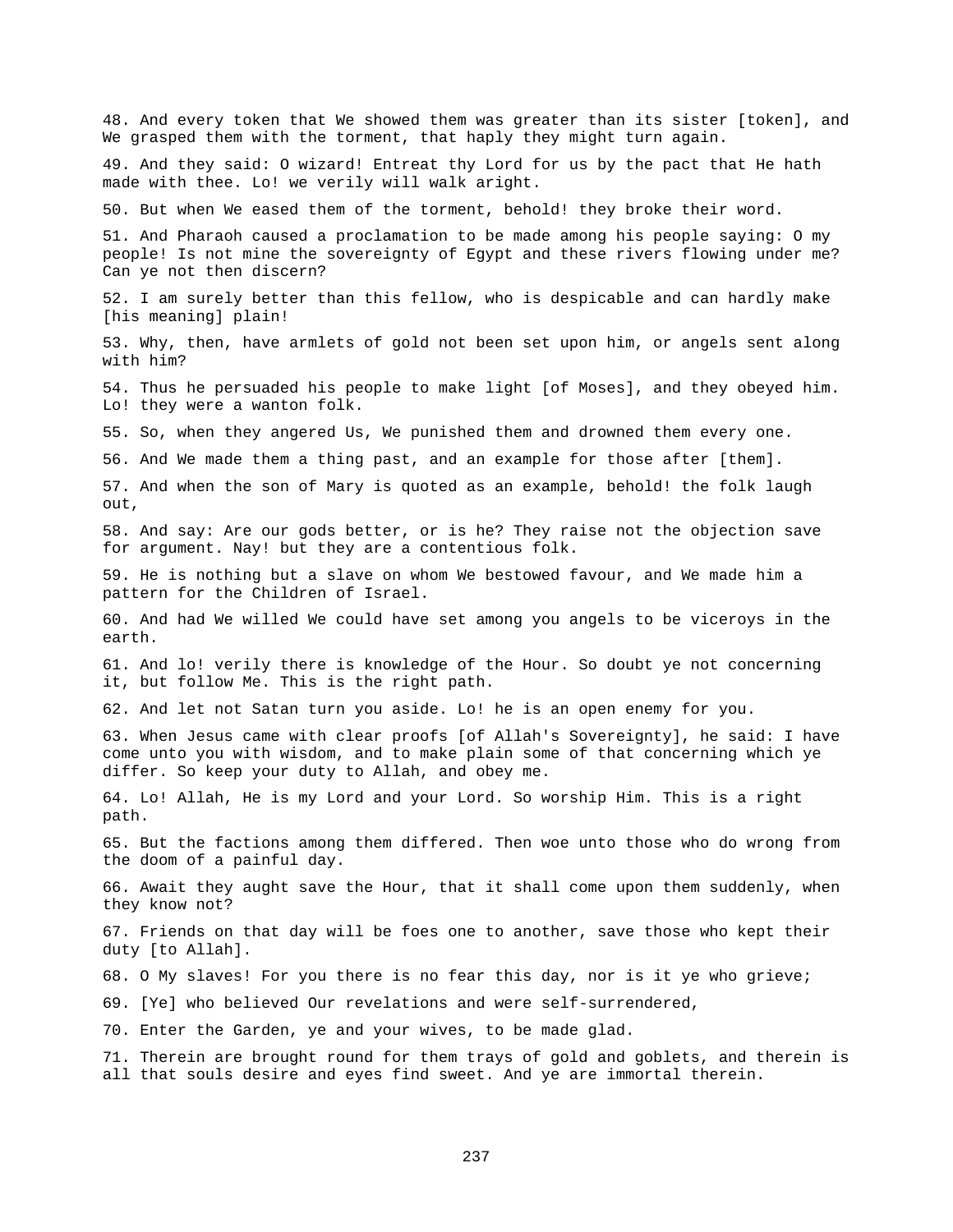72. This is the Garden which ye are made to inherit because of what ye used to do. 73. Therein for you is fruit in plenty whence to eat. 74. Lo! the guilty are immortal in hell's torment. 75. It is not relaxed for them, and they despair therein. 76. We wronged them not, but they it was who did the wrong. 77. And they cry: O master! Let thy Lord make an end of us. He saith: Lo! here ye must remain. 78. We verily brought the Truth unto you, but ye were, most of you, averse to the Truth. 79. Or do they determine any thing [against the Prophet]? Lo! We [also] are determining. 80. Or deem they that We cannot hear their secret thoughts and private confidences? Nay, but Our envoys, present with them, do record. 81. Say [O Muhammad]: If the Beneficent One hath a son, then, I shall be first among the worshippers. [But there is no son]. 82. Glorified be the Lord of the heavens and the earth, the Lord of the Throne, from that which they ascribe [unto Him]! 83. So let them flounder [in their talk] and play until they meet the Day which they are promised. 84. And He it is Who in the heaven is Allah, and in the earth Allah. He is the Wise, the Knower. 85. And blessed be He unto Whom belongeth the Sovereignty of the heavens and the earth and all that is between them, and with Whom is knowledge of the Hour, and unto Whom ye will be returned. 86. And those unto whom they cry instead of Him possess no power of intercession, saving him who beareth witness unto the Truth knowingly. 87. And if thou ask them who created them, they will surely say: Allah. How then are they turned away? 88. And he saith: O my Lord! Lo! these are a folk who believe not. 89. Then bear with them [O Muhammad] and say: Peace. But they will come to know. **SURA 44. AD-DUKHAN (SMOKE)**  1. Ha. Mim. 2. By the Scripture that maketh plain 3. Lo! We revealed it on a blessed night - Lo! We are ever warning - 4. Whereon every wise command is made clear

5. As a command from Our presence - Lo! We are ever sending -

6. A mercy from thy Lord. Lo! He, even He is the Hearer, the Knower,

7. Lord of the heavens and the earth and all that is between them, if ye would be sure.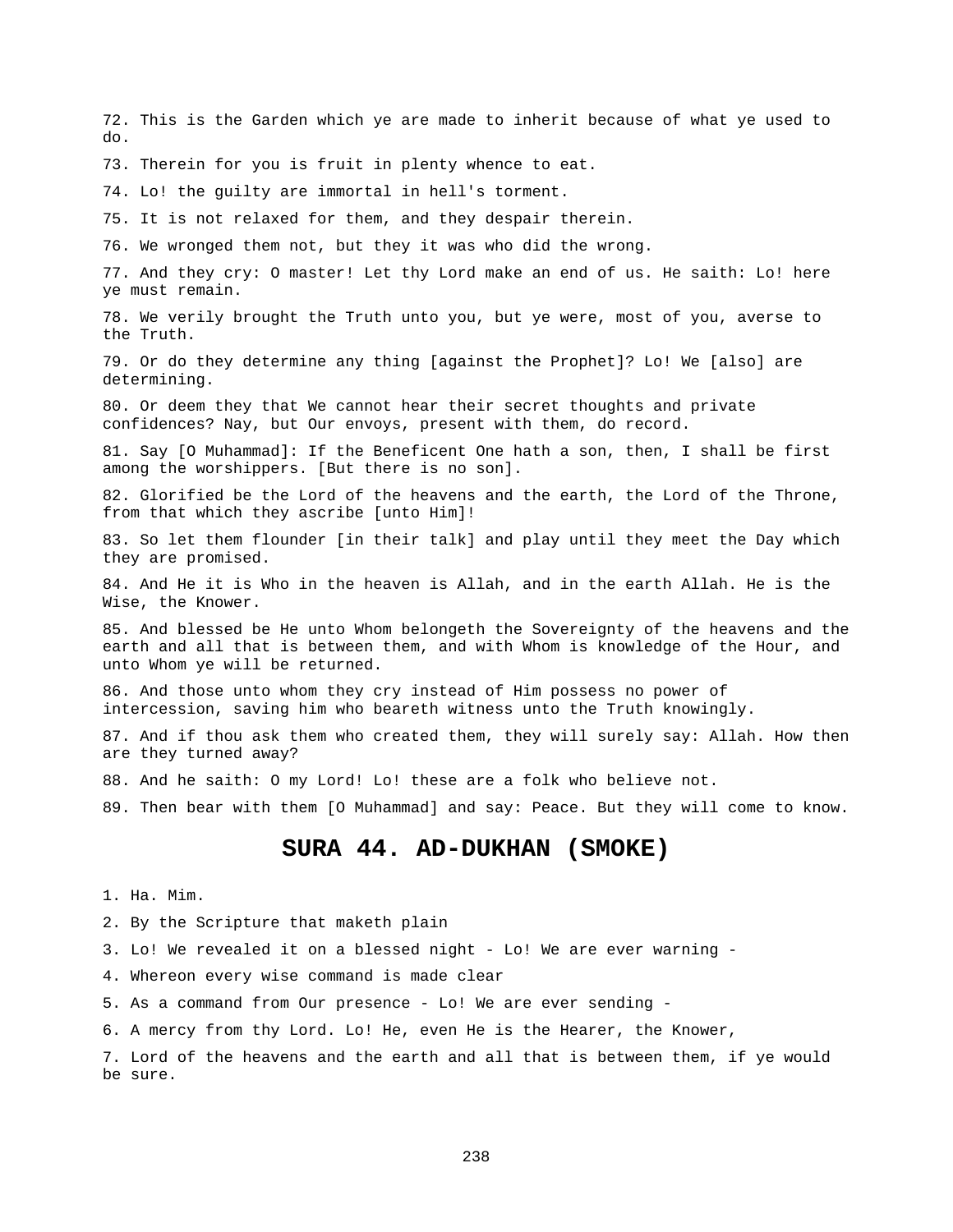8. There is no Allah save Him. He quickeneth and giveth death; your Lord and Lord of your forefathers. 9. Nay, but they play in doubt. 10. But watch thou [O Muhammad] for the day when the sky will produce visible smoke 11. That will envelop the people. This will be a painful torment. 12. [Then they will say]: Our Lord relieve us of the torment. Lo! we are believers. 13. How can there be remembrance for them, when a messenger making plain [the Truth] had already come unto them, 14. And they had turned away from him and said: One taught [by others], a madman? 15. Lo! We withdraw the torment a little. Lo! ye return [to disbelief]. 16. On the day when We shall seize them with the greater seizure, [then] in truth We shall punish. 17. And verily We tried before them Pharaoh's folk, when there came unto them a noble messenger, 18. Saying: Give up to me the slaves of Allah. Lo! I am a faithful messenger unto you. 19. And saying: Be not proud against Allah. Lo! I bring you a clear warrant. 20. And lo! I have sought refuge in my Lord and your Lord lest ye stone me to death. 21. And if ye put no faith in me, then let me go. 22. And he cried unto his Lord, [saying]: These are guilty folk. 23. Then [his Lord commanded]: Take away My slaves by night. Lo! ye will be followed, 24. And leave the sea behind at rest, for lo! they are a drowned host. 25. How many were the gardens and the watersprings that they left behind, 26. And the cornlands and the goodly sites 27. And pleasant things wherein they took delight! 28. Even so [it was], and We made it an inheritance for other folk; 29. And the heaven and the earth wept not for them, nor were they reprieved. 30. And We delivered the Children of Israel from the shameful doom; 31. [We delivered them] from Pharaoh. Lo! he was a tyrant of the wanton ones. 32. And We chose them, purposely, above [all] creatures. 33. And We gave them portents wherein was a clear trial. 34. Lo! these, forsooth, are saying: 35. There is naught but our first death, and we shall not be raised again. 36. Bring back our fathers, if ye speak the truth! 37. Are they better, or the folk of Tubb'a and those before them? We destroyed them, for surely they were guilty.

239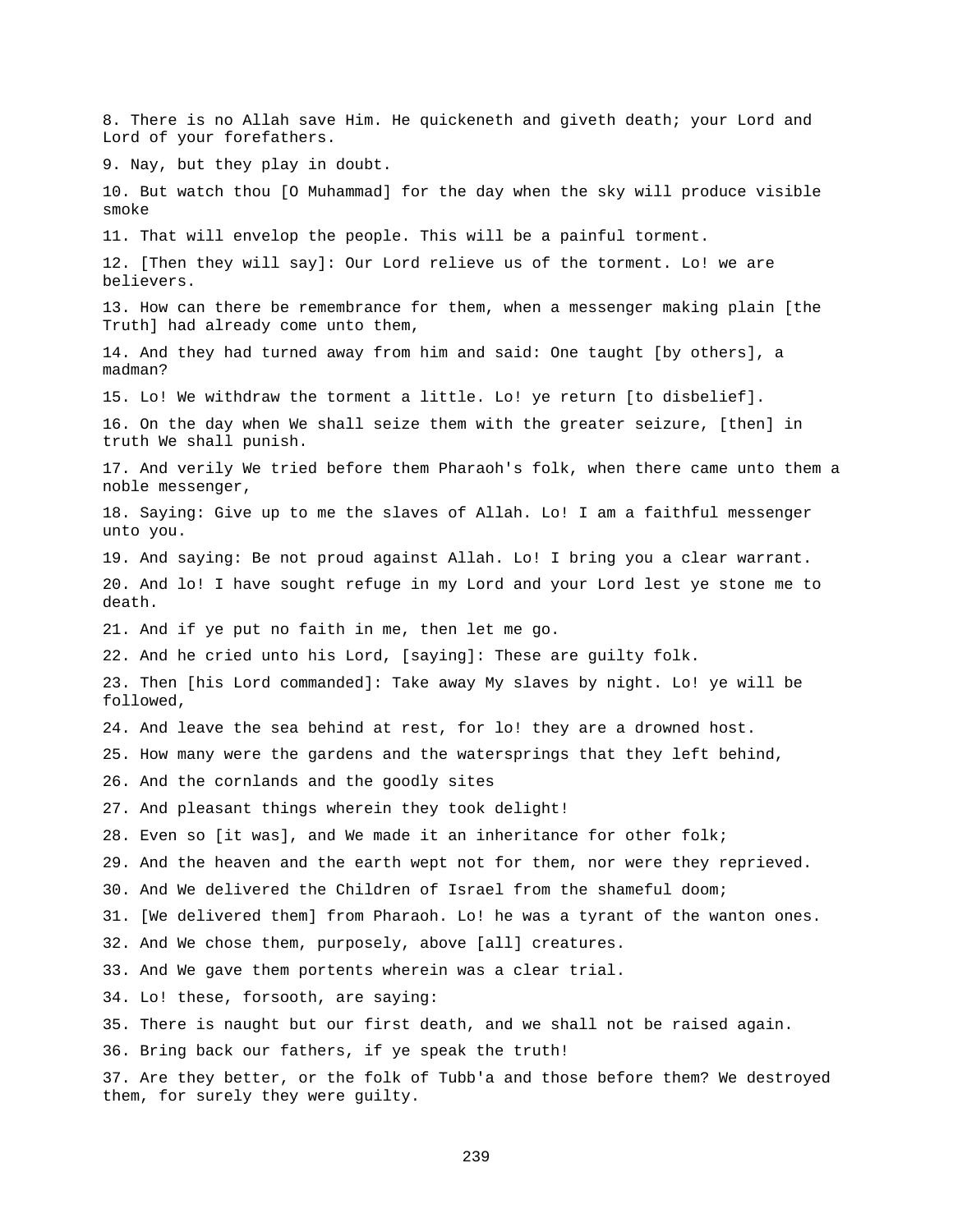38. And We created not the heavens and the earth, and all that is between them, in play. 39. We created them not save with truth; but most of them know not. 40. Assuredly the Day of Decision is the term for all of them, 41. A day when friend can in naught avail friend, nor can they be helped, 42. Save him on whom Allah hath mercy. Lo! He is the Mighty, the Merciful. 43. Lo! the tree of Zaqqum, 44. The food of the sinner! 45. Like molten brass, it seetheth in their bellies 46. As the seething of boiling water. 47. [And it will be said]: Take him and drag him to the midst of hell, 48. Then pour upon his head the torment of boiling water. 49. [Saying]: Taste! Lo! thou wast forsooth the mighty, the noble! 50. Lo! this is that whereof ye used to doubt. 51. Lo! those who kept their duty will be in a place secured. 52. Amid gardens and watersprings, 53. Attired in silk and silk embroidery, facing one another. 54. Even so [it will be]. And We shall wed them unto fair ones with wide, lovely eyes. 55. They call therein for every fruit in safety. 56. They taste not death therein, save the first death. And He hath saved them from the doom of hell, 57. A bounty from thy Lord. That is the supreme triumph. 58. And We have made [this Scripture] easy in thy language only that they may heed. 59. Wait then [O Muhammad]. Lo! they [too] are waiting. **SURA 45. AL-JATHIYA (CROUCHING)** 

1. Ha. Mim.

2. The revelation of the Scripture is from Allah, the Mighty, the Wise.

3. Lo! in the heavens and the earth are portents for believers.

4. And in your creation, and all the beasts that He scattereth in the earth, are portents for a folk whose faith is sure.

5. And the difference of night and day and the provision that Allah sendeth down from the sky and thereby quickeneth the earth after her death, and the ordering of the winds, are portents for a people who have sense.

6. These are the portents of Allah which We recite unto thee [Muhammad] with truth. Then in what fact, after Allah and His portents, will they believe?

7. Woe unto each sinful liar,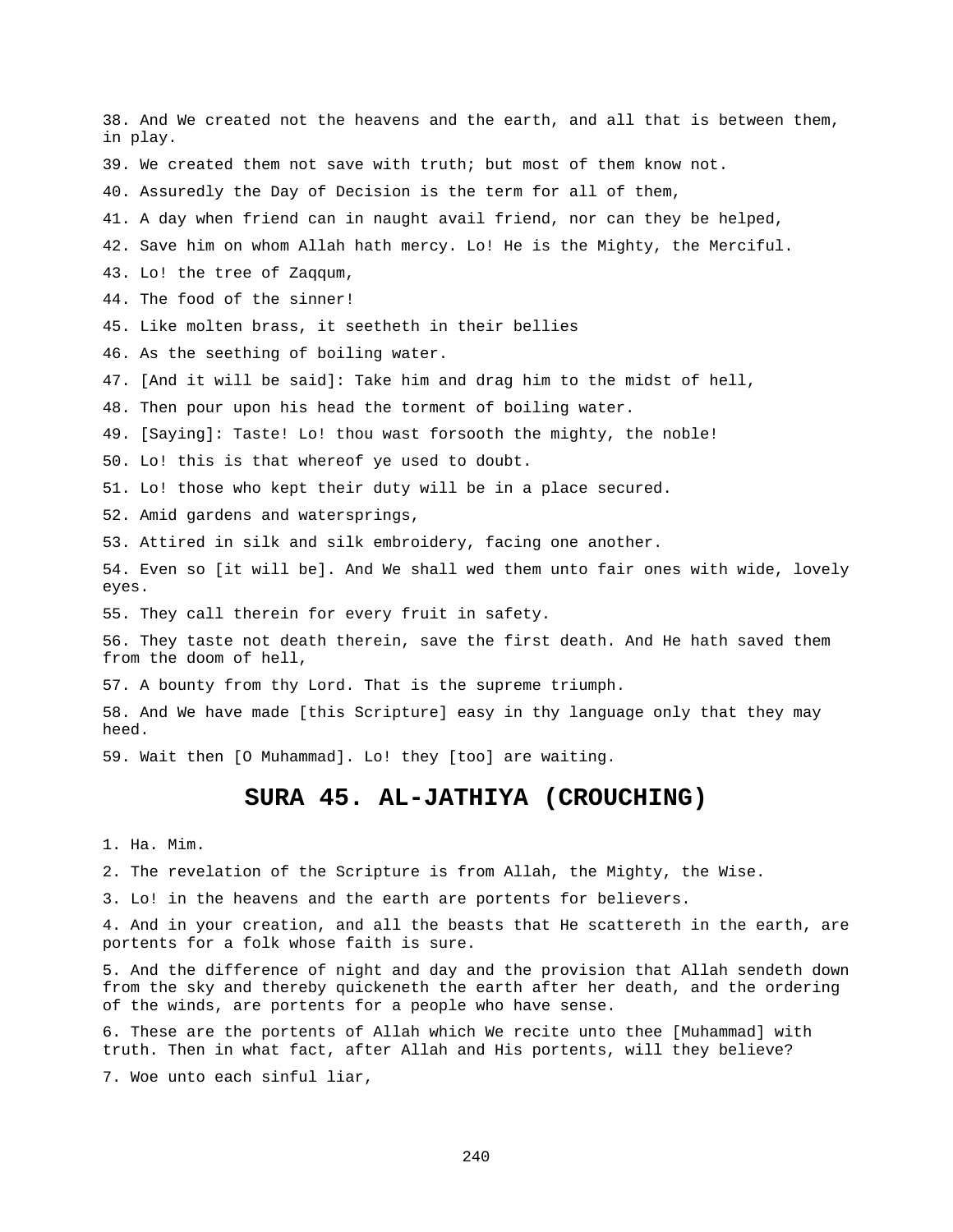8. Who heareth the revelations of Allah recited unto him, and then continueth in pride as though he heard them not. Give him tidings of a painful doom.

9. And when he knoweth aught of Our revelations he maketh it a jest. For such there is a shameful doom.

10. Beyond them there is hell, and that which they have earned will naught avail them, nor those whom they have chosen for protecting friends beside Allah. Theirs will be an awful doom.

11. This is guidance. And those who disbelieve the revelations of their Lord, for them there is a painful doom of wrath.

12. Allah it is Who hath made the sea of service unto you that the ships may run thereon by His command, and that ye may seek of His bounty, and that haply ye may be thankful;

13. And hath made of service unto you whatsoever is in the heavens and whatsoever is in the earth; it is all from Him. Lo! herein verily are portents for a people who reflect.

14. Tell those who believe to forgive those who hope not for the days of Allah; in order that He may requite folk what they used to earn.

15. Whoso doeth right, it is for his soul, and whoso doeth wrong, it is against it. And afterward unto your Lord ye will be brought back.

16. And verily we gave the Children of Israel the Scripture and the Command and the Prophethood, and provided them with good things and favoured them above [all] peoples;

17. And gave them plain commandments. And they differed not until after the knowledge came unto them, through rivalry among themselves. Lo! thy Lord will judge between them on the Day of Resurrection concerning that wherein they used to differ.

18. And now have We set thee [O Muhammad] on a clear road of [Our] commandment; so follow it, and follow not the whims of those who know not.

19. Lo! they can avail thee naught against Allah. And lo! as for the wrongdoers, some of them are friends of others; and Allah is the Friend of those who ward off [evil].

20. This is clear indication for mankind, and a guidance and a mercy for a folk whose faith is sure.

21. Or do those who commit ill-deeds suppose that We shall make them as those who believe and do good works, the same in life and death? Bad is their judgment!

22. And Allah hath created the heavens and the earth with truth, and that every soul may be repaid what it hath earned. And they will not be wronged.

23. Hast thou seen him who maketh his desire his god, and Allah sendeth him astray purposely, and sealeth up his hearing and his heart, and setteth on his sight a covering? Then who will lead him after Allah [hath condemned him]? Will ye not then heed?

24. And they say: There is naught but our life of the world; we die and we live, and naught destroyeth us save time; when they have no knowledge whatsoever of [all] that; they do but guess.

25. And when Our clear revelations are recited unto them their only argument is that they say: Bring [back] our fathers. then, if ye are truthful.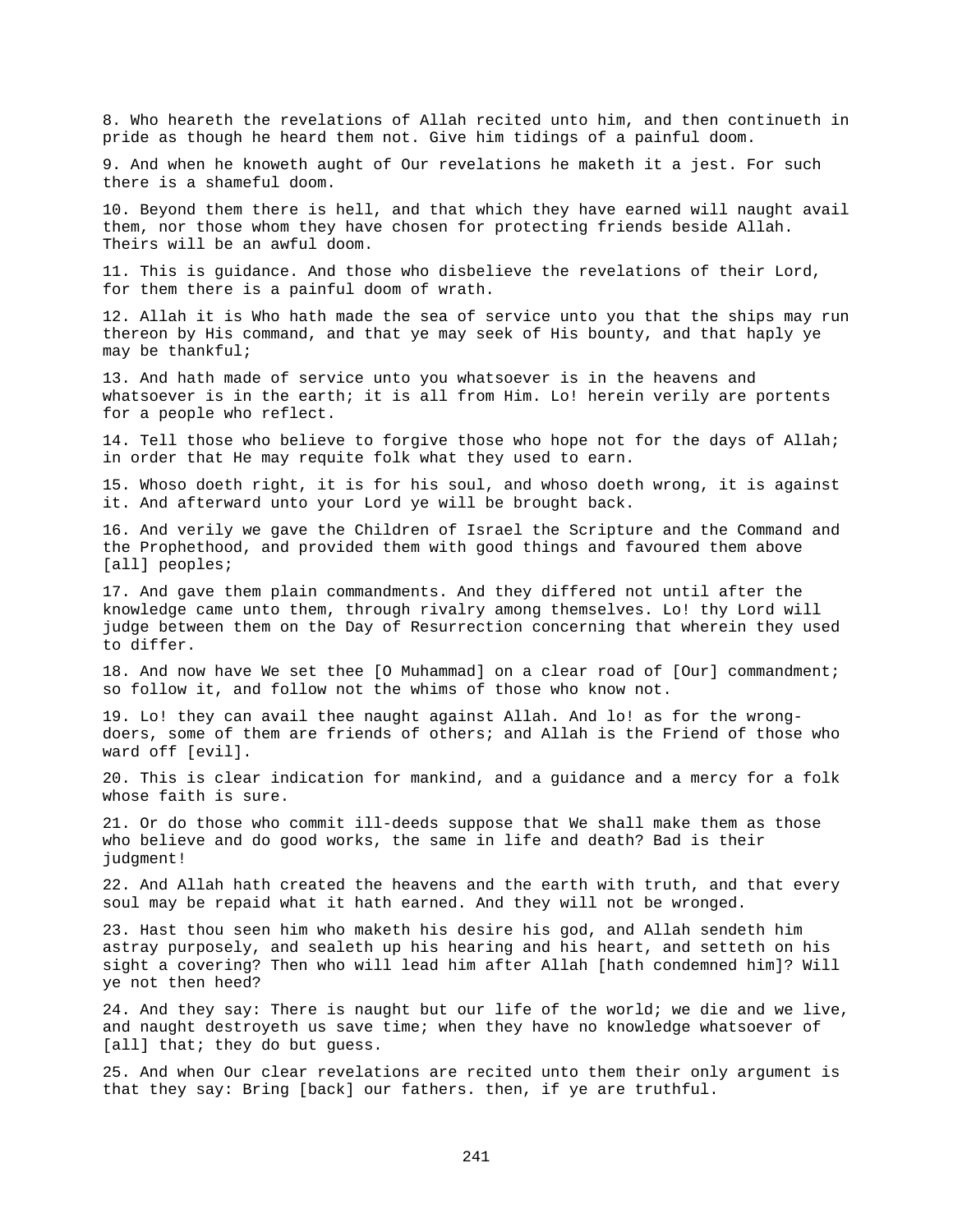26. Say [unto them, O Muhammad]: Allah giveth life to you, then causeth you to die, then gathereth you unto the Day of Resurrection whereof there is no doubt. But most of mankind know not.

27. And unto Allah belongeth the Sovereignty of the heavens and the earth; and on the day when the Hour riseth, on that day those who follow falsehood will be lost.

28. And thou wilt see each nation crouching, each nation summoned to its record. [And it will be said unto them]: This day ye are requited what ye used to do.

29. This Our Book pronounceth against you with truth. Lo! We have caused [all] that ye did to be recorded.

30. Then, as for those who believed and did good works, their Lord will bring them in unto His mercy. That is the evident triumph.

31. And as for those who disbelieved [it will be said unto them]: Were not Our revelations recited unto you? But ye were scornful and became a guilty folk.

32. And when it was said: Lo! Allah's promise is the truth, and there is no doubt of the Hour's coming, ye said: We know not what the Hour is. We deem it naught but a conjecture, and we are by no means convinced.

33. And the evils of what they did will appear unto them, and that which they used to deride will befall them.

34. And it will be said: This day We forget you, even as ye forgot the meeting of this your day; and your habitation is the Fire, and there is none to help you.

35. This, forasmuch as ye made the revelations of Allah a jest, and the life of the world beguiled you. Therefor this day they come not forth from thence, nor can they make amends.

36. Then praise be to Allah, Lord of the heavens and Lord of the earth, the Lord of the Worlds.

37. And unto Him [alone] belongeth Majesty in the heavens and the earth, and He is the Mighty, the Wise.

#### **SURA 46. AL-AHQAF (THE WIND-CURVED SANDHILLS, THE**

#### **DUNES)**

1. Ha. Mim.

2. The revelation of the Scripture is from Allah the Mighty, the Wise.

3. We created not the heavens and the earth and all that is between them save with truth, and for a term appointed. But those who disbelieve turn away from that whereof they are warned.

4. Say [unto them, O Muhammad]: Have ye thought on all that ye invoke beside Allah? Show me what they have created of the earth. Or have they any portion in the heavens? Bring me a scripture before this [Scripture], or some vestige of knowledge [in support of what ye say], if ye are truthful.

5. And who is further astray than those who, instead of Allah, pray unto such as hear not their prayer until the Day of Resurrection, and are unconscious of their prayer,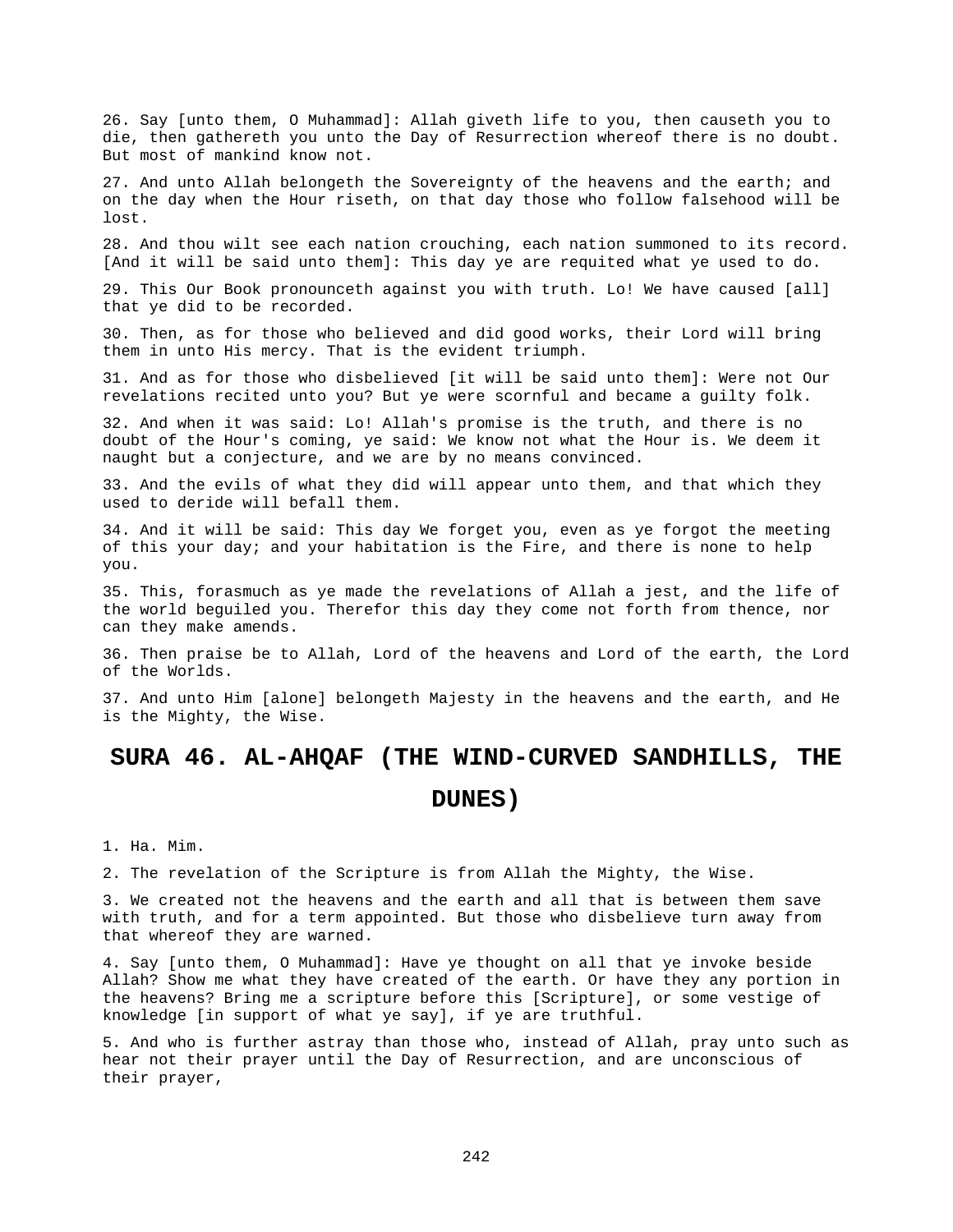6. And when mankind are gathered [to the Judgment] will become enemies for them, and will become deniers of having been worshipped.

7. And when Our clear revelations are recited unto them, those who disbelieve say of the Truth when it reacheth them: This is mere magic.

8. Or say they: He hath invented it? Say [O Muhammad]: If I have invented it, still ye have no power to support me against Allah. He is Best Aware of what ye say among yourselves concerning it. He sufficeth for a witness between me and you. And He is the Forgiving, the Merciful.

9. Say: I am no new thing among the messengers [of Allah], nor know I what will be done with me or with you. I do but follow that which is inspired in me, and I am but a plain warner.

10. Bethink you: If it is from Allah and ye disbelieve therein, and a witness of the Children of Israel hath already testified to the like thereof and hath believed, and ye are too proud [what plight is yours]? Lo! Allah guideth not wrong-doing folk.

11. And those who disbelieve say of those who believe: If it had been [any] good, they would not have been before us in attaining it. And since they will not be guided by it, they say: This is an ancient lie;

12. When before it there was the Scripture of Moses, an example and a mercy; and this is a confirming Scripture in the Arabic language, that it may warn those who do wrong and bring good tidings for the righteous.

13. Lo! those who say: Our Lord is Allah, and thereafter walk aright, there shall no fear come upon them neither shall they grieve.

14. Such are rightful owners of the Garden, immortal therein, as a reward for what they used to do.

15. And We have commended unto man kindness toward parents. His mother beareth him with reluctance, and bringeth him forth with reluctance, and the bearing of him and the weaning of him is thirty months, till, when he attaineth full strength and reacheth forty years, he saith: My Lord! Arouse me that I may give thanks for the favour wherewith Thou hast favoured me and my parents, and that I may do right acceptable unto Thee. And be gracious unto me in the matter of my seed. Lo! I have turned unto Thee repentant, and lo! I am of those who surrender [unto Thee].

16. Those are they from whom We accept the best of what they do, and overlook their evil deeds. [They are] among the owners of the Garden. This is the true promise which they were promised [in the world].

17. And whoso saith unto his parents: Fie upon you both! Do ye threaten me that I shall be brought forth [again] when generations before me have passed away? And they twain cry unto Allah for help [and say]: Woe unto thee! Believe! Lo! the promise of Allah is true. But he saith: This is naught save fables of the men of old:

18. Such are those on whom the Word concerning nations of the jinn and mankind which have passed away before them hath effect. Lo! they are the losers.

19. And for all there will be ranks from what they do, that He may pay them for their deeds; and they will not be wronged.

20. And on the day when those who disbelieve are exposed to the Fire [it will be said]: Ye squandered your good things in the life of the world and sought comfort therein. Now this day ye are rewarded with the doom of ignominy because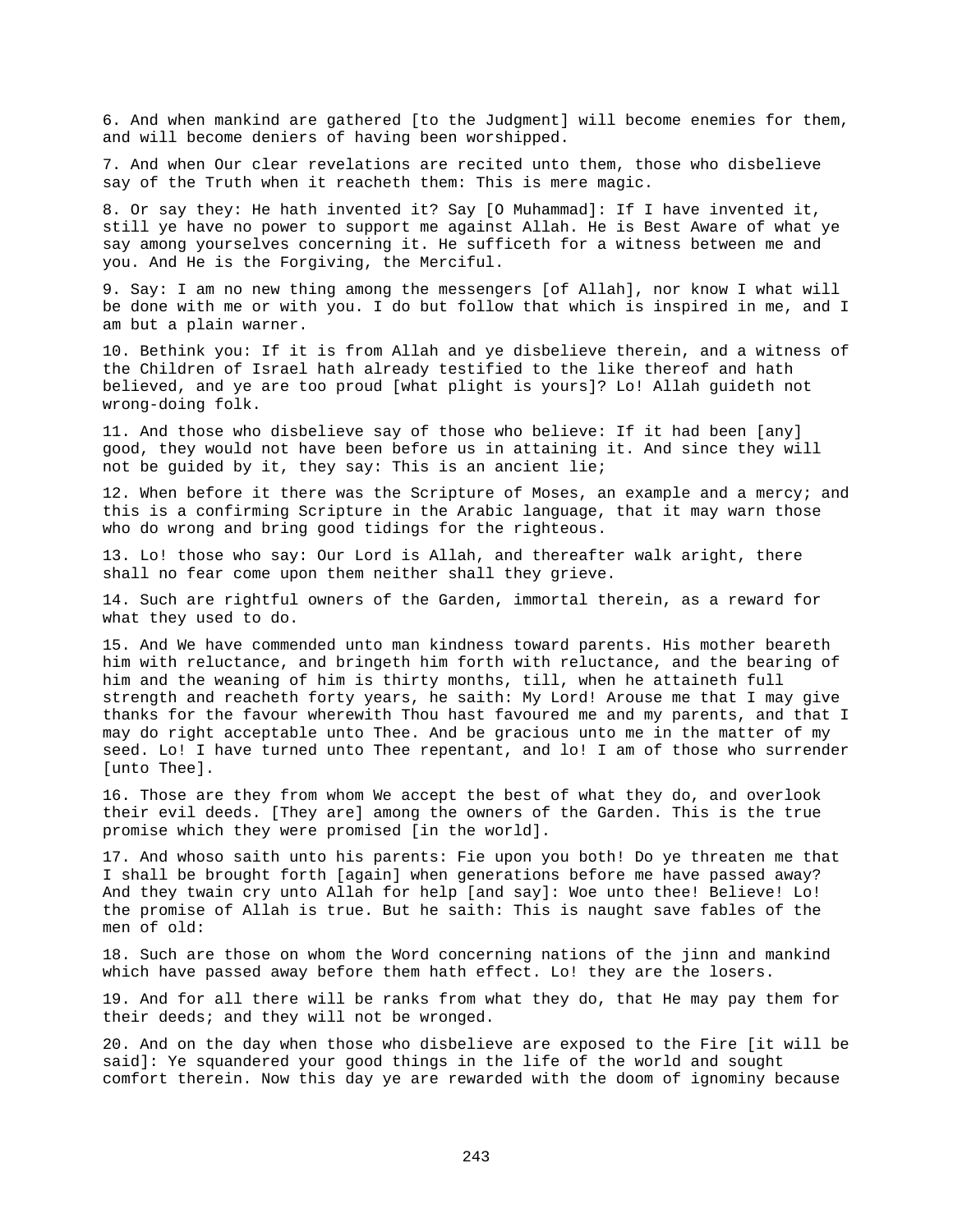ye were disdainful in the land without a right, and because ye used to transgress.

21. And make mention [O Muhammad] of the brother of A'ad when he warned his folk among the wind-curved sandhills - and verily warners came and went before and after him - saying: Serve none but Allah. Lo! I fear for you the doom of a tremendous Day.

22. They said: Hast come to turn us away from our gods? Then bring upon us that wherewith thou threatenest us, if thou art of the truthful.

23. He said: The knowledge is with Allah only. I convey unto you that wherewith I have been sent, but I see you are a folk that know not.

24. Then, when they beheld it as a dense cloud coming toward their valleys, they said: Here is a cloud bringing us rain. Nay, but it is that which ye did seek to hasten, a wind wherein is painful torment,

25. Destroying all things by commandment of its Lord. And morning found them so that naught could be seen save their dwellings. Thus do We reward the guilty folk.

26. And verily We had empowered them with that wherewith We have not empowered you, and had assigned them ears and eyes and hearts; but their ears and eyes and hearts availed them naught since they denied the revelations of Allah; and what they used to mock befell them.

27. And verily We have destroyed townships round about you, and displayed [for them] Our revelation, that haply they might return.

28. Then why did those whom they had chosen for gods as a way of approach [unto Allah] not help them? Nay, but they did fail them utterly. And [all] that was their lie, and what they used to invent.

29. And when We inclined toward thee [Muhammad] certain of the jinn, who wished to hear the Qur'an and, when they were in its presence, said: Give ear! and, when it was finished, turned back to their people, warning.

30. They said: O our people! Lo! we have heard a scripture which hath been revealed after Moses, confirming that which was before it, guiding unto the truth and a right road.

31. O our people! respond to Allah's summoner and believe in Him. He will forgive you some of your sins and guard you from a painful doom.

32. And whoso respondeth not to Allah's summoner he can nowise escape in the earth, and he hath no protecting friends instead of Him. Such are in error manifest.

33. Have they not seen that Allah, Who created the heavens and the earth and was not wearied by their creation, is Able to give life to the dead? Aye, He verily is Able to do all things.

34. And on the day when those who disbelieve are exposed to the Fire [they will be asked]: Is not this real? They will say: Yea, by our Lord. He will say: Then taste the doom for that ye disbelieved.

35. Then have patience [O Muhammad] even as the stout of heart among the messengers [of old] had patience, and seek not to hasten on [the doom] for them. On the day when they see that which they are promised [it will seem to them] as though they had tarried but an hour of daylight. A clear message. Shall any be destroyed save evil-living folk?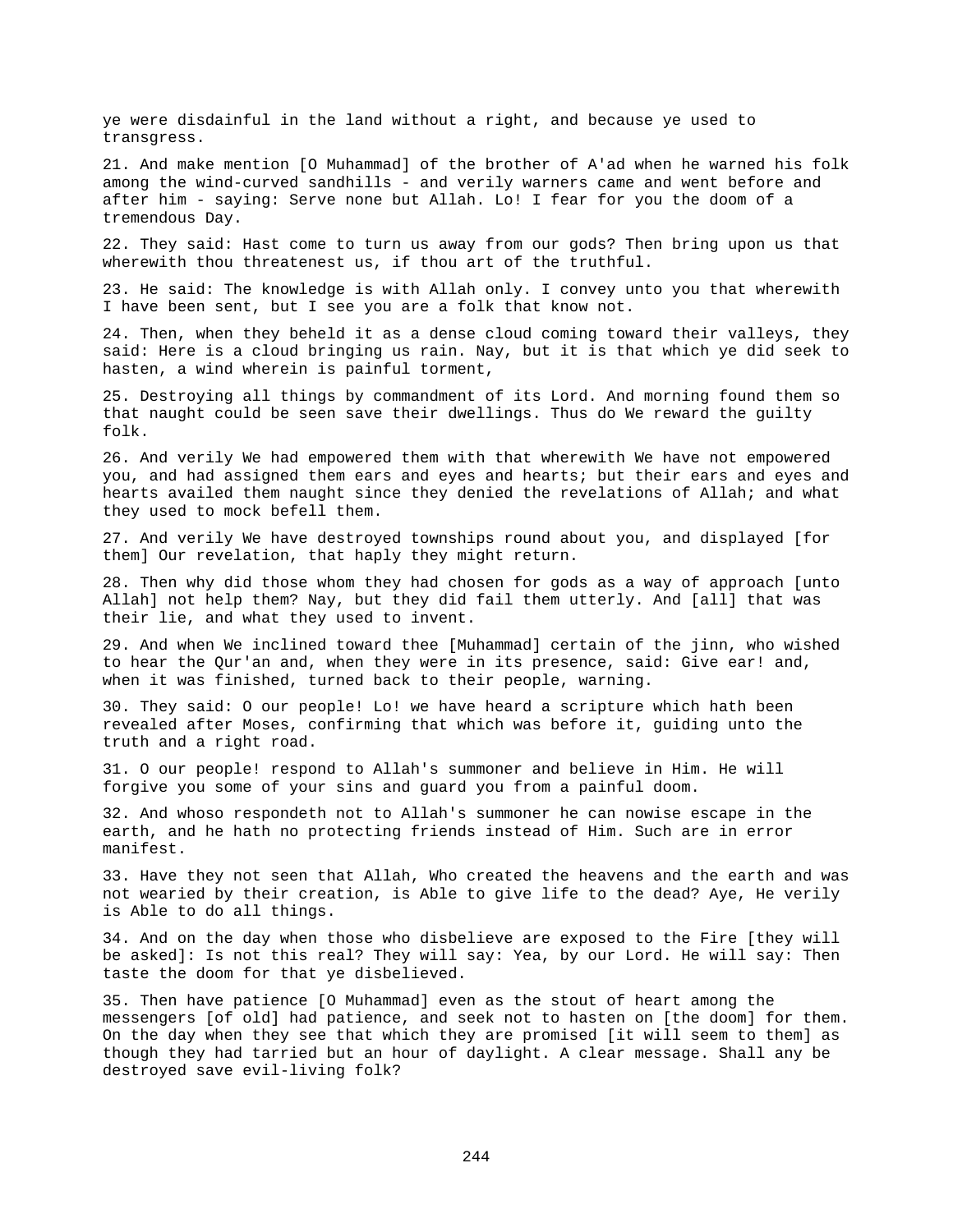#### **SURA 47. MUHAMMAD (MUHAMMAD)**

1. Those who disbelieve and turn [men] from the way of Allah, He rendereth their actions vain.

2. And those who believe and do good works and believe in that which is revealed unto Muhammad - and it is the truth from their Lord - He riddeth them of their ill-deeds and improveth their state.

3. That is because those who disbelieve follow falsehood and because those who believe follow the truth from their Lord. Thus Allah coineth their similitudes for mankind.

4. Now when ye meet in battle those who disbelieve, then it is smiting of the necks until, when ye have routed them, then making fast of bonds; and afterward either grace or ransom till the war lay down its burdens. That [is the ordinance]. And if Allah willed He could have punished them [without you] but [thus it is ordained] that He may try some of you by means of others. And those who are slain in the way of Allah, He rendereth not their actions vain.

5. He will guide them and improve their state,

6. And bring them in unto the Garden which He hath made known to them.

7. O ye who believe! If ye help Allah, He will help you and will make your foothold firm.

8. And those who disbelieve, perdition is for them, and He will make their actions vain.

9. That is because they are averse to that which Allah hath revealed, therefor maketh He their actions fruitless.

10. Have they not travelled in the land to see the nature of the consequence for those who were before them? Allah wiped them out. And for the disbelievers there will be the like thereof.

11. That is because Allah is patron of those who believe, and because the disbelievers have no patron.

12. Lo! Allah will cause those who believe and do good works to enter Gardens underneath which rivers flow; while those who disbelieve take their comfort in this life and eat even as the cattle eat, and the Fire is their habitation.

13. And how many a township stronger than thy township [O Muhammad] which hath cast thee out, have We destroyed, and they had no helper!

14. Is he who relieth on a clear proof from his Lord like those for whom the evil that they do is beautified while they follow their own lusts?

15. A similitude of the Garden which those who keep their duty [to Allah] are promised: Therein are rivers of water unpolluted, and rivers of milk whereof the flavour changeth not, and rivers of wine delicious to the drinkers, and rivers of clear-run honey; therein for them is every kind of fruit, with pardon from their Lord. [Are those who enjoy all this] like those who are immortal in the Fire and are given boiling water to drink so that it teareth their bowels?

16. Among them are some who give ear unto thee [Muhammad] till, when they go forth from thy presence they say unto those who have been given knowledge: What was that he said just now? Those are they whose hearts Allah hath sealed, and they follow their own lusts.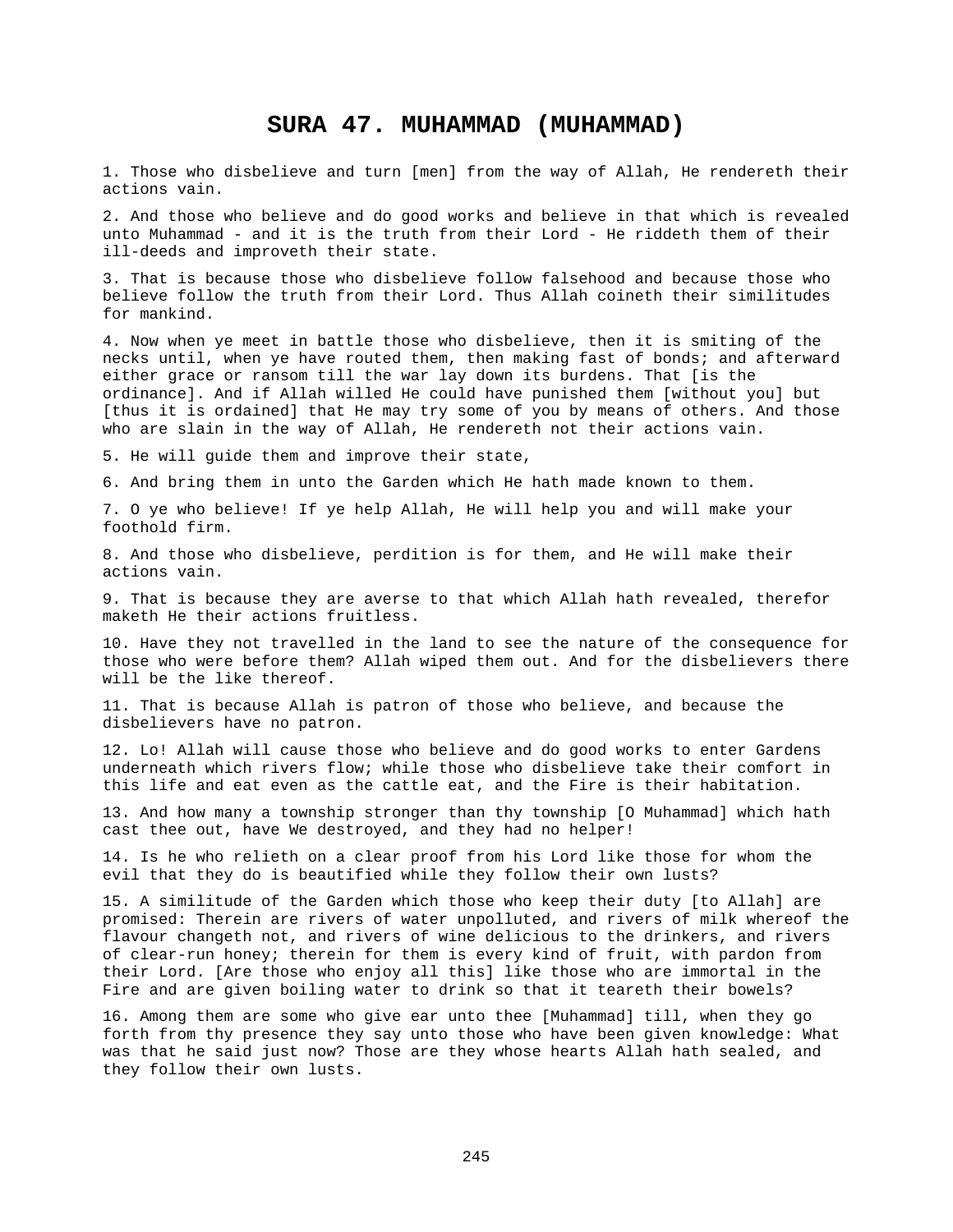17. While as for those who walk aright, He addeth to their guidance, and giveth them their protection [against evil].

18. Await they aught save the Hour, that it should come upon them unawares? And the beginnings thereof have already come. But how, when it hath come upon them, can they take their warning?

19. So know [O Muhammad] that there is no Allah save Allah, and ask forgiveness for thy sin and for believing men and believing women. Allah knoweth [both] your place of turmoil and your place of rest.

20. And those who believe say: If only a surah were revealed! But when a decisive surah is revealed and war is mentioned therein, thou seest those in whose hearts is a disease looking at thee with the look of men fainting unto death. Therefor woe unto them!

21. Obedience and a civil word. Then, when the matter is determined, if they are loyal to Allah it will be well for them.

22. Would ye then, if ye were given the command, work corruption in the land and sever your ties of kinship?

23. Such are they whom Allah curseth so that He deafeneth them and maketh blind their eyes.

24. Will they then not meditate on the Qur'an, or are there locks on the hearts?

25. Lo! those who turn back after the guidance hath been manifested unto them, Satan hath seduced them, and He giveth them the rein.

26. That is because they say unto those who hate what Allah hath revealed: We will obey you in some matters; and Allah knoweth their secret talk.

27. Then how [will it be with them] when the angels gather them, smiting their faces and their backs!

28. That will be because they followed that which angereth Allah, and hated that which pleaseth Him. Therefor He hath made their actions vain.

29. Or do those in whose hearts is a disease deem that Allah will not bring to light their [secret] hates?

30. And if We would, We could show them unto thee [Muhammad] so that thou shouldst know them surely by their marks. And thou shalt know them by the burden of their talk. And Allah knoweth your deeds.

31. And verily We shall try you till We know those of you who strive hard [for the cause of Allah] and the steadfast, and till We test your record.

32. Lo! those who disbelieve and turn from the way of Allah and oppose the messenger after the guidance hath been manifested unto them, they hurt Allah not a jot, and He will make their actions fruitless.

33. O ye who believe! Obey Allah and obey the messenger, and render not your actions vain.

34. Lo! those who disbelieve and turn from the way of Allah and then die disbelievers, Allah surely will not pardon them.

35. So do not falter and cry out for peace when ye [will be] the uppermost, and Allah is with you, and He will not grudge [the reward of] your actions.

36. The life of the world is but a sport and a pastime. And if ye believe and ward off [evil]. He will give you your wages, and will not ask of you your wordly wealth.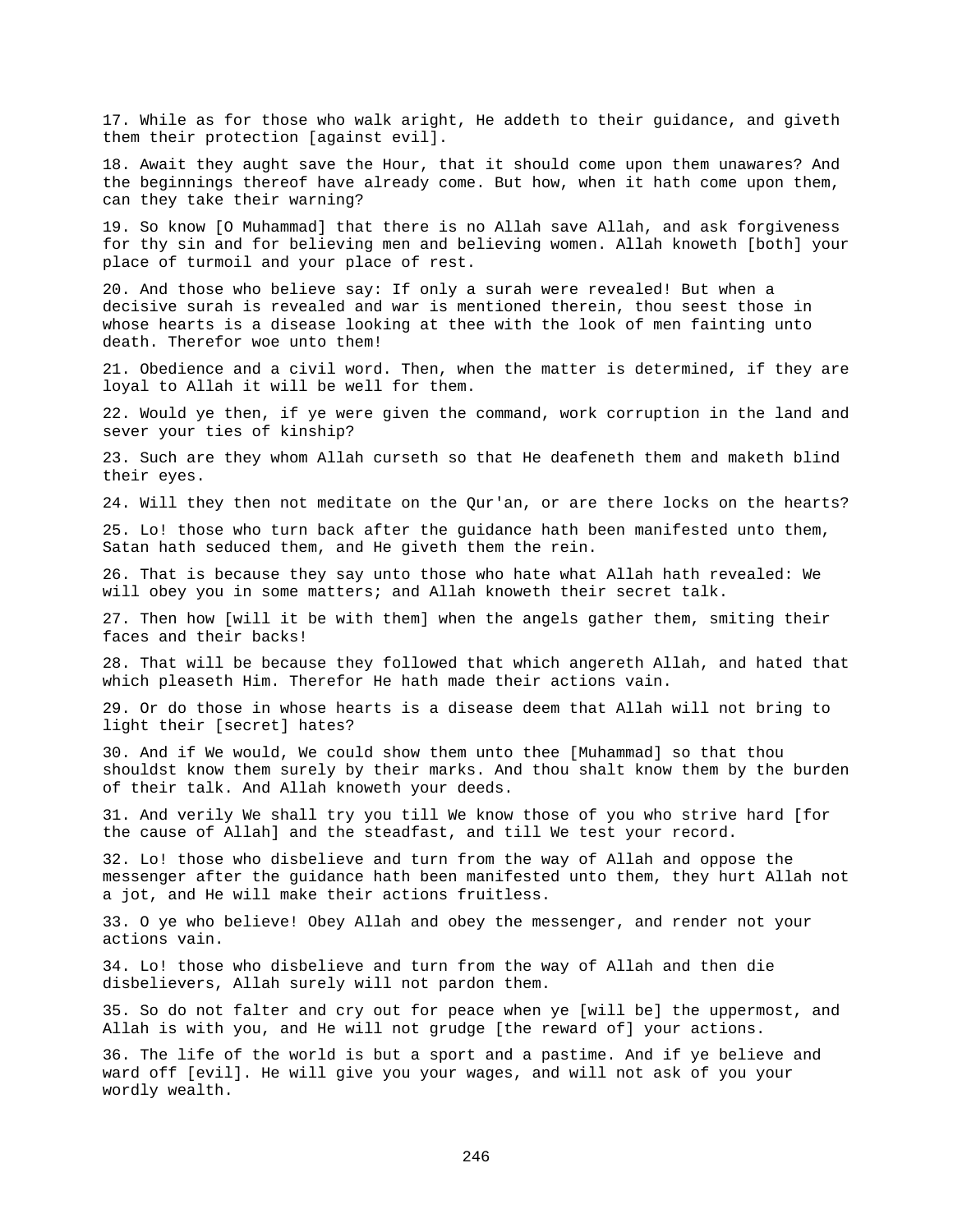37. If He should ask it of you and importune you, ye would hoard it, and He would bring to light your [secret] hates.

38. Lo! ye are those who are called to spend in the way of Allah, yet among you there are some who hoard. And as for him who hoardeth, he hoardeth only from his soul. And Allah is the Rich, and ye are the poor. And if ye turn away He will exchange you for some other folk, and they will not be the likes of you.

### **SURA 48. AL-FATH (VICTORY, CONQUEST)**

1. Lo! We have given thee [O Muhammad] a signal victory,

2. That Allah may forgive thee of thy sin that which is past and that which is to come, and may perfect His favour unto thee, and may guide thee on a right path,

3. And that Allah may help thee with strong help -

4. He it is Who sent down peace of reassurance into the hearts of the believers that they might add faith unto their faith. Allah's are the hosts of the heavens and the earth, and Allah is ever Knower, Wise -

5. That He may bring the believing men and the believing women into Gardens underneath which rivers flow, wherein they will abide, and may remit from them their evil deeds - That, in the sight of Allah, is the supreme triumph -

6. And may punish the hypocritical men and the hypocritical women, and the idolatrous men and the idolatrous women, who think an evil thought concerning Allah. For them is the evil turn of fortune, and Allah is wroth against them and hath cursed them, and hath made ready for them hell, a hapless journey's end.

7. Allah's are the hosts of the heavens and the earth, and Allah is ever Mighty, Wise.

8. Lo! We have sent thee [O Muhammad] as a witness and a bearer of good tidings and a warner,

9. That ye [mankind] may believe in Allah and His messenger, and may honour Him, and may revere Him, and may glorify Him at early dawn and at the close of day.

10. Lo! those who swear allegiance unto thee [Muhammad], swear allegiance only unto Allah. The Hand of Allah is above their hands. So whosoever breaketh his oath, breaketh it only to his soul's hurt; while whosoever keepeth his covenant with Allah, on him will He bestow immense reward.

11. Those of the wandering Arabs who were left behind will tell thee: Our possessions and our households occupied us, so ask forgiveness for us! They speak with their tongues that which is not in their hearts. Say: Who can avail you aught against Allah, if He intend you hurt or intend you profit? Nay, but Allah is ever Aware of what ye do.

12. Nay, but ye deemed that the messenger and the believers would never return to their own folk, and that was made fairseeming in your hearts, and ye did think an evil thought, and ye were worthless folk.

13. And so for him who believeth not in Allah and His messenger - Lo! We have prepared a flame for disbelievers.

14. And Allah's is the Sovereignty of the heavens and the earth. He forgiveth whom He will, and punisheth whom He will. And Allah is ever Forgiving, Merciful.

15. Those who were left behind will say, when ye set forth to capture booty: Let us go with you. They fain would change the verdict of Allah. Say [unto them, O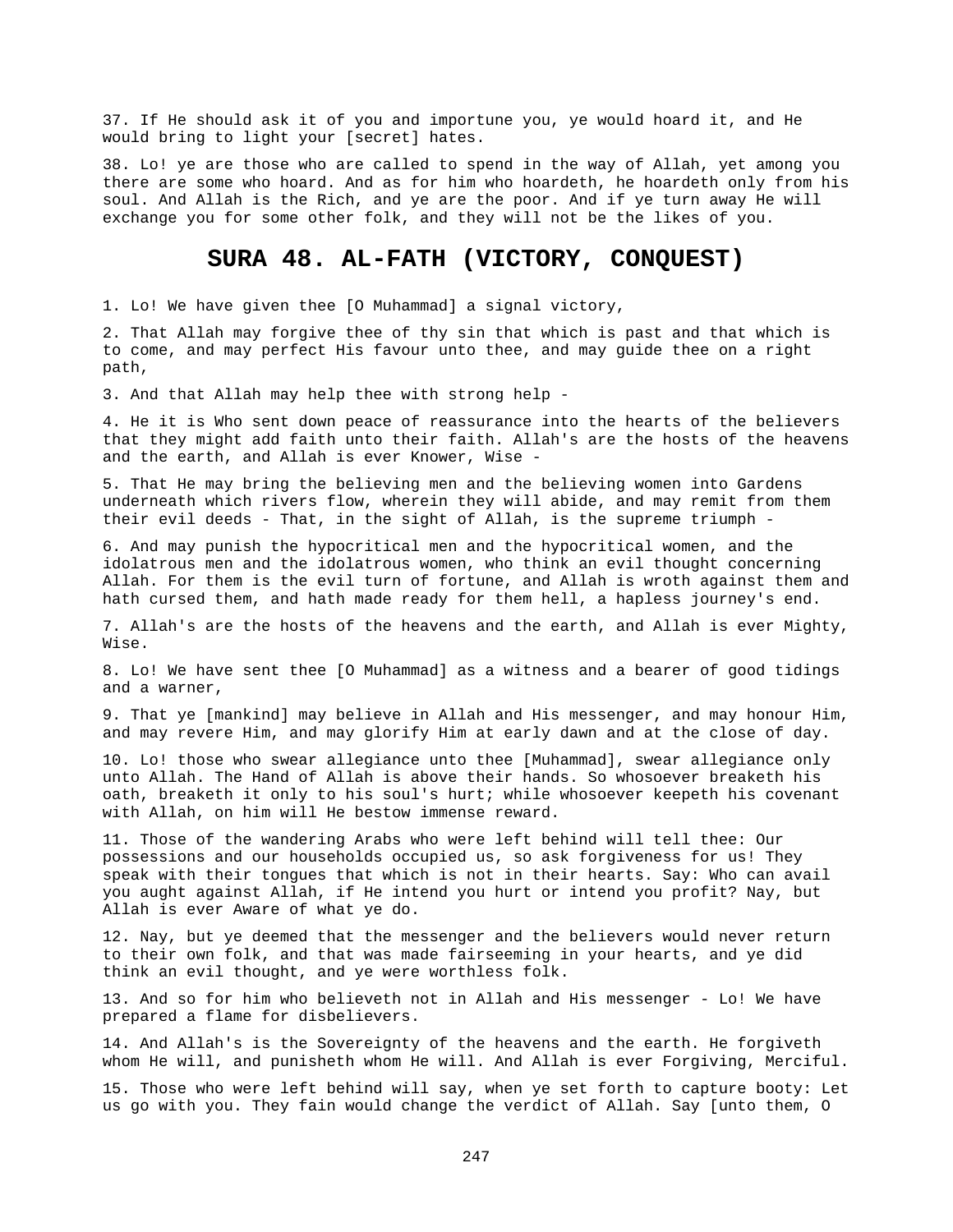Muhammad]: Ye shall not go with us. Thus hath Allah said beforehand. Then they will say: Ye are envious of us. Nay, but they understand not, save a little.

16. Say unto those of the wandering Arabs who were left behind: Ye will be called against a folk of mighty prowess, to fight them until they surrender; and if ye obey, Allah will give you a fair reward; but if ye turn away as ye did turn away before, He will punish you with a painful doom.

17. There is no blame for the blind, nor is there blame for the lame, nor is there blame for the sick [that they go not forth to war]. And whoso obeyeth Allah and His messenger, He will make him enter Gardens underneath which rivers flow; and whoso turneth back, him will He punish with a painful doom.

18. Allah was well pleased with the believers when they swore allegiance unto thee beneath the tree, and He knew what was in their hearts, and He sent down peace of reassurance on them, and hath rewarded them with a near victory;

19. And much booty that they will capture. Allah is ever Mighty, Wise.

20. Allah promiseth you much booty that ye will capture, and hath given you this in advance, and hath withheld men's hands from you, that it may be a token for the believers, and that He may guide you on a right path.

21. And other [gain], which ye have not been able to achieve, Allah will compass it, Allah is Able to do all things.

22. And if those who disbelieve join battle with you they will take to flight, and afterward they will find no protecting friend nor helper.

23. It is the law of Allah which hath taken course aforetime. Thou wilt not find for the law of Allah aught of power to change.

24. And He it is Who hath withheld men's hands from you, and hath withheld your hands from them, in the valley of Mecca, after He had made you victors over them. Allah is Seer of what ye do.

25. These it was who disbelieved and debarred you from the Inviolable Place of Worship, and debarred the offering from reaching its goal. And if it had not been for believing men and believing women, whom ye know not - lest ye should tread them under foot and thus incur guilt for them unknowingly; that Allah might bring into His mercy whom He will - If [the believers and the disbelievers] had been clearly separated We verily had punished those of them who disbelieved with painful punishment.

26. When those who disbelieve had set up in their hearts zealotry, the zealotry of the Age of Ignorance, then Allah sent down His peace of reassurance upon His messenger and upon the believers and imposed on them the word of self-restraint, for they were worthy of it and meet for it. And Allah is Aware of all things.

27. Allah hath fulfilled the vision for His messenger in very truth. Ye shall indeed enter the Inviolable Place of Worship, if Allah will, secure, [having your hair] shaven and cut, not fearing. But He knoweth that which ye know not, and hath given you a near victory beforehand.

28. He it is Who hath sent His messenger with the guidance and the religion of truth, that He may cause it to prevail over all religion. And Allah sufficeth as a Witness.

29. Muhammad is the messenger of Allah. And those with him are hard against the disbelievers and merciful among themselves. Thou [O Muhammad] seest them bowing and falling prostrate [in worship], seeking bounty from Allah and [His] acceptance. The mark of them is on their foreheads from the traces of prostration. Such is their likeness in the Torah and their likeness in the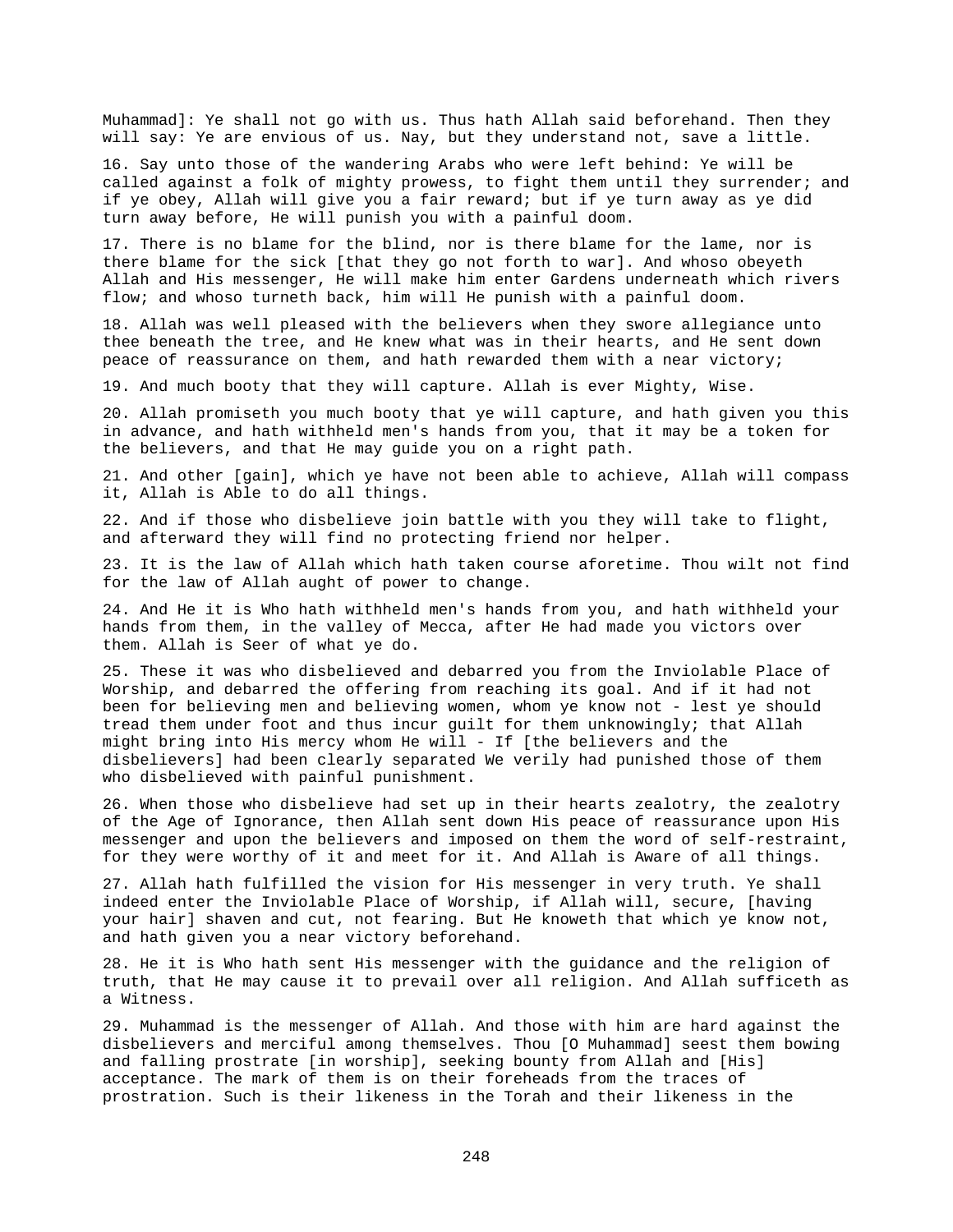Gospel - like as sown corn that sendeth forth its shoot and strengtheneth it and riseth firm upon its stalk, delighting the sowers – that He may enrage the disbelievers with [the sight of] them. Allah hath promised, unto such of them as believe and do good works, forgiveness and immense reward.

# **SURA 49. AL-HUJRAAT (THE PRIVATE APARTMENTS, THE**

#### **INNER APARTMENTS)**

1. O ye who believe! Be not forward in the presence of Allah and His messenger, and keep your duty to Allah. Lo! Allah is Hearer, Knower.

2. O ye who believe! Lift not up your voices above the voice of the Prophet, nor shout when speaking to him as ye shout one to another, lest your works be rendered vain while ye perceive not.

3. Lo! they who subdue their voices in the presence of the messenger of Allah, those are they whose hearts Allah hath proven unto righteousness. Theirs will be forgiveness and immense reward.

4. Lo! those who call thee from behind the private apartments, most of them have no sense.

5. And if they had had patience till thou camest forth unto them, it had been better for them. And Allah is Forgiving, Merciful.

6. O ye who believe! If an evil-liver bring you tidings, verify it, lest ye smite some folk in ignorance and afterward repent of what ye did.

7. And know that the messenger of Allah is among you. If he were to obey you in much of the government, ye would surely be in trouble; but Allah hath endeared the faith to you and hath beautified it in your hearts, and hath made disbelief and lewdness and rebellion hateful unto you. Such are they who are the rightly guided.

8. [It is] a bounty and a grace from Allah; and Allah is Knower, Wise.

9. And if two parties of believers fall to fighting, then make peace between them. And if one party of them doeth wrong to the other, fight ye that which doeth wrong till it return unto the ordinance of Allah; then, if it return, make peace between them justly, and act equitably. Lo! Allah loveth the equitable.

10. The believers are naught else than brothers. Therefore make peace between your brethren and observe your duty to Allah that haply ye may obtain mercy.

11. O ye who believe! Let not a folk deride a folk who may be better than they [are], not let women [deride] women who may be better than they are; neither defame one another, nor insult one another by nicknames. Bad is the name of lewdness after faith. And whoso turneth not in repentance, such are evil-doers.

12. O ye who believe! Shun much suspicion; for lo! some suspicion is a crime. And spy not, neither backbite one another. Would one of you love to eat the flesh of his dead brother? Ye abhor that [so abhor the other]! And keep your duty [to Allah]. Lo! Allah is Relenting, Merciful.

13. O mankind! Lo! We have created you male and female, and have made you nations and tribes that ye may know one another. Lo! the noblest of you, in the sight of Allah, is the best in conduct. Lo! Allah is Knower, Aware.

14. The wandering Arabs say: We believe. Say [unto them, O Muhammad]: Ye believe not, but rather say "We submit," for the faith hath not yet entered into your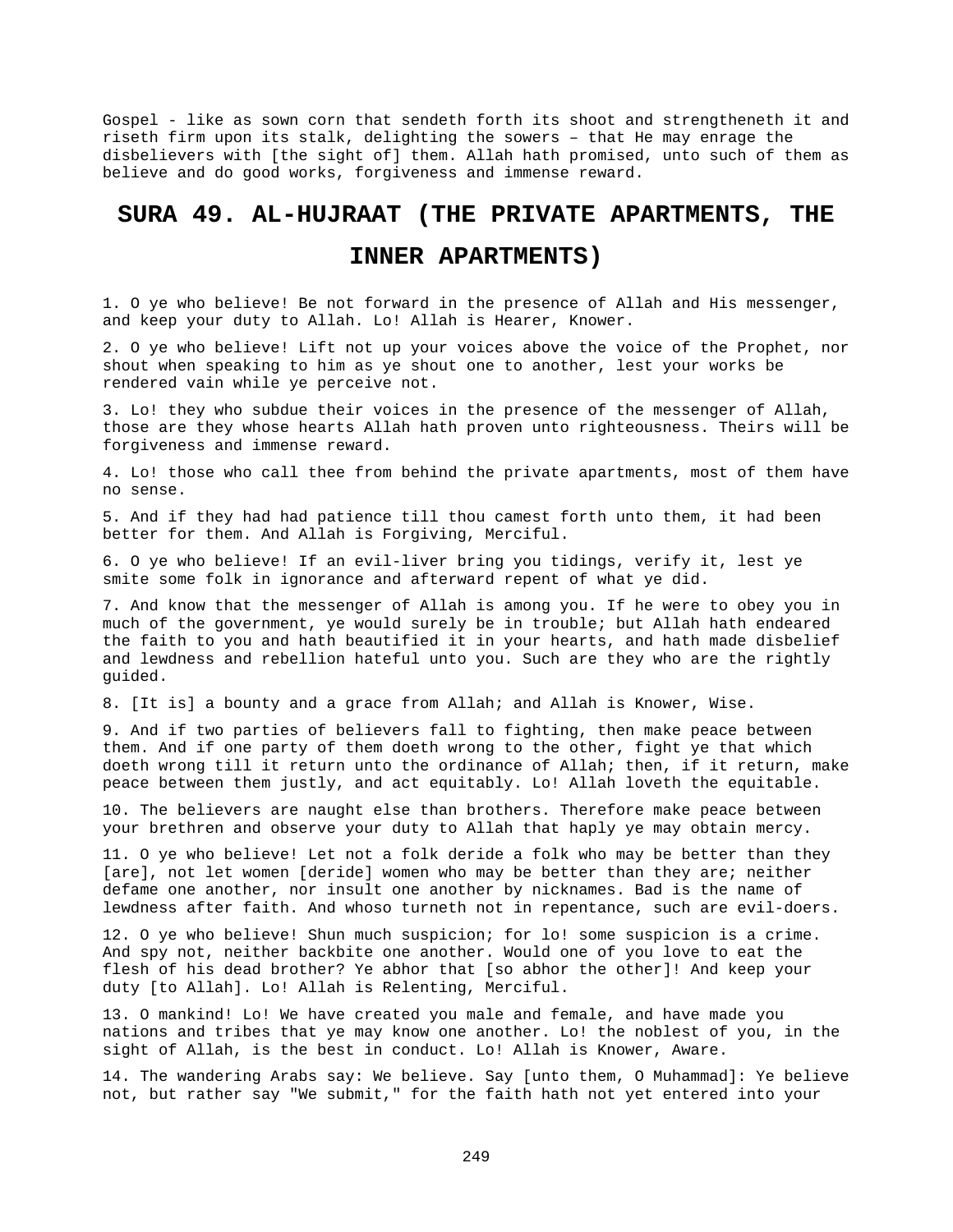hearts. Yet, if ye obey Allah and His messenger, He will not withhold from you aught of [the reward of] your deeds. Lo! Allah is Forgiving, Merciful.

15. The [true] believers are those only who believe in Allah and His messenger and afterward doubt not, but strive with their wealth and their lives for the cause of Allah. Such are the sincere.

16. Say [unto them, O Muhammad]: Would ye teach Allah your religion, when Allah knoweth all that is in the heavens and all that is in the earth, and Allah is Aware of all things?

17. They make it a favour unto thee [Muhammad] that they have surrendered [unto Him]. Say: Deem not your Surrender a favour unto me; but Allah doth confer a favour on you, inasmuch as He hath led you to the Faith, if ye are earnest.

18. Lo! Allah knoweth the Unseen of the heavens and the earth. And Allah is Seer of what ye do.

## **SURA 50. QAF (THE LETTER QAF)**

1. Qaf. By the Glorious Qur'an,

2. Nay, but they marvel that a warner of their own hath come unto them; and the disbelievers say: This is a strange thing:

3. When we are dead and have become dust [shall we be brought back again]? That would be a far return!

4. We know that which the earth taketh of them, and with Us is a recording Book.

5. Nay, but they have denied the truth when it came unto them, therefor they are now in troubled case.

6. Have they not then observed the sky above them, how We have constructed it and beautified it, and how there are no rifts therein?

7. And the earth have We spread out, and have flung firm hills therein, and have caused of every lovely kind to grow thereon,

8. A vision and a reminder for every penitent slave.

9. And We send down from the sky blessed water whereby We give growth unto gardens and the grain of crops,

10. And lofty date-palms with ranged clusters,

11. Provision [made] for men; and therewith We quicken a dead land. Even so will be the resurrection of the dead.

12. The folk of Noah denied [the truth] before them, and [so did] the dwellers at Ar-Rass and [the tribe of] Thamud,

13. And [the tribe of] A'ad, and Pharaoh, and the brethren of Lot,

14. And the dwellers in the wood, and the folk of Tubb'a: every one denied their messengers, therefor My threat took effect.

15. Were We then worn out by the first creation? Yet they are in doubt about a new creation.

16. We verily created man and We know what his soul whispereth to him, and We are nearer to him than his jugular vein.

17. When the two Receivers receive [him], seated on the right hand and on the left,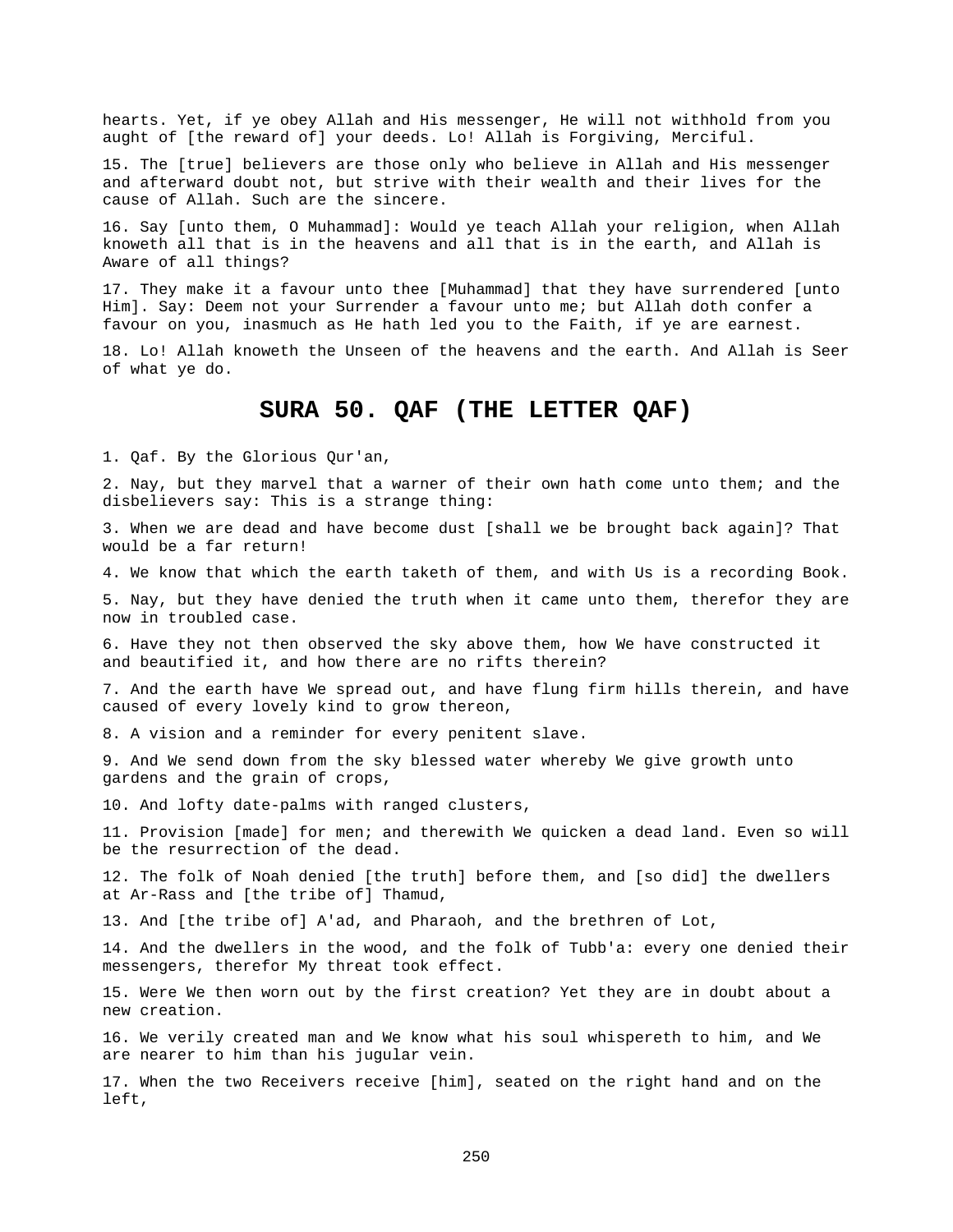18. He uttereth no word but there is with him an observer ready. 19. And the agony of death cometh in truth. [And it is said unto him]: This is that which thou wast wont to shun. 20. And the trumpet is blown. This is the threatened Day. 21. And every soul cometh, along with it a driver and a witness. 22. [And unto the evil-doer it is said]: Thou wast in heedlessness of this. Now We have removed from thee thy covering, and piercing is thy sight this day. 23. And [unto the evil-doer] his comrade saith: This is that which I have ready [as testimony]. 24. [And it is said]: Do ye twain hurl to hell each rebel ingrate, 25. Hinderer of good, transgressor, doubter, 26. Who setteth up another god along with Allah. Do ye twain hurl him to the dreadful doom. 27. His comrade saith: Our Lord! I did not cause him to rebel, but he was [himself] far gone in error. 28. He saith: Contend not in My presence, when I had already proffered unto you the warning. 29. The sentence that cometh from Me cannot be changed, and I am in no wise a tyrant unto the slaves. 30. On the day when We say unto hell: Art thou filled? and it saith: Can there be more to come? 31. And the Garden is brought nigh for those who kept from evil, no longer distant. 32. [And it is said]: This is that which ye were promised. [It is] for every penitent and heedful one, 33. Who feareth the Beneficent in secret and cometh with a contrite heart. 34. Enter it in peace. This is the day of immortality. 35. There they have all that they desire, and there is more with Us. 36. And how many a generation We destroyed before them, who were mightier than these in prowess so that they overran the lands! Had they any place of refuge [when the judgment came]? 37. Lo! therein verily is a reminder for him who hath a heart, or giveth ear with full intelligence. 38. And verily We created the heavens and the earth, and all that is between them, in six Days, and naught of weariness touched Us. 39. Therefor [O Muhammad] bear with what they say, and hymn the praise of thy Lord before the rising and before the setting of the sun; 40. And in the night-time hymn His praise, and after the [prescribed] prostrations. 41. And listen on the day when the crier crieth from a near place, 42. The day when they will hear the [Awful] Cry in truth. That is the day of coming forth [from the graves]. 43. Lo! We it is Who quicken and give death, and unto Us is the journeying.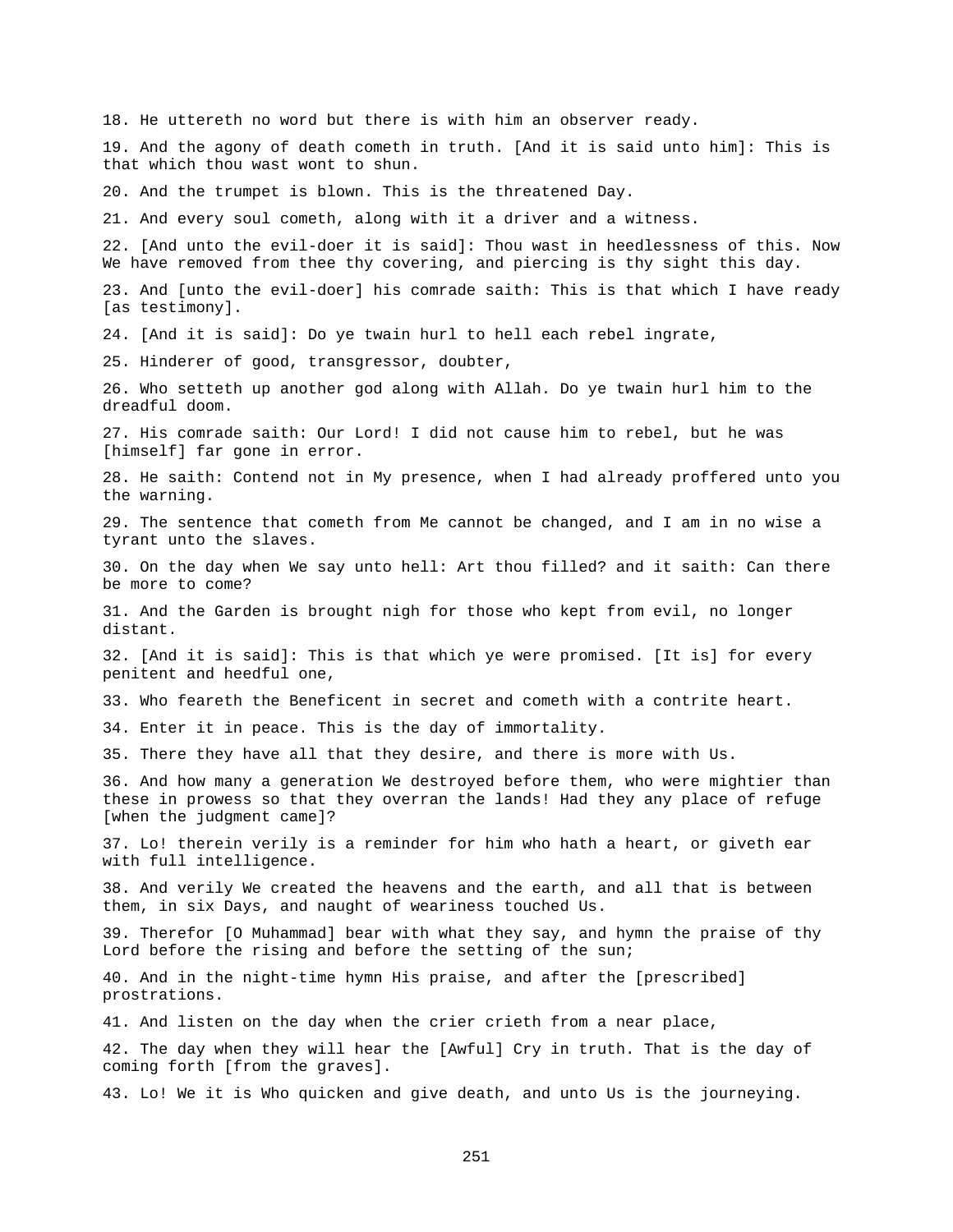44. On the day when the earth splitteth asunder from them, hastening forth [they come]. That is a gathering easy for Us [to make].

45. We are Best Aware of what they say, and thou [O Muhammad] art in no wise a compeller over them. But warn by the Qur'an him who feareth My threat.

### **SURA 51. ADH-DHARIYAT (THE WINNOWING WINDS)**

- 1. By those that winnow with a winnowing
- 2. And those that bear the burden [of the rain]
- 3. And those that glide with ease [upon the sea]
- 4. And those who distribute [blessings] by command,
- 5. Lo! that wherewith ye are threatened is indeed true,
- 6. And lo! the judgment will indeed befall.
- 7. By the heaven full of paths,
- 8. Lo! ye, forsooth, are of various opinion [concerning the truth].
- 9. He is made to turn away from it who is [himself] averse.
- 10. Accursed be the conjecturers
- 11. Who are careless in an abyss!
- 12. They ask: When is the Day of Judgment?
- 13. [It is] the day when they will be tormented at the Fire,
- 14. [And it will be said unto them]: Taste your torment [which ye inflicted]. This is what ye sought to hasten.
- 15. Lo! those who keep from evil will dwell amid gardens and watersprings,
- 16. Taking that which their Lord giveth them; for lo! aforetime they were doers of good;
- 17. They used to sleep but little of the night,
- 18. And ere the dawning of each day would seek forgiveness,
- 19. And in their wealth the beggar and the outcast had due share.
- 20. And in the earth are portents for those whose faith is sure.
- 21. And [also] in yourselves. Can ye then not see?
- 22. And in the heaven is your providence and that which ye are promised;
- 23. And by the Lord of the heavens and the earth, it is the truth, even as [it is true] that ye speak.
- 24. Hath the story of Abraham's honoured guests reached thee [O Muhammad]?
- 25. When they came in unto him and said: Peace! he answered, Peace! [and thought]: Folk unknown [to me].
- 26. Then he went apart unto his housefolk so that they brought a fatted calf;
- 27. And he set it before them, saying: Will ye not eat?
- 28. Then he conceived a fear of them. They said: Fear not! and gave him tidings of [the birth of] a wise son.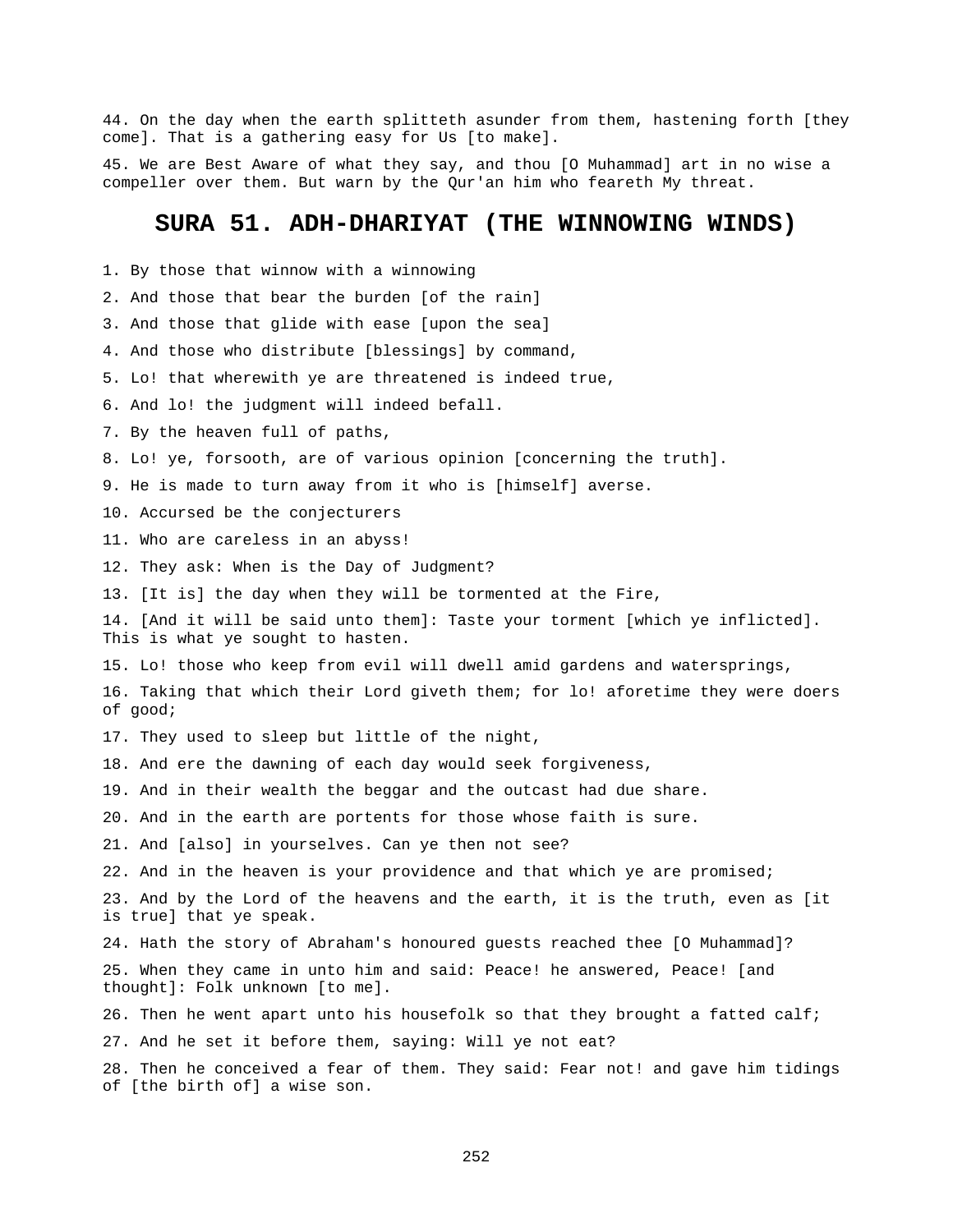29. Then his wife came forward, making moan, and smote her face, and cried: A barren old woman! 30. They said: Even so saith thy Lord. Lo! He is the Wise, the Knower. 31. [Abraham] said: And [afterward] what is your errand, O ye sent [from Allah]? 32. They said: Lo! we are sent unto a guilty folk, 33. That we may send upon them stones of clay, 34. Marked by thy Lord for [the destruction of] the wanton. 35. Then we brought forth such believers as were there. 36. But We found there but one house of those surrendered [to Allah]. 37. And We left behind therein a portent for those who fear a painful doom. 38. And in Moses [too, there is a portent] when We sent him unto Pharaoh with clear warrant, 39. But he withdrew [confiding] in his might, and said: A wizard or a madman. 40. So We seized him and his hosts and flung them in the sea, for he was reprobate. 41. And in [the tribe of] A'ad [there is a portent] when we sent the fatal wind against them. 42. It spared naught that it reached, but made it [all] as dust. 43. And in [the tribe of] Thamud [there is a portent] when it was told them: Take your ease awhile. 44. But they rebelled against their Lord's decree, and so the thunderbolt overtook them even while they gazed; 45. And they were unable to rise up, nor could they help themselves. 46. And the folk of Noah aforetime. Lo! they were licentious folk. 47. We have built the heaven with might, and We it is Who make the vast extent [thereof]. 48. And the earth have We laid out, how gracious is the Spreader [thereof]! 49. And all things We have created by pairs, that haply ye may reflect. 50. Therefor flee unto Allah; lo! I am a plain warner unto you from him. 51. And set not any other god along with Allah; lo! I am a plain warner unto you from Him. 52. Even so there came no messenger unto those before them but they said: A wizard or a madman! 53. Have they handed down [the saying] as an heirloom one unto another? Nay, but they are froward folk. 54. So withdraw from them [O Muhammad], for thou art in no wise blameworthy, 55. And warn, for warning profiteth believers. 56. I created the jinn and humankind only that they might worship Me. 57. I seek no livelihood from them, nor do I ask that they should feed Me. 58. Lo! Allah! He it is that giveth livelihood, the Lord of unbreakable might.

253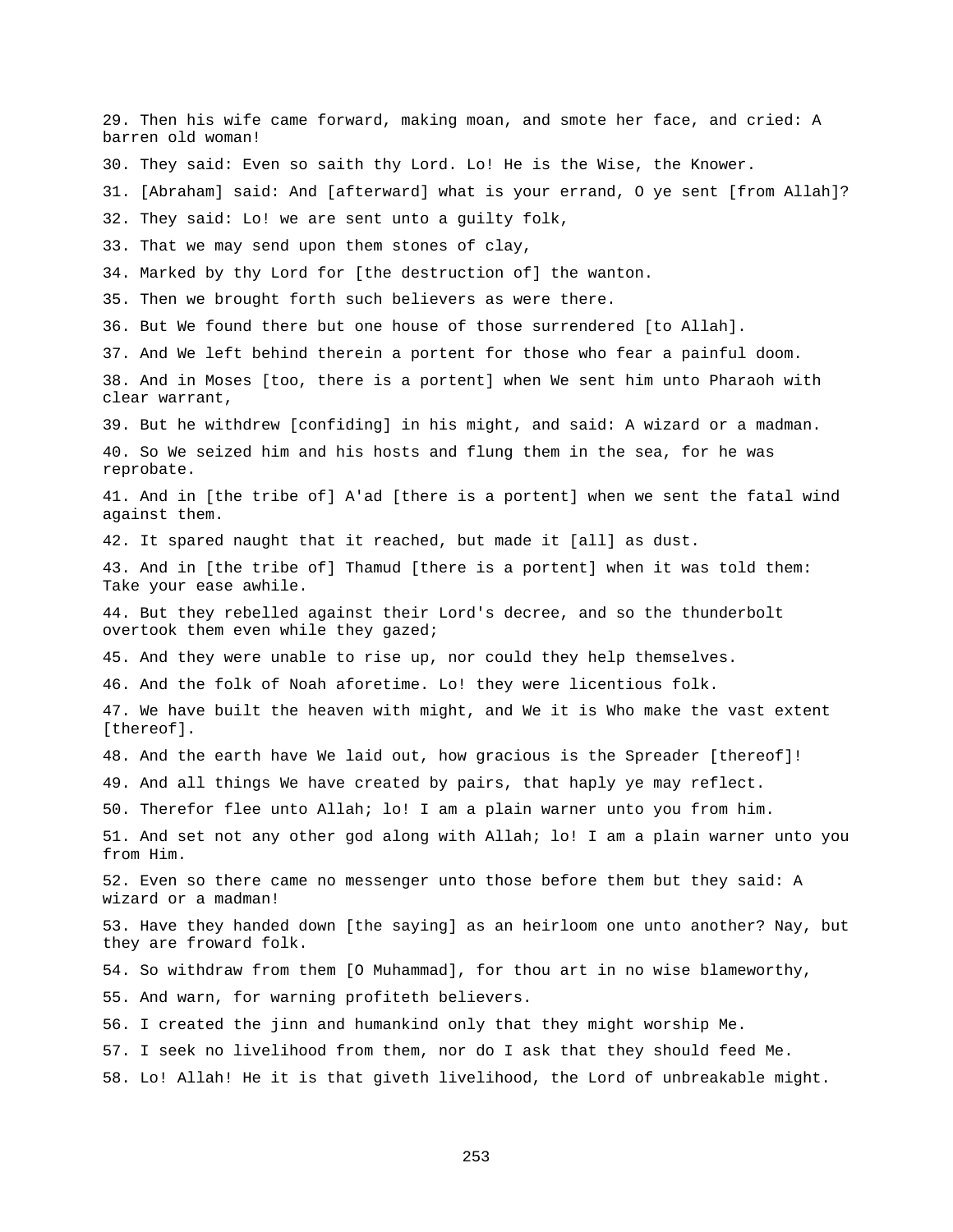59. And lo! for those who [now] do wrong there is an evil day like unto the evil day [which came for] their likes [of old]; so let them not ask Me to hasten on [that day].

60. And woe unto those who disbelieve, from [that] their day which they are promised.

# **SURA 52. AT-TUR (THE MOUNT)**

1. By the Mount,

2. And a Scripture inscribed

3. On fine parchment unrolled,

4. And the House frequented,

5. And the roof exalted,

6. And the sea kept filled,

7. Lo! the doom of thy Lord will surely come to pass;

8. There is none that can ward it off.

9. On the day when the heaven will heave with [awful] heaving,

10. And the mountains move away with [awful] movement,

11. Then woe that day unto the deniers

12. Who play in talk of grave matters;

13. The day when they are thrust with a [disdainful] thrust, into the fire of hell

14. [And it is said unto them]: This is the Fire which ye were wont to deny.

15. Is this magic, or do ye not see?

16. Endure the heat thereof, and whether ye are patient of it or impatient of it is all one for you. Ye are only being paid for what ye used to do.

17. Lo! those who kept their duty dwell in gardens and delight,

18. Happy because of what their Lord hath given them, and [because] their Lord hath warded off from them the torment of hell-fire.

19. [And it is said unto them]: Eat and drink in health [as a reward] for what ye used to do,

20. Reclining on ranged couches. And we wed them unto fair ones with wide, lovely eyes.

21. And they who believe and whose seed follow them in faith, We cause their seed to join them [there], and We deprive them of nought of their [life's] work. Every man is a pledge for that which he hath earned.

22. And We provide them with fruit and meat such as they desire.

23. There they pass from hand to hand a cup wherein is neither vanity nor cause of sin.

24. And there go round, waiting on them menservants of their own, as they were hidden pearls.

25. And some of them draw near unto others, questioning,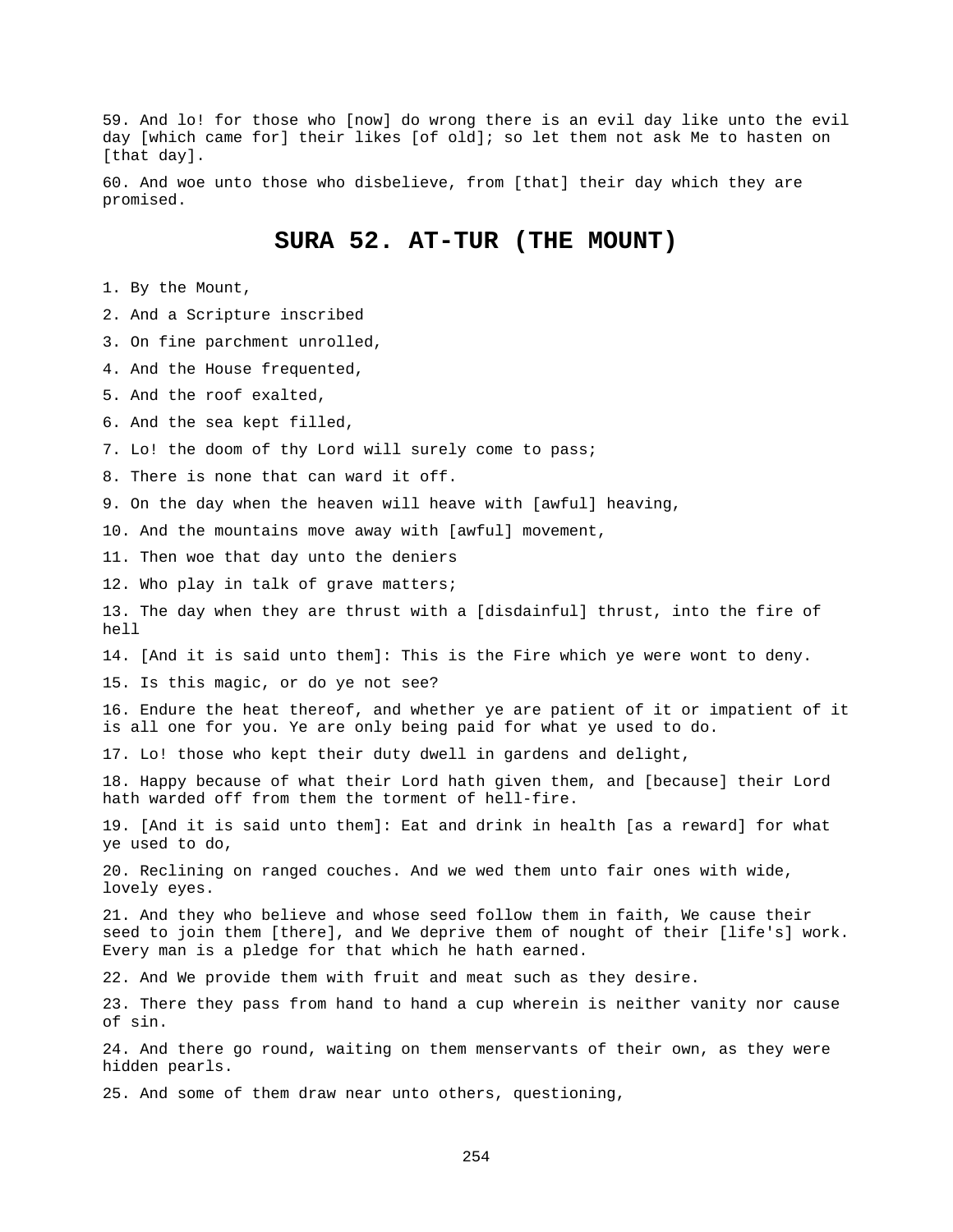26. Saying: Lo! of old, when we were with our families, we were ever anxious; 27. But Allah hath been gracious unto us and hath preserved us from the torment of the breath of Fire. 28. Lo! we used to pray unto Him of old. Lo! He is the Benign, the Merciful. 29. Therefor warn [men, O Muhammad]. By the grace of Allah thou art neither soothsayer nor madman. 30. Or say they: [he is] a poet, [one] for whom we may expect the accident of time? 31. Say [unto them]: Except [your fill]! Lo! I am with you among the expectant. 32. Do their minds command them to do this, or are they an outrageous folk? 33. Or say they: He hath invented it? Nay, but they will not believe! 34. Then let them produce speech the like thereof, if they are truthful. 35. Or were they created out of naught? Or are they the creators? 36. Or did they create the heavens and the earth? Nay, but they are sure of nothing! 37. Or do they own the treasures of thy Lord? Or have they been given charge [thereof]? 38. Or have they any stairway [unto heaven] by means of which they overhear [decrees]. Then let their listener produce some warrant manifest! 39. Or hath He daughters whereas ye have sons? 40. Or askest thou [Muhammad] a fee from them so that they are plunged in debt? 41. Or possess they the Unseen so that they can write [it] down? 42. Or seek they to ensnare [the messenger]? But those who disbelieve, they are the ensnared! 43. Or have they any god beside Allah? Glorified be Allah from all that they ascribe as partner [unto Him]! 44. And if they were to see a fragment of the heaven falling, they would say: A heap of clouds. 45. Then let them be [O Muhammad], till they meet their day, in which they will be thunder-stricken, 46. A day in which their guile will naught avail them, nor will they be helped. 47. And verily, for those who do wrong, there is a punishment beyond that. But most of them know not. 48. So wait patiently [O Muhammad] for thy Lord's decree, for surely thou art in Our sight; and hymn the praise of thy Lord when thou uprisest, 49. And in the night-time also hymn His praise, and at the setting of the stars. **SURA 53. AN-NAJM (THE STAR)**  1. By the Star when it setteth,

2. Your comrade erreth not, nor is deceived;

3. Nor doth he speak of [his own] desire.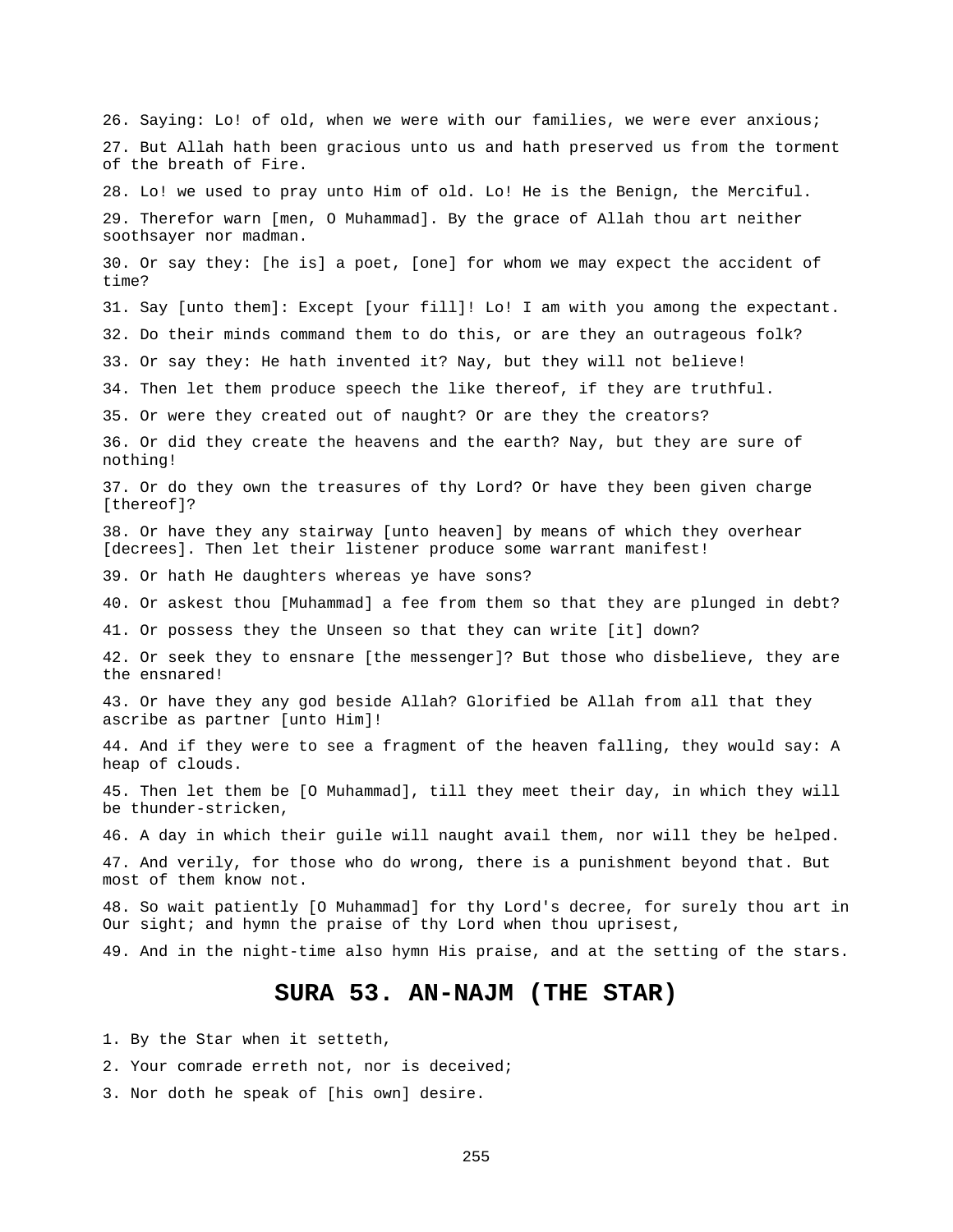- 4. It is naught save an inspiration that is inspired,
- 5. Which one of mighty powers hath taught him,
- 6. One vigorous; and he grew clear to view
- 7. When he was on the uppermost horizon.
- 8. Then he drew nigh and came down
- 9. Till he was [distant] two bows' length or even nearer,

10. And He revealed unto His slave that which He revealed.

11. The heart lied not [in seeing] what it saw.

12. Will ye then dispute with him concerning what he seeth?

13. And verily he saw him yet another time

- 14. By the lote-tree of the utmost boundary,
- 15. Nigh unto which is the Garden of Abode.
- 16. When that which shroudeth did enshroud the lote-tree,
- 17. The eye turned not aside nor yet was overbold.
- 18. Verily he saw one of the greater revelations of his Lord.
- 19. Have ye thought upon Al-Lat and Al-'Uzza
- 20. And Manat, the third, the other?
- 21. Are yours the males and His the females?
- 22. That indeed were an unfair division!

23. They are but names which ye have named, ye and your fathers, for which Allah hath revealed no warrant. They follow but a guess and that which [they] themselves desire. And now the guidance from their Lord hath come unto them.

24. Or shall man have what he coveteth?

25. But unto Allah belongeth the after [life], and the former.

26. And how many angels are in the heavens whose intercession availeth naught save after Allah giveth leave to whom He chooseth and accepteth.

27. Lo! it is those who disbelieve in the Hereafter who name the angels with the names of females.

28. And they have no knowledge thereof. They follow but a guess, and lo! a guess can never take the place of the truth.

29. Then withdraw [O Muhammad] from him who fleeth from Our remembrance and desireth but the life of the world.

30. Such is their sum of knowledge. Lo! thy Lord is Best Aware of him who strayeth, and He is Best Aware of him whom goeth right.

31. And unto Allah belongeth whatsoever is in the heavens and whatsoever is in the earth, that He may reward those who do evil with that which they have done, and reward those who do good with goodness.

32. Those who avoid enormities of sin and abominations, save the unwilled offences - [for them] lo! thy Lord is of vast mercy. He is Best Aware of you [from the time] when He created you from the earth, and when ye were hidden in the bellies of your mothers. Therefor ascribe not purity unto yourselves. He is Best Aware of him who wardeth off [evil].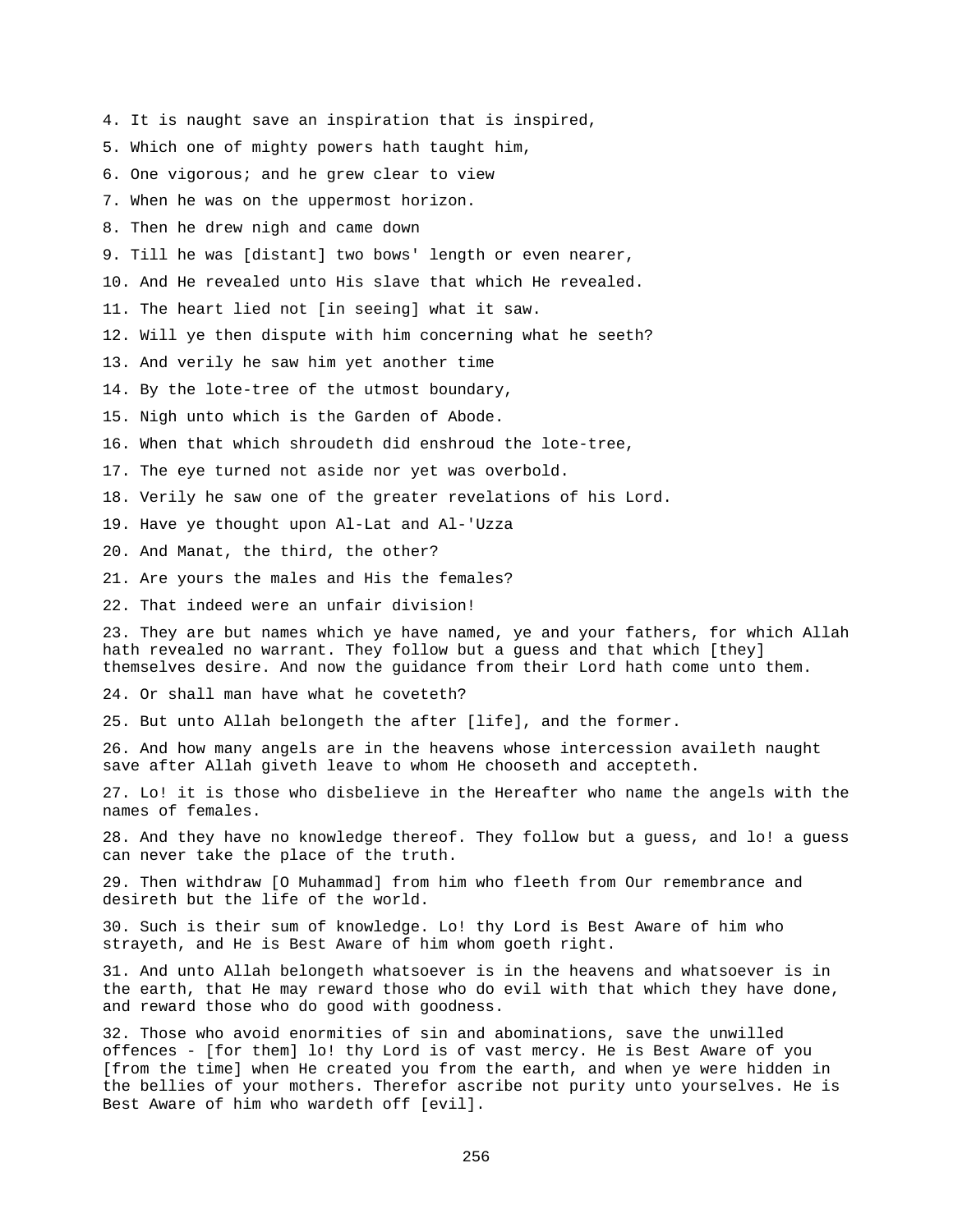33. Didst thou [O Muhammad] observe him who turned away, 34. And gave a little, then was grudging? 35. Hath he knowledge of the Unseen so that he seeth? 36. Or hath he not had news of what is in the books of Moses 37. And Abraham who paid his debt: 38. That no laden one shall bear another's load, 39. And that man hath only that for which he maketh effort, 40. And that his effort will be seen. 41. And afterward he will be repaid for it with fullest payment; 42. And that thy Lord, He is the goal; 43. And that He it is who maketh laugh, and maketh weep, 44. And that He it is Who giveth death and giveth life; 45. And that He createth the two spouses, the male and the female, 46. From a drop [of seed] when it is poured forth; 47. And that He hath ordained the second bringing forth; 48. And that He it is Who enricheth and contenteth; 49. And that He it is Who is the Lord of Sirius; 50. And that He destroyed the former [tribe of] A'ad, 51. And [the tribe of] Thamud He spared not; 52. And the folk of Noah aforetime, Lo! they were more unjust and more rebellious; 53. And Al-Mu'tafikah He destroyed 54. So that there covered them that which did cover. 55. Concerning which then, of the bounties of thy Lord, canst thou dispute? 56. This is a warner of the warners of old. 57. The threatened Hour is nigh. 58. None beside Allah can disclose it. 59. Marvel ye then at this statement, 60. And laugh and not weep, 61. While ye amuse yourselves? 62. Rather prostrate yourselves before Allah and serve Him. **SURA 54. AL-QAMAR (THE MOON)** 

1. The hour drew nigh and the moon was rent in twain.

2. And if they behold a portent they turn away and say: Prolonged illusion.

3. They denied [the Truth] and followed their own lusts. Yet everything will come to a decision

4. And surely there hath come unto them news whereof the purport should deter,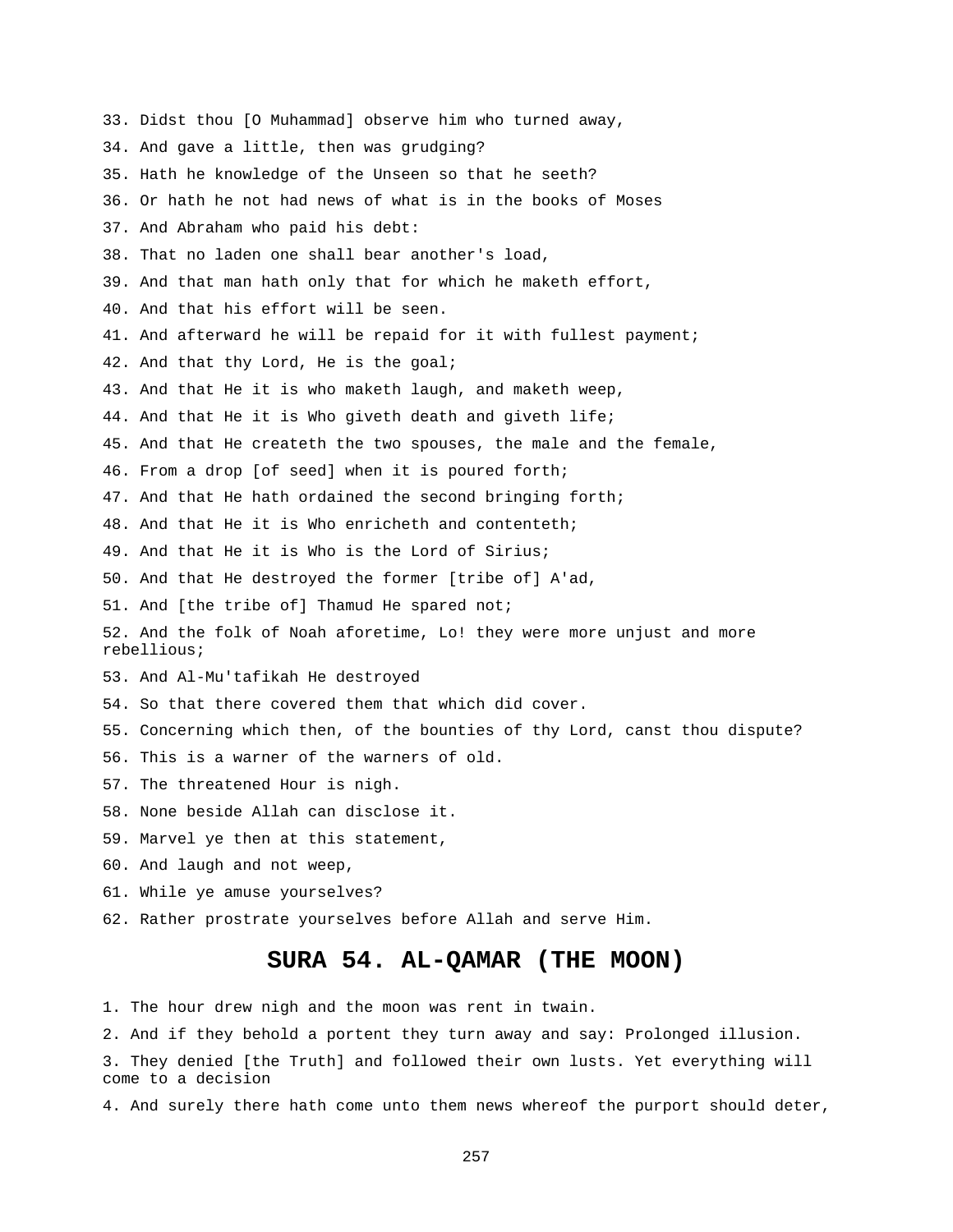5. Effective wisdom; but warnings avail not. 6. So withdraw from them [O Muhammad] on the day when the Summoner summoneth unto a painful thing. 7. With downcast eyes, they come forth from the graves as they were locusts spread abroad, 8. Hastening toward the summoner; the disbelievers say: This is a hard day. 9. The folk of Noah denied before them, yea, they denied Our slave and said: A madman; and he was repulsed. 10. So he cried unto his Lord, saying: I am vanquished, so give help. 11. Then opened We the gates of heaven with pouring water 12. And caused the earth to gush forth springs, so that the waters met for a predestined purpose. 13. And We carried him upon a thing of planks and nails, 14. That ran [upon the waters] in Our sight, as a reward for him who was rejected. 15. And verily We left it as a token; but is there any that remembereth? 16. Then see how [dreadful] was My punishment after My warnings! 17. And in truth We have made the Qur'an easy to remember; but is there any that remembereth? 18. [The tribe of] A'ad rejected warnings. Then how [dreadful] was My punishment after My warnings. 19. Lo! We let loose on them a raging wind on a day of constant calamity, 20. Sweeping men away as though they were uprooted trunks of palm-trees. 21. Then see how [dreadful] was My punishment after My warnings! 22. And in truth We have made the Qur'an easy to remember; but is there any that remembereth? 23. [The tribe of] Thamud rejected warnings 24. For they said; Is it a mortal man, alone among us, that we are to follow? Then indeed we should fall into error and madness. 25. Hath the remembrance been given unto him alone among us? Nay, but he is a rash liar. 26. [Unto their warner it was said]: To-morrow they will know who is the rash liar. 27. Lo! We are sending the she-camel as a test for them; so watch them and have patience; 28. And inform them that the water is to be shared between [her and] them. Every drinking will be witnessed. 29. But they call their comrade and he took and hamstrung [her]. 30. Then see how [dreadful] was My punishment after My warnings! 31. Lo! We sent upon them one Shout, and they became as the dry twigs [rejected by] the builder of a cattle-fold.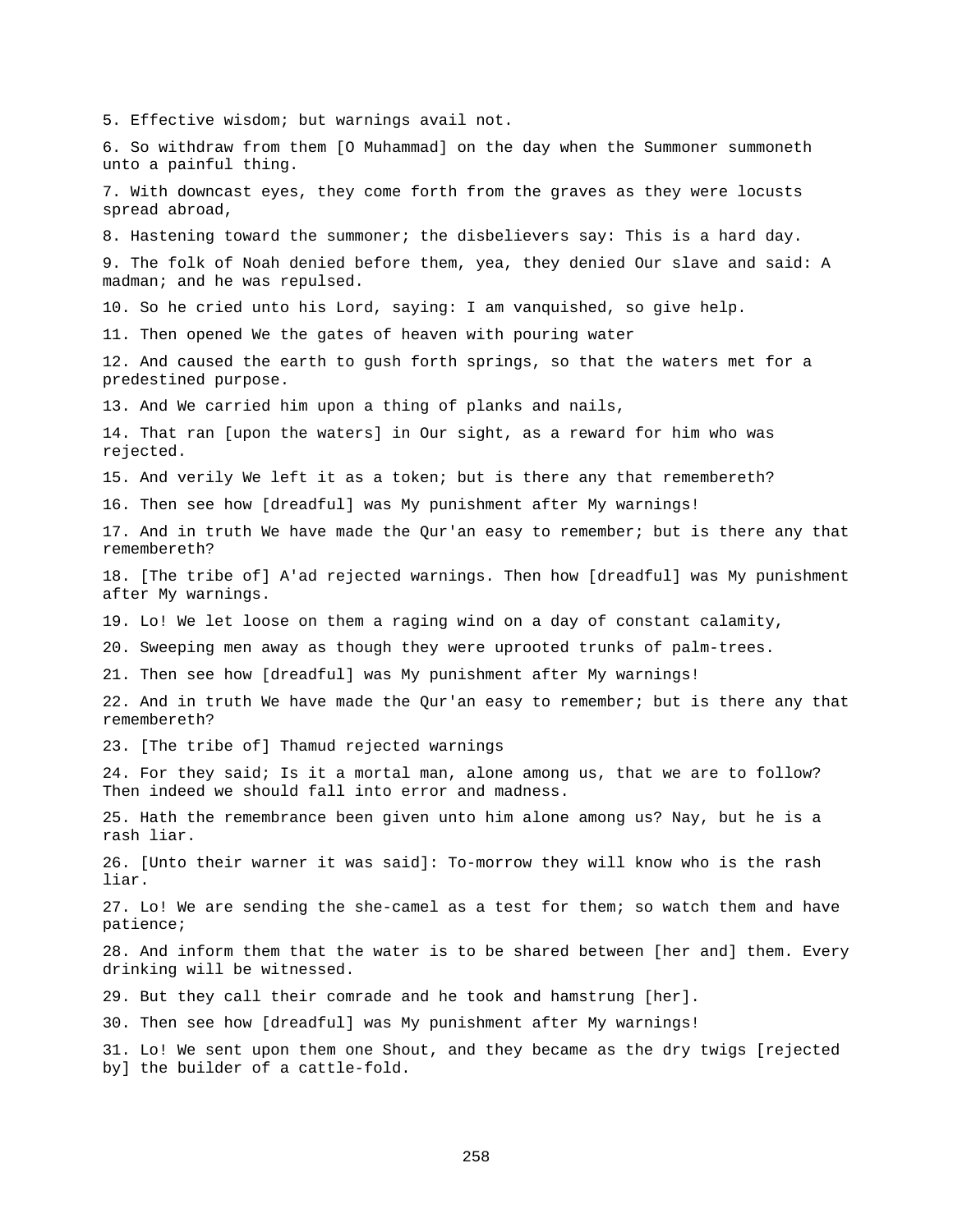32. And in truth We have made the Qur'an easy to remember; but is there any that remembereth? 33. The folk of Lot rejected warnings. 34. Lo! We sent a storm of stones upon them [all] save the family of Lot, whom We rescued in the last watch of the night, 35. As grace from Us. Thus We reward him who giveth thanks. 36. And he indeed had warned them of Our blow, but they did doubt the warnings. 37. They even asked of him his guests for an ill purpose. Then We blinded their eyes [and said]: Taste now My punishment after My warnings! 38. And in truth the punishment decreed befell them early in the morning. 39. Now taste My punishment after My warnings! 40. And in truth We have made the Qur'an easy to remember; but is there any that remembereth? 41. And warnings came in truth unto the house of Pharaoh 42. Who denied Our revelations, every one. Therefore We grasped them with the grasp of the Mighty, the Powerful. 43. Are your disbelievers better than those, or have ye some immunity in the scriptures? 44. Or say they: We are a host victorious? 45. The hosts will all be routed and will turn and flee. 46. Nay, but the Hour [of doom] is their appointed tryst, and the Hour will be more wretched and more bitter [than their earthly failure]. 47. Lo! the guilty are in error and madness. 48. On the day when they are dragged into the Fire upon their faces [it is said unto them]: Feel the touch of hell. 49. Lo! We have created every thing by measure. 50. And Our commandment is but one [commandment], as the twinkling of an eye. 51. And verily We have destroyed your fellows; but is there any that remembereth? 52. And every thing they did is in the scriptures, 53. And every small and great thing is recorded. 54. Lo! the righteous will dwell among gardens and rivers, 55. Firmly established in the favour of a Mighty King. **SURA 55. AR-RAHMAN (THE BENEFICENT, THE MERCY GIVING)**  1. The Beneficent

2. Hath made known the Qur'an.

3. He hath created man.

4. He hath taught him utterance.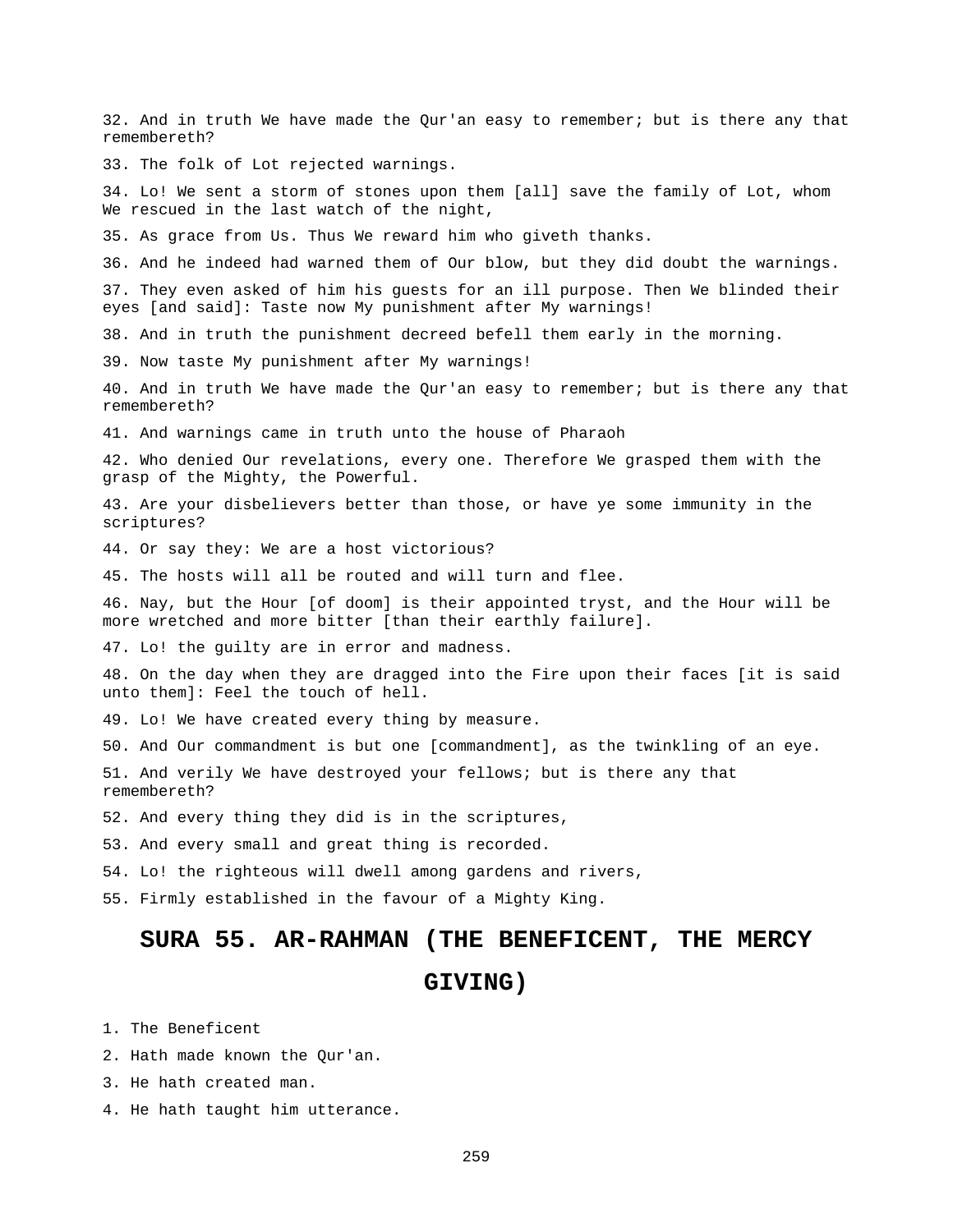5. The sun and the moon are made punctual. 6. The stars and the trees prostrate. 7. And the sky He hath uplifted; and He hath set the measure, 8. That ye exceed not the measure, 9. But observe the measure strictly, nor fall short thereof. 10. And the earth hath He appointed for [His] creatures, 11. Wherein are fruit and sheathed palm-trees, 12. Husked grain and scented herb. 13. Which is it, of the favours of your Lord, that ye deny? 14. He created man of clay like the potter's, 15. And the jinn did He create of smokeless fire. 16. Which is it, of the favours of your Lord, that ye deny? 17. Lord of the two Easts, and Lord of the two Wests! 18. Which is it, of the favours of your Lord, that ye deny? 19. He hath loosed the two seas. They meet. 20. There is a barrier between them. They encroach not [one upon the other]. 21. Which is it, of the favours of your Lord, that ye deny? 22. There cometh forth from both of them the pearl and coral-stone. 23. Which is it, of the favours of your Lord, that ye deny? 24. His are the ships displayed upon the sea, like banners. 25. Which is it, of the favours of your Lord, that ye deny? 26. Everyone that is thereon will pass away; 27. There remaineth but the Countenance of thy Lord of Might and Glory. 28. Which is it, of the favours of your Lord, that ye deny? 29. All that are in the heavens and the earth entreat Him. Every day He exerciseth [universal] power. 30. Which is it, of the favours of your Lord, that ye deny? 31. We shall dispose of you, O ye two dependents [man and jinn]. 32. Which is it, of the favours of your Lord, that ye deny? 33. O company of jinn and men, if ye have power to penetrate [all] regions of the heavens and the earth, then penetrate [them]! Ye will never penetrate them save with [Our] sanction. 34. Which is it, of the favours of your Lord, that ye deny? 35. There will be sent, against you both, heat of fire and flash of brass, and ye will not escape. 36. Which is it, of the favours of your Lord, that ye deny? 37. And when the heaven splitteth asunder and becometh rosy like red hide - 38. Which is it, of the favours of your Lord, that ye deny? - 39. On that day neither man nor jinni will be questioned of his sin.

260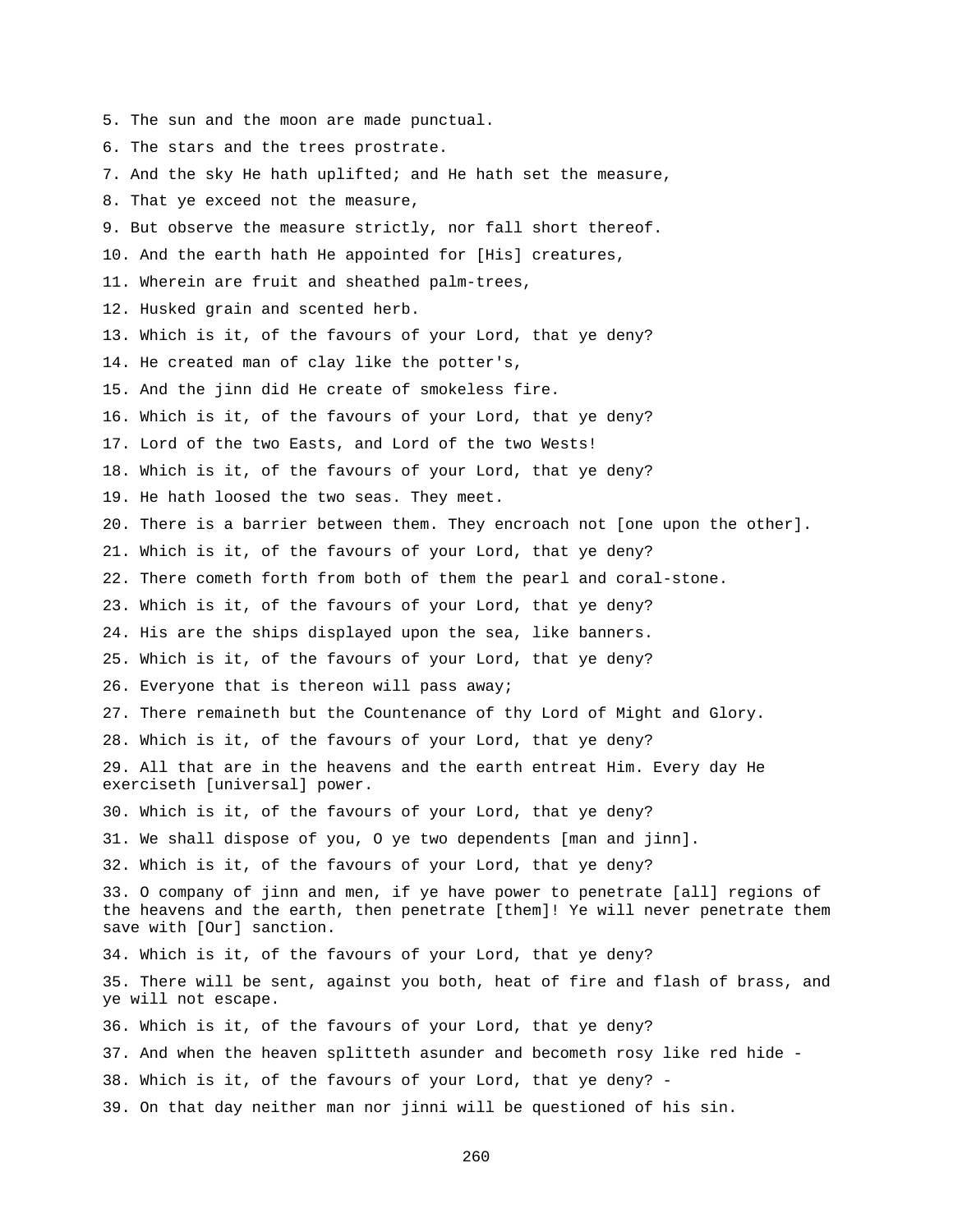40. Which is it, of the favours of your Lord, that ye deny? 41. The guilty will be known by their marks, and will be taken by the forelocks and the feet. 42. Which is it, of the favours of your Lord, that ye deny? 43. This is hell which the guilty deny. 44. They go circling round between it and fierce, boiling water. 45. Which is it, of the favours of your Lord, that ye deny? 46. But for him who feareth the standing before his Lord there are two gardens. 47. Which is it, of the favours of your Lord, that ye deny? 48. Of spreading branches. 49. Which is it, of the favours of your Lord, that ye deny? 50. Wherein are two fountains flowing. 51. Which is it, of the favours of your Lord, that ye deny? 52. Wherein is every kind of fruit in pairs. 53. Which is it, of the favours of your Lord, that ye deny? 54. Reclining upon couches lined with silk brocade, the fruit of both the gardens near to hand. 55. Which is it, of the favours of your Lord, that ye deny? 56. Therein are those of modest gaze, whom neither man nor jinni will have touched before them. 57. Which is it, of the favours of your Lord, that ye deny? 58. [In beauty] like the jacynth and the coral-stone. 59. Which is it, of the favours of your Lord, that ye deny? 60. Is the reward of goodness aught save goodness? 61. Which is it, of the favours of your Lord, that ye deny? 62. And beside them are two other gardens, 63. Which is it, of the favours of your Lord, that ye deny? 64. Dark green with foliage. 65. Which is it, of the favours of your Lord, that ye deny? 66. Wherein are two abundant springs. 67. Which is it, of the favours of your Lord, that ye deny? 68. Wherein is fruit, the date-palm and pomegranate. 69. Which is it, of the favours of your Lord, that ye deny? 70. Wherein [are found] the good and beautiful - 71. Which is it, of the favours of your Lord, that ye deny? - 72. Fair ones, close-guarded in pavilions - 73. Which is it, of the favours of your Lord, that ye deny? - 74. Whom neither man nor jinni will have touched before them -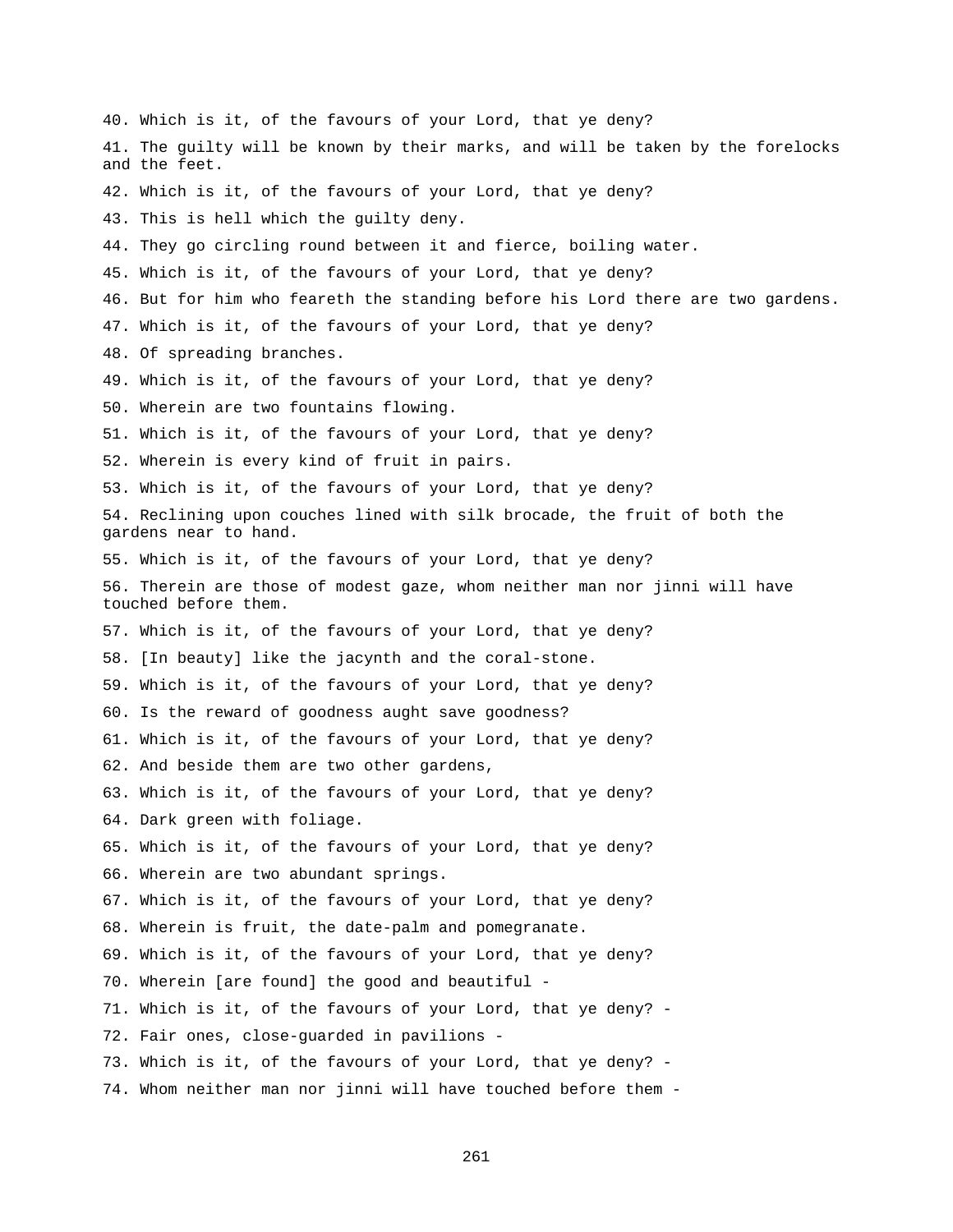- 75. Which is it, of the favours of your Lord, that ye deny? 76. Reclining on green cushions and fair carpets. 77. Which is it, of the favours of your Lord, that ye deny?
- 
- 78. Blessed be the name of thy Lord, Mighty and glorious!

## **SURA 56. AL-WAQIA (THE EVENT, THE INEVITABLE)**

- 1. When the event befalleth -
- 2. There is no denying that it will befall -
- 3. Abasing [some], exalting [others];
- 4. When the earth is shaken with a shock
- 5. And the hills are ground to powder
- 6. So that they become a scattered dust,
- 7. And ye will be three kinds:
- 8. [First] those on the right hand; what of those on the right hand?
- 9. And [then] those on the left hand; what of those on the left hand?
- 10. And the foremost in the race, the foremost in the race:
- 11. Those are they who will be brought nigh
- 12. In gardens of delight;
- 13. A multitude of those of old
- 14. And a few of those of later time.
- 15. On lined couches,
- 16. Reclining therein face to face.
- 17. There wait on them immortal youths
- 18. With bowls and ewers and a cup from a pure spring
- 19. Wherefrom they get no aching of the head nor any madness,
- 20. And fruit that they prefer
- 21. And flesh of fowls that they desire.
- 22. And [there are] fair ones with wide, lovely eyes,
- 23. Like unto hidden pearls,
- 24. Reward for what they used to do.
- 25. There hear they no vain speaking nor recrimination
- 26. [Naught] but the saying: Peace, [and again] Peace.
- 27. And those on the right hand; what of those on the right hand?
- 28. Among thornless lote-trees
- 29. And clustered plantains,
- 30. And spreading shade,
- 31. And water gushing,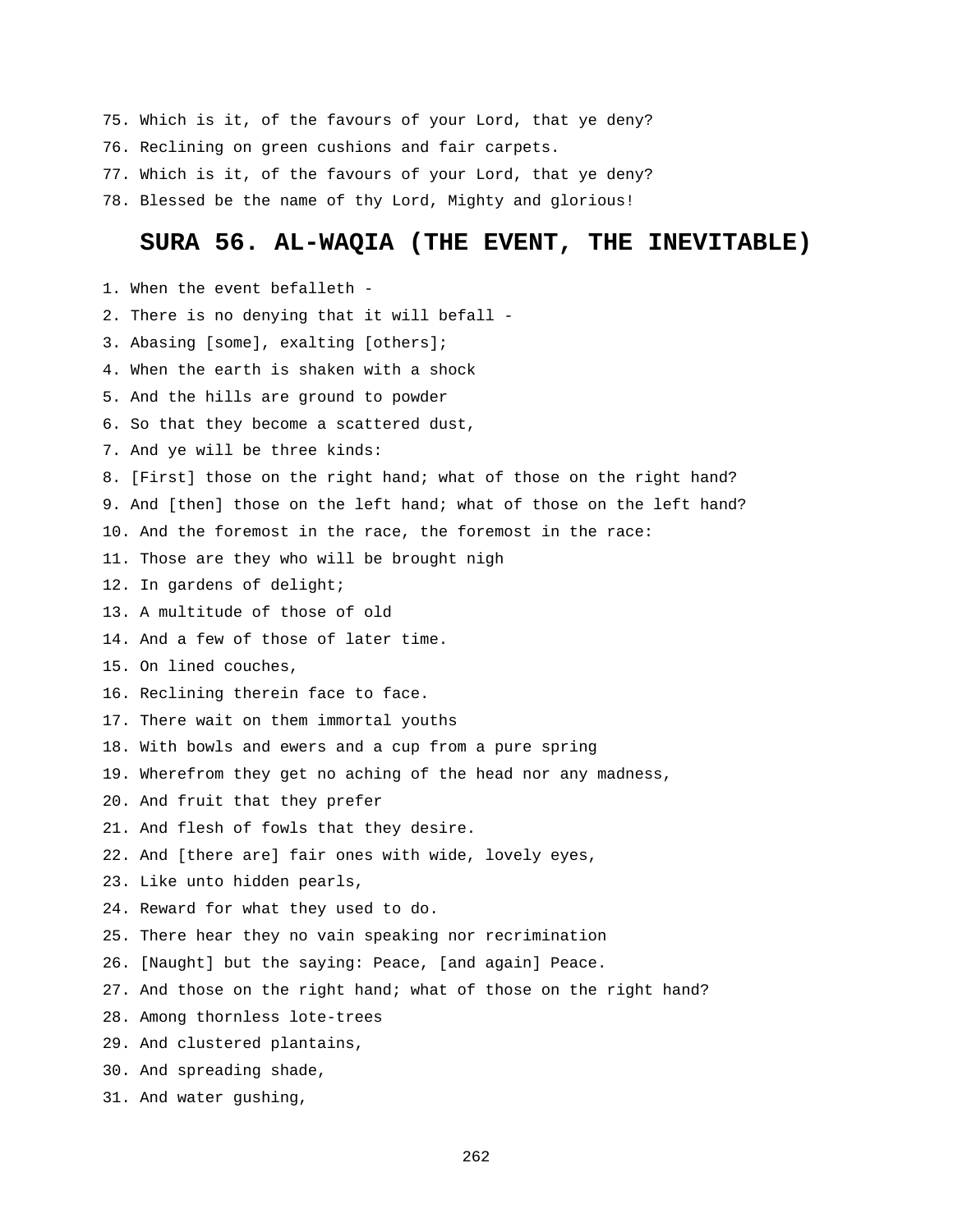- 32. And fruit in plenty
- 33. Neither out of reach nor yet forbidden,
- 34. And raised couches;
- 35. Lo! We have created them a [new] creation
- 36. And made them virgins,
- 37. Lovers, friends,
- 38. For those on the right hand;
- 39. A multitude of those of old
- 40. And a multitude of those of later time.
- 41. And those on the left hand: What of those on the left hand?
- 42. In scorching wind and scalding water
- 43. And shadow of black smoke,
- 44. Neither cool nor refreshing.
- 45. Lo! heretofore they were effete with luxury
- 46. And used to persist in the awful sin.
- 47. And they used to say: When we are dead and have become dust and bones, shall we then, forsooth, be raised again,
- 48. And also our forefathers?
- 49. Say [unto them, O Muhammad]: Lo! those of old and those of later time
- 50. Will all be brought together to the tryst of an appointed day.
- 51. Then lo! ye, the erring, the deniers,
- 52. Ye verily will eat of a tree called Zaqqum
- 53. And will fill your bellies therewith;
- 54. And thereon ye will drink of boiling water,
- 55. Drinking even as the camel drinketh.
- 56. This will be their welcome on the Day of Judgment.
- 57. We created you. Will ye then admit the truth?
- 58. Have ye seen that which ye emit?
- 59. Do ye create it or are We the Creator?
- 60. We mete out death among you, and We are not to be outrun,
- 61. That We may transfigure you and make you what ye know not.
- 62. And verily ye know the first creation. Why, then, do ye not reflect?
- 63. Have ye seen that which ye cultivate?
- 64. Is it ye who foster it, or are We the Fosterer?
- 65. If We willed, We verily could make it chaff, then would ye cease not to exclaim:
- 66. Lo! we are laden with debt!
- 67. Nay, but we are deprived!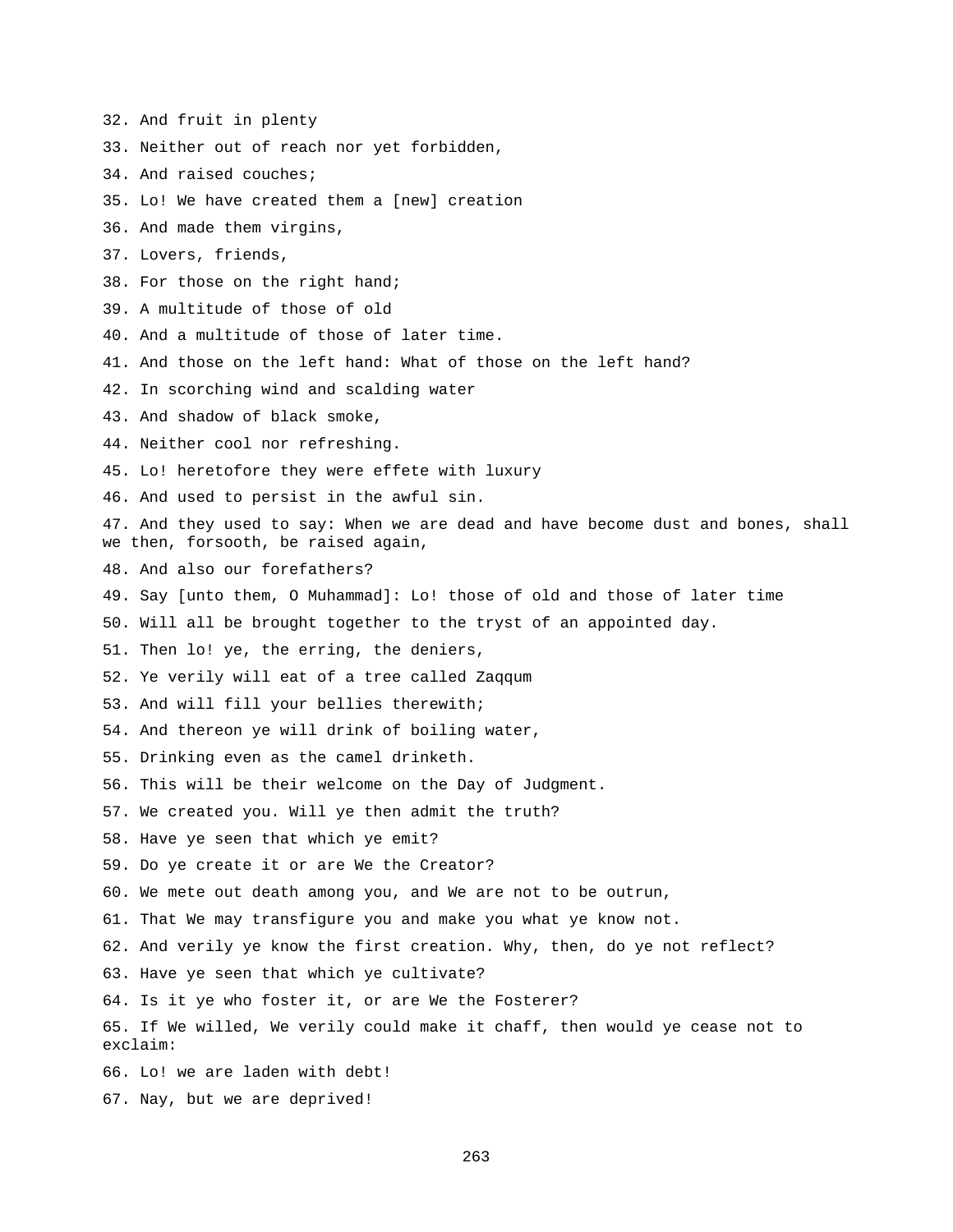68. Have ye observed the water which ye drink? 69. Is it ye who shed it from the raincloud, or are We the Shedder? 70. If We willed We verily could make it bitter. Why then, give ye not thanks? 71. Have ye observed the fire which ye strike out; 72. Was it ye who made the tree thereof to grow, or were We the grower? 73. We, even We, appointed it a memorial and a comfort for the dwellers in the wilderness. 74. Therefor [O Muhammad], praise the name of thy Lord, the Tremendous. 75. Nay, I swear by the places of the stars - 76. And lo! that verily is a tremendous oath, if ye but knew - 77. That [this] is indeed a noble Qur'an 78. In a Book kept hidden 79. Which none toucheth save the purified, 80. A revelation from the Lord of the Worlds. 81. Is it this Statement that ye scorn, 82. And make denial thereof your livelihood? 83. Why, then, when [the soul] cometh up to the throat [of the dying] 84. And ye are at that moment looking 85. - And We are nearer unto him than ye are, but ye see not - 86. Why then, if ye are not in bondage [unto Us], 87. Do ye not force it back, if ye are truthful? 88. Thus if he is of those brought nigh, 89. Then breath of life, and plenty, and a Garden of delight. 90. And if he is of those on the right hand, 91. Then [the greeting] "Peace be unto thee" from those on the right hand. 92. But if he is of the rejecters, the erring, 93. Then the welcome will be boiling water 94. And roasting at hell-fire. 95. Lo! this is certain truth. 96. Therefor [O Muhammad] praise the name of thy Lord, the Tremendous. **SURA 57. AL-HADID (THE IRON)** 

1. All that is in the heavens and the earth glorifieth Allah; and He is the Mighty, the Wise.

2. His is the Sovereignty of the heavens and the earth; He quickeneth and He giveth death; and He is Able to do all things.

3. He is the First and the Last, and the Outward and the Inward; and He is Knower of all things.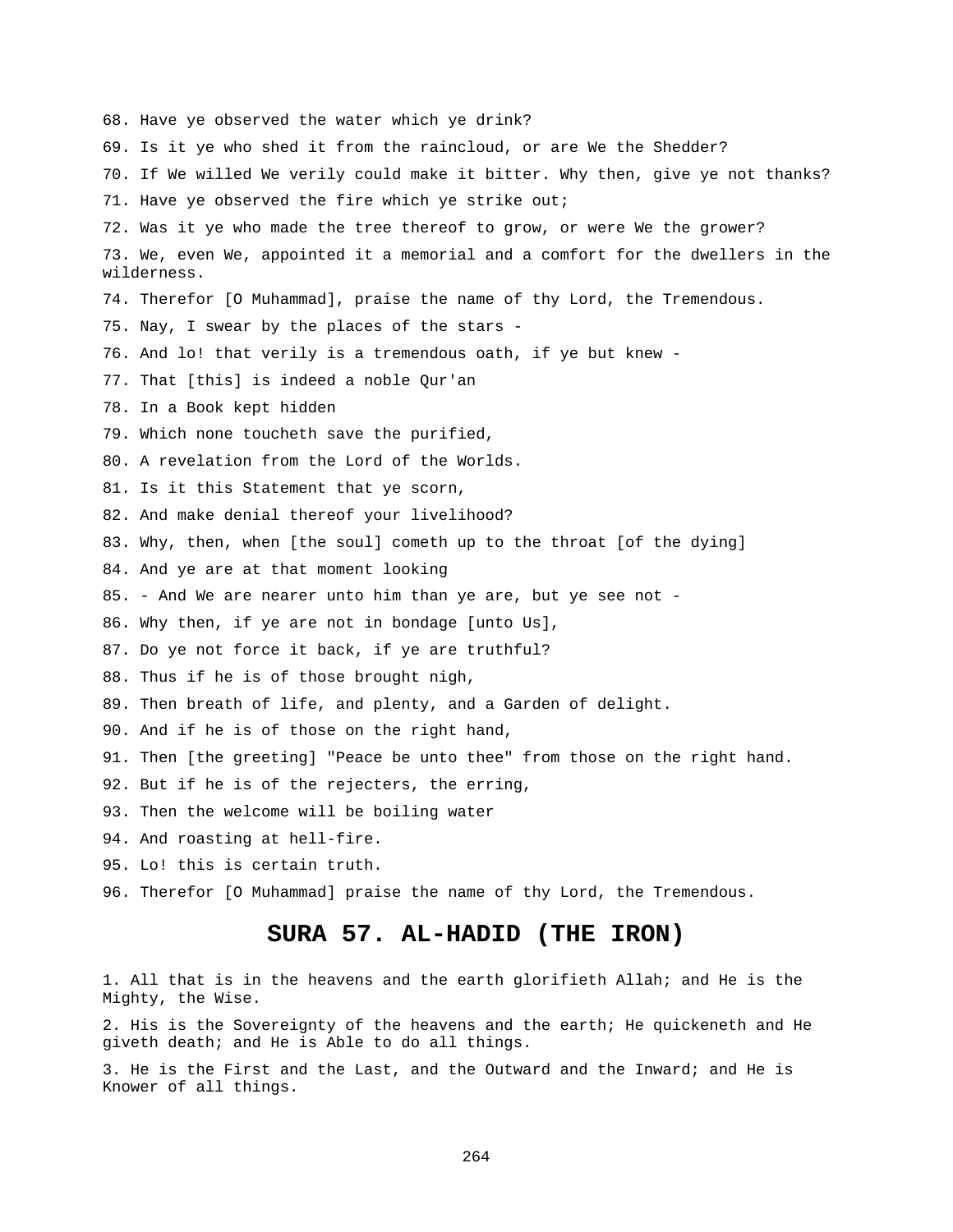4. He it is Who created the heavens and the earth in six Days; then He mounted the Throne. He knoweth all that entereth the earth and all that emergeth therefrom and all that cometh down from the sky and all that ascendeth therein; and He is with you wheresoever ye may be. And Allah is Seer of what ye do.

5. His is the Sovereignty of the heavens and the earth, and unto Allah [all] things are brought back.

6. He causeth the night to pass into the day, and He causeth the day to pass into the night, and He is knower of all that is in the breasts.

7. Believe in Allah and His messenger, and spend of that whereof He hath made you trustees; and such of you as believe and spend [aright], theirs will be a great reward.

8. What aileth you that ye believe not in Allah, when the messenger calleth you to believe in your Lord, and He hath already made a covenant with you, if ye are believers?

9. He it is Who sendeth down clear revelations unto His slave, that He may bring you forth from darkness unto light; and lo! for you, Allah is Full of Pity, Merciful.

10. And what aileth you that ye spend not in the way of Allah when unto Allah belongeth the inheritance of the heavens and the earth? Those who spent and fought before the victory are not upon a level [with the rest of you]. Such are greater in rank than those who spent and fought afterwards. Unto each hath Allah promised good. And Allah is Informed of what ye do.

11. Who is he that will lend unto Allah a goodly loan, that He may double it for him and his may be a rich reward?

12. On the day when thou [Muhammad] wilt see the believers, men and women, their light shining forth before them and on their right hands, [and wilt hear it said unto them]: Glad news for you this day: Gardens underneath which rivers flow, wherein ye are immortal. That is the supreme triumph.

13. On the day when the hypocritical men and the hypocritical women will say unto those who believe: Look on us that we may borrow from your light! it will be said: Go back and seek for light! Then there will separate them a wall wherein is a gate, the inner side whereof containeth mercy, while the outer side thereof is toward the doom.

14. They will cry unto them [saying]: Were we not with you? They will say: Yea, verily; but ye tempted one another, and hesitated, and doubted, and vain desires beguiled you till the ordinance of Allah came to pass; and the deceiver deceived you concerning Allah;

15. So this day no ransom can be taken from you nor from those who disbelieved. Your home is the Fire; that is your patron, and a hapless journey's end.

16. Is not the time ripe for the hearts of those who believe to submit to Allah's reminder and to the truth which is revealed, that they become not as those who received the scripture of old but the term was prolonged for them and so their hearts were hardened, and many of them are evil-livers.

17. Know that Allah quickeneth the earth after its death. We have made clear Our revelations for you, that haply ye may understand.

18. Lo! those who give alms, both men and women, and lend unto Allah a goodly loan, it will be doubled for them, and theirs will be a rich reward.

19. And those who believe in Allah and His messengers, they are the loyal, and the martyrs are with their Lord; they have their reward and their light; while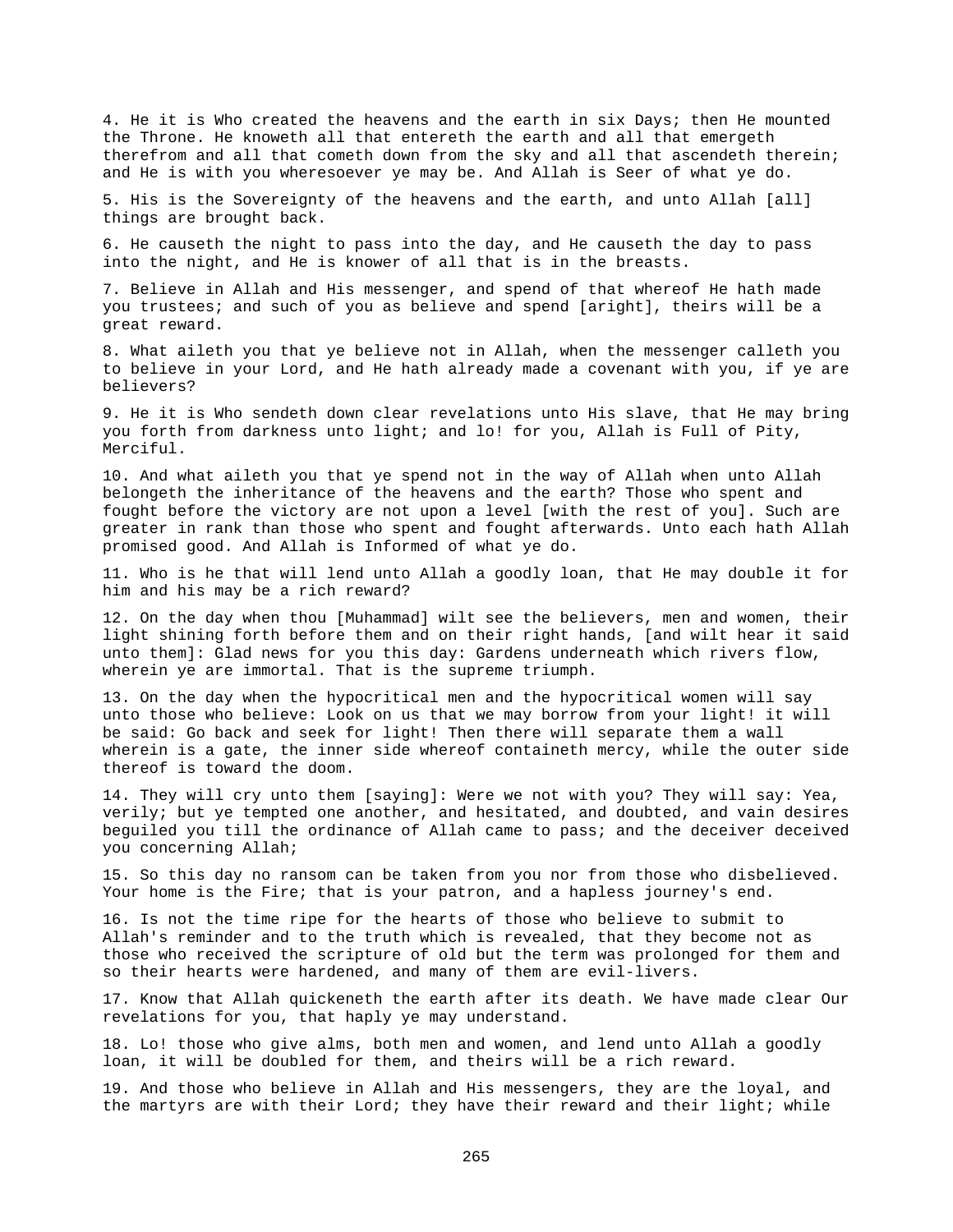as for those who disbelieve and deny Our revelations, they are owners of hellfire.

20. Know that the life of the world is only play, and idle talk, and pageantry, and boasting among you, and rivalry in respect of wealth and children; as the likeness of vegetation after rain, whereof the growth is pleasing to the husbandman, but afterward it drieth up and thou seest it turning yellow, then it becometh straw. And in the Hereafter there is grievous punishment, and [also] forgiveness from Allah and His good pleasure, whereas the life of the world is but matter of illusion.

21. Race one with another for forgiveness from your Lord and a Garden whereof the breadth is as the breadth of the heavens and the earth, which is in store for those who believe in Allah and His messengers. Such is the bounty of Allah, which He bestoweth upon whom He will, and Allah is of Infinite Bounty.

22. Naught of disaster befalleth in the earth or in yourselves but it is in a Book before we bring it into being - Lo! that is easy for Allah -

23. That ye grieve not for the sake of that which hath escaped you, nor yet exult because of that which hath been given. Allah loveth not all prideful boasters,

24. Who hoard and who enjoin upon the people avarice. And whosoever turneth away, still Allah is the Absolute, the Owner of Praise.

25. We verily sent Our messengers with clear proofs, and revealed with them the Scripture and the Balance, that mankind may observe right measure; and He revealed iron, wherein is mighty power and [many] uses for mankind, and that Allah may know him who helpeth Him and His messengers, though unseen. Lo! Allah is Strong, Almighty.

26. And We verily sent Noah and Abraham and placed the prophethood and the scripture among their seed, and among them there is he who goeth right, but many of them are evil-livers.

27. Then We caused Our messengers to follow in their footsteps; and We caused Jesus, son of Mary, to follow, and gave him the Gospel, and placed compassion and mercy in the hearts of those who followed him. But monasticism they invented - We ordained it not for them - only seeking Allah's pleasure, and they observed it not with right observance. So We give those of them who believe their reward, but many of them are evil-livers.

28. O ye who believe! Be mindful of your duty to Allah and put faith in His messenger. He will give you twofold of His mercy and will appoint for you a light wherein ye shall walk, and will forgive you. Allah is Forgiving, Merciful;

29. That the People of the Scripture may know that they control naught of the bounty of Allah, but that the bounty is in Allah's hand to give to whom He will. And Allah is of Infinite Bounty.

#### **SURA 58. AL-MUJADILA (SHE THAT DISPUTETH, THE**

## **PLEADING WOMAN)**

1. Allah hath heard the saying of her that disputeth with thee [Muhammad] concerning her husband, and complaineth unto Allah. And Allah heareth your colloquy. Lo! Allah is Hearer, Knower.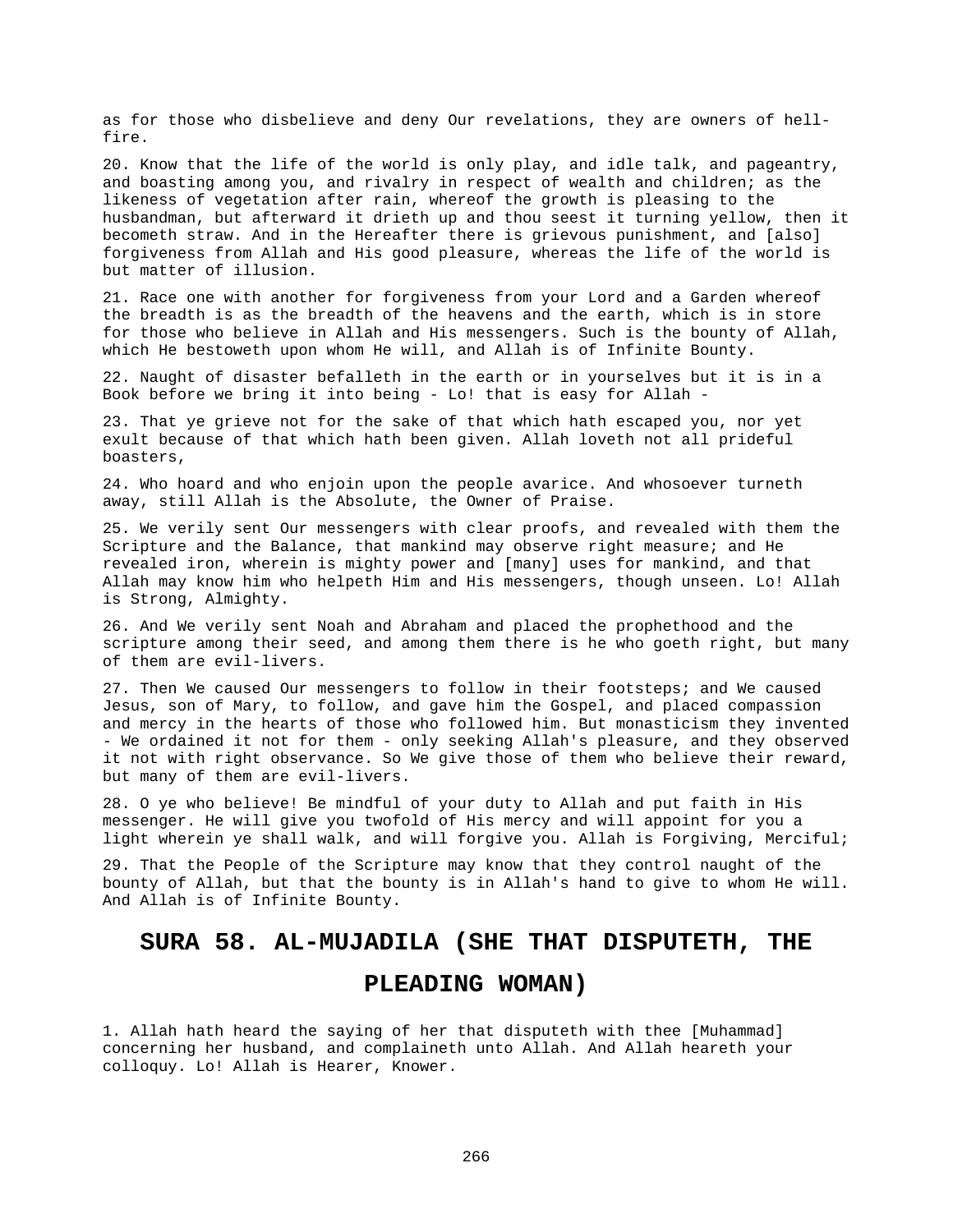2. Such of you as put away your wives [by saying they are as their mothers] - They are not their mothers; none are their mothers except those who gave them birth - they indeed utter an ill word and a lie. And lo! Allah is Forgiving, Merciful.

3. Those who put away their wives [by saying they are as their mothers] and afterward would go back on that which they have said, [the penalty] in that case [is] the freeing of a slave before they touch one another. Unto this ye are exhorted; and Allah is Informed of what ye do.

4. And he who findeth not [the wherewithal], let him fast for two successive months before they touch one another; and for him who is unable to do so [the penance is] the feeding of sixty needy ones. This, that ye may put trust in Allah and His messenger. Such are the limits [imposed by Allah]; and for disbelievers is a painful doom.

5. Lo! those who oppose Allah and His messenger will be abased even as those before them were abased; and We have sent down clear tokens, and for disbelievers is a shameful doom

6. On the day when Allah will raise them all together and inform them of what they did. Allah hath kept account of it while they forgot it. And Allah is Witness over all things.

7. Hast thou not seen that Allah knoweth all that is in the heavens and all that is in the earth? There is no secret conference of three but He is their fourth, nor of five but He is their sixth, nor of less than that or more but He is with them wheresoever they may be; and afterward, on the Day of Resurrection, He will inform them of what they did. Lo! Allah is Knower of all things.

8. Hast thou not observed those who were forbidden conspiracy and afterward returned to that which they had been forbidden, and [now] conspire together for crime and wrongdoing and disobedience toward the messenger? And when they come unto thee they greet thee with a greeting wherewith Allah greeteth thee not, and say within themselves: Why should Allah punish us for what we say? Hell will suffice them; they will feel the heat thereof - a hapless journey's end!

9. O ye who believe! When ye conspire together, conspire not together for crime and wrongdoing and disobedience toward the messenger, but conspire together for righteousness and piety, and keep your duty toward Allah, unto whom ye will be gathered.

10. Lo! Conspiracy is only of the devil, that he may vex those who believe; but he can harm them not at all unless by Allah's leave. In Allah let believers put their trust.

11. O ye who believe! when it is said unto you, Make room! in assemblies, then make room; Allah will make way for you [hereafter]. And when it is said, Come up higher! go up higher; Allah will exalt those who believe among you, and those who have knowledge, to high ranks. Allah is Informed of what ye do.

12. O ye who believe! When ye hold conference with the messenger, offer an alms before your conference. That is better and purer for you. But if ye cannot find [the wherewithal] then lo! Allah is Forgiving, Merciful.

13. Fear ye to offer alms before your conference? Then, when ye do it not and Allah hath forgiven you, establish worship and pay the poor-due and obey Allah and His messenger. And Allah is Aware of what ye do.

14. Hast thou not seen those who take for friends a folk with whom Allah is wroth? They are neither of you nor of them, and they swear a false oath knowingly.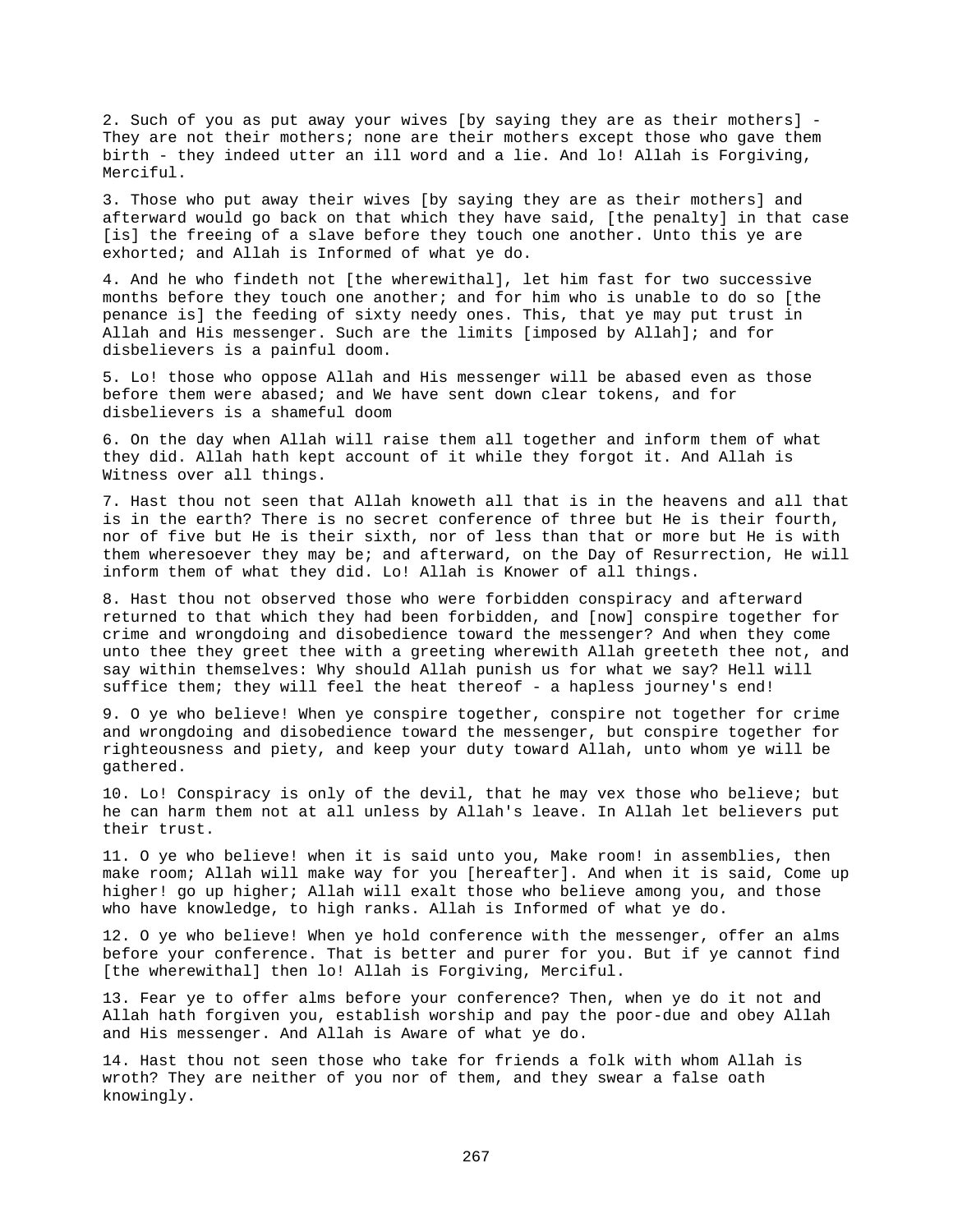15. Allah hath prepared for them a dreadful doom. Evil indeed is that which they are wont to do.

16. They make a shelter of their oaths and turn [men] from the way of Allah; so theirs will be a shameful doom.

17. Their wealth and their children will avail them naught against Allah. Such are rightful owners of the Fire; they will abide therein.

18. On the day when Allah will raise them all together, then will they swear unto Him as they [now] swear unto you, and they will fancy that they have some standing. Lo! is it not they who are the liars?

19. The devil hath engrossed them and so hath caused them to forget remembrance of Allah. They are the devil's party. Lo! is it not the devil's party who will be the losers?

20. Lo! those who oppose Allah and His messenger, they will be among the lowest.

21. Allah hath decreed: Lo! I verily shall conquer, I and My messengers. Lo! Allah is Strong, Almighty.

22. Thou wilt not find folk who believe in Allah and the Last Day loving those who oppose Allah and His messenger, even though they be their fathers or their sons or their brethren or their clan. As for such, He hath written faith upon their hearts and hath strengthened them with a Spirit from Him, and He will bring them into Gardens underneath which rivers flow, wherein they will abide. Allah is well pleased with them, and they are well pleased with Him. They are Allah's party. Lo! is it not Allah's party who are the successful?

### **SURA 59. AL-HASHR (EXILE, BANISHMENT)**

1. All that is in the heavens and all that is in the earth glorifieth Allah, and He is the Mighty, the Wise.

2. He it is Who hath caused those of the People of the Scripture who disbelieved to go forth from their homes unto the first exile. Ye deemed not that they would go forth, while they deemed that their strongholds would protect them from Allah. But Allah reached them from a place whereof they recked not, and cast terror in their hearts so that they ruined their houses with their own hands and the hands of the believers. So learn a lesson, O ye who have eyes!

3. And if Allah had not decreed migration for them, He verily would have punished them in the world, and theirs in the Hereafter is the punishment of the Fire.

4. That is because they were opposed to Allah and His messenger; and whoso is opposed to Allah, [for him] verily Allah is stern in reprisal.

5. Whatsoever palm-trees ye cut down or left standing on their roots, it was by Allah's leave, in order that He might confound the evil-livers.

6. And that which Allah gave as spoil unto His messenger from them, ye urged not any horse or riding-camel for the sake thereof, but Allah giveth His messenger lordship over whom He will. Allah is Able to do all things.

7. That which Allah giveth as spoil unto His messenger from the people of the townships, it is for Allah and His messenger and for the near of kin and the orphans and the needy and the wayfarer, that it become not a commodity between the rich among you. And whatsoever the messenger giveth you, take it. And whatsoever he forbiddeth, abstain [from it]. And keep your duty to Allah. Lo! Allah is stern in reprisal.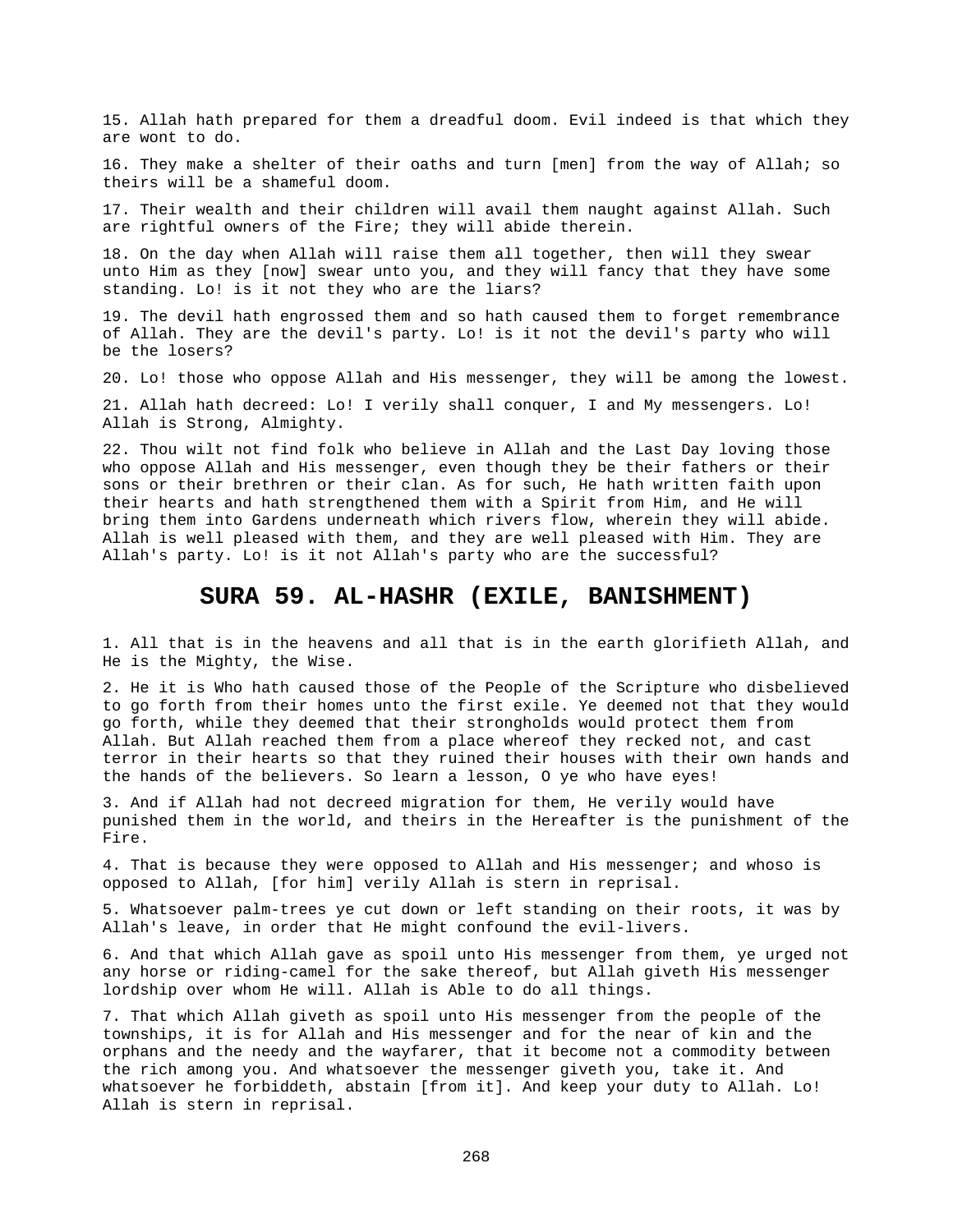8. And [it is] for the poor fugitives who have been driven out from their homes and their belongings, who seek bounty from Allah and help Allah and His messenger. They are the loyal.

9. Those who entered the city and the faith before them love those who flee unto them for refuge, and find in their breasts no need for that which hath been given them, but prefer [the fugitives] above themselves though poverty become their lot. And whoso is saved from his own avarice - such are they who are successful.

10. And those who came [into the faith] after them say: Our Lord! Forgive us and our brethren who were before us in the faith, and place not in our hearts any rancour toward those who believe. Our Lord! Thou art Full of Pity, Merciful.

11. Hast thou not observed those who are hypocrites, [how] they tell their brethren who disbelieve among the People of the Scripture: If ye are driven out, we surely will go out with you, and we will never obey anyone against you, and if ye are attacked we verily will help you. And Allah beareth witness that they verily are liars.

12. [For] indeed if they are driven out they go not out with them, and indeed if they are attacked they help them not, and indeed if they had helped them they would have turned and fled, and then they would not have been victorious.

13. Ye are more awful as a fear in their bosoms than Allah. That is because they are a folk who understand not.

14. They will not fight against you in a body save in fortified villages or from behind walls. Their adversity among themselves is very great. Ye think of them as a whole whereas their hearts are divers. That is because they are a folk who have no sense.

15. On the likeness of those [who suffered] a short time before them, they taste the ill-effects of their own conduct, and theirs is painful punishment.

16. [And the hypocrites are] on the likeness of the devil when he telleth man to disbelieve, then, when he disbelieveth saith: Lo! I am quit of thee. Lo! I fear Allah, the Lord of the Worlds.

17. And the consequence for both will be that they are in the Fire, therein abiding. Such is the reward of evil-doers.

18. O ye who believe! Observe your duty to Allah. And let every soul look to that which it sendeth on before for the morrow. And observe your duty to Allah. Lo! Allah is Informed of what ye do.

19. And be not ye as those who forgot Allah, therefor He caused them to forget their souls. Such are the evil-doers.

20. Not equal are the owners of the Fire and the owners of the Garden. The owners of the Garden, they are the victorious.

21. If We had caused this Qur'an to descend upon a mountain, thou [O Muhammad] verily hadst seen it humbled, rent asunder by the fear of Allah. Such similitudes coin We for mankind that haply they may reflect.

22. He is Allah, than Whom there is no other Allah, the Knower of the Invisible and the Visible. He is the Beneficent, Merciful.

23. He is Allah, than Whom there is no other Allah, the Sovereign Lord, the Holy One, Peace, the Keeper of Faith, the Guardian, the Majestic, the Compeller, the Superb. Glorified be Allah from all that they ascribe as partner [unto Him].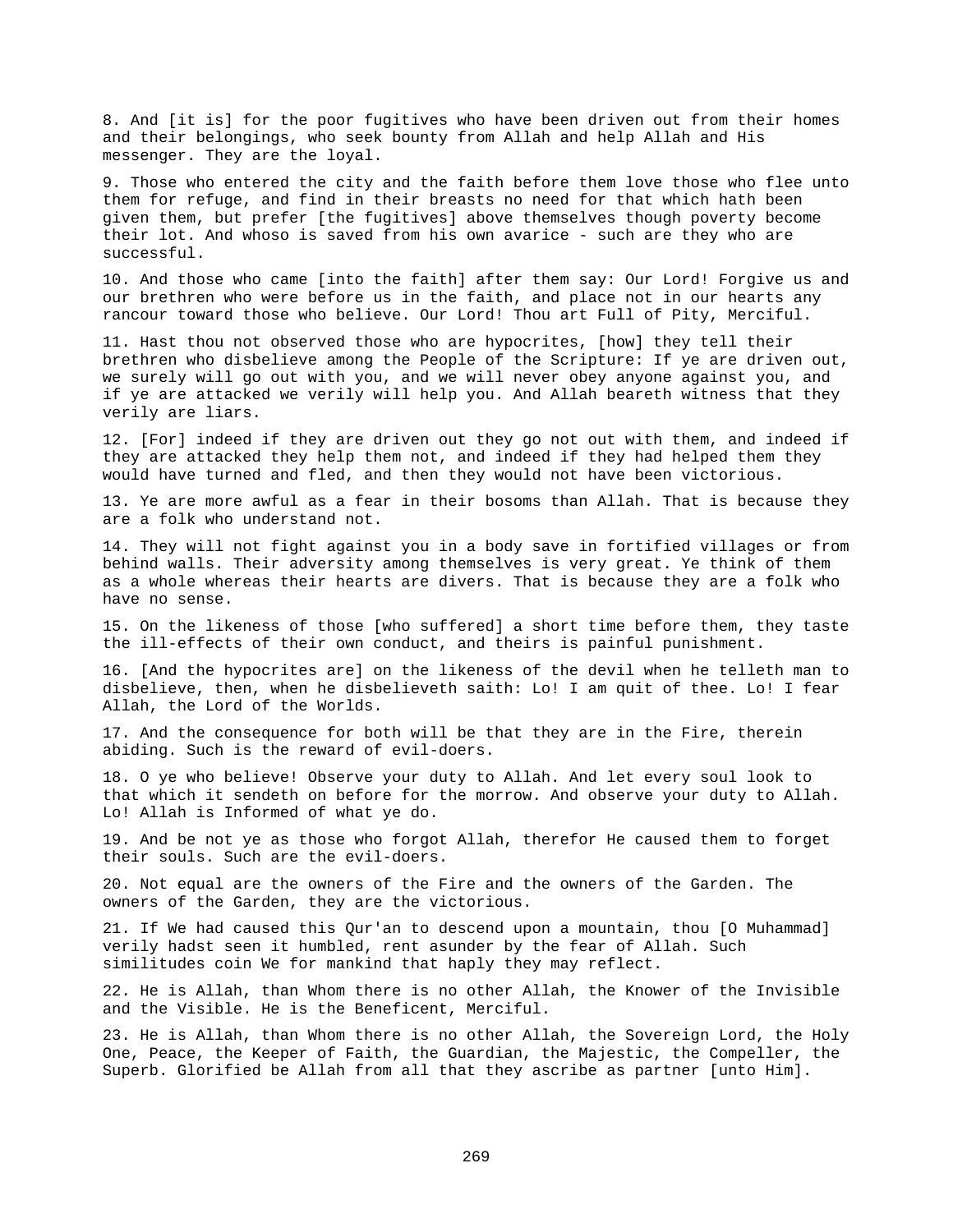24. He is Allah, the Creator, the Shaper out of naught, the Fashioner. His are the most beautiful names. All that is in the heavens and the earth glorifieth Him, and He is the Mighty, the Wise.

### **SURA 60. AL-MUMTAHINA (SHE THAT IS TO BE EXAMINED,**

# **EXAMINING HER)**

1. O ye who believe! Choose not My enemy and your enemy for allies. Do ye give them friendship when they disbelieve in that truth which hath come unto you, driving out the messenger and you because ye believe in Allah, your Lord? If ye have come forth to strive in My way and seeking My good pleasure, [show them not friendship]. Do ye show friendship unto them in secret, when I am Best Aware of what ye hide and what ye proclaim? And whosoever doeth it among you, he verily hath strayed from the right way.

2. If they have the upper hand of you, they will be your foes, and will stretch out their hands and their tongues toward you with evil [intent], and they long for you to disbelieve.

3. Your ties of kindred and your children will avail you naught upon the Day of Resurrection. He will part you. Allah is Seer of what ye do.

4. There is a goodly pattern for you in Abraham and those with him, when they told their folk: Lo! we are guiltless of you and all that ye worship beside Allah. We have done with you. And there hath arisen between us and you hostility and hate for ever until ye believe in Allah only - save that which Abraham promised his father [when he said]: I will ask forgiveness for thee, though I own nothing for thee from Allah - Our Lord! In Thee we put our trust, and unto Thee we turn repentant, and unto Thee is the journeying.

5. Our Lord! Make us not a prey for those who disbelieve, and forgive us, our Lord! Lo! Thou, only Thou, are the Mighty, the Wise.

6. Verily ye have in them a goodly pattern for everyone who looketh to Allah and the Last Day. And whosoever may turn away, lo! still Allah, He is the Absolute, the Owner of Praise.

7. It may be that Allah will ordain love between you and those of them with whom ye are at enmity. Allah is Mighty, and Allah is Forgiving, Merciful.

8. Allah forbiddeth you not those who warred not against you on account of religion and drove you not out from your homes, that ye should show them kindness and deal justly with them. Lo! Allah loveth the just dealers.

9. Allah forbiddeth you only those who warred against you on account of religion and have driven you out from your homes and helped to drive you out, that ye make friends of them. Whosoever maketh friends of them - [All] such are wrongdoers.

10. O ye who believe! When believing women come unto you as fugitives, examine them. Allah is Best Aware of their faith. Then, if ye know them for true believers, send them not back unto the disbelievers. They are not lawful for them [the disbelievers], nor are they [the disbelievers] lawful for them. And give them [the disbelievers] that which they have spent [upon them]. And it is no sin for you to marry such women when ye have given them their dues. And hold not to the ties of disbelieving women; and ask for [the return of] that which ye have spent; and let them [the disbelievers] ask for that which they have spent. That is the judgment of Allah. He judgeth between you. Allah is Knower, Wise.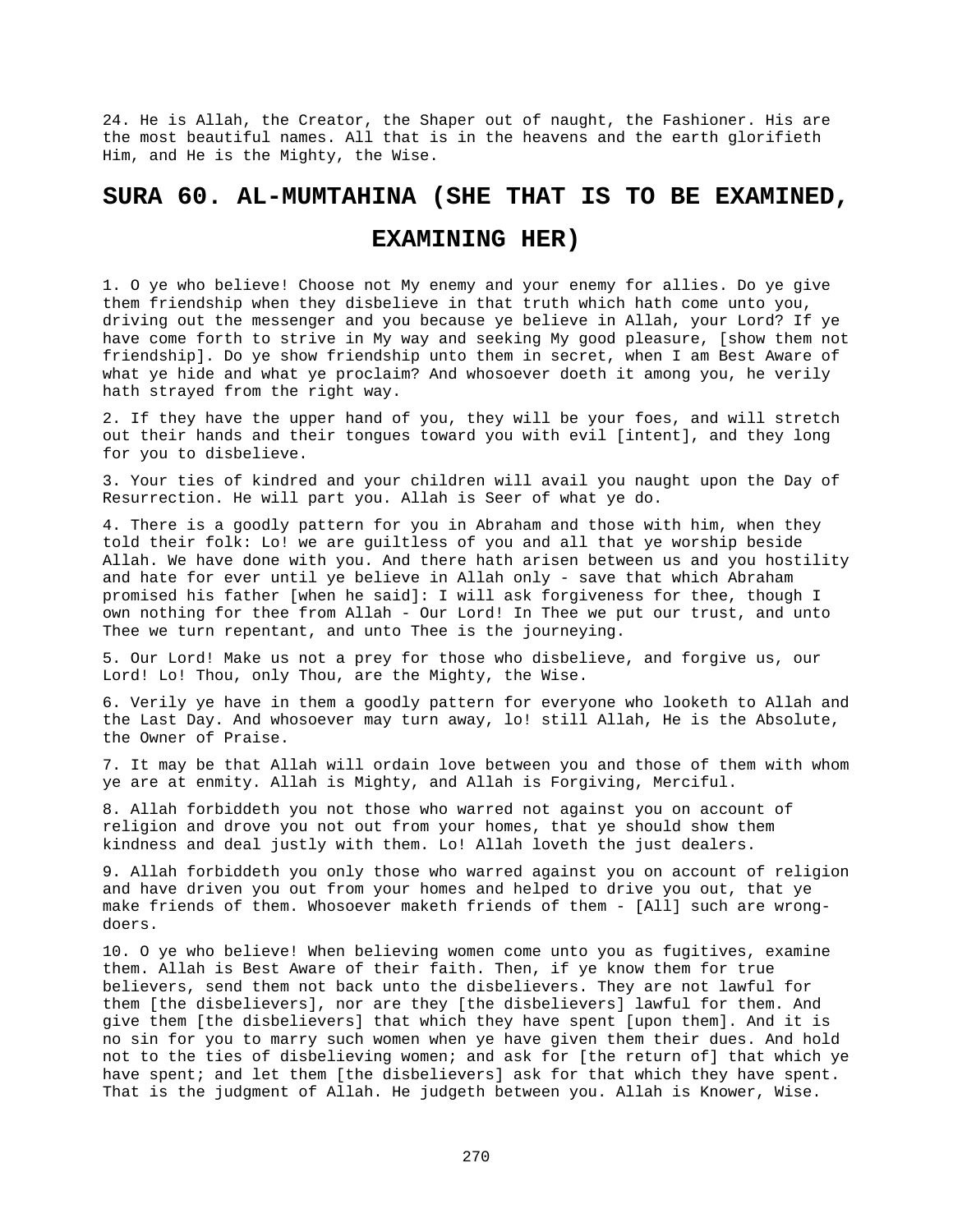11. And if any of your wives have gone from you unto the disbelievers and afterward ye have your turn [of triumph], then give unto those whose wives have gone the like of that which they have spent, and keep your duty to Allah in Whom ye are believers.

12. O Prophet! If believing women come unto thee, taking oath of allegiance unto thee that they will ascribe no thing as partner unto Allah, and will neither steal nor commit adultery nor kill their children, nor produce any lie that they have devised between their hands and feet, nor disobey thee in what is right, then accept their allegiance and ask Allah to forgive them. Lo! Allah is Forgiving, Merciful.

13. O ye who believe! Be not friendly with a folk with whom Allah is wroth, [a folk] who have despaired of the Hereafter as the disbelievers despair of those who are in the graves.

#### **SURA 61. AS-SAFF (THE RANKS, BATTLE ARRAY)**

1. All that is in the heavens and all that is in the earth glorifieth Allah, and He is the Mighty, the Wise.

2. O ye who believe! Why say ye that which ye do not?

3. It is most hateful in the sight of Allah that ye say that which ye do not.

4. Lo! Allah loveth them who battle for His cause in ranks, as if they were a solid structure.

5. And [remember] when Moses said unto his people: O my people! Why persecute ye me, when ye well know that I am Allah's messenger unto you? So when they went astray Allah sent their hearts astray. And Allah guideth not the evil-living folk.

6. And when Jesus son of Mary said: O Children of Israel! Lo! I am the messenger of Allah unto you, confirming that which was [revealed] before me in the Torah, and bringing good tidings of a messenger who cometh after me, whose name is the Praised One. Yet when he hath come unto them with clear proofs, they say: This is mere magic.

7. And who doeth greater wrong than he who inventeth a lie against Allah when he is summoned unto Al-Islam? And Allah guideth not wrongdoing folk.

8. Fain would they put out the light of Allah with their mouths, but Allah will perfect His light however much the disbelievers are averse.

9. He it is Who hath sent His messenger with the guidance and the religion of truth, that He may make it conqueror of all religion however much idolaters may be averse.

10. O ye who believe! Shall I show you a commerce that will save you from a painful doom?

11. Ye should believe in Allah and His messenger, and should strive for the cause of Allah with your wealth and your lives. That is better for you, if ye did but know.

12. He will forgive you your sins and bring you into Gardens underneath which rivers flow, and pleasant dwellings in Gardens of Eden. That is the supreme triumph.

13. And [He will give you] another [blessing] which ye love: help from Allah and present victory. Give good tidings [O Muhammad] to believers.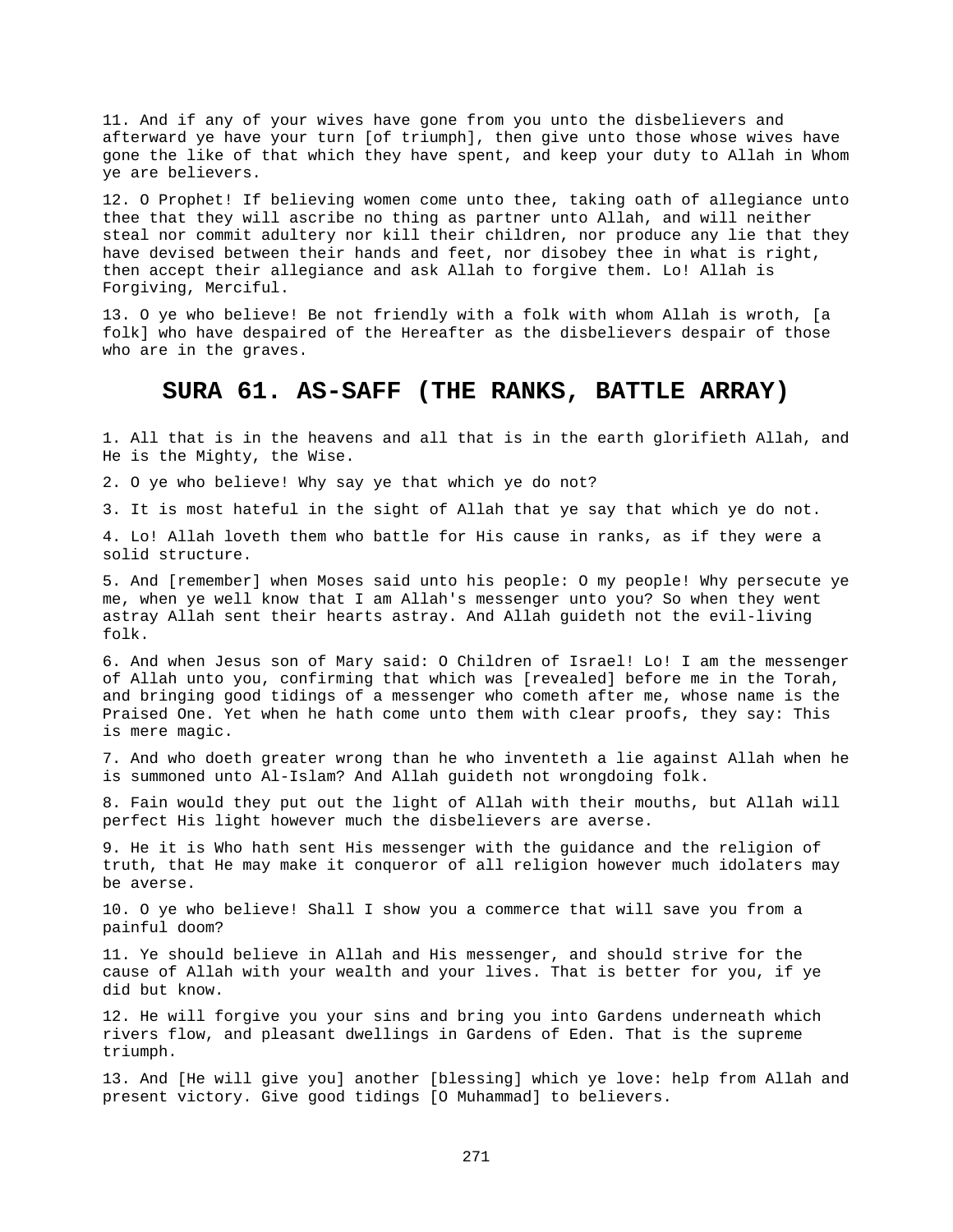14. O ye who believe! Be Allah's helpers, even as Jesus son of Mary said unto the disciples: Who are my helpers for Allah? They said: We are Allah's helpers. And a party of the Children of Israel believed, while a party disbelieved. Then We strengthened those who believed against their foe, and they became the uppermost.

## **SURA 62. AL-JUMUA (THE CONGREGATION, FRIDAY)**

1. All that is in the heavens and all that is in the earth glorifieth Allah, the Sovereign Lord, the Holy One, the Mighty, the Wise.

2. He it is Who hath sent among the unlettered ones a messenger of their own, to recite unto them His revelations and to make them grow, and to teach them the Scripture and wisdom, though heretofore they were indeed in error manifest,

3. Along with others of them who have not yet joined them. He is the Mighty, the Wise.

4. That is the bounty of Allah; which He giveth unto whom He will. Allah is of Infinite Bounty.

5. The likeness of those who are entrusted with the Law of Moses, yet apply it not, is as the likeness of the ass carrying books. Wretched is the likeness of folk who deny the revelations of Allah. And Allah guideth not wrongdoing folk.

6. Say [O Muhammad]: O ye who are Jews! If ye claim that ye are favoured of Allah apart from [all] mankind, then long for death if ye are truthful.

7. But they will never long for it because of all that their own hands have sent before, and Allah is Aware of evil-doers.

8. Say [unto them, O Muhammad]: Lo! the death from which ye shrink will surely meet you, and afterward ye will be returned unto the Knower of the Invisible and the Visible, and He will tell you what ye used to do.

9. O ye who believe! When the call is heard for the prayer of the day of congregation, haste unto remembrance of Allah and leave your trading. That is better for you if ye did but know.

10. And when the prayer is ended, then disperse in the land and seek of Allah's bounty, and remember Allah much, that ye may be successful.

11. But when they spy some merchandise or pastime they break away to it and leave thee standing. Say: That which Allah hath is better than pastime and than merchandise, and Allah is the Best of providers.

## **SURA 63. AL-MUNAFIQOON (THE HYPOCRITES)**

1. When the hypocrites come unto thee [O Muhammad], they say: We bear witness that thou art indeed Allah's messenger. And Allah knoweth that thou art indeed His messenger, and Allah beareth witness that the hypocrites indeed are speaking falsely.

2. They make their faith a pretext so that they may turn [men] from the way of Allah. Verily evil is that which they are wont to do,

3. That is because they believed, then disbelieved, therefore their hearts are sealed so that they understand not.

4. And when thou seest them their figures please thee; and if they speak thou givest ear unto their speech. [They are] as though they were blocks of wood in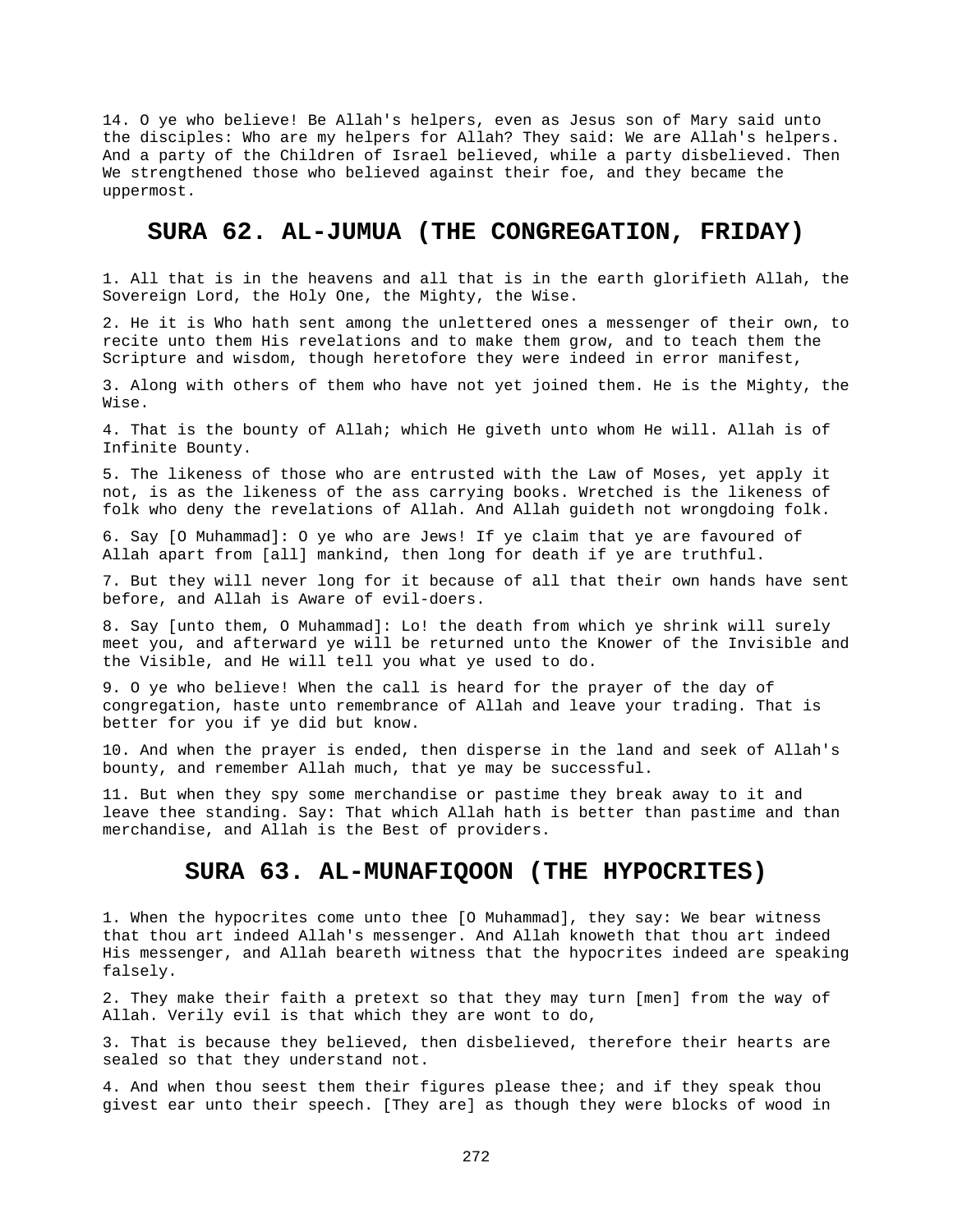striped cloaks. They deem every shout to be against them. They are the enemy, so beware of them. Allah confound them! How they are perverted!

5. And when it is said unto them: Come! The messenger of Allah will ask forgiveness for you! they avert their faces and thou seest them turning away, disdainful.

6. Whether thou ask forgiveness for them or ask not forgiveness for them is all one for them; Allah will not forgive them. Lo! Allah guideth not the evil-living folk.

7. They it is who say: Spend not on behalf of those [who dwell] with Allah's messenger that they may disperse [and go away from you]; when Allah's are the treasures of the heavens and the earth; but the hypocrites comprehend not.

8. They say: Surely, if we return to Al-Madinah the mightier will soon drive out the weaker; when might belongeth to Allah and to His messenger and to the believers; but the hypocrites know not.

9. O ye who believe! Let not your wealth nor your children distract you from remembrance of Allah. Those who do so, they are the losers.

10. And spend of that wherewith We have provided you before death cometh unto one of you and he saith: My Lord! If only thou wouldst reprieve me for a little while, then I would give alms and be among the righteous.

11. But Allah reprieveth no soul when its term cometh, and Allah is Informed of what ye do.

### **SURA 64. AT-TAGHABUN (MUTUAL DISILLUSION,**

### **HAGGLING)**

1. All that is in the heavens and all that is in the earth glorifieth Allah; unto Him belongeth Sovereignty and unto Him belongeth praise, and He is Able to do all things.

2. He it is Who created you, but one of you is a disbeliever and one of you is a believer, and Allah is Seer of what ye do.

3. He created the heavens and the earth with truth, and He shaped you and made good your shapes, and unto Him is the journeying.

4. He knoweth all that is in the heavens and the earth, and He knoweth what ye conceal and what ye publish. And Allah is Aware of what is in the breasts [of men].

5. Hath not the story reached you of those who disbelieved of old and so did taste the ill-effects of their conduct, and theirs will be a painful doom.

6. That was because their messengers [from Allah] kept coming unto them with clear proofs [of Allah's Sovereignty], but they said: Shall mere mortals guide us? So they disbelieved and turned away, and Allah was independent [of them]. Allah is Absolute, Owner of Praise.

7. Those who disbelieve assert that they will not be raised again. Say [unto them, O Muhammad]: Yea, verily, by my Lord! ye will be raised again and then ye will be informed of what ye did; and that is easy for Allah.

8. So believe in Allah and His messenger and the light which We have revealed. And Allah is Informed of what ye do.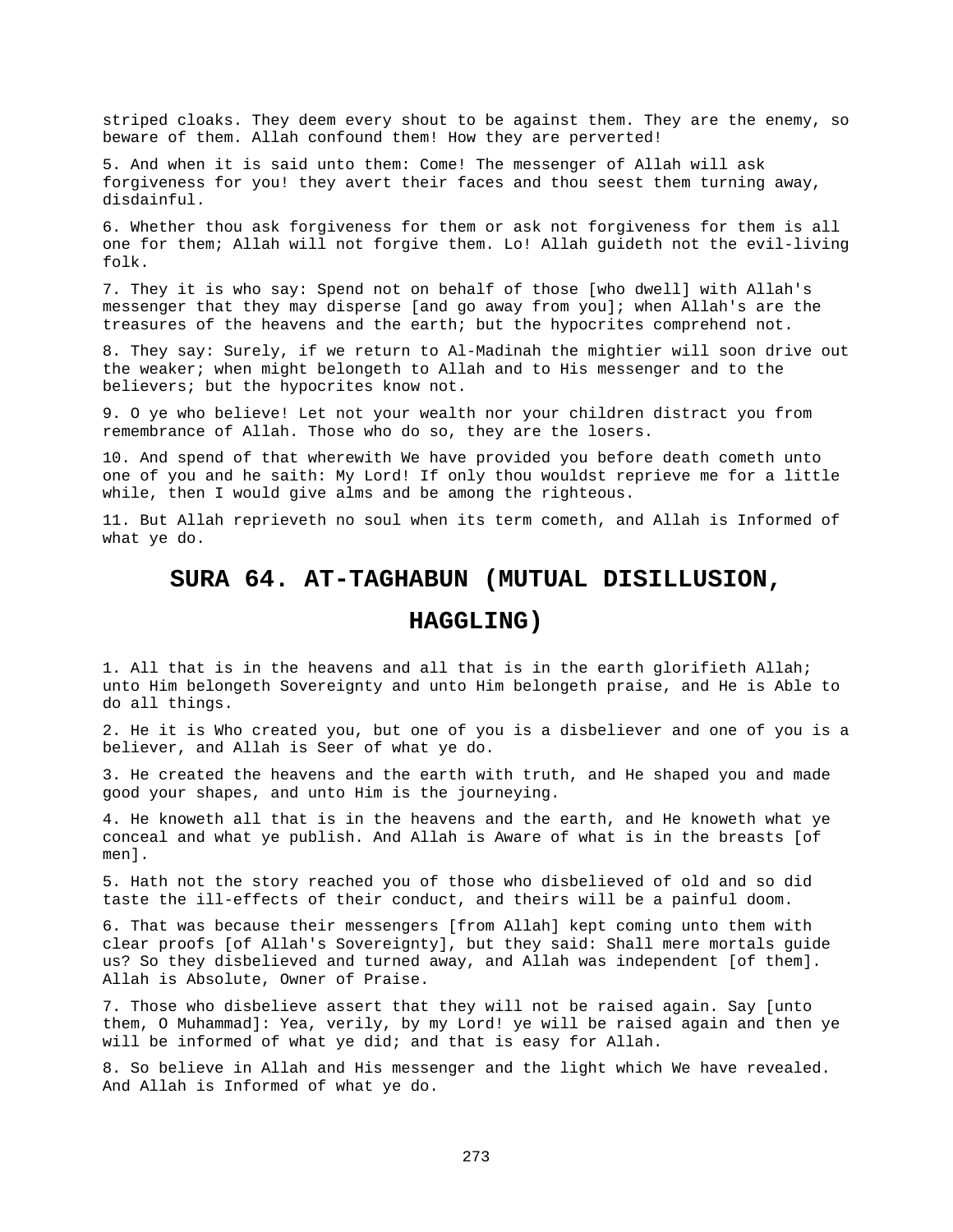9. The day when He shall gather you unto the Day of Assembling, that will be a day of mutual disillusion. And whoso believeth in Allah and doeth right, He will remit from him his evil deeds and will bring him unto Gardens underneath which rivers flow, therein to abide for ever. That is the supreme triumph.

10. But those who disbelieve and deny Our revelations, such are owners of the Fire; they will abide therein - a hapless journey's end!

11. No calamity befalleth save by Allah's leave. And whosoever believeth in Allah, He guideth his heart. And Allah is Knower of all things.

12. Obey Allah and obey His messenger; but if ye turn away, then the duty of Our messenger is only to convey [the message] plainly.

13. Allah! There is no Allah save Him. In Allah, therefore, let believers put their trust.

14. O ye who believe! Lo! among your wives and your children there are enemies for you, therefor beware of them. And if ye efface and overlook and forgive, then lo! Allah is Forgiving, Merciful.

15. Your wealth and your children are only a temptation, whereas Allah! with Him is an immense reward.

16. So keep your duty to Allah as best ye can, and listen, and obey, and spend; that is better for your souls. And whoso is saved from his own greed, such are the successful.

17. If ye lend unto Allah a goodly loan, He will double it for you and will forgive you, for Allah is Responsive, Clement,

18. Knower of the Invisible and the Visible, the Mighty, the Wise.

# **SURA 65. AT-TALAQ (DIVORCE)**

1. O Prophet! When ye [men] put away women, put them away for their [legal] period and reckon the period, and keep your duty to Allah, your Lord. Expel them not from their houses nor let them go forth unless they commit open immorality. Such are the limits [imposed by] Allah; and whoso transgresseth Allah's limits, he verily wrongeth his soul. Thou knowest not: it may be that Allah will afterward bring some new thing to pass.

2. Then, when they have reached their term, take them back in kindness or part from them in kindness, and call to witness two just men among you, and keep your testimony upright for Allah. Whoso believeth in Allah and the Last Day is exhorted to act thus. And whosoever keepeth his duty to Allah, Allah will appoint a way out for him,

3. And will provide for him from [a quarter] whence he hath no expectation. And whosoever putteth his trust in Allah, He will suffice him. Lo! Allah bringeth His command to pass. Allah hath set a measure for all things.

4. And for such of your women as despair of menstruation, if ye doubt, their period [of waiting] shall be three months, along with those who have it not. And for those with child, their period shall be till they bring forth their burden. And whosoever keepeth his duty to Allah, He maketh his course easy for him.

5. That is the commandment of Allah which He revealeth unto you. And whoso keepeth his duty to Allah, He will remit from him his evil deeds and magnify reward for him.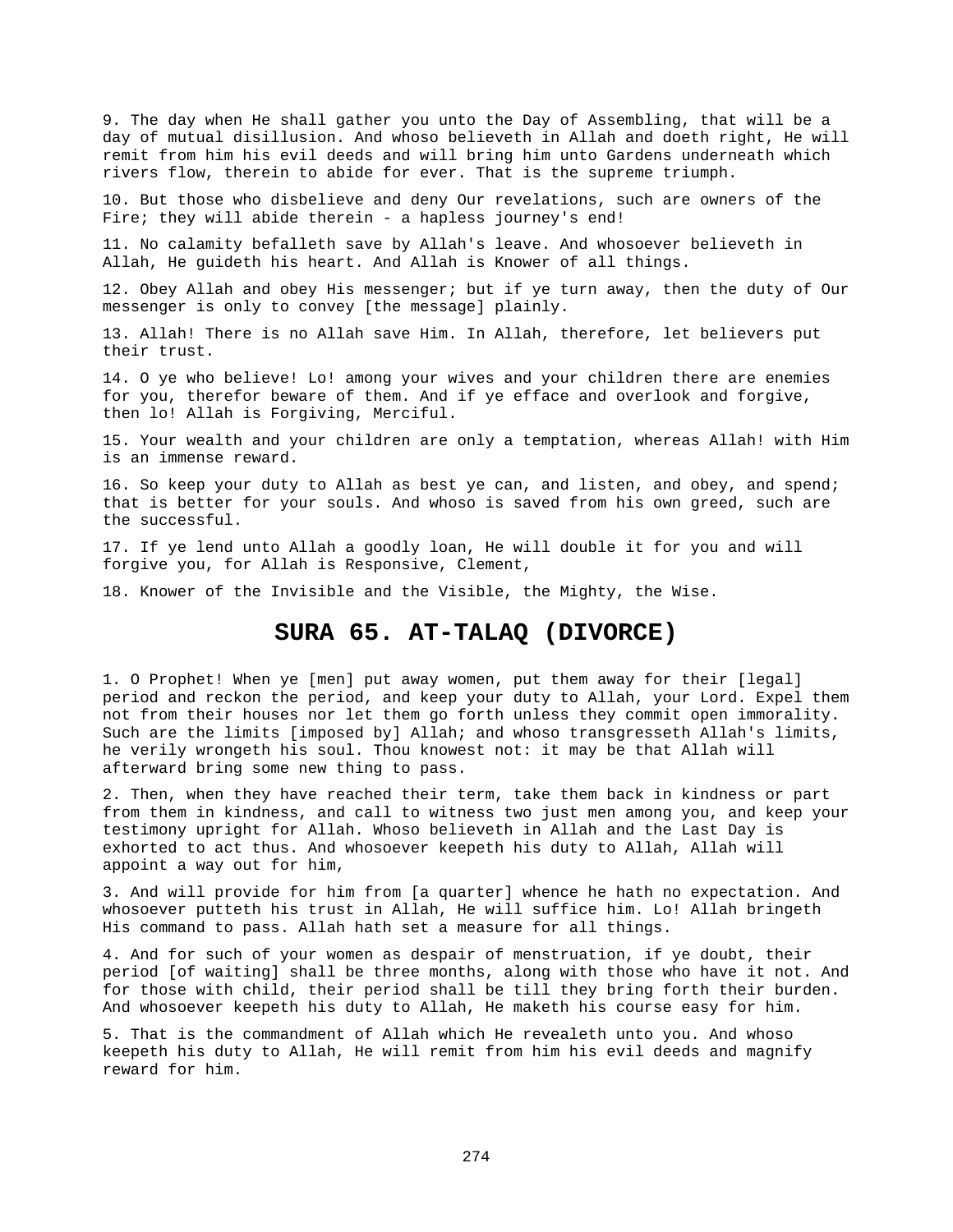6. Lodge them where ye dwell, according to your wealth, and harass them not so as to straiten life for them. And if they are with child, then spend for them till they bring forth their burden. Then, if they give suck for you, give them their due payment and consult together in kindness; but if ye make difficulties for one another, then let some other woman give suck for him [the father of the child].

7. Let him who hath abundance spend of his abundance, and he whose provision is measured, let him spend of that which Allah hath given him. Allah asketh naught of any soul save that which He hath given it. Allah will vouchsafe, after hardship, ease.

8. And how many a community revolted against the ordinance of its Lord and His messengers, and We called it to a stern account and punished it with dire punishment,

9. So that it tasted the ill-effects of its conduct, and the consequence of its conduct was loss.

10. Allah hath prepared for them stern punishment; so keep your duty to Allah, O men of understanding! O ye who believe! Now Allah hath sent down unto you a reminder,

11. A messenger reciting unto you the revelations of Allah made plain, that He may bring forth those who believe and do good works from darkness unto light. And whosoever believeth in Allah and doeth right, He will bring him into Gardens underneath which rivers flow, therein to abide for ever. Allah hath made good provision for him.

12. Allah it is who hath created seven heavens, and of the earth the like thereof. The commandment cometh down among them slowly, that ye may know that Allah is Able to do all things, and that Allah surroundeth all things in knowledge.

### **SURA 66. AT-TAHRIM (BANNING, PROHIBITION)**

1. O Prophet! Why bannest thou that which Allah hath made lawful for thee, seeking to please thy wives? And Allah is Forgiving, Merciful.

2. Allah hath made lawful for you [Muslims] absolution from your oaths [of such a kind], and Allah is your Protector. He is the Knower, the Wise.

3. When the Prophet confided a fact unto one of his wives and when she afterward divulged it and Allah apprised him thereof, he made known [to her] part thereof and passed over part. And when he told it her she said: Who hath told thee? He said: The Knower, the Aware hath told me.

4. If ye twain turn unto Allah repentant, [ye have cause to do so] for your hearts desired [the ban]; and if ye aid one another against him [Muhammad] then lo! Allah, even He, is his Protecting Friend, and Gabriel and the righteous among the believers; and furthermore the angels are his helpers.

5. It may happen that his Lord, if he divorce you, will give him in your stead wives better than you, submissive [to Allah], believing, pious, penitent, devout, inclined to fasting, widows and maids.

6. O ye who believe! Ward off from yourselves and your families a Fire whereof the fuel is men and stones, over which are set angels strong, severe, who resist not Allah in that which He commandeth them, but do that which they are commanded.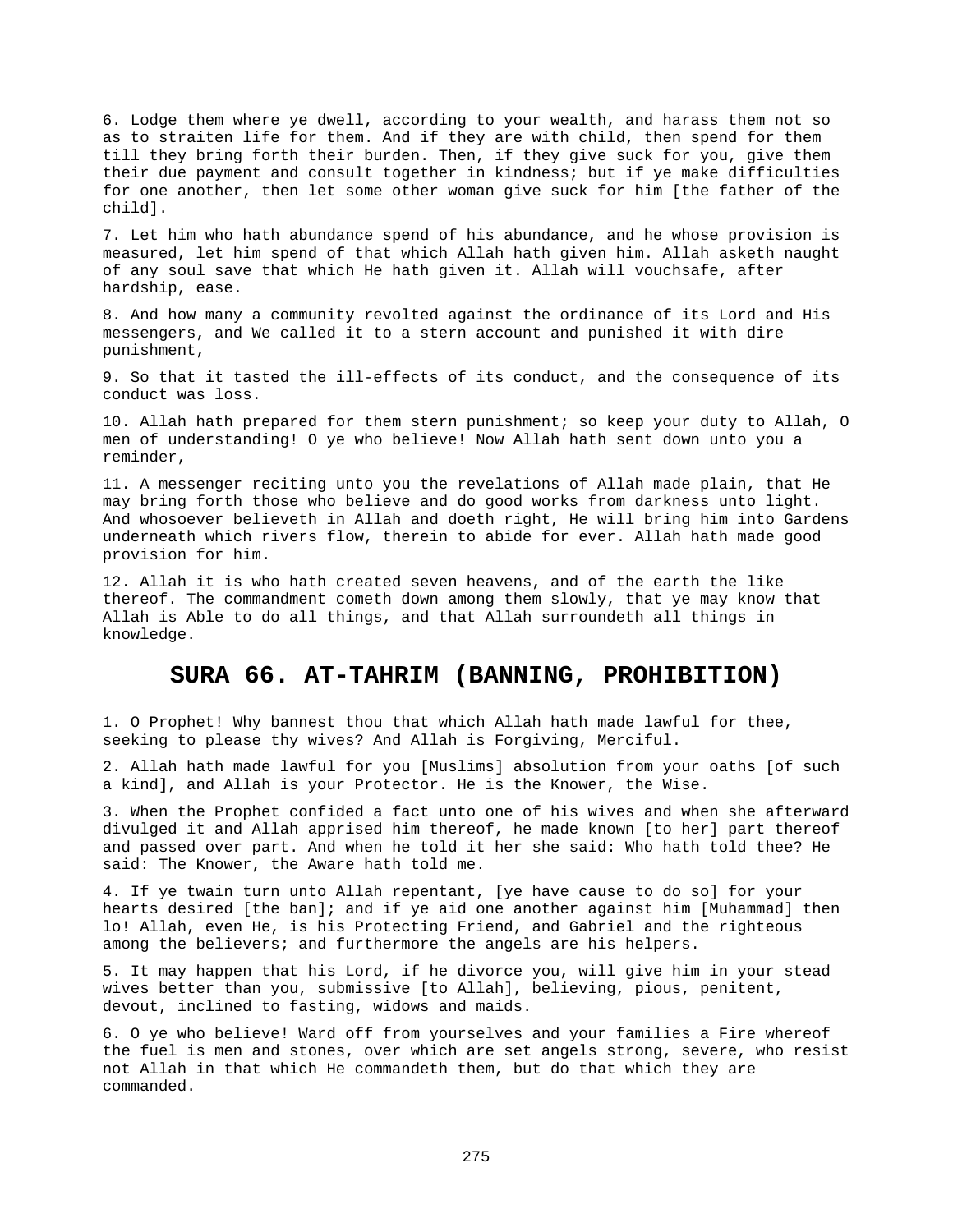7. [Then it will be said]: O ye who disbelieve! Make no excuses for yourselves this day. Ye are only being paid for what ye used to do.

8. O ye who believe! Turn unto Allah in sincere repentance! It may be that your Lord will remit from you your evil deeds and bring you into Gardens underneath which rivers flow, on the day when Allah will not abase the Prophet and those who believe with him. Their light will run before them and on their right hands; they will say: Our Lord! Perfect our light for us, and forgive us! Lo! Thou art Able to do all things.

9. O Prophet! Strive against the disbelievers and the hypocrites, and be stern with them. Hell will be their home, a hapless journey's end.

10. Allah citeth an example for those who disbelieve: the wife of Noah and the wife of Lot, who were under two of Our righteous slaves yet betrayed them so that they [the husbands] availed them naught against Allah and it was said [unto them]: Enter the Fire along with those who enter.

11. And Allah citeth an example for those who believe: the wife of Pharaoh when she said: My Lord! Build for me a home with thee in the Garden, and deliver me from Pharaoh and his work, and deliver me from evil-doing folk;

12. And Mary, daughter of 'Imran, whose body was chaste, therefor We breathed therein something of Our Spirit. And she put faith in the words of her Lord and His scriptures, and was of the obedient.

#### **SURA 67. AL-MULK (THE SOVEREIGNTY, CONTROL)**

1. Blessed is He in Whose hand is the Sovereignty, and, He is Able to do all things.

2. Who hath created life and death that He may try you which of you is best in conduct; and He is the Mighty, the Forgiving,

3. Who hath created seven heavens in harmony. Thou [Muhammad] canst see no fault in the Beneficent One's creation; then look again: Canst thou see any rifts?

4. Then look again and yet again, thy sight will return unto thee weakened and made dim.

5. And verily We have beautified the world's heaven with lamps, and We have made them missiles for the devils, and for them We have prepared the doom of flame.

6. And for those who disbelieve in their Lord there is the doom of hell, a hapless journey's end!

7. When they are flung therein they hear its roaring as it boileth up,

8. As it would burst with rage. Whenever a [fresh] host is flung therein the wardens thereof ask them: Came there unto you no warner?

9. They say: Yea, verily, a warner came unto us; but we denied and said: Allah hath naught revealed; ye are in naught but a great error.

10. And they say: Had we been wont to listen or have sense, we had not been among the dwellers in the flames.

11. So they acknowledge their sins; but far removed [from mercy] are the dwellers in the flames.

12. Lo! those who fear their Lord in secret, theirs will be forgiveness and a great reward.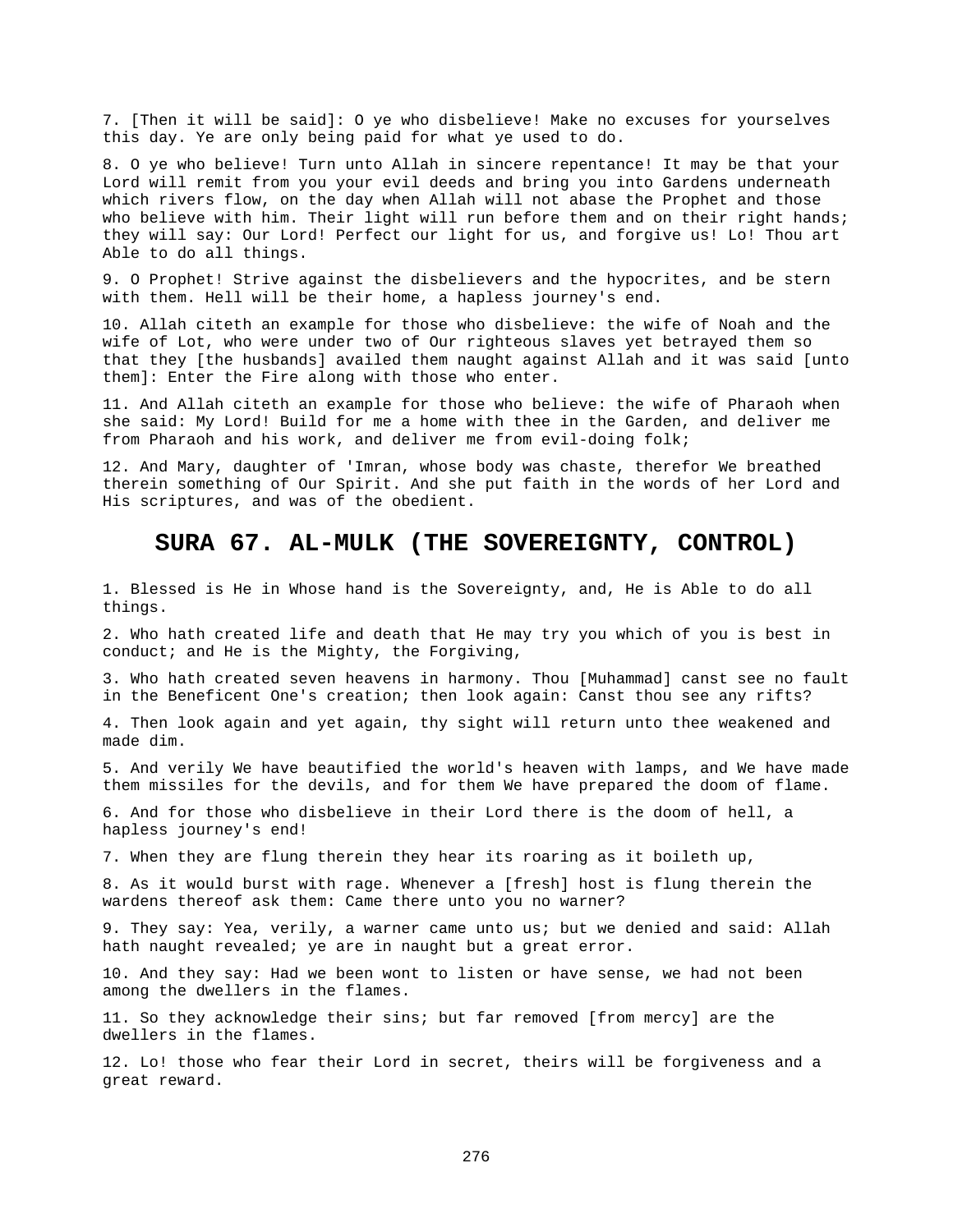13. And keep your opinion secret or proclaim it, lo! He is Knower of all that is in the breasts [of men].

14. Should He not know what He created? And He is the Subtile, the Aware.

15. He it is Who hath made the earth subservient unto you, so Walk in the paths thereof and eat of His providence. And unto Him will be the resurrection [of the dead].

16. Have ye taken security from Him Who is in the heaven that He will not cause the earth to swallow you when lo! it is convulsed?

17. Or have ye taken security from Him Who is in the heaven that He will not let loose on you a hurricane? But ye shall know the manner of My warning.

18. And verily those before them denied, then [see] the manner of My wrath [with them]!

19. Have they not seen the birds above them spreading out their wings and closing them? Naught upholdeth them save the Beneficent. Lo! He is Seer of all things.

20. Or who is he that will be an army unto you to help you instead of the Beneficent? The disbelievers are in naught but illusion.

21. Or who is he that will provide for you if He should withhold His providence? Nay, but they are set in pride and frowardness.

22. Is he who goeth groping on his face more rightly guided, or he who walketh upright on a straight road?

23. Say [unto them, O Muhammad]: He it is who gave you being, and hath assigned unto you ears and eyes and hearts. Small thanks give ye!

24. Say: He it is Who multiplieth you in the earth, and unto Whom ye will be gathered.

25. And they say: When [will] this promise [be fulfilled], if ye are truthful?

26. Say: The knowledge is with Allah only, and I am but a plain warner;

27. But when they see it nigh, the faces of those who disbelieve will be awry, and it will be said [unto them]: This is that for which ye used to call.

28. Say [O Muhammad]: Have ye thought: Whether Allah causeth me [Muhammad] and those with me to perish or hath mercy on us, still, who will protect the disbelievers from a painful doom?

29. Say: He is the Beneficent. In Him we believe and in Him we put our trust. And ye will soon know who it is that is in error manifest.

30. Say: Have ye thought: If [all] your water were to disappear into the earth, who then could bring you gushing water?

### **SURA 68. AL-QALAM (THE PEN)**

- 1. Nun. By the pen and that which they write [therewith],
- 2. Thou art not, for thy Lord's favour unto thee, a madman.
- 3. And lo! thine verily will be a reward unfailing.
- 4. And lo! thou art of a tremendous nature.
- 5. And thou wilt see and they will see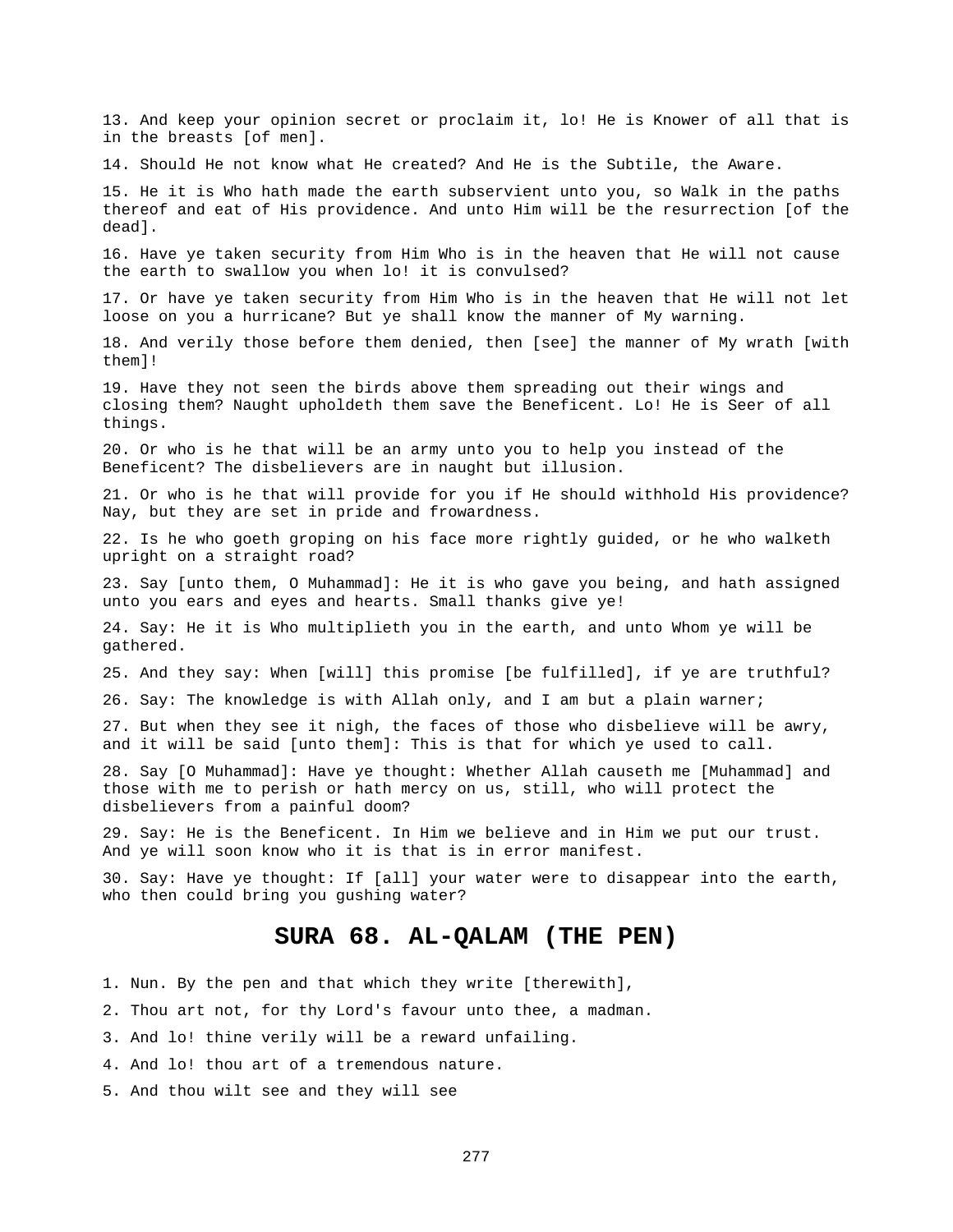6. Which of you is the demented. 7. Lo! thy Lord is Best Aware of him who strayeth from His way, and He is Best Aware of those who walk aright. 8. Therefor obey not thou the rejecters 9. Who would have had thee compromise, that they may compromise. 10. Neither obey thou each feeble oath-monger, 11. Detracter, spreader abroad of slanders, 12. Hinderer of the good, transgressor, malefactor 13. Greedy therewithal, intrusive. 14. It is because he is possessed of wealth and children 15. That, when Our revelations are recited unto him, he saith: Mere fables of the men of old. 16. We shall brand him on the nose. 17. Lo! We have tried them as We tried the owners of the garden when they vowed that they would pluck its fruit next morning, 18. And made no exception [for the Will of Allah]; 19. Then a visitation from thy Lord came upon it while they slept 20. And in the morning it was as if plucked. 21. And they cried out one unto another in the morning, 22. Saying: Run unto your field if ye would pluck [the fruit]. 23. So they went off, saying one unto another in low tones: 24. No needy man shall enter it to-day against you. 25. They went betimes, strong in [this] purpose. 26. But when they saw it, they said: Lo! we are in error! 27. Nay, but we are desolate! 28. The best among them said: Said I not unto you: Why glorify ye not [Allah]? 29. They said: Glorified be our Lord! Lo! we have been wrong-doers. 30. Then some of them drew near unto others, self-reproaching. 31. They said: Alas for us! In truth we were outrageous. 32. It may be that our Lord will give us better than this in place thereof. Lo! we beseech our Lord. 33. Such was the punishment. And verily the punishment of the Hereafter is greater if they did but know. 34. Lo! for those who keep from evil are gardens of bliss with their Lord. 35. Shall We then treat those who have surrendered as We treat the guilty? 36. What aileth you? How foolishly ye judge! 37. Or have ye a scripture wherein ye learn 38. That ye shall indeed have all that ye choose?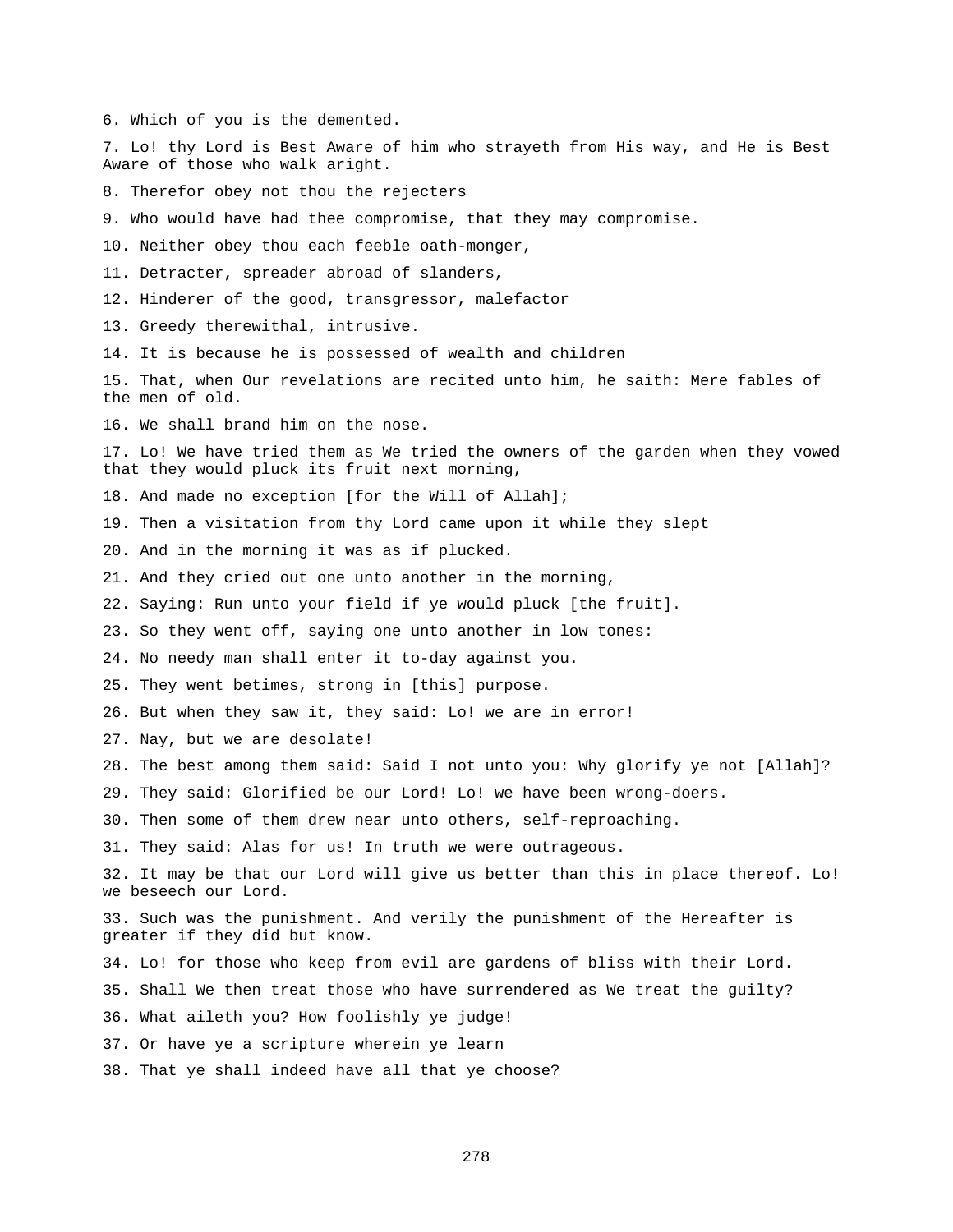39. Or have ye a covenant on oath from Us that reacheth to the Day of Judgment, that yours shall be all that ye ordain?

40. Ask them [O Muhammad] which of them will vouch for that!

41. Or have they other gods? Then let them bring their other gods if they are truthful

42. On the day when it befalleth in earnest, and they are ordered to prostrate themselves but are not able,

43. With eyes downcast, abasement stupefying them. And they had been summoned to prostrate themselves while they were yet unhurt.

44. Leave Me [to deal] with those who give the lie to this pronouncement. We shall lead them on by steps from whence they know not.

45. Yet I bear with them, for lo! My scheme is firm.

46. Or dost thou [Muhammad] ask a fee from them so that they are heavily taxed?

47. Or is the Unseen theirs that they can write [thereof]?

48. But wait thou for thy Lord's decree, and be not like him of the fish, who cried out in despair.

49. Had it not been that favour from his Lord had reached him he surely had been cast into the wilderness while he was reprobate.

50. But his Lord chose him and placed him among the righteous.

51. And lo! those who disbelieve would fain disconcert thee with their eyes when they hear the Reminder, and they say: Lo! he is indeed mad;

52. When it is naught else than a Reminder to creation.

### **SURA 69. AL-HAAQQA (THE REALITY)**

1. The Reality!

2. What is the Reality?

3. Ah, what will convey unto thee what the reality is!

4. [The tribes of] Thamud and A'ad disbelieved in the judgment to come.

5. As for Thamud, they were destroyed by the lightning.

6. And as for A'ad, they were destroyed by a fierce roaring wind,

7. Which He imposed on them for seven long nights and eight long days so that thou mightest have seen men lying overthrown, as they were hollow trunks of palm-trees.

8. Canst thou [O Muhammad] see any remnant of them?

9. And Pharaoh and those before him, and the communities that were destroyed, brought error,

10. And they disobeyed the messenger of their Lord, therefor did He grip them with a tightening grip.

11. Lo! when the waters rose, We carried you upon the ship

12. That We might make it a memorial for you, and that remembering ears [that heard the story] might remember.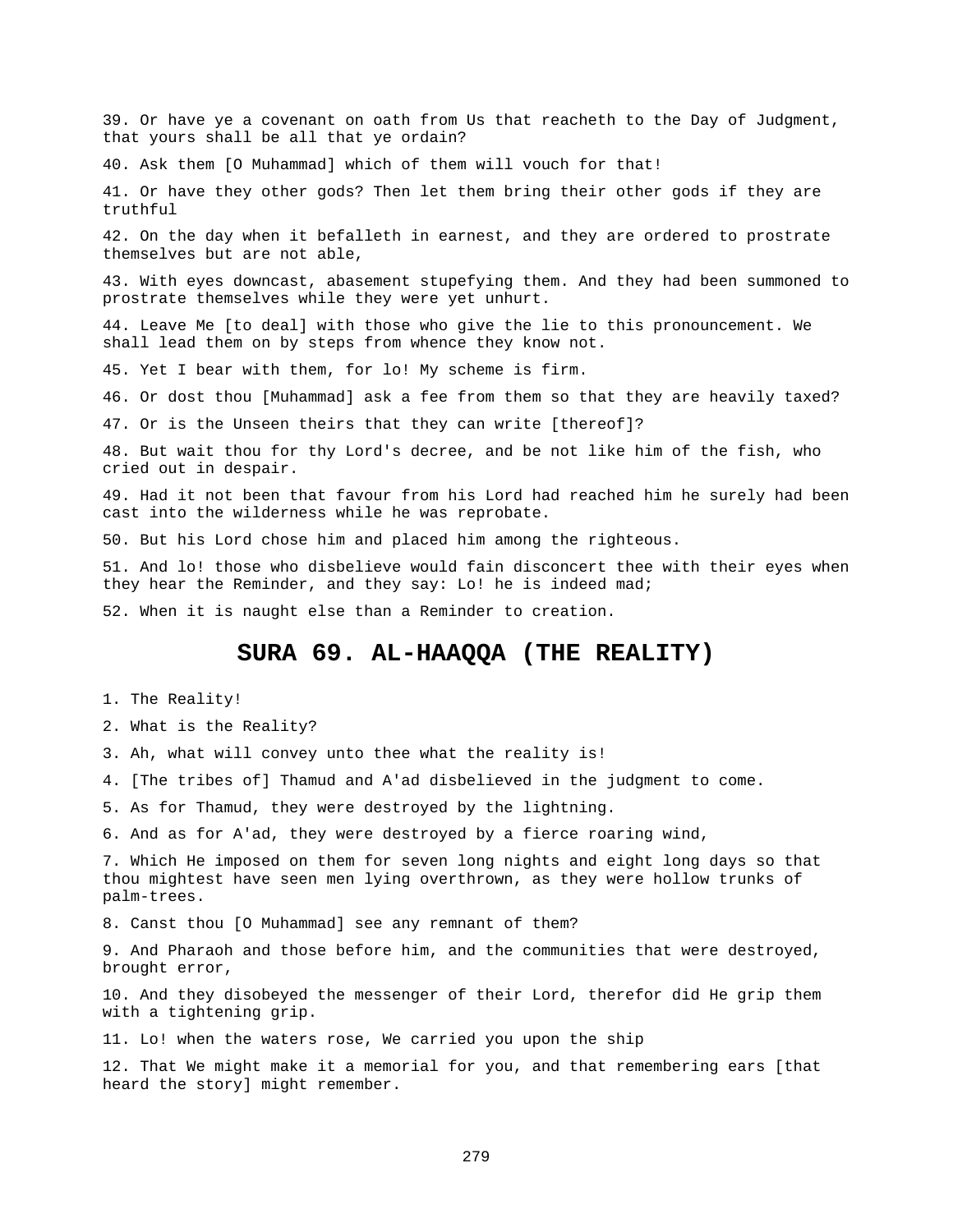13. And when the trumpet shall sound one blast 14. And the earth with the mountains shall be lifted up and crushed with one crash, 15. Then, on that day will the Event befall. 16. And the heaven will split asunder, for that day it will be frail. 17. And the angels will be on the sides thereof, and eight will uphold the Throne of thy Lord that day, above them. 18. On that day ye will be exposed; not a secret of you will be hidden. 19. Then, as for him who is given his record in his right hand, he will say: Take, read my book! 20. Surely I knew that I should have to meet my reckoning. 21. Then he will be in blissful state 22. In a high garden 23. Whereof the clusters are in easy reach. 24. [And it will be said unto those therein]: Eat and drink at ease for that which ye sent on before you in past days. 25. But as for him who is given his record in his left hand, he will say: Oh, would that I had not been given my book 26. And knew not what my reckoning! 27. Oh, would that it had been death! 28. My wealth hath not availed me, 29. My power hath gone from me. 30. [It will be said]: Take him and fetter him 31. And then expose him to hell-fire 32. And then insert him in a chain whereof the length is seventy cubits. 33. Lo! He used not to believe in Allah the Tremendous, 34. And urged not on the feeding of the wretched. 35. Therefor hath he no lover here this day, 36. Nor any food save filth 37. Which none but sinners eat. 38. But nay! I swear by all that ye see 39. And all that ye see not 40. That it is indeed the speech of an illustrious messenger. 41. It is not poet's speech - little is it that ye believe! 42. Nor diviner's speech - little is it that ye remember! 43. It is a revelation from the Lord of the Worlds. 44. And if he had invented false sayings concerning Us, 45. We assuredly had taken him by the right hand 46. And then severed his life-artery,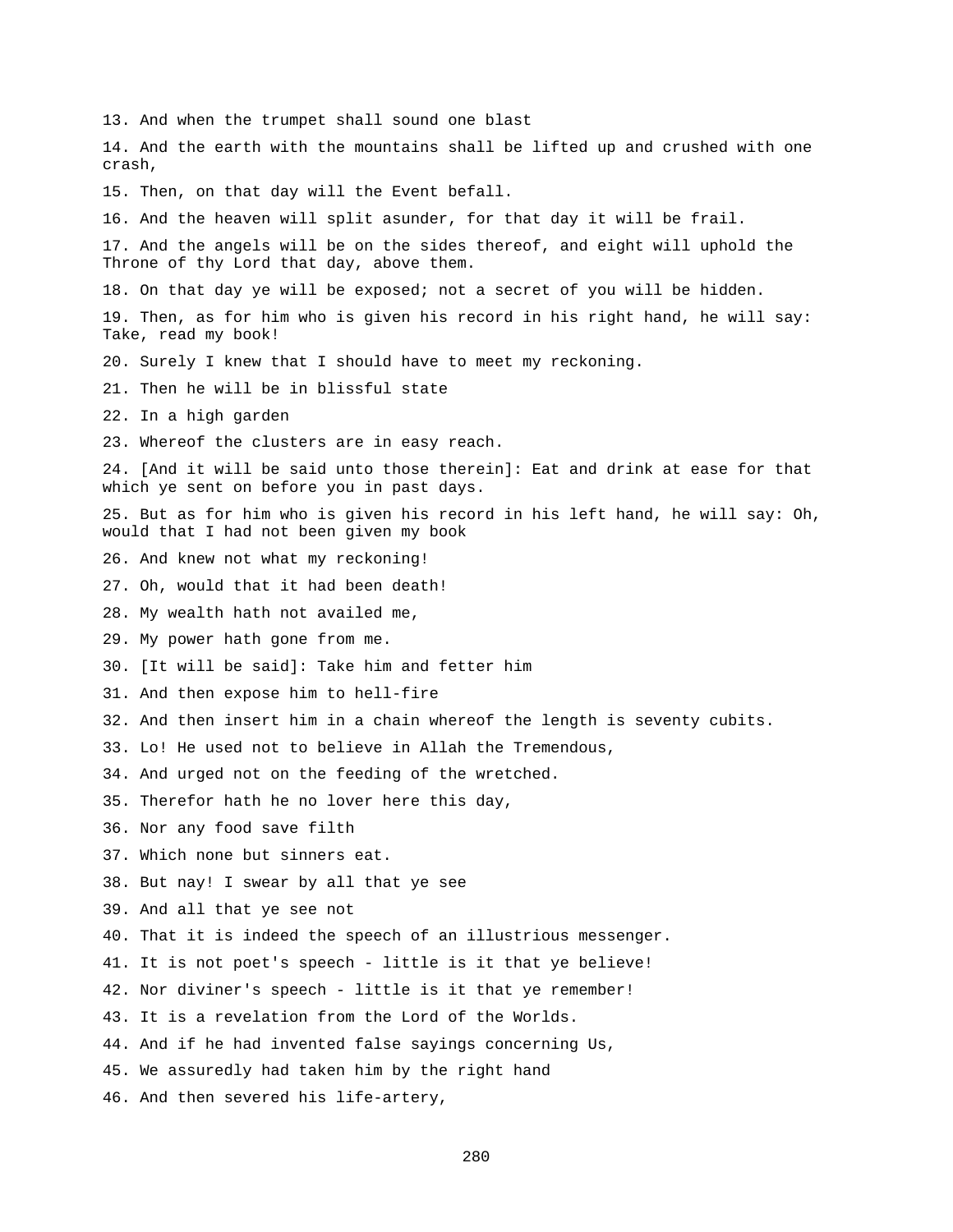47. And not one of you could have held Us off from him.

48. And lo! it is a warrant unto those who ward off [evil].

49. And lo! We know that some among you will deny [it].

50. And lo! it is indeed an anguish for the disbelievers.

51. And lo! it is absolute truth.

52. So glorify the name of thy Tremendous Lord.

#### **SURA 70. AL-MAARIJ (THE ASCENDING STAIRWAYS)**

1. A questioner questioned concerning the doom about to fall

- 2. Upon the disbelievers, which none can repel,
- 3. From Allah, Lord of the Ascending Stairways
- 4. [Whereby] the angels and the Spirit ascend unto Him in a Day whereof the span is fifty thousand years.
- 5. But be patient [O Muhammad] with a patience fair to see.
- 6. Lo! they behold it afar off
- 7. While we behold it nigh:
- 8. The day when the sky will become as molten copper,
- 9. And the hills become as flakes of wool,
- 10. And no familiar friend will ask a question of his friend

11. Though they will be given sight of them. The guilty man will long to be able to ransom himself from the punishment of that day at the price of his children

12. And his spouse and his brother

- 13. And his kin that harboured him
- 14. And all that are in the earth, if then it might deliver him.

15. But nay! for lo! it is the fire of hell

- 16. Eager to roast;
- 17. It calleth him who turned and fled [from truth],
- 18. And hoarded [wealth] and withheld it.
- 19. Lo! man was created anxious,
- 20. Fretful when evil befalleth him
- 21. And, when good befalleth him, grudging;

22. Save worshippers.

- 23. Who are constant at their worship
- 24. And in whose wealth there is a right acknowledged
- 25. For the beggar and the destitute;
- 26. And those who believe in the Day of Judgment,
- 27. And those who are fearful of their Lord's doom -
- 28. Lo! the doom of their Lord is that before which none can feel secure -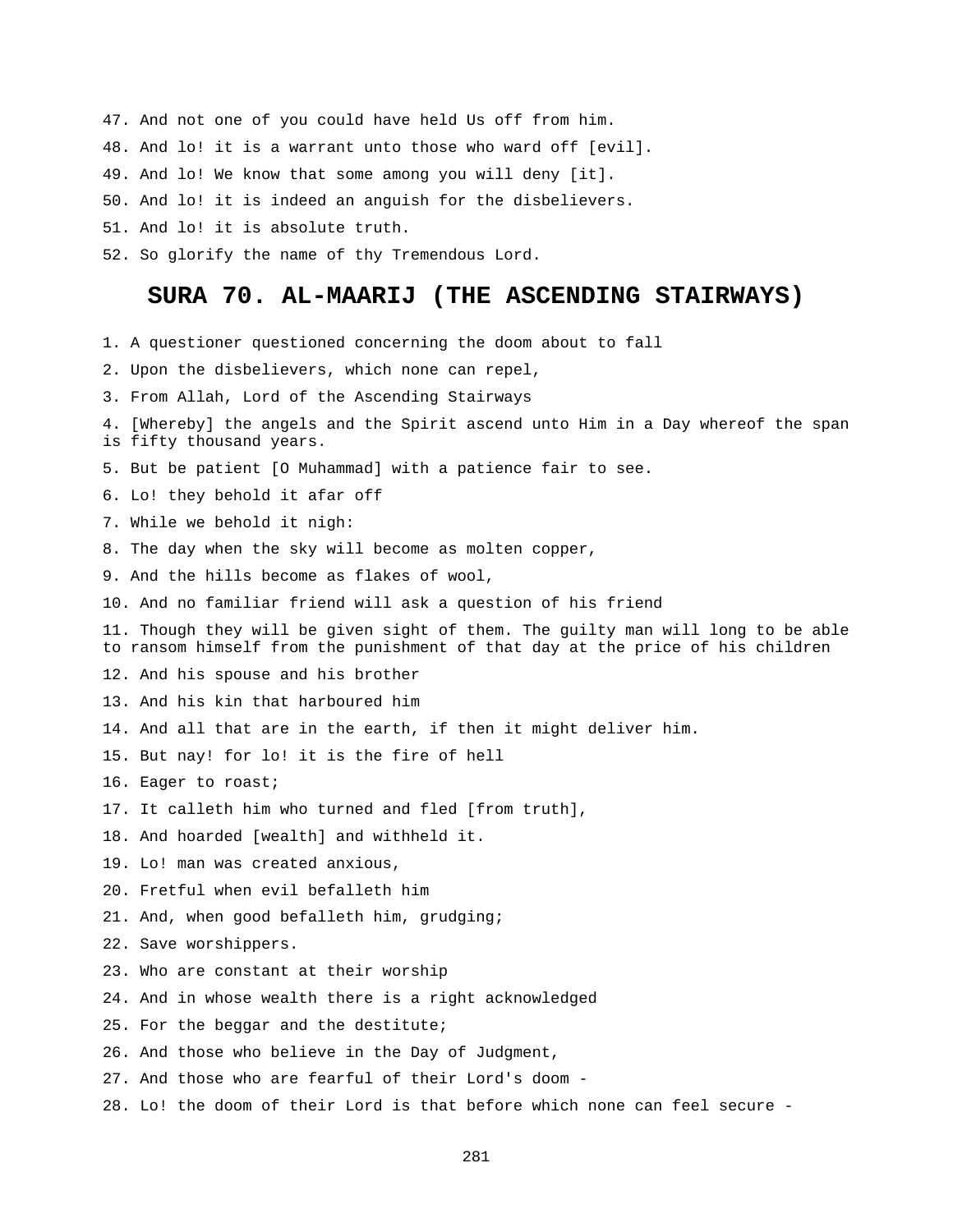29. And those who preserve their chastity

30. Save with their wives and those whom their right hands possess, for thus they are not blameworthy;

31. But whoso seeketh more than that, those are they who are transgressors;

32. And those who keep their pledges and their covenant,

33. And those who stand by their testimony

34. And those who are attentive at their worship.

35. These will dwell in Gardens, honoured.

36. What aileth those who disbelieve, that they keep staring toward thee [O Muhammad], open-eyed,

37. On the right and on the left, in groups?

38. Doth every man among them hope to enter the Garden of Delight?

39. Nay, verily. Lo! We created them from what they know.

40. But nay! I swear by the Lord of the rising-places and the setting-places of the planets that We verily are Able

41. To replace them by [others] better than them. And we are not to be outrun.

42. So let them chat and play until they meet their Day which they are promised,

43. The day when they come forth from the graves in haste, as racing to a goal,

44. With eyes aghast, abasement stupefying them: Such is the Day which they are promised.

## **SURA 71. NOOH (NOOH)**

1. Lo! We sent Noah unto his people [saying]: Warn thy people ere the painful doom come unto them.

2. He said: O my people! Lo! I am a plain warner unto you

3. [Bidding you]: Serve Allah and keep your duty unto Him and obey me,

4. That He may forgive you somewhat of your sins and respite you to an appointed term. Lo! the term of Allah, when it cometh, cannot be delayed, if ye but knew.

5. He said: My Lord! Lo! I have called unto my people night and day

6. But all my calling doth but add to their repugnance;

7. And lo! whenever I call unto them that Thou mayst pardon them they thrust their fingers in their ears and cover themselves with their garments and persist [in their refusal] and magnify themselves in pride.

8. And lo! I have called unto them aloud,

9. And lo! I have made public proclamation unto them, and I have appealed to them in private.

10. And I have said: Seek pardon of your Lord. Lo! He was ever Forgiving.

11. He will let loose the sky for you in plenteous rain,

12. And will help you with wealth and sons, and will assign unto you Gardens and will assign unto you rivers.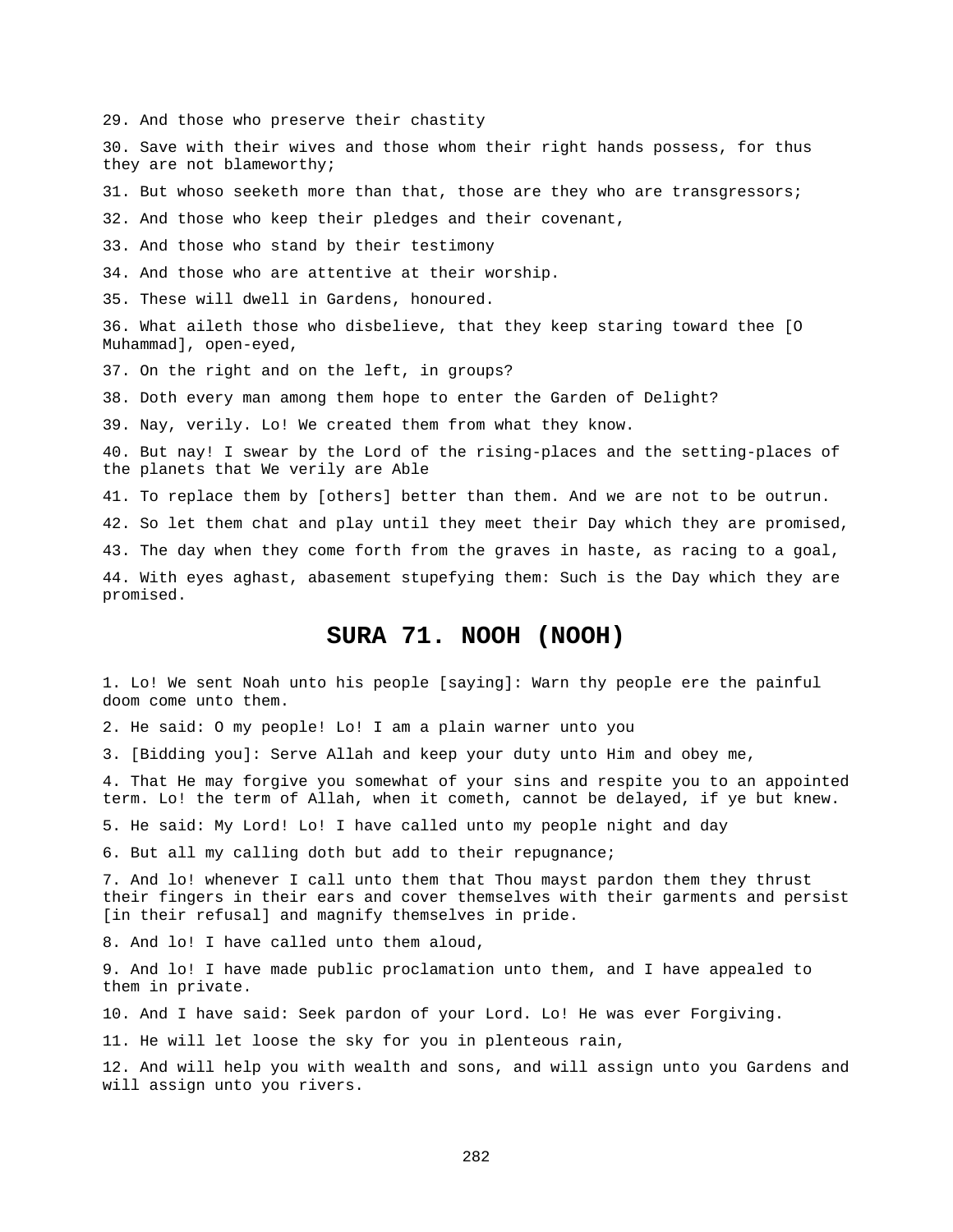13. What aileth you that ye hope not toward Allah for dignity

14. When He created you by [divers] stages?

15. See ye not how Allah hath created seven heavens in harmony,

16. And hath made the moon a light therein, and made the sun a lamp?

17. And Allah hath caused you to grow as a growth from the earth,

18. And afterward He maketh you return thereto, and He will bring you forth again, a [new] forthbringing.

19. And Allah hath made the earth a wide expanse for you

20. That ye may thread the valley-ways thereof.

21. Noah said: My Lord! Lo! they have disobeyed me and followed one whose wealth and children increase him in naught save ruin;

22. And they have plotted a mighty plot,

23. And they have said: Forsake not your gods. Forsake not Wadd, nor Suwa', nor Yaghuth and Ya'uq and Nasr.

24. And they have led many astray, and Thou increasest the wrong-doers in naught save error.

25. Because of their sins they were drowned, then made to enter a Fire. And they found they had no helpers in place of Allah.

26. And Noah said: My Lord! Leave not one of the disbelievers in the land.

27. If Thou shouldst leave them, they will mislead Thy slaves and will beget none save lewd ingrates.

28. My Lord! Forgive me and my parents and him who entereth my house believing, and believing men and believing women, and increase not the wrong-doers in aught save ruin.

#### **SURA 72. AL-JINN (THE JINN)**

1. Say [O Muhammad]: It is revealed unto me that a company of the Jinn gave ear, and they said: Lo! we have heard a marvellous Qur'an,

2. Which guideth unto righteousness, so we believe in it and we ascribe no partner unto our Lord.

3. And [we believe] that He - exalted be the glory of our Lord! - hath taken neither wife nor son,

4. And that the foolish one among us used to speak concerning Allah an atrocious lie.

5. And lo! we had supposed that humankind and jinn would not speak a lie concerning Allah -

6. And indeed [O Muhammad] individuals of humankind used to invoke the protection of individuals of the jinn, so that they increased them in revolt against Allah];

7. And indeed they supposed, even as ye suppose, that Allah would not raise anyone [from the dead] -

8. And [the Jinn who had listened to the Qur'an said]: We had sought the heaven but had found it filled with strong warders and meteors.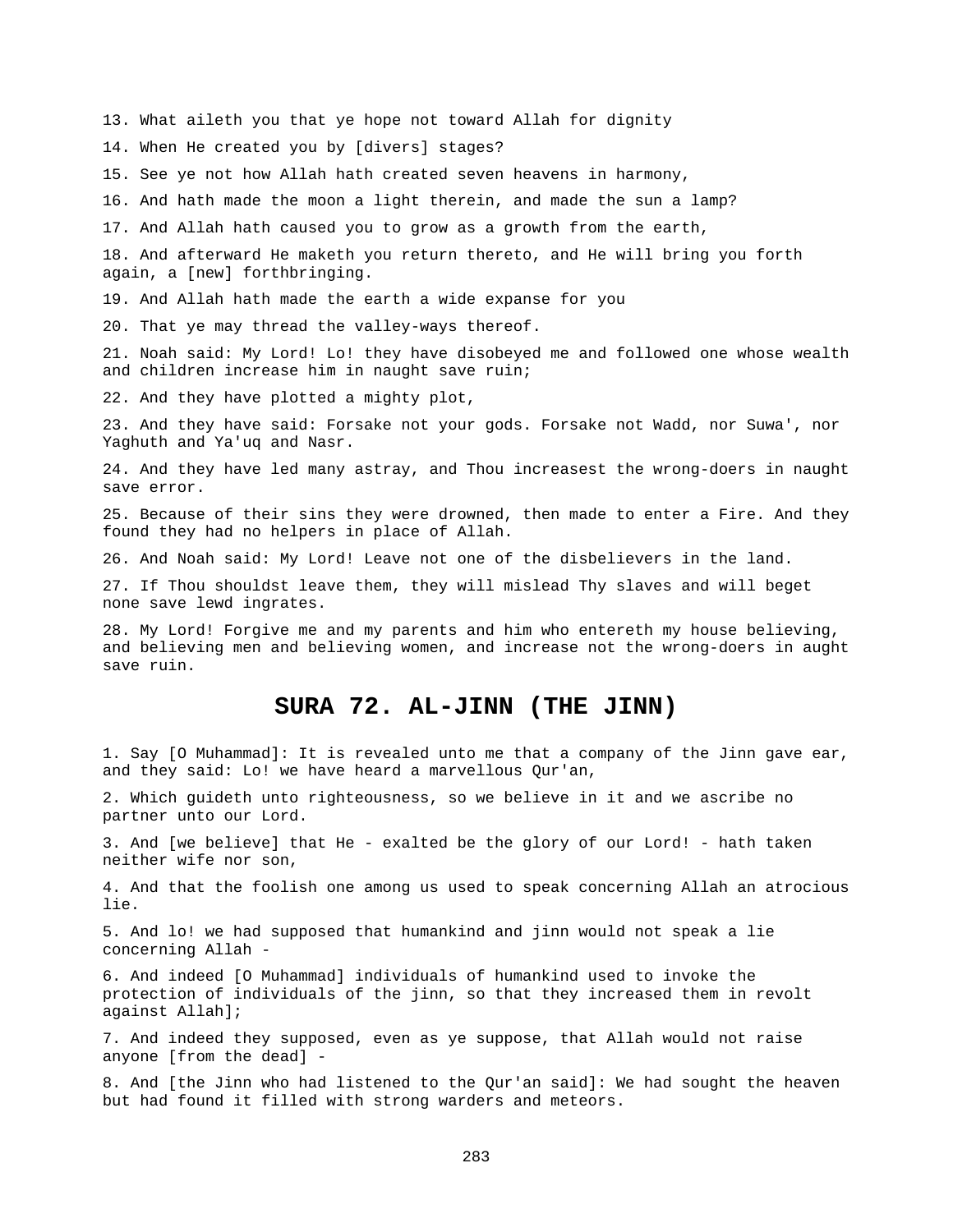9. And we used to sit on places [high] therein to listen. But he who listeneth now findeth a flame in wait for him; 10. And we know not whether harm is boded unto all who are in the earth, or whether their Lord intendeth guidance for them. 11. And among us there are righteous folk and among us there are far from that. We are sects having different rules. 12. And we know that we cannot escape from Allah in the earth, nor can we escape by flight. 13. And when we heard the guidance, we believed therein, and whoso believeth in his Lord, he feareth neither loss nor oppression. 14. And there are among us some who have surrendered [to Allah] and there are among us some who are unjust. And whoso hath surrendered to Allah, such have taken the right path purposefully. 15. And as for those who are unjust, they are firewood for hell. 16. If they [the idolaters] tread the right path, We shall give them to drink of water in abundance 17. That We may test them thereby, and whoso turneth away from the remembrance of his Lord; He will thrust him into ever-growing torment. 18. And the places of worship are only for Allah, so pray not unto anyone along with Allah. 19. And when the slave of Allah stood up in prayer to Him, they crowded on him, almost stifling. 20. Say [unto them, O Muhammad]: I pray unto Allah only, and ascribe unto Him no partner. 21. Say: Lo! I control not hurt nor benefit for you. 22. Say: Lo! none can protect me from Allah, nor can I find any refuge beside Him 23. [Mine is] but conveyance [of the Truth] from Allah, and His messages; and whoso disobeyeth Allah and His messenger, lo! his is fire of hell, wherein such dwell for ever. 24. Till [the day] when they shall behold that which they are promised [they may doubt]; but then they will know [for certain] who is weaker in allies and less in multitude. 25. Say [O Muhammad, unto the disbelievers]: I know not whether that which ye are promised is nigh, or if my Lord hath set a distant term for it. 26. [He is] the Knower of the Unseen, and He revealeth unto none His secret, 27. Save unto every messenger whom He hath chosen, and then He maketh a guard to go before him and a guard behind him 28. That He may know that they have indeed conveyed the messages of their Lord. He surroundeth all their doings, and He keepeth count of all things.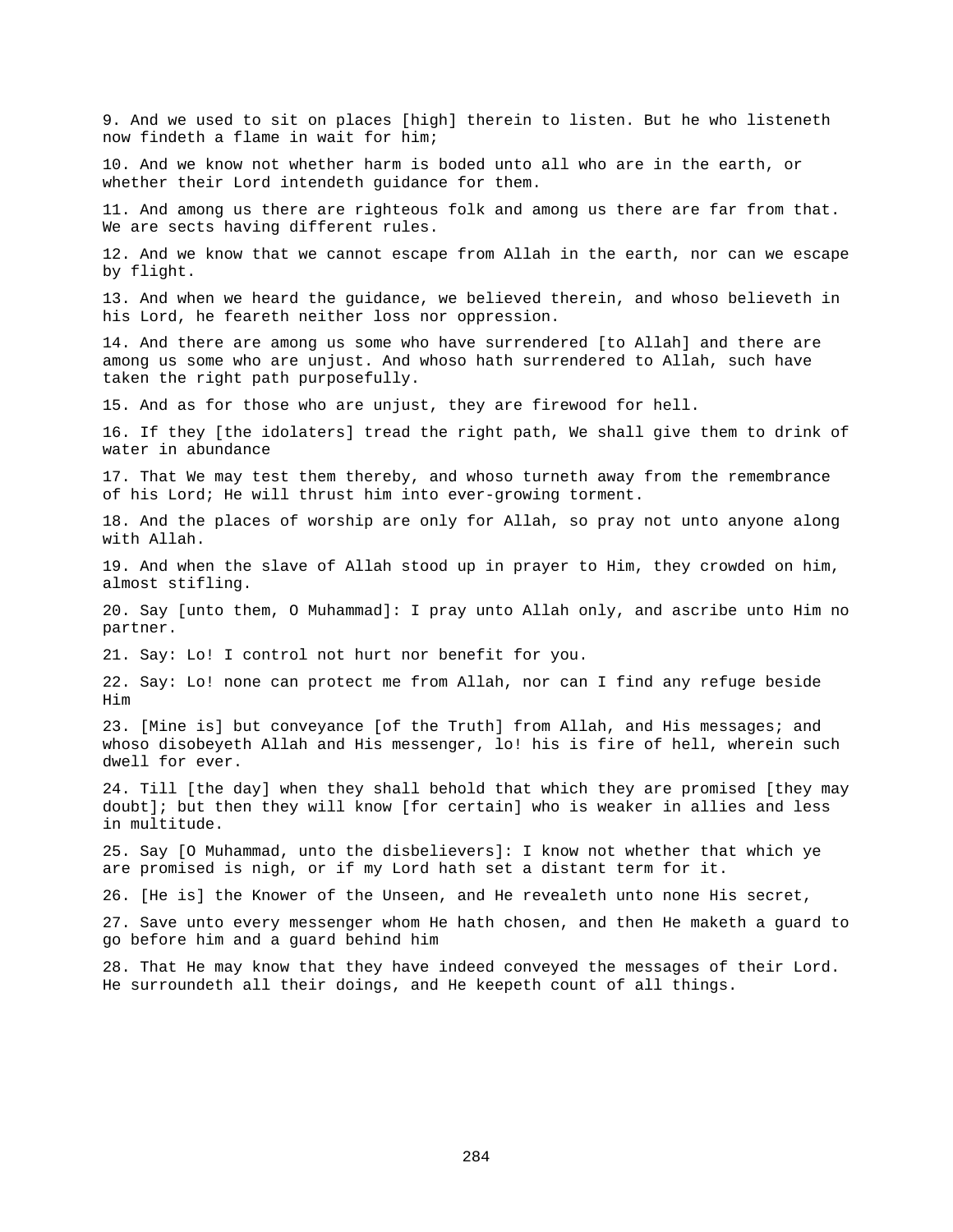## **SURA 73. AL-MUZZAMMIL (THE ENSHROUDED ONE, BUNDLED UP)**

1. O thou wrapped up in thy raiment!

2. Keep vigil the night long, save a little -

3. A half thereof, or abate a little thereof

4. Or add [a little] thereto - and chant the Qur'an in measure,

5. For we shall charge thee with a word of weight.

6. Lo! the vigil of the night is [a time] when impression is more keen and speech more certain.

7. Lo! thou hast by day a chain of business.

8. So remember the name of thy Lord and devote thyself with a complete devotion -

9. Lord of the East and the West; there is no Allah save Him; so choose thou Him alone for thy defender -

10. And bear with patience what they utter, and part from them with a fair leave-taking.

11. Leave Me to deal with the deniers, lords of ease and comfort [in this life]; and do thou respite them awhile.

12. Lo! with Us are heavy fetters and a raging fire,

13. And food which choketh [the partaker], and a painful doom

14. On the day when the earth and the hills rock, and the hills become a heap of running sand.

15. Lo! We have sent unto you a messenger as witness against you, even as We sent unto Pharaoh a messenger.

16. But Pharaoh rebelled against the messenger, whereupon We seized him with no gentle grip.

17. Then how, if ye disbelieve, will ye protect yourselves upon the day which will turn children grey,

18. The very heaven being then rent asunder. His promise is to be fulfilled.

19. Lo! This is a Reminder. Let him who will, then, choose a way unto his Lord.

20. Lo! thy Lord knoweth how thou keepest vigil sometimes nearly two-thirds of the night, or [sometimes] half or a third thereof, as do a party of those with thee. Allah measureth the night and the day. He knoweth that ye count it not, and turneth unto you in mercy. Recite, then, of the Qur'an that which is easy for you. He knoweth that there are sick folk among you, while others travel in the land in search of Allah's bounty, and others [still] are fighting for the cause of Allah. So recite of it that which is easy [for you], and establish worship and pay the poor-due, and [so] lend unto Allah a goodly loan. Whatsoever good ye send before you for your souls, ye will find it with Allah, better and greater in the recompense. And seek forgiveness of Allah. Lo! Allah is Forgiving, Merciful.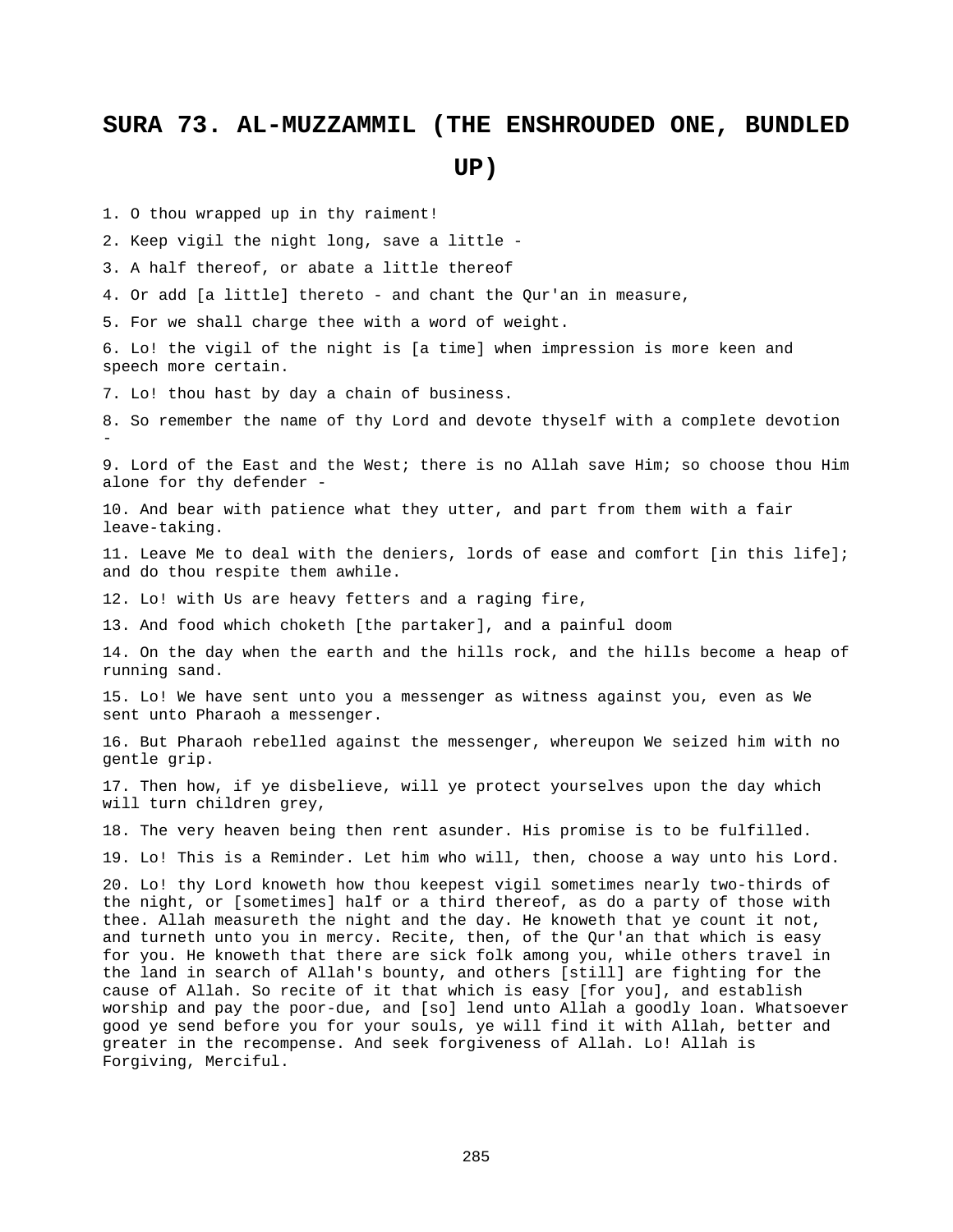### **SURA 74. AL-MUDDATHTHIR (THE CLOAKED ONE, THE MAN WEARING A CLOAK)**

- 1. O thou enveloped in thy cloak,
- 2. Arise and warn!
- 3. Thy Lord magnify,
- 4. Thy raiment purify,
- 5. Pollution shun!
- 6. And show not favour, seeking wordly gain!
- 7. For the sake of thy Lord, be patient!
- 8. For when the trumpet shall sound,
- 9. Surely that day will be a day of anguish,
- 10. Not of ease, for disbelievers.
- 11. Leave Me [to deal] with him whom I created lonely,
- 12. And then bestowed upon him ample means,
- 13. And sons abiding in his presence
- 14. And made [life] smooth for him.
- 15. Yet he desireth that I should give more.
- 16. Nay! For lo! he hath been stubborn to Our revelations.
- 17. On him I shall impose a fearful doom.
- 18. For lo! he did consider; then he planned -
- 19. [Self-]destroyed is he, how he planned!
- 20. Again [self-]destroyed is he, how he planned! -
- 21. Then looked he,
- 22. Then frowned he and showed displeasure.
- 23. Then turned he away in pride
- 24. And said: This is naught else than magic from of old;
- 25. This is naught else than speech of mortal man.
- 26. Him shall I fling unto the burning.
- 27. Ah, what will convey unto thee what that burning is! -
- 28. It leaveth naught; it spareth naught
- 29. It shrivelleth the man.
- 30. Above it are nineteen.

31. We have appointed only angels to be wardens of the Fire, and their number have We made to be a stumbling-block for those who disbelieve; that those to whom the Scripture hath been given may have certainty, and that believers may increase in faith; and that those to whom the Scripture hath been given and believers may not doubt; and that those in whose hearts there is disease, and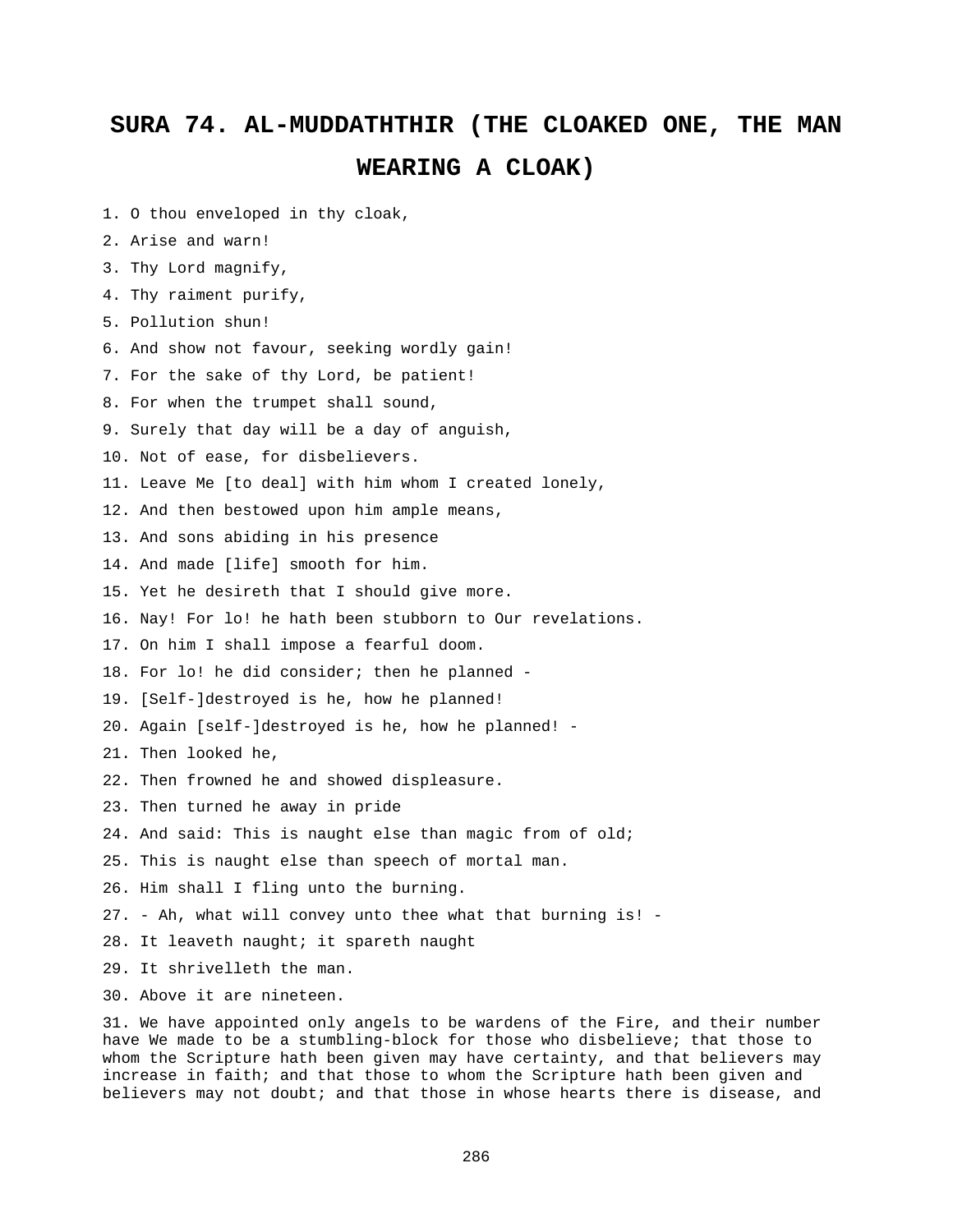disbelievers, may say: What meaneth Allah by this similitude? Thus Allah sendeth astray whom He will, and whom He will He guideth. None knoweth the hosts of thy Lord save Him. This is naught else than a Reminder unto mortals. 32. Nay, by the Moon 33. And the night when it withdraweth 34. And the dawn when it shineth forth, 35. Lo! this is one of the greatest [portents] 36. As a warning unto men, 37. Unto him of you who will advance or hang back. 38. Every soul is a pledge for its own deeds; 39. Save those who will stand on the right hand. 40. In gardens they will ask one another 41. Concerning the guilty: 42. What hath brought you to this burning? 43. They will answer: We were not of those who prayed 44. Nor did we feed the wretched. 45. We used to wade [in vain dispute] with [all] waders, 46. And we used to deny the Day of Judgment, 47. Till the Inevitable came unto us. 48. The mediation of no mediators will avail them then. 49. Why now turn they away from the Admonishment, 50. As they were frightened asses 51. Fleeing from a lion? 52. Nay, but everyone of them desireth that he should be given open pages [from Allah]. 53. Nay, verily. They fear not the Hereafter. 54. Nay, verily. Lo! this is an Admonishment. 55. So whosoever will may heed. 56. And they will not heed unless Allah willeth [it]. He is the fount of fear. He is the fount of Mercy.

### **SURA 75. AL-QIYAMA (THE RISING OF THE DEAD,**

#### **RESURRECTION)**

1. Nay, I swear by the Day of Resurrection;

2. Nay, I swear by the accusing soul [that this Scripture is true].

- 3. Thinketh man that We shall not assemble his bones?
- 4. Yea, verily. We are Able to restore his very fingers!
- 5. But man would fain deny what is before him.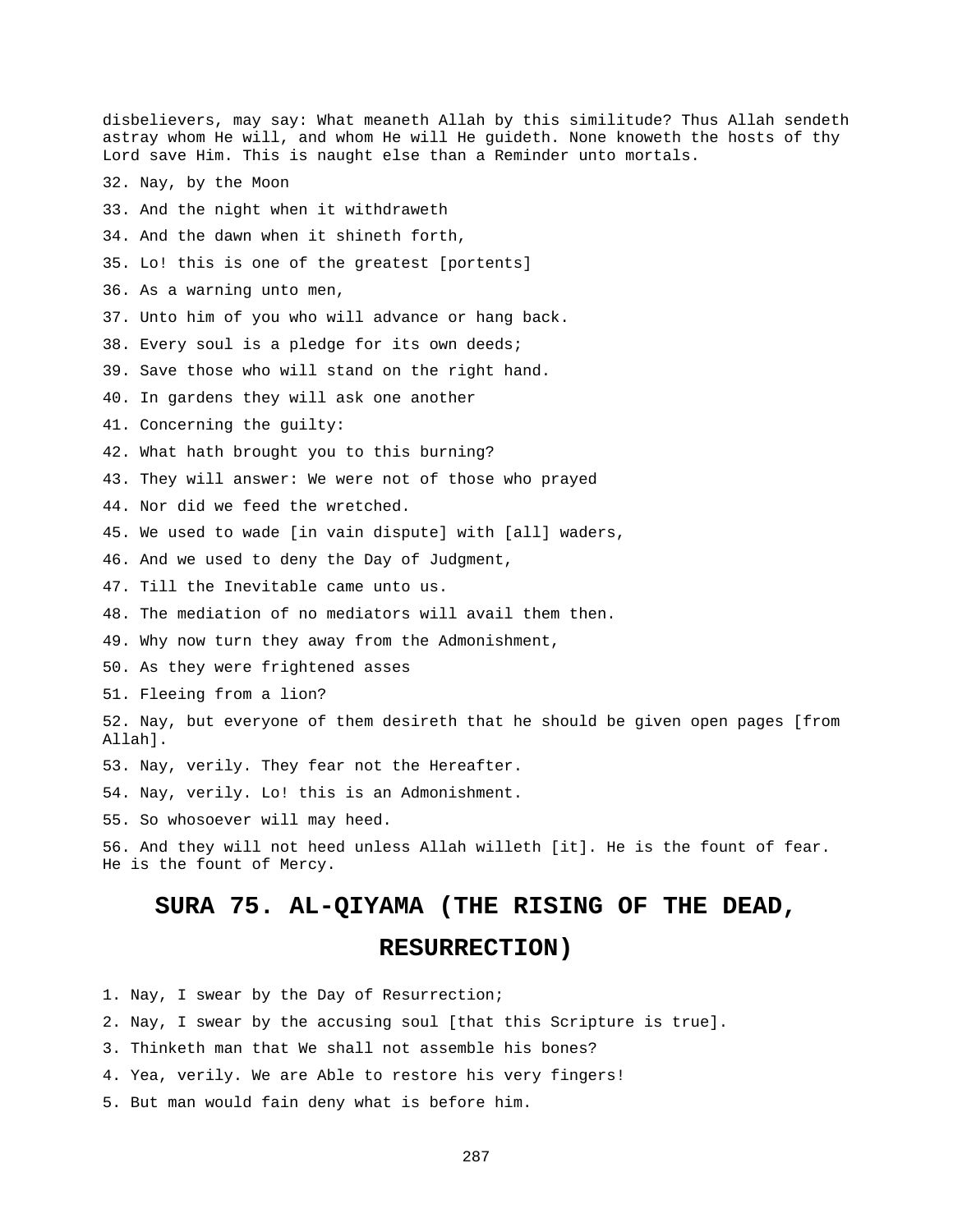6. He asketh: When will be this Day of Resurrection? 7. But when sight is confounded 8. And the moon is eclipsed 9. And sun and moon are united, 10. On that day man will cry: Whither to flee! 11. Alas! No refuge! 12. Unto thy Lord is the recourse that day. 13. On that day man is told the tale of that which he hath sent before and left behind. 14. Oh, but man is a telling witness against himself, 15. Although he tender his excuses. 16. Stir not thy tongue herewith to hasten it. 17. Lo! upon Us [resteth] the putting together thereof and the reading thereof. 18. And when We read it, follow thou the reading; 19. Then lo! upon Us [resteth] the explanation thereof. 20. Nay, but ye do love the fleeting Now 21. And neglect the Hereafter. 22. That day will faces be resplendent, 23. Looking toward their Lord; 24. And that day will other faces be despondent, 25. Thou wilt know that some great disaster is about to fall on them. 26. Nay, but when the life cometh up to the throat 27. And men say: Where is the wizard [who can save him now]? 28. And he knoweth that it is the parting; 29. And agony is heaped on agony; 30. Unto thy Lord that day will be the driving. 31. For he neither trusted, nor prayed. 32. But he denied and flouted. 33. Then went he to his folk with glee. 34. Nearer unto thee and nearer, 35. Again nearer unto thee and nearer [is the doom]. 36. Thinketh man that he is to be left aimless? 37. Was he not a drop of fluid which gushed forth? 38. Then he became a clot; then [Allah] shaped and fashioned 39. And made of him a pair, the male and female. 40. Is not He [Who doeth so] Able to bring the dead to life?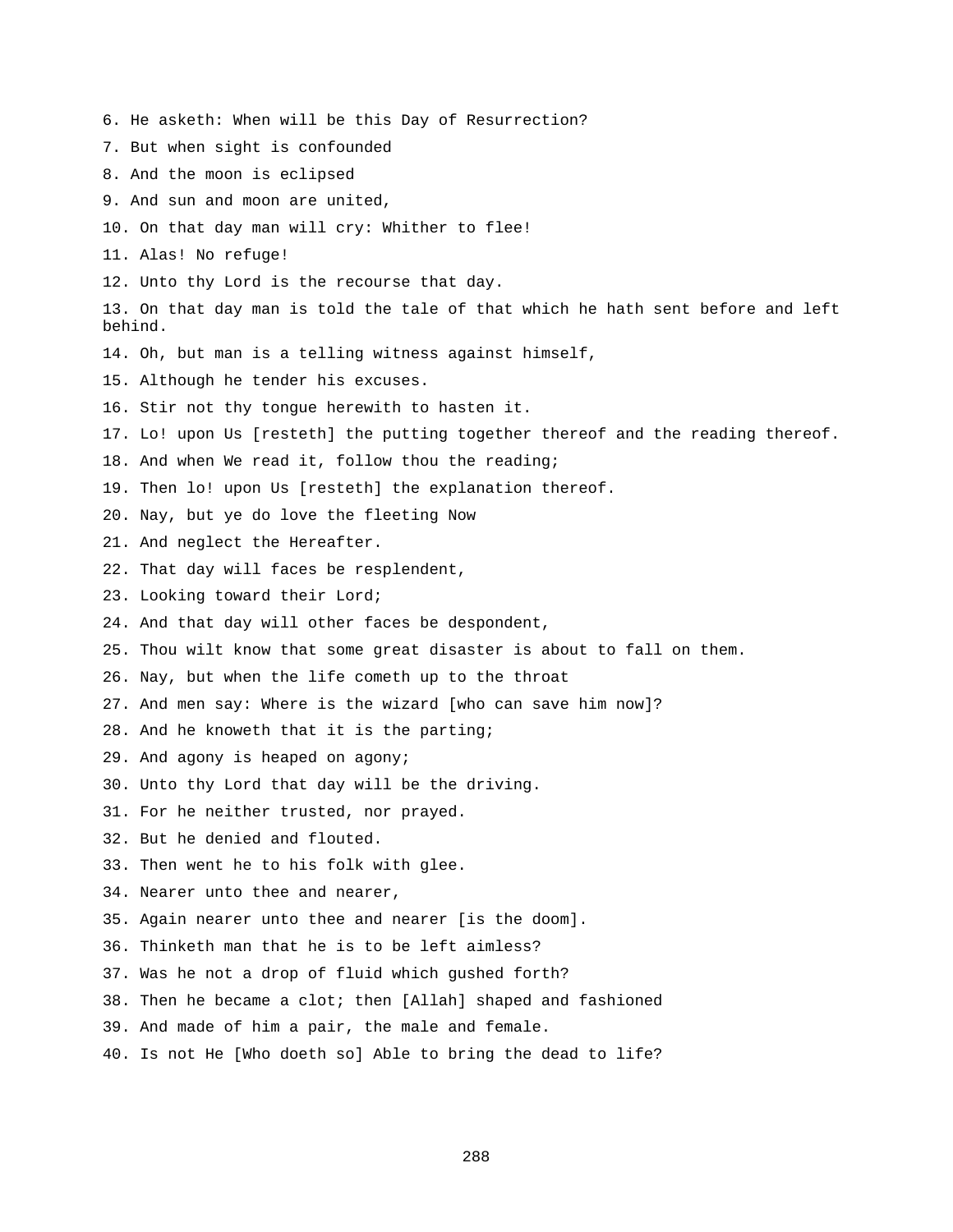#### **SURA 76. AL-INSAN (MAN)**

1. Hath there come upon man [ever] any period of time in which he was a thing unremembered? 2. Lo! We create man from a drop of thickened fluid to test him; so We make him hearing, knowing. 3. Lo! We have shown him the way, whether he be grateful or disbelieving. 4. Lo! We have prepared for disbelievers manacles and carcans and a raging fire. 5. Lo! the righteous shall drink of a cup whereof the mixture is of Kafur, 6. A spring wherefrom the slaves of Allah drink, making it gush forth abundantly, 7. [Because] they perform the vow and fear a day whereof the evil is widespreading, 8. And feed with food the needy wretch, the orphan and the prisoner, for love of Him, 9. [Saying]: We feed you, for the sake of Allah only. We wish for no reward nor thanks from you; 10. Lo! we fear from our Lord a day of frowning and of fate. 11. Therefor Allah hath warded off from them the evil of that day, and hath made them find brightness and joy; 12. And hath awarded them for all that they endured, a Garden and silk attire; 13. Reclining therein upon couches, they will find there neither [heat of] a sun nor bitter cold. 14. The shade thereof is close upon them and the clustered fruits thereof bow down. 15. Goblets of silver are brought round for them, and beakers [as] of glass 16. [Bright as] glass but [made] of silver, which they [themselves] have measured to the measure [of their deeds]. 17. There are they watered with a cup whereof the mixture is of Zanjabil, 18. [The water of] a spring therein, named Salsabil. 19. There wait on them immortal youths, whom, when thou seest, thou wouldst take for scattered pearls. 20. When thou seest, thou wilt see there bliss and high estate. 21. Their raiment will be fine green silk and gold embroidery. Bracelets of silver will they wear. Their Lord will slake their thirst with a pure drink. 22. [And it will be said unto them]: Lo! this is a reward for you. Your endeavour [upon earth] hath found acceptance. 23. Lo! We, even We, have revealed unto thee the Qur'an, a revelation; 24. So submit patiently to thy Lord's command, and obey not of them any guilty one or disbeliever. 25. Remember the name of thy Lord at morn and evening. 26. And worship Him [a portion] of the night. And glorify Him through the livelong night.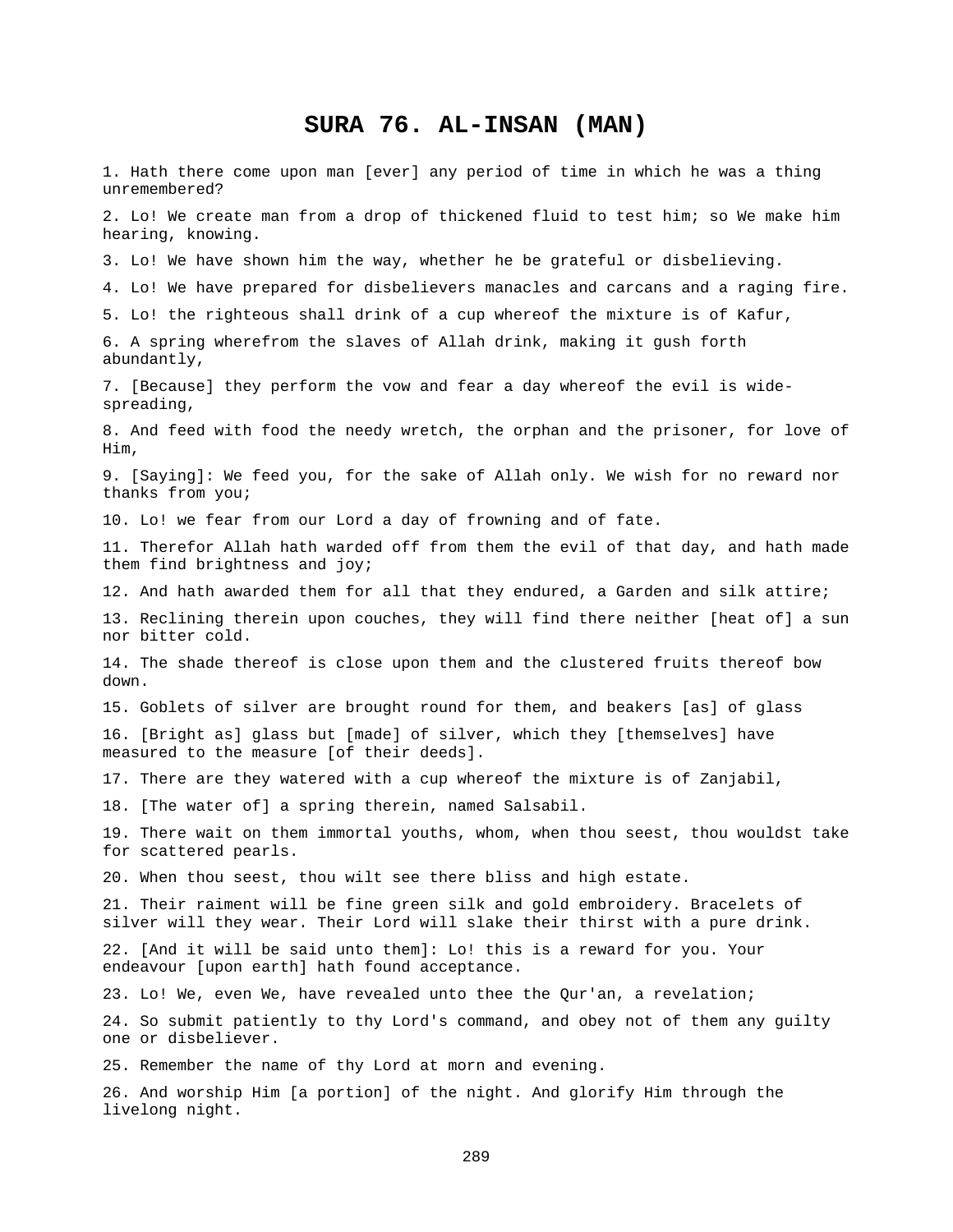27. Lo! these love fleeting life, and put behind them [the remembrance of] a grievous day.

28. We, even We, created them, and strengthened their frame. And when We will, We can replace them, bringing others like them in their stead.

29. Lo! this is an Admonishment, that whosoever will may choose a way unto his Lord.

30. Yet ye will not, unless Allah willeth. Lo! Allah is Knower, Wise.

31. He maketh whom He will to enter His mercy, and for evil-doers hath prepared a painful doom.

### **SURA 77. AL-MURSALAT (THE EMISSARIES, WINDS SENT FORTH)**

1. By the emissary winds, [sent] one after another

2. By the raging hurricanes,

- 3. By those which cause earth's vegetation to revive;
- 4. By those who winnow with a winnowing,
- 5. By those who bring down the Reminder,

6. To excuse or to warn,

- 7. Surely that which ye are promised will befall.
- 8. So when the stars are put out,
- 9. And when the sky is riven asunder,
- 10. And when the mountains are blown away,
- 11. And when the messengers are brought unto their time appointed -
- 12. For what day is the time appointed?
- 13. For the Day of Decision.
- 14. And what will convey unto thee what the Day of Decision is! -
- 15. Woe unto the repudiators on that day!
- 16. Destroyed We not the former folk,
- 17. Then caused the latter folk to follow after?
- 18. Thus deal We ever with the guilty.
- 19. Woe unto the repudiators on that day!
- 20. Did We not create you from a base fluid
- 21. Which We laid up in a safe abode
- 22. For a known term?
- 23. Thus We arranged. How excellent is Our arranging!
- 24. Woe unto the repudiators on that day!
- 25. Have We not made the earth a receptacle
- 26. Both for the living and the dead,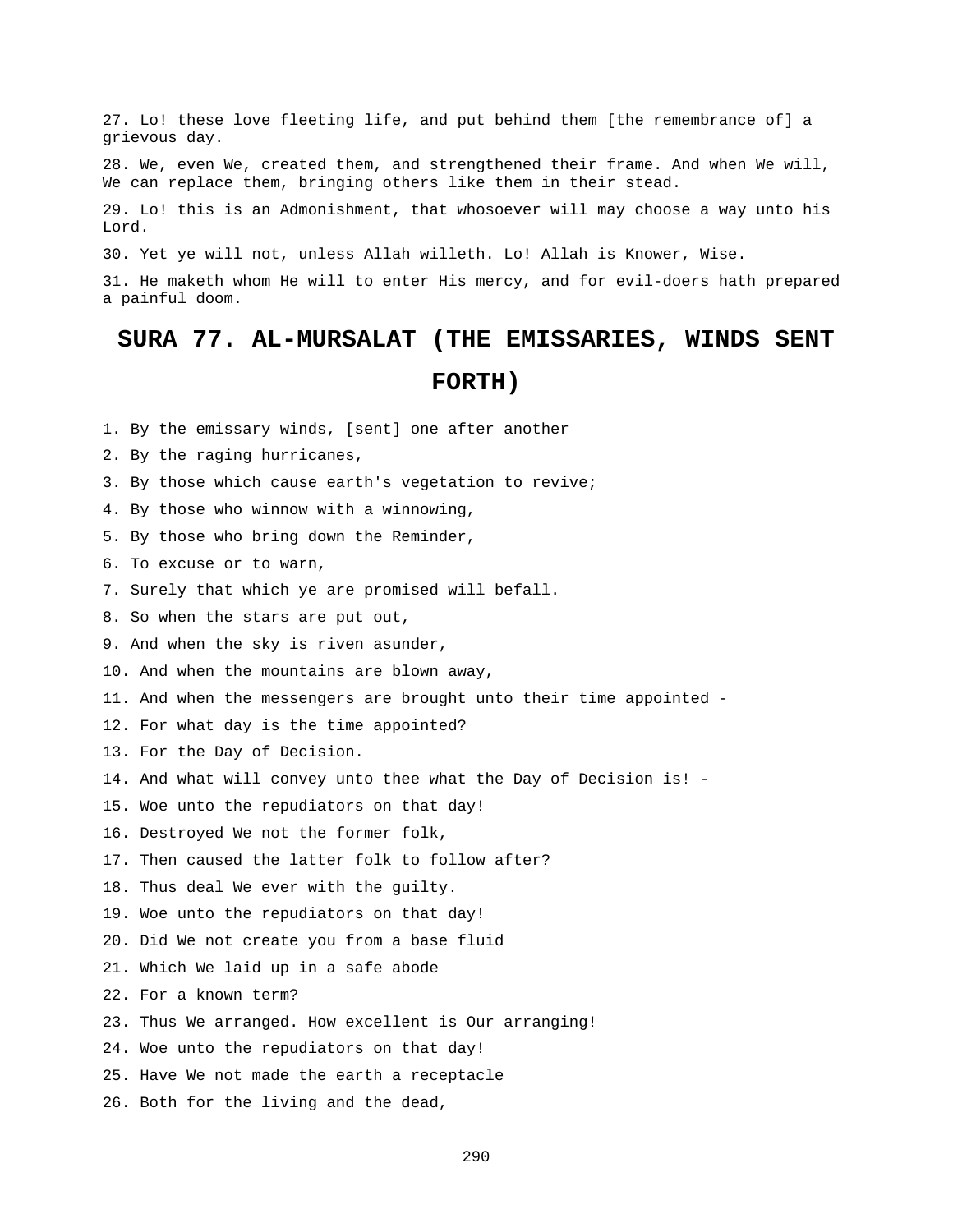27. And placed therein high mountains and given you to drink sweet water therein? 28. Woe unto the repudiators on that day! 29. [It will be said unto them:] Depart unto that [doom] which ye used to deny; 30. Depart unto the shadow falling threefold, 31. [Which yet is] no relief nor shelter from the flame. 32. Lo! it throweth up sparks like the castles, 33. [Or] as it might be camels of bright yellow hue. 34. Woe unto the repudiators on that day! 35. This is a day wherein they speak not, 36. Nor are they suffered to put forth excuses. 37. Woe unto the repudiators on that day! 38. This is the Day of Decision, We have brought you and the men of old together. 39. If now ye have any wit, outwit Me. 40. Woe unto the repudiators on that day! 41. Lo! those who kept their duty are amid shade and fountains, 42. And fruits such as they desire. 43. [Unto them it is said:] Eat, drink and welcome, O ye blessed, in return for what ye did. 44. Thus do We reward the good. 45. Woe unto the repudiators on that day! 46. Eat and take your ease [on earth] a little. Lo! ye are guilty. 47. Woe unto the repudiators on that day! 48. When it is said unto them: Bow down, they bow not down! 49. Woe unto the repudiators on that day! 50. In what statement, after this, will they believe?

#### **SURA 78. AN-NABA (THE TIDINGS, THE ANNOUNCEMENT)**

- 1. Whereof do they question one another?
- 2. [It is] of the awful tidings,
- 3. Concerning which they are in disagreement.
- 4. Nay, but they will come to know!
- 5. Nay, again, but they will come to know!
- 6. Have We not made the earth an expanse,
- 7. And the high hills bulwarks?
- 8. And We have created you in pairs,
- 9. And have appointed your sleep for repose,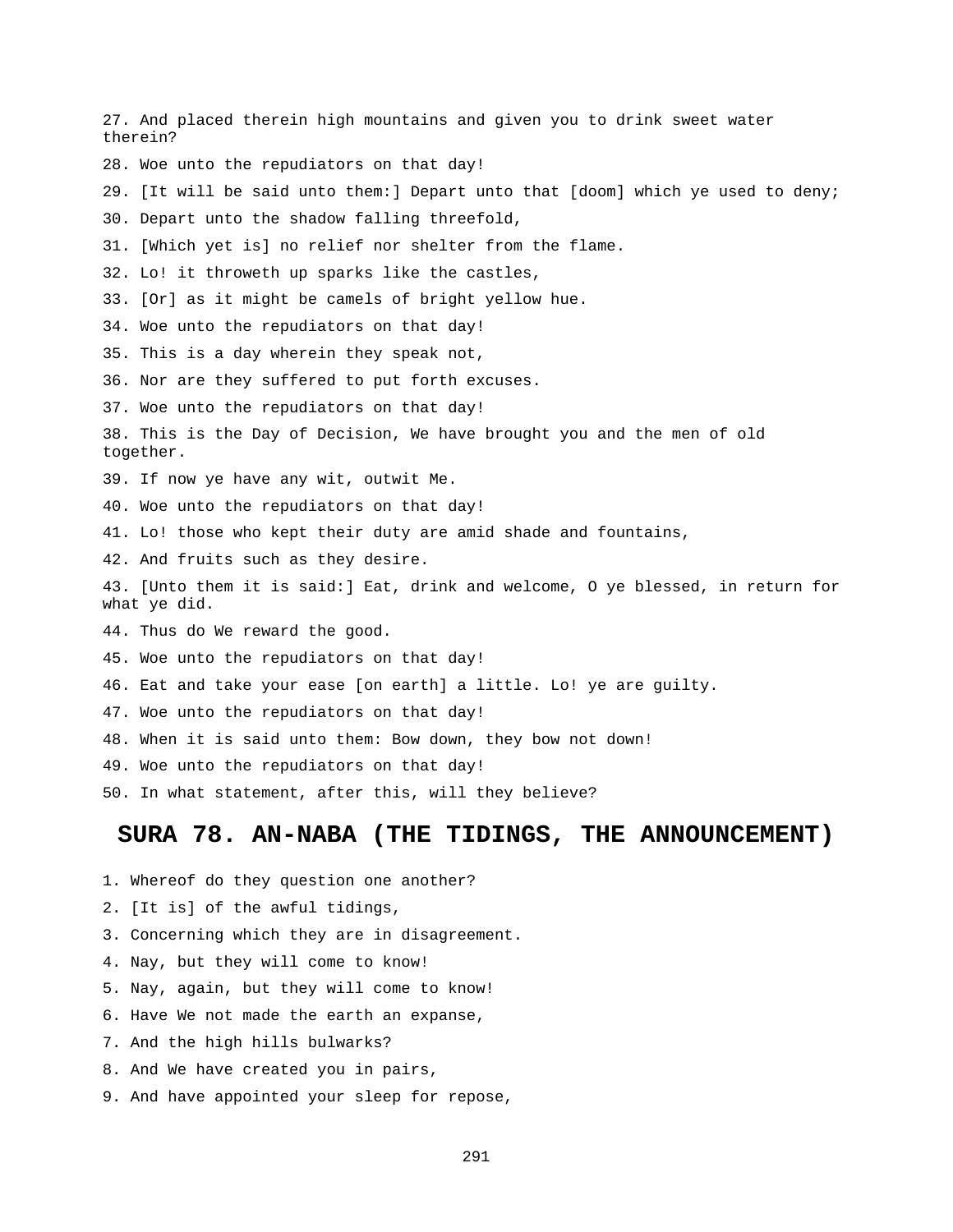- 10. And have appointed the night as a cloak,
- 11. And have appointed the day for livelihood.
- 12. And We have built above you seven strong [heavens],
- 13. And have appointed a dazzling lamp,
- 14. And have sent down from the rainy clouds abundant water,
- 15. Thereby to produce grain and plant,
- 16. And gardens of thick foliage.
- 17. Lo! the Day of Decision is a fixed time,
- 18. A day when the trumpet is blown and ye come in multitudes,
- 19. And the heaven is opened and becometh as gates,
- 20. And the hills are set in motion and become as a mirage.
- 21. Lo! hell lurketh in ambush,
- 22. A home for the rebellious.
- 23. They will abide therein for ages.
- 24. Therein taste they neither coolness nor [any] drink
- 25. Save boiling water and a paralysing cold:
- 26. Reward proportioned [to their evil deeds].
- 27. For lo! they looked not for a reckoning;
- 28. They called Our revelations false with strong denial.
- 29. Everything have We recorded in a Book.

30. So taste [of that which ye have earned]. No increase do We give you save of torment.

- 31. Lo! for the duteous is achievement -
- 32. Gardens enclosed and vineyards,
- 33. And voluptuous women of equal age;

34. And a full cup.

- 35. There hear they never vain discourse, nor lying -
- 36. Requital from thy Lord a gift in payment -

37. Lord of the heavens and the earth, and [all] that is between them, the Beneficent; with Whom none can converse.

38. On the day when the angels and the Spirit stand arrayed, they speak not, saving him whom the Beneficent alloweth and who speaketh right.

39. That is the True Day. So whoso will should seek recourse unto his Lord.

40. Lo! We warn you of a doom at hand, a day whereon a man will look on that which his own hands have sent before, and the disbeliever will cry: "Would that I were dust!"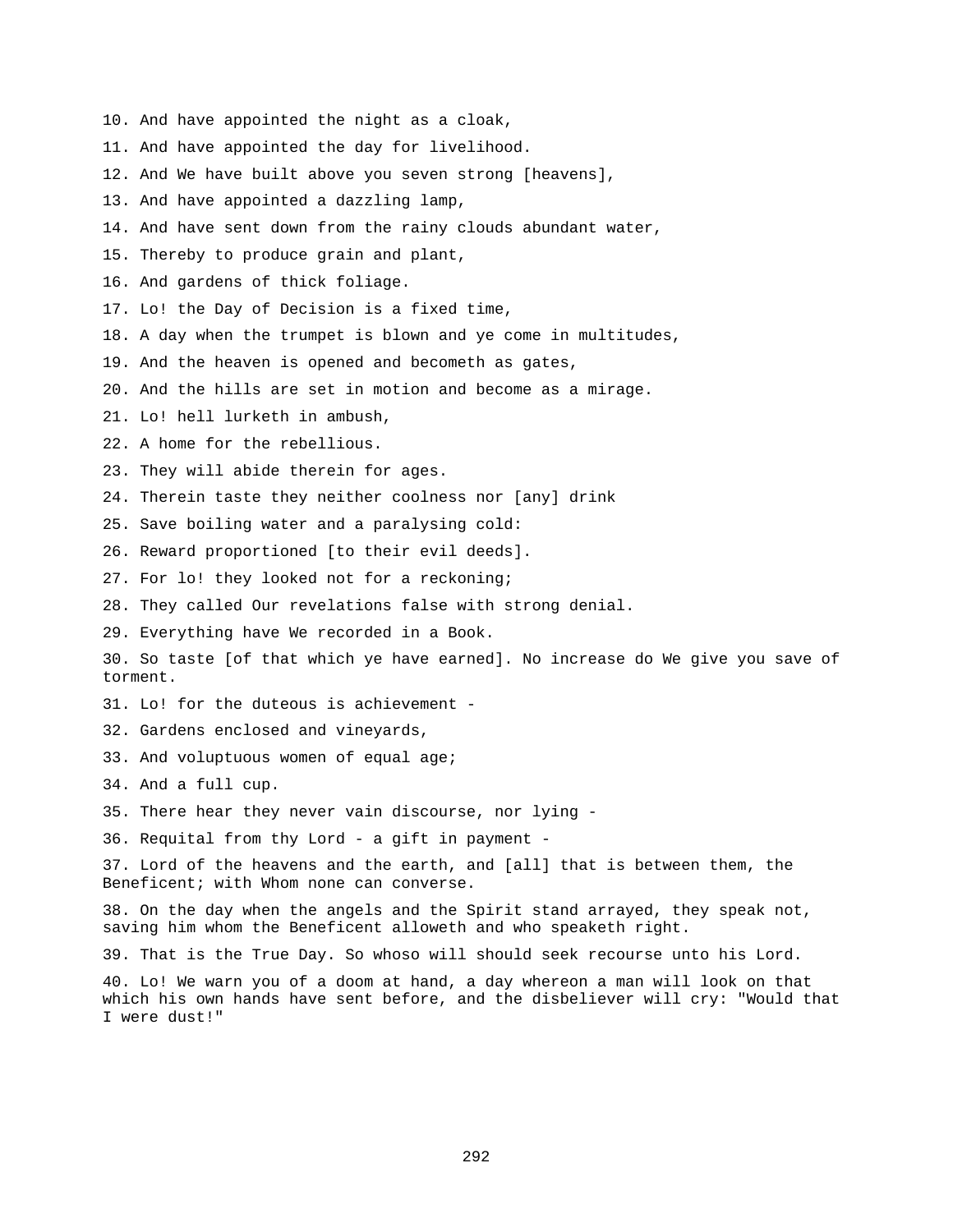## **SURA 79. AN-NAZIAT (THOSE WHO DRAG FORTH, SOUL-SNATCHERS)**

- 1. By those who drag forth to destruction,
- 2. By the meteors rushing,
- 3. By the lone stars floating,
- 4. By the angels hastening,
- 5. And those who govern the event,
- 6. On the day when the first trump resoundeth.
- 7. And the second followeth it,
- 8. On that day hearts beat painfully
- 9. While eyes are downcast
- 10. [Now] they are saying: Shall we really be restored to our first state
- 11. Even after we are crumbled bones?
- 12. They say: Then that would be a vain proceeding.
- 13. Surely it will need but one shout,
- 14. And lo! they will be awakened.
- 15. Hath there come unto thee the history of Moses?
- 16. How his Lord called him in the holy vale of Tuwa,
- 17. [Saying:] Go thou unto Pharaoh Lo! he hath rebelled -
- 18. And say [unto him]: Hast thou [will] to grow [in grace]?
- 19. Then I will guide thee to thy Lord and thou shalt fear [Him].
- 20. And he showed him the tremendous token.
- 21. But he denied and disobeyed,
- 22. Then turned he away in haste,
- 23. Then gathered he and summoned
- 24. And proclaimed: "I [Pharaoh] am your Lord the Highest."
- 25. So Allah seized him [and made him] an example for the after [life] and for the former.
- 26. Lo! herein is indeed a lesson for him who feareth.
- 27. Are ye the harder to create, or is the heaven that He built?
- 28. He raised the height thereof and ordered it;
- 29. And He made dark the night thereof, and He brought forth the morn thereof.
- 30. And after that He spread the earth,
- 31. And produced therefrom the water thereof and the pasture thereof,
- 32. And He made fast the hills,
- 33. A provision for you and for your cattle.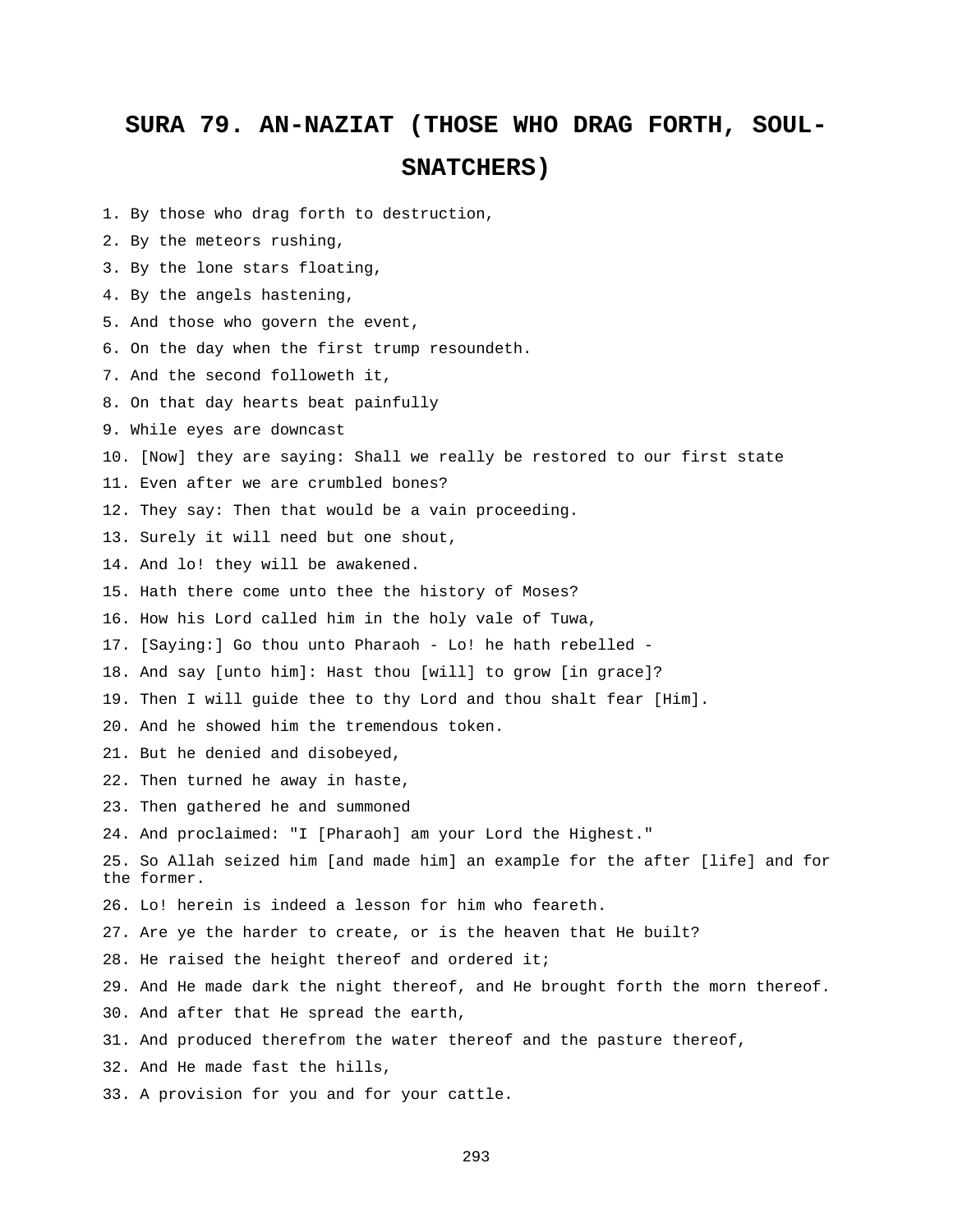34. But when the great disaster cometh, 35. The day when man will call to mind his [whole] endeavour, 36. And hell will stand forth visible to him who seeth, 37. Then, as for him who rebelled 38. And chose the life of the world, 39. Lo! hell will be his home. 40. But as for him who feared to stand before his Lord and restrained his soul from lust, 41. Lo! the Garden will be his home. 42. They ask thee of the Hour: when will it come to port? 43. Why [ask they]? What hast thou to tell thereof? 44. Unto thy Lord belongeth [knowledge of] the term thereof. 45. Thou art but a warner unto him who feareth it. 46. On the day when they behold it, it will be as if they had but tarried for an evening or the morn thereof.

### **SURA 80. ABASA (HE FROWNED)**

- 1. He frowned and turned away
- 2. Because the blind man came unto him.
- 3. What could inform thee but that he might grow [in grace]
- 4. Or take heed and so the reminder might avail him?
- 5. As for him who thinketh himself independent,
- 6. Unto him thou payest regard.
- 7. Yet it is not thy concern if he grow not [in grace].
- 8. But as for him who cometh unto thee with earnest purpose
- 9. And hath fear,
- 10. From him thou art distracted.
- 11. Nay, but verily it is an Admonishment,
- 12. So let whosoever will pay heed to it,
- 13. On honoured leaves
- 14. Exalted, purified,
- 15. [Set down] by scribes
- 16. Noble and righteous.
- 17. Man is [self-]destroyed: how ungrateful!
- 18. From what thing doth He create him?
- 19. From a drop of seed. He createth him and proportioneth him,
- 20. Then maketh the way easy for him,
- 21. Then causeth him to die, and burieth him;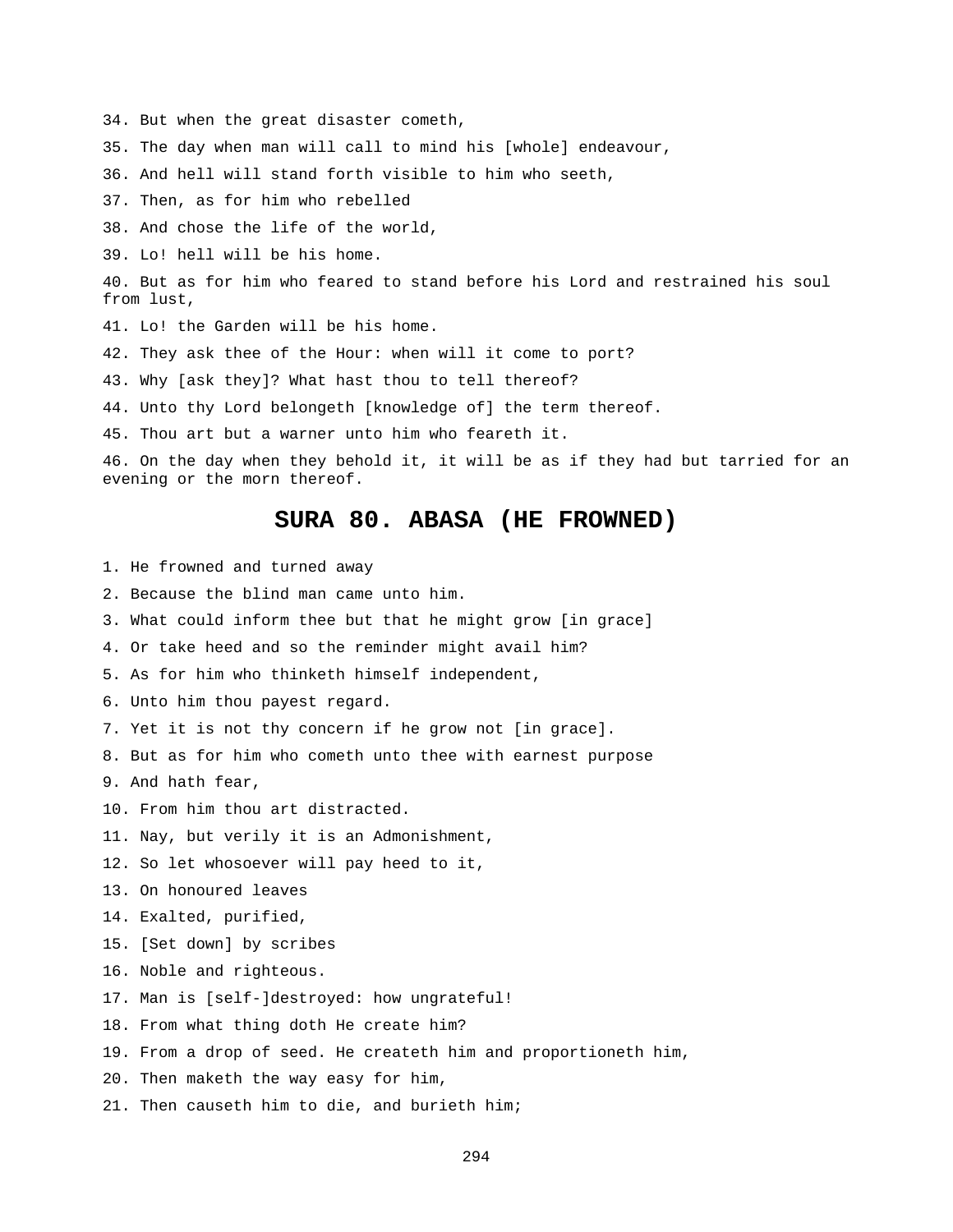22. Then, when He will, He bringeth him again to life. 23. Nay, but [man] hath not done what He commanded him. 24. Let man consider his food: 25. How We pour water in showers 26. Then split the earth in clefts 27. And cause the grain to grow therein 28. And grapes and green fodder 29. And olive-trees and palm-trees 30. And garden-closes of thick foliage 31. And fruits and grasses: 32. Provision for you and your cattle. 33. But when the Shout cometh 34. On the day when a man fleeth from his brother 35. And his mother and his father 36. And his wife and his children, 37. Every man that day will have concern enough to make him heedless [of others]. 38. On that day faces will be bright as dawn, 39. Laughing, rejoicing at good news; 40. And other faces, on that day, with dust upon them, 41. Veiled in darkness, 42. Those are the disbelievers, the wicked.

**SURA 81. AT-TAKWIR (THE OVERTHROWING)** 

2. And when the stars fall, 3. And when the hills are moved,

1. When the sun is overthrown,

- 4. And when the camels big with young are abandoned,
- 5. And when the wild beasts are herded together,
- 6. And when the seas rise,
- 7. And when souls are reunited,
- 8. And when the girl-child that was buried alive is asked
- 9. For what sin she was slain,
- 10. And when the pages are laid open,
- 11. And when the sky is torn away,
- 12. And when hell is lighted,
- 13. And when the Garden is brought nigh,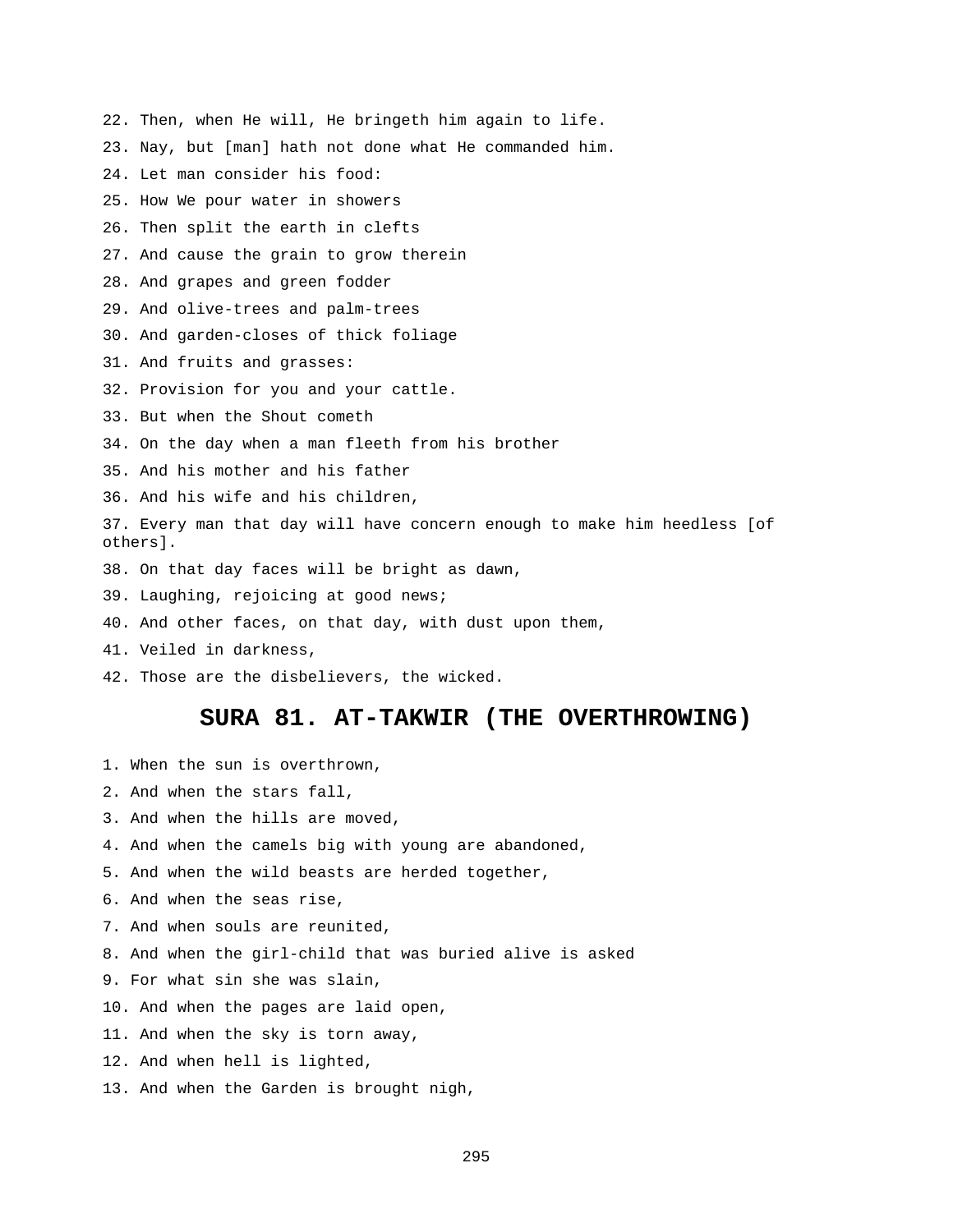- 14. [Then] every soul will know what it hath made ready.
- 15. Oh, but I call to witness the planets,
- 16. The stars which rise and set,
- 17. And the close of night,
- 18. And the breath of morning
- 19. That this is in truth the word of an honoured messenger,
- 20. Mighty, established in the presence of the Lord of the Throne,
- 21. [One] to be obeyed, and trustworthy;
- 22. And your comrade is not mad.
- 23. Surely he beheld Him on the clear horizon.
- 24. And he is not avid of the Unseen.
- 25. Nor is this the utterance of a devil worthy to be stoned.
- 26. Whither then go ye?
- 27. This is naught else than a reminder unto creation,
- 28. Unto whomsoever of you willeth to walk straight.
- 29. And ye will not, unless [it be] that Allah willeth, the Lord of Creation.

#### **SURA 82. AL-INFITAR (THE CLEAVING, BURSTING APART)**

- 1. When the heaven is cleft asunder,
- 2. When the planets are dispersed,
- 3. When the seas are poured forth,
- 4. And the sepulchres are overturned,
- 5. A soul will know what it hath sent before [it] and what left behind.
- 6. O man! What hath made thee careless concerning thy Lord, the Bountiful,
- 7. Who created thee, then fashioned, then proportioned thee?
- 8. Into whatsoever form He will, He casteth thee.
- 9. Nay, but ye deny the Judgment.
- 10. Lo! there are above you guardians,
- 11. Generous and recording,
- 12. Who know [all] that ye do.
- 13. Lo! the righteous verily will be in delight.
- 14. And lo! the wicked verily will be in hell;
- 15. They will burn therein on the Day of Judgment,
- 16. And will not be absent thence.
- 17. Ah, what will convey unto thee what the Day of Judgment is!
- 18. Again, what will convey unto thee what the Day of Judgment is!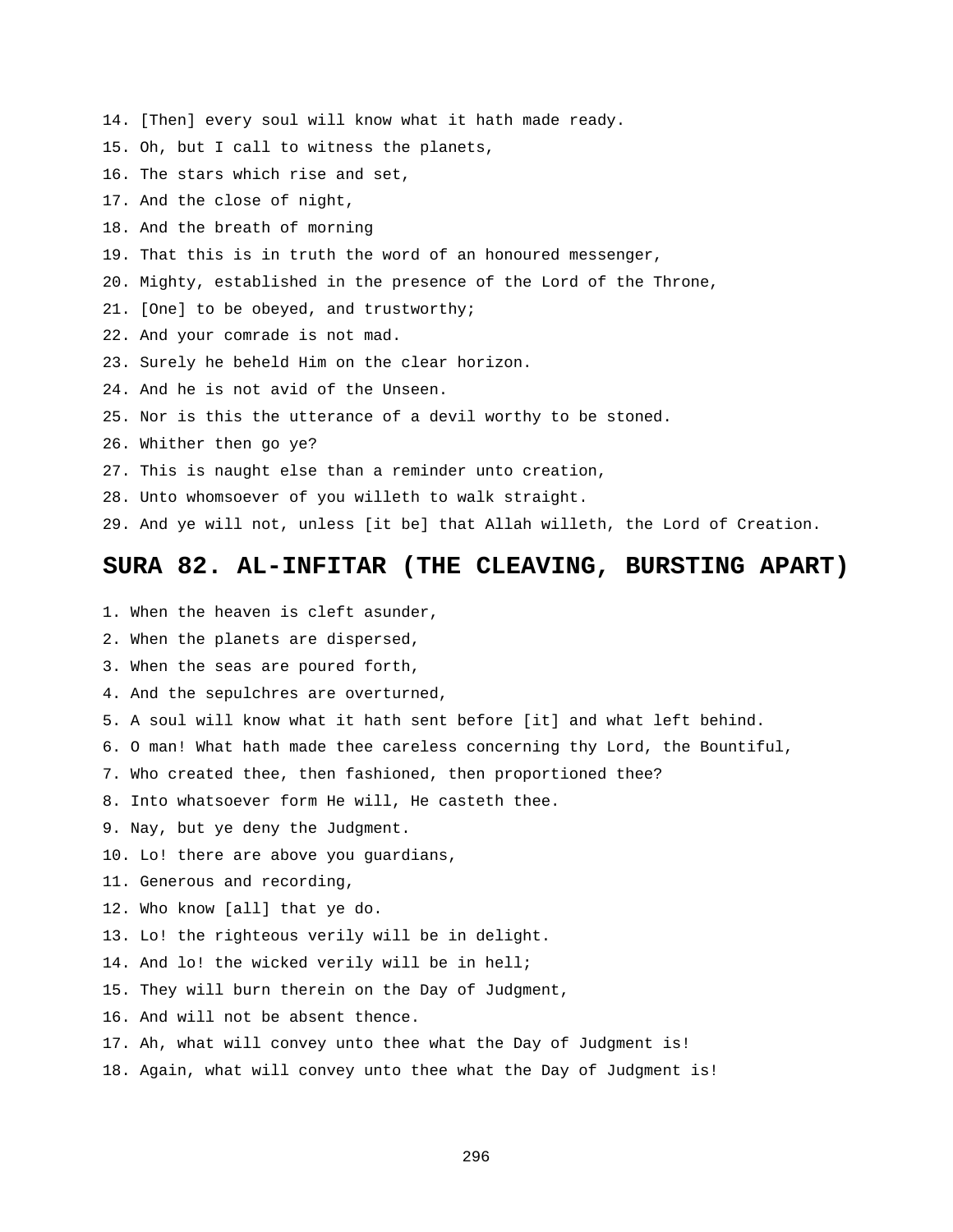19. A day on which no soul hath power at all for any [other] soul. The [absolute] command on that day is Allah's.

#### **SURA 83. AL-MUTAFFIFIN (DEFRAUDING, THE CHEATS,**

#### **CHEATING)**

1. Woe unto the defrauders:

- 2. Those who when they take the measure from mankind demand it full,
- 3. But if they measure unto them or weight for them, they cause them loss.

4. Do such [men] not consider that they will be raised again

- 5. Unto an Awful Day,
- 6. The day when [all] mankind stand before the Lord of the Worlds?
- 7. Nay, but the record of the vile is in Sijjin -
- 8. Ah! what will convey unto thee what Sijjin is! -
- 9. A written record.
- 10. Woe unto the repudiators on that day!
- 11. Those who deny the Day of Judgment
- 12. Which none denieth save each criminal transgressor,
- 13. Who, when thou readest unto him Our revelations, saith: [Mere] fables of the men of old.
- 14. Nay, but that which they have earned is rust upon their hearts.

15. Nay, but surely on that day they will be covered from [the mercy of] their Lord.

- 16. Then lo! they verily will burn in hell,
- 17. And it will be said [unto them]: This is that which ye used to deny.
- 18. Nay, but the record of the righteous is in 'Illiyin -
- 19. Ah, what will convey unto thee what 'Illiyin is! -
- 20. A written record,
- 21. Attested by those who are brought near [unto their Lord].
- 22. Lo! the righteous verily are in delight,
- 23. On couches, gazing,
- 24. Thou wilt know in their faces the radiance of delight.
- 25. They are given to drink of a pure wine, sealed,
- 26. Whose seal is musk for this let [all] those strive who strive for bliss -
- 27. And mixed with water of Tasnim,
- 28. A spring whence those brought near [to Allah] drink.
- 29. Lo! the guilty used to laugh at those who believed,
- 30. And wink one to another when they passed them;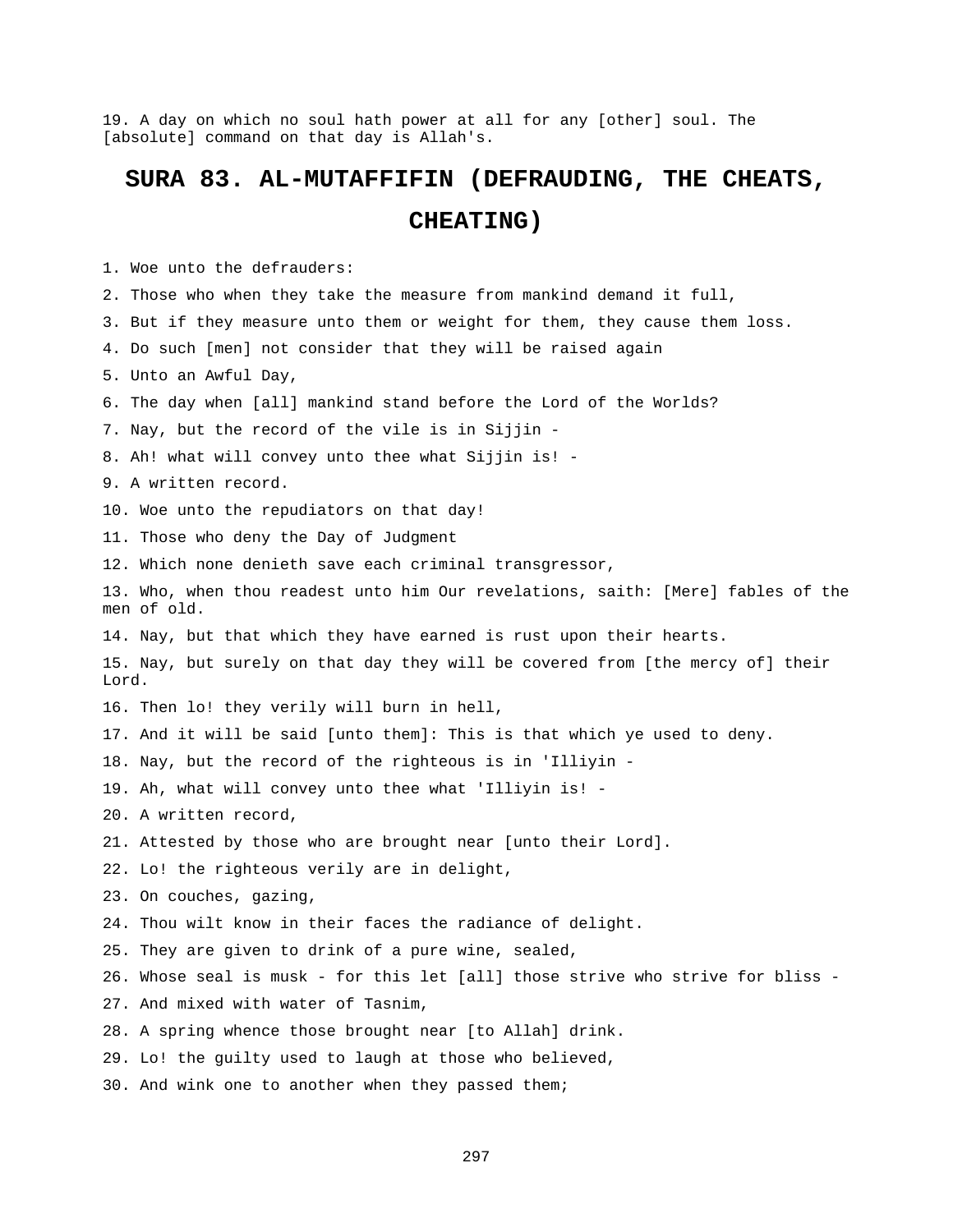31. And when they returned to their own folk, they returned jesting;

32. And when they saw them they said: Lo! these have gone astray.

33. Yet they were not sent as guardians over them.

34. This day it is those who believe who have the laugh of disbelievers,

35. On high couches, gazing.

36. Are not the disbelievers paid for what they used to do?

# **SURA 84. AL-INSHIQAQ (THE SUNDERING, SPLITTING**

#### **OPEN)**

- 1. When the heaven is split asunder
- 2. And attentive to her Lord in fear,
- 3. And when the earth is spread out
- 4. And hath cast out all that was in her, and is empty
- 5. And attentive to her Lord in fear!

6. Thou, verily, O man, art working toward thy Lord a work which thou wilt meet [in His presence].

7. Then whoso is given his account in his right hand

8. He truly will receive an easy reckoning

9. And will return unto his folk in joy.

10. But whoso is given his account behind his back,

11. He surely will invoke destruction

12. And be thrown to scorching fire.

- 13. He verily lived joyous with his folk,
- 14. He verily deemed that he would never return [unto Allah].

15. Nay, but lo! his Lord is ever looking on him!

16. Oh, I swear by the afterglow of sunset,

17. And by the night and all that it enshroudeth,

18. And by the moon when she is at the full,

19. That ye shall journey on from plane to plane.

- 20. What aileth them, then, that they believe not
- 21. And, when the Qur'an is recited unto them, worship not [Allah]?
- 22. Nay, but those who disbelieve will deny;
- 23. And Allah knoweth best what they are hiding.
- 24. So give them tidings of a painful doom,
- 25. Save those who believe and do good works, for theirs is a reward unfailing.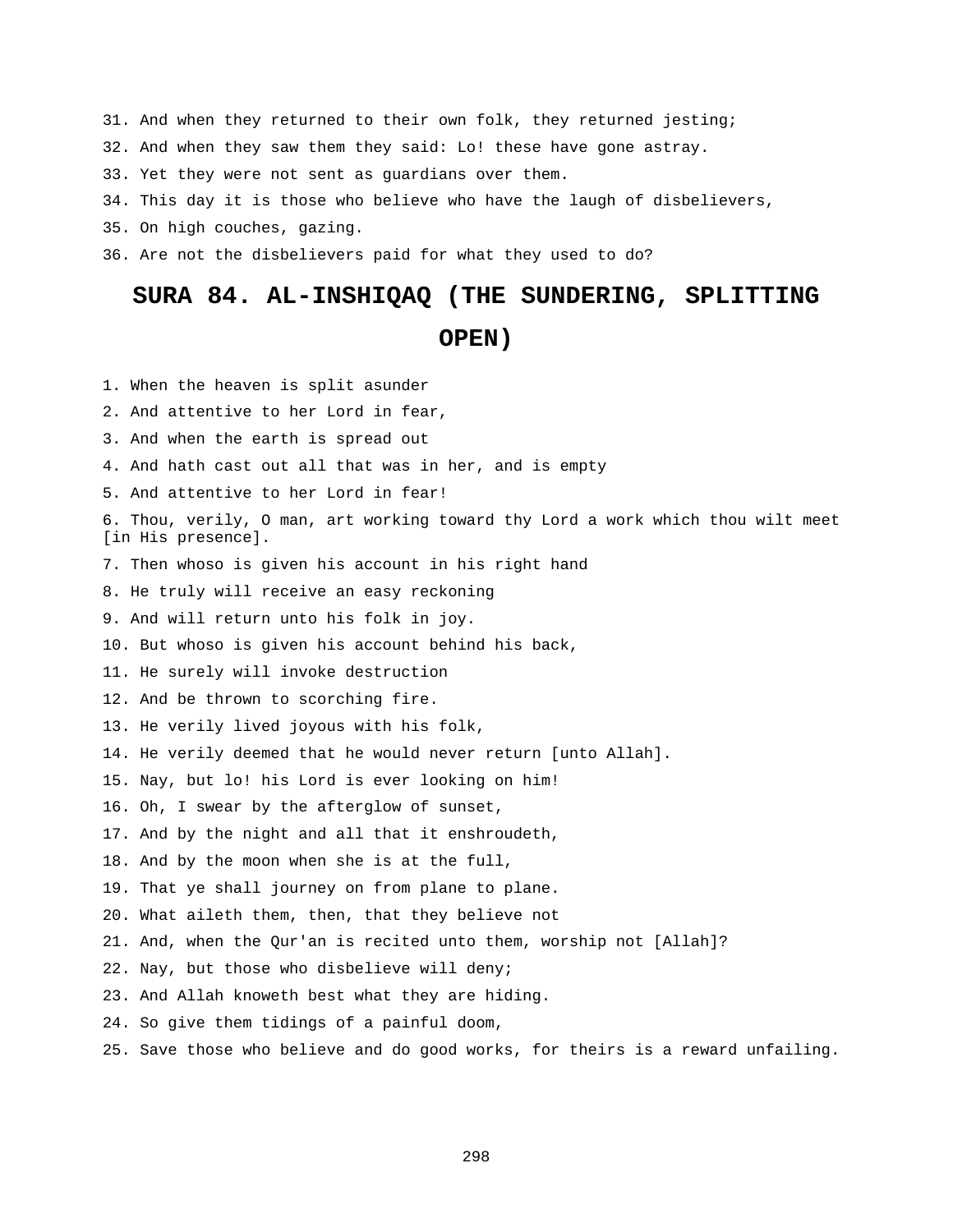### **SURA 85. AL-BUROOJ (THE MANSIONS OF THE STARS, CONSTELLATIONS)**

1. By the heaven, holding mansions of the stars,

2. And by the Promised Day.

- 3. And by the witness and that whereunto he beareth testimony,
- 4. [Self-]destroyed were the owners of the ditch

5. Of the fuel-fed fire,

- 6. When they sat by it,
- 7. And were themselves the witnesses of what they did to the believers.

8. They had naught against them save that they believed in Allah, the Mighty, the Owner of Praise,

9. Him unto Whom belongeth the Sovereignty of the heavens and the earth; and Allah is of all things the Witness.

10. Lo! they who persecute believing men and believing women and repent not, theirs verily will be the doom of hell, and theirs the doom of burning.

11. Lo! those who believe and do good works, theirs will be Gardens underneath which rivers flow. That is the Great Success.

- 12. Lo! the punishment of thy Lord is stern.
- 13. Lo! He it is Who produceth, then reproduceth,

14. And He is the Forgiving, the Loving,

15. Lord of the Throne of Glory,

16. Doer of what He will.

- 17. Hath there come unto thee the story of the hosts
- 18. Of Pharaoh and [the tribe of] Thamud?

19. Nay, but those who disbelieve live in denial

20. And Allah, all unseen, surroundeth them.

- 21. Nay, but it is a glorious Qur'an.
- 22. On a guarded tablet.

#### **SURA 86. AT-TARIQ (THE MORNING STAR, THE**

#### **NIGHTCOMER)**

- 1. By the heaven and the Morning Star
- 2. Ah, what will tell thee what the Morning Star is!
- 3. The piercing Star!
- 4. No human soul but hath a guardian over it.
- 5. So let man consider from what he is created.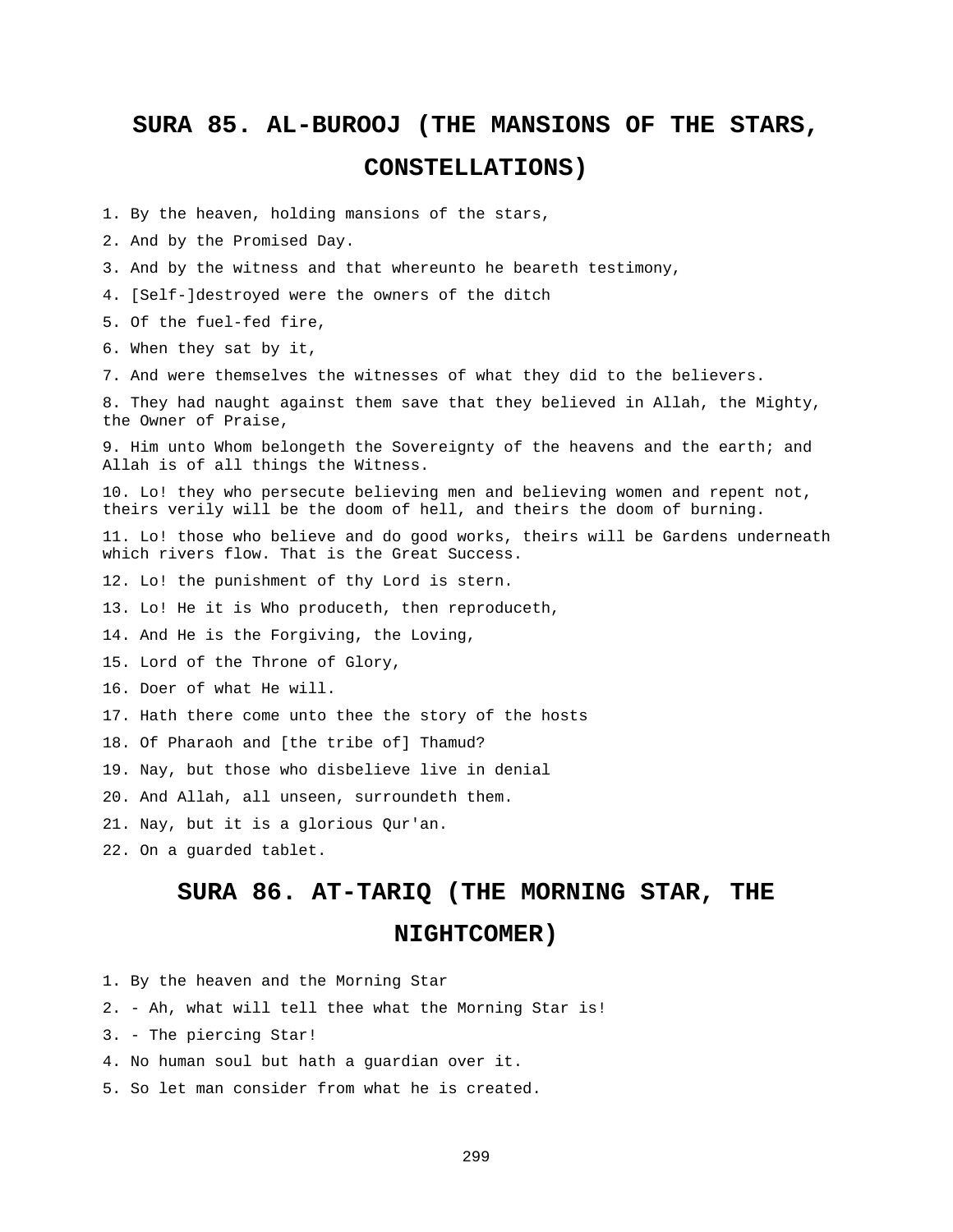6. He is created from a gushing fluid 7. That issued from between the loins and ribs. 8. Lo! He verily is Able to return him [unto life] 9. On the day when hidden thoughts shall be searched out. 10. Then will he have no might nor any helper. 11. By the heaven which giveth the returning rain, 12. And the earth which splitteth [with the growth of trees and plants] 13. Lo! this [Qur'an] is a conclusive word, 14. It is no pleasantry. 15. Lo! they plot a plot [against thee, O Muhammad] 16. And I plot a plot [against them]. 17. So give a respite to the disbelievers. Deal thou gently with them for a while.

#### **SURA 87. AL-ALA (THE MOST HIGH, GLORY TO YOUR LORD**

#### **IN THE HIGHEST)**

- 1. Praise the name of thy Lord the Most High,
- 2. Who createth, then disposeth;
- 3. Who measureth, then guideth;
- 4. Who bringeth forth the pasturage,
- 5. Then turneth it to russet stubble.
- 6. We shall make thee read [O Muhammad] so that thou shalt not forget

7. Save that which Allah willeth. Lo! He knoweth the disclosed and that which still is hidden;

8. And We shall ease thy way unto the state of ease.

9. Therefor remind [men], for of use is the reminder.

- 10. He will heed who feareth,
- 11. But the most hapless will flout it,
- 12. He who will be flung to the great Fire
- 13. Wherein he will neither die nor live.
- 14. He is successful who groweth,
- 15. And remembereth the name of his Lord, so prayeth,
- 16. But ye prefer the life of the world
- 17. Although the Hereafter is better and more lasting.
- 18. Lo! This is in the former scrolls.
- 19. The Books of Abraham and Moses.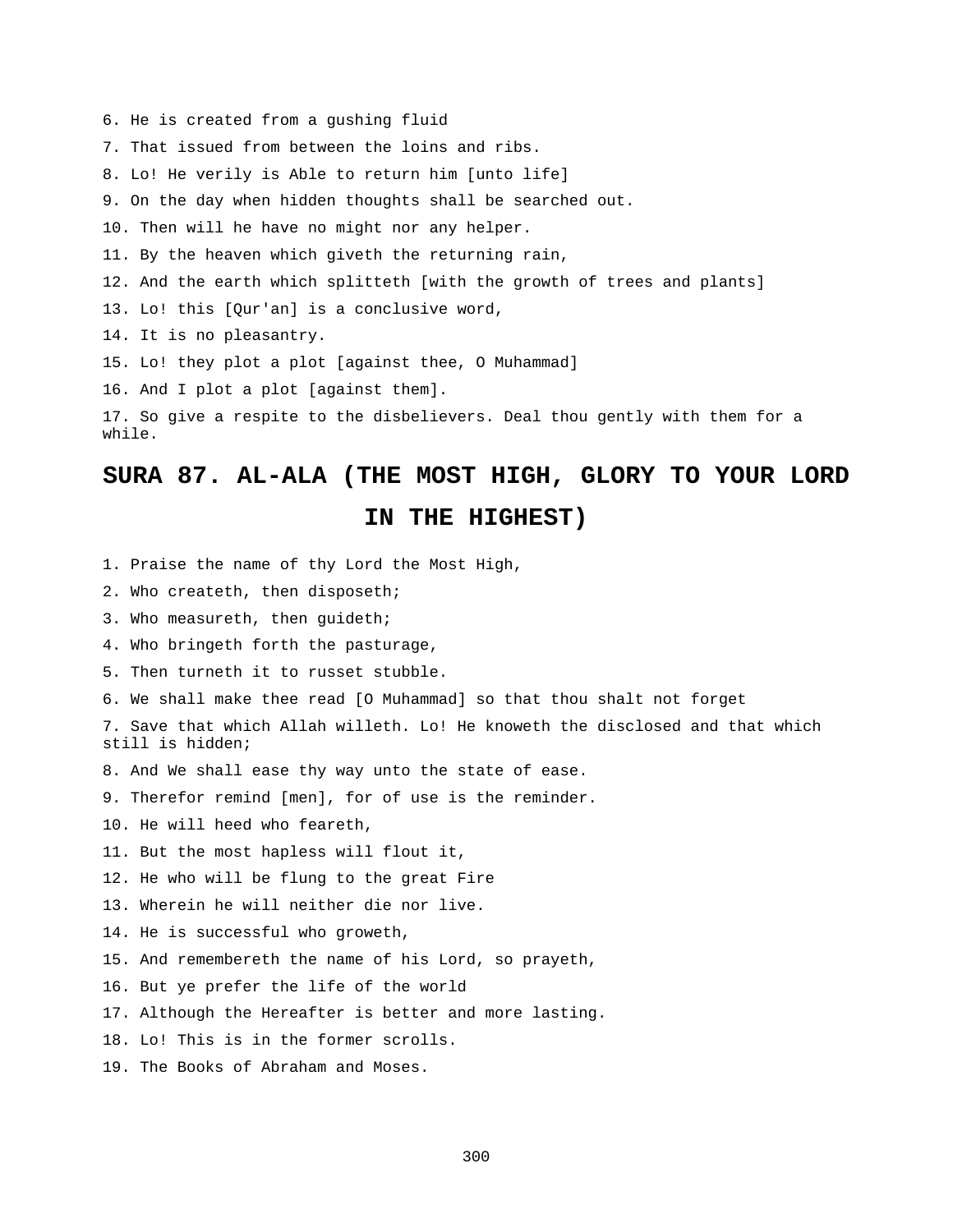#### **SURA 88. AL-GHASHIYA (THE OVERWHELMING, THE PALL)**

1. Hath there come unto thee tidings of the Overwhelming?

2. On that day [many] faces will be downcast,

- 3. Toiling, weary,
- 4. Scorched by burning fire,
- 5. Drinking from a boiling spring,
- 6. No food for them save bitter thorn-fruit
- 7. Which doth not nourish nor release from hunger.
- 8. In that day other faces will be calm,
- 9. Glad for their effort past,
- 10. In a high Garden
- 11. Where they hear no idle speech,
- 12. Wherein is a gushing spring,
- 13. Wherein are couches raised
- 14. And goblets set at hand
- 15. And cushions ranged
- 16. And silken carpets spread.
- 17. Will they not regard the camels, how they are created?
- 18. And the heaven, how it is raised?
- 19. And the hills, how they are set up?
- 20. And the earth, how it is spread?
- 21. Remind them, for thou art but a remembrancer,
- 22. Thou art not at all a warder over them.
- 23. But whoso is averse and disbelieveth,
- 24. Allah will punish him with direst punishment.
- 25. Lo! unto Us is their return
- 26. And Ours their reckoning.

#### **SURA 89. AL-FAJR (THE DAWN, DAYBREAK)**

- 1. By the Dawn
- 2. And ten nights,
- 3. And the Even and the Odd,
- 4. And the night when it departeth,
- 5. There surely is an oath for thinking man.
- 6. Dost thou not consider how thy Lord dealt with [the tribe of] A'ad,
- 7. With many-columned Iram,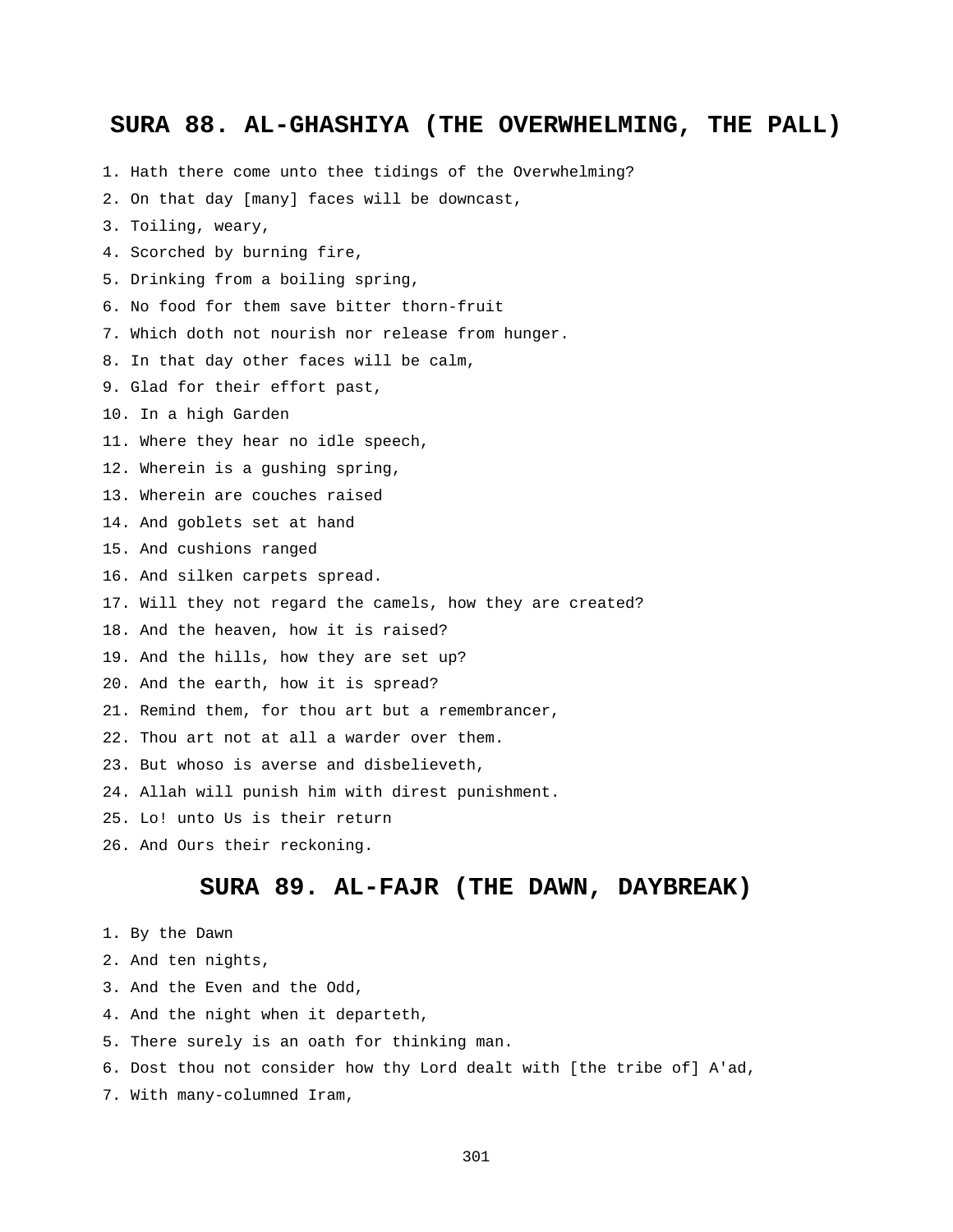8. The like of which was not created in the lands;

9. And with [the tribe of] Thamud, who clove the rocks in the valley;

10. And with Pharaoh, firm of might,

11. Who [all] were rebellious [to Allah] in these lands,

12. And multiplied iniquity therein?

13. Therefore thy Lord poured on them the disaster of His punishment.

14. Lo! thy Lord is ever watchful.

15. As for man, whenever his Lord trieth him by honouring him, and is gracious unto him, he saith: My Lord honoureth me.

16. But whenever He trieth him by straitening his means of life, he saith: My Lord despiseth me.

17. Nay, but ye [for your part] honour not the orphan

18. And urge not on the feeding of the poor.

19. And ye devour heritages with devouring greed.

20. And love wealth with abounding love.

21. Nay, but when the earth is ground to atoms, grinding, grinding,

22. And thy Lord shall come with angels, rank on rank,

23. And hell is brought near that day; on that day man will remember, but how will the remembrance [then avail him]?

24. He will say: Ah, would that I had sent before me [some provision] for my life!

25. None punisheth as He will punish on that day!

26. None bindeth as He then will bind.

27. But ah! thou soul at peace!

28. Return unto thy Lord, content in His good pleasure!

29. Enter thou among My bondmen!

30. Enter thou My Garden!

#### **SURA 90. AL-BALAD (THE CITY, THIS COUNTRYSIDE)**

1. Nay, I swear by this city -

2. And thou art an indweller of this city -

3. And the begetter and that which he begat,

4. We verily have created man in an atmosphere:

5. Thinketh he that none hath power over him?

6. And he saith: I have destroyed vast wealth:

7. Thinketh he that none beholdeth him?

8. Did We not assign unto him two eyes

9. And a tongue and two lips,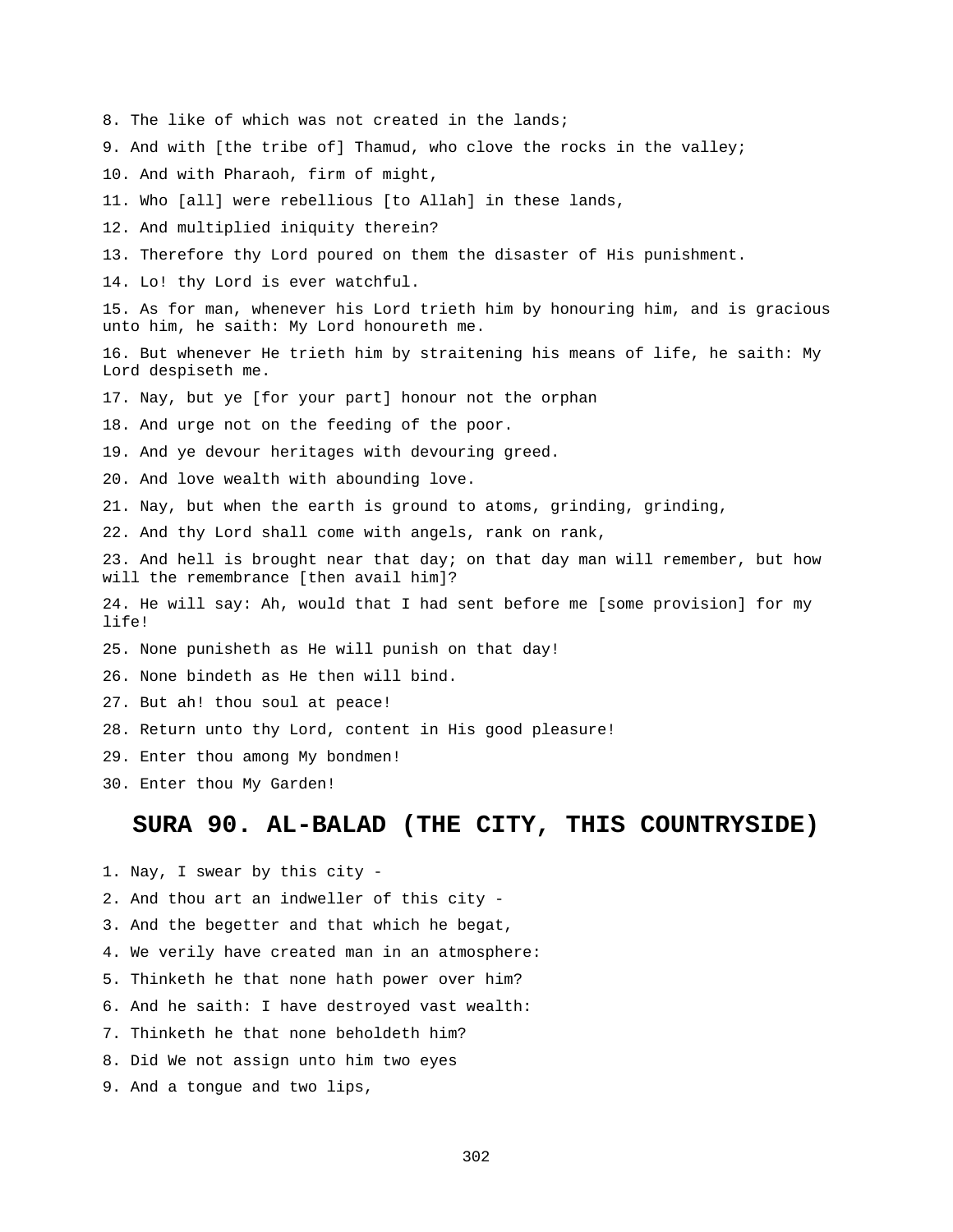10. And guide him to the parting of the mountain ways?

11. But he hath not attempted the Ascent -

12. Ah, what will convey unto thee what the Ascent is! -

13. [It is] to free a slave,

14. And to feed in the day of hunger.

15. An orphan near of kin,

16. Or some poor wretch in misery,

17. And to be of those who believe and exhort one another to perseverance and exhort one another to pity.

18. Their place will be on the right hand.

19. But those who disbelieve Our revelations, their place will be on the left hand.

20. Fire will be an awning over them.

#### **SURA 91. ASH-SHAMS (THE SUN)**

1. By the sun and his brightness,

2. And the moon when she followeth him,

3. And the day when it revealeth him,

4. And the night when it enshroudeth him,

5. And the heaven and Him Who built it,

6. And the earth and Him Who spread it,

7. And a soul and Him Who perfected it

8. And inspired it [with conscience of] what is wrong for it and [what is] right for it.

9. He is indeed successful who causeth it to grow,

10. And he is indeed a failure who stunteth it.

11. [The tribe of] Thamud denied [the truth] in their rebellious pride,

12. When the basest of them broke forth

13. And the messenger of Allah said: It is the she-camel of Allah, so let her drink!

14. But they denied him, and they hamstrung her, so Allah doomed them for their sin and rased [their dwellings].

15. He dreadeth not the sequel [of events].

#### **SURA 92. AL-LAIL (THE NIGHT)**

1. By the night enshrouding

2. And the day resplendent

3. And Him Who hath created male and female,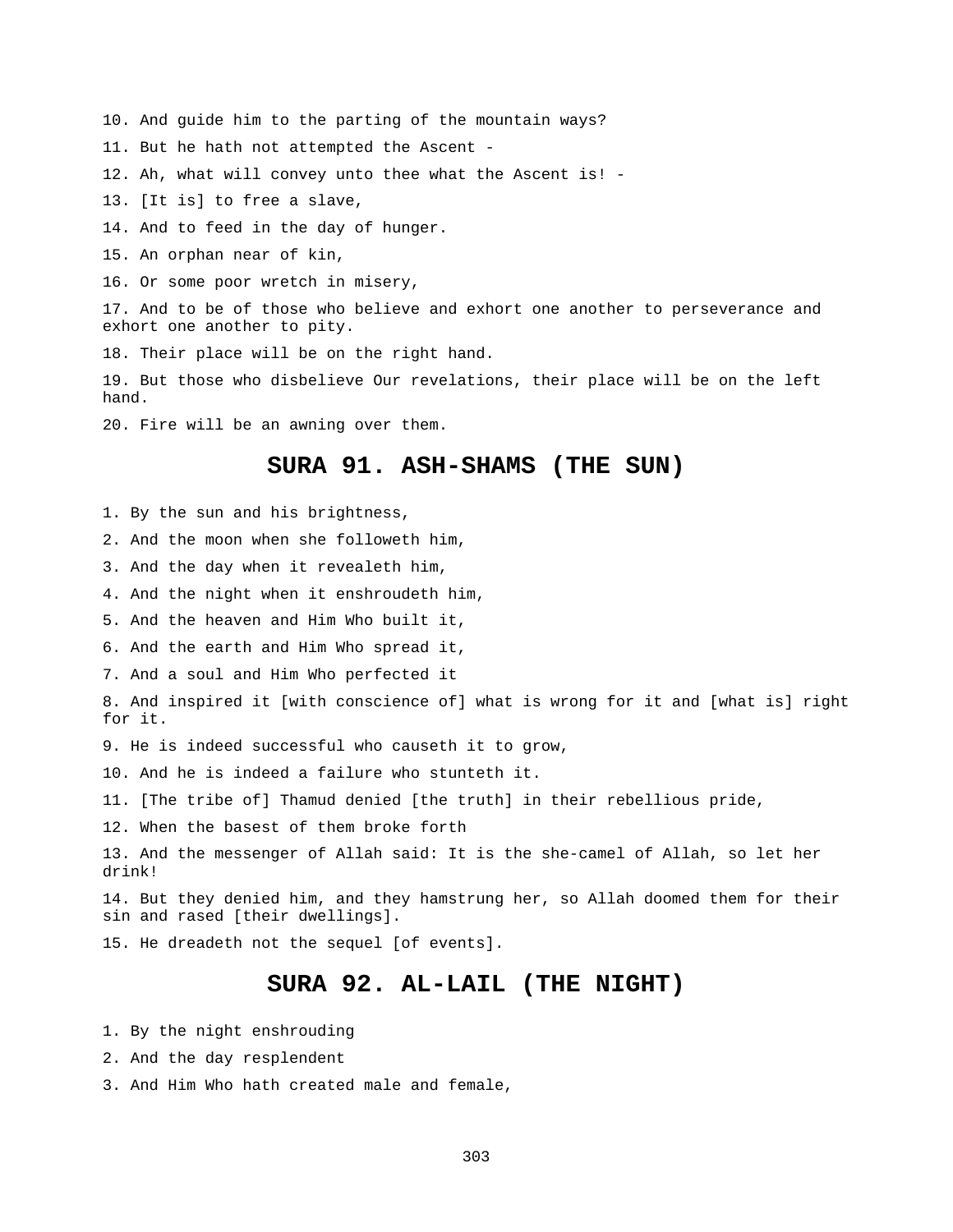4. Lo! your effort is dispersed [toward divers ends]. 5. As for him who giveth and is dutiful [toward Allah] 6. And believeth in goodness; 7. Surely We will ease his way unto the state of ease. 8. But as for him who hoardeth and deemeth himself independent, 9. And disbelieveth in goodness; 10. Surely We will ease his way unto adversity. 11. His riches will not save him when he perisheth. 12. Lo! Ours it is [to give] the guidance 13. And lo! unto Us belong the latter portion and the former. 14. Therefor have I warned you of the flaming Fire 15. Which only the most wretched must endure, 16. He who denieth and turneth away. 17. Far removed from it will be the righteous 18. Who giveth his wealth that he may grow [in goodness]. 19. And none hath with him any favour for reward, 20. Except as seeking [to fulfil] the purpose of his Lord Most High. 21. He verily will be content.

### **SURA 93. AD-DHUHA (THE MORNING HOURS, MORNING BRIGHT)**

1. By the morning hours

- 2. And by the night when it is stillest,
- 3. Thy Lord hath not forsaken thee nor doth He hate thee,
- 4. And verily the latter portion will be better for thee than the former,
- 5. And verily thy Lord will give unto thee so that thou wilt be content.
- 6. Did He not find thee an orphan and protect [thee]?
- 7. Did He not find thee wandering and direct [thee]?
- 8. Did He not find thee destitute and enrich [thee]?
- 9. Therefor the orphan oppress not,
- 10. Therefor the beggar drive not away,
- 11. Therefor of the bounty of thy Lord be thy discourse.

#### **SURA 94. AL-INSHIRAH (SOLACE, CONSOLATION, RELIEF)**

1. Have We not caused thy bosom to dilate,

2. And eased thee of the burden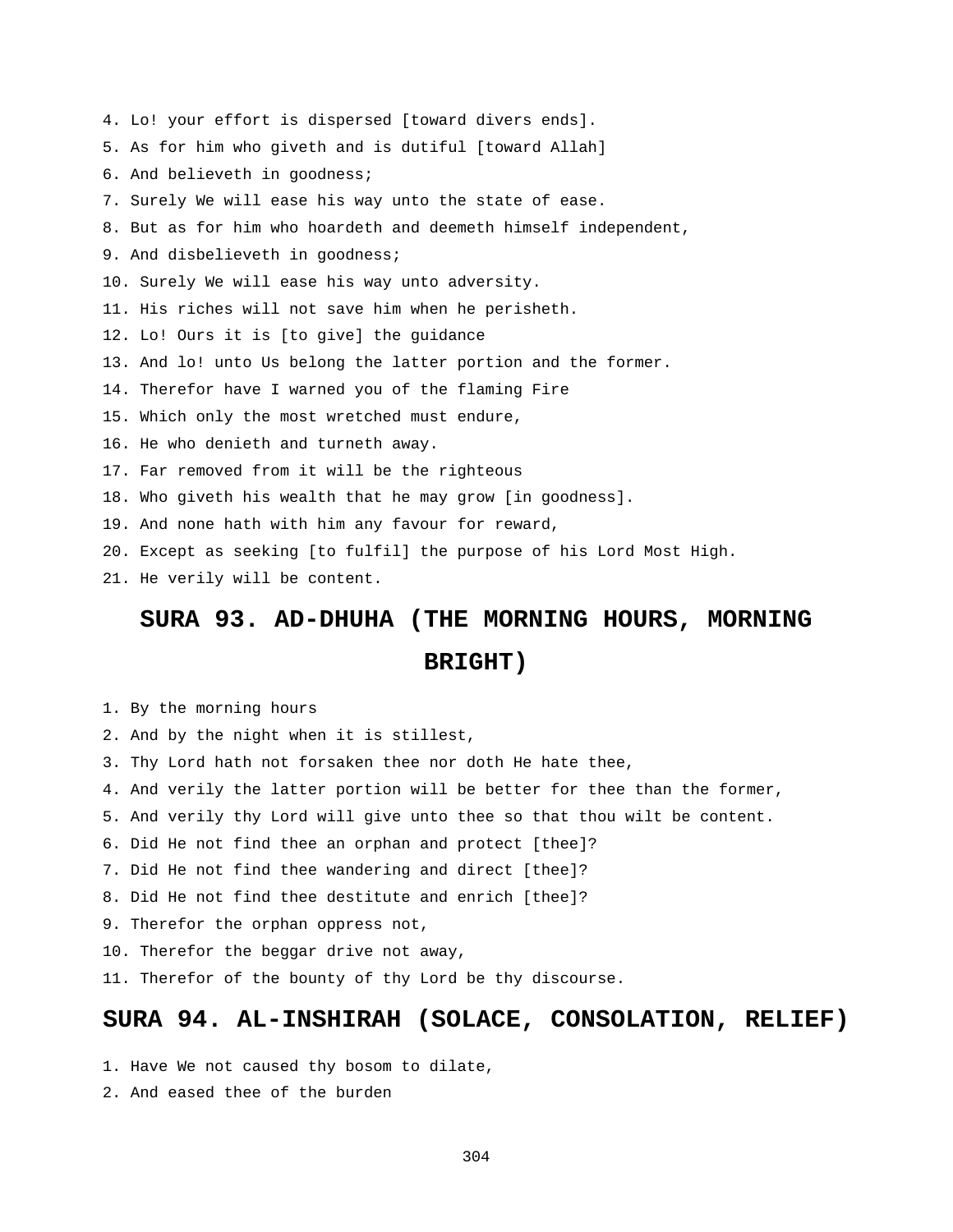- 3. Which weighed down thy back;
- 4. And exalted thy fame?
- 5. But lo! with hardship goeth ease,
- 6. Lo! with hardship goeth ease;
- 7. So when thou art relieved, still toil
- 8. And strive to please thy Lord.

#### **SURA 95. AT-TIN (THE FIG, THE FIGTREE)**

- 1. By the fig and the olive,
- 2. By Mount Sinai,
- 3. And by this land made safe;
- 4. Surely We created man of the best stature
- 5. Then we reduced him to the lowest of the low,
- 6. Save those who believe and do good works, and theirs is a reward unfailing.
- 7. So who henceforth will give the lie to thee about the judgment?
- 8. Is not Allah the most conclusive of all judges?

#### **SURA 96. AL-ALAQ (THE CLOT, READ)**

- 1. Read: In the name of thy Lord Who createth,
- 2. Createth man from a clot.
- 3. Read: And thy Lord is the Most Bounteous,
- 4. Who teacheth by the pen,
- 5. Teacheth man that which he knew not.
- 6. Nay, but verily man is rebellious
- 7. That he thinketh himself independent!
- 8. Lo! unto thy Lord is the return.
- 9. Hast thou seen him who dissuadeth
- 10. A slave when he prayeth?
- 11. Hast thou seen if he relieth on the guidance [of Allah]
- 12. Or enjoineth piety?
- 13. Hast thou seen if he denieth [Allah's guidance] and is froward?
- 14. Is he then unaware that Allah seeth?
- 15. Nay, but if he cease not We will seize him by the forelock -
- 16. The lying, sinful forelock -
- 17. Then let him call upon his henchmen!
- 18. We will call the guards of hell.
- 19. Nay, Obey not thou him. But prostrate thyself, and draw near [unto Allah].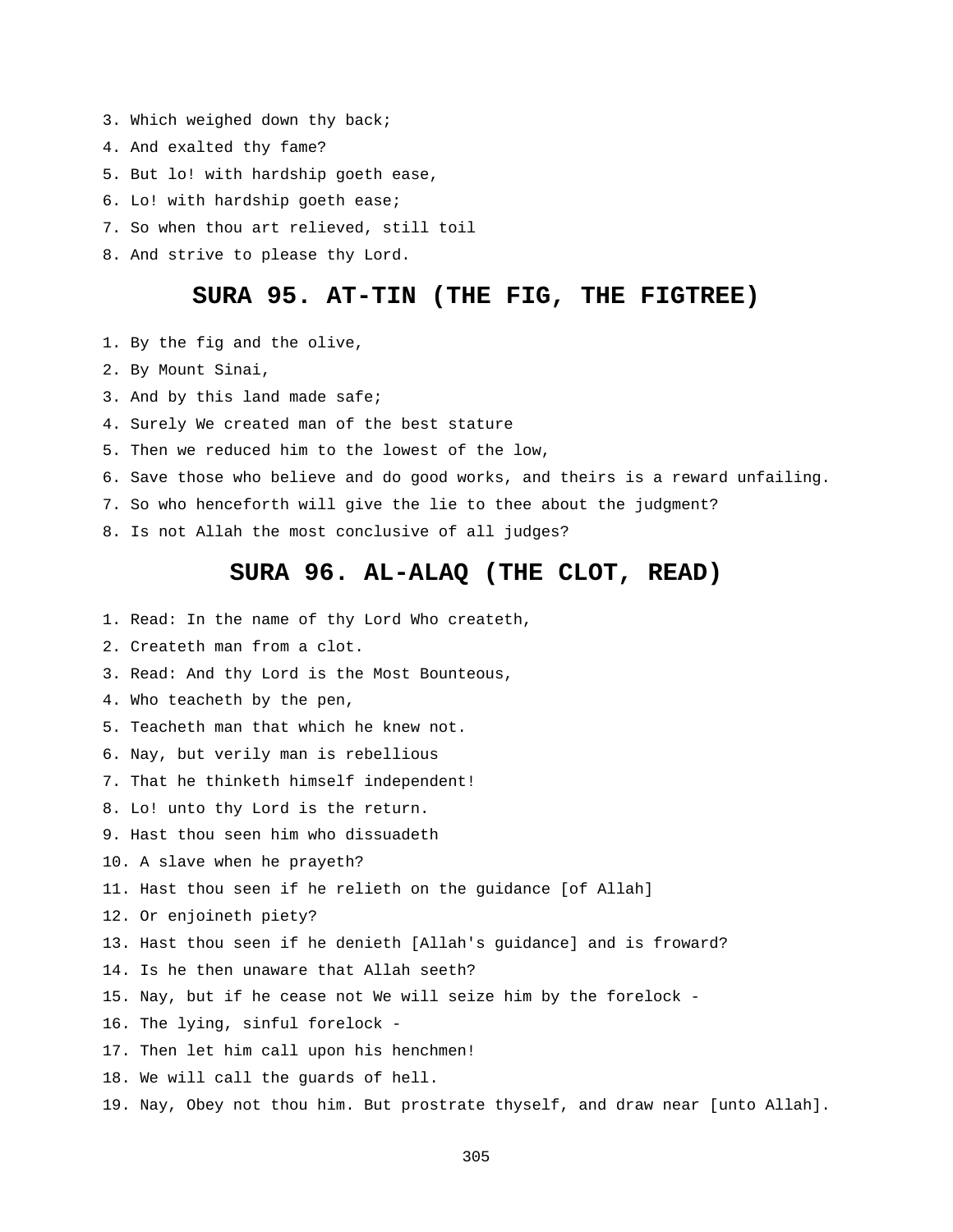#### **SURA 97. AL-QADR (POWER, FATE)**

1. Lo! We revealed it on the Night of Predestination.

2. Ah, what will convey unto thee what the Night of Power is!

3. The Night of Power is better than a thousand months.

4. The angels and the Spirit descend therein, by the permission of their Lord, with all decrees.

5. [The night is] Peace until the rising of the dawn.

#### **SURA 98. AL-BAYYINA (THE CLEAR PROOF, EVIDENCE)**

1. Those who disbelieve among the People of the Scripture and the idolaters could not have left off [erring] till the clear proof came unto them,

2. A messenger from Allah, reading purified pages

3. Containing correct scriptures.

4. Nor were the People of the Scripture divided until after the clear proof came unto them.

5. And they are ordered naught else than to serve Allah, keeping religion pure for Him, as men by nature upright, and to establish worship and to pay the poordue. That is true religion.

6. Lo! those who disbelieve, among the People of the Scripture and the idolaters, will abide in fire of hell. They are the worst of created beings.

7. [And] lo! those who believe and do good works are the best of created beings.

8. Their reward is with their Lord: Gardens of Eden underneath which rivers flow, wherein they dwell for ever. Allah hath pleasure in them and they have pleasure in Him. This is [in store] for him who feareth his Lord.

#### **SURA 99. AZ-ZALZALA (THE EARTHQUAKE)**

1. When Earth is shaken with her [final] earthquake

2. And Earth yieldeth up her burdens,

- 3. And man saith: What aileth her?
- 4. That day she will relate her chronicles,
- 5. Because thy Lord inspireth her.

6. That day mankind will issue forth in scattered groups to be shown their deeds.

7. And whoso doeth good an atom's weight will see it then,

8. And whoso doeth ill an atom's weight will see it then.

#### **SURA 100. AL-ADIYAT (THE COURSER, THE CHARGERS)**

1. By the snorting courses,

2. Striking sparks of fire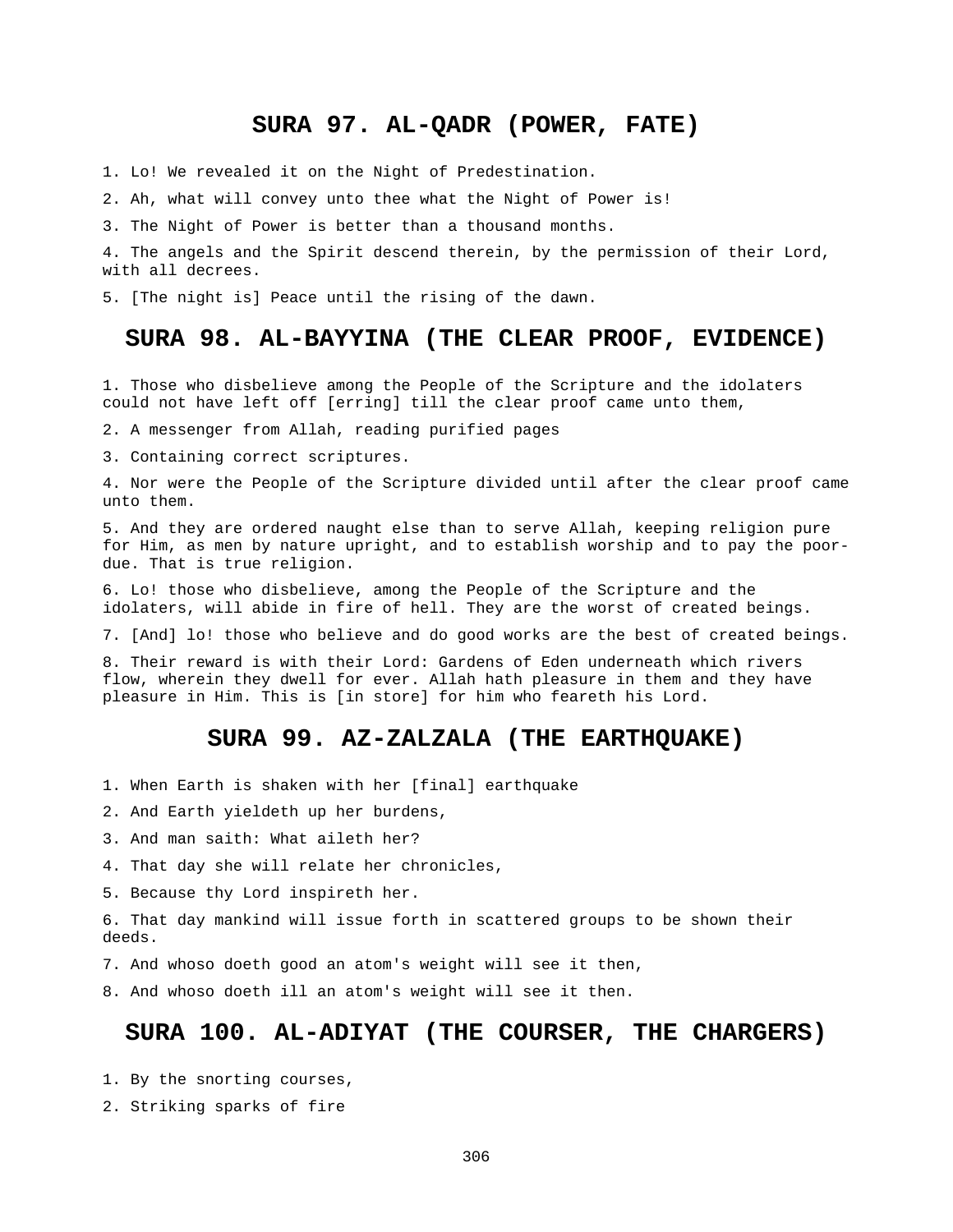- 3. And scouring to the raid at dawn,
- 4. Then, therewith, with their trail of dust,
- 5. Cleaving, as one, the centre [of the foe],
- 6. Lo! man is an ingrate unto his Lord
- 7. And lo! he is a witness unto that;
- 8. And lo! in the love of wealth he is violent.

9. Knoweth he not that, when the contents of the graves are poured forth

10. And the secrets of the breasts are made known,

11. On that day will their Lord be perfectly informed concerning them.

### **SURA 101. AL-QARIA (THE CALAMITY, THE STUNNING**

#### **BLOW, THE DISASTER**

1. The Calamity!

2. What is the Calamity?

3. Ah, what will convey unto thee what the Calamity is!

4. A day wherein mankind will be as thickly-scattered moths

5. And the mountains will become as carded wool.

6. Then, as for him whose scales are heavy [with good works],

7. He will live a pleasant life.

8. But as for him whose scales are light,

9. A bereft and Hungry One will be his mother,

10. Ah, what will convey unto thee what she is! -

11. Raging Fire.

#### **SURA 102. AT-TAKATHUR (RIVALRY IN WORLD INCREASE,**

#### **COMPETITION**

1. Rivalry in worldly increase distracteth you

2. Until ye come to the graves.

- 3. Nay, but ye will come to know!
- 4. Nay, but ye will come to know!
- 5. Nay, would that ye knew [now] with a sure knowledge!
- 6. For ye will behold hell-fire.
- 7. Aye, ye will behold it with sure vision.
- 8. Then, on that day, ye will be asked concerning pleasure.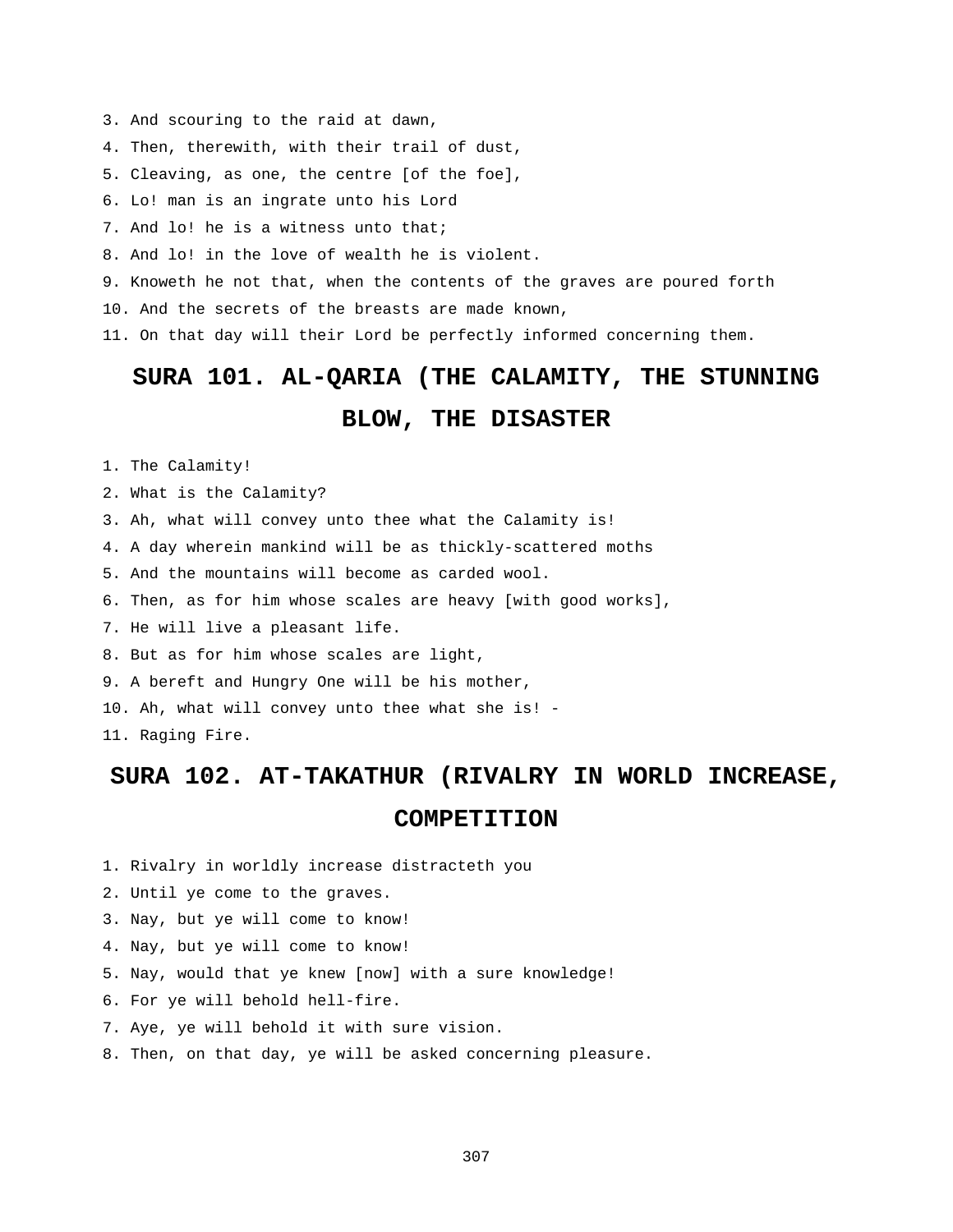### **SURA 103. AL-ASR (THE DECLINING DAY, EVENTIDE, THE EPOCH)**

1. By the declining day,

2. Lo! man is a state of loss,

3. Save those who believe and do good works, and exhort one another to truth and exhort one another to endurance.

### **SURA 104. AL-HUMAZA (THE TRADUCER, THE**

#### **GOSSIPMONGER)**

1. Woe unto every slandering traducer,

2. Who hath gathered wealth [of this world] and arranged it.

3. He thinketh that his wealth will render him immortal.

4. Nay, but verily he will be flung to the Consuming One.

5. Ah, what will convey unto thee what the Consuming One is!

6. [It is] the fire of Allah, kindled,

- 7. Which leapeth up over the hearts [of men].
- 8. Lo! it is closed in on them
- 9. In outstretched columns.

#### **SURA 105. AL-FIL (THE ELEPHANT)**

- 11. Hast thou not seen how thy Lord dealt with the owners of the Elephant?
- 12. Did He not bring their stratagem to naught,
- 13. And send against them swarms of flying creatures,
- 14. Which pelted them with stones of baked clay,
- 15. And made them like green crops devoured [by cattle]?

#### **SURA 106. QURAISH (WINTER, QURAYSH)**

- 11. For the taming of Qureysh.
- 12. For their taming [We cause] the caravans to set forth in winter and summer.
- 13. So let them worship the Lord of this House,
- 14. Who hath fed them against hunger and hath made them safe from fear.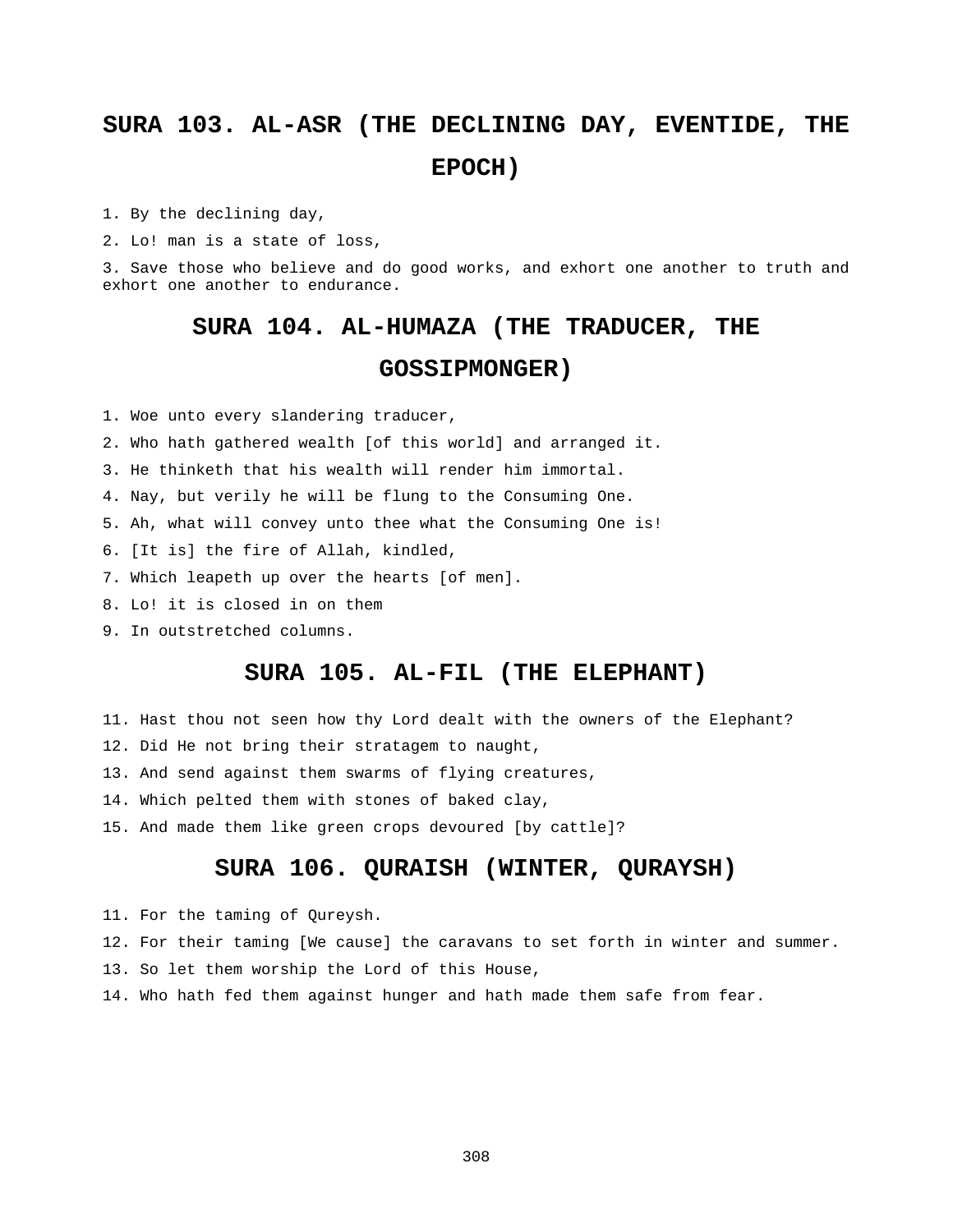### **SURA 107. AL-MAUN (SMALL KINDNESSES, ALMSGIVING, HAVE YOU SEEN)**

11. Hast thou observed him who belieth religion?

12. That is he who repelleth the orphan,

13. And urgeth not the feeding of the needy.

- 14. Ah, woe unto worshippers
- 15. Who are heedless of their prayer;
- 16. Who would be seen [at worship]
- 17. Yet refuse small kindnesses!

#### **SURA 108. AL-KAUTHER (ABUNDANCE, PLENTY)**

- 11. Lo! We have given thee Abundance;
- 12. So pray unto thy Lord, and sacrifice.

13. Lo! it is thy insulter [and not thou] who is without posterity.

#### **SURA 109. AL-KAFIROON (THE DISBELIEVERS, ATHEISTS)**

- 11. Say: O disbelievers!
- 12. I worship not that which ye worship;
- 13. Nor worship ye that which I worship.
- 14. And I shall not worship that which ye worship.
- 15. Nor will ye worship that which I worship.
- 16. Unto you your religion, and unto me my religion.

#### **SURA 110. AN-NASR (SUCCOUR, DIVINE SUPPORT)**

- 1. When Allah's succour and the triumph cometh
- 2. And thou seest mankind entering the religion of Allah in troops,

3. Then hymn the praises of thy Lord, and seek forgiveness of Him. Lo! He is ever ready to show mercy.

#### **SURA 111. AL-MASADD (PALM FIBRE, THE FLAME)**

- 11. The power of Abu Lahab will perish, and he will perish.
- 12. His wealth and gains will not exempt him.
- 13. He will be plunged in flaming Fire,
- 14. And his wife, the wood-carrier,
- 15. Will have upon her neck a halter of palm-fibre.